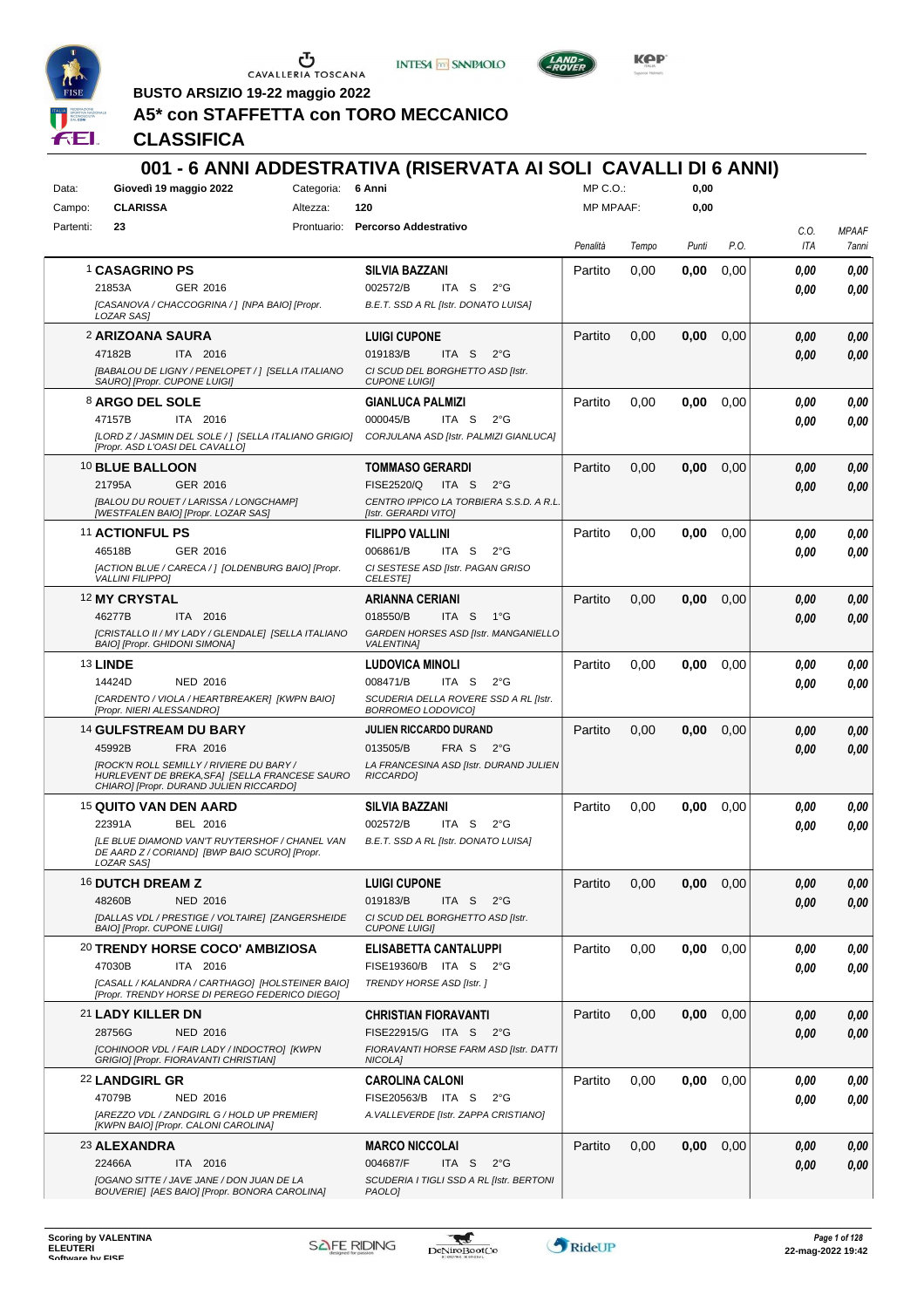

**INTESA** M SANPAOLO



**Kep** 

**BUSTO ARSIZIO 19-22 maggio 2022**

# **A5\* con STAFFETTA con TORO MECCANICO**

**CLASSIFICA**

| Data:<br>Campo: | <b>CLARISSA</b>                                                                                                                                                                                                                                                                                                                                                                                                                                | Giovedì 19 maggio 2022                                                                                                                                       | Categoria:<br>Altezza: | 6 Anni<br>120                                                                                                                 | $MP C. O.$ :<br><b>MP MPAAF:</b> |       | 0.00<br>0.00 |      |                    |                       |
|-----------------|------------------------------------------------------------------------------------------------------------------------------------------------------------------------------------------------------------------------------------------------------------------------------------------------------------------------------------------------------------------------------------------------------------------------------------------------|--------------------------------------------------------------------------------------------------------------------------------------------------------------|------------------------|-------------------------------------------------------------------------------------------------------------------------------|----------------------------------|-------|--------------|------|--------------------|-----------------------|
| Partenti:       | 23                                                                                                                                                                                                                                                                                                                                                                                                                                             |                                                                                                                                                              |                        | Prontuario: Percorso Addestrativo                                                                                             | Penalità                         | Tempo | Punti        | P.O. | C.O.<br><b>ITA</b> | <b>MPAAF</b><br>7anni |
|                 | 25 TWIX 2G Z<br>49050B                                                                                                                                                                                                                                                                                                                                                                                                                         | LUX 2016<br>[TANGELO VD ZUUTHOEV / MAYA D'ARSOUILLES / ]<br>[ZANGERSHEIDE SAURO] [Propr. MARZOLI GIULIO]                                                     |                        | <b>GIULIO MARZOLI</b><br>FISE29A23/KB ITA S<br>$2^{\circ}G$<br>IL BEDESCO ASD [Istr. CIROCCHI RITA]                           | Partito                          | 0,00  | 0,00         | 0,00 | 0.00<br>0.00       | 0.00<br>0.00          |
|                 | 27 GIN DE MARIGNY<br>22104A                                                                                                                                                                                                                                                                                                                                                                                                                    | FRA 2016<br>[MALITO DE REVE / VODKA DE MARIGNY / CONTROE]<br>[SELLA FRANCESE GRIGIO] [Propr. ALVARO MATIAS]                                                  |                        | <b>CECILIA BOSSI</b><br>FISE85801/B ITA J<br>$2^{\circ}$ G<br>S.DELLA CAPINERA [Istr. CRISTOFOLETTI<br><b>ANGELOI</b>         | Partito                          | 0.00  | 0.00         | 0,00 | 0.00<br>0.00       | 0.00<br>0.00          |
|                 | <b>28 LUIGI</b><br>47054B                                                                                                                                                                                                                                                                                                                                                                                                                      | <b>NED 2016</b><br><b>ICARDENTO / AGEMKA VAN OVERIS / PERHAPS VH</b><br>MOLENVOLDENI [KWPN GRIGIO] [Propr. AZIENDA<br>AGRICOLA LA PINETA DI BUSSU FRANCESCOI |                        | <b>ROGER ANTOINE CHAMMAS</b><br>FISE153388/B LIB S<br>$2^{\circ}G$<br>C.I.LA PINETINA [Istr. BUSSU FRANCESCO]                 | Partito                          | 0.00  | 0.00         | 0.00 | 0.00<br>0.00       | 0.00<br>0.00          |
|                 | <b>52 CHALABELLE PS</b><br>30983K                                                                                                                                                                                                                                                                                                                                                                                                              | GER 2016<br>[X / X / ] [OLDENBURG BAIO] [Propr. ]                                                                                                            |                        | <b>FEDERICA VILLA</b><br>FISE18119/B ITA S<br>$2^{\circ}$ G<br>MARRAS ASD [Istr. MARRAS ANTONIO]                              | Partito                          | 0.00  | 0.00         | 0.00 | 0.00<br>0.00       | 0.00<br>0.00          |
|                 | 60 TEMPORANEA 21323<br>PRO21323<br>$\left[ \frac{1}{1} \right]$ $\left[$ $\right]$ $\left[$ $\right]$ $\left[$ $\right]$ $\left[$ $\right]$ $\left[ \right]$ $\left[$ $\right]$ $\left[ \right]$ $\left[ \right]$ $\left[ \right]$ $\left[ \right]$ $\left[ \right]$ $\left[ \right]$ $\left[ \right]$ $\left[ \right]$ $\left[ \right]$ $\left[ \right]$ $\left[ \right]$ $\left[ \right]$ $\left[ \right]$ $\left[ \right]$ $\left[ \right]$ | <b>NED 2016</b>                                                                                                                                              |                        | <b>MATTIA MARRAS</b><br>FISE83865/B ITA J<br>$1^{\circ}G$<br><b>MARRAS ASD [Istr. MARRAS ANTONIO]</b>                         | Partito                          | 0.00  | 0.00         | 0.00 | 0.00<br>0.00       | 0,00<br>0.00          |
|                 | 46506B<br><b>BRUNA ZORZANI</b>                                                                                                                                                                                                                                                                                                                                                                                                                 | 67 LEVIOSA DI VILLAGANA<br>ITA 2016<br>[BALOUBET DU ROUET / WINONA VAN PAMEL / ] [SELLA<br>ITALIANO SAURO] [Propr. VILLAGANA AGRICOLA DI ANNA                |                        | <b>MARIO ROTA</b><br>000163/B<br>ITA S<br>$2^{\circ}$ G<br>IL LEVRIERO SSD A RL [Istr. ROTA MARIO]                            | Partito                          | 0.00  | 0.00         | 0.00 | 0.00<br>0.00       | 0.00<br>0.00          |
|                 | 313 <b>EROS</b><br>17726A<br>[Propr. MODENA ROBERTO]                                                                                                                                                                                                                                                                                                                                                                                           | <b>NED 2009</b><br>[DIAMANT DE SEMILLY / USHI / MR.BLUE] [KWPN BAIO]                                                                                         |                        | <b>DANIELA PECCHIOLI</b><br>000278/A<br>ITA SA 1°G<br>HORSEBRIDGE CLUB ASD [Istr. MODENA<br><b>ROBERTOI</b>                   | Partito                          | 0.00  | 0,00         | 0,00 | 0.00<br>0.00       | 0,00<br>0.00          |
|                 | 30536K                                                                                                                                                                                                                                                                                                                                                                                                                                         | 471 AMERICAN PIE DE TIJI Z<br><b>BEL 2016</b><br>[X / X / ] [ZANGERSHEIDE BAIO] [Propr. ]                                                                    |                        | <b>NICOLE CERESETO</b><br>FISE48869/B<br>ITA S<br>$2^{\circ}G$<br>A. VALLEVERDE [Istr. ZAPPA CRISTIANO]                       | Partito                          | 0.00  | 0.00         | 0.00 | 0.00<br>0.00       | 0.00<br>0.00          |
|                 | 487 LARINA<br>30779K                                                                                                                                                                                                                                                                                                                                                                                                                           | <b>NED 2016</b><br>[X / X / ] [KWPN GRIGIO] [Propr. ]                                                                                                        |                        | <b>GIULIO CARPIGIANI</b><br><b>FISE7607/E</b><br>ITA S<br>$2^{\circ}$ G<br>C.I.LE GINESTRE SSD A RL [Istr. BUSSU<br>ELEONORA] | Partito                          | 0.00  | 0.00         | 0,00 | 0.00<br>0.00       | 0,00<br>0.00          |

Collegio Giudicante *Presidente GIOVANNI ANDREA SECHI MARIA GABRIELLA ASOLE ELISABETTA NEGRI MARINA SERAFINO ADRIANA SPINOSO MARIA GIOVANNA VIGNATI*

# **002 - 5 ANNI ADDESTRATIVA (RISERVATA AI SOLI CAVALLI DI 5 ANNI)**

| Data:     | Giovedì 19 maggio 2022                                                                                         | Categoria:  | 5 Anni                                                  | $MP C. O.$ :     |       | 0,00  |      |      |                     |
|-----------|----------------------------------------------------------------------------------------------------------------|-------------|---------------------------------------------------------|------------------|-------|-------|------|------|---------------------|
| Campo:    | <b>CLARISSA</b>                                                                                                | Altezza:    | 110                                                     | <b>MP MPAAF:</b> |       | 0,00  |      |      |                     |
| Partenti: | 24                                                                                                             | Prontuario: | Percorso Addestrativo                                   |                  |       |       |      | C.0  | <b>MPAAF</b>        |
|           |                                                                                                                |             |                                                         | Penalità         | Tempo | Punti | P.O. | ITA  | <i><b>7anni</b></i> |
|           | 7 GOO GHEN                                                                                                     |             | <b>MARCO BRUNO ZOTTINO</b>                              | Partito          | 0,00  | 0,00  | 0,00 | 0,00 | 0,00                |
|           | ITA 2016<br>46986B                                                                                             |             | ITA SA 2°G<br>001894/B                                  |                  |       |       |      | 0.00 | 0.00                |
|           | <b>IEUROCOMMERCE WASHINGTON / KOOCAIE DU</b><br>VERLIN / 1 [SELLA ITALIANO BAIO] [Propr. TENCAIOLI<br>GIORGIA] |             | A.I.LE GROANE ASD [Istr. ROVALDI CARLO<br><b>SANTOI</b> |                  |       |       |      |      |                     |
|           | 30 S.M. CARVI                                                                                                  |             | <b>CLINT SULMONI</b>                                    | Partito          | 0,00  | 0,00  | 0,00 | 0.00 | 0.00                |
|           | 30539K<br>SUI 2017                                                                                             |             | SUI S<br>FISE54195/B<br>$2^{\circ}G$                    |                  |       |       |      | 0.00 | 0.00                |
|           | [X / X / ] [SELLA SVIZZERO BAIO] [Propr. ]                                                                     |             | C.I.BREGNANO [Istr. CATTANEO ANTONIO]                   |                  |       |       |      |      |                     |
|           | <b>35 CASIMIRA SAM</b>                                                                                         |             | <b>MATTEO ANDREA MARCO GRIMALDI</b>                     | Partito          | 0,00  | 0,00  | 0,00 | 0,00 | 0.00                |
|           | 04654C<br>ITA 2017                                                                                             |             | ITA S<br>$2^{\circ}$ G<br>004632/B                      |                  |       |       |      | 0,00 | 0.00                |
|           | [CASILIUS / UNLIMITED C. / KELETTO] [SELLA ITALIANO<br><b>GRIGIO] [Propr. VINACCIA SILVIO]</b>                 |             | CI LA MORGANA ASD [Istr. BOVETTI PIERO]                 |                  |       |       |      |      |                     |

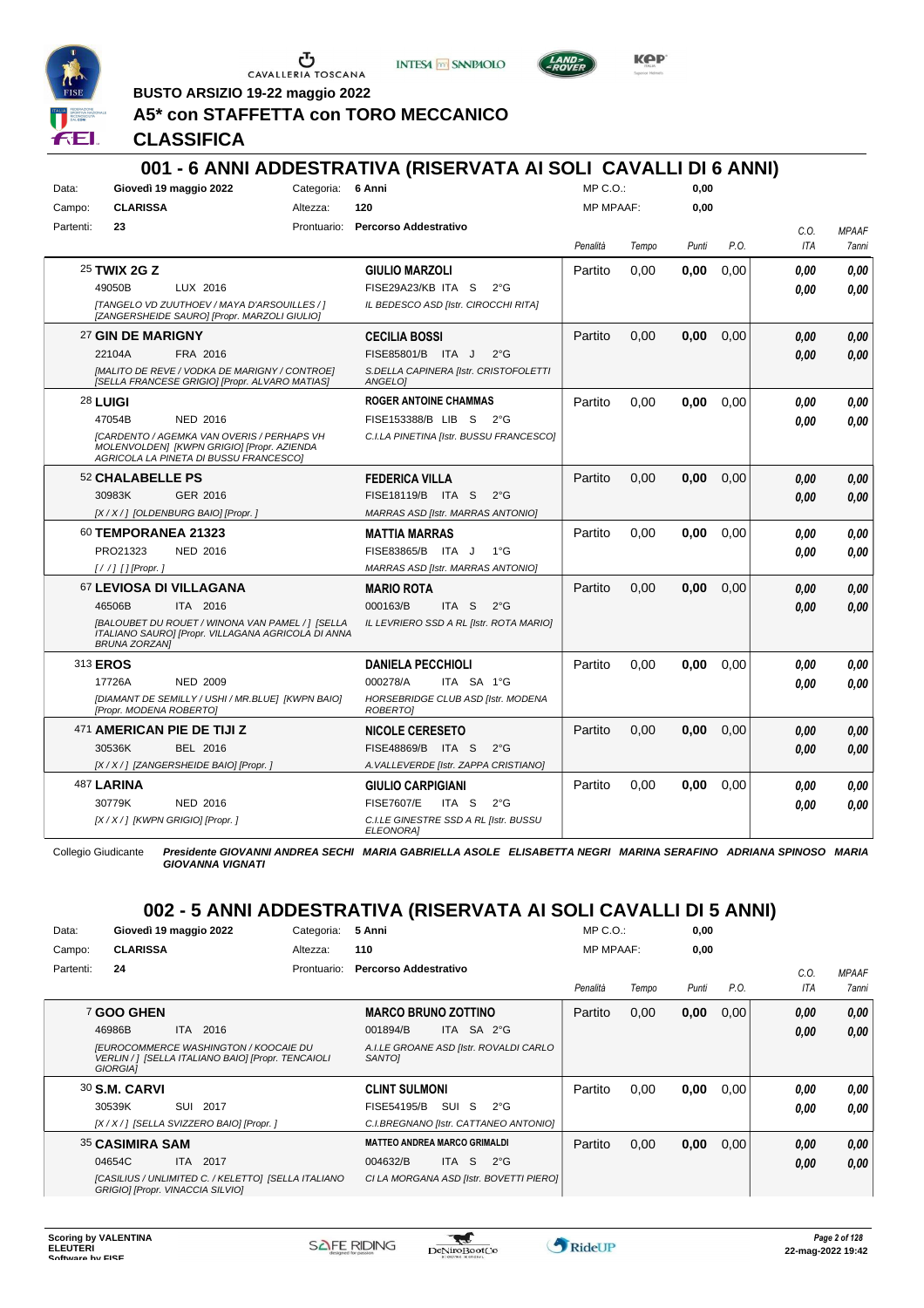

**INTESA M** SANPAOLO



**Kep** 

**BUSTO ARSIZIO 19-22 maggio 2022**

# **A5\* con STAFFETTA con TORO MECCANICO**

| Data:<br>Campo: | Giovedì 19 maggio 2022<br><b>CLARISSA</b>                                                                                     | Categoria:<br>Altezza: | 5 Anni<br>110                                                               | MP C.O.:<br><b>MP MPAAF:</b> |       | 0,00<br>0,00 |      |      |              |
|-----------------|-------------------------------------------------------------------------------------------------------------------------------|------------------------|-----------------------------------------------------------------------------|------------------------------|-------|--------------|------|------|--------------|
| Partenti:       | 24                                                                                                                            |                        | Prontuario: Percorso Addestrativo                                           |                              |       |              |      | C.O. | <b>MPAAF</b> |
|                 |                                                                                                                               |                        |                                                                             | Penalità                     | Tempo | Punti        | P.O. | ITA  | 7anni        |
|                 | <b>38 BATTIAMOLI TUTTI</b>                                                                                                    |                        | <b>CAMILLA JOURDAN</b>                                                      | Partito                      | 0,00  | 0,00         | 0,00 | 0,00 | 0,00         |
|                 | 29768G<br>ITA 2017                                                                                                            |                        | 002999/A<br>ITA S<br>$1^{\circ}G$                                           |                              |       |              |      | 0.00 | 0.00         |
|                 | [KSAR-SITTE / TERZA ROSA / ROBINE] [SELLA ITALIANO<br>BAIO] [Propr. VESTRI RINALDO]                                           |                        | SCUDERIA LA VILLA ASD [Istr. ALBANESE<br>ALICE]                             |                              |       |              |      |      |              |
|                 | 39 SUNNY FMN                                                                                                                  |                        | <b>ROBERTO ARIOLDI</b>                                                      | Partito                      | 0,00  | 0,00         | 0,00 | 0,00 | 0,00         |
|                 | 21995A<br>ITA 2017                                                                                                            |                        | 001895/B<br>ITA S<br>$2^{\circ}$ G                                          |                              |       |              |      | 0.00 | 0.00         |
|                 | [XXX / XXX / ] [SCONOSCIUTA SAURO] [Propr. NOVI<br>ANDREA]                                                                    |                        | C.I.LA LOGGIA [Istr. ARIOLDI EMANUELE]                                      |                              |       |              |      |      |              |
|                 | 40 COUPAINE                                                                                                                   |                        | ALAIN SERGIO LEUSCH CARNAROLI                                               | Partito                      | 0,00  | 0,00         | 0,00 | 0,00 | 0,00         |
|                 | 48624B<br><b>ITA 2017</b>                                                                                                     |                        | 001221/B<br>ITA SA 2°G                                                      |                              |       |              |      | 0.00 | 0.00         |
|                 | [COUPE DE COEUR / UTAINE G.B. / ] [SELLA ITALIANO<br>SAURO ORDINARIO] [Propr. PAVESE GUIA ALESSANDRA<br><b>BIANCA]</b>        |                        | C.I.LA LURA [Istr. COLOMBO GIUSEPPE]                                        |                              |       |              |      |      |              |
|                 | 42 LAWITA BOY PS                                                                                                              |                        | <b>FEDERICA VILLA</b>                                                       | Partito                      | 0,00  | 0,00         | 0,00 | 0.00 | 0,00         |
|                 | 30982K<br>GER 2016                                                                                                            |                        | FISE18119/B ITA S<br>$2^{\circ}$ G                                          |                              |       |              |      | 0,00 | 0,00         |
|                 | [X / X / ] [OLDENBURG BAIO] [Propr. ]                                                                                         |                        | <b>MARRAS ASD [Istr. MARRAS ANTONIO]</b>                                    |                              |       |              |      |      |              |
|                 | 43 DIAMANTE 21                                                                                                                |                        | <b>FILIPPO VALLINI</b>                                                      | Partito                      | 0,00  | 0,00         | 0,00 | 0,00 | 0,00         |
|                 | 49204B<br>GER 2017<br>[DIAMANT DE PLAISIR / FIRST ZEPA / ] [HANNOVER                                                          |                        | 006861/B<br>ITA S<br>$2^{\circ}$ G<br>CI SESTESE ASD [Istr. PAGAN GRISO     |                              |       |              |      | 0.00 | 0.00         |
|                 | BAIO] [Propr. VALLINI FILIPPO]                                                                                                |                        | <b>CELESTEI</b>                                                             |                              |       |              |      |      |              |
|                 | <b>44 RADU STERREBORNEHOF</b>                                                                                                 |                        | <b>LUDOVICA MINOLI</b>                                                      | Partito                      | 0,00  | 0,00         | 0,00 | 0,00 | 0,00         |
|                 | BEL 2017<br>47057B                                                                                                            |                        | 008471/B<br>ITA S<br>$2^{\circ}$ G                                          |                              |       |              |      | 0.00 | 0,00         |
|                 | <b>JUTAH VAN ERPEKOM / GERDIE VAN DE VRIESPUT /</b><br>QUERLYBET HERO] [BEL. WARMBLOEDPAARD BAIO]<br>[Propr. LUDOVICA MINOLI] |                        | SCUDERIA DELLA ROVERE SSD A RL [Istr.<br><b>BORROMEO LODOVICO]</b>          |                              |       |              |      |      |              |
|                 | 46 TEMPORANEA 21347                                                                                                           |                        | ALESSANDRO MARI                                                             | Partito                      | 0,00  | 0,00         | 0,00 | 0,00 | 0,00         |
|                 | PRO21347<br><b>NED 2017</b>                                                                                                   |                        | ITA S<br>011271/B<br>$2^{\circ}G$                                           |                              |       |              |      | 0,00 | 0.00         |
|                 | [//] [] [Propr. ]                                                                                                             |                        | IL BEDESCO ASD [Istr. CIROCCHI RITA]                                        |                              |       |              |      |      |              |
|                 | 47 CAROLA CRAVALLI                                                                                                            |                        | <b>LAURA SCHENA</b>                                                         | Partito                      | 0,00  | 0,00         | 0,00 | 0,00 | 0,00         |
|                 | 48485B<br>GER 2016<br>[CASIRO I / CAROLA / ] [OLDENBURG BAIO] [Propr.                                                         |                        | 012092/B<br>ITA S<br>$2^{\circ}$ G<br>A. VALLEVERDE [Istr. ZAPPA CRISTIANO] |                              |       |              |      | 0,00 | 0,00         |
|                 | <b>TALENT SRL1</b>                                                                                                            |                        |                                                                             |                              |       |              |      |      |              |
|                 | <b>48 TRENDY HORSE CAPUCINE</b>                                                                                               |                        | ELISABETTA CANTALUPPI                                                       | Partito                      | 0,00  | 0,00         | 0,00 | 0,00 | 0,00         |
|                 | ITA 2017<br>48169B                                                                                                            |                        | FISE19360/B<br>ITA S<br>$2^{\circ}$ G                                       |                              |       |              |      | 0,00 | 0,00         |
|                 | [CASALL / T-CAPRICELLA / CALATO] [HOLSTEINER BAIO]<br>[Propr. TRENDY HORSE DI PEREGO FEDERICO DIEGO]                          |                        | TRENDY HORSE ASD [Istr.]                                                    |                              |       |              |      |      |              |
|                 | 51 PICCOLO IMPERATORE                                                                                                         |                        | <b>NICOLLE CAVALHEIRO</b>                                                   | Partito                      | 0,00  | 0,00         | 0,00 | 0,00 | 0,00         |
|                 | 17789E<br>ITA 2017                                                                                                            |                        | FISE10577/A BRAS<br>Brev.                                                   |                              |       |              |      | 0,00 | 0,00         |
|                 | [LOHENGRIN DI VILLA EMILIA / RIPICCA / URBINO]<br>[SELLA ITALIANO BAIO] [Propr. EREMO S. ICONIO<br>SOCIETA' AGRICOLA S.R.L.]  |                        | CI SANT'ANTONIO SSD A RL [Istr. AIROLDI<br>GIULIA]                          |                              |       |              |      |      |              |
|                 | 53 HERMINE DE LA FORGE                                                                                                        |                        | <b>CAROLINA CALONI</b>                                                      | Partito                      | 0,00  | 0,00         | 0,00 | 0.00 | 0,00         |
|                 | 48920B<br>FRA 2017                                                                                                            |                        | FISE20563/B ITA S<br>$2^{\circ}$ G                                          |                              |       |              |      | 0,00 | 0,00         |
|                 | [TENSON VAN HET LINDENHOF / JADE DU HAMEAU /<br>ROX DE LA TOUCHE] [SELLA FRANCESE SAURO<br>BRUCIATO] [Propr. CALONI CAROLINA] |                        | A. VALLEVERDE [Istr. ZAPPA CRISTIANO]                                       |                              |       |              |      |      |              |
|                 | 55 CASTLEFIELD BAMIGO                                                                                                         |                        | <b>GIULIO MARZOLI</b>                                                       | Partito                      | 0,00  | 0,00         | 0,00 | 0,00 | 0,00         |
|                 | 29651T<br>GER 2017                                                                                                            |                        | FISE29A23/KB ITA S<br>$2^{\circ}$ G                                         |                              |       |              |      | 0,00 | 0,00         |
|                 | [BAMAKO DE MUZE / GENEVE DE MUZE / VIGO<br>D'ARSOUILLES] [OLDENBURG SAURO] [Propr. DINDO<br>S.A.S. DI DAVIDE KAINICH]         |                        | IL BEDESCO ASD [Istr. CIROCCHI RITA]                                        |                              |       |              |      |      |              |
|                 | <b>56 MARIO</b>                                                                                                               |                        | <b>ROGER ANTOINE CHAMMAS</b>                                                | Partito                      | 0,00  | 0,00         | 0,00 | 0,00 | 0,00         |
|                 | 30780K<br><b>NED 2017</b>                                                                                                     |                        | FISE153388/B LIB S 2°G                                                      |                              |       |              |      | 0,00 | 0,00         |
|                 | [X / X / ] [KWPN BAIO SCURO] [Propr. ]                                                                                        |                        | C.I.LA PINETINA [Istr. BUSSU FRANCESCO]                                     |                              |       |              |      |      |              |
|                 | 59 ZIRO BLUE                                                                                                                  |                        | DAVIDE APPIANI                                                              | Partito                      | 0,00  | 0,00         | 0,00 | 0,00 | 0,00         |
|                 | 47691B<br>ITA 2017                                                                                                            |                        | FISE78618/B ITA J<br>$2^{\circ}$ G                                          |                              |       |              |      | 0,00 | 0,00         |
|                 | [ZIROCCO BLUE VDL / ZIRONA FZ-BZ / ] [SELLA ITALIANO<br>SAURO] [Propr. AZ. AGR. MICHELE CAVALLIER]                            |                        | LE FORNACI JUMP [Istr. ROSSONI LUIGI]                                       |                              |       |              |      |      |              |

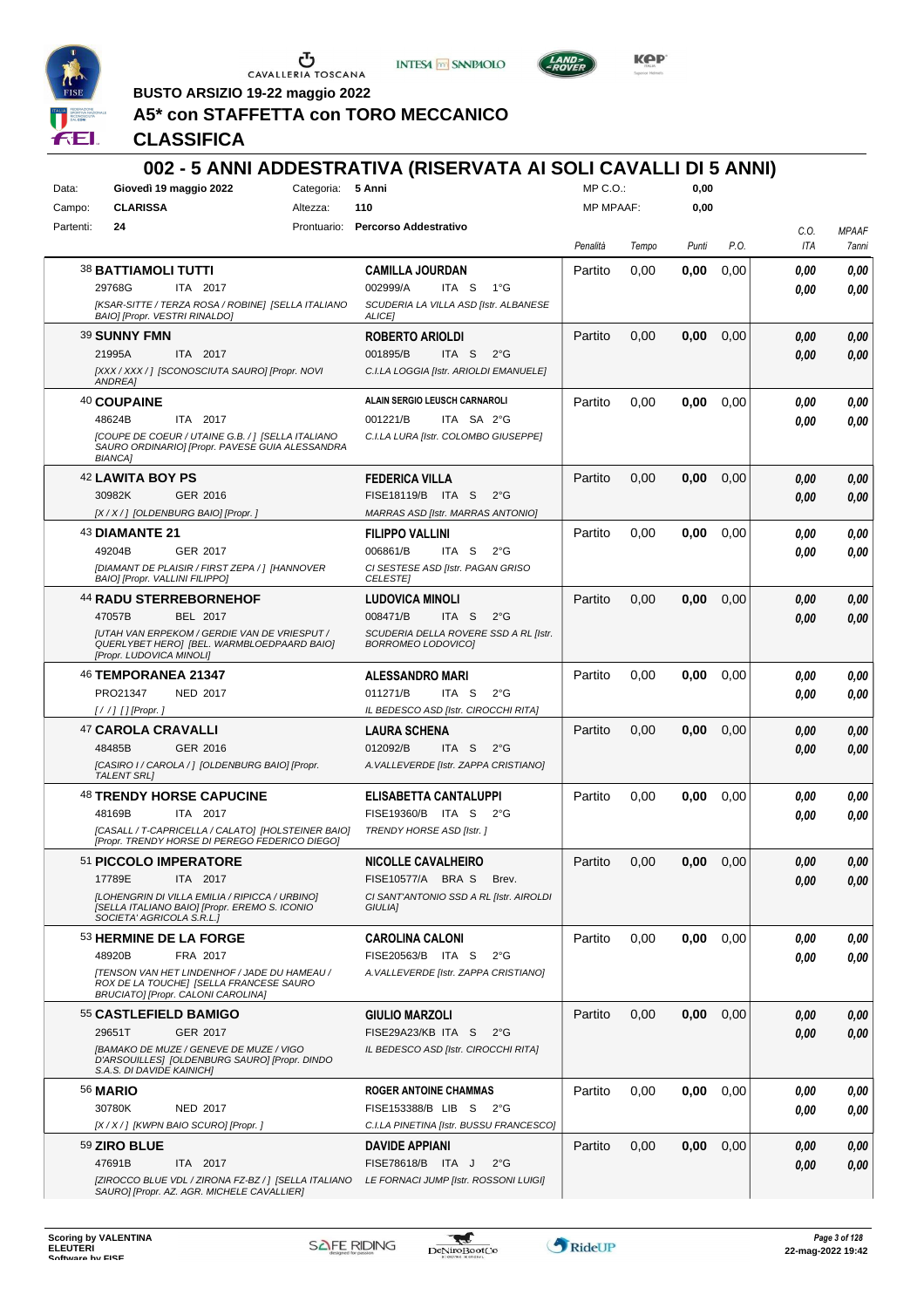

Ⴠ CAVALLERIA TOSCANA

**INTESA** M SANPAOLO



**Kep** 

**BUSTO ARSIZIO 19-22 maggio 2022**

# **A5\* con STAFFETTA con TORO MECCANICO**

**CLASSIFICA**

# **002 - 5 ANNI ADDESTRATIVA (RISERVATA AI SOLI CAVALLI DI 5 ANNI)**

| Data:     |                              | Giovedì 19 maggio 2022                                                            | Categoria:  | 5 Anni                                                      | $MP C. O.$ :     |       | 0,00  |      |            |              |
|-----------|------------------------------|-----------------------------------------------------------------------------------|-------------|-------------------------------------------------------------|------------------|-------|-------|------|------------|--------------|
| Campo:    | <b>CLARISSA</b>              |                                                                                   | Altezza:    | 110                                                         | <b>MP MPAAF:</b> |       | 0,00  |      |            |              |
| Partenti: | 24                           |                                                                                   | Prontuario: | <b>Percorso Addestrativo</b>                                |                  |       |       |      | C.O.       | <b>MPAAF</b> |
|           |                              |                                                                                   |             |                                                             | Penalità         | Tempo | Punti | P.O. | <b>ITA</b> | 7anni        |
|           | 61 HURDY GURDY MAN           |                                                                                   |             | <b>MOHAMED ISLAM KHEDDACHE</b>                              | Partito          | 0.00  | 0,00  | 0,00 | 0.00       | 0.00         |
|           | 30452K                       | FRA 2017                                                                          |             | <b>FISE104944/K SUI S</b><br>$2^{\circ}$ G                  |                  |       |       |      | 0.00       | 0.00         |
|           |                              | [X / X / ] [SCONOSCIUTA GRIGIO] [Propr. ]                                         |             | FISE [Istr.]                                                |                  |       |       |      |            |              |
|           | 63 MELIANA G                 |                                                                                   |             | <b>SOFIA CAPPELLETTI</b>                                    | Partito          | 0,00  | 0,00  | 0,00 | 0,00       | 0.00         |
|           | 48966B                       | <b>NED 2017</b>                                                                   |             | 014884/B<br>ITA <sub>S</sub><br>$2^{\circ}$ G               |                  |       |       |      | 0.00       | 0.00         |
|           |                              | [HARLEY VDL / FANTURA / CANTURANO] [KWPN BAIO<br>SCURO] [Propr. RISARDI ISABELLA] |             | CI A COLORI ASD [Istr. CAPPELLETTI SOFIA]                   |                  |       |       |      |            |              |
|           | 79 BRINCADOR                 |                                                                                   |             | <b>FEDERICO LEGNANI</b>                                     | Partito          | 0,00  | 0,00  | 0,00 | 0.00       | 0.00         |
|           | 47723B                       | ITA 2017                                                                          |             | FISE84415/B ITA J<br>1°G                                    |                  |       |       |      | 0.00       | 0.00         |
|           | BAIO] [Propr. LEGNANI FABIO] | [ODEON / BRENDA DELLA MONICA / 1 [SELLA ITALIANO                                  |             | C.I.SAN MARCO [Istr. LEGNANI FABIO]                         |                  |       |       |      |            |              |
|           | <b>195 TEMPORANEA 21279</b>  |                                                                                   |             | <b>MARCO NICCOLAI</b>                                       | Partito          | 0,00  | 0,00  | 0,00 | 0,00       | 0,00         |
|           | PRO21279                     | ITA 2016                                                                          |             | 004687/F<br>ITA S<br>$2^{\circ}$ G                          |                  |       |       |      | 0.00       | 0.00         |
|           | $1/$ / $1$ $1$ [Propr. 1]    |                                                                                   |             | SCUDERIA I TIGLI SSD A RL [Istr. BERTONI<br>PAOLO]          |                  |       |       |      |            |              |
|           | 213 TEMPORANEA 21103         |                                                                                   |             | <b>SOFIA CAPPELLETTI</b>                                    | Partito          | 0.00  | 0,00  | 0,00 | 0.00       | 0.00         |
|           | PRO21103                     | IRL 2016                                                                          |             | 014884/B<br>ITA S<br>$2^{\circ}$ G                          |                  |       |       |      | 0.00       | 0.00         |
|           | $[!//]$ [] [Propr.]          |                                                                                   |             | CI A COLORI ASD [Istr. CAPPELLETTI SOFIA]                   |                  |       |       |      |            |              |
|           | 475 TEMPORANEA 21327         |                                                                                   |             | <b>GUIDO TARANTINI</b>                                      | Partito          | 0.00  | 0,00  | 0,00 | 0,00       | 0,00         |
|           | PRO21327                     | <b>NED 2017</b>                                                                   |             | ITA <sub>S</sub><br>008884/G<br>$2^{\circ}$ G               |                  |       |       |      | 0.00       | 0.00         |
|           | $[!//]$ [] [Propr.]          |                                                                                   |             | C.I.LE GINESTRE SSD A RL [Istr. TARANTINI<br>GUIDO]         |                  |       |       |      |            |              |
|           | 477 POLICOR                  |                                                                                   |             | <b>SERENA ANASTASIA LORENZI</b>                             | Partito          | 0,00  | 0,00  | 0,00 | 0.00       | 0.00         |
|           | 46202B                       | ITA 2016                                                                          |             | FISE112745/B ITA Y 2°G                                      |                  |       |       |      | 0.00       | 0.00         |
|           |                              | [PONTOROMO / CORVINA 5 / ] [PRODUZIONE COMUNE<br>BAIO] [Propr. PICCOLO ANDREA]    |             | CI DI MISINTO LE GHIANDE SSD A RL [Istr.<br>PICCOLO ANDREA] |                  |       |       |      |            |              |

Collegio Giudicante *Presidente GIOVANNI ANDREA SECHI MARIA GABRIELLA ASOLE ELISABETTA NEGRI MARINA SERAFINO ADRIANA SPINOSO MARIA GIOVANNA VIGNATI*

# **003 - 4 ANNI ADDESTRATIVA (OPEN)**

| Data:     | Giovedì 19 maggio 2022                                                                                     | Categoria:  | 4 Anni                                                           | MP C. O.         |       | 0,00  |      |      |              |
|-----------|------------------------------------------------------------------------------------------------------------|-------------|------------------------------------------------------------------|------------------|-------|-------|------|------|--------------|
| Campo:    | <b>SOFIA</b>                                                                                               | Altezza:    | 100                                                              | <b>MP MPAAF:</b> |       | 0,00  |      |      |              |
| Partenti: | 25                                                                                                         | Prontuario: | <b>Percorso Addestrativo</b>                                     |                  |       |       |      | C.0. | <b>MPAAF</b> |
|           |                                                                                                            |             |                                                                  | Penalità         | Tempo | Punti | P.O. | ITA  | 7anni        |
|           | <b>18 TEMPORANEA 21267</b>                                                                                 |             | <b>GIULIA GANDOLFI</b>                                           | Partito          | 0,00  | 0,00  | 0,00 | 0,00 | 0,00         |
|           | PRO21267<br>BEL 2017                                                                                       |             | <b>FISE6731/E</b><br>ITA <sub>S</sub><br>$2^{\circ}$ G           |                  |       |       |      | 0,00 | 0,00         |
|           | $\left[ \frac{1}{1} \right]$ $\left[$ $\right]$ $\left[$ $\right]$ $\left[$ $\right]$ $\left[$ $\right]$   |             | CI LA MORGANA ASD [Istr. GRIMALDI<br><b>MATTEO ANDREA MARCOI</b> |                  |       |       |      |      |              |
|           | <b>31 NO NAME</b>                                                                                          |             | NICOLÒ REDAELLI                                                  | Partito          | 0,00  | 0,00  | 0,00 | 0.00 | 0,00         |
|           | ITA 2011<br>01763X                                                                                         |             | FISE118662/B ITA C<br>Brev.                                      |                  |       |       |      | 0,00 | 0,00         |
|           | [CANTOBLANCO / ALASBAT / 1 [SELLA ITALIANO BAIO<br>SCUROI [Propr. LARI RITA]                               |             | LE FORNACI JUMP [Istr. ROSSONI LUIGI]                            |                  |       |       |      |      |              |
|           | 32 TEMPORANEA 21225                                                                                        |             | <b>FEDERICA VILLA</b>                                            | Partito          | 0,00  | 0,00  | 0,00 | 0,00 | 0,00         |
|           | PRO21225<br>ITA 2017                                                                                       |             | FISE18119/B<br>ITA S<br>$2^{\circ}G$                             |                  |       |       |      | 0,00 | 0,00         |
|           | $1/$ / $1$ $1$ [Propr. 1                                                                                   |             | <b>MARRAS ASD [Istr. MARRAS ANTONIO]</b>                         |                  |       |       |      |      |              |
|           | <b>45 LALIBERTINA</b>                                                                                      |             | <b>DARIO FONTANA</b>                                             | Partito          | 0,00  | 0,00  | 0,00 | 0.00 | 0,00         |
|           | 34372BXX<br>ITA 2015                                                                                       |             | 007924/B<br>ITA S<br>$1^{\circ}G$                                |                  |       |       |      | 0.00 | 0.00         |
|           | [- / WIEKA / ] [SELLA ITALIANO BAIO SCURO] [Propr. AZ.<br>AGR. ALL. TO LA LUNGA DI CHIATANTE MASSIMILIANO] |             | LE FORNACI JUMP [Istr. ROSSONI LUIGI]                            |                  |       |       |      |      |              |
|           | 68 SARMANO                                                                                                 |             | <b>GIORGIA TENCAIOLI</b>                                         | Partito          | 0,00  | 0,00  | 0,00 | 0,00 | 0,00         |
|           | ITA 2014<br>05464N                                                                                         |             | ITA <sub>S</sub><br>$1^{\circ}$ G<br>011576/A                    |                  |       |       |      | 0,00 | 0,00         |
|           | [HATTRICK / BETTY BAIA / OSSI] [SELLA ITALIANO BAIO]<br>[Propr. TENCAIOLI GIORGIA]                         |             | A.I.LE GROANE ASD [Istr. ROVALDI CARLO<br>SANTO <sub>I</sub>     |                  |       |       |      |      |              |

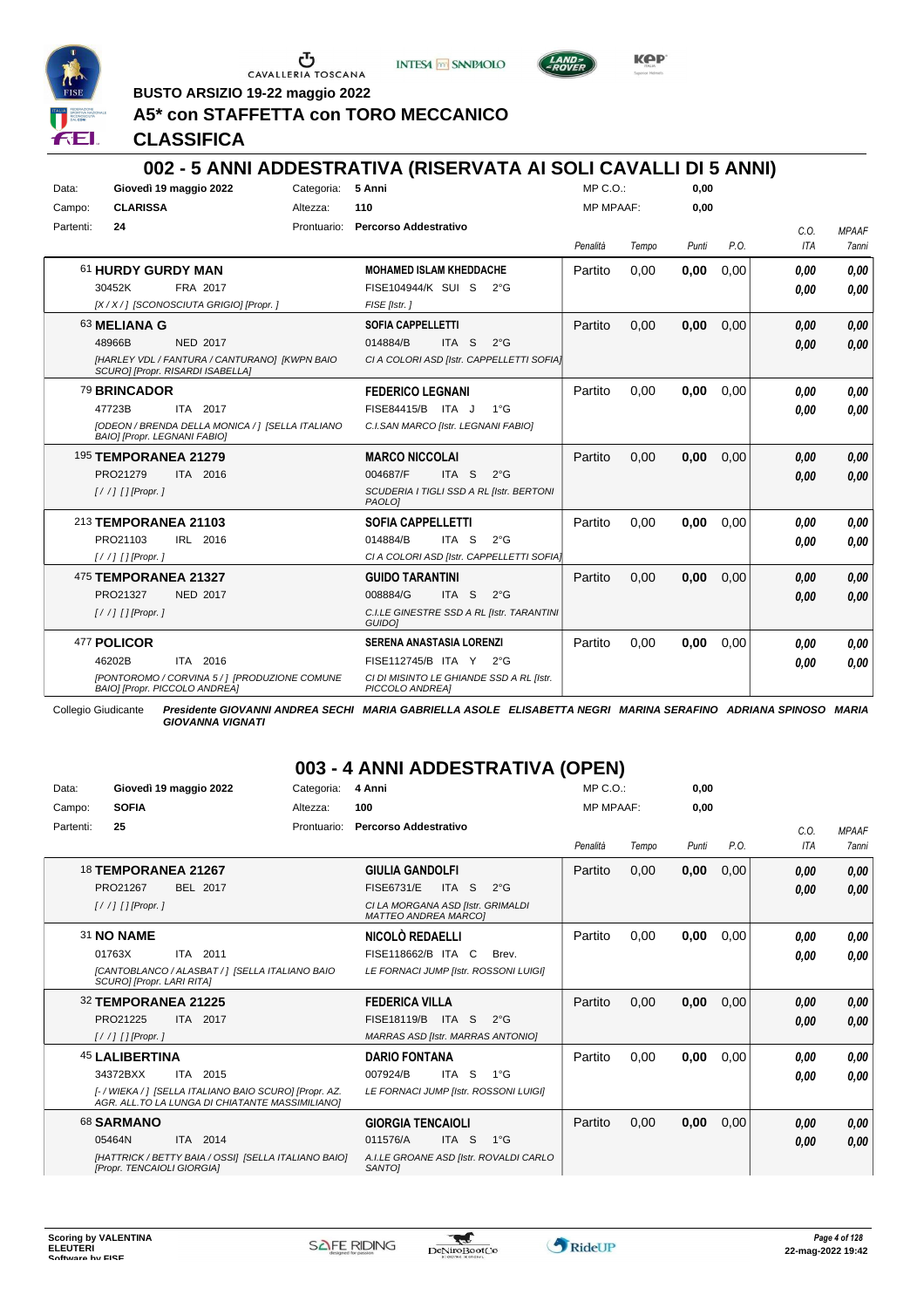





**BUSTO ARSIZIO 19-22 maggio 2022**

# **A5\* con STAFFETTA con TORO MECCANICO**

|           |                                                                                                                             |            | 003 - 4 ANNI ADDESTRATIVA (OPEN)                                    |                  |       |       |      |             |                       |
|-----------|-----------------------------------------------------------------------------------------------------------------------------|------------|---------------------------------------------------------------------|------------------|-------|-------|------|-------------|-----------------------|
| Data:     | Giovedì 19 maggio 2022                                                                                                      | Categoria: | 4 Anni                                                              | $MP C. O.$ :     |       | 0,00  |      |             |                       |
| Campo:    | <b>SOFIA</b>                                                                                                                | Altezza:   | 100                                                                 | <b>MP MPAAF:</b> |       | 0,00  |      |             |                       |
| Partenti: | 25                                                                                                                          |            | Prontuario: Percorso Addestrativo                                   | Penalità         | Tempo | Punti | P.O. | C.O.<br>ITA | <b>MPAAF</b><br>7anni |
|           | 70 RONALDO VAN HET MOLENHOF                                                                                                 |            | <b>LUIGI CUPONE</b>                                                 | Partito          | 0,00  | 0,00  | 0,00 | 0.00        | 0,00                  |
|           | 49412B<br>BEL 2017                                                                                                          |            | 019183/B<br>ITA S<br>$2^{\circ}$ G                                  |                  |       |       |      | 0.00        | 0.00                  |
|           | [MATISSE DE MARIPOSA / FARIDA VN HET MOLENHOF / ]<br>[BEL. WARMBLOEDPAARD SAURO ORDINARIO] [Propr.<br><b>BERETTA PAOLO]</b> |            | CI SCUD DEL BORGHETTO ASD [Istr.<br><b>CUPONE LUIGII</b>            |                  |       |       |      |             |                       |
|           | 71 ITINERAIRE D'ANBRY                                                                                                       |            | <b>DANILO GALLI</b>                                                 | Partito          | 0,00  | 0,00  | 0,00 | 0,00        | 0,00                  |
|           | 48785B<br>BEL 2014                                                                                                          |            | FISE41183/B ITA S<br>$1^{\circ}G$                                   |                  |       |       |      | 0.00        | 0,00                  |
|           | [VIGO D'ARSOUILLES / KERO DU CHALLOIS / CAUCALIS]<br>[SELLA BELGA SAURO] [Propr. MARUELLI ADELE CARLA]                      |            | IPPICA LEONARDESCA SSD A RL [Istr.<br>ZICARI ALESSANDRA]            |                  |       |       |      |             |                       |
|           | <b>72 QUERCUS DEL SOLE</b>                                                                                                  |            | <b>STEFANIA POGLIANA</b>                                            | Partito          | 0,00  | 0,00  | 0,00 | 0.00        | 0,00                  |
|           | 32679BXX<br>ITA 2013                                                                                                        |            | FISE51997/B ITA S<br>1°G                                            |                  |       |       |      | 0.00        | 0,00                  |
|           | [CANTURO / R DE RIEN DU PRIEURE / LIBERO H] [SELLA<br>ITALIANO BAIO] [Propr. PAGANI PAOLA]                                  |            | CADELRIO ARTEPONY SSRL [Istr. CALABRO<br>LUCA]                      |                  |       |       |      |             |                       |
|           | <b>73 LATAKY 2</b>                                                                                                          |            | <b>ELIDE ALINOVI</b>                                                | Partito          | 0,00  | 0,00  | 0,00 | 0,00        | 0,00                  |
|           | 04481C<br>ITA 2012                                                                                                          |            | FISE11212/C ITA S<br>1°G                                            |                  |       |       |      | 0.00        | 0,00                  |
|           | [SCONOSCIUTO / SCONOSCIUTA / ] [SCONOSCIUTA<br>BAIO] [Propr. DE ROMEDIS CARLO]                                              |            | A.S.D. HIPPOCASTANO [Istr. PIGNERO<br>CHIARA1                       |                  |       |       |      |             |                       |
|           | 75 OPALA'                                                                                                                   |            | <b>DAVIDE APPIANI</b>                                               | Partito          | 0,00  | 0,00  | 0,00 | 0.00        | 0,00                  |
|           | ITA 2015<br>34936BXX                                                                                                        |            | FISE78618/B ITA J<br>$2^{\circ}$ G                                  |                  |       |       |      | 0.00        | 0,00                  |
|           | [-/-/] [SCONOSCIUTA BAIO] [Propr. AZ. AGR. GRAZIOTTI<br>SILVANO <sub>1</sub>                                                |            | LE FORNACI JUMP [Istr. ROSSONI LUIGI]                               |                  |       |       |      |             |                       |
|           | <sup>76</sup> TEMPORANEA 21336                                                                                              |            | <b>PAOLO MARI</b>                                                   | Partito          | 0,00  | 0,00  | 0,00 | 0,00        | 0,00                  |
|           | PRO21336<br><b>FRA 2012 Pony</b>                                                                                            |            | FISE79310/B<br>ITA Y<br>1°G                                         |                  |       |       |      | 0,00        | 0,00                  |
|           | $[!//]$ [] [Propr.]                                                                                                         |            | IL BEDESCO ASD [Istr. CIROCCHI RITA]                                |                  |       |       |      |             |                       |
|           | 77 ADELCHI                                                                                                                  |            | <b>ALICE GORLA</b>                                                  | Partito          | 0,00  | 0,00  | 0,00 | 0.00        | 0,00                  |
|           | 11117F<br>ITA 2006<br>[LUPICOR / ORCHIS D.B. / FEINSCHNITT I]                                                               |            | FISE28852/B ITA S<br>Brev.<br>CI LA STELLA ASD [Istr. MAZZA DIEGO]  |                  |       |       |      | 0.00        | 0,00                  |
|           | [SCONOSCIUTA BAIO] [Propr. GORLA ALICE]                                                                                     |            |                                                                     |                  |       |       |      |             |                       |
|           | <b>82 QUERCUS DEL SOLE</b>                                                                                                  |            | <b>ANDREA BORSANI</b>                                               | Partito          | 0,00  | 0,00  | 0,00 | 0,00        | 0,00                  |
|           | 32679BXX<br>ITA 2013                                                                                                        |            | 002941/B<br>ITA SA 1°G                                              |                  |       |       |      | 0,00        | 0,00                  |
|           | [CANTURO / R DE RIEN DU PRIEURE / LIBERO H] [SELLA<br>ITALIANO BAIO] [Propr. PAGANI PAOLA]                                  |            | DEL RAMPANTE ASD [Istr. AZZOLINA<br><b>DAVIDE</b>                   |                  |       |       |      |             |                       |
|           | 412 JAZIER VAN'T EIGENLO                                                                                                    |            | ERIKA FRANCESCA BOMBINI                                             | Partito          | 0,00  | 0,00  | 0,00 | 0,00        | 0,00                  |
|           | 15309F<br>BEL 2009                                                                                                          |            | FISE64222/B ITA J<br>1°G                                            |                  |       |       |      | 0.00        | 0.00                  |
|           | [HEARTBREAKER / UXIE / DARCO] [BEL.<br>WARMBLOEDPAARD BAIO] [Propr. DI SANTO TIZIANA]                                       |            | LE SCUDERIE DEL RE SSD A RL [Istr.<br><b>BACCHI STEFANO]</b>        |                  |       |       |      |             |                       |
|           | <sup>413</sup> PIERIS DEL SOLE                                                                                              |            | <b>SUSANNA GAVINA</b>                                               | Partito          | 0,00  | 0,00  | 0,00 | 0,00        | 0,00                  |
|           | 32700BXX<br>ITA 2012                                                                                                        |            | FISE64455/B ITA Y<br>1°G                                            |                  |       |       |      | 0.00        | 0.00                  |
|           | [CANTURO / LITCHIS DEL SOLE / CARETINO] [SELLA<br>ITALIANO BAIO] [Propr. MALISON MARTINA]                                   |            | C.I.PEGASO [Istr. PINA GABRIELE]                                    |                  |       |       |      |             |                       |
|           | 478 QUARANTA PASS                                                                                                           |            | <b>JESSICA CATTANEO</b>                                             | Partito          | 0,00  | 0,00  | 0,00 | 0.00        | 0,00                  |
|           | 34489BXX<br>ITA 2011                                                                                                        |            | 023661/B<br>ITA S<br>Brev.                                          |                  |       |       |      | 0.00        | 0.00                  |
|           | [USTINOV / DONNA GENTILE / VOLTAIRE] [SELLA<br>ITALIANO BAIO] [Propr. AZ. AGR. PRATO ROTONDO DI<br>FERRARIO MASSIMILIANO]   |            | TREKKING H.C.AMICI DEL CAVALLO ASD<br>[Istr. FERRARIO MASSIMILIANO] |                  |       |       |      |             |                       |
|           | <sup>489</sup> QUIRASINAA VAN'T HEEMSKIND Z                                                                                 |            | <b>FABRIZIO MAZZOLA</b>                                             | Partito          | 0,00  | 0,00  | 0,00 | 0.00        | 0,00                  |
|           | 09586D<br><b>NED 2008</b>                                                                                                   |            | 006017/B<br>ITA S<br>$2^{\circ}$ G                                  |                  |       |       |      | 0,00        | 0,00                  |
|           | [QUANTUM / VERSINAA VAN'T HEEM / ODERMUS R]<br>[ZANGERSHEIDE BAIO] [Propr. ALLEV.TO EQUINI LE<br>ROANE DI BROTTO PAOLO]     |            | SCUDERIA EQUISTYLE ASD [Istr. FEDELI<br>ELENA]                      |                  |       |       |      |             |                       |
|           | 491 ALBICOCCA                                                                                                               |            | <b>NICOLLE CAVALHEIRO</b>                                           | Partito          | 0,00  | 0,00  | 0,00 | 0.00        | 0,00                  |
|           | 49177B<br>ITA 2011                                                                                                          |            | FISE10577/A BRA S<br>Brev.                                          |                  |       |       |      | 0.00        | 0,00                  |
|           | [HATTRICK / IDEA BAIA / CONCORDE] [SELLA ITALIANO<br>SAURO BRUCIATO] [Propr. CAVALHEIRO NICOLLE]                            |            | CI SANT'ANTONIO SSD A RL [Istr. AIROLDI<br><b>GIULIAI</b>           |                  |       |       |      |             |                       |
|           | 495 MAYSA                                                                                                                   |            | <b>GIULIA MAGNAGHI</b>                                              | Partito          | 0,00  | 0,00  | 0,00 | 0,00        | 0,00                  |
|           | 33968BXX<br>ITA 2014                                                                                                        |            | FISE25030/B ITA S<br>— 1°G                                          |                  |       |       |      | 0.00        | 0,00                  |
|           | [QUITE CAPITOL / MY DARLING / LORENTIN I] [SELLA<br>ITALIANO GRIGIO] [Propr. MICCOLI MARIO]                                 |            | IL LEVRIERO SSD A RL [Istr. ROTA MARIO]                             |                  |       |       |      |             |                       |

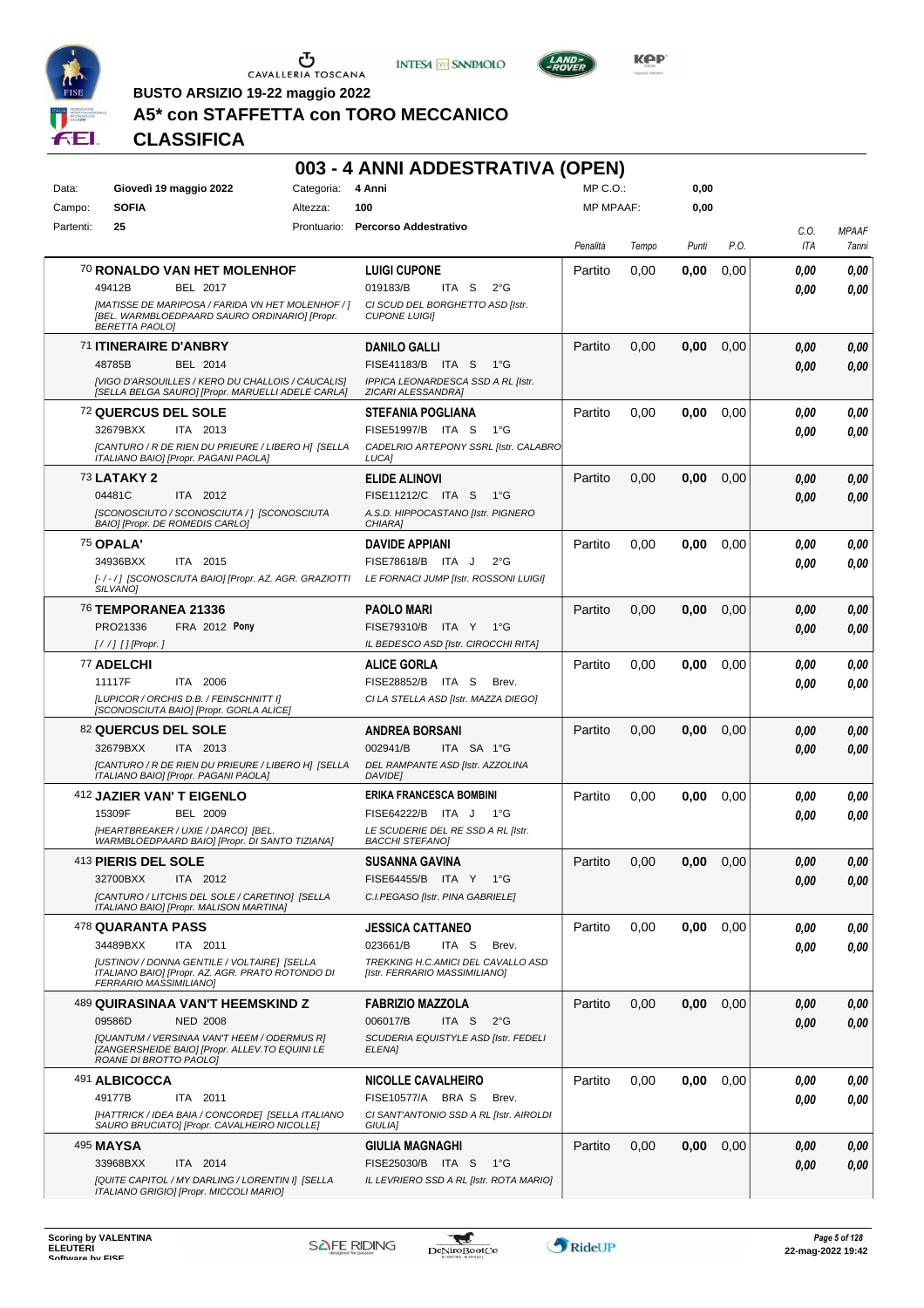





**BUSTO ARSIZIO 19-22 maggio 2022**

# **A5\* con STAFFETTA con TORO MECCANICO**

# **CLASSIFICA**

|           |                                                                                                                                        |            | 003 - 4 ANNI ADDESTRATIVA (OPEN)                                    |                  |       |       |      |            |              |
|-----------|----------------------------------------------------------------------------------------------------------------------------------------|------------|---------------------------------------------------------------------|------------------|-------|-------|------|------------|--------------|
| Data:     | Giovedì 19 maggio 2022                                                                                                                 | Categoria: | 4 Anni                                                              | $MP C. O.$ :     |       | 0.00  |      |            |              |
| Campo:    | <b>SOFIA</b>                                                                                                                           | Altezza:   | 100                                                                 | <b>MP MPAAF:</b> |       | 0,00  |      |            |              |
| Partenti: | 25                                                                                                                                     |            | Prontuario: Percorso Addestrativo                                   |                  |       |       |      | C.O.       | <b>MPAAF</b> |
|           |                                                                                                                                        |            |                                                                     | Penalità         | Tempo | Punti | P.O. | <b>ITA</b> | 7anni        |
|           | 506 MOTO SAM                                                                                                                           |            | <b>JULIEN RICCARDO DURAND</b>                                       | Partito          | 0,00  | 0,00  | 0,00 | 0,00       | 0,00         |
|           | <b>NED 2017</b><br>48718B                                                                                                              |            | FRA S<br>013505/B<br>$2^{\circ}G$                                   |                  |       |       |      | 0.00       | 0,00         |
|           | [IMPRESSIVE VDL / GRACIOUS FORTUNA / ] [KWPN<br>BAIO] [Propr. BARI EMMA]                                                               |            | LA FRANCESINA ASD [Istr. DURAND JULIEN<br>RICCARDOI                 |                  |       |       |      |            |              |
|           | 521 LION KING                                                                                                                          |            | <b>FILIPPO COTUGNO</b>                                              | Partito          | 0.00  | 0.00  | 0.00 | 0.00       | 0,00         |
|           | 29535T<br><b>NED 2016</b>                                                                                                              |            | FISE78653/B<br>ITA J<br>$1^{\circ}G$                                |                  |       |       |      | 0.00       | 0,00         |
|           | [MARLON / HANNA / ] [KWPN BAIO] [Propr. PIVA ANNA]                                                                                     |            | LE SCUDERIE DEL RE SSD A RL [Istr.<br><b>BACCHI STEFANOI</b>        |                  |       |       |      |            |              |
|           | 545 ECLYPSE NOW                                                                                                                        |            | <b>JESSICA CATTANEO</b>                                             | Partito          | 0,00  | 0.00  | 0.00 | 0.00       | 0.00         |
|           | 34912BXX<br>ITA 2015                                                                                                                   |            | ITA <sub>S</sub><br>023661/B<br>Brev.                               |                  |       |       |      | 0.00       | 0,00         |
|           | <b>[COLMANI / FAIR LADY / FANTASTICO] [SELLA ITALIANO</b><br>SAURO] [Propr. AZ. AGR. PRATO ROTONDO DI FERRARIO<br><b>MASSIMILIANO1</b> |            | TREKKING H.C.AMICI DEL CAVALLO ASD<br>[Istr. FERRARIO MASSIMILIANO] |                  |       |       |      |            |              |
|           | 558 ALSON DE PERRAZ                                                                                                                    |            | <b>CHIARA PIGNERO</b>                                               | Partito          | 0.00  | 0.00  | 0.00 | 0.00       | 0,00         |
|           | 04029C<br>FRA 2010                                                                                                                     |            | FISE16793/A ITA S<br>$1^{\circ}G$                                   |                  |       |       |      | 0.00       | 0,00         |
|           | <b>[CENTINO DU RY / ALMA DE MAUPERTUIS / PERVAL]</b><br>[SELLA FRANCESE BAIO] [Propr. FAGNANO ANNA]                                    |            | A.S.D. HIPPOCASTANO [Istr. PIGNERO<br>CHIARA1                       |                  |       |       |      |            |              |
|           | 601 ESCARLET                                                                                                                           |            | <b>GINEVRA BASSO</b>                                                | Partito          | 0,00  | 0,00  | 0.00 | 0.00       | 0,00         |
|           | 28322BXX<br>ESP 2005                                                                                                                   |            | FISE57458/A ITA C<br>Brev.                                          |                  |       |       |      | 0.00       | 0,00         |
|           | [-/-/] [ESPANOLA BAIO SCURO] [Propr. ACCORNERO<br><b>MARINETTEI</b>                                                                    |            | HORSEBRIDGE CLUB ASD [Istr. MODENA<br>ROBERTOI                      |                  |       |       |      |            |              |
|           | 611 DIAMANT DES BISOUS F Z                                                                                                             |            | <b>FABIEN WALDER</b>                                                | Partito          | 0,00  | 0,00  | 0,00 | 0.00       | 0,00         |
|           | 29692K<br>BEL 2017                                                                                                                     |            | FISE103152/K SUI SA 1°G                                             |                  |       |       |      | 0.00       | 0,00         |
|           | [X / X / ] [ZANGERSHEIDE BAIO SCURO] [Propr. ]                                                                                         |            | [Istr. RAGIONE FRANCESCO]                                           |                  |       |       |      |            |              |

Collegio Giudicante *Presidente GIOVANNI ANDREA SECHI MARIA GABRIELLA ASOLE ELISABETTA NEGRI MARINA SERAFINO ADRIANA SPINOSO MARIA GIOVANNA VIGNATI*

| Data:      | Venerdì 20 maggio 2022                                                                                                                   | Categoria:  | C140                                                            | $MP C. O.$ :     |       | 3.000,00 |      |            |              |
|------------|------------------------------------------------------------------------------------------------------------------------------------------|-------------|-----------------------------------------------------------------|------------------|-------|----------|------|------------|--------------|
| Campo:     | <b>CLARISSA</b>                                                                                                                          | Altezza:    | 140                                                             | <b>MP MPAAF:</b> |       | 0.00     |      |            |              |
| Partenti:  | 52                                                                                                                                       | Prontuario: | n. 3 a tempo - Tab. A                                           |                  |       |          |      | C.0.       | <b>MPAAF</b> |
|            |                                                                                                                                          |             |                                                                 | Penalità         | Tempo | Punti    | P.O. | <b>ITA</b> | <b>7anni</b> |
| 1          | 223 CARTICA FZ                                                                                                                           |             | <b>MASSIMO GROSSATO</b>                                         | 0                | 63,02 | 0,00     | 0,00 | 606,11     | 0,00         |
|            | 13671D<br>ITA 2014                                                                                                                       |             | 000612/A<br>ITA S<br>$2^{\circ}$ G                              |                  |       |          |      | 300.00     | 0,00         |
|            | [CANTURANO / ISABELLE FZ / ACODETTO] [SELLA<br>ITALIANO BAIOI [Propr. HORSESHOP SRL]                                                     |             | C.S.CARABINIERI [Istr. BRECCIAROLI<br>STEFANOI                  |                  |       |          |      |            |              |
| 2 177 EXPO |                                                                                                                                          |             | <b>MATTEO CHECCHI</b>                                           | $\mathbf{0}$     | 63,84 | 0.00     | 0.00 | 438,11     | 0,00         |
|            | 48561B<br><b>NED 2009</b>                                                                                                                |             | 004393/B<br>ITA <sub>S</sub><br>$2^{\circ}$ G                   |                  |       |          |      | 0.00       | 0,00         |
|            | [CANTURANO / AMARA / PADINUS] [KWPN BAIO SCURO]<br>[Propr. ETREA SPORT HORSES DI CHIAMONE ROSALIA<br><b>MESSALINA1</b>                   |             | A.S.ETREA [Istr. CHECCHI MATTEO]                                |                  |       |          |      |            |              |
| 3          | 80 CHICLONE                                                                                                                              |             | <b>ROBERTO ARIOLDI</b>                                          | $\mathbf{0}$     | 64,12 | 0.00     | 0.00 | 366.11     | 0.00         |
|            | 29022BXX<br>GER 2009                                                                                                                     |             | 001895/B<br>ITA S<br>$2^{\circ}$ G                              |                  |       |          |      | 0.00       | 0.00         |
|            | [CORNADO I / JELLICLE / JULIO MARINER] [WELSH<br>GRIGIO] [Propr. ALL.TO DELLA LOGGIA SAS]                                                |             | C.I.LA LOGGIA [Istr. ARIOLDI EMANUELE]                          |                  |       |          |      |            |              |
|            | 4 129 OOST WEST VAN HET KEIZERSHOF                                                                                                       |             | <b>MATTEO CHECCHI</b>                                           | $\bf{0}$         | 65,21 | 0,00     | 0,00 | 294,11     | 0,00         |
|            | <b>BEL 2014</b><br>45955B                                                                                                                |             | ITA S<br>004393/B<br>$2^{\circ}$ G                              |                  |       |          |      | 0.00       | 0,00         |
|            | [HARLEY-VDL (EX URSEL) / HALLA VAN HET<br>KEIZERSHOF / OBOURG1 [BWP BAIO] [Propr.<br><b>INTERNATIONAL HORSES S.R.L.1</b>                 |             | A.S.ETREA [Istr. CHECCHI MATTEO]                                |                  |       |          |      |            |              |
|            | 5 122 OPHIUCO                                                                                                                            |             | <b>TOMMASO GERARDI</b>                                          | $\mathbf 0$      | 65,44 | 0.00     | 0,00 | 246.11     | 0,00         |
|            | 09286D<br>ITA 2009                                                                                                                       |             | FISE2520/Q<br>ITA S<br>$2^{\circ}$ G                            |                  |       |          |      | 180.00     | 0.00         |
|            | <b>ICORNET OBOLENSKY / PHOEBE FOR EVER DEI</b><br>FOLLETTI / EPHEBE FOR EVER] [SELLA ITALIANO<br>GRIGIO] [Propr. GIARDINI SAN ROCCO SRL] |             | CENTRO IPPICO LA TORBIERA S.S.D. A R.L.<br>[Istr. GERARDI VITO] |                  |       |          |      |            |              |

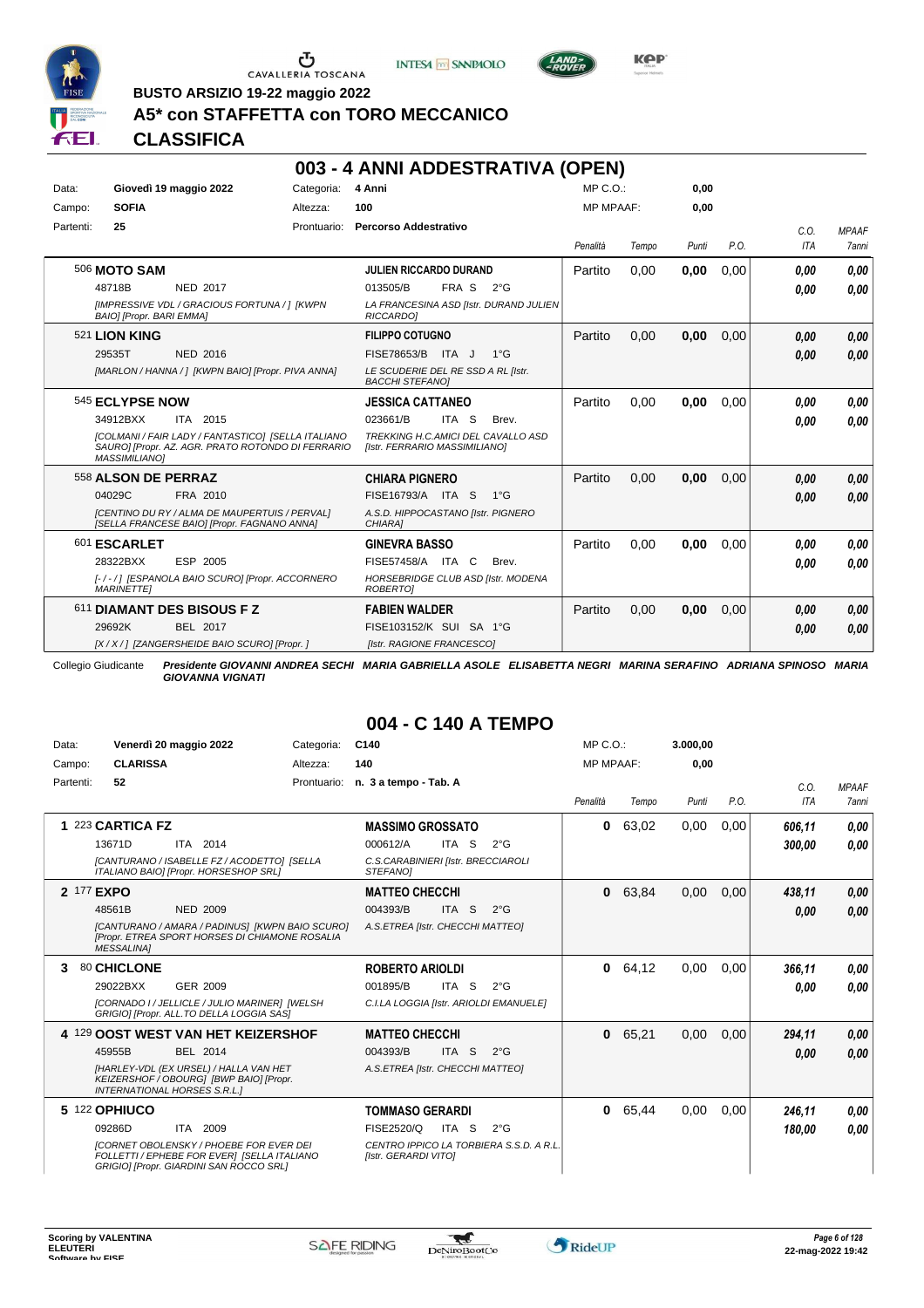





LAND-<br>BOVER

**BUSTO ARSIZIO 19-22 maggio 2022**

# **A5\* con STAFFETTA con TORO MECCANICO**

**CLASSIFICA**

| Data:     | Venerdì 20 maggio 2022                                                                                                             | Categoria: | C140                                                            | MP C.O.:         |           | 3.000,00 |      |                    |                       |
|-----------|------------------------------------------------------------------------------------------------------------------------------------|------------|-----------------------------------------------------------------|------------------|-----------|----------|------|--------------------|-----------------------|
| Campo:    | <b>CLARISSA</b>                                                                                                                    | Altezza:   | 140                                                             | <b>MP MPAAF:</b> |           | 0,00     |      |                    |                       |
| Partenti: | 52                                                                                                                                 |            | Prontuario: n. 3 a tempo - Tab. A                               | Penalità         | Tempo     | Punti    | P.O. | C.O.<br><b>ITA</b> | <b>MPAAF</b><br>7anni |
|           |                                                                                                                                    |            |                                                                 |                  |           |          |      |                    |                       |
|           | 6 222 JADA VAN DE GAVERRANCH<br><b>BEL 2009</b><br>47294B                                                                          |            | <b>BEATRICE BACCHETTA</b><br>FISE21510/A ITA Y 2°G              | 0                | 65,80     | 0,00     | 0,00 | 102,11             | 0,00                  |
|           | [QUERLYBET HERO / ECLAT VAN DE GAVERRANCH / ]                                                                                      |            | C.I.PEGASO [Istr. PINA GABRIELE]                                |                  |           |          |      | 0.00               | 0,00                  |
|           | [BEL. WARMBLOEDPAARD SAURO] [Propr. BACCHETTA<br><b>BEATRICE</b>                                                                   |            |                                                                 |                  |           |          |      |                    |                       |
|           | <b>7 239 JORIS R</b>                                                                                                               |            | <b>STEFANO BACCHI</b>                                           | 0                | 66,09     | 0,00     | 0,00 | 102,11             | 0,00                  |
|           | 33981BXX<br><b>NED 2014</b>                                                                                                        |            | <b>FISE8978/R</b><br>ITA S<br>$2^{\circ}$ G                     |                  |           |          |      | 0,00               | 0,00                  |
|           | [VITTORIO / CHRIS R / USTINOV] [KWPN BAIO SCURO]<br>[Propr. RUBBINI LAURA MARIA]                                                   |            | LE SCUDERIE DEL RE SSD A RL [Istr.<br><b>BACCHI STEFANOI</b>    |                  |           |          |      |                    |                       |
|           | 8 85 WALK FOR ME KZI CH                                                                                                            |            | <b>LINUS HANSELMANN</b>                                         | 0                | 66,22     | 0,00     | 0,00 | 102,11             | 0,00                  |
|           | 25235K<br>SUI 2006                                                                                                                 |            | FISE110451/K SUI J<br>$2^{\circ}$ G                             |                  |           |          |      | 0.00               | 0,00                  |
|           | [X / X / ] [SELLA SVIZZERO GRIGIO] [Propr. ]                                                                                       |            | FISE [Istr.]                                                    |                  |           |          |      |                    |                       |
|           | 9 123 CASALIS                                                                                                                      |            | <b>CLINT SULMONI</b>                                            | 0                | 67,58     | 0,00     | 0,00 | 102,11             | 0,00                  |
|           | 26995K<br>GER 2013                                                                                                                 |            | FISE54195/B SUI S<br>$2^{\circ}$ G                              |                  |           |          |      | 0.00               | 0,00                  |
|           | [X / X / ] [HOLSTEINER BAIO] [Propr. ]                                                                                             |            | C.I.BREGNANO [Istr. CATTANEO ANTONIO]                           |                  |           |          |      |                    |                       |
|           | <b>10 131 NUX DEL SOLE</b>                                                                                                         |            | <b>FILIPPO JORDAN PAGAN GRISO</b>                               | 0                | 68,04     | 0.00     | 0.00 | 102,11             | 0,00                  |
|           | 16729P<br>ITA 2010                                                                                                                 |            | FISE61679/B ITA Y 2°G                                           |                  |           |          |      | 120,00             | 0,00                  |
|           | [CANTURO / R DE RIEN DU PRIEURE D'09 / LIBERO II]<br>[SELLA ITALIANO BAIO] [Propr. SOC. AGR. DEIANIRA SRL]                         |            | CI SESTESE ASD [Istr. PAGAN GRISO<br><b>CELESTEI</b>            |                  |           |          |      |                    |                       |
|           | 11 248 CARLCHEN 88                                                                                                                 |            | <b>FRANCESCA ARIOLDI</b>                                        | 0                | 68,53     | 0,00     | 0,00 | 96,00              | 0,00                  |
|           | 30993K<br>GER 2013                                                                                                                 |            | 021312/B<br>ITA S<br>$2^{\circ}$ G                              |                  |           |          |      | 0.00               | 0,00                  |
|           | [CADOR / STUTBUCH 1 FIARINA / ] [OLDENBURG BAIO]<br>[Propr. RIZZOLI ANNA GRAZIA]                                                   |            | C.S. AERONAUTICA MILITARE [Istr. GIRARDI<br><b>FRANCESCOI</b>   |                  |           |          |      |                    |                       |
|           | 12 163 QUIAMANT                                                                                                                    |            | <b>LINUS HANSELMANN</b>                                         | 0                | 70,03     | 0,00     | 0,00 | 96,00              | 0,00                  |
|           | 28333K<br>GER 2013                                                                                                                 |            | FISE110451/K SUI J<br>$2^{\circ}$ G                             |                  |           |          |      | 0,00               | 0,00                  |
|           | [Z/Z/] [HOLSTEINER BAIO SCURO] [Propr.]                                                                                            |            | FISE [Istr.]                                                    |                  |           |          |      |                    |                       |
|           | <b>13 243 PATRON Z</b>                                                                                                             |            | <b>MARTINA MERONI</b>                                           | 0                | 70,67     | 0,00     | 0.00 | 96,00              | 0,00                  |
|           | 28156K<br>BEL 2012                                                                                                                 |            | FISE65566/E SUI S<br>$2^{\circ}$ G                              |                  |           |          |      | 0.00               | 0.00                  |
|           | [X / X / ] [ZANGERSHEIDE BAIO] [Propr. ]                                                                                           |            | CI DEL DUCATO ASD [Istr. BRESCIANI<br>ALBERTO]                  |                  |           |          |      |                    |                       |
|           | 14 238 ELDORADO LONGANE                                                                                                            |            | <b>TOMMASO GERARDI</b>                                          | 0                | 70,88     | 0,00     | 0,00 | 0.00               | 0,00                  |
|           | 48291B<br>FRA 2014                                                                                                                 |            | <b>FISE2520/Q</b><br>ITA S<br>$2^{\circ}$ G                     |                  |           |          |      | 0.00               | 0,00                  |
|           | [QUEBRACHO SEMILLY / UKRAINE DE LAUME / ] [SELLA<br>FRANCESE SAURO] [Propr. GERARDI VITO]                                          |            | CENTRO IPPICO LA TORBIERA S.S.D. A R.L.<br>[Istr. GERARDI VITO] |                  |           |          |      |                    |                       |
|           | <b>15 191 STARON</b>                                                                                                               |            | <b>VIOLA BUSSU</b>                                              | 0                | 71.36     | 0.00     | 0,00 | 0.00               | 0,00                  |
|           | 47052B<br>GER 2012                                                                                                                 |            | 024924/B<br>ITA <sub>S</sub><br>$2^{\circ}$ G                   |                  |           |          |      | 0.00               | 0,00                  |
|           | [STOLZENBERG / HAUPTSTUTBUCH GOLGA /<br>GOLDFASAN] [HANNOVER BAIO SCURO] [Propr. AZIENDA<br>AGRICOLA LA PINETA DI BUSSU FRANCESCOI |            | C.I.LA PINETINA [Istr. BUSSU FRANCESCO]                         |                  |           |          |      |                    |                       |
|           | <b>16 465 VIRGOLA SAURA</b>                                                                                                        |            | <b>ROGER ANTOINE CHAMMAS</b>                                    |                  | $0$ 71,51 | 0,00     | 0,00 | 0,00               | 0,00                  |
|           | 05459N<br>ITA 2014                                                                                                                 |            | FISE153388/B LIB S 2°G                                          |                  |           |          |      | 0.00               | 0,00                  |
|           | [BABALOU DE LIGNY / ESTIMADA SIA / OLYMPIQUE<br>LONDON] [SELLA ITALIANO SAURO] [Propr. CSILLAGHY<br>DE PACSER MIKLOS TASSILO]      |            | C.I.LA PINETINA [Istr. BUSSU FRANCESCO]                         |                  |           |          |      |                    |                       |
|           | 17 232 JOKER-S                                                                                                                     |            | <b>GIANLUCA GRAZIOTTI</b>                                       |                  | $0$ 71,85 | 0,00     | 0,00 | 0.00               | 0,00                  |
|           | 05897S<br><b>BEL 2009</b>                                                                                                          |            | 007805/B<br>ITA S<br>2°G                                        |                  |           |          |      | 0.00               | 0.00                  |
|           | ITOULON / BARFLEURE-S / POOR BOYI IBEL.<br>WARMBLOEDPAARD BAIO] [Propr. TONON GIANNI]                                              |            | NUOVA ASD C.I. CINQ FO' [Istr. FUMAGALLI<br>PAOLA]              |                  |           |          |      |                    |                       |
|           | 18 103 CADIRA MANCLUF                                                                                                              |            | <b>CAMILLA BASSAN</b>                                           |                  | $0$ 72,27 | 0,00     | 0,00 | 0.00               | 0,00                  |
|           | 26004M<br>ITA 2010                                                                                                                 |            | FISE33595/A ITA J<br>$2^{\circ}$ G                              |                  |           |          |      | 0.00               | 0,00                  |
|           | [CARDENTO / SEPHIRA M / AHORN] [SELLA ITALIANO<br>GRIGIO] [Propr. INTAGLIATA VALENTINA]                                            |            | SIMPLY HORSE SSD A RL [Istr. BASSAN<br>ANDREA]                  |                  |           |          |      |                    |                       |
|           | 19 183 CONQUESTA                                                                                                                   |            | <b>GAIA TOMASI</b>                                              |                  | $0$ 74,22 | 0,00     | 0,00 | 0.00               | 0,00                  |
|           | 16616E<br>LTU 2010                                                                                                                 |            | 013686/B<br>ITA S<br>$2^{\circ}G$                               |                  |           |          |      | 0,00               | 0,00                  |
|           | [CARAOKI / ELCANTARA / ESCUDO II] [LATV BAIO] [Propr.                                                                              |            | NUOVA ASD C.I. CINQ FO' [Istr. FUMAGALLI                        |                  |           |          |      |                    |                       |
|           | LONARDI FABRIZIA]                                                                                                                  |            | <b>MARIA CRISTINA]</b>                                          |                  |           |          |      |                    |                       |

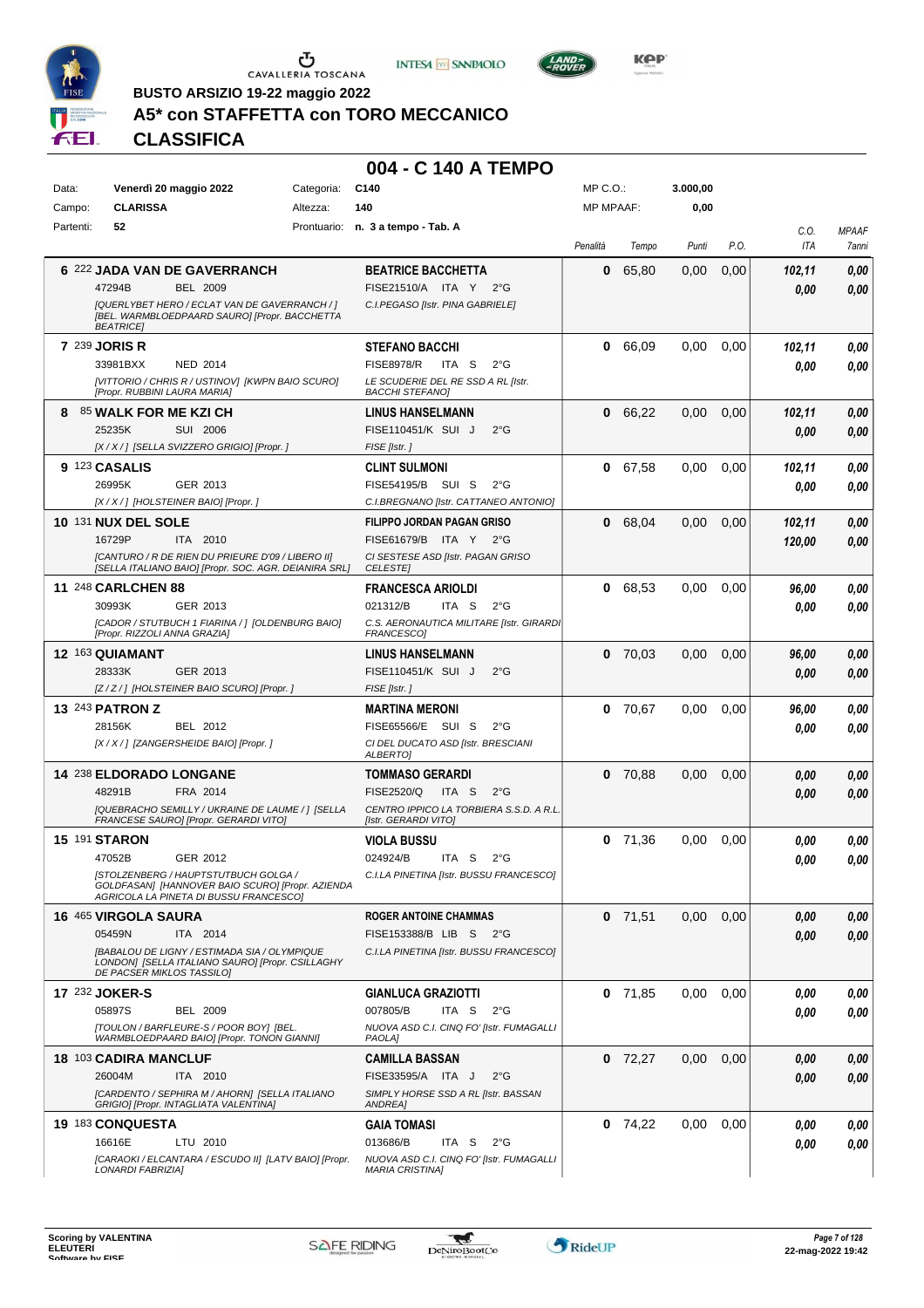





 $L$ AND<sub>=</sub>

**BUSTO ARSIZIO 19-22 maggio 2022**

# **A5\* con STAFFETTA con TORO MECCANICO**

**CLASSIFICA**

| Data:                               | Venerdì 20 maggio 2022                                                                              | Categoria: | C140                                                                      | $MP C. O.$ :     |           | 3.000,00 |      |                   |                       |
|-------------------------------------|-----------------------------------------------------------------------------------------------------|------------|---------------------------------------------------------------------------|------------------|-----------|----------|------|-------------------|-----------------------|
| Campo:                              | <b>CLARISSA</b>                                                                                     | Altezza:   | 140                                                                       | <b>MP MPAAF:</b> |           | 0,00     |      |                   |                       |
| Partenti:                           | 52                                                                                                  |            | Prontuario: n. 3 a tempo - Tab. A                                         | Penalità         | Tempo     | Punti    | P.O. | C.O.<br>ITA       | <b>MPAAF</b><br>7anni |
| 20                                  | 93 <b>VANITY Z</b>                                                                                  |            | <b>SILVIA BAZZANI</b>                                                     | 0                | 74,58     | 0,00     | 0,00 | 0,00              | 0,00                  |
|                                     | 22944A<br>BEL 2014                                                                                  |            | 002572/B<br>ITA <sub>S</sub><br>$2^{\circ}$ G                             |                  |           |          |      | 0,00              | 0,00                  |
|                                     | [VANTAST Z / PAGALUNA / BALOU DU ROUET]<br>[ZANGERSHEIDE BAIO] [Propr. LOZAR SAS]                   |            | B.E.T. SSD A RL [Istr. DONATO LUISA]                                      |                  |           |          |      |                   |                       |
|                                     | 21 113 ENZO DE COQUERIE                                                                             |            | <b>LUDOVICA MINOLI</b>                                                    | 0                | 74,66     | 0,00     | 0.00 | 0.00              | 0,00                  |
|                                     | 17262P<br>FRA 2014                                                                                  |            | 008471/B<br>ITA S<br>$2^{\circ}$ G                                        |                  |           |          |      | 0,00              | 0,00                  |
|                                     | [MALITO DE REVE / RALISKA DE COQUERIE / HELIOS DE                                                   |            | SCUDERIA DELLA ROVERE SSD A RL [Istr.                                     |                  |           |          |      |                   |                       |
|                                     | LA COUR II] [SELLA FRANCESE GRIGIO] [Propr.<br><b>ULTRAMAR HORSES SRLI</b>                          |            | BORROMEO LODOVICO]                                                        |                  |           |          |      |                   |                       |
|                                     | 22 159 JACK DANIELS VAN HET EETZEVELD                                                               |            | <b>SILVIA BAZZANI</b>                                                     |                  | $0$ 75,56 | 0,00     | 0,00 | 0,00              | 0,00                  |
|                                     | <b>BEL 2009</b><br>21219A                                                                           |            | 002572/B<br>ITA S<br>$2^{\circ}$ G                                        |                  |           |          |      | 0.00              | 0,00                  |
|                                     | [EPLEASER VAN'T HEIKE / INTERLATINA ZZ / INTERADEL<br>Z] [BWP BAIO] [Propr. LOZAR SAS]              |            | B.E.T. SSD A RL [Istr. DONATO LUISA]                                      |                  |           |          |      |                   |                       |
|                                     | 23 251 JANTASIE                                                                                     |            | <b>ALBERT HIRSCH</b>                                                      | 0                | 76,21     | 0,00     | 0.00 | 0.00              | 0,00                  |
|                                     | 16416F<br><b>NED 2014</b>                                                                           |            | FISE112190/K ISR S<br>$2^{\circ}$ G                                       |                  |           |          |      | 0.00              | 0,00                  |
|                                     | [DOUGLAS / SANTASIA / CORLAND] [KWPN BAIO] [Propr.<br><b>HORSESHOP SRLI</b>                         |            | FISE [Istr.]                                                              |                  |           |          |      |                   |                       |
|                                     | 24 260 <b>I.ALBA R 55</b>                                                                           |            | <b>GIULIO MARZOLI</b>                                                     |                  | 0, 76.80  | 0,00     | 0,00 | 0,00              |                       |
|                                     | 20486A<br>NED 2013                                                                                  |            | FISE29A23/KB ITA S<br>$2^{\circ}$ G                                       |                  |           |          |      | 0.00              | 0,00<br>0,00          |
|                                     | [DEN HAM BLUE R / F.ALBA RS / TOLAN R] [KWPN                                                        |            | IL BEDESCO ASD [Istr. CIROCCHI RITA]                                      |                  |           |          |      |                   |                       |
|                                     | GRIGIO] [Propr. EQUIMEX SRL]                                                                        |            |                                                                           |                  |           |          |      |                   |                       |
|                                     | 25 245 INSPIRATION<br>30621K<br>NED 2013                                                            |            | <b>CARLO SPAGGIARI</b><br>FISE66811/B ITA Y<br>$2^{\circ}G$               | 0                | 77,95     | 0,00     | 0,00 | 0.00              | 0,00                  |
|                                     | $[X/X']$ [KWPN BAIO] [Propr.]                                                                       |            | C.I.LE GINESTRE SSD A RL [Istr. BUSSU                                     |                  |           |          |      | 0.00              | 0,00                  |
|                                     |                                                                                                     |            | <b>ELEONORA</b>                                                           |                  |           |          |      |                   |                       |
|                                     | 26 247 CLEOPATRA DELLA FLORIDA                                                                      |            | <b>MASSIMILIANO FERRARIO</b>                                              | 0                | 80,46     | 0,00     | 0,00 | 0,00              | 0,00                  |
|                                     | 46200B<br>ITA 2014                                                                                  |            | 007958/B<br>ITA S<br>2°G<br>TREKKING H.C.AMICI DEL CAVALLO ASD            |                  |           |          |      | 0.00              | 0,00                  |
|                                     | [TOULON / LUNA DELLA FLORIDA / QUIDAM DE REVEL]<br>[SELLA ITALIANO BAIO] [Propr. BRANDA GIUSEPPE]   |            | [Istr. FERRARIO MASSIMILIANO]                                             |                  |           |          |      |                   |                       |
|                                     | 27 167 CHICAGO 178                                                                                  |            | PAOLO ADAMO ZUVADELLI                                                     | 4                | 62,85     | 0,00     | 0,00 | 0.00              | 0,00                  |
|                                     | 34859BXX<br>GER 2011                                                                                |            | 001392/E<br>ITA S<br>$2^{\circ}G$                                         |                  |           |          |      | 0.00              | 0.00                  |
|                                     | [CHIN CHAMP / MISS ACORA F / ACORD II] [HOLSTEINER<br>GRIGIO] [Propr. TANZI GIANCARLO]              |            | C.I.PEGASO [Istr. PINA GABRIELE]                                          |                  |           |          |      |                   |                       |
|                                     | 28 200 DAYTONA 500                                                                                  |            | <b>FRANCESCA ARIOLDI</b>                                                  | 4                | 63,29     | 0,00     | 0,00 | 0,00              | 0,00                  |
|                                     | 48678B<br>POL 2012                                                                                  |            | 021312/B<br>ITA S<br>$2^{\circ}G$                                         |                  |           |          |      | 0,00              | 0,00                  |
|                                     | [DIAMANT DE SEMILLY / QUINTINA / QUINTENDER]<br>[HANNOVER SAURO] [Propr. ALL.TO DELLA LOGGIA S.A.S. |            | C.S. AERONAUTICA MILITARE [Istr. GIRARDI<br><b>FRANCESCOI</b>             |                  |           |          |      |                   |                       |
|                                     | DI ARIOLDI DI R & C.]                                                                               |            |                                                                           |                  |           |          |      |                   |                       |
|                                     | 29 470 DE MONTSEC VDL                                                                               |            | <b>LORENZO CORREDDU</b>                                                   | 4                | 63,54     | 0,00     | 0,00 | 0,00              | 0,00                  |
|                                     | 20217A<br><b>NED 2008</b><br>[NIMMERDOR / MYWINKA / GRANDEUR] [KWPN BAIO]                           |            | FISE27238/A ITA Y<br>$2^{\circ}G$<br>SCUDERIA PARCO DEI MULINI ASD [Istr. |                  |           |          |      | 0.00              | 0,00                  |
|                                     | [Propr. RUGARLI GIULIO]                                                                             |            | CORREDDU GIOVANNI BATTISTAI                                               |                  |           |          |      |                   |                       |
|                                     | 30 224 IL POSTINO V/H HOF TER HEIDE                                                                 |            | <b>FRANCESCA ARIOLDI</b>                                                  | 4                | 65,07     | 0,00     | 0,00 | 0,00              | 0,00                  |
|                                     | 48679B<br><b>BEL 2008</b>                                                                           |            | 021312/B<br>ITA S<br>$2^{\circ}$ G                                        |                  |           |          |      | 0.00              | 0,00                  |
|                                     | <b>IBENTLEY VD HEFFINCK / FARNESSE VH HOF TER</b><br>HEIDE / QUERLYBET HERO] [BEL. WARMBLOEDPAARD   |            | C.S. AERONAUTICA MILITARE [Istr. GIRARDI<br>FRANCESCO]                    |                  |           |          |      |                   |                       |
|                                     | BAIO] [Propr. ALL.TO DELLA LOGGIA S.A.S. DI ARIOLDI DI<br>R & C.1                                   |            |                                                                           |                  |           |          |      |                   |                       |
|                                     | 31 130 KIKKA DEL LECCIONE                                                                           |            | <b>FRANCESCO CORREDDU</b>                                                 |                  | 4 65,37   | 0,00     | 0.00 | 0,00              | 0,00                  |
|                                     | 13102F<br>ITA 2010                                                                                  |            | FISE24440/A ITA S<br>$2^{\circ}G$                                         |                  |           |          |      | 0,00              | 0,00                  |
|                                     | [KANNAN / ARMONIA DEL LECCIONE / ACORADO II]<br>[SELLA ITALIANO BAIO] [Propr. CAMPARI MARIA ANGELA] |            | C.S.CARABINIERI [Istr. BRECCIAROLI<br>STEFANO]                            |                  |           |          |      |                   |                       |
|                                     | 32 138 CYBINKA                                                                                      |            | <b>MICHELE PREVITALI</b>                                                  |                  | 4 67,61   | 0,00     | 0,00 | 0,00              | 0,00                  |
|                                     | 33948BXX<br>GER 2013                                                                                |            | FISE15502/B ITA S<br>$2^{\circ}$ G                                        |                  |           |          |      | 0,00              | 0,00                  |
|                                     | [CHECK IN / FURIELLA / SANDRO BOY] [OLDENBURG<br>BAIO] [Propr. PREVITALI MICHELE]                   |            | C.I. PREVITALI NEMBRO ASD [Istr.<br><b>CORTINOVIS ALDO]</b>               |                  |           |          |      |                   |                       |
|                                     | 33 236 GA LA VIE                                                                                    |            | <b>MICHELE PREVITALI</b>                                                  | 4                | 67,90     | 0,00     | 0,00 | 0,00              | 0,00                  |
|                                     | 48107B<br>NED 2011                                                                                  |            | FISE15502/B ITA S<br>$2^{\circ}$ G                                        |                  |           |          |      | 0.00              | 0,00                  |
|                                     | [VAILLANT / SIEKA / ] [KWPN BAIO SCURO] [Propr.<br>PREVITALI PIERANGELOJ                            |            | C.I. PREVITALI NEMBRO ASD [Istr.<br>CORTINOVIS ALDO]                      |                  |           |          |      |                   |                       |
|                                     |                                                                                                     |            |                                                                           |                  |           |          |      |                   |                       |
| <b>ELEUTERI</b><br>Coffware by EICE | <b>Scoring by VALENTINA</b>                                                                         |            | <b>SAFE RIDING</b><br><b>DeNiroBootCo</b>                                 | RideUP           |           |          |      | 22-mag-2022 19:42 | Page 8 of 128         |

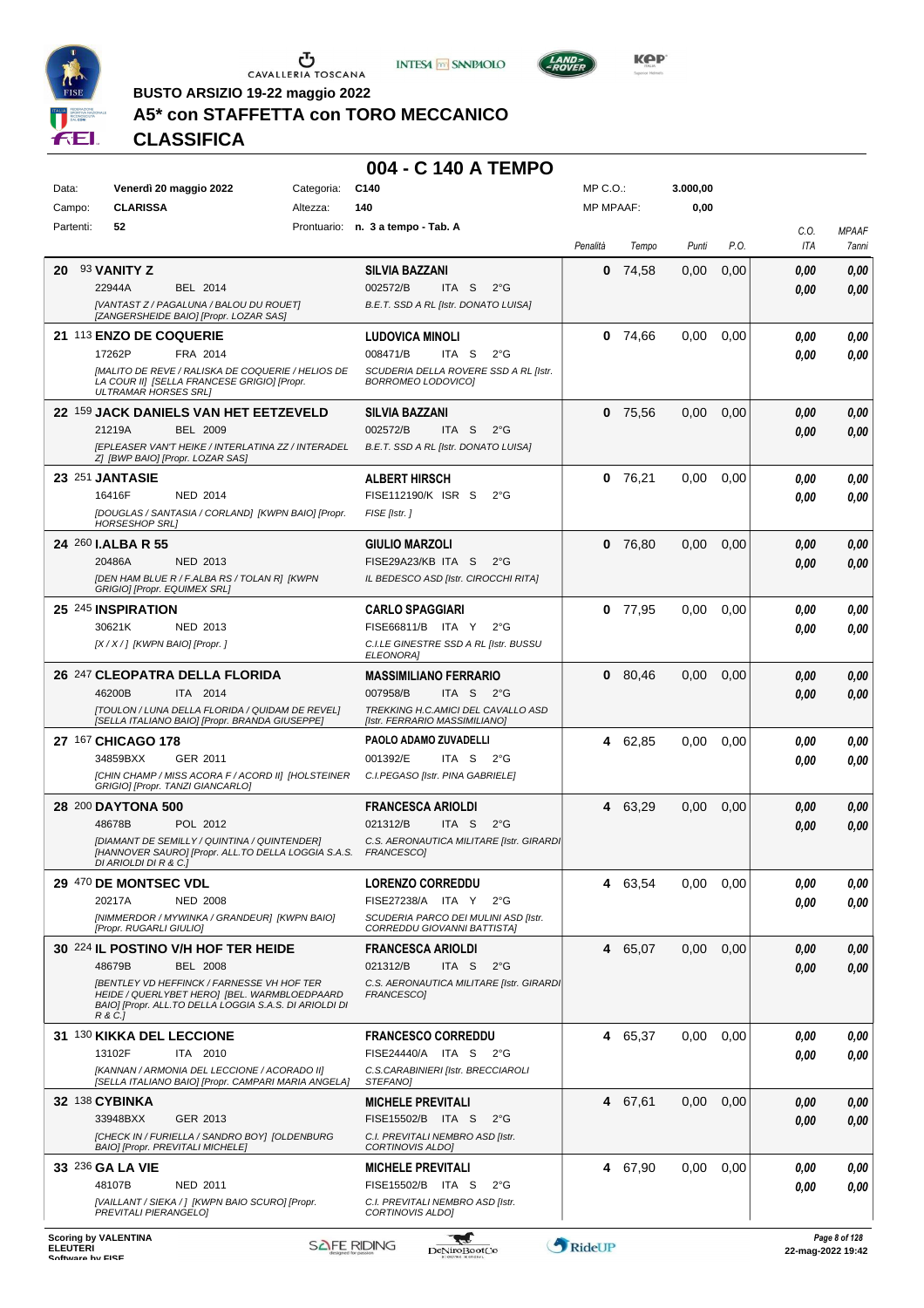





**KOP** 

**BUSTO ARSIZIO 19-22 maggio 2022**

# **A5\* con STAFFETTA con TORO MECCANICO**

**CLASSIFICA**

#### **004 - C 140 A TEMPO**

| Data:           |           | Venerdì 20 maggio 2022                                                                        | Categoria: | C140                                                                           | MP C. O.         |         | 3.000,00 |      |              |                       |
|-----------------|-----------|-----------------------------------------------------------------------------------------------|------------|--------------------------------------------------------------------------------|------------------|---------|----------|------|--------------|-----------------------|
|                 | Campo:    | <b>CLARISSA</b>                                                                               | Altezza:   | 140                                                                            | <b>MP MPAAF:</b> |         | 0,00     |      |              |                       |
|                 | Partenti: | 52                                                                                            |            | Prontuario: n. 3 a tempo - Tab. A                                              | Penalità         | Tempo   | Punti    | P.O. | C.O.<br>ITA  | <b>MPAAF</b><br>7anni |
| 34              |           | 84 HORS DE QUESTION J&F Z                                                                     |            | <b>CLINT SULMONI</b>                                                           | 4                | 67,91   | 0,00     | 0,00 | 0,00         | 0,00                  |
|                 |           | 14851E<br>BEL 2012                                                                            |            | FISE54195/B SUI S<br>$2^{\circ}G$                                              |                  |         |          |      | 0,00         | 0,00                  |
|                 |           | [HORS LA LOI II / FRAUKE / MUSCARIS D'ARIEL]<br>[ZANGERSHEIDE SAURO] [Propr. MIGLIORI PIETRO] |            | C.I.BREGNANO [Istr. CATTANEO ANTONIO]                                          |                  |         |          |      |              |                       |
|                 |           | 35 267 MERCY VAN'T RUYTERSHOF                                                                 |            | <b>GRETA LEPRATTI</b>                                                          | 4                | 68,12   | 0,00     | 0,00 |              | 0,00                  |
|                 |           | 20754A<br>BEL 2012                                                                            |            | FISE65470/B ITA J<br>$2^{\circ}$ G                                             |                  |         |          |      | 0.00<br>0.00 | 0,00                  |
|                 |           | [ARKO / BRILLIANTHINA VAN'T RUITERSHOF / BAMAKO                                               |            | C.I.PEGASO [Istr. PINA GABRIELE]                                               |                  |         |          |      |              |                       |
|                 |           | DE MUZE] [BWP BAIO] [Propr. LEPRATTI GIANLUCA]                                                |            |                                                                                |                  |         |          |      |              |                       |
|                 |           | 36 142 GISUPARDIE                                                                             |            | <b>MATILDE BONO</b>                                                            | 4                | 69,62   | 0,00     | 0,00 | 0,00         | 0,00                  |
|                 |           | 45931B<br><b>NED 2011</b>                                                                     |            | FISE83710/B ITA J<br>$2^{\circ}$ G                                             |                  |         |          |      | 0.00         | 0,00                  |
|                 |           | [CARDENTO / SUPARDI / KANNAN] [KWPN BAIO] [Propr.<br><b>GIGOLA PAOLA]</b>                     |            | IL BEDESCO ASD [Istr. MARI ALESSANDRO]                                         |                  |         |          |      |              |                       |
|                 |           | <b>37 230 IACO BLUE</b>                                                                       |            | <b>GIULIO CARPIGIANI</b>                                                       | 4                | 70,09   | 0,00     | 0.00 | 0.00         | 0,00                  |
|                 |           | 30369K<br><b>NED 2014</b>                                                                     |            | <b>FISE7607/E</b><br>ITA S<br>$2^{\circ}$ G                                    |                  |         |          |      | 0.00         | 0,00                  |
|                 |           | [X / X / ] [SCONOSCIUTA BAIO] [Propr. ]                                                       |            | C.I.LE GINESTRE SSD A RL [Istr. BUSSU<br><b>ELEONORAI</b>                      |                  |         |          |      |              |                       |
|                 |           | 38 139 TRENDY HORSE TRISTAN                                                                   |            | ELISABETTA CANTALUPPI                                                          |                  | 4 71.56 | 0,00     | 0,00 | 0,00         | 0,00                  |
|                 |           | 31082BXX<br>ITA 2012                                                                          |            | FISE19360/B ITA S 2°G                                                          |                  |         |          |      | 0.00         | 0,00                  |
|                 |           | [TOULON / KALANDRA / CARTHAGO] [OLDENBURG BAIO]                                               |            | <b>TRENDY HORSE ASD [Istr. ]</b>                                               |                  |         |          |      |              |                       |
|                 |           | [Propr. TRENDY HORSE DI PEREGO FEDERICO DIEGO]                                                |            |                                                                                |                  |         |          |      |              |                       |
|                 |           | 39 127 CANTER DELLA CACCIA<br>03950C<br>ITA 2012                                              |            | <b>BEATRICE BACCHETTA</b><br>FISE21510/A ITA Y<br>$2^{\circ}G$                 |                  | 4 72,07 | 0,00     | 0.00 | 0,00         | 0,00                  |
|                 |           | <b>[CASTIGO DELLA CACCIA / ZANDORA DES HAYETTES Z/</b>                                        |            | C.I.PEGASO [Istr. PINA GABRIELE]                                               |                  |         |          |      | 0.00         | 0.00                  |
|                 |           | ZANDOR Z] [SELLA ITALIANO BAIO] [Propr. PINA<br>GABRIELE)                                     |            |                                                                                |                  |         |          |      |              |                       |
|                 |           | 40 254 CALINDRA FZ                                                                            |            | <b>CECILIA FERRARI</b>                                                         |                  | 4 73,31 | 0,00     | 0,00 | 0,00         | 0,00                  |
|                 |           | 25952G<br>ITA 2013                                                                            |            | FISE77764/B ITA J<br>$2^{\circ}$ G                                             |                  |         |          |      | 0.00         | 0,00                  |
|                 |           | [CALIDO / ISANDRA / INDOCTRO] [SELLA ITALIANO                                                 |            | CI A COLORI ASD [Istr. CAPPELLETTI SOFIA]                                      |                  |         |          |      |              |                       |
|                 |           | GRIGIO] [Propr. VOLPE GIOVANNI]                                                               |            |                                                                                |                  |         |          |      |              |                       |
|                 |           | 41 199 ZAMBIA LS (MX)                                                                         |            | <b>TOMMASO GERARDI</b>                                                         |                  | 4 74,61 | 0,00     | 0.00 | 0.00         | 0,00                  |
|                 |           | 33027BXX<br>MEX 2010<br>[CARUSSO LS (MX) / ZAFIRA LA SILLA / ] [SELLA                         |            | FISE2520/Q<br>ITA S<br>$2^{\circ}G$<br>CENTRO IPPICO LA TORBIERA S.S.D. A R.L. |                  |         |          |      | 0.00         | 0,00                  |
|                 |           | FRANCESE BAIO BRUCIATO] [Propr. GIARDINI SAN<br>ROCCO S.R.L.]                                 |            | [Istr. GERARDI VITO]                                                           |                  |         |          |      |              |                       |
|                 |           | 42 240 ADONIS DU LANDEY                                                                       |            | <b>FEDERICA VILLA</b>                                                          | 4                | 75,26   | 0,00     | 0,00 | 0,00         | 0,00                  |
|                 |           | 47078B<br>FRA 2010                                                                            |            | FISE18119/B ITA S<br>$2^{\circ}$ G                                             |                  |         |          |      | 0.00         | 0,00                  |
|                 |           | [NINO DE ROX / ODYSSEE DU LANDEY / ] [SELLA                                                   |            | MARRAS ASD [Istr. MARRAS ANTONIO]                                              |                  |         |          |      |              |                       |
|                 |           | FRANCESE BAIO SCURO] [Propr. DE' MANZONI<br><b>MATTEUCCI ARIANNA1</b>                         |            |                                                                                |                  |         |          |      |              |                       |
|                 |           | 43 214 CASANOVA DELLA FLORIDA                                                                 |            | <b>MASSIMILIANO FERRARIO</b>                                                   | 4                | 83,16   | 0,00     | 0,00 | 0,00         | 0,00                  |
|                 |           | 34495BXX<br>ITA 2014                                                                          |            | 007958/B<br>ITA S<br>2°G                                                       |                  |         |          |      | 0,00         | 0,00                  |
|                 |           | [EMILION / PERLA DELLA FLORIDA / DOHITZUN<br>GUERNICA] [SELLA ITALIANO BAIO] [Propr. AZ. AGR. |            | TREKKING H.C.AMICI DEL CAVALLO ASD<br>[Istr. FERRARIO MASSIMILIANO]            |                  |         |          |      |              |                       |
|                 |           | PRATO ROTONDO DI FERRARIO MASSIMILIANO]                                                       |            |                                                                                |                  |         |          |      |              |                       |
|                 |           | 44 88 OLIVER VAN'T HEIKE                                                                      |            | <b>RICCARDO PISANI</b>                                                         | 8                | 64,64   | 0,00     | 0,00 | 0,00         | 0,00                  |
|                 |           | 21221A<br>BEL 2014                                                                            |            | 002627/B<br>$2^{\circ}$ G<br>ITA S                                             |                  |         |          |      | 0.00         | 0,00                  |
|                 |           | [EPLEASER VAN'T HEIKE / GELLA VAN'T HEIKE /<br>ARGENTINUS] [BWP BAIO] [Propr. LOZAR SAS]      |            | B.E.T. SSD A RL [Istr. DONATO LUISA]                                           |                  |         |          |      |              |                       |
|                 |           | 45 114 NASA JW                                                                                |            | <b>SOFIA CAPPELLETTI</b>                                                       |                  | 8 72,69 | 0,00     | 0.00 | 0.00         | 0,00                  |
|                 |           | 34388BXX<br>BEL 2013                                                                          |            | 014884/B<br>ITA S<br>$2^{\circ}G$                                              |                  |         |          |      | 0,00         | 0,00                  |
|                 |           | [I AM MOERHOEVE' S STAR / KARO / ERCO VAN'T<br>ROOSAKKER] [BWP BAIO] [Propr. DEL POPOLO       |            | CI A COLORI ASD [Istr. CAPPELLETTI SOFIA]                                      |                  |         |          |      |              |                       |
|                 |           | ALESSANDRO]                                                                                   |            |                                                                                |                  |         |          |      |              |                       |
|                 |           | 46 110 DANTE DI ALMA TERRA                                                                    |            | <b>MATTEO ZOJA</b>                                                             |                  | 8 76,51 | 0,00     | 0,00 | 0,00         | 0,00                  |
|                 |           | 15950F<br>ITA 2014                                                                            |            | 002198/A<br>ITA S<br>$2^{\circ}G$                                              |                  |         |          |      | 0,00         | 0,00                  |
|                 |           | [CRISTO / GAKIRA / ACORADO II] [SELLA ITALIANO BAIO]<br>[Propr. ZOJA MATTEO]                  |            | I TULIPANI ASD [Istr. ZOJA MATTEO]                                             |                  |         |          |      |              |                       |
|                 |           | 47 119 ETOUSCHA                                                                               |            | <b>CAMILLA CASELLATO</b>                                                       |                  | 8 77,40 | 0,00     | 0,00 | 0,00         | 0,00                  |
|                 |           | 30403BXX<br><b>NED 2009</b>                                                                   |            | <b>FISE6480/D</b><br>ITA S<br>$2^{\circ}$ G                                    |                  |         |          |      | 0.00         | 0,00                  |
|                 |           | [WHITESNAKE / MATOCHA / GARANCO] [KWPN BAIO]<br>[Propr. CASELLATO GUIDO]                      |            | HORSE RESORT [Istr. CANOVA ANTONIA]                                            |                  |         |          |      |              |                       |
|                 |           | <b>Scoring by VALENTINA</b>                                                                   |            | <b>SAFE RIDING</b>                                                             | RideUP           |         |          |      |              | Page 9 of 128         |
| <b>ELEUTERI</b> |           |                                                                                               |            | DeNiroBoot('o                                                                  |                  |         |          |      |              | $22$ -man-2022 19:42  |

ELEUTERI SOFTWARE SOFTWARE DENITOBOOTCO **DENITOBOOTCO DENITOBOOTCO 22-mag-2022 19:42**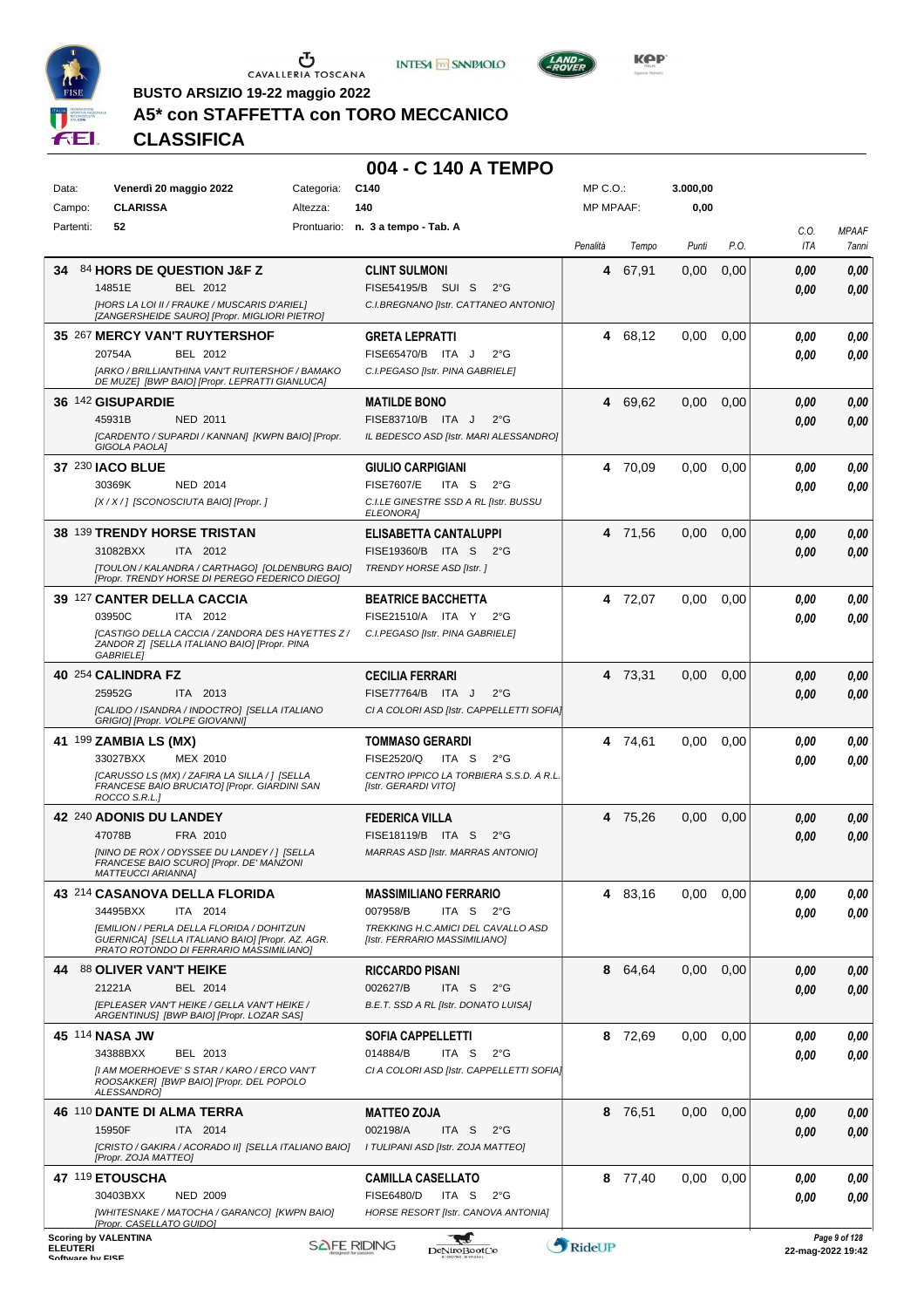

 $\sigma$  cavalleria toscana





**BUSTO ARSIZIO 19-22 maggio 2022**

# **A5\* con STAFFETTA con TORO MECCANICO**

**CLASSIFICA**

#### **004 - C 140 A TEMPO**

| Data:     | Venerdì 20 maggio 2022 |                                                                                                     | Categoria:  | C140                                                                                        |                  |                               | MP C. O.         |       | 3.000.00 |      |            |              |
|-----------|------------------------|-----------------------------------------------------------------------------------------------------|-------------|---------------------------------------------------------------------------------------------|------------------|-------------------------------|------------------|-------|----------|------|------------|--------------|
| Campo:    | <b>CLARISSA</b>        |                                                                                                     | Altezza:    | 140                                                                                         |                  |                               | <b>MP MPAAF:</b> |       | 0.00     |      |            |              |
| Partenti: | 52                     |                                                                                                     | Prontuario: | n. 3 a tempo - Tab. A                                                                       |                  |                               |                  |       |          |      | C.O.       | <b>MPAAF</b> |
|           |                        |                                                                                                     |             |                                                                                             |                  |                               | Penalità         | Tempo | Punti    | P.O. | <b>ITA</b> | <b>7anni</b> |
|           | 48 208 TALMO           |                                                                                                     |             | <b>SIMONE BOSSI</b>                                                                         |                  |                               | 8                | 80,49 | 0,00     | 0,00 | 0.00       | 0,00         |
|           | 47562B                 | GER 2015                                                                                            |             | 010268/B                                                                                    | <b>ITA</b>       | <sub>S</sub><br>$2^{\circ}$ G |                  |       |          |      | 0.00       | 0.00         |
|           |                        | [ADAGIO DE TALM / OLILLY / CORRADO I] [HOLSTEINER<br>BAIO SCURO] [Propr. FLORIO JESSICA]            |             | LA PRATERIA SOCIETA' COOP. SOC. [Istr.<br>JANSSON REISSMULLER HANNA JANINA<br><b>MARIAI</b> |                  |                               |                  |       |          |      |            |              |
|           | 49 193 CAVANI DE MAHN  |                                                                                                     |             | <b>VANESSA BAREA</b>                                                                        |                  |                               | 12 <sup>12</sup> | 87,50 | 0,00     | 0,00 | 0.00       | 0,00         |
|           | 33012BXX               | GER 2011                                                                                            |             | FISE20740/B                                                                                 | ITA S            | $2^{\circ}$ G                 |                  |       |          |      | 0.00       | 0,00         |
|           |                        | [CASALL / WILDA / CASSINI II] [HOLSTEINER BAIO] [Propr.<br>TENUTA MONTEMAGNO HORSES S.R.L.1         |             | S.DELLA CAPINERA [Istr. CRISTOFOLETTI<br>ANGELOI                                            |                  |                               |                  |       |          |      |            |              |
|           | <b>50 263 WINDROSE</b> |                                                                                                     |             | <b>MADDALENA ARENA</b>                                                                      |                  |                               | 17               | 96,69 | 0,00     | 0,00 | 0.00       | 0,00         |
|           | 15566G                 | <b>NED 2003</b>                                                                                     |             | <b>FISE46572/B</b>                                                                          | ITA S            | $2^{\circ}$ G                 |                  |       |          |      | 0.00       | 0.00         |
|           |                        | <b>IHEARTBREAKER / JESDEMONA / GAGSON WIMBORNI</b><br>[KWPN BAIO] [Propr. LERCARI MARTA]            |             | C.I.CASA BASSA S.S.D. A R.L. [Istr. FRANCHI<br>ANDREA]                                      |                  |                               |                  |       |          |      |            |              |
|           |                        | 51 592 COACH V'T WINKENSHOF Z                                                                       |             | <b>MARTINA MAZZI</b>                                                                        |                  |                               | 20               | 68,72 | 0.00     | 0,00 | 0.00       | 0,00         |
|           | 33007BXX               | <b>BEL 2008</b>                                                                                     |             | FISE55739/B                                                                                 | ITA S            | $2^{\circ}$ G                 |                  |       |          |      | 0.00       | 0.00         |
|           | [Propr. MAZZI MARTINA] | [CARAT / LUNA / LANCER II] [ZANGERSHEIDE BAIO]                                                      |             | C.I.DI CASTELLAZZO ASD [Istr. PASOTTI<br><b>MANCINELLI ORNELLAI</b>                         |                  |                               |                  |       |          |      |            |              |
|           | 178 CALIFORNIA Z       |                                                                                                     |             | <b>ANDREA BASSAN</b>                                                                        |                  |                               | Rit.             | 0,00  | 0,00     | 0,00 | 0.00       | 0,00         |
|           | 14009D                 | BEL 2014                                                                                            |             | 007604/B                                                                                    | ITA <sub>S</sub> | $2^{\circ}$ G                 |                  |       |          |      | 0.00       | 0.00         |
|           | <b>FRANCESCA1</b>      | <b>ICLINTISSIMO Z / AMARIGE DU BOIS / MAJOR DE LA</b><br>COURI [ZANGERSHEIDE SAURO] [Propr. MARITAN |             | SIMPLY HORSE SSD A RL [Istr. BASSAN<br><b>ANDREA1</b>                                       |                  |                               |                  |       |          |      |            |              |

Collegio Giudicante *Presidente GIOVANNI ANDREA SECHI MARIA GABRIELLA ASOLE ELISABETTA NEGRI MARINA SERAFINO ADRIANA SPINOSO MARIA GIOVANNA VIGNATI*

# **005 - C 135 A FASI \* QUALIFICANTE**

| Data:     | Giovedì 19 maggio 2022                                                                                               | Categoria:  | C <sub>135</sub>                                                    | $MP C. O.$ :     |       | 2.400,00 |      |        |              |
|-----------|----------------------------------------------------------------------------------------------------------------------|-------------|---------------------------------------------------------------------|------------------|-------|----------|------|--------|--------------|
| Campo:    | <b>CLARISSA</b>                                                                                                      | Altezza:    | 135                                                                 | <b>MP MPAAF:</b> |       | 0.00     |      |        |              |
| Partenti: | 59                                                                                                                   | Prontuario: | n. 19.2 speciale a fasi consecutive - Tab. A                        |                  |       |          |      | C.O.   | <b>MPAAF</b> |
|           |                                                                                                                      |             |                                                                     | Penalità         | Tempo | Punti    | P.O. | ITA    | 7anni        |
|           | 1 467 AGRADO                                                                                                         |             | <b>LORENZO CORREDDU</b>                                             | 0/0              | 28,26 | 0,00     | 0,00 | 491,18 | 0.00         |
|           | 33884BXX<br>ITA 2013                                                                                                 |             | FISE27238/A ITA Y<br>$2^{\circ}G$                                   |                  |       |          |      | 240,00 | 0.00         |
|           | [NUMERO UNO / QUERELLE DU SEIGNEUR / ] [SELLA<br>ITALIANO BAIO] [Propr. AZIENDA AGRICOLA CASCINA<br><b>LEONZINAI</b> |             | SCUDERIA PARCO DEI MULINI ASD [Istr.<br>CORREDDU GIOVANNI BATTISTAI |                  |       |          |      |        |              |
|           | 2 153 HANASSI H                                                                                                      |             | <b>MATTEO CHECCHI</b>                                               | 0/0              | 28,41 | 0.00     | 0.00 | 356,78 | 0,00         |
|           | 47734B<br><b>NED 2012</b>                                                                                            |             | ITA <sub>S</sub><br>004393/B<br>$2^{\circ}$ G                       |                  |       |          |      | 0.00   | 0,00         |
|           | [CALVINO Z / AMARA / ] [KWPN BAIO] [Propr. PERIN<br><b>MATTIA1</b>                                                   |             | A.S.ETREA [Istr. CHECCHI MATTEO]                                    |                  |       |          |      |        |              |
|           | 3 130 KIKKA DEL LECCIONE                                                                                             |             | <b>FRANCESCO CORREDDU</b>                                           | 0/0              | 29.36 | 0.00     | 0.00 | 299.18 | 0,00         |
|           | 13102F<br>ITA 2010                                                                                                   |             | FISE24440/A ITA S<br>$2^{\circ}G$                                   |                  |       |          |      | 144,00 | 0.00         |
|           | [KANNAN / ARMONIA DEL LECCIONE / ACORADO II]<br>[SELLA ITALIANO BAIO] [Propr. CAMPARI MARIA ANGELA]                  |             | C.S.CARABINIERI [Istr. BRECCIAROLI<br>STEFANOI                      |                  |       |          |      |        |              |
|           | 4 381 BUGA NOE                                                                                                       |             | <b>STEFANO SACCHI</b>                                               | 0/0              | 29.43 | 0.00     | 0.00 | 241.58 | 0,00         |
|           | 30963K<br>FRA 2011                                                                                                   |             | 005122/B<br>ITA S<br>$2^{\circ}$ G                                  |                  |       |          |      | 0.00   | 0,00         |
|           | [X / X / ] [SELLA FRANCESE GRIGIO] [Propr. ]                                                                         |             | SCUDERIE DELLA MALASPINA SSD A RL<br>[Istr. SACCHI STEFANO]         |                  |       |          |      |        |              |
| 5         | 99 SPOOCK                                                                                                            |             | <b>FEDERICA VILLA</b>                                               | 0/0              | 29.67 | 0.00     | 0.00 | 203.18 | 0.00         |
|           | 45760B<br>GER 2013                                                                                                   |             | FISE18119/B<br>ITA S<br>$2^{\circ}$ G                               |                  |       |          |      | 0.00   | 0.00         |
|           | [STOLZENBERG / HAUPTSTUTBUCH / KALATOS]<br>[HANNOVER BAIO SCURO] [Propr. VILLA FEDERICA]                             |             | <b>MARRAS ASD [Istr. MARRAS ANTONIO]</b>                            |                  |       |          |      |        |              |
| 6         | 83 CASSINO                                                                                                           |             | <b>TOMMASO GERARDI</b>                                              | 0/0              | 29.96 | 0.00     | 0.00 | 87,98  | 0,00         |
|           | 11820E<br><b>GER 2007</b>                                                                                            |             | FISE2520/Q<br>ITA <sub>S</sub><br>$2^{\circ}$ G                     |                  |       |          |      | 0.00   | 0.00         |
|           | [CASSINI I / PRETTY WOMAN / LIMBUS] [HOLSTEINER<br>GRIGIO] [Propr. BASSETTA SRL]                                     |             | CENTRO IPPICO LA TORBIERA S.S.D. A R.L.<br>[Istr. GERARDI VITO]     |                  |       |          |      |        |              |

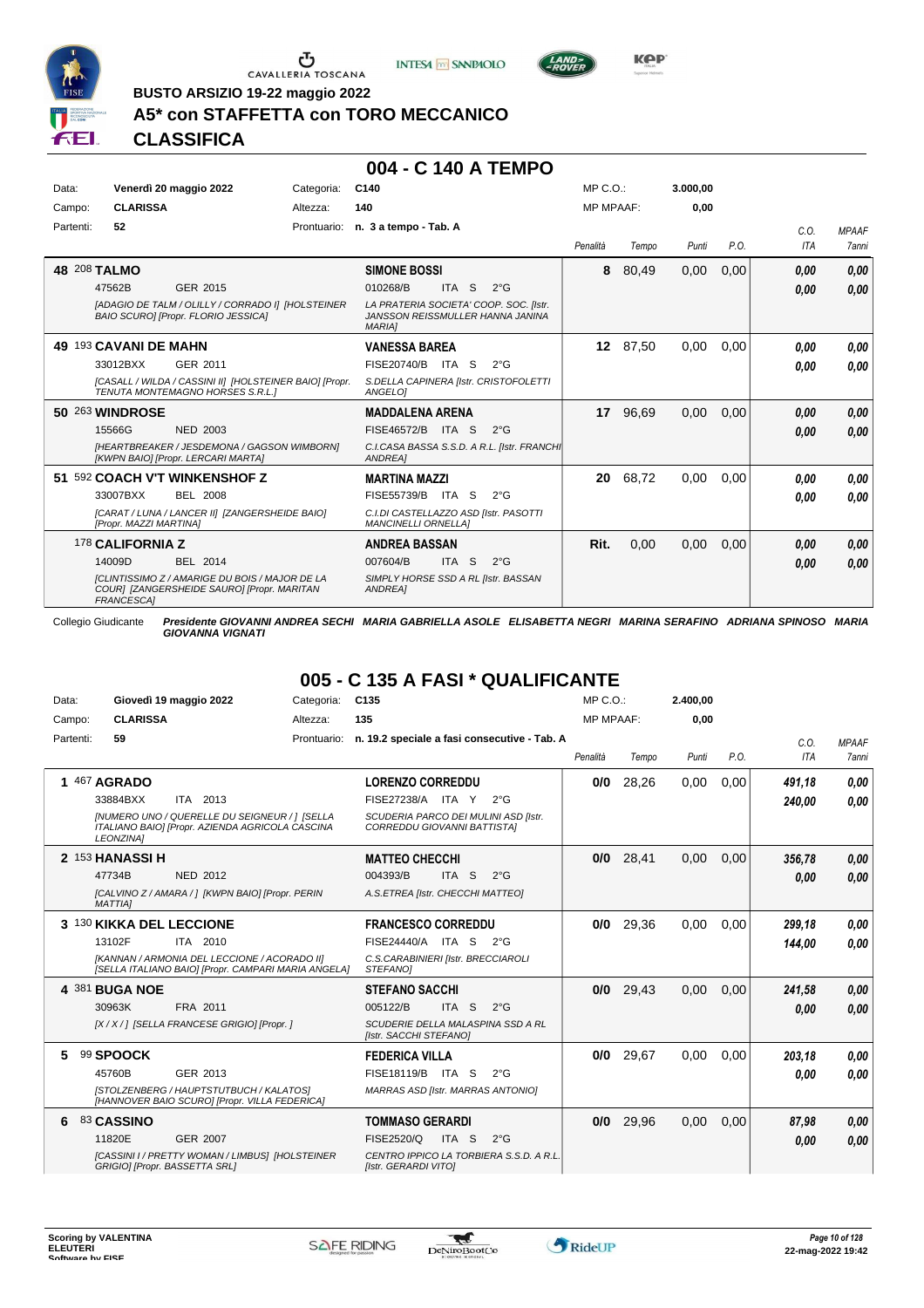





**Kep** 

**BUSTO ARSIZIO 19-22 maggio 2022**

# **A5\* con STAFFETTA con TORO MECCANICO**

|              |                                                                                                                          |            | 005 - C 135 A FASI * QUALIFICANTE                                                           |                  |             |          |      |             |                       |
|--------------|--------------------------------------------------------------------------------------------------------------------------|------------|---------------------------------------------------------------------------------------------|------------------|-------------|----------|------|-------------|-----------------------|
| Data:        | Giovedì 19 maggio 2022                                                                                                   | Categoria: | C <sub>135</sub>                                                                            | $MP C. O.$ :     |             | 2.400,00 |      |             |                       |
| Campo:       | <b>CLARISSA</b>                                                                                                          | Altezza:   | 135                                                                                         | <b>MP MPAAF:</b> |             | 0,00     |      |             |                       |
| Partenti:    | 59                                                                                                                       |            | Prontuario: n. 19.2 speciale a fasi consecutive - Tab. A                                    | Penalità         | Tempo       | Punti    | P.O. | C.O.<br>ITA | <b>MPAAF</b><br>7anni |
|              | 7 279 CINDERELLA Z                                                                                                       |            | PIERPAOLO ADDIS                                                                             | 0/0              | 30,14       | 0,00     | 0,00 | 87,98       | 0,00                  |
|              | 30109K<br>BEL 2015                                                                                                       |            | 001241/N<br>ITA S<br>$2^{\circ}G$                                                           |                  |             |          |      | 0.00        | 0,00                  |
|              | [X / X / ] [ZANGERSHEIDE BAIO] [Propr. ]                                                                                 |            | CENTRO IPPICO BELLOLI SSD A R.L. [Istr.<br><b>BELLOLI CLAUDIA]</b>                          |                  |             |          |      |             |                       |
|              | 8 171 STANABIS                                                                                                           |            | LUCREZIA MARIA NICOLA                                                                       | 0/0              | 30,16       | 0,00     | 0,00 | 87,98       | 0,00                  |
|              | 46893B<br>GER 2012                                                                                                       |            | FISE42455/B ITA Y<br>$2^{\circ}G$                                                           |                  |             |          |      | 0.00        | 0,00                  |
|              | [STAKKATOL / GRAZEBISA / ] [OLDENBURG GRIGIO]<br>[Propr. NICOLA LUCREZIA MARIA]                                          |            | MARRAS ASD [Istr. MARRAS ANTONIO]                                                           |                  |             |          |      |             |                       |
|              | 9 131 NUX DEL SOLE                                                                                                       |            | FILIPPO JORDAN PAGAN GRISO                                                                  | 0/0              | 30.75       | 0,00     | 0,00 | 87,98       | 0,00                  |
|              | 16729P<br>ITA 2010                                                                                                       |            | FISE61679/B ITA Y<br>$2^{\circ}G$                                                           |                  |             |          |      | 96,00       | 0,00                  |
|              | [CANTURO / R DE RIEN DU PRIEURE D'09 / LIBERO II]<br>[SELLA ITALIANO BAIO] [Propr. SOC. AGR. DEIANIRA SRL]               |            | CI SESTESE ASD [Istr. PAGAN GRISO<br><b>CELESTE</b>                                         |                  |             |          |      |             |                       |
|              | 10 129 OOST WEST VAN HET KEIZERSHOF                                                                                      |            | <b>MATTEO CHECCHI</b>                                                                       | 0/0              | 30,91       | 0,00     | 0,00 | 87,98       | 0,00                  |
|              | BEL 2014<br>45955B                                                                                                       |            | 004393/B<br>ITA S<br>$2^{\circ}$ G                                                          |                  |             |          |      | 0.00        | 0,00                  |
|              | [HARLEY-VDL (EX URSEL) / HALLA VAN HET<br>KEIZERSHOF / OBOURG] [BWP BAIO] [Propr.<br><b>INTERNATIONAL HORSES S.R.L.]</b> |            | A.S.ETREA [Istr. CHECCHI MATTEO]                                                            |                  |             |          |      |             |                       |
|              | 11 202 NAVARO DE LAUBRY Z                                                                                                |            | <b>CLINT SULMONI</b>                                                                        | 0/0              | 31,46       | 0,00     | 0,00 | 76,80       | 0,00                  |
|              | 47125B<br>BEL 2014                                                                                                       |            | FISE54195/B SUI S<br>$2^{\circ}$ G                                                          |                  |             |          |      | 0.00        | 0.00                  |
|              | [NABAB DE REVE / COMANCHE PRACHT / ]<br>[ZANGERSHEIDE BAIO] [Propr. SULMONI CLINT]                                       |            | C.I.BREGNANO [Istr. CATTANEO ANTONIO]                                                       |                  |             |          |      |             |                       |
|              | <b>12 243 PATRON Z</b>                                                                                                   |            | <b>MARTINA MERONI</b>                                                                       | 0/0              | 31,50       | 0.00     | 0.00 | 76,80       | 0,00                  |
|              | BEL 2012<br>28156K                                                                                                       |            | FISE65566/E SUI S<br>$2^{\circ}G$                                                           |                  |             |          |      | 0.00        | 0.00                  |
|              | [X / X / ] [ZANGERSHEIDE BAIO] [Propr. ]                                                                                 |            | CI DEL DUCATO ASD [Istr. BRESCIANI<br>ALBERTO]                                              |                  |             |          |      |             |                       |
|              | 13 218 JAMAICA VAN TEN BOS                                                                                               |            | <b>CAMILLA CASELLATO</b>                                                                    | 0/0              | 33,93       | 0,00     | 0,00 | 76,80       | 0,00                  |
|              | 13307D<br><b>BEL 2009</b>                                                                                                |            | <b>FISE6480/D</b><br>ITA S<br>$2^{\circ}G$                                                  |                  |             |          |      | 0.00        | 0.00                  |
|              | [VIGO D'ARSOUILLES / OTILE OF COLORS / EROS<br>PLATIERE] [BEL. WARMBLOEDPAARD BAIO] [Propr.<br>CASELLATO GUIDO]          |            | HORSE RESORT [Istr. CANOVA ANTONIA]                                                         |                  |             |          |      |             |                       |
|              | 14 266 IVY VAN DE RIKSE                                                                                                  |            | <b>MARIA ALESSANDRA GUIDI</b>                                                               | 0/0              | 34,10       | 0,00     | 0,00 | 76,80       | 0,00                  |
|              | 46151B<br><b>NED 2013</b>                                                                                                |            | FISE53911/B ITA S<br>$2^{\circ}G$                                                           |                  |             |          |      | 0.00        | 0.00                  |
|              | [ELTON JOHN / ORANEA / GOODTIMES] [KWPN BAIO]<br>[Propr. GUIDI MARIA ALESSANDRA]                                         |            | C.I.LA LURA [Istr. COLOMBO GIUSEPPE]                                                        |                  |             |          |      |             |                       |
|              | 15 187 MESSHARGOS                                                                                                        |            | <b>MICHELE PREVITALI</b>                                                                    | 0/0              | 34,61       | 0,00     | 0,00 | 76,80       | 0,00                  |
|              | 47776B<br>GER 2014                                                                                                       |            | FISE15502/B ITA S<br>$2^{\circ}G$                                                           |                  |             |          |      | 0.00        | 0,00                  |
|              | [MESSENGER / CONTHERA / ] [OLDENBURG BAIO] [Propr.<br>GAUDIANO SPORT HORSES SRL]                                         |            | C.I. PREVITALI NEMBRO ASD [Istr.<br>CORTINOVIS ALDOI                                        |                  |             |          |      |             |                       |
| 16 208 TALMO |                                                                                                                          |            | <b>SIMONE BOSSI</b>                                                                         | 0/0              | 34,96       | 0,00     | 0,00 | 0,00        | 0,00                  |
|              | 47562B<br>GER 2015                                                                                                       |            | 010268/B<br>ITA S<br>$2^{\circ}G$                                                           |                  |             |          |      | 0.00        | 0,00                  |
|              | [ADAGIO DE TALM / OLILLY / CORRADO I] [HOLSTEINER<br>BAIO SCURO] [Propr. FLORIO JESSICA]                                 |            | LA PRATERIA SOCIETA' COOP. SOC. [Istr.<br>JANSSON REISSMULLER HANNA JANINA<br><b>MARIAI</b> |                  |             |          |      |             |                       |
|              | 17 251 JANTASIE                                                                                                          |            | <b>ALBERT HIRSCH</b>                                                                        |                  | $0/0$ 35,31 | 0,00     | 0,00 | 0,00        | 0,00                  |
|              | 16416F<br><b>NED 2014</b>                                                                                                |            | FISE112190/K ISR S<br>$2^{\circ}G$                                                          |                  |             |          |      | 0.00        | 0,00                  |
|              | [DOUGLAS / SANTASIA / CORLAND] [KWPN BAIO] [Propr.<br><b>HORSESHOP SRL1</b>                                              |            | FISE [Istr.]                                                                                |                  |             |          |      |             |                       |
|              | 18 273 ALIBI DB Z                                                                                                        |            | <b>MOHAMED ISLAM KHEDDACHE</b>                                                              |                  | $0/0$ 35,67 | 0,00     | 0,00 | 0,00        | 0,00                  |
|              | 24450K<br><b>BEL 2006</b>                                                                                                |            | FISE104944/K SUI S<br>$2^{\circ}G$                                                          |                  |             |          |      | 0,00        | 0,00                  |
|              | [X / X / ] [ZANGERSHEIDE GRIGIO] [Propr. ]                                                                               |            | FISE [Istr.]                                                                                |                  |             |          |      |             |                       |
|              | <b>19 190 LIMMERICK E.H.</b>                                                                                             |            | <b>MARTINA DEL CARRO</b>                                                                    |                  | $0/4$ 29,46 | 0,00     | 0,00 | 0,00        | 0,00                  |
|              | 28733BXX<br>GER 2009                                                                                                     |            | 016803/B<br>ITA S<br>$2^{\circ}G$                                                           |                  |             |          |      | 0,00        | 0,00                  |
|              | [LORDANOS / UNA PERFETTA / CASSINI II] [HOLSTEINER<br>GRIGIO] [Propr. DEL CARRO PIETRO]                                  |            | C.I.PEGASO [Istr. PINA GABRIELE]                                                            |                  |             |          |      |             |                       |
|              | 20 260 I.ALBA R 55                                                                                                       |            | <b>GIULIO MARZOLI</b>                                                                       |                  | $0/4$ 29,78 | 0,00     | 0,00 | 0,00        | 0,00                  |
|              | 20486A<br>NED 2013                                                                                                       |            | FISE29A23/KB ITA S<br>$2^{\circ}$ G                                                         |                  |             |          |      | 0,00        | 0,00                  |
|              | [DEN HAM BLUE R / F.ALBA RS / TOLAN R] [KWPN<br>GRIGIO] [Propr. EQUIMEX SRL]                                             |            | IL BEDESCO ASD [Istr. CIROCCHI RITA]                                                        |                  |             |          |      |             |                       |

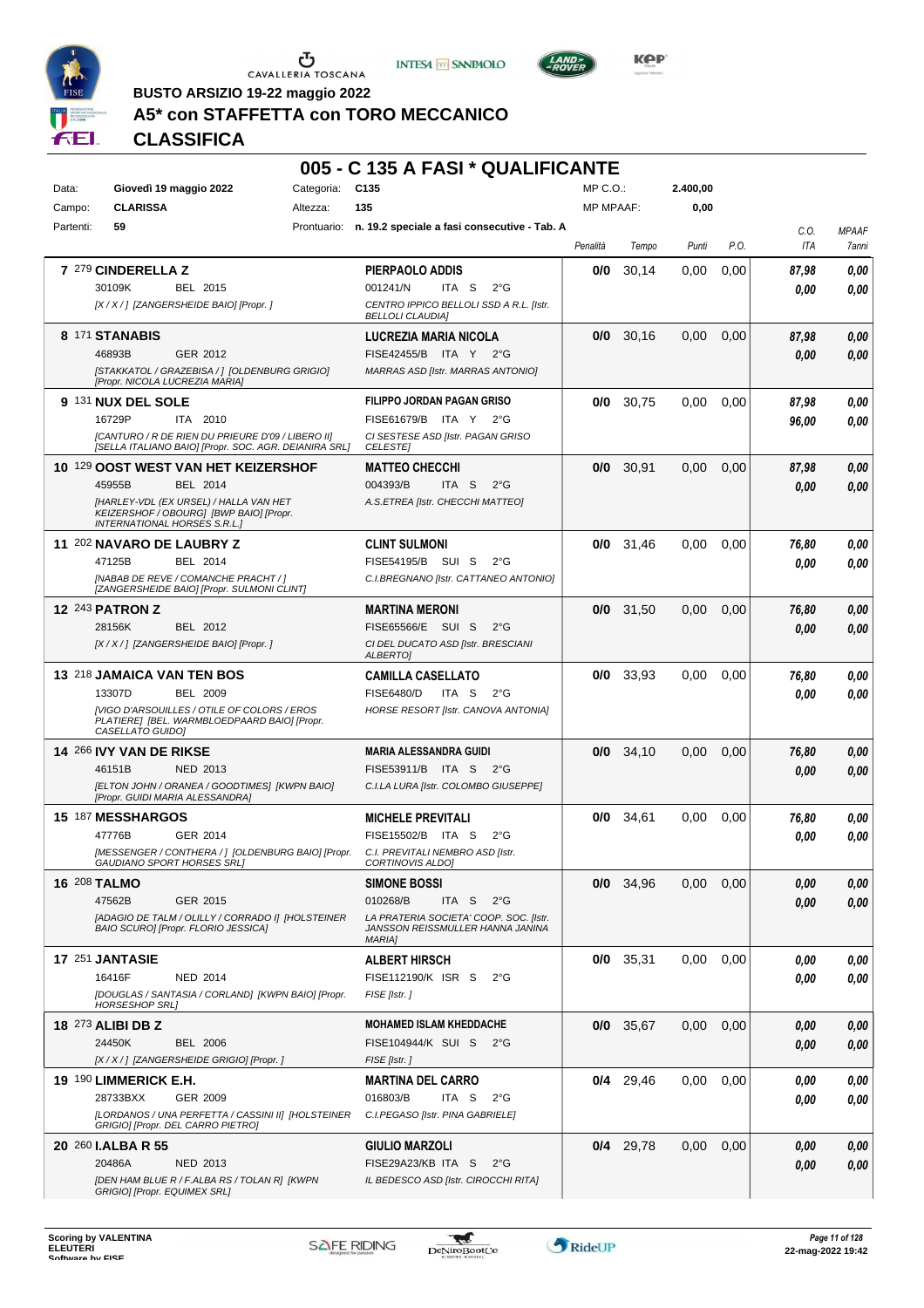





**Kep** 

**BUSTO ARSIZIO 19-22 maggio 2022 A5\* con STAFFETTA con TORO MECCANICO**

| Data:  |           | Giovedì 19 maggio 2022                                                                             |          | Categoria: | C135                                                                | MP C.O.:         |              | 2.400,00 |      |             |                       |
|--------|-----------|----------------------------------------------------------------------------------------------------|----------|------------|---------------------------------------------------------------------|------------------|--------------|----------|------|-------------|-----------------------|
| Campo: |           | <b>CLARISSA</b>                                                                                    | Altezza: |            | 135                                                                 | <b>MP MPAAF:</b> |              | 0,00     |      |             |                       |
|        | Partenti: | 59                                                                                                 |          |            | Prontuario: n. 19.2 speciale a fasi consecutive - Tab. A            |                  |              |          |      |             |                       |
|        |           |                                                                                                    |          |            |                                                                     | Penalità         | Tempo        | Punti    | P.O. | C.O.<br>ITA | <b>MPAAF</b><br>7anni |
|        |           | 21 258 DERBY DE BEAUFOUR                                                                           |          |            | <b>MATILDE BONO</b>                                                 | 0/4              | 31,03        | 0,00     | 0,00 | 0.00        | 0,00                  |
|        |           | 48544B<br>FRA 2013                                                                                 |          |            | FISE83710/B ITA J<br>$2^{\circ}G$                                   |                  |              |          |      | 0.00        | 0,00                  |
|        |           | [DIAMANT DE SEMILLY / TIENZO PALATIE / ROBIN II Z]<br>[SELLA FRANCESE SAURO] [Propr. GIGOLA PAOLA] |          |            | IL BEDESCO ASD [Istr. MARI ALESSANDRO]                              |                  |              |          |      |             |                       |
|        |           | 22 169 ELVITHAGO PS                                                                                |          |            | <b>FEDERICA VILLA</b>                                               | 0/4              | 31.87        | 0,00     | 0,00 | 0.00        | 0,00                  |
|        |           | 28585K<br>GER 2014                                                                                 |          |            | FISE18119/B ITA S<br>$2^{\circ}$ G                                  |                  |              |          |      | 0.00        | 0,00                  |
|        |           | [X / X / ] [OLDENBURG SAURO] [Propr. ]                                                             |          |            | MARRAS ASD [Istr. MARRAS ANTONIO]                                   |                  |              |          |      |             |                       |
| 23     |           | 92 COLLORD                                                                                         |          |            | <b>MASSIMO GROSSATO</b>                                             | 0/4              | 33,69        | 0,00     | 0,00 | 0,00        | 0,00                  |
|        |           | 31931BXX<br>GER 2010                                                                               |          |            | 000612/A<br>ITA S<br>$2^{\circ}G$                                   |                  |              |          |      | 0.00        | 0,00                  |
|        |           | [COLMANDER / VIKTORIA XI / LORD Z] [OLDENBURG<br>BAIO] [Propr. TENUTA RITIRO S.S. SOC. AGRICOLA]   |          |            | C.S.CARABINIERI [Istr. BRECCIAROLI<br>STEFANO]                      |                  |              |          |      |             |                       |
|        |           | 24 110 DANTE DI ALMA TERRA                                                                         |          |            | <b>MATTEO ZOJA</b>                                                  | 0/4              | 36,15        | 0,00     | 0,00 | 0.00        | 0,00                  |
|        |           | 15950F<br>ITA 2014                                                                                 |          |            | 002198/A<br>ITA S<br>$2^{\circ}$ G                                  |                  |              |          |      | 0.00        | 0,00                  |
|        |           | [CRISTO / GAKIRA / ACORADO II] [SELLA ITALIANO BAIO]<br>[Propr. ZOJA MATTEO]                       |          |            | I TULIPANI ASD [Istr. ZOJA MATTEO]                                  |                  |              |          |      |             |                       |
|        |           | <b>25 133 FOUR WHITE LEGS D'ACHERONTE</b>                                                          |          |            | <b>CECILIA FERRARI</b>                                              | 0/4              | 36.46        | 0,00     | 0,00 | 0.00        | 0,00                  |
|        |           | 30532BXX<br>ITA 2011                                                                               |          |            | FISE77764/B ITA J<br>$2^{\circ}G$                                   |                  |              |          |      | 0.00        | 0.00                  |
|        |           | [CLINTON / ZENJA ADELHEID / ZANDOR Z] [SELLA<br>ITALIANO SAURO] [Propr. RIZZI SIMONE]              |          |            | CI A COLORI ASD [Istr. CAPPELLETTI SOFIA]                           |                  |              |          |      |             |                       |
|        |           | <b>26 196 CANAILLE DE COQUERIE</b>                                                                 |          |            | <b>ROBERTO NOCERINO</b>                                             | 0/4              | 36,66        | 0,00     | 0,00 | 0,00        | 0,00                  |
|        |           | 33379BXX<br>FRA 2012                                                                               |          |            | FISE27989/B ITA S<br>$2^{\circ}$ G                                  |                  |              |          |      | 0.00        | 0,00                  |
|        |           | IL'ARC DE TRIOMPHE / GIRL DE COQUERIE / PAPILLON                                                   |          |            | C.I.LA LURA [Istr. COLOMBO GIUSEPPE]                                |                  |              |          |      |             |                       |
|        |           | ROUGE] [SELLA FRANCESE BAIO] [Propr. BERNASCONI<br><b>ROBERT</b>                                   |          |            |                                                                     |                  |              |          |      |             |                       |
|        |           | 27 269 PAPAIA DEL SOLE                                                                             |          |            | <b>VITTORIO BALSAMO</b>                                             | 0/4              | 38,93        | 0,00     | 0,00 | 0,00        | 0,00                  |
|        |           | 31550BXX<br>ITA 2012                                                                               |          |            | FISE33362/E ITA J<br>$2^{\circ}$ G                                  |                  |              |          |      | 0,00        | 0.00                  |
|        |           | [CLINTON / IASMIN DEL SOLE / CASSINI] [SELLA<br>ITALIANO GRIGIO] [Propr. ORSENIGO MARIARITA]       |          |            | ASD LA COLLINA DEL BOARDO [Istr.<br><b>ESPOSITO CLAUDIA]</b>        |                  |              |          |      |             |                       |
|        |           | 28 234 CALGARY                                                                                     |          |            | <b>NICOLO' BORELLI</b>                                              |                  | $0/7$ 47,42  | 0,00     | 0,00 | 0,00        | 0,00                  |
|        |           | 30370K<br><b>NED 2007</b>                                                                          |          |            | 006962/E<br>ITA S<br>$2^{\circ}$ G                                  |                  |              |          |      | 0,00        | 0,00                  |
|        |           | [X / X / ] [KWPN SAURO] [Propr. ]                                                                  |          |            | C.I.LE GINESTRE SSD A RL [Istr. BUSSU<br><b>ELEONORAI</b>           |                  |              |          |      |             |                       |
| 29     |           | 89 IMAGINATION                                                                                     |          |            | <b>MICHELE PREVITALI</b>                                            | 0/8              | 29.99        | 0,00     | 0,00 | 0,00        | 0,00                  |
|        |           | 33871BXX<br>NED 2013                                                                               |          |            | FISE15502/B ITA S<br>$2^{\circ}G$                                   |                  |              |          |      | 0,00        | 0,00                  |
|        |           | [KARANDASJ / LUOMA / FURORE] [KWPN BAIO] [Propr.<br><b>COMINELLI MARZIAI</b>                       |          |            | C.I. PREVITALI NEMBRO ASD [Istr.<br>CORTINOVIS ALDO]                |                  |              |          |      |             |                       |
|        |           | 30 247 CLEOPATRA DELLA FLORIDA                                                                     |          |            | <b>MASSIMILIANO FERRARIO</b>                                        |                  | $0/8$ 32,87  | 0,00     | 0,00 | 0.00        | 0.00                  |
|        |           | 46200B<br>ITA 2014                                                                                 |          |            | 007958/B<br>ITA S $2^{\circ}G$                                      |                  |              |          |      | 0.00        | 0,00                  |
|        |           | [TOULON / LUNA DELLA FLORIDA / QUIDAM DE REVEL]<br>[SELLA ITALIANO BAIO] [Propr. BRANDA GIUSEPPE]  |          |            | TREKKING H.C.AMICI DEL CAVALLO ASD<br>[Istr. FERRARIO MASSIMILIANO] |                  |              |          |      |             |                       |
|        |           | 31 446 KARINTHE                                                                                    |          |            | <b>ALICE VILLA</b>                                                  |                  | $0/8$ 35,37  | 0.00     | 0,00 | 0.00        | 0,00                  |
|        |           | 32928BXX<br>BEL 2010                                                                               |          |            | FISE92491/B ITA J<br>1°G                                            |                  |              |          |      | 0.00        | 0.00                  |
|        |           | [BISQUET BALOU VD MISPELAERE / ORLEANE / ITALIC                                                    |          |            | SCUDERIE DELLA MALASPINA SSD A RL                                   |                  |              |          |      |             |                       |
|        |           | DE SALINES] [BWP BAIO] [Propr. PICCOLO ANDREA]                                                     |          |            | [Istr. CONNOR JAMES JOSEPH]                                         |                  |              |          |      |             |                       |
|        |           | 32 490 DAMOISEAU D'OR                                                                              |          |            | GIULIO CARPIGIANI                                                   |                  | 0/8 38,82    | 0,00     | 0,00 | 0,00        | 0,00                  |
|        |           | 30754G<br>FRA 2013                                                                                 |          |            | <b>FISE7607/E</b><br>ITA S<br>$2^{\circ}$ G                         |                  |              |          |      | 0,00        | 0,00                  |
|        |           | [L'ARC DE TRIOMPHE / NAVAJOS D'OR / ] [SELLA<br>FRANCESE BAIO] [Propr. GLA STABLES TEAM ASD]       |          |            | C.I.LE GINESTRE SSD A RL [Istr. BUSSU<br>ELEONORA]                  |                  |              |          |      |             |                       |
|        |           | 33 265 HEARTBEAT BB                                                                                |          |            | <b>NICOLE CERESETO</b>                                              |                  | $0/16$ 56,72 | 0.00     | 0,00 | 0,00        | 0,00                  |
|        |           | 48440B<br>NED 2012                                                                                 |          |            | FISE48869/B ITA S<br>$2^{\circ}G$                                   |                  |              |          |      | 0.00        | 0.00                  |
|        |           | [CARDENTO / CORLANDA BB Z / ] [KWPN GRIGIO] [Propr.<br>CERESETO NICOLE]                            |          |            | A. VALLEVERDE [Istr. ZAPPA CRISTIANO]                               |                  |              |          |      |             |                       |
|        |           | 34 141 PISTOL PETE 111 Z                                                                           |          |            | <b>TOMMASO FRIGO</b>                                                |                  | $0/19$ 55,92 | 0,00     | 0,00 | 0.00        | 0,00                  |
|        |           | 31634BXX<br>BEL 2011                                                                               |          |            | FISE81620/B ITA J<br>$2^{\circ}$ G                                  |                  |              |          |      | 0,00        | 0,00                  |
|        |           | [PLOT BLUE / UNELLIE 15 / CASSINI I] [ZANGERSHEIDE<br>GRIGIO] [Propr. MAFFEIS MASSIMO]             |          |            | NUOVA ASD C.I. CINQ FO' [Istr. GRAZIOTTI<br>SILVANO]                |                  |              |          |      |             |                       |

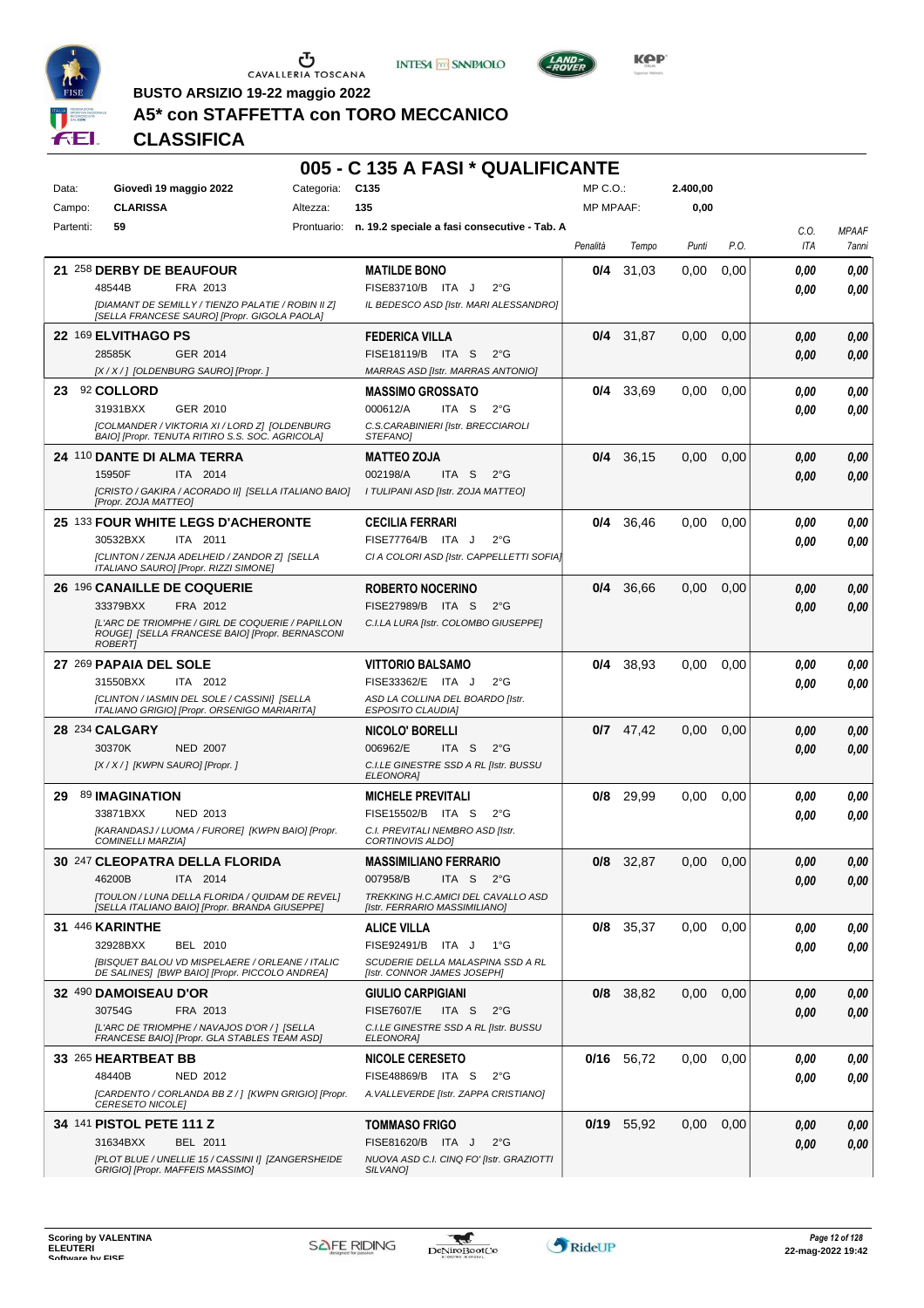

CAVALLERIA TOSCANA





KOP

**BUSTO ARSIZIO 19-22 maggio 2022**

#### **A5\* con STAFFETTA con TORO MECCANICO**

# **CLASSIFICA**

#### **005 - C 135 A FASI \* QUALIFICANTE** Data: **Giovedì 19 maggio 2022** Categoria: C135 Prontuario: **n. 19.2 speciale a fasi consecutive - Tab. A** Campo: **CLARISSA** Partenti: **59** Altezza: **135**  $MP \cap O$ MP MPAAF: **2.400,00 0,00** *Penalità Tempo Punti P.O. C.O. ITA MPAAF 7anni* **35** 442 **GLENDALE** NED 2011 **GIANMARCO FERRETTI** *[CARDENTO / WEYMINKA / QUITE EASY 958] [KWPN GRIGIO] [Propr. ROCCA MATTEO] NICO HORSES SSD A RL [Istr. PANETTI ALESSANDRO]* ITA S 2°G 46171B FISE16994/B *0,00* **0/Elim.** 0,00 0,00 0,00 *0,00 0,00 0,00* **36** 164 **FIDELGO DU HOUSSOIT** BEL 2011 **MARTINA MERONI** *[X / X / ] [SELLA BELGA GRIGIO] [Propr. ] CI DEL DUCATO ASD [Istr. BRESCIANI ALBERTO]* 26587K BEL 2011 FISE65566/E SUI S 2°G **0,00 0,00 4** 45,27 0,00 0,00 *0,00 0,00 0,00* **37** 232 **JOKER-S** BEL 2009 **SILVANO GRAZIOTTI** *[TOULON / BARFLEURE-S / POOR BOY] [BEL. WARMBLOEDPAARD BAIO] [Propr. TONON GIANNI] NUOVA ASD C.I. CINQ FO' [Istr. FUMAGALLI PAOLA]* ITA S 2°G **4** 45,55 0,00 0,00 *0,00 0,00 0,00* 05897S 000664/B *0,00* **38** 123 **CASALIS** GER 2013 **CLINT SULMONI** *[X / X / ] [HOLSTEINER BAIO] [Propr. ] C.I.BREGNANO [Istr. CATTANEO ANTONIO]* 26995K GER\_2013 FISE54195/B SUI S 2°G *0,00 0,00* **4** 47,53 0,00 0,00 *0,00 0,00 0,00* **39** 137 **PICASSO VAN PRINSEVELD** BEL 2015 **RICCARDO PISANI** *[CONNOR / DIDA / CODEX] [BWP BAIO] [Propr. LOZAR SAS] B.E.T. SSD A RL [Istr. DONATO LUISA]* ITA S 2°G **4** 47,79 0,00 0,00 *0,00 0,00 0,00* 21422A BEL 2015 002627/B ITA S 2°G <mark> 0,00 0,00</mark> **39** 312 **SOPRANO DES NAUVES** FRA 2006 **FEDERICA FANTACCINI** *[DOLLAR DELA PIERRE / KISSMI DES NAUVES / CHENU DU PLESSIS] [SELLA FRANCESE SAURO] [Propr. BONAZZI CARLA] C.I.M. SSD A R.L. [Istr. CASOLARI ALBERTO]* ITA SA 1°G **4** 47,79 0,00 0,00 *0,00 0,00 0,00* 09631D FRA 2006 000965/A ITA SA 1°G <mark> *0,00 0,00*</mark> **41** 238 **ELDORADO LONGANE** FRA 2014 **TOMMASO GERARDI** *[QUEBRACHO SEMILLY / UKRAINE DE LAUME / ] [SELLA FRANCESE SAURO] [Propr. GERARDI VITO] CENTRO IPPICO LA TORBIERA S.S.D. A R.L. [Istr. GERARDI VITO]* ITA S 2°G **4** 48,90 0,00 0,00 *0,00 0,00 0,00* 48291B FISE2520/Q *0,00* **42** 363 **FALCON DE SEMILLY** BEL 2005 **FEDERICA ANGIOLELLA** *[DIAMANT DE SEMILLY / ODA / LORD Z] [BEL. WARMBLOEDPAARD BAIO] [Propr. ESPOSITO LUIGI] LA PRATERIA SOCIETA' COOP. SOC. [Istr. JANSSON REISSMULLER HANNA JANINA MARIA]*  $FISFA0922/R$  ITA S 1°G **4** 48,92 0,00 0,00 *0,00 0,00 0,00* 27590M BEL 2005 FISE40922/B ITA S 1°G **0,00 0,00 43** 268 **QUATRO VH MOLENHOF Z** BEL 2007 **EMMA GIULIA REDENTO** *[QUADRILLO / DIVA VAN HET MOLENHOF / VIGO D'ARSOUILLES] [ZANGERSHEIDE BAIO SCURO] [Propr. BURI EMILIO] C.I.M. SSD A R.L. [Istr. CASOLARI ALBERTO]* 29105BXX BEL 2007 FISE32832/A ITA Y 2°G **0,00 0,00 4** 49,18 0,00 0,00 *0,00 0,00 0,00* **44** 93 **VANITY Z** BEL 2014 **SILVIA BAZZANI** *[VANTAST Z / PAGALUNA / BALOU DU ROUET] [ZANGERSHEIDE BAIO] [Propr. LOZAR SAS] B.E.T. SSD A RL [Istr. DONATO LUISA]* ITA S 2°G **4** 49,69 0,00 0,00 *0,00 0,00 0,00* 22944A BEL 2014 002572/B ITA S 2°G <mark>0 ,00 0,00</mark> **45** 144 **JOKIE DOKI B Z** NED 2008 **GIOVANBATTISTA PINO** *[JODOKUS / TAMINKA B Z / TOPAS] [ZANGERSHEIDE BAIO] [Propr. PINO GIOVANBATTISTA] SCUOLA DI EQUITAZIONE IL CAVALLINO ASD [Istr. PINO GIOVANBATTISTA]* ITA S 2°G **4** 49,72 0,00 0,00 *0,00 0,00 0,00* 31410BXX 000595/L *0,00* **46** 98 **DIAMANT DE FLOBECQ Z** BEL 2010 **GIULIO CARPIGIANI** *[DIAMANT DE SEMILLY / CALYPSO DE FLOBECQ / ] [ZANGERSHEIDE GRIGIO] [Propr. STRADA ELEONORA] C.I.LE GINESTRE SSD A RL [Istr. BUSSU ELEONORA]* 28981G BEL 2010 FISE7607/E ITA S 2°G **0,00 0,00 4** 49,84 0,00 0,00 *0,00 0,00 0,00* **47** 411 **BUMERANG 44** GER 2013 **LARA MARIA LOCATELLI** *[BALOU DU ROUET / HAUPTSTUTBUCH / ] [HANNOVER SAURO] [Propr. LOCATELLI MARCO BORTOLO] SCUDERIE DELLA MALASPINA SSD A RL [Istr. SACCHI STEFANO]* ITA S 1°G 47712B FISE63449/B *0,00* **4** 50,67 0,00 0,00 *0,00 0,00 0,00* **48** 97 **AYOKA** ITA 2012 **PAOLO ADAMO ZUVADELLI** *[CANSTAKKO / SIRIA DI VILLAGANA / ACORADO] [SELLA ITALIANO BAIO] [Propr. GELFI MARIA LUIGIA] C.I.PEGASO [Istr. PINA GABRIELE]* ITA S 2°G **4** 52,11 0,00 0,00 *0,00 0,00 0,00* 31021BXX ITA 2012 001392/E ITA S 2°G <mark> 0,00 0,00</mark>

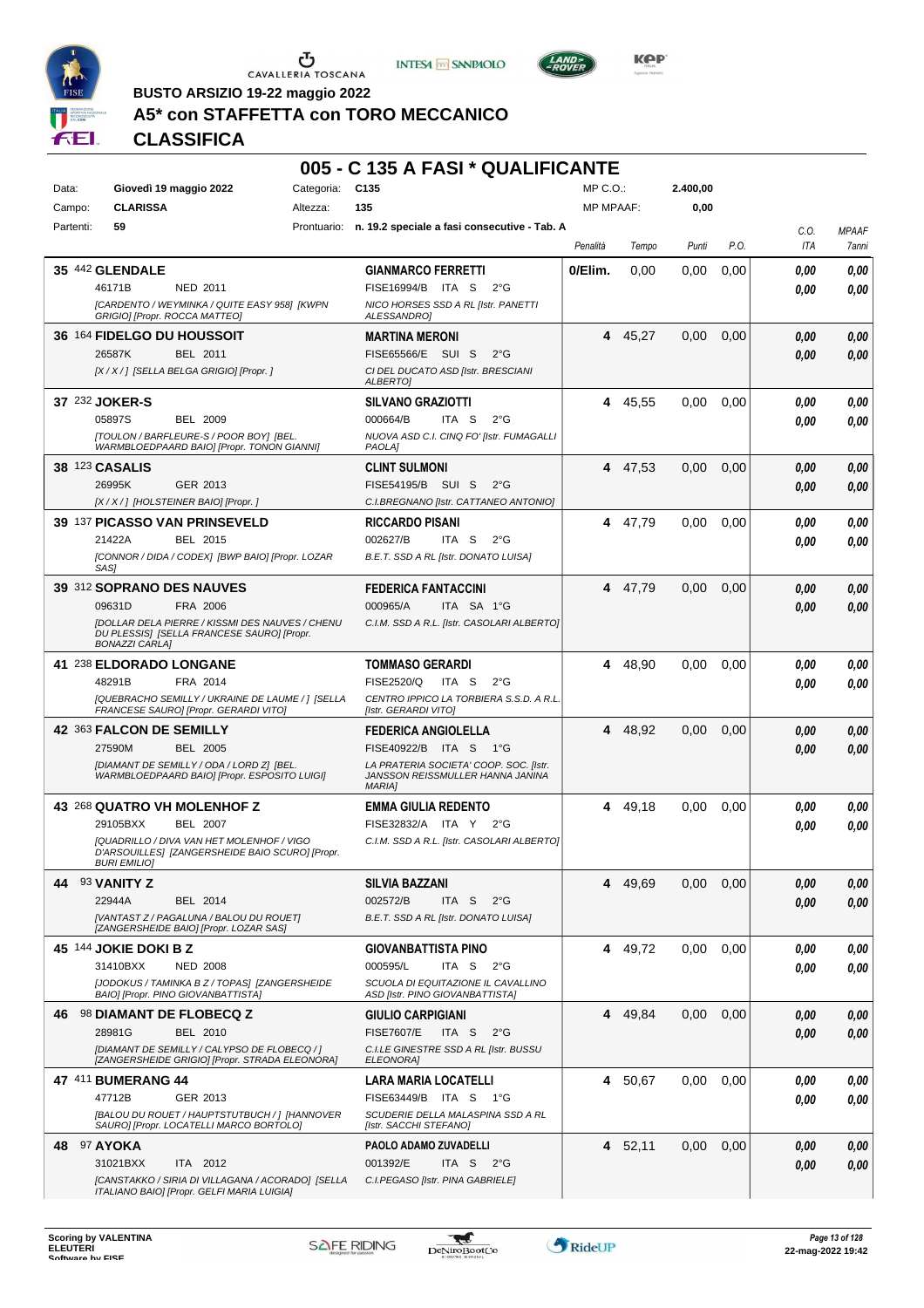





**Kep** 

**BUSTO ARSIZIO 19-22 maggio 2022**

# **A5\* con STAFFETTA con TORO MECCANICO**

## **CLASSIFICA**

#### **005 - C 135 A FASI \* QUALIFICANTE**

| Data:     | Giovedì 19 maggio 2022                                                                                                                   | Categoria:  | C <sub>135</sub>                                                    | MP C.O.:         |          | 2.400.00 |      |      |              |
|-----------|------------------------------------------------------------------------------------------------------------------------------------------|-------------|---------------------------------------------------------------------|------------------|----------|----------|------|------|--------------|
| Campo:    | <b>CLARISSA</b>                                                                                                                          | Altezza:    | 135                                                                 | <b>MP MPAAF:</b> |          | 0,00     |      |      |              |
| Partenti: | 59                                                                                                                                       | Prontuario: | n. 19.2 speciale a fasi consecutive - Tab. A                        |                  |          |          |      | C.0. | <b>MPAAF</b> |
|           |                                                                                                                                          |             |                                                                     | Penalità         | Tempo    | Punti    | P.O. | ITA  | 7anni        |
|           | 49 148 BARBY DELLA FLORIDA                                                                                                               |             | <b>MASSIMILIANO FERRARIO</b>                                        | 4                | 52,63    | 0.00     | 0,00 | 0.00 | 0,00         |
|           | 32942BXX<br>ITA 2013                                                                                                                     |             | 007958/B<br>ITA S<br>$2^{\circ}G$                                   |                  |          |          |      | 0.00 | 0.00         |
|           | [CANTURO / LUNA DELLA FLORIDA / QUIDAM DE REVEL]<br>[SELLA ITALIANO BAIO] [Propr. AZ. AGR. PRATO<br>ROTONDO1                             |             | TREKKING H.C.AMICI DEL CAVALLO ASD<br>[Istr. FERRARIO MASSIMILIANO] |                  |          |          |      |      |              |
|           | 50 214 CASANOVA DELLA FLORIDA                                                                                                            |             | <b>MASSIMILIANO FERRARIO</b>                                        | 4                | 52,92    | 0,00     | 0,00 | 0.00 | 0,00         |
|           | 34495BXX<br>ITA 2014                                                                                                                     |             | 007958/B<br>ITA S<br>$2^{\circ}G$                                   |                  |          |          |      | 0.00 | 0,00         |
|           | [EMILION / PERLA DELLA FLORIDA / DOHITZUN<br>GUERNICA] [SELLA ITALIANO BAIO] [Propr. AZ. AGR.<br>PRATO ROTONDO DI FERRARIO MASSIMILIANOJ |             | TREKKING H.C.AMICI DEL CAVALLO ASD<br>[Istr. FERRARIO MASSIMILIANO] |                  |          |          |      |      |              |
|           | 51 175 CONTENTA DELLA VERDINA                                                                                                            |             | <b>ALBERT HIRSCH</b>                                                | 8                | 44,82    | 0,00     | 0.00 | 0.00 | 0,00         |
|           | 31979BXX<br>ITA 2011                                                                                                                     |             | FISE112190/K ISR S<br>$2^{\circ}$ G                                 |                  |          |          |      | 0.00 | 0.00         |
|           | [CONTENDRO / RENDANTIN / LAVALETTO] [SELLA<br>ITALIANO BAIO SCURO] [Propr. CHIMIRRI GIUSEPPE]                                            |             | FISE [Istr.]                                                        |                  |          |          |      |      |              |
|           | 52 216 CARISMA                                                                                                                           |             | <b>ELEONORA BUSSU</b>                                               | 8                | 49,96    | 0,00     | 0,00 | 0.00 | 0,00         |
|           | 27545G<br>FRA 2012                                                                                                                       |             | 021386/B<br>ITA <sub>S</sub><br>$2^{\circ}$ G                       |                  |          |          |      | 0.00 | 0,00         |
|           | [NABAB DE REVE / FOR LIFE HERO / FOR PLEASURE]<br>[SELLA FRANCESE BAIO] [Propr. ACREMAN GIAMMARCO]                                       |             | C.I.LE GINESTRE SSD A RL [Istr. ]                                   |                  |          |          |      |      |              |
|           | 53 142 GISUPARDIE                                                                                                                        |             | <b>MATILDE BONO</b>                                                 | 8                | 50.06    | 0,00     | 0.00 | 0.00 | 0,00         |
|           | 45931B<br><b>NED 2011</b>                                                                                                                |             | FISE83710/B ITA J<br>$2^{\circ}G$                                   |                  |          |          |      | 0.00 | 0.00         |
|           | [CARDENTO / SUPARDI / KANNAN] [KWPN BAIO] [Propr.<br>GIGOLA PAOLA]                                                                       |             | IL BEDESCO ASD [Istr. MARI ALESSANDRO]                              |                  |          |          |      |      |              |
|           | 54 151 CRAZY GIRL                                                                                                                        |             | <b>GIUSEPPE RIPAMONTI</b>                                           | 8                | 59,01    | 0,00     | 0,00 | 0.00 | 0,00         |
|           | 33471BXX<br>ITA 2014                                                                                                                     |             | 001734/B<br>ITA SA 2°G                                              |                  |          |          |      | 0.00 | 0,00         |
|           | [CRISTALLO I / DAFNEL / AHORN] [SELLA ITALIANO BAIO]<br>[Propr. AZ. AGR. DELLA BRIANZA DI RIPAMONTI<br>GIUSEPPE D.]                      |             | C.I.BRIANTEO ASD [Istr. PALA<br>GIANBATTISTA]                       |                  |          |          |      |      |              |
|           | 55 466 KARAAT VAN DE DOPHEIDE                                                                                                            |             | <b>MATTEO CHECCHI</b>                                               | 8                | 65,53    | 0,00     | 0.00 | 0.00 | 0,00         |
|           | 30818BXX<br>BEL 2010                                                                                                                     |             | 004393/B<br>ITA S<br>$2^{\circ}G$                                   |                  |          |          |      | 0.00 | 0.00         |
|           | [ELDORADO VAN DE ZESHOEK / FLEUR D'API VAN DE<br>DOPHEIDE / APPLE JUICE] [BEL. WARMBLOEDPAARD<br>BAIO] [Propr. SPRING STAL S.R.L.]       |             | A.S.ETREA [Istr. CHECCHI MATTEO]                                    |                  |          |          |      |      |              |
|           | 56 236 GA LA VIE                                                                                                                         |             | <b>MICHELE PREVITALI</b>                                            |                  | 16 73,82 | 0,00     | 0,00 | 0.00 | 0,00         |
|           | 48107B<br><b>NED 2011</b>                                                                                                                |             | FISE15502/B ITA S<br>$2^{\circ}$ G                                  |                  |          |          |      | 0.00 | 0.00         |
|           | [VAILLANT / SIEKA / ] [KWPN BAIO SCURO] [Propr.<br>PREVITALI PIERANGELO]                                                                 |             | C.I. PREVITALI NEMBRO ASD [Istr.<br><b>CORTINOVIS ALDOI</b>         |                  |          |          |      |      |              |
|           | 57 282 COLD PLAY W                                                                                                                       |             | <b>SILVANO GRAZIOTTI</b>                                            |                  | 19 72,21 | 0,00     | 0.00 | 0.00 | 0,00         |
|           | 17080A<br><b>NED 2007</b>                                                                                                                |             | 000664/B<br>ITA S<br>$2^{\circ}$ G                                  |                  |          |          |      | 0.00 | $\it 0,00$   |
|           | [LORD Z / C O'TINA TURNER Z / CALVIN] [KWPN GRIGIO]<br>[Propr. NUOVA ASD CENTRO IPPICO CINQ FO]                                          |             | NUOVA ASD C.I. CINQ FO' [Istr. FUMAGALLI<br>PAOLA]                  |                  |          |          |      |      |              |
|           | 107 LORANDOS EH                                                                                                                          |             | <b>ALBERT HIRSCH</b>                                                | Elim.            | 0,00     | 0,00     | 0,00 | 0,00 | 0,00         |
|           | 29229BXX<br>GER 2010                                                                                                                     |             | FISE112190/K ISR S<br>$2^{\circ}$ G                                 |                  |          |          |      | 0,00 | 0,00         |
|           | [LORDANOS / CHICO'S LADY / CHICO'S BOY]<br>[HANNOVER BAIO] [Propr. IEB LTD]                                                              |             | FISE [Istr.]                                                        |                  |          |          |      |      |              |
|           | 150   AM SAM ODEVELD                                                                                                                     |             | <b>MARCO LIGORI</b>                                                 | Rit.             | 0,00     | 0,00     | 0,00 | 0,00 | 0,00         |
|           | 33967BXX<br><b>BEL 2008</b>                                                                                                              |             | 000137/B<br>ITA SA 2°G                                              |                  |          |          |      | 0,00 | 0,00         |
|           | [NABAB DE REVE / LAVIN VAN'T ODEVELD / LYS DE<br>DARMEN] [BWP GRIGIO] [Propr. LIGORI MARCO]                                              |             | CI OROBICO ASD [Istr. LIGORI MARCO]                                 |                  |          |          |      |      |              |

Collegio Giudicante *Presidente GIOVANNI ANDREA SECHI MARIA GABRIELLA ASOLE ELISABETTA NEGRI MARINA SERAFINO ADRIANA SPINOSO MARIA GIOVANNA VIGNATI*

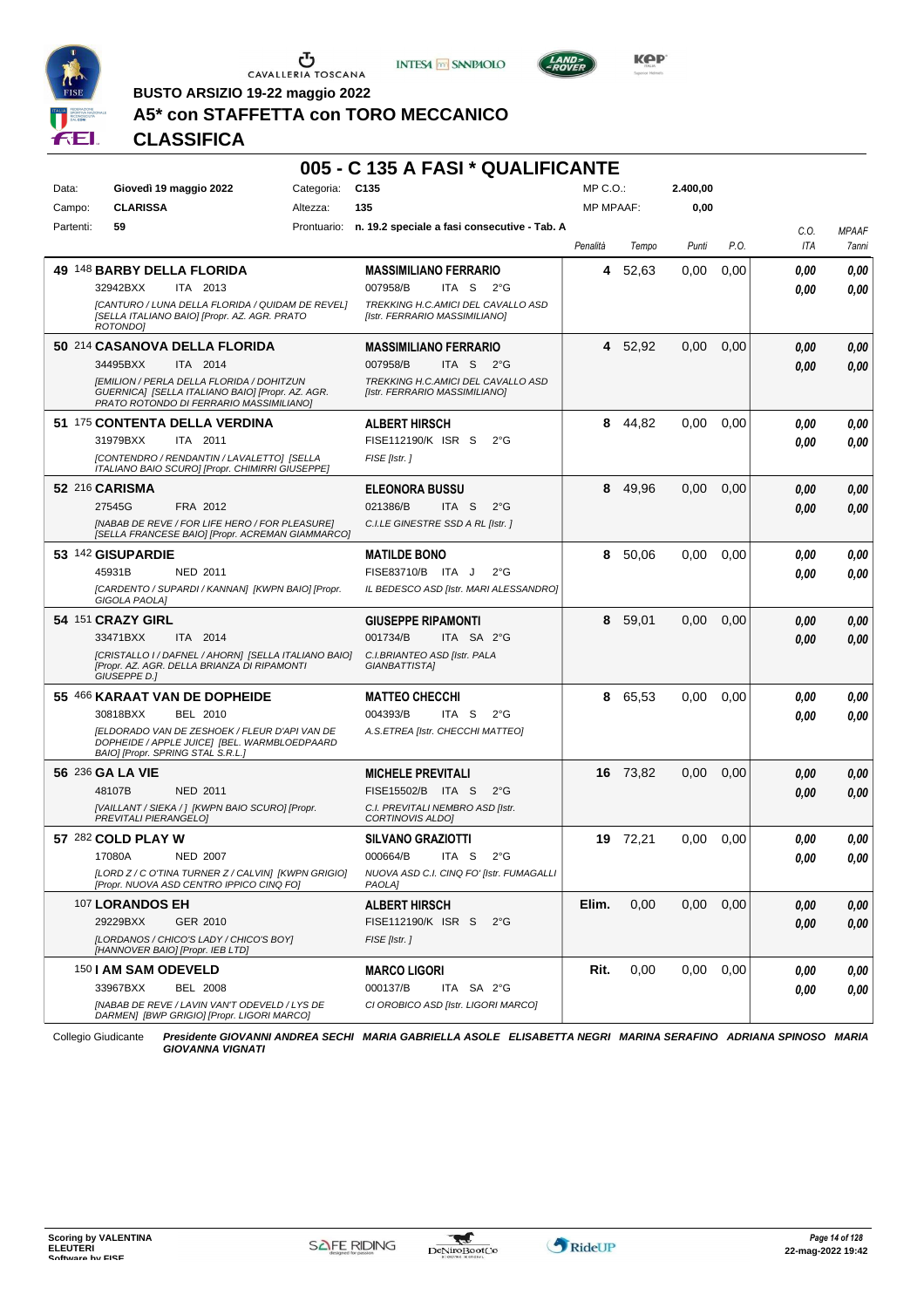





LAND<sub>E</sub>

**BUSTO ARSIZIO 19-22 maggio 2022**

#### **A5\* con STAFFETTA con TORO MECCANICO**

| <b>FEI.</b> | <b>CLASSIFICA</b>                                                                                                        |            |                                   |                                     |                                                        |                  |           |               |      |        |              |
|-------------|--------------------------------------------------------------------------------------------------------------------------|------------|-----------------------------------|-------------------------------------|--------------------------------------------------------|------------------|-----------|---------------|------|--------|--------------|
|             |                                                                                                                          |            |                                   |                                     | 006 - C 130 A TEMPO SOLO 2G                            |                  |           |               |      |        |              |
| Data:       | Venerdì 20 maggio 2022                                                                                                   | Categoria: | C <sub>130</sub>                  |                                     |                                                        | MP C.O.:         |           | 1.600,00      |      |        |              |
| Campo:      | <b>CLARISSA</b>                                                                                                          | Altezza:   | 130                               |                                     |                                                        | <b>MP MPAAF:</b> |           | 0,00          |      |        |              |
| Partenti:   | 68                                                                                                                       |            | Prontuario: n. 3 a tempo - Tab. A |                                     |                                                        |                  |           |               |      | C.0.   | <b>MPAAF</b> |
|             |                                                                                                                          |            |                                   |                                     |                                                        | Penalità         | Tempo     | Punti         | P.O. | ITA    | 7anni        |
|             | <b>1 125 BERLIOZ DE GRUSE</b>                                                                                            |            | <b>MARTINA MERONI</b>             |                                     |                                                        | 0                | 67,96     | 0,00          | 0,00 | 341,62 | 0,00         |
|             | 26396K<br>FRA 2011                                                                                                       |            |                                   | FISE65566/E SUI S                   | $2^{\circ}$ G                                          |                  |           |               |      | 0,00   | 0,00         |
|             | [X / X / ] [SELLA FRANCESE BAIO] [Propr. ]                                                                               |            |                                   | CI DEL DUCATO ASD [Istr. BRESCIANI  |                                                        |                  |           |               |      |        |              |
|             | 2 308 LAGREIN ROUGE                                                                                                      |            | ALBERTO]                          | <b>GIOVANBATTISTA PINO</b>          |                                                        |                  | 0 69,07   | 0,00          | 0,00 | 252,02 | 0,00         |
|             | 046521<br><b>ITA 2015</b>                                                                                                |            | 000595/L                          | ITA S                               | $2^{\circ}G$                                           |                  |           |               |      | 160,00 | 250,00       |
|             | [COLBERT GTI / MAUD / BURGGRAAF] [SELLA ITALIANO                                                                         |            |                                   |                                     | SCUOLA DI EQUITAZIONE IL CAVALLINO                     |                  |           |               |      |        |              |
|             | GRIGIO] [Propr. CIRCOLO BARESE DI EQUITAZIONE<br>A.S.D.                                                                  |            |                                   | ASD [Istr. PINO GIOVANBATTISTA]     |                                                        |                  |           |               |      |        |              |
|             | 3 90 TRENDY HORSE CHERRY BOMB                                                                                            |            |                                   | ELISABETTA CANTALUPPI               |                                                        | 0                | 71,81     | 0,00          | 0,00 | 213,62 | 0,00         |
|             | 30547BXX<br>ITA 2011                                                                                                     |            |                                   | FISE19360/B ITA S                   | $2^{\circ}G$                                           |                  |           |               |      | 0,00   | 0,00         |
|             | [CASSILANO / ROMINA L / CARPACCIO] [HOLSTEINER<br>BAIO] [Propr. TRENDY HORSE A.S.D.]                                     |            |                                   | TRENDY HORSE ASD [Istr.]            |                                                        |                  |           |               |      |        |              |
|             | 4 258 DERBY DE BEAUFOUR                                                                                                  |            | <b>MATILDE BONO</b>               |                                     |                                                        |                  | $0$ 72.17 | 0,00          | 0.00 | 175,22 | 0,00         |
|             | FRA 2013<br>48544B                                                                                                       |            |                                   | FISE83710/B ITA J                   | $2^{\circ}G$                                           |                  |           |               |      | 0.00   | 0.00         |
|             | [DIAMANT DE SEMILLY / TIENZO PALATIE / ROBIN II Z]                                                                       |            |                                   |                                     | IL BEDESCO ASD [Istr. MARI ALESSANDRO]                 |                  |           |               |      |        |              |
|             | [SELLA FRANCESE SAURO] [Propr. GIGOLA PAOLA]                                                                             |            |                                   |                                     |                                                        |                  |           |               |      |        |              |
|             | 5 95 CROSSANDRA                                                                                                          |            |                                   | <b>GIANLUCA PALMIZI</b>             |                                                        | 0                | 72,60     | 0,00          | 0,00 | 149,62 | 0,00         |
|             | 35257BXX<br><b>ITA 2015</b><br>[CARDENTO / PATRICIA / BUURGRAAF] [SELLA ITALIANO                                         |            | 000045/B                          | ITA <sub>S</sub>                    | $2^{\circ}G$<br>CORJULANA ASD [Istr. PALMIZI GIANLUCA] |                  |           |               |      | 96,00  | 150,00       |
|             | GRIGIO] [Propr. SCIOCCHETTI MARINA]                                                                                      |            |                                   |                                     |                                                        |                  |           |               |      |        |              |
|             | 6 181 FRANC PARLER DEW-DROP                                                                                              |            |                                   | <b>MASSIMILIANO FERRARIO</b>        |                                                        | 0                | 72,87     | 0,00          | 0,00 | 72,82  | 0,00         |
|             | 33362BXX<br>BEL 2011                                                                                                     |            | 007958/B                          | ITA S                               | $2^{\circ}G$                                           |                  |           |               |      | 0.00   | 0.00         |
|             | [ALBATROS DU PACHIS / FIRST LADY VAN TER HULST /<br>QUIDAM DE REVEL] [SELLA BELGA BAIO] [Propr.<br><b>BUCEFALO SRL1</b>  |            |                                   | [Istr. FERRARIO MASSIMILIANO]       | TREKKING H.C.AMICI DEL CAVALLO ASD                     |                  |           |               |      |        |              |
|             | 7 115 GOOD VIBRATIONS D'ACHERONTE                                                                                        |            |                                   | <b>MASSIMILIANO FERRARIO</b>        |                                                        | 0                | 75,17     | 0,00          | 0,00 | 72,82  | 0,00         |
|             | 31531BXX<br>ITA 2011                                                                                                     |            | 007958/B                          | ITA S 2°G                           |                                                        |                  |           |               |      | 64,00  | 0,00         |
|             | [CANTURO / MORE AND MORE / CASSINI] [SELLA<br>ITALIANO BAIO] [Propr. AZ. AGR. PRATO ROTONDO DI<br>FERRARIO MASSIMILIANO] |            |                                   | [Istr. FERRARIO MASSIMILIANO]       | TREKKING H.C.AMICI DEL CAVALLO ASD                     |                  |           |               |      |        |              |
|             | 8 197 HUSTINA                                                                                                            |            | <b>ELEONORA TREZZI</b>            |                                     |                                                        | 0                | 75,96     | 0,00          | 0.00 | 72,82  | 0,00         |
|             | 46262B<br><b>NED 2012</b>                                                                                                |            | <b>FISE7327/C</b>                 | ITA <sub>S</sub>                    | $2^{\circ}G$                                           |                  |           |               |      | 0.00   | 0,00         |
|             | [USTINOV / BARINA / KOJAK] [KWPN BAIO] [Propr. TREZZI<br>PAOLO FRANCESCOI                                                |            |                                   |                                     | IL BEDESCO ASD [Istr. CIROCCHI RITA]                   |                  |           |               |      |        |              |
|             | 9 147 VIOLETTE AR IROISE                                                                                                 |            |                                   | ALAIN JEAN ERNEST DUBOIS            |                                                        |                  | 0 76,62   | $0,00$ $0,00$ |      | 72,82  | 0,00         |
|             | 48416B<br>FRA 2009                                                                                                       |            | 001426/A                          | ITA S                               | $2^{\circ}$ G                                          |                  |           |               |      | 0.00   | 0,00         |
|             | [LANDO / UGOLINE DU BIGOT / GRAND VENEUR] [SELLA                                                                         |            |                                   | HORSE CLUB VILLA AIRAGHI ASD [Istr. |                                                        |                  |           |               |      |        |              |
|             | FRANCESE BAIO] [Propr. DUBOIS ALAIN JEAN ERNEST]                                                                         |            |                                   | <b>DUBOIS ALAIN JEAN ERNEST]</b>    |                                                        |                  |           |               |      |        |              |
|             | 10 257 UGO MANCIAIS<br>46063B<br>FRA 2008                                                                                |            | <b>TOMMASO FRIGO</b>              | FISE81620/B ITA J                   | $2^{\circ}$ G                                          |                  | $0$ 77,16 | 0,00          | 0,00 | 72,82  | 0,00         |
|             | [KASHMIR VAN'T SCHUTTERSHO / MIFRANE                                                                                     |            |                                   |                                     | NUOVA ASD C.I. CINQ FO' [Istr. GRAZIOTTI               |                  |           |               |      | 0.00   | 0,00         |
|             | MANCIAISE / ] [SELLA FRANCESE SAURO] [Propr. GENGA<br><b>SARAH FRANCESCAI</b>                                            |            | SILVANO]                          |                                     |                                                        |                  |           |               |      |        |              |
|             | 11 81 BEAUTY STAR PH Z                                                                                                   |            | <b>MATTEO CHECCHI</b>             |                                     |                                                        |                  | $0$ 77,21 | 0,00          | 0,00 | 51,20  | 0,00         |
|             | 34592BXX<br>BEL 2014                                                                                                     |            | 004393/B                          | ITA S                               | $2^{\circ}$ G                                          |                  |           |               |      | 0.00   | 0,00         |
|             | [BIG STAR JR KZ / MRS. BLUE Z / MR. BLUE]<br>[ZANGERSHEIDE BAIO] [Propr. INTERNATIONAL HORSES<br><b>SRL1</b>             |            |                                   | A.S.ETREA [Istr. CHECCHI MATTEO]    |                                                        |                  |           |               |      |        |              |
|             | 12 268 QUATRO VH MOLENHOF Z                                                                                              |            |                                   | <b>EMMA GIULIA REDENTO</b>          |                                                        |                  | $0$ 77,31 | 0,00          | 0,00 | 51,20  | 0,00         |
|             | 29105BXX<br><b>BEL 2007</b>                                                                                              |            |                                   | FISE32832/A ITA Y 2°G               |                                                        |                  |           |               |      | 0.00   | 0,00         |
|             | [QUADRILLO / DIVA VAN HET MOLENHOF / VIGO<br>D'ARSOUILLES] [ZANGERSHEIDE BAIO SCURO] [Propr.<br><b>BURI EMILIO]</b>      |            |                                   |                                     | C.I.M. SSD A R.L. [Istr. CASOLARI ALBERTO]             |                  |           |               |      |        |              |

**JULIEN RICCARDO DURAND**

*LA FRANCESINA ASD [Istr. DURAND JULIEN RICCARDO]* FRA S 2°G

34583BXX FRA 2015 013505/B FRA S 2°G <mark> *0,00 100,00*</mark>

*0,00*

*0,00*

**0** 77,39 0,00 0,00 *51,20*

**13** 179 **FELLINI DU BARY**



FRA 2015

*[NARTAGO / VERELUDE / LUX Z] [SELLA FRANCESE GRIGIO] [Propr. PAOLETTI CARLOS JOSEF]*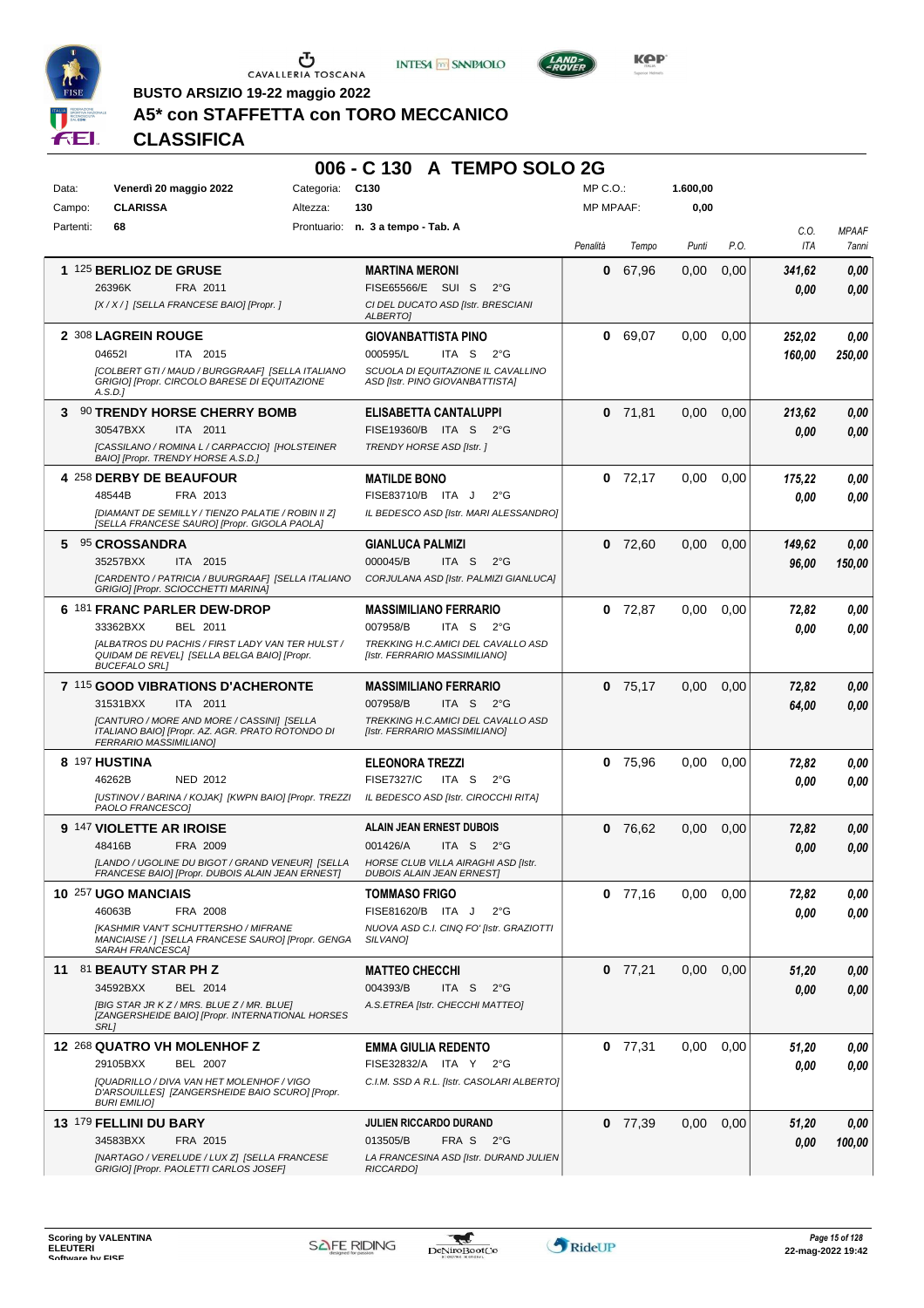





**Kep** 

# **A5\* con STAFFETTA con TORO MECCANICO**

**BUSTO ARSIZIO 19-22 maggio 2022**

|           |                                                                                                                                    |            | 006 - C 130 A TEMPO SOLO 2G                                                                |                  |           |          |               |                    |                       |
|-----------|------------------------------------------------------------------------------------------------------------------------------------|------------|--------------------------------------------------------------------------------------------|------------------|-----------|----------|---------------|--------------------|-----------------------|
| Data:     | Venerdì 20 maggio 2022                                                                                                             | Categoria: | C <sub>130</sub>                                                                           | MP C.O.:         |           | 1.600,00 |               |                    |                       |
| Campo:    | <b>CLARISSA</b>                                                                                                                    | Altezza:   | 130                                                                                        | <b>MP MPAAF:</b> |           | 0,00     |               |                    |                       |
| Partenti: | 68                                                                                                                                 |            | Prontuario: n. 3 a tempo - Tab. A                                                          | Penalità         | Tempo     | Punti    | P.O.          | C.O.<br><b>ITA</b> | <b>MPAAF</b><br>7anni |
|           | 14 231 CLARK DEL RILATE                                                                                                            |            | <b>GIANLUCA PALMIZI</b>                                                                    | 0                | 77,41     | 0,00     | 0,00          | 51,20              | 0.00                  |
|           | 21208A<br>GER 2015<br>[CLARCON / I-GAIA M / GASPARI I] [HOLSTEINER BAIO]                                                           |            | 000045/B<br>ITA S<br>$2^{\circ}G$<br>CORJULANA ASD [Istr. PALMIZI GIANLUCA]                |                  |           |          |               | 0.00               | 0,00                  |
|           | [Propr. ALLEVAMENTO RILATE SS AGRICOLA]                                                                                            |            |                                                                                            |                  |           |          |               |                    |                       |
|           | 15 241 FLETCHER TER WILGEN Z<br>30070K<br>BEL 2015                                                                                 |            | <b>CLINT SULMONI</b><br>FISE54195/B SUI S<br>$2^{\circ}$ G                                 | $\bf{0}$         | 77,72     | 0,00     | 0,00          | 51,20              | 0,00                  |
|           | [X / X / ] [ZANGERSHEIDE BAIO] [Propr. ]                                                                                           |            | C.I.BREGNANO [Istr. CATTANEO ANTONIO]                                                      |                  |           |          |               | 0.00               | 0,00                  |
| 16.       | 86 VERSATCHE DE LA ROQUE                                                                                                           |            | <b>MARTINA MERONI</b>                                                                      |                  | $0$ 77,89 | 0,00     | 0,00          | 51,20              | 0,00                  |
|           | 26011K<br>FRA 2009<br>[X / X / ] [SCONOSCIUTA BAIO] [Propr.]                                                                       |            | FISE65566/E SUI S<br>$2^{\circ}G$<br>CI DEL DUCATO ASD [Istr. BRESCIANI<br><b>ALBERTO]</b> |                  |           |          |               | 0.00               | 0.00                  |
|           | 17 135 TOUMAI DE WILL                                                                                                              |            | <b>DAVIDE APPIANI</b>                                                                      |                  | $0$ 77,91 | 0,00     | 0,00          | 51,20              | 0,00                  |
|           | 34554BXX<br>FRA 2007                                                                                                               |            | FISE78618/B ITA J<br>$2^{\circ}$ G                                                         |                  |           |          |               | 0.00               | 0.00                  |
|           | [MARLOU DES ETISSES / KEARNE DU PLESSIS / BEARN<br>II] [SELLA FRANCESE BAIO] [Propr. LUISON TRADE S.A.S.<br>DI ROSSONI LUIGI E C.] |            | LE FORNACI JUMP [Istr. ROSSONI LUIGI]                                                      |                  |           |          |               |                    |                       |
|           | 18 180 VALDANO ROUGE                                                                                                               |            | <b>FRANCESCA GENOVA</b>                                                                    |                  | 0, 78, 13 | 0,00     | 0,00          | 0.00               | 0,00                  |
|           | 26296K<br>FRA 2009<br>[X / X / ] [SELLA FRANCESE BAIO] [Propr. ]                                                                   |            | 019778/B<br>ITA <sub>S</sub><br>$2^{\circ}G$<br>A. VALLEVERDE [Istr. ZAPPA CRISTIANO]      |                  |           |          |               | 0.00               | 0,00                  |
|           | 19 256 URICO P.CLINTON                                                                                                             |            | <b>DAVIDE APPIANI</b>                                                                      | 0                | 78,51     | 0,00     | 0,00          | 0,00               | 0,00                  |
|           | 35197BXX<br>GER 2014                                                                                                               |            | FISE78618/B ITA J<br>$2^{\circ}$ G                                                         |                  |           |          |               | 0.00               | 0.00                  |
|           | [URIKO / BARCA / PARCO] [WESTFALEN BAIO] [Propr.<br>AZIENDA AGRICOLA FONTANA DARIO]                                                |            | LE FORNACI JUMP [Istr. ROSSONI LUIGI]                                                      |                  |           |          |               |                    |                       |
|           | 20 282 COLD PLAY W                                                                                                                 |            | <b>SILVANO GRAZIOTTI</b>                                                                   |                  | 0 80,55   | 0,00     | 0,00          | 0.00               | 0,00                  |
|           | 17080A<br><b>NED 2007</b><br>[LORD Z / C O'TINA TURNER Z / CALVIN] [KWPN GRIGIO]                                                   |            | 000664/B<br>ITA S<br>$2^{\circ}G$<br>NUOVA ASD C.I. CINQ FO' [Istr. FUMAGALLI              |                  |           |          |               | 0.00               | 0.00                  |
|           | [Propr. NUOVA ASD CENTRO IPPICO CINQ FO]                                                                                           |            | <b>PAOLA</b>                                                                               |                  |           |          |               |                    |                       |
|           | 21 141 PISTOL PETE 111 Z<br>31634BXX<br>BEL 2011                                                                                   |            | <b>TOMMASO FRIGO</b><br>FISE81620/B ITA J<br>$2^{\circ}$ G                                 |                  | 0 82,04   | 0,00     | 0,00          | 0,00               | 0,00                  |
|           | [PLOT BLUE / UNELLIE 15 / CASSINI I] [ZANGERSHEIDE                                                                                 |            | NUOVA ASD C.I. CINQ FO' [Istr. GRAZIOTTI                                                   |                  |           |          |               | 0.00               | 0.00                  |
|           | GRIGIO] [Propr. MAFFEIS MASSIMO]                                                                                                   |            | SILVANO]                                                                                   |                  |           |          |               |                    |                       |
|           | 22 41 BETOUCHABLE<br>35413BXX<br><b>NED 2006</b>                                                                                   |            | <b>CLARA SANTAMATO</b><br>017404/B<br>ITA S<br>$2^{\circ}$ G                               |                  | 1 84,50   | 0,00     | 0,00          | 0,00<br>0.00       | 0,00<br>0.00          |
|           | [UNTOUCHABLE / NOLLIEPOP / EPILOT] [KWPN SAURO]                                                                                    |            | SCUDERIA CA' DE ZECCHI [Istr. CAPPAI                                                       |                  |           |          |               |                    |                       |
|           | [Propr. SANTAMATO CLARA]<br>23 275 DOU DOU DU BARY                                                                                 |            | STEFANO]<br><b>VALENTINA SOZZI SENN</b>                                                    |                  | 4 67,58   |          | $0,00$ $0,00$ | 0,00               | $\it 0,00$            |
|           | 26193K<br>FRA 2013                                                                                                                 |            | FISE126049/B SUI S<br>2°G                                                                  |                  |           |          |               | 0.00               | 0,00                  |
|           | [X / X / ] [SELLA FRANCESE BAIO] [Propr. ]                                                                                         |            | C.I.BREGNANO [Istr. CATTANEO ANTONIO]                                                      |                  |           |          |               |                    |                       |
|           | 24 242 CAPUCCINO V                                                                                                                 |            | <b>LINUS HANSELMANN</b>                                                                    |                  | 4 68,61   | 0.00     | 0,00          | 0.00               | 0,00                  |
|           | 29489K<br>GER 2014<br>[X / X / ] [OLDENBURG BAIO] [Propr. ]                                                                        |            | FISE110451/K SUI J<br>$2^{\circ}$ G<br>FISE [Istr.]                                        |                  |           |          |               | 0,00               | 0,00                  |
|           | 25 101 CHAMPION W                                                                                                                  |            | LUCREZIA MARIA NICOLA                                                                      |                  | 4 70,02   | 0,00     | 0,00          | 0,00               | 0,00                  |
|           | 45866B<br>GER 2015                                                                                                                 |            | FISE42455/B ITA Y 2°G                                                                      |                  |           |          |               | 0,00               | 0,00                  |
|           | [CARRERA VDL / ACHILLA / ACHILL - LIBERO H]<br>[WESTFALEN BAIO] [Propr. ZENERE ALESSANDRA MARIA]                                   |            | <b>MARRAS ASD [Istr. MARRAS ANTONIO]</b>                                                   |                  |           |          |               |                    |                       |
|           | 26 188 BOY BAD                                                                                                                     |            | ELISABETTA CANTALUPPI                                                                      |                  | 4 71,43   | 0.00     | 0,00          | 0,00               | 0,00                  |
|           | 33586BXX<br>ITA 2014<br>[BAEDEKER / MY LADY / ] [SELLA ITALIANO BAIO] [Propr.                                                      |            | FISE19360/B ITA S 2°G<br>TRENDY HORSE ASD [Istr.]                                          |                  |           |          |               | 0.00               | 0,00                  |
|           | <b>NEBULONI GIANLUCA]</b>                                                                                                          |            |                                                                                            |                  |           |          |               |                    |                       |
|           | 27 116 ZINZILLU                                                                                                                    |            | <b>LUIGI CUPONE</b>                                                                        |                  | 4 71,71   | 0,00     | 0,00          | 0,00               | 0,00                  |
|           | 45472B<br>ITA 2015<br>[CANTURO / MASCIA / KSAR-SITTE] [SELLA ITALIANO                                                              |            | 019183/B<br>ITA S<br>$2^{\circ}$ G<br>CI SCUD DEL BORGHETTO ASD [Istr.                     |                  |           |          |               | 0,00               | 0,00                  |
|           | BAIO] [Propr. AZ. AGRICOLA GOSCIOLA LUCIA]                                                                                         |            | <b>CUPONE LUIGI]</b>                                                                       |                  |           |          |               |                    |                       |
|           | 28 255 KENSINGTON<br>46855B<br>NED 2015                                                                                            |            | <b>LUDOVICA D'INTINO</b><br>FISE78476/B ITA J<br>$2^{\circ}$ G                             |                  | 4 74,07   | 0.00     | 0,00          | 0,00               | 0,00                  |
|           |                                                                                                                                    |            |                                                                                            |                  |           |          |               | 0,00               | 0,00                  |

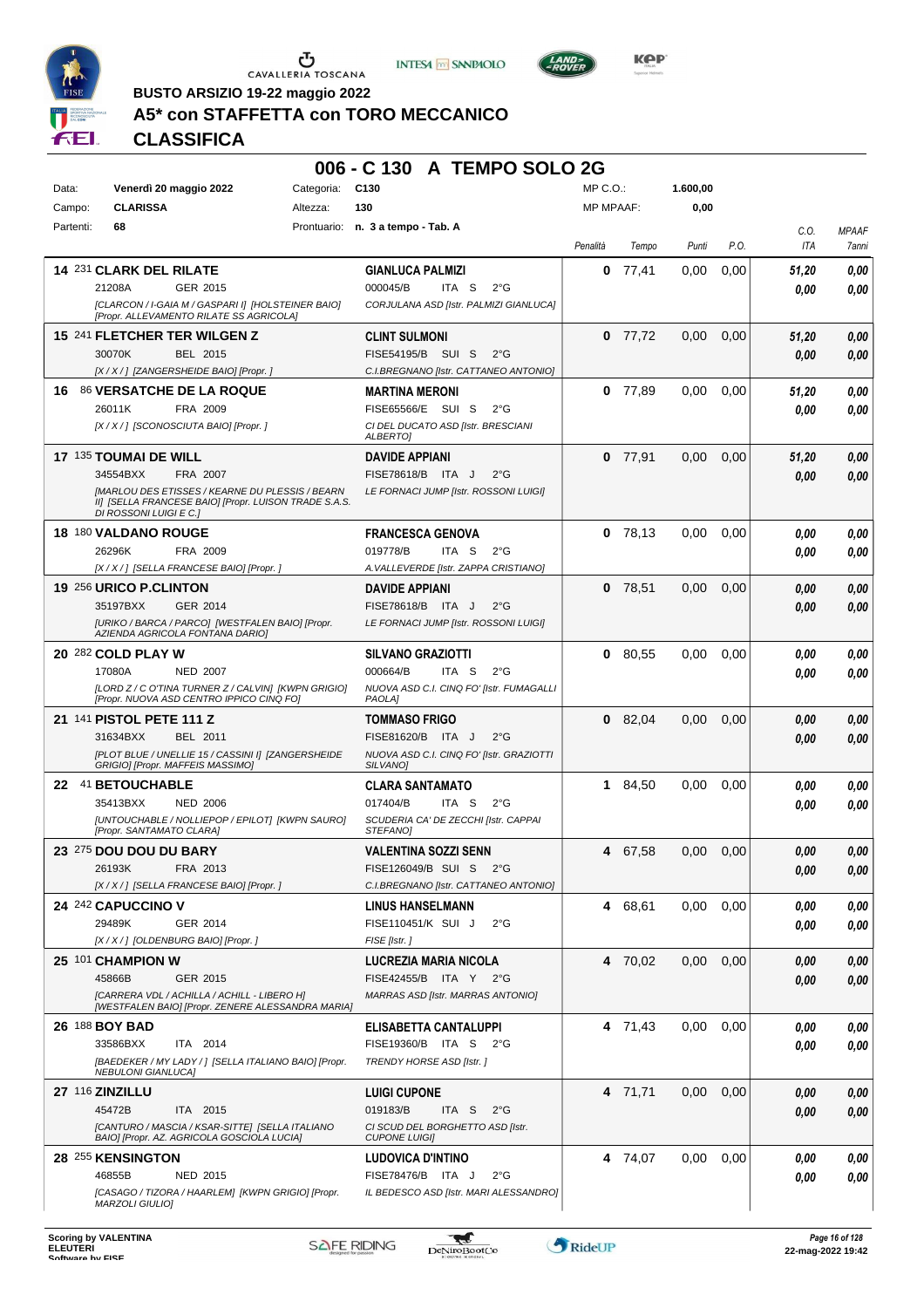

CAVALLERIA TOSCANA





KOP

**BUSTO ARSIZIO 19-22 maggio 2022**

# **A5\* con STAFFETTA con TORO MECCANICO**

#### **006 - C 130 A TEMPO SOLO 2G** Data: Venerdì 20 maggio 2022 Categoria: C130 Prontuario: **n. 3 a tempo - Tab. A** Campo: **CLARISSA** Partenti: **68** Altezza: **130** MP C.O.: MP MPAAF: **1.600,00 0,00** *Penalità Tempo Punti P.O. C.O. ITA* **29** 162 **POKER FACE VAN'T HAGENHOF** BEL 2015 **CLINT SULMONI** *[X / X / ] [BWP SAURO] [Propr. ] C.I.BREGNANO [Istr. CATTANEO ANTONIO]* SUI S 2°G 28623K FISE54195/B *0,00* **4** 76,31 0,00 0,00 *0,00 0,00* **30** 354 **CASSANDRA** NED 2012 **SIMONE BOSSI** *[CASSANOVA / GRANNONE / ] [NEDERLANDS RIJPAAR. BAIO] [Propr. BERTOLOTTI JASMINE ALESSIA] LA PRATERIA SOCIETA' COOP. SOC. [Istr. JANSSON REISSMULLER HANNA JANINA MARIA]* ITA S 2°G **4** 77,28 0,00 0,00 *0,00 0,00* 31435BXX 010268/B *0,00* **31** 403 **NELSON DE LEAU** LUX 2013 **MASSIMILIANO CHIATANTE** *[X / X / ] [SELLE LUXEMBURGEOIS BAIO] [Propr. ] VOLTA DE MURR A.S.D. [Istr. CHIATANTE MASSIMILIANO]* ITA S 2°G **4** 77,37 0,00 0,00 *0,00 0,00* 27699K LUX 2013 002450/B TTA S 2°G <mark> 0,00 0,00</mark> **32** 271 **CHICAGO DU TERTRE** FRA 2012 **CECILIA BOSSI** *[FIDELIO DU DONJON / UNIKA DU TERTRE / AIR JORDAN] [SELLA FRANCESE BAIO] [Propr. MF HORSE SPORT SRL] S.DELLA CAPINERA [Istr. CRISTOFOLETTI ANGELO]* ITA J 2°G 21343A FISE85801/B *0,00* **4** 77,67 0,00 0,00 *0,00 0,00* **33** 203 **BELLE JUMENT** GER 2015 **LINUS HANSELMANN** *[X / X / ] [SELLA TEDESCA BAIO SCURO] [Propr. ] FISE [Istr. ]* SUI J 2°G 29082K FISE110451/K *0,00* **4** 77,84 0,00 0,00 *0,00 0,00* **34** 184 **GRANDE DAME** NED 2011 **GIADA BUSSU** *[ZAVALL VDL / LA ROCHELLE P / GUIDAM] [KWPN BAIO] [Propr. RUGGIERO SIMONETTA] C.I.LA PINETINA [Istr. BUSSU FRANCESCO]* ITA S 2°G **4** 78,94 0,00 0,00 *0,00 0,00* 15122F 010778/B *0,00* **35** 235 **CHACCO'S LAWITO PS** GER 2015 **RICCARDO PISANI** *[CHACCO BLUE / LAWITOUNA / LAWITO] [OLDENBURG BAIO] [Propr. LOZAR SAS] B.E.T. SSD A RL [Istr. DONATO LUISA]* ITA S 2°G **4** 79,54 0,00 0,00 *0,00 0,00* 22530A GER\_2015 002627/B ITA S 2°G **0,00 0,00 36** 189 **U CAPITANO Z** BEL 2012 **STEFANO BACCHI** *[UPPERCUT DS / COCOLORES II / CAPITOL I] [ZANGERSHEIDE BAIO] [Propr. MISSAGLIA GABRIELLA] LE SCUDERIE DEL RE SSD A RL [Istr. BACCHI STEFANO]* 10059D BEL 2012 FISE8978/R ITA S 2°G **0,00 0,00 4** 79,96 0,00 0,00 *0,00 0,00* **37** 112 **BUCKINGHAM** ITA 2013 **EDOARDO MAGISTRETTI** *[BALOU DU ROUET / VALESCA / VALENTINO] [HANNOVER SAURO] [Propr. IL BOSCHETTO SOCIETA' AGRICOLA SRL] PENTAGON R.C. SSD A RL [Istr. BELLONI ANGELO]* ITA S 2°G **4** 80,39 0,00 0,00 *0,00 0,00* 32623BXX ITA 2013 008466/B ITA S 2°G <mark> 0,00 0,00</mark> **38** 149 **CLINTONY LVB Z** BEL 2011 **MARTA MIROGLIO** *[CLINTORD I / I-CHIMNEY / CALATO] [ZANGERSHEIDE BAIO] [Propr. MIROGLIO MARTA] S.I.A. [Istr. MENNUNI MARIA RITA]* ITA S 2°G **4** 82,08 0,00 0,00 *0,00 0,00* 21854A BEL 2011 003767/A ITA S 2°G <mark>0 ,00 0,00</mark> **39** 160 **WOW** ITA 2012 **ANTONIO VITALI** *[KANNAN / BETTY GRIGIA / CATHAGO] [SELLA ITALIANO GRIGIO] [Propr. SOC. AGR. CHIAPPA A.,VITALI A., E ALESSANDRA] SCUDERIA CA' DE ZECCHI [Istr. CAPPAI STEFANO]* ITA S 2°G **4** 82,60 0,00 0,00 *0,00 0,00* 34661BXX ITA 2012 002854/B ITA S 2°G <mark> 0,00 0,00</mark> **40** 211 **KINGFIELD M Z** BEL 2014 **EDOARDO MAGISTRETTI** ITA S 2°G **4** 83,07 0,00 0,00 *0,00* **CLASSIFICA**

| 34755BXX                    | BEL 2014                                                                                       | 008466/B                                                | ITA S $2^{\circ}$ G |                                       |         |      |      | 0.00 | 0.00 |  |
|-----------------------------|------------------------------------------------------------------------------------------------|---------------------------------------------------------|---------------------|---------------------------------------|---------|------|------|------|------|--|
|                             | [KANNAN / BLUEFIELD M / HEARTBREAKER]<br>[ZANGERSHEIDE BAIO] [Propr. JD EQUUS LAB S.R.L.]      | <b>ANGELOI</b>                                          |                     | PENTAGON R.C. SSD A RL [Istr. BELLONI |         |      |      |      |      |  |
|                             | 41  259 DIVA VAN DE MOLENBURG                                                                  | <b>ALESSIA MONTELEONE</b>                               |                     |                                       | 4 83,20 | 0.00 | 0.00 | 0,00 | 0,00 |  |
| 30449K                      | SCN 2009                                                                                       | <b>FISE5558/V</b>                                       | ITA J               | $2^{\circ}G$                          |         |      |      | 0,00 | 0.00 |  |
| SCUROI [Propr. ZINI ILARIA] | [AZZARO VDB Z / CLEOPATRA / CHARISMA] [AES BAIO                                                | CE VAL GARDENA ASD [Istr. SENONER<br><b>ALEXIAI</b>     |                     |                                       |         |      |      |      |      |  |
| <b>42 280 IRCO ORANGE</b>   |                                                                                                | <b>STEFANO LUCA MAGAGNIN</b>                            |                     |                                       | 5 88,30 | 0,00 | 0.00 | 0,00 | 0.00 |  |
| 46720B                      | NED 2013                                                                                       | FISE22266/B                                             | ITA S $2^{\circ}$ G |                                       |         |      |      | 0,00 | 0.00 |  |
|                             | [I'M SPECIAL DE MUZE / WELLAMY / CASCO] [KWPN<br>GRIGIO POMELLATO] [Propr. ANGIOLONI PATRIZIA] | C.I.SAN MARCO [Istr. AGOSTINI LORIS<br><b>GIOVANNII</b> |                     |                                       |         |      |      |      |      |  |



*MPAAF 7anni*

*0,00*

*0,00*

*0,00*

*0,00*

*0,00*

*0,00*

*0,00*

*0,00*

*0,00*

*0,00*

*0,00*

*0,00*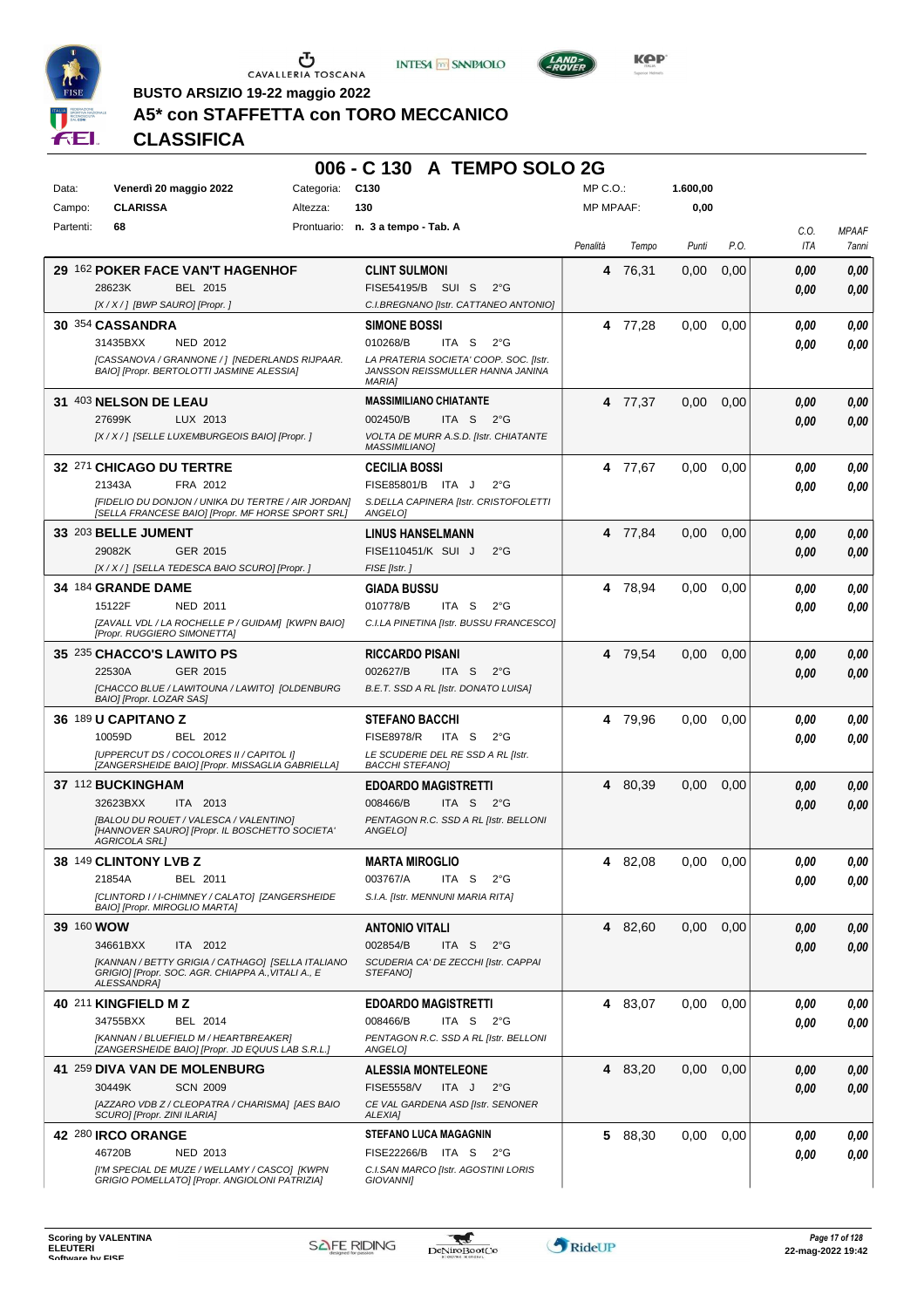





**1.600,00**

**BUSTO ARSIZIO 19-22 maggio 2022**

# **A5\* con STAFFETTA con TORO MECCANICO**

|       |                        |                 | 006 - C 130 A TEMPO SOLO 2G |
|-------|------------------------|-----------------|-----------------------------|
| Data: | Venerdì 20 maggio 2022 | Categoria: C130 | $MP C. O.$ :                |

| Campo:    | <b>CLARISSA</b>                                                                                                     | Altezza:    | 130                                                                     | <b>MP MPAAF:</b> |          | 0,00  |      |      |              |
|-----------|---------------------------------------------------------------------------------------------------------------------|-------------|-------------------------------------------------------------------------|------------------|----------|-------|------|------|--------------|
| Partenti: | 68                                                                                                                  | Prontuario: | n. 3 a tempo - Tab. A                                                   |                  |          |       |      | C.O. | <b>MPAAF</b> |
|           |                                                                                                                     |             |                                                                         | Penalità         | Tempo    | Punti | P.O. | ITA  | 7anni        |
|           | 43 212 PATCHINA VAN'T MERELSNEST                                                                                    |             | <b>LUDOVICA MINOLI</b>                                                  | 5                | 88,93    | 0,00  | 0,00 |      |              |
|           | 14880D<br>BEL 2015                                                                                                  |             | 008471/B<br>$2^{\circ}G$<br>ITA <sub>S</sub>                            |                  |          |       |      | 0.00 | 0,00         |
|           | [KANNAN / WENDELINA V'T MERELSNEST / DARCO]                                                                         |             | SCUDERIA DELLA ROVERE SSD A RL [Istr.                                   |                  |          |       |      | 0.00 | 0,00         |
|           | [BEL. WARMBLOEDPAARD BAIO] [Propr. AZ. AGR.<br>ZANETTI FRANCA]                                                      |             | BORROMEO LODOVICO]                                                      |                  |          |       |      |      |              |
|           | <b>44 165 STAKKLAWITA</b>                                                                                           |             | <b>GIANLUCA PALMIZI</b>                                                 |                  | 7 86,55  | 0,00  | 0.00 | 0.00 | 0,00         |
|           | GER 2012<br>35442BXX                                                                                                |             | 000045/B<br>ITA S<br>$2^{\circ}$ G                                      |                  |          |       |      | 0.00 | 0,00         |
|           | [STAKKATOL / LACOBA Z / LAWITO] [OLDENBURG                                                                          |             | CORJULANA ASD [Istr. PALMIZI GIANLUCA]                                  |                  |          |       |      |      |              |
|           | GRIGIO] [Propr. SENONER SUSAN]                                                                                      |             |                                                                         |                  |          |       |      |      |              |
|           | 45 151 CRAZY GIRL                                                                                                   |             | <b>GIUSEPPE RIPAMONTI</b>                                               | 8                | 76,94    | 0,00  | 0.00 | 0,00 | 0,00         |
|           | ITA 2014<br>33471BXX                                                                                                |             | 001734/B<br>ITA SA 2°G                                                  |                  |          |       |      | 0,00 | 0,00         |
|           | [CRISTALLO I / DAFNEL / AHORN] [SELLA ITALIANO BAIO]<br>[Propr. AZ. AGR. DELLA BRIANZA DI RIPAMONTI<br>GIUSEPPE D.] |             | C.I.BRIANTEO ASD [Istr. PALA<br>GIANBATTISTA]                           |                  |          |       |      |      |              |
|           | 46 210 BERTONE LA HUBERT                                                                                            |             | <b>STEFANO SACCHI</b>                                                   | 8                | 79,08    | 0,00  | 0,00 | 0.00 | 0,00         |
|           | 14913D<br>FRA 2011                                                                                                  |             | 005122/B<br>$2^{\circ}$ G<br>ITA S                                      |                  |          |       |      | 0.00 | 0.00         |
|           | [QUAPRICE BOIMARGOT QUINCY / NANA DU HAMEAU / ]<br>[SELLA FRANCESE SAURO] [Propr. A-TEAM HORSES SRL]                |             | SCUDERIE DELLA MALASPINA SSD A RL<br>[Istr. SACCHI STEFANO]             |                  |          |       |      |      |              |
|           | 47 220 MYSTIC                                                                                                       |             | <b>EDOARDO INGRA'</b>                                                   | 8                | 80,67    | 0,00  | 0,00 | 0,00 | 0,00         |
|           | 29762K<br>BEL 2013                                                                                                  |             | FISE16026/G ITA S<br>$2^{\circ}G$                                       |                  |          |       |      | 0,00 | 0,00         |
|           | [X / X / ] [AES SAURO] [Propr. ]                                                                                    |             | ASD SCUDERIE DELLA PICCHETTA [Istr.                                     |                  |          |       |      |      |              |
|           |                                                                                                                     |             | <b>VILLOTTI ELIA]</b>                                                   |                  |          |       |      |      |              |
|           | 48 146 CUPIDO VG Z                                                                                                  |             | <b>STEFANO NICOLODI</b>                                                 | 8                | 87,40    | 0.00  | 0.00 | 0.00 | 0,00         |
|           | 30534K<br>BEL 2015                                                                                                  |             | 002690/A<br>ITA <sub>S</sub><br>$2^{\circ}G$                            |                  |          |       |      | 0.00 | 0.00         |
|           | [X / X / ] [ZANGERSHEIDE SAURO] [Propr. ]                                                                           |             | CENTRO IPPICO LA TORBIERA S.S.D. A R.L.<br>[Istr. NICOLODI STEFANO]     |                  |          |       |      |      |              |
|           | 49 205 KAYAK                                                                                                        |             | VALENTINA BALLABENI                                                     |                  | 9 84,02  | 0,00  | 0,00 | 0,00 | 0,00         |
|           | 49337B<br><b>NED 2015</b>                                                                                           |             | FISE30161/B ITA S<br>$2^{\circ}G$                                       |                  |          |       |      | 0,00 | 0,00         |
|           | [TRIOMPHE DE MUZE / BRAINBOX / GRANDINO] [KWPN                                                                      |             | SCUD. DI MONTICELLO ASD [Istr.                                          |                  |          |       |      |      |              |
|           | SAURO] [Propr. BALLABENI STEFANO AGOSTINO]                                                                          |             | <b>BALLABENI VALENTINA]</b>                                             |                  |          |       |      |      |              |
|           | 50 266 IVY VAN DE RIKSE                                                                                             |             | <b>MARIA ALESSANDRA GUIDI</b>                                           |                  | 9 84,27  | 0,00  | 0.00 | 0.00 | 0,00         |
|           | 46151B<br>NED 2013                                                                                                  |             | FISE53911/B ITA S<br>$2^{\circ}G$                                       |                  |          |       |      | 0,00 | 0.00         |
|           | [ELTON JOHN / ORANEA / GOODTIMES] [KWPN BAIO]<br>[Propr. GUIDI MARIA ALESSANDRA]                                    |             | C.I.LA LURA [Istr. COLOMBO GIUSEPPE]                                    |                  |          |       |      |      |              |
|           | 51 106 LABEL CHIC DE SEPTON Z                                                                                       |             | ELISA ZAFFARONI                                                         |                  | 10 89,48 | 0,00  | 0,00 | 0,00 | 0,00         |
|           | 15008E<br><b>BEL 2010</b>                                                                                           |             | FISE103452/B ITA J<br>$2^{\circ}G$                                      |                  |          |       |      | 0.00 | 0.00         |
|           | [LITTLE ROCK / CHELLACHIC Z / CHELLANO Z]                                                                           |             | C.I.LA PINETINA [Istr. BUSSU FRANCESCO]                                 |                  |          |       |      |      |              |
|           | [ZANGERSHEIDE GRIGIO] [Propr. CATTANEO LAURA]                                                                       |             |                                                                         |                  |          |       |      |      |              |
|           | 52 252 MARMOTTA DEIANIRA                                                                                            |             | FILIPPO JORDAN PAGAN GRISO                                              |                  | 12 74,13 | 0.00  | 0,00 | 0.00 | 0,00         |
|           | 46051B<br>ITA 2015                                                                                                  |             | FISE61679/B ITA Y<br>$2^{\circ}$ G                                      |                  |          |       |      | 0,00 | 0,00         |
|           | [FOBOS DEIANIRA / FARADHIBA / RHEINGOLD DE LUYNE]<br>[SELLA ITALIANO GRIGIO] [Propr. SOC. AGR. DEIANIRA<br>S.R.L.   |             | CI SESTESE ASD [Istr. PAGAN GRISO<br><b>CELESTEI</b>                    |                  |          |       |      |      |              |
|           | 53 228 ESPRIT DE LA ROQUE                                                                                           |             | <b>CLARISSA ETREA</b>                                                   |                  | 12 74.80 | 0,00  | 0,00 | 0,00 | 0,00         |
|           | 30583K<br>FRA 2009                                                                                                  |             | FISE25765/B ITA S<br>$2^{\circ}G$                                       |                  |          |       |      | 0,00 | 0,00         |
|           | [X / X / ] [KWPN MORELLO CORVINO] [Propr. ]                                                                         |             | A.S.ETREA [Istr. CHECCHI MATTEO]                                        |                  |          |       |      |      |              |
|           | 54 209 ARTIST Z                                                                                                     |             | <b>MATTEO ZOJA</b>                                                      |                  | 12 87,60 | 0,00  | 0,00 | 0.00 | 0,00         |
|           | 16638E<br>FRA 2012                                                                                                  |             | 002198/A<br>ITA S<br>$2^{\circ}$ G                                      |                  |          |       |      | 0.00 | 0,00         |
|           | <b>IAIR JORDAN / PRISTANNA / ADAGIO IVI</b><br>[ZANGERSHEIDE BAIO] [Propr. BALDAZZI ELISA]                          |             | I TULIPANI ASD [Istr. ZOJA MATTEO]                                      |                  |          |       |      |      |              |
|           |                                                                                                                     |             |                                                                         |                  |          |       |      |      |              |
|           | 55 168 DICENLOU PS<br>29745G<br>GER 2014                                                                            |             | <b>GIULIO CARPIGIANI</b><br><b>FISE7607/E</b><br>ITA S<br>$2^{\circ}$ G |                  | 12 91,13 | 0,00  | 0,00 | 0,00 | 0,00         |
|           | [DIARADO'S BOY / COCENTA / CENTO] [OLDENBURG                                                                        |             | C.I.LE GINESTRE SSD A RL [Istr. BUSSU                                   |                  |          |       |      | 0,00 | 0,00         |
|           | BAIO] [Propr. EUCALIPTO GREEN CLUB ASD]                                                                             |             | ELEONORA]                                                               |                  |          |       |      |      |              |
|           | 56 140 ALINDOR                                                                                                      |             | <b>STEFANO BACCHI</b>                                                   |                  | 14 89,72 | 0,00  | 0.00 | 0.00 | 0,00         |
|           | ITA 2009<br>30720BXX                                                                                                |             | <b>FISE8978/R</b><br>ITA S<br>$2^{\circ}G$                              |                  |          |       |      | 0,00 | 0,00         |
|           | [NIMMERDOR / ALINDANA / INDOCTRO] [SELLA ITALIANO<br>SAURO] [Propr. AZ. AGR. PRATO ROTONDO DI FERRARIO              |             | LE SCUDERIE DEL RE SSD A RL [Istr.<br><b>BACCHI STEFANO]</b>            |                  |          |       |      |      |              |
|           | <b>MASSIMILIANO]</b>                                                                                                |             |                                                                         |                  |          |       |      |      |              |

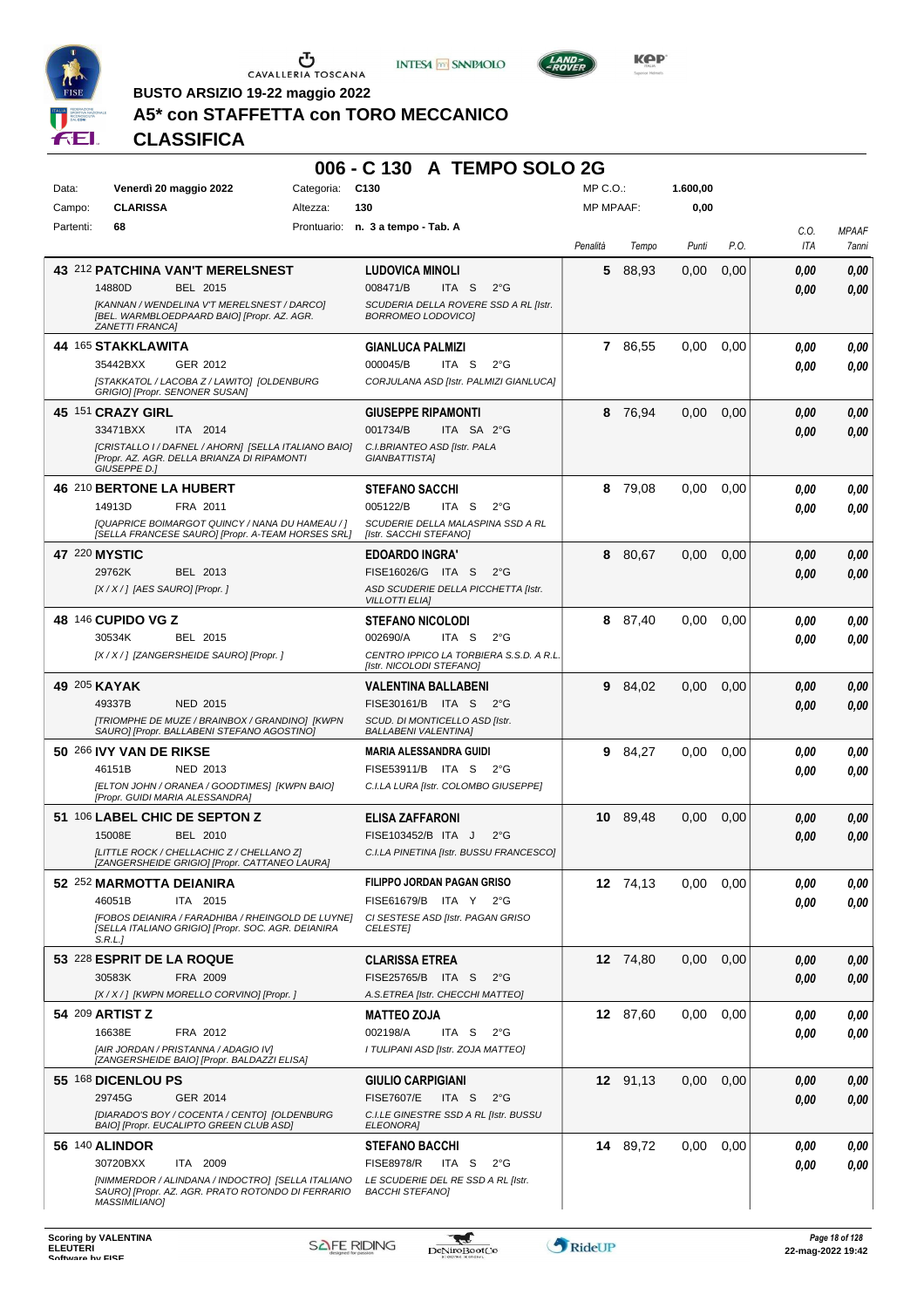





**Kep** 

**BUSTO ARSIZIO 19-22 maggio 2022**

# **A5\* con STAFFETTA con TORO MECCANICO**

# **CLASSIFICA**

|               |                                                                                                                              | 006 - C 130 A TEMPO SOLO 2G                                         |                  |           |          |      |      |              |
|---------------|------------------------------------------------------------------------------------------------------------------------------|---------------------------------------------------------------------|------------------|-----------|----------|------|------|--------------|
| Data:         | Venerdì 20 maggio 2022<br>Categoria:                                                                                         | C <sub>130</sub>                                                    | MP C. O.         |           | 1.600,00 |      |      |              |
| Campo:        | <b>CLARISSA</b><br>Altezza:                                                                                                  | 130                                                                 | <b>MP MPAAF:</b> |           | 0,00     |      |      |              |
| Partenti:     | 68                                                                                                                           | Prontuario: n. 3 a tempo - Tab. A                                   |                  |           |          |      | C.O. | <b>MPAAF</b> |
|               |                                                                                                                              |                                                                     | Penalità         | Tempo     | Punti    | P.O. | ITA  | 7anni        |
|               | 57 150   AM SAM ODEVELD                                                                                                      | <b>MARCO LIGORI</b>                                                 |                  | 16 91,72  | 0,00     | 0,00 | 0,00 | 0,00         |
|               | 33967BXX<br><b>BEL 2008</b>                                                                                                  | 000137/B<br>ITA SA 2°G                                              |                  |           |          |      | 0,00 | 0,00         |
|               | [NABAB DE REVE / LAVIN VAN'T ODEVELD / LYS DE<br>DARMEN] [BWP GRIGIO] [Propr. LIGORI MARCO]                                  | CI OROBICO ASD [Istr. LIGORI MARCO]                                 |                  |           |          |      |      |              |
|               | 58 134 QUERLY R Z                                                                                                            | LUDOVICA D'INTINO                                                   |                  | 18 93,51  | 0.00     | 0.00 | 0.00 | 0,00         |
|               | 34587BXX<br><b>BEL 2008</b>                                                                                                  | FISE78476/B ITA J<br>$2^{\circ}G$                                   |                  |           |          |      | 0.00 | 0.00         |
|               | [QUANNAN R / ROXY VAN'T MERELNEST Z / REX Z]<br>[ZANGERSHEIDE BAIO] [Propr. ASSOLARI GUALTIERO]                              | IL BEDESCO ASD [Istr. MARI ALESSANDRO]                              |                  |           |          |      |      |              |
|               | 59 170 ALFRED                                                                                                                | <b>SARA BARABANI</b>                                                |                  | 29 100,86 | 0,00     | 0,00 | 0,00 | 0,00         |
|               | 19899A<br><b>NED 2005</b>                                                                                                    | FISE12718/A ITA S<br>$2^{\circ}G$                                   |                  |           |          |      | 0.00 | 0.00         |
|               | [LARINO / MIRANDA / EKSTEIN] [KWPN BAIO] [Propr.<br><b>BARABANI SARA]</b>                                                    | RUBBIANETTA SSD A RL [Istr. CORRAO<br>SALVATORE]                    |                  |           |          |      |      |              |
|               | 60 155 KANE EB                                                                                                               | <b>MASSIMILIANO FERRARIO</b>                                        |                  | 31 106,48 | 0,00     | 0.00 | 0.00 | 0,00         |
|               | 49355B<br>NED 2015                                                                                                           | 007958/B<br>ITA S<br>$2^{\circ}G$                                   |                  |           |          |      | 0.00 | 0.00         |
|               | [KAFKA VD HEFFINCK / CASCADO E.B. / LUCKY BOY]<br>[KWPN BAIO] [Propr. CIROCCHI VIVIANO FELICIANO]                            | TREKKING H.C.AMICI DEL CAVALLO ASD<br>[Istr. FERRARIO MASSIMILIANO] |                  |           |          |      |      |              |
|               | 61 227 KANBET AMALFI                                                                                                         | <b>ANTONIO VITALI</b>                                               |                  | 38 117,95 | 0,00     | 0,00 | 0,00 | 0,00         |
|               | 34670BXX<br>ITA 2013                                                                                                         | 002854/B<br>ITA S<br>$2^{\circ}G$                                   |                  |           |          |      | 0.00 | 0.00         |
|               | [KANNAN / BETTY GRIGIA / CARTHAGO] [SELLA<br>ITALIANO GRIGIO] [Propr. SOC. AGR. CHIAPPA A., VITALI<br>A., E ALESSANDRA]      | SCUDERIA CA' DE ZECCHI [Istr. CAPPAI<br><b>STEFANOI</b>             |                  |           |          |      |      |              |
|               |                                                                                                                              |                                                                     |                  |           |          |      |      |              |
|               | 62 100 CARLO CAPONE                                                                                                          | <b>SARA BARABANI</b>                                                |                  | 45 120,92 | 0.00     | 0.00 | 0.00 | 0,00         |
|               | 17498A<br>GER 2008                                                                                                           | FISE12718/A ITA S<br>$2^{\circ}G$                                   |                  |           |          |      | 0.00 | 0.00         |
|               | [CARLOS DZ / ULLA XIV / CAPONE II] [HOLSTEINER BAIO]                                                                         | RUBBIANETTA SSD A RL [Istr. CORRAO                                  |                  |           |          |      |      |              |
|               | [Propr. SIMONAZZI UMBERTO & C.SRL]                                                                                           | SALVATORE]                                                          |                  |           |          |      |      |              |
|               | 118 TIRELLA DELLA CACCIA                                                                                                     | <b>SARA CEOLA</b>                                                   | Elim.            | 0,00      | 0,00     | 0,00 | 0,00 | 0,00         |
|               | 31305BXX<br><b>ITA 2009</b>                                                                                                  | 021538/B<br>ITA S<br>$2^{\circ}G$                                   |                  |           |          |      | 0,00 | 0.00         |
|               | [TOULON / BABELLE / ACOBAT II] [SELLA ITALIANO BAIO]<br>[Propr. CEOLA SARA]                                                  | MONARCA STABLE ASD [Istr. GERARDI<br>VITO]                          |                  |           |          |      |      |              |
|               | 262 ACTION DEL RILATE                                                                                                        | <b>MARIA SOLE PALMIZI</b>                                           | Elim.            | 0,00      | 0,00     | 0.00 | 0.00 | 0,00         |
|               | 20616A<br>ITA 2014                                                                                                           | FISE36251/B ITA Y<br>$2^{\circ}G$                                   |                  |           |          |      | 0.00 | 0.00         |
|               | <b>JACTION BREAKER / HAVANE DE VERNEUIL / ALFA</b><br>D'ELLE] [SELLA ITALIANO BAIO] [Propr. ALLEVAMENTO<br><b>RILATE SSI</b> | CORJULANA ASD [Istr. PALMIZI GIANLUCA]                              |                  |           |          |      |      |              |
|               | 274 GIPSY BABE 15 DU PETIT VIVIER                                                                                            | <b>EMILIE RAVERDINO KHEDDACHE</b>                                   | Elim.            | 0,00      | 0,00     | 0,00 | 0,00 | 0,00         |
|               | BEL 2015<br>30453K                                                                                                           | FISE112271/B SUI S 2°G                                              |                  |           |          |      | 0.00 | 0,00         |
|               | [X / X / ] [SELLE LUXEMBURGEOIS SAURO] [Propr. ]                                                                             | A.S.ETREA [Istr. CHECCHI MATTEO]                                    |                  |           |          |      |      |              |
|               | 264 DAME DE LEURVEN                                                                                                          | PIERANNA BRAMAFARINA                                                | Rit.             | 0,00      | 0,00     | 0.00 | 0.00 | 0,00         |
|               | 19722A<br>FRA 2013                                                                                                           | FISE25011/A ITA S 2°G                                               |                  |           |          |      | 0.00 | 0,00         |
|               | <b>[CICERO Z / MATYS DE LEURVEN / DIAMANT DE</b><br>SEMILLY] [SELLA FRANCESE GRIGIO] [Propr. MIROGLIO<br><b>MARTA1</b>       | HORSEBRIDGE CLUB ASD [Istr. MODENA<br>ROBERTO]                      |                  |           |          |      |      |              |
| <b>FC</b> 182 |                                                                                                                              | <b>ALESSANDRO MARI</b>                                              | <b>Partito</b>   |           |          |      | 0,00 |              |
|               |                                                                                                                              | 011271/B<br>ITA S<br>$2^{\circ}G$                                   |                  |           |          |      |      | 0,00         |
|               |                                                                                                                              | IL BEDESCO ASD [Istr. CIROCCHI RITA]                                |                  |           |          |      | 0,00 | 0,00         |
| FC 105        |                                                                                                                              | <b>MATTEO CHECCHI</b>                                               | <b>Partito</b>   |           |          |      | 0.00 | 0,00         |
|               |                                                                                                                              | 004393/B<br>ITA S<br>$2^{\circ}$ G                                  |                  |           |          |      | 0.00 | 0,00         |

Collegio Giudicante *Presidente GIOVANNI ANDREA SECHI MARIA GABRIELLA ASOLE ELISABETTA NEGRI MARINA SERAFINO ADRIANA SPINOSO MARIA GIOVANNA VIGNATI*

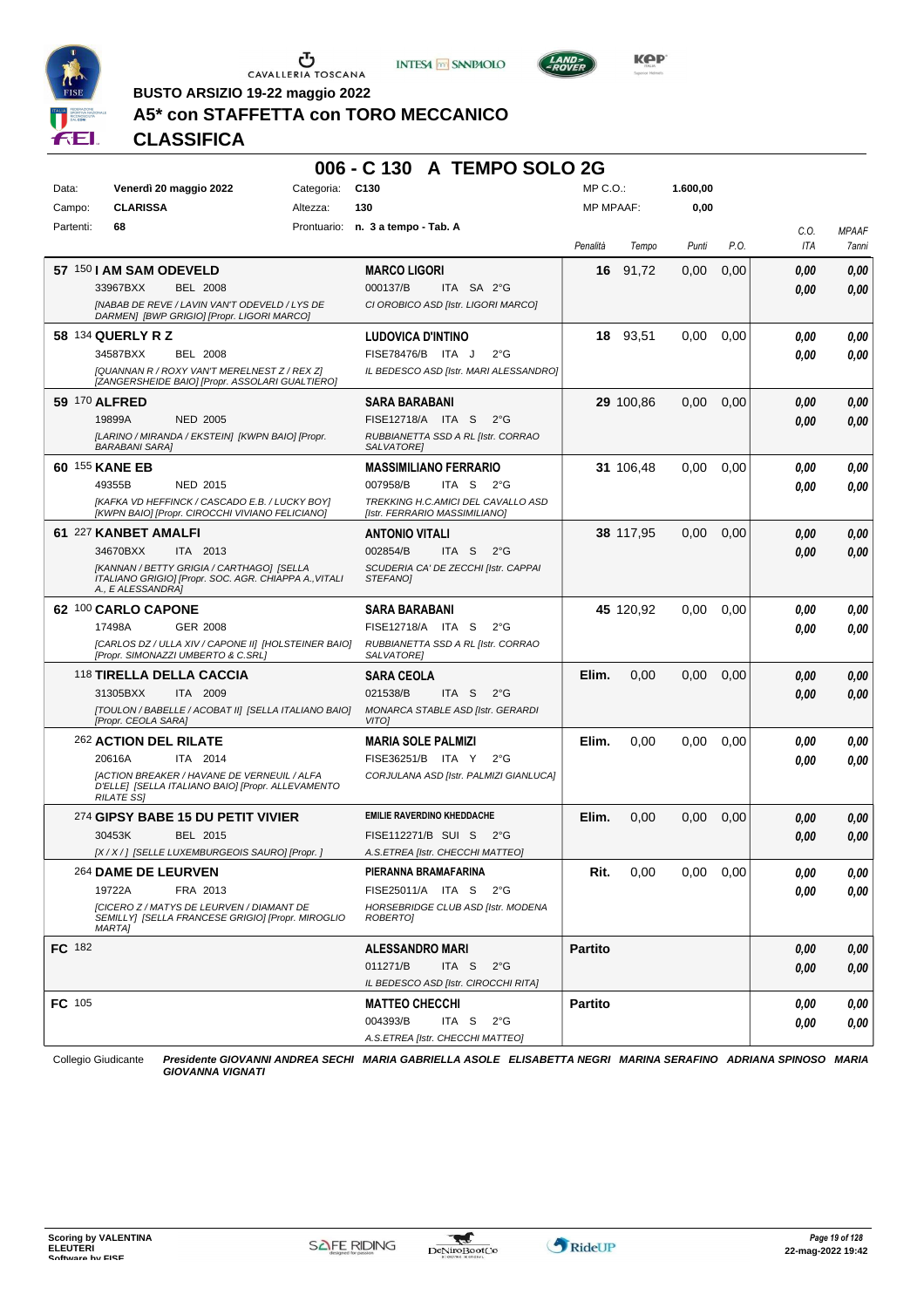





 $LAND =$ 

**BUSTO ARSIZIO 19-22 maggio 2022**

# **A5\* con STAFFETTA con TORO MECCANICO**

|           |                                                                                                                           |                 |            | 007 - C 130 A TEMPO SOLO 1G*QUALIFICANTE*                   |                  |           |        |      |        |              |
|-----------|---------------------------------------------------------------------------------------------------------------------------|-----------------|------------|-------------------------------------------------------------|------------------|-----------|--------|------|--------|--------------|
| Data:     | Venerdì 20 maggio 2022                                                                                                    |                 | Categoria: | C <sub>130</sub>                                            | MP C.O.:         |           | 900,00 |      |        |              |
| Campo:    | <b>CLARISSA</b>                                                                                                           |                 | Altezza:   | 130                                                         | <b>MP MPAAF:</b> |           | 0,00   |      |        |              |
| Partenti: | 44                                                                                                                        |                 |            | Prontuario: n. 3 a tempo - Tab. A                           |                  |           |        |      | C.O.   | <b>MPAAF</b> |
|           |                                                                                                                           |                 |            |                                                             | Penalità         | Tempo     | Punti  | P.O. | ITA    | 7anni        |
|           | 1 457 QUINNITY                                                                                                            |                 |            | <b>KARIN HANSELMANN</b>                                     | 0                | 66,13     | 0,00   | 0,00 | 191,56 | 0,00         |
|           | 28920K<br>GER 2011                                                                                                        |                 |            | FISE108147/K SUI SA 1°G                                     |                  |           |        |      | 0,00   | 0,00         |
|           | [X / X / ] [HANNOVER BAIO SCURO] [Propr. ]                                                                                |                 |            | FISE [Istr.]                                                |                  |           |        |      |        |              |
|           | 2 297 DUENENSTURM                                                                                                         |                 |            | <b>SOFIA ELENA MANFREDINI</b>                               | 0                | 67,94     | 0,00   | 0.00 | 138,64 | 0,00         |
|           | 29932K                                                                                                                    | GER 2009        |            | FISE80569/B ITA J<br>1°G                                    |                  |           |        |      | 0.00   | 0,00         |
|           | [X / X / ] [SELLA TEDESCA BAIO] [Propr. ]                                                                                 |                 |            | <b>MARRAS ASD [Istr. MARRAS ANTONIO]</b>                    |                  |           |        |      |        |              |
|           | 3 283 HOPE VAN DE HORTHOEVE                                                                                               |                 |            | <b>ANDREA PISANI</b>                                        | 0                | 68,76     | 0,00   | 0,00 | 115,96 | 0,00         |
|           | 05259H                                                                                                                    | <b>BEL 2007</b> |            | FISE104872/B ITA C 1°G                                      |                  |           |        |      | 0.00   | 0,00         |
|           | [CABRIO VAN DE HEFFINCK / UNIANA / FANTASTIQUE]<br>[BEL. WARMBLOEDPAARD GRIGIO] [Propr. JUMPING<br><b>CLUB ASDI</b>       |                 |            | B.E.T. SSD A RL [Istr. DONATO LUISA]                        |                  |           |        |      |        |              |
|           | 4 303 CABIROSE                                                                                                            |                 |            | <b>ANGELICA SAIBENE</b>                                     | 0                | 69,81     | 0,00   | 0.00 | 93,28  | 0,00         |
|           | 25744G                                                                                                                    | GER 2010        |            | FISE70087/B ITA J<br>1°G                                    |                  |           |        |      | 0,00   | 0,00         |
|           | [NUMERO UNO / J-MELROSE S / ] [HOLSTEINER BAIO]<br>[Propr. HORSES FOR JUMPING SRL]                                        |                 |            | NUOVA ASD C.I. CINQ FO' [Istr. GRAZIOTTI<br>SILVANO]        |                  |           |        |      |        |              |
|           | 5 416 GIULIA DU HOUSSOIT                                                                                                  |                 |            | DANA PERFETTI KESSEL                                        |                  | $0$ 71.77 | 0,00   | 0,00 | 78,16  | 0,00         |
|           | 26489K                                                                                                                    | BEL 2012        |            | GL000344<br>SUI S<br>1°G                                    |                  |           |        |      | 0.00   | 0,00         |
|           | [X / X / ] [SELLA BELGA GRIGIO] [Propr. ]                                                                                 |                 |            | FISE [Istr.]                                                |                  |           |        |      |        |              |
|           | 6 371 FIRST LADY                                                                                                          |                 |            | <b>SOFIA ETREA</b>                                          | 0                | 73.34     | 0,00   | 0,00 | 32,80  | 0,00         |
|           | 48564B                                                                                                                    | <b>NED 2010</b> |            | FISE51147/B ITA Y<br>$1^{\circ}G$                           |                  |           |        |      | 0,00   | 0,00         |
|           | [ZAVALL VDL / ZIANA / KARANDASJ] [KWPN BAIO<br>SCURO] [Propr. ETREA SPORT HORSES DI CHIAMONE<br>ROSALIA MESSALINA]        |                 |            | A.S.ETREA [Istr. CHECCHI MATTEO]                            |                  |           |        |      |        |              |
|           | 7 423 GEORGE ALEXANDER                                                                                                    |                 |            | <b>AMBRA MELLACE</b>                                        |                  | $0$ 73,65 | 0,00   | 0,00 | 32,80  | 0,00         |
|           | 31710BXX                                                                                                                  | BEL 2012        |            | FISE72952/B ITA Y<br>1°G                                    |                  |           |        |      | 0.00   | 0,00         |
|           | <b>INONSTOP / QUIRK OF FATE / OHIO VAN DE</b><br>PADERNBORRE] [BWP BAIO] [Propr. BIRTWISTLE<br><b>JEFFREY</b>             |                 |            | SCUDERIE DELLA MALASPINA SSD A RL<br>[Istr. SACCHI STEFANO] |                  |           |        |      |        |              |
|           | 8 376 BANCA POPOLARE DI BARI DACCO                                                                                        |                 |            | <b>DAVIDE EROS RODILOSSO</b>                                |                  | $0$ 73,71 | 0.00   | 0,00 | 32,80  | 0,00         |
|           | 039541<br>GER 2011                                                                                                        |                 |            | FISE54858/B ITA Y 1°G                                       |                  |           |        |      | 0.00   | 0.00         |
|           | <b>INEW QUIDAM / OLYMPIA XV / CARTHAGOI</b>                                                                               |                 |            | SCUDERIA EQUISTYLE ASD [Istr. MAZZOLA                       |                  |           |        |      |        |              |
|           | <b>IHOLSTEINER SAUROI [Propr. S.A.MA.DO.GI S.R.L (PART.</b><br>I.V.A. 06602780725)]                                       |                 |            | <b>FABRIZIOI</b>                                            |                  |           |        |      |        |              |
|           | 9 443 FIRST LADY H                                                                                                        |                 |            | <b>MATILDE FRIGO</b>                                        | 0                | 74,04     | 0,00   | 0,00 | 32,80  | 0,00         |
|           | 47451B                                                                                                                    | <b>NED 2010</b> |            | FISE16900/P ITA J<br>$1^{\circ}G$                           |                  |           |        |      | 0.00   | 0,00         |
|           | [NABAB DE REVE / TIDALINE / ] [KWPN SAURO] [Propr.<br><b>GENGA SARAH FRANCESCA]</b>                                       |                 |            | NUOVA ASD C.I. CINQ FO' [Istr. GRAZIOTTI<br>SILVANO]        |                  |           |        |      |        |              |
|           | 10 407 RUBEN'S D'ETE                                                                                                      |                 |            | <b>FEDERICO BROGLIA</b>                                     | 0                | 76,08     | 0,00   | 0,00 | 32,80  | 0,00         |
|           | 28058K                                                                                                                    | FRA 2005        |            | FISE62209/B ITA Y<br>1°G                                    |                  |           |        |      | 0,00   | 0,00         |
|           | [X / X / ] [SELLA FRANCESE SAURO] [Propr. ]                                                                               |                 |            | A. VALLEVERDE [Istr. ZAPPA CRISTIANO]                       |                  |           |        |      |        |              |
|           | 11 473 CANTICO SINGLE                                                                                                     |                 |            | <b>ALESSANDRO SCOLARO</b>                                   |                  | $0$ 76,12 | 0,00   | 0,00 | 30,24  | 0,00         |
|           | 32738BXX                                                                                                                  | ITA 2008        |            | FISE86019/B ITA J 1°G                                       |                  |           |        |      | 90,00  | 0,00         |
|           | [CONTE DELLA CACCIA / SAMANTHA SINGLE CROSS /<br>BIRENO] [SELLA ITALIANO BAIO] [Propr. SOC. AGR.<br>CORREDDU PECCHIO SAS] |                 |            | SCUDERIA PARCO DEI MULINI ASD [Istr.<br>PECCHIO ESMERALDA]  |                  |           |        |      |        |              |
|           | <b>12 369 TUXON</b>                                                                                                       |                 |            | <b>CAMILLA LODOLA</b>                                       |                  | 0 76,66   | 0,00   | 0,00 | 0,00   | 0,00         |
|           | 33690BXX                                                                                                                  | ITA 2013        |            | <b>FISE6235/L</b><br>ITA S<br>1°G                           |                  |           |        |      | 54,00  | 0,00         |
|           | [FOUGUEUX / - / ] [SELLA ITALIANO ROANO] [Propr.                                                                          |                 |            | C.I.LA LOGGIA [Istr. ARIOLDI EMANUELE]                      |                  |           |        |      |        |              |
|           | ALL.TO DELLA LOGGIA S.A.S. DI ARIOLDI R.& C.]                                                                             |                 |            |                                                             |                  |           |        |      |        |              |
|           | <b>13 290 VALESCA</b>                                                                                                     |                 |            | <b>GRETA LAURORA</b>                                        |                  | $0$ 76,75 | 0,00   | 0,00 | 0,00   | 0,00         |
|           | 29787BXX                                                                                                                  | <b>GER 2008</b> |            | FISE27286/B ITA S<br>— 1°G                                  |                  |           |        |      | 0,00   | 0,00         |
|           | [VALENTINO / STAPIRA / STAKKATO] [HANNOVER<br>SAURO] [Propr. IL BOSCHETTO SOCIETA' AGRICOLA SRL]                          |                 |            | A.S.ETREA [Istr. CHECCHI MATTEO]                            |                  |           |        |      |        |              |
|           | 14 447 CARLOTTA SILVER                                                                                                    |                 |            | <b>LUDOVICO ZENI</b>                                        |                  | 0 76,81   | 0,00   | 0,00 | 0.00   | 0,00         |
|           | 47875B                                                                                                                    | FRA 2012        |            | FISE92906/B ITA Y 1°G                                       |                  |           |        |      | 0,00   | 0,00         |
|           | [KANNAN / QUAKUNA SILVER / ] [SELLA FRANCESE                                                                              |                 |            | S.DELLA CAPINERA [Istr. CRISTOFOLETTI                       |                  |           |        |      |        |              |
|           | BAIO] [Propr. Z&P SERVICE S.R.L.]                                                                                         |                 |            | ANGELO]                                                     |                  |           |        |      |        |              |

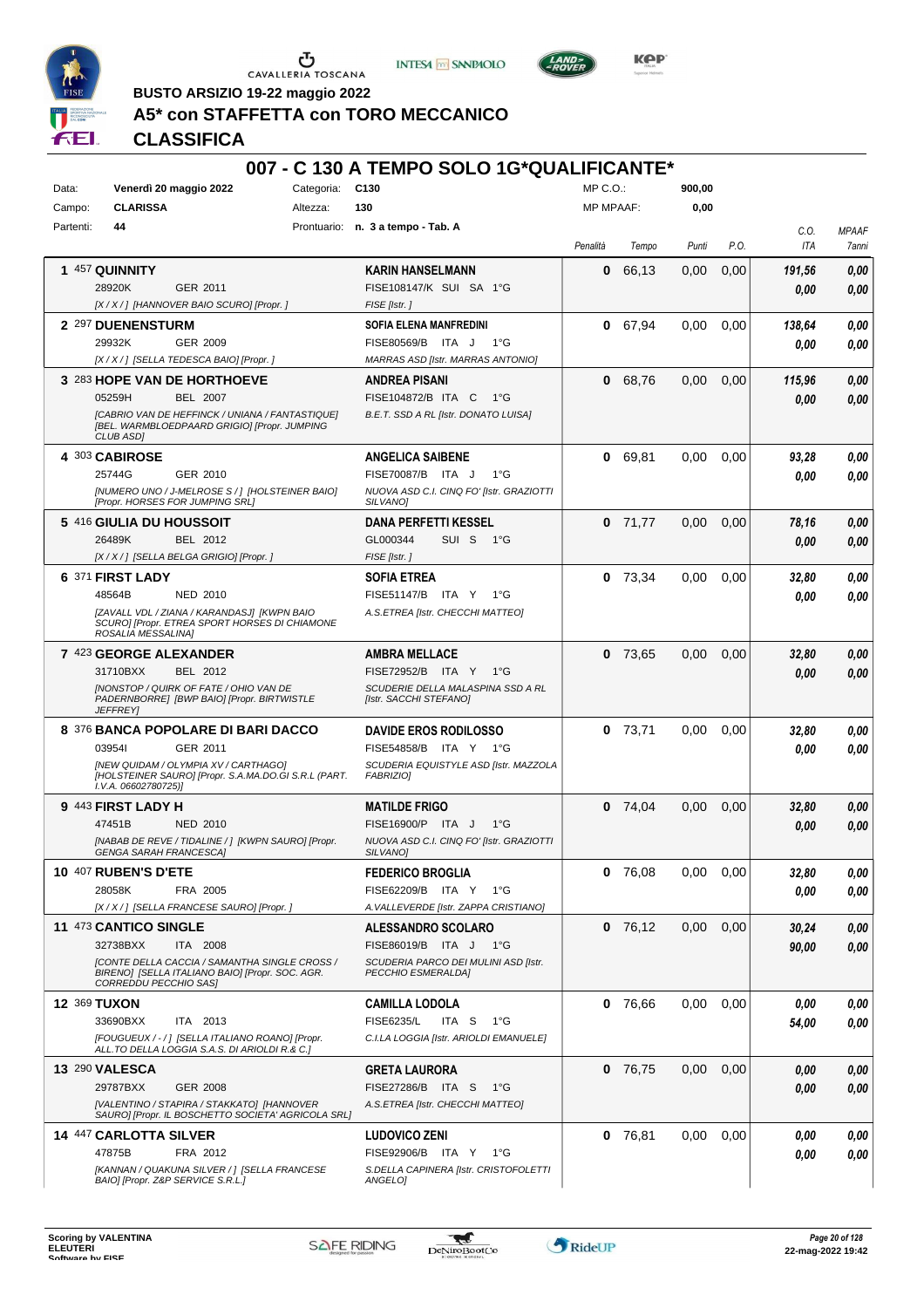





**Kep** 

**BUSTO ARSIZIO 19-22 maggio 2022**

# **A5\* con STAFFETTA con TORO MECCANICO**

|             |                                                                                                                     |                 | 007 - C 130 A TEMPO SOLO 1G*QUALIFICANTE*                   |                  |         |        |      |             |                       |
|-------------|---------------------------------------------------------------------------------------------------------------------|-----------------|-------------------------------------------------------------|------------------|---------|--------|------|-------------|-----------------------|
| Data:       | Venerdì 20 maggio 2022                                                                                              | Categoria: C130 |                                                             | MP C.O.:         |         | 900,00 |      |             |                       |
| Campo:      | <b>CLARISSA</b>                                                                                                     | Altezza:        | 130                                                         | <b>MP MPAAF:</b> |         | 0,00   |      |             |                       |
| Partenti:   | 44                                                                                                                  |                 | Prontuario: n. 3 a tempo - Tab. A                           | Penalità         | Tempo   | Punti  | P.O. | C.O.<br>ITA | <b>MPAAF</b><br>7anni |
|             | <b>15 383 VIFDEVA</b>                                                                                               |                 | VITTORIA ANDREA GIANNELLI                                   | 0                | 78,17   | 0,00   | 0,00 | 0.00        | 0,00                  |
|             | 48609B<br>FRA 2009                                                                                                  |                 | FISE29631/B ITA S 1°G                                       |                  |         |        |      | 0.00        | 0,00                  |
|             | [TOULON / LABELDEVA / ] [SELLA FRANCESE BAIO]<br>[Propr. A-TEAM HORSES SRL]                                         |                 | SCUDERIE DELLA MALASPINA SSD A RL<br>[Istr. SACCHI STEFANO] |                  |         |        |      |             |                       |
|             | <b>16 434 AMAZONE DES FROTTARDS</b>                                                                                 |                 | <b>CHIARA LEONI</b>                                         | 3                | 86,48   | 0.00   | 0,00 | 0.00        | 0,00                  |
|             | 34880BXX<br>FRA 2010                                                                                                |                 | FISE79796/B ITA J<br>$1^{\circ}G$                           |                  |         |        |      | 0.00        | 0.00                  |
|             | <b>[ORLANDO / GINA DU BEUVRON / GASSON] [SELLA</b><br>FRANCESE BAIO] [Propr. EASY JUMP DI LORENZO LEONI]            |                 | VIRTUS EQUI ASD [Istr. SALA ANTONIO]                        |                  |         |        |      |             |                       |
|             | <b>17 401 FLYER</b>                                                                                                 |                 | <b>LUCA EMANUELE ORSENIGO</b>                               | 4                | 68,21   | 0,00   | 0,00 | 0,00        | 0,00                  |
|             | 29990BXX<br>GER 2011                                                                                                |                 | FISE57957/B ITA Y 1°G                                       |                  |         |        |      | 0.00        | 0.00                  |
|             | [FLIPPER D'ELLE / COQUETTE Z / CALVIN] [WUR BAIO]<br>[Propr. ORSENIGO LUCA EMANUELE]                                |                 | SIMPLY HORSE SSD A RL [Istr. BASSAN<br><b>ANDREA1</b>       |                  |         |        |      |             |                       |
|             | 18 392 HARTACUS                                                                                                     |                 | <b>SOFIA BAGGINI</b>                                        |                  | 4 71,50 | 0,00   | 0,00 | 0.00        | 0,00                  |
|             | 33278BXX<br><b>NED 2012</b>                                                                                         |                 | FISE97476/B ITA J<br>$1^{\circ}G$                           |                  |         |        |      | 0.00        | 0,00                  |
|             | [SPARTACUS / GERMAS / BOREAS] [KWPN BAIO] [Propr.<br>ALLEVAMENTO IL RONCOLINO DI CECILIA BRENNA]                    |                 | MARRAS ASD [Istr. MARRAS ANTONIO]                           |                  |         |        |      |             |                       |
|             | 19 382 FLUBBER DELLA CORTE                                                                                          |                 | <b>GRETA LAURORA</b>                                        |                  | 4 74,61 | 0.00   | 0,00 | 0,00        | 0,00                  |
|             | 15903E<br>ITA 2012                                                                                                  |                 | FISE27286/B ITA S<br>1°G                                    |                  |         |        |      | 0.00        | 0,00                  |
|             | [CONTENDRO / ALBA NASCENTE / OLYMPIQUE LONDON]<br>[SELLA ITALIANO BAIO] [Propr. AZ.AGR. RAINERI<br><b>GIOVANNII</b> |                 | A.S.ETREA [Istr. CHECCHI MATTEO]                            |                  |         |        |      |             |                       |
|             | 20 300 BON-BON                                                                                                      |                 | <b>SOFIA BAGGINI</b>                                        |                  | 4 75,27 | 0,00   | 0,00 | 0.00        | 0,00                  |
|             | 29524BXX<br><b>NED 2006</b>                                                                                         |                 | FISE97476/B ITA J<br>$1^{\circ}G$                           |                  |         |        |      | 0.00        | 0.00                  |
|             | [UP TO DATE / OPRAH / LAGOS] [KWPN SAURO] [Propr.<br><b>MAFFEIS MASSIMO]</b>                                        |                 | MARRAS ASD [Istr. MARRAS ANTONIO]                           |                  |         |        |      |             |                       |
|             | 21 362 HOT - SHOT VH DINGESH Z                                                                                      |                 | <b>CAROLINA COLOMBO</b>                                     |                  | 4 76,09 | 0.00   | 0,00 | 0,00        | 0,00                  |
|             | 26123BXX<br><b>BEL 2005</b>                                                                                         |                 | FISE40329/B ITA Y<br>1°G                                    |                  |         |        |      | 0.00        | 0,00                  |
|             | [HEARTBREAKER / NIKITA DU PARC / DARCO]<br>[ZANGERSHEIDE BAIO] [Propr. COLOMBO CAROLINA]                            |                 | S.DELLA CAPINERA [Istr. CRISTOFOLETTI<br>ANGELO]            |                  |         |        |      |             |                       |
|             | 22 327 EDIMBURG                                                                                                     |                 | <b>CRISTINA SILVA</b>                                       |                  | 4 76,30 | 0.00   | 0,00 | 0.00        | 0,00                  |
|             | 30537BXX<br>ITA 2011                                                                                                |                 | 008768/B<br>ITA SA 1°G                                      |                  |         |        |      | 0.00        | 0.00                  |
|             | [HOLLYWOOD CHAMPEIX / KALIBER / ELMSHORN]<br>[SELLA ITALIANO BAIO] [Propr. SILVA ROBERTO]                           |                 | C.I. ZOCCOLO DURO A.S.D. [Istr. SILVA<br>CRISTINA]          |                  |         |        |      |             |                       |
|             | 23 291 SHIBUMI DELLA LOGGIA                                                                                         |                 | <b>VITTORIA ANDREA GIANNELLI</b>                            |                  | 4 77,32 | 0.00   | 0,00 | 0,00        | 0,00                  |
|             | 18147A<br>ITA 2011                                                                                                  |                 | FISE29631/B ITA S<br>1°G                                    |                  |         |        |      | 0.00        | 0,00                  |
|             | [POLYFOX / IRANDESA / ] [SELLA ITALIANO SAURO]<br>[Propr. PLAN H HOLDING S.R.L.]                                    |                 | SCUDERIE DELLA MALASPINA SSD A RL<br>[Istr. SACCHI STEFANO] |                  |         |        |      |             |                       |
| 24 301 RAPI |                                                                                                                     |                 | <b>RICCARDO CASTIGLIEGO</b>                                 |                  | 4 78,33 | 0,00   | 0.00 | 0.00        | 0,00                  |
|             | 27522BXX<br>ITA 2009                                                                                                |                 | FISE101048/B ITA Y 1°G                                      |                  |         |        |      | 0.00        | 0,00                  |
|             | <b>ICLINTON / GALINE PLATIERE / LAUDANUMI ISELLA</b><br>ITALIANO GRIGIO] [Propr. SALA DANILO]                       |                 | SIMPLY HORSE SSD A RL [Istr. BASSAN<br>ANDREA]              |                  |         |        |      |             |                       |
|             | 25 387 CHARLIE 208                                                                                                  |                 | <b>CLOE ZUCCA</b>                                           |                  | 4 80,14 | 0,00   | 0,00 | 0,00        | 0,00                  |
|             | 21579A<br>GER 2007                                                                                                  |                 | FISE31518/A ITA Y 1°G                                       |                  |         |        |      | 0.00        | 0,00                  |
|             | [CASSINI II / VB TAMARA / CARPACCIO] [PFER GRIGIO]<br>[Propr. MIROGLIO MARTA]                                       |                 | HORSEBRIDGE CLUB ASD [Istr. MODENA<br><b>ROBERTOI</b>       |                  |         |        |      |             |                       |
|             | 26 313 EROS                                                                                                         |                 | <b>DANIELA PECCHIOLI</b>                                    |                  | 4 80,60 | 0,00   | 0,00 | 0.00        | 0,00                  |
|             | 17726A<br><b>NED 2009</b>                                                                                           |                 | 000278/A<br>ITA SA 1°G                                      |                  |         |        |      | 0,00        | 0,00                  |
|             | [DIAMANT DE SEMILLY / USHI / MR.BLUE] [KWPN BAIO]<br>[Propr. MODENA ROBERTO]                                        |                 | HORSEBRIDGE CLUB ASD [Istr. MODENA<br>ROBERTO]              |                  |         |        |      |             |                       |
|             | 27 435 GRUSHI-F                                                                                                     |                 | <b>FEDERICA GIUPPONI</b>                                    |                  | 5 84,71 | 0,00   | 0,00 | 0,00        | 0,00                  |
|             | 47450B<br>NED 2011                                                                                                  |                 | FISE80073/B ITA Y 1°G                                       |                  |         |        |      | 0.00        | 0,00                  |
|             | [NABAB DE REVE / USHI / OKLUND] [KWPN BAIO] [Propr.<br><b>LORANDI CATERINA]</b>                                     |                 | IL BEDESCO ASD [Istr. CIROCCHI RITA]                        |                  |         |        |      |             |                       |
|             | 28 391 BRAVEHEART                                                                                                   |                 | <b>ALICE DEFILIPPI</b>                                      |                  | 6 89,15 | 0,00   | 0,00 | 0.00        | 0,00                  |
|             | 30011K<br><b>DEN 2008</b>                                                                                           |                 | FISE40308/A ITA Y 1°G                                       |                  |         |        |      | 0,00        | 0,00                  |
|             | [X / X / ] [DANISH WARMBLOOD S. BAIO] [Propr. ]                                                                     |                 | HORSEBRIDGE CLUB ASD [Istr. MODENA<br>ROBERTO]              |                  |         |        |      |             |                       |

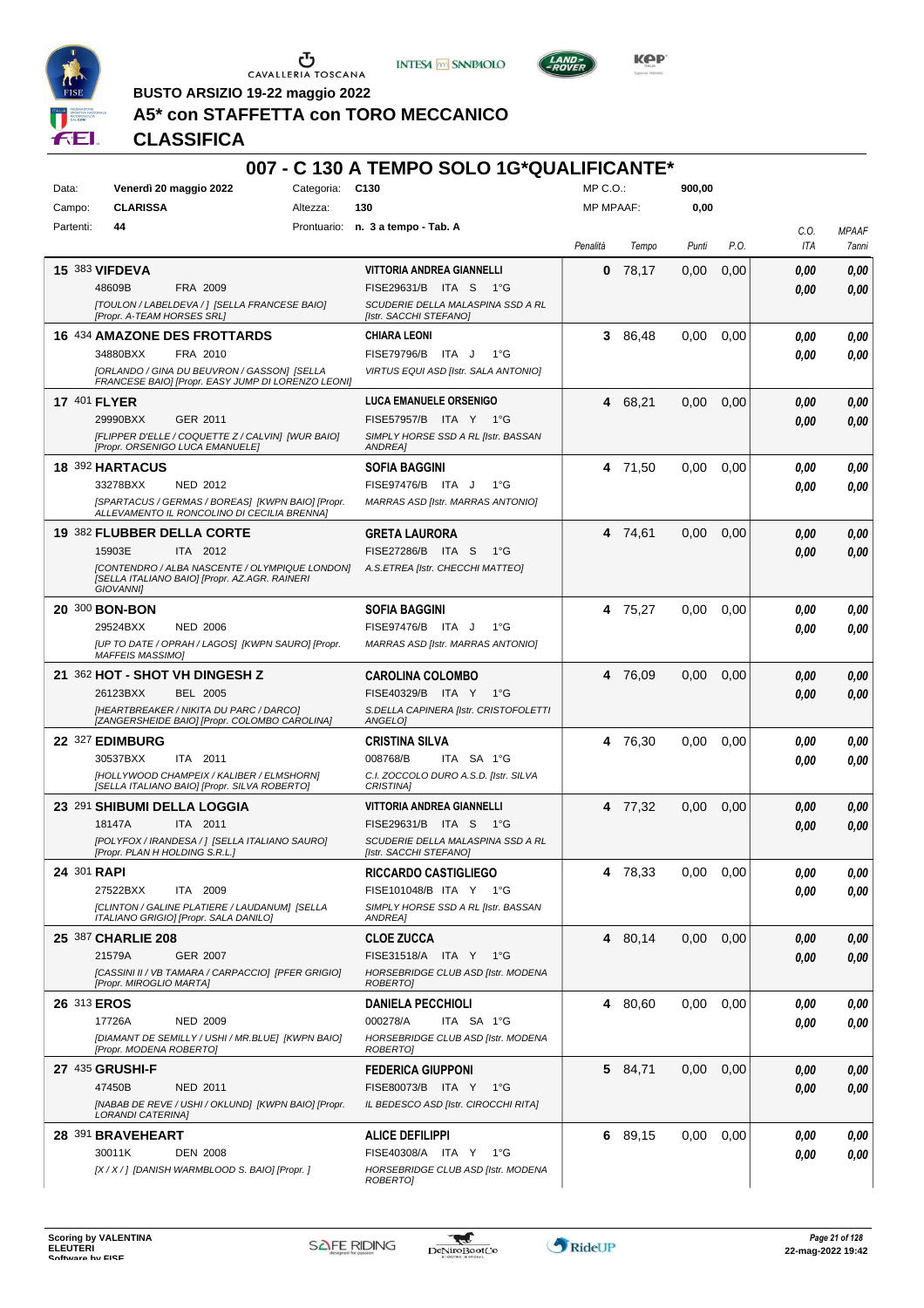





**Kep** 

**BUSTO ARSIZIO 19-22 maggio 2022**

# **A5\* con STAFFETTA con TORO MECCANICO**

|           |                                     |                                                                                                           |            | 007 - C 130 A TEMPO SOLO 1G*QUALIFICANTE*                          |                  |           |        |      |      |              |
|-----------|-------------------------------------|-----------------------------------------------------------------------------------------------------------|------------|--------------------------------------------------------------------|------------------|-----------|--------|------|------|--------------|
| Data:     | Venerdì 20 maggio 2022              |                                                                                                           | Categoria: | C <sub>130</sub>                                                   | MP C.O.:         |           | 900,00 |      |      |              |
| Campo:    | <b>CLARISSA</b>                     |                                                                                                           | Altezza:   | 130                                                                | <b>MP MPAAF:</b> |           | 0,00   |      |      |              |
| Partenti: | 44                                  |                                                                                                           |            | Prontuario: n. 3 a tempo - Tab. A                                  |                  |           |        |      | C.O. | <b>MPAAF</b> |
|           |                                     |                                                                                                           |            |                                                                    | Penalità         | Tempo     | Punti  | P.O. | ITA  | 7anni        |
|           | 29 295 LANCELOT TER LINDEN          |                                                                                                           |            | <b>CLOE ZUCCA</b>                                                  | 8                | 72.73     | 0,00   | 0,00 | 0,00 | 0,00         |
|           | 21558A                              | BEL 2011<br>[THUNDER VAN DE ZUUTHOEVE / OLYMPIA CERISE / ]                                                |            | FISE31518/A ITA Y<br>1°G<br>HORSEBRIDGE CLUB ASD [Istr. MODENA     |                  |           |        |      | 0.00 | 0,00         |
|           |                                     | [BWP BAIO CILIEGIA] [Propr. LUZI VALENTINA]                                                               |            | ROBERTO]                                                           |                  |           |        |      |      |              |
|           | 30 412 JAZIER VAN'T EIGENLO         |                                                                                                           |            | <b>ERIKA FRANCESCA BOMBINI</b>                                     | 8                | 74,16     | 0,00   | 0,00 | 0.00 | 0,00         |
|           | 15309F                              | <b>BEL 2009</b>                                                                                           |            | FISE64222/B ITA J<br>1°G                                           |                  |           |        |      | 0.00 | 0,00         |
|           | [HEARTBREAKER / UXIE / DARCO] [BEL. | WARMBLOEDPAARD BAIO] [Propr. DI SANTO TIZIANA]                                                            |            | LE SCUDERIE DEL RE SSD A RL [Istr.<br><b>BACCHI STEFANO]</b>       |                  |           |        |      |      |              |
|           | 31 389 JORIN ES                     |                                                                                                           |            | SOFIA ELENA MANFREDINI                                             | 8                | 74,97     | 0,00   | 0,00 | 0.00 | 0,00         |
|           | 30877K                              | <b>NED 2014</b>                                                                                           |            | FISE80569/B<br>ITA J<br>1°G                                        |                  |           |        |      | 0.00 | 0.00         |
|           | [X / X / ] [KWPN SAURO] [Propr. ]   |                                                                                                           |            | <b>MARRAS ASD [Istr. MARRAS ANTONIO]</b>                           |                  |           |        |      |      |              |
|           | <b>32 338 ABSOLUT</b>               |                                                                                                           |            | <b>FILIPPO CARZANIGA</b>                                           | 8                | 75,23     | 0.00   | 0,00 | 0,00 | 0,00         |
|           | 15087A                              | ITA 2006                                                                                                  |            | FISE14332/B ITA S<br>1°G                                           |                  |           |        |      | 0.00 | 0,00         |
|           | BAIO] [Propr. MELOTTI CARLO]        | [BENITO / FREDERIEK / ASTRONAUT] [SELLA ITALIANO                                                          |            | SCUDERIA CA' DE ZECCHI [Istr. CAPPAI<br>STEFANOI                   |                  |           |        |      |      |              |
|           | 33 421 CINDY ATENA ELETRA           |                                                                                                           |            | <b>ELISA SORTE</b>                                                 | 8                | 80,93     | 0,00   | 0,00 | 0,00 | 0,00         |
|           | 31363BXX                            | ITA 2012                                                                                                  |            | FISE70759/B ITA J<br>1°G                                           |                  |           |        |      | 0.00 | 0,00         |
|           | ITALIANO BAIO] [Propr. SORTE ELISA] | [DON JUAN DE CUVES / DAFNE SEILES / AHORN] [SELLA                                                         |            | CI OROBICO ASD [Istr. LIGORI MARCO]                                |                  |           |        |      |      |              |
|           | 34 314 LORD PRINCE                  |                                                                                                           |            | <b>CAMILLA JOURDAN</b>                                             | 9.               | 84,56     | 0,00   | 0,00 | 0.00 | 0,00         |
|           | 26978G                              | ITA 2014                                                                                                  |            | 002999/A<br>ITA S<br>$1^{\circ}G$                                  |                  |           |        |      | 0.00 | 0.00         |
|           |                                     | [TULORD DELLA CACCIA / PRINCIPESSA DELLA FICORA /                                                         |            | SCUDERIA LA VILLA ASD [Istr. ALBANESE                              |                  |           |        |      |      |              |
|           | [Propr. BIZZARRI ROBERTA]           | FLAMENGO DELLA FICORA] [SELLA ITALIANO BAIO]                                                              |            | ALICE]                                                             |                  |           |        |      |      |              |
|           | 35 610 BRIALDA                      |                                                                                                           |            | <b>FABIEN WALDER</b>                                               |                  | 12 72,87  | 0,00   | 0,00 | 0.00 | 0,00         |
|           | 27583K                              | NED 2013                                                                                                  |            | FISE103152/K SUI SA 1°G                                            |                  |           |        |      | 0,00 | 0,00         |
|           |                                     | [X / X / ] [SELLA OLANDESE BAIO SCURO] [Propr. ]                                                          |            | [Istr. RAGIONE FRANCESCO]                                          |                  |           |        |      |      |              |
|           | 36 363 FALCON DE SEMILLY            |                                                                                                           |            | <b>FEDERICA ANGIOLELLA</b>                                         |                  | 12 78,13  | 0,00   | 0,00 | 0.00 | 0,00         |
|           | 27590M                              | BEL 2005<br>[DIAMANT DE SEMILLY / ODA / LORD Z] [BEL.                                                     |            | FISE40922/B ITA S<br>1°G<br>LA PRATERIA SOCIETA' COOP. SOC. [Istr. |                  |           |        |      | 0.00 | 0.00         |
|           |                                     | WARMBLOEDPAARD BAIO] [Propr. ESPOSITO LUIGI]                                                              |            | JANSSON REISSMULLER HANNA JANINA<br><b>MARIA1</b>                  |                  |           |        |      |      |              |
|           | 37 365 LUPAS                        |                                                                                                           |            | <b>VERONICA LANZONI</b>                                            |                  | 14 89,99  | 0,00   | 0,00 | 0,00 | 0,00         |
|           | 33708BXX                            | ITA 2013                                                                                                  |            | FISE44107/B ITA S<br>$1^{\circ}G$                                  |                  |           |        |      | 0,00 | 0.00         |
|           |                                     | [LOHENGRIN DI VILLA EMILIA / LENNEKE / NIMMERDOR]<br>[SELLA ITALIANO GRIGIO] [Propr. PASOTTI LUCIA]       |            | C.I.LA LURA [Istr. CRAMAROSSA<br><b>ALESSANDRA1</b>                |                  |           |        |      |      |              |
|           | 38 359 TZATZIKI                     |                                                                                                           |            | <b>GINEVRA MATTHAES</b>                                            |                  | 32 99,53  | 0,00   | 0,00 | 0,00 | 0,00         |
|           | 16615P                              | ITA 2011                                                                                                  |            | <b>FISE7821/C</b><br>ITA Y<br>1°G                                  |                  |           |        |      | 0.00 | 0,00         |
|           |                                     | [AREZZO VDL / AHORNINA / AHORN] [SELLA ITALIANO                                                           |            | SCUDERIA CA' DE ZECCHI [Istr. CAPPAI                               |                  |           |        |      |      |              |
|           |                                     | BAIO] [Propr. GENOA RIDING CLUB S.S.D. R.L.]<br>39 329 KAMIL VAN DE KAPELLEBOSHEVE                        |            | STEFANO]                                                           |                  |           | 0,00   |      |      |              |
|           | 30003BXX                            | BEL 2010                                                                                                  |            | <b>SILVIA RAMPINELLI</b><br>ITA <sub>S</sub><br>009278/B<br>1°G    |                  | 38 105,06 |        | 0,00 | 0,00 | 0,00         |
|           |                                     | [CHOPIN VAN HET MOLENEIND / PRISKA / PARLANDO I]                                                          |            | ESSE EFFE JUMPING TEAM ASD [Istr.                                  |                  |           |        |      | 0.00 | 0,00         |
|           | [BWP BAIO] [Propr. GUIDI BEATRICE]  |                                                                                                           |            | <b>RAMPINELLI SILVIAI</b>                                          |                  |           |        |      |      |              |
|           | 289 FERRARI                         |                                                                                                           |            | <b>ANDREA GIANNELLI</b>                                            | Elim.            | 0,00      | 0,00   | 0,00 | 0.00 | 0,00         |
|           | 46255B                              | NED 2010<br>[TANGELO VAN DE ZUUTHOEVE / A. VAANTJE R. / ]                                                 |            | FISE26552/B ITA SA 1°G<br>SCUDERIE DELLA MALASPINA SSD A RL        |                  |           |        |      | 0.00 | 0,00         |
|           |                                     | [KWPN BAIO] [Propr. PLAN H HOLDING S.R.L.]                                                                |            | [Istr. SACCHI STEFANO]                                             |                  |           |        |      |      |              |
|           | 342 CHIEF-L                         |                                                                                                           |            | <b>MATILDA FUMAGALLI</b>                                           | Elim.            | 0,00      | 0,00   | 0,00 | 0.00 | 0,00         |
|           | 16680P                              | <b>NED 2007</b>                                                                                           |            | FISE30015/B ITA Y 1°G                                              |                  |           |        |      | 0.00 | 0.00         |
|           |                                     | [VAILLANT / AARLANDERVEEN / ] [NEDERLANDS<br>RIJPAAR. BAIO SCURO] [Propr. PIERINI ALESSANDRA]             |            | ASD SCUDERIA 134 [Istr. VIGO VITTORIA]                             |                  |           |        |      |      |              |
|           | 393 JACKPOT                         |                                                                                                           |            | <b>RICCARDO CASTIGLIEGO</b>                                        | Elim.            | 0,00      | 0,00   | 0.00 | 0.00 | 0,00         |
|           | 21144A                              | BEL 2009                                                                                                  |            | FISE101048/B ITA Y 1°G                                             |                  |           |        |      | 0.00 | 0,00         |
|           |                                     | <b>[WANDOR VAN DE MISPELAERE D'10 / UTTINA FLEUR DE</b><br>VAUXELLES / PALESTRO VD BEGIJNAKKER D'02] [BWP |            | SIMPLY HORSE SSD A RL [Istr. BASSAN<br>ANDREA]                     |                  |           |        |      |      |              |
|           | SAURO] [Propr. SPRING STAL S.R.L.]  |                                                                                                           |            |                                                                    |                  |           |        |      |      |              |

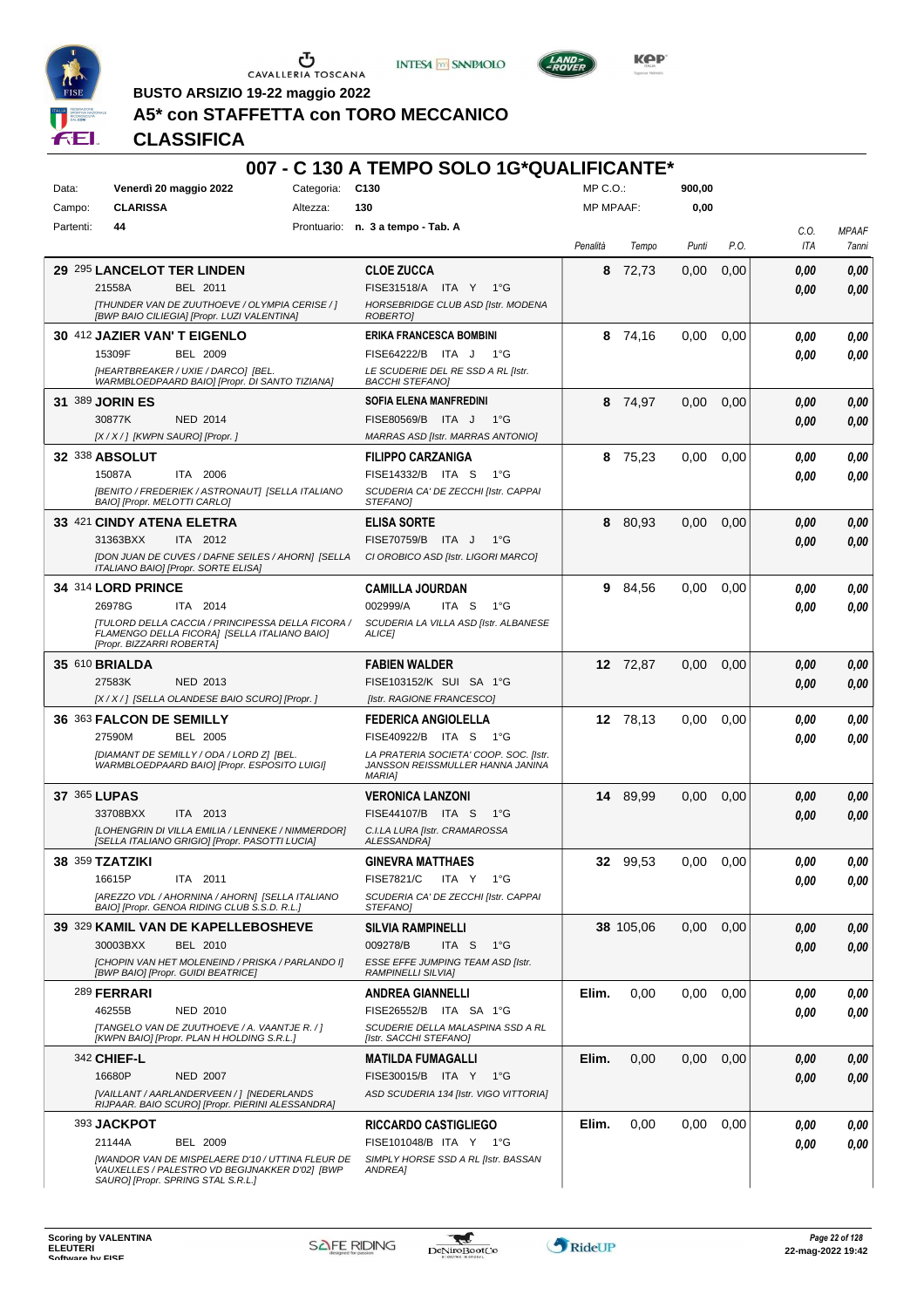

# $\sigma$  cavalleria toscana





**Kep** 

**BUSTO ARSIZIO 19-22 maggio 2022**

## **A5\* con STAFFETTA con TORO MECCANICO**

**CLASSIFICA**

|           |                                                                                   |             | 007 - C 130 A TEMPO SOLO 1G*QUALIFICANTE*                |               |                  |       |        |      |            |              |
|-----------|-----------------------------------------------------------------------------------|-------------|----------------------------------------------------------|---------------|------------------|-------|--------|------|------------|--------------|
| Data:     | Venerdì 20 maggio 2022                                                            | Categoria:  | C <sub>130</sub>                                         |               | $MP C. O.$ :     |       | 900.00 |      |            |              |
| Campo:    | <b>CLARISSA</b>                                                                   | Altezza:    | 130                                                      |               | <b>MP MPAAF:</b> |       | 0,00   |      |            |              |
| Partenti: | 44                                                                                | Prontuario: | n. 3 a tempo - Tab. A                                    |               |                  |       |        |      | C.0.       | <b>MPAAF</b> |
|           |                                                                                   |             |                                                          |               | Penalità         | Tempo | Punti  | P.O. | <b>ITA</b> | <b>7anni</b> |
|           | <b>460 UPPER</b>                                                                  |             | <b>MARTINA LEZZI</b>                                     |               | Elim.            | 0,00  | 0,00   | 0,00 | 0,00       | 0,00         |
|           | ITA 2013<br>32534BXX                                                              |             | FISE111925/B ITA J                                       | $1^{\circ}$ G |                  |       |        |      | 0,00       | 0,00         |
|           | [CONCRETO / ESMORE / AVENIR] [SELLA ITALIANO BAIO]<br><b>IPropr. PORRO PAOLAI</b> |             | ASD SAN RAFFAELE [Istr. TOSCA ANDREA]                    |               |                  |       |        |      |            |              |
| FC 118    |                                                                                   |             | <b>GIANLUCA MONARCA</b>                                  |               | <b>Partito</b>   |       |        |      | 0.00       | 0,00         |
|           |                                                                                   |             | S.<br>019148/B<br>ITA I                                  | $2^{\circ}G$  |                  |       |        |      | 0.00       | 0,00         |
|           |                                                                                   |             | <b>MONARCA STABLE ASD [Istr. GERARDI</b><br><b>VITOI</b> |               |                  |       |        |      |            |              |

Collegio Giudicante *Presidente GIOVANNI ANDREA SECHI MARIA GABRIELLA ASOLE ELISABETTA NEGRI MARINA SERAFINO ADRIANA SPINOSO MARIA GIOVANNA VIGNATI*

| Data:<br>Campo: | Venerdì 20 maggio 2022<br><b>SOFIA</b>                                                                                                                                        | Categoria:<br>Altezza:                               | C <sub>120</sub><br>120                                                                                                           | MP C.O.:<br><b>MP MPAAF:</b> |         | 700,00<br>0,00 |      |                    |                       |
|-----------------|-------------------------------------------------------------------------------------------------------------------------------------------------------------------------------|------------------------------------------------------|-----------------------------------------------------------------------------------------------------------------------------------|------------------------------|---------|----------------|------|--------------------|-----------------------|
| Partenti:       | 59                                                                                                                                                                            |                                                      | Prontuario: n. 3 a tempo - Tab. A                                                                                                 | Penalità                     | Tempo   | Punti          | P.O. | C.O.<br><b>ITA</b> | <b>MPAAF</b><br>7anni |
|                 | 1 298 JAPPELOUP<br>48116B<br><b>NED 2014</b><br>AMBROGIO]                                                                                                                     | [KANNAN / F / ] [KWPN BAIO] [Propr. MAIORANO COSIMO  | <b>GIADA LUNA MAIORANO</b><br>FISE83307/B ITA J 1°G<br>EURATOM [Istr. VERHEYDEN MARIO<br><b>GEORGES AGNES!</b>                    | 0                            | 59,52   | 0,00           | 0,00 | 126,45<br>0.00     | 0.00<br>0.00          |
|                 | 2 333 D.M. CONSIL<br>18203G<br>GER 2006<br>[CRISTO / SILVITAIRE / SILVIO I] [OLDENBURG BAIO]<br>[Propr. BORGNI DANIELE]                                                       |                                                      | <b>VALENTINA OSSO</b><br>002805/Y<br>ITA <sub>S</sub><br>$1^{\circ}G$<br>SCUDERIA MONTELEONE ASD [Istr.<br>COLOTTI FEDERICA]      | 0                            | 60,09   | 0,00           | 0,00 | 97.05<br>0.00      | 0.00<br>0.00          |
|                 | 3 433 JAFFIER J<br>49055B<br><b>NED 2014</b><br><b>EQUIMEX SRLI</b>                                                                                                           | [UP TO DATE / SAFFIER'S VL / ] [KWPN GRIGIO] [Propr. | <b>PAOLO MARI</b><br>FISE79310/B ITA Y<br>1°G<br>IL BEDESCO ASD [Istr. CIROCCHI RITA]                                             | $\bf{0}$                     | 60,76   | 0,00           | 0,00 | 84,45<br>0.00      | 0,00<br>0,00          |
|                 | 4 449 KIARDO<br>48182B<br><b>NED 2015</b><br>ROMANO CINZIA ANGELA]                                                                                                            | [BALTIC VDL / PRIMARA / JIMTOWN] [KWPN BAIO] [Propr. | <b>ALESSIA ZUFRINALI</b><br>FISE94372/B ITA J<br>$1^{\circ}G$<br>C.I.LE GINESTRE SSD A RL [Istr. BUSSU<br>ELEONORA]               |                              | 0 61,10 | 0,00           | 0,00 | 71,85<br>0.00      | 0,00<br>0.00          |
|                 | 5 374 AUSGESTELLT AS<br>30738BXX<br><b>GER 2008</b><br>[ADLANTUS / GRETA / GIORGIO] [OLDENBURG BAIO]<br>[Propr. PIOVANI EDOARDO]                                              |                                                      | <b>AURORA EMILIA BEVERINA</b><br>FISE54577/B ITA Y 1°G<br>SCUDERIA LA CHIMERA SSD A RL [Istr.<br>PALUMBO GIORGIA]                 | 0                            | 63.15   | 0.00           | 0.00 | 63,45<br>0.00      | 0.00<br>0.00          |
|                 | 6 343 SPJ LINARO SH<br>29492K<br>GER 2015<br>[X / X / ] [HOLSTEINER SAURO VINOSO] [Propr. ]                                                                                   |                                                      | <b>KARIN HANSELMANN</b><br>FISE108147/K SUI SA 1°G<br>FISE [Istr.]                                                                | 0                            | 63,26   | 0,00           | 0,00 | 38,25<br>0.00      | 0.00<br>0.00          |
|                 | 7 207 CELTHICO OXER<br>25226G<br>ITA 2011<br>[TOULON / CHLOE Z / CHELLANO Z] [SELLA ITALIANO<br>BAIO] [Propr. MARIANESCHI STEPHANIE]                                          |                                                      | <b>FRANCESCA SMITH</b><br>FISE13304/B ITA S<br>$1^{\circ}G$<br>CENTRO IPPICO BELLOLI SSD A R.L. [Istr.<br><b>BELLOLI CLAUDIA]</b> | 0                            | 63.38   | 0.00           | 0.00 | 38,25<br>175,00    | 0.00<br>0.00          |
|                 | 8 296 ALICE JVH Z<br>33914BXX<br>BEL 2011<br>[ARMSTRONG VD KAPEL / MAYBE BABY / HAMILTON]<br>[ZANGERSHEIDE BAIO SCURO] [Propr. AZ. AGR. DEL<br>RONCHETTO DI GUENZANI ROBERTA] |                                                      | <b>GIADA IVALDI</b><br>FISE34401/A ITA J<br>$1^{\circ}G$<br>HORSEBRIDGE CLUB ASD [Istr. FAGO<br>FRANCESCO1                        | 0                            | 64.00   | 0.00           | 0.00 | 38,25<br>0.00      | 0.00<br>0.00          |
|                 | 9 410 EROME D'AR TROPIG<br>48059B<br>FRA 2014<br><b>BAIO] [Propr. VITALI STEFANY]</b>                                                                                         | [DIAMANT DE SEMILLY / SVENSKA / 1 [SELLA FRANCESE    | <b>STEFANY VITALI</b><br>FISE63022/B ITA Y 1°G<br>SCUDERIE DELLA MALASPINA SSD A RL<br>[Istr. SACCHI STEFANO]                     | $\mathbf{0}$                 | 64,02   | 0,00           | 0,00 | 38,25<br>0.00      | 0,00<br>0.00          |
|                 | 10 345 CLEAR ROUND CLEVER<br>28357K<br>GER 2010<br>[X / X / ] [HOLSTEINER BAIO SCURO] [Propr. ]                                                                               |                                                      | <b>MALIN CAVEGN</b><br>FISE121120/K SUI C<br>$1^{\circ}G$<br>FISE [Istr.]                                                         | 0                            | 64,24   | 0,00           | 0,00 | 38,25<br>0.00      | 0,00<br>0.00          |

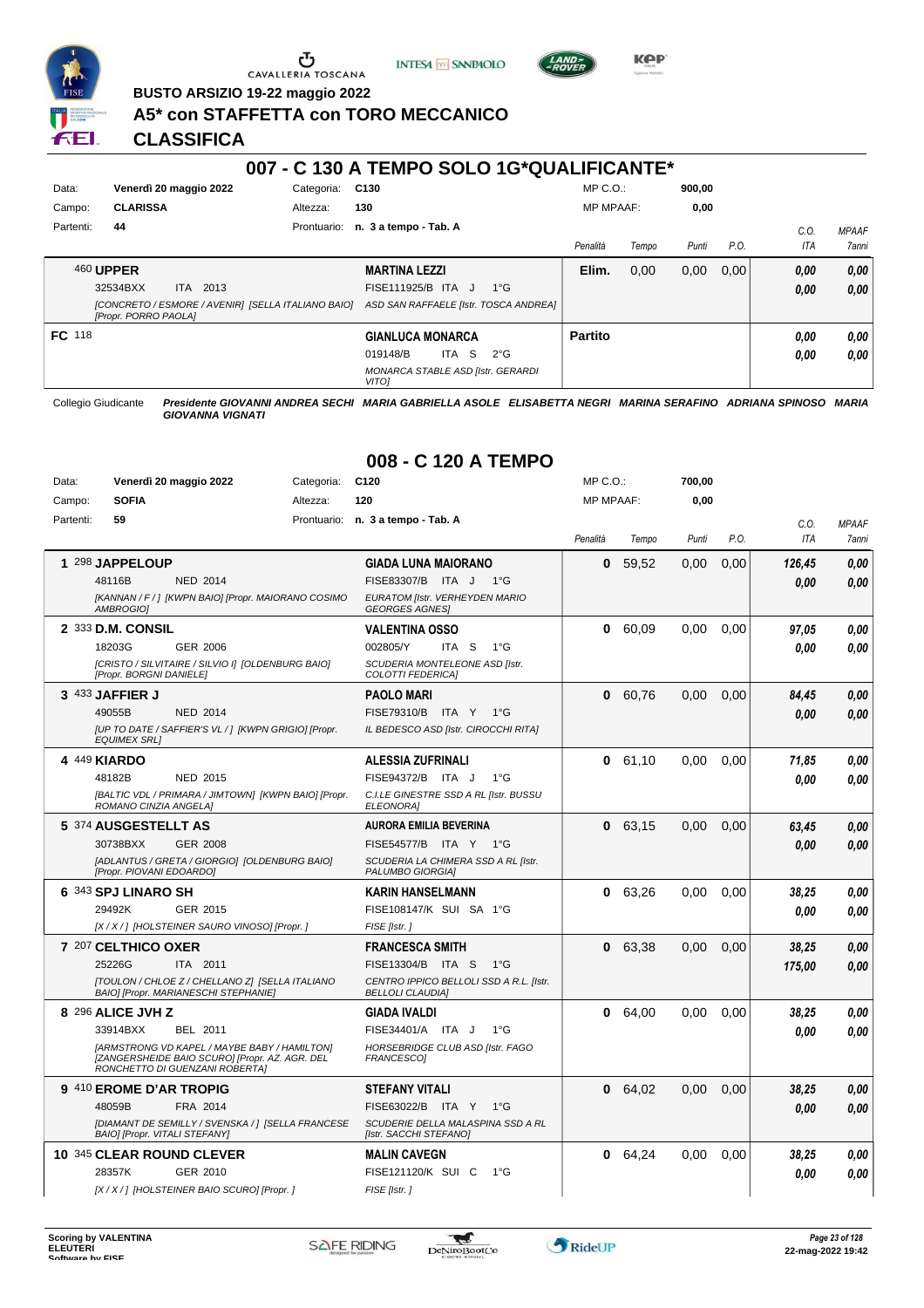

 $\sigma$  cavalleria toscana





**KOP** 

**BUSTO ARSIZIO 19-22 maggio 2022**

# **A5\* con STAFFETTA con TORO MECCANICO**

**CLASSIFICA**

| Data:                               | Venerdì 20 maggio 2022                                                                                                  | Categoria:         | C120                                                             | MP C.O.:         |           | 700,00 |      |                   |                       |
|-------------------------------------|-------------------------------------------------------------------------------------------------------------------------|--------------------|------------------------------------------------------------------|------------------|-----------|--------|------|-------------------|-----------------------|
| Campo:                              | <b>SOFIA</b>                                                                                                            | Altezza:           | 120                                                              | <b>MP MPAAF:</b> |           | 0,00   |      |                   |                       |
| Partenti:                           | 59                                                                                                                      |                    | Prontuario: n. 3 a tempo - Tab. A                                | Penalità         | Tempo     | Punti  | P.O. | C.0.<br>ITA       | <b>MPAAF</b><br>7anni |
|                                     | 11 328 VYBORG                                                                                                           |                    | <b>GIULIA ARTIOLI</b>                                            | 0                | 64,78     | 0,00   | 0,00 | 16,80             | 0,00                  |
|                                     | 32055BXX<br>FRA 2009                                                                                                    |                    | 009071/B<br>$1^{\circ}G$<br>ITA S                                |                  |           |        |      | 0.00              | 0,00                  |
|                                     | [HUPPYDAM DES HORTS / OAN DU VERY / QUICK STAR]<br>[SELLA FRANCESE BAIO] [Propr. MARITAN FRANCESCA]                     |                    | C.I.PEGASO [Istr. ZUVADELLI PAOLO<br>ADAMO]                      |                  |           |        |      |                   |                       |
|                                     | 12 326 GIOBS                                                                                                            |                    | <b>GIULIA PETAZZI</b>                                            | 0                | 64,80     | 0,00   | 0,00 | 16,80             | 0,00                  |
|                                     | 21958G<br>ITA 2009                                                                                                      |                    | FISE23941/B ITA S<br>1°G                                         |                  |           |        |      | 105,00            | 0,00                  |
|                                     | <b>[ACORLAND DELLA CACCIA / NINA UTOPIA / JULIO</b><br>MARINER] [SELLA ITALIANO BAIO] [Propr. SCUDERIE<br>PACIOTTI SRL] |                    | PENTAGON R.C. SSD A RL [Istr. PURICELLI<br>EMILIO]               |                  |           |        |      |                   |                       |
|                                     | 13 319 GVS FLEXS COUNT                                                                                                  |                    | <b>MARCO PORAZZI</b>                                             | 0                | 64,90     | 0,00   | 0,00 | 16,80             | 0,00                  |
|                                     | 35101BXX<br>IRL 2014                                                                                                    |                    | 001643/B<br>ITA SA 1°G                                           |                  |           |        |      | 0.00              | 0,00                  |
|                                     | [FLEX A BILL / COLGAN COUNTESS / KINGS MASTER]<br>[IRISH HORSE SAURO] [Propr. AGRICOLA LOMBARDA<br>S.R.L.               |                    | ASIM CLUB LA VISCONTEA AID [Istr.<br><b>LUPINETTI GIANLUCA]</b>  |                  |           |        |      |                   |                       |
|                                     | 14 316 FABIENNE OKYRA V                                                                                                 |                    | <b>ELISABETTA RICCI</b>                                          | 0                | 64,93     | 0.00   | 0,00 | 16,80             | 0,00                  |
|                                     | 30594K<br><b>NED 2010</b>                                                                                               |                    | 006638/A<br>ITA S<br>$1^{\circ}G$                                |                  |           |        |      | 0.00              | 0,00                  |
|                                     | [CANTURANO / OKYRA FORTUNA / ] [KWPN BAIO] [Propr.<br><b>RICCI ELISABETTA]</b>                                          |                    | H.C. NERVIA ASD [Istr. GARANCINI GRETA]                          |                  |           |        |      |                   |                       |
|                                     | 15 408 ALTENKLOSTERHOF'S BIG BROWN                                                                                      |                    | <b>DENISE BAZZOLI</b>                                            | 0                | 64,96     | 0,00   | 0,00 | 0,00              | 0,00                  |
|                                     | GER 2013<br>47009B                                                                                                      |                    | FISE62222/B ITA Y<br>1°G                                         |                  |           |        |      | 0,00              | 0,00                  |
|                                     | [BALOUS BELLINI / ANKA / ] [WESTFALEN BAIO] [Propr.<br><b>LUCCHESI WANDA]</b>                                           |                    | SCUDERIE DELLA MALASPINA SSD A RL<br>[Istr. CONNOR JAMES JOSEPH] |                  |           |        |      |                   |                       |
|                                     | <b>16 450 BAILEY'S MOUCHE</b>                                                                                           |                    | <b>IRENE FAVARI</b>                                              | 0                | 66,21     | 0.00   | 0,00 | 0.00              | 0,00                  |
|                                     | 47551B<br>FRA 2011                                                                                                      |                    | FISE95071/B ITA J<br>$1^{\circ}G$                                |                  |           |        |      | 0.00              | 0,00                  |
|                                     | [CHEF ROUGE / MELISSA MOUCHE / ] [SELLA FRANCESE<br>BAIO] [Propr. FAVARI IRENE]                                         |                    | SCUDERIA LA CHIMERA SSD A RL [Istr.<br>ALFIERI SILVIA MARIA]     |                  |           |        |      |                   |                       |
|                                     | 17 385 JIDELITY'B'                                                                                                      |                    | <b>MARTINA TOSONI</b>                                            | 0                | 66,33     | 0,00   | 0,00 | 0,00              | 0,00                  |
|                                     | 46301B<br><b>BEL 2009</b>                                                                                               |                    | FISE46215/B ITA S<br>1°G                                         |                  |           |        |      | 0,00              | 0,00                  |
|                                     | [CENTAUER 210089190 / VIDELITY'M' / ] [BWP SAURO]<br>[Propr. LEONI PATRIZIA]                                            |                    | CI SESTESE ASD [Istr. MESSINA ELISA]                             |                  |           |        |      |                   |                       |
|                                     | 18 294 EPHORUS DE MARS                                                                                                  |                    | <b>PAOLA PORTELLI</b>                                            | 0                | 67,00     | 0.00   | 0,00 | 0.00              | 0,00                  |
|                                     | 03960C<br><b>BEL 2004</b>                                                                                               |                    | FISE10972/C ITA S<br>− 1°G                                       |                  |           |        |      | 0.00              | 0.00                  |
|                                     | [ORLANDO / CHRISTROSE / LACAPO] [BWP GRIGIO]<br>[Propr. PORTELLI PAOLA]                                                 |                    | S.I.SANREMO [Istr. COUTINHO MENDONCA<br><b>NAGATA FELIPE)</b>    |                  |           |        |      |                   |                       |
|                                     | <b>19 379 DONNA HH Z</b>                                                                                                |                    | <b>BENEDETTA BORZIANI</b>                                        | 0                | 67,84     | 0,00   | 0,00 | 0,00              | 0,00                  |
|                                     | 29812K<br>BEL 2014                                                                                                      |                    | 025169/B<br>ITA S<br>1°G                                         |                  |           |        |      | 0.00              | 0,00                  |
|                                     | [X / X / ] [SELLA BELGA BAIO] [Propr. ]                                                                                 |                    | CLUB IPPICO MONZESE ASD [Istr.<br>COLOMBO ALESSANDRO]            |                  |           |        |      |                   |                       |
|                                     | 20 325 DALOUBET                                                                                                         |                    | FRANCESCA SALVANESCHI                                            | 0                | 68,27     | 0,00   | 0,00 | 0,00              | 0,00                  |
|                                     | 33995BXX<br>ITA 2013                                                                                                    |                    | 008520/B<br>ITA S<br>1°G                                         |                  |           |        |      | 0.00              | 0.00                  |
|                                     | <b>IBALOUBET DU ROUET / SARAGOZZA / DOHITZUN</b><br>GUERNICA] [SELLA ITALIANO SAURO] [Propr.                            |                    | SCUDERIA EQUISTYLE ASD [Istr. MAZZOLA<br><b>FABRIZIO]</b>        |                  |           |        |      |                   |                       |
|                                     | SALVANESCHI FRANCESCAJ                                                                                                  |                    |                                                                  |                  |           |        |      |                   |                       |
|                                     | 21 424 BLUE DIAMOND DELLA CORTE<br>ITA 2013                                                                             |                    | <b>ALESSIA BELLONI</b><br>FISE73441/B ITA Y 1°G                  |                  | $0$ 70,57 | 0,00   | 0,00 | 0,00              | 0,00                  |
|                                     | 32293BXX<br>[BALOU DU ROUET / EASY DIAMOND / DIAMANT DE                                                                 |                    | IPPICA LEONARDESCA SSD A RL [Istr.                               |                  |           |        |      | 0,00              | 0,00                  |
|                                     | SEMILLY] [SELLA ITALIANO SAURO] [Propr. BILT SRL]                                                                       |                    | ZICARI ALESSANDRA]                                               |                  |           |        |      |                   |                       |
|                                     | 22 432 LCC WESTMOUNT MIRAHS STAR                                                                                        |                    | <b>CECILIA MARIA AVANTARIO</b>                                   |                  | $0$ 71,15 | 0,00   | 0,00 | 0.00              | 0,00                  |
|                                     | 34409BXX<br>IRL 2011 Pony<br><b>IWESTSIDE MIRAH / ARKINSOL DIAMOND / VDL</b>                                            |                    | FISE79089/B ITA J 1°G<br>SIMPLY HORSE SSD A RL [Istr. BASSAN     |                  |           |        |      | 0.00              | 0,00                  |
|                                     | ARKANSAS] [IRISH PONY APPALOOSA NERO] [Propr.<br><b>AVANTARIO DANIELE]</b>                                              |                    | ANDREA]                                                          |                  |           |        |      |                   |                       |
|                                     | 23 439 INSPIRE-S                                                                                                        |                    | <b>MATTIA MARRAS</b>                                             |                  | $0$ 71,87 | 0,00   | 0,00 | 0,00              | 0,00                  |
|                                     | 16990P<br><b>NED 2013</b>                                                                                               |                    | FISE83865/B ITA J<br>1°G                                         |                  |           |        |      | 0,00              | 0,00                  |
|                                     | [ELDORADO VAN DE ZESHOEK / E-CAPITOLA-S / S-<br>509954 QUAPRICE Z] [KWPN BAIO] [Propr. ZENOBI                           |                    | MARRAS ASD [Istr. MARRAS ANTONIO]                                |                  |           |        |      |                   |                       |
|                                     | <b>FILIPPOI</b>                                                                                                         |                    |                                                                  |                  |           |        |      |                   |                       |
|                                     | 24 346 CARTHJONK                                                                                                        |                    | <b>ISABELLA TORTO</b><br>FISE3052/S<br>1°G                       |                  | $0$ 72,13 | 0,00   | 0,00 | 0.00              | 0,00                  |
|                                     | 13194F<br>ITA 2007<br>[COPITO / JONKVROUWE / RAMIRO] [SELLA ITALIANO                                                    |                    | ITA S<br>CENTRO IPPICO LA TORBIERA S.S.D. A R.L.                 |                  |           |        |      | 0.00              | 0.00                  |
|                                     | GRIGIO] [Propr. PEILA MARCO]<br><b>Scoring by VALENTINA</b>                                                             |                    | [Istr. GERARDI VITO]                                             |                  |           |        |      |                   | Page 24 of 128        |
| <b>ELEUTERI</b><br>Coffware by EICE |                                                                                                                         | <b>SAFE RIDING</b> | <b>DeNiroBootCo</b>                                              | RideUP           |           |        |      | 22-mag-2022 19:42 |                       |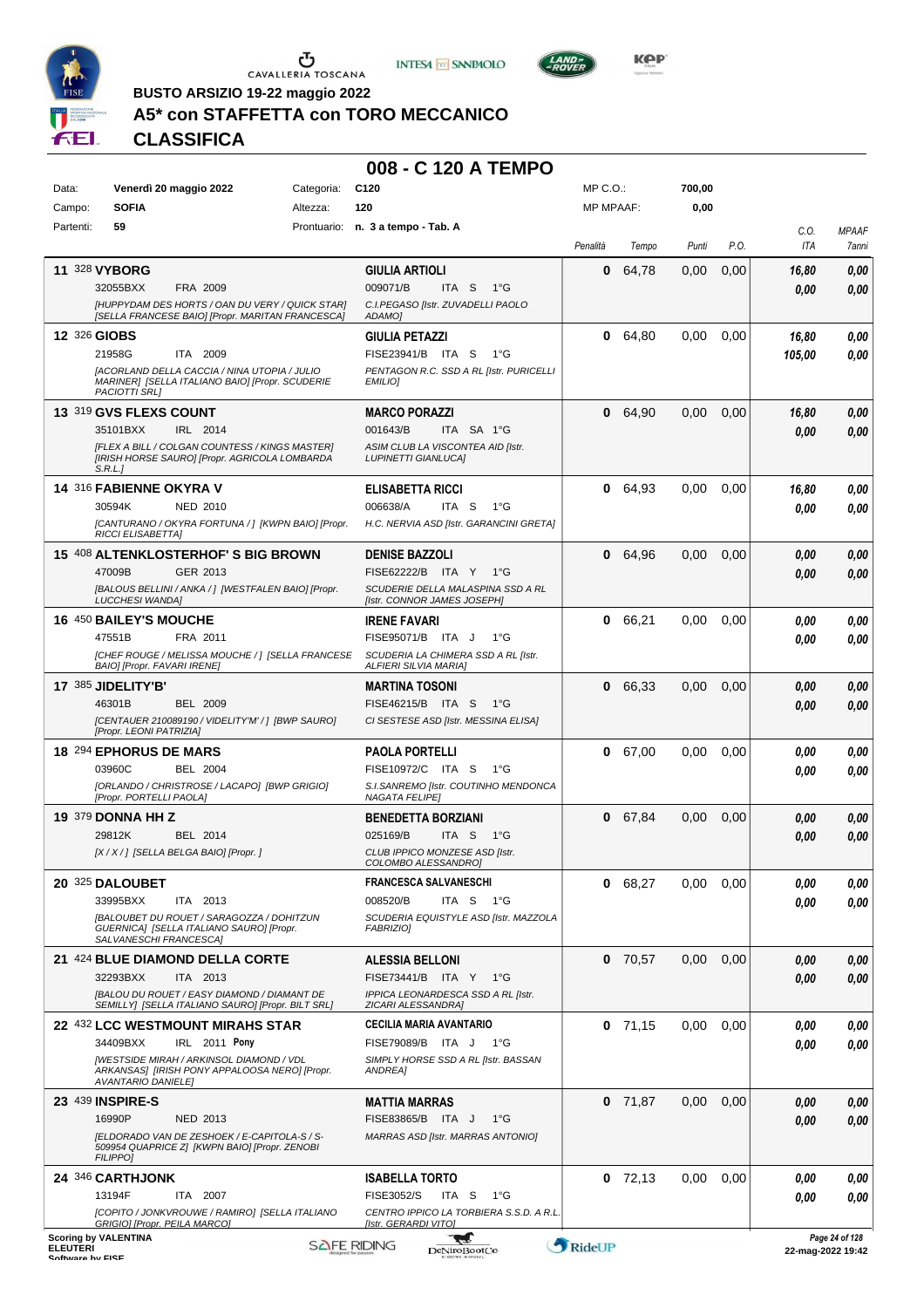





**BUSTO ARSIZIO 19-22 maggio 2022**

# **A5\* con STAFFETTA con TORO MECCANICO**

**CLASSIFICA**

| Data:     | Venerdì 20 maggio 2022                                                                                                    | Categoria: | C <sub>120</sub>                                            | $MP C. O.$ :     |         | 700,00 |      |      |              |
|-----------|---------------------------------------------------------------------------------------------------------------------------|------------|-------------------------------------------------------------|------------------|---------|--------|------|------|--------------|
| Campo:    | <b>SOFIA</b>                                                                                                              | Altezza:   | 120                                                         | <b>MP MPAAF:</b> |         | 0,00   |      |      |              |
| Partenti: | 59                                                                                                                        |            | Prontuario: n. 3 a tempo - Tab. A                           |                  |         |        |      | C.O. | <b>MPAAF</b> |
|           |                                                                                                                           |            |                                                             | Penalità         | Tempo   | Punti  | P.O. | ITA  | 7anni        |
|           | 25 378 KATLANTPARFLAM VAN DE KLEYENBERG                                                                                   |            | <b>CARLOTTA TEDESCHI</b>                                    | 0                | 73,77   | 0.00   | 0,00 | 0.00 | 0,00         |
|           | 45830B<br>BEL 2010                                                                                                        |            | 022380/B<br>ITA S<br>$1^{\circ}G$                           |                  |         |        |      | 0.00 | 0,00         |
|           | [ATLANTIC / CROIKAPARFLAM VAN DE KLEYENBERG / ]<br>[BEL. WARMBLOEDPAARD BAIO BRUNO] [Propr.<br><b>TEDESCHI CARLOTTA]</b>  |            | IL LEVRIERO SSD A RL [Istr. ROTA MARIO]                     |                  |         |        |      |      |              |
|           | 26 390 CAESAR Z                                                                                                           |            | <b>GIADA LUNA MAIORANO</b>                                  | 4                | 59,30   | 0.00   | 0.00 | 0.00 | 0,00         |
|           | 22402A<br>BEL 2011                                                                                                        |            | FISE83307/B ITA J<br>1°G                                    |                  |         |        |      | 0.00 | 0,00         |
|           | ICALVADOS Z / DONAMIE / TURNO VAN HET GESTELHOF]<br>[ZANGERSHEIDE GRIGIO] [Propr. ANSALDI ROBERTO]                        |            | EURATOM [Istr. VERHEYDEN MARIO<br><b>GEORGES AGNES</b>      |                  |         |        |      |      |              |
|           | 27 318 JUVENTUS                                                                                                           |            | ANDREA BORSANI                                              | 4                | 60,23   | 0,00   | 0,00 | 0,00 | 0,00         |
|           | 46408B<br><b>NED 2014</b>                                                                                                 |            | 002941/B<br>ITA SA 1°G                                      |                  |         |        |      | 0.00 | 0,00         |
|           | [ROYAL FEU S.F / NIZZA / ] [KWPN BAIO] [Propr. AZIENDA<br>AGRCOLA MIRABELLO DI BORSANI ANDREA]                            |            | DEL RAMPANTE ASD [Istr. AZZOLINA<br>DAVIDE]                 |                  |         |        |      |      |              |
|           | 28 370 EOLIENNE LES PARTS                                                                                                 |            | <b>ELENA PAOLETTI</b>                                       | 4                | 61,12   | 0,00   | 0.00 | 0.00 | 0,00         |
|           | 33574BXX<br>FRA 2014                                                                                                      |            | FISE49328/B ITA J<br>1°G                                    |                  |         |        |      | 0.00 | 0,00         |
|           | <b>JURLEVENT DU BARY / MISS LES PARTS / 1 [SELLA</b><br>FRANCESE SAURO] [Propr. PAOLETTI ELENA]                           |            | LA FRANCESINA ASD [Istr. DURAND JULIEN<br>RICCARDO]         |                  |         |        |      |      |              |
|           | <b>29 464 ESCUDA RP</b>                                                                                                   |            | <b>MATTEO SPAGNUOLO</b>                                     | 4                | 61,27   | 0,00   | 0,00 | 0,00 | 0,00         |
|           | 04256C<br>GER 2010                                                                                                        |            | FISE56679/A ITA Y<br>1°G                                    |                  |         |        |      | 0.00 | 0,00         |
|           | [ESCUDO I / CLEOPATRA / CALYPSO II] [HANNOVER<br>BAIO] [Propr. SPAGNUOLO DANILO]                                          |            | RUBBIANETTA SSD A RL [Istr. CORRAO<br>SALVATORE]            |                  |         |        |      |      |              |
|           | <b>30 320 PALMA DI GIO</b>                                                                                                |            | <b>LAURA MARIA RUBBINI</b>                                  | 4                | 61.32   | 0,00   | 0,00 | 0.00 | 0,00         |
|           | 32003BXX<br><b>NED 2010</b>                                                                                               |            | 003057/B<br>ITA S<br>1°G                                    |                  |         |        |      | 0.00 | 0,00         |
|           | [CLOCHARD / JANE / ] [SELLA OLANDESE SAURO] [Propr.<br>LE SCUDERIE DEL RE S.R.L. ASD]                                     |            | LE SCUDERIE DEL RE SSD A RL [Istr.<br>BACCHI STEFANO]       |                  |         |        |      |      |              |
|           | 31 398 NABAB DU LOMA Z                                                                                                    |            | <b>MARC HERZOG</b>                                          | 4                | 61,63   | 0,00   | 0,00 | 0,00 | 0,00         |
|           | 28962K<br>NED 2012                                                                                                        |            | FISE121798/K SUI S<br>1°G                                   |                  |         |        |      | 0,00 | 0,00         |
|           | [X / X / ] [ZANGERSHEIDE SAURO] [Propr.]                                                                                  |            | FISE [Istr.]                                                |                  |         |        |      |      |              |
|           | 32 367 VIKING DU PAINBENIT                                                                                                |            | <b>VALENTINA BORDASCO</b>                                   | 4                | 62,07   | 0,00   | 0.00 | 0.00 | 0,00         |
|           | 48050B<br>FRA 2009                                                                                                        |            | FISE46045/B ITA S<br>1°G                                    |                  |         |        |      | 0.00 | 0,00         |
|           | <b>ITOULON / LIBELLULE DE THURIN / ARPEGE</b><br>PIERREVILLE] [SELLA FRANCESE BAIO] [Propr.<br><b>BORDASCO VALENTINA]</b> |            | SCUDERIE DELLA MALASPINA SSD A RL<br>[Istr. MARASCO GIULIA] |                  |         |        |      |      |              |
|           | 33 437 JASPER                                                                                                             |            | <b>SUAMI PURITANI</b>                                       | 4                | 63,60   | 0.00   | 0,00 | 0,00 | 0,00         |
|           | 46783B<br><b>NED 2014</b>                                                                                                 |            | FISE83202/B ITA J<br>$1^{\circ}G$                           |                  |         |        |      | 0,00 | 0,00         |
|           | [CONTENDRO I / ONEA-D / INDOCTRO] [KWPN BAIO<br>SCURO] [Propr. VIELMI DEBORA]                                             |            | A.S.D.C.I.RUK [Istr. LOMBARDI LARISSA]                      |                  |         |        |      |      |              |
|           | 34 468 LOLITA DEL BEDESCO                                                                                                 |            | <b>CECILIA BECCAGUTTI</b>                                   | 4                | 63,80   | 0.00   | 0.00 | 0.00 | 0.00         |
|           | 46563B<br>ITA 2016                                                                                                        |            | 012801/G<br>ITA S<br>1°G                                    |                  |         |        |      | 0.00 | 0,00         |
|           | [GREY FLANELL / LUCE DEL SOL / LORD SINCLAIR I]<br>[OLDENBURG GRIGIO SCURO] [Propr. EREDI DI                              |            | HORSE CLUB VILLA AIRAGHI ASD [Istr.<br><b>BUSSO GIULIA]</b> |                  |         |        |      |      |              |
|           | CIROCCHI ALVIERO SOCIETA' SEMPLICE AGRICOLI                                                                               |            |                                                             |                  |         |        |      |      |              |
|           | <b>35 445 SAQUYLA</b>                                                                                                     |            | <b>FEDERICO MARCOZ</b>                                      | 4                | 64,91   | 0,00   | 0,00 | 0.00 | 0,00         |
|           | POL 2008<br>17630A                                                                                                        |            | FISE42393/A ITA J<br>1°G                                    |                  |         |        |      | 0.00 | 0,00         |
|           | [IMEQUIM / SAPHIRA / STOLZENBERG] [WIELKOPOLSKJ<br>SAURO] [Propr. SIMONAZZI UMBERTO & C. S.R.L.]                          |            | HORSEBRIDGE CLUB ASD [Istr. FAGO<br>FRANCESCO]              |                  |         |        |      |      |              |
|           | 36 430 QUITECJ                                                                                                            |            | <b>FRANCESCA BORLONI</b>                                    | 4                | 69,40   | 0,00   | 0.00 | 0.00 | 0,00         |
|           | 11004E<br>ITA 2006                                                                                                        |            | FISE75788/B ITA Y 1°G                                       |                  |         |        |      | 0.00 | 0,00         |
|           | <b>IQUITE CAPITOL / PAGIRA / PICARDI ISELLA ITALIANO</b><br>BAIO] [Propr. OLIVELLI SILVIA]                                |            | SCUDERIA EQUISTYLE ASD [Istr. MAZZOLA<br><b>FABRIZIO]</b>   |                  |         |        |      |      |              |
|           | 37 418 ELDORADA DELLE LAME                                                                                                |            | <b>IVAN DOSSI</b>                                           | 4                | 69,53   | 0,00   | 0,00 | 0,00 | 0,00         |
|           | 03184R<br>ITA 2012                                                                                                        |            | FISE68289/B<br>ITA J<br>1°G                                 |                  |         |        |      | 0,00 | 0,00         |
|           | [VERDI / ROTKAPPCHEN / RAPHAEL] [SELLA ITALIANO<br>BAIO] [Propr. BAGNARELLI MAURIZIO]                                     |            | A. VALLEVERDE [Istr. ZAPPA CRISTIANO]                       |                  |         |        |      |      |              |
|           | 38 286 INDY VAN HOETSEL                                                                                                   |            | <b>CARLOTTA TEDESCHI</b>                                    |                  | 4 74,90 | 0,00   | 0.00 | 0.00 | 0,00         |
|           | 32260BXX<br><b>BEL 2008</b>                                                                                               |            | 022380/B<br>ITA S<br>$1^{\circ}G$                           |                  |         |        |      | 0,00 | 0,00         |
|           | [COURTELLO Z / DANTE / VERDI VAN DE BOKKE] [BWP<br>GRIGIO] [Propr. TEDESCHI CARLOTTA]                                     |            | IL LEVRIERO SSD A RL [Istr. ROTA MARIO]                     |                  |         |        |      |      |              |

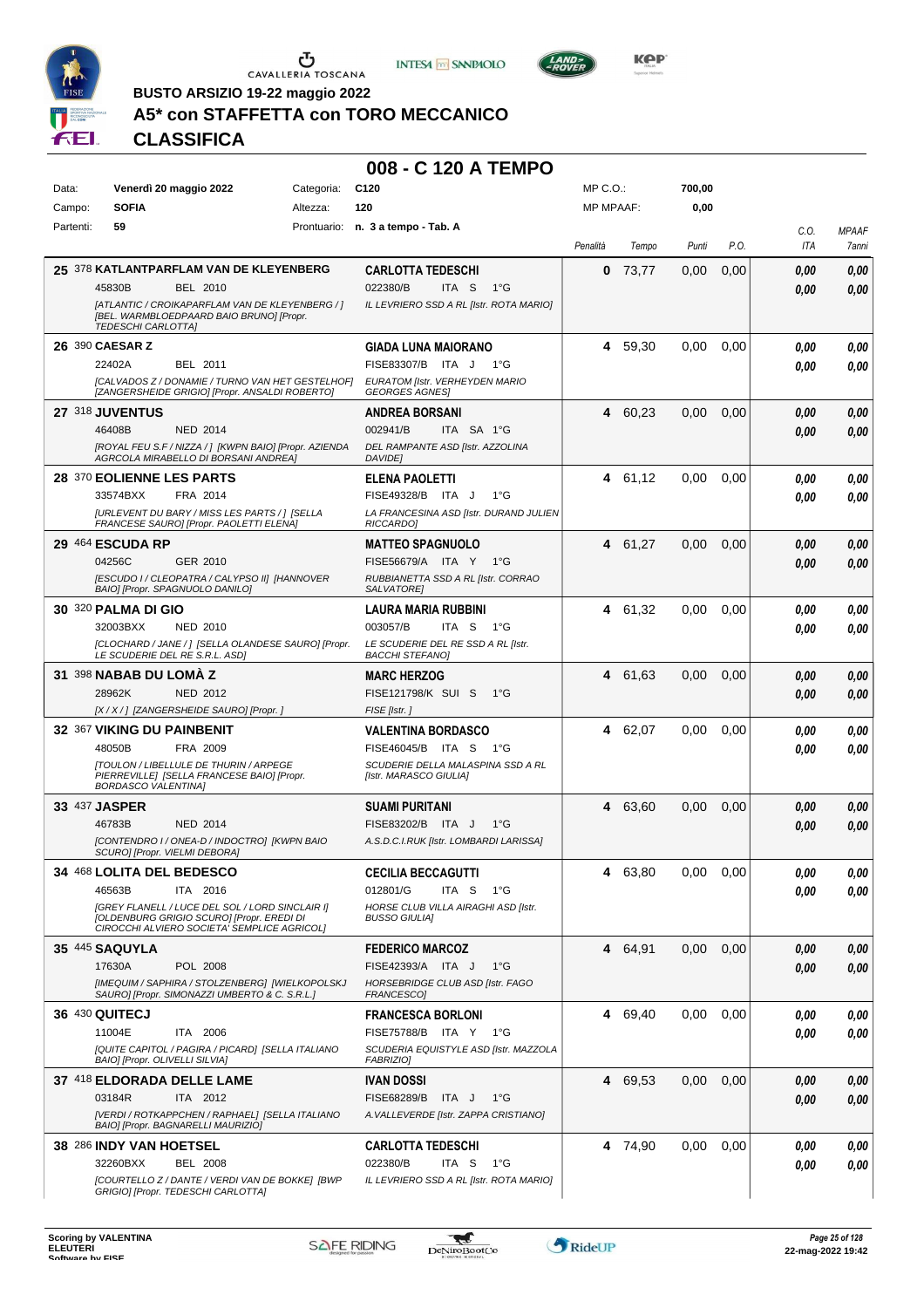





LAND-<br>BOVER

**BUSTO ARSIZIO 19-22 maggio 2022**

# **A5\* con STAFFETTA con TORO MECCANICO**

**CLASSIFICA**

| Data:     | Venerdì 20 maggio 2022                                                                                 | Categoria: | C <sub>120</sub>                                                           | MP C.O.:         |          | 700,00 |      |             |                       |
|-----------|--------------------------------------------------------------------------------------------------------|------------|----------------------------------------------------------------------------|------------------|----------|--------|------|-------------|-----------------------|
| Campo:    | <b>SOFIA</b>                                                                                           | Altezza:   | 120                                                                        | <b>MP MPAAF:</b> |          | 0,00   |      |             |                       |
| Partenti: | 59                                                                                                     |            | Prontuario: n. 3 a tempo - Tab. A                                          | Penalità         | Tempo    | Punti  | P.O. | C.O.<br>ITA | <b>MPAAF</b><br>7anni |
|           |                                                                                                        |            |                                                                            |                  |          |        |      |             |                       |
|           | 39 565 EMICO<br>01864V<br><b>NED 2009</b>                                                              |            | <b>VERA SENONER</b><br>FISE4023/V<br>ITA <sub>S</sub><br>$1^{\circ}G$      |                  | 4 75.73  | 0,00   | 0,00 | 0,00        | 0,00                  |
|           | [VIGARO / ZREVINA M.H. / NIAGARA] [KWPN BAIO] [Propr.                                                  |            | CE VAL GARDENA ASD [Istr. MARKART                                          |                  |          |        |      | 0,00        | 0,00                  |
|           | COSTA LUDOVICA]                                                                                        |            | <b>JOSEFI</b>                                                              |                  |          |        |      |             |                       |
|           | 40 364 EBANO                                                                                           |            | <b>VITTORIA BUTTI</b>                                                      |                  | 4 78,35  | 0.00   | 0,00 | 0.00        | 0,00                  |
|           | 31880BXX<br>BEL 2004                                                                                   |            | FISE41677/B ITA S<br>1°G                                                   |                  |          |        |      | 0.00        | 0.00                  |
|           | [NONSTOP / ANDORRA / ] [BWP BAIO] [Propr. MAGGIULLI<br><b>LUIGI]</b>                                   |            | TREKKING H.C.AMICI DEL CAVALLO ASD<br>[Istr. FERRARIO MASSIMILIANO]        |                  |          |        |      |             |                       |
|           | 41 448 ESCADA                                                                                          |            | <b>VALERIA NOVALI</b>                                                      |                  | 4 82,65  | 0,00   | 0,00 | 0,00        | 0,00                  |
|           | 29269K<br>GER 2011                                                                                     |            | FISE43166/A ITA Y<br>1°G                                                   |                  |          |        |      | 0,00        | 0,00                  |
|           | [X/X/] [HOLSTEINER BAIO SCURO] [Propr.]                                                                |            | A.S.D. LA VARLETTA [Istr. GROSSATO<br><b>MASSIMO1</b>                      |                  |          |        |      |             |                       |
|           | 42 388 DEFTIG                                                                                          |            | <b>GIADA IVALDI</b>                                                        | 8                | 57,76    | 0,00   | 0,00 | 0.00        | 0,00                  |
|           | 46727B<br><b>NED 2008</b>                                                                              |            | FISE34401/A ITA J<br>1°G                                                   |                  |          |        |      | 0.00        | 0.00                  |
|           | [USTINOV / ARANCA / ] [KWPN MORELLO] [Propr.<br>CANEPARI FEDERICA]                                     |            | HORSEBRIDGE CLUB ASD [Istr. FAGO<br>FRANCESCO]                             |                  |          |        |      |             |                       |
|           | 43 357 JEWEL VAN'T SCHAAPHOF                                                                           |            | <b>ANDREA CORDARO</b>                                                      | 8                | 60,34    | 0.00   | 0,00 | 0.00        | 0,00                  |
|           | 26275M<br><b>BEL 2009</b>                                                                              |            | FISE13989/M ITA S<br>1°G                                                   |                  |          |        |      | 0.00        | 0.00                  |
|           | [OGANO SITTE / ORKA VAN'T SCHAAPHOF / LYS DE<br>DARMEN] [BWP SAURO] [Propr. RUSSELLO NICOLO']          |            | CLUB IPPICO MONZESE ASD [Istr.<br>COLOMBO ALESSANDROI                      |                  |          |        |      |             |                       |
|           | <b>44 373 DALOUET</b>                                                                                  |            | <b>MARCELLO VERTEMATI</b>                                                  | 8                | 67,41    | 0.00   | 0,00 | 0.00        | 0,00                  |
|           | 32620BXX<br>ITA 2013                                                                                   |            | FISE53919/B ITA Y 1°G                                                      |                  |          |        |      | 0.00        | 0.00                  |
|           | [DARCO / BLUE BALOU / BALOU DU ROUET] [HANNOVER<br>BAIO] [Propr. IL BOSCHETTO SOCIETA' AGRICOLA SRL]   |            | SONZOTEAM [Istr. FRANCESCHI NELLA<br>PAOLA ADELE]                          |                  |          |        |      |             |                       |
|           | 45 340 IT'S A MIRACLE JVHZ                                                                             |            | <b>MARTINA CELESTE TRIZIO</b>                                              | 8                | 67,50    | 0.00   | 0,00 | 0.00        | 0,00                  |
|           | 27940G<br>BEL 2013                                                                                     |            | FISE17735/B ITA S<br>1°G                                                   |                  |          |        |      | 0.00        | 0.00                  |
|           | [INDOKTRO VAN'T KATTENHEYE / TIFFANY / TEMPLER GL                                                      |            | SCUDERIA LA CHIMERA SSD A RL [Istr.                                        |                  |          |        |      |             |                       |
|           | XX] [ZANGERSHEIDE BAIO SCURO] [Propr. BRECCIA<br><b>ERMETE MARIA]</b>                                  |            | PALUMBO GIORGIA]                                                           |                  |          |        |      |             |                       |
|           | 46 451 GRAND CRU                                                                                       |            | <b>LORENZO SPAETH</b>                                                      | 8                | 68,50    | 0.00   | 0,00 | 0.00        | 0,00                  |
|           | 45920B<br>NED 2011                                                                                     |            | FISE72067/G ITA J<br>1°G                                                   |                  |          |        |      | 0.00        | 0.00                  |
|           | [EMILION / RINKA V/D ZUUTHOEVE / DARCO] [KWPN<br>BAIO] [Propr. CAPECE GALEOTA GINEVRA]                 |            | SCUDERIA LA CHIMERA SSD A RL [Istr.<br>PALUMBO GIORGIA]                    |                  |          |        |      |             |                       |
|           | 47 356 PRATO VERDE                                                                                     |            | <b>GIULIA BUSSO</b>                                                        |                  | 12 61,01 | 0,00   | 0,00 | 0,00        | 0,00                  |
|           | 33227BXX<br>ITA 2008                                                                                   |            | FISE29576/B ITA S<br>1°G                                                   |                  |          |        |      | 0,00        | 0.00                  |
|           | [AVENIR / ANFORELLA / PHOTOSPH'OR] [SELLA<br>ITALIANO BAIOI [Propr. SOC. AGR. NEVERLAND DI             |            | HORSE CLUB VILLA AIRAGHI ASD [Istr.<br><b>DUBOIS ALAIN JEAN ERNESTI</b>    |                  |          |        |      |             |                       |
|           | BERNARDI GIAMPAOLO E ZANZOTTERA MICOL S.S.1                                                            |            |                                                                            |                  |          |        |      |             |                       |
|           | 48 331 BOSTON DE LA CENSE<br>30994BXX<br>FRA 2011                                                      |            | ALESSANDRA PRESTINARI<br>015939/B<br>ITA S                                 |                  | 12 67,60 | 0,00   | 0,00 | 0,00        | 0,00                  |
|           | [DJALISCO DU GUET / KILDUFF / TALARIAS] [SELLA                                                         |            | 1°G<br>SCUOLA DI EQUITAZIONE IL CAVALLINO                                  |                  |          |        |      | 0.00        | 0,00                  |
|           | FRANCESE BAIO] [Propr. CASTELLI FRANCESCA]                                                             |            | ASD [Istr. PINO GIOVANBATTISTA]                                            |                  |          |        |      |             |                       |
|           | 49 311 JANNAN                                                                                          |            | <b>MARCELLO IUVARA</b>                                                     |                  | 12 81,83 | 0,00   | 0,00 | 0.00        | 0,00                  |
|           | 28513K<br><b>NED 2014</b><br>[X / X / ] [KWPN BAIO SCURO] [Propr. ]                                    |            | 152096/M<br>ITA S<br>$1^{\circ}G$<br>C.I.LE GINESTRE SSD A RL [Istr. BUSSU |                  |          |        |      | 0,00        | 0,00                  |
|           |                                                                                                        |            | ELEONORA]                                                                  |                  |          |        |      |             |                       |
|           | 50 420 ILUMINAJA                                                                                       |            | <b>GRETA BENEDETTA DAPRATI</b>                                             |                  | 15 89,84 | 0,00   | 0,00 | 0.00        | 0,00                  |
|           | 35014BXX<br>GER 2011                                                                                   |            | FISE70018/B ITA Y 1°G                                                      |                  |          |        |      | 0.00        | 0,00                  |
|           | [ILUZJON / DOLINA / COOPER] [WESTFALEN GRIGIO]<br>[Propr. FIORUZZI SPORT HORSES SRL]                   |            | GARDEN SILVER HORSE ASD [Istr.<br>SBARBARO GIANLUCA]                       |                  |          |        |      |             |                       |
|           | 347 HELA                                                                                               |            | <b>EDOARDO CORSARO</b>                                                     | Elim.            | 0,00     | 0,00   | 0,00 | 0,00        | 0,00                  |
|           | ITA 2010<br>17009A                                                                                     |            | FISE12756/A ITA S<br>1°G                                                   |                  |          |        |      | 0.00        | 0,00                  |
|           | [ALCIDINO / AURORA V / SHAMSAN] [SELLA ITALIANO<br>SAURO] [Propr. AZ.AGR.NEGRI MASSIMILIANO]           |            | A.I.IL CAVALLINO [Istr. NEGRI<br><b>MASSIMILIANO]</b>                      |                  |          |        |      |             |                       |
|           | 372 <b>MIRYEL</b>                                                                                      |            | <b>GIADA PANZERI</b>                                                       | Elim.            | 0,00     | 0,00   | 0,00 | 0,00        | 0,00                  |
|           | 29997BXX<br>ITA 2011                                                                                   |            | FISE53153/B ITA J<br>$1^{\circ}G$                                          |                  |          |        |      | 0.00        | 0,00                  |
|           | [LOHENGRIN DI VILLA EMILIA / LAYKA-W / VOLTAIRE]<br>[SELLA ITALIANO SAURO] [Propr. BIRTWISTLE JEFFREY] |            | SCUDERIE DELLA MALASPINA SSD A RL<br>[Istr. SACCHI STEFANO]                |                  |          |        |      |             |                       |
|           |                                                                                                        |            |                                                                            |                  |          |        |      |             |                       |

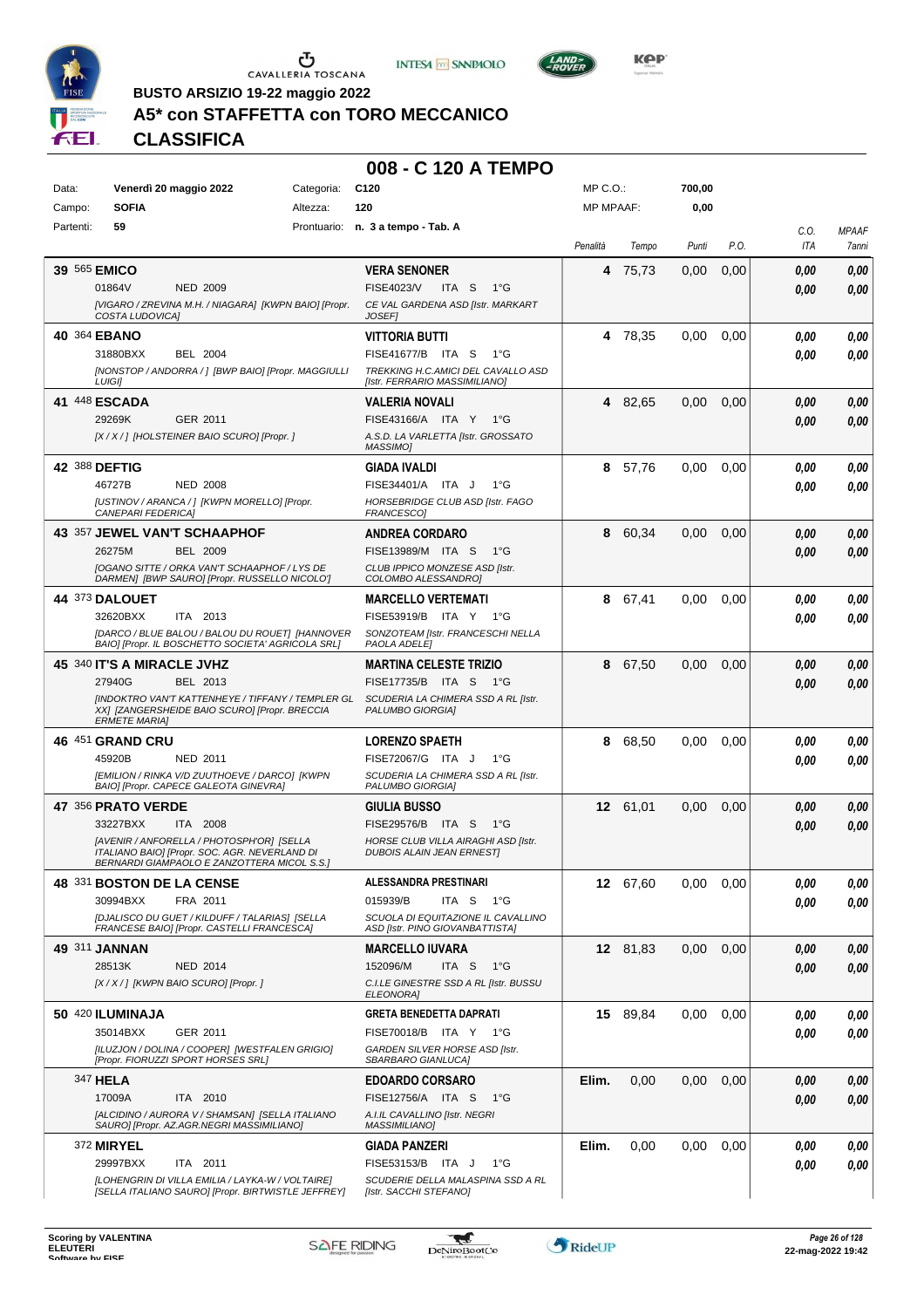





**BUSTO ARSIZIO 19-22 maggio 2022**

# **A5\* con STAFFETTA con TORO MECCANICO**

## **CLASSIFICA**

#### **008 - C 120 A TEMPO**

| Data:         |                              | Venerdì 20 maggio 2022                                                                       | Categoria: | C120                                                  | $MP C. O.$ :     |       | 700,00 |      |            |              |
|---------------|------------------------------|----------------------------------------------------------------------------------------------|------------|-------------------------------------------------------|------------------|-------|--------|------|------------|--------------|
| Campo:        | <b>SOFIA</b>                 |                                                                                              | Altezza:   | 120                                                   | <b>MP MPAAF:</b> |       | 0,00   |      |            |              |
| Partenti:     | 59                           |                                                                                              |            | Prontuario: n. 3 a tempo - Tab. A                     |                  |       |        |      | C.O.       | <b>MPAAF</b> |
|               |                              |                                                                                              |            |                                                       | Penalità         | Tempo | Punti  | P.O. | <b>ITA</b> | 7anni        |
|               | <b>444 SUMMER BREEZE III</b> |                                                                                              |            | <b>REBECCA ELENA MONTUSCHI</b>                        | Elim.            | 0,00  | 0,00   | 0,00 | 0,00       | 0,00         |
|               | 46461B                       | IRL 2013 Pony                                                                                |            | FISE91028/B ITA C 1°G                                 |                  |       |        |      | 0,00       | 0.00         |
|               |                              | [SCONOSCIUTO / SCONOSCIUTO / ] [IRISH PONY BAIO<br>CASTANO] [Propr. MONTUSCHI REBECCA ELENA] |            | CI A COLORI ASD [Istr. CAPPELLETTI SOFIA]             |                  |       |        |      |            |              |
|               | 456 ORKANDO HR               |                                                                                              |            | <b>MADDALENA RIGHETTO</b>                             | Elim.            | 0,00  | 0,00   | 0,00 | 0,00       | 0,00         |
|               | 48659B                       | <b>BEL 2014</b>                                                                              |            | FISE104790/B ITA C<br>1°G                             |                  |       |        |      | 0.00       | 0,00         |
|               | <b>SPORT HORSES S.R.L.1</b>  | [KANNAN / DREAM LADY / CANADIAN RIVER] [BEL.<br>WARMBLOEDPAARD BAIO BRUNO] [Propr. GEOBORDES |            | CI A COLORI ASD [Istr. CAPPELLETTI SOFIA]             |                  |       |        |      |            |              |
|               | 463 COCO MADEMOISELLE        |                                                                                              |            | <b>CORINA CAVEGN</b>                                  | Elim.            | 0,00  | 0,00   | 0,00 | 0,00       | 0,00         |
|               | 26546K                       | <b>GER 2008</b>                                                                              |            | FISE113633/K SUI S 1°G                                |                  |       |        |      | 0,00       | 0.00         |
|               |                              | [X / X / ] [OLDENBURG BAIO] [Propr. ]                                                        |            | FISE [Istr.]                                          |                  |       |        |      |            |              |
|               | 361 LITLE KING               |                                                                                              |            | <b>ELISA MESSINA</b>                                  | Rit.             | 0,00  | 0,00   | 0,00 | 0,00       | 0.00         |
|               | 24976BXX                     | ITA 2006                                                                                     |            | FISE40298/B ITA S 1°G                                 |                  |       |        |      | 0,00       | 0.00         |
|               |                              | [DOHITZUN GUERNICA / INKA D'04 / WENGO] [SELLA<br>ITALIANO SAURO] [Propr. MESSINA ELISA]     |            | CI SESTESE ASD [Istr. MESSINA ELISA]                  |                  |       |        |      |            |              |
| FC 173        |                              |                                                                                              |            | <b>CAMILLA BASSAN</b>                                 | <b>Partito</b>   |       |        |      | 0,00       | 0,00         |
|               |                              |                                                                                              |            | FISE33595/A ITA J<br>$2^{\circ}$ G                    |                  |       |        |      | 0,00       | 0,00         |
|               |                              |                                                                                              |            | SIMPLY HORSE SSD A RL [Istr. BASSAN<br><b>ANDREA1</b> |                  |       |        |      |            |              |
| <b>FC</b> 287 |                              |                                                                                              |            | <b>ALESSANDRO COLOMBO</b>                             | <b>Partito</b>   |       |        |      | 0,00       | 0,00         |
|               |                              |                                                                                              |            | 005058/B<br>ITA <sub>S</sub><br>$2^{\circ}$ G         |                  |       |        |      | 0,00       | 0.00         |
|               |                              |                                                                                              |            | TRENDY HORSE ASD [Istr.]                              |                  |       |        |      |            |              |
| 50<br>FC.     |                              |                                                                                              |            | <b>CHIARA CEOLA</b>                                   | <b>Partito</b>   |       |        |      | 0,00       | 0,00         |
|               |                              |                                                                                              |            | 012711/B<br>ITA S<br>$2^{\circ}$ G                    |                  |       |        |      | 0.00       | 0,00         |
|               |                              |                                                                                              |            | SCUDERIA FF [Istr. MARGAN MARELLA<br><b>ARIANNA1</b>  |                  |       |        |      |            |              |

Collegio Giudicante *Presidente GIOVANNI ANDREA SECHI MARIA GABRIELLA ASOLE ELISABETTA NEGRI MARINA SERAFINO ADRIANA SPINOSO MARIA GIOVANNA VIGNATI*

| Data:     | Venerdì 20 maggio 2022                                             |                                                                                                                      | Categoria:  | C <sub>115</sub>                                                                                                |                     |              | MP C.O.          |       | 550.00 |      |                 |                       |
|-----------|--------------------------------------------------------------------|----------------------------------------------------------------------------------------------------------------------|-------------|-----------------------------------------------------------------------------------------------------------------|---------------------|--------------|------------------|-------|--------|------|-----------------|-----------------------|
| Campo:    | <b>SOFIA</b>                                                       |                                                                                                                      | Altezza:    | 115                                                                                                             |                     |              | <b>MP MPAAF:</b> |       | 0,00   |      |                 |                       |
| Partenti: | 64                                                                 |                                                                                                                      | Prontuario: | n. 19.2 speciale a fasi consecutive - Tab. A                                                                    |                     |              | Penalità         | Tempo | Punti  | P.O. | C.0.<br>ITA     | <b>MPAAF</b><br>7anni |
|           | 556 VERIDIANA<br>30208BXX<br>BAIO] [Propr. ROZZI FRANCESCO]        | ITA 2011<br>[VERDI / LARINNE G / LARS IRCO] [SELLA ITALIANO                                                          |             | <b>GINEVRA GIORGI</b><br>FISE102281/B ITA J<br>SCUDERIE DELLA MALASPINA SSD A RL<br>[Istr. CONNOR JAMES JOSEPH] |                     | Brev.        | 0/0              | 25,79 | 0,00   | 0.00 | 68,75<br>137,50 | 0,00<br>0.00          |
|           | 2 514 URIA DELLA LOGGIA<br>33688BXX<br>ARIOLDI R.& C.]             | ITA 2014<br>[KANNAN / KELLY DE FUSSIGNY / COL CANTP] [SELLA<br>ITALIANO SAURO] [Propr. ALL.TO DELLA LOGGIA S.A.S. DI |             | <b>SOFIA MARCHISELLI</b><br>FISE71862/B<br>C.I.LA LOGGIA [Istr. ARIOLDI EMANUELE]                               | ITA Y               | Brev.        | 0/0              | 25,86 | 0.00   | 0.00 | 49,50<br>82,50  | 0,00<br>0.00          |
|           | 3 575 CANDY<br>28244G<br><b>GRIGIO] [Propr. MAGGI SIMONE]</b>      | GER 2010<br>[STAKKATO / WHY ME / CHIN CHIN] [HOLSTEINER                                                              |             | <b>VIKTOR SARTOR</b><br><b>FISE97727/B</b><br>JURIBELLO [Istr. MAZZOLA DENIS]                                   | ITA C               | Brev.        | 0/0              | 26.01 | 0.00   | 0.00 | 41,25<br>0.00   | 0,00<br>0.00          |
|           | 4 414 BAILEY<br>00699Y<br>COSIMO DI GALEOTTI LEONARDO]             | <b>NED 2006</b><br>ITANGELO VAN DE ZUUTHOEVE / ROCHELLE /<br>CALVADOS] [KWPN SAURO] [Propr. AGRICOLA SAN             |             | <b>AZZURRA COMERCI</b><br>FISE65848/B ITA J<br>LE SCUDERIE DEL RE SSD A RL [Istr.<br><b>BACCHI STEFANOI</b>     |                     | $1^{\circ}G$ | 0/0              | 27,07 | 0.00   | 0.00 | 33,00<br>0,00   | 0,00<br>0,00          |
|           | 5 476 MAOLELE<br>25588BXX<br>ITALIANO BAIO] [Propr. SARTOR VIKTOR] | ITA 2006<br>[FREDERIC DEGLI ASSERI / MAOLA / DAMIRO] [SELLA                                                          |             | <b>VIKTOR SARTOR</b><br><b>FISE97727/B</b><br>JURIBELLO [Istr. MAZZOLA DENIS]                                   | <sub>C</sub><br>ITA | Brev.        | 0/0              | 27,24 | 0,00   | 0,00 | 27,50<br>55.00  | 0.00<br>0.00          |

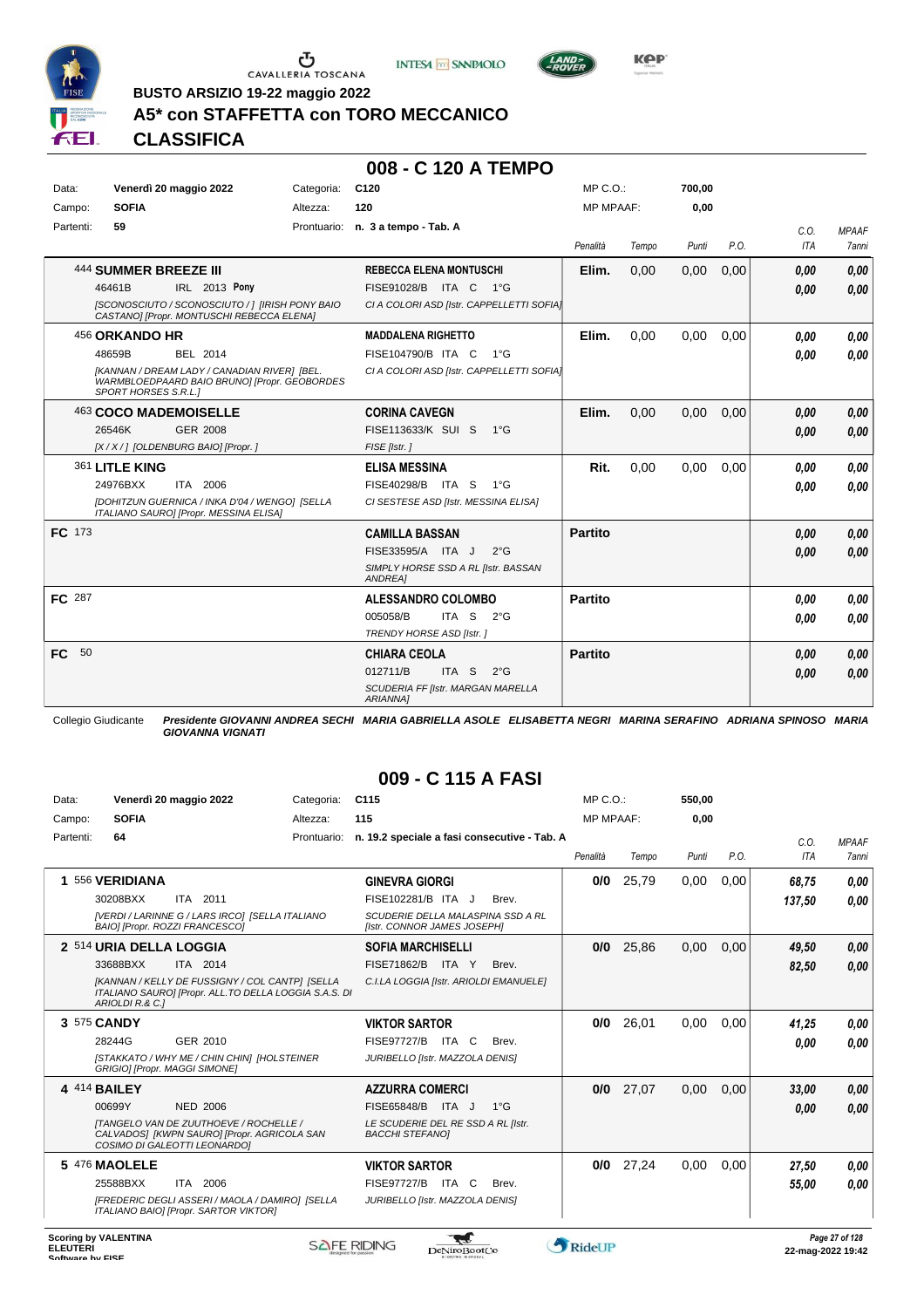





LAND-<br>- POVER

**BUSTO ARSIZIO 19-22 maggio 2022**

# **A5\* con STAFFETTA con TORO MECCANICO**

**CLASSIFICA**

| Data:               | Venerdì 20 maggio 2022                                                                                                                                                 | Categoria: | C <sub>115</sub>                                                                                                            | MP C.O.:         |             | 550,00 |      |               |                       |
|---------------------|------------------------------------------------------------------------------------------------------------------------------------------------------------------------|------------|-----------------------------------------------------------------------------------------------------------------------------|------------------|-------------|--------|------|---------------|-----------------------|
| Campo:              | <b>SOFIA</b>                                                                                                                                                           | Altezza:   | 115                                                                                                                         | <b>MP MPAAF:</b> |             | 0,00   |      |               |                       |
| Partenti:           | 64                                                                                                                                                                     |            | Prontuario: n. 19.2 speciale a fasi consecutive - Tab. A                                                                    | Penalità         | Tempo       | Punti  | P.O. | C.0.<br>ITA   | <b>MPAAF</b><br>7anni |
|                     | 6 562 CAIPIRINHA<br>03170C<br>GER 2002<br>[CONTENDRO / RIGOLETTA / REGAZZONI] [HANNOVER<br>BAIO] [Propr. TURLA ALLEGRA]                                                |            | <b>GIULIA CASTIGLIEGO</b><br>FISE105384/B ITA C<br>Brev.<br>SIMPLY HORSE SSD A RL [Istr. BASSAN<br>ANDREA]                  | 0/0              | 27,43       | 0,00   | 0,00 | 11,00<br>0.00 | 0,00<br>0,00          |
|                     | 7 472 FLY MY PRINCESS<br>ITA 2016<br>46909B<br>[SINGULORD JOTER / FIONA 251 / FLORESTAN I] [SELLA<br>ITALIANO BAIO SCUROI [Propr. PAGAN GRISO CELESTE]                 |            | <b>CAMILLA PAGAN GRISO</b><br>FISE73499/B ITA J<br>1°G<br>CI SESTESE ASD [Istr. PAGAN GRISO<br><b>CELESTE</b>               | 0/0              | 27,55       | 0.00   | 0,00 | 11,00<br>0.00 | 0,00<br>0,00          |
|                     | 8 368 VENTO DELLA FLORIDA<br>30218BXX<br>ITA 2010<br>[QUICK STAR / PANDORA DELLA FLORIDA / CELANO]<br>[SELLA ITALIANO GRIGIO] [Propr. BRANDA GIUSEPPE]                 |            | ALESSANDRA MAINI<br>FISE47677/B ITA S<br>1°G<br>C.I.LA LOGGIA [Istr. ARIOLDI EMANUELE]                                      |                  | $0/0$ 27,59 | 0,00   | 0,00 | 11,00<br>0,00 | 0,00<br>0,00          |
|                     | 9 309 ALELUJA DES BLES<br>22384A<br>FRA 2010<br>[SALVADOR V / BERENICE D'HELBY / ] [AES SAURO]<br>[Propr. ZORAT ANTONIA ELIZABETH]                                     |            | ANTONIA ELIZABETH ZORAT<br>000171/X<br>ITA S<br>1°G<br>HORSEBRIDGE CLUB ASD [Istr. MODENA<br>ROBERTO]                       |                  | $0/0$ 27,65 | 0.00   | 0,00 | 11,00<br>0.00 | 0,00<br>0,00          |
|                     | <b>10 417 ACTION Q</b><br>49037B<br>GER 2013<br>[ACTION BREAKER / WALLORA M / QUICK STAR]<br>[WESTFALEN BAIO] [Propr. PORRO FEDERICO]                                  |            | <b>FEDERICO PORRO</b><br><b>FISE67989/B</b><br>ITA S<br>1°G<br>ASD TORRE DEI GELSI [Istr. GIORGI LUCIA]                     | 0/0              | 27,80       | 0,00   | 0,00 | 11,00<br>0.00 | 0,00<br>0,00          |
|                     | 11 310 HAMILTON H<br>01427V<br><b>NED 2012</b><br>[WHITAKER / ABALIA / PADINUS] [KWPN BAIO] [Propr.<br>SENONER JULIA]                                                  |            | JULIA SENONER<br>000428/V<br>ITA S<br>1°G<br>CE VAL GARDENA ASD [Istr. MARKART<br><b>JOSEF1</b>                             | 0/0              | 27.96       | 0.00   | 0,00 | 0.00<br>0.00  | 0,00<br>0,00          |
|                     | <b>12 607 BENSOR</b><br>34708BXX<br>ITA 2013<br>[CASANTOS / RIVERA (EX ROSS) / BURGGRAAF] [SELLA<br>ITALIANO GRIGIO] [Propr. CS S.R.L]                                 |            | <b>ELISA CUMINI</b><br>FISE136232/B ITA J<br>Brev.<br><b>ESSE EFFE JUMPING TEAM ASD [Istr.</b><br><b>RAMPINELLI SILVIA]</b> | 0/0              | 28,21       | 0,00   | 0,00 | 0,00<br>0,00  | 0,00<br>0,00          |
|                     | 13 351 FOX DI VALMARINA<br>34815BXX<br>ITA 2015<br>[KANNAN / NICOLE DI VILLA EMILIA / SILVANO] [SELLA<br>ITALIANO SAURO] [Propr. AZIENDA AGRICOLA MANZONI<br>GIOVANNA] |            | GIULIA MAGNAGHI<br>FISE25030/B ITA S<br>1°G<br>IL LEVRIERO SSD A RL [Istr. ROTA MARIO]                                      | 0/0              | 28,29       | 0,00   | 0,00 | 0.00<br>0.00  | 0,00<br>0,00          |
|                     | <b>14 305 WAITAKI ROSE</b><br>25232K<br><b>GER 2006</b><br>[X / X / ] [OLDENBURG GRIGIO] [Propr. ]                                                                     |            | <b>ELODIE HANSELMANN</b><br>FISE121782/K SUI C<br>1°G<br>FISE [Istr.]                                                       | 0/0              | 28,53       | 0,00   | 0,00 | 0,00<br>0,00  | 0,00<br>0,00          |
|                     | 15 428 TRILLYN<br>ITA 2010<br>28871BXX<br>[CONTEFINO / ERIKA VII / TU REVIENS] [SELLA ITALIANO<br>BAIO] [Propr. SACCHI DIEGO]                                          |            | <b>MATILDE PEREGO</b><br>FISE74316/B ITA Y 1°G<br>C.I.SULBIATESE SSD A RL [Istr. MATTAVELL.<br><b>TIZIANO]</b>              | 0/0              | 28,88       | 0.00   | 0,00 | 0.00<br>0,00  | 0,00<br>0,00          |
|                     | 16 431 GOLDIX DU SEIGNEUR<br>BEL 2012<br>12688D<br>[ELVIS TER PUTTE / CADIX DU SEIGNEUR Z / CHELLANO<br>Z] [SELLA BELGA SAURO] [Propr. REMONTI<br><b>MASSIMILIANO]</b> |            | <b>CAMILLA REMONTI</b><br>FISE78159/B ITA J<br>1°G<br>MILANO EQUESTRIAN CENTRE SSD A RL<br>[Istr. ZAPPA CRISTIANO]          |                  | $0/0$ 29,23 | 0,00   | 0,00 | 0,00<br>0,00  | 0,00<br>0,00          |
|                     | 17 306 CASSIOPEIA Z<br>GER 2013<br>28331K<br>[X / X / ] [ZANGERSHEIDE SAURO BRUCIATO] [Propr. ]                                                                        |            | <b>MARC HERZOG</b><br>FISE121798/K SUI S<br>1°G<br>FISE [Istr.]                                                             |                  | $0/0$ 29,75 | 0,00   | 0,00 | 0.00<br>0.00  | 0,00<br>0,00          |
| <b>18 249 KINZI</b> | LOS505<br>SUI 2015<br>$[!//]$ [] [Propr.]                                                                                                                              |            | <b>ALICE SONDEREGGER</b><br>LOS504<br>SUI S<br>1°G<br>[Istr.]                                                               |                  | $0/0$ 29,79 | 0,00   | 0,00 | 0,00<br>0,00  | 0,00<br>0,00          |
|                     | <b>19 415 CAICOS 3</b><br>30835BXX<br>GER 2010<br>[CALIDO / AVIENNA / LAST LIBERTY] [OLDENBURG<br>GRIGIO] [Propr. GIGANTE ANNA]                                        |            | ANNA GIGANTE<br>FISE67598/B ITA Y 1°G<br>C.I.SULBIATESE SSD A RL [Istr. MATTAVELL]<br><b>TIZIANO]</b>                       |                  | $0/0$ 29,92 | 0,00   | 0,00 | 0.00<br>0.00  | 0,00<br>0,00          |

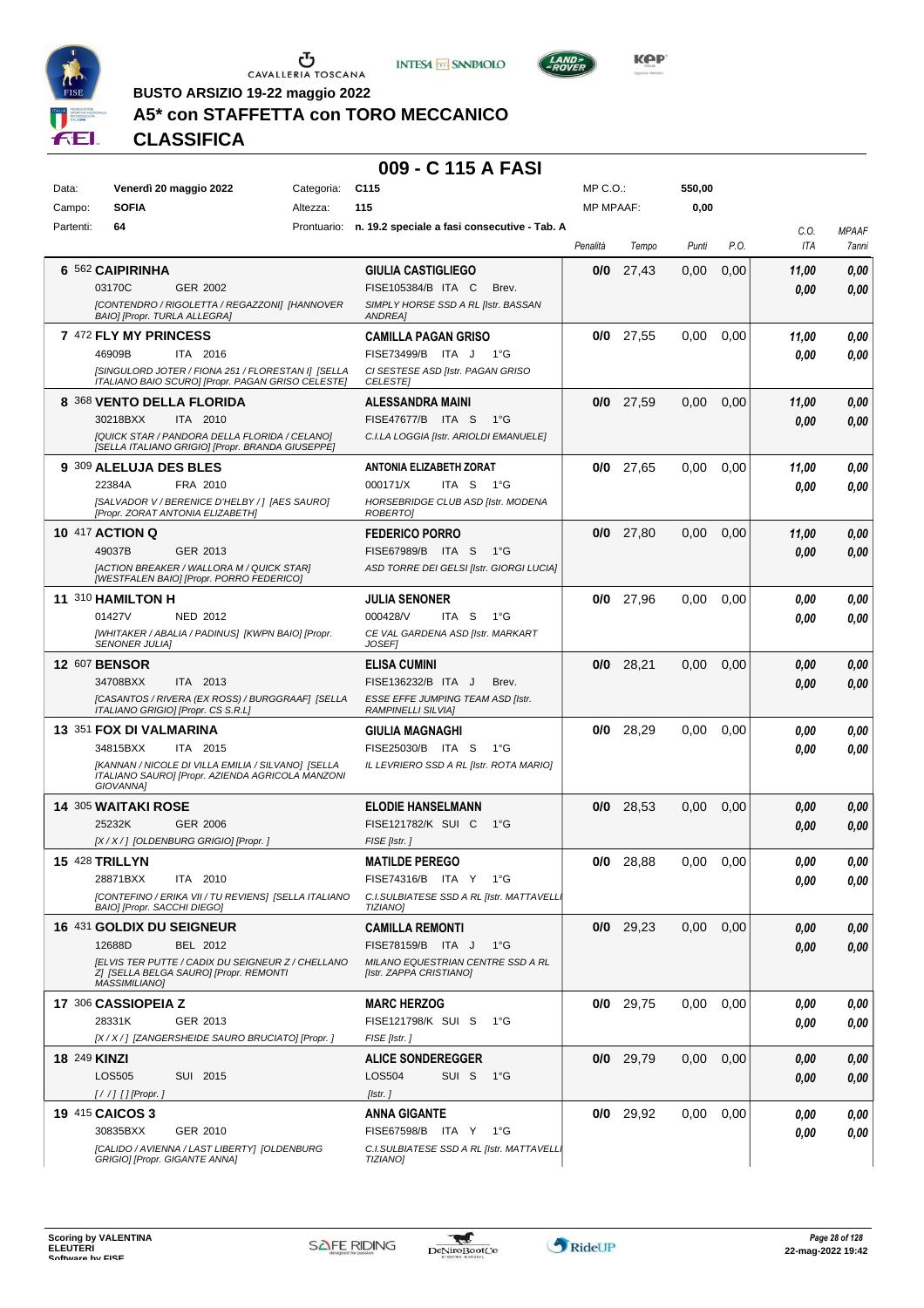





**Kep** 

**BUSTO ARSIZIO 19-22 maggio 2022**

# **A5\* con STAFFETTA con TORO MECCANICO**

**CLASSIFICA**

| Data:     | Venerdì 20 maggio 2022                                                                                                                                                             | Categoria: | C <sub>115</sub>                                                                                                          | $MP C. O.$ :     |              | 550,00 |      |                    |                       |
|-----------|------------------------------------------------------------------------------------------------------------------------------------------------------------------------------------|------------|---------------------------------------------------------------------------------------------------------------------------|------------------|--------------|--------|------|--------------------|-----------------------|
| Campo:    | <b>SOFIA</b>                                                                                                                                                                       | Altezza:   | 115                                                                                                                       | <b>MP MPAAF:</b> |              | 0,00   |      |                    |                       |
| Partenti: | 64                                                                                                                                                                                 |            | Prontuario: n. 19.2 speciale a fasi consecutive - Tab. A                                                                  | Penalità         | Tempo        | Punti  | P.O. | C.O.<br><b>ITA</b> | <b>MPAAF</b><br>7anni |
|           | <b>20 332 LACARDO</b><br>18256A<br><b>GER 2008</b><br>[LANDOS / OLIVIA XXXI- / CARETINO] [HOLSTEINER<br>BAIO] [Propr. FIORUZZI SPORT HORSES SRL]                                   |            | <b>MARTINA MONDINI</b><br>011944/B<br>ITA S<br>$1^{\circ}G$<br>GARDEN SILVER HORSE ASD [Istr.<br>SBARBARO GIANLUCA]       | 0/0              | 30,08        | 0,00   | 0,00 | 0.00<br>0.00       | 0,00<br>0,00          |
|           | 21 548 ZENITH DEL TIRSO<br>05907N<br>ITA 2015<br>[ASCOT DES IFS / ODIESSEA DEL TIRSO / QUIDAM DE LA<br>CERE] [SELLA ITALIANO BAIO] [Propr. SOCIETA'<br><b>SEMPLICE LE QUERCET</b>  |            | <b>STEFANIA ORSI</b><br>FISE114318/B ITA S<br>Brev.<br>EQUESTRE MOZZATE ASD [Istr. BUSSU<br><b>DANTEI</b>                 | 0/0              | 30,31        | 0,00   | 0,00 | 0.00<br>0.00       | 0,00<br>0,00          |
|           | <b>22 323 DULCIE</b><br>13216BXX<br>ITA 1999<br>[EQUUS MON AMOUR / QUIRLANDA / DELFO DE OSSI]<br>[SELLA ITALIANO GRIGIO] [Propr. RIVA ELENA]                                       |            | <b>ELENA RIVA</b><br>007212/B<br>ITA S<br>$1^{\circ}G$<br>IL BEDESCO ASD [Istr. CIROCCHI VIVIANO<br><b>FELICIANO]</b>     | 0/0              | 30,60        | 0,00   | 0,00 | 0.00<br>0.00       | 0,00<br>0,00          |
|           | 23 344 DADDY-GOLD<br>27972BXX<br><b>NED 2008</b><br>[ANDIAMO / NINA-GOLD / LUX] [KWPN BAIO] [Propr.<br><b>LUALDI LUCIA]</b>                                                        |            | <b>ANDREA PISANI</b><br>FISE104872/B ITA C<br>1°G<br>B.E.T. SSD A RL [Istr. DONATO LUISA]                                 | 0/0              | 31,28        | 0.00   | 0,00 | 0.00<br>0.00       | 0,00<br>0,00          |
|           | 24 57 ANARYA<br>46036B<br>ITA 2016<br>[LOHENGRIN DI VILLA EMILIA / LUSSURIOSA DELLE<br>ROANE / CARAVAGGIO DELLE ROANE] [SELLA ITALIANO<br>BAIO] [Propr. GALIMBERTI LAURA]          |            | <b>CHIARA PAOLETTI</b><br>FISE49329/B ITA J<br>$1^{\circ}G$<br>LA FRANCESINA ASD [Istr. DURAND JULIEN<br><b>RICCARDOI</b> | 0/0              | 33,66        | 0,00   | 0,00 | 0.00<br>0.00       | 0,00<br>0,00          |
|           | 25 341 CLOTHILDA<br>09744D<br>GER 2010<br>[CASQUETTO / OTHILDA / CONTENDER] [HOLSTEINER<br>BAIO SCURO] [Propr. VINCOLI ARMANDO]                                                    |            | <b>GIULIA GIACOSA</b><br>FISE11972/A ITA S<br>1°G<br>RUBBIANETTA SSD A RL [Istr. CORRAO<br>SALVATORE]                     | 0/0              | 35,24        | 0.00   | 0,00 | 0.00<br>0.00       | 0,00<br>0.00          |
|           | 26 564 W-FAUBOURG VH KREKEDAL Z<br><b>BEL 2005</b><br>15252A<br>[WELDON D'05 / LEANDRA / LAIBACH] [ZANGERSHEIDE<br>SAURO] [Propr. NUOVA MONTE ROBBIO SRL]                          |            | VITTORIA DUNI<br>FISE107905/B ITA J<br>Brev.<br>SCUDERIA LA CHIMERA SSD A RL [Istr.<br>PALUMBO GIORGIA]                   | 0/0              | 39,32        | 0,00   | 0,00 | 0.00<br>0.00       | 0,00<br>0.00          |
|           | 27 586 ARNILD DE GALESTE<br>47345B<br>FRA 2010<br>[L'AEC DE TRIOMPHE / ODETTE DE GALESTE / ] [SELLA<br>FRANCESE BAIO] [Propr. GIUDICI AURORA]                                      |            | AURORA GIUDICI<br>FISE118192/B ITA C<br>Brev.<br>C.I.I SALICI [Istr. SCIELZO SERENA]                                      | 0/4              | 28,23        | 0.00   | 0,00 | 0.00<br>0.00       | 0,00<br>0.00          |
|           | 28 461 DARCOLIE DES COLLINES<br>24585K<br><b>BEL 2009</b><br>[X / X / ] [SELLA BELGA SAURO] [Propr. ]                                                                              |            | <b>ADELAIDE BORRA</b><br>FISE112102/B ITA J<br>1°G<br>NUOVA ASD C.I. CINQ FO' [Istr. GRAZIOTTI<br>SILVANO]                | 0/4              | 28,66        | 0.00   | 0,00 | 0.00<br>0.00       | 0,00<br>0,00          |
|           | 29 440 NOFA<br>21937A<br>BEL 2013<br><b>IPRESLEY BOY / TESS BRIOLITA / 1 IBEL.</b><br>WARMBLOEDPAARD BAIO] [Propr. BURATO LUDOVICA]                                                |            | <b>LUDOVICA BURATO</b><br>FISE39945/A ITA J<br>1°G<br>HORSEBRIDGE CLUB ASD [Istr. FAGO<br>FRANCESCO]                      | 0/4              | 29,00        | 0,00   | 0,00 | 0,00<br>0.00       | 0,00<br>0.00          |
|           | 30 419 MAY DAY FLY<br>45974B<br>ITA 2014<br>[REBUS DI VAL MARINA / WANDY D. / MISTER (EX<br>CAVALIER)] [SELLA ITALIANO BAIO] [Propr. AZ. AGR.<br>LIGORI DI LIGORI MARCO]           |            | <b>SILVIA FOGNINI</b><br>FISE69076/B ITA S<br>− 1°G<br>CI OROBICO ASD [Istr. LIGORI MARCO]                                |                  | $0/4$ 32,70  | 0,00   | 0,00 | 0.00<br>0,00       | 0,00<br>0,00          |
|           | 31 375 TOBY DE LONGA<br>33175BXX<br>FRA 2007<br>[LAURIER DE HERE / HANSIE DE LONGA / VEXILLUM<br>REGIS] [ANGLO ARABO FRANCESE GRIGIO] [Propr.<br>SANVITO FULVIO DITTA INDIVIDUALE] |            | <b>ILARIA ROSSATO</b><br>FISE54836/B ITA S<br>− 1°G<br>LE FORNACI JUMP [Istr. ROSSONI LUIGI]                              |                  | $0/4$ 33,82  | 0,00   | 0,00 | 0.00<br>0.00       | 0,00<br>0,00          |
|           | 32 348 AMELIE DELLA ROGGIA<br>14025E<br>ITA 2011<br>[EUROCOMMERCE CARESINO / GLADIS / ACOBAT II]<br>[SELLA ITALIANO SAURO] [Propr. PICONE FRANCESCA]                               |            | <b>CLAUDIA ROSSI</b><br>FISE20888/B ITA S<br>1°G<br>SCUDERIA EQUISTYLE ASD [Istr. MAZZOLA<br><b>FABRIZIO]</b>             |                  | $0/4$ 34,31  | 0,00   | 0,00 | 0,00<br>0,00       | 0,00<br>0,00          |
|           | 33 400 VINCITORE<br>05508N<br>ITA 2014<br>[KSAR-SITTE / PALMASERA / PIRADIN] [SELLA ITALIANO<br>SAURO] [Propr. TOLU ALESSIO]                                                       |            | <b>ALESSANDRO CREMONESI</b><br>FISE57134/B ITA Y 1°G<br>GARDEN SILVER HORSE ASD [Istr.<br>SBARBARO GIANLUCA]              |                  | $0/11$ 51,87 | 0,00   | 0,00 | 0,00<br>0.00       | 0,00<br>0,00          |
|           | Scoring by VAI ENTINA                                                                                                                                                              |            |                                                                                                                           |                  |              |        |      |                    | <b>Dogo 20 of 128</b> |

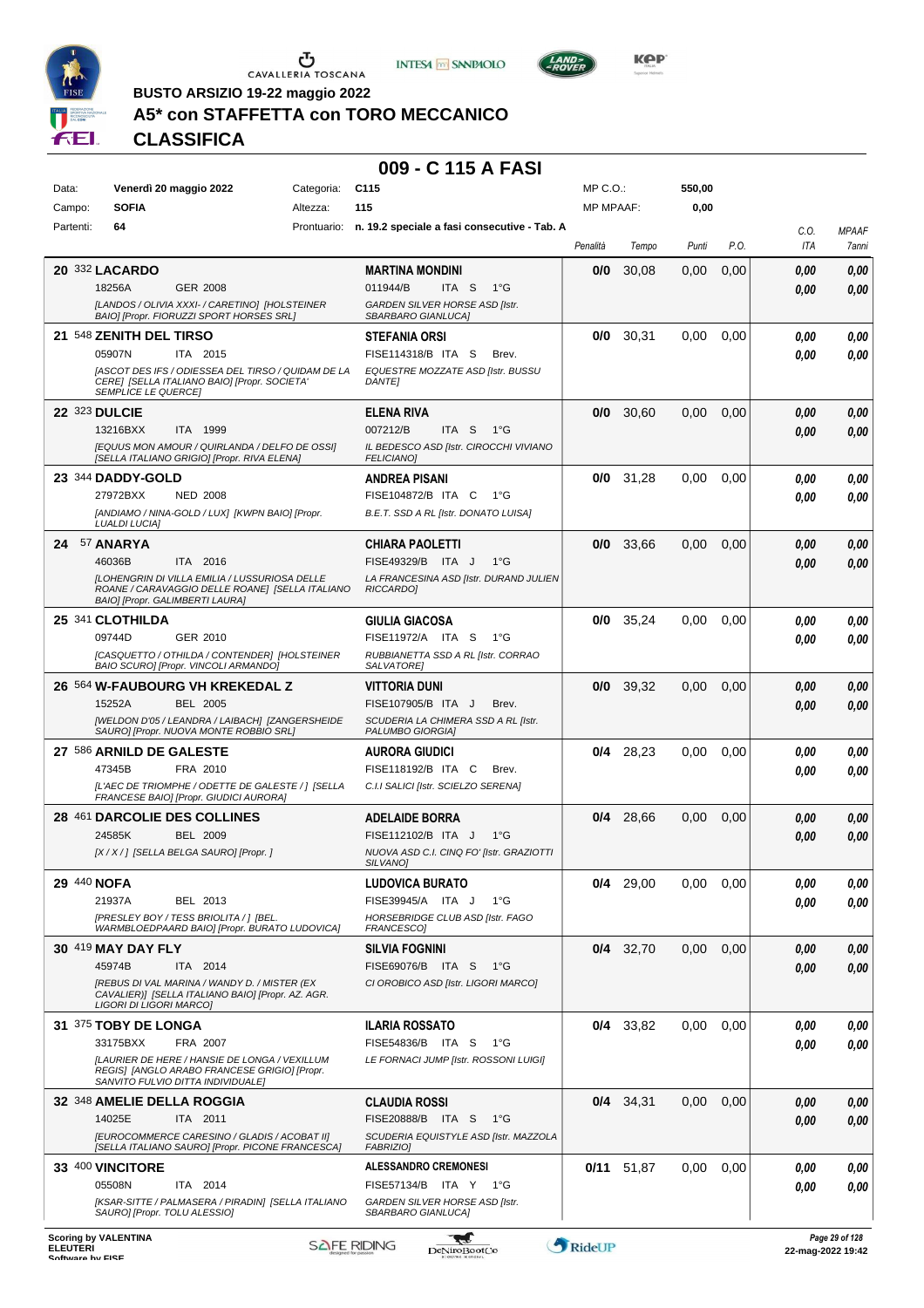





**Kep** 

**BUSTO ARSIZIO 19-22 maggio 2022**

# **A5\* con STAFFETTA con TORO MECCANICO**

**CLASSIFICA**

| Data:     | Venerdì 20 maggio 2022                                                                                                 | Categoria: | C <sub>115</sub>                                                    | MP C. O.         |         | 550,00 |      |      |              |
|-----------|------------------------------------------------------------------------------------------------------------------------|------------|---------------------------------------------------------------------|------------------|---------|--------|------|------|--------------|
| Campo:    | <b>SOFIA</b>                                                                                                           | Altezza:   | 115                                                                 | <b>MP MPAAF:</b> |         | 0,00   |      |      |              |
| Partenti: | 64                                                                                                                     |            | Prontuario: n. 19.2 speciale a fasi consecutive - Tab. A            |                  |         |        |      | C.0. | <b>MPAAF</b> |
|           |                                                                                                                        |            |                                                                     | Penalità         | Tempo   | Punti  | P.O. | ITA  | 7anni        |
|           | 34 436 ENNISCRONE CONDIOS                                                                                              |            | <b>CARLOTTA TARTUFOLI</b>                                           | 1                | 76,38   | 0,00   | 0,00 | 0,00 | 0,00         |
|           | IRL 2012<br>20934A                                                                                                     |            | FISE82679/B ITA Y 1°G                                               |                  |         |        |      | 0.00 | 0,00         |
|           | [CONDIOS / MORGANS GOLD / NORGANGOLD MAJOR]<br>[IRISH SPORT HORSE BAIO] [Propr. BERTERO ORNELLA]                       |            | EURATOM [Istr. VERHEYDEN MARIO<br><b>GEORGES AGNES</b>              |                  |         |        |      |      |              |
|           | 35 441 ESPECIALE VD                                                                                                    |            | <b>BENEDETTA REMONTI</b>                                            |                  | 4 52,28 | 0.00   | 0,00 | 0,00 | 0,00         |
|           | 30514BXX<br><b>NED 2009</b>                                                                                            |            | FISE85058/B ITA J<br>$1^{\circ}G$                                   |                  |         |        |      | 0,00 | 0,00         |
|           | [CARDENTO / LERA / PURIOSO] [KWPN BAIO] [Propr.                                                                        |            | MILANO EQUESTRIAN CENTRE SSD A RL                                   |                  |         |        |      |      |              |
|           | REMONTI MASSIMILIANO]                                                                                                  |            | [Istr. ZAPPA CRISTIANO]                                             |                  |         |        |      |      |              |
|           | 36 557 SIG DARE DEVIL                                                                                                  |            | <b>GLORIA ACQUADRO</b>                                              |                  | 4 52,96 | 0.00   | 0,00 | 0,00 | 0,00         |
|           | 35044BXX<br>GER 2011                                                                                                   |            | FISE46908/A ITA Y<br>Brev.                                          |                  |         |        |      | 0.00 | 0,00         |
|           | [QUIDADO / HAVANNA XVI / LESANTO] [HOLSTEINER<br>BAIO] [Propr. A.S.D. C.I. LA VIGNA]                                   |            | C.E.DI MOTTALCIATA ASD [Istr. NESCI<br><b>MARTA]</b>                |                  |         |        |      |      |              |
|           | 37 366 QUEBEL DELLA LOGGIA                                                                                             |            | <b>LUCA LANZI</b>                                                   |                  | 4 55,87 | 0.00   | 0,00 | 0,00 | 0,00         |
|           | 30035BXX<br>ITA 2010                                                                                                   |            | FISE9536/C<br>ITA Y<br>1°G                                          |                  |         |        |      | 0.00 | 0,00         |
|           | [LEMATO / TIMIDE / JALISCO B] [SELLA ITALIANO BAIO]<br>[Propr. ALL.TO DELLA LOGGIA SAS]                                |            | C.I.LO SCRIVIA ASD [Istr. LANZI FABIANO]                            |                  |         |        |      |      |              |
|           | 38 349 COQUET DU FOREZAN                                                                                               |            | <b>PAOLO BROGLIA</b>                                                |                  | 4 57.57 | 0,00   | 0,00 | 0.00 | 0,00         |
|           | 30263K<br>FRA 2012                                                                                                     |            | FISE23084/B ITA SA 1°G                                              |                  |         |        |      | 0.00 | 0,00         |
|           | [X / X / ] [SELLA FRANCESE BAIO] [Propr. ]                                                                             |            | A. VALLEVERDE [Istr. ZAPPA CRISTIANO]                               |                  |         |        |      |      |              |
|           | 39 537 ELDORADO VAL HENRY                                                                                              |            | <b>GIULIA TREZZI</b>                                                |                  | 4 57,92 | 0.00   | 0,00 | 0,00 | 0,00         |
|           | 48545B<br>FRA 2014                                                                                                     |            | FISE94673/B ITA J<br>Brev.                                          |                  |         |        |      | 0.00 | 0.00         |
|           | <b>IDOLLAR DELA PIERRE / IROISE MAIL / QUARTZ DU</b><br>VALLON] [SELLA FRANCESE BAIO] [Propr. TREZZI PAOLO             |            | IL BEDESCO ASD [Istr. MARI ALESSANDRO]                              |                  |         |        |      |      |              |
|           | FRANCESCO]                                                                                                             |            |                                                                     |                  |         |        |      |      |              |
|           | 40 405 TAILORMADE STINA                                                                                                |            | <b>ANDREA PISANI</b>                                                | 4                | 58,30   | 0,00   | 0,00 | 0.00 | 0,00         |
|           | 22275A<br><b>GER 2009</b>                                                                                              |            | FISE104872/B ITA C<br>1°G                                           |                  |         |        |      | 0.00 | 0,00         |
|           | [STAKKATO / GRETA / GOODMAN] [HANNOVER BAIO<br>SCURO] [Propr. LOZAR SAS]                                               |            | B.E.T. SSD A RL [Istr. DONATO LUISA]                                |                  |         |        |      |      |              |
|           | 41 339 ZOE DELLA FLORIDA                                                                                               |            | <b>MARTA SAGONE</b>                                                 | 4                | 58,78   | 0.00   | 0,00 | 0,00 | 0,00         |
|           | 31333BXX<br>ITA 2011                                                                                                   |            | FISE16078/B ITA S<br>$1^{\circ}G$                                   |                  |         |        |      | 0.00 | 0,00         |
|           | [EMILION / LUNA DELLA FLORIDA / QUIDAM DE REVEL]<br>[SELLA ITALIANO BAIO] [Propr. SAGONE MARTA]                        |            | TREKKING H.C.AMICI DEL CAVALLO ASD<br>[Istr. FERRARIO MASSIMILIANO] |                  |         |        |      |      |              |
|           | 42 531 PILOTE HERO TC                                                                                                  |            | <b>ALESSIA MORANTE</b>                                              |                  | 4 59.13 | 0,00   | 0,00 | 0,00 | 0,00         |
|           | 48623B<br>BEL 2015                                                                                                     |            | FISE69657/B ITA J<br>1°G                                            |                  |         |        |      | 0.00 | 0,00         |
|           | [BOYFRIEND DU SEIGNEUR / UTAHBRIDGE / ] [BEL.                                                                          |            | C.I.BREGNANO [Istr. CATTANEO ANTONIO]                               |                  |         |        |      |      |              |
|           | WARMBLOEDPAARD BAIO] [Propr. MORANTE ALESSIA]                                                                          |            |                                                                     |                  |         |        |      |      |              |
|           | 43 402 VERANO DE LONGA<br>33617BXX<br>FRA 2009                                                                         |            | <b>GRETA HETTINGER</b><br>FISE59752/B ITA S 1°G                     | 4                | 62,86   | 0.00   | 0,00 | 0.00 | 0,00         |
|           | [QUARTZ DU CHANU / CENTAUREE II / MUGUET DU                                                                            |            | CENTRO IPPICO LA TORBIERA S.S.D. A R.L.                             |                  |         |        |      | 0,00 | 0,00         |
|           | MANOIR] [SELLA FRANCESE BAIO] [Propr. HETTINGER<br><b>GRETAI</b>                                                       |            | [Istr. NICOLODI STEFANO]                                            |                  |         |        |      |      |              |
|           | <b>44 523 LIKE RAIN</b>                                                                                                |            | NICCOLO' NARDOTTI                                                   |                  | 4 63,41 | 0,00   | 0,00 | 0,00 | 0,00         |
|           | 03472C<br>ITA 2006                                                                                                     |            | FISE83124/B ITA J<br>Brev.                                          |                  |         |        |      | 0,00 | 0,00         |
|           | [CARETELLO / LADYLIKE / LE GRAND I] [SELLA ITALIANO                                                                    |            | HORSE CLUB VILLA AIRAGHI ASD [Istr.                                 |                  |         |        |      |      |              |
|           | BAIO] [Propr. RESINELLI AUGUSTO]                                                                                       |            | <b>DUBOIS ALAIN JEAN ERNEST]</b>                                    |                  |         |        |      |      |              |
|           | 45 508 DOROTEA<br>27760BXX<br>ITA 2009                                                                                 |            | <b>CLARISSA ZARINI</b><br>FISE66096/B ITA Y<br>Brev.                |                  | 4 64,46 | 0,00   | 0,00 | 0,00 | 0,00         |
|           | [CORLAND / POBERLINA / AHORN] [SELLA ITALIANO                                                                          |            | SCUOLA DI EQUITAZIONE IL CAVALLINO                                  |                  |         |        |      | 0,00 | 0,00         |
|           | BAIO] [Propr. INTERNATIONAL HORSES]                                                                                    |            | ASD [Istr. PINO GIOVANBATTISTA]                                     |                  |         |        |      |      |              |
|           | 46 454 LACAPITOLA                                                                                                      |            | <b>MARTINA D'ANDREA</b>                                             |                  | 4 65,95 | 0,00   | 0,00 | 0,00 | 0,00         |
|           | 02938R<br>ITA 2007                                                                                                     |            | FISE98937/B ITA J<br>$1^{\circ}G$                                   |                  |         |        |      | 0,00 | 0,00         |
|           | [LANDCAPITOL / CARDINA GUENTER / CARDINO] [SELLA<br>ITALIANO GRIGIO] [Propr. MARANGON OSTILIA]                         |            | C.I.SULBIATESE SSD A RL [Istr. MATTAVELL]<br>TIZIANO]               |                  |         |        |      |      |              |
|           | 47 452 ORLANDO VAN HET HULST                                                                                           |            | <b>FRANCESCA BUSATO</b>                                             |                  | 4 68,47 | 0,00   | 0,00 | 0,00 | 0,00         |
|           | 049551<br>BEL 2014                                                                                                     |            | FISE27479/H ITA Y<br>1°G                                            |                  |         |        |      | 0,00 | 0,00         |
|           | [DIAMANT DE SEMILLY / ILUSIONATA VAN T<br>MEULENHOF / LORD Z] [BEL. WARMBLOEDPAARD<br>SAURO] [Propr. BUSATO FRANCESCA] |            | L'ANGOLO DEL CAVALIERE ASD [Istr. DEL<br>COVILLO FABIO]             |                  |         |        |      |      |              |

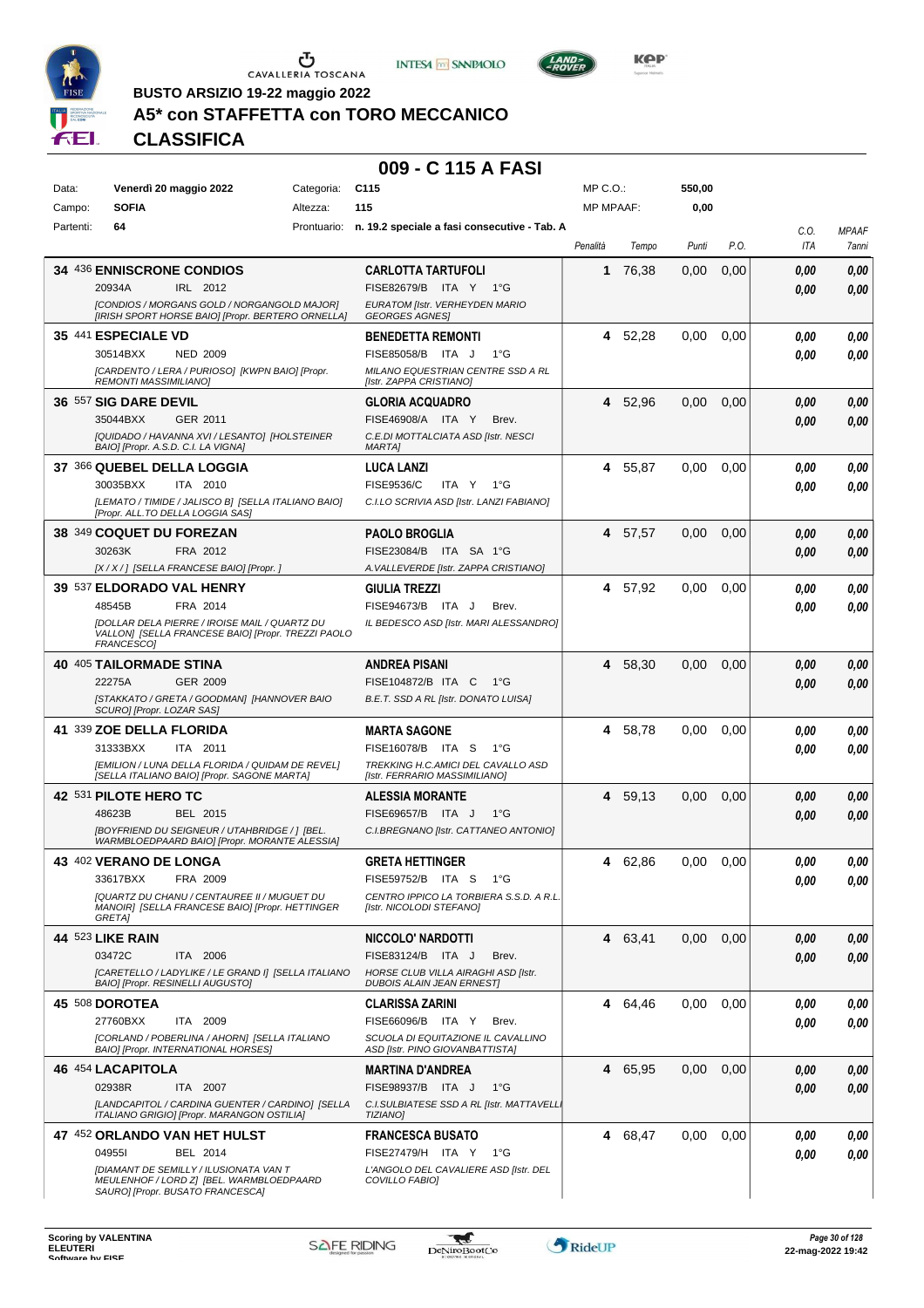





**BUSTO ARSIZIO 19-22 maggio 2022**

# **A5\* con STAFFETTA con TORO MECCANICO**

**CLASSIFICA**

| Data:         | Venerdì 20 maggio 2022                                                                                                                                                           | C <sub>115</sub><br>Categoria: |                                                                                                                              | MP C.O.:<br><b>MP MPAAF:</b> |          | 550,00<br>0,00 |      |              |                       |
|---------------|----------------------------------------------------------------------------------------------------------------------------------------------------------------------------------|--------------------------------|------------------------------------------------------------------------------------------------------------------------------|------------------------------|----------|----------------|------|--------------|-----------------------|
| Campo:        | <b>SOFIA</b>                                                                                                                                                                     | Altezza:<br>115                |                                                                                                                              |                              |          |                |      |              |                       |
| Partenti:     | 64                                                                                                                                                                               |                                | Prontuario: n. 19.2 speciale a fasi consecutive - Tab. A                                                                     | Penalità                     | Tempo    | Punti          | P.O. | C.O.<br>ITA  | <b>MPAAF</b><br>7anni |
|               | 48 111 LIMEHOUSE<br>20595A<br>ITA 2014<br>[LAEKEN / LINA GINELLI / GRANDEUR] [SELLA ITALIANO<br>BAIO SCURO] [Propr. FRIMIVI SOC. AGR. SRL]                                       |                                | <b>ANDREA GIANNELLI</b><br>FISE26552/B ITA SA 1°G<br>SCUDERIE DELLA MALASPINA SSD A RL<br>[Istr. SACCHI STEFANO]             | 4                            | 68,87    | 0,00           | 0,00 | 0.00<br>0.00 | 0,00<br>0,00          |
|               | 49 293 CASSANDRA ZORRA<br><b>LOS506</b><br>SUI 2013<br>$[!//]$ [] [Propr.]                                                                                                       |                                | <b>ALICE SONDEREGGER</b><br>SUI S<br>LOS504<br>$1^{\circ}G$<br>[Istr.]                                                       |                              | 4 71.07  | 0,00           | 0,00 | 0.00<br>0.00 | 0,00<br>0.00          |
|               | 50 538 CIXI DE KESTEMONT Z<br>46686B<br>BEL 2014<br>[CANDILLO Z / FIONA / BASJE] [ZANGERSHEIDE GRIGIO]<br>[Propr. MAGGIONI LORENZO]                                              |                                | <b>MARIA CLARA MAGGIONI</b><br>FISE95083/B ITA J<br>Brev.<br>ASD SAN RAFFAELE [Istr. TOSCA ANDREA]                           | 8                            | 56,28    | 0,00           | 0,00 | 0.00<br>0.00 | 0,00<br>0,00          |
| 51 425 VICKY  | 46305B<br>ITA 2015<br>[CASINO BERLIN / VICTORIA / ] [SELLA ITALIANO GRIGIO]<br>[Propr. GUERRA EMILIA]                                                                            |                                | <b>CAMILLA PAGAN GRISO</b><br>FISE73499/B ITA J<br>1°G<br>CI SESTESE ASD [Istr. PAGAN GRISO<br><b>CELESTE</b>                | 8                            | 56,67    | 0,00           | 0,00 | 0.00<br>0.00 | 0,00<br>0,00          |
|               | 52 554 CLOVER VAN ASBORNE Z<br>19524A<br><b>BEL 2008</b><br>[CARDENTO / SORAYA VH STALHOF / NON STOP]<br>[ZANGERSHEIDE GRIGIO] [Propr. SORCE GIULIA]                             |                                | <b>GIULIA SORCE</b><br>FISE45206/A ITA J<br>Brev.<br>HORSEBRIDGE CLUB ASD [Istr. FAGO<br><b>FRANCESCO</b>                    | 8                            | 62,10    | 0,00           | 0,00 | 0.00<br>0.00 | 0,00<br>0,00          |
|               | 53 427 BHETOVEN D'ACCEGLIO<br>17205A<br>ITA 2008<br>[LARINO / LA NUIT DE MARS / NARCOS II] [SELLA<br>ITALIANO GRIGIO] [Propr. BROCCHIERO GABRIELLA]                              |                                | <b>MARGHERITA FELLI</b><br>FISE73961/B ITA Y<br>1°G<br>IL BEDESCO ASD [Istr. CIROCCHI RITA]                                  | 8                            | 68,07    | 0,00           | 0,00 | 0.00<br>0.00 | 0,00<br>0.00          |
|               | 54 577 FELICITY DELLA CACCIA<br>ITA 2004<br>12618A<br>[CALIDO / BALADIA / ACADIUS] [SELLA ITALIANO SAURO]<br>[Propr. TAMBORRA ROBERTO]                                           |                                | <b>CAROLA PREMAZZI</b><br>FISE113328/B ITA J<br>Brev.<br>CI SESTESE ASD [Istr. MESSINA ELISA]                                | 16                           | 56,57    | 0,00           | 0,00 | 0.00<br>0.00 | 0,00<br>0.00          |
|               | 55 429 LAND FRANCIS<br>26317BXX<br>ITA 2006<br>[LANDCAPITOL / BABET / SAM FRANCIS] [SELLA<br>ITALIANO BAIO] [Propr. FORLANI MONICA]                                              |                                | <b>JENNIFER FERRERO</b><br>FISE35829/A ITA S<br>1°G<br>RUBBIANETTA SSD A RL [Istr. CORRAO<br>SALVATORE]                      |                              | 17 85,00 | 0,00           | 0,00 | 0.00<br>0.00 | 0,00<br>0.00          |
|               | 317 CATERINA<br>01762X<br>BEL 2007<br>[CANTOS / LEFARINA / ] [KWPN BAIO] [Propr. BRAVI<br><b>CRISTINA1</b>                                                                       |                                | <b>GUIDO VALERI</b><br>003328/B<br>ITA SA 1°G<br>ASD TORRE DEI GELSI [Istr. GIORGI LUCIA]                                    | Elim.                        | 0,00     | 0,00           | 0,00 | 0.00<br>0.00 | 0,00<br>0,00          |
|               | 353 UPPER FLAMME<br>05347N<br>ITA 2013<br>[AKROBAT FLAMME / OSELLIA / GRATIANUS] [SELLA<br>ITALIANO SAURO] [Propr. BELLINZAS PAOLO]                                              |                                | <b>GRETA VACCHINI</b><br>FISE26455/B ITA S<br>$1^{\circ}G$<br>SCUDERIA LA CHIMERA SSD A RL [Istr.<br>PALUMBO GIORGIA]        | Elim.                        | 0,00     | 0.00           | 0,00 | 0.00<br>0.00 | 0,00<br>0.00          |
|               | 422 FALETTA DE DWERSE HAGEN<br>33008BXX<br>BEL 2005<br>[LUPICOR / BALETTA VAN DE ZUUTHOEVE / THUNDER<br>VAN DE ZUUTHOEVE] [BWP APPALOOSA NERO] [Propr.<br>PIRRO BALATTO ROBERTO] |                                | <b>FRANCESCA MAGNANTE TRECCO</b><br>FISE72013/B ITA J<br>1°G<br>SIMPLY HORSE SSD A RL [Istr. BASSAN<br>ANDREA]               | Elim.                        | 0,00     | 0,00           | 0,00 | 0.00<br>0.00 | 0,00<br>0,00          |
|               | 513 F.D. STABLE CAPPUCCINO<br>35003BXX<br>ITA 2014<br>[-/-/] [SCONOSCIUTA GRIGIO] [Propr. BOGNI MICHELE]                                                                         |                                | <b>NOEMI BOGNI</b><br>FISE71141/B ITA J<br>Brev.<br>EURATOM [Istr. VERHEYDEN MARIO<br><b>GEORGES AGNES!</b>                  | Elim.                        | 0,00     | 0.00           | 0,00 | 0.00<br>0.00 | 0,00<br>0,00          |
|               | 563 HIGH DIAMOND DU SUD Z<br>BEL 2014<br>48100B<br>[RUBYNEA / SAGACE DE LA CHATRE P / ]<br>[ZANGERSHEIDE BAIO] [Propr. BONESI CABRELE<br>SAMANTHAI                               |                                | <b>SAMANTHA BONESI CABRELE</b><br>FISE106812/B ITA C Brev.<br>ESSE EFFE JUMPING TEAM ASD [Istr.<br><b>RAMPINELLI SILVIA]</b> | Elim.                        | 0,00     | 0,00           | 0,00 | 0.00<br>0.00 | 0,00<br>0,00          |
| <b>FC</b> 277 |                                                                                                                                                                                  |                                | ELISSA VALENTINA BOTTOLI<br>FISE152776/B SUI Y 2°G<br>C.I.BREGNANO [Istr. CATTANEO ANTONIO]                                  | <b>Partito</b>               |          |                |      | 0.00<br>0.00 | 0,00<br>0,00          |

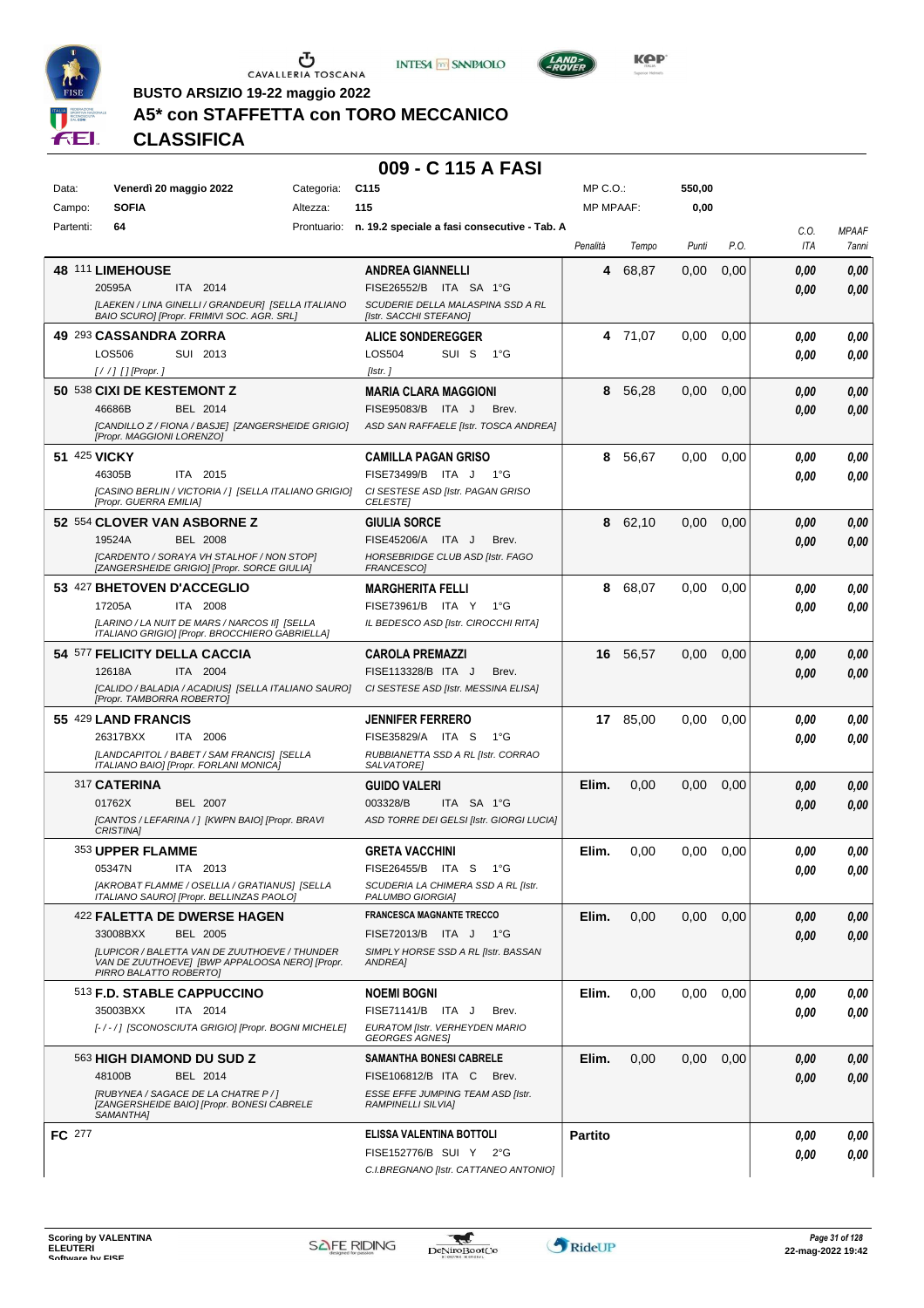

 $\sigma$  cavalleria toscana





**BUSTO ARSIZIO 19-22 maggio 2022**

# **A5\* con STAFFETTA con TORO MECCANICO**

**CLASSIFICA**

#### **009 - C 115 A FASI**

| Data:     | Venerdì 20 maggio 2022 | Categoria:  | C <sub>115</sub>                                                      | $MP C. O.$ :      | 550,00 |      |      |              |
|-----------|------------------------|-------------|-----------------------------------------------------------------------|-------------------|--------|------|------|--------------|
| Campo:    | <b>SOFIA</b>           | Altezza:    | 115                                                                   | <b>MP MPAAF:</b>  | 0,00   |      |      |              |
| Partenti: | 64                     | Prontuario: | n. 19.2 speciale a fasi consecutive - Tab. A                          |                   |        |      | C.0  | <b>MPAAF</b> |
|           |                        |             |                                                                       | Tempo<br>Penalità | Punti  | P.O. | ITA  | 7anni        |
| FC 307    |                        |             | <b>MATTEO ANDREA MARCO GRIMALDI</b>                                   | <b>Partito</b>    |        |      | 0,00 | 0,00         |
|           |                        |             | ITA S<br>004632/B<br>$2^{\circ}G$                                     |                   |        |      | 0,00 | 0.00         |
|           |                        |             | CI LA MORGANA ASD [Istr. BOVETTI PIERO]                               |                   |        |      |      |              |
| FC 459    |                        |             | <b>GIOVANBATTISTA PINO</b>                                            | <b>Partito</b>    |        |      | 0,00 | 0,00         |
|           |                        |             | ITA S<br>000595/L<br>$2^{\circ}$ G                                    |                   |        |      | 0,00 | 0,00         |
|           |                        |             | SCUOLA DI EQUITAZIONE IL CAVALLINO<br>ASD [Istr. PINO GIOVANBATTISTA] |                   |        |      |      |              |
| FC 469    |                        |             | <b>GIULIO CARPIGIANI</b>                                              | <b>Partito</b>    |        |      | 0,00 | 0,00         |
|           |                        |             | <b>FISE7607/E</b><br>ITA S<br>$2^{\circ}G$                            |                   |        |      | 0,00 | 0,00         |
|           |                        |             | C.I.LE GINESTRE SSD A RL [Istr. BUSSU<br>ELEONORA]                    |                   |        |      |      |              |

Collegio Giudicante *Presidente GIOVANNI ANDREA SECHI MARIA GABRIELLA ASOLE ELISABETTA NEGRI MARINA SERAFINO ADRIANA SPINOSO MARIA GIOVANNA VIGNATI*

# **010 - B 110 A FASI**

| Data:     |                                | Venerdì 20 maggio 2022                                                                                      | Categoria:  | <b>B110</b>                                                         | MP C.O.:         |       | 0,00  |      |                    |                       |
|-----------|--------------------------------|-------------------------------------------------------------------------------------------------------------|-------------|---------------------------------------------------------------------|------------------|-------|-------|------|--------------------|-----------------------|
| Campo:    | <b>SOFIA</b>                   |                                                                                                             | Altezza:    | 110                                                                 | <b>MP MPAAF:</b> |       | 0.00  |      |                    |                       |
| Partenti: | 36                             |                                                                                                             | Prontuario: | n. 19.2 speciale a fasi consecutive - Tab. A                        | Penalità         | Tempo | Punti | P.O. | C.O.<br><b>ITA</b> | <b>MPAAF</b><br>7anni |
|           | 1 571 GAIA SOLARE              |                                                                                                             |             | ALDA CAROLA PARACCIANI                                              | 0/0              | 26,88 | 0.00  | 0,00 | 0.00               | 0.00                  |
|           | 16988P                         | ITA 2013<br>[LINCOLM L / NEBULOSA / PIRADIN] [SELLA ITALIANO<br>BAIO] [Propr. BESSE DE LAROMIGUIERE AUDOIN] |             | FISE109543/B ITA C<br>Brev.<br>C.I.LA LURA [Istr. COLOMBO GIUSEPPE] |                  |       |       |      | 0.00               | 0.00                  |
|           |                                | 2 533 JESSICA VAN HET VIJVERHOF                                                                             |             | SOFIA AZZOLA                                                        | 0/0              | 28,42 | 0,00  | 0,00 | 0.00               | 0,00                  |
|           | 12843D                         | BEL 2009                                                                                                    |             | FISE90862/B ITA J<br>Brev.                                          |                  |       |       |      | 0.00               | 0.00                  |
|           | NICOLO'I                       | [CHOPIN VAN HET MOLENEIND / KARMEN / FLEURI DU<br>MANOIRI [BWP SAURO] [Propr. N.B. HORSES DI BORELLI        |             | IL BEDESCO ASD [Istr. CIROCCHI VIVIANO<br><b>FELICIANO1</b>         |                  |       |       |      |                    |                       |
|           |                                | 3 525 DON CRISTOFF DEL BARONCIO                                                                             |             | <b>EDOARDO LUCA COLOMBO</b>                                         | 0/0              | 28.48 | 0.00  | 0.00 | 0.00               | 0.00                  |
|           | 27718BXX                       | ITA 2009                                                                                                    |             | FISE83651/B ITA C<br>Brev.                                          |                  |       |       |      | 0.00               | 0.00                  |
|           |                                | [CRISTO / DONNA DEL BARONCIO / WINDSOR] [SELLA<br>ITALIANO BAIO] [Propr. AZ. AGR. BARONCIO SRL]             |             | MILANO EQUESTRIAN CENTRE SSD A RL<br>[Istr. ZAPPA CRISTIANO]        |                  |       |       |      |                    |                       |
|           |                                | 4 542 HOLLAND'S PRIDE OMHG                                                                                  |             | <b>VIKTOR SARTOR</b>                                                | 0/0              | 29,32 | 0,00  | 0.00 | 0.00               | 0.00                  |
|           | 32480BXX                       | <b>NED 2012</b>                                                                                             |             | FISE97727/B ITA C<br>Brev.                                          |                  |       |       |      | 0.00               | 0.00                  |
|           |                                | [BRAINPOWER / SHILAVSCA FORTUNA / CORLAND]<br>[KWPN BAIO SCURO] [Propr. MAZZOLA DENIS]                      |             | JURIBELLO [Istr. MAZZOLA DENIS]                                     |                  |       |       |      |                    |                       |
|           | 5 145 CASETTI                  |                                                                                                             |             | YELIZAVETA KORNILOVA                                                | 0/0              | 29,62 | 0,00  | 0,00 | 0.00               | 0.00                  |
|           | 21178A                         | <b>GER 2007</b>                                                                                             |             | FISE45139/A ITA S<br>Brev.                                          |                  |       |       |      | 0.00               | 0.00                  |
|           |                                | [FOR PLEASURE / NESSAYA / CORRADO I] [HOLSTEINER<br>SAURO] [Propr. ALLEVAMENTO SCUDERIA CONCARENA]          |             | HORSEBRIDGE CLUB ASD [Istr. MODENA<br><b>ROBERTOI</b>               |                  |       |       |      |                    |                       |
|           | 6 517 ERANIA                   |                                                                                                             |             | ANNA FIORINI                                                        | 0/0              | 31,80 | 0,00  | 0,00 | 0.00               | 0,00                  |
|           | 47006B                         | <b>NED 2009</b>                                                                                             |             | FISE75218/B ITA J<br>Brev.                                          |                  |       |       |      | 0,00               | 0,00                  |
|           | ARDESIA] [Propr. SOARDI LUISA] | [UP TO DATE / LOERANIA / HAMAR] [KWPN GRIGIO                                                                |             | C.I.I SALICI [Istr. SCIELZO SERENA]                                 |                  |       |       |      |                    |                       |
|           | 7 544 HOLLYPARK COUGAR         |                                                                                                             |             | <b>CHRISTINE CINELLI</b>                                            | 0/0              | 31,85 | 0,00  | 0,00 | 0.00               | 0.00                  |
|           | 46441B                         | IRL 2015                                                                                                    |             | FISE47039/G SUI SA Brev.                                            |                  |       |       |      | 0.00               | 0.00                  |
|           |                                | [COUGAR / GOLD CLOVER / ] [IRISH SPORT HORSE<br>GRIGIO] [Propr. FIORUZZI SPORT HORSES]                      |             | C.I.BREGNANO [Istr. CATTANEO ANTONIO]                               |                  |       |       |      |                    |                       |
|           | 8 481 CHRISTIE DU TEMPLE       |                                                                                                             |             | STEFANIA ORSI                                                       | 0/0              | 32,54 | 0,00  | 0.00 | 0.00               | 0.00                  |
|           | 32212BXX                       | FRA 2012                                                                                                    |             | FISE114318/B ITA S<br>Brev.                                         |                  |       |       |      | 0.00               | 0,00                  |
|           |                                | [UZI / LOONA DE NODEAU / DUC DU MURIER] [SELLA<br>FRANCESE SAURO] [Propr. ORSI STEFANIA]                    |             | EQUESTRE MOZZATE ASD [Istr. BUSSU<br><b>DANTEI</b>                  |                  |       |       |      |                    |                       |
|           | 9 604 DANGER TIME              |                                                                                                             |             | <b>LINDA CARRUCCIU</b>                                              | 0/0              | 32,55 | 0,00  | 0.00 | 0.00               | 0.00                  |
|           | 46608B                         | ITA 2014                                                                                                    |             | FISE121258/K SUI J<br>Brev.                                         |                  |       |       |      | 0.00               | 0.00                  |
|           | <b>VALENTINA1</b>              | [-/-/] [SCONOSCIUTA GRIGIO] [Propr. TAGLIABUE                                                               |             | FISE [Istr.]                                                        |                  |       |       |      |                    |                       |

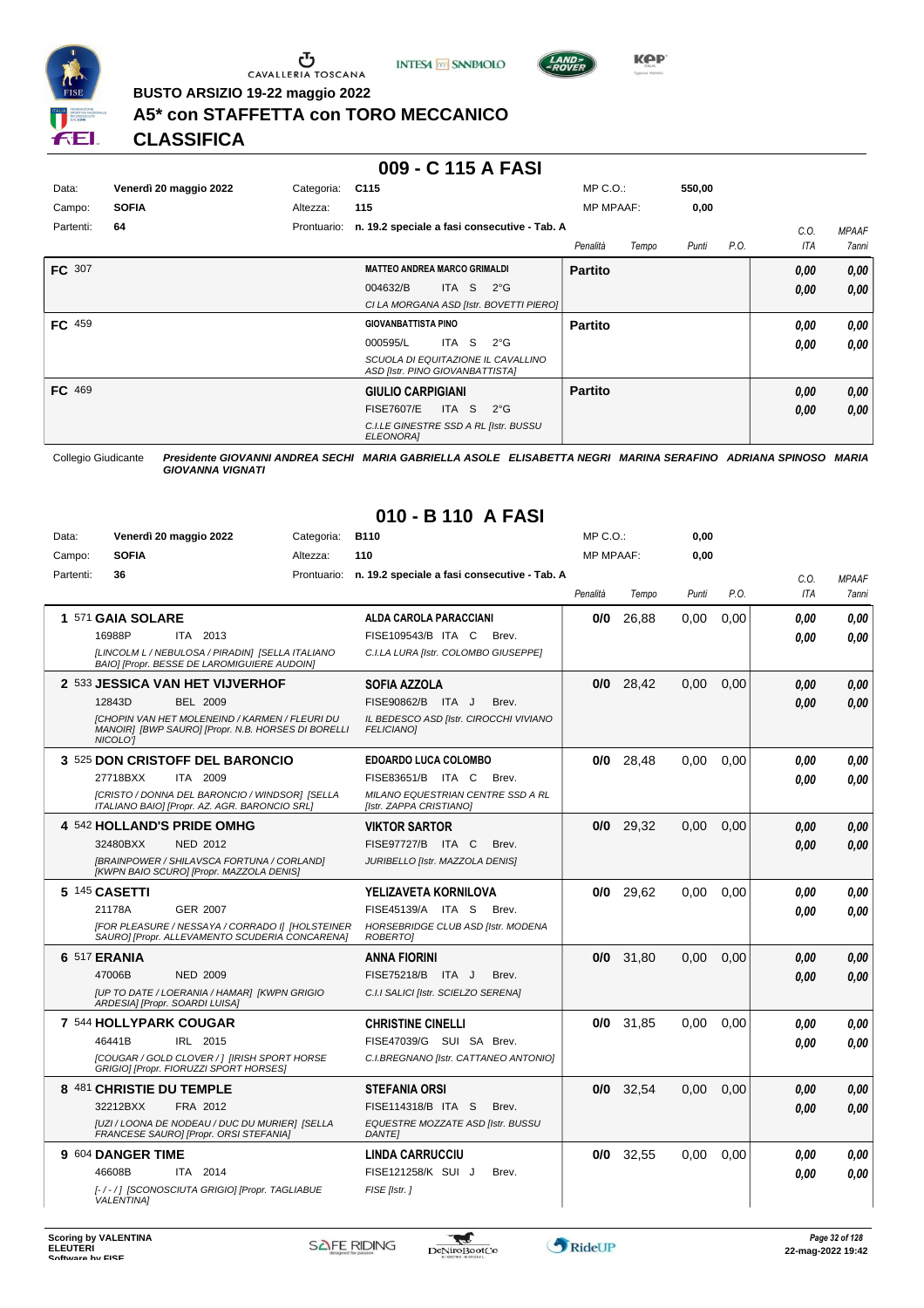





**Kep** 

**BUSTO ARSIZIO 19-22 maggio 2022**

# **A5\* con STAFFETTA con TORO MECCANICO**

**CLASSIFICA**

#### **010 - B 110 A FASI**

| Data:     | Venerdì 20 maggio 2022                                                                                 | B110<br>Categoria: |                                                                    | $MP C. O.$ :     |             | 0,00  |      |      |              |
|-----------|--------------------------------------------------------------------------------------------------------|--------------------|--------------------------------------------------------------------|------------------|-------------|-------|------|------|--------------|
| Campo:    | <b>SOFIA</b>                                                                                           | Altezza:           | 110                                                                | <b>MP MPAAF:</b> |             | 0,00  |      |      |              |
| Partenti: | 36                                                                                                     |                    | Prontuario: n. 19.2 speciale a fasi consecutive - Tab. A           |                  |             |       |      | C.O. | <b>MPAAF</b> |
|           |                                                                                                        |                    |                                                                    | Penalità         | Tempo       | Punti | P.O. | ITA  | 7anni        |
|           | 10 360 STAKITA VH REUKENIS Z                                                                           |                    | <b>MARTINA TESOL</b>                                               | 0/0              | 34,46       | 0,00  | 0,00 | 0.00 | 0,00         |
|           | 47286B<br>BEL 2012                                                                                     |                    | FISE67820/B ITA Y<br>Brev.                                         |                  |             |       |      | 0.00 | 0,00         |
|           | [STAKKATO / NIKITA ZELDENRUST / CONCORDE]<br>[ZANGERSHEIDE BAIO] [Propr. TESOL MARTINA]                |                    | MONARCA STABLE ASD [Istr. GERARDI<br>VITO]                         |                  |             |       |      |      |              |
|           | <b>11 550 ACORN BOY VG</b>                                                                             |                    | <b>MARTINA BAIGUERA</b>                                            | 0/0              | 35,02       | 0,00  | 0,00 | 0.00 | 0,00         |
|           | 48522B<br>ESP 2011                                                                                     |                    | FISE124307/B ITA C<br>Brev.                                        |                  |             |       |      |      |              |
|           | [DANILO DE RUYCO / ENCINA DE IBIO / ] [ESPANOLA                                                        |                    | GRANAAT DELLE RONCAGLIE [Istr. PISA                                |                  |             |       |      | 0.00 | 0,00         |
|           | BAIO] [Propr. CERFEDA ALESSANDRA]                                                                      |                    | <b>CLAUDIA]</b>                                                    |                  |             |       |      |      |              |
|           | <b>12 529 TERENC</b>                                                                                   |                    | <b>FEDERICO TAGLIACARNE</b>                                        |                  | $0/4$ 27,82 | 0,00  | 0,00 | 0,00 | 0,00         |
|           | ITA 2012<br>05016N                                                                                     |                    | FISE87920/B ITA J<br>Brev.                                         |                  |             |       |      | 0.00 | 0,00         |
|           | [O' PIF D'IVRAIE / MARLENIA / KSAR-SITTE] [SELLA<br>ITALIANO BAIO] [Propr. TAGLIACARNE FEDERICO]       |                    | C.I.LA LOGGIA [Istr. ARIOLDI EMANUELE]                             |                  |             |       |      |      |              |
|           | <b>13 504 DRONGO</b>                                                                                   |                    | <b>MYRTA MARIANI</b>                                               |                  | $0/4$ 31,42 | 0.00  | 0,00 | 0.00 | 0,00         |
|           | 48682B<br>ITA 2017                                                                                     |                    | FISE51872/B ITA J<br>Brev.                                         |                  |             |       |      | 0.00 | 0.00         |
|           | [XXX / XXX / XXX] [SELLA ITALIANO SAURO] [Propr.                                                       |                    | C.I.LA LOGGIA [Istr. ARIOLDI ROBERTO]                              |                  |             |       |      |      |              |
|           | ALL.TO DELLA LOGGIA S.A.S. DI ARIOLDI DI R & C.1                                                       |                    |                                                                    |                  |             |       |      |      |              |
|           | 14 596 QUEEN OF STYLE B<br>28521K<br>IRL 2005                                                          |                    | <b>MELANIE BETTONI</b><br>FISE117512/K SUI S<br>Brev.              |                  | $0/4$ 33,22 | 0,00  | 0,00 | 0,00 | 0,00         |
|           | [X / X / ] [IRISH HORSE SAURO] [Propr. ]                                                               |                    | FISE [Istr.]                                                       |                  |             |       |      | 0.00 | 0.00         |
|           | 15 500 ACOLEY                                                                                          |                    | <b>GIULIA RUSSO</b>                                                | 0/11             | 47,79       |       |      |      |              |
|           | ITA 2009<br>25610M                                                                                     |                    | FISE35551/B ITA S<br>Brev.                                         |                  |             | 0.00  | 0,00 | 0,00 | 0,00         |
|           | [ACOBAT I / LESLEY / GRAFIET] [SELLA ITALIANO BAIO]                                                    |                    | IPPICA LEONARDESCA SSD A RL [Istr.                                 |                  |             |       |      | 0,00 | 0.00         |
|           | [Propr. COPPOLINO TERESA]                                                                              |                    | ZICARI ALESSANDRA]                                                 |                  |             |       |      |      |              |
|           | 16 561 HILLVIEW MEGAN                                                                                  |                    | <b>BEATRICE PEDRUZZI</b>                                           | 4                | 58,94       | 0,00  | 0,00 | 0,00 | 0,00         |
|           | 34379BXX<br>IRL 2012 Pony                                                                              |                    | FISE104113/B ITA G<br>Brev.                                        |                  |             |       |      | 0.00 | 0,00         |
|           | <b>IWESTSIDE MIRAH / KILMORE PRINCESS / KILMORE</b><br>DIAMOND1 [CONNEMARA ROANO] [Propr. FF JUMPING - |                    | ESSE EFFE JUMPING TEAM ASD [Istr.<br><b>RAMPINELLI SILVIAI</b>     |                  |             |       |      |      |              |
|           | ASS. SPORTIVA DILETTANTISTICA EQUESTRE]                                                                |                    |                                                                    |                  |             |       |      |      |              |
|           | 17 590 FAMOUS VAN DE KAPEL                                                                             |                    | <b>MARTINA MANTOVANI</b>                                           | 4                | 62,22       | 0.00  | 0,00 | 0.00 | 0,00         |
|           | 29470BXX<br><b>BEL 2005</b>                                                                            |                    | FISE122747/B ITA J<br>Brev.                                        |                  |             |       |      | 0.00 | 0.00         |
|           | [ACTION - BREAKER / OBERLINA DE FONTENEL / A<br>LUCKY ONE] [BWP BAIO] [Propr. MEAZZA GABRIELLA]        |                    | SCUDERIA CA' DE ZECCHI [Istr. CAPPAI<br>STEFANO]                   |                  |             |       |      |      |              |
|           | 17 601 ESCARLET                                                                                        |                    | <b>GINEVRA BASSO</b>                                               | 4                | 62,22       | 0,00  | 0,00 | 0.00 | 0,00         |
|           | 28322BXX<br>ESP 2005                                                                                   |                    | FISE57458/A ITA C<br>Brev.                                         |                  |             |       |      | 0.00 | 0.00         |
|           | [-/-/] [ESPANOLA BAIO SCURO] [Propr. ACCORNERO                                                         |                    | HORSEBRIDGE CLUB ASD [Istr. MODENA                                 |                  |             |       |      |      |              |
|           | <b>MARINETTEI</b>                                                                                      |                    | ROBERTO]                                                           |                  |             |       |      |      |              |
|           | 19 540 GABY DES ALIZES                                                                                 |                    | ASIA MORETTI                                                       | 4                | 63,77       | 0.00  | 0,00 | 0.00 | 0.00         |
|           | 47636B<br>BEL 2012                                                                                     |                    | FISE96482/B ITA J<br>Brev.<br>C.I.I SALICI [Istr. SCIELZO SERENA]  |                  |             |       |      | 0,00 | 0,00         |
|           | [L'AEC DE TRIOMPHE / LANDADEL / ] [SELLA BELGA<br>BAIO] [Propr. FRANZONI BARBARA LUCIA]                |                    |                                                                    |                  |             |       |      |      |              |
|           | 20 588 MURPHY Z                                                                                        |                    | GAIA MERONI                                                        |                  | 4 63,82     | 0,00  | 0,00 | 0.00 | 0,00         |
|           | 20223A<br>NED 2011                                                                                     |                    | FISE120683/B ITA J<br>Brev.                                        |                  |             |       |      | 0.00 | 0,00         |
|           | [MYLORD CARTHAGO / CHERISCH Z / CARETANO Z]<br>[ZANGERSHEIDE GRIGIO] [Propr. RUGARLI GIULIO]           |                    | A.S.D.C.I.RUK [Istr. LOMBARDI LARISSA]                             |                  |             |       |      |      |              |
|           | 21 539 GAZELLE DE PAPIGNIES                                                                            |                    | SOFIA VIGANO'                                                      |                  | 4 64,84     | 0,00  | 0,00 | 0.00 | 0,00         |
|           | 48094B<br>BEL 2012                                                                                     |                    | FISE95512/B ITA J<br>Brev.                                         |                  |             |       |      | 0.00 | 0,00         |
|           | [UGANO SITTE (E.T.) / AIMEE DE' PAPIGNIES / AHARON Z]                                                  |                    | IL CERRO [Istr. NEBULONI GIANLUCA]                                 |                  |             |       |      |      |              |
|           | [CHEVAL DE SPORT BELG BAIO] [Propr. VIGANO' SOFIA]                                                     |                    |                                                                    |                  |             |       |      |      |              |
|           | 22 518 FA COLANDER                                                                                     |                    | <b>GIORGIA LABRICCIOSA</b>                                         |                  | 4 66,47     | 0,00  | 0,00 | 0.00 | 0,00         |
|           | 29750BXX<br><b>DEN 2007</b><br>[COLMAN / RUANDA I / QUINAR] [DANISH WARMBLOOD                          |                    | FISE75372/B ITA J<br>Brev.<br>CI LA STELLA ASD [Istr. MAZZA DIEGO] |                  |             |       |      | 0,00 | 0,00         |
|           | S. BAIO] [Propr. LABRICCIOSA GIORGIA]                                                                  |                    |                                                                    |                  |             |       |      |      |              |
|           | 23 528 ARMATAN DU VERCOL                                                                               |                    | <b>MATTEO OLIVETTA</b>                                             |                  | 8 58,34     | 0.00  | 0,00 | 0.00 | 0,00         |
|           | FRA 2010<br>19746A                                                                                     |                    | FISE41031/A ITA SA Brev.                                           |                  |             |       |      | 0.00 | 0,00         |
|           | [NIPPON D'ELLE / NATIVE PLATIERE / ROSIRE] [SELLA<br>FRANCESE BAIO] [Propr. OLIVETTA MATTEO]           |                    | C.E.DI MOTTALCIATA ASD [Istr. VITTONE<br><b>MARILIA]</b>           |                  |             |       |      |      |              |
|           |                                                                                                        |                    |                                                                    |                  |             |       |      |      |              |

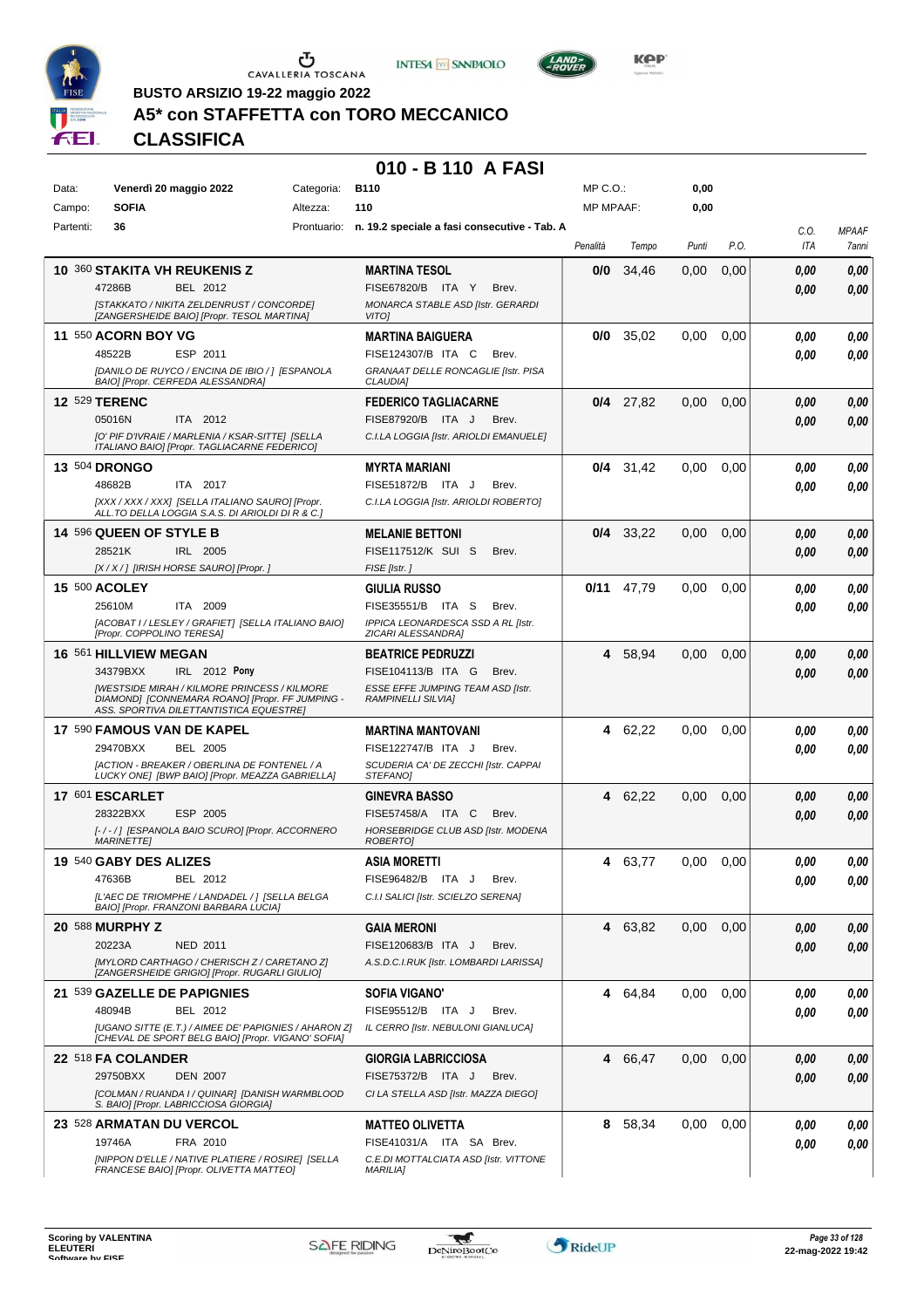





**KPP** 

**BUSTO ARSIZIO 19-22 maggio 2022**

## **A5\* con STAFFETTA con TORO MECCANICO**

**CLASSIFICA**

## **010 - B 110 A FASI**

| Data:            | Venerdì 20 maggio 2022 |                                                                                              | Categoria: | <b>B110</b>                                                  | MP C.O.:       |       | 0,00  |      |             |                       |
|------------------|------------------------|----------------------------------------------------------------------------------------------|------------|--------------------------------------------------------------|----------------|-------|-------|------|-------------|-----------------------|
| Campo:           | <b>SOFIA</b>           |                                                                                              | Altezza:   | 110                                                          | MP MPAAF:      |       | 0,00  |      |             |                       |
| Partenti:        | 36                     |                                                                                              |            | Prontuario: n. 19.2 speciale a fasi consecutive - Tab. A     |                |       |       |      |             |                       |
|                  |                        |                                                                                              |            |                                                              | Penalità       | Tempo | Punti | P.O. | C.O.<br>ITA | <b>MPAAF</b><br>7anni |
|                  | 24 507 CHINWAY         |                                                                                              |            | <b>COSTANZA PETTINAROLI</b>                                  | 8              | 61,31 | 0,00  | 0,00 | 0.00        | 0,00                  |
|                  | 20331A                 | ITA 2013                                                                                     |            | FISE58411/B ITA S<br>Brev.                                   |                |       |       |      | 0,00        | 0,00                  |
|                  |                        | [-/-/] [SCONOSCIUTA GRIGIO] [Propr. GARNERO MARIE                                            |            | GARDEN SILVER HORSE ASD [Istr.                               |                |       |       |      |             |                       |
|                  | <b>CHRISTINE</b>       |                                                                                              |            | SBARBARO GIANLUCA]                                           |                |       |       |      |             |                       |
|                  | <b>578 HARUSO H</b>    |                                                                                              |            | <b>CLELIA RASORI</b>                                         | Elim.          | 0,00  | 0,00  | 0,00 | 0.00        | 0,00                  |
|                  | 48779B                 | NED 2012                                                                                     |            | FISE113535/B ITA J<br>Brev.                                  |                |       |       |      | 0,00        | 0,00                  |
|                  |                        | [CHELLO III VDL / CARUSA H / ] [KWPN BAIO ORDINARIO]<br>[Propr. SOCIETA' AGRICOLA EPONA SRL] |            | MILANO EQUESTRIAN CENTRE SSD A RL<br>[Istr. ZAPPA CRISTIANO] |                |       |       |      |             |                       |
| FC <sup>33</sup> |                        |                                                                                              |            | ELISABETTA CANTALUPPI                                        | <b>Partito</b> |       |       |      | 0,00        | 0,00                  |
|                  |                        |                                                                                              |            | FISE19360/B ITA S 2°G                                        |                |       |       |      | 0,00        | 0,00                  |
|                  |                        |                                                                                              |            | TRENDY HORSE ASD [Istr.]                                     |                |       |       |      |             |                       |
| 35<br>FC .       |                        |                                                                                              |            | <b>MATTEO ANDREA MARCO GRIMALDI</b>                          | <b>Partito</b> |       |       |      | 0,00        | 0,00                  |
|                  |                        |                                                                                              |            | 004632/B<br>ITA S $2^{\circ}G$                               |                |       |       |      | 0,00        | 0,00                  |
|                  |                        |                                                                                              |            | CI LA MORGANA ASD [Istr. BOVETTI PIERO]                      |                |       |       |      |             |                       |
| <b>FC</b> 350    |                        |                                                                                              |            | <b>ELISA LAMBERTINI</b>                                      | <b>Partito</b> |       |       |      | 0,00        | 0,00                  |
|                  |                        |                                                                                              |            | FISE24576/B ITA S 1°G                                        |                |       |       |      | 0,00        | 0,00                  |
|                  |                        |                                                                                              |            | SCUDERIE DELLA MALASPINA SSD A RL                            |                |       |       |      |             |                       |
|                  |                        |                                                                                              |            | [Istr. CONNOR JAMES JOSEPH]                                  |                |       |       |      |             |                       |
| FC 455           |                        |                                                                                              |            | <b>ALESSANDRO NOE</b>                                        | <b>Partito</b> |       |       |      | 0.00        | 0,00                  |
|                  |                        |                                                                                              |            | FISE103855/B ITA C 1°G                                       |                |       |       |      | 0,00        | 0,00                  |
|                  |                        |                                                                                              |            | GARDEN SILVER HORSE ASD [Istr.<br>SBARBARO GIANLUCA]         |                |       |       |      |             |                       |
| <b>FC</b> 485    |                        |                                                                                              |            | <b>TIZIANO MATTAVELLI</b>                                    | <b>Partito</b> |       |       |      | 0,00        | 0,00                  |
|                  |                        |                                                                                              |            | 001331/B<br>ITA S<br>$2^{\circ}$ G                           |                |       |       |      | 0,00        | 0,00                  |
|                  |                        |                                                                                              |            | C.I.SULBIATESE SSD A RL [Istr. MATTAVELL.<br>TIZIANO]        |                |       |       |      |             |                       |
| FC 161           |                        |                                                                                              |            | <b>ALESSANDRO COLOMBO</b>                                    | <b>Partito</b> |       |       |      | 0,00        | 0,00                  |
|                  |                        |                                                                                              |            | 005058/B<br>ITA S<br>$2^{\circ}G$                            |                |       |       |      | 0,00        | 0,00                  |
|                  |                        |                                                                                              |            | TRENDY HORSE ASD [Istr.]                                     |                |       |       |      |             |                       |
| FC 438           |                        |                                                                                              |            | LUDOVICA ALDROVANDI                                          | <b>Partito</b> |       |       |      | 0,00        | 0,00                  |
|                  |                        |                                                                                              |            | FISE83502/B ITA Y 1°G                                        |                |       |       |      | 0,00        | 0,00                  |
|                  |                        |                                                                                              |            | SIMPLY HORSE SSD A RL [Istr. BASSAN                          |                |       |       |      |             |                       |
|                  |                        |                                                                                              |            | ANDREA]                                                      |                |       |       |      |             |                       |
| <b>FC</b> 330    |                        |                                                                                              |            | <b>VITTORIO SCHENA</b>                                       | <b>Partito</b> |       |       |      | 0,00        | 0,00                  |
|                  |                        |                                                                                              |            | 010114/B<br>ITA SA 1°G                                       |                |       |       |      | 0,00        | 0,00                  |
|                  |                        |                                                                                              |            | A. VALLEVERDE [Istr. ZAPPA CRISTIANO]                        |                |       |       |      |             |                       |
| FC 321           |                        |                                                                                              |            | <b>ELISA MEREGALLI</b>                                       | <b>Partito</b> |       |       |      | $0,\!00$    | 0,00                  |
|                  |                        |                                                                                              |            | 004178/B<br>ITA SA 1°G                                       |                |       |       |      | 0,00        | 0,00                  |
|                  |                        |                                                                                              |            | LE SCUDERIE DEL RE SSD A RL [Istr.<br><b>BACCHI STEFANO]</b> |                |       |       |      |             |                       |
| FC 495           |                        |                                                                                              |            | <b>GIULIA MAGNAGHI</b>                                       | <b>Partito</b> |       |       |      | 0,00        | 0,00                  |
|                  |                        |                                                                                              |            | FISE25030/B ITA S 1°G                                        |                |       |       |      | 0,00        | 0,00                  |
|                  |                        |                                                                                              |            | IL LEVRIERO SSD A RL [Istr. ROTA MARIO]                      |                |       |       |      |             |                       |
| <b>FC</b> 567    |                        |                                                                                              |            | <b>IVAN DOSSI</b>                                            | <b>Partito</b> |       |       |      | 0,00        | 0,00                  |
|                  |                        |                                                                                              |            | FISE68289/B ITA J 1°G                                        |                |       |       |      | 0,00        | 0,00                  |
|                  |                        |                                                                                              |            | A. VALLEVERDE [Istr. ZAPPA CRISTIANO]                        |                |       |       |      |             |                       |
|                  |                        |                                                                                              |            |                                                              |                |       |       |      |             |                       |

Collegio Giudicante *Presidente GIOVANNI ANDREA SECHI MARIA GABRIELLA ASOLE ELISABETTA NEGRI MARINA SERAFINO ADRIANA SPINOSO MARIA GIOVANNA VIGNATI*

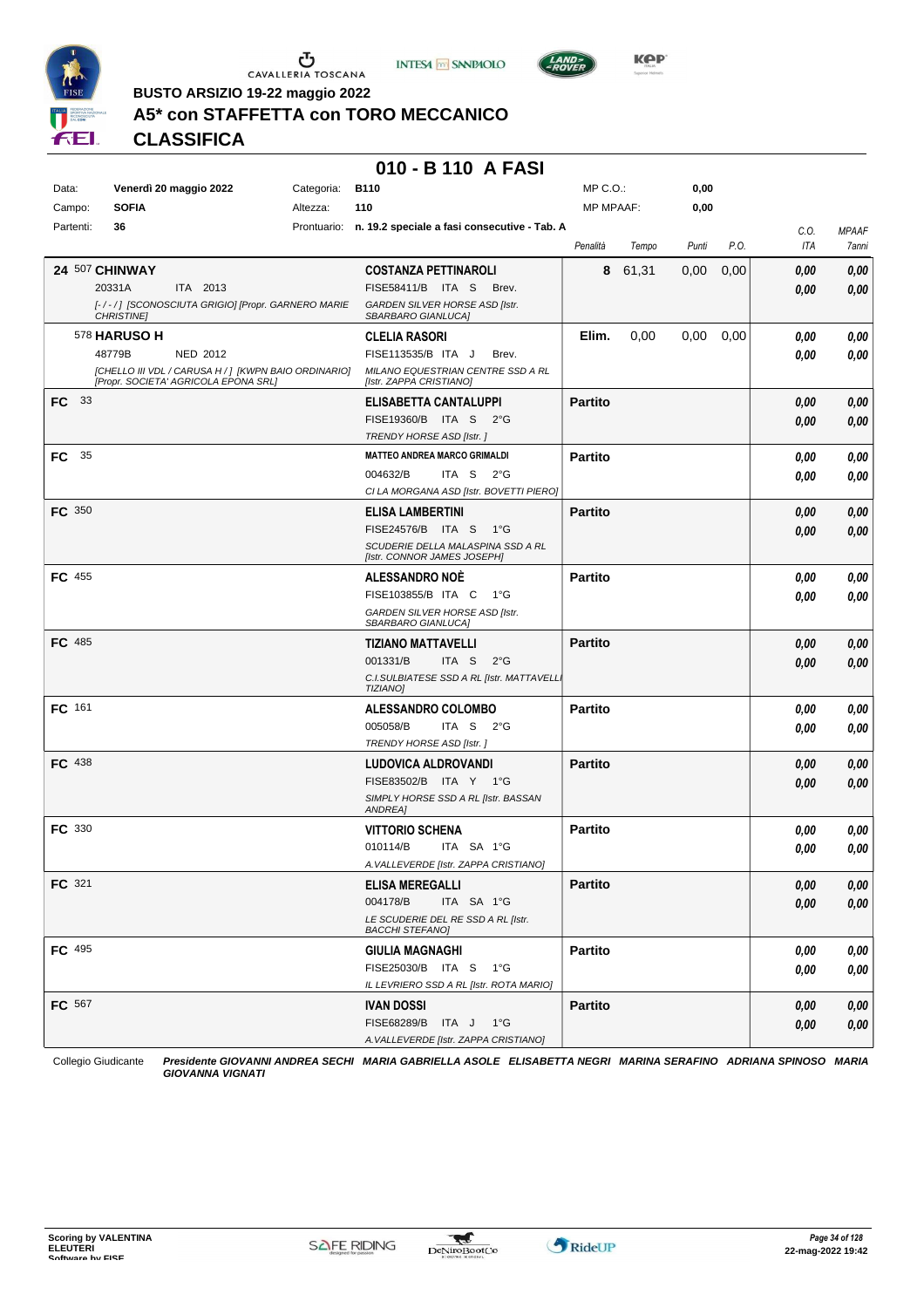





LAND-<br>-ROVER

**BUSTO ARSIZIO 19-22 maggio 2022**

# **A5\* con STAFFETTA con TORO MECCANICO**

**CLASSIFICA**

#### **011 - B 100 A TEMPO**

| Data:           | Venerdì 20 maggio 2022                                                                                                                             | Categoria: | <b>B100</b>                                                             | MP C.O.:<br><b>MP MPAAF:</b> |           | 0,00  |      |                    |                                        |
|-----------------|----------------------------------------------------------------------------------------------------------------------------------------------------|------------|-------------------------------------------------------------------------|------------------------------|-----------|-------|------|--------------------|----------------------------------------|
| Campo:          | <b>SOFIA</b><br>Altezza:                                                                                                                           |            | 100                                                                     |                              |           | 0,00  |      |                    |                                        |
| Partenti:       | 53                                                                                                                                                 |            | Prontuario: n. 3 a tempo - Tab. A                                       | Penalità                     | Tempo     | Punti | P.O. | C.O.<br><b>ITA</b> | <b>MPAAF</b><br>7anni                  |
|                 | 1 551 PROSPECT NIOMI                                                                                                                               |            | <b>NINA CASTELLI</b>                                                    | 0                            | 55.56     | 0.00  | 0,00 | 0,00               | 0,00                                   |
|                 | IRL 2013 Pony<br>28871G                                                                                                                            |            | FISE97144/B ITA J<br>Brev.                                              |                              |           |       |      | 0.00               | 0.00                                   |
|                 | [TULIRA ROBUCK / PROSPECT ZARA / ] [IRISH PONY<br>GRIGIO] [Propr. SCUDERIA C & G]                                                                  |            | CLUB IPPICO MONZESE ASD [Istr.<br>CASTELLI STEFANO UMBERTOJ             |                              |           |       |      |                    |                                        |
|                 | 2 509 ELISSA VAN DE VEMMEKESHOEVE                                                                                                                  |            | <b>VIKTOR SARTOR</b>                                                    | 0                            | 58,93     | 0,00  | 0,00 | 0.00               | 0,00                                   |
|                 | 31081BXX<br><b>BEL 2004</b>                                                                                                                        |            | FISE97727/B ITA C<br>Brev.                                              |                              |           |       |      | 0.00               | 0,00                                   |
|                 | [QUAVAROTI / ODESSA V/D VOERMANSHOEK /<br>BROWNBOY] [BWP BAIO] [Propr. CAMENISCH CRISTIAN<br><b>GIUSEPPE LUCAI</b>                                 |            | JURIBELLO [Istr. MAZZOLA DENIS]                                         |                              |           |       |      |                    |                                        |
|                 | 3 553 BEAUCHAMP                                                                                                                                    |            | YELIZAVETA KORNILOVA                                                    |                              | 0, 59, 95 | 0.00  | 0,00 | 0.00               | 0,00                                   |
|                 | 15259A<br><b>NED 2006</b>                                                                                                                          |            | FISE45139/A ITA S<br>Brev.                                              |                              |           |       |      | 0.00               | 0.00                                   |
|                 | [INDOCTRO / PAOLA LISA / BURGGRAAF] [KWPN BAIO]<br>[Propr. AMADEI RINALDO]                                                                         |            | HORSEBRIDGE CLUB ASD [Istr. MODENA<br>ROBERTO]                          |                              |           |       |      |                    |                                        |
|                 | 4 594 MALLMORE BOBBY                                                                                                                               |            | ANGELICA ANNA ROVETTO                                                   | 0                            | 60,94     | 0,00  | 0,00 | 0.00               | 0,00                                   |
|                 | 13391D<br>IRL 2005 Pony                                                                                                                            |            | FISE55557/A ITA G<br>Brev.                                              |                              |           |       |      | 0.00               | 0,00                                   |
|                 | II LOVE YOU MELODY / CAMUS STAR / MOY HAZY COVE]<br>[CONNEMARA GRIGIO] [Propr. RUFFO EMMA]                                                         |            | C.E.DI MOTTALCIATA ASD [Istr. VITTONE<br><b>MARILIA]</b>                |                              |           |       |      |                    |                                        |
|                 | 5 568 ABRAXAS                                                                                                                                      |            | CAMILLA TORETTI                                                         | 0                            | 63,45     | 0.00  | 0,00 | 0,00               | 0,00                                   |
|                 | 25878BXX<br>GER 2004                                                                                                                               |            | FISE109299/B ITA J<br>Brev.                                             |                              |           |       |      | 0.00               | 0,00                                   |
|                 | [ABKE / ORTRUN / LANCER II] [OLDENBURG BAIO] [Propr.<br><b>MORONE MARIA GUIA1</b>                                                                  |            | SCUOLA DI EQUITAZIONE IL CAVALLINO<br>ASD [Istr. PINO GIOVANBATTISTA]   |                              |           |       |      |                    |                                        |
|                 | 6 543 BLOSSOMBALIA                                                                                                                                 |            | <b>BEATRICE LEO</b>                                                     | 0                            | 64,75     | 0,00  | 0,00 | 0,00               | 0,00                                   |
|                 | 30480BXX<br><b>NED 2006</b>                                                                                                                        |            | FISE96638/B ITA J<br>Brev.                                              |                              |           |       |      | 0,00               | 0.00                                   |
|                 | [LORD Z / OURBALIA / BURGGRAAF] [KWPN SAURO]<br>[Propr. AZ. AGR. ZULIANI EMILIO DI ELEONORA IDER]                                                  |            | GRANAAT DELLE RONCAGLIE [Istr. PISA<br>CLAUDIA]                         |                              |           |       |      |                    |                                        |
|                 | 7 536 CARWYN DE LONGPRE                                                                                                                            |            | <b>CELINE DELENTE</b>                                                   | 0                            | 65,20     | 0,00  | 0,00 | 0,00               | 0,00                                   |
|                 | 48218B<br><b>BEL 2008</b>                                                                                                                          |            | FISE103532/K FRA S<br>Brev.                                             |                              |           |       |      | 0.00               | 0.00                                   |
|                 | [MACHNO CARWYN / CALYPSO DU ROC / GALOUBET A]<br>[SELLA BELGA SAURO] [Propr. BARBIERI DANIELA]                                                     |            | FISE [Istr.]                                                            |                              |           |       |      |                    |                                        |
|                 | 8 559 PRIMAVERA                                                                                                                                    |            | <b>CECILIA BRESCIA</b>                                                  | 0                            | 65,26     | 0,00  | 0,00 | 0.00               | 0,00                                   |
|                 | POL 2008<br>19796A                                                                                                                                 |            | FISE103894/B ITA J<br>Brev.                                             |                              |           |       |      | 0.00               | 0.00                                   |
|                 | [XXX / XXX / ] [WIELKOPOLSKJ BAIO] [Propr. SIMONAZZI<br>UMBERTO & C. S.R.L.]                                                                       |            | HORSE CLUB VILLA AIRAGHI ASD [Istr.<br><b>DUBOIS ALAIN JEAN ERNESTI</b> |                              |           |       |      |                    |                                        |
|                 | 9 579 PAUL'S LADY                                                                                                                                  |            | <b>ALLEGRA DIGESI</b>                                                   | 0                            | 66,54     | 0,00  | 0,00 | 0.00               | 0,00                                   |
|                 | 15476E<br>IRL 2007 Pony                                                                                                                            |            | FISE114650/B ITA C<br>Brev.                                             |                              |           |       |      | 0.00               | 0,00                                   |
|                 | ICLOON-EILE CASHEL / MOYLOUGH LASS / WESTSIDE<br>MIRAH] [CONNEMARA GRIGIO] [Propr. CIRCOLO IPPICO<br>PANARO1                                       |            | SCUDERIA EQUISTYLE ASD [Istr. MAZZOLA<br>FABRIZIO]                      |                              |           |       |      |                    |                                        |
|                 | 10 547 GLORIA'S PRINCE CHARMING                                                                                                                    |            | DILETTA BORRA                                                           |                              | 0 69,05   | 0,00  | 0,00 | 0,00               | 0,00                                   |
|                 | IRL 2012 Pony<br>35272BXX                                                                                                                          |            | FISE112101/B ITA C<br>Brev.                                             |                              |           |       |      | 0.00               | 0,00                                   |
|                 | [SHANNON PRINCE / DONODE DAPHNE / CRUSADER OF<br>KIPPURE] [CONNEMARA BAIO] [Propr. SASSI BORRA<br>CLARISSA]                                        |            | NUOVA ASD C.I. CINQ FO' [Istr. GRAZIOTTI<br>SILVANO]                    |                              |           |       |      |                    |                                        |
|                 | <b>11 496 CAN'T STOP</b>                                                                                                                           |            | <b>MARIA CRISTINA BERTOLA</b>                                           |                              | 0 69,88   | 0,00  | 0,00 | 0.00               | 0,00                                   |
|                 | ITA 2005<br>32907BXX                                                                                                                               |            | FISE28997/B ITA SA Brev.                                                |                              |           |       |      | 0.00               | 0,00                                   |
|                 | [ACOBAT I / UTAH VAN BERKENBROECK / NONSTOP]<br>[SELLA ITALIANO GRIGIO] [Propr. BERTOLA MARIA<br><b>CRISTINA1</b>                                  |            | GARDEN SILVER HORSE ASD [Istr.<br>SBARBARO GIANLUCA]                    |                              |           |       |      |                    |                                        |
|                 | <b>12 573 DARWIN</b>                                                                                                                               |            | <b>MARTINA ALI'</b>                                                     |                              | $0$ 70,38 | 0,00  | 0,00 | 0.00               | 0,00                                   |
|                 | 15535E<br>GER 2013                                                                                                                                 |            | FISE110520/B ITA J<br>Brev.                                             |                              |           |       |      | 0.00               | 0,00                                   |
|                 | [VIVANT VAN DE HEFFINCK / TORONTO / CASSINI II]<br>[OLDENBURG BAIO] [Propr. MANZETTI SOFIA]                                                        |            | A. VALLEVERDE [Istr. ZAPPA CRISTIANO]                                   |                              |           |       |      |                    |                                        |
|                 | <b>13 524 SIR FIODOR</b>                                                                                                                           |            | <b>FRANCESCA AGOSTINO</b>                                               |                              | $0$ 72,40 | 0,00  | 0,00 | 0.00               | 0,00                                   |
|                 | 15806F<br>GER 2012                                                                                                                                 |            | FISE83469/B ITA J<br>Brev.                                              |                              |           |       |      | 0.00               | 0.00                                   |
|                 | [STALYPSO / FIODORA / LANDKAISER] [OLDENBURG<br>BAIO] [Propr. CREMASCHI DAVIDE]                                                                    |            | SCUDERIA LA CHIMERA SSD A RL [Istr.<br>PALUMBO GIORGIA]                 |                              |           |       |      |                    |                                        |
|                 | 14 560 FAHRENHEIT SEPT Z                                                                                                                           |            | MARIA GAIL FARINA                                                       |                              | $0$ 74,23 | 0.00  | 0,00 | 0,00               | 0,00                                   |
|                 | 33136BXX<br>BEL 2009                                                                                                                               |            | FISE104102/B ITA J<br>Brev.                                             |                              |           |       |      | 0,00               | 0,00                                   |
|                 | [FIGARO DU RI D'ASSE / DECIBELLE SEPT / CARRE D'AS<br>Z] [ZANGERSHEIDE GRIGIO] [Propr. ETREA SPORT<br><b>HORSES DI CHIAMONE ROSALIA MESSALINA]</b> |            | MILANO EQUESTRIAN CENTRE SSD A RL<br>[Istr. PASINI ELENA]               |                              |           |       |      |                    |                                        |
| <b>ELEUTERI</b> | <b>Scoring by VALENTINA</b>                                                                                                                        |            | <b>SAFE RIDING</b><br>DeNiroBoot('o                                     | RideUP                       |           |       |      |                    | Page 35 of 128<br>$22$ -man-2022 19:42 |

*Page 35 of 128* ELEUTERI SOFTWARE SOFTWARE DENITOBOOTCO **DENITOBOOTCO DENITOBOOTCO 22-mag-2022 19:42**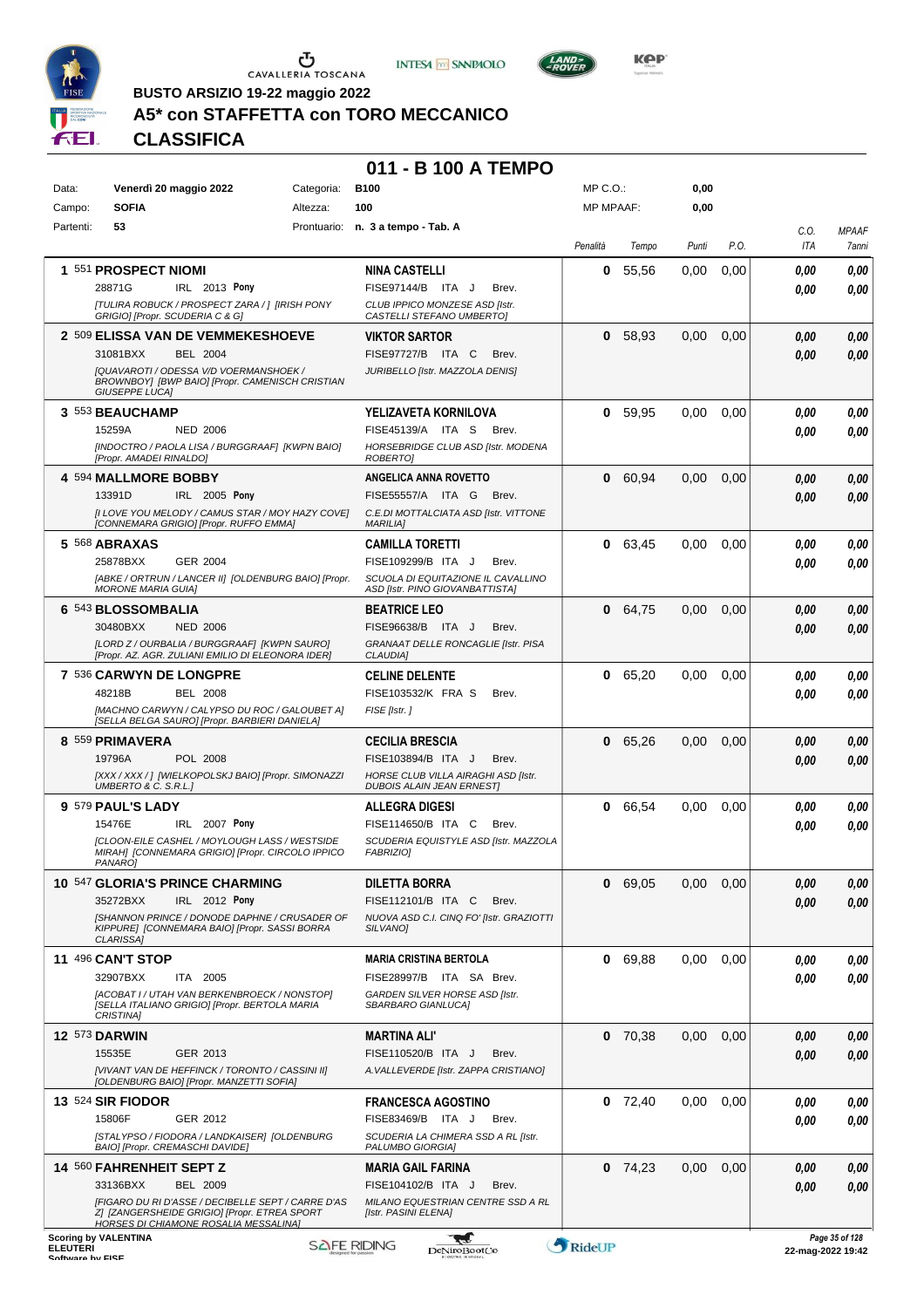





**KOP** 

**BUSTO ARSIZIO 19-22 maggio 2022**

# **A5\* con STAFFETTA con TORO MECCANICO**

**CLASSIFICA**

#### **011 - B 100 A TEMPO**

| Data:           | Venerdì 20 maggio 2022                                                                                                                      | <b>B100</b><br>Categoria: |                                                                     | 0,00<br>MP C. O.<br>0,00 |                  |       |      |             |                                        |
|-----------------|---------------------------------------------------------------------------------------------------------------------------------------------|---------------------------|---------------------------------------------------------------------|--------------------------|------------------|-------|------|-------------|----------------------------------------|
| Campo:          | <b>SOFIA</b><br>Altezza:                                                                                                                    |                           | 100                                                                 |                          | <b>MP MPAAF:</b> |       |      |             |                                        |
| Partenti:       | 53                                                                                                                                          |                           | Prontuario: n. 3 a tempo - Tab. A                                   | Penalità                 | Tempo            | Punti | P.O. | C.O.<br>ITA | <b>MPAAF</b><br>7anni                  |
|                 | 15 558 ALSON DE PERRAZ                                                                                                                      |                           | <b>ANNA FAGNANO</b>                                                 | 0                        | 74,54            | 0,00  | 0,00 | 0.00        | 0,00                                   |
|                 | 04029C<br>FRA 2010                                                                                                                          |                           | FISE18579/C ITA S<br>Brev.                                          |                          |                  |       |      | 0.00        | 0,00                                   |
|                 | [CENTINO DU RY / ALMA DE MAUPERTUIS / PERVAL]<br>[SELLA FRANCESE BAIO] [Propr. FAGNANO ANNA]                                                |                           | A.S.D. HIPPOCASTANO [Istr. PIGNERO<br>CHIARA]                       |                          |                  |       |      |             |                                        |
|                 | 16 479 DAVILOR ZETA                                                                                                                         |                           | <b>MARIA TERESA GRECO</b>                                           |                          | $0$ 74,81        | 0.00  | 0,00 | 0,00        | 0,00                                   |
|                 | 34315BXX<br>FRA 2013                                                                                                                        |                           | FISE5619/I<br>ITA <sub>S</sub><br>Brev.                             |                          |                  |       |      | 0.00        | 0,00                                   |
|                 | [DIAMANT DE SEMILLY / CUBA ZETA / ROBIN Z] [SELLA<br>FRANCESE SAUROI [Propr. LUCHINI STEFANIA MARIA<br>ROSA1                                |                           | CLUB IPPICO MONZESE ASD [Istr.<br>COLOMBO ALESSANDRO]               |                          |                  |       |      |             |                                        |
|                 | <b>17 597 ZEMIRO</b>                                                                                                                        |                           | <b>GIORGIA AMANZIO</b>                                              |                          | $0$ 79,85        | 0.00  | 0,00 | 0.00        | 0,00                                   |
|                 | 05720N<br>ITA 2015                                                                                                                          |                           | FISE125850/B ITA Y<br>Brev.                                         |                          |                  |       |      | 0.00        | 0.00                                   |
|                 | [KSAR-SITTE / UNTA II / O'REY DE SEDINI] [SELLA<br>ITALIANO SAURO] [Propr. SOCIETA' AGRICOLA TALORO<br>DI CADAU FABIO S.S.1                 |                           | C.I.I SALICI [Istr. SCIELZO SERENA]                                 |                          |                  |       |      |             |                                        |
|                 | 18 498 BACOEMBA                                                                                                                             |                           | <b>GIULIA GIUDICI</b>                                               |                          | 0 80,35          | 0.00  | 0,00 | 0,00        | 0,00                                   |
|                 | 31904BXX<br><b>NED 2006</b>                                                                                                                 |                           | FISE31363/B ITA S<br>Brev.                                          |                          |                  |       |      | 0.00        | 0,00                                   |
|                 | [MERMUS R / MACOEMBA / ZEOLIET] [KWPN BAIO]<br>[Propr. ANDREOTTI ADAMO]                                                                     |                           | <b>RHRC [Istr. GIUDICI GIULIA]</b>                                  |                          |                  |       |      |             |                                        |
|                 | <b>19 486 JANS VDB</b>                                                                                                                      |                           | <b>ALESSANDRA PRAVETTONI</b>                                        | 0                        | 80,74            | 0.00  | 0,00 | 0.00        | 0,00                                   |
|                 | 20021A<br><b>NED 2014</b>                                                                                                                   |                           | 0005890<br>ITA S<br>Brev.                                           |                          |                  |       |      | 0.00        | 0.00                                   |
|                 | [VITTORIO / SHE'S A LADY M / HGT SKIPPY II] [KWPN<br>SAURO] [Propr. AZ.AGR.LASSERRA SOCIETÀ SEMPL.]                                         |                           | CENTRO IPPICO LA TORBIERA S.S.D. A R.L.<br>[Istr. NICOLODI STEFANO] |                          |                  |       |      |             |                                        |
|                 | 20 530 JENESSE                                                                                                                              |                           | <b>GINEVRA FRAONE</b>                                               |                          | 083.28           | 0,00  | 0,00 | 0,00        | 0,00                                   |
|                 | 13028D<br>ITA 2013                                                                                                                          |                           | FISE89153/B ITA Y<br>Brev.                                          |                          |                  |       |      | 0.00        | 0,00                                   |
|                 | [CRISTO / ALBARELLA BELLA / CAMPIONE VI] [SELLA<br>ITALIANO BAIO] [Propr. BETTELLA MARIO]                                                   |                           | ASD SCUDERIE DELLA PICCHETTA [Istr.<br><b>VILLOTTI ELIA]</b>        |                          |                  |       |      |             |                                        |
|                 | 21 580 ARGOS                                                                                                                                |                           | <b>LEONARDO VIGNATI</b>                                             | 0                        | 83,33            | 0,00  | 0,00 | 0.00        | 0,00                                   |
|                 | 02737R<br><b>NED 2005</b>                                                                                                                   |                           | FISE89964/B ITA J<br>Brev.                                          |                          |                  |       |      | 0.00        | 0.00                                   |
|                 | [OKLUND / KARIN / SAROS] [KWPN BAIO] [Propr. VIGNATI<br>LEONARDO]                                                                           |                           | IL CERRO [Istr. NEBULONI GIANLUCA]                                  |                          |                  |       |      |             |                                        |
|                 | 22 555 CASTELBAJAC ARBALOU                                                                                                                  |                           | <b>AURORA ANGELI</b>                                                | 4                        | 62,53            | 0,00  | 0,00 | 0,00        | 0,00                                   |
|                 | <b>FRA 2012 Pony</b><br>20568A                                                                                                              |                           | FISE45320/A ITA C<br>Brev.                                          |                          |                  |       |      | 0.00        | 0.00                                   |
|                 | [LANCELOT DE L'ARBALOU / ROCKSTAR DE LA'RBALOU /<br>ROCOCO DU THUIT] [SELLA FRANCESE BAIO] [Propr.<br><b>OLIVETTA MATTEO]</b>               |                           | C.E.DI MOTTALCIATA ASD [Istr. VITTONE<br><b>MARILIA1</b>            |                          |                  |       |      |             |                                        |
|                 | 23 572 SIGNATURE                                                                                                                            |                           | <b>MARIA LUCINI</b>                                                 | 4                        | 63,07            | 0.00  | 0,00 | 0.00        | 0,00                                   |
|                 | 13865A<br>IRL 2004                                                                                                                          |                           | FISE109556/B ITA J<br>Brev.                                         |                          |                  |       |      | 0.00        | 0,00                                   |
|                 | [COURAGE II / COOLAMBER DUCHESS / DON JUAN DE<br>LA BOUVERIEI IIRISH HORSE GRIGIOI IPropr. PONY<br>CLUB FIORELLO "GRANAAT" DELLE RONCAGLIE] |                           | GRANAAT DELLE RONCAGLIE [Istr. PISA<br>CLAUDIA]                     |                          |                  |       |      |             |                                        |
|                 | <b>24 511 CADEAU</b>                                                                                                                        |                           | <b>MARGHERITA COLI</b>                                              |                          | 4 64,69          | 0.00  | 0,00 | 0,00        | 0,00                                   |
|                 | 09273D<br>ITA 2009                                                                                                                          |                           | FISE70233/B ITA J<br>Brev.                                          |                          |                  |       |      | 0.00        | 0,00                                   |
|                 | [CASTIGO DELLA CACCIA / LANDLADY / LASCAR] [SELLA<br>ITALIANO BAIO] [Propr. BETTANIN MAURIZIO]                                              |                           | CI LA MORGANA ASD [Istr. BOVETTI PIERO]                             |                          |                  |       |      |             |                                        |
|                 | 25 499 FLAIR                                                                                                                                |                           | <b>CLAUDIA LA TEANA</b>                                             |                          | 4 69,37          | 0.00  | 0,00 | 0.00        | 0,00                                   |
|                 | 35054BXX<br><b>NED 2010</b>                                                                                                                 |                           | FISE35053/B ITA S<br>Brev.                                          |                          |                  |       |      | 0.00        | 0.00                                   |
|                 | [APPLAUS / NIKITA / MARTEL] [KWPN BAIO] [Propr.<br><b>TOSCA ANDREA]</b>                                                                     |                           | ASD SAN RAFFAELE [Istr. TOSCA ANDREA]                               |                          |                  |       |      |             |                                        |
|                 | <b>26 584 VATICINANTE DEL TERRICCIO</b>                                                                                                     |                           | <b>SOFIA DE GIROLAMO</b>                                            |                          | 4 76,14          | 0,00  | 0,00 | 0.00        | 0,00                                   |
|                 | 17261F<br>ITA 2015                                                                                                                          |                           | FISE117283/B ITA J<br>Brev.                                         |                          |                  |       |      | 0.00        | 0,00                                   |
|                 | <b>[CAN CAN DEL TERRICCIO / FAVOLANTE DEL</b><br>TERRICCIO / FOR PLEASURE] [SELLA ITALIANO SAURO]<br>[Propr. NICOLODI STEFANO]              |                           | CENTRO IPPICO LA TORBIERA S.S.D. A R.L.<br>[Istr. NICOLODI STEFANO] |                          |                  |       |      |             |                                        |
|                 | 27 380 VOYELLE D'IVRAIE                                                                                                                     |                           | <b>MATILDE FISCALETTI</b>                                           |                          | 4 77,17          | 0.00  | 0,00 | 0.00        | 0,00                                   |
|                 | 34027BXX<br>FRA 2009                                                                                                                        |                           | FISE44132/A ITA C<br>Brev.                                          |                          |                  |       |      | 0.00        | 0.00                                   |
|                 | [JAC POTES / GAZELLE DEAUZE / ] [SELLA FRANCESE<br>BAIO] [Propr. BASSAN CAMILLA]                                                            |                           | NUOVA S.I. ALESSANDRINA ASD [Istr.<br><b>GUZZINATI VALENTINA]</b>   |                          |                  |       |      |             |                                        |
|                 | 28 605 COBALTO BLUE                                                                                                                         |                           | <b>NINA CARRUCCIU</b>                                               |                          | 4 77,47          | 0.00  | 0,00 | 0.00        | 0,00                                   |
|                 | 46578B<br>ITA 2014                                                                                                                          |                           | FISE121259/K SUI C<br>Brev.                                         |                          |                  |       |      | 0,00        | 0,00                                   |
|                 | [ZIROCCO BLUE VDL / REGINELLA / ROYAL FLAY] [SELLA FISE [Istr.]<br><b>ITALIANO GRIGIO] [Propr. CURTI SAMUELE]</b>                           |                           |                                                                     |                          |                  |       |      |             |                                        |
| <b>ELEUTERI</b> | <b>Scoring by VALENTINA</b>                                                                                                                 |                           | <b>SAFE RIDING</b><br>DeNiroBoot('o                                 | RideUP                   |                  |       |      |             | Page 36 of 128<br>$22$ -man-2022 19:42 |

ELEUTERI SOFTWARE SOFTWARE DENITOBOOTCO **DENITOBOOTCO DENITOBOOTCO 22-mag-2022 19:42**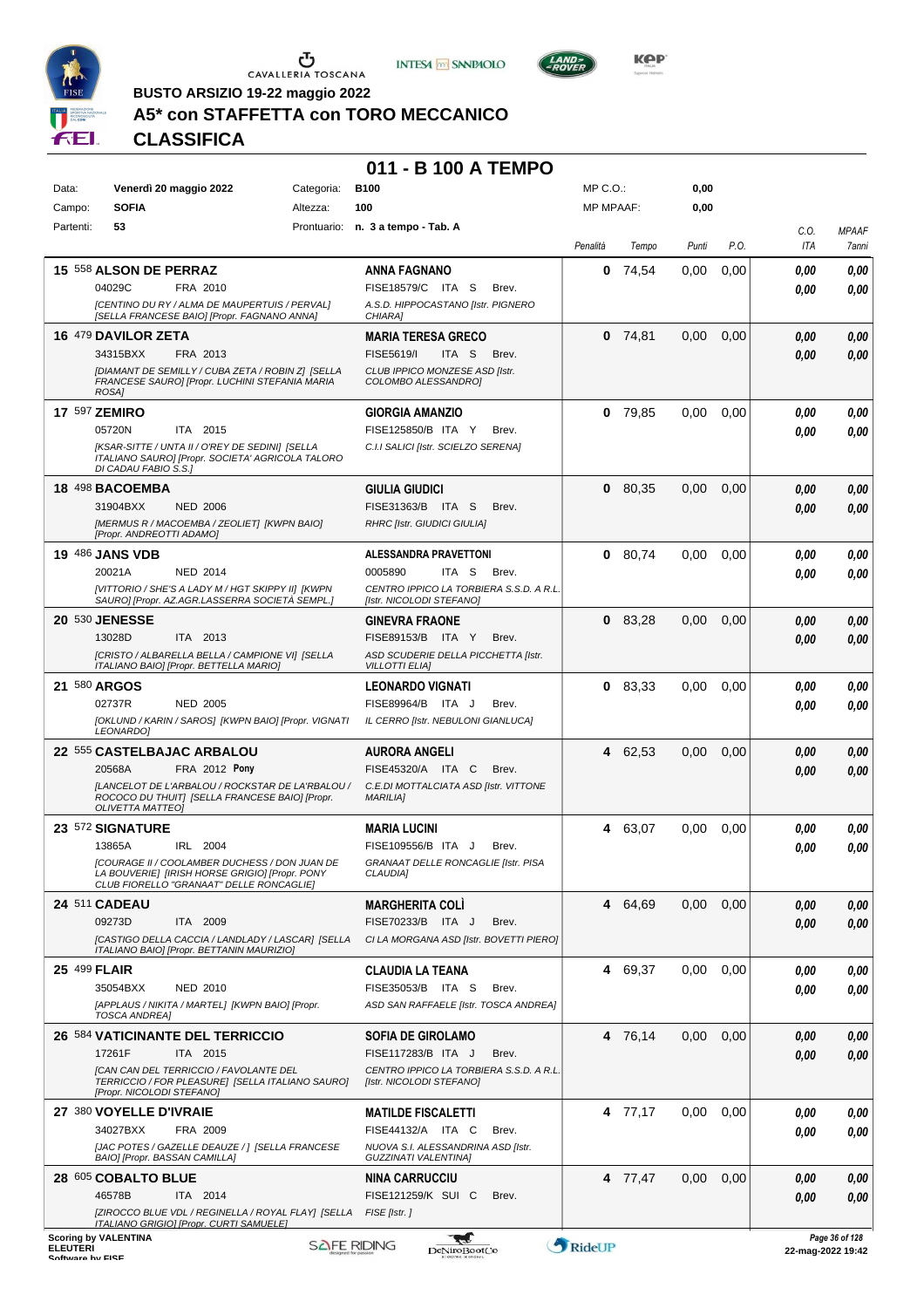





**Kep** 

## **A5\* con STAFFETTA con TORO MECCANICO**

**CLASSIFICA**

#### **011 - B 100 A TEMPO**

| Data:     | Venerdì 20 maggio 2022                                                                                        | Categoria: | <b>B100</b>                                                             | $MP C. O.$ :     |           | 0,00  |      |      |              |
|-----------|---------------------------------------------------------------------------------------------------------------|------------|-------------------------------------------------------------------------|------------------|-----------|-------|------|------|--------------|
| Campo:    | <b>SOFIA</b>                                                                                                  | Altezza:   | 100                                                                     | <b>MP MPAAF:</b> |           | 0,00  |      |      |              |
| Partenti: | 53                                                                                                            |            | Prontuario: n. 3 a tempo - Tab. A                                       |                  |           |       |      | C.0. | <b>MPAAF</b> |
|           |                                                                                                               |            |                                                                         | Penalità         | Tempo     | Punti | P.O. | ITA  | 7anni        |
|           | 29 570 CARLO WITTESTEIN                                                                                       |            | ANNA PINIFERI                                                           | 4                | 79,50     | 0.00  | 0,00 | 0.00 | 0,00         |
|           | 18613A<br><b>NED 2007</b>                                                                                     |            | FISE109384/B ITA J<br>Brev.                                             |                  |           |       |      | 0.00 | 0,00         |
|           | [USTINOV / MELODIIE WITTESTEIN / GRAND CRU]<br>[KWPN BAIO] [Propr. GAVINA CARLOTTA]                           |            | SCUDERIA EQUISTYLE ASD [Istr. MAZZOLA<br><b>FABRIZIO]</b>               |                  |           |       |      |      |              |
|           | 30 593 MISTER JEREMY                                                                                          |            | <b>RICCARDO DI COSMO</b>                                                | 4                | 80,68     | 0,00  | 0,00 | 0,00 | 0,00         |
|           | <b>BEL 2011 Pony</b><br>33404BXX                                                                              |            | FISE124579/B ITA C<br>Brev.                                             |                  |           |       |      | 0.00 | 0,00         |
|           | [-/-/] [PONY BAIO] [Propr. CASTRIOTTA STEFANIA]                                                               |            | MILANO EQUESTRIAN CENTRE SSD A RL<br>[Istr. PASINI ELENA]               |                  |           |       |      |      |              |
|           | 31 505 BUMBORA                                                                                                |            | <b>VERONICA BERTI</b>                                                   |                  | 7 100,87  | 0,00  | 0,00 | 0,00 | 0,00         |
|           | 34055BXX<br>ITA 2010                                                                                          |            | FISE57093/B ITA S<br>Brev.                                              |                  |           |       |      | 0.00 | 0,00         |
|           | [MAGYCO / LADY VINSENT / OLYMPIC TREFFER] [SELLA<br>ITALIANO GRIGIO] [Propr. TESSIER SOPHIE ARIANE<br>GRAZIA1 |            | GARDEN SILVER HORSE ASD [Istr.<br>SBARBARO GIANLUCA]                    |                  |           |       |      |      |              |
|           | 32 600 DONNA FUGATA E.H.                                                                                      |            | SARA BENEDETTA CRISTIANO                                                | 8                | 68,37     | 0,00  | 0,00 | 0,00 | 0,00         |
|           | 33046BXX<br>ITA 2010                                                                                          |            | FISE128234/B ITA J<br>Brev.                                             |                  |           |       |      | 0.00 | 0,00         |
|           | [DAVIGNON I / PAX / EX LIBRIS] [OLDENBURG BAIO]<br>[Propr. CRISTIANO VALENTINO]                               |            | HORSE CLUB VILLA AIRAGHI ASD [Istr.<br><b>DUBOIS ALAIN JEAN ERNESTI</b> |                  |           |       |      |      |              |
|           | 33 534 BELLE VIE DEG Z                                                                                        |            | MARTINA MARRAPODI                                                       |                  | 8 72,55   | 0.00  | 0,00 | 0.00 | 0,00         |
|           | 49354B<br>GER 2012                                                                                            |            | FISE91022/B ITA J<br>Brev.                                              |                  |           |       |      | 0.00 | 0,00         |
|           | [BALOU DU ROUET / GRACIELLA Z / ] [ZANGERSHEIDE<br>GRIGIO] [Propr. MARRAPODI MARTINA]                         |            | ASD SAN RAFFAELE [Istr. TOSCA ANDREA]                                   |                  |           |       |      |      |              |
|           | <b>34 546 VELVET ROSE</b>                                                                                     |            | MARIA TERESA GRECO                                                      | 8                | 72,60     | 0,00  | 0,00 | 0,00 | 0,00         |
|           | 46201B<br>ITA 2016                                                                                            |            | FISE5619/I<br>ITA S<br>Brev.                                            |                  |           |       |      | 0.00 | 0,00         |
|           | [COLBERT GTI / LIBELLULA DELLA FLORIDA / ] [SELLA<br>ITALIANO GRIGIO] [Propr. GRECO MARIA TERESA]             |            | CLUB IPPICO MONZESE ASD [Istr.<br>COLOMBO ALESSANDRO]                   |                  |           |       |      |      |              |
|           | 35 569 E.UNISTAR                                                                                              |            | CARLOTTA TORETTI                                                        | 8                | 77,48     | 0.00  | 0,00 | 0.00 | 0,00         |
|           | 20644BXX<br><b>BEL 2004</b>                                                                                   |            | FISE109300/B ITA J<br>Brev.                                             |                  |           |       |      | 0.00 | 0,00         |
|           | [VIRUS DE LAUBRY / UNIVERS / HEARTBREAKER]<br>[SELLA BELGA SAURO] [Propr. MORONE MARIA GUIA]                  |            | SCUOLA DI EQUITAZIONE IL CAVALLINO<br>ASD [Istr. PINO GIOVANBATTISTA]   |                  |           |       |      |      |              |
|           | <b>36 522 LOOKS LIKE LUX</b>                                                                                  |            | ANNA ELIZABETH DE RIENZO                                                | 10               | 95,72     | 0,00  | 0,00 | 0.00 | 0,00         |
|           | 49409B<br>IRL 2011                                                                                            |            | FISE81009/B ITA Y<br>Brev.                                              |                  |           |       |      | 0,00 | 0,00         |
|           | [LUX Z / KYLE MIST / ] [IRISH SPORT HORSE BAIO] [Propr.<br><b>LENNON LUCY ANNA]</b>                           |            | SCUDERIA CA' DE ZECCHI [Istr. CAPPAI<br>STEFANO]                        |                  |           |       |      |      |              |
|           | 37 532 GWINGA                                                                                                 |            | GIULIA RONCORONI                                                        | 11               | 99,31     | 0.00  | 0,00 | 0,00 | 0,00         |
|           | 35409BXX<br><b>BEL 2006</b>                                                                                   |            | FISE90719/B ITA J<br>Brev.                                              |                  |           |       |      | 0.00 | 0,00         |
|           | [PAVAROTTI V/DE HELLE / UWINGA / FANTASTIQUE]<br>[BWP BAIO] [Propr. BORTOLATO SARA]                           |            | A. VALLEVERDE [Istr. ZAPPA CRISTIANO]                                   |                  |           |       |      |      |              |
|           | 38 497 COURVOISIER                                                                                            |            | <b>CLAUDIA VALERIA NINCI</b>                                            |                  | 12 80,70  | 0.00  | 0.00 | 0.00 | 0.00         |
|           | 47819B<br><b>NED 2007</b>                                                                                     |            | FISE30907/B ITA S<br>Brev.                                              |                  |           |       |      | 0,00 | 0,00         |
|           | [MONTENDER / GRAND MARNIER / QUICK STAR] [KWPN<br>BAIO] [Propr. NINCI CLAUDIA VALERIA]                        |            | IPPICA LEONARDESCA SSD A RL [Istr.<br>ZICARI ALESSANDRA]                |                  |           |       |      |      |              |
|           | 39 576 RINN DENNY SAUSAGES                                                                                    |            | ALESSANDRO CORRU                                                        |                  | 17 108,55 | 0,00  | 0.00 | 0.00 | 0,00         |
|           | IRL 2015 Pony<br>45577B                                                                                       |            | FISE111834/B ITA C<br>Brev.                                             |                  |           |       |      | 0.00 | 0,00         |
|           | [NOT RECCORDED / NOT RECORDED / ] [PONY BAIO]<br>[Propr. SAVAROLA AVELLA FRANCESCA MARIA]                     |            | SCUDERIA EQUISTYLE ASD [Istr. MAZZOLA<br><b>FABRIZIO]</b>               |                  |           |       |      |      |              |
|           | 204 COOPER                                                                                                    |            | <b>KAREN BIZZOZERO</b>                                                  | Elim.            | 0,00      | 0,00  | 0,00 | 0,00 | 0,00         |
|           | 16086P<br>ITA 2006                                                                                            |            | FISE110584/B SUI S<br>Brev.                                             |                  |           |       |      | 0,00 | 0,00         |
|           | <b>[COME ON / REBALIA / LIBERO H] [SELLA ITALIANO</b><br>GRIGIO] [Propr. FALCONE GIOVANNA]                    |            | C.I.BREGNANO [Istr. CATTANEO ANTONIO]                                   |                  |           |       |      |      |              |
|           | 515 EH CASH BOOM                                                                                              |            | SOFIA PANICCO                                                           | Elim.            | 0,00      | 0,00  | 0,00 | 0.00 | 0,00         |
|           | 27569BXX<br>GER 2008                                                                                          |            | FISE34542/A ITA J<br>Brev.                                              |                  |           |       |      | 0.00 | 0,00         |
|           | [CANCARA / IRINA VIII / EXORBITANT] [HOLSTEINER<br>GRIGIO] [Propr. 1 & B LIMITED]                             |            | HORSE CLUB VILLA AIRAGHI ASD [Istr.<br><b>DUBOIS ALAIN JEAN ERNEST]</b> |                  |           |       |      |      |              |
|           | 535 <b>BARKIN</b>                                                                                             |            | JULIE ZEGNA BARUFFA                                                     | Elim.            | 0,00      | 0,00  | 0,00 | 0,00 | 0,00         |
|           | 32407BXX<br>ITA 2012                                                                                          |            | FISE42781/A ITA J<br>Brev.                                              |                  |           |       |      | 0.00 | 0,00         |
|           | [CASCARI / IOVINIA / CAMPBELL] [SELLA ITALIANO BAIO]<br>[Propr. AZ. AGR. LA TORRETTA DI PROVENZI RENATO E     |            | C.E.DI MOTTALCIATA ASD [Istr. VITTONE<br><b>MARILIA]</b>                |                  |           |       |      |      |              |
|           | ELENA]                                                                                                        |            |                                                                         |                  |           |       |      |      |              |

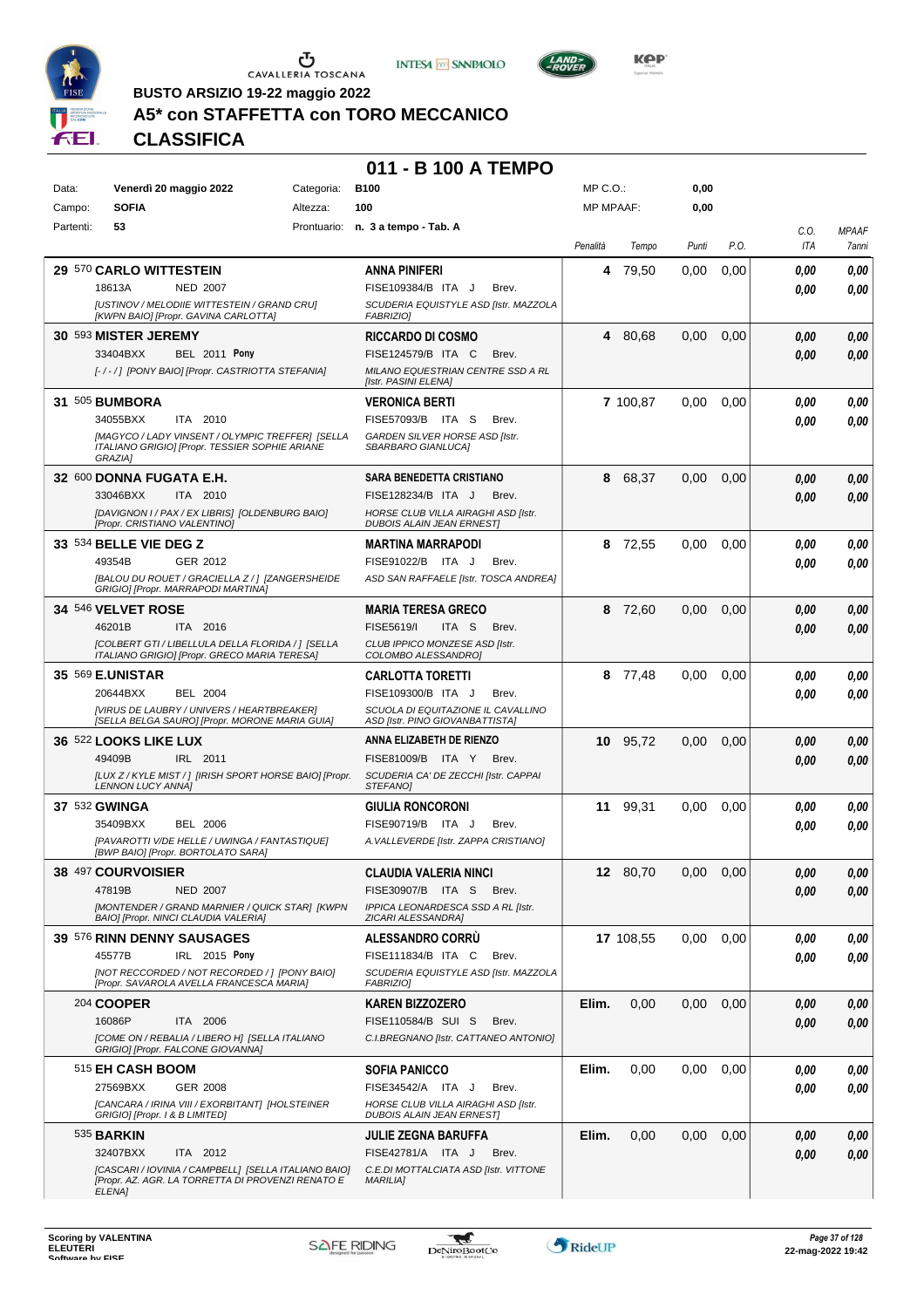





**BUSTO ARSIZIO 19-22 maggio 2022**

# **A5\* con STAFFETTA con TORO MECCANICO**

**CLASSIFICA**

#### **011 - B 100 A TEMPO**

| Data:     | Venerdì 20 maggio 2022                                                                                                   | Categoria: | <b>B100</b>                                             | MP C.O.:         |       | 0,00  |      |            |              |
|-----------|--------------------------------------------------------------------------------------------------------------------------|------------|---------------------------------------------------------|------------------|-------|-------|------|------------|--------------|
| Campo:    | <b>SOFIA</b>                                                                                                             | Altezza:   | 100                                                     | <b>MP MPAAF:</b> |       | 0,00  |      |            |              |
| Partenti: | 53                                                                                                                       |            | Prontuario: n. 3 a tempo - Tab. A                       |                  |       |       |      | C.O.       | <b>MPAAF</b> |
|           |                                                                                                                          |            |                                                         | Penalità         | Tempo | Punti | P.O. | <b>ITA</b> | 7anni        |
|           | 552 REVENTON                                                                                                             |            | <b>GIORGIA NOVATI</b>                                   | Elim.            | 0,00  | 0.00  | 0.00 | 0,00       | 0,00         |
|           | CZE 2009<br>30645BXX                                                                                                     |            | FISE98168/B ITA C Brev.                                 |                  |       |       |      | 0.00       | 0,00         |
|           | [ROCK'N ROLL / SIBIRIA QUEEN / BALLAST] [CESKY -<br>CECO BAIO] [Propr. PALUMBO GIORGIA]                                  |            | SCUDERIA LA CHIMERA SSD A RL [Istr.<br>PALUMBO GIORGIA] |                  |       |       |      |            |              |
|           | 603 <b>MIGHTY</b>                                                                                                        |            | <b>LARA CERULLO</b>                                     | Elim.            | 0,00  | 0,00  | 0,00 | 0,00       | 0,00         |
|           | 35405BXX<br>ITA 2013                                                                                                     |            | FISE131736/B ITA J<br>Brev.                             |                  |       |       |      | 0.00       | 0,00         |
|           | [JACKPOT KERELLEC / S.M. MORGANA / WINDSOR]<br>[SELLA ITALIANO SAURO] [Propr. AZ. AGR. ALLEV.<br><b>GRIMALDI MATTEO]</b> |            | CI LA MORGANA ASD [Istr. BOVETTI PIERO]                 |                  |       |       |      |            |              |
| FC 65     |                                                                                                                          |            | <b>SERENA SCIELZO</b>                                   | <b>Partito</b>   |       |       |      | 0,00       | 0,00         |
|           |                                                                                                                          |            | 002201/H<br>ITA S<br>$2^{\circ}$ G                      |                  |       |       |      | 0.00       | 0.00         |
|           |                                                                                                                          |            | A.S.D.C.I.RUK [Istr. DANIELI NICOLETTA]                 |                  |       |       |      |            |              |
| FC.<br>68 |                                                                                                                          |            | <b>GIORGIA TENCAIOLI</b>                                | <b>Partito</b>   |       |       |      | 0.00       | 0,00         |
|           |                                                                                                                          |            | 011576/A<br>ITA S<br>1°G                                |                  |       |       |      | 0,00       | 0.00         |
|           |                                                                                                                          |            | A.I.LE GROANE ASD [Istr. ROVALDI CARLO<br>SANTO]        |                  |       |       |      |            |              |
| FC 73     |                                                                                                                          |            | <b>ELIDE ALINOVI</b>                                    | <b>Partito</b>   |       |       |      | 0,00       | 0,00         |
|           |                                                                                                                          |            | FISE11212/C ITA S 1°G                                   |                  |       |       |      | 0.00       | 0.00         |
|           |                                                                                                                          |            | A.S.D. HIPPOCASTANO [Istr. PIGNERO<br>CHIARA]           |                  |       |       |      |            |              |
| FC 322    |                                                                                                                          |            | ALESSANDRO GUIDOBONO CAVALCHINI                         | <b>Partito</b>   |       |       |      | 0.00       | 0,00         |
|           |                                                                                                                          |            | 005286/B<br>ITA SA 1°G                                  |                  |       |       |      | 0.00       | 0.00         |
|           |                                                                                                                          |            | IL LEVRIERO SSD A RL [Istr. ROTA MARIO]                 |                  |       |       |      |            |              |
| FC 413    |                                                                                                                          |            | <b>SUSANNA GAVINA</b>                                   | <b>Partito</b>   |       |       |      | 0.00       | 0.00         |
|           |                                                                                                                          |            | FISE64455/B ITA Y 1°G                                   |                  |       |       |      | 0.00       | 0,00         |
|           |                                                                                                                          |            | C.I.PEGASO [Istr. PINA GABRIELE]                        |                  |       |       |      |            |              |
| FC 602    |                                                                                                                          |            | <b>PAOLO MARI</b>                                       | <b>Partito</b>   |       |       |      | 0.00       | 0,00         |
|           |                                                                                                                          |            | FISE79310/B ITA Y 1°G                                   |                  |       |       |      | 0.00       | 0,00         |
|           |                                                                                                                          |            | IL BEDESCO ASD [Istr. CIROCCHI RITA]                    |                  |       |       |      |            |              |
| FC 350    |                                                                                                                          |            | <b>GIANMARCO FERRETTI</b>                               | <b>Partito</b>   |       |       |      | 0.00       | 0,00         |
|           |                                                                                                                          |            | FISE16994/B ITA S 2°G                                   |                  |       |       |      | 0.00       | 0.00         |
|           |                                                                                                                          |            | NICO HORSES SSD A RL [Istr. PANETTI<br>ALESSANDRO]      |                  |       |       |      |            |              |
| FC 494    |                                                                                                                          |            | <b>MARCO LIGORI</b>                                     | <b>Partito</b>   |       |       |      | 0,00       | 0,00         |
|           |                                                                                                                          |            | 000137/B<br>ITA SA 2°G                                  |                  |       |       |      | 0,00       | 0,00         |
|           |                                                                                                                          |            | CI OROBICO ASD [Istr. LIGORI MARCO]                     |                  |       |       |      |            |              |
| FC 512    |                                                                                                                          |            | <b>MICHELE PREVITALI</b>                                | <b>Partito</b>   |       |       |      | 0,00       | 0,00         |
|           |                                                                                                                          |            | FISE15502/B ITA S<br>$2^{\circ}$ G                      |                  |       |       |      | 0.00       | 0,00         |
|           |                                                                                                                          |            | C.I. PREVITALI NEMBRO ASD [Istr.                        |                  |       |       |      |            |              |
|           |                                                                                                                          |            | CORTINOVIS ALDO]                                        |                  |       |       |      |            |              |

Collegio Giudicante *Presidente GIOVANNI ANDREA SECHI MARIA GABRIELLA ASOLE ELISABETTA NEGRI MARINA SERAFINO ADRIANA SPINOSO MARIA GIOVANNA VIGNATI*

# **012 - B 90 A TEMPO**

| Data:     | Venerdì 20 maggio 2022                                                                                        | Categoria:  | B90                                      | $MP C. O.$ :     |          | 0,00  |      |      |              |
|-----------|---------------------------------------------------------------------------------------------------------------|-------------|------------------------------------------|------------------|----------|-------|------|------|--------------|
| Campo:    | <b>SOFIA</b>                                                                                                  | Altezza:    | 90                                       | <b>MP MPAAF:</b> |          | 0,00  |      |      |              |
| Partenti: | 28                                                                                                            | Prontuario: | n. 3 a tempo - Tab. A                    |                  |          |       |      | C.O  | <b>MPAAF</b> |
|           |                                                                                                               |             |                                          | Penalità         | Tempo    | Punti | P.O. | ITA  | 7anni        |
|           | 1 172 EPATANTE DES ISLOTS                                                                                     |             | <b>MATILDE SICURELLO</b>                 |                  | 0, 57.31 | 0.00  | 0.00 | 0.00 | 0,00         |
|           | <b>FRA 2014 Pony</b><br>22658A                                                                                |             | ITA C<br>FISE50703/A<br>Brev.            |                  |          |       |      | 0,00 | 0,00         |
|           | [MELYRIO D'HARYNS / GIROLLE III / ORS TULIRA<br>SPARROWI [SELLA FRANCESE SAURO] [Propr.<br>SICURELLO CARMELO] |             | C.I.M. SSD A R.L. [Istr. PRISCO ADRIANO] |                  |          |       |      |      |              |

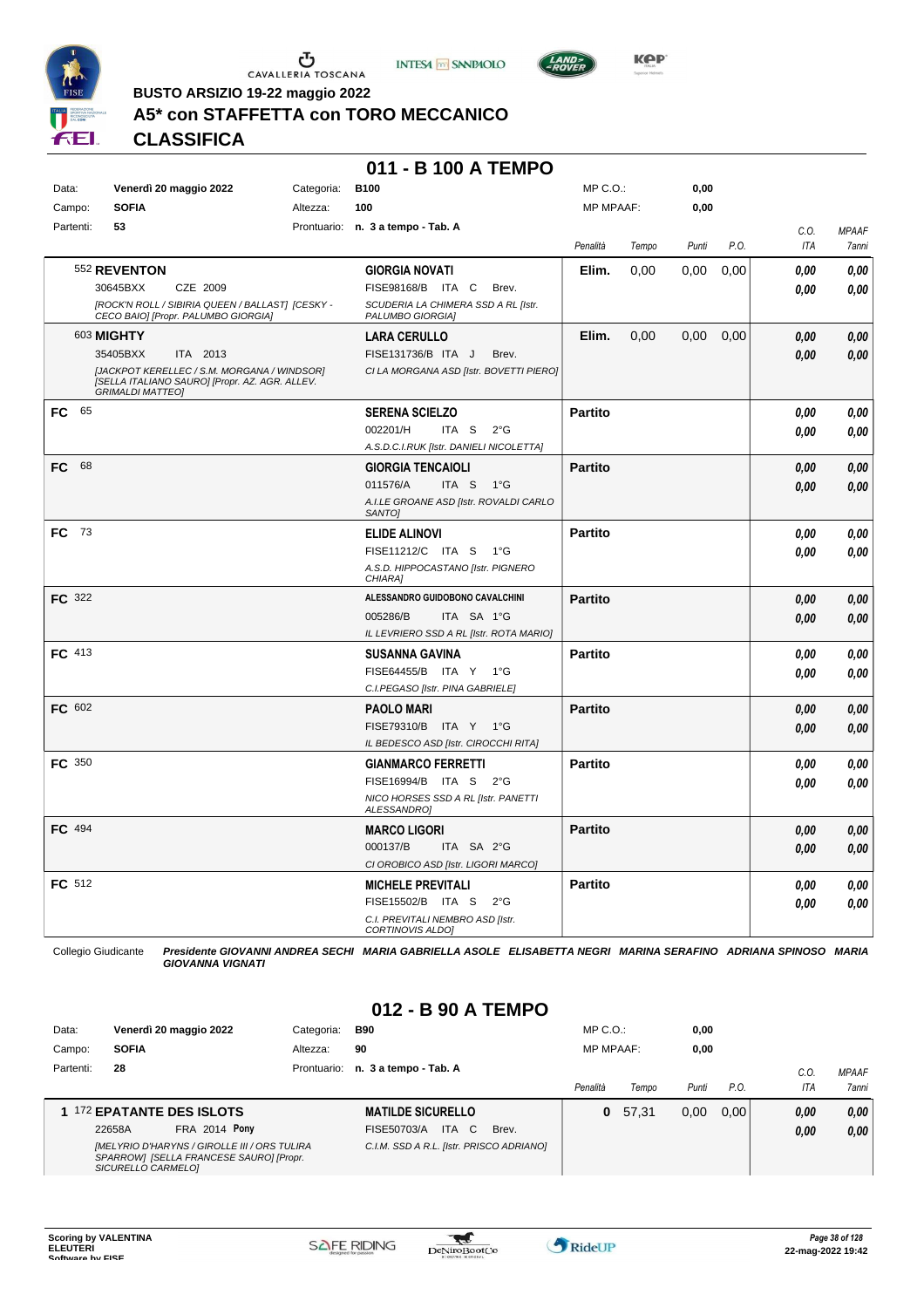





**Kep** 

**BUSTO ARSIZIO 19-22 maggio 2022**

# **A5\* con STAFFETTA con TORO MECCANICO**

**CLASSIFICA**

#### **012 - B 90 A TEMPO**

| <b>MP MPAAF:</b><br>Partenti:<br>28<br>Prontuario: n. 3 a tempo - Tab. A<br>C.O.<br><b>MPAAF</b><br>P.O.<br>Penalità<br>Tempo<br>Punti<br>ITA<br>7anni<br>2 566 ASSO D'ACCEGLIO<br>59,26<br><b>GAIA ALBERTARIO</b><br>0.00<br>0,00<br>0,00<br>0<br>0.00<br>FISE108422/B ITA J<br>15146A<br>ITA 2007<br>Brev.<br>0,00<br>0.00<br>[CASSINI II / JALAPA DE VOLSIN / VOLTAIRE] [SELLA<br>ASD TORRE DEI GELSI [Istr. GIORGI LUCIA]<br>ITALIANO SAURO] [Propr. ALBERTARIO CLAUDIO PAOLO]<br>3 581 CASALLINA<br>VITTORIA OLTOLINA<br>0 61,05<br>0,00<br>0,00<br>0,00<br>0.00<br>48386B<br>GER 2012<br>FISE115458/B ITA J<br>Brev.<br>0,00<br>0.00<br>[CANDYMAN / CUBA LIBRE / LIFE IS LIFE] [SELLA<br>ASD TORRE DEI GELSI [Istr. GIORGI LUCIA]<br>TEDESCA BAIO] [Propr. OLTOLINA VITTORIA]<br>4 595 VARIO DE CHATELAIN<br>0 63,94<br>ALESSIA PINA<br>0.00<br>0,00<br>0,00<br>0.00<br>46272B<br>FRA 2009 Pony<br>FISE125239/B ITA C<br>Brev.<br>0.00<br>0,00<br>[POLARIS DU LUY / ULYSSE DU CHESNAY / ] [PONY<br>IL BEDESCO ASD [Istr. CIROCCHI RITA]<br>BAIO] [Propr. PINA GIORGIO]<br>5 480 DEERPARK PRINCE<br><b>DILETTA BORRA</b><br>0,00<br>$\mathbf 0$<br>64,63<br>0,00<br>0,00<br>0.00<br>26027BXX<br>IRL 2004 Pony<br>FISE112101/B ITA C<br>Brev.<br>0.00<br>0,00<br>[OISIN / PRINCESS / FORT DARA] [CONNEMARA GRIGIO]<br>NUOVA ASD C.I. CINQ FO' [Istr. GRAZIOTTI<br>[Propr. BORRA LUCA]<br>SILVANO <sub>1</sub><br>6 591 EYE LINER<br>67,37<br><b>LUDOVICA GENUALDO</b><br>$\mathbf 0$<br>0,00<br>0,00<br>0,00<br>0.00<br>31439BXX<br>FISE122985/B ITA C<br>ITA 2011<br>Brev.<br>0.00<br>0.00<br><b>IDON JUAN DE CUVES / GIULIETTE / DOHITZUN</b><br>ASD SAN RAFFAELE [Istr. TOSCA ANDREA]<br>GUERNICA] [SELLA ITALIANO SAURO] [Propr. TOSCA<br>SILVIA1<br>7 541 BENERICE<br><b>ROBERTA OLMI</b><br>0,00<br>0<br>76,87<br>0,00<br>0,00<br>0.00<br>ITA 2012<br>34955BXX<br>FISE96604/B ITA Y<br>Brev.<br>0.00<br>0.00<br>[CASSIANO / VANA G / CORLAND] [SELLA ITALIANO<br>ESSE EFFE JUMPING TEAM ASD [Istr.<br>APPALOOSA NEROJ [Propr. ALLEVAMENTO FROSIO<br><b>RAMPINELLI SILVIA]</b><br>RONCALLI DI MARZICO ANTONIO]<br>8 585 INDEX S<br><b>MARTINA SISTI</b><br>$0$ 79,99<br>0,00<br>0,00<br>0,00<br>0.00<br>17312E<br>NED 2013<br>FISE117596/B ITA J<br>Brev.<br>0.00<br>0.00<br>[DEXTER R / TAMIRA / MERMUS R] [KWPN BAIO] [Propr.<br>SIMPLY HORSE SSD A RL [Istr. BASSAN<br>AZ. AGR. SUPERNAIT - SOC. AGR. A R.L.]<br>ANDREA]<br>9 582 TOMASSON SNOWBALL<br>0 80,27<br>0,00<br><b>GIULIA MANGIALETTO</b><br>0,00<br>0,00<br>0.00<br>IRL 2009 Pony<br>FISE116901/B ITA G<br>48356B<br>Brev.<br>0.00<br>0,00<br>[DRUMLANE WARRIOR / TAWIN MISTY / ] [IRISH SPORT<br>CI SCUD DEL BORGHETTO ASD [Istr.<br><b>HORSE GRIGIO] [Propr. CUPONE LUIGI]</b><br><b>CUPONE LUIGII</b><br>10 510 GEMINI JOLY<br><b>SOFIA GASPERI</b><br>85,37<br>0,00<br>0<br>0,00<br>0,00<br>0,00<br>FISE68042/B ITA J<br>30660BXX<br>ITA 2011<br>Brev.<br>0.00<br>0.00<br>[GARRED / TRES JOLI / TREASURE] [SELLA ITALIANO<br>IL CERRO [Istr. NEBULONI GIANLUCA]<br>BAIO] [Propr. GASPERI SOFIA]<br>11 555 CASTELBAJAC ARBALOU<br>0,00<br>64,60<br>0.00<br>0,00<br>AURORA ANGELI<br>4<br>0,00<br>20568A<br>FRA 2012 Pony<br>FISE45320/A ITA C<br>Brev.<br>0,00<br>0,00<br>ILANCELOT DE L'ARBALOU / ROCKSTAR DE LA'RBALOU /<br>C.E.DI MOTTALCIATA ASD [Istr. VITTONE<br>ROCOCO DU THUIT] [SELLA FRANCESE BAIO] [Propr.<br><b>MARILIA]</b><br><b>OLIVETTA MATTEO]</b><br><b>12 526 ASTON</b><br><b>GIORGIA TAGLIORETTI</b><br>4 65,70<br>0,00<br>0,00<br>0,00<br>0,00<br>45877B<br>ITA 2013<br>FISE84292/B ITA J<br>Brev.<br>0.00<br>0,00<br>[CARTHAGO'S BEST / OLE / DA SKAT] [ZANGERSHEIDE<br>EQUESTRE MOZZATE ASD [Istr. BUSSU<br>BAIO] [Propr. TAGLIORETTI LUIGI]<br><b>DANTE]</b><br>13 491 ALBICOCCA<br>4 67,42<br>0.00<br>0,00<br><b>NICOLLE CAVALHEIRO</b><br>0,00<br>0,00<br>49177B<br>ITA 2011<br>FISE10577/A BRA S<br>Brev.<br>0,00<br>0.00<br>[HATTRICK / IDEA BAIA / CONCORDE] [SELLA ITALIANO<br>CI SANT'ANTONIO SSD A RL [Istr. AIROLDI<br>SAURO BRUCIATO] [Propr. CAVALHEIRO NICOLLE]<br>GIULIA]<br>14 120 DON JUAN'S GASAYA<br>4 70,27<br>0,00<br>0.00<br>0,00<br>ANITA BAIGUERA<br>0,00<br>46183B<br><b>NED 2008</b><br>FISE117087/B ITA J<br>Brev.<br>0.00<br>0,00<br>[INDOCTRO / GASAYA'S PIQUEA / POLYDOR] [KWPN<br>GRANAAT DELLE RONCAGLIE [Istr. PISA<br>BAIO] [Propr. SARDELLA NICOLE]<br>CLAUDIA]<br>15 492 SPLENDORE<br>4 79,36<br>0,00<br>0,00<br><b>ELIANA CALANCA</b><br>0,00<br>0.00<br>49296B<br>ITA 2016<br>FISE18001/B ITA S<br>Brev.<br>0,00<br>0,00 | Data:  | Venerdì 20 maggio 2022                              | Categoria: | <b>B90</b>                         | MP C.O.: | 0,00 |  |  |
|----------------------------------------------------------------------------------------------------------------------------------------------------------------------------------------------------------------------------------------------------------------------------------------------------------------------------------------------------------------------------------------------------------------------------------------------------------------------------------------------------------------------------------------------------------------------------------------------------------------------------------------------------------------------------------------------------------------------------------------------------------------------------------------------------------------------------------------------------------------------------------------------------------------------------------------------------------------------------------------------------------------------------------------------------------------------------------------------------------------------------------------------------------------------------------------------------------------------------------------------------------------------------------------------------------------------------------------------------------------------------------------------------------------------------------------------------------------------------------------------------------------------------------------------------------------------------------------------------------------------------------------------------------------------------------------------------------------------------------------------------------------------------------------------------------------------------------------------------------------------------------------------------------------------------------------------------------------------------------------------------------------------------------------------------------------------------------------------------------------------------------------------------------------------------------------------------------------------------------------------------------------------------------------------------------------------------------------------------------------------------------------------------------------------------------------------------------------------------------------------------------------------------------------------------------------------------------------------------------------------------------------------------------------------------------------------------------------------------------------------------------------------------------------------------------------------------------------------------------------------------------------------------------------------------------------------------------------------------------------------------------------------------------------------------------------------------------------------------------------------------------------------------------------------------------------------------------------------------------------------------------------------------------------------------------------------------------------------------------------------------------------------------------------------------------------------------------------------------------------------------------------------------------------------------------------------------------------------------------------------------------------------------------------------------------------------------------------------------------------------------------------------------------------------------------------------------------------------------------------------------------------------------------------------------------------------------------------------------------------------------------------------------------------------------------------------------------------------------------------------------------------------------------------------------------------------------------------------------------------------------------------------------------------------------------------------------------------------------------------------------------------------------------------------------------------------------------------------------------------------------------------------------------------------------------------|--------|-----------------------------------------------------|------------|------------------------------------|----------|------|--|--|
|                                                                                                                                                                                                                                                                                                                                                                                                                                                                                                                                                                                                                                                                                                                                                                                                                                                                                                                                                                                                                                                                                                                                                                                                                                                                                                                                                                                                                                                                                                                                                                                                                                                                                                                                                                                                                                                                                                                                                                                                                                                                                                                                                                                                                                                                                                                                                                                                                                                                                                                                                                                                                                                                                                                                                                                                                                                                                                                                                                                                                                                                                                                                                                                                                                                                                                                                                                                                                                                                                                                                                                                                                                                                                                                                                                                                                                                                                                                                                                                                                                                                                                                                                                                                                                                                                                                                                                                                                                                                                                                                                                | Campo: | <b>SOFIA</b>                                        | Altezza:   | 90                                 |          | 0,00 |  |  |
|                                                                                                                                                                                                                                                                                                                                                                                                                                                                                                                                                                                                                                                                                                                                                                                                                                                                                                                                                                                                                                                                                                                                                                                                                                                                                                                                                                                                                                                                                                                                                                                                                                                                                                                                                                                                                                                                                                                                                                                                                                                                                                                                                                                                                                                                                                                                                                                                                                                                                                                                                                                                                                                                                                                                                                                                                                                                                                                                                                                                                                                                                                                                                                                                                                                                                                                                                                                                                                                                                                                                                                                                                                                                                                                                                                                                                                                                                                                                                                                                                                                                                                                                                                                                                                                                                                                                                                                                                                                                                                                                                                |        |                                                     |            |                                    |          |      |  |  |
|                                                                                                                                                                                                                                                                                                                                                                                                                                                                                                                                                                                                                                                                                                                                                                                                                                                                                                                                                                                                                                                                                                                                                                                                                                                                                                                                                                                                                                                                                                                                                                                                                                                                                                                                                                                                                                                                                                                                                                                                                                                                                                                                                                                                                                                                                                                                                                                                                                                                                                                                                                                                                                                                                                                                                                                                                                                                                                                                                                                                                                                                                                                                                                                                                                                                                                                                                                                                                                                                                                                                                                                                                                                                                                                                                                                                                                                                                                                                                                                                                                                                                                                                                                                                                                                                                                                                                                                                                                                                                                                                                                |        |                                                     |            |                                    |          |      |  |  |
|                                                                                                                                                                                                                                                                                                                                                                                                                                                                                                                                                                                                                                                                                                                                                                                                                                                                                                                                                                                                                                                                                                                                                                                                                                                                                                                                                                                                                                                                                                                                                                                                                                                                                                                                                                                                                                                                                                                                                                                                                                                                                                                                                                                                                                                                                                                                                                                                                                                                                                                                                                                                                                                                                                                                                                                                                                                                                                                                                                                                                                                                                                                                                                                                                                                                                                                                                                                                                                                                                                                                                                                                                                                                                                                                                                                                                                                                                                                                                                                                                                                                                                                                                                                                                                                                                                                                                                                                                                                                                                                                                                |        |                                                     |            |                                    |          |      |  |  |
|                                                                                                                                                                                                                                                                                                                                                                                                                                                                                                                                                                                                                                                                                                                                                                                                                                                                                                                                                                                                                                                                                                                                                                                                                                                                                                                                                                                                                                                                                                                                                                                                                                                                                                                                                                                                                                                                                                                                                                                                                                                                                                                                                                                                                                                                                                                                                                                                                                                                                                                                                                                                                                                                                                                                                                                                                                                                                                                                                                                                                                                                                                                                                                                                                                                                                                                                                                                                                                                                                                                                                                                                                                                                                                                                                                                                                                                                                                                                                                                                                                                                                                                                                                                                                                                                                                                                                                                                                                                                                                                                                                |        |                                                     |            |                                    |          |      |  |  |
|                                                                                                                                                                                                                                                                                                                                                                                                                                                                                                                                                                                                                                                                                                                                                                                                                                                                                                                                                                                                                                                                                                                                                                                                                                                                                                                                                                                                                                                                                                                                                                                                                                                                                                                                                                                                                                                                                                                                                                                                                                                                                                                                                                                                                                                                                                                                                                                                                                                                                                                                                                                                                                                                                                                                                                                                                                                                                                                                                                                                                                                                                                                                                                                                                                                                                                                                                                                                                                                                                                                                                                                                                                                                                                                                                                                                                                                                                                                                                                                                                                                                                                                                                                                                                                                                                                                                                                                                                                                                                                                                                                |        |                                                     |            |                                    |          |      |  |  |
|                                                                                                                                                                                                                                                                                                                                                                                                                                                                                                                                                                                                                                                                                                                                                                                                                                                                                                                                                                                                                                                                                                                                                                                                                                                                                                                                                                                                                                                                                                                                                                                                                                                                                                                                                                                                                                                                                                                                                                                                                                                                                                                                                                                                                                                                                                                                                                                                                                                                                                                                                                                                                                                                                                                                                                                                                                                                                                                                                                                                                                                                                                                                                                                                                                                                                                                                                                                                                                                                                                                                                                                                                                                                                                                                                                                                                                                                                                                                                                                                                                                                                                                                                                                                                                                                                                                                                                                                                                                                                                                                                                |        |                                                     |            |                                    |          |      |  |  |
|                                                                                                                                                                                                                                                                                                                                                                                                                                                                                                                                                                                                                                                                                                                                                                                                                                                                                                                                                                                                                                                                                                                                                                                                                                                                                                                                                                                                                                                                                                                                                                                                                                                                                                                                                                                                                                                                                                                                                                                                                                                                                                                                                                                                                                                                                                                                                                                                                                                                                                                                                                                                                                                                                                                                                                                                                                                                                                                                                                                                                                                                                                                                                                                                                                                                                                                                                                                                                                                                                                                                                                                                                                                                                                                                                                                                                                                                                                                                                                                                                                                                                                                                                                                                                                                                                                                                                                                                                                                                                                                                                                |        |                                                     |            |                                    |          |      |  |  |
|                                                                                                                                                                                                                                                                                                                                                                                                                                                                                                                                                                                                                                                                                                                                                                                                                                                                                                                                                                                                                                                                                                                                                                                                                                                                                                                                                                                                                                                                                                                                                                                                                                                                                                                                                                                                                                                                                                                                                                                                                                                                                                                                                                                                                                                                                                                                                                                                                                                                                                                                                                                                                                                                                                                                                                                                                                                                                                                                                                                                                                                                                                                                                                                                                                                                                                                                                                                                                                                                                                                                                                                                                                                                                                                                                                                                                                                                                                                                                                                                                                                                                                                                                                                                                                                                                                                                                                                                                                                                                                                                                                |        |                                                     |            |                                    |          |      |  |  |
|                                                                                                                                                                                                                                                                                                                                                                                                                                                                                                                                                                                                                                                                                                                                                                                                                                                                                                                                                                                                                                                                                                                                                                                                                                                                                                                                                                                                                                                                                                                                                                                                                                                                                                                                                                                                                                                                                                                                                                                                                                                                                                                                                                                                                                                                                                                                                                                                                                                                                                                                                                                                                                                                                                                                                                                                                                                                                                                                                                                                                                                                                                                                                                                                                                                                                                                                                                                                                                                                                                                                                                                                                                                                                                                                                                                                                                                                                                                                                                                                                                                                                                                                                                                                                                                                                                                                                                                                                                                                                                                                                                |        |                                                     |            |                                    |          |      |  |  |
|                                                                                                                                                                                                                                                                                                                                                                                                                                                                                                                                                                                                                                                                                                                                                                                                                                                                                                                                                                                                                                                                                                                                                                                                                                                                                                                                                                                                                                                                                                                                                                                                                                                                                                                                                                                                                                                                                                                                                                                                                                                                                                                                                                                                                                                                                                                                                                                                                                                                                                                                                                                                                                                                                                                                                                                                                                                                                                                                                                                                                                                                                                                                                                                                                                                                                                                                                                                                                                                                                                                                                                                                                                                                                                                                                                                                                                                                                                                                                                                                                                                                                                                                                                                                                                                                                                                                                                                                                                                                                                                                                                |        |                                                     |            |                                    |          |      |  |  |
|                                                                                                                                                                                                                                                                                                                                                                                                                                                                                                                                                                                                                                                                                                                                                                                                                                                                                                                                                                                                                                                                                                                                                                                                                                                                                                                                                                                                                                                                                                                                                                                                                                                                                                                                                                                                                                                                                                                                                                                                                                                                                                                                                                                                                                                                                                                                                                                                                                                                                                                                                                                                                                                                                                                                                                                                                                                                                                                                                                                                                                                                                                                                                                                                                                                                                                                                                                                                                                                                                                                                                                                                                                                                                                                                                                                                                                                                                                                                                                                                                                                                                                                                                                                                                                                                                                                                                                                                                                                                                                                                                                |        |                                                     |            |                                    |          |      |  |  |
|                                                                                                                                                                                                                                                                                                                                                                                                                                                                                                                                                                                                                                                                                                                                                                                                                                                                                                                                                                                                                                                                                                                                                                                                                                                                                                                                                                                                                                                                                                                                                                                                                                                                                                                                                                                                                                                                                                                                                                                                                                                                                                                                                                                                                                                                                                                                                                                                                                                                                                                                                                                                                                                                                                                                                                                                                                                                                                                                                                                                                                                                                                                                                                                                                                                                                                                                                                                                                                                                                                                                                                                                                                                                                                                                                                                                                                                                                                                                                                                                                                                                                                                                                                                                                                                                                                                                                                                                                                                                                                                                                                |        |                                                     |            |                                    |          |      |  |  |
|                                                                                                                                                                                                                                                                                                                                                                                                                                                                                                                                                                                                                                                                                                                                                                                                                                                                                                                                                                                                                                                                                                                                                                                                                                                                                                                                                                                                                                                                                                                                                                                                                                                                                                                                                                                                                                                                                                                                                                                                                                                                                                                                                                                                                                                                                                                                                                                                                                                                                                                                                                                                                                                                                                                                                                                                                                                                                                                                                                                                                                                                                                                                                                                                                                                                                                                                                                                                                                                                                                                                                                                                                                                                                                                                                                                                                                                                                                                                                                                                                                                                                                                                                                                                                                                                                                                                                                                                                                                                                                                                                                |        |                                                     |            |                                    |          |      |  |  |
|                                                                                                                                                                                                                                                                                                                                                                                                                                                                                                                                                                                                                                                                                                                                                                                                                                                                                                                                                                                                                                                                                                                                                                                                                                                                                                                                                                                                                                                                                                                                                                                                                                                                                                                                                                                                                                                                                                                                                                                                                                                                                                                                                                                                                                                                                                                                                                                                                                                                                                                                                                                                                                                                                                                                                                                                                                                                                                                                                                                                                                                                                                                                                                                                                                                                                                                                                                                                                                                                                                                                                                                                                                                                                                                                                                                                                                                                                                                                                                                                                                                                                                                                                                                                                                                                                                                                                                                                                                                                                                                                                                |        |                                                     |            |                                    |          |      |  |  |
|                                                                                                                                                                                                                                                                                                                                                                                                                                                                                                                                                                                                                                                                                                                                                                                                                                                                                                                                                                                                                                                                                                                                                                                                                                                                                                                                                                                                                                                                                                                                                                                                                                                                                                                                                                                                                                                                                                                                                                                                                                                                                                                                                                                                                                                                                                                                                                                                                                                                                                                                                                                                                                                                                                                                                                                                                                                                                                                                                                                                                                                                                                                                                                                                                                                                                                                                                                                                                                                                                                                                                                                                                                                                                                                                                                                                                                                                                                                                                                                                                                                                                                                                                                                                                                                                                                                                                                                                                                                                                                                                                                |        |                                                     |            |                                    |          |      |  |  |
|                                                                                                                                                                                                                                                                                                                                                                                                                                                                                                                                                                                                                                                                                                                                                                                                                                                                                                                                                                                                                                                                                                                                                                                                                                                                                                                                                                                                                                                                                                                                                                                                                                                                                                                                                                                                                                                                                                                                                                                                                                                                                                                                                                                                                                                                                                                                                                                                                                                                                                                                                                                                                                                                                                                                                                                                                                                                                                                                                                                                                                                                                                                                                                                                                                                                                                                                                                                                                                                                                                                                                                                                                                                                                                                                                                                                                                                                                                                                                                                                                                                                                                                                                                                                                                                                                                                                                                                                                                                                                                                                                                |        |                                                     |            |                                    |          |      |  |  |
|                                                                                                                                                                                                                                                                                                                                                                                                                                                                                                                                                                                                                                                                                                                                                                                                                                                                                                                                                                                                                                                                                                                                                                                                                                                                                                                                                                                                                                                                                                                                                                                                                                                                                                                                                                                                                                                                                                                                                                                                                                                                                                                                                                                                                                                                                                                                                                                                                                                                                                                                                                                                                                                                                                                                                                                                                                                                                                                                                                                                                                                                                                                                                                                                                                                                                                                                                                                                                                                                                                                                                                                                                                                                                                                                                                                                                                                                                                                                                                                                                                                                                                                                                                                                                                                                                                                                                                                                                                                                                                                                                                |        |                                                     |            |                                    |          |      |  |  |
|                                                                                                                                                                                                                                                                                                                                                                                                                                                                                                                                                                                                                                                                                                                                                                                                                                                                                                                                                                                                                                                                                                                                                                                                                                                                                                                                                                                                                                                                                                                                                                                                                                                                                                                                                                                                                                                                                                                                                                                                                                                                                                                                                                                                                                                                                                                                                                                                                                                                                                                                                                                                                                                                                                                                                                                                                                                                                                                                                                                                                                                                                                                                                                                                                                                                                                                                                                                                                                                                                                                                                                                                                                                                                                                                                                                                                                                                                                                                                                                                                                                                                                                                                                                                                                                                                                                                                                                                                                                                                                                                                                |        |                                                     |            |                                    |          |      |  |  |
|                                                                                                                                                                                                                                                                                                                                                                                                                                                                                                                                                                                                                                                                                                                                                                                                                                                                                                                                                                                                                                                                                                                                                                                                                                                                                                                                                                                                                                                                                                                                                                                                                                                                                                                                                                                                                                                                                                                                                                                                                                                                                                                                                                                                                                                                                                                                                                                                                                                                                                                                                                                                                                                                                                                                                                                                                                                                                                                                                                                                                                                                                                                                                                                                                                                                                                                                                                                                                                                                                                                                                                                                                                                                                                                                                                                                                                                                                                                                                                                                                                                                                                                                                                                                                                                                                                                                                                                                                                                                                                                                                                |        |                                                     |            |                                    |          |      |  |  |
|                                                                                                                                                                                                                                                                                                                                                                                                                                                                                                                                                                                                                                                                                                                                                                                                                                                                                                                                                                                                                                                                                                                                                                                                                                                                                                                                                                                                                                                                                                                                                                                                                                                                                                                                                                                                                                                                                                                                                                                                                                                                                                                                                                                                                                                                                                                                                                                                                                                                                                                                                                                                                                                                                                                                                                                                                                                                                                                                                                                                                                                                                                                                                                                                                                                                                                                                                                                                                                                                                                                                                                                                                                                                                                                                                                                                                                                                                                                                                                                                                                                                                                                                                                                                                                                                                                                                                                                                                                                                                                                                                                |        |                                                     |            |                                    |          |      |  |  |
|                                                                                                                                                                                                                                                                                                                                                                                                                                                                                                                                                                                                                                                                                                                                                                                                                                                                                                                                                                                                                                                                                                                                                                                                                                                                                                                                                                                                                                                                                                                                                                                                                                                                                                                                                                                                                                                                                                                                                                                                                                                                                                                                                                                                                                                                                                                                                                                                                                                                                                                                                                                                                                                                                                                                                                                                                                                                                                                                                                                                                                                                                                                                                                                                                                                                                                                                                                                                                                                                                                                                                                                                                                                                                                                                                                                                                                                                                                                                                                                                                                                                                                                                                                                                                                                                                                                                                                                                                                                                                                                                                                |        |                                                     |            |                                    |          |      |  |  |
|                                                                                                                                                                                                                                                                                                                                                                                                                                                                                                                                                                                                                                                                                                                                                                                                                                                                                                                                                                                                                                                                                                                                                                                                                                                                                                                                                                                                                                                                                                                                                                                                                                                                                                                                                                                                                                                                                                                                                                                                                                                                                                                                                                                                                                                                                                                                                                                                                                                                                                                                                                                                                                                                                                                                                                                                                                                                                                                                                                                                                                                                                                                                                                                                                                                                                                                                                                                                                                                                                                                                                                                                                                                                                                                                                                                                                                                                                                                                                                                                                                                                                                                                                                                                                                                                                                                                                                                                                                                                                                                                                                |        |                                                     |            |                                    |          |      |  |  |
|                                                                                                                                                                                                                                                                                                                                                                                                                                                                                                                                                                                                                                                                                                                                                                                                                                                                                                                                                                                                                                                                                                                                                                                                                                                                                                                                                                                                                                                                                                                                                                                                                                                                                                                                                                                                                                                                                                                                                                                                                                                                                                                                                                                                                                                                                                                                                                                                                                                                                                                                                                                                                                                                                                                                                                                                                                                                                                                                                                                                                                                                                                                                                                                                                                                                                                                                                                                                                                                                                                                                                                                                                                                                                                                                                                                                                                                                                                                                                                                                                                                                                                                                                                                                                                                                                                                                                                                                                                                                                                                                                                |        |                                                     |            |                                    |          |      |  |  |
|                                                                                                                                                                                                                                                                                                                                                                                                                                                                                                                                                                                                                                                                                                                                                                                                                                                                                                                                                                                                                                                                                                                                                                                                                                                                                                                                                                                                                                                                                                                                                                                                                                                                                                                                                                                                                                                                                                                                                                                                                                                                                                                                                                                                                                                                                                                                                                                                                                                                                                                                                                                                                                                                                                                                                                                                                                                                                                                                                                                                                                                                                                                                                                                                                                                                                                                                                                                                                                                                                                                                                                                                                                                                                                                                                                                                                                                                                                                                                                                                                                                                                                                                                                                                                                                                                                                                                                                                                                                                                                                                                                |        |                                                     |            |                                    |          |      |  |  |
|                                                                                                                                                                                                                                                                                                                                                                                                                                                                                                                                                                                                                                                                                                                                                                                                                                                                                                                                                                                                                                                                                                                                                                                                                                                                                                                                                                                                                                                                                                                                                                                                                                                                                                                                                                                                                                                                                                                                                                                                                                                                                                                                                                                                                                                                                                                                                                                                                                                                                                                                                                                                                                                                                                                                                                                                                                                                                                                                                                                                                                                                                                                                                                                                                                                                                                                                                                                                                                                                                                                                                                                                                                                                                                                                                                                                                                                                                                                                                                                                                                                                                                                                                                                                                                                                                                                                                                                                                                                                                                                                                                |        |                                                     |            |                                    |          |      |  |  |
|                                                                                                                                                                                                                                                                                                                                                                                                                                                                                                                                                                                                                                                                                                                                                                                                                                                                                                                                                                                                                                                                                                                                                                                                                                                                                                                                                                                                                                                                                                                                                                                                                                                                                                                                                                                                                                                                                                                                                                                                                                                                                                                                                                                                                                                                                                                                                                                                                                                                                                                                                                                                                                                                                                                                                                                                                                                                                                                                                                                                                                                                                                                                                                                                                                                                                                                                                                                                                                                                                                                                                                                                                                                                                                                                                                                                                                                                                                                                                                                                                                                                                                                                                                                                                                                                                                                                                                                                                                                                                                                                                                |        |                                                     |            |                                    |          |      |  |  |
|                                                                                                                                                                                                                                                                                                                                                                                                                                                                                                                                                                                                                                                                                                                                                                                                                                                                                                                                                                                                                                                                                                                                                                                                                                                                                                                                                                                                                                                                                                                                                                                                                                                                                                                                                                                                                                                                                                                                                                                                                                                                                                                                                                                                                                                                                                                                                                                                                                                                                                                                                                                                                                                                                                                                                                                                                                                                                                                                                                                                                                                                                                                                                                                                                                                                                                                                                                                                                                                                                                                                                                                                                                                                                                                                                                                                                                                                                                                                                                                                                                                                                                                                                                                                                                                                                                                                                                                                                                                                                                                                                                |        |                                                     |            |                                    |          |      |  |  |
|                                                                                                                                                                                                                                                                                                                                                                                                                                                                                                                                                                                                                                                                                                                                                                                                                                                                                                                                                                                                                                                                                                                                                                                                                                                                                                                                                                                                                                                                                                                                                                                                                                                                                                                                                                                                                                                                                                                                                                                                                                                                                                                                                                                                                                                                                                                                                                                                                                                                                                                                                                                                                                                                                                                                                                                                                                                                                                                                                                                                                                                                                                                                                                                                                                                                                                                                                                                                                                                                                                                                                                                                                                                                                                                                                                                                                                                                                                                                                                                                                                                                                                                                                                                                                                                                                                                                                                                                                                                                                                                                                                |        |                                                     |            |                                    |          |      |  |  |
|                                                                                                                                                                                                                                                                                                                                                                                                                                                                                                                                                                                                                                                                                                                                                                                                                                                                                                                                                                                                                                                                                                                                                                                                                                                                                                                                                                                                                                                                                                                                                                                                                                                                                                                                                                                                                                                                                                                                                                                                                                                                                                                                                                                                                                                                                                                                                                                                                                                                                                                                                                                                                                                                                                                                                                                                                                                                                                                                                                                                                                                                                                                                                                                                                                                                                                                                                                                                                                                                                                                                                                                                                                                                                                                                                                                                                                                                                                                                                                                                                                                                                                                                                                                                                                                                                                                                                                                                                                                                                                                                                                |        |                                                     |            |                                    |          |      |  |  |
|                                                                                                                                                                                                                                                                                                                                                                                                                                                                                                                                                                                                                                                                                                                                                                                                                                                                                                                                                                                                                                                                                                                                                                                                                                                                                                                                                                                                                                                                                                                                                                                                                                                                                                                                                                                                                                                                                                                                                                                                                                                                                                                                                                                                                                                                                                                                                                                                                                                                                                                                                                                                                                                                                                                                                                                                                                                                                                                                                                                                                                                                                                                                                                                                                                                                                                                                                                                                                                                                                                                                                                                                                                                                                                                                                                                                                                                                                                                                                                                                                                                                                                                                                                                                                                                                                                                                                                                                                                                                                                                                                                |        |                                                     |            |                                    |          |      |  |  |
|                                                                                                                                                                                                                                                                                                                                                                                                                                                                                                                                                                                                                                                                                                                                                                                                                                                                                                                                                                                                                                                                                                                                                                                                                                                                                                                                                                                                                                                                                                                                                                                                                                                                                                                                                                                                                                                                                                                                                                                                                                                                                                                                                                                                                                                                                                                                                                                                                                                                                                                                                                                                                                                                                                                                                                                                                                                                                                                                                                                                                                                                                                                                                                                                                                                                                                                                                                                                                                                                                                                                                                                                                                                                                                                                                                                                                                                                                                                                                                                                                                                                                                                                                                                                                                                                                                                                                                                                                                                                                                                                                                |        |                                                     |            |                                    |          |      |  |  |
|                                                                                                                                                                                                                                                                                                                                                                                                                                                                                                                                                                                                                                                                                                                                                                                                                                                                                                                                                                                                                                                                                                                                                                                                                                                                                                                                                                                                                                                                                                                                                                                                                                                                                                                                                                                                                                                                                                                                                                                                                                                                                                                                                                                                                                                                                                                                                                                                                                                                                                                                                                                                                                                                                                                                                                                                                                                                                                                                                                                                                                                                                                                                                                                                                                                                                                                                                                                                                                                                                                                                                                                                                                                                                                                                                                                                                                                                                                                                                                                                                                                                                                                                                                                                                                                                                                                                                                                                                                                                                                                                                                |        |                                                     |            |                                    |          |      |  |  |
|                                                                                                                                                                                                                                                                                                                                                                                                                                                                                                                                                                                                                                                                                                                                                                                                                                                                                                                                                                                                                                                                                                                                                                                                                                                                                                                                                                                                                                                                                                                                                                                                                                                                                                                                                                                                                                                                                                                                                                                                                                                                                                                                                                                                                                                                                                                                                                                                                                                                                                                                                                                                                                                                                                                                                                                                                                                                                                                                                                                                                                                                                                                                                                                                                                                                                                                                                                                                                                                                                                                                                                                                                                                                                                                                                                                                                                                                                                                                                                                                                                                                                                                                                                                                                                                                                                                                                                                                                                                                                                                                                                |        |                                                     |            |                                    |          |      |  |  |
|                                                                                                                                                                                                                                                                                                                                                                                                                                                                                                                                                                                                                                                                                                                                                                                                                                                                                                                                                                                                                                                                                                                                                                                                                                                                                                                                                                                                                                                                                                                                                                                                                                                                                                                                                                                                                                                                                                                                                                                                                                                                                                                                                                                                                                                                                                                                                                                                                                                                                                                                                                                                                                                                                                                                                                                                                                                                                                                                                                                                                                                                                                                                                                                                                                                                                                                                                                                                                                                                                                                                                                                                                                                                                                                                                                                                                                                                                                                                                                                                                                                                                                                                                                                                                                                                                                                                                                                                                                                                                                                                                                |        |                                                     |            |                                    |          |      |  |  |
|                                                                                                                                                                                                                                                                                                                                                                                                                                                                                                                                                                                                                                                                                                                                                                                                                                                                                                                                                                                                                                                                                                                                                                                                                                                                                                                                                                                                                                                                                                                                                                                                                                                                                                                                                                                                                                                                                                                                                                                                                                                                                                                                                                                                                                                                                                                                                                                                                                                                                                                                                                                                                                                                                                                                                                                                                                                                                                                                                                                                                                                                                                                                                                                                                                                                                                                                                                                                                                                                                                                                                                                                                                                                                                                                                                                                                                                                                                                                                                                                                                                                                                                                                                                                                                                                                                                                                                                                                                                                                                                                                                |        |                                                     |            |                                    |          |      |  |  |
|                                                                                                                                                                                                                                                                                                                                                                                                                                                                                                                                                                                                                                                                                                                                                                                                                                                                                                                                                                                                                                                                                                                                                                                                                                                                                                                                                                                                                                                                                                                                                                                                                                                                                                                                                                                                                                                                                                                                                                                                                                                                                                                                                                                                                                                                                                                                                                                                                                                                                                                                                                                                                                                                                                                                                                                                                                                                                                                                                                                                                                                                                                                                                                                                                                                                                                                                                                                                                                                                                                                                                                                                                                                                                                                                                                                                                                                                                                                                                                                                                                                                                                                                                                                                                                                                                                                                                                                                                                                                                                                                                                |        |                                                     |            |                                    |          |      |  |  |
|                                                                                                                                                                                                                                                                                                                                                                                                                                                                                                                                                                                                                                                                                                                                                                                                                                                                                                                                                                                                                                                                                                                                                                                                                                                                                                                                                                                                                                                                                                                                                                                                                                                                                                                                                                                                                                                                                                                                                                                                                                                                                                                                                                                                                                                                                                                                                                                                                                                                                                                                                                                                                                                                                                                                                                                                                                                                                                                                                                                                                                                                                                                                                                                                                                                                                                                                                                                                                                                                                                                                                                                                                                                                                                                                                                                                                                                                                                                                                                                                                                                                                                                                                                                                                                                                                                                                                                                                                                                                                                                                                                |        |                                                     |            |                                    |          |      |  |  |
|                                                                                                                                                                                                                                                                                                                                                                                                                                                                                                                                                                                                                                                                                                                                                                                                                                                                                                                                                                                                                                                                                                                                                                                                                                                                                                                                                                                                                                                                                                                                                                                                                                                                                                                                                                                                                                                                                                                                                                                                                                                                                                                                                                                                                                                                                                                                                                                                                                                                                                                                                                                                                                                                                                                                                                                                                                                                                                                                                                                                                                                                                                                                                                                                                                                                                                                                                                                                                                                                                                                                                                                                                                                                                                                                                                                                                                                                                                                                                                                                                                                                                                                                                                                                                                                                                                                                                                                                                                                                                                                                                                |        |                                                     |            |                                    |          |      |  |  |
|                                                                                                                                                                                                                                                                                                                                                                                                                                                                                                                                                                                                                                                                                                                                                                                                                                                                                                                                                                                                                                                                                                                                                                                                                                                                                                                                                                                                                                                                                                                                                                                                                                                                                                                                                                                                                                                                                                                                                                                                                                                                                                                                                                                                                                                                                                                                                                                                                                                                                                                                                                                                                                                                                                                                                                                                                                                                                                                                                                                                                                                                                                                                                                                                                                                                                                                                                                                                                                                                                                                                                                                                                                                                                                                                                                                                                                                                                                                                                                                                                                                                                                                                                                                                                                                                                                                                                                                                                                                                                                                                                                |        |                                                     |            |                                    |          |      |  |  |
|                                                                                                                                                                                                                                                                                                                                                                                                                                                                                                                                                                                                                                                                                                                                                                                                                                                                                                                                                                                                                                                                                                                                                                                                                                                                                                                                                                                                                                                                                                                                                                                                                                                                                                                                                                                                                                                                                                                                                                                                                                                                                                                                                                                                                                                                                                                                                                                                                                                                                                                                                                                                                                                                                                                                                                                                                                                                                                                                                                                                                                                                                                                                                                                                                                                                                                                                                                                                                                                                                                                                                                                                                                                                                                                                                                                                                                                                                                                                                                                                                                                                                                                                                                                                                                                                                                                                                                                                                                                                                                                                                                |        |                                                     |            |                                    |          |      |  |  |
|                                                                                                                                                                                                                                                                                                                                                                                                                                                                                                                                                                                                                                                                                                                                                                                                                                                                                                                                                                                                                                                                                                                                                                                                                                                                                                                                                                                                                                                                                                                                                                                                                                                                                                                                                                                                                                                                                                                                                                                                                                                                                                                                                                                                                                                                                                                                                                                                                                                                                                                                                                                                                                                                                                                                                                                                                                                                                                                                                                                                                                                                                                                                                                                                                                                                                                                                                                                                                                                                                                                                                                                                                                                                                                                                                                                                                                                                                                                                                                                                                                                                                                                                                                                                                                                                                                                                                                                                                                                                                                                                                                |        |                                                     |            |                                    |          |      |  |  |
|                                                                                                                                                                                                                                                                                                                                                                                                                                                                                                                                                                                                                                                                                                                                                                                                                                                                                                                                                                                                                                                                                                                                                                                                                                                                                                                                                                                                                                                                                                                                                                                                                                                                                                                                                                                                                                                                                                                                                                                                                                                                                                                                                                                                                                                                                                                                                                                                                                                                                                                                                                                                                                                                                                                                                                                                                                                                                                                                                                                                                                                                                                                                                                                                                                                                                                                                                                                                                                                                                                                                                                                                                                                                                                                                                                                                                                                                                                                                                                                                                                                                                                                                                                                                                                                                                                                                                                                                                                                                                                                                                                |        |                                                     |            |                                    |          |      |  |  |
|                                                                                                                                                                                                                                                                                                                                                                                                                                                                                                                                                                                                                                                                                                                                                                                                                                                                                                                                                                                                                                                                                                                                                                                                                                                                                                                                                                                                                                                                                                                                                                                                                                                                                                                                                                                                                                                                                                                                                                                                                                                                                                                                                                                                                                                                                                                                                                                                                                                                                                                                                                                                                                                                                                                                                                                                                                                                                                                                                                                                                                                                                                                                                                                                                                                                                                                                                                                                                                                                                                                                                                                                                                                                                                                                                                                                                                                                                                                                                                                                                                                                                                                                                                                                                                                                                                                                                                                                                                                                                                                                                                |        |                                                     |            |                                    |          |      |  |  |
|                                                                                                                                                                                                                                                                                                                                                                                                                                                                                                                                                                                                                                                                                                                                                                                                                                                                                                                                                                                                                                                                                                                                                                                                                                                                                                                                                                                                                                                                                                                                                                                                                                                                                                                                                                                                                                                                                                                                                                                                                                                                                                                                                                                                                                                                                                                                                                                                                                                                                                                                                                                                                                                                                                                                                                                                                                                                                                                                                                                                                                                                                                                                                                                                                                                                                                                                                                                                                                                                                                                                                                                                                                                                                                                                                                                                                                                                                                                                                                                                                                                                                                                                                                                                                                                                                                                                                                                                                                                                                                                                                                |        |                                                     |            |                                    |          |      |  |  |
|                                                                                                                                                                                                                                                                                                                                                                                                                                                                                                                                                                                                                                                                                                                                                                                                                                                                                                                                                                                                                                                                                                                                                                                                                                                                                                                                                                                                                                                                                                                                                                                                                                                                                                                                                                                                                                                                                                                                                                                                                                                                                                                                                                                                                                                                                                                                                                                                                                                                                                                                                                                                                                                                                                                                                                                                                                                                                                                                                                                                                                                                                                                                                                                                                                                                                                                                                                                                                                                                                                                                                                                                                                                                                                                                                                                                                                                                                                                                                                                                                                                                                                                                                                                                                                                                                                                                                                                                                                                                                                                                                                |        |                                                     |            |                                    |          |      |  |  |
| AGRICOLA SPLENDOR SS.DI MONTI ANGELA E C. SNC.]                                                                                                                                                                                                                                                                                                                                                                                                                                                                                                                                                                                                                                                                                                                                                                                                                                                                                                                                                                                                                                                                                                                                                                                                                                                                                                                                                                                                                                                                                                                                                                                                                                                                                                                                                                                                                                                                                                                                                                                                                                                                                                                                                                                                                                                                                                                                                                                                                                                                                                                                                                                                                                                                                                                                                                                                                                                                                                                                                                                                                                                                                                                                                                                                                                                                                                                                                                                                                                                                                                                                                                                                                                                                                                                                                                                                                                                                                                                                                                                                                                                                                                                                                                                                                                                                                                                                                                                                                                                                                                                |        | [INDOCTRO / PILU' / ] [SELLA ITALIANO BAIO] [Propr. |            | C.I.IL DOSSO [Istr. LIVIERI LILIA] |          |      |  |  |

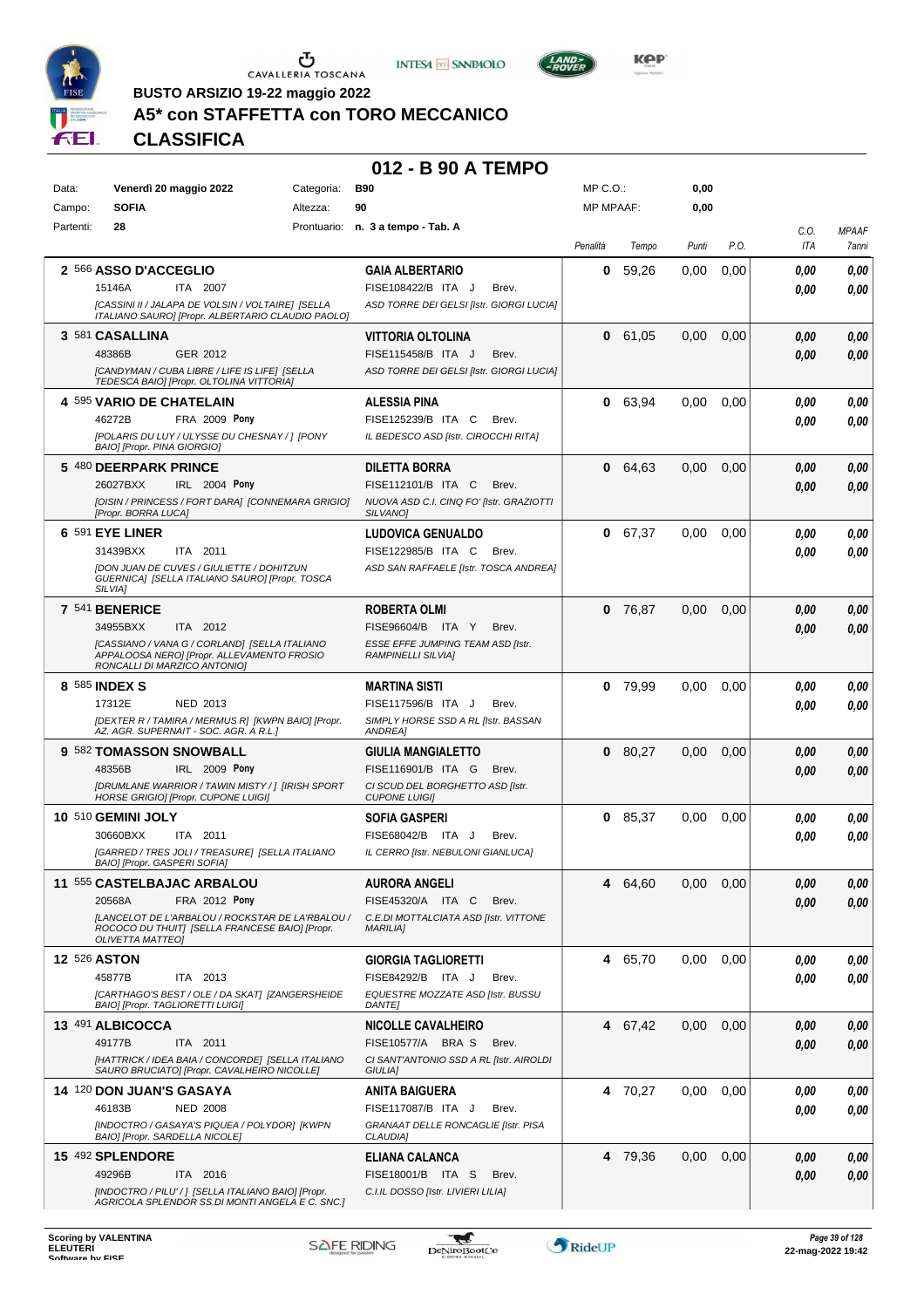





**BUSTO ARSIZIO 19-22 maggio 2022**

## **A5\* con STAFFETTA con TORO MECCANICO**

**CLASSIFICA**

#### **012 - B 90 A TEMPO**

| Data:        | Venerdì 20 maggio 2022                                                                                                                                                                      | Categoria: | <b>B90</b>                                                                                                          | MP C.O.:         |         | 0,00  |      |              |                       |
|--------------|---------------------------------------------------------------------------------------------------------------------------------------------------------------------------------------------|------------|---------------------------------------------------------------------------------------------------------------------|------------------|---------|-------|------|--------------|-----------------------|
| Campo:       | <b>SOFIA</b>                                                                                                                                                                                | Altezza:   | 90                                                                                                                  | <b>MP MPAAF:</b> |         | 0,00  |      |              |                       |
| Partenti:    | 28                                                                                                                                                                                          |            | Prontuario: n. 3 a tempo - Tab. A                                                                                   | Penalità         | Tempo   | Punti | P.O. | C.0.<br>ITA  | <b>MPAAF</b><br>7anni |
|              | 16 609 LARETELLO DEL GARDESANO<br>ITA 2006<br>07697D<br>[CARETELLO B / GEORGINE GERARD / I LOVE YOU]<br>[SELLA ITALIANO BAIO] [Propr. MENEGHEL CLAUDIO]                                     |            | <b>CARLO CURNIS</b><br>FISE141073/B ITA SA Brev.<br>IL BEDESCO ASD [Istr. CIROCCHI RITA]                            | 4                | 84,61   | 0.00  | 0,00 | 0,00<br>0.00 | 0,00<br>0,00          |
|              | <b>17 31 NO NAME</b><br>01763X<br>ITA 2011<br>[CANTOBLANCO / ALASBAT / ] [SELLA ITALIANO BAIO<br>SCURO] [Propr. LARI RITA]                                                                  |            | NICOLÒ REDAELLI<br>FISE118662/B ITA C<br>Brev.<br>LE FORNACI JUMP [Istr. ROSSONI LUIGI]                             |                  | 4 86,92 | 0,00  | 0,00 | 0,00<br>0.00 | 0,00<br>0,00          |
|              | <b>18 587 DAGADOSS</b><br>25598BXX<br>ITA 2006<br>[QUITE EASY / UBY UCCELLAIA / SMARTSET] [SELLA<br>ITALIANO BAIO] [Propr. AZ.AGR. RAINERI GIOVANNI]                                        |            | GIULIA IODICE<br>FISE118592/B ITA C<br>Brev.<br>C.I.SULBIATESE SSD A RL [Istr. MATTAVELL]<br><b>TIZIANO</b>         |                  | 4 87,18 | 0,00  | 0.00 | 0.00<br>0.00 | 0,00<br>0,00          |
|              | <b>19 484 CESSNA D'OR</b><br>13102D<br><b>BEL 2008</b><br>[SERANO GOLD / CENTE D'OR / LAVADOR] [SELLA<br>BELGA BAIO] [Propr. CLERICI ALICE]                                                 |            | <b>ANDREA DAVIDE CARMINATI</b><br>FISE16570/B ITA S<br>Brev.<br>CI OROBICO ASD [Istr. LIGORI MARCO]                 |                  | 4 88,75 | 0,00  | 0,00 | 0,00<br>0.00 | 0,00<br>0,00          |
|              | <b>20 506 MOTO SAM</b><br>48718B<br><b>NED 2017</b><br>[IMPRESSIVE VDL / GRACIOUS FORTUNA / ] [KWPN<br>BAIO] [Propr. BARI EMMA]                                                             |            | EMMA BARI<br>FISE57591/B<br>ITA Y<br>Brev.<br>LA FRANCESINA ASD [Istr. DURAND JULIEN<br>RICCARDO]                   | 6.               | 95.73   | 0,00  | 0.00 | 0.00<br>0.00 | 0,00<br>0,00          |
|              | 21 489 QUIRASINAA VAN'T HEEMSKIND Z<br>09586D<br><b>NED 2008</b><br>[QUANTUM / VERSINAA VAN'T HEEM / ODERMUS R]<br>[ZANGERSHEIDE BAIO] [Propr. ALLEV.TO EQUINI LE<br>ROANE DI BROTTO PAOLO] |            | <b>GLORIA MARINONI</b><br>008916/B<br>ITA S<br>Brev.<br>SCUDERIA EQUISTYLE ASD [Istr. FEDELI<br>ELENA]              | 6                | 98,61   | 0,00  | 0,00 | 0.00<br>0.00 | 0,00<br>0,00          |
|              | 488 <b>ELZA</b><br>30718BXX<br><b>NED 2009</b><br>[ZAPATERO / 310125496 / ZEUS] [KWPN SAURO] [Propr.<br>CORTI LAURA]                                                                        |            | <b>LAURA CORTI</b><br>0075061<br>ITA SA Brev.<br>SCUDERIA EQUISTYLE ASD [Istr. MAZZOLA<br><b>FABRIZIOI</b>          | Elim.            | 0,00    | 0,00  | 0,00 | 0.00<br>0,00 | 0,00<br>0,00          |
|              | 502 QUINGLY MOUCHE<br>33571BXX<br>FRA 2004<br>[KANNAN / IXELLE MOUCHE / APILLON ROUGE] [SELLA<br>FRANCESE SAURO] [Propr. MARUELLI ADELE CARLA]                                              |            | <b>ADELE CARLA MARUELLI</b><br>FISE41662/B ITA SA Brev.<br>IPPICA LEONARDESCA SSD A RL [Istr.<br>ZICARI ALESSANDRA] | Elim.            | 0,00    | 0,00  | 0,00 | 0,00<br>0,00 | 0,00<br>0,00          |
|              | 599 VADIRA<br>05952N<br>ITA 2014<br>[NN / NN / ] [SCONOSCIUTA BAIO] [Propr. PINNA<br>ANTONELLO]                                                                                             |            | PAOLA PE<br>FISE125997/B ITA J<br>Brev.<br>C.I.I SALICI [Istr. SCIELZO SERENA]                                      | Elim.            | 0,00    | 0,00  | 0,00 | 0,00<br>0.00 | 0,00<br>0,00          |
|              | 520 ZORRO<br>04210C<br>FRA 2010 Pony<br>[//] [PONY MORELLO] [Propr. LIPARI LAURA]                                                                                                           |            | CLAUDIA ZANI<br>FISE76659/B ITA J<br>Brev.<br>SCUDERIA LA CHIMERA SSD A RL [Istr.<br>PALUMBO GIORGIA]               | Rit.             | 0,00    | 0,00  | 0,00 | 0,00<br>0.00 | 0,00<br>0,00          |
| FC 76        |                                                                                                                                                                                             |            | SOFIA AZZOLA<br>FISE90862/B ITA J<br>Brev.<br>IL BEDESCO ASD [Istr. CIROCCHI VIVIANO<br><b>FELICIANO]</b>           | <b>Partito</b>   |         |       |      | 0.00<br>0.00 | 0,00<br>0,00          |
| FC 521       |                                                                                                                                                                                             |            | <b>FILIPPO COTUGNO</b><br>FISE78653/B ITA J 1°G<br>LE SCUDERIE DEL RE SSD A RL [Istr.<br>BACCHI STEFANO]            | <b>Partito</b>   |         |       |      | 0,00<br>0.00 | 0,00<br>0,00          |
| <b>FC</b> 66 |                                                                                                                                                                                             |            | GIANLUCA SBARBARO<br>005328/C<br>ITA S $2^{\circ}G$<br>GARDEN SILVER HORSE ASD [Istr.<br>FERRARIS DONATELLA]        | <b>Partito</b>   |         |       |      | 0.00<br>0.00 | 0,00<br>0,00          |

Collegio Giudicante *Presidente GIOVANNI ANDREA SECHI MARIA GABRIELLA ASOLE ELISABETTA NEGRI MARINA SERAFINO ADRIANA SPINOSO MARIA GIOVANNA VIGNATI*

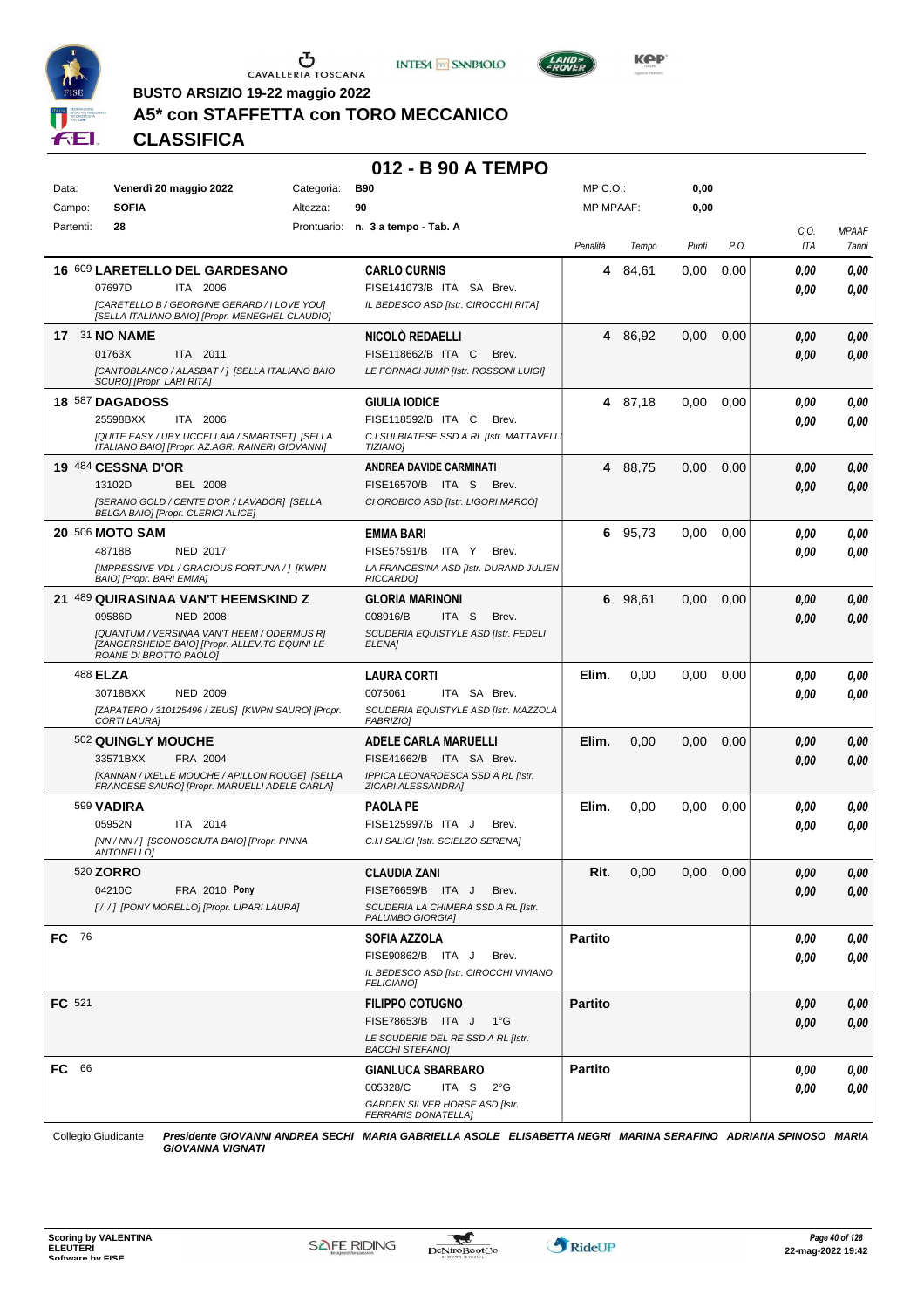





**KOP** 

**BUSTO ARSIZIO 19-22 maggio 2022**

# **A5\* con STAFFETTA con TORO MECCANICO**

**CLASSIFICA**

|  | 013 - 4 ANNI DI PRECISIONE |
|--|----------------------------|
|--|----------------------------|

| Data:<br>Campo:             | Venerdì 20 maggio 2022<br><b>SOFIA</b> | Categoria:<br>Altezza: | 4 Anni<br>100                                                               | MP C.O.:<br><b>MP MPAAF:</b> |       | 0,00<br>0,00 |      |              |                       |
|-----------------------------|----------------------------------------|------------------------|-----------------------------------------------------------------------------|------------------------------|-------|--------------|------|--------------|-----------------------|
| Partenti:                   | 18                                     |                        | Prontuario: n. 1 di Precisione - Tab. A                                     | Penalità                     | Tempo | Punti        | P.O. | C.O.<br>ITA  | <b>MPAAF</b><br>7anni |
| <b>FC</b> 36                |                                        |                        | <b>DONATO CINELLI</b>                                                       | <b>Partito</b>               |       |              |      | 0,00         | 0,00                  |
|                             |                                        |                        | 003272/G<br>ITA S<br>$2^{\circ}$ G                                          |                              |       |              |      | 0,00         | 0,00                  |
|                             |                                        |                        | C.I.BREGNANO [Istr. CATTANEO ANTONIO]                                       |                              |       |              |      |              |                       |
| $FC$ 45                     |                                        |                        | <b>DARIO FONTANA</b>                                                        | <b>Partito</b>               |       |              |      | 0,00         | 0,00                  |
|                             |                                        |                        | 007924/B<br>ITA S<br>1°G<br>LE FORNACI JUMP [Istr. ROSSONI LUIGI]           |                              |       |              |      | 0,00         | 0,00                  |
| FC 69                       |                                        |                        | ALESSANDRO COLOMBO                                                          | <b>Partito</b>               |       |              |      | 0,00         | 0,00                  |
|                             |                                        |                        | 005058/B<br>ITA S $2^{\circ}G$                                              |                              |       |              |      | 0,00         | 0,00                  |
| FC 74                       |                                        |                        | TRENDY HORSE ASD [Istr.]<br><b>GIULIA AIROLDI</b>                           | <b>Partito</b>               |       |              |      | 0,00         | 0,00                  |
|                             |                                        |                        | FISE32933/A ITA S 1°G                                                       |                              |       |              |      | 0,00         | 0,00                  |
|                             |                                        |                        | CI SANT'ANTONIO SSD A RL [Istr. AIROLDI<br>GIULIA]                          |                              |       |              |      |              |                       |
| FC 75                       |                                        |                        | <b>DAVIDE APPIANI</b>                                                       | <b>Partito</b>               |       |              |      | 0,00         | 0,00                  |
|                             |                                        |                        | FISE78618/B ITA J<br>$2^{\circ}$ G<br>LE FORNACI JUMP [Istr. ROSSONI LUIGI] |                              |       |              |      | 0,00         | 0,00                  |
| FC 156                      |                                        |                        | <b>DENIS MAZZOLA</b>                                                        | <b>Partito</b>               |       |              |      | 0,00         | 0,00                  |
|                             |                                        |                        | 005515/B<br>ITA S<br>$2^{\circ}$ G                                          |                              |       |              |      | 0,00         | 0,00                  |
|                             |                                        |                        | JURIBELLO [Istr. MAZZOLA DENIS]                                             |                              |       |              |      |              |                       |
| FC 281                      |                                        |                        | <b>ATHINA SCHMID</b>                                                        | <b>Partito</b>               |       |              |      | 0,00         | 0,00                  |
|                             |                                        |                        | 014309/B<br>ITA S 1°G<br>CENTRO IPPICO BELLOLI SSD A R.L. [Istr.            |                              |       |              |      | 0,00         | 0,00                  |
|                             |                                        |                        | <b>BELLOLI CLAUDIA]</b>                                                     |                              |       |              |      |              |                       |
| FC 292                      |                                        |                        | <b>GIANLUCA GRAZIOTTI</b>                                                   | <b>Partito</b>               |       |              |      | 0,00         | 0,00                  |
|                             |                                        |                        | 007805/B<br>ITA S<br>$2^{\circ}$ G                                          |                              |       |              |      | 0,00         | 0,00                  |
|                             |                                        |                        | NUOVA ASD C.I. CINQ FO' [Istr. FUMAGALLI<br><b>PAOLA]</b>                   |                              |       |              |      |              |                       |
| FC 384                      |                                        |                        | <b>GIANLUCA GRAZIOTTI</b>                                                   | <b>Partito</b>               |       |              |      | 0,00         | 0,00                  |
|                             |                                        |                        | 007805/B<br>ITA S<br>$2^{\circ}$ G                                          |                              |       |              |      | 0,00         | 0,00                  |
|                             |                                        |                        | NUOVA ASD C.I. CINQ FO' [Istr. FUMAGALLI<br><b>PAOLA]</b>                   |                              |       |              |      |              |                       |
| <b>FC</b> 395               |                                        |                        | <b>GAIA TOMASI</b>                                                          | <b>Partito</b>               |       |              |      | 0,00         | 0,00                  |
|                             |                                        |                        | 013686/B<br>ITA S<br>$2^{\circ}G$                                           |                              |       |              |      | 0,00         | 0,00                  |
|                             |                                        |                        | NUOVA ASD C.I. CINQ FO' [Istr. FUMAGALLI<br><b>MARIA CRISTINAI</b>          |                              |       |              |      |              |                       |
| FC 519                      |                                        |                        | <b>MARCO LIGORI</b>                                                         | Partito                      |       |              |      | $\it 0,00$   | $\pmb{0,\!00}$        |
|                             |                                        |                        | 000137/B<br>ITA SA 2°G                                                      |                              |       |              |      | 0,00         | 0,00                  |
|                             |                                        |                        | CI OROBICO ASD [Istr. LIGORI MARCO]                                         |                              |       |              |      |              |                       |
| FC 606                      |                                        |                        | <b>MASSIMILIANO FERRARIO</b>                                                | <b>Partito</b>               |       |              |      | 0,00         | 0,00                  |
|                             |                                        |                        | 007958/B<br>ITA S $2^{\circ}G$<br>TREKKING H.C.AMICI DEL CAVALLO ASD        |                              |       |              |      | 0.00         | 0,00                  |
|                             |                                        |                        | [Istr. FERRARIO MASSIMILIANO]                                               |                              |       |              |      |              |                       |
| FC 611                      |                                        |                        | <b>FABIEN WALDER</b>                                                        | <b>Partito</b>               |       |              |      | 0,00         | 0,00                  |
|                             |                                        |                        | FISE103152/K SUI SA 1°G                                                     |                              |       |              |      | 0,00         | 0,00                  |
|                             |                                        |                        | [Istr. RAGIONE FRANCESCO]                                                   |                              |       |              |      |              |                       |
| FC 70                       |                                        |                        | <b>LUIGI CUPONE</b><br>019183/B<br>ITA S $2^{\circ}G$                       | <b>Partito</b>               |       |              |      | 0,00<br>0,00 | 0,00<br>0,00          |
|                             |                                        |                        | CI SCUD DEL BORGHETTO ASD [Istr.                                            |                              |       |              |      |              |                       |
|                             |                                        |                        | <b>CUPONE LUIGI]</b>                                                        |                              |       |              |      |              |                       |
| FC 32                       |                                        |                        | <b>FEDERICA VILLA</b>                                                       | <b>Partito</b>               |       |              |      | 0,00         | 0,00                  |
|                             |                                        |                        | FISE18119/B ITA S 2°G<br>MARRAS ASD [Istr. MARRAS ANTONIO]                  |                              |       |              |      | 0,00         | 0,00                  |
| <b>FC</b> 72                |                                        |                        | <b>STEFANIA POGLIANA</b>                                                    | <b>Partito</b>               |       |              |      | 0,00         | 0,00                  |
|                             |                                        |                        | FISE51997/B ITA S 1°G                                                       |                              |       |              |      | 0,00         | 0,00                  |
|                             |                                        |                        | CADELRIO ARTEPONY SSRL [Istr. CALABRO                                       |                              |       |              |      |              |                       |
| <b>Scoring by VALENTINA</b> |                                        |                        | LUCA]<br><b>THE</b>                                                         |                              |       |              |      |              | Page 41 of 128        |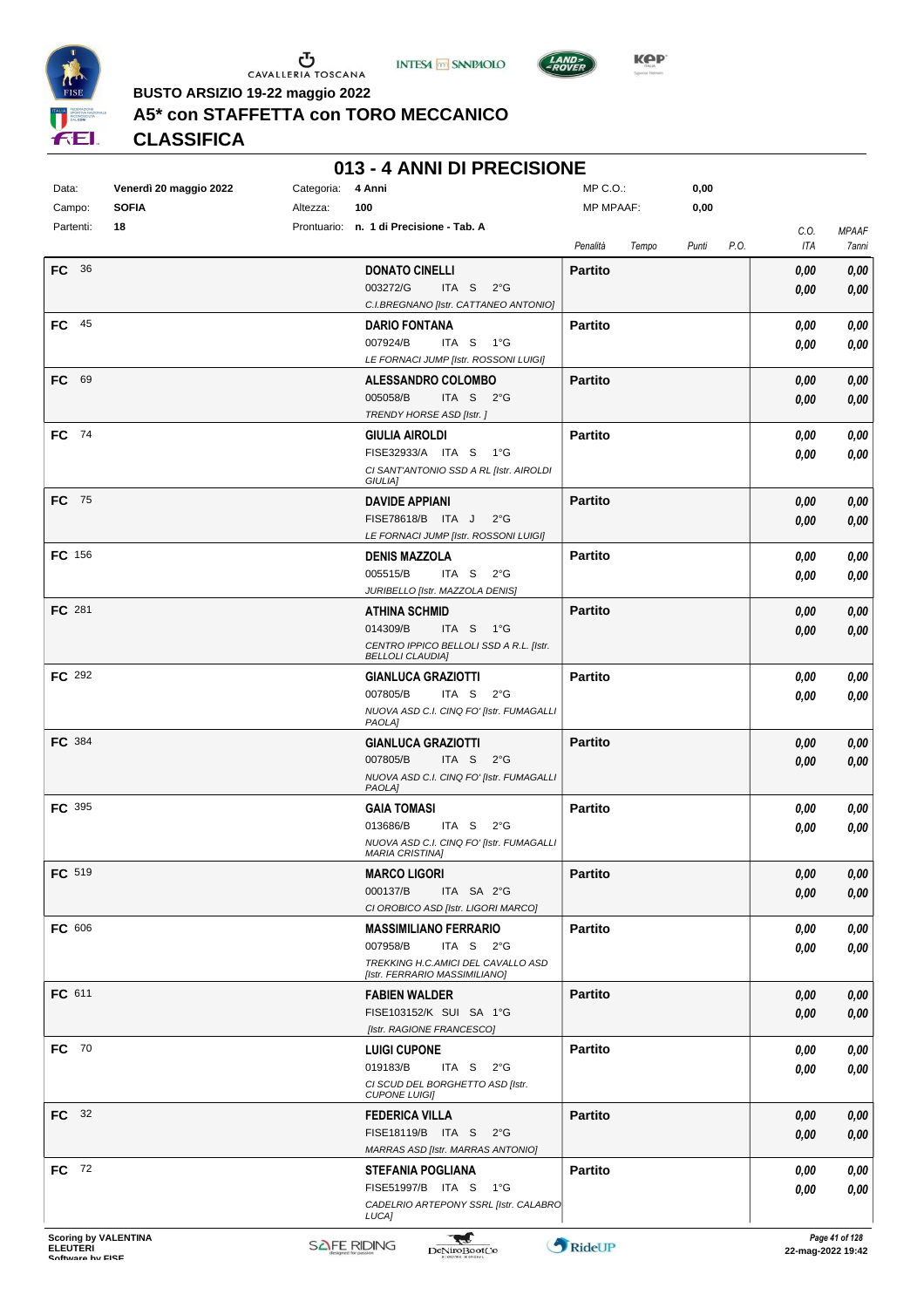

U CAVALLERIA TOSCANA





**Kep** 

**BUSTO ARSIZIO 19-22 maggio 2022**

#### **A5\* con STAFFETTA con TORO MECCANICO**

**CLASSIFICA**

#### **013 - 4 ANNI DI PRECISIONE**

| Data:        | Venerdì 20 maggio 2022 | Categoria: | 4 Anni                                                   | $MP C. O.$ :     |       | 0,00  |      |      |              |
|--------------|------------------------|------------|----------------------------------------------------------|------------------|-------|-------|------|------|--------------|
| Campo:       | <b>SOFIA</b>           | Altezza:   | 100                                                      | <b>MP MPAAF:</b> |       | 0,00  |      |      |              |
| Partenti:    | 18                     |            | Prontuario: n. 1 di Precisione - Tab. A                  |                  |       |       |      | C.0  | <b>MPAAF</b> |
|              |                        |            |                                                          | Penalità         | Tempo | Punti | P.O. | ITA  | 7anni        |
| FC 206       |                        |            | <b>ELODIE HANSELMANN</b>                                 | <b>Partito</b>   |       |       |      | 0,00 | 0,00         |
|              |                        |            | <b>FISE121782/K SUI C</b><br>1°G                         |                  |       |       |      | 0,00 | 0,00         |
|              |                        |            | FISE [Istr.]                                             |                  |       |       |      |      |              |
| <b>FC</b> 71 |                        |            | <b>DANILO GALLI</b>                                      | <b>Partito</b>   |       |       |      | 0,00 | 0,00         |
|              |                        |            | ITA S<br><b>FISE41183/B</b><br>1°G                       |                  |       |       |      | 0,00 | 0,00         |
|              |                        |            | IPPICA LEONARDESCA SSD A RL [Istr.<br>ZICARI ALESSANDRA] |                  |       |       |      |      |              |

Collegio Giudicante *Presidente GIOVANNI ANDREA SECHI MARIA GABRIELLA ASOLE ELISABETTA NEGRI MARINA SERAFINO ADRIANA SPINOSO MARIA GIOVANNA VIGNATI*

# **014 - 5 ANNI DI PRECISIONE**

| Data:     | Venerdì 20 maggio 2022<br>Categoria:                                                                                                 | 5 Anni                                                                     | MP C.O.:         |       | 0,00  |      |            |              |
|-----------|--------------------------------------------------------------------------------------------------------------------------------------|----------------------------------------------------------------------------|------------------|-------|-------|------|------------|--------------|
| Campo:    | <b>CLARISSA</b><br>Altezza:                                                                                                          | 110                                                                        | <b>MP MPAAF:</b> |       | 0,00  |      |            |              |
| Partenti: | 31<br>Prontuario:                                                                                                                    | n. 1 di Precisione - Tab. A                                                |                  |       |       |      | C.O.       | <b>MPAAF</b> |
|           |                                                                                                                                      |                                                                            | Penalità         | Tempo | Punti | P.O. | <b>ITA</b> | 7anni        |
| 1         | <b>44 RADU STERREBORNEHOF</b>                                                                                                        | <b>LUDOVICA MINOLI</b>                                                     | $\bf{0}$         | 0,00  | 0,00  | 0,00 | 0.00       | 0.00         |
|           | 47057B<br>BEL 2017                                                                                                                   | 008471/B<br>ITA <sub>S</sub><br>$2^{\circ}$ G                              |                  |       |       |      | 0.00       | 0.00         |
|           | <b>JUTAH VAN ERPEKOM / GERDIE VAN DE VRIESPUT /</b><br>QUERLYBET HEROI [BEL. WARMBLOEDPAARD BAIO]<br>[Propr. LUDOVICA MINOLI]        | SCUDERIA DELLA ROVERE SSD A RL [Istr.<br><b>BORROMEO LODOVICOI</b>         |                  |       |       |      |            |              |
| 1         | <b>48 TRENDY HORSE CAPUCINE</b>                                                                                                      | ELISABETTA CANTALUPPI                                                      | $\bf{0}$         | 0,00  | 0,00  | 0,00 | 0.00       | 0,00         |
|           | 48169B<br>ITA 2017                                                                                                                   | FISE19360/B<br>ITA S<br>$2^{\circ}$ G                                      |                  |       |       |      | 0.00       | 0.00         |
|           | [CASALL / T-CAPRICELLA / CALATO] [HOLSTEINER BAIO]<br>[Propr. TRENDY HORSE DI PEREGO FEDERICO DIEGO]                                 | <b>TRENDY HORSE ASD [Istr.]</b>                                            |                  |       |       |      |            |              |
| 1         | 59 ZIRO BLUE                                                                                                                         | <b>DAVIDE APPIANI</b>                                                      | $\bf{0}$         | 0,00  | 0.00  | 0.00 | 0.00       | 0,00         |
|           | 47691B<br>ITA 2017                                                                                                                   | FISE78618/B ITA J<br>$2^{\circ}$ G                                         |                  |       |       |      | 0.00       | 0.00         |
|           | [ZIROCCO BLUE VDL / ZIRONA FZ-BZ / ] [SELLA ITALIANO<br>SAURO] [Propr. AZ. AGR. MICHELE CAVALLIER]                                   | LE FORNACI JUMP [Istr. ROSSONI LUIGI]                                      |                  |       |       |      |            |              |
| 1         | 61 HURDY GURDY MAN                                                                                                                   | <b>MOHAMED ISLAM KHEDDACHE</b>                                             | 0                | 0,00  | 0.00  | 0.00 | 0.00       | 0.00         |
|           | 30452K<br>FRA 2017                                                                                                                   | FISE104944/K SUI S<br>$2^{\circ}G$                                         |                  |       |       |      | 0.00       | 0.00         |
|           | [X / X / ] [SCONOSCIUTA GRIGIO] [Propr. ]                                                                                            | FISE [Istr.]                                                               |                  |       |       |      |            |              |
| 5.        | 30 S.M. CARVI                                                                                                                        | <b>CLINT SULMONI</b>                                                       | 4                | 0,00  | 0.00  | 0.00 | 0.00       | 0.00         |
|           | 30539K<br>SUI 2017                                                                                                                   | FISE54195/B<br>SUI S<br>$2^{\circ}$ G                                      |                  |       |       |      | 0.00       | 0.00         |
|           | [X / X / ] [SELLA SVIZZERO BAIO] [Propr. ]                                                                                           | C.I.BREGNANO [Istr. CATTANEO ANTONIO]                                      |                  |       |       |      |            |              |
| 5         | <b>37 MYFAIRLADYM</b>                                                                                                                | <b>MARCELLO IUVARA</b>                                                     | 4                | 0,00  | 0.00  | 0.00 | 0,00       | 0,00         |
|           | 47227B<br>ITA 2017<br><b>[MY LORD CARTHENDER DEI FOLLETTI / LADY</b>                                                                 | 152096/M<br>ITA S<br>$1^{\circ}G$<br>C.I.LE GINESTRE SSD A RL [Istr. BUSSU |                  |       |       |      | 0.00       | 0.00         |
|           | GREENFIELD / TRIOMPHE DE MUZEI ISELLA ITALIANO<br>BAIO SCURO] [Propr. IUVARA MARCELLO]                                               | <b>ELEONORAI</b>                                                           |                  |       |       |      |            |              |
| 5         | <b>38 BATTIAMOLI TUTTI</b>                                                                                                           | <b>CAMILLA JOURDAN</b>                                                     | 4                | 0,00  | 0.00  | 0,00 | 0.00       | 0,00         |
|           | 29768G<br>ITA 2017                                                                                                                   | 002999/A<br>ITA S<br>1°G                                                   |                  |       |       |      | 0.00       | 0.00         |
|           | [KSAR-SITTE / TERZA ROSA / ROBINE] [SELLA ITALIANO<br>BAIO] [Propr. VESTRI RINALDO]                                                  | SCUDERIA LA VILLA ASD [Istr. ALBANESE<br><b>ALICEI</b>                     |                  |       |       |      |            |              |
| 5         | 40 COUPAINE                                                                                                                          | <b>ALAIN SERGIO LEUSCH CARNAROLI</b>                                       | 4                | 0,00  | 0,00  | 0,00 | 0.00       | 0,00         |
|           | 48624B<br>ITA 2017                                                                                                                   | 001221/B<br>ITA SA 2°G                                                     |                  |       |       |      | 0.00       | 0.00         |
|           | [COUPE DE COEUR / UTAINE G.B. /] [SELLA ITALIANO<br>SAURO ORDINARIO] [Propr. PAVESE GUIA ALESSANDRA<br><b>BIANCA1</b>                | C.I.LA LURA [Istr. COLOMBO GIUSEPPE]                                       |                  |       |       |      |            |              |
| 5         | 43 DIAMANTE 21                                                                                                                       | <b>FILIPPO VALLINI</b>                                                     | 4                | 0,00  | 0,00  | 0,00 | 0.00       | 0,00         |
|           | 49204B<br>GER 2017                                                                                                                   | 006861/B<br>ITA S<br>$2^{\circ}G$                                          |                  |       |       |      | 0.00       | 0.00         |
|           | [DIAMANT DE PLAISIR / FIRST ZEPA / ] [HANNOVER<br>BAIO] [Propr. VALLINI FILIPPO]                                                     | CI SESTESE ASD [Istr. PAGAN GRISO<br><b>CELESTEI</b>                       |                  |       |       |      |            |              |
| 5         | 53 HERMINE DE LA FORGE                                                                                                               | <b>CAROLINA CALONI</b>                                                     | 4                | 0,00  | 0.00  | 0,00 | 0.00       | 0,00         |
|           | 48920B<br>FRA 2017                                                                                                                   | FISE20563/B ITA S<br>$2^{\circ}$ G                                         |                  |       |       |      | 0.00       | 0.00         |
|           | <b>[TENSON VAN HET LINDENHOF / JADE DU HAMEAU /</b><br>ROX DE LA TOUCHE] [SELLA FRANCESE SAURO<br>BRUCIATO] [Propr. CALONI CAROLINA] | A. VALLEVERDE [Istr. ZAPPA CRISTIANO]                                      |                  |       |       |      |            |              |

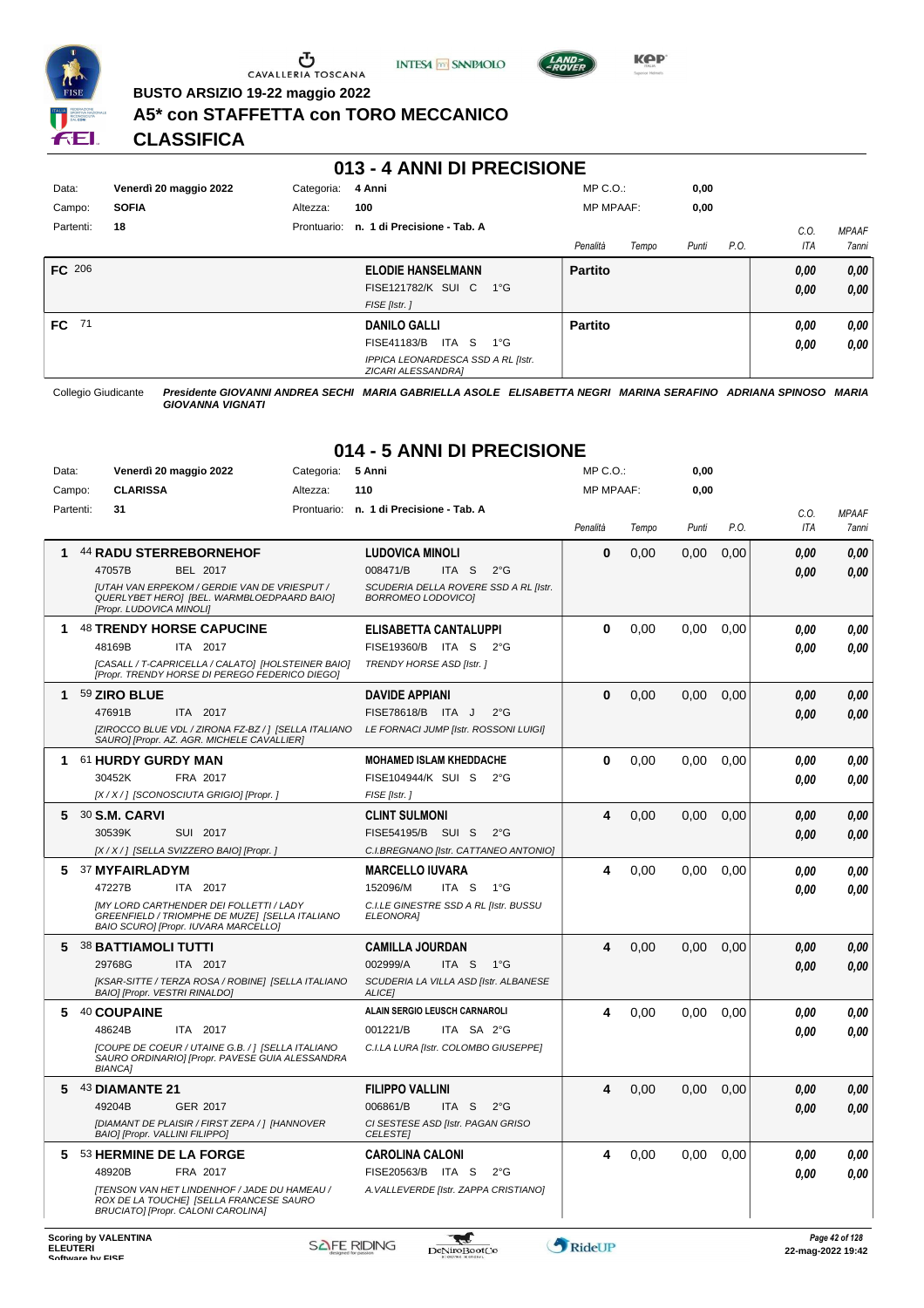





 $LAND =$ 

**BUSTO ARSIZIO 19-22 maggio 2022**

# **A5\* con STAFFETTA con TORO MECCANICO**

**CLASSIFICA**

|               |                |                                                                                                                              |            | 014 - 5 ANNI DI PRECISIONE                                 |                  |       |       |      |              |              |
|---------------|----------------|------------------------------------------------------------------------------------------------------------------------------|------------|------------------------------------------------------------|------------------|-------|-------|------|--------------|--------------|
| Data:         |                | Venerdì 20 maggio 2022                                                                                                       | Categoria: | 5 Anni                                                     | $MP C. O.$ :     |       | 0,00  |      |              |              |
| Campo:        |                | <b>CLARISSA</b>                                                                                                              | Altezza:   | 110                                                        | <b>MP MPAAF:</b> |       | 0,00  |      |              |              |
| Partenti:     |                | 31                                                                                                                           |            | Prontuario: n. 1 di Precisione - Tab. A                    |                  |       |       |      | C.O.         | <b>MPAAF</b> |
|               |                |                                                                                                                              |            |                                                            | Penalità         | Tempo | Punti | P.O. | ITA          | 7anni        |
| 5.            |                | 58 DIVA Z                                                                                                                    |            | <b>CARLO SPAGGIARI</b>                                     | 4                | 0,00  | 0,00  | 0,00 | 0,00         | 0,00         |
|               |                | 30869K<br>BEL 2017                                                                                                           |            | FISE66811/B ITA Y<br>$2^{\circ}G$                          |                  |       |       |      | 0,00         | 0,00         |
|               |                | [X / X / ] [ZANGERSHEIDE BAIO] [Propr. ]                                                                                     |            | C.I.LE GINESTRE SSD A RL [Istr. BUSSU<br><b>ELEONORAI</b>  |                  |       |       |      |              |              |
|               |                | 12 39 SUNNY FMN                                                                                                              |            | <b>ROBERTO ARIOLDI</b>                                     | 8                | 0,00  | 0,00  | 0,00 | 0,00         | 0,00         |
|               |                | 21995A<br>ITA 2017                                                                                                           |            | 001895/B<br>ITA S<br>$2^{\circ}G$                          |                  |       |       |      | 0,00         | 0,00         |
|               |                | [XXX / XXX / ] [SCONOSCIUTA SAURO] [Propr. NOVI<br>ANDREA]                                                                   |            | C.I.LA LOGGIA [Istr. ARIOLDI EMANUELE]                     |                  |       |       |      |              |              |
|               |                | 12 55 CASTLEFIELD BAMIGO                                                                                                     |            | <b>GIULIO MARZOLI</b>                                      | 8                | 0,00  | 0,00  | 0,00 | 0,00         | 0,00         |
|               |                | GER 2017<br>29651T                                                                                                           |            | FISE29A23/KB ITA S<br>$2^{\circ}$ G                        |                  |       |       |      | 0.00         | 0.00         |
|               |                | [BAMAKO DE MUZE / GENEVE DE MUZE / VIGO<br>D'ARSOUILLES] [OLDENBURG SAURO] [Propr. DINDO<br>S.A.S. DI DAVIDE KAINICH]        |            | IL BEDESCO ASD [Istr. CIROCCHI RITA]                       |                  |       |       |      |              |              |
|               |                | 51 PICCOLO IMPERATORE                                                                                                        |            | <b>NICOLLE CAVALHEIRO</b>                                  | Elim.            | 0,00  | 0,00  | 0,00 | 0,00         | 0,00         |
|               |                | 17789E<br>ITA 2017                                                                                                           |            | FISE10577/A BRAS<br>Brev.                                  |                  |       |       |      | 0.00         | 0.00         |
|               |                | [LOHENGRIN DI VILLA EMILIA / RIPICCA / URBINO]<br>[SELLA ITALIANO BAIO] [Propr. EREMO S. ICONIO<br>SOCIETA' AGRICOLA S.R.L.] |            | CI SANT'ANTONIO SSD A RL [Istr. AIROLDI<br>GIULIA]         |                  |       |       |      |              |              |
|               |                | <b>56 MARIO</b>                                                                                                              |            | <b>ROGER ANTOINE CHAMMAS</b>                               | Elim.            | 0,00  | 0,00  | 0,00 | 0,00         | 0,00         |
|               |                | 30780K<br><b>NED 2017</b>                                                                                                    |            | FISE153388/B LIB S<br>$2^{\circ}$ G                        |                  |       |       |      | 0,00         | 0,00         |
|               |                | [X / X / ] [KWPN BAIO SCURO] [Propr.]                                                                                        |            | C.I.LA PINETINA [Istr. BUSSU FRANCESCO]                    |                  |       |       |      |              |              |
| FC            | $\overline{4}$ |                                                                                                                              |            | <b>STEFANO NICOLODI</b>                                    | <b>Partito</b>   |       |       |      | 0,00         | 0,00         |
|               |                |                                                                                                                              |            | 002690/A<br>ITA S<br>$2^{\circ}G$                          |                  |       |       |      | 0,00         | 0.00         |
|               |                |                                                                                                                              |            | CENTRO IPPICO LA TORBIERA S.S.D. A R.L.                    |                  |       |       |      |              |              |
| FC.           | - 29           |                                                                                                                              |            | [Istr. NICOLODI STEFANO]                                   | <b>Partito</b>   |       |       |      |              |              |
|               |                |                                                                                                                              |            | <b>FILIPPO BOLOGNINI</b><br>FISE101830/B ITA J<br>1°G      |                  |       |       |      | 0,00<br>0,00 | 0,00<br>0,00 |
|               |                |                                                                                                                              |            | A. VALLEVERDE [Istr. ZAPPA CRISTIANO]                      |                  |       |       |      |              |              |
| FC.           | - 34           |                                                                                                                              |            | <b>ELEONORA TREZZI</b>                                     | <b>Partito</b>   |       |       |      | 0,00         | 0,00         |
|               |                |                                                                                                                              |            | <b>FISE7327/C</b><br>ITA S<br>$2^{\circ}$ G                |                  |       |       |      | 0,00         | 0.00         |
|               |                |                                                                                                                              |            | IL BEDESCO ASD [Istr. CIROCCHI RITA]                       |                  |       |       |      |              |              |
| FC 42         |                |                                                                                                                              |            | <b>FEDERICA VILLA</b>                                      | <b>Partito</b>   |       |       |      | 0,00         | 0,00         |
|               |                |                                                                                                                              |            | FISE18119/B ITA S<br>$2^{\circ}$ G                         |                  |       |       |      | 0,00         | 0.00         |
|               |                |                                                                                                                              |            | MARRAS ASD [Istr. MARRAS ANTONIO]                          |                  |       |       |      |              |              |
| FC            | 46             |                                                                                                                              |            | <b>ALESSANDRO MARI</b>                                     | <b>Partito</b>   |       |       |      | 0,00         | 0,00         |
|               |                |                                                                                                                              |            | 011271/B ITA S 2°G<br>IL BEDESCO ASD [Istr. CIROCCHI RITA] |                  |       |       |      | $\it 0,00$   | 0,00         |
| FC 192        |                |                                                                                                                              |            | <b>GIANLUCA NEBULONI</b>                                   | <b>Partito</b>   |       |       |      | 0,00         | 0,00         |
|               |                |                                                                                                                              |            | FISE17677/B ITA S<br>$2^{\circ}$ G                         |                  |       |       |      | 0,00         | 0,00         |
|               |                |                                                                                                                              |            | IL CERRO [Istr. NEBULONI GIANLUCA]                         |                  |       |       |      |              |              |
| FC 195        |                |                                                                                                                              |            | <b>MARCO NICCOLAI</b>                                      | <b>Partito</b>   |       |       |      | 0,00         | 0,00         |
|               |                |                                                                                                                              |            | 004687/F<br>ITA S<br>$2^{\circ}G$                          |                  |       |       |      | 0,00         | 0,00         |
|               |                |                                                                                                                              |            | SCUDERIA I TIGLI SSD A RL [Istr. BERTONI<br>PAOLO]         |                  |       |       |      |              |              |
| FC 250        |                |                                                                                                                              |            | <b>GABRIELE GRASSI</b>                                     | <b>Partito</b>   |       |       |      | 0,00         | 0,00         |
|               |                |                                                                                                                              |            | 2325/F<br>ITA S<br>$2^{\circ}G$                            |                  |       |       |      | 0,00         | 0,00         |
|               |                |                                                                                                                              |            | C.I.LA PINETINA [Istr. MIELI STEFANIA]                     |                  |       |       |      |              |              |
| FC 288        |                |                                                                                                                              |            | <b>CAMILLA PORETTI</b>                                     | <b>Partito</b>   |       |       |      | 0,00         | 0,00         |
|               |                |                                                                                                                              |            | FISE12889/B ITA S 1°G                                      |                  |       |       |      | 0,00         | 0,00         |
|               |                |                                                                                                                              |            | GARZONERA H. YARD ASD [Istr. BARUFFATO<br>FRANCESCO]       |                  |       |       |      |              |              |
| <b>FC</b> 324 |                |                                                                                                                              |            | <b>ALESSANDRO COLOMBO</b>                                  | <b>Partito</b>   |       |       |      | 0,00         | 0,00         |
|               |                |                                                                                                                              |            | 005058/B<br>ITA S $2^{\circ}G$                             |                  |       |       |      | 0,00         | 0,00         |
|               |                |                                                                                                                              |            | TRENDY HORSE ASD [Istr. ]                                  |                  |       |       |      |              |              |

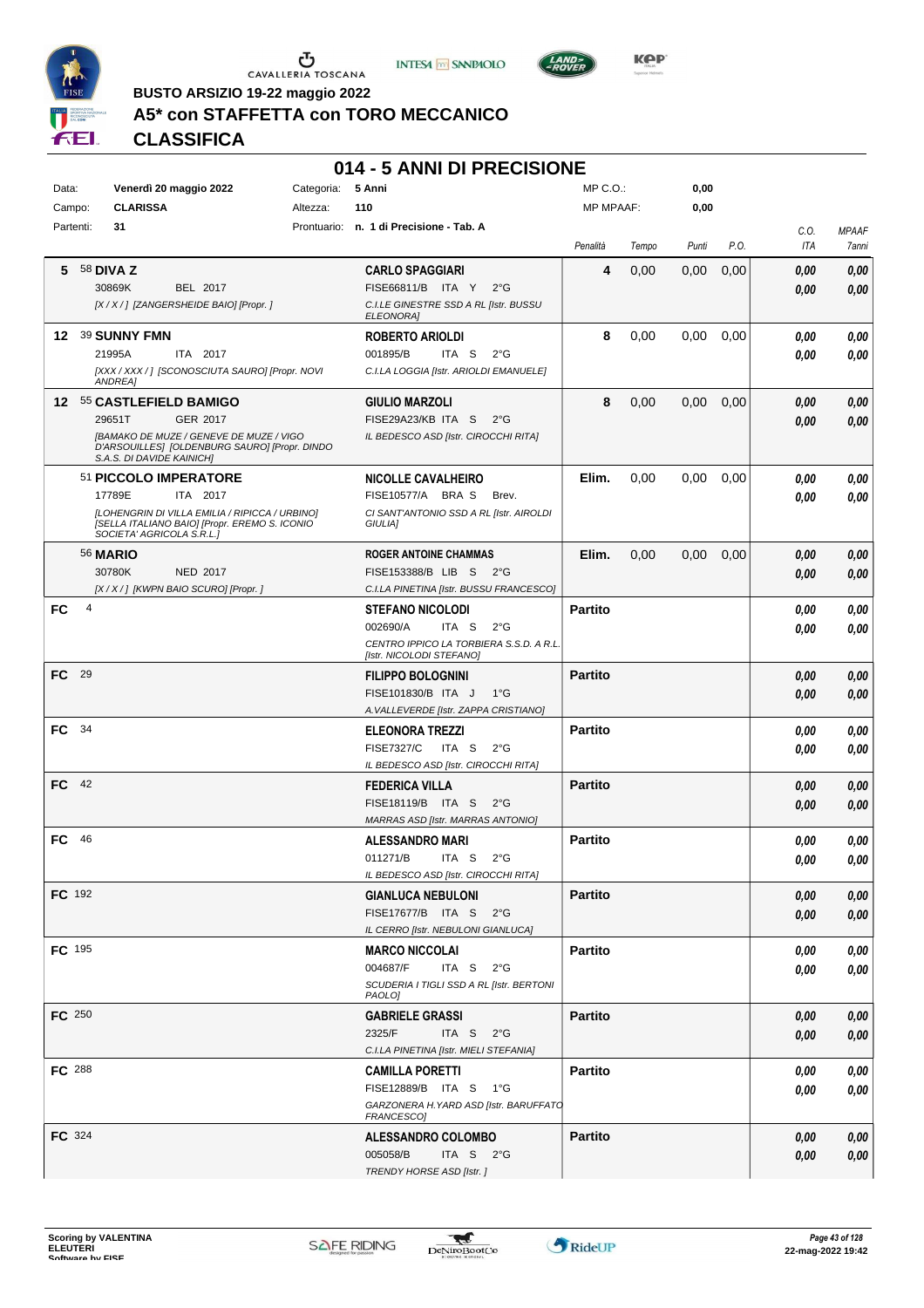





**Kep** 

**BUSTO ARSIZIO 19-22 maggio 2022**

#### **A5\* con STAFFETTA con TORO MECCANICO**

**CLASSIFICA**

#### **014 - 5 ANNI DI PRECISIONE**

| Data:           | Venerdì 20 maggio 2022 | Categoria:  | 5 Anni                                        | $MP C. O.$ :     |       | 0,00  |      |            |              |
|-----------------|------------------------|-------------|-----------------------------------------------|------------------|-------|-------|------|------------|--------------|
| Campo:          | <b>CLARISSA</b>        | Altezza:    | 110                                           | <b>MP MPAAF:</b> |       | 0,00  |      |            |              |
| Partenti:       | 31                     | Prontuario: | n. 1 di Precisione - Tab. A                   |                  |       |       |      | C.O.       | <b>MPAAF</b> |
|                 |                        |             |                                               | Penalità         | Tempo | Punti | P.O. | <b>ITA</b> | 7anni        |
| FC 355          |                        |             | <b>CHIARA PIGNERO</b>                         | <b>Partito</b>   |       |       |      | 0,00       | 0,00         |
|                 |                        |             | FISE16793/A ITA S<br>$1^{\circ}$ G            |                  |       |       |      | 0,00       | 0,00         |
|                 |                        |             | A.S.D. HIPPOCASTANO [Istr. PIGNERO<br>CHIARA1 |                  |       |       |      |            |              |
| FC 406          |                        |             | <b>MALIN CAVEGN</b>                           | <b>Partito</b>   |       |       |      | 0,00       | 0,00         |
|                 |                        |             | FISE121120/K SUI C<br>$1^{\circ}G$            |                  |       |       |      | 0,00       | 0,00         |
|                 |                        |             | FISE [Istr.]                                  |                  |       |       |      |            |              |
| FC 284          |                        |             | <b>MALIN CAVEGN</b>                           | <b>Partito</b>   |       |       |      | 0,00       | 0,00         |
|                 |                        |             | FISE121120/K SUI C<br>1°G                     |                  |       |       |      | 0,00       | 0,00         |
|                 |                        |             | FISE [Istr.]                                  |                  |       |       |      |            |              |
| FC 47           |                        |             | <b>LAURA SCHENA</b>                           | <b>Partito</b>   |       |       |      | 0,00       | 0,00         |
|                 |                        |             | ITA <sub>S</sub><br>012092/B<br>$2^{\circ}$ G |                  |       |       |      | 0,00       | 0,00         |
|                 |                        |             | A. VALLEVERDE [Istr. ZAPPA CRISTIANO]         |                  |       |       |      |            |              |
| FC<br>54        |                        |             | <b>ROBERTO NOCERINO</b>                       | <b>Partito</b>   |       |       |      | 0,00       | 0,00         |
|                 |                        |             | FISE27989/B ITA S<br>$2^{\circ}G$             |                  |       |       |      | 0,00       | 0,00         |
|                 |                        |             | C.I.LA LURA [Istr. COLOMBO GIUSEPPE]          |                  |       |       |      |            |              |
| 67<br><b>FC</b> |                        |             | <b>MARIO ROTA</b>                             | <b>Partito</b>   |       |       |      | 0,00       | 0,00         |
|                 |                        |             | ITA <sub>S</sub><br>000163/B<br>$2^{\circ}G$  |                  |       |       |      | 0,00       | 0,00         |
|                 |                        |             | IL LEVRIERO SSD A RL [Istr. ROTA MARIO]       |                  |       |       |      |            |              |

Collegio Giudicante *Presidente GIOVANNI ANDREA SECHI MARIA GABRIELLA ASOLE ELISABETTA NEGRI MARINA SERAFINO ADRIANA SPINOSO MARIA GIOVANNA VIGNATI*

# **015 - 6 ANNI A FASI**

| Data:     | Venerdì 20 maggio 2022                                                                                                | Categoria: | 6 Anni                                                                       | MP C.O.:         |       | 800,00 |      |            |              |
|-----------|-----------------------------------------------------------------------------------------------------------------------|------------|------------------------------------------------------------------------------|------------------|-------|--------|------|------------|--------------|
| Campo:    | <b>CLARISSA</b>                                                                                                       | Altezza:   | 120                                                                          | <b>MP MPAAF:</b> |       | 0.00   |      |            |              |
| Partenti: | 47                                                                                                                    |            | Prontuario: n. 19 speciale a fasi consecutive (tempo della Il fase) - Tab. A |                  |       |        |      | C.0.       | <b>MPAAF</b> |
|           |                                                                                                                       |            |                                                                              | Penalità         | Tempo | Punti  | P.O. | <b>ITA</b> | <b>7anni</b> |
|           | <b>1 487 LARINA</b>                                                                                                   |            | <b>GIULIO CARPIGIANI</b>                                                     | 0/0              | 22,66 | 0,00   | 0,00 | 200.00     | 0.00         |
|           | 30779K<br>NED 2016                                                                                                    |            | <b>FISE7607/E</b><br>ITA S<br>$2^{\circ}$ G                                  |                  |       |        |      | 0.00       | 0.00         |
|           | [X / X / ] [KWPN GRIGIO] [Propr. ]                                                                                    |            | C.I.LE GINESTRE SSD A RL [Istr. BUSSU<br><b>ELEONORAI</b>                    |                  |       |        |      |            |              |
| 2         | <b>16 DUTCH DREAM Z</b>                                                                                               |            | <b>LUIGI CUPONE</b>                                                          | 0/0              | 24,63 | 0,00   | 0,00 | 144,00     | 0,00         |
|           | 48260B<br><b>NED 2016</b>                                                                                             |            | ITA S<br>019183/B<br>$2^{\circ}$ G                                           |                  |       |        |      | 0.00       | 0.00         |
|           | [DALLAS VDL / PRESTIGE / VOLTAIRE] [ZANGERSHEIDE<br><b>BAIO] [Propr. CUPONE LUIGI]</b>                                |            | CI SCUD DEL BORGHETTO ASD [Istr.<br><b>CUPONE LUIGII</b>                     |                  |       |        |      |            |              |
| 3         | <b>17 PIERINA GIRL</b>                                                                                                |            | <b>MICHELE PREVITALI</b>                                                     | 0/0              | 24,67 | 0,00   | 0.00 | 120.00     | 0.00         |
|           | 47746B<br>ITA 2016                                                                                                    |            | FISE15502/B ITA S<br>$2^{\circ}$ G                                           |                  |       |        |      | 0.00       | 0,00         |
|           | [SILVESTER VDL/LOTUS VDL / RINSKE / ] [SELLA<br>ITALIANO BAIOI [Propr. CIRCOLO IPPICO PREVITALI<br><b>NEMBRO ASDI</b> |            | C.I. PREVITALI NEMBRO ASD Ilstr.<br><b>CORTINOVIS ALDOI</b>                  |                  |       |        |      |            |              |
|           |                                                                                                                       |            |                                                                              |                  |       |        |      |            |              |
| 4         | 8 ARGO DEL SOLE                                                                                                       |            | <b>GIANLUCA PALMIZI</b>                                                      | 0/0              | 24.85 | 0.00   | 0.00 | 96.00      | 0.00         |
|           | 47157B<br>ITA 2016                                                                                                    |            | 000045/B<br>ITA S<br>$2^{\circ}$ G                                           |                  |       |        |      | 0.00       | 0.00         |
|           | [LORD Z / JASMIN DEL SOLE / ] [SELLA ITALIANO GRIGIO]<br>[Propr. ASD L'OASI DEL CAVALLO]                              |            | CORJULANA ASD [Istr. PALMIZI GIANLUCA]                                       |                  |       |        |      |            |              |
| 5         | 13 LINDE                                                                                                              |            | <b>LUDOVICA MINOLI</b>                                                       | 0/0              | 25,17 | 0.00   | 0.00 | 80,00      | 0,00         |
|           | 14424D<br><b>NED 2016</b>                                                                                             |            | 008471/B<br>ITA S<br>$2^{\circ}G$                                            |                  |       |        |      | 0.00       | 0.00         |
|           | [CARDENTO / VIOLA / HEARTBREAKER] [KWPN BAIO]<br>[Propr. NIERI ALESSANDRO]                                            |            | SCUDERIA DELLA ROVERE SSD A RL [Istr.<br>BORROMEO LODOVICO]                  |                  |       |        |      |            |              |
| 6         | 21 LADY KILLER DN                                                                                                     |            | <b>CHRISTIAN FIORAVANTI</b>                                                  | 0/0              | 25,88 | 0,00   | 0,00 | 32,00      | 0,00         |
|           | 28756G<br><b>NED 2016</b>                                                                                             |            | FISE22915/G ITA S 2°G                                                        |                  |       |        |      | 0.00       | 0.00         |
|           | [COHINOOR VDL / FAIR LADY / INDOCTRO] [KWPN<br>GRIGIO] [Propr. FIORAVANTI CHRISTIAN]                                  |            | FIORAVANTI HORSE FARM ASD [Istr. DATTI<br>NICOLA]                            |                  |       |        |      |            |              |
|           | 7 10 BLUE BALLOON                                                                                                     |            | <b>TOMMASO GERARDI</b>                                                       | 0/0              | 25,89 | 0.00   | 0,00 | 32,00      | 0.00         |
|           | GER 2016<br>21795A                                                                                                    |            | FISE2520/Q<br>ITA S<br>$2^{\circ}$ G                                         |                  |       |        |      | 0.00       | 0.00         |
|           | [BALOU DU ROUET / LARISSA / LONGCHAMP]<br>[WESTFALEN BAIO] [Propr. LOZAR SAS]                                         |            | CENTRO IPPICO LA TORBIERA S.S.D. A R.L.<br>[Istr. GERARDI VITO]              |                  |       |        |      |            |              |

ELEUTERI SOFTWARE SOFTWARE DENITOBOOTCO **DENITOBOOTCO DENITOBOOTCO 22-mag-2022 19:42**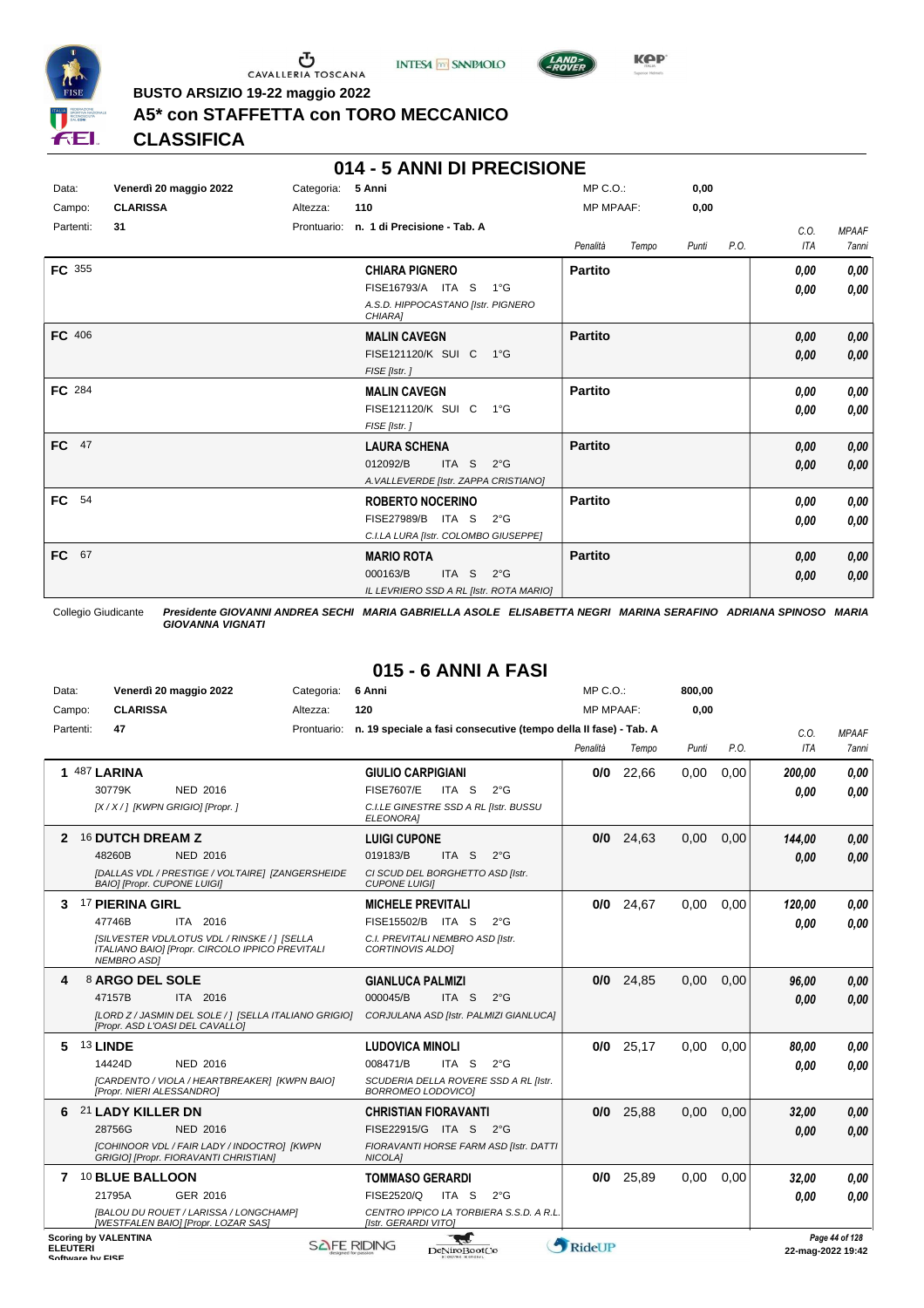





**KOP** 

**BUSTO ARSIZIO 19-22 maggio 2022**

## **A5\* con STAFFETTA con TORO MECCANICO**

**CLASSIFICA**

#### **015 - 6 ANNI A FASI**

| Data:           |                                  | Venerdì 20 maggio 2022                                                                                                                    | Categoria: | 6 Anni                                                                       | $MP C. O.$ :     |             | 800,00 |      |            |                                        |
|-----------------|----------------------------------|-------------------------------------------------------------------------------------------------------------------------------------------|------------|------------------------------------------------------------------------------|------------------|-------------|--------|------|------------|----------------------------------------|
| Campo:          | <b>CLARISSA</b>                  |                                                                                                                                           | Altezza:   | 120                                                                          | <b>MP MPAAF:</b> |             | 0,00   |      |            |                                        |
| Partenti:       | 47                               |                                                                                                                                           |            | Prontuario: n. 19 speciale a fasi consecutive (tempo della II fase) - Tab. A |                  |             |        |      | C.O.       | <b>MPAAF</b>                           |
|                 |                                  |                                                                                                                                           |            |                                                                              | Penalità         | Tempo       | Punti  | P.O. | <b>ITA</b> | 7anni                                  |
| 8               | 1 CASAGRINO PS                   |                                                                                                                                           |            | <b>SILVIA BAZZANI</b>                                                        | 0/0              | 26,24       | 0,00   | 0,00 | 0.00       | 0,00                                   |
|                 | 21853A                           | GER 2016                                                                                                                                  |            | 002572/B<br>ITA S<br>$2^{\circ}G$                                            |                  |             |        |      | 0.00       | 0,00                                   |
|                 | LOZAR SAS]                       | [CASANOVA / CHACCOGRINA / ] [NPA BAIO] [Propr.                                                                                            |            | B.E.T. SSD A RL [Istr. DONATO LUISA]                                         |                  |             |        |      |            |                                        |
| 9.              |                                  | 20 TRENDY HORSE COCO' AMBIZIOSA                                                                                                           |            | ELISABETTA CANTALUPPI                                                        | 0/0              | 26,43       | 0,00   | 0,00 | 0.00       | 0,00                                   |
|                 | 47030B                           | ITA 2016                                                                                                                                  |            | FISE19360/B ITA S<br>$2^{\circ}G$                                            |                  |             |        |      | 0.00       | 0,00                                   |
|                 |                                  | [CASALL / KALANDRA / CARTHAGO] [HOLSTEINER BAIO]<br>[Propr. TRENDY HORSE DI PEREGO FEDERICO DIEGO]                                        |            | TRENDY HORSE ASD [Istr.]                                                     |                  |             |        |      |            |                                        |
| 10              | <sup>15</sup> QUITO VAN DEN AARD |                                                                                                                                           |            | <b>SILVIA BAZZANI</b>                                                        |                  | $0/0$ 27,75 | 0,00   | 0,00 | 0.00       | 0,00                                   |
|                 | 22391A                           | BEL 2016                                                                                                                                  |            | 002572/B<br>ITA S<br>$2^{\circ}G$                                            |                  |             |        |      | 0.00       | 0,00                                   |
|                 | LOZAR SAS]                       | [LE BLUE DIAMOND VAN'T RUYTERSHOF / CHANEL VAN<br>DE AARD Z / CORIAND] [BWP BAIO SCURO] [Propr.                                           |            | B.E.T. SSD A RL [Istr. DONATO LUISA]                                         |                  |             |        |      |            |                                        |
| 11              | <b>9 LISSAVORRA ROCCO</b>        |                                                                                                                                           |            | <b>GIANLUCA LUPINETTI</b>                                                    |                  | $0/0$ 29,98 | 0,00   | 0,00 | 0.00       | 0,00                                   |
|                 | 48490B                           | IRL 2016                                                                                                                                  |            | 005791/B<br>ITA S<br>$2^{\circ}G$                                            |                  |             |        |      | 0.00       | 0,00                                   |
|                 |                                  | IZIROCCO BLUE VDL / LISSAVORRA TRIPLE C /<br>COEVERS DIAMOND BOY  [IRISH SPORT HORSE GRIGIO<br>ROANATO] [Propr. IRISH HORSES SERVICE SNC] |            | ASIM CLUB LA VISCONTEA AID [Istr.<br><b>LUPINETTI GIANLUCA]</b>              |                  |             |        |      |            |                                        |
|                 | 12 23 ALEXANDRA                  |                                                                                                                                           |            | <b>MARCO NICCOLAI</b>                                                        |                  | $0/4$ 26,33 | 0,00   | 0,00 | 0.00       | 0,00                                   |
|                 | 22466A                           | ITA 2016                                                                                                                                  |            | 004687/F<br>ITA S<br>$2^{\circ}G$                                            |                  |             |        |      | 0.00       | 0,00                                   |
|                 |                                  | [OGANO SITTE / JAVE JANE / DON JUAN DE LA<br>BOUVERIEJ [AES BAIO] [Propr. BONORA CAROLINA]                                                |            | SCUDERIA I TIGLI SSD A RL [Istr. BERTONI<br>PAOLO]                           |                  |             |        |      |            |                                        |
| 13.             | <b>11 ACTIONFUL PS</b>           |                                                                                                                                           |            | <b>FILIPPO VALLINI</b>                                                       |                  | $0/4$ 26,92 | 0,00   | 0,00 | 0.00       | 0,00                                   |
|                 | 46518B                           | GER 2016                                                                                                                                  |            | 006861/B<br>ITA S<br>$2^{\circ}G$                                            |                  |             |        |      | 0.00       | 0.00                                   |
|                 | <b>VALLINI FILIPPO]</b>          | [ACTION BLUE / CARECA / ] [OLDENBURG BAIO] [Propr.                                                                                        |            | CI SESTESE ASD [Istr. PAGAN GRISO<br><b>CELESTE</b>                          |                  |             |        |      |            |                                        |
| 14              | <sup>7</sup> GOO GHEN            |                                                                                                                                           |            | <b>MARCO BRUNO ZOTTINO</b>                                                   |                  | $0/8$ 25,52 | 0,00   | 0,00 | 0.00       | 0,00                                   |
|                 | 46986B                           | ITA 2016                                                                                                                                  |            | 001894/B<br>ITA SA 2°G                                                       |                  |             |        |      | 0.00       | 0,00                                   |
|                 | GIORGIA]                         | <b>JEUROCOMMERCE WASHINGTON / KOOCAIE DU</b><br>VERLIN / ] [SELLA ITALIANO BAIO] [Propr. TENCAIOLI                                        |            | A.I.LE GROANE ASD [Istr. ROVALDI CARLO<br>SANTO <sub>I</sub>                 |                  |             |        |      |            |                                        |
| 15              | 2 ARIZOANA SAURA                 |                                                                                                                                           |            | <b>LUIGI CUPONE</b>                                                          | 4                | 0,00        | 0.00   | 0,00 | 0.00       | 0,00                                   |
|                 | 47182B                           | ITA 2016                                                                                                                                  |            | 019183/B<br>ITA S<br>$2^{\circ}G$                                            |                  |             |        |      | 0.00       | 0,00                                   |
|                 | SAURO] [Propr. CUPONE LUIGI]     | [BABALOU DE LIGNY / PENELOPET / ] [SELLA ITALIANO                                                                                         |            | CI SCUD DEL BORGHETTO ASD [Istr.<br><b>CUPONE LUIGII</b>                     |                  |             |        |      |            |                                        |
| 15              | <sup>6</sup> COLORE              |                                                                                                                                           |            | <b>RICCARDO MAJA</b>                                                         | 4                | 0,00        | 0,00   | 0,00 | 0.00       | 0,00                                   |
|                 | 17488E                           | <b>NED 2016</b>                                                                                                                           |            | 009705/A<br>$2^{\circ}G$<br>ITA S                                            |                  |             |        |      | 0.00       | 0,00                                   |
|                 | MG EQUISPORT]                    | [CLOVIS Z / DALMA / INDOCTRO] [AES SAURO] [Propr.                                                                                         |            | A.S.D. LA VARLETTA [Istr. GROSSATO<br>MASSIMO]                               |                  |             |        |      |            |                                        |
| 15.             |                                  | 14 GULFSTREAM DU BARY                                                                                                                     |            | JULIEN RICCARDO DURAND                                                       | 4                | 0,00        | 0,00   | 0,00 | 0.00       | 0,00                                   |
|                 | 45992B                           | FRA 2016                                                                                                                                  |            | 013505/B<br>FRA S<br>$2^{\circ}$ G                                           |                  |             |        |      | 0.00       | 0,00                                   |
|                 |                                  | [ROCK'N ROLL SEMILLY / RIVIERE DU BARY /<br>HURLEVENT DE BREKA, SFA] [SELLA FRANCESE SAURO<br>CHIARO] [Propr. DURAND JULIEN RICCARDO]     |            | LA FRANCESINA ASD [Istr. DURAND JULIEN<br>RICCARDO]                          |                  |             |        |      |            |                                        |
|                 | 15 27 GIN DE MARIGNY             |                                                                                                                                           |            | <b>CECILIA BOSSI</b>                                                         | 4                | 0,00        | 0,00   | 0,00 | 0.00       | 0,00                                   |
|                 | 22104A                           | FRA 2016                                                                                                                                  |            | FISE85801/B ITA J<br>$2^{\circ}$ G                                           |                  |             |        |      | 0.00       | 0,00                                   |
|                 |                                  | [MALITO DE REVE / VODKA DE MARIGNY / CONTROE]<br>[SELLA FRANCESE GRIGIO] [Propr. ALVARO MATIAS]                                           |            | S.DELLA CAPINERA [Istr. CRISTOFOLETTI<br><b>ANGELOI</b>                      |                  |             |        |      |            |                                        |
|                 | <b>15 28 LUIGI</b>               |                                                                                                                                           |            | <b>ROGER ANTOINE CHAMMAS</b>                                                 | 4                | 0,00        | 0,00   | 0,00 | 0.00       | 0,00                                   |
|                 | 47054B                           | NED 2016                                                                                                                                  |            | FISE153388/B LIB S<br>$2^{\circ}$ G                                          |                  |             |        |      | 0.00       | 0,00                                   |
|                 |                                  | [CARDENTO / AGEMKA VAN OVERIS / PERHAPS VH<br>MOLENVOLDEN] [KWPN GRIGIO] [Propr. AZIENDA<br>AGRICOLA LA PINETA DI BUSSU FRANCESCO]        |            | C.I.LA PINETINA [Istr. BUSSU FRANCESCO]                                      |                  |             |        |      |            |                                        |
|                 | 15 52 CHALABELLE PS              |                                                                                                                                           |            | <b>FEDERICA VILLA</b>                                                        | 4                | 0,00        | 0,00   | 0,00 | 0.00       | 0,00                                   |
|                 | 30983K                           | GER 2016                                                                                                                                  |            | FISE18119/B ITA S<br>$2^{\circ}G$                                            |                  |             |        |      | 0.00       | 0.00                                   |
|                 |                                  | [X / X / ] [OLDENBURG BAIO] [Propr.]                                                                                                      |            | MARRAS ASD [Istr. MARRAS ANTONIO]                                            |                  |             |        |      |            |                                        |
|                 | 21 12 MY CRYSTAL                 |                                                                                                                                           |            | ARIANNA CERIANI                                                              | 8                | 0,00        | 0,00   | 0,00 | 0,00       | 0,00                                   |
|                 | 46277B                           | ITA 2016                                                                                                                                  |            | 018550/B<br>ITA S<br>1°G                                                     |                  |             |        |      | 0.00       | 0,00                                   |
|                 | BAIO] [Propr. GHIDONI SIMONA]    | [CRISTALLO II / MY LADY / GLENDALE] [SELLA ITALIANO                                                                                       |            | GARDEN HORSES ASD [Istr. MANGANIELLO<br><b>VALENTINA]</b>                    |                  |             |        |      |            |                                        |
| <b>ELEUTERI</b> | <b>Scoring by VALENTINA</b>      |                                                                                                                                           |            | <b>SAFE RIDING</b><br>DeNiroBootCo                                           | RideUP           |             |        |      |            | Page 45 of 128<br>$22$ -man-2022 19:42 |

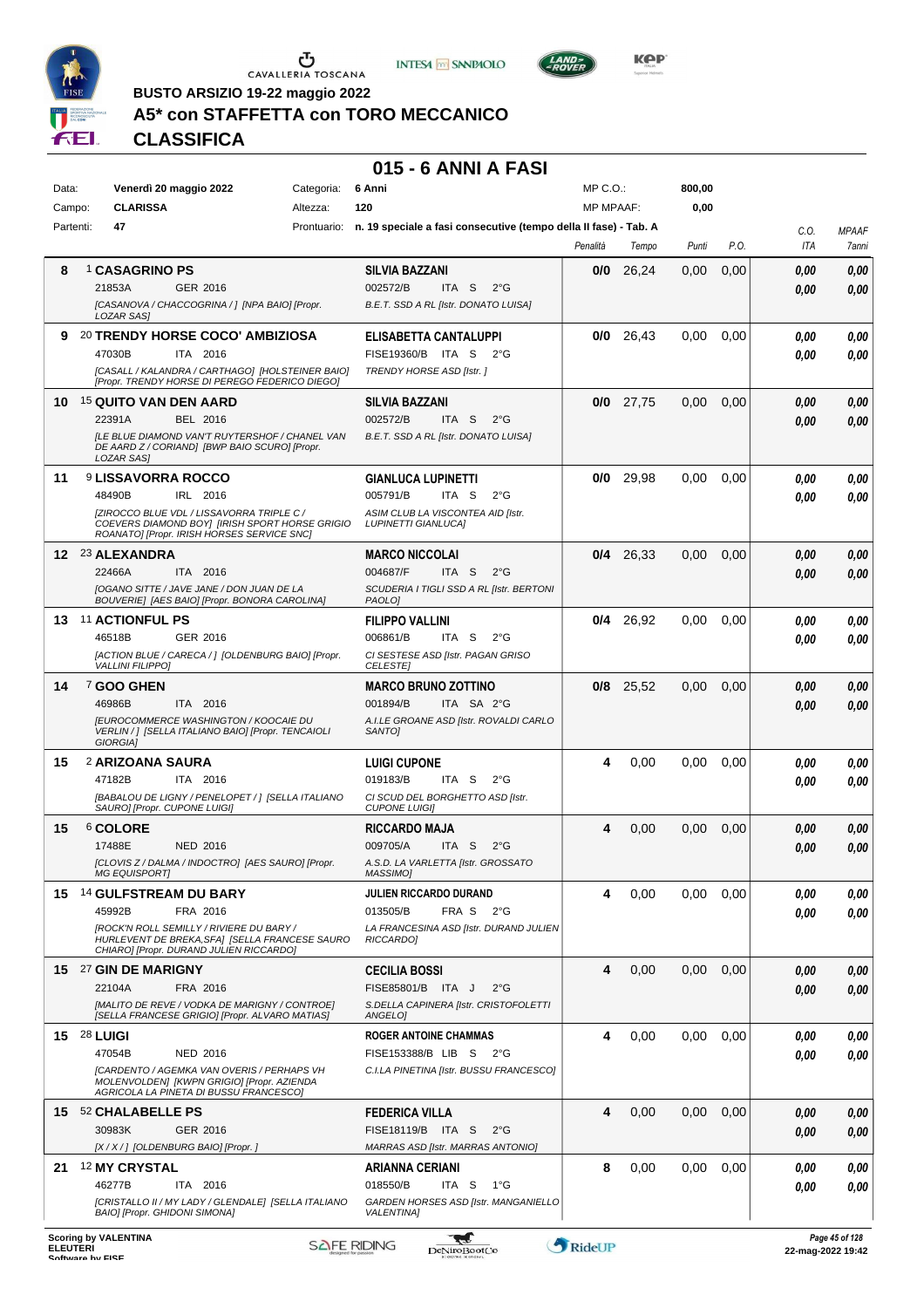





**Kep** 

**BUSTO ARSIZIO 19-22 maggio 2022**

# **A5\* con STAFFETTA con TORO MECCANICO**

**CLASSIFICA**

#### **015 - 6 ANNI A FASI**

| Data:         | Venerdì 20 maggio 2022                                                                       | Categoria: | 6 Anni                                                                       | MP C.O.:         |       | 800,00 |      |      |                     |
|---------------|----------------------------------------------------------------------------------------------|------------|------------------------------------------------------------------------------|------------------|-------|--------|------|------|---------------------|
| Campo:        | <b>CLARISSA</b>                                                                              | Altezza:   | 120                                                                          | <b>MP MPAAF:</b> |       | 0,00   |      |      |                     |
| Partenti:     | 47                                                                                           |            | Prontuario: n. 19 speciale a fasi consecutive (tempo della Il fase) - Tab. A |                  |       |        |      | C.O. | <b>MPAAF</b>        |
|               |                                                                                              |            |                                                                              | Penalità         | Tempo | Punti  | P.O. | ITA  | <i><b>7anni</b></i> |
|               |                                                                                              |            |                                                                              | 22               |       |        |      |      |                     |
|               | 22 25 TWIX 2G Z                                                                              |            | <b>GIULIO MARZOLI</b>                                                        |                  | 0,00  | 0,00   | 0,00 | 0,00 | 0,00                |
|               | 49050B<br>LUX 2016                                                                           |            | FISE29A23/KB ITA S<br>$2^{\circ}$ G                                          |                  |       |        |      | 0,00 | 0,00                |
|               | [TANGELO VD ZUUTHOEV / MAYA D'ARSOUILLES / ]<br>[ZANGERSHEIDE SAURO] [Propr. MARZOLI GIULIO] |            | IL BEDESCO ASD [Istr. CIROCCHI RITA]                                         |                  |       |        |      |      |                     |
|               | 67 LEVIOSA DI VILLAGANA                                                                      |            | <b>MARIO ROTA</b>                                                            | Rit.             | 0,00  | 0,00   | 0,00 | 0.00 | 0,00                |
|               | 46506B<br>ITA 2016                                                                           |            | 000163/B<br>ITA S<br>$2^{\circ}$ G                                           |                  |       |        |      | 0,00 | 0,00                |
|               | [BALOUBET DU ROUET / WINONA VAN PAMEL / ] [SELLA                                             |            | IL LEVRIERO SSD A RL [Istr. ROTA MARIO]                                      |                  |       |        |      |      |                     |
|               | ITALIANO SAURO] [Propr. VILLAGANA AGRICOLA DI ANNA<br><b>BRUNA ZORZAN]</b>                   |            |                                                                              |                  |       |        |      |      |                     |
| FC 24         |                                                                                              |            | <b>ROBERTO NOCERINO</b>                                                      | <b>Partito</b>   |       |        |      | 0,00 | 0,00                |
|               |                                                                                              |            | FISE27989/B ITA S<br>$2^{\circ}$ G                                           |                  |       |        |      |      |                     |
|               |                                                                                              |            | C.I.LA LURA [Istr. COLOMBO GIUSEPPE]                                         |                  |       |        |      | 0,00 | 0,00                |
|               |                                                                                              |            |                                                                              |                  |       |        |      |      |                     |
| FC 121        |                                                                                              |            | <b>EDOARDO INGRA'</b>                                                        | <b>Partito</b>   |       |        |      | 0.00 | 0,00                |
|               |                                                                                              |            | FISE16026/G ITA S 2°G<br>ASD SCUDERIE DELLA PICCHETTA [Istr.                 |                  |       |        |      | 0,00 | 0,00                |
|               |                                                                                              |            | <b>VILLOTTI ELIA]</b>                                                        |                  |       |        |      |      |                     |
| <b>FC</b> 152 |                                                                                              |            | <b>ROBERTO ARIOLDI</b>                                                       | <b>Partito</b>   |       |        |      | 0,00 | 0,00                |
|               |                                                                                              |            | 001895/B<br>ITA S 2°G                                                        |                  |       |        |      | 0,00 | 0,00                |
|               |                                                                                              |            | C.I.LA LOGGIA [Istr. ARIOLDI EMANUELE]                                       |                  |       |        |      |      |                     |
| FC 174        |                                                                                              |            | <b>ELISA ZAFFARONI</b>                                                       | <b>Partito</b>   |       |        |      | 0.00 | 0,00                |
|               |                                                                                              |            | FISE103452/B ITA J<br>$2^{\circ}$ G                                          |                  |       |        |      | 0.00 | 0,00                |
|               |                                                                                              |            | C.I.LA PINETINA [Istr. BUSSU FRANCESCO]                                      |                  |       |        |      |      |                     |
| <b>FC</b> 186 |                                                                                              |            | <b>RICCARDO PISANI</b>                                                       | <b>Partito</b>   |       |        |      | 0,00 | 0,00                |
|               |                                                                                              |            | 002627/B<br>ITA S<br>$2^{\circ}$ G                                           |                  |       |        |      | 0,00 | 0,00                |
|               |                                                                                              |            | B.E.T. SSD A RL [Istr. DONATO LUISA]                                         |                  |       |        |      |      |                     |
| FC 194        |                                                                                              |            | <b>MARGHERITA DEMATTE'</b>                                                   | <b>Partito</b>   |       |        |      | 0,00 | 0,00                |
|               |                                                                                              |            | FISE6300/C<br>ITA S $2^{\circ}$ G                                            |                  |       |        |      |      |                     |
|               |                                                                                              |            | SIMPLY HORSE SSD A RL [Istr. BASSAN                                          |                  |       |        |      | 0,00 | 0,00                |
|               |                                                                                              |            | ANDREA]                                                                      |                  |       |        |      |      |                     |
| <b>FC</b> 198 |                                                                                              |            | <b>MELISSA AMBROSETTI</b>                                                    | <b>Partito</b>   |       |        |      | 0,00 | 0,00                |
|               |                                                                                              |            | FISE17452/A ITA Y 2°G                                                        |                  |       |        |      | 0,00 | 0,00                |
|               |                                                                                              |            | C.I. LA GHIANDAIA [Istr. AMBROSETTI                                          |                  |       |        |      |      |                     |
|               |                                                                                              |            | <b>FABRIZIO]</b>                                                             |                  |       |        |      |      |                     |
| FC 237        |                                                                                              |            | ELISABETTA CANTALUPPI                                                        | <b>Partito</b>   |       |        |      | 0,00 | 0,00                |
|               |                                                                                              |            | FISE19360/B ITA S<br>$2^{\circ}$ G                                           |                  |       |        |      | 0,00 | 0,00                |
|               |                                                                                              |            | TRENDY HORSE ASD [Istr.]                                                     |                  |       |        |      |      |                     |
| FC 278        |                                                                                              |            | <b>FRANCESCO BARUFFATO</b>                                                   | <b>Partito</b>   |       |        |      | 0,00 | 0,00                |
|               |                                                                                              |            | 006725/B<br>ITA S $1^{\circ}$ G                                              |                  |       |        |      | 0,00 | 0,00                |
|               |                                                                                              |            | GARZONERA H. YARD ASD [Istr. PEIRE'<br>ALESSANDRO]                           |                  |       |        |      |      |                     |
| FC 329        |                                                                                              |            | <b>MICHELE PREVITALI</b>                                                     | <b>Partito</b>   |       |        |      | 0,00 | 0,00                |
|               |                                                                                              |            | FISE15502/B ITA S<br>$2^{\circ}$ G                                           |                  |       |        |      | 0,00 | 0,00                |
|               |                                                                                              |            | C.I. PREVITALI NEMBRO ASD [Istr.                                             |                  |       |        |      |      |                     |
|               |                                                                                              |            | CORTINOVIS ALDOJ                                                             |                  |       |        |      |      |                     |
| <b>FC</b> 336 |                                                                                              |            | <b>CATERINA CORNO</b>                                                        | <b>Partito</b>   |       |        |      | 0,00 | 0,00                |
|               |                                                                                              |            | 023148/B<br>ITA S 2°G COMP                                                   |                  |       |        |      | 0,00 | 0,00                |
|               |                                                                                              |            | SCUDERIA MAYOR ASD [Istr. FALORNI<br>FRANCESCO]                              |                  |       |        |      |      |                     |
| <b>FC</b> 426 |                                                                                              |            |                                                                              | <b>Partito</b>   |       |        |      |      |                     |
|               |                                                                                              |            | <b>GAIA TOMASI</b><br>013686/B<br>ITA S<br>$2^{\circ}$ G                     |                  |       |        |      | 0,00 | 0,00                |
|               |                                                                                              |            | NUOVA ASD C.I. CINQ FO' [Istr. FUMAGALLI                                     |                  |       |        |      | 0,00 | 0,00                |
|               |                                                                                              |            | <b>MARIA CRISTINA]</b>                                                       |                  |       |        |      |      |                     |
| FC 462        |                                                                                              |            | <b>CARLOTTA FURLANETTO</b>                                                   | <b>Partito</b>   |       |        |      | 0.00 | 0,00                |
|               |                                                                                              |            | FISE51567/D ITA J 1°G                                                        |                  |       |        |      | 0,00 | 0,00                |
|               |                                                                                              |            | IL BEDESCO ASD [Istr. CIROCCHI VIVIANO                                       |                  |       |        |      |      |                     |
|               |                                                                                              |            | <b>FELICIANO]</b>                                                            |                  |       |        |      |      |                     |

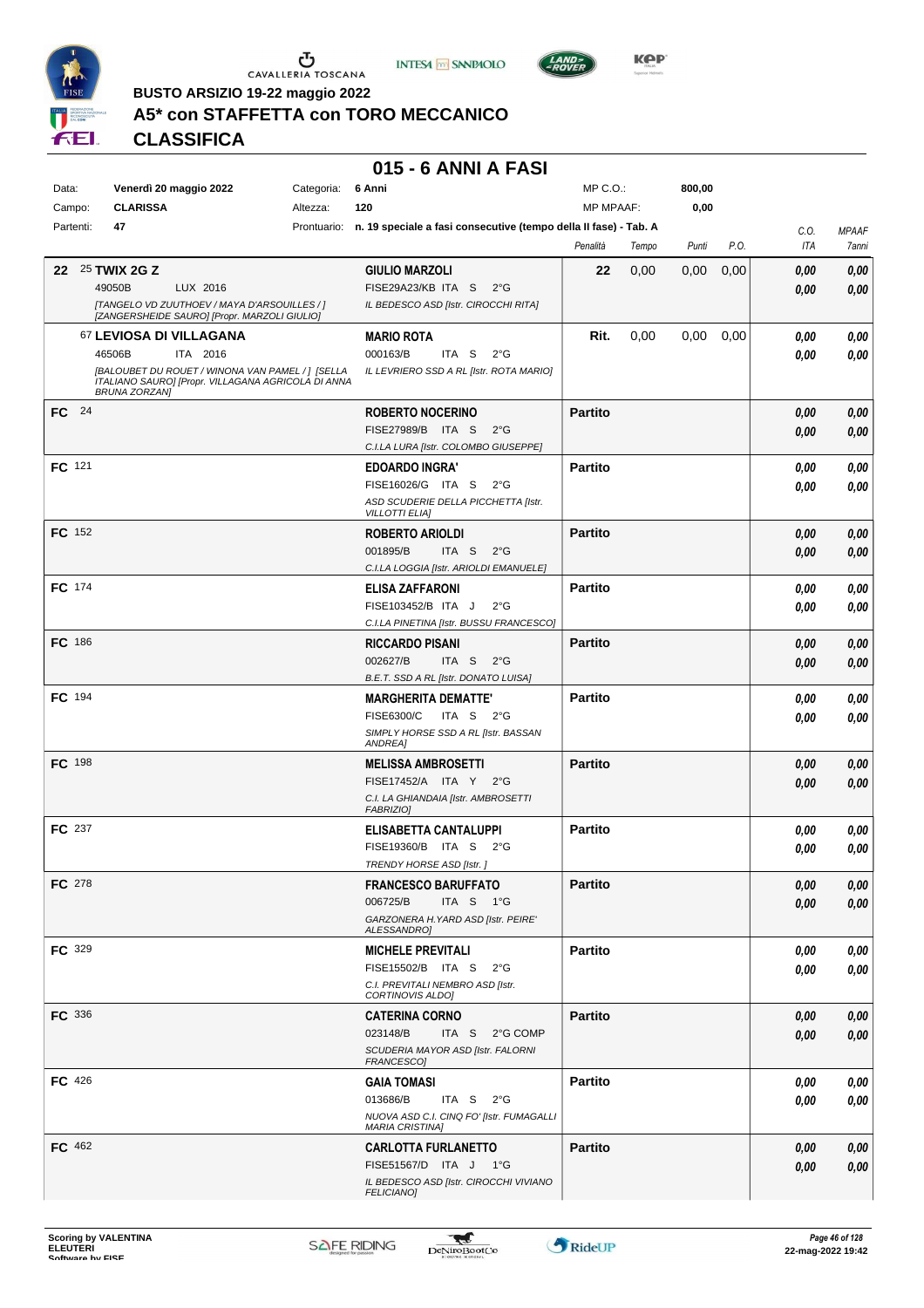

 $\mathop{\mathbf{U}}_{\mathop{\mathbf{CAVALLERIA}}}\mathop{\mathbf{Coxana}}$ 





**BUSTO ARSIZIO 19-22 maggio 2022**

## **A5\* con STAFFETTA con TORO MECCANICO**

**CLASSIFICA**

#### **015 - 6 ANNI A FASI**

| Data:         | Venerdì 20 maggio 2022 | Categoria: | 6 Anni                                                                                      | MP C.O.:          | 800,00 |             |              |
|---------------|------------------------|------------|---------------------------------------------------------------------------------------------|-------------------|--------|-------------|--------------|
| Campo:        | <b>CLARISSA</b>        | Altezza:   | 120                                                                                         | <b>MP MPAAF:</b>  | 0,00   |             |              |
| Partenti:     | 47                     |            | Prontuario: n. 19 speciale a fasi consecutive (tempo della II fase) - Tab. A                |                   |        | C.O.        | <b>MPAAF</b> |
|               |                        |            |                                                                                             | Penalità<br>Tempo | Punti  | P.O.<br>ITA | 7anni        |
| FC 128        |                        |            | <b>FRANCESCA ARIOLDI</b>                                                                    | <b>Partito</b>    |        | 0.00        | 0,00         |
|               |                        |            | 021312/B<br>ITA S<br>$2^{\circ}G$                                                           |                   |        | 0.00        | 0.00         |
|               |                        |            | C.S. AERONAUTICA MILITARE [Istr. GIRARDI<br>FRANCESCO]                                      |                   |        |             |              |
| FC 157        |                        |            | <b>VANESSA AMBROSETTI</b>                                                                   | <b>Partito</b>    |        | 0,00        | 0,00         |
|               |                        |            | 007564/B<br>ITA S<br>$2^{\circ}G$                                                           |                   |        | 0,00        | 0,00         |
|               |                        |            | PENTAGON R.C. SSD A RL [Istr. BELLONI<br>ANGELO]                                            |                   |        |             |              |
| 5<br>FC       |                        |            | <b>MARTA MIROGLIO</b>                                                                       | <b>Partito</b>    |        | 0.00        | 0,00         |
|               |                        |            | 003767/A<br>ITA S<br>$2^{\circ}G$                                                           |                   |        | 0.00        | 0.00         |
|               |                        |            | S.I.A. [Istr. MENNUNI MARIA RITA]                                                           |                   |        |             |              |
| 3<br>FC.      |                        |            | <b>MASSIMO GROSSATO</b>                                                                     | Partito           |        | 0,00        | 0,00         |
|               |                        |            | 000612/A<br>ITA <sub>S</sub><br>$2^{\circ}G$                                                |                   |        | 0,00        | 0,00         |
|               |                        |            | C.S.CARABINIERI [Istr. BRECCIAROLI<br><b>STEFANOI</b>                                       |                   |        |             |              |
| FC 109        |                        |            | <b>SIMONE BOSSI</b>                                                                         | <b>Partito</b>    |        | 0.00        | 0,00         |
|               |                        |            | 010268/B<br>ITA S<br>$2^{\circ}$ G                                                          |                   |        | 0.00        | 0,00         |
|               |                        |            | LA PRATERIA SOCIETA' COOP. SOC. [Istr.<br>JANSSON REISSMULLER HANNA JANINA<br><b>MARIA1</b> |                   |        |             |              |
| <b>FC</b> 104 |                        |            | <b>ROBERTO ARIOLDI</b>                                                                      | <b>Partito</b>    |        | 0.00        | 0,00         |
|               |                        |            | 001895/B<br>ITA S<br>$2^{\circ}$ G                                                          |                   |        | 0,00        | 0,00         |
|               |                        |            | C.I.LA LOGGIA [Istr. ARIOLDI EMANUELE]                                                      |                   |        |             |              |
| FC 516        |                        |            | <b>GIANLUCA NEBULONI</b>                                                                    | <b>Partito</b>    |        | 0,00        | 0,00         |
|               |                        |            | FISE17677/B ITA S<br>$2^{\circ}G$                                                           |                   |        | 0.00        | 0.00         |
|               |                        |            | IL CERRO [Istr. NEBULONI GIANLUCA]                                                          |                   |        |             |              |
| FC 352        |                        |            | <b>CECILIA PESCO</b>                                                                        | <b>Partito</b>    |        | 0,00        | 0,00         |
|               |                        |            | FISE25800/B ITA S 1°G                                                                       |                   |        | 0.00        | 0,00         |
|               |                        |            | SCUDERIA CA' DE ZECCHI [Istr. CAPPAI<br>STEFANO]                                            |                   |        |             |              |
| FC 60         |                        |            | <b>MATTIA MARRAS</b>                                                                        | <b>Partito</b>    |        | 0.00        | 0,00         |
|               |                        |            | FISE83865/B ITA J<br>$1^{\circ}G$                                                           |                   |        | 0,00        | 0,00         |
|               |                        |            | MARRAS ASD [Istr. MARRAS ANTONIO]                                                           |                   |        |             |              |
| FC 315        |                        |            | <b>GIANLUCA SBARBARO</b>                                                                    | <b>Partito</b>    |        | 0,00        | 0,00         |
|               |                        |            | 005328/C<br>ITA S 2°G                                                                       |                   |        | 0.00        | 0.00         |
|               |                        |            | GARDEN SILVER HORSE ASD [Istr.<br><b>FERRARIS DONATELLA]</b>                                |                   |        |             |              |
| FC 229        |                        |            | <b>SARA BARABANI</b>                                                                        | <b>Partito</b>    |        | 0,00        | 0,00         |
|               |                        |            | FISE12718/A ITA S 2°G                                                                       |                   |        | 0.00        | 0,00         |
|               |                        |            | RUBBIANETTA SSD A RL [Istr. CORRAO<br><b>SALVATOREI</b>                                     |                   |        |             |              |
|               |                        |            |                                                                                             |                   |        |             |              |

Collegio Giudicante *Presidente GIOVANNI ANDREA SECHI MARIA GABRIELLA ASOLE ELISABETTA NEGRI MARINA SERAFINO ADRIANA SPINOSO MARIA GIOVANNA VIGNATI*

| Data:     |                 | Sabato 21 maggio 2022                                                                                                  | Categoria:  | C140                             |            |    |                                              | $MP C. O.$ :     |       | 3.000.00 |      |        |                     |
|-----------|-----------------|------------------------------------------------------------------------------------------------------------------------|-------------|----------------------------------|------------|----|----------------------------------------------|------------------|-------|----------|------|--------|---------------------|
| Campo:    | <b>CLARISSA</b> |                                                                                                                        | Altezza:    | 140                              |            |    |                                              | <b>MP MPAAF:</b> |       | 0.00     |      |        |                     |
| Partenti: | 51              |                                                                                                                        | Prontuario: |                                  |            |    | n. 19.2 speciale a fasi consecutive - Tab. A |                  |       |          |      | C.O    | <b>MPAAF</b>        |
|           |                 |                                                                                                                        |             |                                  |            |    |                                              | Penalità         | Tempo | Punti    | P.O. | ITA    | <i><b>7anni</b></i> |
|           | 1 225 QUILLER   |                                                                                                                        |             | <b>MATTEO CHECCHI</b>            |            |    |                                              | 0/0              | 25,63 | 0,00     | 0.00 | 675.00 | 0,00                |
|           | 48563B          | GER 2008                                                                                                               |             | 004393/B                         | <b>ITA</b> | -S | $2^{\circ}G$                                 |                  |       |          |      | 0,00   | 0.00                |
|           |                 | [QUIDAMDEREVEL / PAMEA B / LORDANOS]<br>[HOLSTEINER BAIO] [Propr. ETREA SPORT HORSES DI<br>CHIAMONE ROSALIA MESSALINA] |             | A.S.ETREA [Istr. CHECCHI MATTEO] |            |    |                                              |                  |       |          |      |        |                     |

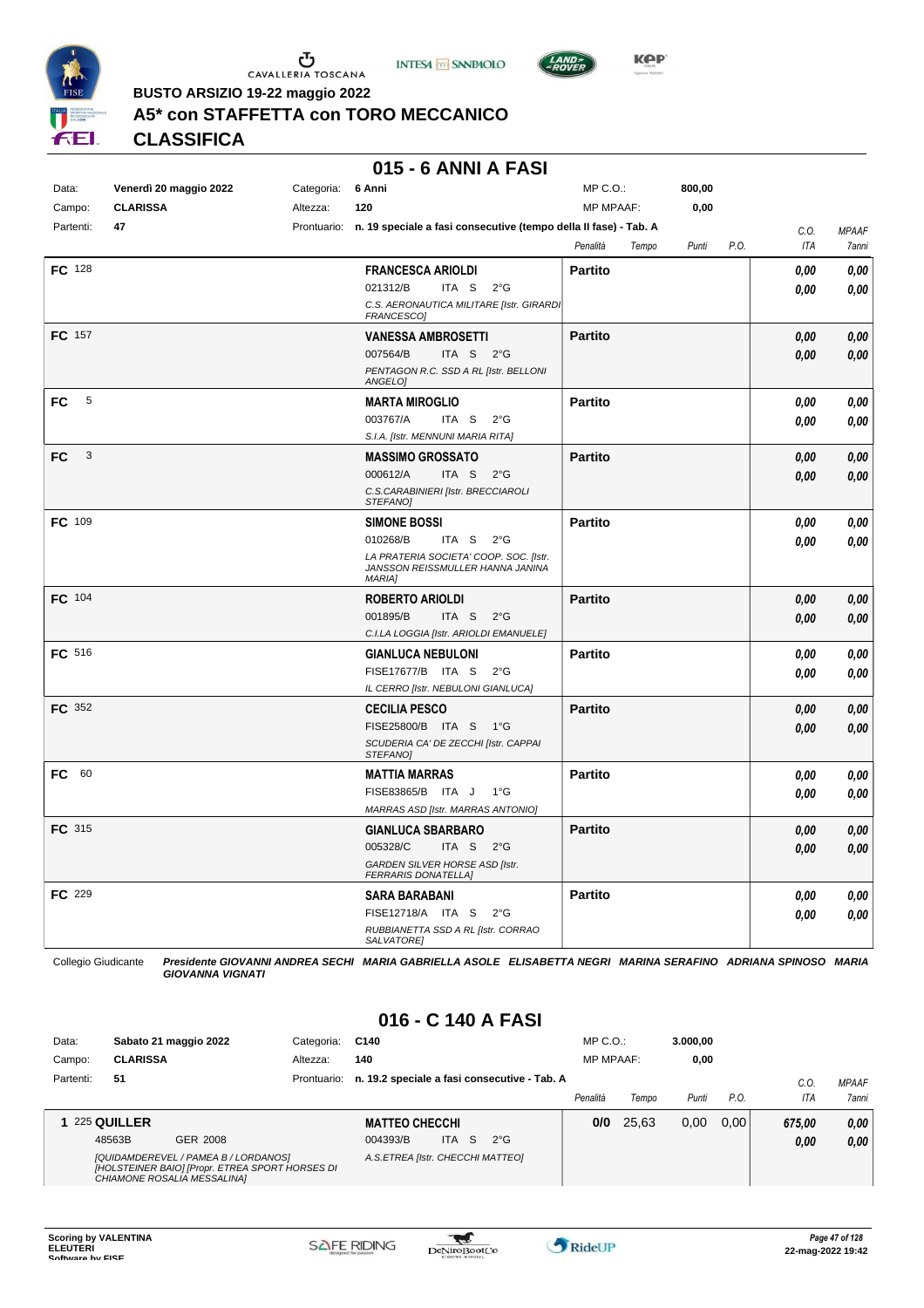





**Kep** 

**BUSTO ARSIZIO 19-22 maggio 2022**

# **A5\* con STAFFETTA con TORO MECCANICO**

**CLASSIFICA**

| Data:     | Sabato 21 maggio 2022                                                                                                              | Categoria: | C <sub>140</sub>                                         | MP C.O.:         |             | 3.000,00 |      |        |              |
|-----------|------------------------------------------------------------------------------------------------------------------------------------|------------|----------------------------------------------------------|------------------|-------------|----------|------|--------|--------------|
| Campo:    | <b>CLARISSA</b>                                                                                                                    | Altezza:   | 140                                                      | <b>MP MPAAF:</b> |             | 0,00     |      |        |              |
| Partenti: | 51                                                                                                                                 |            | Prontuario: n. 19.2 speciale a fasi consecutive - Tab. A |                  |             |          |      | C.0.   | <b>MPAAF</b> |
|           |                                                                                                                                    |            |                                                          | Penalità         | Tempo       | Punti    | P.O. | ITA    | 7anni        |
| 2         | 88 OLIVER VAN'T HEIKE                                                                                                              |            | <b>RICCARDO PISANI</b>                                   | 0/0              | 26,72       | 0.00     | 0,00 | 486,00 | 0,00         |
|           | 21221A<br>BEL 2014                                                                                                                 |            | 002627/B<br>ITA S<br>$2^{\circ}G$                        |                  |             |          |      | 0.00   | 0,00         |
|           | [EPLEASER VAN'T HEIKE / GELLA VAN'T HEIKE /<br>ARGENTINUS] [BWP BAIO] [Propr. LOZAR SAS]                                           |            | B.E.T. SSD A RL [Istr. DONATO LUISA]                     |                  |             |          |      |        |              |
|           | 3 201 HG'S BLISS                                                                                                                   |            | <b>MATTEO CHECCHI</b>                                    | 0/0              | 27,66       | 0.00     | 0,00 | 405,00 | 0,00         |
|           | 48562B<br>GBR 2013                                                                                                                 |            | 004393/B<br>ITA S<br>$2^{\circ}$ G                       |                  |             |          |      | 0.00   | 0,00         |
|           | [BILLY CONGO / PIKEUR HAPPINESS / FAN HOLLAND]<br>[AES BAIO] [Propr. ETREA SPORT HORSES DI CHIAMONE<br>ROSALIA MESSALINA]          |            | A.S.ETREA [Istr. CHECCHI MATTEO]                         |                  |             |          |      |        |              |
|           | 4 164 FIDELGO DU HOUSSOIT                                                                                                          |            | MARTINA MERONI                                           | 0/0              | 28,43       | 0,00     | 0.00 | 324,00 | 0,00         |
|           | 26587K<br>BEL 2011                                                                                                                 |            | FISE65566/E SUI S<br>$2^{\circ}$ G                       |                  |             |          |      | 0.00   | 0,00         |
|           | [X / X / ] [SELLA BELGA GRIGIO] [Propr. ]                                                                                          |            | CI DEL DUCATO ASD [Istr. BRESCIANI<br>ALBERTO]           |                  |             |          |      |        |              |
|           | 5 124 <b>IBIZA</b>                                                                                                                 |            | <b>LINUS HANSELMANN</b>                                  | 0/0              | 28,49       | 0,00     | 0,00 | 270,00 | 0,00         |
|           | 26466K<br>NED 2013                                                                                                                 |            | FISE110451/K SUI J<br>$2^{\circ}$ G                      |                  |             |          |      | 0,00   | 0,00         |
|           | [X / X / ] [KWPN GRIGIO] [Propr. ]                                                                                                 |            | FISE [Istr.]                                             |                  |             |          |      |        |              |
| 6.        | 85 WALK FOR ME KZI CH                                                                                                              |            | <b>LINUS HANSELMANN</b>                                  | 0/0              | 28.85       | 0.00     | 0,00 | 108,00 | 0,00         |
|           | 25235K<br>SUI 2006                                                                                                                 |            | FISE110451/K SUI J<br>$2^{\circ}$ G                      |                  |             |          |      | 0.00   | 0,00         |
|           | [X / X / ] [SELLA SVIZZERO GRIGIO] [Propr. ]                                                                                       |            | FISE [Istr.]                                             |                  |             |          |      |        |              |
|           | 7 159 JACK DANIELS VAN HET EETZEVELD                                                                                               |            | SILVIA BAZZANI                                           | 0/0              | 28,95       | 0,00     | 0,00 | 108,00 | 0,00         |
|           | 21219A<br><b>BEL 2009</b>                                                                                                          |            | 002572/B<br>ITA S<br>$2^{\circ}$ G                       |                  |             |          |      | 0,00   | 0,00         |
|           | [EPLEASER VAN'T HEIKE / INTERLATINA ZZ / INTERADEL<br>Z] [BWP BAIO] [Propr. LOZAR SAS]                                             |            | B.E.T. SSD A RL [Istr. DONATO LUISA]                     |                  |             |          |      |        |              |
|           | 8 102 CENTACCO                                                                                                                     |            | <b>CARLO SPAGGIARI</b>                                   | 0/0              | 29,96       | 0.00     | 0,00 | 108,00 | 0,00         |
|           | 29248K<br><b>SCN 2014</b>                                                                                                          |            | FISE66811/B ITA Y<br>$2^{\circ}$ G                       |                  |             |          |      | 0.00   | 0,00         |
|           | [CENTADEL / CHACONIA / ] [OLDENBURG BAIO] [Propr.<br>SPAGGIARI GIANMARCOJ                                                          |            | C.I.LE GINESTRE SSD A RL [Istr. BUSSU<br>ELEONORA]       |                  |             |          |      |        |              |
|           | 9 232 JOKER-S                                                                                                                      |            | <b>GIANLUCA GRAZIOTTI</b>                                | 0/0              | 30,05       | 0,00     | 0,00 | 108,00 | 0,00         |
|           | 05897S<br><b>BEL 2009</b>                                                                                                          |            | 007805/B<br>ITA S<br>$2^{\circ}$ G                       |                  |             |          |      | 0.00   | 0,00         |
|           | [TOULON / BARFLEURE-S / POOR BOY] [BEL.<br>WARMBLOEDPAARD BAIO] [Propr. TONON GIANNI]                                              |            | NUOVA ASD C.I. CINQ FO' [Istr. FUMAGALLI<br>PAOLA]       |                  |             |          |      |        |              |
|           | 10 199 ZAMBIA LS (MX)                                                                                                              |            | <b>TOMMASO GERARDI</b>                                   | 0/0              | 30,18       | 0,00     | 0.00 | 108,00 | 0,00         |
|           | 33027BXX<br>MEX 2010                                                                                                               |            | FISE2520/Q<br>ITA S<br>$2^{\circ}$ G                     |                  |             |          |      | 0.00   | 0,00         |
|           | [CARUSSO LS (MX) / ZAFIRA LA SILLA / ] [SELLA                                                                                      |            | CENTRO IPPICO LA TORBIERA S.S.D. A R.L                   |                  |             |          |      |        |              |
|           | FRANCESE BAIO BRUCIATO] [Propr. GIARDINI SAN<br>ROCCO S.R.L.]                                                                      |            | [Istr. GERARDI VITO]                                     |                  |             |          |      |        |              |
|           | 11 260 <b>I.ALBA R 55</b>                                                                                                          |            | GIULIO MARZOLI                                           | 0/0              | 30,47       | 0,00     | 0,00 | 106,66 | 0,00         |
|           | 20486A<br>NED 2013                                                                                                                 |            | FISE29A23/KB ITA S 2°G                                   |                  |             |          |      | 0,00   | 0,00         |
|           | [DEN HAM BLUE R / F.ALBA RS / TOLAN R] [KWPN<br>GRIGIO] [Propr. EQUIMEX SRL]                                                       |            | IL BEDESCO ASD [Istr. CIROCCHI RITA]                     |                  |             |          |      |        |              |
|           | 12 202 NAVARO DE LAUBRY Z                                                                                                          |            | <b>CLINT SULMONI</b>                                     |                  | $0/4$ 26,98 | 0,00     | 0,00 | 106,66 | 0,00         |
|           | BEL 2014<br>47125B                                                                                                                 |            | FISE54195/B SUI S<br>$2^{\circ}$ G                       |                  |             |          |      | 0.00   | 0,00         |
|           | [NABAB DE REVE / COMANCHE PRACHT / ]<br>[ZANGERSHEIDE BAIO] [Propr. SULMONI CLINT]                                                 |            | C.I.BREGNANO [Istr. CATTANEO ANTONIO]                    |                  |             |          |      |        |              |
|           | 13 84 HORS DE QUESTION J&F Z                                                                                                       |            | CLINT SULMONI                                            |                  | $0/4$ 27,67 | 0,00     | 0,00 | 106,66 | 0,00         |
|           | 14851E<br>BEL 2012                                                                                                                 |            | FISE54195/B SUI S 2°G                                    |                  |             |          |      | 0.00   | 0,00         |
|           | [HORS LA LOI II / FRAUKE / MUSCARIS D'ARIEL]<br>[ZANGERSHEIDE SAURO] [Propr. MIGLIORI PIETRO]                                      |            | C.I.BREGNANO [Istr. CATTANEO ANTONIO]                    |                  |             |          |      |        |              |
|           | 14 465 VIRGOLA SAURA                                                                                                               |            | <b>ROGER ANTOINE CHAMMAS</b>                             |                  | $0/4$ 28,13 | 0.00     | 0,00 | 0,00   | 0,00         |
|           | 05459N<br>ITA 2014                                                                                                                 |            | FISE153388/B LIB S<br>2°G                                |                  |             |          |      | 300,00 | 0,00         |
|           | [BABALOU DE LIGNY / ESTIMADA SIA / OLYMPIQUE<br>LONDON] [SELLA ITALIANO SAURO] [Propr. CSILLAGHY<br>DE PACSER MIKLOS TASSILOJ      |            | C.I.LA PINETINA [Istr. BUSSU FRANCESCO]                  |                  |             |          |      |        |              |
|           | 15 135 TOUMAI DE WILL                                                                                                              |            | DAVIDE APPIANI                                           |                  | $0/4$ 29,45 | 0,00     | 0,00 | 0,00   | 0,00         |
|           | 34554BXX<br>FRA 2007                                                                                                               |            | FISE78618/B ITA J<br>$2^{\circ}$ G                       |                  |             |          |      | 0.00   | 0,00         |
|           | [MARLOU DES ETISSES / KEARNE DU PLESSIS / BEARN<br>II] [SELLA FRANCESE BAIO] [Propr. LUISON TRADE S.A.S.<br>DI ROSSONI LUIGI E C.] |            | LE FORNACI JUMP [Istr. ROSSONI LUIGI]                    |                  |             |          |      |        |              |

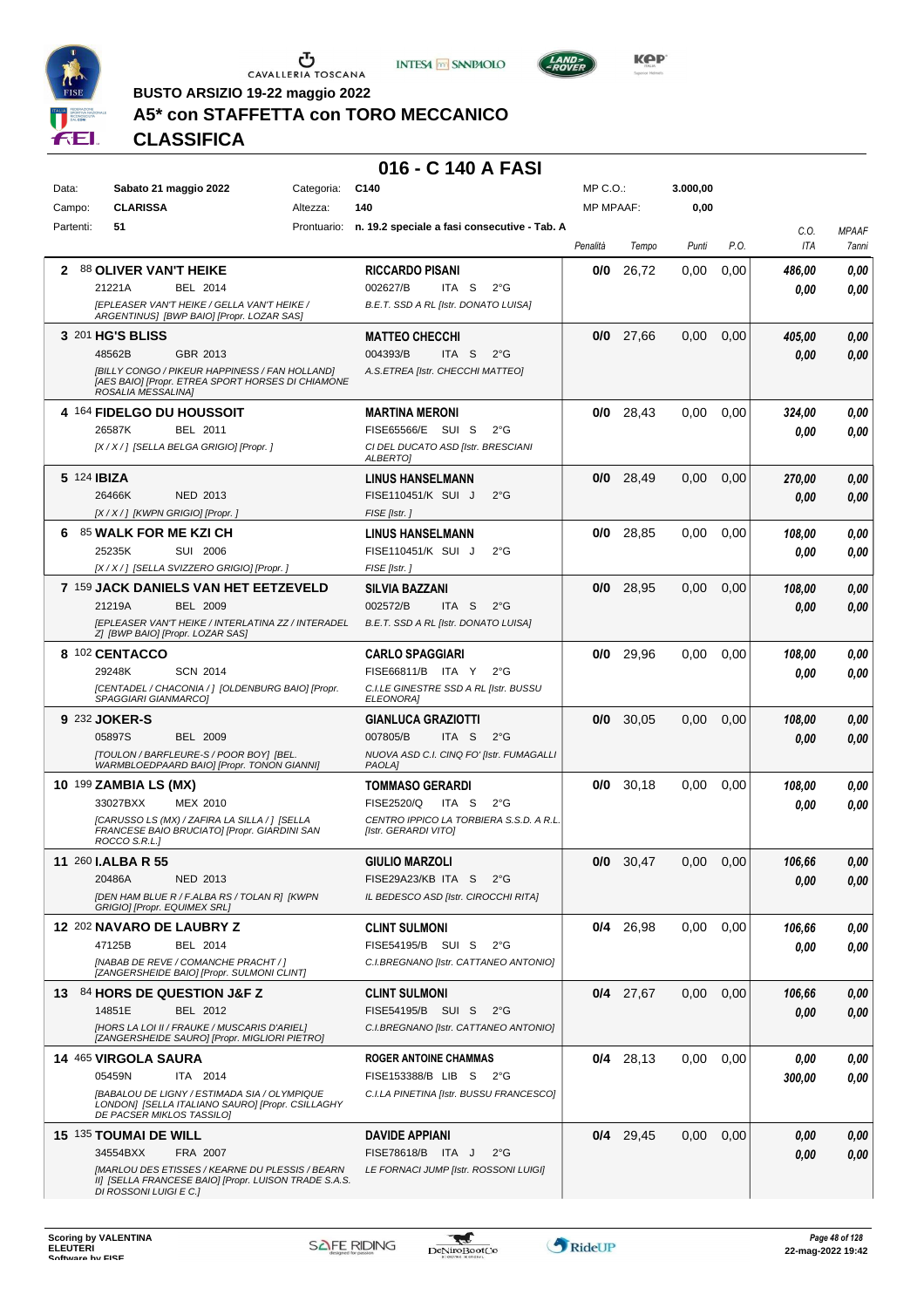

**BUSTO ARSIZIO 19-22 maggio 2022**





**Kep** 

**A5\* con STAFFETTA con TORO MECCANICO**

# **CLASSIFICA**

| Data:     |                 |                             | Sabato 21 maggio 2022                                                                             | Categoria: | C <sub>140</sub>                                                    | MP C.O.:         |         | 3.000,00 |      |                    |                       |
|-----------|-----------------|-----------------------------|---------------------------------------------------------------------------------------------------|------------|---------------------------------------------------------------------|------------------|---------|----------|------|--------------------|-----------------------|
| Campo:    | 51              | <b>CLARISSA</b>             |                                                                                                   | Altezza:   | 140                                                                 | <b>MP MPAAF:</b> |         | 0,00     |      |                    |                       |
| Partenti: |                 |                             |                                                                                                   |            | Prontuario: n. 19.2 speciale a fasi consecutive - Tab. A            | Penalità         | Tempo   | Punti    | P.O. | C.O.<br><b>ITA</b> | <b>MPAAF</b><br>7anni |
|           |                 |                             | <b>16 267 MERCY VAN'T RUYTERSHOF</b>                                                              |            | <b>GRETA LEPRATTI</b>                                               | 0/4              | 30,12   | 0.00     | 0,00 | 0.00               | 0,00                  |
|           | 20754A          |                             | BEL 2012                                                                                          |            | FISE65470/B ITA J<br>$2^{\circ}$ G                                  |                  |         |          |      | 0.00               | 0.00                  |
|           |                 |                             | [ARKO / BRILLIANTHINA VAN'T RUITERSHOF / BAMAKO<br>DE MUZE] [BWP BAIO] [Propr. LEPRATTI GIANLUCA] |            | C.I.PEGASO [Istr. PINA GABRIELE]                                    |                  |         |          |      |                    |                       |
|           |                 | 17 113 ENZO DE COQUERIE     |                                                                                                   |            | <b>LUDOVICA MINOLI</b>                                              | 0/4              | 30,17   | 0,00     | 0,00 | 0.00               | 0,00                  |
|           | 17262P          |                             | FRA 2014                                                                                          |            | 008471/B<br>ITA S<br>$2^{\circ}$ G                                  |                  |         |          |      | 0.00               | 0.00                  |
|           |                 | <b>ULTRAMAR HORSES SRL1</b> | [MALITO DE REVE / RALISKA DE COQUERIE / HELIOS DE<br>LA COUR II] [SELLA FRANCESE GRIGIO] [Propr.  |            | SCUDERIA DELLA ROVERE SSD A RL [Istr.<br>BORROMEO LODOVICO]         |                  |         |          |      |                    |                       |
|           |                 |                             | 18 148 BARBY DELLA FLORIDA                                                                        |            | <b>MASSIMILIANO FERRARIO</b>                                        | 0/4              | 30,65   | 0,00     | 0,00 | 0,00               | 0,00                  |
|           | 32942BXX        |                             | ITA 2013                                                                                          |            | 007958/B<br>ITA S<br>$2^{\circ}$ G                                  |                  |         |          |      | 0.00               | 0.00                  |
|           | ROTONDO1        |                             | [CANTURO / LUNA DELLA FLORIDA / QUIDAM DE REVEL]<br>[SELLA ITALIANO BAIO] [Propr. AZ. AGR. PRATO  |            | TREKKING H.C.AMICI DEL CAVALLO ASD<br>[Istr. FERRARIO MASSIMILIANO] |                  |         |          |      |                    |                       |
|           |                 | 19 154 S.M. GENEROSO        |                                                                                                   |            | <b>FILIPPO VALLINI</b>                                              | 0/4              | 31,36   | 0,00     | 0,00 | 0.00               | 0,00                  |
|           | 34377BXX        |                             | SUI 2014                                                                                          |            | 006861/B<br>ITA <sub>S</sub><br>$2^{\circ}$ G                       |                  |         |          |      | 0.00               | 0.00                  |
|           |                 |                             | [GOMERI DELLA CACCIA / NIALTA SITTE / DARCO]<br>[SELLA SVIZZERO BAIO] [Propr. VALLINI FILIPPO]    |            | CI SESTESE ASD [Istr. PAGAN GRISO<br><b>CELESTE</b>                 |                  |         |          |      |                    |                       |
|           |                 | 20 280 IRCO ORANGE          |                                                                                                   |            | <b>STEFANO LUCA MAGAGNIN</b>                                        | 0/4              | 31,81   | 0,00     | 0,00 | 0.00               | 0,00                  |
|           | 46720B          |                             | NED 2013                                                                                          |            | FISE22266/B ITA S<br>$2^{\circ}G$                                   |                  |         |          |      | 0.00               | 0.00                  |
|           |                 |                             | [I'M SPECIAL DE MUZE / WELLAMY / CASCO] [KWPN<br>GRIGIO POMELLATO] [Propr. ANGIOLONI PATRIZIA]    |            | C.I.SAN MARCO [Istr. AGOSTINI LORIS<br>GIOVANNI]                    |                  |         |          |      |                    |                       |
|           |                 | 21 141 PISTOL PETE 111 Z    |                                                                                                   |            | <b>TOMMASO FRIGO</b>                                                | 0/4              | 34,19   | 0,00     | 0,00 | 0.00               | 0,00                  |
|           | 31634BXX        |                             | BEL 2011                                                                                          |            | FISE81620/B ITA J<br>$2^{\circ}$ G                                  |                  |         |          |      | 0.00               | 0,00                  |
|           |                 |                             | [PLOT BLUE / UNELLIE 15 / CASSINI I] [ZANGERSHEIDE<br>GRIGIO] [Propr. MAFFEIS MASSIMO]            |            | NUOVA ASD C.I. CINQ FO' [Istr. GRAZIOTTI<br>SILVANO]                |                  |         |          |      |                    |                       |
|           | 22 239 JORIS R  |                             |                                                                                                   |            | <b>STEFANO BACCHI</b>                                               | 0/8              | 30,61   | 0,00     | 0,00 | 0.00               | 0,00                  |
|           | 33981BXX        |                             | NED 2014                                                                                          |            | <b>FISE8978/R</b><br>ITA S<br>$2^{\circ}$ G                         |                  |         |          |      | 0.00               | 0.00                  |
|           |                 |                             | [VITTORIO / CHRIS R / USTINOV] [KWPN BAIO SCURO]<br>[Propr. RUBBINI LAURA MARIA]                  |            | LE SCUDERIE DEL RE SSD A RL [Istr.<br><b>BACCHI STEFANO]</b>        |                  |         |          |      |                    |                       |
| 23        | 78 THIJS        |                             |                                                                                                   |            | <b>CAMILLA SPAGGIARI</b>                                            | 0                | 53,24   | 0,00     | 0,00 | 0.00               | 0,00                  |
|           | 30692K          |                             | <b>NED 2008</b>                                                                                   |            | FISE63920/B ITA J<br>$2^{\circ}$ G                                  |                  |         |          |      | 0,00               | 0,00                  |
|           |                 |                             | $[X/X']$ [AES SAURO] [Propr.]                                                                     |            | C.I.LE GINESTRE SSD A RL [Istr. BUSSU<br>ELEONORA]                  |                  |         |          |      |                    |                       |
|           |                 |                             | 24 592 COACH V'T WINKENSHOF Z                                                                     |            | <b>MARTINA MAZZI</b>                                                |                  | 4 47,12 | 0,00     | 0,00 | 0,00               | 0,00                  |
|           | 33007BXX        |                             | BEL 2008                                                                                          |            | FISE55739/B ITA S<br>$2^{\circ}$ G                                  |                  |         |          |      | 0,00               | 0,00                  |
|           |                 | [Propr. MAZZI MARTINA]      | [CARAT / LUNA / LANCER II] [ZANGERSHEIDE BAIO]                                                    |            | C.I.DI CASTELLAZZO ASD [Istr. PASOTTI<br><b>MANCINELLI ORNELLA]</b> |                  |         |          |      |                    |                       |
|           |                 | 25 244 STAKKASBLUE          |                                                                                                   |            | LUCREZIA MARIA NICOLA                                               | 4                | 48,80   | 0,00     | 0,00 | 0,00               | 0,00                  |
|           | 22254A          |                             | GER 2012                                                                                          |            | FISE42455/B ITA Y<br>$2^{\circ}G$                                   |                  |         |          |      | 0,00               | 0,00                  |
|           |                 |                             | [STAKKATO / CHACCY / CHACCO-BLUE] [OLDENBURG<br>GRIGIO] [Propr. SPRING STAL SRL]                  |            | MARRAS ASD [Istr. MARRAS ANTONIO]                                   |                  |         |          |      |                    |                       |
|           |                 |                             | 26 222 JADA VAN DE GAVERRANCH                                                                     |            | <b>BEATRICE BACCHETTA</b>                                           |                  | 4 49,14 | 0,00     | 0,00 | 0,00               | 0,00                  |
|           | 47294B          |                             | <b>BEL 2009</b>                                                                                   |            | FISE21510/A ITA Y 2°G                                               |                  |         |          |      | 0,00               | 0,00                  |
|           | <b>BEATRICE</b> |                             | [QUERLYBET HERO / ECLAT VAN DE GAVERRANCH / ]<br>[BEL. WARMBLOEDPAARD SAURO] [Propr. BACCHETTA    |            | C.I.PEGASO [Istr. PINA GABRIELE]                                    |                  |         |          |      |                    |                       |
|           |                 |                             | 27 270 VASCO VH JUKSCHOT Z                                                                        |            | <b>ANGELICA PELLICARI</b>                                           | 4                | 49,45   | 0,00     | 0,00 | 0,00               | 0,00                  |
|           | 46926B          |                             | <b>BEL 2009</b>                                                                                   |            | FISE15400/C ITA J<br>$2^{\circ}$ G                                  |                  |         |          |      | 0,00               | 0.00                  |
|           |                 |                             | [VERDI / GIMOZA DRUM "SU" / ] [ZANGERSHEIDE BAIO]<br>[Propr. PELLICARI ANGELICA]                  |            | NUOVA ASD C.I. CINQ FO' [Istr. GRAZIOTTI<br>SILVANOI                |                  |         |          |      |                    |                       |
|           | 28 93 VANITY Z  |                             |                                                                                                   |            | SILVIA BAZZANI                                                      |                  | 4 49,58 | 0,00     | 0,00 | 0,00               | 0,00                  |
|           | 22944A          |                             | BEL 2014                                                                                          |            | 002572/B<br>ITA S<br>$2^{\circ}$ G                                  |                  |         |          |      | 0.00               | 0.00                  |
|           |                 |                             | [VANTAST Z / PAGALUNA / BALOU DU ROUET]<br>[ZANGERSHEIDE BAIO] [Propr. LOZAR SAS]                 |            | B.E.T. SSD A RL [Istr. DONATO LUISA]                                |                  |         |          |      |                    |                       |
|           | 29 119 ETOUSCHA |                             |                                                                                                   |            | <b>CAMILLA CASELLATO</b>                                            | 4                | 49,67   | 0,00     | 0,00 | 0.00               | 0,00                  |
|           | 30403BXX        |                             | <b>NED 2009</b>                                                                                   |            | <b>FISE6480/D</b><br>ITA S<br>$2^{\circ}$ G                         |                  |         |          |      | 0,00               | 0,00                  |
|           |                 | [Propr. CASELLATO GUIDO]    | [WHITESNAKE / MATOCHA / GARANCO] [KWPN BAIO]                                                      |            | HORSE RESORT [Istr. CANOVA ANTONIA]                                 |                  |         |          |      |                    |                       |

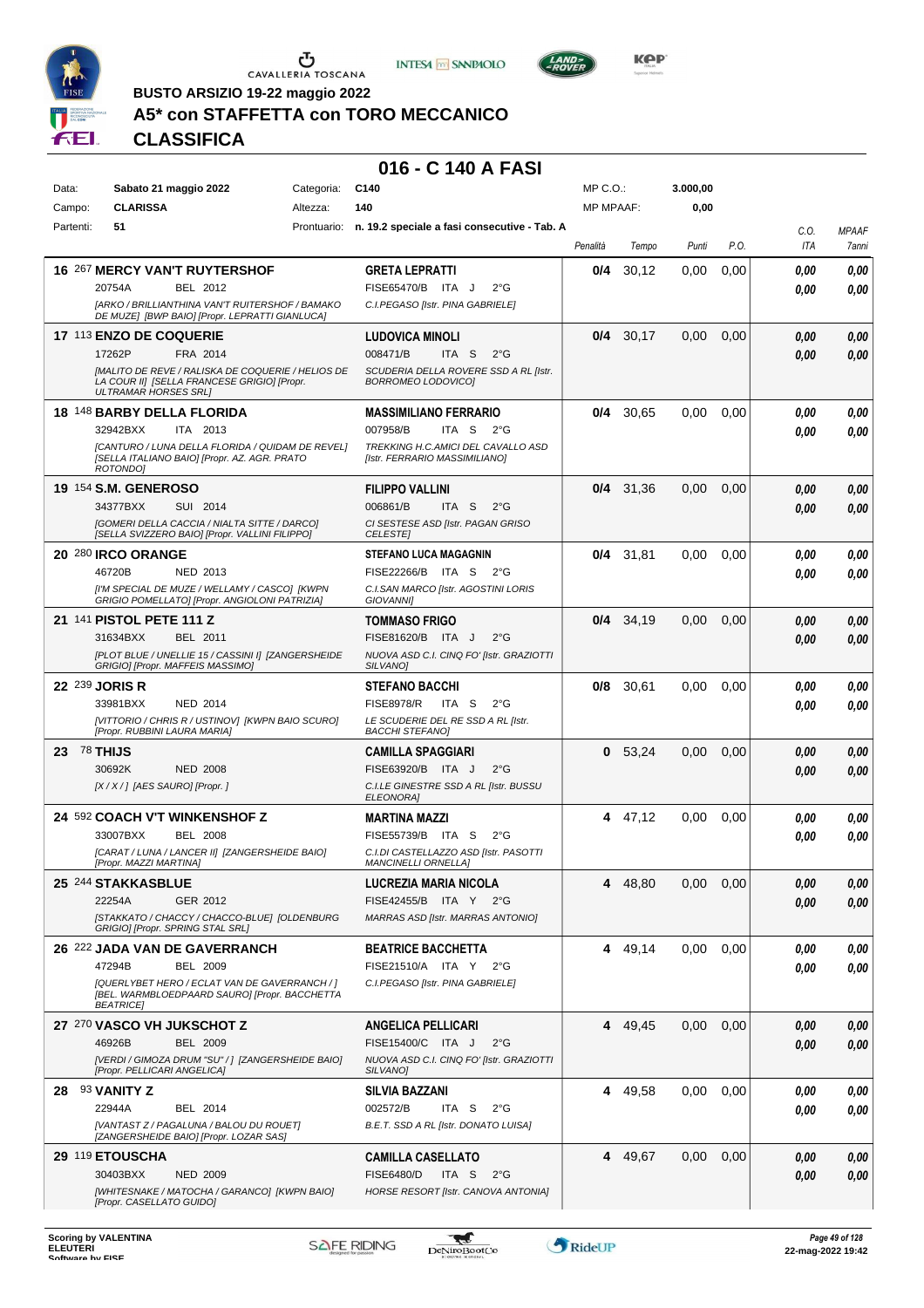





 $L$ AND

**BUSTO ARSIZIO 19-22 maggio 2022**

## **A5\* con STAFFETTA con TORO MECCANICO**

**CLASSIFICA**

| Data:     | Sabato 21 maggio 2022                                                                                                                                                  | Categoria: | C140                                                          | $MP C. O.$ :     |         | 3.000,00 |      |      |              |
|-----------|------------------------------------------------------------------------------------------------------------------------------------------------------------------------|------------|---------------------------------------------------------------|------------------|---------|----------|------|------|--------------|
| Campo:    | <b>CLARISSA</b>                                                                                                                                                        | Altezza:   | 140                                                           | <b>MP MPAAF:</b> |         | 0,00     |      |      |              |
| Partenti: | 51                                                                                                                                                                     |            | Prontuario: n. 19.2 speciale a fasi consecutive - Tab. A      |                  |         |          |      | C.O. | <b>MPAAF</b> |
|           |                                                                                                                                                                        |            |                                                               | Penalità         | Tempo   | Punti    | P.O. | ITA  | 7anni        |
|           | <b>30 158 IERLAND VDL</b>                                                                                                                                              |            | <b>MASSIMO GROSSATO</b>                                       | 4                | 49,74   | 0.00     | 0,00 | 0,00 | 0,00         |
|           | 20301A<br>NED 2013                                                                                                                                                     |            | 000612/A<br>ITA S<br>$2^{\circ}$ G                            |                  |         |          |      | 0.00 | 0,00         |
|           | [ZAPATERO VDL / ANOLIVIA VDL / INDORADO] [KWPN                                                                                                                         |            | C.S.CARABINIERI [Istr. BRECCIAROLI                            |                  |         |          |      |      |              |
|           | BAIO] [Propr. SPRING STAL S.R.L.]                                                                                                                                      |            | STEFANO]                                                      |                  |         |          |      |      |              |
|           | 31 224 IL POSTINO V/H HOF TER HEIDE                                                                                                                                    |            | <b>FRANCESCA ARIOLDI</b>                                      | 4                | 50,15   | 0.00     | 0,00 | 0,00 | 0,00         |
|           | 48679B<br><b>BEL 2008</b>                                                                                                                                              |            | ITA S<br>$2^{\circ}$ G<br>021312/B                            |                  |         |          |      | 0.00 | 0,00         |
|           | <b>IBENTLEY VD HEFFINCK / FARNESSE VH HOF TER</b><br>HEIDE / QUERLYBET HERO] [BEL. WARMBLOEDPAARD<br>BAIO] [Propr. ALL.TO DELLA LOGGIA S.A.S. DI ARIOLDI DI<br>R & C.] |            | C.S. AERONAUTICA MILITARE [Istr. GIRARDI<br>FRANCESCO1        |                  |         |          |      |      |              |
|           | 32 123 CASALIS                                                                                                                                                         |            | <b>CLINT SULMONI</b>                                          | 4                | 50,68   | 0,00     | 0,00 | 0.00 | 0,00         |
|           | 26995K<br>GER 2013                                                                                                                                                     |            | FISE54195/B SUI S<br>$2^{\circ}$ G                            |                  |         |          |      | 0,00 | 0,00         |
|           | [X / X / ] [HOLSTEINER BAIO] [Propr. ]                                                                                                                                 |            | C.I.BREGNANO [Istr. CATTANEO ANTONIO]                         |                  |         |          |      |      |              |
|           | 33 163 QUIAMANT                                                                                                                                                        |            | <b>LINUS HANSELMANN</b>                                       | 4                | 50,95   | 0,00     | 0,00 | 0.00 | 0,00         |
|           | 28333K<br>GER 2013                                                                                                                                                     |            | FISE110451/K SUI J<br>$2^{\circ}$ G                           |                  |         |          |      | 0.00 | 0,00         |
|           | [Z/Z/] [HOLSTEINER BAIO SCURO] [Propr.]                                                                                                                                |            | FISE [Istr.]                                                  |                  |         |          |      |      |              |
|           | 34 167 CHICAGO 178                                                                                                                                                     |            | PAOLO ADAMO ZUVADELLI                                         |                  | 4 51,17 | 0,00     | 0.00 | 0,00 | 0,00         |
|           | 34859BXX<br>GER 2011                                                                                                                                                   |            | 001392/E<br>ITA S<br>$2^{\circ}G$                             |                  |         |          |      | 0.00 | 0,00         |
|           | [CHIN CHAMP / MISS ACORA F / ACORD II] [HOLSTEINER                                                                                                                     |            | C.I.PEGASO [Istr. PINA GABRIELE]                              |                  |         |          |      |      |              |
|           | GRIGIO] [Propr. TANZI GIANCARLO]                                                                                                                                       |            |                                                               |                  |         |          |      |      |              |
|           | 35 117 UNIQUE PERRIERES                                                                                                                                                |            | <b>ELEONORA BUSSU</b>                                         | 4                | 51,52   | 0,00     | 0,00 | 0,00 | 0,00         |
|           | 32929BXX<br>FRA 2008                                                                                                                                                   |            | 021386/B<br>ITA S<br>$2^{\circ}$ G                            |                  |         |          |      | 0.00 | 0,00         |
|           | [HURLEVENT DE BREKA / JASMINE PERRIERES /<br>SOCRATE DE CHIVRE] [SELLA FRANCESE BAIO] [Propr.<br>SANDBERG VALENTINAJ                                                   |            | C.I.LE GINESTRE SSD A RL [Istr.]                              |                  |         |          |      |      |              |
|           | 36 193 CAVANI DE MAHN                                                                                                                                                  |            | VANESSA BAREA                                                 | 4                | 51,56   | 0,00     | 0.00 | 0.00 | 0,00         |
|           | GER 2011<br>33012BXX                                                                                                                                                   |            | FISE20740/B ITA S<br>$2^{\circ}$ G                            |                  |         |          |      | 0.00 | 0,00         |
|           | [CASALL / WILDA / CASSINI II] [HOLSTEINER BAIO] [Propr.<br>TENUTA MONTEMAGNO HORSES S.R.L.]                                                                            |            | S.DELLA CAPINERA [Istr. CRISTOFOLETTI<br>ANGELOI              |                  |         |          |      |      |              |
|           | 37 187 MESSHARGOS                                                                                                                                                      |            | <b>MICHELE PREVITALI</b>                                      | 4                | 51,78   | 0.00     | 0,00 | 0,00 | 0,00         |
|           | 47776B<br>GER 2014                                                                                                                                                     |            | FISE15502/B ITA S<br>$2^{\circ}$ G                            |                  |         |          |      | 0,00 | 0,00         |
|           | [MESSENGER / CONTHERA / ] [OLDENBURG BAIO] [Propr.                                                                                                                     |            | C.I. PREVITALI NEMBRO ASD [Istr.                              |                  |         |          |      |      |              |
|           | <b>GAUDIANO SPORT HORSES SRLI</b>                                                                                                                                      |            | CORTINOVIS ALDO]                                              |                  |         |          |      |      |              |
|           | 38 248 CARLCHEN 88                                                                                                                                                     |            | <b>FRANCESCA ARIOLDI</b>                                      | 4                | 52,24   | 0,00     | 0,00 | 0,00 | 0,00         |
|           | 30993K<br>GER 2013                                                                                                                                                     |            | 021312/B<br>ITA S<br>$2^{\circ}G$                             |                  |         |          |      | 0,00 | 0,00         |
|           | [CADOR / STUTBUCH 1 FIARINA / ] [OLDENBURG BAIO]<br>[Propr. RIZZOLI ANNA GRAZIA]                                                                                       |            | C.S. AERONAUTICA MILITARE [Istr. GIRARDI<br><b>FRANCESCO1</b> |                  |         |          |      |      |              |
|           | 39 139 TRENDY HORSE TRISTAN                                                                                                                                            |            | <b>ELISABETTA CANTALUPPI</b>                                  | 4                | 52,49   | 0,00     | 0.00 | 0.00 | 0.00         |
|           | 31082BXX<br>ITA 2012                                                                                                                                                   |            | FISE19360/B ITA S<br>$2^{\circ}$ G                            |                  |         |          |      | 0,00 | 0,00         |
|           | [TOULON / KALANDRA / CARTHAGO] [OLDENBURG BAIO]                                                                                                                        |            | TRENDY HORSE ASD [Istr.]                                      |                  |         |          |      |      |              |
|           | [Propr. TRENDY HORSE DI PEREGO FEDERICO DIEGO]                                                                                                                         |            |                                                               |                  |         |          |      |      |              |
|           | 40 127 CANTER DELLA CACCIA                                                                                                                                             |            | <b>BEATRICE BACCHETTA</b>                                     |                  | 4 55,25 | 0,00     | 0.00 | 0.00 | 0,00         |
|           | 03950C<br>ITA 2012                                                                                                                                                     |            | FISE21510/A ITA Y 2°G                                         |                  |         |          |      | 0.00 | 0,00         |
|           | ICASTIGO DELLA CACCIA / ZANDORA DES HAYETTES Z/<br>ZANDOR Z] [SELLA ITALIANO BAIO] [Propr. PINA                                                                        |            | C.I.PEGASO [Istr. PINA GABRIELE]                              |                  |         |          |      |      |              |
|           | <b>GABRIELE</b>                                                                                                                                                        |            |                                                               |                  |         |          |      |      |              |
|           | 41 103 CADIRA MANCLUF                                                                                                                                                  |            | <b>CAMILLA BASSAN</b>                                         | 8                | 47,83   | 0,00     | 0,00 | 0,00 | 0,00         |
|           | 26004M<br>ITA 2010                                                                                                                                                     |            | FISE33595/A ITA J<br>$2^{\circ}$ G                            |                  |         |          |      | 0,00 | 0,00         |
|           | [CARDENTO / SEPHIRA M / AHORN] [SELLA ITALIANO<br>GRIGIO] [Propr. INTAGLIATA VALENTINA]                                                                                |            | SIMPLY HORSE SSD A RL [Istr. BASSAN<br>ANDREA]                |                  |         |          |      |      |              |
|           | 42 272 LITEL ELVIS                                                                                                                                                     |            | <b>ASIA ANNA BORDONE</b>                                      | 8                | 50,43   | 0,00     | 0,00 | 0.00 | 0,00         |
|           | 33269BXX<br>BEL 2011                                                                                                                                                   |            | FISE90126/B ITA S<br>$2^{\circ}G$                             |                  |         |          |      | 0.00 | 0,00         |
|           | <b>JELVIS TER PUTTE / SASANIEJA V/CELLE</b>                                                                                                                            |            | SCUDERIE DELLA MALASPINA SSD A RL                             |                  |         |          |      |      |              |
|           | BROEDERSBOS / ELEGANT] [BWP BAIO] [Propr.<br>MACCARONE ANTONIO]                                                                                                        |            | [Istr. SACCHI STEFANO]                                        |                  |         |          |      |      |              |
|           | 43 191 STARON                                                                                                                                                          |            | <b>VIOLA BUSSU</b>                                            |                  | 8 50,50 | 0,00     | 0,00 | 0,00 | 0,00         |
|           | 47052B<br>GER 2012                                                                                                                                                     |            | 024924/B<br>ITA S<br>$2^{\circ}$ G                            |                  |         |          |      | 0,00 | 0,00         |
|           | <b>ISTOLZENBERG / HAUPTSTUTBUCH GOLGA /</b><br>GOLDFASAN] [HANNOVER BAIO SCURO] [Propr. AZIENDA                                                                        |            | C.I.LA PINETINA [Istr. BUSSU FRANCESCO]                       |                  |         |          |      |      |              |
|           | AGRICOLA LA PINETA DI BUSSU FRANCESCO]                                                                                                                                 |            |                                                               |                  |         |          |      |      |              |

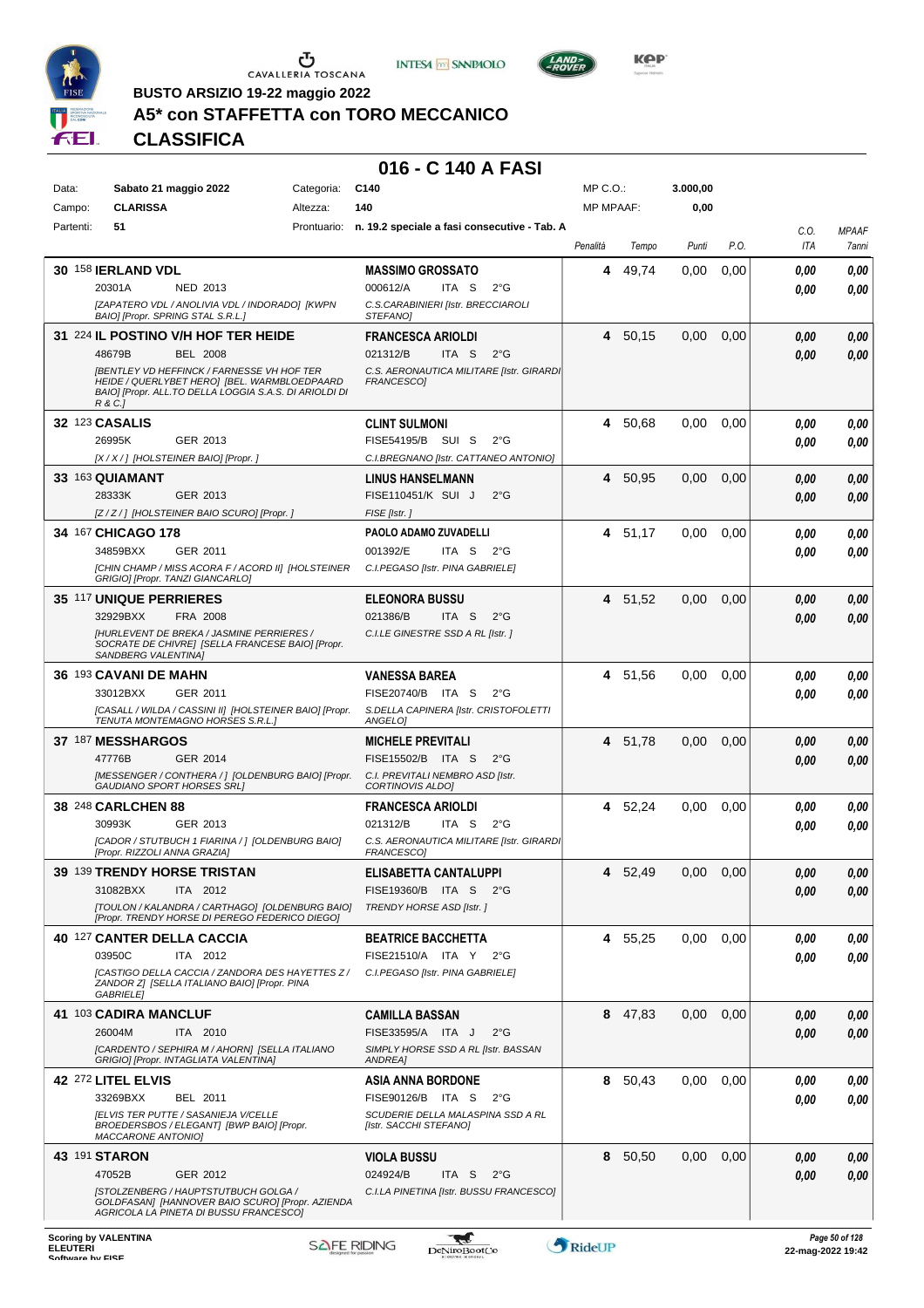

Ⴠ CAVALLERIA TOSCANA





**Kep** 

**BUSTO ARSIZIO 19-22 maggio 2022**

#### **A5\* con STAFFETTA con TORO MECCANICO**

**CLASSIFICA**

#### **016 - C 140 A FASI**

| Data:     | Sabato 21 maggio 2022                                                                                                              | Categoria: | C <sub>140</sub>                                                                            | $MP C. O.$ :     |          | 3.000,00 |      |      |              |
|-----------|------------------------------------------------------------------------------------------------------------------------------------|------------|---------------------------------------------------------------------------------------------|------------------|----------|----------|------|------|--------------|
| Campo:    | <b>CLARISSA</b>                                                                                                                    | Altezza:   | 140                                                                                         | <b>MP MPAAF:</b> |          | 0,00     |      |      |              |
| Partenti: | 51                                                                                                                                 |            | Prontuario: n. 19.2 speciale a fasi consecutive - Tab. A                                    |                  |          |          |      | C.O. | <b>MPAAF</b> |
|           |                                                                                                                                    |            |                                                                                             | Penalità         | Tempo    | Punti    | P.O. | ITA  | 7anni        |
|           | 44 208 TALMO                                                                                                                       |            | <b>SIMONE BOSSI</b>                                                                         | 8                | 51.76    | 0,00     | 0.00 | 0.00 | 0.00         |
|           | 47562B<br>GER 2015                                                                                                                 |            | ITA <sub>S</sub><br>010268/B<br>$2^{\circ}$ G                                               |                  |          |          |      | 0.00 | 0.00         |
|           | [ADAGIO DE TALM / OLILLY / CORRADO I] [HOLSTEINER<br><b>BAIO SCUROI [Propr. FLORIO JESSICA]</b>                                    |            | LA PRATERIA SOCIETA' COOP. SOC. [Istr.<br>JANSSON REISSMULLER HANNA JANINA<br><b>MARIA1</b> |                  |          |          |      |      |              |
|           | 45 114 NASA JW                                                                                                                     |            | <b>SOFIA CAPPELLETTI</b>                                                                    | 8                | 51.81    | 0.00     | 0.00 | 0,00 | 0.00         |
|           | 34388BXX<br>BEL 2013                                                                                                               |            | 014884/B<br>ITA <sub>S</sub><br>$2^{\circ}$ G                                               |                  |          |          |      | 0.00 | 0.00         |
|           | [I AM MOERHOEVE' S STAR / KARO / ERCO VAN'T<br>ROOSAKKER] [BWP BAIO] [Propr. DEL POPOLO<br>ALESSANDRO1                             |            | CI A COLORI ASD [Istr. CAPPELLETTI SOFIA]                                                   |                  |          |          |      |      |              |
| 46        | 94 HIGH                                                                                                                            |            | <b>ANTONIO VITALI</b>                                                                       | 8                | 53,90    | 0.00     | 0.00 | 0.00 | 0.00         |
|           | 26717G<br><b>NED 2012</b>                                                                                                          |            | 002854/B<br>$2^{\circ}$ G<br>ITA S                                                          |                  |          |          |      | 0.00 | 0.00         |
|           | [CANABIS Z / MANITA / HAMLET] [KWPN BAIO] [Propr.<br>SOC. AGR. CHIAPPA A., VITALI A., E ALESSANDRA]                                |            | SCUDERIA CA' DE ZECCHI [Istr. CAPPAI<br><b>STEFANOI</b>                                     |                  |          |          |      |      |              |
|           | 47 223 CARTICA FZ                                                                                                                  |            | <b>MASSIMO GROSSATO</b>                                                                     |                  | 12 49,13 | 0,00     | 0,00 | 0,00 | 0,00         |
|           | 13671D<br>ITA 2014                                                                                                                 |            | 000612/A<br>ITA <sub>S</sub><br>$2^{\circ}$ G                                               |                  |          |          |      | 0.00 | 0.00         |
|           | [CANTURANO / ISABELLE FZ / ACODETTO] [SELLA<br>ITALIANO BAIO] [Propr. HORSESHOP SRL]                                               |            | C.S.CARABINIERI [Istr. BRECCIAROLI<br>STEFANO]                                              |                  |          |          |      |      |              |
|           | 48 178 CALIFORNIA Z                                                                                                                |            | ANDREA BASSAN                                                                               |                  | 16 55.58 | 0.00     | 0.00 | 0.00 | 0.00         |
|           | 14009D<br>BEL 2014                                                                                                                 |            | 007604/B<br>ITA S<br>$2^{\circ}$ G                                                          |                  |          |          |      | 0.00 | 0.00         |
|           | [CLINTISSIMO Z / AMARIGE DU BOIS / MAJOR DE LA<br>COURI [ZANGERSHEIDE SAURO] [Propr. MARITAN<br>FRANCESCA1                         |            | SIMPLY HORSE SSD A RL [Istr. BASSAN<br>ANDREA]                                              |                  |          |          |      |      |              |
|           | 49 466 KARAAT VAN DE DOPHEIDE                                                                                                      |            | <b>MATTEO CHECCHI</b>                                                                       |                  | 20 71.01 | 0.00     | 0.00 | 0.00 | 0,00         |
|           | 30818BXX<br><b>BEL 2010</b>                                                                                                        |            | 004393/B<br>ITA <sub>S</sub><br>$2^{\circ}$ G                                               |                  |          |          |      | 0.00 | 0.00         |
|           | [ELDORADO VAN DE ZESHOEK / FLEUR D'API VAN DE<br>DOPHEIDE / APPLE JUICE] [BEL. WARMBLOEDPAARD<br>BAIO] [Propr. SPRING STAL S.R.L.] |            | A.S.ETREA [Istr. CHECCHI MATTEO]                                                            |                  |          |          |      |      |              |
|           | 83 CASSINO                                                                                                                         |            | <b>TOMMASO GERARDI</b>                                                                      | Elim.            | 0.00     | 0,00     | 0,00 | 0.00 | 0,00         |
|           | 11820E<br><b>GER 2007</b>                                                                                                          |            | FISE2520/Q<br>ITA S<br>$2^{\circ}$ G                                                        |                  |          |          |      | 0.00 | 0.00         |
|           | [CASSINI I / PRETTY WOMAN / LIMBUS] [HOLSTEINER<br>GRIGIO] [Propr. BASSETTA SRL]                                                   |            | CENTRO IPPICO LA TORBIERA S.S.D. A R.L.<br>[Istr. GERARDI VITO]                             |                  |          |          |      |      |              |
|           | <sup>133</sup> FOUR WHITE LEGS D'ACHERONTE                                                                                         |            | <b>CECILIA FERRARI</b>                                                                      | Elim.            | 0.00     | 0.00     | 0.00 | 0.00 | 0.00         |
|           | 30532BXX<br>ITA 2011                                                                                                               |            | FISE77764/B ITA J<br>$2^{\circ}$ G                                                          |                  |          |          |      | 0.00 | 0.00         |
|           | [CLINTON / ZENJA ADELHEID / ZANDOR Z] [SELLA<br>ITALIANO SAURO] [Propr. RIZZI SIMONE]                                              |            | CI A COLORI ASD [Istr. CAPPELLETTI SOFIA]                                                   |                  |          |          |      |      |              |

Collegio Giudicante *Presidente GIOVANNI ANDREA SECHI MARIA GABRIELLA ASOLE ELISABETTA NEGRI MARINA SERAFINO ADRIANA SPINOSO MARIA GIOVANNA VIGNATI*

# **017 - C 135 MISTA**

 $\cdot$   $\cdot$   $\cdot$   $\cdot$ 

**3.000,00**

| Data: |             |                   | Venerdì 20 maggio 2022                                                                                                             | Categoria:  | C <sub>135</sub>                                     |       |               | $MP C. O.$ :     |       | 3.000.00 |      |        |                     |
|-------|-------------|-------------------|------------------------------------------------------------------------------------------------------------------------------------|-------------|------------------------------------------------------|-------|---------------|------------------|-------|----------|------|--------|---------------------|
|       | Campo:      | <b>CLARISSA</b>   |                                                                                                                                    | Altezza:    | 135                                                  |       |               | <b>MP MPAAF:</b> |       | 0,00     |      |        |                     |
|       | Partenti:   | 42                |                                                                                                                                    | Prontuario: | n. 7 mista - Tab. A                                  |       |               |                  |       |          |      | C.0.   | <b>MPAAF</b>        |
|       |             |                   |                                                                                                                                    |             |                                                      |       |               | Penalità         | Tempo | Punti    | P.O. | ITA    | <i><b>7anni</b></i> |
|       |             | 89 IMAGINATION    |                                                                                                                                    |             | <b>MICHELE PREVITALI</b>                             |       |               | 0/0              | 39,68 | 0,00     | 0,00 | 630.00 | 0,00                |
|       |             | 33871BXX          | <b>NED 2013</b>                                                                                                                    |             | FISE15502/B                                          | ITA S | $2^{\circ}G$  |                  |       |          |      | 0.00   | 0.00                |
|       |             | COMINELLI MARZIA] | [KARANDASJ / LUOMA / FURORE] [KWPN BAIO] [Propr.                                                                                   |             | C.I. PREVITALI NEMBRO ASD [Istr.<br>CORTINOVIS ALDOI |       |               |                  |       |          |      |        |                     |
|       | 2 124 IBIZA |                   |                                                                                                                                    |             | <b>LINUS HANSELMANN</b>                              |       |               | 0/0              | 40,10 | 0,00     | 0,00 | 453,60 | 0,00                |
|       |             | 26466K            | NED 2013                                                                                                                           |             | FISE110451/K SUI J                                   |       | $2^{\circ}G$  |                  |       |          |      | 0.00   | 0.00                |
|       |             |                   | $[X/X/]$ [KWPN GRIGIO] [Propr. ]                                                                                                   |             | FISE [Istr.]                                         |       |               |                  |       |          |      |        |                     |
|       |             |                   | 3 466 KARAAT VAN DE DOPHEIDE                                                                                                       |             | <b>MATTEO CHECCHI</b>                                |       |               | 0/0              | 40,41 | 0.00     | 0,00 | 378.00 | 0,00                |
|       |             | 30818BXX          | BEL 2010                                                                                                                           |             | 004393/B                                             | ITA S | $2^{\circ}$ G |                  |       |          |      | 0.00   | 0.00                |
|       |             |                   | [ELDORADO VAN DE ZESHOEK / FLEUR D'API VAN DE<br>DOPHEIDE / APPLE JUICE] [BEL. WARMBLOEDPAARD<br>BAIO] [Propr. SPRING STAL S.R.L.] |             | A.S.ETREA [Istr. CHECCHI MATTEO]                     |       |               |                  |       |          |      |        |                     |

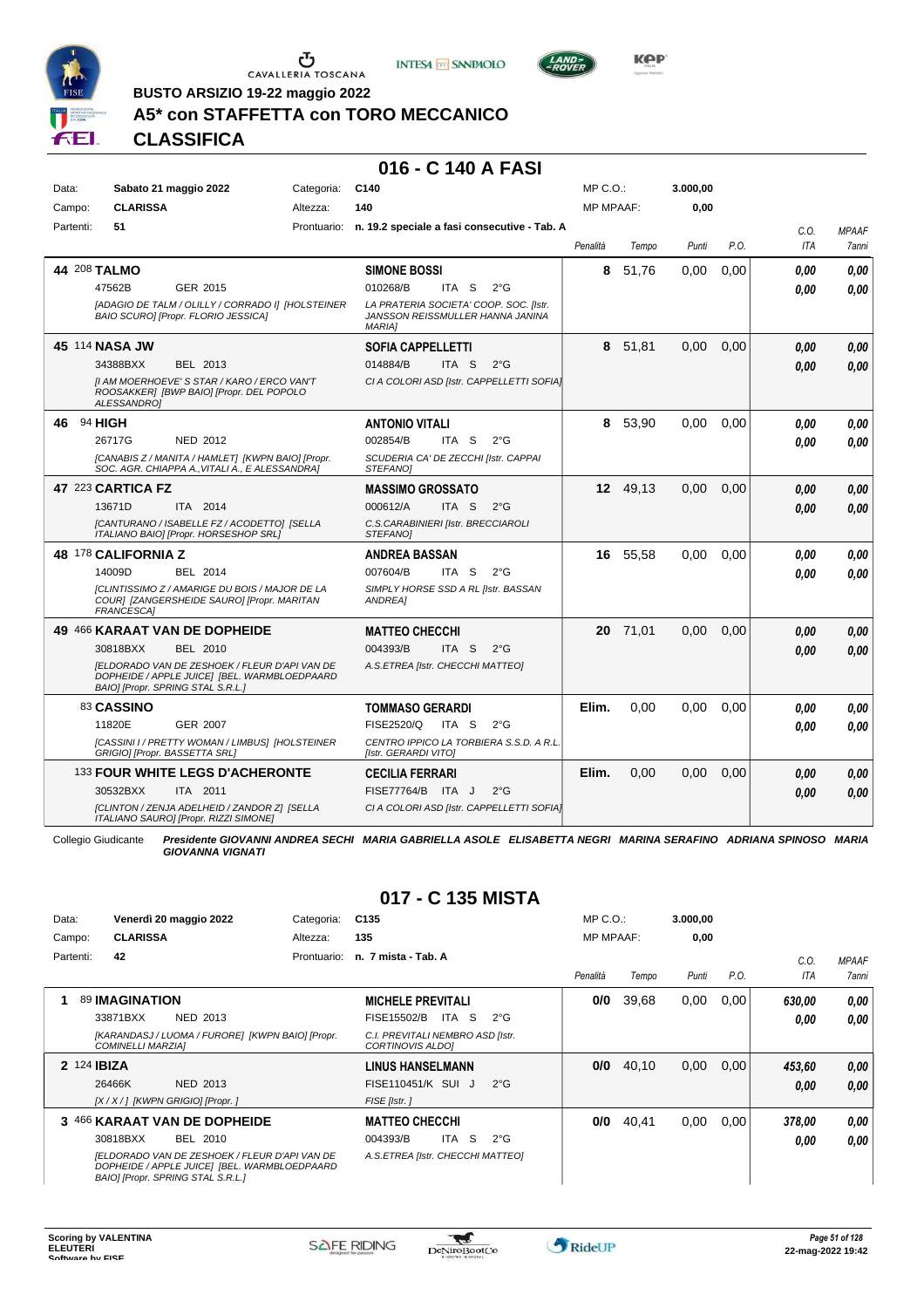





**BUSTO ARSIZIO 19-22 maggio 2022**

# **A5\* con STAFFETTA con TORO MECCANICO**

**CLASSIFICA**

# **017 - C 135 MISTA**

| Data:<br>Campo:    | Venerdì 20 maggio 2022<br><b>CLARISSA</b>                                                                                                                                      | Categoria:<br>Altezza: | C135<br>135                                                                                                                   | MP C.O.:<br><b>MP MPAAF:</b> |         | 3.000,00<br>0,00 |      |                  |                       |
|--------------------|--------------------------------------------------------------------------------------------------------------------------------------------------------------------------------|------------------------|-------------------------------------------------------------------------------------------------------------------------------|------------------------------|---------|------------------|------|------------------|-----------------------|
| Partenti:          | 42                                                                                                                                                                             |                        | Prontuario: n. 7 mista - Tab. A                                                                                               | Penalità                     | Tempo   | Punti            | P.O. | C.O.<br>ITA      | <b>MPAAF</b><br>7anni |
|                    | 4 171 STANABIS<br>46893B<br>GER 2012<br>[STAKKATOL / GRAZEBISA / ] [OLDENBURG GRIGIO]<br>[Propr. NICOLA LUCREZIA MARIA]                                                        |                        | LUCREZIA MARIA NICOLA<br>FISE42455/B ITA Y<br>2°G<br>MARRAS ASD [Istr. MARRAS ANTONIO]                                        | 0/0                          | 40,76   | 0,00             | 0,00 | 302,40<br>0.00   | 0,00<br>0,00          |
|                    | 5 233 ESTORIL DELLE ROANE<br>ITA 2014<br>13837D<br>[CRISTALLO I / AFRICA DELLE ROANE / HATTRICK]<br>[SELLA ITALIANO BAIO] [Propr. ALLEV.TO EQUINI LE<br>ROANE DI BROTTO PAOLOI |                        | PAOLO ADAMO ZUVADELLI<br>001392/E<br>ITA S<br>$2^{\circ}G$<br>C.I.PEGASO [Istr. PINA GABRIELE]                                | 0/0                          | 42,52   | 0.00             | 0,00 | 252,00<br>300,00 | 0,00<br>0,00          |
|                    | 6 164 FIDELGO DU HOUSSOIT<br>26587K<br>BEL 2011<br>[X / X / ] [SELLA BELGA GRIGIO] [Propr. ]                                                                                   |                        | <b>MARTINA MERONI</b><br>FISE65566/E SUI S<br>$2^{\circ}G$<br>CI DEL DUCATO ASD [Istr. BRESCIANI<br><b>ALBERTO]</b>           | 0/0                          | 42,91   | 0,00             | 0,00 | 100,80<br>0.00   | 0,00<br>0,00          |
|                    | 7 158 IERLAND VDL<br>20301A<br>NED 2013<br>[ZAPATERO VDL / ANOLIVIA VDL / INDORADO] [KWPN<br>BAIO] [Propr. SPRING STAL S.R.L.]                                                 |                        | <b>MASSIMO GROSSATO</b><br>000612/A<br>ITA S<br>$2^{\circ}$ G<br>C.S.CARABINIERI [Istr. BRECCIAROLI<br>STEFANO]               | 0/0                          | 44,16   | 0,00             | 0,00 | 100,80<br>0.00   | 0,00<br>0,00          |
|                    | 8 154 S.M. GENEROSO<br>34377BXX<br>SUI 2014<br>[GOMERI DELLA CACCIA / NIALTA SITTE / DARCO]<br>[SELLA SVIZZERO BAIO] [Propr. VALLINI FILIPPO]                                  |                        | <b>FILIPPO VALLINI</b><br>006861/B<br>ITA S<br>$2^{\circ}G$<br>CI SESTESE ASD [Istr. PAGAN GRISO<br><b>CELESTE</b>            | 0/0                          | 44,30   | 0,00             | 0,00 | 100,80<br>0.00   | 0,00<br>0,00          |
|                    | 9 270 VASCO VH JUKSCHOT Z<br>46926B<br><b>BEL 2009</b><br>[VERDI / GIMOZA DRUM "SU" / ] [ZANGERSHEIDE BAIO]<br>[Propr. PELLICARI ANGELICA]                                     |                        | <b>ANGELICA PELLICARI</b><br>FISE15400/C ITA J<br>$2^{\circ}$ G<br>NUOVA ASD C.I. CINQ FO' [Istr. GRAZIOTTI<br>SILVANO]       | 0/0                          | 47,44   | 0.00             | 0,00 | 100,80<br>0.00   | 0,00<br>0.00          |
|                    | 10 269 PAPAIA DEL SOLE<br>31550BXX<br>ITA 2012<br>[CLINTON / IASMIN DEL SOLE / CASSINI] [SELLA<br>ITALIANO GRIGIO] [Propr. ORSENIGO MARIARITA]                                 |                        | <b>VITTORIO BALSAMO</b><br>FISE33362/E ITA J<br>$2^{\circ}$ G<br>ASD LA COLLINA DEL BOARDO [Istr.<br><b>ESPOSITO CLAUDIA]</b> | 0/0                          | 47,96   | 0,00             | 0,00 | 100,80<br>180,00 | 0,00<br>0,00          |
| <b>11 143 HALO</b> | 13289D<br>NED 2012<br>[ZIROCCO BLUE VDL / AKIRA / ROVERMAN] [KWPN BAIO]<br>[Propr. ROMANO UMBERTO]                                                                             |                        | <b>ALESSIA MONTELEONE</b><br><b>FISE5558/V</b><br>ITA J<br>$2^{\circ}$ G<br>CE VAL GARDENA ASD [Istr. SENONER<br>ALEXIA]      | 0/4                          | 40,31   | 0.00             | 0,00 | 51,26<br>0.00    | 0,00<br>0,00          |
|                    | <b>12 153 HANASSI H</b><br>47734B<br><b>NED 2012</b><br>[CALVINO Z / AMARA / ] [KWPN BAIO] [Propr. PERIN<br><b>MATTIAI</b>                                                     |                        | <b>MATTEO CHECCHI</b><br>004393/B<br>ITA S<br>$2^{\circ}$ G<br>A.S.ETREA [Istr. CHECCHI MATTEO]                               | 0/Elim.                      | 0,00    | 0,00             | 0,00 | 0.00<br>0.00     | 0,00<br>0,00          |
|                    | 13 226 BUBALOU<br>21222A<br>GER 2011<br>[BALOU DU ROUET / CHARLIN / CHICO'S BOY]<br>[HANNOVER BAIO] [Propr. LOZAR SAS]                                                         |                        | <b>SILVIA BAZZANI</b><br>002572/B<br>ITA S<br>$2^{\circ}$ G<br>B.E.T. SSD A RL [Istr. DONATO LUISA]                           | 0/N.P.                       | 0,00    | $0,00$ $0,00$    |      | 0,00<br>0,00     | $\it 0,00$<br>0,00    |
|                    | <b>14 176 DARCORRADO 2</b><br>GER 2015<br>48194B<br>[DARCODELLO / ZORA XII / ] [HOLSTEINER GRIGIO]<br>[Propr. FERRARI MAURO]                                                   |                        | <b>ROBERTO ARIOLDI</b><br>001895/B<br>ITA S<br>$2^{\circ}G$<br>C.I.LA LOGGIA [Istr. ARIOLDI EMANUELE]                         |                              | 1 82,25 | 0,00             | 0,00 | 0,00<br>0,00     | 0,00<br>0,00          |
| 15 97 AYOKA        | 31021BXX<br>ITA 2012<br>[CANSTAKKO / SIRIA DI VILLAGANA / ACORADO] [SELLA<br>ITALIANO BAIO] [Propr. GELFI MARIA LUIGIA]                                                        |                        | PAOLO ADAMO ZUVADELLI<br>001392/E<br>ITA S $2^{\circ}G$<br>C.I.PEGASO [Istr. PINA GABRIELE]                                   |                              | 2 83,18 | 0,00             | 0,00 | 0,00<br>0.00     | 0,00<br>0,00          |
|                    | 16 442 GLENDALE<br>46171B<br>NED 2011<br>[CARDENTO / WEYMINKA / QUITE EASY 958] [KWPN<br>GRIGIO] [Propr. ROCCA MATTEO]                                                         |                        | <b>GIANMARCO FERRETTI</b><br>FISE16994/B ITA S<br>2°G<br>NICO HORSES SSD A RL [Istr. PANETTI<br>ALESSANDRO]                   |                              | 2 83,31 | 0,00             | 0,00 | 0,00<br>0.00     | 0,00<br>0,00          |
|                    | 17 246 D.AMELUSINA R 54<br>27427K<br><b>NED 2008</b><br>[X / X / ] [KWPN BAIO] [Propr. ]                                                                                       |                        | <b>MASSIMILIANO CHIATANTE</b><br>002450/B<br>ITA S<br>2°G<br>VOLTA DE MURR A.S.D. [Istr. CHIATANTE<br><b>MASSIMILIANO]</b>    |                              | 3 84,37 | 0,00             | 0,00 | 0.00<br>0,00     | 0,00<br>0,00          |

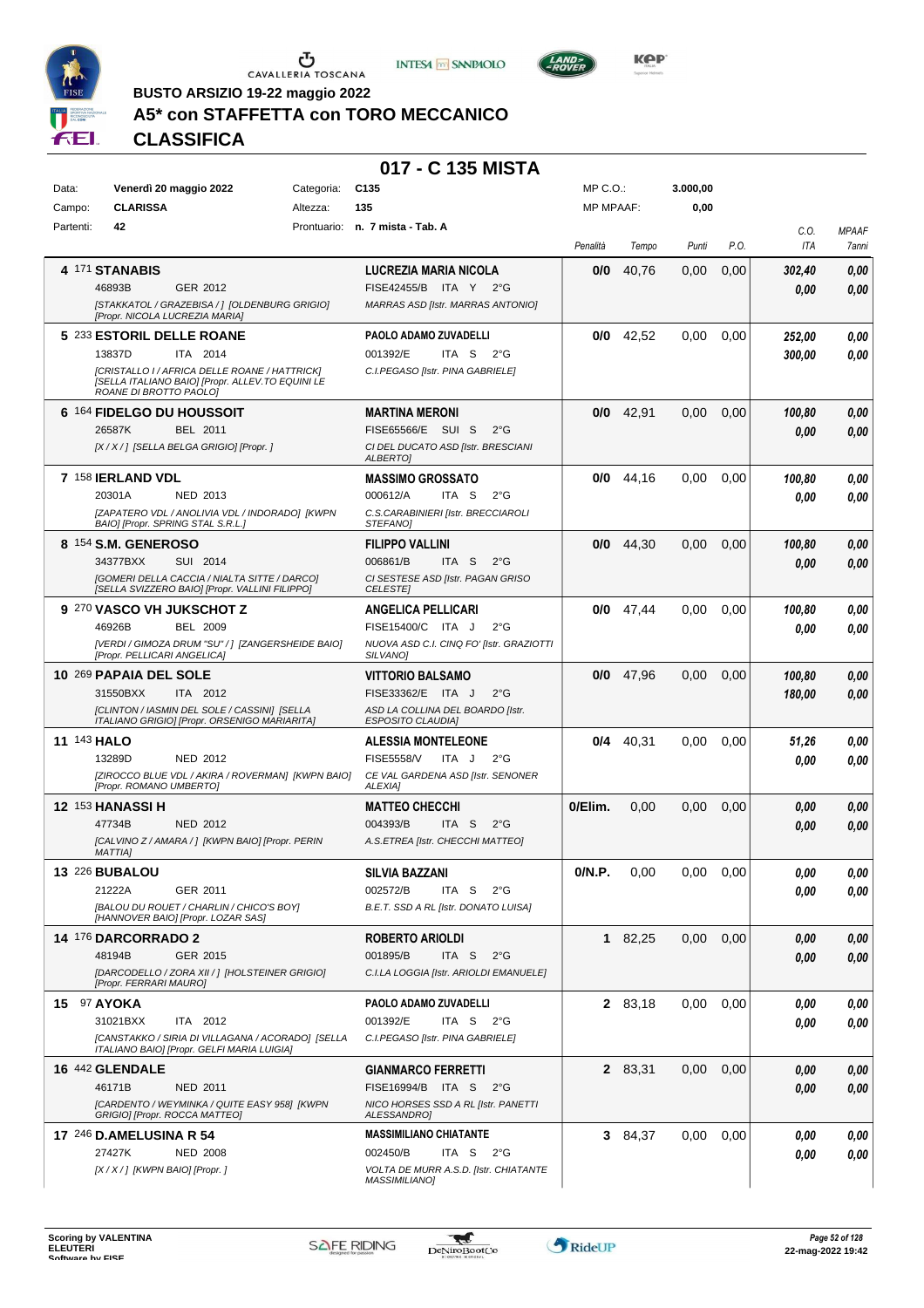





**BUSTO ARSIZIO 19-22 maggio 2022**

# **A5\* con STAFFETTA con TORO MECCANICO**

**CLASSIFICA**

#### **017 - C 135 MISTA**

| Data:           | Venerdì 20 maggio 2022<br>Categoria:                                                               | C <sub>135</sub>                                          | MP C. O.         |          | 3.000,00 |      |                |              |
|-----------------|----------------------------------------------------------------------------------------------------|-----------------------------------------------------------|------------------|----------|----------|------|----------------|--------------|
| Campo:          | <b>CLARISSA</b><br>Altezza:                                                                        | 135                                                       | <b>MP MPAAF:</b> |          | 0,00     |      |                |              |
| Partenti:       | 42                                                                                                 | Prontuario: n. 7 mista - Tab. A                           |                  |          |          |      | C.O.           | <b>MPAAF</b> |
|                 |                                                                                                    |                                                           | Penalità         | Tempo    | Punti    | P.O. | ITA            | 7anni        |
|                 |                                                                                                    |                                                           |                  |          |          |      |                |              |
|                 | 18 244 STAKKASBLUE                                                                                 | LUCREZIA MARIA NICOLA                                     | 4                | 76.39    | 0,00     | 0,00 | 0.00           | 0,00         |
|                 | 22254A<br>GER 2012                                                                                 | FISE42455/B ITA Y 2°G                                     |                  |          |          |      | 0,00           | 0,00         |
|                 | [STAKKATO / CHACCY / CHACCO-BLUE] [OLDENBURG<br>GRIGIO] [Propr. SPRING STAL SRL]                   | MARRAS ASD [Istr. MARRAS ANTONIO]                         |                  |          |          |      |                |              |
|                 |                                                                                                    |                                                           |                  |          |          |      |                |              |
|                 | 19 102 CENTACCO                                                                                    | <b>CARLO SPAGGIARI</b>                                    |                  | 4 79,65  | 0,00     | 0,00 | 0.00           | 0,00         |
|                 | 29248K<br><b>SCN 2014</b>                                                                          | FISE66811/B ITA Y<br>$2^{\circ}G$                         |                  |          |          |      | 0.00           | 0,00         |
|                 | [CENTADEL / CHACONIA / ] [OLDENBURG BAIO] [Propr.<br>SPAGGIARI GIANMARCOJ                          | C.I.LE GINESTRE SSD A RL [Istr. BUSSU<br><b>ELEONORAI</b> |                  |          |          |      |                |              |
| 20              | 92 COLLORD                                                                                         | <b>MASSIMO GROSSATO</b>                                   |                  | 4 79,90  | 0,00     | 0,00 | 0,00           | 0,00         |
|                 | GER 2010<br>31931BXX                                                                               | 000612/A<br>ITA S<br>$2^{\circ}$ G                        |                  |          |          |      |                |              |
|                 |                                                                                                    |                                                           |                  |          |          |      | 0,00           | 0,00         |
|                 | [COLMANDER / VIKTORIA XI / LORD Z] [OLDENBURG<br>BAIO] [Propr. TENUTA RITIRO S.S. SOC. AGRICOLA]   | C.S.CARABINIERI [Istr. BRECCIAROLI<br><b>STEFANOI</b>     |                  |          |          |      |                |              |
|                 | 21 467 AGRADO                                                                                      | <b>LORENZO CORREDDU</b>                                   | 4                | 81,41    | 0,00     | 0,00 | 0.00           | 0,00         |
|                 | 33884BXX<br>ITA 2013                                                                               | FISE27238/A ITA Y<br>$2^{\circ}G$                         |                  |          |          |      | 0.00           | 0,00         |
|                 | [NUMERO UNO / QUERELLE DU SEIGNEUR / ] [SELLA                                                      | SCUDERIA PARCO DEI MULINI ASD [Istr.                      |                  |          |          |      |                |              |
|                 | ITALIANO BAIO] [Propr. AZIENDA AGRICOLA CASCINA<br><b>LEONZINAI</b>                                | CORREDDU GIOVANNI BATTISTA]                               |                  |          |          |      |                |              |
|                 |                                                                                                    |                                                           |                  |          |          |      |                |              |
|                 | <b>22 490 DAMOISEAU D'OR</b>                                                                       | <b>GIULIO CARPIGIANI</b>                                  | 4                | 81,75    | 0,00     | 0,00 | 0.00           | 0,00         |
|                 | 30754G<br>FRA 2013                                                                                 | <b>FISE7607/E</b><br>ITA S<br>$2^{\circ}$ G               |                  |          |          |      | 0.00           | 0,00         |
|                 | [L'ARC DE TRIOMPHE / NAVAJOS D'OR / ] [SELLA<br>FRANCESE BAIO] [Propr. GLA STABLES TEAM ASD]       | C.I.LE GINESTRE SSD A RL [Istr. BUSSU<br><b>ELEONORA</b>  |                  |          |          |      |                |              |
|                 | 23 169 ELVITHAGO PS                                                                                | <b>FEDERICA VILLA</b>                                     | 5                | 82,65    | 0,00     | 0,00 | 0.00           | 0,00         |
|                 | 28585K<br>GER 2014                                                                                 | FISE18119/B ITA S<br>$2^{\circ}$ G                        |                  |          |          |      | 0.00           | $\it 0,00$   |
|                 | [X / X / ] [OLDENBURG SAURO] [Propr. ]                                                             | MARRAS ASD [Istr. MARRAS ANTONIO]                         |                  |          |          |      |                |              |
|                 |                                                                                                    |                                                           |                  |          |          |      |                |              |
| 24              | <b>98 DIAMANT DE FLOBECQ Z</b>                                                                     | <b>GIULIO CARPIGIANI</b>                                  |                  | 8 77,86  | 0,00     | 0,00 | 0,00           | 0,00         |
|                 | 28981G<br>BEL 2010                                                                                 | <b>FISE7607/E</b><br>ITA S<br>$2^{\circ}$ G               |                  |          |          |      | 0.00           | 0,00         |
|                 | [DIAMANT DE SEMILLY / CALYPSO DE FLOBECQ /]<br>[ZANGERSHEIDE GRIGIO] [Propr. STRADA ELEONORA]      | C.I.LE GINESTRE SSD A RL [Istr. BUSSU<br><b>ELEONORA</b>  |                  |          |          |      |                |              |
| $25$ $78$ THIJS |                                                                                                    | <b>CAMILLA SPAGGIARI</b>                                  | 8                | 78,34    | 0,00     | 0.00 | 0.00           | 0,00         |
|                 | 30692K<br><b>NED 2008</b>                                                                          | FISE63920/B ITA J<br>$2^{\circ}$ G                        |                  |          |          |      | 0.00           | 0,00         |
|                 | [X / X / ] [AES SAURO] [Propr. ]                                                                   | C.I.LE GINESTRE SSD A RL [Istr. BUSSU                     |                  |          |          |      |                |              |
|                 |                                                                                                    | <b>ELEONORA</b>                                           |                  |          |          |      |                |              |
|                 | 26 <sup>279</sup> CINDERELLA Z                                                                     | PIERPAOLO ADDIS                                           | 8                | 80,47    | 0,00     | 0,00 | 0.00           | 0,00         |
|                 | 30109K<br>BEL 2015                                                                                 | 001241/N<br>ITA S<br>$2^{\circ}$ G                        |                  |          |          |      | 0.00           | 0,00         |
|                 | [X / X / ] [ZANGERSHEIDE BAIO] [Propr. ]                                                           | CENTRO IPPICO BELLOLI SSD A R.L. [Istr.                   |                  |          |          |      |                |              |
|                 |                                                                                                    | <b>BELLOLI CLAUDIA]</b>                                   |                  |          |          |      |                |              |
|                 | 27 137 PICASSO VAN PRINSEVELD                                                                      | RICCARDO PISANI                                           | 8                | 81.20    | 0.00     | 0,00 | 0.00           | 0,00         |
|                 | 21422A<br>BEL 2015                                                                                 | 002627/B<br>$2^{\circ}$ G<br>ITA S                        |                  |          |          |      | $\pmb{0,\!00}$ | $\it 0,00$   |
|                 | [CONNOR / DIDA / CODEX] [BWP BAIO] [Propr. LOZAR<br>SAS1                                           | B.E.T. SSD A RL [Istr. DONATO LUISA]                      |                  |          |          |      |                |              |
|                 |                                                                                                    |                                                           |                  |          |          |      |                |              |
|                 | 28 216 CARISMA                                                                                     | <b>ELEONORA BUSSU</b>                                     |                  | 9 86,18  | 0,00     | 0,00 | 0,00           | 0,00         |
|                 | 27545G<br>FRA 2012                                                                                 | 021386/B<br>ITA S<br>$2^{\circ}G$                         |                  |          |          |      | 0,00           | 0,00         |
|                 | [NABAB DE REVE / FOR LIFE HERO / FOR PLEASURE]<br>[SELLA FRANCESE BAIO] [Propr. ACREMAN GIAMMARCO] | C.I.LE GINESTRE SSD A RL [Istr.]                          |                  |          |          |      |                |              |
|                 | 29 117 UNIQUE PERRIERES                                                                            | <b>ELEONORA BUSSU</b>                                     | 9                | 86,26    | 0,00     | 0,00 | 0,00           | 0,00         |
|                 | 32929BXX<br>FRA 2008                                                                               | 021386/B<br>ITA S<br>$2^{\circ}$ G                        |                  |          |          |      | 0,00           | 0,00         |
|                 | [HURLEVENT DE BREKA / JASMINE PERRIERES /                                                          | C.I.LE GINESTRE SSD A RL [Istr. ]                         |                  |          |          |      |                |              |
|                 | SOCRATE DE CHIVRE] [SELLA FRANCESE BAIO] [Propr.                                                   |                                                           |                  |          |          |      |                |              |
|                 | SANDBERG VALENTINA]                                                                                |                                                           |                  |          |          |      |                |              |
|                 | <b>30 175 CONTENTA DELLA VERDINA</b>                                                               | <b>ALBERT HIRSCH</b>                                      |                  | 12 76,55 | 0,00     | 0,00 | 0,00           | 0,00         |
|                 | 31979BXX<br>ITA 2011                                                                               | FISE112190/K ISR S<br>$2^{\circ}G$                        |                  |          |          |      | 0,00           | 0,00         |
|                 | [CONTENDRO / RENDANTIN / LAVALETTO] [SELLA<br>ITALIANO BAIO SCURO] [Propr. CHIMIRRI GIUSEPPE]      | FISE [Istr.]                                              |                  |          |          |      |                |              |
|                 | 31 411 BUMERANG 44                                                                                 | LARA MARIA LOCATELLI                                      |                  | 13 86,45 | 0,00     | 0,00 | 0.00           | 0,00         |
|                 | 47712B<br>GER 2013                                                                                 | FISE63449/B ITA S<br>− 1°G                                |                  |          |          |      |                |              |
|                 | [BALOU DU ROUET / HAUPTSTUTBUCH / ] [HANNOVER                                                      | SCUDERIE DELLA MALASPINA SSD A RL                         |                  |          |          |      | 0.00           | 0,00         |
|                 | SAURO] [Propr. LOCATELLI MARCO BORTOLO]                                                            | [Istr. SACCHI STEFANO]                                    |                  |          |          |      |                |              |
|                 |                                                                                                    |                                                           |                  |          |          |      |                |              |

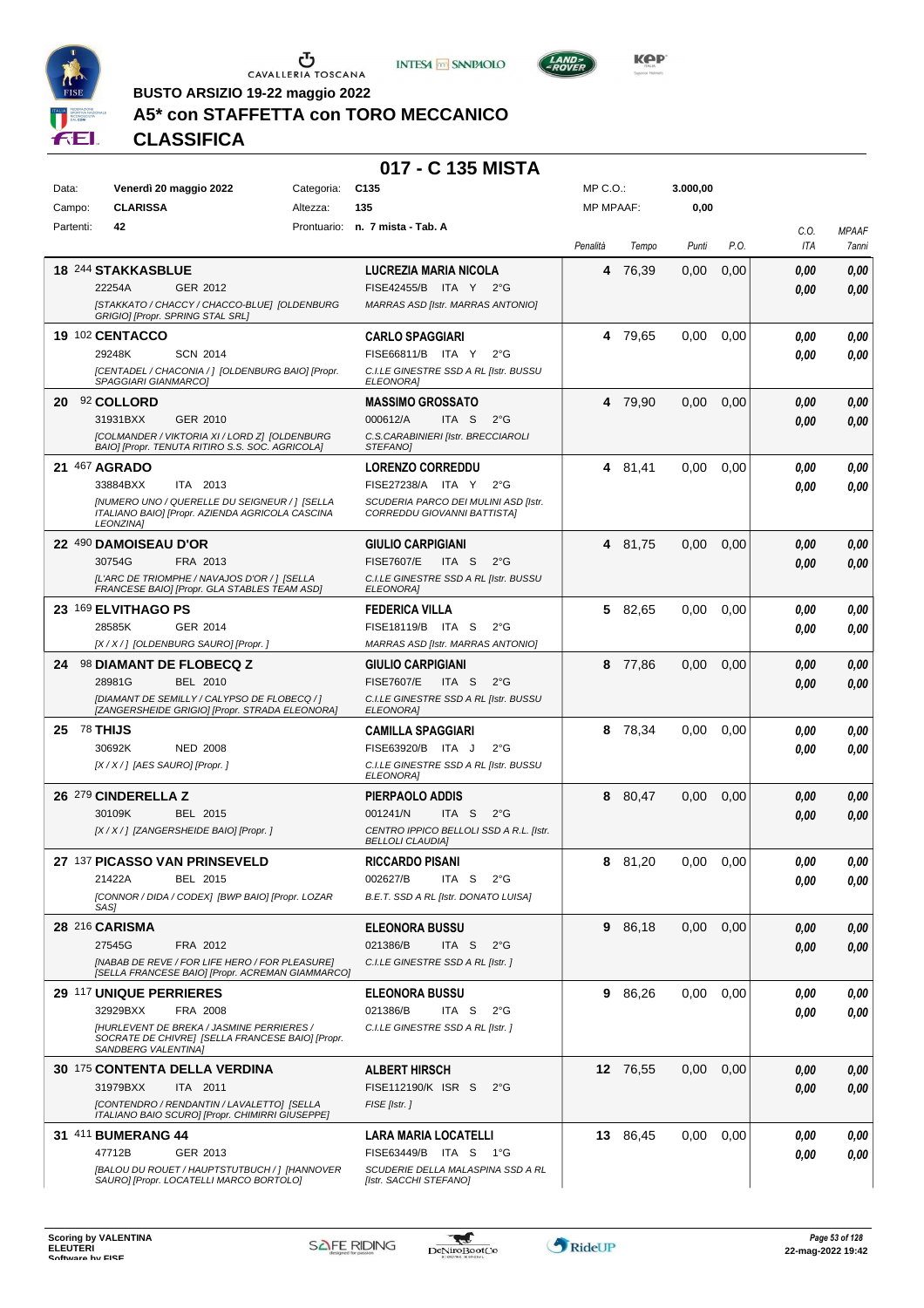

 $\sigma$  CAVALLERIA TOSCANA





**KPP** 

**BUSTO ARSIZIO 19-22 maggio 2022**

## **A5\* con STAFFETTA con TORO MECCANICO**

**CLASSIFICA**

#### **017 - C 135 MISTA**

| Data:     | Venerdì 20 maggio 2022                                                                                                | Categoria: | C <sub>135</sub>                                                        | MP C.O.:         |           | 3.000,00      |      |          |              |
|-----------|-----------------------------------------------------------------------------------------------------------------------|------------|-------------------------------------------------------------------------|------------------|-----------|---------------|------|----------|--------------|
| Campo:    | <b>CLARISSA</b>                                                                                                       | Altezza:   | 135                                                                     | <b>MP MPAAF:</b> |           | 0,00          |      |          |              |
| Partenti: | 42                                                                                                                    |            | Prontuario: n. 7 mista - Tab. A                                         |                  |           |               |      | C.O.     | <b>MPAAF</b> |
|           |                                                                                                                       |            |                                                                         | Penalità         | Tempo     | Punti         | P.O. | ITA      | 7anni        |
|           | 32 187 MESSHARGOS                                                                                                     |            | <b>MICHELE PREVITALI</b>                                                | 13               | 86,68     | 0,00          | 0,00 | 0.00     | 0,00         |
|           | 47776B<br>GER 2014                                                                                                    |            | FISE15502/B ITA S<br>$2^{\circ}$ G                                      |                  |           |               |      | 0,00     | 0,00         |
|           | [MESSENGER / CONTHERA / ] [OLDENBURG BAIO] [Propr.<br><b>GAUDIANO SPORT HORSES SRLI</b>                               |            | C.I. PREVITALI NEMBRO ASD [Istr.<br><b>CORTINOVIS ALDOI</b>             |                  |           |               |      |          |              |
|           | 33 148 BARBY DELLA FLORIDA                                                                                            |            | <b>MASSIMILIANO FERRARIO</b>                                            |                  | 15 88,04  | 0,00          | 0,00 | 0.00     | 0,00         |
|           | 32942BXX<br>ITA 2013                                                                                                  |            | 007958/B<br>ITA S<br>$2^{\circ}G$                                       |                  |           |               |      | 0.00     | 0,00         |
|           | [CANTURO / LUNA DELLA FLORIDA / QUIDAM DE REVEL]<br>[SELLA ITALIANO BAIO] [Propr. AZ. AGR. PRATO<br>ROTONDO]          |            | TREKKING H.C.AMICI DEL CAVALLO ASD<br>[Istr. FERRARIO MASSIMILIANO]     |                  |           |               |      |          |              |
|           | 34 218 JAMAICA VAN TEN BOS                                                                                            |            | <b>CAMILLA CASELLATO</b>                                                | 19               | 88,53     | 0,00          | 0,00 | 0.00     | 0,00         |
|           | 13307D<br><b>BEL 2009</b>                                                                                             |            | <b>FISE6480/D</b><br>ITA S<br>$2^{\circ}$ G                             |                  |           |               |      | 0.00     | 0,00         |
|           | [VIGO D'ARSOUILLES / OTILE OF COLORS / EROS<br>PLATIERE] [BEL. WARMBLOEDPAARD BAIO] [Propr.<br>CASELLATO GUIDO]       |            | HORSE RESORT [Istr. CANOVA ANTONIA]                                     |                  |           |               |      |          |              |
|           | 35 381 BUGA NOE                                                                                                       |            | <b>STEFANO SACCHI</b>                                                   |                  | 25 94,07  | 0,00          | 0,00 | 0,00     | 0,00         |
|           | 30963K<br>FRA 2011                                                                                                    |            | 005122/B<br>ITA S<br>$2^{\circ}$ G                                      |                  |           |               |      | 0,00     | 0,00         |
|           | [X / X / ] [SELLA FRANCESE GRIGIO] [Propr. ]                                                                          |            | SCUDERIE DELLA MALASPINA SSD A RL<br>[Istr. SACCHI STEFANO]             |                  |           |               |      |          |              |
|           | 36 446 KARINTHE                                                                                                       |            | <b>ALICE VILLA</b>                                                      |                  | 32 97.51  | 0,00          | 0,00 | 0,00     | 0,00         |
|           | 32928BXX<br><b>BEL 2010</b>                                                                                           |            | FISE92491/B ITA J<br>$1^{\circ}G$                                       |                  |           |               |      | 0.00     | 0,00         |
|           | [BISQUET BALOU VD MISPELAERE / ORLEANE / ITALIC<br>DE SALINES] [BWP BAIO] [Propr. PICCOLO ANDREA]                     |            | SCUDERIE DELLA MALASPINA SSD A RL<br><b>Ilstr. CONNOR JAMES JOSEPHI</b> |                  |           |               |      |          |              |
|           | 37 196 CANAILLE DE COQUERIE                                                                                           |            | <b>ROBERTO NOCERINO</b>                                                 |                  | 34 103,24 | 0,00          | 0,00 | 0,00     | 0,00         |
|           | 33379BXX<br>FRA 2012                                                                                                  |            | FISE27989/B ITA S<br>$2^{\circ}$ G                                      |                  |           |               |      | 0.00     | 0,00         |
|           | [L'ARC DE TRIOMPHE / GIRL DE COQUERIE / PAPILLON<br>ROUGE] [SELLA FRANCESE BAIO] [Propr. BERNASCONI<br><b>ROBERTI</b> |            | C.I.LA LURA [Istr. COLOMBO GIUSEPPE]                                    |                  |           |               |      |          |              |
|           | 273 ALIBI DB Z                                                                                                        |            | <b>MOHAMED ISLAM KHEDDACHE</b>                                          | Elim.            | 0,00      | 0,00          | 0,00 | 0,00     | 0,00         |
|           | 24450K<br><b>BEL 2006</b>                                                                                             |            | FISE104944/K SUI S<br>$2^{\circ}G$                                      |                  |           |               |      | 0.00     | 0,00         |
|           | [X / X / ] [ZANGERSHEIDE GRIGIO] [Propr. ]                                                                            |            | FISE [Istr.]                                                            |                  |           |               |      |          |              |
|           | 87 PRESTIGIOSO                                                                                                        |            | NICOLO' BORELLI                                                         | Rit.             | 0,00      | 0,00          | 0,00 | 0,00     | 0,00         |
|           | 08476D<br>ITA 2008                                                                                                    |            | 006962/E<br>ITA S<br>$2^{\circ}$ G                                      |                  |           |               |      | 0.00     | 0,00         |
|           | [KSAR-SITTE / GIOVANE IMPERATRICE / ALLORO]<br>[SELLA ITALIANO SAURO] [Propr. DESSOLIS SALVATORE]                     |            | C.I.LE GINESTRE SSD A RL [Istr. BUSSU<br><b>ELEONORA]</b>               |                  |           |               |      |          |              |
|           | 107 LORANDOS EH                                                                                                       |            | <b>ALBERT HIRSCH</b>                                                    | Rit.             | 0,00      | 0,00          | 0,00 | 0,00     | 0,00         |
|           | 29229BXX<br>GER 2010                                                                                                  |            | FISE112190/K ISR S<br>$2^{\circ}$ G                                     |                  |           |               |      | 0.00     | 0,00         |
|           | ILORDANOS / CHICO'S LADY / CHICO'S BOY]<br>[HANNOVER BAIO] [Propr. IEB LTD]                                           |            | FISE [Istr.]                                                            |                  |           |               |      |          |              |
|           | 144 JOKIE DOKI B Z                                                                                                    |            | <b>GIOVANBATTISTA PINO</b>                                              | Rit.             | 0,00      | $0,00$ $0,00$ |      | $0,\!00$ | 0,00         |
|           | 31410BXX<br><b>NED 2008</b>                                                                                           |            | 000595/L<br>ITA S $2^{\circ}$ G                                         |                  |           |               |      | 0.00     | 0,00         |
|           | [JODOKUS / TAMINKA B Z / TOPAS] [ZANGERSHEIDE<br>BAIO] [Propr. PINO GIOVANBATTISTA]                                   |            | SCUOLA DI EQUITAZIONE IL CAVALLINO<br>ASD [Istr. PINO GIOVANBATTISTA]   |                  |           |               |      |          |              |
|           | 190 LIMMERICK E.H.                                                                                                    |            | <b>MARTINA DEL CARRO</b>                                                | Rit.             | 0,00      | 0,00          | 0,00 | 0,00     | 0,00         |
|           | 28733BXX<br>GER 2009                                                                                                  |            | 016803/B<br>ITA S 2°G                                                   |                  |           |               |      | 0,00     | 0,00         |
|           | [LORDANOS / UNA PERFETTA / CASSINI II] [HOLSTEINER<br>GRIGIO] [Propr. DEL CARRO PIETRO]                               |            | C.I.PEGASO [Istr. PINA GABRIELE]                                        |                  |           |               |      |          |              |

Collegio Giudicante *Presidente GIOVANNI ANDREA SECHI MARIA GABRIELLA ASOLE ELISABETTA NEGRI MARINA SERAFINO ADRIANA SPINOSO MARIA GIOVANNA VIGNATI*

| Data:                                                              | Sabato 21 maggio 2022                 | Categoria:  | C <sub>130</sub>   |                                              | $MP C. O.$ :     |       | 1.500.00 |      |         |                                     |
|--------------------------------------------------------------------|---------------------------------------|-------------|--------------------|----------------------------------------------|------------------|-------|----------|------|---------|-------------------------------------|
| Campo:                                                             | <b>CLARISSA</b>                       | Altezza:    | 130                |                                              | <b>MP MPAAF:</b> |       | 0,00     |      |         |                                     |
| Partenti:                                                          | 74                                    | Prontuario: |                    | n. 19.2 speciale a fasi consecutive - Tab. A |                  |       |          |      | $C_{0}$ | <b>MPAAF</b>                        |
|                                                                    |                                       |             |                    |                                              | Penalità         | Tempo | Punti    | P.O. | ITA     | 7anni                               |
|                                                                    | 242 CAPUCCINO V                       |             |                    | <b>LINUS HANSELMANN</b>                      | 0/0              | 28,91 | 0.00     | 0.00 | 328,08  | 0,00                                |
|                                                                    | GER 2014<br>29489K                    |             |                    | FISE110451/K SUI J<br>$2^{\circ}G$           |                  |       |          |      | 0,00    | 0,00                                |
|                                                                    | [X / X / ] [OLDENBURG BAIO] [Propr. ] |             | FISE [Istr.]       |                                              |                  |       |          |      |         |                                     |
| <b>Scoring by VALENTINA</b><br><b>ELEUTERI</b><br>Coffware by EICE |                                       |             | <b>SAFE RIDING</b> | DeNiroBootCo<br><b>BIGHNYW, HEREBYI</b>      | RideUP           |       |          |      |         | Page 54 of 128<br>22-mag-2022 19:42 |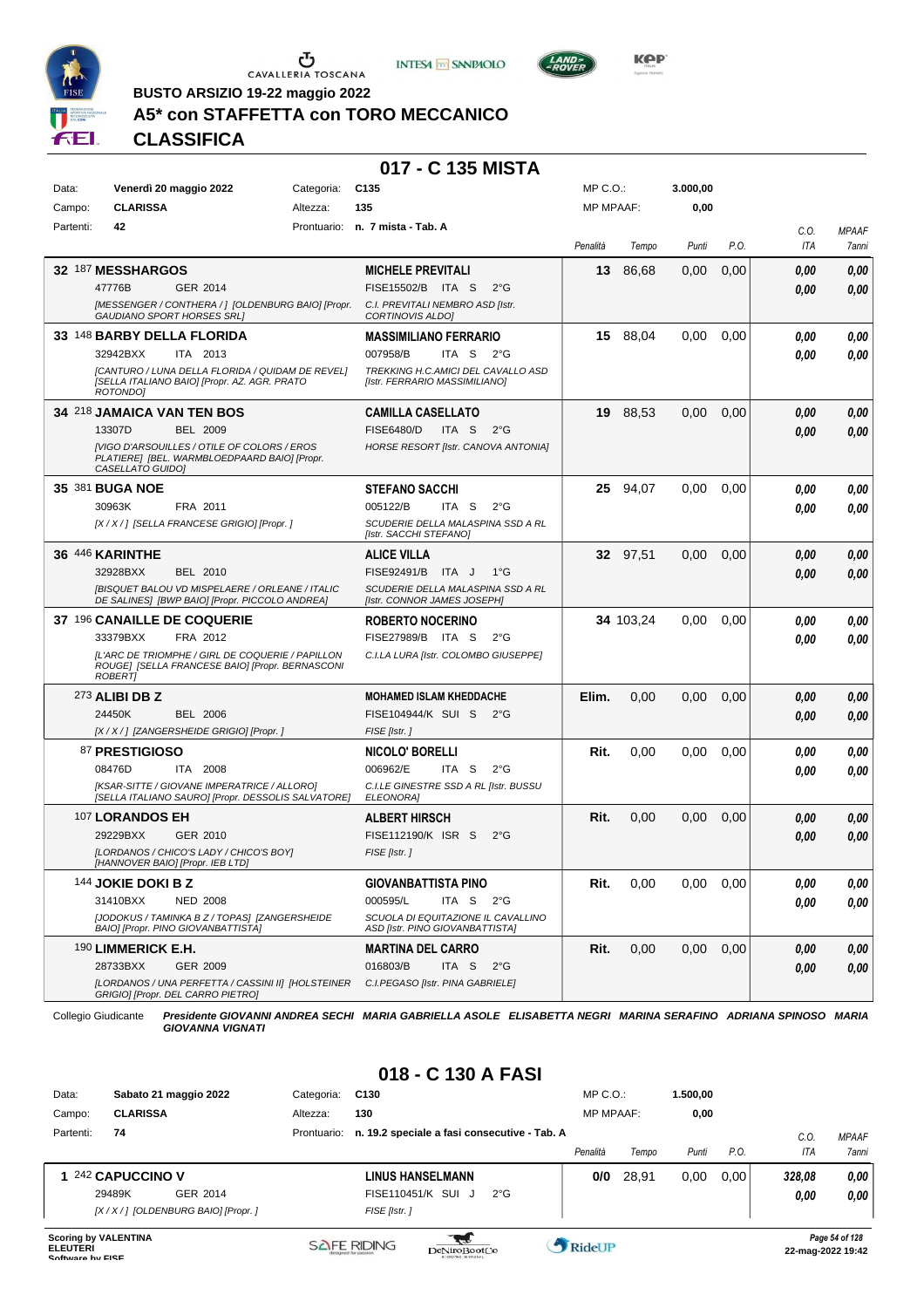





**Kep** 

**BUSTO ARSIZIO 19-22 maggio 2022**

## **A5\* con STAFFETTA con TORO MECCANICO**

**CLASSIFICA**

| Data:     | Sabato 21 maggio 2022                                                                     | Categoria: | C <sub>130</sub>                                                   | MP C.O.:         |             | 1.500,00 |      |        |              |
|-----------|-------------------------------------------------------------------------------------------|------------|--------------------------------------------------------------------|------------------|-------------|----------|------|--------|--------------|
| Campo:    | <b>CLARISSA</b>                                                                           | Altezza:   | 130                                                                | <b>MP MPAAF:</b> |             | 0,00     |      |        |              |
| Partenti: | 74                                                                                        |            | Prontuario: n. 19.2 speciale a fasi consecutive - Tab. A           |                  |             |          |      | C.0.   | <b>MPAAF</b> |
|           |                                                                                           |            |                                                                    | Penalità         | Tempo       | Punti    | P.O. | ITA    | 7anni        |
|           | 2 179 FELLINI DU BARY                                                                     |            | JULIEN RICCARDO DURAND                                             | 0/0              | 29,55       | 0,00     | 0,00 | 244,08 | 0,00         |
|           | 34583BXX<br>FRA 2015                                                                      |            | 013505/B<br>FRA S<br>$2^{\circ}G$                                  |                  |             |          |      |        |              |
|           | [NARTAGO / VERELUDE / LUX Z] [SELLA FRANCESE                                              |            | LA FRANCESINA ASD [Istr. DURAND JULIEN                             |                  |             |          |      | 0.00   | 250,00       |
|           | GRIGIO] [Propr. PAOLETTI CARLOS JOSEF]                                                    |            | RICCARDO]                                                          |                  |             |          |      |        |              |
|           | 3 279 CINDERELLA Z                                                                        |            | <b>FRANCESCA GRIXONI</b>                                           | 0/0              | 30,60       | 0,00     | 0,00 | 208,08 | 0,00         |
|           | BEL 2015<br>30109K                                                                        |            | 001942/N<br>ITA S<br>$2^{\circ}$ G                                 |                  |             |          |      | 0.00   | 150,00       |
|           | [X / X / ] [ZANGERSHEIDE BAIO] [Propr. ]                                                  |            | CENTRO IPPICO BELLOLI SSD A R.L. [Istr.                            |                  |             |          |      |        |              |
|           |                                                                                           |            | <b>BELLOLI CLAUDIA]</b>                                            |                  |             |          |      |        |              |
|           | 4 203 BELLE JUMENT                                                                        |            | <b>LINUS HANSELMANN</b>                                            | 0/0              | 30,72       | 0,00     | 0,00 | 172,08 | 0,00         |
|           | 29082K<br>GER 2015                                                                        |            | FISE110451/K SUI J<br>$2^{\circ}$ G                                |                  |             |          |      | 0.00   | 100,00       |
|           | [X / X / ] [SELLA TEDESCA BAIO SCURO] [Propr. ]                                           |            | FISE [Istr.]                                                       |                  |             |          |      |        |              |
|           | 5 207 CELTHICO OXER                                                                       |            | <b>FRANCESCA SMITH</b>                                             | 0/0              | 31,00       | 0.00     | 0,00 | 148,08 | 0,00         |
|           | 25226G<br>ITA 2011                                                                        |            | FISE13304/B ITA S<br>− 1°G                                         |                  |             |          |      | 150,00 | 0,00         |
|           | [TOULON / CHLOE Z / CHELLANO Z] [SELLA ITALIANO<br>BAIO] [Propr. MARIANESCHI STEPHANIE]   |            | CENTRO IPPICO BELLOLI SSD A R.L. [Istr.<br><b>BELLOLI CLAUDIA]</b> |                  |             |          |      |        |              |
|           | 6 241 FLETCHER TER WILGEN Z                                                               |            |                                                                    |                  | $0/0$ 31,14 | 0,00     |      |        |              |
|           | 30070K<br>BEL 2015                                                                        |            | <b>CLINT SULMONI</b><br>FISE54195/B SUI S<br>$2^{\circ}$ G         |                  |             |          | 0,00 | 76,08  | 0,00         |
|           | [X / X / ] [ZANGERSHEIDE BAIO] [Propr. ]                                                  |            | C.I.BREGNANO [Istr. CATTANEO ANTONIO]                              |                  |             |          |      | 0.00   | 0,00         |
|           |                                                                                           |            |                                                                    |                  |             |          |      |        |              |
|           | 7 247 CLEOPATRA DELLA FLORIDA<br>46200B<br>ITA 2014                                       |            | <b>MASSIMILIANO FERRARIO</b><br>007958/B<br>ITA S<br>$2^{\circ}$ G | 0/0              | 31,86       | 0,00     | 0,00 | 76,08  | 0,00         |
|           | [TOULON / LUNA DELLA FLORIDA / QUIDAM DE REVEL]                                           |            | TREKKING H.C.AMICI DEL CAVALLO ASD                                 |                  |             |          |      | 90,00  | 0,00         |
|           | [SELLA ITALIANO BAIO] [Propr. BRANDA GIUSEPPE]                                            |            | [Istr. FERRARIO MASSIMILIANO]                                      |                  |             |          |      |        |              |
|           | 8 343 SPJ LINARO SH                                                                       |            | KARIN HANSELMANN                                                   | 0/0              | 32,24       | 0,00     | 0,00 | 76,08  | 0,00         |
|           | 29492K<br>GER 2015                                                                        |            | FISE108147/K SUI SA 1°G                                            |                  |             |          |      | 0.00   | 0,00         |
|           | [X / X / ] [HOLSTEINER SAURO VINOSO] [Propr. ]                                            |            | FISE [Istr.]                                                       |                  |             |          |      |        |              |
| 9.        | 86 VERSATCHE DE LA ROQUE                                                                  |            | <b>MARTINA MERONI</b>                                              | 0/0              | 32,37       | 0,00     | 0,00 | 76,08  | 0,00         |
|           | FRA 2009<br>26011K                                                                        |            | FISE65566/E SUI S<br>$2^{\circ}G$                                  |                  |             |          |      | 0.00   | 0,00         |
|           | [X / X / ] [SCONOSCIUTA BAIO] [Propr. ]                                                   |            | CI DEL DUCATO ASD [Istr. BRESCIANI                                 |                  |             |          |      |        |              |
|           |                                                                                           |            | ALBERTO]                                                           |                  |             |          |      |        |              |
|           | <b>10 407 RUBEN'S D'ETE</b>                                                               |            | <b>FEDERICO BROGLIA</b>                                            | 0/0              | 32,95       | 0,00     | 0,00 | 76,08  | 0,00         |
|           | 28058K<br>FRA 2005                                                                        |            | FISE62209/B ITA Y<br>1°G                                           |                  |             |          |      | 0.00   | 0,00         |
|           | [X / X / ] [SELLA FRANCESE SAURO] [Propr. ]                                               |            | A. VALLEVERDE [Istr. ZAPPA CRISTIANO]                              |                  |             |          |      |        |              |
|           | <b>11 220 MYSTIC</b>                                                                      |            | EDOARDO INGRA'                                                     | 0/0              | 35,64       | 0,00     | 0,00 | 48,00  | 0,00         |
|           | 29762K<br>BEL 2013                                                                        |            | FISE16026/G ITA S<br>$2^{\circ}G$                                  |                  |             |          |      | 0.00   | 0,00         |
|           | [X / X / ] [AES SAURO] [Propr. ]                                                          |            | ASD SCUDERIE DELLA PICCHETTA [Istr.<br><b>VILLOTTI ELIAI</b>       |                  |             |          |      |        |              |
|           |                                                                                           |            |                                                                    |                  |             |          |      |        |              |
|           | <b>12 176 DARCORRADO 2</b><br>48194B                                                      |            | ROBERTO ARIOLDI<br>001895/B                                        |                  | $0/4$ 29,26 | 0,00     | 0,00 | 48,00  | 0,00         |
|           | GER 2015<br>[DARCODELLO / ZORA XII / ] [HOLSTEINER GRIGIO]                                |            | ITA S<br>$2^{\circ}$ G<br>C.I.LA LOGGIA [Istr. ARIOLDI EMANUELE]   |                  |             |          |      | 0.00   | 0,00         |
|           | [Propr. FERRARI MAURO]                                                                    |            |                                                                    |                  |             |          |      |        |              |
|           | 13 275 DOU DOU DU BARY                                                                    |            | <b>VALENTINA SOZZI SENN</b>                                        |                  | $0/4$ 29,65 | 0,00     | 0,00 | 48,00  | $\it 0,00$   |
|           | 26193K<br>FRA 2013                                                                        |            | FISE126049/B SUI S 2°G                                             |                  |             |          |      | 0.00   | 0,00         |
|           | [X / X / ] [SELLA FRANCESE BAIO] [Propr. ]                                                |            | C.I.BREGNANO [Istr. CATTANEO ANTONIO]                              |                  |             |          |      |        |              |
|           | <b>14 162 POKER FACE VAN'T HAGENHOF</b>                                                   |            | CLINT SULMONI                                                      |                  | $0/4$ 30,16 | 0,00     | 0,00 | 48,00  | 0,00         |
|           | 28623K<br>BEL 2015                                                                        |            | FISE54195/B SUI S<br>$2^{\circ}$ G                                 |                  |             |          |      | 0,00   | 0,00         |
|           | [X / X / ]  [BWP SAURO] [Propr. ]                                                         |            | C.I.BREGNANO [Istr. CATTANEO ANTONIO]                              |                  |             |          |      |        |              |
|           | 15 90 TRENDY HORSE CHERRY BOMB                                                            |            | ELISABETTA CANTALUPPI                                              |                  | 0/4 30,68   | 0,00     | 0,00 | 48,00  | 0,00         |
|           | 30547BXX<br>ITA 2011                                                                      |            | FISE19360/B ITA S 2°G                                              |                  |             |          |      | 0,00   | 0,00         |
|           | [CASSILANO / ROMINA L / CARPACCIO] [HOLSTEINER                                            |            | TRENDY HORSE ASD [Istr.]                                           |                  |             |          |      |        |              |
|           | BAIO] [Propr. TRENDY HORSE A.S.D.]                                                        |            |                                                                    |                  |             |          |      |        |              |
|           | 16 327 EDIMBURG                                                                           |            | CRISTINA SILVA                                                     |                  | $0/4$ 33,19 | 0,00     | 0,00 | 48,00  | 0,00         |
|           | 30537BXX<br>ITA 2011                                                                      |            | 008768/B<br>ITA SA 1°G                                             |                  |             |          |      | 60,00  | 0,00         |
|           | [HOLLYWOOD CHAMPEIX / KALIBER / ELMSHORN]<br>[SELLA ITALIANO BAIO] [Propr. SILVA ROBERTO] |            | C.I. ZOCCOLO DURO A.S.D. [Istr. SILVA<br>CRISTINA]                 |                  |             |          |      |        |              |
|           |                                                                                           |            |                                                                    |                  |             |          |      |        |              |

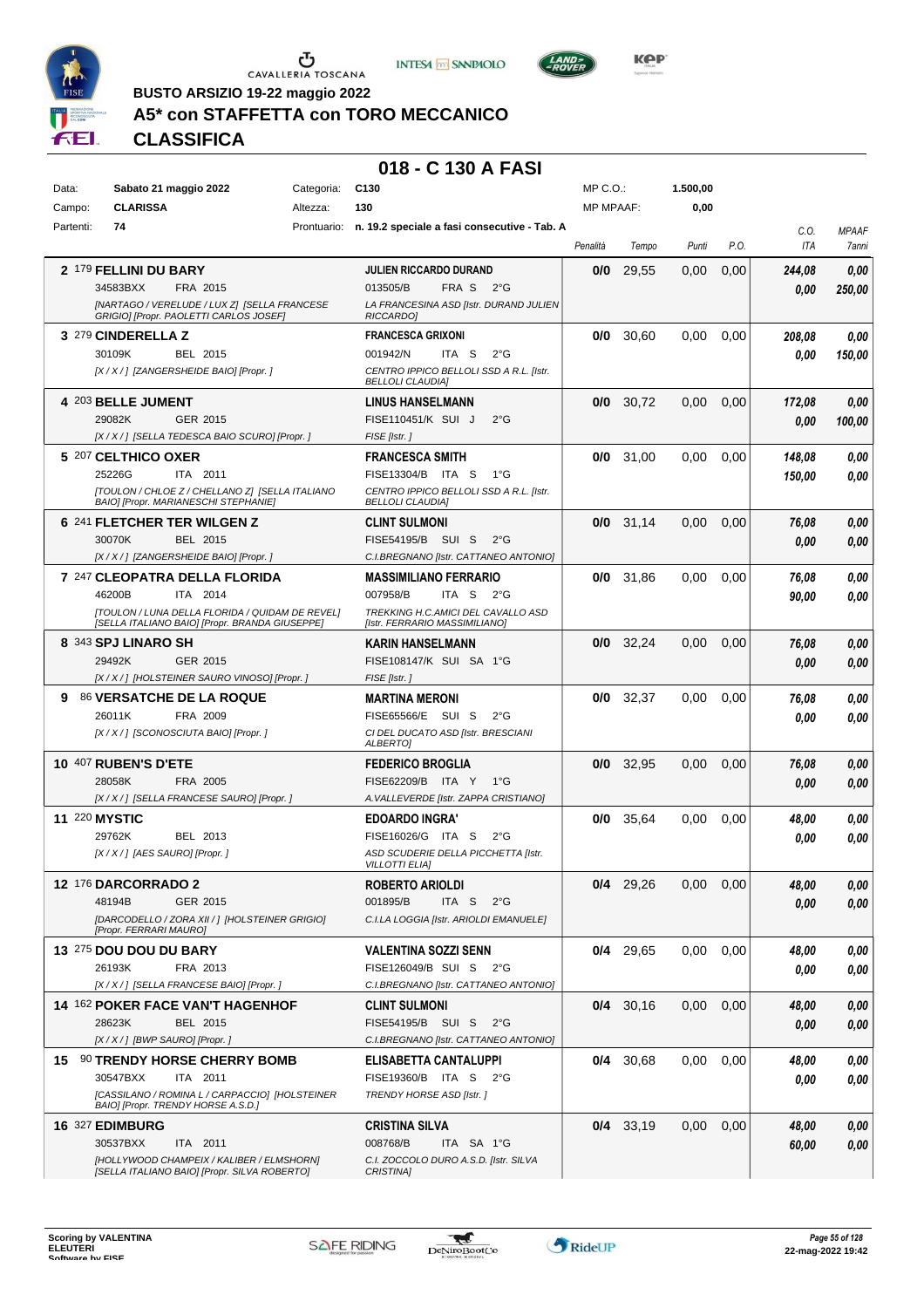





**Kep** 

**BUSTO ARSIZIO 19-22 maggio 2022**

## **A5\* con STAFFETTA con TORO MECCANICO**

**CLASSIFICA**

| Data:     | Sabato 21 maggio 2022                                                                                | Categoria: | C <sub>130</sub>                                                    | MP C.O.:         |              | 1.500,00 |      |       |                |
|-----------|------------------------------------------------------------------------------------------------------|------------|---------------------------------------------------------------------|------------------|--------------|----------|------|-------|----------------|
| Campo:    | <b>CLARISSA</b>                                                                                      | Altezza:   | 130                                                                 | <b>MP MPAAF:</b> |              | 0,00     |      |       |                |
| Partenti: | 74                                                                                                   |            | Prontuario: n. 19.2 speciale a fasi consecutive - Tab. A            |                  |              |          |      | C.0.  | <b>MPAAF</b>   |
|           |                                                                                                      |            |                                                                     | Penalità         | Tempo        | Punti    | P.O. | ITA   | 7anni          |
|           | 17 274 GIPSY BABE 15 DU PETIT VIVIER                                                                 |            | <b>EMILIE RAVERDINO KHEDDACHE</b>                                   | 0/4              | 33.37        | 0.00     | 0,00 | 48,00 | 0,00           |
|           | BEL 2015<br>30453K                                                                                   |            | FISE112271/B SUI S<br>$2^{\circ}$ G                                 |                  |              |          |      | 0.00  | 0,00           |
|           | [X / X / ] [SELLE LUXEMBURGEOIS SAURO] [Propr. ]                                                     |            | A.S.ETREA [Istr. CHECCHI MATTEO]                                    |                  |              |          |      |       |                |
|           | <b>18 133 FOUR WHITE LEGS D'ACHERONTE</b>                                                            |            | CECILIA FERRARI                                                     | 0/4              | 33,51        | 0,00     | 0,00 | 48,00 | 0,00           |
|           | 30532BXX<br>ITA 2011                                                                                 |            | $2^{\circ}$ G<br>FISE77764/B ITA J                                  |                  |              |          |      | 0.00  | 0,00           |
|           | [CLINTON / ZENJA ADELHEID / ZANDOR Z] [SELLA<br>ITALIANO SAURO] [Propr. RIZZI SIMONE]                |            | CI A COLORI ASD [Istr. CAPPELLETTI SOFIA]                           |                  |              |          |      |       |                |
|           | 19 264 DAME DE LEURVEN                                                                               |            | PIERANNA BRAMAFARINA                                                | 0/4              | 33,56        | 0,00     | 0,00 | 48,00 | 0,00           |
|           | 19722A<br>FRA 2013                                                                                   |            | FISE25011/A ITA S<br>$2^{\circ}$ G                                  |                  |              |          |      | 0.00  | 0,00           |
|           | [CICERO Z / MATYS DE LEURVEN / DIAMANT DE                                                            |            | HORSEBRIDGE CLUB ASD [Istr. MODENA                                  |                  |              |          |      |       |                |
|           | SEMILLY] [SELLA FRANCESE GRIGIO] [Propr. MIROGLIO<br><b>MARTA1</b>                                   |            | <b>ROBERTOI</b>                                                     |                  |              |          |      |       |                |
|           | <b>20 426 CONTER</b>                                                                                 |            | <b>EMILY SAHYOUNI</b>                                               | 0/4              | 36,59        | 0,00     | 0,00 | 0.00  | 0,00           |
|           | 26612BXX<br>ITA 2008                                                                                 |            | FISE109066/B ITA Y<br>1°G                                           |                  |              |          |      | 0.00  | 0,00           |
|           | <b>[CONTE DELLA CACCIA / MADAME TAIRE / VOLTAIRE]</b>                                                |            | NUOVA ASD C.I. CINQ FO' [Istr. FUMAGALLI                            |                  |              |          |      |       |                |
|           | [SELLA ITALIANO GRIGIO] [Propr. SAHYOUNI SERGE]                                                      |            | <b>PAOLAI</b>                                                       |                  |              |          |      |       |                |
|           | 21 316 FABIENNE OKYRA V                                                                              |            | <b>ELISABETTA RICCI</b>                                             | 0/8              | 33,06        | 0,00     | 0,00 | 0.00  | 0,00           |
|           | 30594K<br><b>NED 2010</b><br>[CANTURANO / OKYRA FORTUNA / ] [KWPN BAIO] [Propr.                      |            | 006638/A<br>ITA S<br>1°G<br>H.C. NERVIA ASD [Istr. GARANCINI GRETA] |                  |              |          |      | 0.00  | 0,00           |
|           | <b>RICCI ELISABETTA]</b>                                                                             |            |                                                                     |                  |              |          |      |       |                |
|           | 22 210 BERTONE LA HUBERT                                                                             |            | <b>STEFANO SACCHI</b>                                               |                  | $0/12$ 33,09 | 0,00     | 0,00 | 0.00  | 0,00           |
|           | 14913D<br>FRA 2011                                                                                   |            | 005122/B<br>ITA S<br>$2^{\circ}$ G                                  |                  |              |          |      | 0.00  | 0,00           |
|           | [QUAPRICE BOIMARGOT QUINCY / NANA DU HAMEAU / ]<br>[SELLA FRANCESE SAURO] [Propr. A-TEAM HORSES SRL] |            | SCUDERIE DELLA MALASPINA SSD A RL<br>[Istr. SACCHI STEFANO]         |                  |              |          |      |       |                |
|           | 23 101 CHAMPION W                                                                                    |            | LUCREZIA MARIA NICOLA                                               |                  | 4 44,58      | 0,00     | 0,00 | 0.00  | 0,00           |
|           | GER 2015<br>45866B                                                                                   |            | FISE42455/B ITA Y<br>$2^{\circ}G$                                   |                  |              |          |      | 0.00  | 0,00           |
|           | [CARRERA VDL / ACHILLA / ACHILL - LIBERO H]                                                          |            | MARRAS ASD [Istr. MARRAS ANTONIO]                                   |                  |              |          |      |       |                |
|           | [WESTFALEN BAIO] [Propr. ZENERE ALESSANDRA MARIA]                                                    |            |                                                                     |                  |              |          |      |       |                |
|           | 24 328 VYBORG                                                                                        |            | GIULIA ARTIOLI                                                      | 4                | 45,03        | 0,00     | 0,00 | 0,00  | 0,00           |
|           | FRA 2009<br>32055BXX                                                                                 |            | 009071/B<br>ITA S<br>1°G                                            |                  |              |          |      | 0.00  | 0,00           |
|           | [HUPPYDAM DES HORTS / OAN DU VERY / QUICK STAR]<br>[SELLA FRANCESE BAIO] [Propr. MARITAN FRANCESCA]  |            | C.I.PEGASO [Istr. ZUVADELLI PAOLO<br>ADAMO]                         |                  |              |          |      |       |                |
|           | 25 256 URICO P.CLINTON                                                                               |            | DAVIDE APPIANI                                                      | 4                | 45,79        | 0,00     | 0,00 | 0.00  | 0,00           |
|           | 35197BXX<br>GER 2014                                                                                 |            | FISE78618/B ITA J<br>$2^{\circ}$ G                                  |                  |              |          |      | 0.00  | 0,00           |
|           | [URIKO / BARCA / PARCO] [WESTFALEN BAIO] [Propr.<br>AZIENDA AGRICOLA FONTANA DARIO]                  |            | LE FORNACI JUMP [Istr. ROSSONI LUIGI]                               |                  |              |          |      |       |                |
|           | 26 423 GEORGE ALEXANDER                                                                              |            | <b>AMBRA MELLACE</b>                                                | 4                | 45,83        | 0,00     | 0,00 | 0.00  | 0,00           |
|           | 31710BXX BEL 2012                                                                                    |            | FISE72952/B ITA Y 1°G                                               |                  |              |          |      | 0,00  | $\pmb{0,\!00}$ |
|           | <b>INONSTOP / QUIRK OF FATE / OHIO VAN DE</b>                                                        |            | SCUDERIE DELLA MALASPINA SSD A RL                                   |                  |              |          |      |       |                |
|           | PADERNBORRE] [BWP BAIO] [Propr. BIRTWISTLE<br><b>JEFFREY</b>                                         |            | [Istr. SACCHI STEFANO]                                              |                  |              |          |      |       |                |
|           | 27 291 SHIBUMI DELLA LOGGIA                                                                          |            | VITTORIA ANDREA GIANNELLI                                           |                  | 4 46,49      | 0,00     | 0.00 | 0.00  | 0,00           |
|           | 18147A<br>ITA 2011                                                                                   |            | FISE29631/B ITA S<br>1°G                                            |                  |              |          |      | 0,00  | 0,00           |
|           | [POLYFOX / IRANDESA / ] [SELLA ITALIANO SAURO]                                                       |            | SCUDERIE DELLA MALASPINA SSD A RL                                   |                  |              |          |      |       |                |
|           | [Propr. PLAN H HOLDING S.R.L.]                                                                       |            | [Istr. SACCHI STEFANO]                                              |                  |              |          |      |       |                |
|           | 28 205 KAYAK                                                                                         |            | <b>VALENTINA BALLABENI</b>                                          |                  | 4 46,69      | 0,00     | 0,00 | 0,00  | 0,00           |
|           | 49337B<br><b>NED 2015</b><br>[TRIOMPHE DE MUZE / BRAINBOX / GRANDINO] [KWPN                          |            | FISE30161/B ITA S 2°G<br>SCUD. DI MONTICELLO ASD [Istr.             |                  |              |          |      | 0,00  | 0,00           |
|           | SAURO] [Propr. BALLABENI STEFANO AGOSTINO]                                                           |            | <b>BALLABENI VALENTINA]</b>                                         |                  |              |          |      |       |                |
|           | 29 235 CHACCO'S LAWITO PS                                                                            |            | RICCARDO PISANI                                                     |                  | 4 47,99      | 0,00     | 0,00 | 0.00  | 0,00           |
|           | 22530A<br>GER 2015                                                                                   |            | ITA S<br>002627/B<br>$2^{\circ}$ G                                  |                  |              |          |      | 0,00  | 0,00           |
|           | [CHACCO BLUE / LAWITOUNA / LAWITO] [OLDENBURG<br>BAIO] [Propr. LOZAR SAS]                            |            | B.E.T. SSD A RL [Istr. DONATO LUISA]                                |                  |              |          |      |       |                |
|           | 30 237 TRENDY HORSE ZINA                                                                             |            | ELISABETTA CANTALUPPI                                               |                  | 4 48,09      | 0,00     | 0,00 | 0,00  | 0,00           |
|           | 34059BXX<br>ITA 2014                                                                                 |            | FISE19360/B ITA S 2°G                                               |                  |              |          |      | 0,00  | 0,00           |
|           | [ZINEDINE / CAPRICELLA / CALATO] [OLDENBURG BAIO]<br>[Propr. TRENDY HORSE A.S.D.]                    |            | <b>TRENDY HORSE ASD [Istr. ]</b>                                    |                  |              |          |      |       |                |

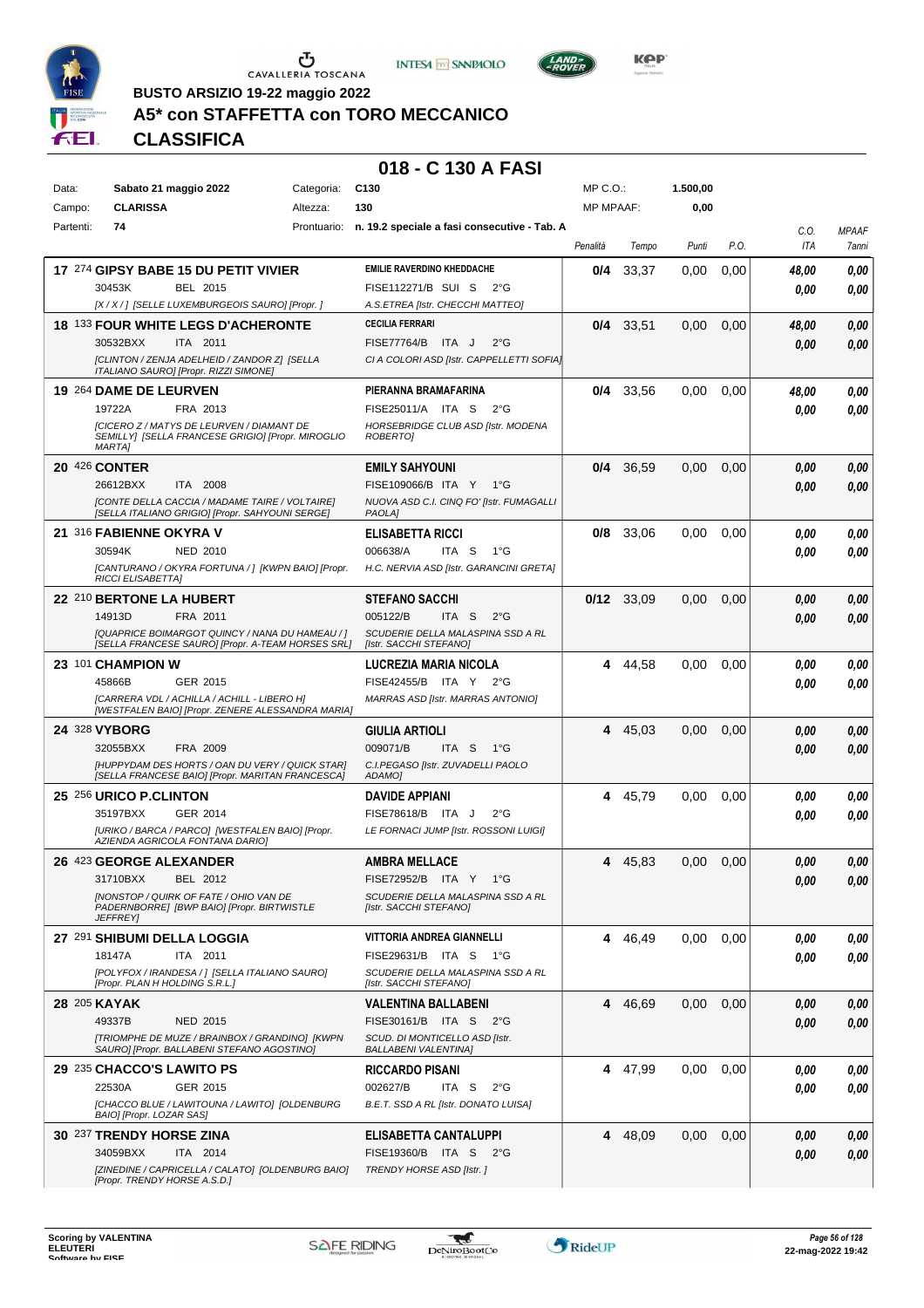





**Kep** 

**BUSTO ARSIZIO 19-22 maggio 2022**

# **A5\* con STAFFETTA con TORO MECCANICO**

**CLASSIFICA**

| Data:       | Sabato 21 maggio 2022                                                                                             | Categoria: | C <sub>130</sub>                                                            | $MP C. O.$ :     |         | 1.500,00 |      |              |                       |
|-------------|-------------------------------------------------------------------------------------------------------------------|------------|-----------------------------------------------------------------------------|------------------|---------|----------|------|--------------|-----------------------|
| Campo:      | <b>CLARISSA</b>                                                                                                   | Altezza:   | 130                                                                         | <b>MP MPAAF:</b> |         | 0,00     |      |              |                       |
| Partenti:   | 74                                                                                                                |            | Prontuario: n. 19.2 speciale a fasi consecutive - Tab. A                    | Penalità         | Tempo   | Punti    | P.O. | C.O.<br>ITA  | <b>MPAAF</b><br>7anni |
|             | 31 121 BORNEO GERY                                                                                                |            | <b>EDOARDO INGRA'</b>                                                       | 4                | 48,11   | 0.00     | 0,00 |              | 0,00                  |
|             | 23978G<br>FRA 2011                                                                                                |            | FISE16026/G ITA S<br>$2^{\circ}$ G                                          |                  |         |          |      | 0.00<br>0.00 | 0,00                  |
|             | [OUTSIDER / JAEE DES ORES / ] [SELLA FRANCESE<br>GRIGIO] [Propr. GRIMALDI GUIDO]                                  |            | ASD SCUDERIE DELLA PICCHETTA [Istr.<br><b>VILLOTTI ELIA]</b>                |                  |         |          |      |              |                       |
|             | 32 435 GRUSHI-F                                                                                                   |            | <b>FEDERICA GIUPPONI</b>                                                    | 4                | 49.26   | 0,00     | 0,00 | 0,00         | 0,00                  |
|             | 47450B<br><b>NED 2011</b>                                                                                         |            | FISE80073/B ITA Y<br>1°G                                                    |                  |         |          |      | 0.00         | 0,00                  |
|             | [NABAB DE REVE / USHI / OKLUND] [KWPN BAIO] [Propr.<br><b>LORANDI CATERINAI</b>                                   |            | IL BEDESCO ASD [Istr. CIROCCHI RITA]                                        |                  |         |          |      |              |                       |
|             | 33 228 ESPRIT DE LA ROQUE                                                                                         |            | <b>CLARISSA ETREA</b>                                                       | 4                | 49,36   | 0.00     | 0.00 | 0.00         | 0,00                  |
|             | 30583K<br>FRA 2009                                                                                                |            | FISE25765/B ITA S<br>$2^{\circ}G$                                           |                  |         |          |      | 0.00         | 0,00                  |
|             | [X / X / ] [KWPN MORELLO CORVINO] [Propr. ]                                                                       |            | A.S.ETREA [Istr. CHECCHI MATTEO]                                            |                  |         |          |      |              |                       |
|             | <b>34 157 TASCA COURTIER Z</b>                                                                                    |            | VANESSA AMBROSETTI                                                          | 4                | 50,27   | 0,00     | 0,00 | 0,00         | 0,00                  |
|             | 33437BXX<br>BEL 2014<br>[TOULON / CORDEKA T / ACORADO I] [ZANGERSHEIDE                                            |            | 007564/B<br>ITA S<br>$2^{\circ}G$<br>PENTAGON R.C. SSD A RL [Istr. BELLONI  |                  |         |          |      | 0,00         | 0,00                  |
|             | BAIO] [Propr. LASAGNI PAOLO ATTILIO]                                                                              |            | ANGELOI                                                                     |                  |         |          |      |              |                       |
|             | 35 212 PATCHINA VAN'T MERELSNEST                                                                                  |            | LUDOVICA MINOLI                                                             | 4                | 51,06   | 0.00     | 0.00 | 0.00         | 0,00                  |
|             | 14880D<br>BEL 2015<br>[KANNAN / WENDELINA V'T MERELSNEST / DARCO]                                                 |            | 008471/B<br>ITA S<br>$2^{\circ}$ G<br>SCUDERIA DELLA ROVERE SSD A RL [Istr. |                  |         |          |      | 0.00         | 0,00                  |
|             | [BEL. WARMBLOEDPAARD BAIO] [Propr. AZ. AGR.<br>ZANETTI FRANCA]                                                    |            | BORROMEO LODOVICOJ                                                          |                  |         |          |      |              |                       |
|             | 36 198 ON MY OWN VAN'T NIEF GEEL                                                                                  |            | <b>MELISSA AMBROSETTI</b>                                                   | 4                | 51,33   | 0,00     | 0,00 | 0,00         | 0,00                  |
|             | 22370A<br>BEL 2014                                                                                                |            | FISE17452/A ITA Y<br>$2^{\circ}G$                                           |                  |         |          |      | 0.00         | 0,00                  |
|             | [CARRERA VDL / UNKA A II / ] [BEL. WARMBLOEDPAARD<br>GRIGIO] [Propr. AMBROSETTI MELISSA]                          |            | C.I. LA GHIANDAIA [Istr. AMBROSETTI<br>FABRIZIO]                            |                  |         |          |      |              |                       |
|             | 37 336 MESSI VAN HET EIKENHOF                                                                                     |            | <b>CATERINA CORNO</b>                                                       | 8                | 42,52   | 0,00     | 0.00 | 0.00         | 0,00                  |
|             | 32628BXX<br>BEL 2012                                                                                              |            | 023148/B<br>ITA S<br>2°G COMP                                               |                  |         |          |      | 0.00         | 0.00                  |
|             | [TONIXE / ISABELLE VAN HET EIKENHOF / TOULON]<br>[BEL. WARMBLOEDPAARD BAIO SCURO] [Propr. CORNO<br><b>DAVIDEI</b> |            | SCUDERIA MAYOR ASD [Istr. FALORNI<br>FRANCESCO1                             |                  |         |          |      |              |                       |
|             | 38 255 KENSINGTON                                                                                                 |            | <b>LUDOVICA D'INTINO</b>                                                    | 8                | 46,96   | 0.00     | 0,00 | 0,00         | 0,00                  |
|             | 46855B<br><b>NED 2015</b>                                                                                         |            | $2^{\circ}$ G<br>FISE78476/B ITA J                                          |                  |         |          |      | 0,00         | 0,00                  |
|             | [CASAGO / TIZORA / HAARLEM] [KWPN GRIGIO] [Propr.<br>MARZOLI GIULIO]                                              |            | IL BEDESCO ASD [Istr. MARI ALESSANDRO]                                      |                  |         |          |      |              |                       |
|             | 39 252 MARMOTTA DEIANIRA                                                                                          |            | <b>FILIPPO JORDAN PAGAN GRISO</b>                                           | 8                | 47,59   | 0,00     | 0.00 | 0,00         | 0,00                  |
|             | 46051B<br>ITA 2015                                                                                                |            | FISE61679/B<br>ITA Y<br>$2^{\circ}G$                                        |                  |         |          |      | 0.00         | 0,00                  |
|             | [FOBOS DEIANIRA / FARADHIBA / RHEINGOLD DE LUYNE]<br>[SELLA ITALIANO GRIGIO] [Propr. SOC. AGR. DEIANIRA<br>S.R.L. |            | CI SESTESE ASD [Istr. PAGAN GRISO<br><b>CELESTE</b>                         |                  |         |          |      |              |                       |
|             | <b>40 290 VALESCA</b>                                                                                             |            | <b>GRETA LAURORA</b>                                                        | 8                | 47,76   | 0,00     | 0,00 | 0,00         | 0,00                  |
|             | 29787BXX<br><b>GER 2008</b>                                                                                       |            | FISE27286/B ITA S<br>1°G                                                    |                  |         |          |      | 0,00         | 0,00                  |
|             | [VALENTINO / STAPIRA / STAKKATO] [HANNOVER<br>SAURO] [Propr. IL BOSCHETTO SOCIETA' AGRICOLA SRL]                  |            | A.S.ETREA [Istr. CHECCHI MATTEO]                                            |                  |         |          |      |              |                       |
| 41 301 RAPI |                                                                                                                   |            | <b>RICCARDO CASTIGLIEGO</b>                                                 |                  | 8 47,87 | 0,00     | 0,00 | 0.00         | 0,00                  |
|             | 27522BXX<br>ITA 2009                                                                                              |            | FISE101048/B ITA Y 1°G                                                      |                  |         |          |      | 0.00         | 0,00                  |
|             | [CLINTON / GALINE PLATIERE / LAUDANUM] [SELLA<br>ITALIANO GRIGIO] [Propr. SALA DANILO]                            |            | SIMPLY HORSE SSD A RL [Istr. BASSAN<br>ANDREA]                              |                  |         |          |      |              |                       |
|             | 42 112 BUCKINGHAM                                                                                                 |            | <b>EDOARDO MAGISTRETTI</b>                                                  |                  | 8 49,51 | 0,00     | 0,00 | 0,00         | 0,00                  |
|             | 32623BXX<br>ITA 2013                                                                                              |            | ITA <sub>S</sub><br>008466/B<br>$2^{\circ}G$                                |                  |         |          |      | 0,00         | 0,00                  |
|             | [BALOU DU ROUET / VALESCA / VALENTINO]<br>[HANNOVER SAURO] [Propr. IL BOSCHETTO SOCIETA'<br><b>AGRICOLA SRL1</b>  |            | PENTAGON R.C. SSD A RL [Istr. BELLONI<br>ANGELO]                            |                  |         |          |      |              |                       |
|             | 43 354 CASSANDRA                                                                                                  |            | <b>SIMONE BOSSI</b>                                                         |                  | 8 50,96 | 0,00     | 0,00 | 0,00         | 0,00                  |
|             | 31435BXX<br>NED 2012                                                                                              |            | 010268/B<br>ITA S<br>$2^{\circ}$ G                                          |                  |         |          |      | 0.00         | 0,00                  |
|             | [CASSANOVA / GRANNONE / ] [NEDERLANDS RIJPAAR.<br>BAIO] [Propr. BERTOLOTTI JASMINE ALESSIA]                       |            | LA PRATERIA SOCIETA' COOP. SOC. [Istr.<br>JANSSON REISSMULLER HANNA JANINA  |                  |         |          |      |              |                       |
|             |                                                                                                                   |            | <b>MARIAI</b>                                                               |                  |         |          |      |              |                       |
|             | 44 155 KANE EB                                                                                                    |            | <b>MASSIMILIANO FERRARIO</b>                                                |                  | 8 51,79 | 0,00     | 0,00 | 0,00         | 0,00                  |
|             | 49355B<br><b>NED 2015</b>                                                                                         |            | 007958/B<br>ITA S 2°G                                                       |                  |         |          |      | 0.00         | 0,00                  |
|             | [KAFKA VD HEFFINCK / CASCADO E.B. / LUCKY BOY]<br>[KWPN BAIO] [Propr. CIROCCHI VIVIANO FELICIANO]                 |            | TREKKING H.C.AMICI DEL CAVALLO ASD<br>[Istr. FERRARIO MASSIMILIANO]         |                  |         |          |      |              |                       |
|             |                                                                                                                   |            |                                                                             |                  |         |          |      |              |                       |

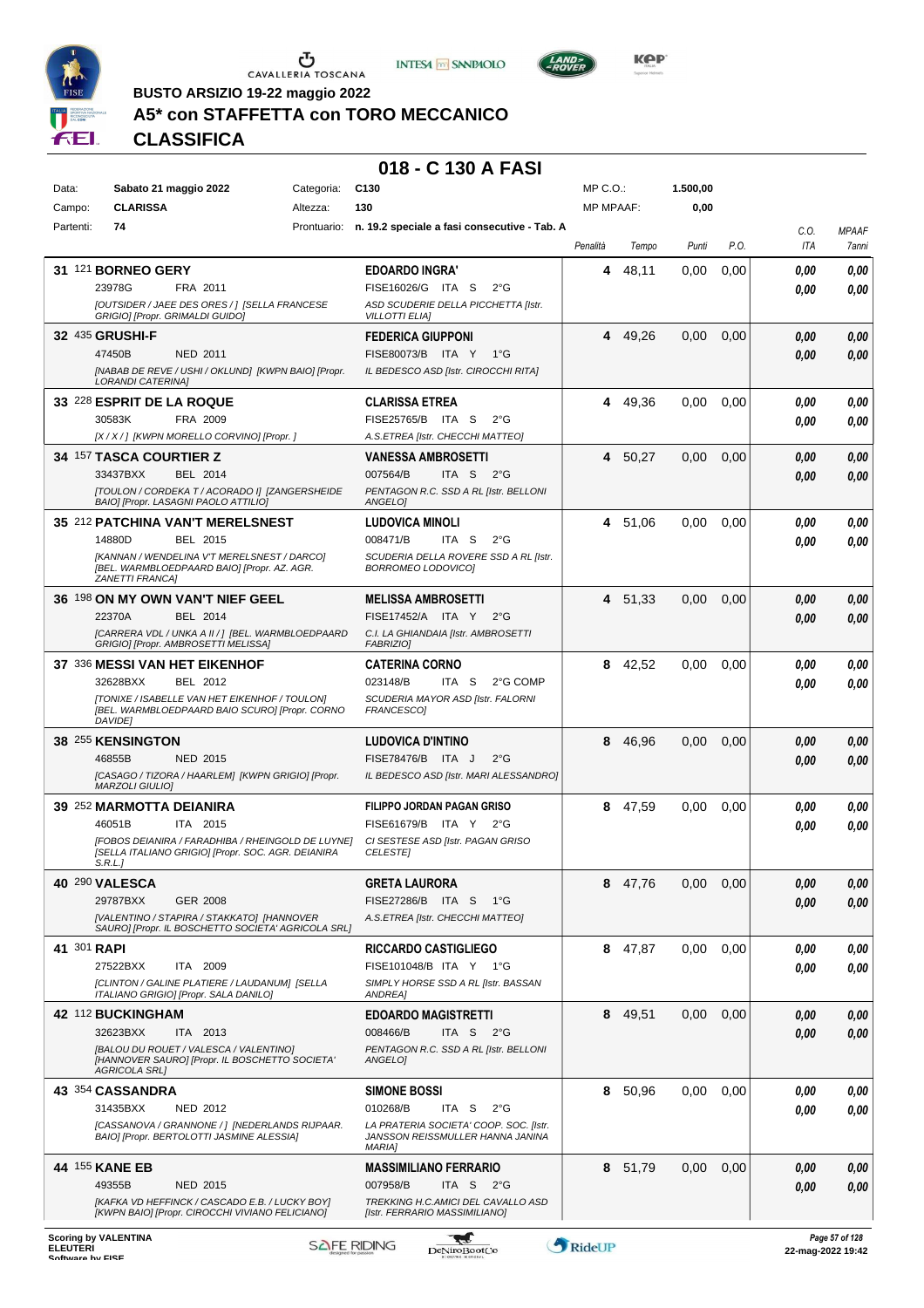





LAND<sub>7</sub>

**BUSTO ARSIZIO 19-22 maggio 2022**

# **A5\* con STAFFETTA con TORO MECCANICO**

**CLASSIFICA**

#### **018 - C 130 A FASI**

| Data:           | Sabato 21 maggio 2022                                                                        |                                                                                                   | Categoria: | C <sub>130</sub>                                                           | MP C.O.:         |          | 1.500,00 |      |                   |                |
|-----------------|----------------------------------------------------------------------------------------------|---------------------------------------------------------------------------------------------------|------------|----------------------------------------------------------------------------|------------------|----------|----------|------|-------------------|----------------|
| Campo:          | <b>CLARISSA</b>                                                                              |                                                                                                   | Altezza:   | 130                                                                        | <b>MP MPAAF:</b> |          | 0,00     |      |                   |                |
| Partenti:       | 74                                                                                           |                                                                                                   |            | Prontuario: n. 19.2 speciale a fasi consecutive - Tab. A                   |                  |          |          |      | C.O.              | <b>MPAAF</b>   |
|                 |                                                                                              |                                                                                                   |            |                                                                            | Penalità         | Tempo    | Punti    | P.O. | ITA               | 7anni          |
|                 | 45 211 KINGFIELD M Z                                                                         |                                                                                                   |            | <b>EDOARDO MAGISTRETTI</b>                                                 | 8                | 53,45    | 0.00     | 0,00 | 0.00              | 0,00           |
|                 | 34755BXX<br>[KANNAN / BLUEFIELD M / HEARTBREAKER]                                            | BEL 2014                                                                                          |            | ITA S<br>008466/B<br>$2^{\circ}G$<br>PENTAGON R.C. SSD A RL [Istr. BELLONI |                  |          |          |      | 0.00              | 0,00           |
|                 | [ZANGERSHEIDE BAIO] [Propr. JD EQUUS LAB S.R.L.]                                             |                                                                                                   |            | ANGELO]                                                                    |                  |          |          |      |                   |                |
|                 | <b>46 147 VIOLETTE AR IROISE</b>                                                             |                                                                                                   |            | <b>ALAIN JEAN ERNEST DUBOIS</b>                                            | 8                | 57,45    | 0,00     | 0,00 | 0,00              | 0,00           |
|                 | 48416B<br>[LANDO / UGOLINE DU BIGOT / GRAND VENEUR] [SELLA                                   | FRA 2009                                                                                          |            | 001426/A<br>ITA S<br>2°G<br>HORSE CLUB VILLA AIRAGHI ASD [Istr.            |                  |          |          |      | 0.00              | 0,00           |
|                 | FRANCESE BAIO] [Propr. DUBOIS ALAIN JEAN ERNEST]                                             |                                                                                                   |            | <b>DUBOIS ALAIN JEAN ERNEST]</b>                                           |                  |          |          |      |                   |                |
|                 | 47 381 BUGA NOE                                                                              |                                                                                                   |            | <b>STEFANO SACCHI</b>                                                      | 8                | 57,96    | 0,00     | 0,00 | 0.00              | 0,00           |
|                 | 30963K                                                                                       | FRA 2011                                                                                          |            | 005122/B<br>ITA S<br>$2^{\circ}$ G                                         |                  |          |          |      | 0.00              | 0.00           |
|                 | [X / X / ] [SELLA FRANCESE GRIGIO] [Propr. ]                                                 |                                                                                                   |            | SCUDERIE DELLA MALASPINA SSD A RL<br>[Istr. SACCHI STEFANO]                |                  |          |          |      |                   |                |
|                 | 48 434 AMAZONE DES FROTTARDS                                                                 |                                                                                                   |            | CHIARA LEONI                                                               | 8                | 58,85    | 0.00     | 0,00 | 0,00              | 0,00           |
|                 | 34880BXX                                                                                     | FRA 2010                                                                                          |            | FISE79796/B ITA J<br>$1^{\circ}G$                                          |                  |          |          |      | 0.00              | 0,00           |
|                 |                                                                                              | [ORLANDO / GINA DU BEUVRON / GASSON] [SELLA<br>FRANCESE BAIO] [Propr. EASY JUMP DI LORENZO LEONI] |            | VIRTUS EQUI ASD [Istr. SALA ANTONIO]                                       |                  |          |          |      |                   |                |
|                 | 49 473 CANTICO SINGLE                                                                        |                                                                                                   |            | <b>ALESSANDRO SCOLARO</b>                                                  |                  | 12 45.89 | 0,00     | 0.00 | 0.00              | 0,00           |
|                 | 32738BXX                                                                                     | ITA 2008                                                                                          |            | FISE86019/B ITA J<br>$1^{\circ}G$                                          |                  |          |          |      | 0.00              | 0,00           |
|                 |                                                                                              | [CONTE DELLA CACCIA / SAMANTHA SINGLE CROSS /<br>BIRENO] [SELLA ITALIANO BAIO] [Propr. SOC. AGR.  |            | SCUDERIA PARCO DEI MULINI ASD [Istr.<br>PECCHIO ESMERALDA]                 |                  |          |          |      |                   |                |
|                 | CORREDDU PECCHIO SAS]                                                                        |                                                                                                   |            |                                                                            |                  |          |          |      |                   |                |
|                 | 50 421 CINDY ATENA ELETRA<br>31363BXX                                                        | ITA 2012                                                                                          |            | <b>ELISA SORTE</b><br>FISE70759/B ITA J<br>$1^{\circ}G$                    | 12               | 47,70    | 0.00     | 0,00 | 0,00              | 0,00<br>0,00   |
|                 | [DON JUAN DE CUVES / DAFNE SEILES / AHORN] [SELLA                                            |                                                                                                   |            | CI OROBICO ASD [Istr. LIGORI MARCO]                                        |                  |          |          |      | 0,00              |                |
|                 | ITALIANO BAIO] [Propr. SORTE ELISA]                                                          |                                                                                                   |            |                                                                            |                  |          |          |      |                   |                |
|                 | 51 382 FLUBBER DELLA CORTE                                                                   |                                                                                                   |            | <b>GRETA LAURORA</b>                                                       | 12               | 48,52    | 0,00     | 0,00 | 0.00              | 0,00           |
|                 | 15903E<br>[CONTENDRO / ALBA NASCENTE / OLYMPIQUE LONDON]                                     | ITA 2012                                                                                          |            | FISE27286/B ITA S<br>1°G<br>A.S.ETREA [Istr. CHECCHI MATTEO]               |                  |          |          |      | 0.00              | 0,00           |
|                 | [SELLA ITALIANO BAIO] [Propr. AZ.AGR. RAINERI<br><b>GIOVANNII</b>                            |                                                                                                   |            |                                                                            |                  |          |          |      |                   |                |
|                 | 52 259 DIVA VAN DE MOLENBURG                                                                 |                                                                                                   |            | <b>ALESSIA MONTELEONE</b>                                                  |                  | 12 49,15 | 0,00     | 0,00 | 0,00              | 0,00           |
|                 | 30449K                                                                                       | <b>SCN 2009</b>                                                                                   |            | <b>FISE5558/V</b><br>ITA J<br>$2^{\circ}$ G                                |                  |          |          |      | 0,00              | 0,00           |
|                 | SCURO] [Propr. ZINI ILARIA]                                                                  | [AZZARO VDB Z / CLEOPATRA / CHARISMA] [AES BAIO                                                   |            | CE VAL GARDENA ASD [Istr. SENONER<br><b>ALEXIA]</b>                        |                  |          |          |      |                   |                |
|                 | 53 387 CHARLIE 208                                                                           |                                                                                                   |            | <b>CLOE ZUCCA</b>                                                          |                  | 12 50,00 | 0,00     | 0.00 | 0.00              | 0,00           |
|                 | 21579A                                                                                       | GER 2007                                                                                          |            | FISE31518/A ITA Y<br>1°G                                                   |                  |          |          |      | 0.00              | 0,00           |
|                 | [Propr. MIROGLIO MARTA]                                                                      | [CASSINI II / VB TAMARA / CARPACCIO] [PFER GRIGIO]                                                |            | HORSEBRIDGE CLUB ASD [Istr. MODENA<br><b>ROBERTOI</b>                      |                  |          |          |      |                   |                |
|                 | 54 403 NELSON DE LEAU                                                                        |                                                                                                   |            | <b>MASSIMILIANO CHIATANTE</b>                                              |                  | 12 50,71 | 0,00     | 0,00 | 0,00              | 0,00           |
|                 | 27699K                                                                                       | LUX 2013                                                                                          |            | 002450/B<br>ITA S<br>$2^{\circ}G$                                          |                  |          |          |      | 0.00              | 0,00           |
|                 | [X / X / ] [SELLE LUXEMBURGEOIS BAIO] [Propr. ]                                              |                                                                                                   |            | VOLTA DE MURR A.S.D. [Istr. CHIATANTE<br><b>MASSIMILIANO]</b>              |                  |          |          |      |                   |                |
|                 | 55 376 BANCA POPOLARE DI BARI DACCO                                                          |                                                                                                   |            | <b>DAVIDE EROS RODILOSSO</b>                                               |                  | 12 52,51 | 0,00     | 0,00 | 0,00              | 0,00           |
|                 | 039541                                                                                       | GER 2011                                                                                          |            | FISE54858/B ITA Y 1°G                                                      |                  |          |          |      | 0.00              | 0,00           |
|                 | [NEW QUIDAM / OLYMPIA XV / CARTHAGO]<br>[HOLSTEINER SAURO] [Propr. S.A.MA.DO.GI S.R.L (PART. |                                                                                                   |            | SCUDERIA EQUISTYLE ASD [Istr. MAZZOLA<br><b>FABRIZIO]</b>                  |                  |          |          |      |                   |                |
|                 | I.V.A. 06602780725)]                                                                         |                                                                                                   |            |                                                                            |                  |          |          |      |                   |                |
|                 | 56 329 KAMIL VAN DE KAPELLEBOSHEVE                                                           |                                                                                                   |            | <b>SILVIA RAMPINELLI</b>                                                   |                  | 13 63,02 | 0,00     | 0,00 | 0,00              | 0,00           |
|                 | 30003BXX                                                                                     | BEL 2010                                                                                          |            | 009278/B<br>ITA S<br>1°G                                                   |                  |          |          |      | 0.00              | 0,00           |
|                 | [CHOPIN VAN HET MOLENEIND / PRISKA / PARLANDO I]<br>[BWP BAIO] [Propr. GUIDI BEATRICE]       |                                                                                                   |            | ESSE EFFE JUMPING TEAM ASD [Istr.<br>RAMPINELLI SILVIA]                    |                  |          |          |      |                   |                |
|                 | 57 257 UGO MANCIAIS                                                                          |                                                                                                   |            | <b>TOMMASO FRIGO</b>                                                       |                  | 13 67,46 | 0,00     | 0,00 | 0.00              | 0,00           |
|                 | 46063B                                                                                       | FRA 2008                                                                                          |            | FISE81620/B ITA J<br>$2^{\circ}$ G                                         |                  |          |          |      | 0.00              | 0,00           |
|                 |                                                                                              | [KASHMIR VAN'T SCHUTTERSHO / MIFRANE<br>MANCIAISE / ] [SELLA FRANCESE SAURO] [Propr. GENGA        |            | NUOVA ASD C.I. CINQ FO' [Istr. GRAZIOTTI<br>SILVANO]                       |                  |          |          |      |                   |                |
|                 | SARAH FRANCESCA]                                                                             |                                                                                                   |            |                                                                            |                  |          |          |      |                   |                |
|                 | 58 356 PRATO VERDE<br>33227BXX                                                               | ITA 2008                                                                                          |            | <b>GIULIA BUSSO</b><br>FISE29576/B ITA S<br>1°G                            |                  | 16 45,30 | 0,00     | 0,00 | 0,00<br>0,00      | 0,00<br>0,00   |
|                 | [AVENIR / ANFORELLA / PHOTOSPH'OR] [SELLA                                                    |                                                                                                   |            | HORSE CLUB VILLA AIRAGHI ASD [Istr.                                        |                  |          |          |      |                   |                |
|                 | ITALIANO BAIO] [Propr. SOC. AGR. NEVERLAND DI                                                | BERNARDI GIAMPAOLO E ZANZOTTERA MICOL S.S.]                                                       |            | <b>DUBOIS ALAIN JEAN ERNESTI</b>                                           |                  |          |          |      |                   |                |
| <b>ELEUTERI</b> | <b>Scoring by VALENTINA</b>                                                                  |                                                                                                   |            | <b>SAFE RIDING</b><br><b>DeNiroBootCo</b>                                  | RideUP           |          |          |      | 22-mag-2022 19:42 | Page 58 of 128 |

ELEUTERI SOFTWARE SOFTWARE DENITOBOOTCO **DENITOBOOTCO DENITOBOOTCO 22-mag-2022 19:42**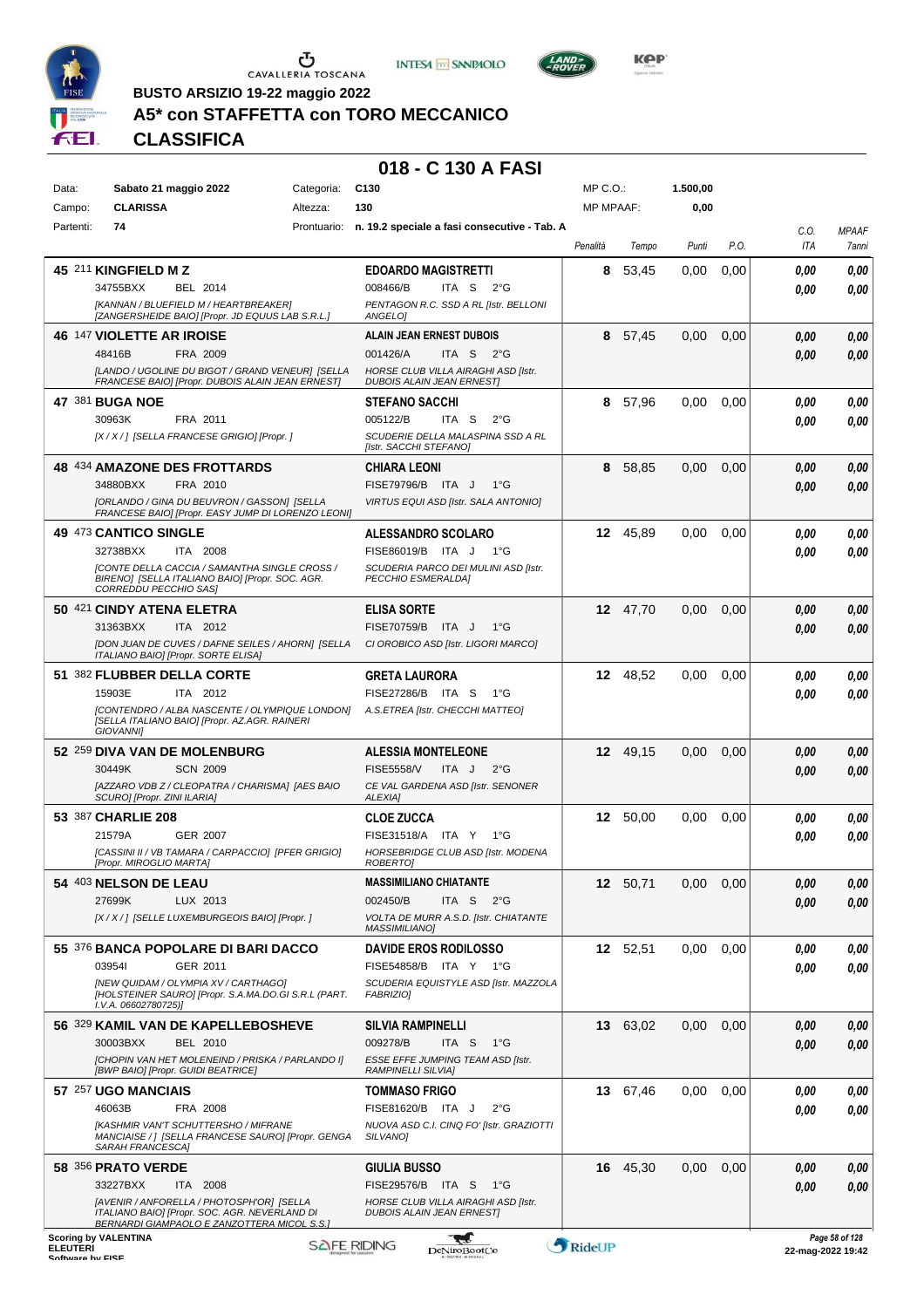





**Kep** 

**BUSTO ARSIZIO 19-22 maggio 2022**

# **A5\* con STAFFETTA con TORO MECCANICO**

**CLASSIFICA**

| Data:     |                            | Sabato 21 maggio 2022                                                                               | Categoria: | C <sub>130</sub>                                            | $MP C. O.$ :     |          | 1.500,00 |      |      |              |
|-----------|----------------------------|-----------------------------------------------------------------------------------------------------|------------|-------------------------------------------------------------|------------------|----------|----------|------|------|--------------|
| Campo:    | <b>CLARISSA</b>            |                                                                                                     | Altezza:   | 130                                                         | <b>MP MPAAF:</b> |          | 0,00     |      |      |              |
| Partenti: | 74                         |                                                                                                     |            | Prontuario: n. 19.2 speciale a fasi consecutive - Tab. A    |                  |          |          |      | C.O. | <b>MPAAF</b> |
|           |                            |                                                                                                     |            |                                                             | Penalità         | Tempo    | Punti    | P.O. | ITA  | 7anni        |
|           |                            | 59 106 LABEL CHIC DE SEPTON Z                                                                       |            | <b>ELISA ZAFFARONI</b>                                      | 17               | 63,30    | 0.00     | 0,00 |      |              |
|           | 15008E                     | BEL 2010                                                                                            |            | FISE103452/B ITA J<br>$2^{\circ}$ G                         |                  |          |          |      | 0.00 | 0,00         |
|           |                            |                                                                                                     |            |                                                             |                  |          |          |      | 0.00 | 0,00         |
|           |                            | [LITTLE ROCK / CHELLACHIC Z / CHELLANO Z]<br>[ZANGERSHEIDE GRIGIO] [Propr. CATTANEO LAURA]          |            | C.I.LA PINETINA [Istr. BUSSU FRANCESCO]                     |                  |          |          |      |      |              |
|           | 60 180 VALDANO ROUGE       |                                                                                                     |            | <b>FRANCESCA GENOVA</b>                                     |                  | 17 67.83 | 0,00     | 0,00 | 0.00 | 0,00         |
|           | 26296K                     | FRA 2009                                                                                            |            | 019778/B<br>ITA <sub>S</sub><br>$2^{\circ}$ G               |                  |          |          |      | 0.00 | 0,00         |
|           |                            | [X / X / ] [SELLA FRANCESE BAIO] [Propr. ]                                                          |            | A. VALLEVERDE [Istr. ZAPPA CRISTIANO]                       |                  |          |          |      |      |              |
|           | 61 460 UPPER               |                                                                                                     |            | <b>MARTINA LEZZI</b>                                        | 22               | 73,00    | 0.00     | 0,00 | 0.00 | 0,00         |
|           | 32534BXX                   | ITA 2013                                                                                            |            | FISE111925/B ITA J<br>$1^{\circ}G$                          |                  |          |          |      | 0.00 | 0.00         |
|           |                            | [CONCRETO / ESMORE / AVENIR] [SELLA ITALIANO BAIO]                                                  |            | ASD SAN RAFFAELE [Istr. TOSCA ANDREA]                       |                  |          |          |      |      |              |
|           | [Propr. PORRO PAOLA]       |                                                                                                     |            |                                                             |                  |          |          |      |      |              |
|           | 62 107 LORANDOS EH         |                                                                                                     |            | <b>ALBERT HIRSCH</b>                                        | 23               | 73,56    | 0,00     | 0,00 | 0.00 | 0,00         |
|           | 29229BXX                   | GER 2010                                                                                            |            | FISE112190/K ISR S<br>$2^{\circ}$ G                         |                  |          |          |      | 0.00 | 0,00         |
|           |                            | ILORDANOS / CHICO'S LADY / CHICO'S BOY]                                                             |            | FISE [Istr.]                                                |                  |          |          |      |      |              |
|           |                            | [HANNOVER BAIO] [Propr. IEB LTD]                                                                    |            |                                                             |                  |          |          |      |      |              |
|           | 63 383 VIFDEVA             |                                                                                                     |            | VITTORIA ANDREA GIANNELLI                                   |                  | 23 77,13 | 0.00     | 0,00 | 0.00 | 0,00         |
|           | 48609B                     | FRA 2009                                                                                            |            | FISE29631/B ITA S<br>1°G                                    |                  |          |          |      | 0.00 | 0.00         |
|           | [Propr. A-TEAM HORSES SRL] | [TOULON / LABELDEVA / ] [SELLA FRANCESE BAIO]                                                       |            | SCUDERIE DELLA MALASPINA SSD A RL<br>[Istr. SACCHI STEFANO] |                  |          |          |      |      |              |
|           | 64 303 CABIROSE            |                                                                                                     |            | <b>ANGELICA SAIBENE</b>                                     |                  | 25 71,95 | 0,00     | 0,00 | 0.00 | 0,00         |
|           | 25744G                     | GER 2010                                                                                            |            | FISE70087/B ITA J<br>$1^{\circ}G$                           |                  |          |          |      | 0.00 | 0,00         |
|           |                            | INUMERO UNO / J-MELROSE S / 1 IHOLSTEINER BAIO]                                                     |            | NUOVA ASD C.I. CINQ FO' [Istr. GRAZIOTTI                    |                  |          |          |      |      |              |
|           |                            | [Propr. HORSES FOR JUMPING SRL]                                                                     |            | SILVANO]                                                    |                  |          |          |      |      |              |
|           | 333 D.M. CONSIL            |                                                                                                     |            | <b>VALENTINA OSSO</b>                                       | Elim.            | 0,00     | 0,00     | 0,00 | 0.00 | 0,00         |
|           | 18203G                     | <b>GER 2006</b>                                                                                     |            | 002805/Y<br>ITA S<br>1°G                                    |                  |          |          |      | 0.00 | 0.00         |
|           |                            | [CRISTO / SILVITAIRE / SILVIO I] [OLDENBURG BAIO]                                                   |            | SCUDERIA MONTELEONE ASD [Istr.                              |                  |          |          |      |      |              |
|           | [Propr. BORGNI DANIELE]    |                                                                                                     |            | COLOTTI FEDERICA]                                           |                  |          |          |      |      |              |
|           | 365 LUPAS                  |                                                                                                     |            | <b>VERONICA LANZONI</b>                                     | Elim.            | 0,00     | 0,00     | 0,00 | 0.00 | 0,00         |
|           | 33708BXX                   | ITA 2013                                                                                            |            | FISE44107/B ITA S<br>$1^{\circ}G$                           |                  |          |          |      | 0.00 | 0,00         |
|           |                            | [LOHENGRIN DI VILLA EMILIA / LENNEKE / NIMMERDOR]<br>[SELLA ITALIANO GRIGIO] [Propr. PASOTTI LUCIA] |            | C.I.LA LURA [Istr. CRAMAROSSA<br><b>ALESSANDRA]</b>         |                  |          |          |      |      |              |
|           | 449 <b>KIARDO</b>          |                                                                                                     |            | <b>ALESSIA ZUFRINALI</b>                                    | Elim.            | 0,00     | 0.00     | 0,00 | 0.00 | 0,00         |
|           | 48182B                     | <b>NED 2015</b>                                                                                     |            | FISE94372/B ITA J<br>1°G                                    |                  |          |          |      | 0.00 | 0.00         |
|           |                            | [BALTIC VDL / PRIMARA / JIMTOWN] [KWPN BAIO] [Propr.                                                |            | C.I.LE GINESTRE SSD A RL [Istr. BUSSU                       |                  |          |          |      |      |              |
|           | ROMANO CINZIA ANGELA]      |                                                                                                     |            | ELEONORA]                                                   |                  |          |          |      |      |              |
|           | 150   AM SAM ODEVELD       |                                                                                                     |            | <b>MARCO LIGORI</b>                                         | Rit.             | 0,00     | 0,00     | 0,00 | 0.00 | 0,00         |
|           | 33967BXX                   | <b>BEL 2008</b>                                                                                     |            | 000137/B<br>ITA SA 2°G                                      |                  |          |          |      | 0.00 | 0.00         |
|           |                            | [NABAB DE REVE / LAVIN VAN'T ODEVELD / LYS DE<br>DARMEN] [BWP GRIGIO] [Propr. LIGORI MARCO]         |            | CI OROBICO ASD [Istr. LIGORI MARCO]                         |                  |          |          |      |      |              |
|           |                            |                                                                                                     |            |                                                             |                  |          |          |      |      |              |
|           | 160 <b>WOW</b>             |                                                                                                     |            | <b>ANTONIO VITALI</b>                                       | Rit.             | 0,00     | 0.00     | 0,00 | 0.00 | 0,00         |
|           | 34661BXX                   | ITA 2012<br>[KANNAN / BETTY GRIGIA / CATHAGO] [SELLA ITALIANO                                       |            | 002854/B<br>ITA S<br>$2^{\circ}$ G                          |                  |          |          |      | 0.00 | 0.00         |
|           | <b>ALESSANDRA1</b>         | GRIGIO] [Propr. SOC. AGR. CHIAPPA A., VITALI A., E                                                  |            | SCUDERIA CA' DE ZECCHI [Istr. CAPPAI<br>STEFANO]            |                  |          |          |      |      |              |
|           | 168 DICENLOU PS            |                                                                                                     |            | <b>GIULIO CARPIGIANI</b>                                    | Rit.             | 0,00     | 0,00     | 0,00 | 0.00 | 0,00         |
|           | 29745G                     | GER 2014                                                                                            |            | <b>FISE7607/E</b><br>ITA S<br>$2^{\circ}G$                  |                  |          |          |      | 0.00 | 0,00         |
|           |                            | [DIARADO'S BOY / COCENTA / CENTO] [OLDENBURG<br>BAIO] [Propr. EUCALIPTO GREEN CLUB ASD]             |            | C.I.LE GINESTRE SSD A RL [Istr. BUSSU<br>ELEONORA]          |                  |          |          |      |      |              |
|           | 289 FERRARI                |                                                                                                     |            | <b>ANDREA GIANNELLI</b>                                     | Rit.             | 0,00     | 0,00     | 0,00 | 0.00 | 0,00         |
|           | 46255B                     | NED 2010                                                                                            |            | FISE26552/B ITA SA 1°G                                      |                  |          |          |      | 0.00 | 0,00         |
|           |                            | [TANGELO VAN DE ZUUTHOEVE / A. VAANTJE R. / ]                                                       |            | SCUDERIE DELLA MALASPINA SSD A RL                           |                  |          |          |      |      |              |
|           |                            | [KWPN BAIO] [Propr. PLAN H HOLDING S.R.L.]                                                          |            | [Istr. SACCHI STEFANO]                                      |                  |          |          |      |      |              |
|           | 398 NABAB DU LOMA Z        |                                                                                                     |            | <b>MARC HERZOG</b>                                          | Rit.             | 0,00     | 0,00     | 0,00 | 0.00 | 0,00         |
|           | 28962K                     | <b>NED 2012</b>                                                                                     |            | FISE121798/K SUI S<br>1°G                                   |                  |          |          |      | 0.00 | 0,00         |
|           |                            | [X / X / ] [ZANGERSHEIDE SAURO] [Propr. ]                                                           |            | FISE [Istr.]                                                |                  |          |          |      |      |              |

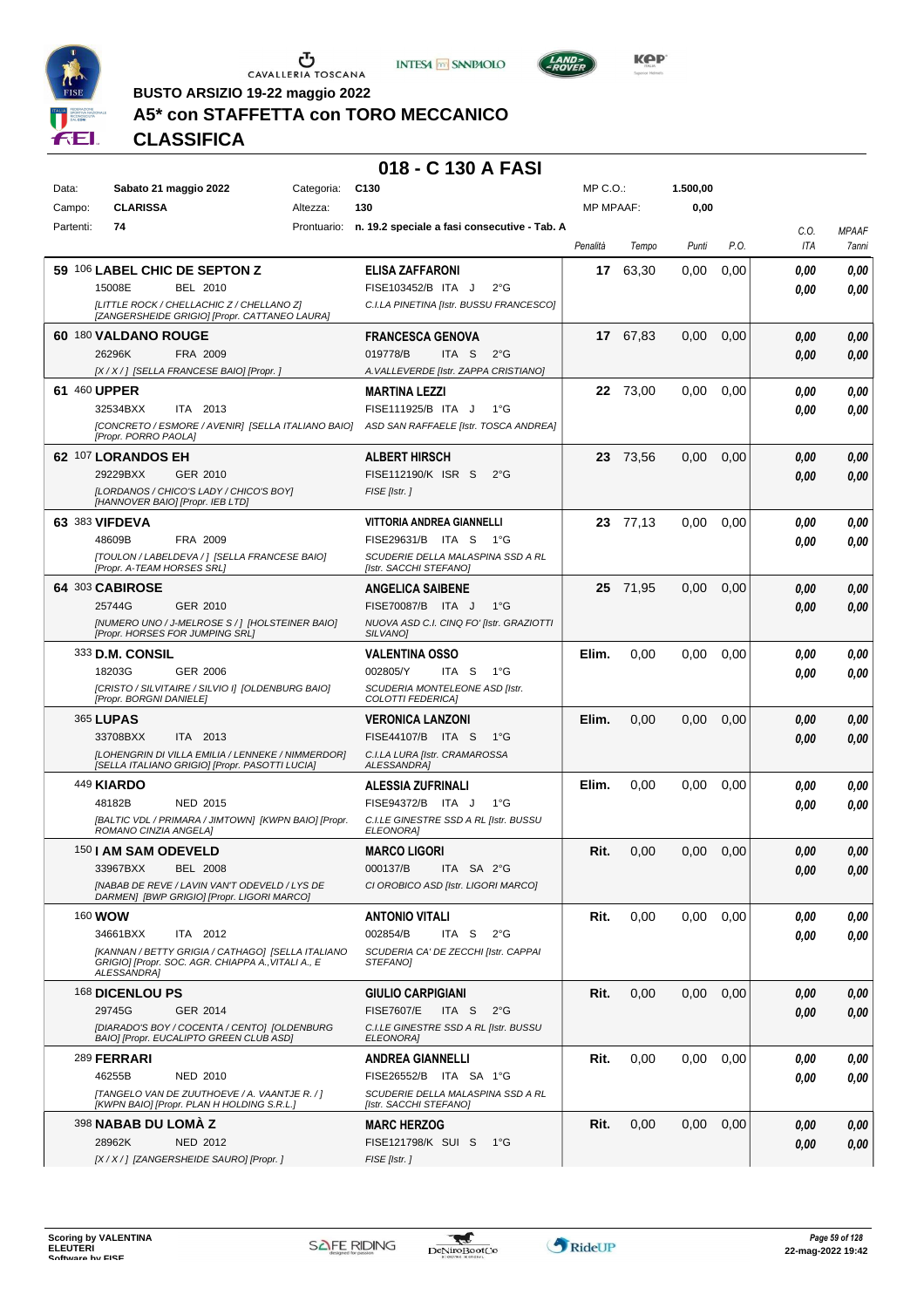





**BUSTO ARSIZIO 19-22 maggio 2022**

#### **A5\* con STAFFETTA con TORO MECCANICO**

**CLASSIFICA**

#### **018 - C 130 A FASI**

| Data:     | Sabato 21 maggio 2022                        | Categoria:  | C <sub>130</sub>                               | $MP C. O.$ :     |       | 1.500.00 |      |      |              |
|-----------|----------------------------------------------|-------------|------------------------------------------------|------------------|-------|----------|------|------|--------------|
| Campo:    | <b>CLARISSA</b>                              | Altezza:    | 130                                            | <b>MP MPAAF:</b> |       | 0,00     |      |      |              |
| Partenti: | 74                                           | Prontuario: | n. 19.2 speciale a fasi consecutive - Tab. A   |                  |       |          |      | C.0  | <b>MPAAF</b> |
|           |                                              |             |                                                | Penalità         | Tempo | Punti    | P.O. | ITA  | 7anni        |
|           | 448 ESCADA                                   |             | <b>VALERIA NOVALI</b>                          | Rit.             | 0,00  | 0,00     | 0,00 | 0.00 | 0,00         |
|           | 29269K<br>GER 2011                           |             | ITA Y<br>FISE43166/A<br>$1^{\circ}G$           |                  |       |          |      | 0,00 | 0.00         |
|           | [X / X / ] [HOLSTEINER BAIO SCURO] [Propr. ] |             | A.S.D. LA VARLETTA [Istr. GROSSATO<br>MASSIMO] |                  |       |          |      |      |              |
| FC 105    |                                              |             | <b>MATTEO CHECCHI</b>                          | <b>Partito</b>   |       |          |      | 0,00 | 0,00         |
|           |                                              |             | -S<br>004393/B<br><b>ITA</b><br>$2^{\circ}$ G  |                  |       |          |      | 0,00 | 0,00         |
|           |                                              |             | A.S.ETREA [Istr. CHECCHI MATTEO]               |                  |       |          |      |      |              |

Collegio Giudicante *Presidente GIOVANNI ANDREA SECHI MARIA GABRIELLA ASOLE ELISABETTA NEGRI MARINA SERAFINO ADRIANA SPINOSO MARIA GIOVANNA VIGNATI*

| Data:         | Sabato 21 maggio 2022                                                                                                     | Categoria:  | C <sub>120</sub>                                                    | MP C.O.:         |         | 1.600,00 |      |            |              |
|---------------|---------------------------------------------------------------------------------------------------------------------------|-------------|---------------------------------------------------------------------|------------------|---------|----------|------|------------|--------------|
| Campo:        | <b>SOFIA</b>                                                                                                              | Altezza:    | 120                                                                 | <b>MP MPAAF:</b> |         | 0,00     |      |            |              |
| Partenti:     | 80                                                                                                                        | Prontuario: | n. 33 speciale a staffetta su percorsi diversi a tempo - Tab. A o C |                  |         |          |      | C.0.       | <b>MPAAF</b> |
|               |                                                                                                                           |             |                                                                     | Penalità         | Tempo   | Punti    | P.O. | <b>ITA</b> | <b>7anni</b> |
|               | 1 I PIRATI DEI CARAIBI                                                                                                    |             | <b>C.E.: ROBY ARIOLDI</b>                                           | 0                | $-6,45$ | 0.00     | 0.00 |            |              |
| 1 369 TUXON   |                                                                                                                           |             | <b>CAMILLA LODOLA</b>                                               | $\bf{0}$         | $-6,45$ | 0.00     | 0.00 | 200,00     | 0.00         |
|               | 33690BXX<br>ITA 2013                                                                                                      |             | <b>FISE6235/L</b><br>ITA S<br>$1^{\circ}G$                          |                  |         |          |      | 0.00       | 0,00         |
|               | [FOUGUEUX / - / ] [SELLA ITALIANO ROANO] [Propr.<br>ALL.TO DELLA LOGGIA S.A.S. DI ARIOLDI R.& C.]                         |             | C.I.LA LOGGIA [Istr. ARIOLDI EMANUELE]                              |                  |         |          |      |            |              |
| 1 823 TORO 23 |                                                                                                                           |             | <b>LUCA LANZI</b>                                                   | 0                | $-6,45$ | 0,00     | 0.00 | 200,00     | 0,00         |
| X             | ITA 0                                                                                                                     |             | FISE9536/C<br>ITA Y<br>$1^{\circ}G$                                 |                  |         |          |      | 0.00       | 0.00         |
|               | $[!//]$ [] [Propr.]                                                                                                       |             | C.I.LO SCRIVIA ASD [Istr. LANZI FABIANO]                            |                  |         |          |      |            |              |
|               | 2 HORSEBRIDGE                                                                                                             |             | <b>C.E.: ROBERTO MODENA</b>                                         | 0                | $-5,16$ | 0,00     | 0,00 |            |              |
| 2 388 DEFTIG  |                                                                                                                           |             | <b>GIADA IVALDI</b>                                                 | 0                | $-5,16$ | 0,00     | 0,00 | 144,00     | 0,00         |
|               | 46727B<br><b>NED 2008</b>                                                                                                 |             | FISE34401/A ITA J<br>$1^{\circ}G$                                   |                  |         |          |      | 0.00       | 0.00         |
|               | [USTINOV / ARANCA / 1 [KWPN MORELLO] [Propr.<br><b>CANEPARI FEDERICAI</b>                                                 |             | HORSEBRIDGE CLUB ASD [Istr. FAGO<br><b>FRANCESCO1</b>               |                  |         |          |      |            |              |
|               | 2 830 TORO 30                                                                                                             |             | <b>FEDERICO MARCOZ</b>                                              | $\bf{0}$         | $-5.16$ | 0.00     | 0.00 | 144,00     | 0,00         |
| X             | ITA 0                                                                                                                     |             | FISE42393/A ITA J<br>$1^{\circ}G$                                   |                  |         |          |      | 0.00       | 0.00         |
|               | $[!//]$ [] [Propr.]                                                                                                       |             | HORSEBRIDGE CLUB ASD [Istr. FAGO<br>FRANCESCO1                      |                  |         |          |      |            |              |
| 3             | <b>QUELLE DEL MALA 1</b>                                                                                                  |             | <b>C.E.: GIULIA MARASCO</b>                                         | $\bf{0}$         | $-3,07$ | 0,00     | 0,00 |            |              |
|               | 3 367 VIKING DU PAINBENIT                                                                                                 |             | <b>VALENTINA BORDASCO</b>                                           | $\bf{0}$         | $-3,07$ | 0,00     | 0,00 | 120,00     | 0,00         |
|               | 48050B<br>FRA 2009                                                                                                        |             | FISE46045/B ITA S 1°G                                               |                  |         |          |      | 0.00       | 0.00         |
|               | <b>[TOULON / LIBELLULE DE THURIN / ARPEGE</b><br>PIERREVILLEJ [SELLA FRANCESE BAIO] [Propr.<br><b>BORDASCO VALENTINAI</b> |             | SCUDERIE DELLA MALASPINA SSD A RL<br>[Istr. MARASCO GIULIA]         |                  |         |          |      |            |              |
| 3 808 TORO 8  |                                                                                                                           |             | <b>ALICE VILLA</b>                                                  | 0                | $-3,07$ | 0,00     | 0,00 | 120,00     | 0,00         |
| X             | ITA 0                                                                                                                     |             | FISE92491/B ITA J<br>$1^{\circ}$ G                                  |                  |         |          |      | 0.00       | 0.00         |
|               | $[!//]$ [] [Propr.]                                                                                                       |             | SCUDERIE DELLA MALASPINA SSD A RL<br>[Istr. CONNOR JAMES JOSEPH]    |                  |         |          |      |            |              |
| 4             | <b>SULBIATESE 2</b>                                                                                                       |             | <b>C.E.: TIZIANO MATTAVELLI</b>                                     | $\bf{0}$         | $-2.75$ | 0.00     | 0.00 |            |              |
|               | 4 454 LACAPITOLA                                                                                                          |             | <b>MARTINA D'ANDREA</b>                                             | $\bf{0}$         | $-2.75$ | 0.00     | 0.00 | 96,00      | 0.00         |
|               | 02938R<br>ITA 2007                                                                                                        |             | FISE98937/B ITA J<br>$1^{\circ}G$                                   |                  |         |          |      | 0.00       | 0.00         |
|               | [LANDCAPITOL / CARDINA GUENTER / CARDINO] [SELLA<br>ITALIANO GRIGIO] [Propr. MARANGON OSTILIA]                            |             | C.I.SULBIATESE SSD A RL [Istr. MATTAVELL<br><b>TIZIANOI</b>         |                  |         |          |      |            |              |
|               | 4 819 TORO 19                                                                                                             |             | <b>REBECCA ENE</b>                                                  | $\bf{0}$         | $-2,75$ | 0.00     | 0,00 | 96,00      | 0,00         |
| X             | ITA 0                                                                                                                     |             | FISE111744/B ITA J<br>Brev.                                         |                  |         |          |      | 0.00       | 0.00         |
|               | $[!//]$ [] [Propr.]                                                                                                       |             | C.I.SULBIATESE SSD A RL [Istr. MATTAVELL<br><b>TIZIANO1</b>         |                  |         |          |      |            |              |

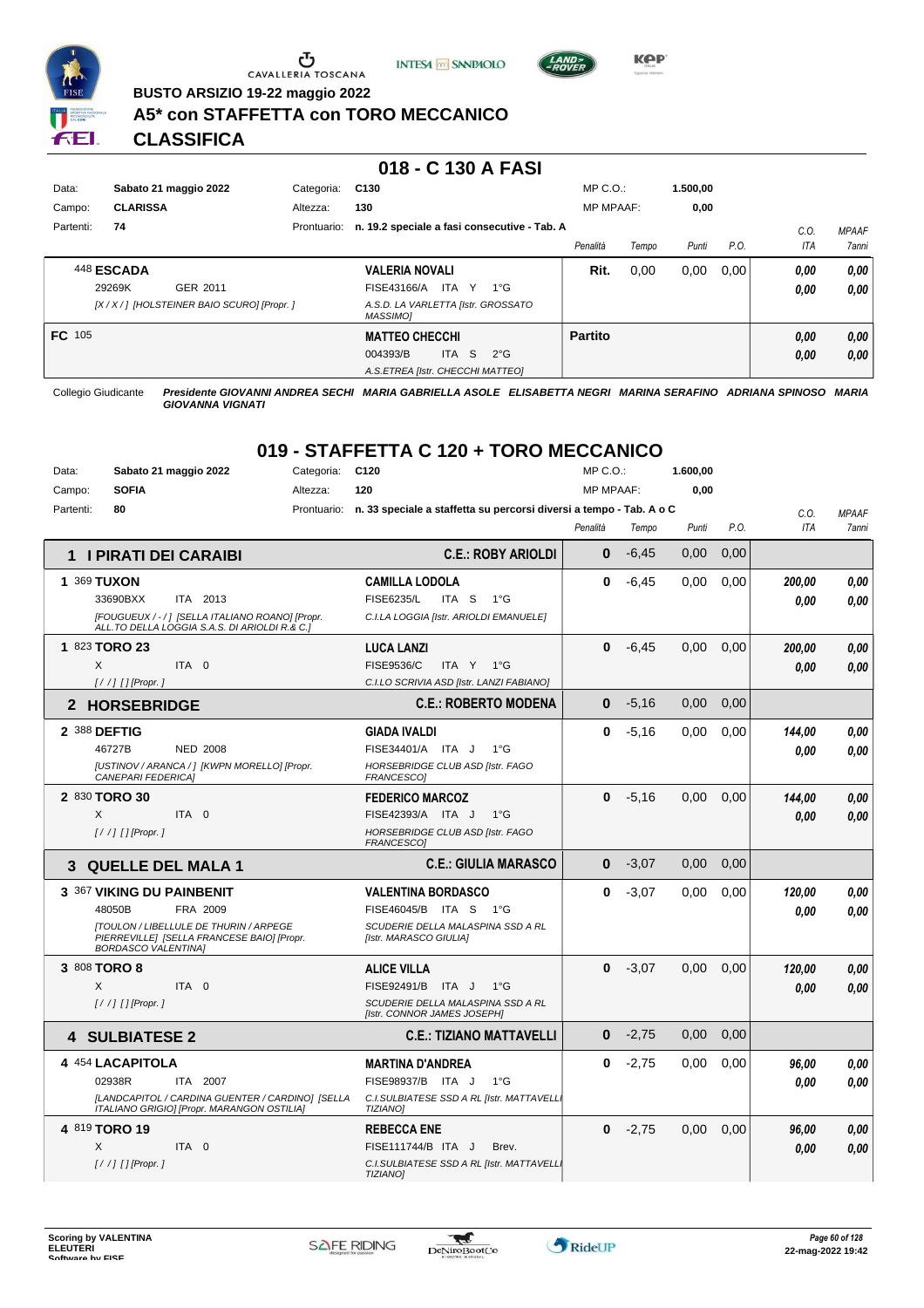





**Kep** 

**BUSTO ARSIZIO 19-22 maggio 2022 A5\* con STAFFETTA con TORO MECCANICO**

# **CLASSIFICA**

| Data:<br>Campo: | Sabato 21 maggio 2022<br><b>SOFIA</b>                                                                                                 | C <sub>120</sub><br>Categoria:<br>120<br>Altezza:                                  | MP C.O.:<br><b>MP MPAAF:</b> |         | 1.600,00<br>0,00 |      |       |              |
|-----------------|---------------------------------------------------------------------------------------------------------------------------------------|------------------------------------------------------------------------------------|------------------------------|---------|------------------|------|-------|--------------|
| Partenti:       | 80                                                                                                                                    | n. 33 speciale a staffetta su percorsi diversi a tempo - Tab. A o C<br>Prontuario: |                              |         |                  |      | C.O.  | <b>MPAAF</b> |
|                 |                                                                                                                                       |                                                                                    | Penalità                     | Tempo   | Punti            | P.O. | ITA   | 7anni        |
| 5               | <b>LA VILLA</b>                                                                                                                       | C.E.: NEGRI M.                                                                     | 0                            | $-1,37$ | 0,00             | 0,00 |       |              |
|                 | 5 314 LORD PRINCE                                                                                                                     | <b>CAMILLA JOURDAN</b>                                                             | 0                            | $-1,37$ | 0.00             | 0,00 | 80,00 | 0,00         |
|                 | 26978G<br>ITA 2014                                                                                                                    | 002999/A<br>ITA <sub>S</sub><br>$1^{\circ}G$                                       |                              |         |                  |      | 0.00  | 0.00         |
|                 | <b>[TULORD DELLA CACCIA / PRINCIPESSA DELLA FICORA /</b><br>FLAMENGO DELLA FICORA] [SELLA ITALIANO BAIO]<br>[Propr. BIZZARRI ROBERTA] | SCUDERIA LA VILLA ASD [Istr. ALBANESE<br><b>ALICEI</b>                             |                              |         |                  |      |       |              |
|                 | 5 805 TORO 5                                                                                                                          | <b>EDOARDO CORSARO</b>                                                             | $\bf{0}$                     | $-1,37$ | 0,00             | 0,00 | 80,00 | 0,00         |
|                 | ITA 0<br>X<br>$[!//]$ [] [Propr.]                                                                                                     | FISE12756/A ITA S<br>1°G<br>A.I.IL CAVALLINO [Istr. NEGRI                          |                              |         |                  |      | 0.00  | 0.00         |
|                 |                                                                                                                                       | <b>MASSIMILIANO)</b>                                                               |                              |         |                  |      |       |              |
| 6               | <b>HORSEBRIDGE 3</b>                                                                                                                  | <b>C.E.: ROBERTO MODENA</b>                                                        | $\bf{0}$                     | $-0.81$ | 0,00             | 0,00 |       |              |
|                 | 6 295 LANCELOT TER LINDEN                                                                                                             | <b>CLOE ZUCCA</b>                                                                  | 0                            | $-0.81$ | 0,00             | 0,00 | 32,00 | 0,00         |
|                 | 21558A<br>BEL 2011                                                                                                                    | FISE31518/A ITA Y 1°G                                                              |                              |         |                  |      | 0.00  | 0.00         |
|                 | [THUNDER VAN DE ZUUTHOEVE / OLYMPIA CERISE / ]<br>[BWP BAIO CILIEGIA] [Propr. LUZI VALENTINA]                                         | HORSEBRIDGE CLUB ASD [Istr. MODENA<br>ROBERTO]                                     |                              |         |                  |      |       |              |
|                 | 6 832 TORO 32                                                                                                                         | <b>ANTONIA ELIZABETH ZORAT</b>                                                     | $\bf{0}$                     | $-0.81$ | 0,00             | 0,00 | 32,00 | 0,00         |
|                 | X<br>ITA 0                                                                                                                            | 000171/X<br>ITA S<br>− 1°G<br>HORSEBRIDGE CLUB ASD [Istr. MODENA                   |                              |         |                  |      | 0.00  | 0.00         |
|                 | $[!//]$ [] [Propr.]                                                                                                                   | <b>ROBERTOI</b>                                                                    |                              |         |                  |      |       |              |
|                 | <b>7 I MARIO</b>                                                                                                                      | <b>C.E.: GIANLUCA SBARBARA</b>                                                     | $\bf{0}$                     | $-0,71$ | 0,00             | 0,00 |       |              |
|                 | 7 420 ILUMINAJA                                                                                                                       | <b>GRETA BENEDETTA DAPRATI</b>                                                     | 0                            | $-0,71$ | 0,00             | 0,00 | 32,00 | 0,00         |
|                 | 35014BXX<br>GER 2011                                                                                                                  | FISE70018/B ITA Y 1°G                                                              |                              |         |                  |      | 0.00  | 0.00         |
|                 | [ILUZJON / DOLINA / COOPER] [WESTFALEN GRIGIO]<br>[Propr. FIORUZZI SPORT HORSES SRL]                                                  | GARDEN SILVER HORSE ASD [Istr.<br>SBARBARO GIANLUCA]                               |                              |         |                  |      |       |              |
|                 | 7 812 TORO 12                                                                                                                         | <b>ALESSANDRO CREMONESI</b>                                                        | $\bf{0}$                     | $-0,71$ | 0,00             | 0,00 | 32,00 | 0,00         |
|                 | X<br>ITA 0                                                                                                                            | FISE57134/B ITA Y 1°G                                                              |                              |         |                  |      | 0.00  | 0.00         |
|                 | $[!//]$ [] [Propr.]                                                                                                                   | GARDEN SILVER HORSE ASD [Istr.<br>SBARBARO GIANLUCA]                               |                              |         |                  |      |       |              |
| 8               | <b>WALDER &amp; SOZZI</b>                                                                                                             | <b>C.E.: SOZZI</b>                                                                 | $\bf{0}$                     | $-0,28$ | 0,00             | 0,00 |       |              |
|                 | 8 610 BRIALDA                                                                                                                         | <b>FABIEN WALDER</b>                                                               | 0                            | $-0,28$ | 0,00             | 0,00 | 32,00 | 0,00         |
|                 | 27583K<br>NED 2013<br>[X / X / ] [SELLA OLANDESE BAIO SCURO] [Propr. ]                                                                | FISE103152/K SUI SA 1°G<br>[Istr. RAGIONE FRANCESCO]                               |                              |         |                  |      | 0.00  | 0,00         |
|                 | 8 821 TORO 21                                                                                                                         | VALENTINA SOZZI SENN                                                               | 0                            | $-0,28$ | 0,00             | 0,00 | 32,00 | 0,00         |
|                 | Χ<br>ITA 0                                                                                                                            | FISE126049/B SUI S<br>$2^{\circ}$ G                                                |                              |         |                  |      | 0.00  | 0.00         |
|                 | $[!//]$ [] [Propr.]                                                                                                                   | C.I.BREGNANO [Istr. CATTANEO ANTONIO]                                              |                              |         |                  |      |       |              |
| 9               | <b>I DOMATORI</b>                                                                                                                     | <b>C.E.: PALMIZI</b>                                                               | $\bf{0}$                     | $-0,16$ | 0,00             | 0,00 |       |              |
|                 | 9 412 JAZIER VAN'T EIGENLO                                                                                                            | ERIKA FRANCESCA BOMBINI                                                            | 0                            | $-0,16$ | 0,00             | 0,00 | 32,00 | 0,00         |
|                 | 15309F<br><b>BEL 2009</b><br>[HEARTBREAKER / UXIE / DARCO] [BEL.                                                                      | FISE64222/B ITA J<br>− 1°G<br>LE SCUDERIE DEL RE SSD A RL [Istr.                   |                              |         |                  |      | 0.00  | 0.00         |
|                 | WARMBLOEDPAARD BAIO] [Propr. DI SANTO TIZIANA]                                                                                        | <b>BACCHI STEFANOI</b>                                                             |                              |         |                  |      |       |              |
|                 | 9 814 TORO 14                                                                                                                         | <b>VITTORIO BALSAMO</b>                                                            | $\bf{0}$                     | $-0,16$ | 0,00             | 0,00 | 32,00 | 0,00         |
|                 | X<br>ITA 0<br>$[!//]$ [] [Propr.]                                                                                                     | FISE33362/E ITA J<br>$2^{\circ}$ G<br>ASD LA COLLINA DEL BOARDO [Istr.             |                              |         |                  |      | 0,00  | 0.00         |
|                 |                                                                                                                                       | <b>ESPOSITO CLAUDIAI</b>                                                           |                              |         |                  |      |       |              |
|                 | <b>10 SIMPLY THE BEST</b>                                                                                                             | <b>C.E.: ANDREA BASSAN</b>                                                         | $\bf{0}$                     | 1,57    | 0,00             | 0,00 |       |              |
|                 | 10 432 LCC WESTMOUNT MIRAHS STAR                                                                                                      | CECILIA MARIA AVANTARIO                                                            | 0                            | 1,57    | 0,00             | 0,00 | 32,00 | 0,00         |
|                 | 34409BXX<br>IRL 2011 Pony<br>[WESTSIDE MIRAH / ARKINSOL DIAMOND / VDL                                                                 | FISE79089/B ITA J 1°G<br>SIMPLY HORSE SSD A RL [Istr. BASSAN                       |                              |         |                  |      | 0.00  | 0,00         |
|                 | ARKANSAS] [IRISH PONY APPALOOSA NERO] [Propr.<br><b>AVANTARIO DANIELE]</b>                                                            | ANDREA]                                                                            |                              |         |                  |      |       |              |
|                 | 10 827 TORO 27                                                                                                                        | <b>LUCA EMANUELE ORSENIGO</b>                                                      | $\bf{0}$                     | 1,57    | 0,00             | 0,00 | 32,00 | 0,00         |
|                 | X<br>ITA 0<br>[/ /] [] [Propr. ]                                                                                                      | FISE57957/B ITA Y 1°G<br>SIMPLY HORSE SSD A RL [Istr. BASSAN                       |                              |         |                  |      | 0.00  | 0.00         |
|                 |                                                                                                                                       | <b>ANDREA]</b>                                                                     |                              |         |                  |      |       |              |

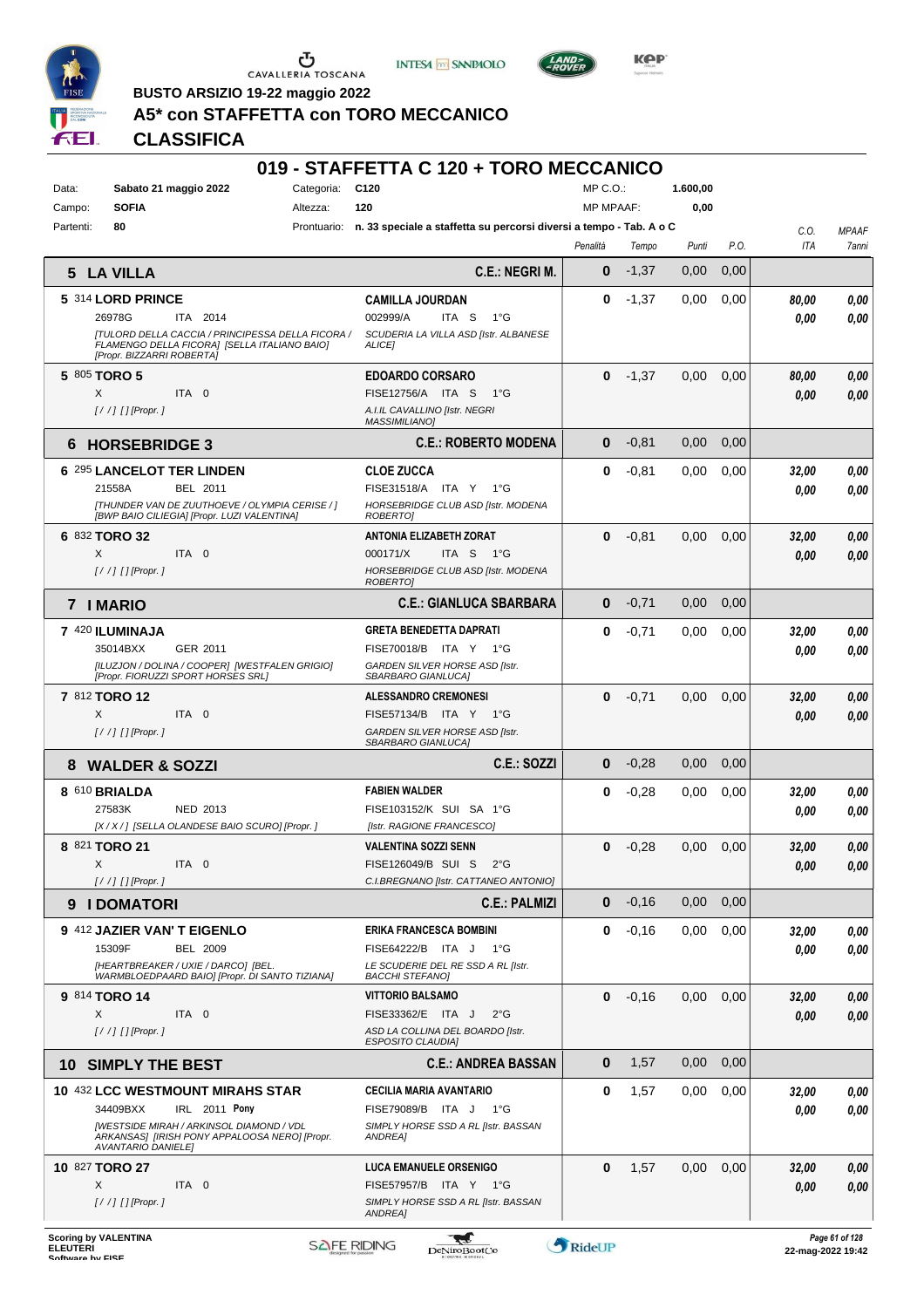





**Kep** 

**BUSTO ARSIZIO 19-22 maggio 2022**

# **A5\* con STAFFETTA con TORO MECCANICO**

## **CLASSIFICA**

| Sabato 21 maggio 2022<br>Data:                                                               | Categoria: C120 |                                                                                 | MP C.O.:         |       | 1.600,00 |      |      |              |
|----------------------------------------------------------------------------------------------|-----------------|---------------------------------------------------------------------------------|------------------|-------|----------|------|------|--------------|
| <b>SOFIA</b><br>Campo:                                                                       | Altezza:        | 120                                                                             | <b>MP MPAAF:</b> |       | 0,00     |      |      |              |
| 80<br>Partenti:                                                                              |                 | Prontuario: n. 33 speciale a staffetta su percorsi diversi a tempo - Tab. A o C |                  |       |          |      | C.O. | <b>MPAAF</b> |
|                                                                                              |                 |                                                                                 | Penalità         | Tempo | Punti    | P.O. | ITA  | 7anni        |
| <b>N.B. HORSES</b><br>11                                                                     |                 | <b>C.E.: NICK BORELLI</b>                                                       | $\bf{0}$         | 1,86  | 0,00     | 0,00 |      |              |
| 19 QUIRINA<br>11                                                                             |                 | <b>VERA SENONER</b>                                                             | $\bf{0}$         | 1,86  | 0,00     | 0,00 | 0.00 | 0,00         |
| 30380K<br>GER 2010                                                                           |                 | <b>FISE4023/V</b><br>ITA S<br>1°G                                               |                  |       |          |      | 0.00 | 0.00         |
| [X / X / ] [HOLSTEINER BAIO] [Propr. ]                                                       |                 | CE VAL GARDENA ASD [Istr. MARKART<br><b>JOSEF</b>                               |                  |       |          |      |      |              |
| 11 803 TORO 3                                                                                |                 | <b>CARLO SPAGGIARI</b>                                                          | $\bf{0}$         | 1,86  | 0,00     | 0,00 | 0.00 | 0,00         |
| ITA 0<br>X                                                                                   |                 | FISE66811/B ITA Y<br>$2^{\circ}$ G                                              |                  |       |          |      | 0.00 | 0,00         |
| $1/$ / $1$ $1$ [Propr. 1                                                                     |                 | C.I.LE GINESTRE SSD A RL [Istr. BUSSU<br>ELEONORA]                              |                  |       |          |      |      |              |
| <b>12 THE BREAKFAST CLUB</b>                                                                 |                 | <b>C.E.: ANTONIO MARRAS</b>                                                     | $\bf{0}$         | 2,63  | 0,00     | 0,00 |      |              |
| 12 300 BON-BON                                                                               |                 | <b>SOFIA BAGGINI</b>                                                            | $\bf{0}$         | 2,63  | 0,00     | 0,00 | 0.00 | 0,00         |
| 29524BXX<br><b>NED 2006</b>                                                                  |                 | FISE97476/B ITA J<br>$1^{\circ}G$                                               |                  |       |          |      | 0.00 | 0.00         |
| [UP TO DATE / OPRAH / LAGOS] [KWPN SAURO] [Propr.<br><b>MAFFEIS MASSIMOI</b>                 |                 | MARRAS ASD [Istr. MARRAS ANTONIO]                                               |                  |       |          |      |      |              |
| 12 835 TORO 35                                                                               |                 | <b>MATTIA MARRAS</b>                                                            | $\bf{0}$         | 2,63  | 0,00     | 0,00 | 0.00 | 0,00         |
| X<br>ITA 0                                                                                   |                 | FISE83865/B ITA J<br>1°G                                                        |                  |       |          |      | 0.00 | 0,00         |
| $[!//]$ [] [Propr.]                                                                          |                 | MARRAS ASD [Istr. MARRAS ANTONIO]                                               |                  |       |          |      |      |              |
| 13<br><b>MONDINI &amp; NOE'</b>                                                              |                 | <b>C.E.: SBARBARO</b>                                                           | $\bf{0}$         | 4,95  | 0,00     | 0,00 |      |              |
| 13 96 BALAGIO                                                                                |                 | <b>MARTINA MONDINI</b>                                                          | $\bf{0}$         | 4,95  | 0,00     | 0,00 | 0.00 | 0,00         |
| 27660BXX<br>GER 2003                                                                         |                 | 011944/B<br>ITA S<br>$1^{\circ}G$<br>GARDEN SILVER HORSE ASD [Istr.             |                  |       |          |      | 0.00 | 0.00         |
| [BALDINI I / BANELLA / ROMINO] [HOLSTEINER BAIO]<br>[Propr. PERROTTA ELIO]                   |                 | SBARBARO GIANLUCA]                                                              |                  |       |          |      |      |              |
| 13 836 TORO 36                                                                               |                 | <b>ALESSANDRO NOE</b>                                                           | $\bf{0}$         | 4,95  | 0,00     | 0,00 | 0.00 | 0,00         |
| X<br>ITA 0                                                                                   |                 | FISE103855/B ITA C<br>1°G                                                       |                  |       |          |      | 0.00 | 0,00         |
| [/ /] [] [Propr. ]                                                                           |                 | GARDEN SILVER HORSE ASD [Istr.<br>SBARBARO GIANLUCA]                            |                  |       |          |      |      |              |
| 14 DE RE TEAM 2                                                                              |                 | <b>C.E.: STEFANO BACCHI</b>                                                     | $\bf{0}$         | 5,56  | 0,00     | 0,00 |      |              |
| <b>14 414 BAILEY</b>                                                                         |                 | <b>AZZURRA COMERCI</b>                                                          | $\bf{0}$         | 5,56  | 0,00     | 0,00 | 0.00 | 0,00         |
| 00699Y<br><b>NED 2006</b>                                                                    |                 | FISE65848/B ITA J<br>$1^{\circ}G$                                               |                  |       |          |      | 0.00 | 0.00         |
| <b>[TANGELO VAN DE ZUUTHOEVE / ROCHELLE /</b><br>CALVADOS] [KWPN SAURO] [Propr. AGRICOLA SAN |                 | LE SCUDERIE DEL RE SSD A RL [Istr.<br><b>BACCHI STEFANO]</b>                    |                  |       |          |      |      |              |
| COSIMO DI GALEOTTI LEONARDO]                                                                 |                 |                                                                                 |                  |       |          |      |      |              |
| 14 829 TORO 29                                                                               |                 | <b>FILIPPO COTUGNO</b><br>FISE78653/B ITA J<br>$1^{\circ}$ G                    | $\bf{0}$         | 5,56  | 0,00     | 0,00 | 0.00 | 0,00         |
| X<br>ITA 0<br>$[!//]$ [] [Propr.]                                                            |                 | LE SCUDERIE DEL RE SSD A RL [Istr.                                              |                  |       |          |      | 0.00 | 0.00         |
|                                                                                              |                 | <b>BACCHI STEFANOI</b>                                                          |                  |       |          |      |      |              |
| <b>15 L'ARTICOLO IL</b>                                                                      |                 | <b>C.E.: GROSSATO MACHO</b>                                                     | $\bf{0}$         | 6,23  | 0,00     | 0,00 |      |              |
| 15 424 BLUE DIAMOND DELLA CORTE                                                              |                 | <b>ALESSIA BELLONI</b>                                                          | $\bf{0}$         | 6,23  | 0,00     | 0,00 | 0.00 | 0,00         |
| 32293BXX<br>ITA 2013<br>[BALOU DU ROUET / EASY DIAMOND / DIAMANT DE                          |                 | FISE73441/B ITA Y 1°G<br>IPPICA LEONARDESCA SSD A RL [Istr.                     |                  |       |          |      | 0.00 | 0.00         |
| SEMILLY] [SELLA ITALIANO SAURO] [Propr. BILT SRL]                                            |                 | ZICARI ALESSANDRA]                                                              |                  |       |          |      |      |              |
| 15 811 TORO 11                                                                               |                 | <b>ALBERT HIRSCH</b>                                                            | $\bf{0}$         | 6,23  | 0,00     | 0,00 | 0.00 | 0,00         |
| X<br>ITA 0                                                                                   |                 | FISE112190/K ISR S<br>$2^{\circ}$ G                                             |                  |       |          |      | 0.00 | 0.00         |
| $[!//]$ [] [Propr.]                                                                          |                 | FISE [Istr.]                                                                    | $\bf{0}$         |       | 0,00     |      |      |              |
| 16 EI LUIGI                                                                                  |                 | <b>C.E.: GIANLUCA SBARBARO</b>                                                  |                  | 8,13  |          | 0,00 |      |              |
| <b>16 332 LACARDO</b>                                                                        |                 | <b>MARTINA MONDINI</b>                                                          | 0                | 8.13  | 0,00     | 0,00 | 0.00 | 0,00         |
| 18256A<br>GER 2008<br>[LANDOS / OLIVIA XXXI- / CARETINO] [HOLSTEINER                         |                 | 011944/B<br>ITA S 1°G<br>GARDEN SILVER HORSE ASD [Istr.                         |                  |       |          |      | 0.00 | 0,00         |
| BAIO] [Propr. FIORUZZI SPORT HORSES SRL]                                                     |                 | SBARBARO GIANLUCA]                                                              |                  |       |          |      |      |              |
| 16 813 TORO 13                                                                               |                 | <b>GIANLUCA SBARBARO</b>                                                        | $\bf{0}$         | 8,13  | 0,00     | 0,00 | 0,00 | 0,00         |
| ITA 0<br>X                                                                                   |                 | 005328/C<br>ITA S<br>$2^{\circ}$ G                                              |                  |       |          |      | 0,00 | 0,00         |
| [//] [] [Propr. ]                                                                            |                 | GARDEN SILVER HORSE ASD [Istr.<br><b>FERRARIS DONATELLA]</b>                    |                  |       |          |      |      |              |
|                                                                                              |                 |                                                                                 |                  |       |          |      |      |              |

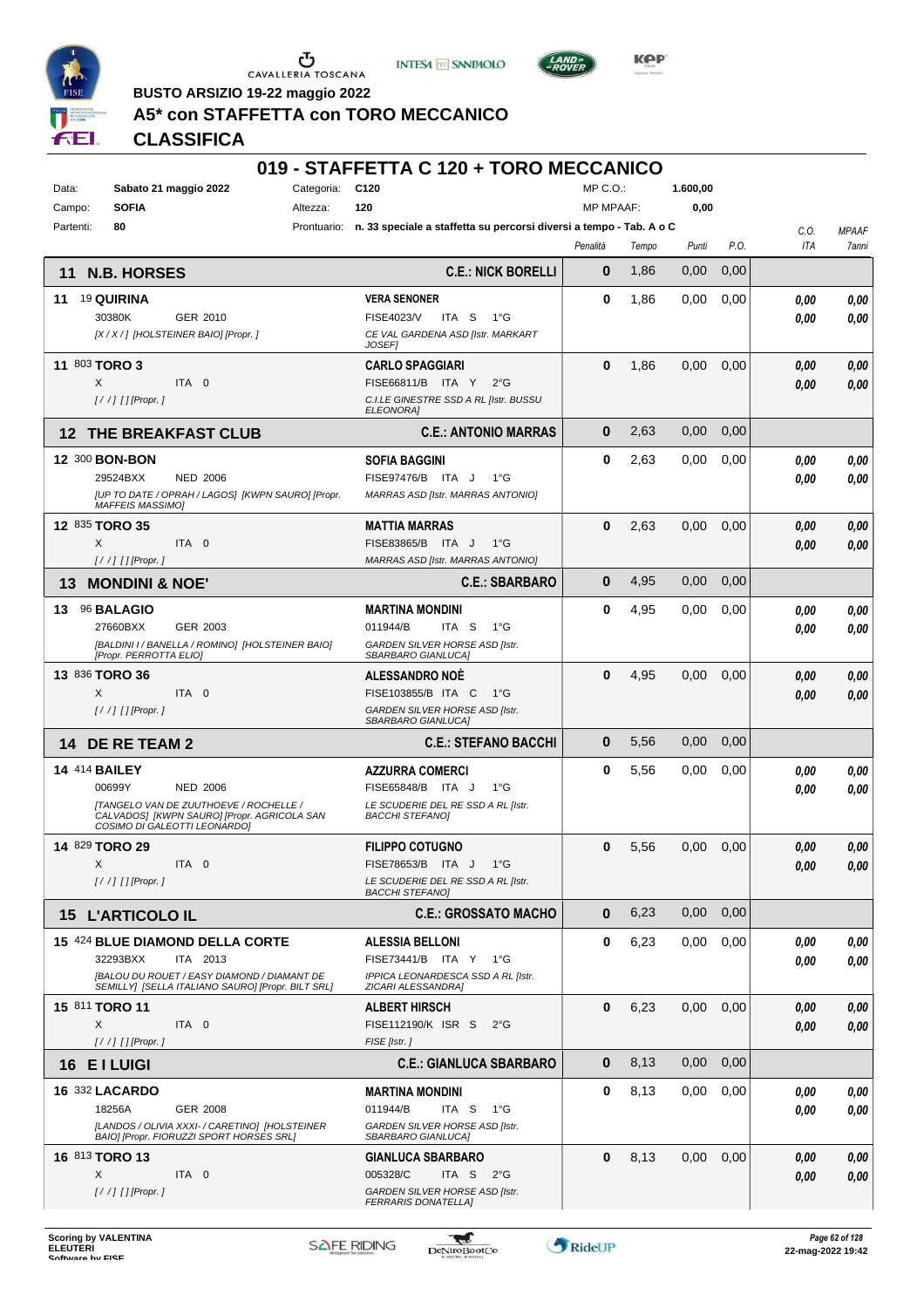





**BUSTO ARSIZIO 19-22 maggio 2022**

## **A5\* con STAFFETTA con TORO MECCANICO**

## **CLASSIFICA**

| Data:              | Sabato 21 maggio 2022         |                                                                                                 | Categoria: | C120                                                                            | MP C.O.:         |           | 1.600,00      |      |      |              |
|--------------------|-------------------------------|-------------------------------------------------------------------------------------------------|------------|---------------------------------------------------------------------------------|------------------|-----------|---------------|------|------|--------------|
| Campo:             | <b>SOFIA</b>                  |                                                                                                 | Altezza:   | 120                                                                             | <b>MP MPAAF:</b> |           | 0,00          |      |      |              |
| Partenti:          | 80                            |                                                                                                 |            | Prontuario: n. 33 speciale a staffetta su percorsi diversi a tempo - Tab. A o C |                  |           |               |      | C.O. | <b>MPAAF</b> |
|                    |                               |                                                                                                 |            |                                                                                 | Penalità         | Tempo     | Punti         | P.O. | ITA  | 7anni        |
| 17                 | <b>MELMA</b>                  |                                                                                                 |            | <b>C.E.: MAX FERRARIO</b>                                                       | $\bf{0}$         | 8,52      | 0,00          | 0,00 |      |              |
|                    | 17 339 ZOE DELLA FLORIDA      |                                                                                                 |            | <b>MARTA SAGONE</b>                                                             | 0                | 8,52      | 0,00          | 0,00 | 0.00 | 0,00         |
|                    | 31333BXX                      | ITA 2011                                                                                        |            | FISE16078/B ITA S<br>$1^{\circ}G$                                               |                  |           |               |      | 0.00 | 0,00         |
|                    |                               | [EMILION / LUNA DELLA FLORIDA / QUIDAM DE REVEL]<br>[SELLA ITALIANO BAIO] [Propr. SAGONE MARTA] |            | TREKKING H.C.AMICI DEL CAVALLO ASD<br>[Istr. FERRARIO MASSIMILIANO]             |                  |           |               |      |      |              |
|                    | 17 817 TORO 17                |                                                                                                 |            | <b>MELANIE BETTONI</b>                                                          | $\bf{0}$         | 8,52      | 0,00          | 0,00 | 0,00 | 0,00         |
|                    | X                             | ITA 0                                                                                           |            | FISE117512/K SUI S<br>Brev.                                                     |                  |           |               |      | 0,00 | 0,00         |
|                    | [/ /] [] [Propr.]             |                                                                                                 |            | FISE [Istr.]                                                                    |                  |           |               |      |      |              |
| 18                 | <b>SPERA EBBASTA</b>          |                                                                                                 |            | <b>C.E.: SERENA SCIELZO</b>                                                     | $\bf{0}$         | 10,61     | 0,00          | 0,00 |      |              |
|                    | <b>18 437 JASPER</b>          |                                                                                                 |            | <b>SUAMI PURITANI</b>                                                           | 0                | 10,61     | 0,00          | 0,00 | 0.00 | 0,00         |
|                    | 46783B                        | <b>NED 2014</b>                                                                                 |            | FISE83202/B ITA J<br>$1^{\circ}G$                                               |                  |           |               |      | 0.00 | 0,00         |
|                    | SCURO] [Propr. VIELMI DEBORA] | [CONTENDRO I / ONEA-D / INDOCTRO] [KWPN BAIO                                                    |            | A.S.D.C.I.RUK [Istr. LOMBARDI LARISSA]                                          |                  |           |               |      |      |              |
| <b>18 801 TORO</b> |                               |                                                                                                 |            | <b>GAIA MERONI</b>                                                              | 0                | 10,61     | 0.00          | 0,00 | 0,00 | 0,00         |
|                    | X                             | ITA 0                                                                                           |            | FISE120683/B ITA J<br>Brev.                                                     |                  |           |               |      | 0.00 | 0.00         |
|                    | $[!//]$ [] [Propr.]           |                                                                                                 |            | A.S.D.C.I.RUK [Istr. LOMBARDI LARISSA]                                          |                  |           |               |      |      |              |
| 19                 | <b>I PIRATI</b>               |                                                                                                 |            | <b>C.E.: ETTORE BRAMBILLA</b>                                                   | 0                | 11,30     | 0,00          | 0,00 |      |              |
|                    | <b>19 417 ACTION Q</b>        |                                                                                                 |            | <b>FEDERICO PORRO</b>                                                           | 0                | 11,30     | 0,00          | 0.00 | 0,00 | 0,00         |
|                    | 49037B                        | GER 2013                                                                                        |            | FISE67989/B ITA S<br>$1^{\circ}$ G                                              |                  |           |               |      | 0.00 | 0,00         |
|                    |                               | [ACTION BREAKER / WALLORA M / QUICK STAR]<br>[WESTFALEN BAIO] [Propr. PORRO FEDERICO]           |            | ASD TORRE DEI GELSI [Istr. GIORGI LUCIA]                                        |                  |           |               |      |      |              |
|                    | 19 822 TORO 22                |                                                                                                 |            | <b>VIKTOR SARTOR</b>                                                            |                  | $0$ 11,30 | 0,00          | 0,00 | 0,00 | 0,00         |
|                    | X                             | ITA 0                                                                                           |            | FISE97727/B ITA C<br>Brev.                                                      |                  |           |               |      | 0.00 | 0.00         |
|                    | $[!//]$ [] [Propr.]           |                                                                                                 |            | JURIBELLO [Istr. MAZZOLA DENIS]                                                 |                  |           |               |      |      |              |
| 20                 | <b>EBALTO</b>                 |                                                                                                 |            | <b>C.E.: MAX FERRARIO</b>                                                       | $\bf{0}$         | 13,31     | 0.00          | 0,00 |      |              |
|                    | 20 364 EBANO                  |                                                                                                 |            | <b>VITTORIA BUTTI</b>                                                           | 0                | 13,31     | 0,00          | 0,00 | 0.00 | 0,00         |
|                    | 31880BXX                      | BEL 2004                                                                                        |            | <b>FISE41677/B</b><br>ITA S<br>$1^{\circ}G$                                     |                  |           |               |      | 0.00 | 0,00         |
|                    | <b>LUIGII</b>                 | [NONSTOP / ANDORRA / ] [BWP BAIO] [Propr. MAGGIULLI                                             |            | TREKKING H.C.AMICI DEL CAVALLO ASD<br>[Istr. FERRARIO MASSIMILIANO]             |                  |           |               |      |      |              |
|                    | 20 802 TORO 2                 |                                                                                                 |            | <b>NINA CARRUCCIU</b>                                                           | 0                | 13,31     | 0,00          | 0,00 | 0,00 | 0,00         |
|                    | X                             | ITA 0                                                                                           |            | FISE121259/K SUI C<br>Brev.                                                     |                  |           |               |      | 0.00 | 0.00         |
|                    | [/ /] [] [Propr. ]            |                                                                                                 |            | FISE [Istr.]                                                                    |                  |           |               |      |      |              |
|                    | <b>21 VILLAGE PEOPLE</b>      |                                                                                                 |            | <b>C.E.: NEGRIM</b>                                                             |                  | 0 14,13   | $0,00$ $0,00$ |      |      |              |
| 21 347 HELA        |                               |                                                                                                 |            | <b>EDOARDO CORSARO</b>                                                          |                  | $0$ 14,13 | 0,00          | 0,00 | 0.00 | 0,00         |
|                    | 17009A                        | ITA 2010                                                                                        |            | FISE12756/A ITA S<br>1°G                                                        |                  |           |               |      | 0.00 | 0,00         |
|                    |                               | [ALCIDINO / AURORA V / SHAMSAN] [SELLA ITALIANO<br>SAURO] [Propr. AZ.AGR.NEGRI MASSIMILIANO]    |            | A.I.IL CAVALLINO [Istr. NEGRI<br><b>MASSIMILIANO]</b>                           |                  |           |               |      |      |              |
|                    | 21 800 TORO 1                 |                                                                                                 |            | <b>MASSIMILIANO NEGRI</b>                                                       |                  | $0$ 14,13 | 0,00          | 0,00 | 0,00 | 0,00         |
|                    | X                             | ITA 0                                                                                           |            | 000464/A<br>ITA SA 1°G                                                          |                  |           |               |      | 0,00 | 0,00         |
|                    | [/ /] [] [Propr. ]            |                                                                                                 |            | A.I.IL CAVALLINO [Istr. NEGRI<br><b>MASSIMILIANO]</b>                           |                  |           |               |      |      |              |
|                    | <b>22 BUSTO POLICE</b>        |                                                                                                 |            | <b>C.E.: ANTONIO MARRAS</b>                                                     |                  | $0$ 17,53 | 0,00          | 0,00 |      |              |
|                    | 22 297 DUENENSTURM            |                                                                                                 |            | SOFIA ELENA MANFREDINI                                                          |                  | $0$ 17,53 | 0,00          | 0,00 | 0,00 | 0,00         |
|                    | 29932K                        | GER 2009                                                                                        |            | FISE80569/B ITA J 1°G                                                           |                  |           |               |      | 0,00 | 0,00         |
|                    |                               | [X / X / ] [SELLA TEDESCA BAIO] [Propr. ]                                                       |            | MARRAS ASD [Istr. MARRAS ANTONIO]                                               |                  |           |               |      |      |              |
|                    | 22 833 TORO 33                |                                                                                                 |            | <b>MARTA CANOLA</b>                                                             |                  | $0$ 17,53 | 0,00          | 0,00 | 0,00 | 0,00         |
|                    | X                             | ITA 0                                                                                           |            | FISE109834/B ITA J<br>Brev.                                                     |                  |           |               |      | 0,00 | 0,00         |
|                    | [/ /] [] [Propr. ]            |                                                                                                 |            | MARRAS ASD [Istr. SALVINI VALERIA]                                              |                  |           |               |      |      |              |

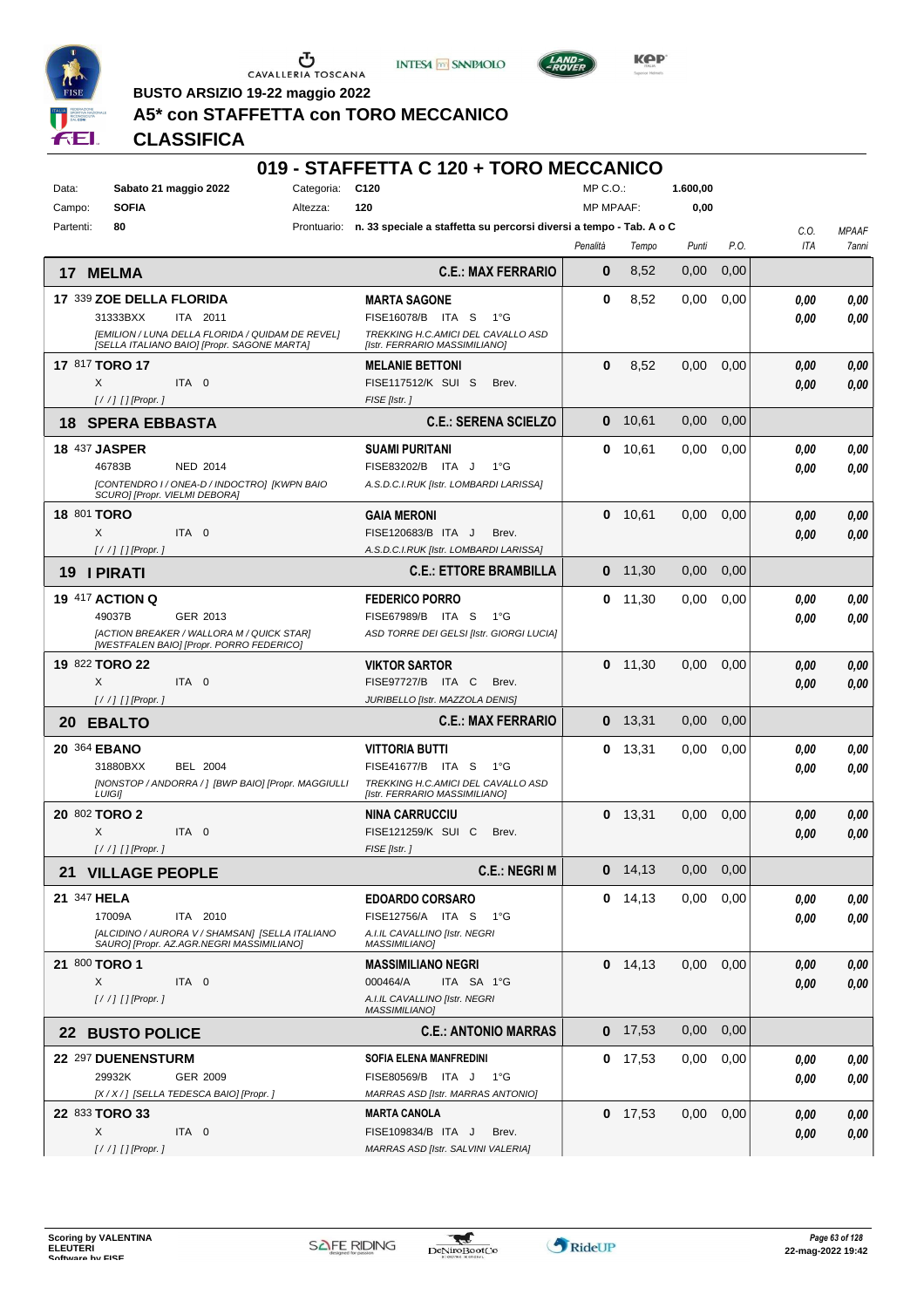





**BUSTO ARSIZIO 19-22 maggio 2022**

# **A5\* con STAFFETTA con TORO MECCANICO**

# **CLASSIFICA**

| Data:<br>Sabato 21 maggio 2022<br><b>SOFIA</b><br>Campo:                                                               | C <sub>120</sub><br>Categoria:<br>120<br>Altezza:                                  | MP C.O.:<br><b>MP MPAAF:</b> |           | 1.600,00<br>0,00 |      |              |              |
|------------------------------------------------------------------------------------------------------------------------|------------------------------------------------------------------------------------|------------------------------|-----------|------------------|------|--------------|--------------|
| 80<br>Partenti:                                                                                                        | n. 33 speciale a staffetta su percorsi diversi a tempo - Tab. A o C<br>Prontuario: |                              |           |                  |      | C.O.         | <b>MPAAF</b> |
|                                                                                                                        |                                                                                    | Penalità                     | Tempo     | Punti            | P.O. | ITA          | 7anni        |
| <b>EQUISTYLE 2</b><br>23                                                                                               | <b>C.E.: FABRI MAZZOLA</b>                                                         | 0                            | 21,14     | 0,00             | 0,00 |              |              |
| 23 452 ORLANDO VAN HET HULST<br><b>BEL 2014</b><br>049551                                                              | <b>FRANCESCA BUSATO</b><br>FISE27479/H ITA Y<br>1°G                                | 0                            | 21,14     | 0,00             | 0,00 | 0,00<br>0.00 | 0,00<br>0.00 |
| [DIAMANT DE SEMILLY / ILUSIONATA VAN T<br>MEULENHOF / LORD Z] [BEL. WARMBLOEDPAARD<br>SAURO] [Propr. BUSATO FRANCESCA] | L'ANGOLO DEL CAVALIERE ASD [Istr. DEL<br>COVILLO FABIOI                            |                              |           |                  |      |              |              |
| 23 816 TORO 16                                                                                                         | ALESSANDRO CORRÙ                                                                   |                              | $0$ 21,14 | 0,00             | 0,00 | 0.00         | 0,00         |
| ITA 0<br>X<br>$[!//]$ [] [Propr.]                                                                                      | FISE111834/B ITA C<br>Brev.<br>SCUDERIA EQUISTYLE ASD [Istr. MAZZOLA               |                              |           |                  |      | 0.00         | 0,00         |
|                                                                                                                        | <b>FABRIZIOI</b>                                                                   |                              |           |                  |      |              |              |
| 24 IL BELLO E LA BESTIA                                                                                                | <b>C.E.: VIVIANO CIROCCHI</b>                                                      | $\bf{0}$                     | 24,13     | 0,00             | 0,00 |              |              |
| 24 433 JAFFIER J                                                                                                       | <b>PAOLO MARI</b>                                                                  | 0                            | 24,13     | 0,00             | 0,00 | 0.00         | 0,00         |
| 49055B<br><b>NED 2014</b><br>[UP TO DATE / SAFFIER'S VL / ] [KWPN GRIGIO] [Propr.                                      | FISE79310/B ITA Y 1°G<br>IL BEDESCO ASD [Istr. CIROCCHI RITA]                      |                              |           |                  |      | 0.00         | 0.00         |
| <b>EQUIMEX SRLI</b>                                                                                                    |                                                                                    |                              |           |                  |      |              |              |
| 24 806 TORO 6<br>X<br>ITA 0                                                                                            | <b>MATILDE BONO</b><br>FISE83710/B ITA J<br>$2^{\circ}$ G                          | 0                            | 24.13     | 0,00             | 0,00 | 0.00<br>0.00 | 0,00<br>0.00 |
|                                                                                                                        | IL BEDESCO ASD [Istr. MARI ALESSANDRO]                                             |                              |           |                  |      |              |              |
| <b>DEL RE TEAM</b><br>25                                                                                               | <b>C.E.: STEFANO BACCHI</b>                                                        | $\bf{0}$                     | 24.20     | 0,00             | 0,00 |              |              |
| 25 320 PALMA DI GIO                                                                                                    | <b>LAURA MARIA RUBBINI</b>                                                         | 0                            | 24,20     | 0,00             | 0,00 | 0.00         | 0,00         |
| 32003BXX<br><b>NED 2010</b>                                                                                            | 003057/B<br>ITA S 1°G                                                              |                              |           |                  |      | 0.00         | 0,00         |
| [CLOCHARD / JANE / ] [SELLA OLANDESE SAURO] [Propr.<br>LE SCUDERIE DEL RE S.R.L. ASDI                                  | LE SCUDERIE DEL RE SSD A RL [Istr.<br><b>BACCHI STEFANOI</b>                       |                              |           |                  |      |              |              |
| 25 826 TORO 26                                                                                                         | <b>STEFANO BACCHI</b>                                                              | 0                            | 24,20     | 0,00             | 0,00 | 0,00         | 0,00         |
| X<br>ITA 0<br>$[!//]$ [] [Propr.]                                                                                      | <b>FISE8978/R</b><br>ITA S<br>$2^{\circ}$ G<br>LE SCUDERIE DEL RE SSD A RL [Istr.  |                              |           |                  |      | 0.00         | 0.00         |
|                                                                                                                        | <b>BACCHI STEFANOI</b>                                                             | 0                            | 27,11     | 0,00             | 0,00 |              |              |
| <b>SACCHI TEAM</b><br>26                                                                                               | <b>C.E.: STEFANO SACCHI</b>                                                        |                              |           |                  |      |              |              |
| 26 410 EROME D'AR TROPIG<br>48059B<br>FRA 2014                                                                         | <b>STEFANY VITALI</b><br>FISE63022/B ITA Y 1°G                                     | 0                            | 27,11     | 0,00             | 0,00 | 0,00<br>0.00 | 0,00<br>0.00 |
| [DIAMANT DE SEMILLY / SVENSKA / 1 [SELLA FRANCESE<br>BAIO] [Propr. VITALI STEFANY]                                     | SCUDERIE DELLA MALASPINA SSD A RL<br>[Istr. SACCHI STEFANO]                        |                              |           |                  |      |              |              |
| 26 839 TORO 39                                                                                                         | <b>AMBRA MELLACE</b>                                                               | 0                            | 27,11     | 0,00             | 0,00 | 0.00         | 0,00         |
| X<br>ITA 0                                                                                                             | <b>FISE72952/B</b><br>ITA Y<br>1°G                                                 |                              |           |                  |      | 0.00         | 0.00         |
| $[!//]$ [] [Propr.]                                                                                                    | SCUDERIE DELLA MALASPINA SSD A RL<br>[Istr. SACCHI STEFANO]                        |                              |           |                  |      |              |              |
| 27 SULBIATESE                                                                                                          | <b>C.E.: TIZIANO MATTAVELLI</b>                                                    | $\bf{0}$                     | 30,38     | 0,00             | 0,00 |              |              |
| 27 415 CAICOS 3                                                                                                        | <b>ANNA GIGANTE</b>                                                                |                              | 0, 30, 38 | 0,00             | 0,00 | 0.00         | 0,00         |
| 30835BXX<br>GER 2010                                                                                                   | FISE67598/B ITA Y 1°G                                                              |                              |           |                  |      | 0,00         | 0.00         |
| [CALIDO / AVIENNA / LAST LIBERTY] [OLDENBURG<br>GRIGIO] [Propr. GIGANTE ANNA]                                          | C.I.SULBIATESE SSD A RL [Istr. MATTAVELL]<br><b>TIZIANO]</b>                       |                              |           |                  |      |              |              |
| 27 818 TORO 18                                                                                                         | <b>MARTINA D'ANDREA</b>                                                            |                              | 0, 30, 38 | 0,00             | 0,00 | 0.00         | 0,00         |
| X<br>ITA 0<br>$[!//]$ [] [Propr.]                                                                                      | FISE98937/B ITA J<br>1°G<br>C.I.SULBIATESE SSD A RL [Istr. MATTAVELLI              |                              |           |                  |      | 0,00         | 0,00         |
|                                                                                                                        | <b>TIZIANOI</b>                                                                    |                              |           |                  |      |              |              |
| <b>HIPPOCASTANO</b><br>28                                                                                              | <b>C.E.: PIGNERO</b>                                                               |                              | 0, 31, 10 | 0,00             | 0,00 |              |              |
| 28 355 SOLANA<br>20159A<br>ITA 2014                                                                                    | <b>CHIARA PIGNERO</b><br>FISE16793/A ITA S<br>1°G                                  |                              | 0, 31, 10 | 0,00             | 0,00 | 0.00         | 0,00         |
| [ATHLETICO I / CORRAGNA / CORRADO I] [SELLA                                                                            | A.S.D. HIPPOCASTANO [Istr. PIGNERO                                                 |                              |           |                  |      | 0.00         | 0.00         |
| ITALIANO GRIGIO] [Propr. PIGNERO CHIARA]<br>28 838 TORO 38                                                             | CHIARA]                                                                            |                              | 0, 31, 10 | 0,00             | 0,00 |              |              |
| X<br>ITA 0                                                                                                             | ELIDE ALINOVI<br>FISE11212/C ITA S 1°G                                             |                              |           |                  |      | 0.00<br>0.00 | 0,00<br>0.00 |
| $[!//]$ [] [Propr.]                                                                                                    | A.S.D. HIPPOCASTANO [Istr. PIGNERO<br>CHIARA]                                      |                              |           |                  |      |              |              |
|                                                                                                                        |                                                                                    |                              |           |                  |      |              |              |

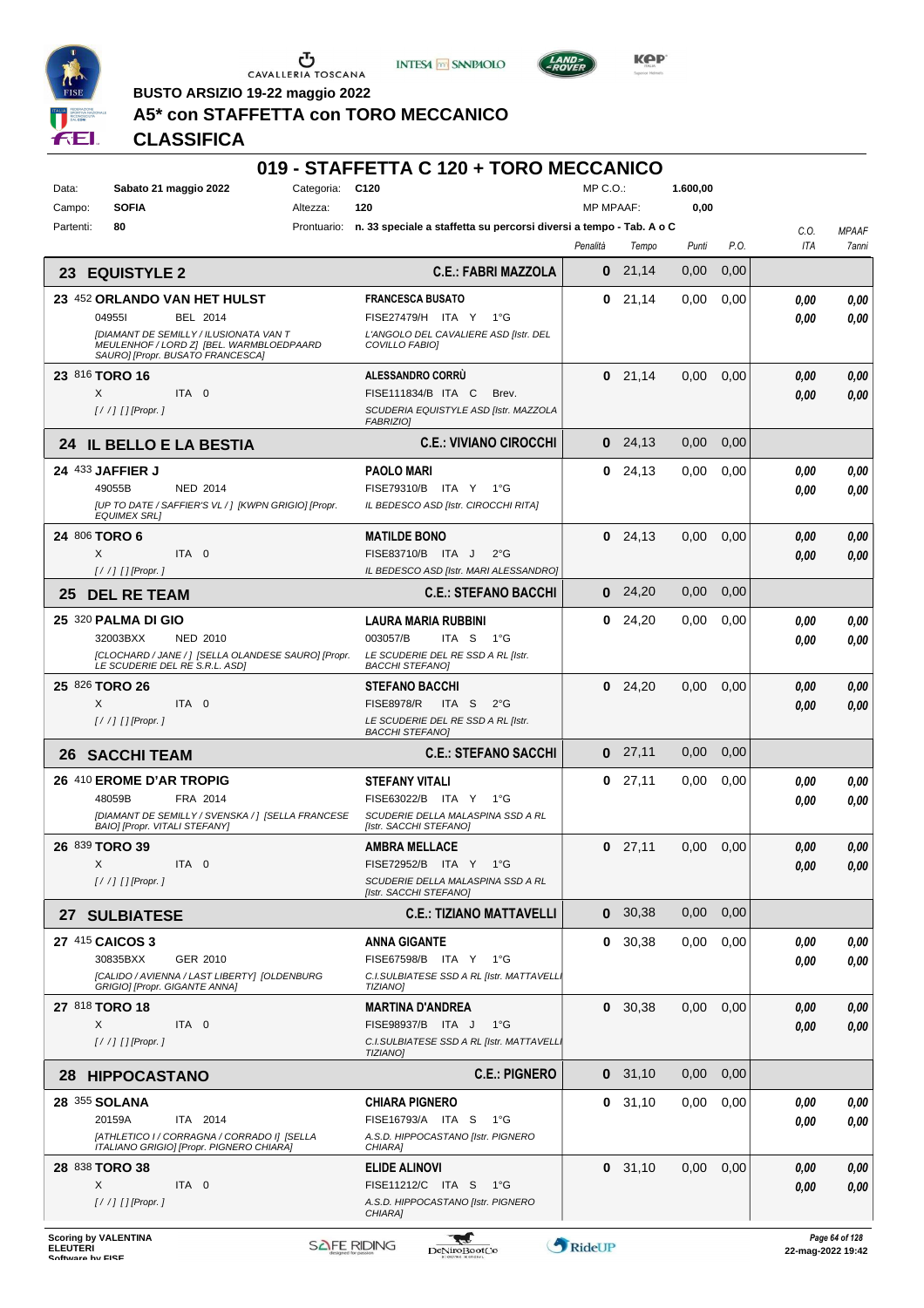





**Kep** 

**BUSTO ARSIZIO 19-22 maggio 2022**

# **A5\* con STAFFETTA con TORO MECCANICO**

## **CLASSIFICA**

| Data:<br>Campo: | Sabato 21 maggio 2022<br><b>SOFIA</b>                                                                | Categoria:<br>Altezza: | C <sub>120</sub><br>120                                                         | MP C.O.:<br><b>MP MPAAF:</b> |           | 1.600,00<br>0,00 |      |             |                       |
|-----------------|------------------------------------------------------------------------------------------------------|------------------------|---------------------------------------------------------------------------------|------------------------------|-----------|------------------|------|-------------|-----------------------|
| Partenti:       | 80                                                                                                   |                        | Prontuario: n. 33 speciale a staffetta su percorsi diversi a tempo - Tab. A o C |                              |           |                  |      |             |                       |
|                 |                                                                                                      |                        |                                                                                 | Penalità                     | Tempo     | Punti            | P.O. | C.O.<br>ITA | <b>MPAAF</b><br>7anni |
| 29 -            | <b>RINCO 1</b>                                                                                       |                        | <b>C.E.: FABRIZIO MAZZOLA</b>                                                   | $\bf{0}$                     | 32,26     | 0,00             | 0,00 |             |                       |
|                 | <b>29 430 QUITECJ</b>                                                                                |                        | <b>FRANCESCA BORLONI</b>                                                        | 0                            | 32,26     | 0,00             | 0,00 | 0.00        | 0,00                  |
|                 | 11004E<br>ITA 2006                                                                                   |                        | FISE75788/B ITA Y 1°G                                                           |                              |           |                  |      | 0.00        | 0,00                  |
|                 | [QUITE CAPITOL / PAGIRA / PICARD] [SELLA ITALIANO<br><b>BAIOI [Propr. OLIVELLI SILVIA]</b>           |                        | SCUDERIA EQUISTYLE ASD [Istr. MAZZOLA<br>FABRIZIO]                              |                              |           |                  |      |             |                       |
|                 | 29 804 TORO 4                                                                                        |                        | <b>FRANCESCA SALVANESCHI</b>                                                    |                              | $0$ 32,26 | 0,00             | 0,00 | 0.00        | 0,00                  |
|                 | ITA 0<br>X                                                                                           |                        | 008520/B<br>ITA <sub>S</sub><br>$1^{\circ}G$                                    |                              |           |                  |      | 0,00        | 0,00                  |
|                 | [/ /] [] [Propr. ]                                                                                   |                        | SCUDERIA EQUISTYLE ASD [Istr. MAZZOLA<br><b>FABRIZIOI</b>                       |                              |           |                  |      |             |                       |
| 30              | <b>HORSEBRIDGE 2</b>                                                                                 |                        | <b>C.E.: ROBERTO MODENA</b>                                                     | $\mathbf{0}$                 | 32,36     | 0,00             | 0,00 |             |                       |
| 30 440 NOFA     |                                                                                                      |                        | <b>LUDOVICA BURATO</b>                                                          | 0                            | 32,36     | 0,00             | 0,00 | 0.00        | 0,00                  |
|                 | 21937A<br>BEL 2013                                                                                   |                        | FISE39945/A ITA J<br>$1^{\circ}$ G                                              |                              |           |                  |      | 0.00        | 0.00                  |
|                 | [PRESLEY BOY / TESS BRIOLITA / ] [BEL.<br>WARMBLOEDPAARD BAIO] [Propr. BURATO LUDOVICA]              |                        | HORSEBRIDGE CLUB ASD [Istr. FAGO<br>FRANCESCO]                                  |                              |           |                  |      |             |                       |
|                 | 30 831 TORO 31                                                                                       |                        | <b>ALICE DEFILIPPI</b>                                                          | 0                            | 32,36     | 0,00             | 0,00 | 0.00        | 0,00                  |
|                 | X<br>ITA 0                                                                                           |                        | FISE40308/A ITA Y 1°G                                                           |                              |           |                  |      | 0.00        | 0.00                  |
|                 | $[!//]$ [] [Propr.]                                                                                  |                        | HORSEBRIDGE CLUB ASD [Istr. MODENA<br><b>ROBERTOI</b>                           |                              |           |                  |      |             |                       |
| 31              | THE FINAL COUNTDOWN                                                                                  |                        | <b>C.E.: ROBY ARIOLDI</b>                                                       | $\bf{0}$                     | 36,30     | 0,00             | 0,00 |             |                       |
|                 | 31 366 QUEBEL DELLA LOGGIA                                                                           |                        | <b>LUCA LANZI</b>                                                               | 0                            | 36.30     | 0,00             | 0,00 | 0,00        | 0,00                  |
|                 | 30035BXX<br>ITA 2010                                                                                 |                        | FISE9536/C<br>ITA Y<br>1°G                                                      |                              |           |                  |      | 0.00        | 0,00                  |
|                 | [LEMATO / TIMIDE / JALISCO B] [SELLA ITALIANO BAIO]<br>[Propr. ALL.TO DELLA LOGGIA SAS]              |                        | C.I.LO SCRIVIA ASD [Istr. LANZI FABIANO]                                        |                              |           |                  |      |             |                       |
|                 | 31 825 TORO 25                                                                                       |                        | ALESSANDRA MAINI                                                                |                              | 0, 36, 30 | 0,00             | 0,00 | 0,00        | 0,00                  |
|                 | X<br>ITA 0                                                                                           |                        | FISE47677/B ITA S<br>$1^{\circ}G$                                               |                              |           |                  |      | 0,00        | 0,00                  |
| 32              | $[!//]$ [] [Propr.]<br><b>MARRAS TEAM</b>                                                            |                        | C.I.LA LOGGIA [Istr. ARIOLDI EMANUELE]<br><b>C.E.: ANTONIO MARRAS</b>           |                              | $0$ 37,24 | 0,00             | 0,00 |             |                       |
|                 | 32 373 DALOUET                                                                                       |                        | <b>MARCELLO VERTEMATI</b>                                                       | 0                            | 37,24     | 0,00             | 0,00 | 0,00        | 0,00                  |
|                 | 32620BXX<br>ITA 2013                                                                                 |                        | FISE53919/B ITA Y 1°G                                                           |                              |           |                  |      | 0.00        | 0.00                  |
|                 | [DARCO / BLUE BALOU / BALOU DU ROUET] [HANNOVER<br>BAIO] [Propr. IL BOSCHETTO SOCIETA' AGRICOLA SRL] |                        | SONZOTEAM [Istr. FRANCESCHI NELLA<br>PAOLA ADELE]                               |                              |           |                  |      |             |                       |
|                 | 32 810 TORO 10                                                                                       |                        | <b>FEDERICA VILLA</b>                                                           |                              | $0$ 37,24 | 0,00             | 0,00 | 0,00        | 0,00                  |
|                 | X<br>ITA 0                                                                                           |                        | FISE18119/B ITA S<br>$2^{\circ}$ G                                              |                              |           |                  |      | 0.00        | 0.00                  |
|                 | $[!//]$ [] [Propr.]                                                                                  |                        | MARRAS ASD [Istr. MARRAS ANTONIO]                                               |                              |           |                  |      |             |                       |
|                 | <b>33 CINELLI TEAM</b>                                                                               |                        | <b>C.E.: CINELLI</b>                                                            |                              | $0$ 41,20 | 0,00             | 0,00 |             |                       |
|                 | 33 531 PILOTE HERO TC                                                                                |                        | <b>ALESSIA MORANTE</b>                                                          |                              | $0$ 41,20 | 0,00             | 0,00 | 0,00        | 0,00                  |
|                 | 48623B<br>BEL 2015                                                                                   |                        | FISE69657/B ITA J<br>$1^{\circ}G$                                               |                              |           |                  |      | 0,00        | 0,00                  |
|                 | [BOYFRIEND DU SEIGNEUR / UTAHBRIDGE / ] [BEL.<br>WARMBLOEDPAARD BAIO] [Propr. MORANTE ALESSIA]       |                        | C.I.BREGNANO [Istr. CATTANEO ANTONIO]                                           |                              |           |                  |      |             |                       |
|                 | 33 837 TORO 37                                                                                       |                        | <b>FRANCESCO LUDOVICO CINELLI</b>                                               |                              | $0$ 41,20 | 0,00             | 0,00 | 0,00        | 0,00                  |
|                 | X<br>ITA 0                                                                                           |                        | FISE106510/B SUI J 1°G                                                          |                              |           |                  |      | 0,00        | 0,00                  |
|                 | $[!//]$ [] [Propr.]                                                                                  |                        | C.I.BREGNANO [Istr. CATTANEO ANTONIO]                                           |                              |           |                  |      |             |                       |
|                 | <b>34 LE ULTIME MOHICANE</b>                                                                         |                        | <b>C.E.: ROBY ARIOLDI</b>                                                       |                              | $0$ 43,05 | 0,00             | 0,00 |             |                       |
|                 | 34 368 VENTO DELLA FLORIDA                                                                           |                        | <b>ALESSANDRA MAINI</b>                                                         |                              | 0.43,05   | 0,00             | 0,00 | 0,00        | 0,00                  |
|                 | 30218BXX<br>ITA 2010<br>[QUICK STAR / PANDORA DELLA FLORIDA / CELANO]                                |                        | FISE47677/B ITA S<br>1°G<br>C.I.LA LOGGIA [Istr. ARIOLDI EMANUELE]              |                              |           |                  |      | 0,00        | 0.00                  |
|                 | [SELLA ITALIANO GRIGIO] [Propr. BRANDA GIUSEPPE]                                                     |                        |                                                                                 |                              |           |                  |      |             |                       |
|                 | 34 824 TORO 24                                                                                       |                        | <b>CAMILLA LODOLA</b>                                                           |                              | $0$ 43,05 | 0,00             | 0,00 | 0,00        | 0,00                  |
|                 | X<br>ITA 0<br>[/ /] [] [Propr. ]                                                                     |                        | <b>FISE6235/L</b><br>ITA S<br>− 1°G<br>C.I.LA LOGGIA [Istr. ARIOLDI EMANUELE]   |                              |           |                  |      | 0,00        | 0,00                  |
|                 |                                                                                                      |                        |                                                                                 |                              |           |                  |      |             |                       |

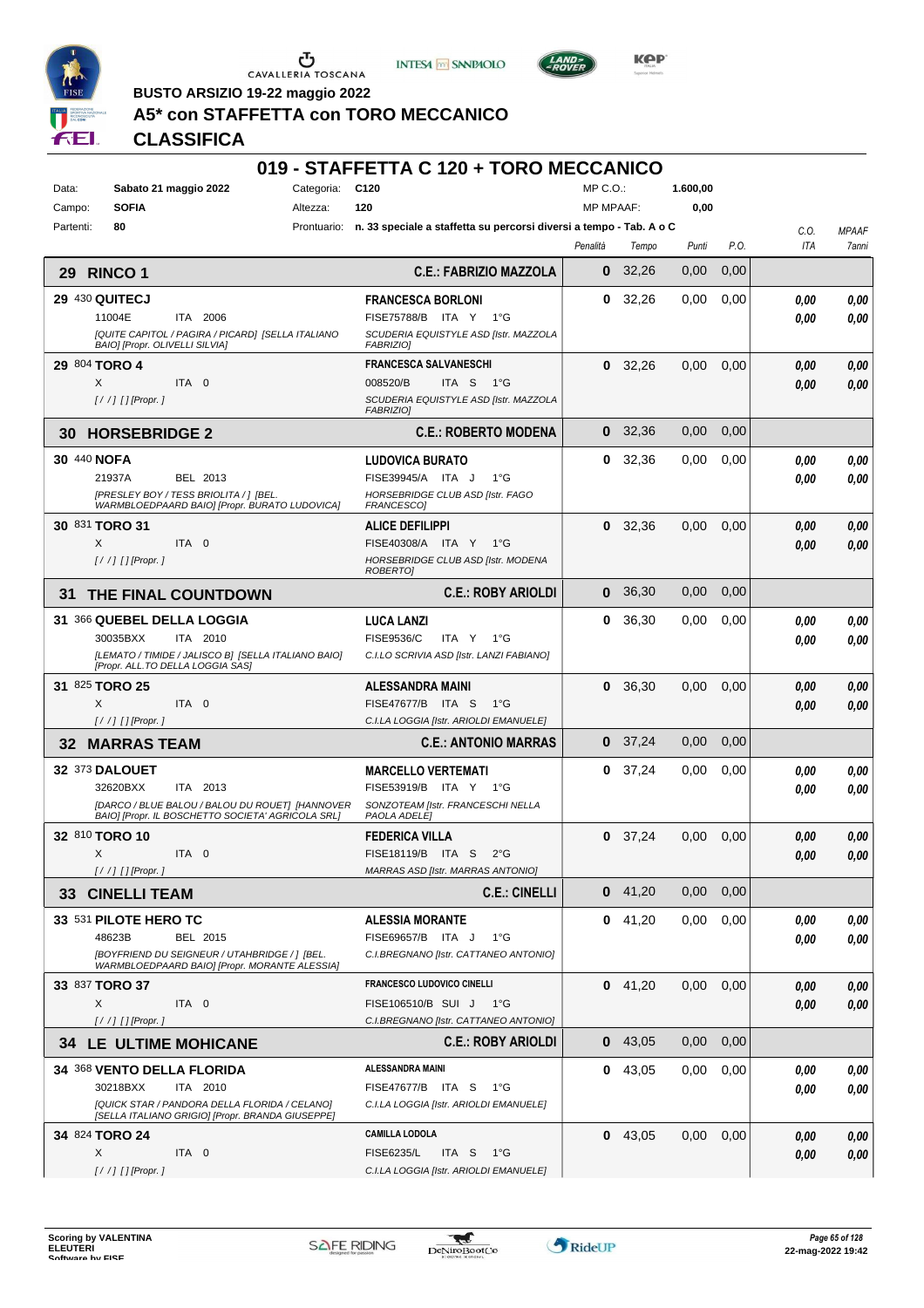





**Kep** 

**BUSTO ARSIZIO 19-22 maggio 2022**

#### **A5\* con STAFFETTA con TORO MECCANICO**

## **CLASSIFICA**

## **019 - STAFFETTA C 120 + TORO MECCANICO**

| Data:                     | Sabato 21 maggio 2022                                                                 | Categoria: | C120                                                                            | MP C.O.:         |           | 1.600,00 |      |                    |                       |
|---------------------------|---------------------------------------------------------------------------------------|------------|---------------------------------------------------------------------------------|------------------|-----------|----------|------|--------------------|-----------------------|
| <b>SOFIA</b><br>Campo:    |                                                                                       | Altezza:   | 120                                                                             | <b>MP MPAAF:</b> |           | 0,00     |      |                    |                       |
| 80<br>Partenti:           |                                                                                       |            | Prontuario: n. 33 speciale a staffetta su percorsi diversi a tempo - Tab. A o C | Penalità         | Tempo     | Punti    | P.O. | C.O.<br><b>ITA</b> | <b>MPAAF</b><br>7anni |
| 35                        | <b>SONDEREGGER &amp; WALDER</b>                                                       |            | <b>C.E.: WALDER</b>                                                             | 0                | 43.79     | 0,00     | 0,00 |                    |                       |
| 35 249 KINZI              |                                                                                       |            | <b>ALICE SONDEREGGER</b>                                                        | 0                | 43,79     | 0,00     | 0,00 | 0.00               | 0,00                  |
| LOS505                    | SUI 2015                                                                              |            | <b>LOS504</b><br>SUI S<br>− 1°G                                                 |                  |           |          |      | 0.00               | 0.00                  |
| $1/$ / $1$ $1$ [Propr. 1  |                                                                                       |            | [Istr.]                                                                         |                  |           |          |      |                    |                       |
| 35 834 TORO 34            |                                                                                       |            | <b>FABIEN WALDER</b>                                                            |                  | 0.43,79   | 0,00     | 0,00 | 0.00               | 0,00                  |
| X                         | ITA 0                                                                                 |            | FISE103152/K SUI SA 1°G                                                         |                  |           |          |      | 0.00               | 0,00                  |
| $[!//]$ [] [Propr.]       |                                                                                       |            | [Istr. RAGIONE FRANCESCO]<br><b>C.E.: ANDREA BASSAN</b>                         | 0                | 46,10     | 0,00     | 0,00 |                    |                       |
| <b>SIMPLY BULLY</b><br>36 | 36 422 FALETTA DE DWERSE HAGEN                                                        |            | <b>FRANCESCA MAGNANTE TRECCO</b>                                                | 0                | 46,10     | 0,00     | 0,00 |                    |                       |
| 33008BXX                  | <b>BEL 2005</b>                                                                       |            | FISE72013/B ITA J 1°G                                                           |                  |           |          |      | 0.00<br>0.00       | 0,00<br>0,00          |
|                           | [LUPICOR / BALETTA VAN DE ZUUTHOEVE / THUNDER                                         |            | SIMPLY HORSE SSD A RL [Istr. BASSAN                                             |                  |           |          |      |                    |                       |
|                           | VAN DE ZUUTHOEVE] [BWP APPALOOSA NERO] [Propr.<br>PIRRO BALATTO ROBERTOJ              |            | <b>ANDREA1</b>                                                                  |                  |           |          |      |                    |                       |
| 36 828 TORO 28            |                                                                                       |            | RICCARDO CASTIGLIEGO                                                            | 0                | 46,10     | 0,00     | 0,00 | 0.00               | 0,00                  |
| X                         | ITA 0                                                                                 |            | FISE101048/B ITA Y 1°G                                                          |                  |           |          |      | 0,00               | 0,00                  |
| $1/$ / $1$ $1$ [Propr. 1  |                                                                                       |            | SIMPLY HORSE SSD A RL [Istr. BASSAN<br>ANDREA]                                  |                  |           |          |      |                    |                       |
| 37                        | <b>PRINCESS OF THE SWISS MOUNTAINS</b>                                                |            | <b>C.E.: KARIN HANSELMANN</b>                                                   | $\bf{0}$         | 47.75     | 0,00     | 0,00 |                    |                       |
| 37 305 WAITAKI ROSE       |                                                                                       |            | <b>ELODIE HANSELMANN</b>                                                        |                  | $0$ 47,75 | 0,00     | 0,00 | 0.00               | 0,00                  |
| 25232K                    | <b>GER 2006</b>                                                                       |            | FISE121782/K SUI C<br>$1^{\circ}G$                                              |                  |           |          |      | 0.00               | 0.00                  |
|                           | [X / X / ] [OLDENBURG GRIGIO] [Propr. ]                                               |            | FISE [Istr.]                                                                    |                  |           |          |      |                    |                       |
| 37 820 TORO 20            |                                                                                       |            | <b>MALIN CAVEGN</b>                                                             |                  | $0$ 47,75 | 0,00     | 0,00 | 0,00               | 0,00                  |
| X                         | ITA 0                                                                                 |            | FISE121120/K SUI C<br>$1^{\circ}G$                                              |                  |           |          |      | 0.00               | 0,00                  |
| $[!//]$ [] [Propr.]       |                                                                                       |            |                                                                                 |                  |           |          |      |                    |                       |
|                           |                                                                                       |            | FISE [Istr.]                                                                    |                  |           |          |      |                    |                       |
| 38<br><b>EQUISTYLE 1</b>  |                                                                                       |            | <b>C.E.: FABRI MAZZOLA</b>                                                      | 0                | 49,25     | 0,00     | 0,00 |                    |                       |
| 38 325 DALOUBET           |                                                                                       |            | <b>FRANCESCA SALVANESCHI</b>                                                    | 0                | 49,25     | 0,00     | 0,00 | 0,00               | 0,00                  |
| 33995BXX                  | ITA 2013                                                                              |            | 008520/B<br>ITA S<br>1°G                                                        |                  |           |          |      | 0.00               | 0,00                  |
|                           | [BALOUBET DU ROUET / SARAGOZZA / DOHITZUN<br>GUERNICA] [SELLA ITALIANO SAURO] [Propr. |            | SCUDERIA EQUISTYLE ASD [Istr. MAZZOLA<br>FABRIZIO]                              |                  |           |          |      |                    |                       |
|                           | SALVANESCHI FRANCESCA]                                                                |            |                                                                                 |                  |           |          |      |                    |                       |
| 38 815 TORO 15            |                                                                                       |            | <b>ALLEGRA DIGESI</b>                                                           | 0                | 49,25     | 0,00     | 0,00 | 0.00               | 0,00                  |
| X                         | ITA 0                                                                                 |            | FISE114650/B ITA C<br>Brev.                                                     |                  |           |          |      | 0.00               | 0,00                  |
| [/ /] [] [Propr. ]        |                                                                                       |            | SCUDERIA EQUISTYLE ASD [Istr. MAZZOLA<br><i><b>FABRIZIO]</b></i>                |                  |           |          |      |                    |                       |
|                           | <b>39 QUELLE DEL MALA 2</b>                                                           |            | <b>C.E.: GIULIA MARASCO</b>                                                     | 0                | 50,15     | 0,00     | 0,00 |                    |                       |
|                           | 39 408 ALTENKLOSTERHOF'S BIG BROWN                                                    |            | <b>DENISE BAZZOLI</b>                                                           |                  | 0, 50, 15 | 0,00     | 0,00 | 0,00               | 0,00                  |
| 47009B                    | GER 2013                                                                              |            | FISE62222/B ITA Y 1°G                                                           |                  |           |          |      | 0,00               | 0,00                  |
| <b>LUCCHESI WANDAI</b>    | [BALOUS BELLINI / ANKA / ] [WESTFALEN BAIO] [Propr.                                   |            | SCUDERIE DELLA MALASPINA SSD A RL<br>[Istr. CONNOR JAMES JOSEPH]                |                  |           |          |      |                    |                       |
| 39 809 TORO 9             |                                                                                       |            | <b>LUCREZIA ROCCA</b>                                                           |                  |           | 0,00     | 0,00 |                    |                       |
| X                         | ITA 0                                                                                 |            | FISE86851/B ITA Y 1°G                                                           |                  | 0 50,15   |          |      | 0,00<br>0,00       | 0,00                  |
| $[!//]$ [] [Propr.]       |                                                                                       |            | SCUDERIE DELLA MALASPINA SSD A RL<br>[Istr. CONNOR JAMES JOSEPH]                |                  |           |          |      |                    | 0,00                  |
| <b>40 SOFFICINI SWAG</b>  |                                                                                       |            | <b>C.E.: VIVIANO CIROCCHI</b>                                                   |                  | 0, 76, 08 | 0,00     | 0,00 |                    |                       |
| 40 462 CASSIDY GESMERAY   |                                                                                       |            | <b>CARLOTTA FURLANETTO</b>                                                      |                  | 0, 76, 08 | 0,00     | 0,00 | 0.00               | 0,00                  |
| 30607K                    | FRA 2012                                                                              |            | FISE51567/D ITA J<br>1°G                                                        |                  |           |          |      | 0,00               | 0,00                  |
|                           | [X / X / ] [SELLA FRANCESE SAURO] [Propr. ]                                           |            | IL BEDESCO ASD [Istr. CIROCCHI VIVIANO<br><b>FELICIANO]</b>                     |                  |           |          |      |                    |                       |
| 40 807 TORO 7             |                                                                                       |            | <b>ALESSANDRO MARI</b>                                                          |                  | 0, 76, 08 | 0,00     | 0,00 | 0,00               | 0,00                  |
| X                         | ITA 0                                                                                 |            | 011271/B<br>ITA S $2^{\circ}G$                                                  |                  |           |          |      | 0,00               | 0,00                  |
| $[!//]$ [] [Propr.]       |                                                                                       |            | IL BEDESCO ASD [Istr. CIROCCHI RITA]                                            |                  |           |          |      |                    |                       |

**Scoring by VALENTINA**<br>
ELEUTERI Page 66 of 128<br>
Software hy Elecute 22-mag-2022 19:42<br>
Software hy Elecute 22-mag-2022 19:42

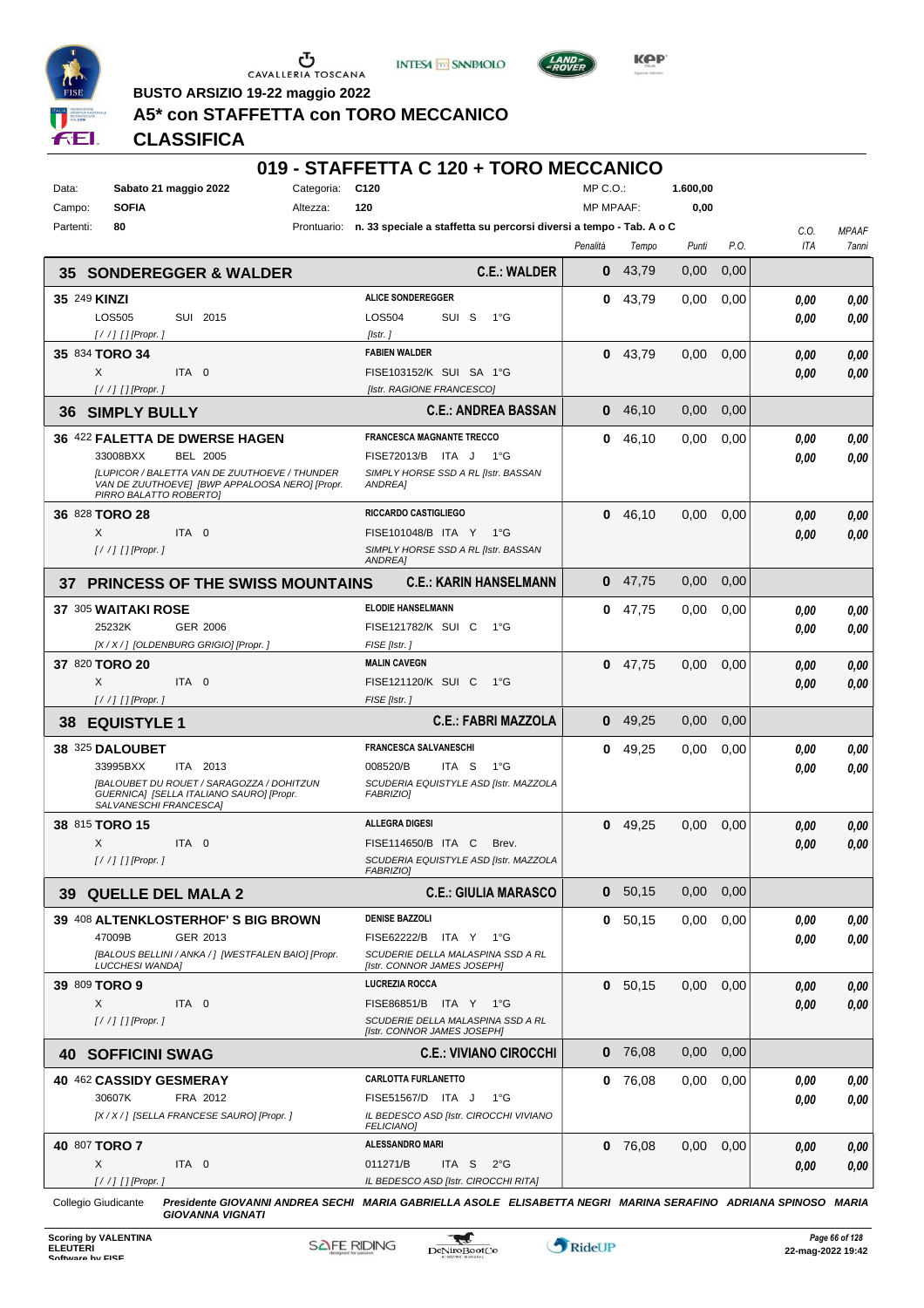





**BUSTO ARSIZIO 19-22 maggio 2022**

#### **A5\* con STAFFETTA con TORO MECCANICO**

*Presidente GIOVANNI ANDREA SECHI MARIA GABRIELLA ASOLE ELISABETTA NEGRI MARINA SERAFINO ADRIANA SPINOSO MARIA GIOVANNA VIGNATI* **CLASSIFICA**

#### **020 - C 120 A FASI - NO MP -**

| <b>SOFIA</b><br>120<br><b>MP MPAAF:</b><br>0,00<br>Campo:<br>Altezza:<br>Partenti:<br>46<br>Prontuario:<br>n. 19.2 speciale a fasi consecutive - Tab. A<br><b>MPAAF</b><br>C.O.<br>P.O.<br>ITA<br>Penalità<br>Tempo<br>Punti<br>7anni<br>ANGELICA LO DUCA<br><b>1 276 ARDISIA</b><br>0/0<br>27,80<br>0.00<br>0,00<br>0,00<br>0,00<br>ITA 2014<br>34787BXX<br>FISE114543/B ITA J<br>1°G<br>0,00<br>0.00<br>[CASCARI / CATERINA / CANTOS] [SELLA ITALIANO BAIO]<br>CITTA' DI MANTOVA ASD [Istr.<br>[Propr. LO DUCA ANGELICA]<br>CAMPAGNARO GIAMPIETROI<br>2 374 AUSGESTELLT AS<br><b>AURORA EMILIA BEVERINA</b><br>28,10<br>0,00<br>0/0<br>0,00<br>0,00<br>0.00<br>30738BXX<br>GER 2008<br>FISE54577/B ITA Y 1°G<br>0,00<br>0.00<br>[ADLANTUS / GRETA / GIORGIO] [OLDENBURG BAIO]<br>SCUDERIA LA CHIMERA SSD A RL [Istr.<br>[Propr. PIOVANI EDOARDO]<br>PALUMBO GIORGIAI<br>$\,$ 3 $^{318}$ JUVENTUS<br>28,41<br>0/0<br>0,00<br>0,00<br><b>ANDREA BORSANI</b><br>0.00<br>0,00<br>46408B<br>002941/B<br>NED 2014<br>ITA SA 1°G<br>0.00<br>0.00<br>[ROYAL FEU S.F / NIZZA / ] [KWPN BAIO] [Propr. AZIENDA<br>DEL RAMPANTE ASD [Istr. AZZOLINA<br>AGRCOLA MIRABELLO DI BORSANI ANDREA]<br><b>DAVIDE</b><br>4 338 ABSOLUT<br><b>FILIPPO CARZANIGA</b><br>29,58<br>0/0<br>0,00<br>0,00<br>0.00<br>0,00<br>15087A<br>ITA 2006<br>FISE14332/B ITA S<br>$1^{\circ}G$<br>0.00<br>0.00<br>[BENITO / FREDERIEK / ASTRONAUT] [SELLA ITALIANO<br>SCUDERIA CA' DE ZECCHI [Istr. CAPPAI<br>BAIO] [Propr. MELOTTI CARLO]<br>STEFANO]<br>5 326 GIOBS<br><b>GIULIA PETAZZI</b><br>$0/0$ 31,45<br>0,00<br>0.00<br>0,00<br>0,00<br>21958G<br>FISE23941/B ITA S<br>ITA 2009<br>1°G<br>0.00<br>0.00<br>[ACORLAND DELLA CACCIA / NINA UTOPIA / JULIO<br>PENTAGON R.C. SSD A RL [Istr. PURICELLI<br>MARINER] [SELLA ITALIANO BAIO] [Propr. SCUDERIE<br><b>EMILIO1</b><br>PACIOTTI SRL]<br>6 344 DADDY-GOLD<br><b>ANDREA PISANI</b><br>$0/0$ 31,58<br>0,00<br>0,00<br>0.00<br>0,00<br>27972BXX<br>FISE104872/B ITA C<br><b>NED 2008</b><br>1°G<br>0,00<br>0.00<br>[ANDIAMO / NINA-GOLD / LUX] [KWPN BAIO] [Propr.<br>B.E.T. SSD A RL [Istr. DONATO LUISA]<br><b>LUALDI LUCIA]</b><br>7 379 DONNA HH Z<br><b>BENEDETTA BORZIANI</b><br>$0/0$ 31,77<br>0,00<br>0,00<br>0,00<br>0.00<br>025169/B<br>29812K<br>BEL 2014<br>ITA S<br>1°G<br>0.00<br>0.00<br>[X / X / ] [SELLA BELGA BAIO] [Propr. ]<br>CLUB IPPICO MONZESE ASD [Istr.<br>COLOMBO ALESSANDROJ<br>$0/0$ 32,36<br>8 346 CARTHJONK<br>0,00<br>0,00<br>0,00<br>0,00<br><b>ISABELLA TORTO</b><br>13194F<br>ITA 2007<br><b>FISE3052/S</b><br>ITA S<br>$1^{\circ}G$<br>0,00<br>0.00<br>CENTRO IPPICO LA TORBIERA S.S.D. A R.L.<br>[COPITO / JONKVROUWE / RAMIRO] [SELLA ITALIANO<br>GRIGIO] [Propr. PEILA MARCO]<br>[Istr. GERARDI VITO]<br>9 342 CHIEF-L<br>33,25<br>0/0<br>0,00<br>0,00<br>0,00<br><b>MATILDA FUMAGALLI</b><br>0,00<br>16680P<br><b>NED 2007</b><br>FISE30015/B ITA Y<br>1°G<br>0.00<br>0.00<br>[VAILLANT / AARLANDERVEEN / ] [NEDERLANDS<br>ASD SCUDERIA 134 [Istr. VIGO VITTORIA]<br>RIJPAAR. BAIO SCUROI [Propr. PIERINI ALESSANDRA]<br>10 439 INSPIRE-S<br>$0/0$ 36,40<br>0,00<br>0,00<br>0.00<br><b>MATTIA MARRAS</b><br>0.00<br>16990P<br>NED 2013<br>FISE83865/B ITA J 1°G<br>0.00<br>0,00<br>[ELDORADO VAN DE ZESHOEK / E-CAPITOLA-S / S-<br><b>MARRAS ASD [Istr. MARRAS ANTONIO]</b><br>509954 QUAPRICE Z] [KWPN BAIO] [Propr. ZENOBI<br><b>FILIPPO]</b><br><b>11 474 KYRIOSO W</b><br>$0/0$ 36,65<br>0,00<br>0,00<br>0,00<br><b>EFISIO ROCCO MARRAS</b><br>0.00<br>47247B<br><b>NED 2015</b><br>FISE3836/N<br>ITA S 1°G<br>0.00<br>0.00<br>[GRAND SLAM VDL / UROSA W / MANHATTAN] [KWPN<br>C.I.CAPUANO ASD [Istr. CORREDDU<br>BAIO] [Propr. RIBOLLA ALESSANDRO]<br>GIOVANNI BATTISTAJ<br>12 352 ELORDINA D<br>$0/0$ 37,79<br>0,00<br>0,00<br><b>CECILIA PESCO</b><br>0.00<br>0,00<br>17875A<br>FISE25800/B ITA S 1°G<br><b>NED 2009</b><br>0.00<br>0.00<br>[BERLIN / F-LORDINA / LORD] [KWPN BAIO] [Propr.<br>SCUDERIA CA' DE ZECCHI [Istr. CAPPAI<br>AMADEI RINALDO]<br>STEFANO]<br>13 406 VERYGOOD DELACENSE<br>$0/0$ 38,55<br>0,00<br>0,00<br>0,00<br><b>MALIN CAVEGN</b><br>0,00<br>30326K<br>FRA 2009<br>FISE121120/K SUI C<br>1°G<br>0,00<br>0,00<br>[X / X / ] [SELLA FRANCESE BAIO SCURO] [Propr. ]<br>FISE [Istr. ]<br><b>14 305 WAITAKI ROSE</b><br>$0/4$ 27,09<br>0,00<br>0,00<br><b>ELODIE HANSELMANN</b><br>0.00<br>0,00<br>25232K<br><b>GER 2006</b><br>FISE121782/K SUI C 1°G<br>0,00<br>0,00<br>[X / X / ] [OLDENBURG GRIGIO] [Propr. ]<br>FISE [Istr.] | Data: | Sabato 21 maggio 2022 | Categoria: | C <sub>120</sub> | MP C. O. | 0,00 |  |  |
|-----------------------------------------------------------------------------------------------------------------------------------------------------------------------------------------------------------------------------------------------------------------------------------------------------------------------------------------------------------------------------------------------------------------------------------------------------------------------------------------------------------------------------------------------------------------------------------------------------------------------------------------------------------------------------------------------------------------------------------------------------------------------------------------------------------------------------------------------------------------------------------------------------------------------------------------------------------------------------------------------------------------------------------------------------------------------------------------------------------------------------------------------------------------------------------------------------------------------------------------------------------------------------------------------------------------------------------------------------------------------------------------------------------------------------------------------------------------------------------------------------------------------------------------------------------------------------------------------------------------------------------------------------------------------------------------------------------------------------------------------------------------------------------------------------------------------------------------------------------------------------------------------------------------------------------------------------------------------------------------------------------------------------------------------------------------------------------------------------------------------------------------------------------------------------------------------------------------------------------------------------------------------------------------------------------------------------------------------------------------------------------------------------------------------------------------------------------------------------------------------------------------------------------------------------------------------------------------------------------------------------------------------------------------------------------------------------------------------------------------------------------------------------------------------------------------------------------------------------------------------------------------------------------------------------------------------------------------------------------------------------------------------------------------------------------------------------------------------------------------------------------------------------------------------------------------------------------------------------------------------------------------------------------------------------------------------------------------------------------------------------------------------------------------------------------------------------------------------------------------------------------------------------------------------------------------------------------------------------------------------------------------------------------------------------------------------------------------------------------------------------------------------------------------------------------------------------------------------------------------------------------------------------------------------------------------------------------------------------------------------------------------------------------------------------------------------------------------------------------------------------------------------------------------------------------------------------------------------------------------------------------------------------------------------------------------------------------------------------------------------------------------------------------------------------------------------------------------------------------------------------------------------------|-------|-----------------------|------------|------------------|----------|------|--|--|
|                                                                                                                                                                                                                                                                                                                                                                                                                                                                                                                                                                                                                                                                                                                                                                                                                                                                                                                                                                                                                                                                                                                                                                                                                                                                                                                                                                                                                                                                                                                                                                                                                                                                                                                                                                                                                                                                                                                                                                                                                                                                                                                                                                                                                                                                                                                                                                                                                                                                                                                                                                                                                                                                                                                                                                                                                                                                                                                                                                                                                                                                                                                                                                                                                                                                                                                                                                                                                                                                                                                                                                                                                                                                                                                                                                                                                                                                                                                                                                                                                                                                                                                                                                                                                                                                                                                                                                                                                                                                                                                             |       |                       |            |                  |          |      |  |  |
|                                                                                                                                                                                                                                                                                                                                                                                                                                                                                                                                                                                                                                                                                                                                                                                                                                                                                                                                                                                                                                                                                                                                                                                                                                                                                                                                                                                                                                                                                                                                                                                                                                                                                                                                                                                                                                                                                                                                                                                                                                                                                                                                                                                                                                                                                                                                                                                                                                                                                                                                                                                                                                                                                                                                                                                                                                                                                                                                                                                                                                                                                                                                                                                                                                                                                                                                                                                                                                                                                                                                                                                                                                                                                                                                                                                                                                                                                                                                                                                                                                                                                                                                                                                                                                                                                                                                                                                                                                                                                                                             |       |                       |            |                  |          |      |  |  |
|                                                                                                                                                                                                                                                                                                                                                                                                                                                                                                                                                                                                                                                                                                                                                                                                                                                                                                                                                                                                                                                                                                                                                                                                                                                                                                                                                                                                                                                                                                                                                                                                                                                                                                                                                                                                                                                                                                                                                                                                                                                                                                                                                                                                                                                                                                                                                                                                                                                                                                                                                                                                                                                                                                                                                                                                                                                                                                                                                                                                                                                                                                                                                                                                                                                                                                                                                                                                                                                                                                                                                                                                                                                                                                                                                                                                                                                                                                                                                                                                                                                                                                                                                                                                                                                                                                                                                                                                                                                                                                                             |       |                       |            |                  |          |      |  |  |
|                                                                                                                                                                                                                                                                                                                                                                                                                                                                                                                                                                                                                                                                                                                                                                                                                                                                                                                                                                                                                                                                                                                                                                                                                                                                                                                                                                                                                                                                                                                                                                                                                                                                                                                                                                                                                                                                                                                                                                                                                                                                                                                                                                                                                                                                                                                                                                                                                                                                                                                                                                                                                                                                                                                                                                                                                                                                                                                                                                                                                                                                                                                                                                                                                                                                                                                                                                                                                                                                                                                                                                                                                                                                                                                                                                                                                                                                                                                                                                                                                                                                                                                                                                                                                                                                                                                                                                                                                                                                                                                             |       |                       |            |                  |          |      |  |  |
|                                                                                                                                                                                                                                                                                                                                                                                                                                                                                                                                                                                                                                                                                                                                                                                                                                                                                                                                                                                                                                                                                                                                                                                                                                                                                                                                                                                                                                                                                                                                                                                                                                                                                                                                                                                                                                                                                                                                                                                                                                                                                                                                                                                                                                                                                                                                                                                                                                                                                                                                                                                                                                                                                                                                                                                                                                                                                                                                                                                                                                                                                                                                                                                                                                                                                                                                                                                                                                                                                                                                                                                                                                                                                                                                                                                                                                                                                                                                                                                                                                                                                                                                                                                                                                                                                                                                                                                                                                                                                                                             |       |                       |            |                  |          |      |  |  |
|                                                                                                                                                                                                                                                                                                                                                                                                                                                                                                                                                                                                                                                                                                                                                                                                                                                                                                                                                                                                                                                                                                                                                                                                                                                                                                                                                                                                                                                                                                                                                                                                                                                                                                                                                                                                                                                                                                                                                                                                                                                                                                                                                                                                                                                                                                                                                                                                                                                                                                                                                                                                                                                                                                                                                                                                                                                                                                                                                                                                                                                                                                                                                                                                                                                                                                                                                                                                                                                                                                                                                                                                                                                                                                                                                                                                                                                                                                                                                                                                                                                                                                                                                                                                                                                                                                                                                                                                                                                                                                                             |       |                       |            |                  |          |      |  |  |
|                                                                                                                                                                                                                                                                                                                                                                                                                                                                                                                                                                                                                                                                                                                                                                                                                                                                                                                                                                                                                                                                                                                                                                                                                                                                                                                                                                                                                                                                                                                                                                                                                                                                                                                                                                                                                                                                                                                                                                                                                                                                                                                                                                                                                                                                                                                                                                                                                                                                                                                                                                                                                                                                                                                                                                                                                                                                                                                                                                                                                                                                                                                                                                                                                                                                                                                                                                                                                                                                                                                                                                                                                                                                                                                                                                                                                                                                                                                                                                                                                                                                                                                                                                                                                                                                                                                                                                                                                                                                                                                             |       |                       |            |                  |          |      |  |  |
|                                                                                                                                                                                                                                                                                                                                                                                                                                                                                                                                                                                                                                                                                                                                                                                                                                                                                                                                                                                                                                                                                                                                                                                                                                                                                                                                                                                                                                                                                                                                                                                                                                                                                                                                                                                                                                                                                                                                                                                                                                                                                                                                                                                                                                                                                                                                                                                                                                                                                                                                                                                                                                                                                                                                                                                                                                                                                                                                                                                                                                                                                                                                                                                                                                                                                                                                                                                                                                                                                                                                                                                                                                                                                                                                                                                                                                                                                                                                                                                                                                                                                                                                                                                                                                                                                                                                                                                                                                                                                                                             |       |                       |            |                  |          |      |  |  |
|                                                                                                                                                                                                                                                                                                                                                                                                                                                                                                                                                                                                                                                                                                                                                                                                                                                                                                                                                                                                                                                                                                                                                                                                                                                                                                                                                                                                                                                                                                                                                                                                                                                                                                                                                                                                                                                                                                                                                                                                                                                                                                                                                                                                                                                                                                                                                                                                                                                                                                                                                                                                                                                                                                                                                                                                                                                                                                                                                                                                                                                                                                                                                                                                                                                                                                                                                                                                                                                                                                                                                                                                                                                                                                                                                                                                                                                                                                                                                                                                                                                                                                                                                                                                                                                                                                                                                                                                                                                                                                                             |       |                       |            |                  |          |      |  |  |
|                                                                                                                                                                                                                                                                                                                                                                                                                                                                                                                                                                                                                                                                                                                                                                                                                                                                                                                                                                                                                                                                                                                                                                                                                                                                                                                                                                                                                                                                                                                                                                                                                                                                                                                                                                                                                                                                                                                                                                                                                                                                                                                                                                                                                                                                                                                                                                                                                                                                                                                                                                                                                                                                                                                                                                                                                                                                                                                                                                                                                                                                                                                                                                                                                                                                                                                                                                                                                                                                                                                                                                                                                                                                                                                                                                                                                                                                                                                                                                                                                                                                                                                                                                                                                                                                                                                                                                                                                                                                                                                             |       |                       |            |                  |          |      |  |  |
|                                                                                                                                                                                                                                                                                                                                                                                                                                                                                                                                                                                                                                                                                                                                                                                                                                                                                                                                                                                                                                                                                                                                                                                                                                                                                                                                                                                                                                                                                                                                                                                                                                                                                                                                                                                                                                                                                                                                                                                                                                                                                                                                                                                                                                                                                                                                                                                                                                                                                                                                                                                                                                                                                                                                                                                                                                                                                                                                                                                                                                                                                                                                                                                                                                                                                                                                                                                                                                                                                                                                                                                                                                                                                                                                                                                                                                                                                                                                                                                                                                                                                                                                                                                                                                                                                                                                                                                                                                                                                                                             |       |                       |            |                  |          |      |  |  |
|                                                                                                                                                                                                                                                                                                                                                                                                                                                                                                                                                                                                                                                                                                                                                                                                                                                                                                                                                                                                                                                                                                                                                                                                                                                                                                                                                                                                                                                                                                                                                                                                                                                                                                                                                                                                                                                                                                                                                                                                                                                                                                                                                                                                                                                                                                                                                                                                                                                                                                                                                                                                                                                                                                                                                                                                                                                                                                                                                                                                                                                                                                                                                                                                                                                                                                                                                                                                                                                                                                                                                                                                                                                                                                                                                                                                                                                                                                                                                                                                                                                                                                                                                                                                                                                                                                                                                                                                                                                                                                                             |       |                       |            |                  |          |      |  |  |
|                                                                                                                                                                                                                                                                                                                                                                                                                                                                                                                                                                                                                                                                                                                                                                                                                                                                                                                                                                                                                                                                                                                                                                                                                                                                                                                                                                                                                                                                                                                                                                                                                                                                                                                                                                                                                                                                                                                                                                                                                                                                                                                                                                                                                                                                                                                                                                                                                                                                                                                                                                                                                                                                                                                                                                                                                                                                                                                                                                                                                                                                                                                                                                                                                                                                                                                                                                                                                                                                                                                                                                                                                                                                                                                                                                                                                                                                                                                                                                                                                                                                                                                                                                                                                                                                                                                                                                                                                                                                                                                             |       |                       |            |                  |          |      |  |  |
|                                                                                                                                                                                                                                                                                                                                                                                                                                                                                                                                                                                                                                                                                                                                                                                                                                                                                                                                                                                                                                                                                                                                                                                                                                                                                                                                                                                                                                                                                                                                                                                                                                                                                                                                                                                                                                                                                                                                                                                                                                                                                                                                                                                                                                                                                                                                                                                                                                                                                                                                                                                                                                                                                                                                                                                                                                                                                                                                                                                                                                                                                                                                                                                                                                                                                                                                                                                                                                                                                                                                                                                                                                                                                                                                                                                                                                                                                                                                                                                                                                                                                                                                                                                                                                                                                                                                                                                                                                                                                                                             |       |                       |            |                  |          |      |  |  |
|                                                                                                                                                                                                                                                                                                                                                                                                                                                                                                                                                                                                                                                                                                                                                                                                                                                                                                                                                                                                                                                                                                                                                                                                                                                                                                                                                                                                                                                                                                                                                                                                                                                                                                                                                                                                                                                                                                                                                                                                                                                                                                                                                                                                                                                                                                                                                                                                                                                                                                                                                                                                                                                                                                                                                                                                                                                                                                                                                                                                                                                                                                                                                                                                                                                                                                                                                                                                                                                                                                                                                                                                                                                                                                                                                                                                                                                                                                                                                                                                                                                                                                                                                                                                                                                                                                                                                                                                                                                                                                                             |       |                       |            |                  |          |      |  |  |
|                                                                                                                                                                                                                                                                                                                                                                                                                                                                                                                                                                                                                                                                                                                                                                                                                                                                                                                                                                                                                                                                                                                                                                                                                                                                                                                                                                                                                                                                                                                                                                                                                                                                                                                                                                                                                                                                                                                                                                                                                                                                                                                                                                                                                                                                                                                                                                                                                                                                                                                                                                                                                                                                                                                                                                                                                                                                                                                                                                                                                                                                                                                                                                                                                                                                                                                                                                                                                                                                                                                                                                                                                                                                                                                                                                                                                                                                                                                                                                                                                                                                                                                                                                                                                                                                                                                                                                                                                                                                                                                             |       |                       |            |                  |          |      |  |  |
|                                                                                                                                                                                                                                                                                                                                                                                                                                                                                                                                                                                                                                                                                                                                                                                                                                                                                                                                                                                                                                                                                                                                                                                                                                                                                                                                                                                                                                                                                                                                                                                                                                                                                                                                                                                                                                                                                                                                                                                                                                                                                                                                                                                                                                                                                                                                                                                                                                                                                                                                                                                                                                                                                                                                                                                                                                                                                                                                                                                                                                                                                                                                                                                                                                                                                                                                                                                                                                                                                                                                                                                                                                                                                                                                                                                                                                                                                                                                                                                                                                                                                                                                                                                                                                                                                                                                                                                                                                                                                                                             |       |                       |            |                  |          |      |  |  |
|                                                                                                                                                                                                                                                                                                                                                                                                                                                                                                                                                                                                                                                                                                                                                                                                                                                                                                                                                                                                                                                                                                                                                                                                                                                                                                                                                                                                                                                                                                                                                                                                                                                                                                                                                                                                                                                                                                                                                                                                                                                                                                                                                                                                                                                                                                                                                                                                                                                                                                                                                                                                                                                                                                                                                                                                                                                                                                                                                                                                                                                                                                                                                                                                                                                                                                                                                                                                                                                                                                                                                                                                                                                                                                                                                                                                                                                                                                                                                                                                                                                                                                                                                                                                                                                                                                                                                                                                                                                                                                                             |       |                       |            |                  |          |      |  |  |
|                                                                                                                                                                                                                                                                                                                                                                                                                                                                                                                                                                                                                                                                                                                                                                                                                                                                                                                                                                                                                                                                                                                                                                                                                                                                                                                                                                                                                                                                                                                                                                                                                                                                                                                                                                                                                                                                                                                                                                                                                                                                                                                                                                                                                                                                                                                                                                                                                                                                                                                                                                                                                                                                                                                                                                                                                                                                                                                                                                                                                                                                                                                                                                                                                                                                                                                                                                                                                                                                                                                                                                                                                                                                                                                                                                                                                                                                                                                                                                                                                                                                                                                                                                                                                                                                                                                                                                                                                                                                                                                             |       |                       |            |                  |          |      |  |  |
|                                                                                                                                                                                                                                                                                                                                                                                                                                                                                                                                                                                                                                                                                                                                                                                                                                                                                                                                                                                                                                                                                                                                                                                                                                                                                                                                                                                                                                                                                                                                                                                                                                                                                                                                                                                                                                                                                                                                                                                                                                                                                                                                                                                                                                                                                                                                                                                                                                                                                                                                                                                                                                                                                                                                                                                                                                                                                                                                                                                                                                                                                                                                                                                                                                                                                                                                                                                                                                                                                                                                                                                                                                                                                                                                                                                                                                                                                                                                                                                                                                                                                                                                                                                                                                                                                                                                                                                                                                                                                                                             |       |                       |            |                  |          |      |  |  |
|                                                                                                                                                                                                                                                                                                                                                                                                                                                                                                                                                                                                                                                                                                                                                                                                                                                                                                                                                                                                                                                                                                                                                                                                                                                                                                                                                                                                                                                                                                                                                                                                                                                                                                                                                                                                                                                                                                                                                                                                                                                                                                                                                                                                                                                                                                                                                                                                                                                                                                                                                                                                                                                                                                                                                                                                                                                                                                                                                                                                                                                                                                                                                                                                                                                                                                                                                                                                                                                                                                                                                                                                                                                                                                                                                                                                                                                                                                                                                                                                                                                                                                                                                                                                                                                                                                                                                                                                                                                                                                                             |       |                       |            |                  |          |      |  |  |
|                                                                                                                                                                                                                                                                                                                                                                                                                                                                                                                                                                                                                                                                                                                                                                                                                                                                                                                                                                                                                                                                                                                                                                                                                                                                                                                                                                                                                                                                                                                                                                                                                                                                                                                                                                                                                                                                                                                                                                                                                                                                                                                                                                                                                                                                                                                                                                                                                                                                                                                                                                                                                                                                                                                                                                                                                                                                                                                                                                                                                                                                                                                                                                                                                                                                                                                                                                                                                                                                                                                                                                                                                                                                                                                                                                                                                                                                                                                                                                                                                                                                                                                                                                                                                                                                                                                                                                                                                                                                                                                             |       |                       |            |                  |          |      |  |  |
|                                                                                                                                                                                                                                                                                                                                                                                                                                                                                                                                                                                                                                                                                                                                                                                                                                                                                                                                                                                                                                                                                                                                                                                                                                                                                                                                                                                                                                                                                                                                                                                                                                                                                                                                                                                                                                                                                                                                                                                                                                                                                                                                                                                                                                                                                                                                                                                                                                                                                                                                                                                                                                                                                                                                                                                                                                                                                                                                                                                                                                                                                                                                                                                                                                                                                                                                                                                                                                                                                                                                                                                                                                                                                                                                                                                                                                                                                                                                                                                                                                                                                                                                                                                                                                                                                                                                                                                                                                                                                                                             |       |                       |            |                  |          |      |  |  |
|                                                                                                                                                                                                                                                                                                                                                                                                                                                                                                                                                                                                                                                                                                                                                                                                                                                                                                                                                                                                                                                                                                                                                                                                                                                                                                                                                                                                                                                                                                                                                                                                                                                                                                                                                                                                                                                                                                                                                                                                                                                                                                                                                                                                                                                                                                                                                                                                                                                                                                                                                                                                                                                                                                                                                                                                                                                                                                                                                                                                                                                                                                                                                                                                                                                                                                                                                                                                                                                                                                                                                                                                                                                                                                                                                                                                                                                                                                                                                                                                                                                                                                                                                                                                                                                                                                                                                                                                                                                                                                                             |       |                       |            |                  |          |      |  |  |
|                                                                                                                                                                                                                                                                                                                                                                                                                                                                                                                                                                                                                                                                                                                                                                                                                                                                                                                                                                                                                                                                                                                                                                                                                                                                                                                                                                                                                                                                                                                                                                                                                                                                                                                                                                                                                                                                                                                                                                                                                                                                                                                                                                                                                                                                                                                                                                                                                                                                                                                                                                                                                                                                                                                                                                                                                                                                                                                                                                                                                                                                                                                                                                                                                                                                                                                                                                                                                                                                                                                                                                                                                                                                                                                                                                                                                                                                                                                                                                                                                                                                                                                                                                                                                                                                                                                                                                                                                                                                                                                             |       |                       |            |                  |          |      |  |  |
|                                                                                                                                                                                                                                                                                                                                                                                                                                                                                                                                                                                                                                                                                                                                                                                                                                                                                                                                                                                                                                                                                                                                                                                                                                                                                                                                                                                                                                                                                                                                                                                                                                                                                                                                                                                                                                                                                                                                                                                                                                                                                                                                                                                                                                                                                                                                                                                                                                                                                                                                                                                                                                                                                                                                                                                                                                                                                                                                                                                                                                                                                                                                                                                                                                                                                                                                                                                                                                                                                                                                                                                                                                                                                                                                                                                                                                                                                                                                                                                                                                                                                                                                                                                                                                                                                                                                                                                                                                                                                                                             |       |                       |            |                  |          |      |  |  |
|                                                                                                                                                                                                                                                                                                                                                                                                                                                                                                                                                                                                                                                                                                                                                                                                                                                                                                                                                                                                                                                                                                                                                                                                                                                                                                                                                                                                                                                                                                                                                                                                                                                                                                                                                                                                                                                                                                                                                                                                                                                                                                                                                                                                                                                                                                                                                                                                                                                                                                                                                                                                                                                                                                                                                                                                                                                                                                                                                                                                                                                                                                                                                                                                                                                                                                                                                                                                                                                                                                                                                                                                                                                                                                                                                                                                                                                                                                                                                                                                                                                                                                                                                                                                                                                                                                                                                                                                                                                                                                                             |       |                       |            |                  |          |      |  |  |
|                                                                                                                                                                                                                                                                                                                                                                                                                                                                                                                                                                                                                                                                                                                                                                                                                                                                                                                                                                                                                                                                                                                                                                                                                                                                                                                                                                                                                                                                                                                                                                                                                                                                                                                                                                                                                                                                                                                                                                                                                                                                                                                                                                                                                                                                                                                                                                                                                                                                                                                                                                                                                                                                                                                                                                                                                                                                                                                                                                                                                                                                                                                                                                                                                                                                                                                                                                                                                                                                                                                                                                                                                                                                                                                                                                                                                                                                                                                                                                                                                                                                                                                                                                                                                                                                                                                                                                                                                                                                                                                             |       |                       |            |                  |          |      |  |  |
|                                                                                                                                                                                                                                                                                                                                                                                                                                                                                                                                                                                                                                                                                                                                                                                                                                                                                                                                                                                                                                                                                                                                                                                                                                                                                                                                                                                                                                                                                                                                                                                                                                                                                                                                                                                                                                                                                                                                                                                                                                                                                                                                                                                                                                                                                                                                                                                                                                                                                                                                                                                                                                                                                                                                                                                                                                                                                                                                                                                                                                                                                                                                                                                                                                                                                                                                                                                                                                                                                                                                                                                                                                                                                                                                                                                                                                                                                                                                                                                                                                                                                                                                                                                                                                                                                                                                                                                                                                                                                                                             |       |                       |            |                  |          |      |  |  |
|                                                                                                                                                                                                                                                                                                                                                                                                                                                                                                                                                                                                                                                                                                                                                                                                                                                                                                                                                                                                                                                                                                                                                                                                                                                                                                                                                                                                                                                                                                                                                                                                                                                                                                                                                                                                                                                                                                                                                                                                                                                                                                                                                                                                                                                                                                                                                                                                                                                                                                                                                                                                                                                                                                                                                                                                                                                                                                                                                                                                                                                                                                                                                                                                                                                                                                                                                                                                                                                                                                                                                                                                                                                                                                                                                                                                                                                                                                                                                                                                                                                                                                                                                                                                                                                                                                                                                                                                                                                                                                                             |       |                       |            |                  |          |      |  |  |
|                                                                                                                                                                                                                                                                                                                                                                                                                                                                                                                                                                                                                                                                                                                                                                                                                                                                                                                                                                                                                                                                                                                                                                                                                                                                                                                                                                                                                                                                                                                                                                                                                                                                                                                                                                                                                                                                                                                                                                                                                                                                                                                                                                                                                                                                                                                                                                                                                                                                                                                                                                                                                                                                                                                                                                                                                                                                                                                                                                                                                                                                                                                                                                                                                                                                                                                                                                                                                                                                                                                                                                                                                                                                                                                                                                                                                                                                                                                                                                                                                                                                                                                                                                                                                                                                                                                                                                                                                                                                                                                             |       |                       |            |                  |          |      |  |  |
|                                                                                                                                                                                                                                                                                                                                                                                                                                                                                                                                                                                                                                                                                                                                                                                                                                                                                                                                                                                                                                                                                                                                                                                                                                                                                                                                                                                                                                                                                                                                                                                                                                                                                                                                                                                                                                                                                                                                                                                                                                                                                                                                                                                                                                                                                                                                                                                                                                                                                                                                                                                                                                                                                                                                                                                                                                                                                                                                                                                                                                                                                                                                                                                                                                                                                                                                                                                                                                                                                                                                                                                                                                                                                                                                                                                                                                                                                                                                                                                                                                                                                                                                                                                                                                                                                                                                                                                                                                                                                                                             |       |                       |            |                  |          |      |  |  |
|                                                                                                                                                                                                                                                                                                                                                                                                                                                                                                                                                                                                                                                                                                                                                                                                                                                                                                                                                                                                                                                                                                                                                                                                                                                                                                                                                                                                                                                                                                                                                                                                                                                                                                                                                                                                                                                                                                                                                                                                                                                                                                                                                                                                                                                                                                                                                                                                                                                                                                                                                                                                                                                                                                                                                                                                                                                                                                                                                                                                                                                                                                                                                                                                                                                                                                                                                                                                                                                                                                                                                                                                                                                                                                                                                                                                                                                                                                                                                                                                                                                                                                                                                                                                                                                                                                                                                                                                                                                                                                                             |       |                       |            |                  |          |      |  |  |
|                                                                                                                                                                                                                                                                                                                                                                                                                                                                                                                                                                                                                                                                                                                                                                                                                                                                                                                                                                                                                                                                                                                                                                                                                                                                                                                                                                                                                                                                                                                                                                                                                                                                                                                                                                                                                                                                                                                                                                                                                                                                                                                                                                                                                                                                                                                                                                                                                                                                                                                                                                                                                                                                                                                                                                                                                                                                                                                                                                                                                                                                                                                                                                                                                                                                                                                                                                                                                                                                                                                                                                                                                                                                                                                                                                                                                                                                                                                                                                                                                                                                                                                                                                                                                                                                                                                                                                                                                                                                                                                             |       |                       |            |                  |          |      |  |  |
|                                                                                                                                                                                                                                                                                                                                                                                                                                                                                                                                                                                                                                                                                                                                                                                                                                                                                                                                                                                                                                                                                                                                                                                                                                                                                                                                                                                                                                                                                                                                                                                                                                                                                                                                                                                                                                                                                                                                                                                                                                                                                                                                                                                                                                                                                                                                                                                                                                                                                                                                                                                                                                                                                                                                                                                                                                                                                                                                                                                                                                                                                                                                                                                                                                                                                                                                                                                                                                                                                                                                                                                                                                                                                                                                                                                                                                                                                                                                                                                                                                                                                                                                                                                                                                                                                                                                                                                                                                                                                                                             |       |                       |            |                  |          |      |  |  |
|                                                                                                                                                                                                                                                                                                                                                                                                                                                                                                                                                                                                                                                                                                                                                                                                                                                                                                                                                                                                                                                                                                                                                                                                                                                                                                                                                                                                                                                                                                                                                                                                                                                                                                                                                                                                                                                                                                                                                                                                                                                                                                                                                                                                                                                                                                                                                                                                                                                                                                                                                                                                                                                                                                                                                                                                                                                                                                                                                                                                                                                                                                                                                                                                                                                                                                                                                                                                                                                                                                                                                                                                                                                                                                                                                                                                                                                                                                                                                                                                                                                                                                                                                                                                                                                                                                                                                                                                                                                                                                                             |       |                       |            |                  |          |      |  |  |
|                                                                                                                                                                                                                                                                                                                                                                                                                                                                                                                                                                                                                                                                                                                                                                                                                                                                                                                                                                                                                                                                                                                                                                                                                                                                                                                                                                                                                                                                                                                                                                                                                                                                                                                                                                                                                                                                                                                                                                                                                                                                                                                                                                                                                                                                                                                                                                                                                                                                                                                                                                                                                                                                                                                                                                                                                                                                                                                                                                                                                                                                                                                                                                                                                                                                                                                                                                                                                                                                                                                                                                                                                                                                                                                                                                                                                                                                                                                                                                                                                                                                                                                                                                                                                                                                                                                                                                                                                                                                                                                             |       |                       |            |                  |          |      |  |  |
|                                                                                                                                                                                                                                                                                                                                                                                                                                                                                                                                                                                                                                                                                                                                                                                                                                                                                                                                                                                                                                                                                                                                                                                                                                                                                                                                                                                                                                                                                                                                                                                                                                                                                                                                                                                                                                                                                                                                                                                                                                                                                                                                                                                                                                                                                                                                                                                                                                                                                                                                                                                                                                                                                                                                                                                                                                                                                                                                                                                                                                                                                                                                                                                                                                                                                                                                                                                                                                                                                                                                                                                                                                                                                                                                                                                                                                                                                                                                                                                                                                                                                                                                                                                                                                                                                                                                                                                                                                                                                                                             |       |                       |            |                  |          |      |  |  |
|                                                                                                                                                                                                                                                                                                                                                                                                                                                                                                                                                                                                                                                                                                                                                                                                                                                                                                                                                                                                                                                                                                                                                                                                                                                                                                                                                                                                                                                                                                                                                                                                                                                                                                                                                                                                                                                                                                                                                                                                                                                                                                                                                                                                                                                                                                                                                                                                                                                                                                                                                                                                                                                                                                                                                                                                                                                                                                                                                                                                                                                                                                                                                                                                                                                                                                                                                                                                                                                                                                                                                                                                                                                                                                                                                                                                                                                                                                                                                                                                                                                                                                                                                                                                                                                                                                                                                                                                                                                                                                                             |       |                       |            |                  |          |      |  |  |
|                                                                                                                                                                                                                                                                                                                                                                                                                                                                                                                                                                                                                                                                                                                                                                                                                                                                                                                                                                                                                                                                                                                                                                                                                                                                                                                                                                                                                                                                                                                                                                                                                                                                                                                                                                                                                                                                                                                                                                                                                                                                                                                                                                                                                                                                                                                                                                                                                                                                                                                                                                                                                                                                                                                                                                                                                                                                                                                                                                                                                                                                                                                                                                                                                                                                                                                                                                                                                                                                                                                                                                                                                                                                                                                                                                                                                                                                                                                                                                                                                                                                                                                                                                                                                                                                                                                                                                                                                                                                                                                             |       |                       |            |                  |          |      |  |  |
|                                                                                                                                                                                                                                                                                                                                                                                                                                                                                                                                                                                                                                                                                                                                                                                                                                                                                                                                                                                                                                                                                                                                                                                                                                                                                                                                                                                                                                                                                                                                                                                                                                                                                                                                                                                                                                                                                                                                                                                                                                                                                                                                                                                                                                                                                                                                                                                                                                                                                                                                                                                                                                                                                                                                                                                                                                                                                                                                                                                                                                                                                                                                                                                                                                                                                                                                                                                                                                                                                                                                                                                                                                                                                                                                                                                                                                                                                                                                                                                                                                                                                                                                                                                                                                                                                                                                                                                                                                                                                                                             |       |                       |            |                  |          |      |  |  |
|                                                                                                                                                                                                                                                                                                                                                                                                                                                                                                                                                                                                                                                                                                                                                                                                                                                                                                                                                                                                                                                                                                                                                                                                                                                                                                                                                                                                                                                                                                                                                                                                                                                                                                                                                                                                                                                                                                                                                                                                                                                                                                                                                                                                                                                                                                                                                                                                                                                                                                                                                                                                                                                                                                                                                                                                                                                                                                                                                                                                                                                                                                                                                                                                                                                                                                                                                                                                                                                                                                                                                                                                                                                                                                                                                                                                                                                                                                                                                                                                                                                                                                                                                                                                                                                                                                                                                                                                                                                                                                                             |       |                       |            |                  |          |      |  |  |
|                                                                                                                                                                                                                                                                                                                                                                                                                                                                                                                                                                                                                                                                                                                                                                                                                                                                                                                                                                                                                                                                                                                                                                                                                                                                                                                                                                                                                                                                                                                                                                                                                                                                                                                                                                                                                                                                                                                                                                                                                                                                                                                                                                                                                                                                                                                                                                                                                                                                                                                                                                                                                                                                                                                                                                                                                                                                                                                                                                                                                                                                                                                                                                                                                                                                                                                                                                                                                                                                                                                                                                                                                                                                                                                                                                                                                                                                                                                                                                                                                                                                                                                                                                                                                                                                                                                                                                                                                                                                                                                             |       |                       |            |                  |          |      |  |  |
|                                                                                                                                                                                                                                                                                                                                                                                                                                                                                                                                                                                                                                                                                                                                                                                                                                                                                                                                                                                                                                                                                                                                                                                                                                                                                                                                                                                                                                                                                                                                                                                                                                                                                                                                                                                                                                                                                                                                                                                                                                                                                                                                                                                                                                                                                                                                                                                                                                                                                                                                                                                                                                                                                                                                                                                                                                                                                                                                                                                                                                                                                                                                                                                                                                                                                                                                                                                                                                                                                                                                                                                                                                                                                                                                                                                                                                                                                                                                                                                                                                                                                                                                                                                                                                                                                                                                                                                                                                                                                                                             |       |                       |            |                  |          |      |  |  |
|                                                                                                                                                                                                                                                                                                                                                                                                                                                                                                                                                                                                                                                                                                                                                                                                                                                                                                                                                                                                                                                                                                                                                                                                                                                                                                                                                                                                                                                                                                                                                                                                                                                                                                                                                                                                                                                                                                                                                                                                                                                                                                                                                                                                                                                                                                                                                                                                                                                                                                                                                                                                                                                                                                                                                                                                                                                                                                                                                                                                                                                                                                                                                                                                                                                                                                                                                                                                                                                                                                                                                                                                                                                                                                                                                                                                                                                                                                                                                                                                                                                                                                                                                                                                                                                                                                                                                                                                                                                                                                                             |       |                       |            |                  |          |      |  |  |
|                                                                                                                                                                                                                                                                                                                                                                                                                                                                                                                                                                                                                                                                                                                                                                                                                                                                                                                                                                                                                                                                                                                                                                                                                                                                                                                                                                                                                                                                                                                                                                                                                                                                                                                                                                                                                                                                                                                                                                                                                                                                                                                                                                                                                                                                                                                                                                                                                                                                                                                                                                                                                                                                                                                                                                                                                                                                                                                                                                                                                                                                                                                                                                                                                                                                                                                                                                                                                                                                                                                                                                                                                                                                                                                                                                                                                                                                                                                                                                                                                                                                                                                                                                                                                                                                                                                                                                                                                                                                                                                             |       |                       |            |                  |          |      |  |  |
|                                                                                                                                                                                                                                                                                                                                                                                                                                                                                                                                                                                                                                                                                                                                                                                                                                                                                                                                                                                                                                                                                                                                                                                                                                                                                                                                                                                                                                                                                                                                                                                                                                                                                                                                                                                                                                                                                                                                                                                                                                                                                                                                                                                                                                                                                                                                                                                                                                                                                                                                                                                                                                                                                                                                                                                                                                                                                                                                                                                                                                                                                                                                                                                                                                                                                                                                                                                                                                                                                                                                                                                                                                                                                                                                                                                                                                                                                                                                                                                                                                                                                                                                                                                                                                                                                                                                                                                                                                                                                                                             |       |                       |            |                  |          |      |  |  |

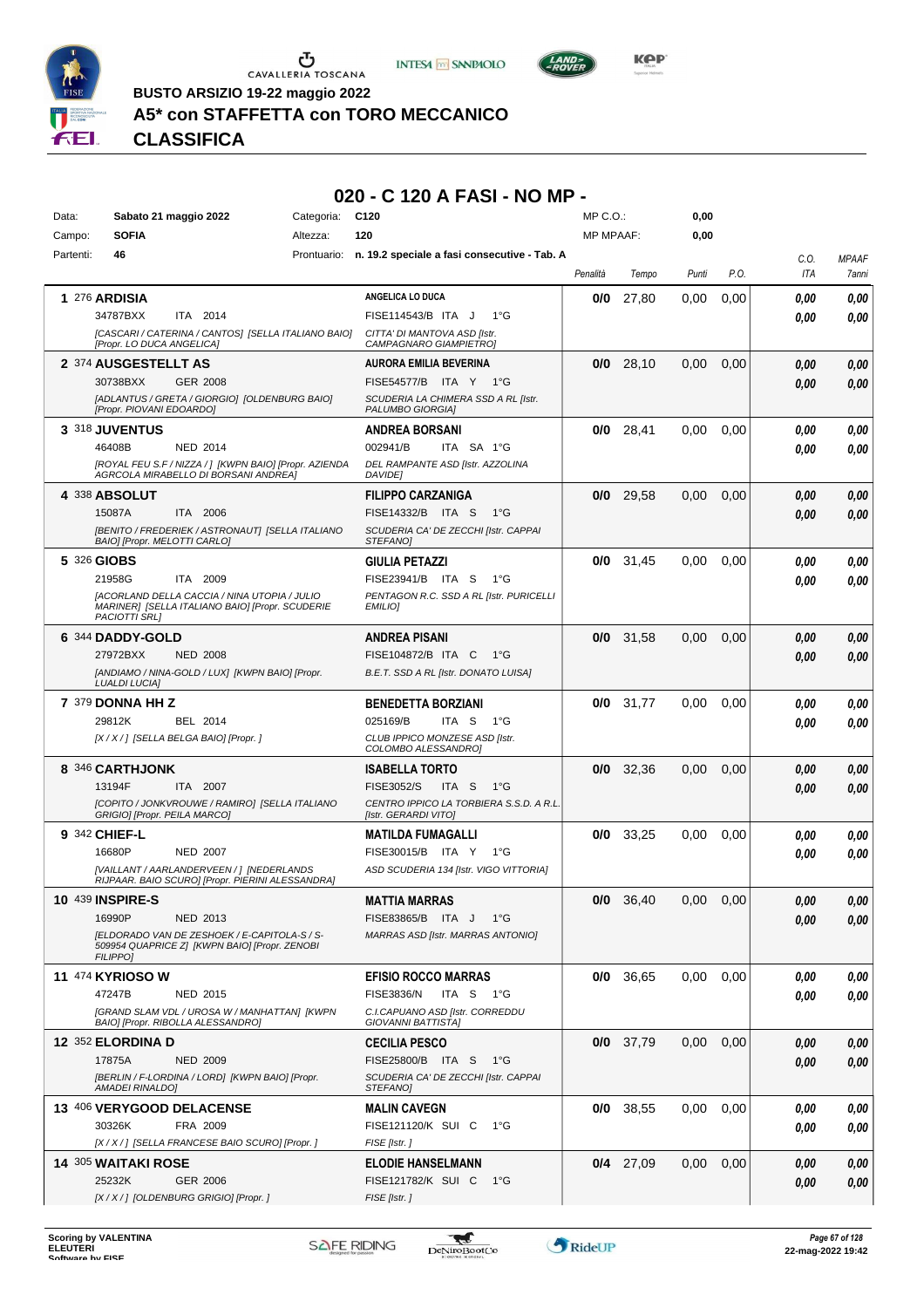

 $\sigma$  cavalleria toscana





**KOP** 

**BUSTO ARSIZIO 19-22 maggio 2022**

# **A5\* con STAFFETTA con TORO MECCANICO**

# **CLASSIFICA**

# **020 - C 120 A FASI - NO MP -**

| Data:                               | Sabato 21 maggio 2022                                                                                                                       | Categoria:         | C <sub>120</sub>                                                      | MP C.O.:         |         | 0,00  |      |                   |                       |
|-------------------------------------|---------------------------------------------------------------------------------------------------------------------------------------------|--------------------|-----------------------------------------------------------------------|------------------|---------|-------|------|-------------------|-----------------------|
| Campo:                              | <b>SOFIA</b>                                                                                                                                | Altezza:           | 120                                                                   | <b>MP MPAAF:</b> |         | 0,00  |      |                   |                       |
| Partenti:                           | 46                                                                                                                                          | Prontuario:        | n. 19.2 speciale a fasi consecutive - Tab. A                          | Penalità         | Tempo   | Punti | P.O. | C.O.<br>ITA       | <b>MPAAF</b><br>7anni |
|                                     | 15 390 CAESAR Z                                                                                                                             |                    | GIADA LUNA MAIORANO                                                   | 0/4              | 28.02   | 0.00  | 0,00 | 0,00              | 0,00                  |
|                                     | BEL 2011<br>22402A                                                                                                                          |                    | FISE83307/B ITA J<br>1°G                                              |                  |         |       |      | 0,00              | 0,00                  |
|                                     | [CALVADOS Z / DONAMIE / TURNO VAN HET GESTELHOF]<br>[ZANGERSHEIDE GRIGIO] [Propr. ANSALDI ROBERTO]                                          |                    | EURATOM [Istr. VERHEYDEN MARIO<br><b>GEORGES AGNES!</b>               |                  |         |       |      |                   |                       |
|                                     | <b>16 464 ESCUDA RP</b>                                                                                                                     |                    | <b>MATTEO SPAGNUOLO</b>                                               | 0/4              | 29,86   | 0,00  | 0,00 | 0.00              | 0,00                  |
|                                     | 04256C<br>GER 2010                                                                                                                          |                    | FISE56679/A ITA Y<br>$1^{\circ}G$                                     |                  |         |       |      | 0.00              | 0,00                  |
|                                     | <b>IESCUDO I / CLEOPATRA / CALYPSO II] [HANNOVER</b><br>BAIO] [Propr. SPAGNUOLO DANILO]                                                     |                    | RUBBIANETTA SSD A RL [Istr. CORRAO<br>SALVATORE]                      |                  |         |       |      |                   |                       |
|                                     | 17 441 ESPECIALE VD                                                                                                                         |                    | <b>BENEDETTA REMONTI</b>                                              | 0/4              | 30,21   | 0,00  | 0,00 | 0.00              | 0,00                  |
|                                     | 30514BXX<br><b>NED 2009</b>                                                                                                                 |                    | FISE85058/B ITA J<br>1°G                                              |                  |         |       |      | 0.00              | 0,00                  |
|                                     | [CARDENTO / LERA / PURIOSO] [KWPN BAIO] [Propr.<br><b>REMONTI MASSIMILIANO]</b>                                                             |                    | MILANO EQUESTRIAN CENTRE SSD A RL<br>[Istr. ZAPPA CRISTIANO]          |                  |         |       |      |                   |                       |
|                                     | 18 456 ORKANDO HR                                                                                                                           |                    | <b>MADDALENA RIGHETTO</b>                                             | 0/4              | 31,21   | 0,00  | 0,00 | 0.00              | 0,00                  |
|                                     | 48659B<br>BEL 2014                                                                                                                          |                    | FISE104790/B ITA C<br>1°G                                             |                  |         |       |      | 0.00              | 0,00                  |
|                                     | [KANNAN / DREAM LADY / CANADIAN RIVER] [BEL.<br>WARMBLOEDPAARD BAIO BRUNO] [Propr. GEOBORDES<br>SPORT HORSES S.R.L.]                        |                    | CI A COLORI ASD [Istr. CAPPELLETTI SOFIA]                             |                  |         |       |      |                   |                       |
|                                     | 19 377 NELSON VAN HET VOORTVELD                                                                                                             |                    | <b>GIUSEPPE GANDOLFO</b>                                              | 0/4              | 31,52   | 0,00  | 0,00 | 0.00              | 0,00                  |
|                                     | 48121B<br>BEL 2013                                                                                                                          |                    | 000890/A<br>ITA SA 1°G                                                |                  |         |       |      | 0.00              | 0,00                  |
|                                     | <b>ITHUNDER VAN THE ZUUTHOEVE / QUERTY VAN</b><br>GENERHESE /   [BEL. WARMBLOEDPAARD GRIGIO]<br>[Propr. GUGLIELMOTTO MATTEO]                |                    | EURATOM [Istr. VERHEYDEN MARIO<br><b>GEORGES AGNES</b>                |                  |         |       |      |                   |                       |
|                                     | 20 331 BOSTON DE LA CENSE                                                                                                                   |                    | ALESSANDRA PRESTINARI                                                 | 0/4              | 32,64   | 0,00  | 0,00 | 0,00              | 0,00                  |
|                                     | 30994BXX<br>FRA 2011                                                                                                                        |                    | 015939/B<br>ITA S<br>$1^{\circ}G$                                     |                  |         |       |      | 0.00              | 0,00                  |
|                                     | [DJALISCO DU GUET / KILDUFF / TALARIAS] [SELLA<br>FRANCESE BAIO] [Propr. CASTELLI FRANCESCA]                                                |                    | SCUOLA DI EQUITAZIONE IL CAVALLINO<br>ASD [Istr. PINO GIOVANBATTISTA] |                  |         |       |      |                   |                       |
|                                     | 21 468 LOLITA DEL BEDESCO                                                                                                                   |                    | <b>CECILIA BECCAGUTTI</b>                                             | 0/4              | 33,44   | 0,00  | 0,00 | 0.00              | 0,00                  |
|                                     | 46563B<br>ITA 2016                                                                                                                          |                    | 012801/G<br>ITA S<br>1°G                                              |                  |         |       |      | 0.00              | 0,00                  |
|                                     | [GREY FLANELL / LUCE DEL SOL / LORD SINCLAIR I]<br>[OLDENBURG GRIGIO SCURO] [Propr. EREDI DI<br>CIROCCHI ALVIERO SOCIETA' SEMPLICE AGRICOL] |                    | HORSE CLUB VILLA AIRAGHI ASD [Istr.<br><b>BUSSO GIULIAI</b>           |                  |         |       |      |                   |                       |
|                                     | 22 565 EMICO                                                                                                                                |                    | <b>VERA SENONER</b>                                                   | 0/4              | 33,76   | 0,00  | 0,00 | 0.00              | 0,00                  |
|                                     | 01864V<br><b>NED 2009</b>                                                                                                                   |                    | FISE4023/V<br>ITA S<br>1°G                                            |                  |         |       |      | 0.00              | 0.00                  |
|                                     | [VIGARO / ZREVINA M.H. / NIAGARA] [KWPN BAIO] [Propr.<br>COSTA LUDOVICA]                                                                    |                    | CE VAL GARDENA ASD [Istr. MARKART<br><b>JOSEF1</b>                    |                  |         |       |      |                   |                       |
|                                     | 23 319 GVS FLEXS COUNT                                                                                                                      |                    | <b>MARCO PORAZZI</b>                                                  | 0/4              | 33,91   | 0,00  | 0.00 | 0.00              | 0,00                  |
|                                     | 35101BXX<br>IRL 2014                                                                                                                        |                    | 001643/B<br>ITA SA 1°G                                                |                  |         |       |      | 0.00              | 0.00                  |
|                                     | <b>IFLEX A BILL / COLGAN COUNTESS / KINGS MASTERI</b><br>[IRISH HORSE SAURO] [Propr. AGRICOLA LOMBARDA<br>S.R.L.]                           |                    | ASIM CLUB LA VISCONTEA AID [Istr.<br><b>LUPINETTI GIANLUCA]</b>       |                  |         |       |      |                   |                       |
|                                     | 24 461 DARCOLIE DES COLLINES                                                                                                                |                    | <b>ADELAIDE BORRA</b>                                                 | 0/Elim.          | 0,00    | 0,00  | 0,00 | 0.00              | 0,00                  |
|                                     | 24585K<br>BEL 2009                                                                                                                          |                    | FISE112102/B ITA J<br>$1^{\circ}G$                                    |                  |         |       |      | 0,00              | 0,00                  |
|                                     | [X / X / ] [SELLA BELGA SAURO] [Propr. ]                                                                                                    |                    | NUOVA ASD C.I. CINQ FO' [Istr. GRAZIOTTI<br>SILVANO]                  |                  |         |       |      |                   |                       |
|                                     | 25 309 ALELUJA DES BLES                                                                                                                     |                    | ANTONIA ELIZABETH ZORAT                                               | 4                | 58,91   | 0,00  | 0,00 | 0.00              | 0,00                  |
|                                     | FRA 2010<br>22384A                                                                                                                          |                    | 000171/X<br>ITA S<br>1°G                                              |                  |         |       |      | 0.00              | 0,00                  |
|                                     | [SALVADOR V / BERENICE D'HELBY / ] [AES SAURO]<br>[Propr. ZORAT ANTONIA ELIZABETH]                                                          |                    | HORSEBRIDGE CLUB ASD [Istr. MODENA<br>ROBERTO]                        |                  |         |       |      |                   |                       |
|                                     | 26 296 ALICE JVH Z                                                                                                                          |                    | <b>GIADA IVALDI</b>                                                   |                  | 4 62.80 | 0,00  | 0,00 | 0.00              | 0,00                  |
|                                     | 33914BXX<br>BEL 2011                                                                                                                        |                    | FISE34401/A ITA J<br>1°G                                              |                  |         |       |      | 0,00              | 0,00                  |
|                                     | [ARMSTRONG VD KAPEL / MAYBE BABY / HAMILTON]<br>[ZANGERSHEIDE BAIO SCURO] [Propr. AZ. AGR. DEL<br>RONCHETTO DI GUENZANI ROBERTA]            |                    | HORSEBRIDGE CLUB ASD [Istr. FAGO<br>FRANCESCO]                        |                  |         |       |      |                   |                       |
|                                     | 27 385 JIDELITY'B'                                                                                                                          |                    | <b>MARTINA TOSONI</b>                                                 | 4                | 63,63   | 0,00  | 0,00 | 0.00              | 0,00                  |
|                                     | 46301B<br>BEL 2009                                                                                                                          |                    | FISE46215/B ITA S<br>$1^{\circ}G$                                     |                  |         |       |      | 0.00              | 0,00                  |
|                                     | [CENTAUER 210089190 / VIDELITY'M' / ] [BWP SAURO]<br>[Propr. LEONI PATRIZIA]                                                                |                    | CI SESTESE ASD [Istr. MESSINA ELISA]                                  |                  |         |       |      |                   |                       |
|                                     | 28 445 SAQUYLA                                                                                                                              |                    | <b>FEDERICO MARCOZ</b>                                                | 4                | 64,98   | 0,00  | 0,00 | 0,00              | 0,00                  |
|                                     | 17630A<br>POL 2008                                                                                                                          |                    | FISE42393/A ITA J<br>$1^{\circ}G$                                     |                  |         |       |      | 0,00              | 0,00                  |
|                                     | [IMEQUIM / SAPHIRA / STOLZENBERG] [WIELKOPOLSKJ<br>SAURO] [Propr. SIMONAZZI UMBERTO & C. S.R.L.]                                            |                    | HORSEBRIDGE CLUB ASD [Istr. FAGO<br>FRANCESCO1                        |                  |         |       |      |                   |                       |
| <b>ELEUTERI</b><br>Coffware by EICE | <b>Scoring by VALENTINA</b>                                                                                                                 | <b>SAFE RIDING</b> | <b>DeNiroBootCo</b>                                                   | RideUP           |         |       |      | 22-mag-2022 19:42 | Page 68 of 128        |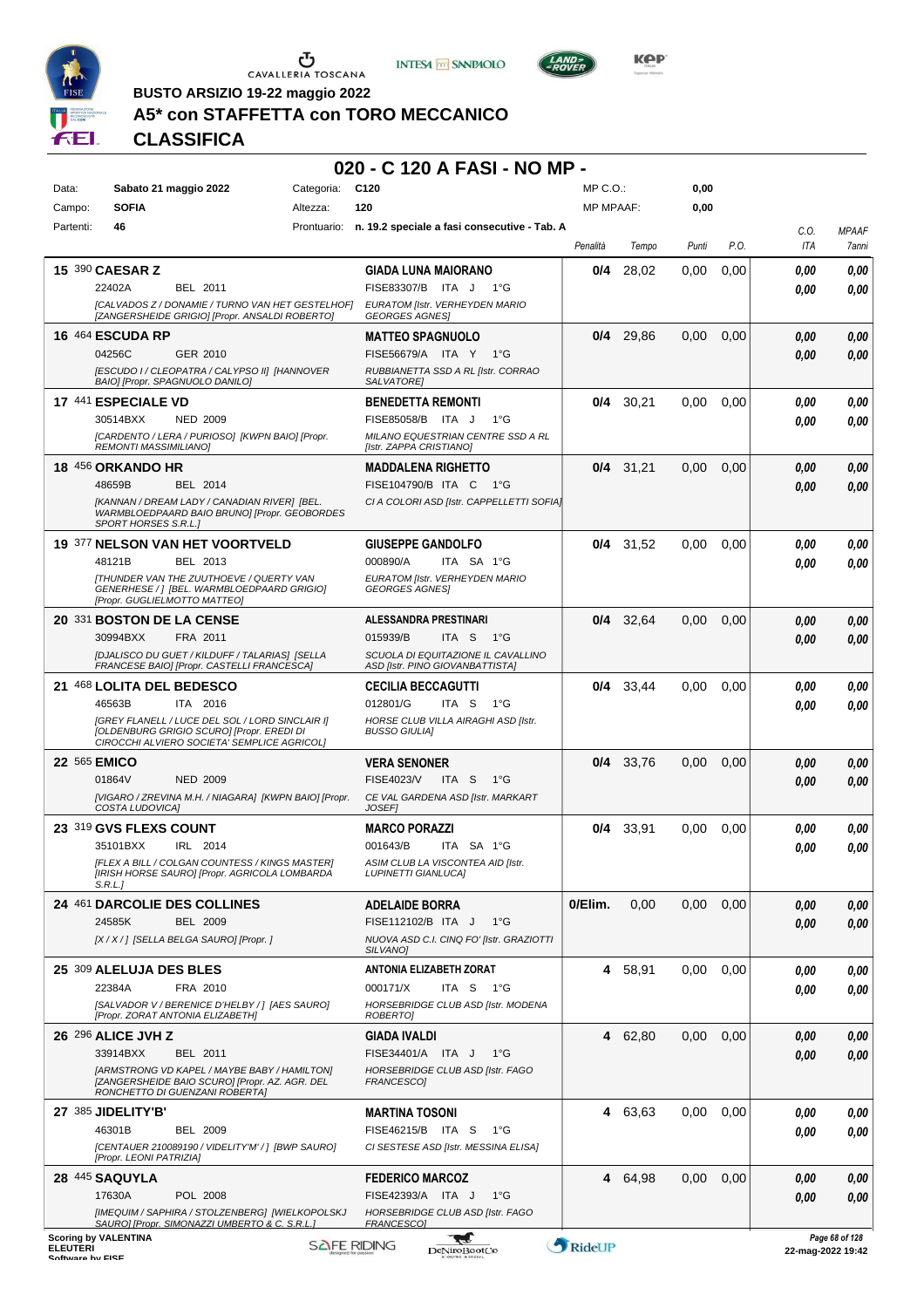

Ⴠ CAVALLERIA TOSCANA





**BUSTO ARSIZIO 19-22 maggio 2022**

|           |                                                 |                                                                                                                                    |            | 020 - C 120 A FASI - NO MP -                                          |                  |          |       |               |      |              |
|-----------|-------------------------------------------------|------------------------------------------------------------------------------------------------------------------------------------|------------|-----------------------------------------------------------------------|------------------|----------|-------|---------------|------|--------------|
| Data:     |                                                 | Sabato 21 maggio 2022                                                                                                              | Categoria: | C120                                                                  | $MP C. O.$ :     |          | 0,00  |               |      |              |
| Campo:    | <b>SOFIA</b>                                    |                                                                                                                                    | Altezza:   | 120                                                                   | <b>MP MPAAF:</b> |          | 0,00  |               |      |              |
| Partenti: | 46                                              |                                                                                                                                    |            | Prontuario: n. 19.2 speciale a fasi consecutive - Tab. A              |                  |          |       |               | C.O. | <b>MPAAF</b> |
|           |                                                 |                                                                                                                                    |            |                                                                       | Penalità         | Tempo    | Punti | P.O.          | ITA  | 7ann         |
|           | 29 450 BAILEY'S MOUCHE                          |                                                                                                                                    |            | <b>IRENE FAVARI</b>                                                   |                  | 4 65,10  | 0,00  | 0,00          | 0.00 | 0.00         |
|           | 47551B                                          | FRA 2011                                                                                                                           |            | FISE95071/B ITA J 1°G                                                 |                  |          |       |               | 0.00 | 0.00         |
|           | <b>BAIOI [Propr. FAVARI IRENE]</b>              | [CHEF ROUGE / MELISSA MOUCHE / ] [SELLA FRANCESE                                                                                   |            | SCUDERIA LA CHIMERA SSD A RL [Istr.<br><b>ALFIERI SILVIA MARIA]</b>   |                  |          |       |               |      |              |
|           | 30 405 TAILORMADE STINA                         |                                                                                                                                    |            | <b>ANDREA PISANI</b>                                                  |                  | 4 66,09  | 0,00  | 0,00          | 0.00 | 0.00         |
|           | 22275A                                          | GER 2009                                                                                                                           |            | FISE104872/B ITA C<br>− 1°G                                           |                  |          |       |               | 0,00 | 0.00         |
|           | SCURO] [Propr. LOZAR SAS]                       | [STAKKATO / GRETA / GOODMAN] [HANNOVER BAIO                                                                                        |            | B.E.T. SSD A RL [Istr. DONATO LUISA]                                  |                  |          |       |               |      |              |
|           |                                                 | 31 357 JEWEL VAN'T SCHAAPHOF                                                                                                       |            | <b>ANDREA CORDARO</b>                                                 |                  | 4 67,64  | 0.00  | 0.00          | 0.00 | 0.00         |
|           | 26275M                                          | <b>BEL 2009</b>                                                                                                                    |            | FISE13989/M ITA S 1°G                                                 |                  |          |       |               | 0.00 | 0.00         |
|           |                                                 | <b>[OGANO SITTE / ORKA VAN'T SCHAAPHOF / LYS DE</b><br>DARMEN] [BWP SAURO] [Propr. RUSSELLO NICOLO']                               |            | CLUB IPPICO MONZESE ASD [Istr.<br>COLOMBO ALESSANDROI                 |                  |          |       |               |      |              |
|           | 32 311 JANNAN                                   |                                                                                                                                    |            | <b>MARCELLO IUVARA</b>                                                |                  | 4 68,11  | 0,00  | 0.00          | 0,00 | 0.00         |
|           | 28513K                                          | <b>NED 2014</b>                                                                                                                    |            | 152096/M<br>ITA <sub>S</sub><br>− 1°G                                 |                  |          |       |               | 0.00 | 0,00         |
|           |                                                 | [X / X / ] [KWPN BAIO SCURO] [Propr. ]                                                                                             |            | C.I.LE GINESTRE SSD A RL [Istr. BUSSU<br>ELEONORA]                    |                  |          |       |               |      |              |
|           | 33 308 LAGREIN ROUGE                            |                                                                                                                                    |            | <b>MARIA ROSARIA CAPOGRECO</b>                                        |                  | 4 72,06  | 0.00  | 0.00          | 0.00 | 0.00         |
|           | 046521                                          | ITA 2015                                                                                                                           |            | 001293/L<br>ITA S 1°G                                                 |                  |          |       |               | 0.00 | 0.00         |
|           | A.S.D.1                                         | [COLBERT GTI / MAUD / BURGGRAAF] [SELLA ITALIANO<br>GRIGIO] [Propr. CIRCOLO BARESE DI EQUITAZIONE                                  |            | SCUOLA DI EQUITAZIONE IL CAVALLINO<br>ASD [Istr. PINO GIOVANBATTISTA] |                  |          |       |               |      |              |
|           |                                                 | 34 285 GUELFA DELLE PALUDI                                                                                                         |            | <b>GIUSEPPE GANDOLFO</b>                                              |                  | 4 72,73  | 0.00  | 0,00          | 0,00 | 0.00         |
|           | 34157BXX                                        | ITA 2014                                                                                                                           |            | 000890/A<br>ITA SA 1°G                                                |                  |          |       |               | 0.00 | 0.00         |
|           |                                                 | [CARRERA VDL (EX BALOU) / NIMPY / NIMMERDOR]<br>[SELLA ITALIANO BAIO] [Propr. GANDOLFO GIUSEPPE]                                   |            | EURATOM [Istr. VERHEYDEN MARIO<br><b>GEORGES AGNES</b>                |                  |          |       |               |      |              |
|           |                                                 | 35 345 CLEAR ROUND CLEVER                                                                                                          |            | <b>MALIN CAVEGN</b>                                                   |                  | 6 75,04  | 0,00  | 0.00          | 0,00 | 0.00         |
|           | 28357K                                          | GER 2010                                                                                                                           |            | FISE121120/K SUI C 1°G                                                |                  |          |       |               | 0.00 | 0.00         |
|           |                                                 | [X / X / ] [HOLSTEINER BAIO SCURO] [Propr.]                                                                                        |            | FISE [Istr.]                                                          |                  |          |       |               |      |              |
|           | 36 375 TOBY DE LONGA                            |                                                                                                                                    |            | <b>ILARIA ROSSATO</b>                                                 |                  | 8 71,53  | 0.00  | 0,00          | 0,00 | 0,00         |
|           | 33175BXX                                        | FRA 2007                                                                                                                           |            | FISE54836/B ITA S 1°G                                                 |                  |          |       |               | 0.00 | 0.00         |
|           |                                                 | [LAURIER DE HERE / HANSIE DE LONGA / VEXILLUM<br>REGIS] [ANGLO ARABO FRANCESE GRIGIO] [Propr.<br>SANVITO FULVIO DITTA INDIVIDUALE] |            | LE FORNACI JUMP [Istr. ROSSONI LUIGI]                                 |                  |          |       |               |      |              |
|           | <b>37 451 GRAND CRU</b>                         |                                                                                                                                    |            | <b>LORENZO SPAETH</b>                                                 |                  | 12 65,99 |       | $0,00$ $0,00$ | 0,00 | 0,00         |
|           | 45920B                                          | NED 2011                                                                                                                           |            | FISE72067/G ITA J 1°G                                                 |                  |          |       |               | 0.00 | 0.00         |
|           |                                                 | [EMILION / RINKA V/D ZUUTHOEVE / DARCO] [KWPN<br>BAIO] [Propr. CAPECE GALEOTA GINEVRA]                                             |            | SCUDERIA LA CHIMERA SSD A RL [Istr.<br>PALUMBO GIORGIA]               |                  |          |       |               |      |              |
|           | <b>38 428 TRILLYN</b>                           |                                                                                                                                    |            | <b>MATILDE PEREGO</b>                                                 |                  | 12 77,91 | 0,00  | 0,00          | 0,00 | 0,00         |
|           | 28871BXX                                        | ITA 2010                                                                                                                           |            | FISE74316/B ITA Y 1°G                                                 |                  |          |       |               | 0,00 | 0,00         |
|           | BAIO] [Propr. SACCHI DIEGO]                     | [CONTEFINO / ERIKA VII / TU REVIENS] [SELLA ITALIANO                                                                               |            | C.I.SULBIATESE SSD A RL [Istr. MATTAVELL.<br><b>TIZIANO)</b>          |                  |          |       |               |      |              |
|           | <b>39 359 TZATZIKI</b>                          |                                                                                                                                    |            | <b>GINEVRA MATTHAES</b>                                               |                  | 20 61,60 | 0,00  | 0,00          | 0,00 | 0,00         |
|           | 16615P                                          | ITA 2011                                                                                                                           |            | <b>FISE7821/C</b><br>ITA Y 1°G                                        |                  |          |       |               | 0,00 | 0,00         |
|           |                                                 |                                                                                                                                    |            | SCUDERIA CA' DE ZECCHI [Istr. CAPPAI                                  |                  |          |       |               |      |              |
|           | [AREZZO VDL / AHORNINA / AHORN] [SELLA ITALIANO | BAIO] [Propr. GENOA RIDING CLUB S.S.D. R.L.]                                                                                       |            | STEFANO]                                                              |                  |          |       |               |      |              |
|           | 298 JAPPELOUP                                   |                                                                                                                                    |            | <b>GIADA LUNA MAIORANO</b>                                            | Elim.            | 0,00     | 0,00  | 0,00          | 0,00 | 0,00         |
|           | 48116B                                          | <b>NED 2014</b>                                                                                                                    |            | FISE83307/B ITA J 1°G                                                 |                  |          |       |               | 0,00 | 0,00         |

395 **DYJAN-SIJGJE**

431 **GOLDIX DU SEIGNEUR**

NED 2008

BEL 2012

*Z] [SELLA BELGA SAURO] [Propr. REMONTI MASSIMILIANO]*

*[JODOKUS / ZOE SIJGJE / SILVERSTONE] [NEDERLANDS RIJPAAR. BAIO] [Propr. SCIAINI GABRIELE]*

*[ELVIS TER PUTTE / CADIX DU SEIGNEUR Z / CHELLANO*



**DAVIDE PETRUZZELLA**

**CAMILLA REMONTI**

*[Istr. ZAPPA CRISTIANO]*

*PAOLA]*

*NUOVA ASD C.I. CINQ FO' [Istr. FUMAGALLI*

*MILANO EQUESTRIAN CENTRE SSD A RL*

ITA SA 1°G

33088BXX 008209/A *0,00*

12688D BEL 2012 FISE78159/B ITA J 1°G | <mark> 0,00 0,00</mark>

**Elim.** 0,00 0,00 0,00 *0,00*

**Elim.** 0,00 0,00 0,00 *0,00*

*0,00*

*0,00*

*0,00*

*0,00*

*0,00*

*0,00*

*0,00*

*0,00*

*0,00*

*0,00*

*0,00*

*0,00*

*0,00*

*0,00*

*0,00*

*0,00*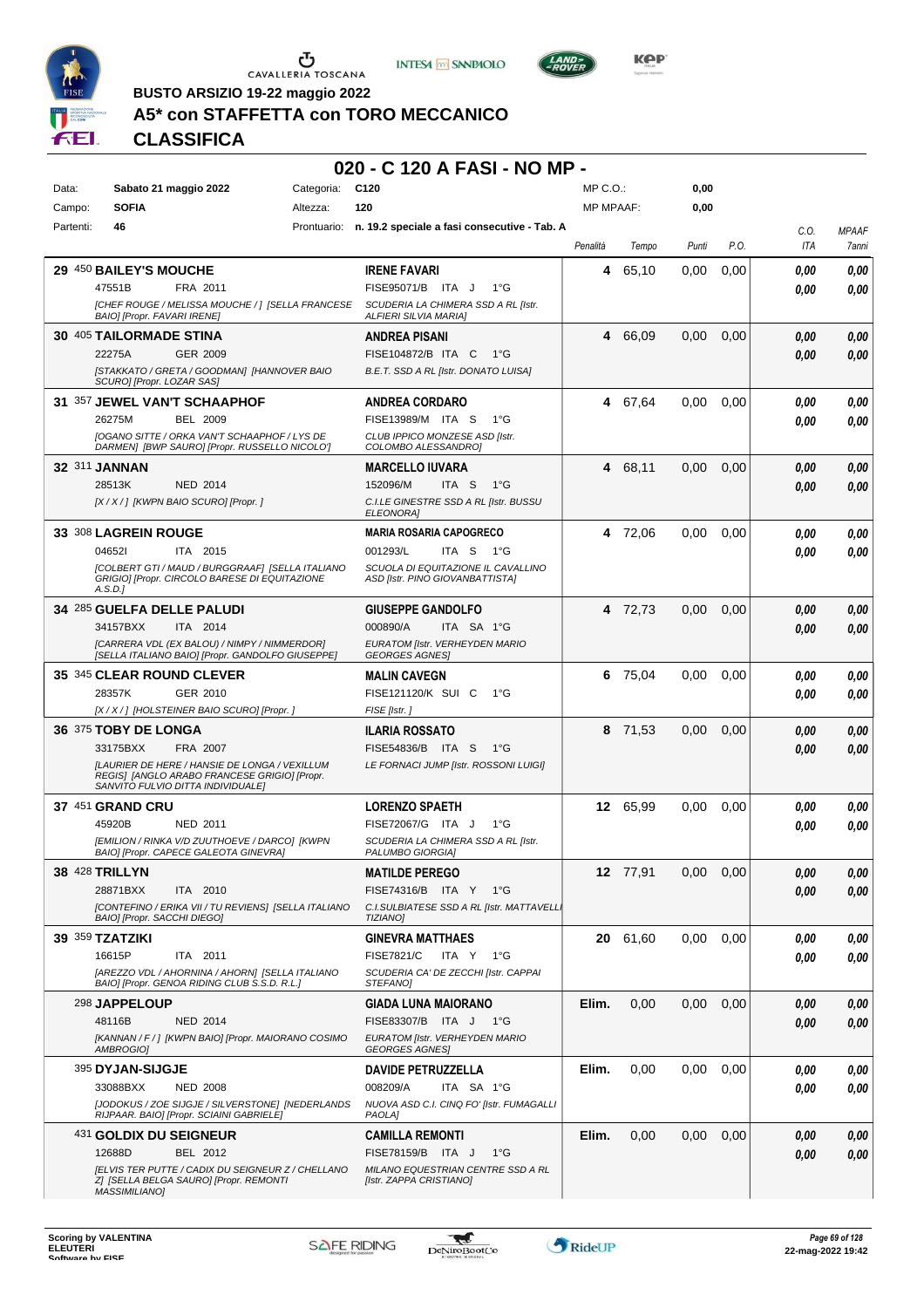





**Kep** 

**BUSTO ARSIZIO 19-22 maggio 2022**

# **A5\* con STAFFETTA con TORO MECCANICO**

**CLASSIFICA**

#### **020 - C 120 A FASI - NO MP -**

| Data:<br>Campo: | Sabato 21 maggio 2022<br><b>SOFIA</b>                                                                                                                                              | Categoria:<br>Altezza: | C <sub>120</sub><br>120                                                                                                        | $MP C. O.$ :<br><b>MP MPAAF:</b> |       | 0,00<br>0,00 |      |              |                       |
|-----------------|------------------------------------------------------------------------------------------------------------------------------------------------------------------------------------|------------------------|--------------------------------------------------------------------------------------------------------------------------------|----------------------------------|-------|--------------|------|--------------|-----------------------|
| Partenti:       | 46                                                                                                                                                                                 | Prontuario:            | n. 19.2 speciale a fasi consecutive - Tab. A                                                                                   | Penalità                         | Tempo | Punti        | P.O. | C.O.<br>ITA  | <b>MPAAF</b><br>7anni |
|                 | 340 IT'S A MIRACLE JVHZ<br>27940G<br>BEL 2013<br><b>IINDOKTRO VAN'T KATTENHEYE / TIFFANY / TEMPLER GL</b><br>XX] [ZANGERSHEIDE BAIO SCURO] [Propr. BRECCIA<br><b>ERMETE MARIA1</b> |                        | <b>MARTINA CELESTE TRIZIO</b><br><b>FISE17735/B</b><br>ITA S<br>1°G<br>SCUDERIA LA CHIMERA SSD A RL [Istr.<br>PALUMBO GIORGIA] | Rit.                             | 0,00  | 0,00         | 0,00 | 0.00<br>0,00 | 0,00<br>0,00          |
| FC 307          |                                                                                                                                                                                    |                        | <b>MATTEO ANDREA MARCO GRIMALDI</b><br>004632/B<br>ITA S<br>$2^{\circ}G$<br>CI LA MORGANA ASD [Istr. BOVETTI PIERO]            | <b>Partito</b>                   |       |              |      | 0,00<br>0,00 | 0,00<br>0,00          |
| <b>FC</b><br>50 |                                                                                                                                                                                    |                        | <b>CHIARA CEOLA</b><br>012711/B<br>ITA S<br>$2^{\circ}G$<br>SCUDERIA FF [Istr. MARGAN MARELLA<br>ARIANNA]                      | <b>Partito</b>                   |       |              |      | 0.00<br>0,00 | 0,00<br>0,00          |
| FC 287          |                                                                                                                                                                                    |                        | <b>ALESSANDRO COLOMBO</b><br>ITA S<br>005058/B<br>$2^{\circ}$ G<br>TRENDY HORSE ASD [Istr.]                                    | <b>Partito</b>                   |       |              |      | 0,00<br>0,00 | 0,00<br>0,00          |

Collegio Giudicante *Presidente GIOVANNI ANDREA SECHI MARIA GABRIELLA ASOLE ELISABETTA NEGRI MARINA SERAFINO ADRIANA SPINOSO MARIA GIOVANNA VIGNATI*

# **021 - C 115 A TEMPO**

| Data:     | Sabato 21 maggio 2022                                                                                                       | Categoria: | C <sub>115</sub>                                                 | $MP C. O.$ :     |         | 550,00 |      |        |              |
|-----------|-----------------------------------------------------------------------------------------------------------------------------|------------|------------------------------------------------------------------|------------------|---------|--------|------|--------|--------------|
| Campo:    | <b>SOFIA</b>                                                                                                                | Altezza:   | 115                                                              | <b>MP MPAAF:</b> |         | 0,00   |      |        |              |
| Partenti: | 59                                                                                                                          |            | Prontuario: n. 3 a tempo - Tab. A                                |                  |         |        |      | C.O.   | <b>MPAAF</b> |
|           |                                                                                                                             |            |                                                                  | Penalità         | Tempo   | Punti  | P.O. | ITA    | 7anni        |
|           | 1 575 CANDY                                                                                                                 |            | <b>VIKTOR SARTOR</b>                                             | $\mathbf{0}$     | 56.23   | 0,00   | 0.00 | 93,59  | 0.00         |
|           | 28244G<br>GER 2010                                                                                                          |            | FISE97727/B ITA C<br>Brev.                                       |                  |         |        |      | 0.00   | 0.00         |
|           | [STAKKATO / WHY ME / CHIN CHIN] [HOLSTEINER<br>GRIGIO] [Propr. MAGGI SIMONE]                                                |            | JURIBELLO [Istr. MAZZOLA DENIS]                                  |                  |         |        |      |        |              |
|           | 2 370 EOLIENNE LES PARTS                                                                                                    |            | <b>ELENA PAOLETTI</b>                                            | $\mathbf{0}$     | 57,25   | 0,00   | 0,00 | 74,34  | 0.00         |
|           | 33574BXX<br>FRA 2014                                                                                                        |            | FISE49328/B ITA J<br>$1^{\circ}$ G                               |                  |         |        |      | 0.00   | 0,00         |
|           | [URLEVENT DU BARY / MISS LES PARTS / ] [SELLA<br>FRANCESE SAURO] [Propr. PAOLETTI ELENA]                                    |            | LA FRANCESINA ASD [Istr. DURAND JULIEN<br>RICCARDO1              |                  |         |        |      |        |              |
|           | 3 556 VERIDIANA                                                                                                             |            | <b>GINEVRA GIORGI</b>                                            | 0                | 58,61   | 0.00   | 0.00 | 66,09  | 0.00         |
|           | 30208BXX<br>ITA 2011                                                                                                        |            | FISE102281/B ITA J<br>Brev.                                      |                  |         |        |      | 137.50 | 0.00         |
|           | [VERDI / LARINNE G / LARS IRCO] [SELLA ITALIANO<br>BAIO] [Propr. ROZZI FRANCESCO]                                           |            | SCUDERIE DELLA MALASPINA SSD A RL<br>[Istr. CONNOR JAMES JOSEPH] |                  |         |        |      |        |              |
|           | 4 514 URIA DELLA LOGGIA                                                                                                     |            | <b>SOFIA MARCHISELLI</b>                                         |                  | 0 58,94 | 0,00   | 0,00 | 57,84  | 0.00         |
|           | 33688BXX<br>ITA 2014                                                                                                        |            | FISE71862/B ITA Y<br>Brev.                                       |                  |         |        |      | 82,50  | 0,00         |
|           | [KANNAN / KELLY DE FUSSIGNY / COL CANTP] [SELLA<br>ITALIANO SAURO] [Propr. ALL.TO DELLA LOGGIA S.A.S. DI<br>ARIOLDI R.& C.] |            | C.I.LA LOGGIA [Istr. ARIOLDI EMANUELE]                           |                  |         |        |      |        |              |
|           | 5 571 GAIA SOLARE                                                                                                           |            | <b>ALDA CAROLA PARACCIANI</b>                                    | 0                | 59,35   | 0,00   | 0.00 | 52,34  | 0.00         |
|           | 16988P<br>ITA 2013                                                                                                          |            | FISE109543/B ITA C<br>Brev.                                      |                  |         |        |      | 55,00  | 0.00         |
|           | [LINCOLM L / NEBULOSA / PIRADIN] [SELLA ITALIANO<br><b>BAIOI [Propr. BESSE DE LAROMIGUIERE AUDOIN]</b>                      |            | C.I.LA LURA [Istr. COLOMBO GIUSEPPE]                             |                  |         |        |      |        |              |
|           | 6 361 LITLE KING                                                                                                            |            | ELISA MESSINA                                                    | 0                | 59,95   | 0,00   | 0,00 | 35,84  | 0.00         |
|           | 24976BXX<br>ITA 2006                                                                                                        |            | FISE40298/B ITA S<br>$1^{\circ}G$                                |                  |         |        |      | 0.00   | 0.00         |
|           | [DOHITZUN GUERNICA / INKA D'04 / WENGO] [SELLA<br>ITALIANO SAURO] [Propr. MESSINA ELISA]                                    |            | CI SESTESE ASD [Istr. MESSINA ELISA]                             |                  |         |        |      |        |              |
|           | <b>7 607 BENSOR</b>                                                                                                         |            | <b>ELISA CUMINI</b>                                              | 0                | 60,17   | 0,00   | 0.00 | 35,84  | 0.00         |
|           | 34708BXX<br>ITA 2013                                                                                                        |            | FISE136232/B ITA J<br>Brev.                                      |                  |         |        |      | 0.00   | 0.00         |
|           | [CASANTOS / RIVERA (EX ROSS) / BURGGRAAF] [SELLA<br>ITALIANO GRIGIO] [Propr. CS S.R.L]                                      |            | ESSE EFFE JUMPING TEAM ASD [Istr.<br><b>RAMPINELLI SILVIAI</b>   |                  |         |        |      |        |              |
|           | 8 455 CREVEL DELL                                                                                                           |            | ALESSANDRO NOÈ                                                   | 0                | 60,51   | 0,00   | 0.00 | 35,84  | 0.00         |
|           | 47706B<br>FRA 2012                                                                                                          |            | FISE103855/B ITA C<br>$1^{\circ}G$                               |                  |         |        |      | 0.00   | 0.00         |
|           | [FLIPPER D'ELLE / HARDIE CARRERA / 1 [SELLA<br>FRANCESE SAURO BRUCIATO] [Propr. CODEVICO<br>CAMILLA]                        |            | GARDEN SILVER HORSE ASD [Istr.<br>SBARBARO GIANLUCA]             |                  |         |        |      |        |              |
|           |                                                                                                                             |            |                                                                  |                  |         |        |      |        |              |

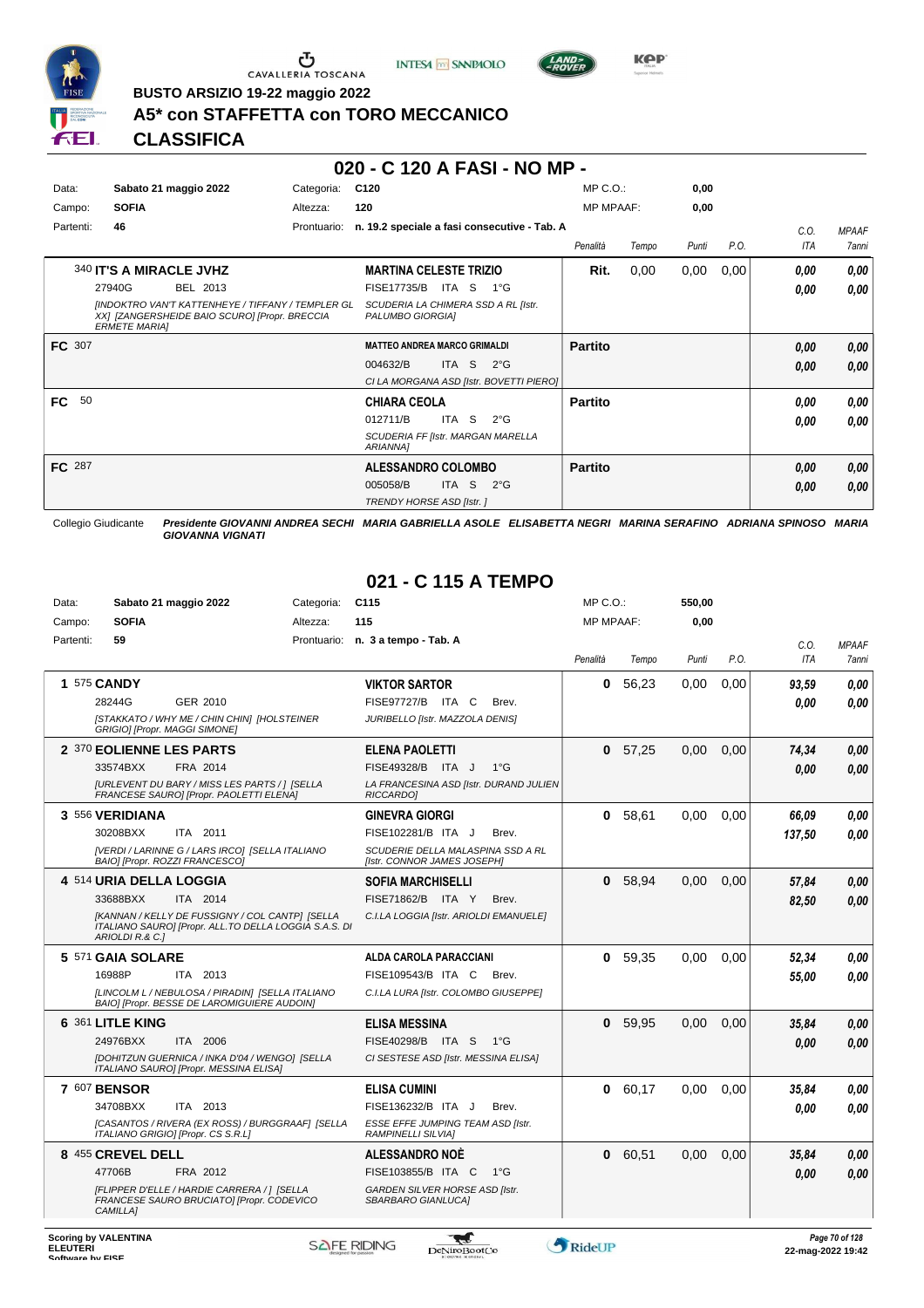





**Kep** 

**BUSTO ARSIZIO 19-22 maggio 2022**

## **A5\* con STAFFETTA con TORO MECCANICO**

**CLASSIFICA**

#### **021 - C 115 A TEMPO**

| Data:        | Sabato 21 maggio 2022                                                                                                                                                             | Categoria: | C <sub>115</sub>                                                                                                                  | $MP C. O.$ :     |           | 550,00   |      |               |                       |
|--------------|-----------------------------------------------------------------------------------------------------------------------------------------------------------------------------------|------------|-----------------------------------------------------------------------------------------------------------------------------------|------------------|-----------|----------|------|---------------|-----------------------|
| Campo:       | <b>SOFIA</b>                                                                                                                                                                      | Altezza:   | 115                                                                                                                               | <b>MP MPAAF:</b> |           | 0,00     |      |               |                       |
| Partenti:    | 59                                                                                                                                                                                |            | Prontuario: n. 3 a tempo - Tab. A                                                                                                 | Penalità         | Tempo     | Punti    | P.O. | C.0.<br>ITA   | <b>MPAAF</b><br>7anni |
|              | 9 293 CASSANDRA ZORRA<br>LOS506<br>SUI 2013<br>$[!//]$ [] [Propr.]                                                                                                                |            | <b>ALICE SONDEREGGER</b><br><b>LOS504</b><br>SUI S<br>1°G<br>[Istr.]                                                              | 0                | 61,57     | 0.00     | 0,00 | 35,84<br>0.00 | 0.00<br>0.00          |
| 10 425 VICKY | 46305B<br>ITA 2015<br>[CASINO BERLIN / VICTORIA / ] [SELLA ITALIANO GRIGIO]<br>[Propr. GUERRA EMILIA]                                                                             |            | <b>CAMILLA PAGAN GRISO</b><br>FISE73499/B ITA J<br>1°G<br>CI SESTESE ASD [Istr. PAGAN GRISO<br><b>CELESTE</b>                     |                  | 0 62,32   | 0,00     | 0,00 | 35,84<br>0.00 | 0,00<br>0,00          |
|              | 11 542 HOLLAND'S PRIDE OMHG<br>32480BXX<br><b>NED 2012</b><br>[BRAINPOWER / SHILAVSCA FORTUNA / CORLAND]<br>[KWPN BAIO SCURO] [Propr. MAZZOLA DENIS]                              |            | <b>VIKTOR SARTOR</b><br>FISE97727/B ITA C<br>Brev.<br>JURIBELLO [Istr. MAZZOLA DENIS]                                             |                  | 0 63.15   | 0.00     | 0,00 | 11,00<br>0.00 | 0,00<br>0.00          |
|              | <b>12 419 MAY DAY FLY</b><br>45974B<br>ITA 2014<br>[REBUS DI VAL MARINA / WANDY D. / MISTER (EX<br>CAVALIER)] [SELLA ITALIANO BAIO] [Propr. AZ. AGR.<br>LIGORI DI LIGORI MARCO]   |            | <b>SILVIA FOGNINI</b><br>FISE69076/B ITA S<br>1°G<br>CI OROBICO ASD [Istr. LIGORI MARCO]                                          | $\mathbf 0$      | 63,97     | 0,00     | 0,00 | 11,00<br>0.00 | 0,00<br>0,00          |
|              | 13 345 CLEAR ROUND CLEVER<br>28357K<br>GER 2010<br>[X / X / ] [HOLSTEINER BAIO SCURO] [Propr. ]                                                                                   |            | <b>MALIN CAVEGN</b><br>FISE121120/K SUI C<br>1°G<br>FISE [Istr.]                                                                  | $\mathbf 0$      | 65,11     | 0.00     | 0,00 | 11,00<br>0.00 | 0,00<br>0.00          |
|              | 14 57 ANARYA<br>46036B<br>ITA 2016<br><b>ILOHENGRIN DI VILLA EMILIA / LUSSURIOSA DELLE</b><br>ROANE / CARAVAGGIO DELLE ROANE] [SELLA ITALIANO<br>BAIO] [Propr. GALIMBERTI LAURA]  |            | <b>CHIARA PAOLETTI</b><br>FISE49329/B<br>$1^{\circ}G$<br>ITA J<br>LA FRANCESINA ASD [Istr. DURAND JULIEN<br>RICCARDO]             | $\mathbf 0$      | 65,19     | 0,00     | 0,00 | 11.00<br>0.00 | 0,00<br>0,00          |
|              | 15 406 VERYGOOD DELACENSE<br>30326K<br>FRA 2009<br>[X / X / ] [SELLA FRANCESE BAIO SCURO] [Propr. ]                                                                               |            | <b>MALIN CAVEGN</b><br>FISE121120/K SUI C<br>− 1°G<br>FISE [Istr.]                                                                | $\mathbf{0}$     | 65,43     | 0,00     | 0,00 | 11,00<br>0.00 | 0,00<br>0.00          |
|              | <b>16 463 COCO MADEMOISELLE</b><br>26546K<br>GER 2008<br>[X / X / ] [OLDENBURG BAIO] [Propr. ]                                                                                    |            | <b>KARIN HANSELMANN</b><br>FISE108147/K SUI SA 1°G<br>FISE [Istr.]                                                                | 0                | 66,38     | 0,00     | 0,00 | 0.00<br>0.00  | 0,00<br>0,00          |
|              | 17 548 ZENITH DEL TIRSO<br>05907N<br>ITA 2015<br>IASCOT DES IFS / ODIESSEA DEL TIRSO / QUIDAM DE LA<br>CERE] [SELLA ITALIANO BAIO] [Propr. SOCIETA'<br><b>SEMPLICE LE QUERCE]</b> |            | STEFANIA ORSI<br>FISE114318/B ITA S<br>Brev.<br>EQUESTRE MOZZATE ASD [Istr. BUSSU<br><b>DANTE]</b>                                | 0                | 66,97     | 0,00     | 0,00 | 0.00<br>0.00  | 0,00<br>0,00          |
|              | <b>18 523 LIKE RAIN</b><br>03472C<br>ITA 2006<br>[CARETELLO / LADYLIKE / LE GRAND I] [SELLA ITALIANO<br>BAIO] [Propr. RESINELLI AUGUSTO]                                          |            | <b>NICCOLO' NARDOTTI</b><br>FISE83124/B ITA J<br>Brev.<br>HORSE CLUB VILLA AIRAGHI ASD [Istr.<br><b>DUBOIS ALAIN JEAN ERNEST]</b> | $\mathbf 0$      | 70,35     | 0,00     | 0,00 | 0.00<br>0.00  | 0,00<br>0.00          |
|              | 19 402 VERANO DE LONGA<br>33617BXX<br>FRA 2009<br>[QUARTZ DU CHANU / CENTAUREE II / MUGUET DU<br>MANOIR] [SELLA FRANCESE BAIO] [Propr. HETTINGER<br><b>GRETAI</b>                 |            | <b>GRETA HETTINGER</b><br>FISE59752/B ITA S<br>1°G<br>CENTRO IPPICO LA TORBIERA S.S.D. A R.L.<br>[Istr. NICOLODI STEFANO]         |                  | $0$ 71,74 | $0.00\,$ | 0,00 | 0.00<br>0.00  | 0,00<br>0,00          |
|              | 20 341 CLOTHILDA<br>GER 2010<br>09744D<br>[CASQUETTO / OTHILDA / CONTENDER] [HOLSTEINER<br>BAIO SCURO] [Propr. VINCOLI ARMANDO]                                                   |            | GIULIA GIACOSA<br>FISE11972/A ITA S<br>− 1°G<br>RUBBIANETTA SSD A RL [Istr. CORRAO<br>SALVATORE]                                  |                  | 0, 73,06  | 0,00     | 0,00 | 0.00<br>0.00  | 0,00<br>0,00          |
|              | 20 596 QUEEN OF STYLE B<br>28521K<br>IRL 2005<br>[X / X / ] [IRISH HORSE SAURO] [Propr. ]                                                                                         |            | <b>MELANIE BETTONI</b><br>FISE117512/K SUI S<br>Brev.<br>FISE [Istr.]                                                             |                  | 0, 73,06  | 0,00     | 0,00 | 0,00<br>0.00  | 0,00<br>0.00          |
|              | <b>22 601 ESCARLET</b><br>28322BXX<br>ESP 2005<br>[-/-/] [ESPANOLA BAIO SCURO] [Propr. ACCORNERO<br><b>MARINETTE]</b>                                                             |            | <b>GINEVRA BASSO</b><br>FISE57458/A ITA C<br>Brev.<br>HORSEBRIDGE CLUB ASD [Istr. MODENA<br>ROBERTO]                              |                  | $0$ 74,20 | 0,00     | 0,00 | 0,00<br>0.00  | 0,00<br>0,00          |

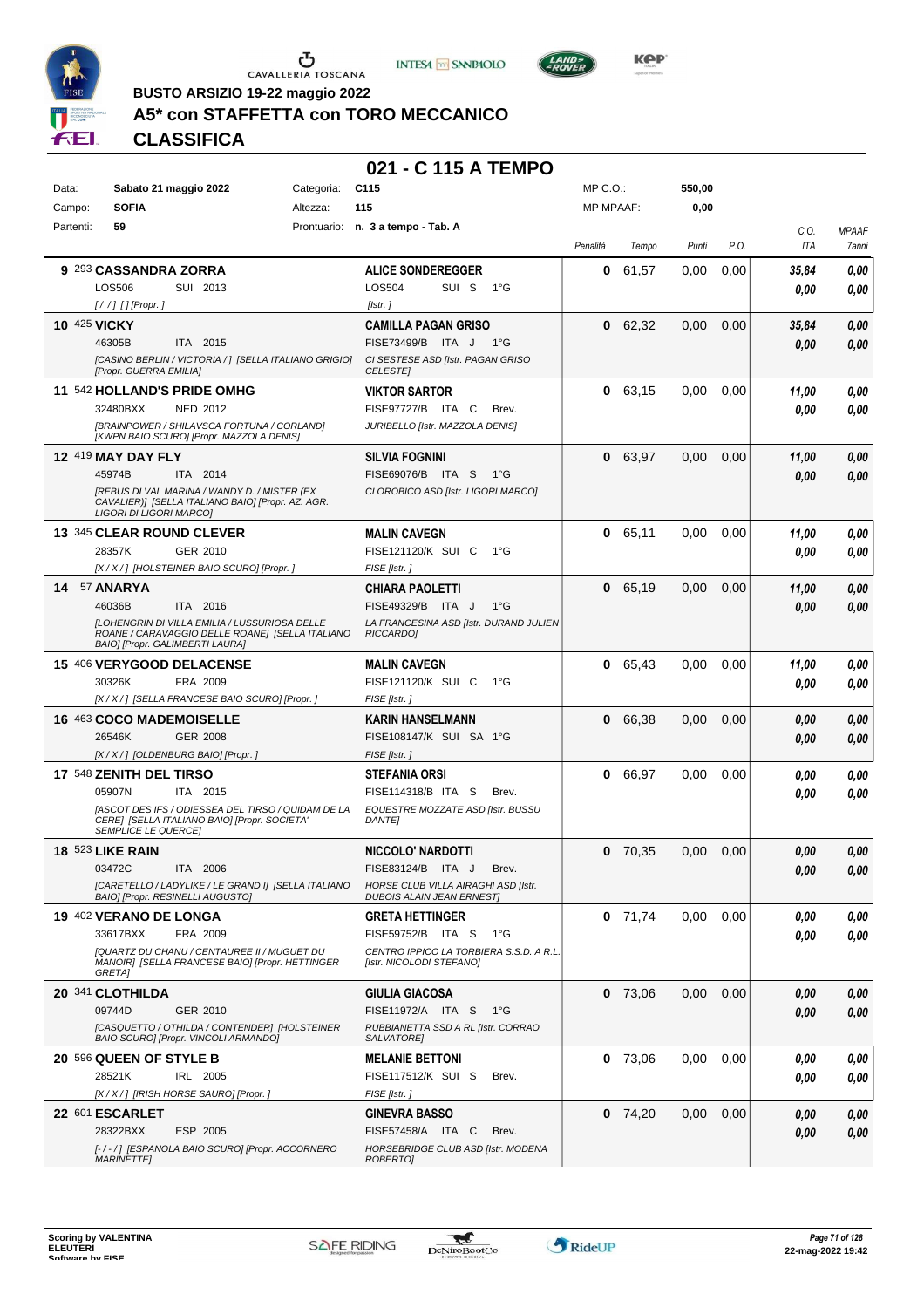





**BUSTO ARSIZIO 19-22 maggio 2022**

## **A5\* con STAFFETTA con TORO MECCANICO**

**CLASSIFICA**

#### **021 - C 115 A TEMPO**

| <b>SOFIA</b><br>115<br><b>MP MPAAF:</b><br>0,00<br>Campo:<br>Altezza:<br>Partenti:<br>59<br>Prontuario: n. 3 a tempo - Tab. A<br>C.O.<br><b>MPAAF</b><br>P.O.<br>ITA<br>Penalità<br>Punti<br>Tempo<br>7anni<br>23 564 W-FAUBOURG VH KREKEDAL Z<br><b>VITTORIA DUNI</b><br>74,74<br>0.00<br>0,00<br>0,00<br>0<br>0,00<br>15252A<br><b>BEL 2005</b><br>FISE107905/B ITA J<br>Brev.<br>0,00<br>0,00<br>[WELDON D'05 / LEANDRA / LAIBACH] [ZANGERSHEIDE<br>SCUDERIA LA CHIMERA SSD A RL [Istr.<br>SAURO] [Propr. NUOVA MONTE ROBBIO SRL]<br>PALUMBO GIORGIA]<br>24 537 ELDORADO VAL HENRY<br>0<br>79.75<br>0,00<br>0,00<br>0,00<br><b>GIULIA TREZZI</b><br>0,00<br>48545B<br>FRA 2014<br>FISE94673/B ITA J<br>Brev.<br>0.00<br>0,00<br><b>IDOLLAR DELA PIERRE / IROISE MAIL / QUARTZ DU</b><br>IL BEDESCO ASD [Istr. MARI ALESSANDRO]<br>VALLON] [SELLA FRANCESE BAIO] [Propr. TREZZI PAOLO<br>FRANCESCO]<br>81,77<br><b>25 590 FAMOUS VAN DE KAPEL</b><br>0.00<br>0.00<br>0,00<br><b>MARTINA MANTOVANI</b><br>0<br>0.00<br>29470BXX<br><b>BEL 2005</b><br>FISE122747/B ITA J<br>Brev.<br>0,00<br>0,00<br>[ACTION - BREAKER / OBERLINA DE FONTENEL / A<br>SCUDERIA CA' DE ZECCHI [Istr. CAPPAI<br>LUCKY ONE] [BWP BAIO] [Propr. MEAZZA GABRIELLA]<br>STEFANO]<br>26 306 CASSIOPEIA Z<br><b>MARC HERZOG</b><br>59,96<br>0,00<br>0,00<br>0,00<br>4<br>0,00<br>28331K<br>GER 2013<br>FISE121798/K SUI S<br>$1^{\circ}G$<br>0,00<br>0,00<br>[X / X / ] [ZANGERSHEIDE SAURO BRUCIATO] [Propr. ]<br>FISE [Istr.]<br>27 586 ARNILD DE GALESTE<br>60,84<br>0,00<br>0,00<br><b>AURORA GIUDICI</b><br>4<br>0,00<br>0,00<br>47345B<br>FISE118192/B ITA C<br>FRA 2010<br>Brev.<br>0.00<br>0.00<br>[L'AEC DE TRIOMPHE / ODETTE DE GALESTE / ] [SELLA<br>C.I.I SALICI [Istr. SCIELZO SERENA]<br>FRANCESE BAIO] [Propr. GIUDICI AURORA]<br>28 562 CAIPIRINHA<br>GIULIA CASTIGLIEGO<br>62,71<br>0,00<br>0,00<br>4<br>0,00<br>0,00<br>03170C<br>FISE105384/B ITA C<br>GER 2002<br>Brev.<br>0,00<br>0,00<br>[CONTENDRO / RIGOLETTA / REGAZZONI] [HANNOVER<br>SIMPLY HORSE SSD A RL [Istr. BASSAN<br>BAIO] [Propr. TURLA ALLEGRA]<br>ANDREA]<br>29 531 PILOTE HERO TC<br>63,67<br>0.00<br>0.00<br>0,00<br><b>ALESSIA MORANTE</b><br>4<br>0.00<br>48623B<br>FISE69657/B ITA J<br>$1^{\circ}G$<br>BEL 2015<br>0.00<br>0.00<br>[BOYFRIEND DU SEIGNEUR / UTAHBRIDGE / ] [BEL.<br>C.I.BREGNANO [Istr. CATTANEO ANTONIO]<br>WARMBLOEDPAARD BAIO] [Propr. MORANTE ALESSIA]<br>30 563 HIGH DIAMOND DU SUD Z<br><b>SAMANTHA BONESI CABRELE</b><br>63,85<br>0,00<br>0,00<br>0,00<br>4<br>0,00<br>48100B<br>BEL 2014<br>FISE106812/B ITA C<br>Brev.<br>0.00<br>0,00<br>[RUBYNEA / SAGACE DE LA CHATRE P / ]<br>ESSE EFFE JUMPING TEAM ASD [Istr.<br>[ZANGERSHEIDE BAIO] [Propr. BONESI CABRELE<br><b>RAMPINELLI SILVIA]</b><br>SAMANTHA]<br>31 554 CLOVER VAN ASBORNE Z<br>67,15<br><b>GIULIA SORCE</b><br>4<br>0.00<br>0.00<br>0.00<br>0,00<br>19524A<br><b>BEL 2008</b><br>FISE45206/A ITA J<br>Brev.<br>0.00<br>0,00<br>[CARDENTO / SORAYA VH STALHOF / NON STOP]<br>HORSEBRIDGE CLUB ASD [Istr. FAGO<br>[ZANGERSHEIDE GRIGIO] [Propr. SORCE GIULIA]<br>FRANCESCO]<br><b>32 310 HAMILTON H</b><br><b>JULIA SENONER</b><br>67,65<br>0,00<br>0,00<br>$\pmb{0,\!00}$<br>0,00<br>4<br>01427V<br>NED 2012<br>000428/V<br>ITA <sub>S</sub><br>— 1°G<br>0,00<br>0,00<br>[WHITAKER / ABALIA / PADINUS] [KWPN BAIO] [Propr.<br>CE VAL GARDENA ASD [Istr. MARKART<br><b>SENONER JULIA]</b><br>JOSEF1<br>33 349 COQUET DU FOREZAN<br><b>PAOLO BROGLIA</b><br>4 72,17<br>0,00<br>0,00<br>0.00<br>0.00<br>30263K<br>FRA 2012<br>FISE23084/B ITA SA 1°G<br>0.00<br>0,00<br>[X / X / ] [SELLA FRANCESE BAIO] [Propr. ]<br>A. VALLEVERDE [Istr. ZAPPA CRISTIANO]<br>0,00<br>34 427 BHETOVEN D'ACCEGLIO<br><b>MARGHERITA FELLI</b><br>4 74,02<br>0,00<br>0,00<br>0,00<br>ITA 2008<br>FISE73961/B ITA Y 1°G<br>17205A<br>0,00<br>0,00<br>[LARINO / LA NUIT DE MARS / NARCOS II] [SELLA<br>IL BEDESCO ASD [Istr. CIROCCHI RITA]<br>ITALIANO GRIGIO] [Propr. BROCCHIERO GABRIELLA]<br>35 185 QUELLOLI'<br>4 79,70<br>0,00<br>0,00<br><b>MARTINA FRIGERIO</b><br>0.00<br>0,00<br>ITA 2009<br>FISE113953/K SUI J<br>22400G<br>1°G<br>0,00<br>0,00<br>[ROBINIE / ZANICHELLA / ] [SELLA ITALIANO BAIO] [Propr.<br>[Istr. RAGIONE FRANCESCO]<br>ROMANO ROMINA]<br>36 438 ISABILA KRC<br><b>LUDOVICA ALDROVANDI</b><br>5 83,47<br>0,00<br>0,00<br>0,00<br>0,00<br>31116K<br>NED 2013<br>FISE83502/B ITA Y 1°G<br>0,00<br>0,00 | Data: | Sabato 21 maggio 2022            | Categoria: | C <sub>115</sub>                    | MP C. O. | 550,00 |  |  |
|----------------------------------------------------------------------------------------------------------------------------------------------------------------------------------------------------------------------------------------------------------------------------------------------------------------------------------------------------------------------------------------------------------------------------------------------------------------------------------------------------------------------------------------------------------------------------------------------------------------------------------------------------------------------------------------------------------------------------------------------------------------------------------------------------------------------------------------------------------------------------------------------------------------------------------------------------------------------------------------------------------------------------------------------------------------------------------------------------------------------------------------------------------------------------------------------------------------------------------------------------------------------------------------------------------------------------------------------------------------------------------------------------------------------------------------------------------------------------------------------------------------------------------------------------------------------------------------------------------------------------------------------------------------------------------------------------------------------------------------------------------------------------------------------------------------------------------------------------------------------------------------------------------------------------------------------------------------------------------------------------------------------------------------------------------------------------------------------------------------------------------------------------------------------------------------------------------------------------------------------------------------------------------------------------------------------------------------------------------------------------------------------------------------------------------------------------------------------------------------------------------------------------------------------------------------------------------------------------------------------------------------------------------------------------------------------------------------------------------------------------------------------------------------------------------------------------------------------------------------------------------------------------------------------------------------------------------------------------------------------------------------------------------------------------------------------------------------------------------------------------------------------------------------------------------------------------------------------------------------------------------------------------------------------------------------------------------------------------------------------------------------------------------------------------------------------------------------------------------------------------------------------------------------------------------------------------------------------------------------------------------------------------------------------------------------------------------------------------------------------------------------------------------------------------------------------------------------------------------------------------------------------------------------------------------------------------------------------------------------------------------------------------------------------------------------------------------------------------------------------------------------------------------------------------------------------------------------------------------------------------------------------------------------------------------------------------------------------------------------------------------------------------------------------------------------------------------------------|-------|----------------------------------|------------|-------------------------------------|----------|--------|--|--|
|                                                                                                                                                                                                                                                                                                                                                                                                                                                                                                                                                                                                                                                                                                                                                                                                                                                                                                                                                                                                                                                                                                                                                                                                                                                                                                                                                                                                                                                                                                                                                                                                                                                                                                                                                                                                                                                                                                                                                                                                                                                                                                                                                                                                                                                                                                                                                                                                                                                                                                                                                                                                                                                                                                                                                                                                                                                                                                                                                                                                                                                                                                                                                                                                                                                                                                                                                                                                                                                                                                                                                                                                                                                                                                                                                                                                                                                                                                                                                                                                                                                                                                                                                                                                                                                                                                                                                                                                                                                                      |       |                                  |            |                                     |          |        |  |  |
|                                                                                                                                                                                                                                                                                                                                                                                                                                                                                                                                                                                                                                                                                                                                                                                                                                                                                                                                                                                                                                                                                                                                                                                                                                                                                                                                                                                                                                                                                                                                                                                                                                                                                                                                                                                                                                                                                                                                                                                                                                                                                                                                                                                                                                                                                                                                                                                                                                                                                                                                                                                                                                                                                                                                                                                                                                                                                                                                                                                                                                                                                                                                                                                                                                                                                                                                                                                                                                                                                                                                                                                                                                                                                                                                                                                                                                                                                                                                                                                                                                                                                                                                                                                                                                                                                                                                                                                                                                                                      |       |                                  |            |                                     |          |        |  |  |
|                                                                                                                                                                                                                                                                                                                                                                                                                                                                                                                                                                                                                                                                                                                                                                                                                                                                                                                                                                                                                                                                                                                                                                                                                                                                                                                                                                                                                                                                                                                                                                                                                                                                                                                                                                                                                                                                                                                                                                                                                                                                                                                                                                                                                                                                                                                                                                                                                                                                                                                                                                                                                                                                                                                                                                                                                                                                                                                                                                                                                                                                                                                                                                                                                                                                                                                                                                                                                                                                                                                                                                                                                                                                                                                                                                                                                                                                                                                                                                                                                                                                                                                                                                                                                                                                                                                                                                                                                                                                      |       |                                  |            |                                     |          |        |  |  |
|                                                                                                                                                                                                                                                                                                                                                                                                                                                                                                                                                                                                                                                                                                                                                                                                                                                                                                                                                                                                                                                                                                                                                                                                                                                                                                                                                                                                                                                                                                                                                                                                                                                                                                                                                                                                                                                                                                                                                                                                                                                                                                                                                                                                                                                                                                                                                                                                                                                                                                                                                                                                                                                                                                                                                                                                                                                                                                                                                                                                                                                                                                                                                                                                                                                                                                                                                                                                                                                                                                                                                                                                                                                                                                                                                                                                                                                                                                                                                                                                                                                                                                                                                                                                                                                                                                                                                                                                                                                                      |       |                                  |            |                                     |          |        |  |  |
|                                                                                                                                                                                                                                                                                                                                                                                                                                                                                                                                                                                                                                                                                                                                                                                                                                                                                                                                                                                                                                                                                                                                                                                                                                                                                                                                                                                                                                                                                                                                                                                                                                                                                                                                                                                                                                                                                                                                                                                                                                                                                                                                                                                                                                                                                                                                                                                                                                                                                                                                                                                                                                                                                                                                                                                                                                                                                                                                                                                                                                                                                                                                                                                                                                                                                                                                                                                                                                                                                                                                                                                                                                                                                                                                                                                                                                                                                                                                                                                                                                                                                                                                                                                                                                                                                                                                                                                                                                                                      |       |                                  |            |                                     |          |        |  |  |
|                                                                                                                                                                                                                                                                                                                                                                                                                                                                                                                                                                                                                                                                                                                                                                                                                                                                                                                                                                                                                                                                                                                                                                                                                                                                                                                                                                                                                                                                                                                                                                                                                                                                                                                                                                                                                                                                                                                                                                                                                                                                                                                                                                                                                                                                                                                                                                                                                                                                                                                                                                                                                                                                                                                                                                                                                                                                                                                                                                                                                                                                                                                                                                                                                                                                                                                                                                                                                                                                                                                                                                                                                                                                                                                                                                                                                                                                                                                                                                                                                                                                                                                                                                                                                                                                                                                                                                                                                                                                      |       |                                  |            |                                     |          |        |  |  |
|                                                                                                                                                                                                                                                                                                                                                                                                                                                                                                                                                                                                                                                                                                                                                                                                                                                                                                                                                                                                                                                                                                                                                                                                                                                                                                                                                                                                                                                                                                                                                                                                                                                                                                                                                                                                                                                                                                                                                                                                                                                                                                                                                                                                                                                                                                                                                                                                                                                                                                                                                                                                                                                                                                                                                                                                                                                                                                                                                                                                                                                                                                                                                                                                                                                                                                                                                                                                                                                                                                                                                                                                                                                                                                                                                                                                                                                                                                                                                                                                                                                                                                                                                                                                                                                                                                                                                                                                                                                                      |       |                                  |            |                                     |          |        |  |  |
|                                                                                                                                                                                                                                                                                                                                                                                                                                                                                                                                                                                                                                                                                                                                                                                                                                                                                                                                                                                                                                                                                                                                                                                                                                                                                                                                                                                                                                                                                                                                                                                                                                                                                                                                                                                                                                                                                                                                                                                                                                                                                                                                                                                                                                                                                                                                                                                                                                                                                                                                                                                                                                                                                                                                                                                                                                                                                                                                                                                                                                                                                                                                                                                                                                                                                                                                                                                                                                                                                                                                                                                                                                                                                                                                                                                                                                                                                                                                                                                                                                                                                                                                                                                                                                                                                                                                                                                                                                                                      |       |                                  |            |                                     |          |        |  |  |
|                                                                                                                                                                                                                                                                                                                                                                                                                                                                                                                                                                                                                                                                                                                                                                                                                                                                                                                                                                                                                                                                                                                                                                                                                                                                                                                                                                                                                                                                                                                                                                                                                                                                                                                                                                                                                                                                                                                                                                                                                                                                                                                                                                                                                                                                                                                                                                                                                                                                                                                                                                                                                                                                                                                                                                                                                                                                                                                                                                                                                                                                                                                                                                                                                                                                                                                                                                                                                                                                                                                                                                                                                                                                                                                                                                                                                                                                                                                                                                                                                                                                                                                                                                                                                                                                                                                                                                                                                                                                      |       |                                  |            |                                     |          |        |  |  |
|                                                                                                                                                                                                                                                                                                                                                                                                                                                                                                                                                                                                                                                                                                                                                                                                                                                                                                                                                                                                                                                                                                                                                                                                                                                                                                                                                                                                                                                                                                                                                                                                                                                                                                                                                                                                                                                                                                                                                                                                                                                                                                                                                                                                                                                                                                                                                                                                                                                                                                                                                                                                                                                                                                                                                                                                                                                                                                                                                                                                                                                                                                                                                                                                                                                                                                                                                                                                                                                                                                                                                                                                                                                                                                                                                                                                                                                                                                                                                                                                                                                                                                                                                                                                                                                                                                                                                                                                                                                                      |       |                                  |            |                                     |          |        |  |  |
|                                                                                                                                                                                                                                                                                                                                                                                                                                                                                                                                                                                                                                                                                                                                                                                                                                                                                                                                                                                                                                                                                                                                                                                                                                                                                                                                                                                                                                                                                                                                                                                                                                                                                                                                                                                                                                                                                                                                                                                                                                                                                                                                                                                                                                                                                                                                                                                                                                                                                                                                                                                                                                                                                                                                                                                                                                                                                                                                                                                                                                                                                                                                                                                                                                                                                                                                                                                                                                                                                                                                                                                                                                                                                                                                                                                                                                                                                                                                                                                                                                                                                                                                                                                                                                                                                                                                                                                                                                                                      |       |                                  |            |                                     |          |        |  |  |
|                                                                                                                                                                                                                                                                                                                                                                                                                                                                                                                                                                                                                                                                                                                                                                                                                                                                                                                                                                                                                                                                                                                                                                                                                                                                                                                                                                                                                                                                                                                                                                                                                                                                                                                                                                                                                                                                                                                                                                                                                                                                                                                                                                                                                                                                                                                                                                                                                                                                                                                                                                                                                                                                                                                                                                                                                                                                                                                                                                                                                                                                                                                                                                                                                                                                                                                                                                                                                                                                                                                                                                                                                                                                                                                                                                                                                                                                                                                                                                                                                                                                                                                                                                                                                                                                                                                                                                                                                                                                      |       |                                  |            |                                     |          |        |  |  |
|                                                                                                                                                                                                                                                                                                                                                                                                                                                                                                                                                                                                                                                                                                                                                                                                                                                                                                                                                                                                                                                                                                                                                                                                                                                                                                                                                                                                                                                                                                                                                                                                                                                                                                                                                                                                                                                                                                                                                                                                                                                                                                                                                                                                                                                                                                                                                                                                                                                                                                                                                                                                                                                                                                                                                                                                                                                                                                                                                                                                                                                                                                                                                                                                                                                                                                                                                                                                                                                                                                                                                                                                                                                                                                                                                                                                                                                                                                                                                                                                                                                                                                                                                                                                                                                                                                                                                                                                                                                                      |       |                                  |            |                                     |          |        |  |  |
|                                                                                                                                                                                                                                                                                                                                                                                                                                                                                                                                                                                                                                                                                                                                                                                                                                                                                                                                                                                                                                                                                                                                                                                                                                                                                                                                                                                                                                                                                                                                                                                                                                                                                                                                                                                                                                                                                                                                                                                                                                                                                                                                                                                                                                                                                                                                                                                                                                                                                                                                                                                                                                                                                                                                                                                                                                                                                                                                                                                                                                                                                                                                                                                                                                                                                                                                                                                                                                                                                                                                                                                                                                                                                                                                                                                                                                                                                                                                                                                                                                                                                                                                                                                                                                                                                                                                                                                                                                                                      |       |                                  |            |                                     |          |        |  |  |
|                                                                                                                                                                                                                                                                                                                                                                                                                                                                                                                                                                                                                                                                                                                                                                                                                                                                                                                                                                                                                                                                                                                                                                                                                                                                                                                                                                                                                                                                                                                                                                                                                                                                                                                                                                                                                                                                                                                                                                                                                                                                                                                                                                                                                                                                                                                                                                                                                                                                                                                                                                                                                                                                                                                                                                                                                                                                                                                                                                                                                                                                                                                                                                                                                                                                                                                                                                                                                                                                                                                                                                                                                                                                                                                                                                                                                                                                                                                                                                                                                                                                                                                                                                                                                                                                                                                                                                                                                                                                      |       |                                  |            |                                     |          |        |  |  |
|                                                                                                                                                                                                                                                                                                                                                                                                                                                                                                                                                                                                                                                                                                                                                                                                                                                                                                                                                                                                                                                                                                                                                                                                                                                                                                                                                                                                                                                                                                                                                                                                                                                                                                                                                                                                                                                                                                                                                                                                                                                                                                                                                                                                                                                                                                                                                                                                                                                                                                                                                                                                                                                                                                                                                                                                                                                                                                                                                                                                                                                                                                                                                                                                                                                                                                                                                                                                                                                                                                                                                                                                                                                                                                                                                                                                                                                                                                                                                                                                                                                                                                                                                                                                                                                                                                                                                                                                                                                                      |       |                                  |            |                                     |          |        |  |  |
|                                                                                                                                                                                                                                                                                                                                                                                                                                                                                                                                                                                                                                                                                                                                                                                                                                                                                                                                                                                                                                                                                                                                                                                                                                                                                                                                                                                                                                                                                                                                                                                                                                                                                                                                                                                                                                                                                                                                                                                                                                                                                                                                                                                                                                                                                                                                                                                                                                                                                                                                                                                                                                                                                                                                                                                                                                                                                                                                                                                                                                                                                                                                                                                                                                                                                                                                                                                                                                                                                                                                                                                                                                                                                                                                                                                                                                                                                                                                                                                                                                                                                                                                                                                                                                                                                                                                                                                                                                                                      |       |                                  |            |                                     |          |        |  |  |
|                                                                                                                                                                                                                                                                                                                                                                                                                                                                                                                                                                                                                                                                                                                                                                                                                                                                                                                                                                                                                                                                                                                                                                                                                                                                                                                                                                                                                                                                                                                                                                                                                                                                                                                                                                                                                                                                                                                                                                                                                                                                                                                                                                                                                                                                                                                                                                                                                                                                                                                                                                                                                                                                                                                                                                                                                                                                                                                                                                                                                                                                                                                                                                                                                                                                                                                                                                                                                                                                                                                                                                                                                                                                                                                                                                                                                                                                                                                                                                                                                                                                                                                                                                                                                                                                                                                                                                                                                                                                      |       |                                  |            |                                     |          |        |  |  |
|                                                                                                                                                                                                                                                                                                                                                                                                                                                                                                                                                                                                                                                                                                                                                                                                                                                                                                                                                                                                                                                                                                                                                                                                                                                                                                                                                                                                                                                                                                                                                                                                                                                                                                                                                                                                                                                                                                                                                                                                                                                                                                                                                                                                                                                                                                                                                                                                                                                                                                                                                                                                                                                                                                                                                                                                                                                                                                                                                                                                                                                                                                                                                                                                                                                                                                                                                                                                                                                                                                                                                                                                                                                                                                                                                                                                                                                                                                                                                                                                                                                                                                                                                                                                                                                                                                                                                                                                                                                                      |       |                                  |            |                                     |          |        |  |  |
|                                                                                                                                                                                                                                                                                                                                                                                                                                                                                                                                                                                                                                                                                                                                                                                                                                                                                                                                                                                                                                                                                                                                                                                                                                                                                                                                                                                                                                                                                                                                                                                                                                                                                                                                                                                                                                                                                                                                                                                                                                                                                                                                                                                                                                                                                                                                                                                                                                                                                                                                                                                                                                                                                                                                                                                                                                                                                                                                                                                                                                                                                                                                                                                                                                                                                                                                                                                                                                                                                                                                                                                                                                                                                                                                                                                                                                                                                                                                                                                                                                                                                                                                                                                                                                                                                                                                                                                                                                                                      |       |                                  |            |                                     |          |        |  |  |
|                                                                                                                                                                                                                                                                                                                                                                                                                                                                                                                                                                                                                                                                                                                                                                                                                                                                                                                                                                                                                                                                                                                                                                                                                                                                                                                                                                                                                                                                                                                                                                                                                                                                                                                                                                                                                                                                                                                                                                                                                                                                                                                                                                                                                                                                                                                                                                                                                                                                                                                                                                                                                                                                                                                                                                                                                                                                                                                                                                                                                                                                                                                                                                                                                                                                                                                                                                                                                                                                                                                                                                                                                                                                                                                                                                                                                                                                                                                                                                                                                                                                                                                                                                                                                                                                                                                                                                                                                                                                      |       |                                  |            |                                     |          |        |  |  |
|                                                                                                                                                                                                                                                                                                                                                                                                                                                                                                                                                                                                                                                                                                                                                                                                                                                                                                                                                                                                                                                                                                                                                                                                                                                                                                                                                                                                                                                                                                                                                                                                                                                                                                                                                                                                                                                                                                                                                                                                                                                                                                                                                                                                                                                                                                                                                                                                                                                                                                                                                                                                                                                                                                                                                                                                                                                                                                                                                                                                                                                                                                                                                                                                                                                                                                                                                                                                                                                                                                                                                                                                                                                                                                                                                                                                                                                                                                                                                                                                                                                                                                                                                                                                                                                                                                                                                                                                                                                                      |       |                                  |            |                                     |          |        |  |  |
|                                                                                                                                                                                                                                                                                                                                                                                                                                                                                                                                                                                                                                                                                                                                                                                                                                                                                                                                                                                                                                                                                                                                                                                                                                                                                                                                                                                                                                                                                                                                                                                                                                                                                                                                                                                                                                                                                                                                                                                                                                                                                                                                                                                                                                                                                                                                                                                                                                                                                                                                                                                                                                                                                                                                                                                                                                                                                                                                                                                                                                                                                                                                                                                                                                                                                                                                                                                                                                                                                                                                                                                                                                                                                                                                                                                                                                                                                                                                                                                                                                                                                                                                                                                                                                                                                                                                                                                                                                                                      |       |                                  |            |                                     |          |        |  |  |
|                                                                                                                                                                                                                                                                                                                                                                                                                                                                                                                                                                                                                                                                                                                                                                                                                                                                                                                                                                                                                                                                                                                                                                                                                                                                                                                                                                                                                                                                                                                                                                                                                                                                                                                                                                                                                                                                                                                                                                                                                                                                                                                                                                                                                                                                                                                                                                                                                                                                                                                                                                                                                                                                                                                                                                                                                                                                                                                                                                                                                                                                                                                                                                                                                                                                                                                                                                                                                                                                                                                                                                                                                                                                                                                                                                                                                                                                                                                                                                                                                                                                                                                                                                                                                                                                                                                                                                                                                                                                      |       |                                  |            |                                     |          |        |  |  |
|                                                                                                                                                                                                                                                                                                                                                                                                                                                                                                                                                                                                                                                                                                                                                                                                                                                                                                                                                                                                                                                                                                                                                                                                                                                                                                                                                                                                                                                                                                                                                                                                                                                                                                                                                                                                                                                                                                                                                                                                                                                                                                                                                                                                                                                                                                                                                                                                                                                                                                                                                                                                                                                                                                                                                                                                                                                                                                                                                                                                                                                                                                                                                                                                                                                                                                                                                                                                                                                                                                                                                                                                                                                                                                                                                                                                                                                                                                                                                                                                                                                                                                                                                                                                                                                                                                                                                                                                                                                                      |       |                                  |            |                                     |          |        |  |  |
|                                                                                                                                                                                                                                                                                                                                                                                                                                                                                                                                                                                                                                                                                                                                                                                                                                                                                                                                                                                                                                                                                                                                                                                                                                                                                                                                                                                                                                                                                                                                                                                                                                                                                                                                                                                                                                                                                                                                                                                                                                                                                                                                                                                                                                                                                                                                                                                                                                                                                                                                                                                                                                                                                                                                                                                                                                                                                                                                                                                                                                                                                                                                                                                                                                                                                                                                                                                                                                                                                                                                                                                                                                                                                                                                                                                                                                                                                                                                                                                                                                                                                                                                                                                                                                                                                                                                                                                                                                                                      |       |                                  |            |                                     |          |        |  |  |
|                                                                                                                                                                                                                                                                                                                                                                                                                                                                                                                                                                                                                                                                                                                                                                                                                                                                                                                                                                                                                                                                                                                                                                                                                                                                                                                                                                                                                                                                                                                                                                                                                                                                                                                                                                                                                                                                                                                                                                                                                                                                                                                                                                                                                                                                                                                                                                                                                                                                                                                                                                                                                                                                                                                                                                                                                                                                                                                                                                                                                                                                                                                                                                                                                                                                                                                                                                                                                                                                                                                                                                                                                                                                                                                                                                                                                                                                                                                                                                                                                                                                                                                                                                                                                                                                                                                                                                                                                                                                      |       |                                  |            |                                     |          |        |  |  |
|                                                                                                                                                                                                                                                                                                                                                                                                                                                                                                                                                                                                                                                                                                                                                                                                                                                                                                                                                                                                                                                                                                                                                                                                                                                                                                                                                                                                                                                                                                                                                                                                                                                                                                                                                                                                                                                                                                                                                                                                                                                                                                                                                                                                                                                                                                                                                                                                                                                                                                                                                                                                                                                                                                                                                                                                                                                                                                                                                                                                                                                                                                                                                                                                                                                                                                                                                                                                                                                                                                                                                                                                                                                                                                                                                                                                                                                                                                                                                                                                                                                                                                                                                                                                                                                                                                                                                                                                                                                                      |       |                                  |            |                                     |          |        |  |  |
|                                                                                                                                                                                                                                                                                                                                                                                                                                                                                                                                                                                                                                                                                                                                                                                                                                                                                                                                                                                                                                                                                                                                                                                                                                                                                                                                                                                                                                                                                                                                                                                                                                                                                                                                                                                                                                                                                                                                                                                                                                                                                                                                                                                                                                                                                                                                                                                                                                                                                                                                                                                                                                                                                                                                                                                                                                                                                                                                                                                                                                                                                                                                                                                                                                                                                                                                                                                                                                                                                                                                                                                                                                                                                                                                                                                                                                                                                                                                                                                                                                                                                                                                                                                                                                                                                                                                                                                                                                                                      |       |                                  |            |                                     |          |        |  |  |
|                                                                                                                                                                                                                                                                                                                                                                                                                                                                                                                                                                                                                                                                                                                                                                                                                                                                                                                                                                                                                                                                                                                                                                                                                                                                                                                                                                                                                                                                                                                                                                                                                                                                                                                                                                                                                                                                                                                                                                                                                                                                                                                                                                                                                                                                                                                                                                                                                                                                                                                                                                                                                                                                                                                                                                                                                                                                                                                                                                                                                                                                                                                                                                                                                                                                                                                                                                                                                                                                                                                                                                                                                                                                                                                                                                                                                                                                                                                                                                                                                                                                                                                                                                                                                                                                                                                                                                                                                                                                      |       |                                  |            |                                     |          |        |  |  |
|                                                                                                                                                                                                                                                                                                                                                                                                                                                                                                                                                                                                                                                                                                                                                                                                                                                                                                                                                                                                                                                                                                                                                                                                                                                                                                                                                                                                                                                                                                                                                                                                                                                                                                                                                                                                                                                                                                                                                                                                                                                                                                                                                                                                                                                                                                                                                                                                                                                                                                                                                                                                                                                                                                                                                                                                                                                                                                                                                                                                                                                                                                                                                                                                                                                                                                                                                                                                                                                                                                                                                                                                                                                                                                                                                                                                                                                                                                                                                                                                                                                                                                                                                                                                                                                                                                                                                                                                                                                                      |       |                                  |            |                                     |          |        |  |  |
|                                                                                                                                                                                                                                                                                                                                                                                                                                                                                                                                                                                                                                                                                                                                                                                                                                                                                                                                                                                                                                                                                                                                                                                                                                                                                                                                                                                                                                                                                                                                                                                                                                                                                                                                                                                                                                                                                                                                                                                                                                                                                                                                                                                                                                                                                                                                                                                                                                                                                                                                                                                                                                                                                                                                                                                                                                                                                                                                                                                                                                                                                                                                                                                                                                                                                                                                                                                                                                                                                                                                                                                                                                                                                                                                                                                                                                                                                                                                                                                                                                                                                                                                                                                                                                                                                                                                                                                                                                                                      |       |                                  |            |                                     |          |        |  |  |
|                                                                                                                                                                                                                                                                                                                                                                                                                                                                                                                                                                                                                                                                                                                                                                                                                                                                                                                                                                                                                                                                                                                                                                                                                                                                                                                                                                                                                                                                                                                                                                                                                                                                                                                                                                                                                                                                                                                                                                                                                                                                                                                                                                                                                                                                                                                                                                                                                                                                                                                                                                                                                                                                                                                                                                                                                                                                                                                                                                                                                                                                                                                                                                                                                                                                                                                                                                                                                                                                                                                                                                                                                                                                                                                                                                                                                                                                                                                                                                                                                                                                                                                                                                                                                                                                                                                                                                                                                                                                      |       |                                  |            |                                     |          |        |  |  |
|                                                                                                                                                                                                                                                                                                                                                                                                                                                                                                                                                                                                                                                                                                                                                                                                                                                                                                                                                                                                                                                                                                                                                                                                                                                                                                                                                                                                                                                                                                                                                                                                                                                                                                                                                                                                                                                                                                                                                                                                                                                                                                                                                                                                                                                                                                                                                                                                                                                                                                                                                                                                                                                                                                                                                                                                                                                                                                                                                                                                                                                                                                                                                                                                                                                                                                                                                                                                                                                                                                                                                                                                                                                                                                                                                                                                                                                                                                                                                                                                                                                                                                                                                                                                                                                                                                                                                                                                                                                                      |       |                                  |            |                                     |          |        |  |  |
|                                                                                                                                                                                                                                                                                                                                                                                                                                                                                                                                                                                                                                                                                                                                                                                                                                                                                                                                                                                                                                                                                                                                                                                                                                                                                                                                                                                                                                                                                                                                                                                                                                                                                                                                                                                                                                                                                                                                                                                                                                                                                                                                                                                                                                                                                                                                                                                                                                                                                                                                                                                                                                                                                                                                                                                                                                                                                                                                                                                                                                                                                                                                                                                                                                                                                                                                                                                                                                                                                                                                                                                                                                                                                                                                                                                                                                                                                                                                                                                                                                                                                                                                                                                                                                                                                                                                                                                                                                                                      |       |                                  |            |                                     |          |        |  |  |
|                                                                                                                                                                                                                                                                                                                                                                                                                                                                                                                                                                                                                                                                                                                                                                                                                                                                                                                                                                                                                                                                                                                                                                                                                                                                                                                                                                                                                                                                                                                                                                                                                                                                                                                                                                                                                                                                                                                                                                                                                                                                                                                                                                                                                                                                                                                                                                                                                                                                                                                                                                                                                                                                                                                                                                                                                                                                                                                                                                                                                                                                                                                                                                                                                                                                                                                                                                                                                                                                                                                                                                                                                                                                                                                                                                                                                                                                                                                                                                                                                                                                                                                                                                                                                                                                                                                                                                                                                                                                      |       |                                  |            |                                     |          |        |  |  |
|                                                                                                                                                                                                                                                                                                                                                                                                                                                                                                                                                                                                                                                                                                                                                                                                                                                                                                                                                                                                                                                                                                                                                                                                                                                                                                                                                                                                                                                                                                                                                                                                                                                                                                                                                                                                                                                                                                                                                                                                                                                                                                                                                                                                                                                                                                                                                                                                                                                                                                                                                                                                                                                                                                                                                                                                                                                                                                                                                                                                                                                                                                                                                                                                                                                                                                                                                                                                                                                                                                                                                                                                                                                                                                                                                                                                                                                                                                                                                                                                                                                                                                                                                                                                                                                                                                                                                                                                                                                                      |       |                                  |            |                                     |          |        |  |  |
|                                                                                                                                                                                                                                                                                                                                                                                                                                                                                                                                                                                                                                                                                                                                                                                                                                                                                                                                                                                                                                                                                                                                                                                                                                                                                                                                                                                                                                                                                                                                                                                                                                                                                                                                                                                                                                                                                                                                                                                                                                                                                                                                                                                                                                                                                                                                                                                                                                                                                                                                                                                                                                                                                                                                                                                                                                                                                                                                                                                                                                                                                                                                                                                                                                                                                                                                                                                                                                                                                                                                                                                                                                                                                                                                                                                                                                                                                                                                                                                                                                                                                                                                                                                                                                                                                                                                                                                                                                                                      |       |                                  |            |                                     |          |        |  |  |
|                                                                                                                                                                                                                                                                                                                                                                                                                                                                                                                                                                                                                                                                                                                                                                                                                                                                                                                                                                                                                                                                                                                                                                                                                                                                                                                                                                                                                                                                                                                                                                                                                                                                                                                                                                                                                                                                                                                                                                                                                                                                                                                                                                                                                                                                                                                                                                                                                                                                                                                                                                                                                                                                                                                                                                                                                                                                                                                                                                                                                                                                                                                                                                                                                                                                                                                                                                                                                                                                                                                                                                                                                                                                                                                                                                                                                                                                                                                                                                                                                                                                                                                                                                                                                                                                                                                                                                                                                                                                      |       |                                  |            |                                     |          |        |  |  |
|                                                                                                                                                                                                                                                                                                                                                                                                                                                                                                                                                                                                                                                                                                                                                                                                                                                                                                                                                                                                                                                                                                                                                                                                                                                                                                                                                                                                                                                                                                                                                                                                                                                                                                                                                                                                                                                                                                                                                                                                                                                                                                                                                                                                                                                                                                                                                                                                                                                                                                                                                                                                                                                                                                                                                                                                                                                                                                                                                                                                                                                                                                                                                                                                                                                                                                                                                                                                                                                                                                                                                                                                                                                                                                                                                                                                                                                                                                                                                                                                                                                                                                                                                                                                                                                                                                                                                                                                                                                                      |       |                                  |            |                                     |          |        |  |  |
|                                                                                                                                                                                                                                                                                                                                                                                                                                                                                                                                                                                                                                                                                                                                                                                                                                                                                                                                                                                                                                                                                                                                                                                                                                                                                                                                                                                                                                                                                                                                                                                                                                                                                                                                                                                                                                                                                                                                                                                                                                                                                                                                                                                                                                                                                                                                                                                                                                                                                                                                                                                                                                                                                                                                                                                                                                                                                                                                                                                                                                                                                                                                                                                                                                                                                                                                                                                                                                                                                                                                                                                                                                                                                                                                                                                                                                                                                                                                                                                                                                                                                                                                                                                                                                                                                                                                                                                                                                                                      |       |                                  |            |                                     |          |        |  |  |
|                                                                                                                                                                                                                                                                                                                                                                                                                                                                                                                                                                                                                                                                                                                                                                                                                                                                                                                                                                                                                                                                                                                                                                                                                                                                                                                                                                                                                                                                                                                                                                                                                                                                                                                                                                                                                                                                                                                                                                                                                                                                                                                                                                                                                                                                                                                                                                                                                                                                                                                                                                                                                                                                                                                                                                                                                                                                                                                                                                                                                                                                                                                                                                                                                                                                                                                                                                                                                                                                                                                                                                                                                                                                                                                                                                                                                                                                                                                                                                                                                                                                                                                                                                                                                                                                                                                                                                                                                                                                      |       |                                  |            |                                     |          |        |  |  |
|                                                                                                                                                                                                                                                                                                                                                                                                                                                                                                                                                                                                                                                                                                                                                                                                                                                                                                                                                                                                                                                                                                                                                                                                                                                                                                                                                                                                                                                                                                                                                                                                                                                                                                                                                                                                                                                                                                                                                                                                                                                                                                                                                                                                                                                                                                                                                                                                                                                                                                                                                                                                                                                                                                                                                                                                                                                                                                                                                                                                                                                                                                                                                                                                                                                                                                                                                                                                                                                                                                                                                                                                                                                                                                                                                                                                                                                                                                                                                                                                                                                                                                                                                                                                                                                                                                                                                                                                                                                                      |       |                                  |            |                                     |          |        |  |  |
|                                                                                                                                                                                                                                                                                                                                                                                                                                                                                                                                                                                                                                                                                                                                                                                                                                                                                                                                                                                                                                                                                                                                                                                                                                                                                                                                                                                                                                                                                                                                                                                                                                                                                                                                                                                                                                                                                                                                                                                                                                                                                                                                                                                                                                                                                                                                                                                                                                                                                                                                                                                                                                                                                                                                                                                                                                                                                                                                                                                                                                                                                                                                                                                                                                                                                                                                                                                                                                                                                                                                                                                                                                                                                                                                                                                                                                                                                                                                                                                                                                                                                                                                                                                                                                                                                                                                                                                                                                                                      |       |                                  |            |                                     |          |        |  |  |
|                                                                                                                                                                                                                                                                                                                                                                                                                                                                                                                                                                                                                                                                                                                                                                                                                                                                                                                                                                                                                                                                                                                                                                                                                                                                                                                                                                                                                                                                                                                                                                                                                                                                                                                                                                                                                                                                                                                                                                                                                                                                                                                                                                                                                                                                                                                                                                                                                                                                                                                                                                                                                                                                                                                                                                                                                                                                                                                                                                                                                                                                                                                                                                                                                                                                                                                                                                                                                                                                                                                                                                                                                                                                                                                                                                                                                                                                                                                                                                                                                                                                                                                                                                                                                                                                                                                                                                                                                                                                      |       |                                  |            |                                     |          |        |  |  |
| ANDREA]                                                                                                                                                                                                                                                                                                                                                                                                                                                                                                                                                                                                                                                                                                                                                                                                                                                                                                                                                                                                                                                                                                                                                                                                                                                                                                                                                                                                                                                                                                                                                                                                                                                                                                                                                                                                                                                                                                                                                                                                                                                                                                                                                                                                                                                                                                                                                                                                                                                                                                                                                                                                                                                                                                                                                                                                                                                                                                                                                                                                                                                                                                                                                                                                                                                                                                                                                                                                                                                                                                                                                                                                                                                                                                                                                                                                                                                                                                                                                                                                                                                                                                                                                                                                                                                                                                                                                                                                                                                              |       | [X / X / ] [KWPN BAIO] [Propr. ] |            | SIMPLY HORSE SSD A RL [Istr. BASSAN |          |        |  |  |

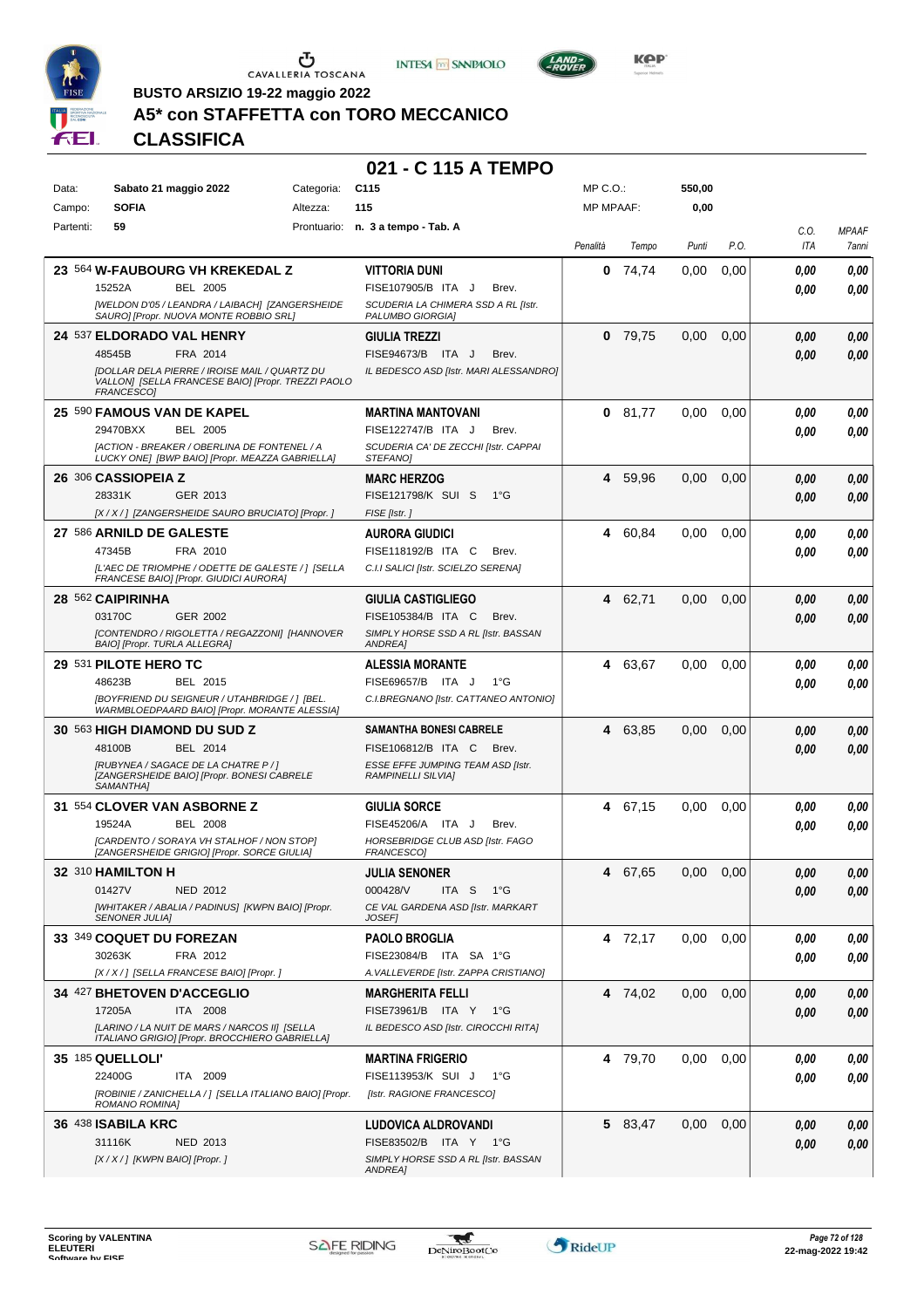





**Kep** 

**BUSTO ARSIZIO 19-22 maggio 2022**

## **A5\* con STAFFETTA con TORO MECCANICO**

**CLASSIFICA**

### **021 - C 115 A TEMPO**

| Data:         | Sabato 21 maggio 2022                                                                            | Categoria: | C <sub>115</sub>                                           | MP C.O.:         |           | 550,00 |      |            |              |
|---------------|--------------------------------------------------------------------------------------------------|------------|------------------------------------------------------------|------------------|-----------|--------|------|------------|--------------|
| Campo:        | <b>SOFIA</b>                                                                                     | Altezza:   | 115                                                        | <b>MP MPAAF:</b> |           | 0,00   |      |            |              |
| Partenti:     | 59                                                                                               |            | Prontuario: n. 3 a tempo - Tab. A                          |                  |           |        |      | C.0.       | <b>MPAAF</b> |
|               |                                                                                                  |            |                                                            | Penalità         | Tempo     | Punti  | P.O. | ITA        | 7anni        |
|               |                                                                                                  |            |                                                            |                  |           |        |      |            |              |
|               | <b>37 557 SIG DARE DEVIL</b>                                                                     |            | <b>GLORIA ACQUADRO</b>                                     | 8                | 56,94     | 0.00   | 0,00 | 0.00       | 0,00         |
|               | 35044BXX<br>GER 2011                                                                             |            | FISE46908/A ITA Y<br>Brev.                                 |                  |           |        |      | 0.00       | 0,00         |
|               | [QUIDADO / HAVANNA XVI / LESANTO] [HOLSTEINER<br>BAIO] [Propr. A.S.D. C.I. LA VIGNA]             |            | C.E.DI MOTTALCIATA ASD [Istr. NESCI<br><b>MARTAI</b>       |                  |           |        |      |            |              |
|               |                                                                                                  |            |                                                            |                  |           |        |      |            |              |
| 38 323 DULCIE |                                                                                                  |            | <b>ELENA RIVA</b>                                          | 8                | 65,24     | 0,00   | 0,00 | 0.00       | 0,00         |
|               | 13216BXX<br>ITA 1999                                                                             |            | 007212/B<br>ITA <sub>S</sub><br>1°G                        |                  |           |        |      | 0.00       | 0,00         |
|               | [EQUUS MON AMOUR / QUIRLANDA / DELFO DE OSSI]<br>[SELLA ITALIANO GRIGIO] [Propr. RIVA ELENA]     |            | IL BEDESCO ASD [Istr. CIROCCHI VIVIANO<br><b>FELICIANO</b> |                  |           |        |      |            |              |
|               | 39 518 FA COLANDER                                                                               |            | <b>GIORGIA LABRICCIOSA</b>                                 | 8                | 73,92     | 0,00   | 0,00 | 0.00       | 0,00         |
|               | 29750BXX<br><b>DEN 2007</b>                                                                      |            | FISE75372/B ITA J<br>Brev.                                 |                  |           |        |      |            |              |
|               | [COLMAN / RUANDA I / QUINAR] [DANISH WARMBLOOD                                                   |            | CI LA STELLA ASD [Istr. MAZZA DIEGO]                       |                  |           |        |      | 0.00       | 0,00         |
|               | S. BAIO] [Propr. LABRICCIOSA GIORGIA]                                                            |            |                                                            |                  |           |        |      |            |              |
|               | 40 472 FLY MY PRINCESS                                                                           |            | <b>CAMILLA PAGAN GRISO</b>                                 | 8                | 76,72     | 0,00   | 0,00 | 0.00       | 0,00         |
|               | 46909B<br>ITA 2016                                                                               |            | FISE73499/B ITA J<br>$1^{\circ}$ G                         |                  |           |        |      | 0.00       | 0,00         |
|               | [SINGULORD JOTER / FIONA 251 / FLORESTAN I] [SELLA                                               |            | CI SESTESE ASD [Istr. PAGAN GRISO                          |                  |           |        |      |            |              |
|               | ITALIANO BAIO SCURO] [Propr. PAGAN GRISO CELESTE]                                                |            | <b>CELESTEI</b>                                            |                  |           |        |      |            |              |
|               | 41 604 DANGER TIME                                                                               |            | <b>LINDA CARRUCCIU</b>                                     | 9                | 83,35     | 0,00   | 0,00 | 0.00       | 0,00         |
|               | 46608B<br>ITA 2014                                                                               |            | FISE121258/K SUI J<br>Brev.                                |                  |           |        |      | 0.00       | 0,00         |
|               | [-/-/] [SCONOSCIUTA GRIGIO] [Propr. TAGLIABUE                                                    |            | FISE [Istr.]                                               |                  |           |        |      |            |              |
|               | <b>VALENTINA1</b>                                                                                |            |                                                            |                  |           |        |      |            |              |
|               | 42 324 ARKYNO DE GANET Z                                                                         |            | <b>GRETA FARI</b>                                          | 11               | 93.90     | 0,00   | 0,00 | 0,00       | 0,00         |
|               | 48835B<br>FRA 2013                                                                               |            | 016459/B<br>ITA S<br>$1^{\circ}G$                          |                  |           |        |      | 0.00       | 0,00         |
|               | [ARKINO Z / JALUCYNE DE GANET / ] [ZANGERSHEIDE<br><b>BAIO] [Propr. FARI GRETA]</b>              |            | CLUB IPPICO MONZESE ASD [Istr.<br>COLOMBO ALESSANDRO]      |                  |           |        |      |            |              |
|               | 43 577 FELICITY DELLA CACCIA                                                                     |            | <b>CAROLA PREMAZZI</b>                                     |                  | 12 68,71  | 0,00   | 0,00 | 0.00       | 0,00         |
|               | 12618A<br>ITA 2004                                                                               |            | FISE113328/B ITA J<br>Brev.                                |                  |           |        |      |            |              |
|               | [CALIDO / BALADIA / ACADIUS] [SELLA ITALIANO SAURO]                                              |            | CI SESTESE ASD [Istr. MESSINA ELISA]                       |                  |           |        |      | 0.00       | 0,00         |
|               | [Propr. TAMBORRA ROBERTO]                                                                        |            |                                                            |                  |           |        |      |            |              |
|               | <b>44 538 CIXI DE KESTEMONT Z</b>                                                                |            | <b>MARIA CLARA MAGGIONI</b>                                |                  | 16 70,98  | 0,00   | 0,00 | 0,00       | 0,00         |
|               | BEL 2014<br>46686B                                                                               |            | FISE95083/B ITA J<br>Brev.                                 |                  |           |        |      | 0.00       | 0,00         |
|               | [CANDILLO Z / FIONA / BASJE] [ZANGERSHEIDE GRIGIO]                                               |            | ASD SAN RAFFAELE [Istr. TOSCA ANDREA]                      |                  |           |        |      |            |              |
|               | [Propr. MAGGIONI LORENZO]                                                                        |            |                                                            |                  |           |        |      |            |              |
|               | 45 429 LAND FRANCIS                                                                              |            | <b>JENNIFER FERRERO</b>                                    |                  | 23 101,98 | 0.00   | 0,00 | 0.00       | 0,00         |
|               | 26317BXX<br>ITA 2006                                                                             |            | FISE35829/A ITA S<br>$1^{\circ}G$                          |                  |           |        |      | 0.00       | 0.00         |
|               | [LANDCAPITOL / BABET / SAM FRANCIS] [SELLA<br>ITALIANO BAIO] [Propr. FORLANI MONICA]             |            | RUBBIANETTA SSD A RL [Istr. CORRAO<br><b>SALVATOREI</b>    |                  |           |        |      |            |              |
|               | 46 481 CHRISTIE DU TEMPLE                                                                        |            | <b>STEFANIA ORSI</b>                                       |                  | 26 104,89 | 0.00   | 0,00 | 0,00       | 0,00         |
|               | 32212BXX FRA 2012                                                                                |            | FISE114318/B ITA S Brev.                                   |                  |           |        |      |            |              |
|               | [UZI / LOONA DE NODEAU / DUC DU MURIER] [SELLA                                                   |            | EQUESTRE MOZZATE ASD [Istr. BUSSU                          |                  |           |        |      | $\it 0,00$ | 0,00         |
|               | FRANCESE SAURO] [Propr. ORSI STEFANIA]                                                           |            | <b>DANTE]</b>                                              |                  |           |        |      |            |              |
|               | 47 513 F.D. STABLE CAPPUCCINO                                                                    |            | <b>NOEMI BOGNI</b>                                         |                  | 29 103,74 | 0.00   | 0.00 | 0.00       | 0,00         |
|               | 35003BXX<br>ITA 2014                                                                             |            | FISE71141/B ITA J<br>Brev.                                 |                  |           |        |      | 0.00       | 0.00         |
|               | [-/-/] [SCONOSCIUTA GRIGIO] [Propr. BOGNI MICHELE]                                               |            | EURATOM [Istr. VERHEYDEN MARIO                             |                  |           |        |      |            |              |
|               |                                                                                                  |            | <b>GEORGES AGNES]</b>                                      |                  |           |        |      |            |              |
|               | 48 348 AMELIE DELLA ROGGIA                                                                       |            | <b>CLAUDIA ROSSI</b>                                       |                  | 35 101,43 | 0,00   | 0,00 | 0.00       | 0,00         |
|               | 14025E<br>ITA 2011                                                                               |            | FISE20888/B ITA S<br>− 1°G                                 |                  |           |        |      | 0,00       | 0,00         |
|               | [EUROCOMMERCE CARESINO / GLADIS / ACOBAT II]<br>[SELLA ITALIANO SAURO] [Propr. PICONE FRANCESCA] |            | SCUDERIA EQUISTYLE ASD [Istr. MAZZOLA<br><b>FABRIZIO]</b>  |                  |           |        |      |            |              |
|               | 49 384 COCKTAIL DE LADINA                                                                        |            |                                                            |                  | 41 115,41 | 0,00   |      |            |              |
|               | 17468F<br>FRA 2012                                                                               |            | <b>ANTONIO SCAPUZZI</b><br>FISE42496/B ITA SA 1°G          |                  |           |        | 0,00 | 0.00       | 0,00         |
|               | [KANNAN / LADINA DE LA ROQUE / ] [SELLA FRANCESE                                                 |            | NUOVA ASD C.I. CINQ FO' [Istr. FUMAGALLI                   |                  |           |        |      | 0.00       | 0,00         |
|               | PEZZATO TOBIANO] [Propr. COLOMBI ISABELLE]                                                       |            | <b>MARIA CRISTINA]</b>                                     |                  |           |        |      |            |              |
|               | 111 LIMEHOUSE                                                                                    |            | <b>ANDREA GIANNELLI</b>                                    | Elim.            | 0,00      | 0,00   | 0,00 | 0.00       | 0,00         |
|               | 20595A<br>ITA 2014                                                                               |            | FISE26552/B ITA SA 1°G                                     |                  |           |        |      | 0,00       | 0,00         |
|               | [LAEKEN / LINA GINELLI / GRANDEUR] [SELLA ITALIANO                                               |            | SCUDERIE DELLA MALASPINA SSD A RL                          |                  |           |        |      |            |              |
|               | BAIO SCURO] [Propr. FRIMIVI SOC. AGR. SRL]                                                       |            | [Istr. SACCHI STEFANO]                                     |                  |           |        |      |            |              |

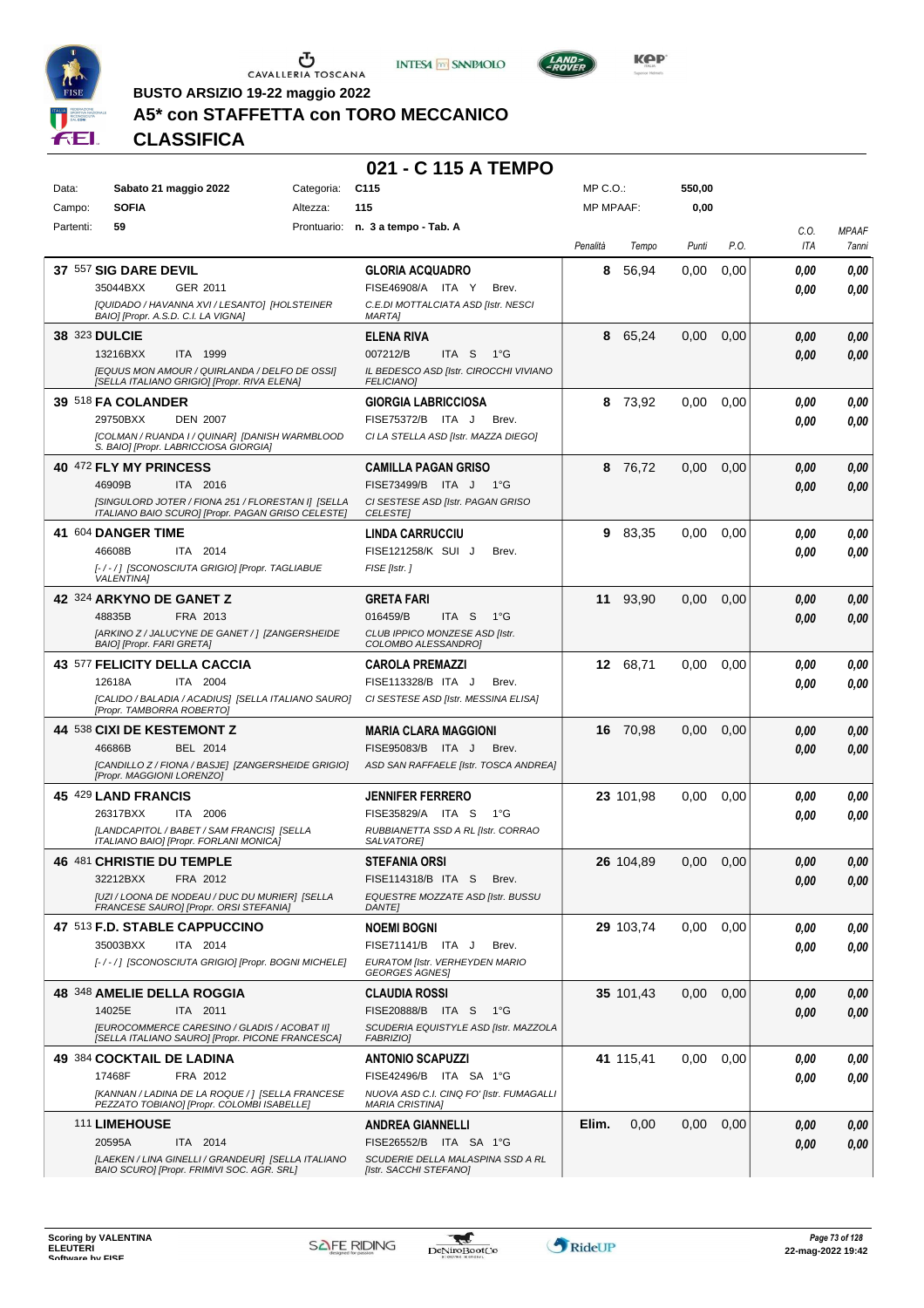





**BUSTO ARSIZIO 19-22 maggio 2022**

## **A5\* con STAFFETTA con TORO MECCANICO**

### **CLASSIFICA**

### **021 - C 115 A TEMPO**

| Data:     | Sabato 21 maggio 2022                                                                                                                                   | Categoria: | C <sub>115</sub>                                                      | MP C.O.:         |       | 550,00 |      |            |              |
|-----------|---------------------------------------------------------------------------------------------------------------------------------------------------------|------------|-----------------------------------------------------------------------|------------------|-------|--------|------|------------|--------------|
| Campo:    | <b>SOFIA</b>                                                                                                                                            | Altezza:   | 115                                                                   | <b>MP MPAAF:</b> |       | 0,00   |      |            |              |
| Partenti: | 59                                                                                                                                                      |            | Prontuario: n. 3 a tempo - Tab. A                                     |                  |       |        |      | C.O.       | <b>MPAAF</b> |
|           |                                                                                                                                                         |            |                                                                       | Penalità         | Tempo | Punti  | P.O. | <b>ITA</b> | 7anni        |
|           | 292 DARROL BLACK NSH Z                                                                                                                                  |            | <b>ANTONIO SCAPUZZI</b>                                               | Elim.            | 0.00  | 0,00   | 0.00 | 0.00       | 0,00         |
|           | 14829E<br><b>BEL 2009</b>                                                                                                                               |            | FISE42496/B ITA SA 1°G                                                |                  |       |        |      | 0.00       | 0.00         |
|           | [DOUGLAS / IRIS / DAIMLER] [ZANGERSHEIDE BAIO]<br>[Propr. SCAPUZZI ANTONIO]                                                                             |            | NUOVA ASD C.I. CINQ FO' [Istr. FUMAGALLI<br><b>MARIA CRISTINAI</b>    |                  |       |        |      |            |              |
|           | <sup>335</sup> ORGOGLIO SARDO                                                                                                                           |            | <b>SIBILLA SQUIZZATO</b>                                              | Elim.            | 0.00  | 0.00   | 0.00 | 0.00       | 0.00         |
|           | 03281N<br>ITA 2007                                                                                                                                      |            | 022278/B<br>ITA S<br>$1^{\circ}G$                                     |                  |       |        |      | 0.00       | 0,00         |
|           | [KSAR-SITTE / SAVITTA / ABELE III] [SELLA ITALIANO<br><b>BAIOI [Propr. MANCA MARIO]</b>                                                                 |            | EQUESTRE MOZZATE ASD [Istr. BUSSU<br><b>DANTEI</b>                    |                  |       |        |      |            |              |
|           | 353 UPPER FLAMME                                                                                                                                        |            | <b>GRETA VACCHINI</b>                                                 | Elim.            | 0,00  | 0,00   | 0,00 | 0.00       | 0.00         |
|           | 05347N<br>ITA 2013                                                                                                                                      |            | FISE26455/B ITA S<br>$1^{\circ}G$                                     |                  |       |        |      | 0.00       | 0,00         |
|           | [AKROBAT FLAMME / OSELLIA / GRATIANUS] [SELLA<br>ITALIANO SAURO] [Propr. BELLINZAS PAOLO]                                                               |            | SCUDERIA LA CHIMERA SSD A RL [Istr.<br>PALUMBO GIORGIA]               |                  |       |        |      |            |              |
|           | 400 VINCITORE                                                                                                                                           |            | <b>ALESSANDRO CREMONESI</b>                                           | Elim.            | 0.00  | 0,00   | 0,00 | 0.00       | 0,00         |
|           | ITA 2014<br>05508N                                                                                                                                      |            | FISE57134/B ITA Y 1°G                                                 |                  |       |        |      | 0.00       | 0,00         |
|           | [KSAR-SITTE / PALMASERA / PIRADIN] [SELLA ITALIANO<br>SAURO] [Propr. TOLU ALESSIO]                                                                      |            | GARDEN SILVER HORSE ASD [Istr.<br>SBARBARO GIANLUCAI                  |                  |       |        |      |            |              |
|           | 436 ENNISCRONE CONDIOS                                                                                                                                  |            | <b>CARLOTTA TARTUFOLI</b>                                             | Elim.            | 0.00  | 0,00   | 0,00 | 0.00       | 0,00         |
|           | 20934A<br>IRL 2012                                                                                                                                      |            | FISE82679/B ITA Y<br>$1^{\circ}G$                                     |                  |       |        |      | 0.00       | 0.00         |
|           | [CONDIOS / MORGANS GOLD / NORGANGOLD MAJOR]<br>[IRISH SPORT HORSE BAIO] [Propr. BERTERO ORNELLA]                                                        |            | EURATOM [Istr. VERHEYDEN MARIO<br><b>GEORGES AGNES!</b>               |                  |       |        |      |            |              |
|           | <sup>453</sup> MAGIA BIANCA                                                                                                                             |            | <b>CARLOTTA MASTRODONATO</b>                                          | Elim.            | 0.00  | 0.00   | 0.00 | 0.00       | 0,00         |
|           | 30698BXX<br>ITA 2010                                                                                                                                    |            | FISE97597/B ITA J<br>$1^{\circ}G$                                     |                  |       |        |      | 0,00       | 0,00         |
|           | <b>IPETER PAN / IPRICIEUSE DU BOIS MADAME /</b><br>CAPRICIEUX DES SIX CENSES] [SELLA ITALIANO BAIO<br>SCURO] [Propr. AZIENDA AGRICOLA CASCINA LEONZINA] |            | C.I.LA LURA [Istr. COLOMBO GIUSEPPE]                                  |                  |       |        |      |            |              |
|           | <sup>459</sup> STELVIO                                                                                                                                  |            | <b>MARTINA MANFREDI</b>                                               | Elim.            | 0.00  | 0.00   | 0.00 | 0.00       | 0.00         |
|           | 27764BXX<br>ITA 2009                                                                                                                                    |            | FISE105783/B SUI Y<br>$1^{\circ}$ G                                   |                  |       |        |      | 0.00       | 0,00         |
|           | [SILVIO I / STELLA POLARIS / DUEL] [SELLA ITALIANO<br>BAIO] [Propr. MANFREDI MARTINA]                                                                   |            | SCUOLA DI EQUITAZIONE IL CAVALLINO<br>ASD [Istr. PINO GIOVANBATTISTA] |                  |       |        |      |            |              |
|           | 418 ELDORADA DELLE LAME                                                                                                                                 |            | <b>IVAN DOSSI</b>                                                     | Rit.             | 0,00  | 0,00   | 0,00 | 0.00       | 0,00         |
|           | 03184R<br>ITA 2012                                                                                                                                      |            | FISE68289/B<br>ITA J<br>$1^{\circ}$ G                                 |                  |       |        |      | 0.00       | 0,00         |
|           | [VERDI / ROTKAPPCHEN / RAPHAEL] [SELLA ITALIANO<br>BAIO] [Propr. BAGNARELLI MAURIZIO]                                                                   |            | A. VALLEVERDE [Istr. ZAPPA CRISTIANO]                                 |                  |       |        |      |            |              |
| FC 469    |                                                                                                                                                         |            | <b>GIULIO CARPIGIANI</b>                                              | <b>Partito</b>   |       |        |      | 0.00       | 0,00         |
|           |                                                                                                                                                         |            | <b>FISE7607/E</b><br>ITA S<br>$2^{\circ}$ G                           |                  |       |        |      | 0.00       | 0,00         |
|           |                                                                                                                                                         |            | C.I.LE GINESTRE SSD A RL [Istr. BUSSU<br>ELEONORA]                    |                  |       |        |      |            |              |

Collegio Giudicante *Presidente GIOVANNI ANDREA SECHI MARIA GABRIELLA ASOLE ELISABETTA NEGRI MARINA SERAFINO ADRIANA SPINOSO MARIA GIOVANNA VIGNATI*

| Data:     | Sabato 21 maggio 2022                                                                              | Categoria:  | <b>B110</b>                                              |                    | MP C. O.         |       | 0,00  |      |            |              |
|-----------|----------------------------------------------------------------------------------------------------|-------------|----------------------------------------------------------|--------------------|------------------|-------|-------|------|------------|--------------|
| Campo:    | <b>SOFIA</b>                                                                                       | Altezza:    | 110                                                      |                    | <b>MP MPAAF:</b> |       | 0,00  |      |            |              |
| Partenti: | 47                                                                                                 | Prontuario: | n. 3 a tempo - Tab. A                                    |                    |                  |       |       |      | C.0.       | <b>MPAAF</b> |
|           |                                                                                                    |             |                                                          |                    | Penalità         | Tempo | Punti | P.O. | <b>ITA</b> | <b>7anni</b> |
|           | 536 CARWYN DE LONGPRE                                                                              |             | <b>CELINE DELENTE</b>                                    |                    | 0                | 59,23 | 0,00  | 0,00 | 0,00       | 0.00         |
|           | 48218B<br><b>BEL 2008</b>                                                                          |             | FISE103532/K FRA S                                       | Brev.              |                  |       |       |      | 0,00       | 0.00         |
|           | [MACHNO CARWYN / CALYPSO DU ROC / GALOUBET A]<br>[SELLA BELGA SAURO] [Propr. BARBIERI DANIELA]     |             | FISE [Istr.]                                             |                    |                  |       |       |      |            |              |
|           | 2 145 CASETTI                                                                                      |             | YELIZAVETA KORNILOVA                                     |                    | 0                | 61,58 | 0,00  | 0.00 | 0,00       | 0,00         |
|           | 21178A<br>GER 2007                                                                                 |             | FISE45139/A<br>ITA S                                     | Brev.              |                  |       |       |      | 0,00       | 0.00         |
|           | [FOR PLEASURE / NESSAYA / CORRADO I] [HOLSTEINER<br>SAURO] [Propr. ALLEVAMENTO SCUDERIA CONCARENA] |             | HORSEBRIDGE CLUB ASD [Istr. MODENA<br>ROBERTO]           |                    |                  |       |       |      |            |              |
|           | 3 528 ARMATAN DU VERCOL                                                                            |             | <b>MATTEO OLIVETTA</b>                                   |                    | 0                | 64,37 | 0,00  | 0,00 | 0,00       | 0,00         |
|           | 19746A<br>FRA 2010                                                                                 |             | ITA<br>FISE41031/A                                       | <b>SA</b><br>Brev. |                  |       |       |      | 0,00       | 0,00         |
|           | [NIPPON D'ELLE / NATIVE PLATIERE / ROSIRE] [SELLA<br>FRANCESE BAIO] [Propr. OLIVETTA MATTEO]       |             | C.E.DI MOTTALCIATA ASD [Istr. VITTONE<br><b>MARILIAI</b> |                    |                  |       |       |      |            |              |
|           |                                                                                                    |             |                                                          |                    |                  |       |       |      |            |              |

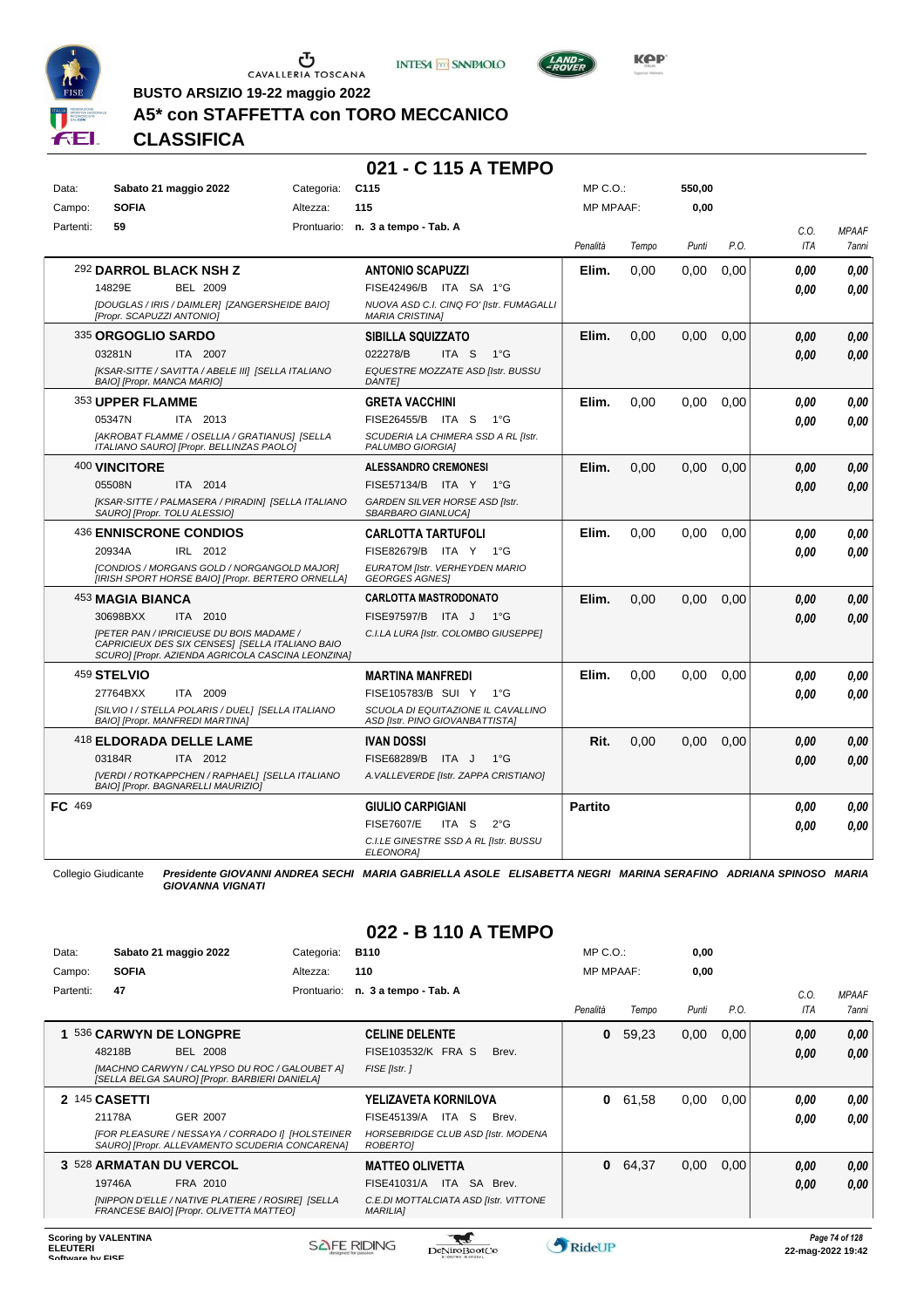





**BUSTO ARSIZIO 19-22 maggio 2022**

## **A5\* con STAFFETTA con TORO MECCANICO**

**CLASSIFICA**

| Data:     | Sabato 21 maggio 2022                                                                                                   | Categoria: | <b>B110</b>                                                            | $MP C. O.$ :     |           | 0,00  |      |                    |                       |
|-----------|-------------------------------------------------------------------------------------------------------------------------|------------|------------------------------------------------------------------------|------------------|-----------|-------|------|--------------------|-----------------------|
| Campo:    | <b>SOFIA</b>                                                                                                            | Altezza:   | 110                                                                    | <b>MP MPAAF:</b> |           | 0,00  |      |                    |                       |
| Partenti: | 47                                                                                                                      |            | Prontuario: n. 3 a tempo - Tab. A                                      | Penalità         | Tempo     | Punti | P.O. | C.0.<br><b>ITA</b> | <b>MPAAF</b><br>7anni |
|           | 4 519 TANCREDI DEL MONTE ACUTO                                                                                          |            | <b>NICOLE MANZONI</b>                                                  | 0                | 65,09     | 0.00  | 0,00 | 0.00               | 0,00                  |
|           | 32589BXX<br>ITA 2012                                                                                                    |            | FISE75784/B ITA Y<br>Brev.                                             |                  |           |       |      | 0.00               | 0,00                  |
|           | [KSAR-SITTE / MAY BE TRUE / CAMPIONE VI] [SELLA<br>ITALIANO SAURO] [Propr. MANZONI NICOLE]                              |            | CI OROBICO ASD [Istr. LIGORI MARCO]                                    |                  |           |       |      |                    |                       |
|           | 5 588 MURPHY Z                                                                                                          |            | <b>GAIA MERONI</b>                                                     | $\mathbf{0}$     | 65,73     | 0,00  | 0,00 | 0.00               | 0,00                  |
|           | 20223A<br>NED 2011                                                                                                      |            | FISE120683/B ITA J<br>Brev.                                            |                  |           |       |      | 0.00               | 0,00                  |
|           | [MYLORD CARTHAGO / CHERISCH Z / CARETANO Z]<br>[ZANGERSHEIDE GRIGIO] [Propr. RUGARLI GIULIO]                            |            | A.S.D.C.I.RUK [Istr. LOMBARDI LARISSA]                                 |                  |           |       |      |                    |                       |
|           | 6 504 DRONGO                                                                                                            |            | <b>MYRTA MARIANI</b>                                                   |                  | 0 65,77   | 0,00  | 0,00 | 0.00               | 0,00                  |
|           | 48682B<br>ITA 2017                                                                                                      |            | FISE51872/B ITA J<br>Brev.                                             |                  |           |       |      | 0.00               | 0,00                  |
|           | [XXX / XXX / XXX] [SELLA ITALIANO SAURO] [Propr.<br>ALL.TO DELLA LOGGIA S.A.S. DI ARIOLDI DI R & C.]                    |            | C.I.LA LOGGIA [Istr. ARIOLDI ROBERTO]                                  |                  |           |       |      |                    |                       |
|           | 7 543 BLOSSOMBALIA                                                                                                      |            | <b>BEATRICE LEO</b>                                                    | $\mathbf 0$      | 66,81     | 0,00  | 0,00 | 0.00               | 0,00                  |
|           | 30480BXX<br><b>NED 2006</b>                                                                                             |            | FISE96638/B ITA J<br>Brev.                                             |                  |           |       |      | 0.00               | 0,00                  |
|           | [LORD Z / OURBALIA / BURGGRAAF] [KWPN SAURO]<br>[Propr. AZ. AGR. ZULIANI EMILIO DI ELEONORA IDER]                       |            | <b>GRANAAT DELLE RONCAGLIE [Istr. PISA</b><br><b>CLAUDIA1</b>          |                  |           |       |      |                    |                       |
|           | 8 578 HARUSO H                                                                                                          |            | <b>CLELIA RASORI</b>                                                   |                  | 0 67,52   | 0,00  | 0,00 | 0.00               | 0,00                  |
|           | 48779B<br>NED 2012                                                                                                      |            | FISE113535/B ITA J<br>Brev.                                            |                  |           |       |      | 0.00               | 0.00                  |
|           | [CHELLO III VDL / CARUSA H / 1 [KWPN BAIO ORDINARIO]<br>[Propr. SOCIETA' AGRICOLA EPONA SRL]                            |            | MILANO EQUESTRIAN CENTRE SSD A RL<br>[Istr. ZAPPA CRISTIANO]           |                  |           |       |      |                    |                       |
|           | 9 503 CHANNOEK                                                                                                          |            | MARTINA PINI                                                           |                  | $0$ 74,37 | 0,00  | 0,00 | 0,00               | 0,00                  |
|           | 31644BXX<br><b>NED 2007</b>                                                                                             |            | FISE43105/B ITA S<br>Brev.                                             |                  |           |       |      | 0.00               | 0,00                  |
|           | [VULCANO TH. / WINNOEK / PACIFIC] [KWPN BAIO]<br>[Propr. PINI MARTINA]                                                  |            | TREKKING H.C.AMICI DEL CAVALLO ASD<br>[Istr. FERRARIO MASSIMILIANO]    |                  |           |       |      |                    |                       |
|           | 10 574 BELLUCCI DC Z                                                                                                    |            | <b>REBECCA ENE</b>                                                     | 0                | 76,36     | 0,00  | 0,00 | 0.00               | 0,00                  |
|           | 31824BXX<br><b>BEL 2008</b>                                                                                             |            | FISE111744/B ITA J<br>Brev.                                            |                  |           |       |      | 0.00               | 0.00                  |
|           | [BERLIN / LANDORA Z / LANDOR S] [ZANGERSHEIDE<br>GRIGIO] [Propr. ENE REBECCA]                                           |            | C.I.SULBIATESE SSD A RL [Istr. MATTAVELL.<br><b>TIZIANO</b>            |                  |           |       |      |                    |                       |
|           | 11 360 STAKITA VH REUKENIS Z                                                                                            |            | <b>MARTINA TESOL</b>                                                   | 1                | 83,36     | 0,00  | 0,00 | 0.00               | 0,00                  |
|           | 47286B<br>BEL 2012                                                                                                      |            | FISE67820/B ITA Y<br>Brev.                                             |                  |           |       |      | 0.00               | 0.00                  |
|           | [STAKKATO / NIKITA ZELDENRUST / CONCORDE]<br>[ZANGERSHEIDE BAIO] [Propr. TESOL MARTINA]                                 |            | MONARCA STABLE ASD [Istr. GERARDI<br><b>VITOI</b>                      |                  |           |       |      |                    |                       |
|           | 12 559 PRIMAVERA                                                                                                        |            | <b>CECILIA BRESCIA</b>                                                 | 4                | 61,48     | 0,00  | 0,00 | 0.00               | 0,00                  |
|           | 19796A<br>POL 2008                                                                                                      |            | FISE103894/B ITA J<br>Brev.                                            |                  |           |       |      | 0.00               | 0.00                  |
|           | [XXX / XXX /] [WIELKOPOLSKJ BAIO] [Propr. SIMONAZZI<br>UMBERTO & C. S.R.L.]                                             |            | HORSE CLUB VILLA AIRAGHI ASD [Istr.<br><b>DUBOIS ALAIN JEAN ERNEST</b> |                  |           |       |      |                    |                       |
|           | 13 533 JESSICA VAN HET VIJVERHOF                                                                                        |            | SOFIA AZZOLA                                                           | 4                | 61,84     | 0,00  | 0,00 | 0.00               | 0,00                  |
|           | 12843D<br>BEL 2009                                                                                                      |            | FISE90862/B ITA J<br>Brev.                                             |                  |           |       |      | 0,00               | 0,00                  |
|           | <b>[CHOPIN VAN HET MOLENEIND / KARMEN / FLEURI DU</b><br>MANOIRI [BWP SAURO] [Propr. N.B. HORSES DI BORELLI<br>NICOLO'I |            | IL BEDESCO ASD [Istr. CIROCCHI VIVIANO<br><b>FELICIANO1</b>            |                  |           |       |      |                    |                       |
|           | <b>14 573 DARWIN</b>                                                                                                    |            | <b>MARTINA ALI'</b>                                                    |                  | 4 62,32   | 0,00  | 0,00 | 0.00               | 0,00                  |
|           | 15535E<br>GER 2013                                                                                                      |            | FISE110520/B ITA J<br>Brev.                                            |                  |           |       |      | 0.00               | 0,00                  |
|           | [VIVANT VAN DE HEFFINCK / TORONTO / CASSINI II]<br>[OLDENBURG BAIO] [Propr. MANZETTI SOFIA]                             |            | A. VALLEVERDE [Istr. ZAPPA CRISTIANO]                                  |                  |           |       |      |                    |                       |
|           | 15 553 BEAUCHAMP                                                                                                        |            | YELIZAVETA KORNILOVA                                                   |                  | 4 64,69   | 0,00  | 0,00 | 0.00               | 0,00                  |
|           | 15259A<br><b>NED 2006</b>                                                                                               |            | FISE45139/A ITA S Brev.                                                |                  |           |       |      | 0.00               | 0,00                  |
|           | [INDOCTRO / PAOLA LISA / BURGGRAAF] [KWPN BAIO]<br>[Propr. AMADEI RINALDO]                                              |            | HORSEBRIDGE CLUB ASD [Istr. MODENA<br><b>ROBERTOI</b>                  |                  |           |       |      |                    |                       |
|           | <b>16 529 TERENC</b>                                                                                                    |            | <b>FEDERICO TAGLIACARNE</b>                                            |                  | 4 65,80   | 0.00  | 0,00 | 0.00               | 0,00                  |
|           | 05016N<br>ITA 2012                                                                                                      |            | FISE87920/B ITA J<br>Brev.                                             |                  |           |       |      | 0.00               | 0,00                  |
|           | [O' PIF D'IVRAIE / MARLENIA / KSAR-SITTE] [SELLA<br>ITALIANO BAIO] [Propr. TAGLIACARNE FEDERICO]                        |            | C.I.LA LOGGIA [Istr. ARIOLDI EMANUELE]                                 |                  |           |       |      |                    |                       |
|           | 17 583 DJANGO DEL MARCO                                                                                                 |            | <b>ANDREE MUSICCO</b>                                                  |                  | 4 65,89   | 0,00  | 0,00 | 0,00               | 0,00                  |
|           | 46006B<br><b>FRA 2013 Pony</b>                                                                                          |            | FISE117049/B ITA C<br>Brev.                                            |                  |           |       |      | 0.00               | 0,00                  |
|           | [ULK D'ETE / ORCHID 'S IVORY / KANSHEBBER] [PONY<br>PALOMINO] [Propr. CAPORALI MATTEO]                                  |            | CI A COLORI ASD [Istr. CAPPELLETTI SOFIA]                              |                  |           |       |      |                    |                       |

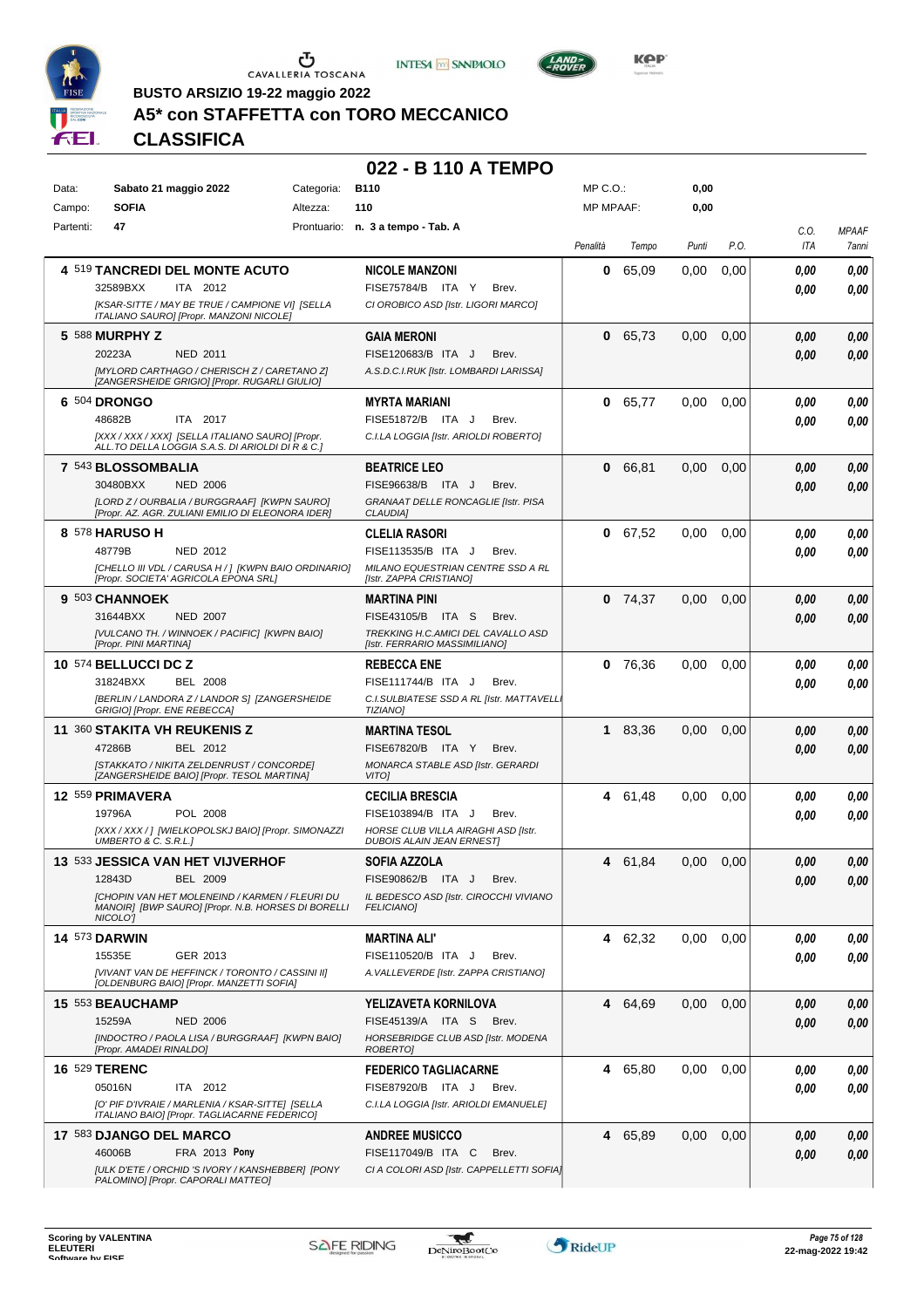





**BUSTO ARSIZIO 19-22 maggio 2022**

## **A5\* con STAFFETTA con TORO MECCANICO**

**CLASSIFICA**

| Data:     | Sabato 21 maggio 2022                                                                          | Categoria: | <b>B110</b>                                                           | $MP C. O.$ :     |          | 0,00  |               |      |                     |
|-----------|------------------------------------------------------------------------------------------------|------------|-----------------------------------------------------------------------|------------------|----------|-------|---------------|------|---------------------|
| Campo:    | <b>SOFIA</b>                                                                                   | Altezza:   | 110                                                                   | <b>MP MPAAF:</b> |          | 0,00  |               |      |                     |
| Partenti: | 47                                                                                             |            | Prontuario: n. 3 a tempo - Tab. A                                     |                  |          |       |               | C.O. | <b>MPAAF</b>        |
|           |                                                                                                |            |                                                                       | Penalità         | Tempo    | Punti | P.O.          | ITA  | <i><b>7anni</b></i> |
|           | <b>18 550 ACORN BOY VG</b>                                                                     |            | <b>MARTINA BAIGUERA</b>                                               | 4                | 65,98    | 0.00  | 0,00          | 0.00 | 0,00                |
|           | 48522B<br>ESP 2011                                                                             |            | FISE124307/B ITA C<br>Brev.                                           |                  |          |       |               | 0.00 | 0,00                |
|           | [DANILO DE RUYCO / ENCINA DE IBIO / ] [ESPANOLA<br>BAIO] [Propr. CERFEDA ALESSANDRA]           |            | GRANAAT DELLE RONCAGLIE [Istr. PISA<br>CLAUDIA]                       |                  |          |       |               |      |                     |
|           | 19 539 GAZELLE DE PAPIGNIES                                                                    |            | <b>SOFIA VIGANO'</b>                                                  | 4                | 66,83    | 0,00  | 0,00          | 0.00 | 0,00                |
|           | 48094B<br>BEL 2012                                                                             |            | FISE95512/B ITA J<br>Brev.                                            |                  |          |       |               | 0.00 | 0,00                |
|           | [UGANO SITTE (E.T.) / AIMEE DE' PAPIGNIES / AHARON Z]                                          |            | IL CERRO [Istr. NEBULONI GIANLUCA]                                    |                  |          |       |               |      |                     |
|           | [CHEVAL DE SPORT BELG BAIO] [Propr. VIGANO' SOFIA]                                             |            | <b>BEATRICE PEDRUZZI</b>                                              |                  | 4 68,76  |       |               |      |                     |
|           | 20 561 HILLVIEW MEGAN<br>34379BXX<br>IRL 2012 Pony                                             |            | FISE104113/B ITA G<br>Brev.                                           |                  |          | 0.00  | 0,00          | 0,00 | 0,00                |
|           | <b>IWESTSIDE MIRAH / KILMORE PRINCESS / KILMORE</b>                                            |            | ESSE EFFE JUMPING TEAM ASD [Istr.                                     |                  |          |       |               | 0.00 | 0,00                |
|           | DIAMOND] [CONNEMARA ROANO] [Propr. FF JUMPING -<br>ASS. SPORTIVA DILETTANTISTICA EQUESTREI     |            | <b>RAMPINELLI SILVIA]</b>                                             |                  |          |       |               |      |                     |
|           | <b>21 486 JANS VDB</b>                                                                         |            | <b>ALESSANDRA PRAVETTONI</b>                                          |                  | 4 70,24  | 0.00  | 0,00          | 0.00 | 0,00                |
|           | 20021A<br><b>NED 2014</b>                                                                      |            | ITA S<br>0005890<br>Brev.                                             |                  |          |       |               | 0.00 | 0,00                |
|           | [VITTORIO / SHE'S A LADY M / HGT SKIPPY II] [KWPN                                              |            | CENTRO IPPICO LA TORBIERA S.S.D. A R.L.                               |                  |          |       |               |      |                     |
|           | SAURO] [Propr. AZ.AGR.LASSERRA SOCIETÀ SEMPL.]                                                 |            | [Istr. NICOLODI STEFANO]                                              |                  |          |       |               |      |                     |
|           | 22 500 ACOLEY                                                                                  |            | <b>GIULIA RUSSO</b>                                                   |                  | 4 71,40  | 0.00  | 0,00          | 0.00 | 0,00                |
|           | ITA 2009<br>25610M                                                                             |            | FISE35551/B ITA S<br>Brev.                                            |                  |          |       |               | 0.00 | 0.00                |
|           | [ACOBAT I / LESLEY / GRAFIET] [SELLA ITALIANO BAIO]<br>[Propr. COPPOLINO TERESA]               |            | IPPICA LEONARDESCA SSD A RL [Istr.<br>ZICARI ALESSANDRA]              |                  |          |       |               |      |                     |
|           | 23 498 BACOEMBA                                                                                |            | GIULIA GIUDICI                                                        |                  | 4 77.68  | 0,00  | 0,00          | 0.00 | 0,00                |
|           | 31904BXX<br><b>NED 2006</b>                                                                    |            | FISE31363/B ITA S<br>Brev.                                            |                  |          |       |               | 0.00 | 0,00                |
|           | [MERMUS R / MACOEMBA / ZEOLIET] [KWPN BAIO]                                                    |            | <b>RHRC [Istr. GIUDICI GIULIA]</b>                                    |                  |          |       |               |      |                     |
|           | [Propr. ANDREOTTI ADAMO]                                                                       |            |                                                                       |                  |          |       |               |      |                     |
|           | 24 507 CHINWAY<br>ITA 2013<br>20331A                                                           |            | <b>COSTANZA PETTINAROLI</b><br>FISE58411/B ITA S<br>Brev.             |                  | 4 82,00  | 0.00  | 0,00          | 0.00 | 0,00                |
|           | [-/-/] [SCONOSCIUTA GRIGIO] [Propr. GARNERO MARIE                                              |            | GARDEN SILVER HORSE ASD [Istr.                                        |                  |          |       |               | 0.00 | 0.00                |
|           | <b>CHRISTINE</b>                                                                               |            | SBARBARO GIANLUCA]                                                    |                  |          |       |               |      |                     |
|           | 25 509 ELISSA VAN DE VEMMEKESHOEVE                                                             |            | <b>VIKTOR SARTOR</b>                                                  | 8                | 63,97    | 0,00  | 0,00          | 0.00 | 0,00                |
|           | 31081BXX<br><b>BEL 2004</b>                                                                    |            | FISE97727/B ITA C<br>Brev.                                            |                  |          |       |               | 0.00 | 0,00                |
|           | [QUAVAROTI / ODESSA V/D VOERMANSHOEK /<br>BROWNBOY] [BWP BAIO] [Propr. CAMENISCH CRISTIAN      |            | JURIBELLO [Istr. MAZZOLA DENIS]                                       |                  |          |       |               |      |                     |
|           | <b>GIUSEPPE LUCA]</b>                                                                          |            |                                                                       |                  |          |       |               |      |                     |
|           | 26 511 CADEAU                                                                                  |            | <b>MARGHERITA COLI</b>                                                | 8                | 66,38    | 0.00  | 0,00          | 0.00 | 0,00                |
|           | 09273D<br>ITA 2009                                                                             |            | FISE70233/B<br>ITA J<br>Brev.                                         |                  |          |       |               | 0.00 | 0.00                |
|           | [CASTIGO DELLA CACCIA / LANDLADY / LASCAR] [SELLA<br>ITALIANO BAIO] [Propr. BETTANIN MAURIZIO] |            | CI LA MORGANA ASD [Istr. BOVETTI PIERO]                               |                  |          |       |               |      |                     |
|           | 27 568 ABRAXAS                                                                                 |            | <b>CAMILLA TORETTI</b>                                                |                  | 8 77,64  |       | $0,00$ $0,00$ | 0,00 | 0,00                |
|           | 25878BXX<br>GER 2004                                                                           |            | FISE109299/B ITA J<br>Brev.                                           |                  |          |       |               | 0.00 | 0,00                |
|           | [ABKE / ORTRUN / LANCER II] [OLDENBURG BAIO] [Propr.<br><b>MORONE MARIA GUIA]</b>              |            | SCUOLA DI EQUITAZIONE IL CAVALLINO<br>ASD [Istr. PINO GIOVANBATTISTA] |                  |          |       |               |      |                     |
|           | 28 532 GWINGA                                                                                  |            | <b>GIULIA RONCORONI</b>                                               |                  | 8 78,15  | 0.00  | 0,00          | 0.00 | 0,00                |
|           | <b>BEL 2006</b><br>35409BXX                                                                    |            | FISE90719/B ITA J<br>Brev.                                            |                  |          |       |               | 0.00 | 0,00                |
|           | [PAVAROTTI V/DE HELLE / UWINGA / FANTASTIQUE]                                                  |            | A. VALLEVERDE [Istr. ZAPPA CRISTIANO]                                 |                  |          |       |               |      |                     |
|           | [BWP BAIO] [Propr. BORTOLATO SARA]                                                             |            |                                                                       |                  |          |       |               |      |                     |
|           | 29 551 PROSPECT NIOMI                                                                          |            | <b>NINA CASTELLI</b>                                                  |                  | 12 68,87 | 0,00  | 0,00          | 0.00 | 0,00                |
|           | 28871G<br>IRL 2013 Pony<br><b>[TULIRA ROBUCK / PROSPECT ZARA / 1 [IRISH PONY</b>               |            | FISE97144/B ITA J<br>Brev.<br>CLUB IPPICO MONZESE ASD [Istr.          |                  |          |       |               | 0.00 | 0,00                |
|           | GRIGIO] [Propr. SCUDERIA C & G]                                                                |            | CASTELLI STEFANO UMBERTOJ                                             |                  |          |       |               |      |                     |
|           | 30 605 COBALTO BLUE                                                                            |            | <b>NINA CARRUCCIU</b>                                                 |                  | 12 80,43 | 0.00  | 0,00          | 0.00 | 0,00                |
|           | 46578B<br>ITA 2014                                                                             |            | FISE121259/K SUI C<br>Brev.                                           |                  |          |       |               | 0.00 | 0,00                |
|           | [ZIROCCO BLUE VDL / REGINELLA / ROYAL FLAY] [SELLA<br>ITALIANO GRIGIO] [Propr. CURTI SAMUELE]  |            | FISE [Istr.]                                                          |                  |          |       |               |      |                     |
|           | <b>31 517 ERANIA</b>                                                                           |            | <b>ANNA FIORINI</b>                                                   |                  | 14 88,26 | 0.00  | 0,00          | 0,00 | 0,00                |
|           | 47006B<br><b>NED 2009</b>                                                                      |            | FISE75218/B ITA J<br>Brev.                                            |                  |          |       |               | 0,00 | 0,00                |
|           | [UP TO DATE / LOERANIA / HAMAR] [KWPN GRIGIO<br>ARDESIA] [Propr. SOARDI LUISA]                 |            | C.I.I SALICI [Istr. SCIELZO SERENA]                                   |                  |          |       |               |      |                     |

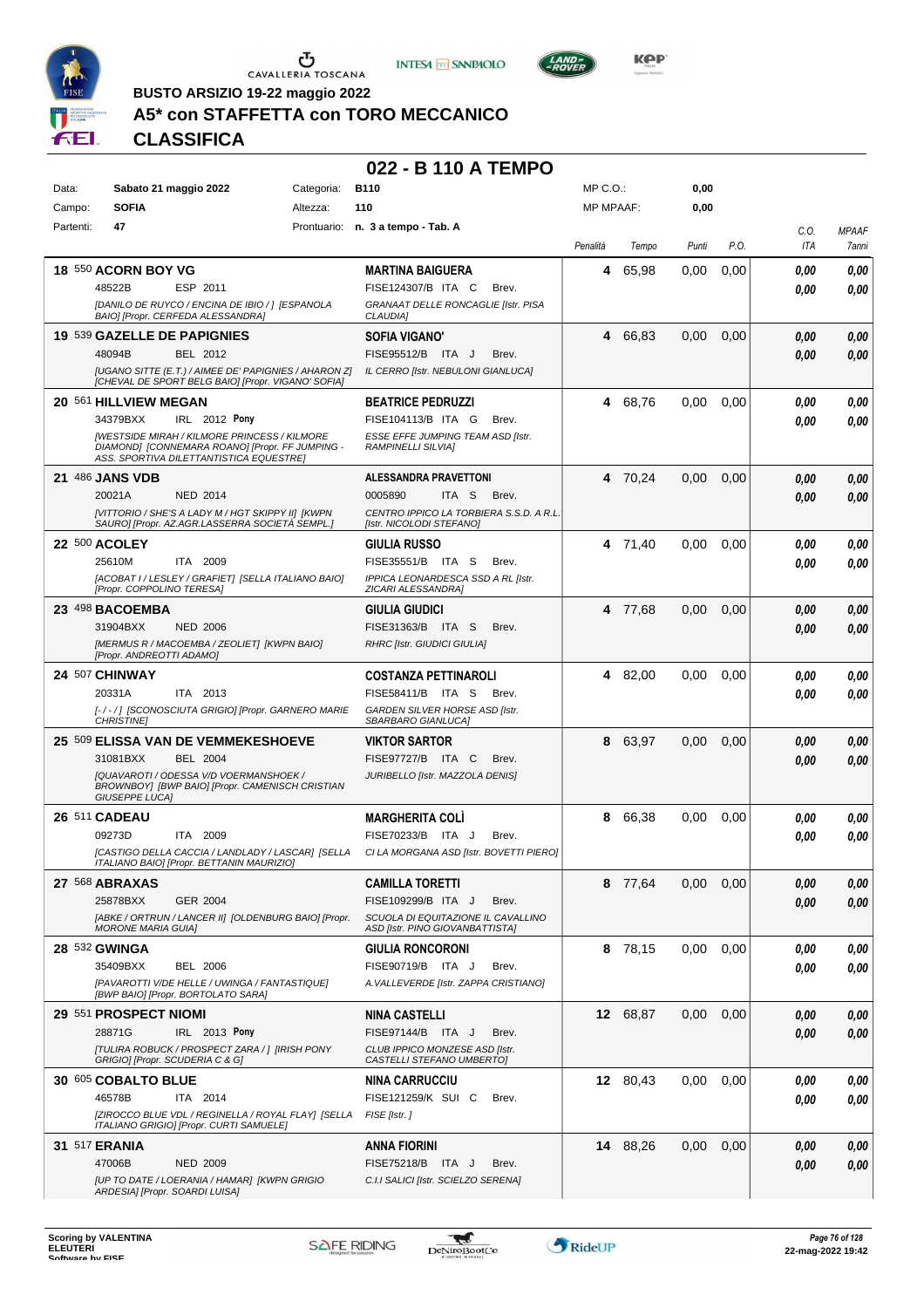





**Kep** 

**BUSTO ARSIZIO 19-22 maggio 2022**

## **A5\* con STAFFETTA con TORO MECCANICO**

**CLASSIFICA**

| Data:         | Sabato 21 maggio 2022                                                                                                                              | Categoria: | <b>B110</b>                                                           | MP C.O.:         |           | 0,00  |      |      |              |
|---------------|----------------------------------------------------------------------------------------------------------------------------------------------------|------------|-----------------------------------------------------------------------|------------------|-----------|-------|------|------|--------------|
| Campo:        | <b>SOFIA</b>                                                                                                                                       | Altezza:   | 110                                                                   | <b>MP MPAAF:</b> |           | 0,00  |      |      |              |
| Partenti:     | 47                                                                                                                                                 |            | Prontuario: n. 3 a tempo - Tab. A                                     |                  |           |       |      | C.O. | <b>MPAAF</b> |
|               |                                                                                                                                                    |            |                                                                       | Penalità         | Tempo     | Punti | P.O. | ITA  | 7anni        |
|               | 32 540 GABY DES ALIZES                                                                                                                             |            | <b>ASIA MORETTI</b>                                                   |                  | 34 104,44 | 0,00  | 0,00 | 0.00 | 0,00         |
|               | 47636B<br>BEL 2012                                                                                                                                 |            | FISE96482/B ITA J<br>Brev.                                            |                  |           |       |      | 0.00 | 0,00         |
|               | [L'AEC DE TRIOMPHE / LANDADEL / ] [SELLA BELGA                                                                                                     |            | C.I.I SALICI [Istr. SCIELZO SERENA]                                   |                  |           |       |      |      |              |
|               | BAIO] [Propr. FRANZONI BARBARA LUCIA]                                                                                                              |            |                                                                       |                  |           |       |      |      |              |
|               | 544 HOLLYPARK COUGAR                                                                                                                               |            | <b>CHRISTINE CINELLI</b>                                              | Elim.            | 0,00      | 0,00  | 0,00 | 0.00 | 0,00         |
|               | 46441B<br>IRL 2015                                                                                                                                 |            | FISE47039/G SUI SA Brev.                                              |                  |           |       |      | 0.00 | 0,00         |
|               | [COUGAR / GOLD CLOVER / ] [IRISH SPORT HORSE<br>GRIGIO] [Propr. FIORUZZI SPORT HORSES]                                                             |            | C.I.BREGNANO [Istr. CATTANEO ANTONIO]                                 |                  |           |       |      |      |              |
|               | <sup>569</sup> E.UNISTAR                                                                                                                           |            | <b>CARLOTTA TORETTI</b>                                               | Elim.            | 0,00      | 0,00  | 0,00 | 0.00 | 0,00         |
|               | 20644BXX<br>BEL 2004                                                                                                                               |            | FISE109300/B ITA J<br>Brev.                                           |                  |           |       |      | 0.00 | 0,00         |
|               | [VIRUS DE LAUBRY / UNIVERS / HEARTBREAKER]<br>[SELLA BELGA SAURO] [Propr. MORONE MARIA GUIA]                                                       |            | SCUOLA DI EQUITAZIONE IL CAVALLINO<br>ASD [Istr. PINO GIOVANBATTISTA] |                  |           |       |      |      |              |
|               | 584 VATICINANTE DEL TERRICCIO                                                                                                                      |            | <b>SOFIA DE GIROLAMO</b>                                              | Elim.            | 0,00      | 0,00  | 0,00 | 0.00 | 0,00         |
|               | 17261F<br>ITA 2015                                                                                                                                 |            | FISE117283/B ITA J<br>Brev.                                           |                  |           |       |      | 0,00 | 0,00         |
|               | [CAN CAN DEL TERRICCIO / FAVOLANTE DEL                                                                                                             |            | CENTRO IPPICO LA TORBIERA S.S.D. A R.L.                               |                  |           |       |      |      |              |
|               | TERRICCIO / FOR PLEASURE] [SELLA ITALIANO SAURO]<br>[Propr. NICOLODI STEFANO]                                                                      |            | [Istr. NICOLODI STEFANO]                                              |                  |           |       |      |      |              |
|               | 572 SIGNATURE                                                                                                                                      |            | <b>MARIA LUCINI</b>                                                   | Rit.             | 0,00      | 0.00  | 0,00 | 0,00 | 0,00         |
|               | 13865A<br>IRL 2004                                                                                                                                 |            | FISE109556/B ITA J<br>Brev.                                           |                  |           |       |      | 0.00 | 0,00         |
|               | <b>ICOURAGE II / COOLAMBER DUCHESS / DON JUAN DE</b><br>LA BOUVERIE] [IRISH HORSE GRIGIO] [Propr. PONY<br>CLUB FIORELLO "GRANAAT" DELLE RONCAGLIE] |            | GRANAAT DELLE RONCAGLIE [Istr. PISA<br>CLAUDIA]                       |                  |           |       |      |      |              |
| 68<br>FC.     |                                                                                                                                                    |            | <b>GIORGIA TENCAIOLI</b>                                              | <b>Partito</b>   |           |       |      | 0,00 | 0,00         |
|               |                                                                                                                                                    |            | 011576/A<br>ITA S<br>1°G                                              |                  |           |       |      | 0.00 | 0,00         |
|               |                                                                                                                                                    |            | A.I.LE GROANE ASD [Istr. ROVALDI CARLO<br>SANTO]                      |                  |           |       |      |      |              |
| FC 281        |                                                                                                                                                    |            | <b>ATHINA SCHMID</b>                                                  | <b>Partito</b>   |           |       |      | 0.00 | 0,00         |
|               |                                                                                                                                                    |            | 014309/B<br>ITA S<br>1°G                                              |                  |           |       |      | 0.00 | 0,00         |
|               |                                                                                                                                                    |            | CENTRO IPPICO BELLOLI SSD A R.L. [Istr.<br><b>BELLOLI CLAUDIA]</b>    |                  |           |       |      |      |              |
| <b>FC</b> 330 |                                                                                                                                                    |            | <b>VITTORIO SCHENA</b>                                                | <b>Partito</b>   |           |       |      | 0,00 | 0,00         |
|               |                                                                                                                                                    |            | ITA SA 1°G<br>010114/B                                                |                  |           |       |      | 0,00 | 0,00         |
|               |                                                                                                                                                    |            | A. VALLEVERDE [Istr. ZAPPA CRISTIANO]                                 |                  |           |       |      |      |              |
| <b>FC</b> 322 |                                                                                                                                                    |            | ALESSANDRO GUIDOBONO CAVALCHINI                                       | <b>Partito</b>   |           |       |      | 0.00 | 0,00         |
|               |                                                                                                                                                    |            | ITA SA 1°G<br>005286/B                                                |                  |           |       |      | 0.00 | 0.00         |
|               |                                                                                                                                                    |            | IL LEVRIERO SSD A RL [Istr. ROTA MARIO]                               |                  |           |       |      |      |              |
| - 35<br>FC    |                                                                                                                                                    |            | <b>MATTEO ANDREA MARCO GRIMALDI</b>                                   | <b>Partito</b>   |           |       |      | 0,00 | 0,00         |
|               |                                                                                                                                                    |            | 004632/B ITA S 2°G                                                    |                  |           |       |      | 0,00 | 0,00         |
|               |                                                                                                                                                    |            | CI LA MORGANA ASD [Istr. BOVETTI PIERO]                               |                  |           |       |      |      |              |
| FC 413        |                                                                                                                                                    |            | <b>SUSANNA GAVINA</b>                                                 | <b>Partito</b>   |           |       |      | 0,00 | 0,00         |
|               |                                                                                                                                                    |            | FISE64455/B ITA Y 1°G                                                 |                  |           |       |      | 0.00 | 0,00         |
|               |                                                                                                                                                    |            | C.I.PEGASO [Istr. PINA GABRIELE]                                      |                  |           |       |      |      |              |
| FC 608        |                                                                                                                                                    |            | <b>PIA FREITAG</b>                                                    | <b>Partito</b>   |           |       |      | 0,00 | 0,00         |
|               |                                                                                                                                                    |            | FISE121753/K FRA J 1°G                                                |                  |           |       |      | 0.00 | 0,00         |
|               |                                                                                                                                                    |            | FISE [Istr.]                                                          |                  |           |       |      |      |              |
| FC 321        |                                                                                                                                                    |            | <b>ELISA MEREGALLI</b>                                                | <b>Partito</b>   |           |       |      | 0,00 | 0,00         |
|               |                                                                                                                                                    |            | 004178/B<br>ITA SA 1°G                                                |                  |           |       |      | 0.00 | 0,00         |
|               |                                                                                                                                                    |            | LE SCUDERIE DEL RE SSD A RL [Istr.<br><b>BACCHI STEFANO]</b>          |                  |           |       |      |      |              |
| FC 350        |                                                                                                                                                    |            | ELISA LAMBERTINI                                                      | <b>Partito</b>   |           |       |      | 0,00 | 0,00         |
|               |                                                                                                                                                    |            | FISE24576/B ITA S 1°G                                                 |                  |           |       |      | 0.00 | 0,00         |
|               |                                                                                                                                                    |            | SCUDERIE DELLA MALASPINA SSD A RL<br>[Istr. CONNOR JAMES JOSEPH]      |                  |           |       |      |      |              |
| FC 495        |                                                                                                                                                    |            | <b>GIULIA MAGNAGHI</b>                                                | <b>Partito</b>   |           |       |      | 0.00 | 0,00         |
|               |                                                                                                                                                    |            | FISE25030/B ITA S 1°G                                                 |                  |           |       |      |      |              |
|               |                                                                                                                                                    |            | IL LEVRIERO SSD A RL [Istr. ROTA MARIO]                               |                  |           |       |      | 0,00 | 0,00         |

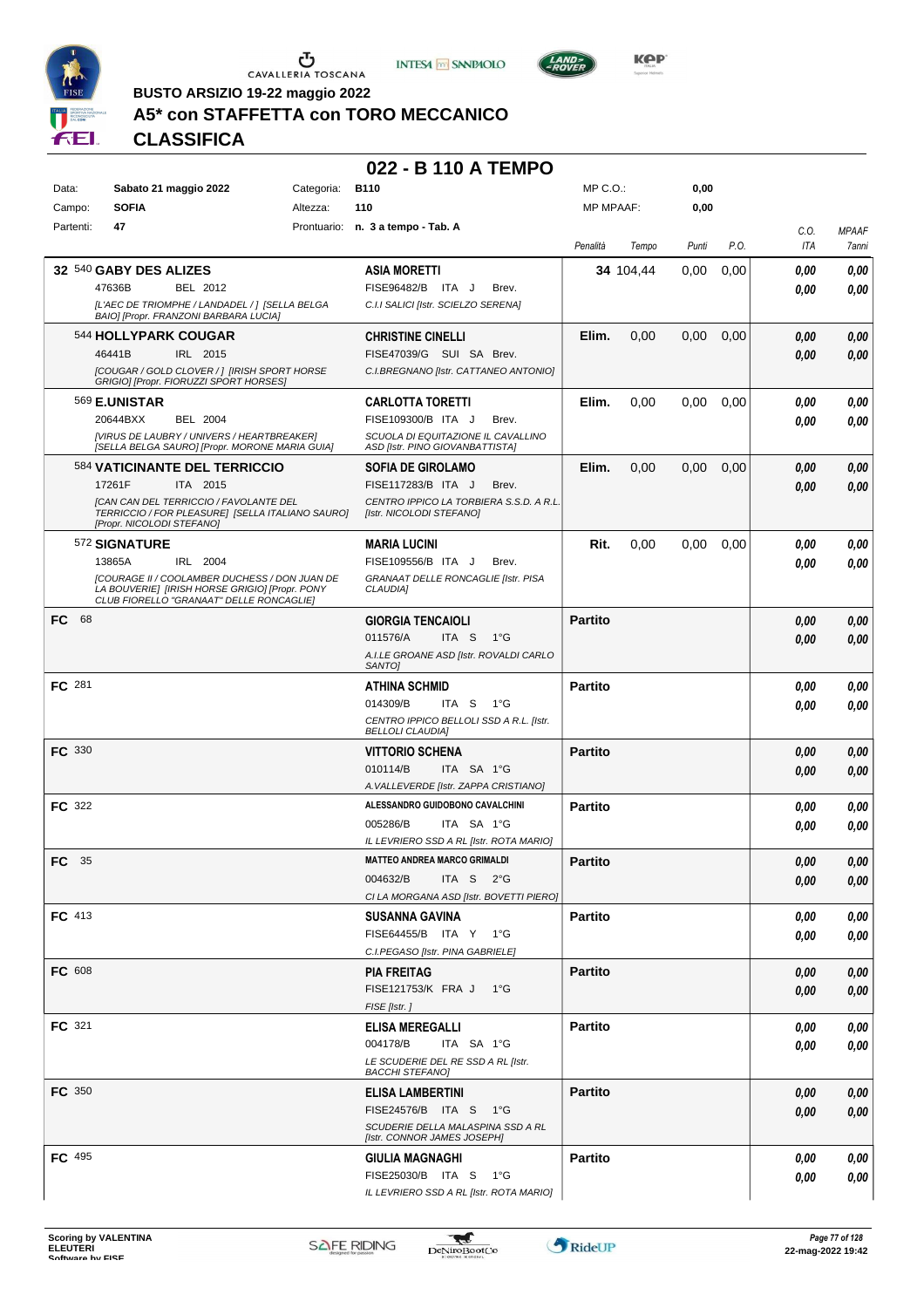

Ⴠ CAVALLERIA TOSCANA





**Kep** 

**BUSTO ARSIZIO 19-22 maggio 2022**

#### **A5\* con STAFFETTA con TORO MECCANICO**

**CLASSIFICA**

#### **022 - B 110 A TEMPO**

| Data:        | Sabato 21 maggio 2022 | Categoria:  | <b>B110</b>                                   | $MP C. O.$ :     |       | 0,00  |      |            |              |
|--------------|-----------------------|-------------|-----------------------------------------------|------------------|-------|-------|------|------------|--------------|
| Campo:       | <b>SOFIA</b>          | Altezza:    | 110                                           | <b>MP MPAAF:</b> |       | 0,00  |      |            |              |
| Partenti:    | 47                    | Prontuario: | n. 3 a tempo - Tab. A                         |                  |       |       |      | C.0        | <b>MPAAF</b> |
|              |                       |             |                                               | Penalità         | Tempo | Punti | P.O. | <b>ITA</b> | 7anni        |
| <b>FC</b> 73 |                       |             | ELIDE ALINOVI                                 | <b>Partito</b>   |       |       |      | 0,00       | 0,00         |
|              |                       |             | ITA S<br>FISE11212/C<br>$1^{\circ}G$          |                  |       |       |      | 0,00       | 0,00         |
|              |                       |             | A.S.D. HIPPOCASTANO [Istr. PIGNERO<br>CHIARA1 |                  |       |       |      |            |              |

Collegio Giudicante *Presidente GIOVANNI ANDREA SECHI MARIA GABRIELLA ASOLE ELISABETTA NEGRI MARINA SERAFINO ADRIANA SPINOSO MARIA GIOVANNA VIGNATI*

### **023 - B 100 A FASI**

| Data:     | Sabato 21 maggio 2022                                                                                                                       | Categoria: | <b>B100</b>                                                                     | MP C.O.:  |             | 0,00  |      |      |              |
|-----------|---------------------------------------------------------------------------------------------------------------------------------------------|------------|---------------------------------------------------------------------------------|-----------|-------------|-------|------|------|--------------|
| Campo:    | <b>SOFIA</b>                                                                                                                                | Altezza:   | 100                                                                             | MP MPAAF: |             | 0,00  |      |      |              |
| Partenti: | 45                                                                                                                                          |            | Prontuario: n. 19.1 speciale a fasi consecutive (I fase Tab. A; II fase Tab. C) |           |             |       |      | C.0. | <b>MPAAF</b> |
|           |                                                                                                                                             |            |                                                                                 | Penalità  | Tempo       | Punti | P.O. | ITA  | 7anni        |
|           | 1 566 ASSO D'ACCEGLIO                                                                                                                       |            | <b>GAIA ALBERTARIO</b>                                                          | 0/0       | 23,78       | 0,00  | 0,00 | 0.00 | 0,00         |
|           | 15146A<br>ITA 2007                                                                                                                          |            | FISE108422/B ITA J<br>Brev.                                                     |           |             |       |      | 0.00 | 0.00         |
|           | [CASSINI II / JALAPA DE VOLSIN / VOLTAIRE] [SELLA<br>ITALIANO SAURO] [Propr. ALBERTARIO CLAUDIO PAOLO]                                      |            | ASD TORRE DEI GELSI [Istr. GIORGI LUCIA]                                        |           |             |       |      |      |              |
|           | 2 594 MALLMORE BOBBY                                                                                                                        |            | ANGELICA ANNA ROVETTO                                                           |           | $0/0$ 24,28 | 0.00  | 0.00 | 0.00 | 0,00         |
|           | 13391D<br>IRL 2005 Pony                                                                                                                     |            | FISE55557/A ITA G<br>Brev.                                                      |           |             |       |      | 0.00 | 0.00         |
|           | [I LOVE YOU MELODY / CAMUS STAR / MOY HAZY COVE]<br>[CONNEMARA GRIGIO] [Propr. RUFFO EMMA]                                                  |            | C.E.DI MOTTALCIATA ASD [Istr. VITTONE<br><b>MARILIA1</b>                        |           |             |       |      |      |              |
|           | 3 499 FLAIR                                                                                                                                 |            | <b>CLAUDIA LA TEANA</b>                                                         |           | $0/0$ 25,11 | 0,00  | 0,00 | 0.00 | 0.00         |
|           | 35054BXX<br><b>NED 2010</b>                                                                                                                 |            | FISE35053/B ITA S<br>Brev.                                                      |           |             |       |      | 0,00 | 0,00         |
|           | [APPLAUS / NIKITA / MARTEL] [KWPN BAIO] [Propr.<br><b>TOSCA ANDREA]</b>                                                                     |            | ASD SAN RAFFAELE [Istr. TOSCA ANDREA]                                           |           |             |       |      |      |              |
|           | 4 505 BUMBORA                                                                                                                               |            | <b>VERONICA BERTI</b>                                                           | 0/0       | 25,48       | 0.00  | 0,00 | 0.00 | 0,00         |
|           | 34055BXX<br>ITA 2010                                                                                                                        |            | FISE57093/B ITA S<br>Brev.                                                      |           |             |       |      | 0.00 | 0.00         |
|           | [MAGYCO / LADY VINSENT / OLYMPIC TREFFER] [SELLA<br>ITALIANO GRIGIO] [Propr. TESSIER SOPHIE ARIANE<br><b>GRAZIA1</b>                        |            | GARDEN SILVER HORSE ASD [Istr.<br>SBARBARO GIANLUCA]                            |           |             |       |      |      |              |
|           | 5 560 FAHRENHEIT SEPT Z                                                                                                                     |            | <b>MARIA GAIL FARINA</b>                                                        | 0/0       | 25,70       | 0.00  | 0.00 | 0.00 | 0,00         |
|           | 33136BXX<br><b>BEL 2009</b>                                                                                                                 |            | FISE104102/B ITA J<br>Brev.                                                     |           |             |       |      | 0.00 | 0.00         |
|           | [FIGARO DU RI D'ASSE / DECIBELLE SEPT / CARRE D'AS<br>Z] [ZANGERSHEIDE GRIGIO] [Propr. ETREA SPORT<br>HORSES DI CHIAMONE ROSALIA MESSALINA] |            | MILANO EQUESTRIAN CENTRE SSD A RL<br>[Istr. PASINI ELENA]                       |           |             |       |      |      |              |
|           | 6 380 VOYELLE D'IVRAIE                                                                                                                      |            | <b>MATILDE FISCALETTI</b>                                                       |           | $0/0$ 26,16 | 0,00  | 0,00 | 0.00 | 0,00         |
|           | 34027BXX<br>FRA 2009                                                                                                                        |            | FISE44132/A ITA C<br>Brev.                                                      |           |             |       |      | 0.00 | 0.00         |
|           | JJAC POTES / GAZELLE DEAUZE / 1 [SELLA FRANCESE<br>BAIO] [Propr. BASSAN CAMILLA]                                                            |            | NUOVA S.I. ALESSANDRINA ASD [Istr.<br><b>GUZZINATI VALENTINA)</b>               |           |             |       |      |      |              |
|           | 7 524 SIR FIODOR                                                                                                                            |            | <b>FRANCESCA AGOSTINO</b>                                                       | 0/0       | 26.76       | 0.00  | 0.00 | 0,00 | 0,00         |
|           | 15806F<br>GER 2012                                                                                                                          |            | FISE83469/B ITA J<br>Brev.                                                      |           |             |       |      | 0.00 | 0.00         |
|           | [STALYPSO / FIODORA / LANDKAISER] [OLDENBURG<br>BAIO] [Propr. CREMASCHI DAVIDE]                                                             |            | SCUDERIA LA CHIMERA SSD A RL [Istr.<br>PALUMBO GIORGIAI                         |           |             |       |      |      |              |
|           | 8 515 EH CASH BOOM                                                                                                                          |            | <b>SOFIA PANICCO</b>                                                            | 0/0       | 27,86       | 0.00  | 0,00 | 0.00 | 0.00         |
|           | 27569BXX<br><b>GER 2008</b>                                                                                                                 |            | FISE34542/A ITA J<br>Brev.                                                      |           |             |       |      | 0.00 | 0.00         |
|           | [CANCARA / IRINA VIII / EXORBITANT] [HOLSTEINER<br>GRIGIO] [Propr. 1 & B LIMITED]                                                           |            | HORSE CLUB VILLA AIRAGHI ASD [Istr.<br><b>DUBOIS ALAIN JEAN ERNESTI</b>         |           |             |       |      |      |              |
|           | 9 547 GLORIA'S PRINCE CHARMING                                                                                                              |            | <b>DILETTA BORRA</b>                                                            |           | $0/0$ 27,90 | 0,00  | 0,00 | 0.00 | 0,00         |
|           | 35272BXX<br>IRL 2012 Pony                                                                                                                   |            | FISE112101/B ITA C<br>Brev.                                                     |           |             |       |      | 0.00 | 0,00         |
|           | [SHANNON PRINCE / DONODE DAPHNE / CRUSADER OF<br>KIPPURE] [CONNEMARA BAIO] [Propr. SASSI BORRA<br>CLARISSA]                                 |            | NUOVA ASD C.I. CINQ FO' [Istr. GRAZIOTTI<br>SILVANO <sub>1</sub>                |           |             |       |      |      |              |
|           | <b>10 541 BENERICE</b>                                                                                                                      |            | <b>ROBERTA OLMI</b>                                                             | 0/0       | 28,24       | 0.00  | 0.00 | 0.00 | 0.00         |
|           | ITA 2012<br>34955BXX                                                                                                                        |            | FISE96604/B ITA Y<br>Brev.                                                      |           |             |       |      | 0.00 | 0,00         |
|           | [CASSIANO / VANA G / CORLAND] [SELLA ITALIANO<br>APPALOOSA NERO] [Propr. ALLEVAMENTO FROSIO<br>RONCALLI DI MARZICO ANTONIO]                 |            | ESSE EFFE JUMPING TEAM ASD [Istr.<br>RAMPINELLI SILVIA]                         |           |             |       |      |      |              |

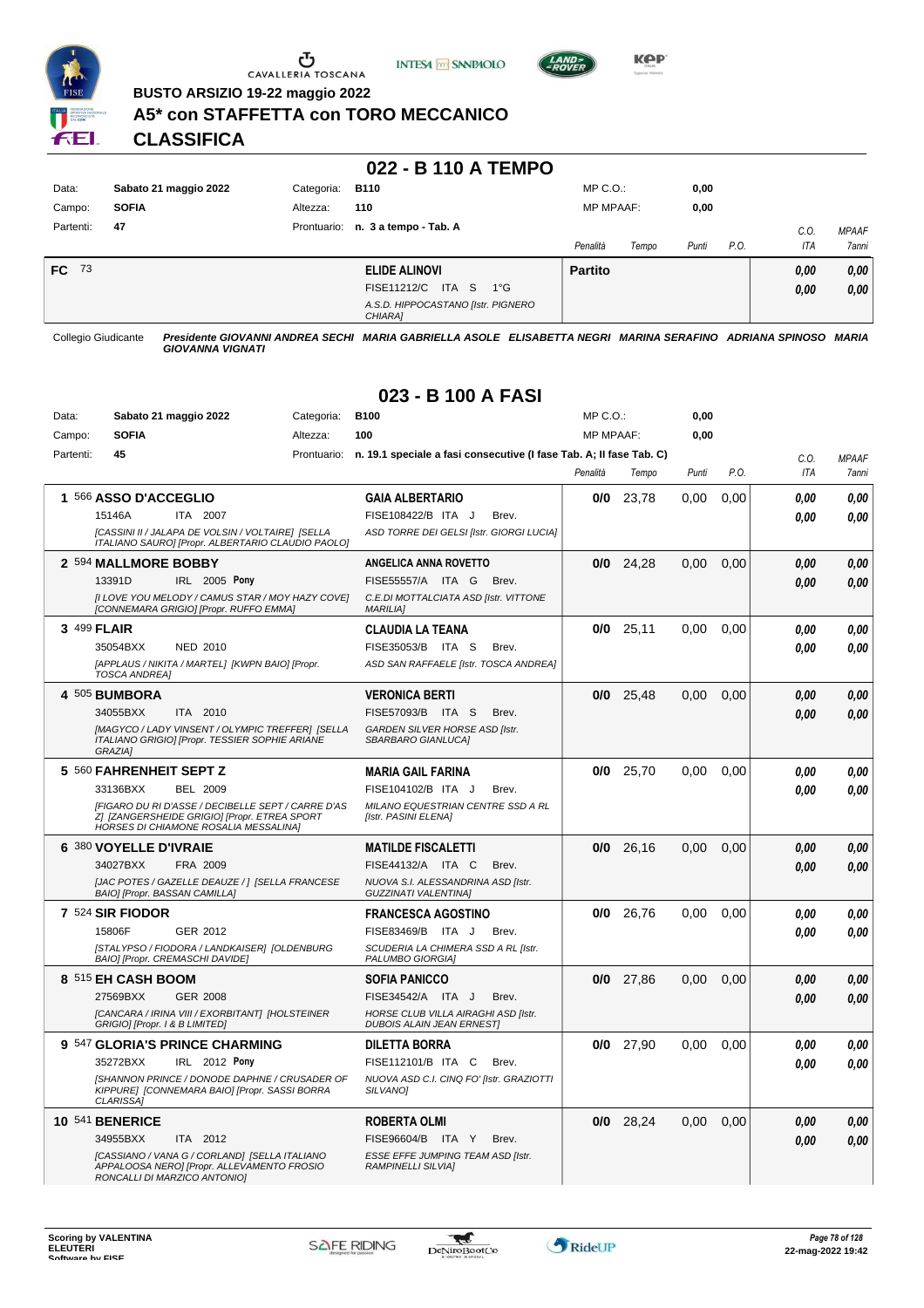





**KOP** 

**BUSTO ARSIZIO 19-22 maggio 2022**

## **A5\* con STAFFETTA con TORO MECCANICO**

**CLASSIFICA**

### **023 - B 100 A FASI**

| Data:           | Sabato 21 maggio 2022                                                                                   | Categoria: | <b>B100</b>                                                                     | MP C. O.         |             | 0,00  |      |              |                                        |
|-----------------|---------------------------------------------------------------------------------------------------------|------------|---------------------------------------------------------------------------------|------------------|-------------|-------|------|--------------|----------------------------------------|
| Campo:          | <b>SOFIA</b>                                                                                            | Altezza:   | 100                                                                             | <b>MP MPAAF:</b> |             | 0,00  |      |              |                                        |
| Partenti:       | 45                                                                                                      |            | Prontuario: n. 19.1 speciale a fasi consecutive (I fase Tab. A; II fase Tab. C) | Penalità         | Tempo       | Punti | P.O. | C.O.<br>ITA  | <b>MPAAF</b><br>7anni                  |
|                 |                                                                                                         |            |                                                                                 |                  |             |       |      |              |                                        |
|                 | 11 478 QUARANTA PASS                                                                                    |            | <b>JESSICA CATTANEO</b>                                                         | 0/0              | 28,33       | 0.00  | 0,00 | 0.00         | 0,00                                   |
|                 | 34489BXX<br>ITA 2011<br>[USTINOV / DONNA GENTILE / VOLTAIRE] [SELLA                                     |            | 023661/B<br>ITA S<br>Brev.<br>TREKKING H.C.AMICI DEL CAVALLO ASD                |                  |             |       |      | 0.00         | 0.00                                   |
|                 | ITALIANO BAIO] [Propr. AZ. AGR. PRATO ROTONDO DI<br>FERRARIO MASSIMILIANO]                              |            | [Istr. FERRARIO MASSIMILIANO]                                                   |                  |             |       |      |              |                                        |
|                 | 12 602 FLASH MENILJEAN                                                                                  |            | <b>FEDERICO CURNIS</b>                                                          | 0/0              | 29,46       | 0,00  | 0,00 | 0.00         | 0,00                                   |
|                 | 49054B<br>FRA 2015                                                                                      |            | FISE131072/B ITA J<br>Brev.                                                     |                  |             |       |      | 0.00         | 0,00                                   |
|                 | [UTRILLO VD HEFFINCK / SAUDI S / ] [SELLA FRANCESE<br>BAIO] [Propr. CURNIS CLAUDIO]                     |            | IL BEDESCO ASD [Istr. CIROCCHI VIVIANO<br><b>FELICIANO1</b>                     |                  |             |       |      |              |                                        |
|                 | 13 597 ZEMIRO                                                                                           |            | <b>GIORGIA AMANZIO</b>                                                          | 0/0              | 30,15       | 0,00  | 0,00 | 0.00         | 0,00                                   |
|                 | 05720N<br>ITA 2015                                                                                      |            | FISE125850/B ITA Y<br>Brev.                                                     |                  |             |       |      | 0.00         | 0.00                                   |
|                 | [KSAR-SITTE / UNTA II / O'REY DE SEDINI] [SELLA<br>ITALIANO SAUROJ [Propr. SOCIETA' AGRICOLA TALORO     |            | C.I.I SALICI [Istr. SCIELZO SERENA]                                             |                  |             |       |      |              |                                        |
|                 | DI CADAU FABIO S.S.]                                                                                    |            |                                                                                 |                  |             |       |      |              |                                        |
|                 | <b>14 579 PAUL'S LADY</b>                                                                               |            | ALLEGRA DIGESI                                                                  | 0/0              | 30,25       | 0,00  | 0,00 | 0.00         | 0,00                                   |
|                 | IRL 2007 Pony<br>15476E<br><b>[CLOON-EILE CASHEL / MOYLOUGH LASS / WESTSIDE</b>                         |            | FISE114650/B ITA C<br>Brev.<br>SCUDERIA EQUISTYLE ASD [Istr. MAZZOLA            |                  |             |       |      | 0.00         | 0,00                                   |
|                 | MIRAH] [CONNEMARA GRIGIO] [Propr. CIRCOLO IPPICO<br>PANARO1                                             |            | FABRIZIO1                                                                       |                  |             |       |      |              |                                        |
|                 | <b>15 530 JENESSE</b>                                                                                   |            | <b>GINEVRA FRAONE</b>                                                           | 0/0              | 30,54       | 0.00  | 0,00 | 0.00         | 0,00                                   |
|                 | 13028D<br>ITA 2013                                                                                      |            | FISE89153/B ITA Y<br>Brev.                                                      |                  |             |       |      | 0.00         | 0.00                                   |
|                 | [CRISTO / ALBARELLA BELLA / CAMPIONE VI] [SELLA<br>ITALIANO BAIO] [Propr. BETTELLA MARIO]               |            | ASD SCUDERIE DELLA PICCHETTA [Istr.<br><b>VILLOTTI ELIAI</b>                    |                  |             |       |      |              |                                        |
|                 | <b>16 570 CARLO WITTESTEIN</b>                                                                          |            | <b>ANNA PINIFERI</b>                                                            | 0/0              | 30,59       | 0.00  | 0.00 | 0.00         | 0,00                                   |
|                 | <b>NED 2007</b><br>18613A                                                                               |            | FISE109384/B ITA J<br>Brev.                                                     |                  |             |       |      | 0.00         | 0,00                                   |
|                 | [USTINOV / MELODIIE WITTESTEIN / GRAND CRU]                                                             |            | SCUDERIA EQUISTYLE ASD [Istr. MAZZOLA                                           |                  |             |       |      |              |                                        |
|                 | [KWPN BAIO] [Propr. GAVINA CARLOTTA]                                                                    |            | FABRIZIO]                                                                       |                  |             |       |      |              |                                        |
|                 | 17 600 DONNA FUGATA E.H.<br>33046BXX<br>ITA 2010                                                        |            | <b>SARA BENEDETTA CRISTIANO</b><br>FISE128234/B ITA J<br>Brev.                  | 0/0              | 32,23       | 0,00  | 0,00 | 0.00         | 0,00                                   |
|                 | [DAVIGNON I / PAX / EX LIBRIS] [OLDENBURG BAIO]                                                         |            | HORSE CLUB VILLA AIRAGHI ASD [Istr.                                             |                  |             |       |      | 0.00         | 0,00                                   |
|                 | [Propr. CRISTIANO VALENTINO]                                                                            |            | <b>DUBOIS ALAIN JEAN ERNEST</b>                                                 |                  |             |       |      |              |                                        |
|                 | 18 522 LOOKS LIKE LUX                                                                                   |            | ANNA ELIZABETH DE RIENZO                                                        |                  | $0/0$ 32,72 | 0,00  | 0,00 | 0.00         | 0,00                                   |
|                 | 49409B<br>IRL 2011                                                                                      |            | FISE81009/B ITA Y<br>Brev.                                                      |                  |             |       |      | 0.00         | 0,00                                   |
|                 | [LUX Z / KYLE MIST / ] [IRISH SPORT HORSE BAIO] [Propr.<br><b>LENNON LUCY ANNA]</b>                     |            | SCUDERIA CA' DE ZECCHI [Istr. CAPPAI<br><b>STEFANOI</b>                         |                  |             |       |      |              |                                        |
|                 | 19 545 ECLYPSE NOW                                                                                      |            | <b>JESSICA CATTANEO</b>                                                         | 0/0              | 34,44       | 0.00  | 0,00 | 0.00         | 0,00                                   |
|                 | 34912BXX<br>ITA<br>2015                                                                                 |            | 023661/B<br>ITA S<br>Brev.                                                      |                  |             |       |      | 0.00         | 0.00                                   |
|                 | [COLMANI / FAIR LADY / FANTASTICO] [SELLA ITALIANO<br>SAURO] [Propr. AZ. AGR. PRATO ROTONDO DI FERRARIO |            | TREKKING H.C.AMICI DEL CAVALLO ASD<br>[Istr. FERRARIO MASSIMILIANO]             |                  |             |       |      |              |                                        |
|                 | <i>MASSIMILIANO]</i>                                                                                    |            |                                                                                 |                  |             |       |      |              |                                        |
|                 | 20 512 GRANQUIST<br>33015BXX<br><b>NED 2011</b>                                                         |            | TATSIANA PIVOVAROVA<br>FISE70916/B BLR S<br>Brev.                               |                  | 0/0 38,68   | 0.00  | 0,00 | 0,00<br>0,00 | 0,00<br>0,00                           |
|                 | [SPARTACUS / MOLITA / HAARLEM] [KWPN BAIO SCURO]                                                        |            | ESSE EFFE JUMPING TEAM ASD [Istr.                                               |                  |             |       |      |              |                                        |
|                 | [Propr. PIVOVAROVA TATSIANA]                                                                            |            | <b>RAMPINELLI SILVIAI</b>                                                       |                  |             |       |      |              |                                        |
|                 | 21 593 MISTER JEREMY                                                                                    |            | <b>RICCARDO DI COSMO</b>                                                        |                  | $0/0$ 39,67 | 0,00  | 0,00 | 0.00         | 0,00                                   |
|                 | 33404BXX<br><b>BEL 2011 Pony</b><br>[-/-/] [PONY BAIO] [Propr. CASTRIOTTA STEFANIA]                     |            | FISE124579/B ITA C<br>Brev.<br>MILANO EQUESTRIAN CENTRE SSD A RL                |                  |             |       |      | 0.00         | 0.00                                   |
|                 |                                                                                                         |            | [Istr. PASINI ELENA]                                                            |                  |             |       |      |              |                                        |
|                 | 22 484 CESSNA D'OR                                                                                      |            | <b>ANDREA DAVIDE CARMINATI</b>                                                  | 0/0              | 42,97       | 0,00  | 0,00 | 0.00         | 0,00                                   |
|                 | 13102D<br><b>BEL 2008</b>                                                                               |            | FISE16570/B ITA S<br>Brev.                                                      |                  |             |       |      | 0.00         | 0,00                                   |
|                 | [SERANO GOLD / CENTE D'OR / LAVADOR] [SELLA<br>BELGA BAIO] [Propr. CLERICI ALICE]                       |            | CI OROBICO ASD [Istr. LIGORI MARCO]                                             |                  |             |       |      |              |                                        |
|                 | 23 526 ASTON                                                                                            |            | <b>GIORGIA TAGLIORETTI</b>                                                      |                  | $0/0$ 65,00 | 0,00  | 0,00 | 0.00         | 0,00                                   |
|                 | 45877B<br>ITA 2013                                                                                      |            | FISE84292/B ITA J<br>Brev.                                                      |                  |             |       |      | 0.00         | 0.00                                   |
|                 | [CARTHAGO'S BEST / OLE / DA SKAT] [ZANGERSHEIDE<br>BAIO] [Propr. TAGLIORETTI LUIGI]                     |            | EQUESTRE MOZZATE ASD [Istr. BUSSU<br><b>DANTE]</b>                              |                  |             |       |      |              |                                        |
|                 | 24 603 MIGHTY                                                                                           |            | LARA CERULLO                                                                    |                  | $0/0$ 73,28 | 0.00  | 0,00 | 0.00         | 0,00                                   |
|                 | 35405BXX<br>ITA 2013                                                                                    |            | FISE131736/B ITA J<br>Brev.                                                     |                  |             |       |      | 0.00         | 0,00                                   |
|                 | [JACKPOT KERELLEC / S.M. MORGANA / WINDSOR]<br>[SELLA ITALIANO SAURO] [Propr. AZ. AGR. ALLEV.           |            | CI LA MORGANA ASD [Istr. BOVETTI PIERO]                                         |                  |             |       |      |              |                                        |
|                 | <b>GRIMALDI MATTEO]</b>                                                                                 |            |                                                                                 |                  |             |       |      |              |                                        |
| <b>ELEUTERI</b> | <b>Scoring by VALENTINA</b>                                                                             |            | <b>SAFE RIDING</b><br>DeNiroBootCo                                              | RideUP           |             |       |      |              | Page 79 of 128<br>$22$ -man-2022 19:42 |

ELEUTERI SOFTWARE SOFTWARE DENITOBOOTCO **DENITOBOOTCO DENITOBOOTCO 22-mag-2022 19:42** 

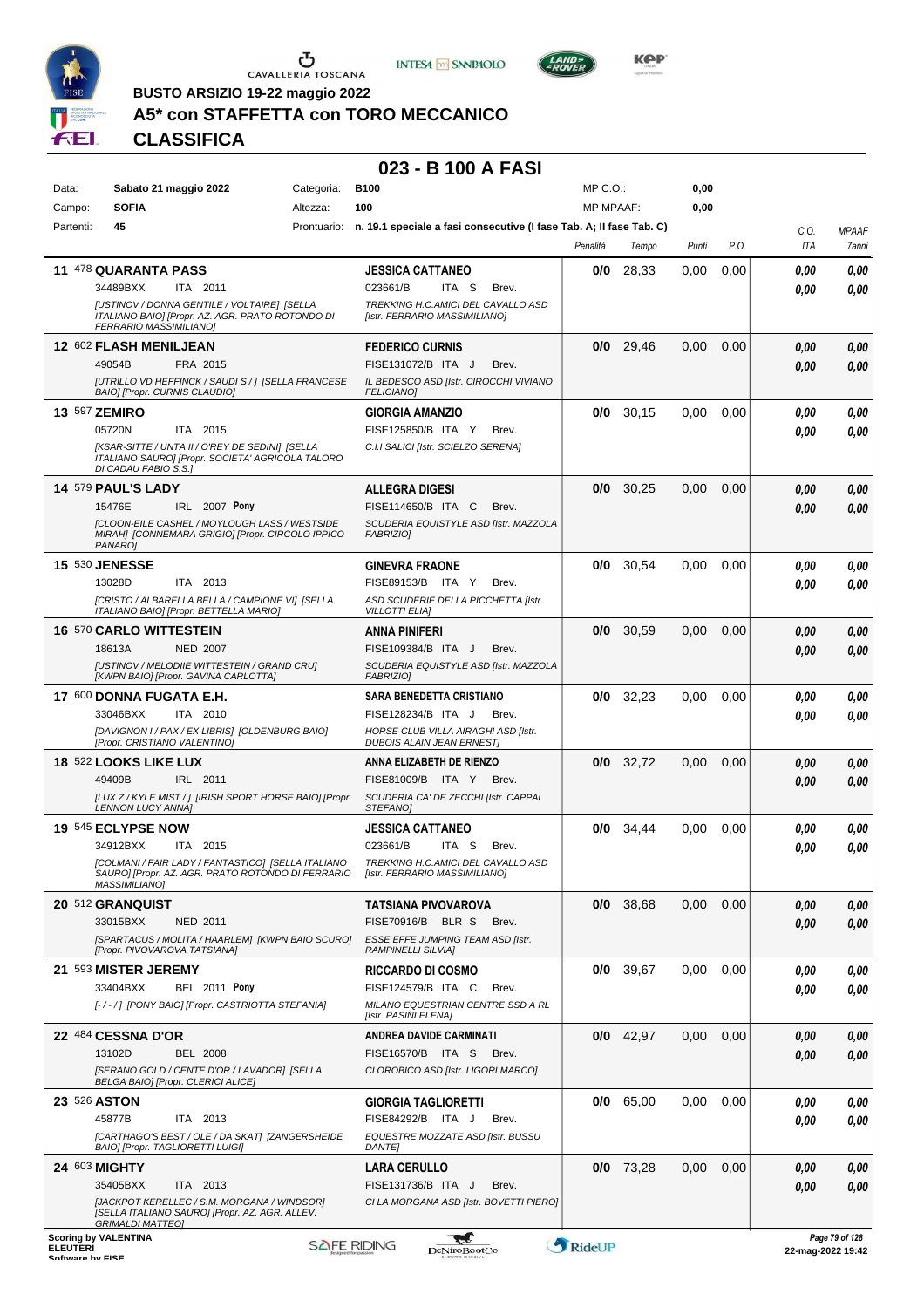





**KOP** 

**BUSTO ARSIZIO 19-22 maggio 2022**

## **A5\* con STAFFETTA con TORO MECCANICO**

**CLASSIFICA**

### **023 - B 100 A FASI**

| Data:<br>Campo:                                | Sabato 21 maggio 2022<br><b>SOFIA</b>                                                               | Categoria:<br>Altezza: | <b>B100</b><br>100                                                              | MP C.O.:<br><b>MP MPAAF:</b> |       | 0,00<br>0,00 |      |                    |                                        |
|------------------------------------------------|-----------------------------------------------------------------------------------------------------|------------------------|---------------------------------------------------------------------------------|------------------------------|-------|--------------|------|--------------------|----------------------------------------|
| Partenti:                                      | 45                                                                                                  |                        | Prontuario: n. 19.1 speciale a fasi consecutive (I fase Tab. A: II fase Tab. C) |                              |       |              |      |                    |                                        |
|                                                |                                                                                                     |                        |                                                                                 | Penalità                     | Tempo | Punti        | P.O. | C.O.<br><b>ITA</b> | <b>MPAAF</b><br>7anni                  |
|                                                |                                                                                                     |                        |                                                                                 |                              |       |              |      |                    |                                        |
| 25 520 ZORRO                                   |                                                                                                     |                        | <b>CLAUDIA ZANI</b><br>FISE76659/B ITA J                                        | 28                           | 0,00  | 0,00         | 0,00 | 0.00               | 0,00                                   |
|                                                | 04210C<br>FRA 2010 Pony<br>[/ /] [PONY MORELLO] [Propr. LIPARI LAURA]                               |                        | Brev.<br>SCUDERIA LA CHIMERA SSD A RL [Istr.                                    |                              |       |              |      | 0.00               | 0.00                                   |
|                                                |                                                                                                     |                        | PALUMBO GIORGIA]                                                                |                              |       |              |      |                    |                                        |
|                                                | 26 516 FITZGERALD DAM                                                                               |                        | <b>MARTINO CORIO</b>                                                            | 12                           | 0,00  | 0,00         | 0,00 | 0.00               | 0,00                                   |
|                                                | 47768B<br>FRA 2015                                                                                  |                        | FISE72283/B ITA J<br>Brev.                                                      |                              |       |              |      | 0.00               | 0,00                                   |
|                                                | [URANO DE CARTIGNY / PAPRIKADAM / ] [SELLA<br>FRANCESE BAIO] [Propr. CORIO MARTINO]                 |                        | IL CERRO [Istr. NEBULONI GIANLUCA]                                              |                              |       |              |      |                    |                                        |
|                                                | 27 479 DAVILOR ZETA                                                                                 |                        | <b>MARIA TERESA GRECO</b>                                                       | 4                            | 0,00  | 0,00         | 0,00 | 0.00               | 0,00                                   |
|                                                | 34315BXX<br>FRA 2013                                                                                |                        | FISE5619/I<br>ITA S<br>Brev.                                                    |                              |       |              |      | 0.00               | 0.00                                   |
|                                                | [DIAMANT DE SEMILLY / CUBA ZETA / ROBIN Z] [SELLA                                                   |                        | CLUB IPPICO MONZESE ASD [Istr.                                                  |                              |       |              |      |                    |                                        |
|                                                | FRANCESE SAURO] [Propr. LUCHINI STEFANIA MARIA<br>ROSA]                                             |                        | COLOMBO ALESSANDRO]                                                             |                              |       |              |      |                    |                                        |
|                                                | <b>27 496 CAN'T STOP</b>                                                                            |                        | <b>MARIA CRISTINA BERTOLA</b>                                                   | 4                            | 0,00  | 0,00         | 0,00 | 0.00               | 0,00                                   |
|                                                | 32907BXX<br>ITA 2005                                                                                |                        | FISE28997/B ITA SA Brev.                                                        |                              |       |              |      | 0.00               | 0.00                                   |
|                                                | [ACOBAT I / UTAH VAN BERKENBROECK / NONSTOP]                                                        |                        | GARDEN SILVER HORSE ASD [Istr.                                                  |                              |       |              |      |                    |                                        |
|                                                | [SELLA ITALIANO GRIGIO] [Propr. BERTOLA MARIA<br><b>CRISTINA1</b>                                   |                        | SBARBARO GIANLUCA]                                                              |                              |       |              |      |                    |                                        |
|                                                | 27 497 COURVOISIER                                                                                  |                        | <b>CLAUDIA VALERIA NINCI</b>                                                    | 4                            | 0,00  | 0,00         | 0,00 | 0.00               | 0,00                                   |
|                                                | 47819B<br><b>NED 2007</b>                                                                           |                        | FISE30907/B ITA S<br>Brev.                                                      |                              |       |              |      | 0.00               | 0.00                                   |
|                                                | [MONTENDER / GRAND MARNIER / QUICK STAR] [KWPN                                                      |                        | IPPICA LEONARDESCA SSD A RL [Istr.                                              |                              |       |              |      |                    |                                        |
|                                                | BAIO] [Propr. NINCI CLAUDIA VALERIA]                                                                |                        | ZICARI ALESSANDRA]                                                              |                              |       |              |      |                    |                                        |
|                                                | 27 503 CHANNOEK                                                                                     |                        | <b>MARTINA PINI</b>                                                             | 4                            | 0,00  | 0,00         | 0,00 | 0.00               | 0,00                                   |
|                                                | 31644BXX<br><b>NED 2007</b>                                                                         |                        | FISE43105/B ITA S<br>Brev.                                                      |                              |       |              |      | 0.00               | 0,00                                   |
|                                                | IVULCANO TH. / WINNOEK / PACIFIC] [KWPN BAIO]<br>[Propr. PINI MARTINA]                              |                        | TREKKING H.C.AMICI DEL CAVALLO ASD<br>[Istr. FERRARIO MASSIMILIANO]             |                              |       |              |      |                    |                                        |
| 27 535 BARKIN                                  |                                                                                                     |                        | JULIE ZEGNA BARUFFA                                                             | 4                            | 0,00  | 0,00         | 0,00 | 0.00               | 0.00                                   |
|                                                | 32407BXX<br>ITA 2012                                                                                |                        | FISE42781/A ITA J<br>Brev.                                                      |                              |       |              |      | 0.00               | 0.00                                   |
|                                                | [CASCARI / IOVINIA / CAMPBELL] [SELLA ITALIANO BAIO]                                                |                        | C.E.DI MOTTALCIATA ASD [Istr. VITTONE                                           |                              |       |              |      |                    |                                        |
|                                                | [Propr. AZ. AGR. LA TORRETTA DI PROVENZI RENATO E<br>ELENA]                                         |                        | <b>MARILIA1</b>                                                                 |                              |       |              |      |                    |                                        |
|                                                | 27 546 VELVET ROSE                                                                                  |                        | <b>MARIA TERESA GRECO</b>                                                       | 4                            | 0,00  | 0,00         | 0,00 | 0,00               | 0,00                                   |
|                                                | 46201B<br>ITA 2016                                                                                  |                        | FISE5619/I<br>ITA S<br>Brev.                                                    |                              |       |              |      | 0.00               | 0.00                                   |
|                                                | [COLBERT GTI / LIBELLULA DELLA FLORIDA / ] [SELLA<br>ITALIANO GRIGIO] [Propr. GRECO MARIA TERESA]   |                        | CLUB IPPICO MONZESE ASD [Istr.<br>COLOMBO ALESSANDRO]                           |                              |       |              |      |                    |                                        |
|                                                | 27 552 REVENTON                                                                                     |                        | <b>GIORGIA NOVATI</b>                                                           | 4                            | 0,00  | 0.00         | 0,00 |                    |                                        |
|                                                | 30645BXX<br>CZE 2009                                                                                |                        | FISE98168/B ITA C<br>Brev.                                                      |                              |       |              |      | 0.00<br>0.00       | 0,00<br>0.00                           |
|                                                | [ROCK'N ROLL / SIBIRIA QUEEN / BALLAST] [CESKY -                                                    |                        | SCUDERIA LA CHIMERA SSD A RL [Istr.                                             |                              |       |              |      |                    |                                        |
|                                                | CECO BAIO] [Propr. PALUMBO GIORGIA]                                                                 |                        | PALUMBO GIORGIA]                                                                |                              |       |              |      |                    |                                        |
|                                                | 27 555 CASTELBAJAC ARBALOU                                                                          |                        | <b>AURORA ANGELI</b>                                                            | 4                            | 0,00  | 0,00         | 0,00 | 0,00               | 0,00                                   |
|                                                | 20568A<br>FRA 2012 Pony                                                                             |                        | FISE45320/A ITA C<br>Brev.                                                      |                              |       |              |      | 0.00               | 0.00                                   |
|                                                | [LANCELOT DE L'ARBALOU / ROCKSTAR DE LA'RBALOU /<br>ROCOCO DU THUIT] [SELLA FRANCESE BAIO] [Propr.  |                        | C.E.DI MOTTALCIATA ASD [Istr. VITTONE<br><b>MARILIAI</b>                        |                              |       |              |      |                    |                                        |
|                                                | <b>OLIVETTA MATTEOJ</b>                                                                             |                        |                                                                                 |                              |       |              |      |                    |                                        |
|                                                | 27 558 ALSON DE PERRAZ                                                                              |                        | ANNA FAGNANO                                                                    | 4                            | 0,00  | 0,00         | 0,00 | 0.00               | 0,00                                   |
|                                                | 04029C<br>FRA 2010                                                                                  |                        | FISE18579/C ITA S<br>Brev.                                                      |                              |       |              |      | 0,00               | 0.00                                   |
|                                                | <b>ICENTINO DU RY / ALMA DE MAUPERTUIS / PERVAL]</b><br>[SELLA FRANCESE BAIO] [Propr. FAGNANO ANNA] |                        | A.S.D. HIPPOCASTANO [Istr. PIGNERO<br>CHIARA]                                   |                              |       |              |      |                    |                                        |
|                                                | 27 567 BACKARA DE LA PERELLE                                                                        |                        | <b>SARA CORNACCHIA</b>                                                          | 4                            | 0,00  | 0,00         | 0,00 | 0,00               | 0,00                                   |
|                                                | FRA 2011<br>01870/V                                                                                 |                        | FISE49084/A ITA J<br>Brev.                                                      |                              |       |              |      | 0,00               | 0,00                                   |
|                                                | [THOAS DU THEILLET / JAMAIQUE DES LYS / ROI DES                                                     |                        | MILANO EQUESTRIAN CENTRE SSD A RL                                               |                              |       |              |      |                    |                                        |
|                                                | JONCHERETS] [SELLA FRANCESE BAIO] [Propr.<br><b>GENNARI LAURA]</b>                                  |                        | [Istr. ZAPPA CRISTIANO]                                                         |                              |       |              |      |                    |                                        |
|                                                | 27 576 RINN DENNY SAUSAGES                                                                          |                        | <b>ALESSANDRO CORRU</b>                                                         | 4                            | 0,00  | 0,00         | 0,00 | 0.00               | 0,00                                   |
|                                                | 45577B<br>IRL 2015 Pony                                                                             |                        | FISE111834/B ITA C<br>Brev.                                                     |                              |       |              |      | 0.00               | 0.00                                   |
|                                                | [NOT RECCORDED / NOT RECORDED / ] [PONY BAIO]<br>[Propr. SAVAROLA AVELLA FRANCESCA MARIA]           |                        | SCUDERIA EQUISTYLE ASD [Istr. MAZZOLA<br>FABRIZIO]                              |                              |       |              |      |                    |                                        |
| 27 580 ARGOS                                   |                                                                                                     |                        | <b>LEONARDO VIGNATI</b>                                                         | 4                            | 0,00  | 0,00         | 0,00 | 0.00               |                                        |
|                                                | 02737R<br><b>NED 2005</b>                                                                           |                        | FISE89964/B<br>ITA J<br>Brev.                                                   |                              |       |              |      | 0.00               | 0,00<br>0,00                           |
|                                                | [OKLUND / KARIN / SAROS] [KWPN BAIO] [Propr. VIGNATI                                                |                        | IL CERRO [Istr. NEBULONI GIANLUCA]                                              |                              |       |              |      |                    |                                        |
|                                                | <b>LEONARDO]</b>                                                                                    |                        |                                                                                 |                              |       |              |      |                    |                                        |
| <b>Scoring by VALENTINA</b><br><b>ELEUTERI</b> |                                                                                                     |                        | <b>SAFE RIDING</b><br>DeNiroBoot('o                                             | RideUP                       |       |              |      |                    | Page 80 of 128<br>$22$ -man-2022 19:42 |

ELEUTERI SOFTWARE SOFTWARE DENITOBOOTCO **DENITOBOOTCO DENITOBOOTCO 22-mag-2022 19:42** 

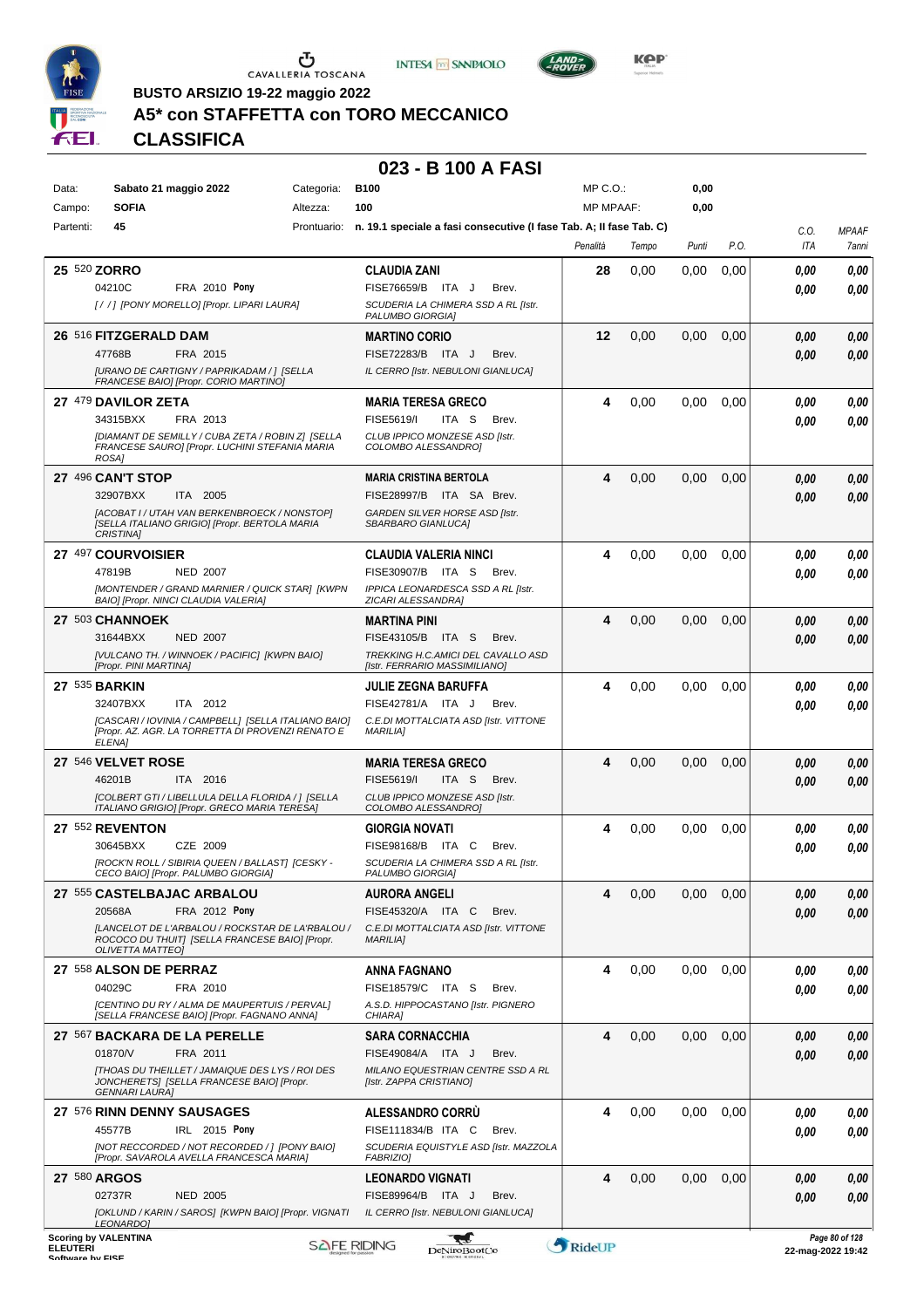





**Kep** 

**BUSTO ARSIZIO 19-22 maggio 2022**

## **A5\* con STAFFETTA con TORO MECCANICO**

**CLASSIFICA**

### **023 - B 100 A FASI**

| Data:     | Sabato 21 maggio 2022                                                                      | Categoria:  | <b>B100</b>                                                         | MP C. O.         |       | 0,00  |      |            |              |
|-----------|--------------------------------------------------------------------------------------------|-------------|---------------------------------------------------------------------|------------------|-------|-------|------|------------|--------------|
| Campo:    | <b>SOFIA</b>                                                                               | Altezza:    | 100                                                                 | <b>MP MPAAF:</b> |       | 0,00  |      |            |              |
| Partenti: | 45                                                                                         | Prontuario: | n. 19.1 speciale a fasi consecutive (I fase Tab. A; Il fase Tab. C) |                  |       |       |      | C.O.       | <b>MPAAF</b> |
|           |                                                                                            |             |                                                                     | Penalità         | Tempo | Punti | P.O. | <b>ITA</b> | <b>7anni</b> |
|           | 27 581 CASALLINA                                                                           |             | <b>VITTORIA OLTOLINA</b>                                            | 4                | 0,00  | 0,00  | 0,00 | 0.00       | 0,00         |
|           | GER 2012<br>48386B                                                                         |             | FISE115458/B ITA J<br>Brev.                                         |                  |       |       |      | 0.00       | 0.00         |
|           | [CANDYMAN / CUBA LIBRE / LIFE IS LIFE] [SELLA<br>TEDESCA BAIO] [Propr. OLTOLINA VITTORIA]  |             | ASD TORRE DEI GELSI [Istr. GIORGI LUCIA]                            |                  |       |       |      |            |              |
|           | 204 COOPER                                                                                 |             | <b>KAREN BIZZOZERO</b>                                              | Elim.            | 0,00  | 0,00  | 0,00 | 0,00       | 0.00         |
|           | ITA 2006<br>16086P                                                                         |             | FISE110584/B SUI S<br>Brev.                                         |                  |       |       |      | 0.00       | 0.00         |
|           | <b>[COME ON / REBALIA / LIBERO H] [SELLA ITALIANO</b><br>GRIGIO] [Propr. FALCONE GIOVANNA] |             | C.I.BREGNANO [Istr. CATTANEO ANTONIO]                               |                  |       |       |      |            |              |
| 65<br>FC. |                                                                                            |             | <b>SERENA SCIELZO</b>                                               | <b>Partito</b>   |       |       |      | 0.00       | 0.00         |
|           |                                                                                            |             | 002201/H<br>ITA S<br>$2^{\circ}$ G                                  |                  |       |       |      | 0.00       | 0.00         |
|           |                                                                                            |             | A.S.D.C.I.RUK [Istr. DANIELI NICOLETTA]                             |                  |       |       |      |            |              |
| FC 161    |                                                                                            |             | <b>ALESSANDRO COLOMBO</b>                                           | <b>Partito</b>   |       |       |      | 0,00       | 0.00         |
|           |                                                                                            |             | ITA S<br>005058/B<br>$2^{\circ}G$                                   |                  |       |       |      | 0.00       | 0,00         |
|           |                                                                                            |             | TRENDY HORSE ASD [Istr.]                                            |                  |       |       |      |            |              |
| FC 317    |                                                                                            |             | <b>GUIDO VALERI</b>                                                 | <b>Partito</b>   |       |       |      | 0.00       | 0.00         |
|           |                                                                                            |             | 003328/B<br>ITA SA 1°G                                              |                  |       |       |      | 0.00       | 0,00         |
|           |                                                                                            |             | ASD TORRE DEI GELSI [Istr. GIORGI LUCIA]                            |                  |       |       |      |            |              |
| FC 485    |                                                                                            |             | <b>TIZIANO MATTAVELLI</b>                                           | <b>Partito</b>   |       |       |      | 0.00       | 0,00         |
|           |                                                                                            |             | 001331/B<br>ITA <sub>S</sub><br>$2^{\circ}$ G                       |                  |       |       |      | 0.00       | 0,00         |
|           |                                                                                            |             | C.I.SULBIATESE SSD A RL [Istr. MATTAVELL]<br><b>TIZIANOI</b>        |                  |       |       |      |            |              |
| 76<br>FC  |                                                                                            |             | SOFIA AZZOLA                                                        | <b>Partito</b>   |       |       |      | 0.00       | 0,00         |
|           |                                                                                            |             | FISE90862/B ITA J<br>Brev.                                          |                  |       |       |      | 0.00       | 0.00         |
|           |                                                                                            |             | IL BEDESCO ASD [Istr. CIROCCHI VIVIANO<br><b>FELICIANO1</b>         |                  |       |       |      |            |              |

Collegio Giudicante *Presidente GIOVANNI ANDREA SECHI MARIA GABRIELLA ASOLE ELISABETTA NEGRI MARINA SERAFINO ADRIANA SPINOSO MARIA GIOVANNA VIGNATI*

## **024 - B 90 A FASI**

| Data:     | Sabato 21 maggio 2022                                                                                                | Categoria:  | <b>B90</b>                                                       | MP C.O.          |       | 0,00  |      |      |              |
|-----------|----------------------------------------------------------------------------------------------------------------------|-------------|------------------------------------------------------------------|------------------|-------|-------|------|------|--------------|
| Campo:    | <b>SOFIA</b>                                                                                                         | Altezza:    | 90                                                               | <b>MP MPAAF:</b> |       | 0,00  |      |      |              |
| Partenti: | 28                                                                                                                   | Prontuario: | n. 19 speciale a fasi consecutive (tempo della II fase) - Tab. A |                  |       |       |      | C.O. | <b>MPAAF</b> |
|           |                                                                                                                      |             |                                                                  | Penalità         | Tempo | Punti | P.O. | ITA  | <b>7anni</b> |
|           | 1 172 EPATANTE DES ISLOTS                                                                                            |             | <b>MATILDE SICURELLO</b>                                         | 0/0              | 21,84 | 0,00  | 0,00 | 0.00 | 0,00         |
|           | 22658A<br><b>FRA 2014 Pony</b>                                                                                       |             | FISE50703/A ITA C<br>Brev.                                       |                  |       |       |      | 0,00 | 0,00         |
|           | <b>IMELYRIO D'HARYNS / GIROLLE III / ORS TULIRA</b><br>SPARROWI [SELLA FRANCESE SAURO] [Propr.<br>SICURELLO CARMELOI |             | C.I.M. SSD A R.L. [Istr. PRISCO ADRIANO]                         |                  |       |       |      |      |              |
|           | 2 595 VARIO DE CHATELAIN                                                                                             |             | <b>ALESSIA PINA</b>                                              | 0/0              | 24,73 | 0,00  | 0.00 | 0.00 | 0,00         |
|           | 46272B<br><b>FRA 2009 Pony</b>                                                                                       |             | FISE125239/B ITA C<br>Brev.                                      |                  |       |       |      | 0,00 | 0,00         |
|           | [POLARIS DU LUY / ULYSSE DU CHESNAY / ] [PONY<br>BAIO] [Propr. PINA GIORGIO]                                         |             | IL BEDESCO ASD [Istr. CIROCCHI RITA]                             |                  |       |       |      |      |              |
|           | 3 480 DEERPARK PRINCE                                                                                                |             | <b>DILETTA BORRA</b>                                             | 0/0              | 24,92 | 0,00  | 0,00 | 0,00 | 0,00         |
|           | 26027BXX<br>IRL 2004 Pony                                                                                            |             | FISE112101/B ITA C<br>Brev.                                      |                  |       |       |      | 0,00 | 0,00         |
|           | [OISIN / PRINCESS / FORT DARA] [CONNEMARA GRIGIO]<br>[Propr. BORRA LUCA]                                             |             | NUOVA ASD C.I. CINQ FO' [Istr. GRAZIOTTI<br>SILVANO]             |                  |       |       |      |      |              |
|           | 4 526 ASTON                                                                                                          |             | <b>GIORGIA TAGLIORETTI</b>                                       | 0/0              | 26,52 | 0,00  | 0,00 | 0,00 | 0,00         |
|           | ITA 2013<br>45877B                                                                                                   |             | FISE84292/B<br>ITA J<br>Brev.                                    |                  |       |       |      | 0.00 | 0,00         |
|           | [CARTHAGO'S BEST / OLE / DA SKAT] [ZANGERSHEIDE<br>BAIO] [Propr. TAGLIORETTI LUIGI]                                  |             | EQUESTRE MOZZATE ASD [Istr. BUSSU<br><b>DANTEI</b>               |                  |       |       |      |      |              |
|           | 5 599 VADIRA                                                                                                         |             | <b>PAOLA PE</b>                                                  | 0/0              | 27,37 | 0,00  | 0,00 | 0,00 | 0,00         |
|           | 05952N<br>ITA 2014                                                                                                   |             | FISE125997/B ITA J<br>Brev.                                      |                  |       |       |      | 0,00 | 0,00         |
|           | [NN / NN / ] [SCONOSCIUTA BAIO] [Propr. PINNA<br>ANTONELLOI                                                          |             | C.I.I SALICI [Istr. SCIELZO SERENA]                              |                  |       |       |      |      |              |

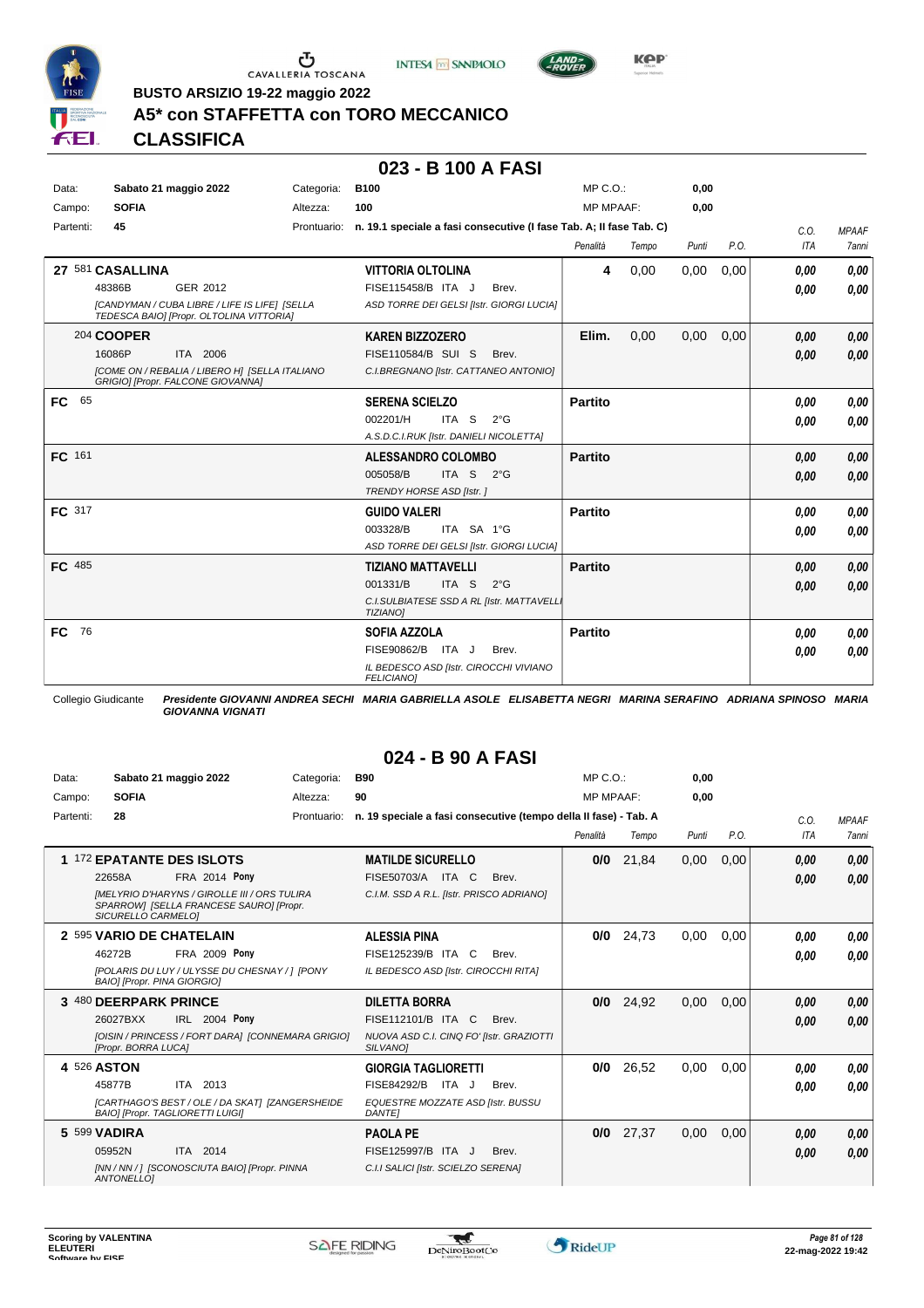





**Kep** 

**BUSTO ARSIZIO 19-22 maggio 2022**

## **A5\* con STAFFETTA con TORO MECCANICO**

### **CLASSIFICA**

### **024 - B 90 A FASI**

| Data:     | Sabato 21 maggio 2022                                                                                                | Categoria: | <b>B90</b>                                                                   | $MP C. O.$ :     |             | 0,00  |      |      |                     |
|-----------|----------------------------------------------------------------------------------------------------------------------|------------|------------------------------------------------------------------------------|------------------|-------------|-------|------|------|---------------------|
| Campo:    | <b>SOFIA</b>                                                                                                         | Altezza:   | 90                                                                           | <b>MP MPAAF:</b> |             | 0,00  |      |      |                     |
| Partenti: | 28                                                                                                                   |            | Prontuario: n. 19 speciale a fasi consecutive (tempo della II fase) - Tab. A |                  |             |       |      | C.O. | <b>MPAAF</b>        |
|           |                                                                                                                      |            |                                                                              | Penalità         | Tempo       | Punti | P.O. | ITA  | <i><b>7anni</b></i> |
|           | <b>6 591 EYE LINER</b>                                                                                               |            | <b>LUDOVICA GENUALDO</b>                                                     | 0/0              | 27,54       | 0.00  | 0,00 | 0.00 | 0,00                |
|           | 31439BXX<br>ITA 2011                                                                                                 |            | FISE122985/B ITA C<br>Brev.                                                  |                  |             |       |      | 0.00 | 0,00                |
|           | <b>[DON JUAN DE CUVES / GIULIETTE / DOHITZUN</b><br>GUERNICA] [SELLA ITALIANO SAURO] [Propr. TOSCA<br><b>SILVIAI</b> |            | ASD SAN RAFFAELE [Istr. TOSCA ANDREA]                                        |                  |             |       |      |      |                     |
|           | <b>7 585 INDEX S</b>                                                                                                 |            | <b>MARTINA SISTI</b>                                                         | 0/0              | 28,95       | 0,00  | 0,00 | 0,00 | 0,00                |
|           | 17312E<br>NED 2013                                                                                                   |            | FISE117596/B ITA J<br>Brev.                                                  |                  |             |       |      | 0.00 | 0,00                |
|           | [DEXTER R / TAMIRA / MERMUS R] [KWPN BAIO] [Propr.<br>AZ. AGR. SUPERNAIT - SOC. AGR. A R.L.]                         |            | SIMPLY HORSE SSD A RL [Istr. BASSAN<br>ANDREA]                               |                  |             |       |      |      |                     |
|           | 8 501 CASTELLA DEUX Z                                                                                                |            | <b>MARTA COLOMBO</b>                                                         | 0/0              | 29,29       | 0.00  | 0,00 | 0,00 | 0,00                |
|           | 03408C<br>BEL 2003                                                                                                   |            | FISE38535/B ITA S<br>Brev.                                                   |                  |             |       |      | 0.00 | 0,00                |
|           | [CHELLANO Z / CASTELLA / WAVERVEEN]<br>[ZANGERSHEIDE GRIGIO] [Propr. ORSI STEFANIA]                                  |            | EQUESTRE MOZZATE ASD [Istr. BUSSU<br><b>DANTE</b>                            |                  |             |       |      |      |                     |
|           | 9 520 ZORRO                                                                                                          |            | <b>CLAUDIA ZANI</b>                                                          | 0/0              | 29,85       | 0.00  | 0,00 | 0.00 | 0,00                |
|           | 04210C<br><b>FRA 2010 Pony</b>                                                                                       |            | FISE76659/B ITA J<br>Brev.                                                   |                  |             |       |      | 0.00 | 0,00                |
|           | [//] [PONY MORELLO] [Propr. LIPARI LAURA]                                                                            |            | SCUDERIA LA CHIMERA SSD A RL [Istr.<br>PALUMBO GIORGIAI                      |                  |             |       |      |      |                     |
|           | 10 492 SPLENDORE                                                                                                     |            | ELIANA CALANCA                                                               | 0/0              | 31.72       | 0.00  | 0,00 | 0.00 | 0,00                |
|           | 49296B<br>ITA 2016                                                                                                   |            | FISE18001/B ITA S<br>Brev.                                                   |                  |             |       |      | 0.00 | 0.00                |
|           | [INDOCTRO / PILU' / ] [SELLA ITALIANO BAIO] [Propr.<br>AGRICOLA SPLENDOR SS.DI MONTI ANGELA E C. SNC.]               |            | C.I.IL DOSSO [Istr. LIVIERI LILIA]                                           |                  |             |       |      |      |                     |
|           | 11 510 GEMINI JOLY                                                                                                   |            | <b>SOFIA GASPERI</b>                                                         | 0/0              | 31,99       | 0,00  | 0,00 | 0.00 | 0,00                |
|           | 30660BXX<br>ITA 2011                                                                                                 |            | FISE68042/B ITA J<br>Brev.                                                   |                  |             |       |      | 0.00 | 0.00                |
|           | [GARRED / TRES JOLI / TREASURE] [SELLA ITALIANO<br>BAIO] [Propr. GASPERI SOFIA]                                      |            | IL CERRO [Istr. NEBULONI GIANLUCA]                                           |                  |             |       |      |      |                     |
|           | 12 589 ROLLS DE MARIE                                                                                                |            | <b>SARA LEUPOLD</b>                                                          | 0/0              | 32,75       | 0.00  | 0,00 | 0.00 | 0,00                |
|           | 29218BXX<br>FRA 2005                                                                                                 |            | FISE122066/B ITA C<br>Brev.                                                  |                  |             |       |      | 0.00 | 0.00                |
|           | [JOAL DE MADAME / REAL STAR II / JILOI] [SELLA<br>FRANCESE SAURO] [Propr. PESCO CECILIA]                             |            | SCUDERIA CA' DE ZECCHI [Istr. CAPPAI<br>STEFANO]                             |                  |             |       |      |      |                     |
|           | <b>13 506 MOTO SAM</b>                                                                                               |            | EMMA BARI                                                                    | 0/0              | 34,55       | 0,00  | 0,00 | 0.00 | 0,00                |
|           | 48718B<br>NED 2017                                                                                                   |            | <b>FISE57591/B</b><br>ITA Y<br>Brev.                                         |                  |             |       |      | 0.00 | 0,00                |
|           | [IMPRESSIVE VDL / GRACIOUS FORTUNA / ] [KWPN<br>BAIO] [Propr. BARI EMMA]                                             |            | LA FRANCESINA ASD [Istr. DURAND JULIEN<br>RICCARDO]                          |                  |             |       |      |      |                     |
|           | 14 494 DOLCE MEMOLE                                                                                                  |            | SUSANNA ACQUAROLI                                                            | 0/0              | 35,03       | 0.00  | 0,00 | 0.00 | 0,00                |
|           | ITA 2016<br>48825B                                                                                                   |            | FISE23854/B ITA S<br>Brev.                                                   |                  |             |       |      | 0.00 | 0,00                |
|           | [CASCARI / FUNNY FACE / GIVENCHY] [SELLA ITALIANO<br><b>BAIOI [Propr. LINKE EVA CARINA]</b>                          |            | CI OROBICO ASD [Istr. LIGORI MARCO]                                          |                  |             |       |      |      |                     |
|           | 15 609 LARETELLO DEL GARDESANO                                                                                       |            | <b>CARLO CURNIS</b>                                                          |                  | $0/4$ 26,66 | 0.00  | 0.00 | 0.00 | 0.00                |
|           | 07697D<br>ITA 2006                                                                                                   |            | FISE141073/B ITA SA Brev.                                                    |                  |             |       |      | 0,00 | 0,00                |
|           | [CARETELLO B / GEORGINE GERARD / I LOVE YOU]<br>[SELLA ITALIANO BAIO] [Propr. MENEGHEL CLAUDIO]                      |            | IL BEDESCO ASD [Istr. CIROCCHI RITA]                                         |                  |             |       |      |      |                     |
|           | 16 587 DAGADOSS                                                                                                      |            | <b>GIULIA IODICE</b>                                                         |                  | $0/4$ 37,50 | 0.00  | 0,00 | 0.00 | 0,00                |
|           | 25598BXX<br>ITA 2006                                                                                                 |            | FISE118592/B ITA C<br>Brev.                                                  |                  |             |       |      | 0.00 | 0,00                |
|           | [QUITE EASY / UBY UCCELLAIA / SMARTSET] [SELLA<br>ITALIANO BAIO] [Propr. AZ.AGR. RAINERI GIOVANNI]                   |            | C.I.SULBIATESE SSD A RL [Istr. MATTAVELL.<br><b>TIZIANO]</b>                 |                  |             |       |      |      |                     |
|           | <b>17 482 LA CARINA</b>                                                                                              |            | <b>IRIS PISANI</b>                                                           |                  | $0/4$ 43,34 | 0.00  | 0,00 | 0.00 | 0,00                |
|           | <b>GER 2007 Pony</b><br>21105A                                                                                       |            | FISE52312/A ITA G<br>Brev.                                                   |                  |             |       |      | 0.00 | 0,00                |
|           | [CEBULON / LA RINA / ] [PONY BAIO] [Propr. BAZZANI<br>SILVIA]                                                        |            | B.E.T. SSD A RL [Istr. PISANI RICCARDO]                                      |                  |             |       |      |      |                     |
|           | 18 549 SLIGO LITTLE CRUISE                                                                                           |            | IRIS PISANI                                                                  |                  | 0/7 58,43   | 0,00  | 0,00 | 0.00 | 0,00                |
|           | 21643A<br>IRL 2013 Pony                                                                                              |            | FISE52312/A ITA G<br>Brev.                                                   |                  |             |       |      | 0.00 | 0,00                |
|           | [XXX / XXX /] [IRISH HORSE GRIGIO] [Propr. LOZAR SAS]                                                                |            | B.E.T. SSD A RL [Istr. PISANI RICCARDO]                                      |                  |             |       |      |      |                     |
|           | 19 491 ALBICOCCA                                                                                                     |            | <b>NICOLLE CAVALHEIRO</b>                                                    |                  | 0/13 66,66  | 0.00  | 0,00 | 0.00 | 0,00                |
|           | 49177B<br>ITA 2011                                                                                                   |            | FISE10577/A BRA S<br>Brev.                                                   |                  |             |       |      | 0,00 | 0,00                |
|           | [HATTRICK / IDEA BAIA / CONCORDE] [SELLA ITALIANO<br>SAURO BRUCIATO] [Propr. CAVALHEIRO NICOLLE]                     |            | CI SANT'ANTONIO SSD A RL [Istr. AIROLDI<br>GIULIA]                           |                  |             |       |      |      |                     |

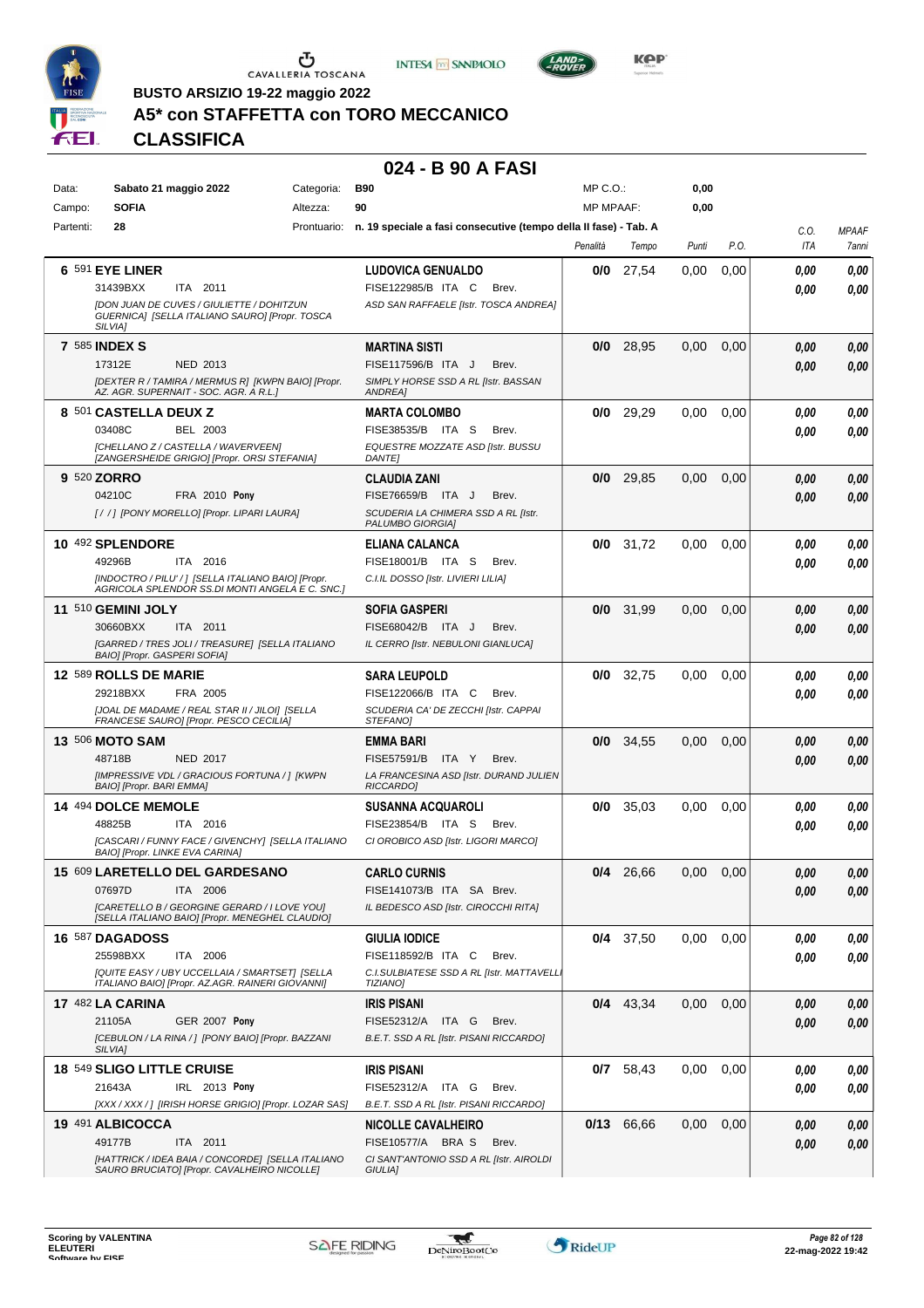

 $\sigma$  cavalleria toscana





**BUSTO ARSIZIO 19-22 maggio 2022**

## **A5\* con STAFFETTA con TORO MECCANICO**

## **CLASSIFICA**

#### **024 - B 90 A FASI**

| Data:       |                                      | Sabato 21 maggio 2022                                                                                | Categoria: | <b>B90</b>                                                                   |              |                                           | MP C.O.:         |       | 0,00  |      |      |              |
|-------------|--------------------------------------|------------------------------------------------------------------------------------------------------|------------|------------------------------------------------------------------------------|--------------|-------------------------------------------|------------------|-------|-------|------|------|--------------|
| Campo:      | <b>SOFIA</b>                         |                                                                                                      | Altezza:   | 90                                                                           |              |                                           | <b>MP MPAAF:</b> |       | 0.00  |      |      |              |
| Partenti:   | 28                                   |                                                                                                      |            | Prontuario: n. 19 speciale a fasi consecutive (tempo della II fase) - Tab. A |              |                                           |                  |       |       |      | C.O. | <b>MPAAF</b> |
|             |                                      |                                                                                                      |            |                                                                              |              |                                           | Penalità         | Tempo | Punti | P.O. | ITA  | 7anni        |
| 20          | 31 NO NAME                           |                                                                                                      |            | NICOLÒ REDAELLI                                                              |              |                                           | 0/Elim.          | 0.00  | 0,00  | 0.00 | 0.00 | 0.00         |
|             | 01763X                               | ITA 2011                                                                                             |            | FISE118662/B ITA C                                                           |              | Brev.                                     |                  |       |       |      | 0.00 | 0.00         |
|             | SCURO] [Propr. LARI RITA]            | [CANTOBLANCO / ALASBAT / ] [SELLA ITALIANO BAIO                                                      |            | LE FORNACI JUMP [Istr. ROSSONI LUIGI]                                        |              |                                           |                  |       |       |      |      |              |
|             | 20 120 DON JUAN'S GASAYA             |                                                                                                      |            | <b>ANITA BAIGUERA</b>                                                        |              |                                           | 0/Elim.          | 0,00  | 0,00  | 0,00 | 0.00 | 0,00         |
|             | 46183B                               | <b>NED 2008</b>                                                                                      |            | FISE117087/B ITA J                                                           |              | Brev.                                     |                  |       |       |      | 0.00 | 0,00         |
|             | BAIO] [Propr. SARDELLA NICOLE]       | [INDOCTRO / GASAYA'S PIQUEA / POLYDOR] [KWPN                                                         |            | GRANAAT DELLE RONCAGLIE [Istr. PISA<br><b>CLAUDIA1</b>                       |              |                                           |                  |       |       |      |      |              |
|             |                                      | 20 489 QUIRASINAA VAN'T HEEMSKIND Z                                                                  |            | <b>GLORIA MARINONI</b>                                                       |              |                                           | 0/Elim.          | 0.00  | 0.00  | 0.00 | 0.00 | 0,00         |
|             | 09586D                               | <b>NED 2008</b>                                                                                      |            | 008916/B                                                                     | ITA S        | Brev.                                     |                  |       |       |      | 0.00 | 0.00         |
|             | ROANE DI BROTTO PAOLOI               | [QUANTUM / VERSINAA VAN'T HEEM / ODERMUS R]<br><b>IZANGERSHEIDE BAIOI IPropr. ALLEV.TO EQUINI LE</b> |            | SCUDERIA EQUISTYLE ASD [Istr. FEDELI<br>ELENA]                               |              |                                           |                  |       |       |      |      |              |
|             |                                      | 23 582 TOMASSON SNOWBALL                                                                             |            | <b>GIULIA MANGIALETTO</b>                                                    |              |                                           | 4                | 0,00  | 0.00  | 0.00 | 0,00 | 0,00         |
|             | 48356B                               | IRL 2009 Pony                                                                                        |            | FISE116901/B ITA G                                                           |              | Brev.                                     |                  |       |       |      | 0.00 | 0.00         |
|             |                                      | <b>IDRUMLANE WARRIOR / TAWIN MISTY / 1 JIRISH SPORT</b><br>HORSE GRIGIO] [Propr. CUPONE LUIGI]       |            | CI SCUD DEL BORGHETTO ASD [Istr.<br><b>CUPONE LUIGII</b>                     |              |                                           |                  |       |       |      |      |              |
|             | 23 602 FLASH MENILJEAN               |                                                                                                      |            | <b>FEDERICO CURNIS</b>                                                       |              |                                           | 4                | 0.00  | 0.00  | 0.00 | 0.00 | 0.00         |
|             | 49054B                               | FRA 2015                                                                                             |            | FISE131072/B ITA J                                                           |              | Brev.                                     |                  |       |       |      | 0.00 | 0.00         |
|             | BAIO] [Propr. CURNIS CLAUDIO]        | [UTRILLO VD HEFFINCK / SAUDI S / 1 [SELLA FRANCESE                                                   |            | IL BEDESCO ASD [Istr. CIROCCHI VIVIANO<br><b>FELICIANO1</b>                  |              |                                           |                  |       |       |      |      |              |
|             | 25 493 ROY SESANA                    |                                                                                                      |            | <b>CHIARA BAGANTI</b>                                                        |              |                                           | $\overline{7}$   | 0,00  | 0,00  | 0,00 | 0,00 | 0,00         |
|             | 26318BXX                             | ITA 2007                                                                                             |            | FISE18251/B ITA S                                                            |              | Brev.                                     |                  |       |       |      | 0.00 | 0,00         |
|             | <b>BAIOI [Propr. BAGANTI CHIARA]</b> | [ACOBAT II / HELINE (I) / CONCORDE] [SELLA ITALIANO                                                  |            |                                                                              |              | CI A COLORI ASD [Istr. CAPPELLETTI SOFIA] |                  |       |       |      |      |              |
| 26 488 ELZA |                                      |                                                                                                      |            | <b>LAURA CORTI</b>                                                           |              |                                           | 11               | 0.00  | 0.00  | 0.00 | 0.00 | 0,00         |
|             | 30718BXX                             | <b>NED 2009</b>                                                                                      |            | 0075061                                                                      | ITA SA Brev. |                                           |                  |       |       |      | 0.00 | 0,00         |
|             | <b>CORTI LAURAI</b>                  | [ZAPATERO / 310125496 / ZEUS] [KWPN SAURO] [Propr.                                                   |            | SCUDERIA EQUISTYLE ASD [Istr. MAZZOLA<br><b>FABRIZIOI</b>                    |              |                                           |                  |       |       |      |      |              |
| FC 521      |                                      |                                                                                                      |            | <b>FILIPPO COTUGNO</b>                                                       |              |                                           | <b>Partito</b>   |       |       |      | 0,00 | 0,00         |
|             |                                      |                                                                                                      |            | FISE78653/B ITA J                                                            |              | $1^{\circ}$ G                             |                  |       |       |      | 0.00 | 0.00         |
|             |                                      |                                                                                                      |            | LE SCUDERIE DEL RE SSD A RL [Istr.<br><b>BACCHI STEFANO]</b>                 |              |                                           |                  |       |       |      |      |              |
| FC 603      |                                      |                                                                                                      |            | <b>MATTEO ANDREA MARCO GRIMALDI</b>                                          |              |                                           | <b>Partito</b>   |       |       |      | 0.00 | 0.00         |
|             |                                      |                                                                                                      |            | 004632/B                                                                     | ITA S        | $2^{\circ}$ G                             |                  |       |       |      | 0.00 | 0.00         |
|             |                                      |                                                                                                      |            | CI LA MORGANA ASD [Istr. BOVETTI PIERO]                                      |              |                                           |                  |       |       |      |      |              |

Collegio Giudicante *Presidente GIOVANNI ANDREA SECHI MARIA GABRIELLA ASOLE ELISABETTA NEGRI MARINA SERAFINO ADRIANA SPINOSO MARIA GIOVANNA VIGNATI*

## **025 - 4 ANNI DI PRECISIONE**

| Data:     |    | Sabato 21 maggio 2022                                                                                                           | Categoria:  | 4 Anni                                                              |       |                                       | $MP C. O.$ :     |       | 0,00  |      |      |              |
|-----------|----|---------------------------------------------------------------------------------------------------------------------------------|-------------|---------------------------------------------------------------------|-------|---------------------------------------|------------------|-------|-------|------|------|--------------|
| Campo:    |    | <b>SOFIA</b>                                                                                                                    | Altezza:    | 100                                                                 |       |                                       | <b>MP MPAAF:</b> |       | 0,00  |      |      |              |
| Partenti: |    | 15                                                                                                                              | Prontuario: | n. 1 di Precisione - Tab. A                                         |       |                                       |                  |       |       |      | C.0. | <b>MPAAF</b> |
|           |    |                                                                                                                                 |             |                                                                     |       |                                       | Penalità         | Tempo | Punti | P.O. | ITA  | 7anni        |
|           |    | <b>66 ICARUS</b>                                                                                                                |             | <b>GIANLUCA SBARBARO</b>                                            |       |                                       | 6                | 0,00  | 0,00  | 0,00 | 0,00 | 0,00         |
|           |    | 48740B<br><b>ITA</b><br>2018                                                                                                    |             | 005328/C                                                            | ITA S | $2^{\circ}G$                          |                  |       |       |      | 0,00 | 0,00         |
|           |    | [DOUGLAS (EX ROUSSEAU)1998 / QUATTRINA R /<br>QUATTRO B (EX CIEL D'ESPOIR)] [SELLA ITALIANO BAIO]<br>[Propr. OCCHETTI STELLINA] |             | <b>GARDEN SILVER HORSE ASD [Istr.</b><br><b>FERRARIS DONATELLAI</b> |       |                                       |                  |       |       |      |      |              |
| FC        | 32 |                                                                                                                                 |             | <b>FEDERICA VILLA</b>                                               |       |                                       | <b>Partito</b>   |       |       |      | 0.00 | 0,00         |
|           |    |                                                                                                                                 |             | FISE18119/B                                                         | ITA S | $2^{\circ}G$                          |                  |       |       |      | 0,00 | 0.00         |
|           |    |                                                                                                                                 |             | <b>MARRAS ASD [Istr. MARRAS ANTONIO]</b>                            |       |                                       |                  |       |       |      |      |              |
| FC 36     |    |                                                                                                                                 |             | <b>DONATO CINELLI</b>                                               |       |                                       | <b>Partito</b>   |       |       |      | 0,00 | 0,00         |
|           |    |                                                                                                                                 |             | 003272/G                                                            | ITA S | $2^{\circ}$ G                         |                  |       |       |      | 0,00 | 0.00         |
|           |    |                                                                                                                                 |             |                                                                     |       | C.I.BREGNANO [Istr. CATTANEO ANTONIO] |                  |       |       |      |      |              |

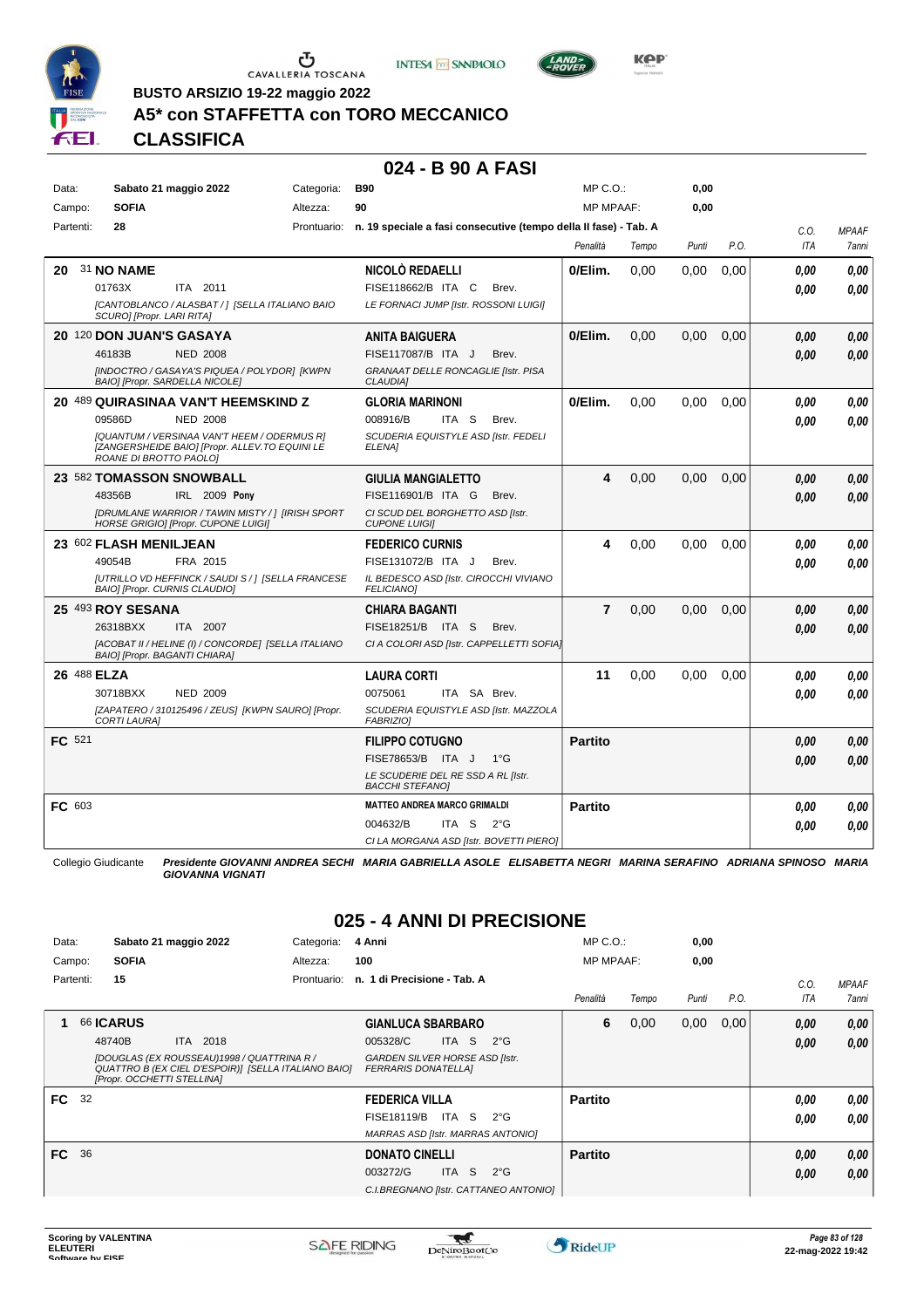





**BUSTO ARSIZIO 19-22 maggio 2022**

## **A5\* con STAFFETTA con TORO MECCANICO**

**CLASSIFICA**

#### **025 - 4 ANNI DI PRECISIONE**

| Data:         | Sabato 21 maggio 2022 | Categoria: | 4 Anni                                                              | $MP C. O.$ :     |       |       |      |                    |                       |
|---------------|-----------------------|------------|---------------------------------------------------------------------|------------------|-------|-------|------|--------------------|-----------------------|
| Campo:        | <b>SOFIA</b>          | Altezza:   | 100                                                                 | <b>MP MPAAF:</b> |       | 0,00  |      |                    |                       |
| Partenti:     | 15                    |            | Prontuario: n. 1 di Precisione - Tab. A                             | Penalità         | Tempo | Punti | P.O. | C.O.<br><b>ITA</b> | <b>MPAAF</b><br>7anni |
| FC 51         |                       |            | <b>NICOLLE CAVALHEIRO</b>                                           | <b>Partito</b>   |       |       |      | 0,00               | 0,00                  |
|               |                       |            | FISE10577/A BRAS<br>Brev.                                           |                  |       |       |      | 0,00               | 0,00                  |
|               |                       |            | CI SANT'ANTONIO SSD A RL [Istr. AIROLDI<br>GIULIA]                  |                  |       |       |      |                    |                       |
| FC 70         |                       |            | <b>LUIGI CUPONE</b>                                                 | <b>Partito</b>   |       |       |      | 0.00               | 0,00                  |
|               |                       |            | 019183/B<br>ITA S $2^{\circ}G$                                      |                  |       |       |      | 0.00               | 0,00                  |
|               |                       |            | CI SCUD DEL BORGHETTO ASD [Istr.<br><b>CUPONE LUIGII</b>            |                  |       |       |      |                    |                       |
| FC 74         |                       |            | <b>GIULIA AIROLDI</b>                                               | <b>Partito</b>   |       |       |      | 0,00               | 0,00                  |
|               |                       |            | FISE32933/A ITA S<br>1°G                                            |                  |       |       |      | 0,00               | 0,00                  |
|               |                       |            | CI SANT'ANTONIO SSD A RL [Istr. AIROLDI<br>GIULIA]                  |                  |       |       |      |                    |                       |
| FC 126        |                       |            | <b>MARTA MIROGLIO</b>                                               | <b>Partito</b>   |       |       |      | 0,00               | 0,00                  |
|               |                       |            | 003767/A<br>ITA S<br>$2^{\circ}$ G                                  |                  |       |       |      | 0,00               | 0,00                  |
|               |                       |            | S.I.A. [Istr. MENNUNI MARIA RITA]                                   |                  |       |       |      |                    |                       |
| <b>FC</b> 156 |                       |            | <b>DENIS MAZZOLA</b><br>005515/B                                    | <b>Partito</b>   |       |       |      | 0,00               | 0.00                  |
|               |                       |            | ITA S<br>$2^{\circ}$ G<br>JURIBELLO [Istr. MAZZOLA DENIS]           |                  |       |       |      | 0,00               | 0.00                  |
| <b>FC</b> 206 |                       |            | <b>ELODIE HANSELMANN</b>                                            | <b>Partito</b>   |       |       |      | 0,00               | 0,00                  |
|               |                       |            | FISE121782/K SUI C 1°G                                              |                  |       |       |      | 0,00               | 0,00                  |
|               |                       |            | FISE [Istr.]                                                        |                  |       |       |      |                    |                       |
| FC 606        |                       |            | <b>MASSIMILIANO FERRARIO</b>                                        | <b>Partito</b>   |       |       |      | 0,00               | 0,00                  |
|               |                       |            | 007958/B<br>ITA S 2°G                                               |                  |       |       |      | 0,00               | 0,00                  |
|               |                       |            | TREKKING H.C.AMICI DEL CAVALLO ASD<br>[Istr. FERRARIO MASSIMILIANO] |                  |       |       |      |                    |                       |
| FC 611        |                       |            | <b>FABIEN WALDER</b>                                                | <b>Partito</b>   |       |       |      | 0,00               | 0,00                  |
|               |                       |            | FISE103152/K SUI SA 1°G                                             |                  |       |       |      | 0,00               | 0,00                  |
|               |                       |            | [Istr. RAGIONE FRANCESCO]                                           |                  |       |       |      |                    |                       |
| <b>FC</b> 72  |                       |            | <b>STEFANIA POGLIANA</b>                                            | <b>Partito</b>   |       |       |      | 0,00               | 0,00                  |
|               |                       |            | FISE51997/B ITA S<br>1°G                                            |                  |       |       |      | 0.00               | 0.00                  |
|               |                       |            | CADELRIO ARTEPONY SSRL [Istr. CALABRO<br>LUCA]                      |                  |       |       |      |                    |                       |
| $FC$ 45       |                       |            | <b>DARIO FONTANA</b>                                                | <b>Partito</b>   |       |       |      | 0,00               | 0.00                  |
|               |                       |            | 007924/B<br>ITA S<br>$1^{\circ}G$                                   |                  |       |       |      | 0.00               | 0.00                  |
|               |                       |            | LE FORNACI JUMP [Istr. ROSSONI LUIGI]                               |                  |       |       |      |                    |                       |
| <b>FC</b> 75  |                       |            | <b>DAVIDE APPIANI</b><br>FISE78618/B ITA J<br>$2^{\circ}$ G         | <b>Partito</b>   |       |       |      | 0,00               | 0,00                  |
|               |                       |            | LE FORNACI JUMP [Istr. ROSSONI LUIGI]                               |                  |       |       |      | 0,00               | 0.00                  |
| 69<br>FC .    |                       |            | <b>ALESSANDRO COLOMBO</b>                                           | <b>Partito</b>   |       |       |      | 0,00               | 0,00                  |
|               |                       |            | 005058/B<br>ITA <sub>S</sub><br>$2^{\circ}G$                        |                  |       |       |      | 0,00               | 0,00                  |
|               |                       |            | TRENDY HORSE ASD [Istr.]                                            |                  |       |       |      |                    |                       |

Collegio Giudicante *Presidente GIOVANNI ANDREA SECHI MARIA GABRIELLA ASOLE ELISABETTA NEGRI MARINA SERAFINO ADRIANA SPINOSO MARIA GIOVANNA VIGNATI*

## **026 - 5 ANNI DI PRECISIONE**

| Data: |                           |                       | Sabato 21 maggio 2022                                                                  | Categoria:                                     | 5 Anni                 |                    |                                       | $MP C. O.$ : |       | 0,00    |                |      |              |
|-------|---------------------------|-----------------------|----------------------------------------------------------------------------------------|------------------------------------------------|------------------------|--------------------|---------------------------------------|--------------|-------|---------|----------------|------|--------------|
|       | <b>CLARISSA</b><br>Campo: |                       | Altezza:                                                                               | 110                                            |                        | <b>MP MPAAF:</b>   | 0.00                                  |              |       |         |                |      |              |
|       | 25<br>Partenti:           |                       | Prontuario:                                                                            | n. 1 di Precisione - Tab. A                    |                        |                    |                                       |              |       | $C_{0}$ | <b>MPAAF</b>   |      |              |
|       |                           |                       |                                                                                        |                                                |                        |                    |                                       | Penalità     | Tempo | Punti   | $P_{\cdot}$ O. | ITA  | <b>7anni</b> |
|       |                           | <b>37 MYFAIRLADYM</b> |                                                                                        |                                                | <b>MARCELLO IUVARA</b> |                    |                                       | 0            | 0,00  | 0.00    | 0.00           | 0.00 | 0.00         |
|       |                           | 47227B                | 2017<br>ITA.                                                                           |                                                | 152096/M               | <b>ITA</b><br>. SI | $1^{\circ}G$                          |              |       |         |                | 0.00 | 0.00         |
|       |                           |                       | <b>IMY LORD CARTHENDER DEI FOLLETTI / LADY</b><br>BAIO SCURO] [Propr. IUVARA MARCELLO] | GREENFIELD / TRIOMPHE DE MUZE] [SELLA ITALIANO | <b>ELEONORAI</b>       |                    | C.I.LE GINESTRE SSD A RL [Istr. BUSSU |              |       |         |                |      |              |

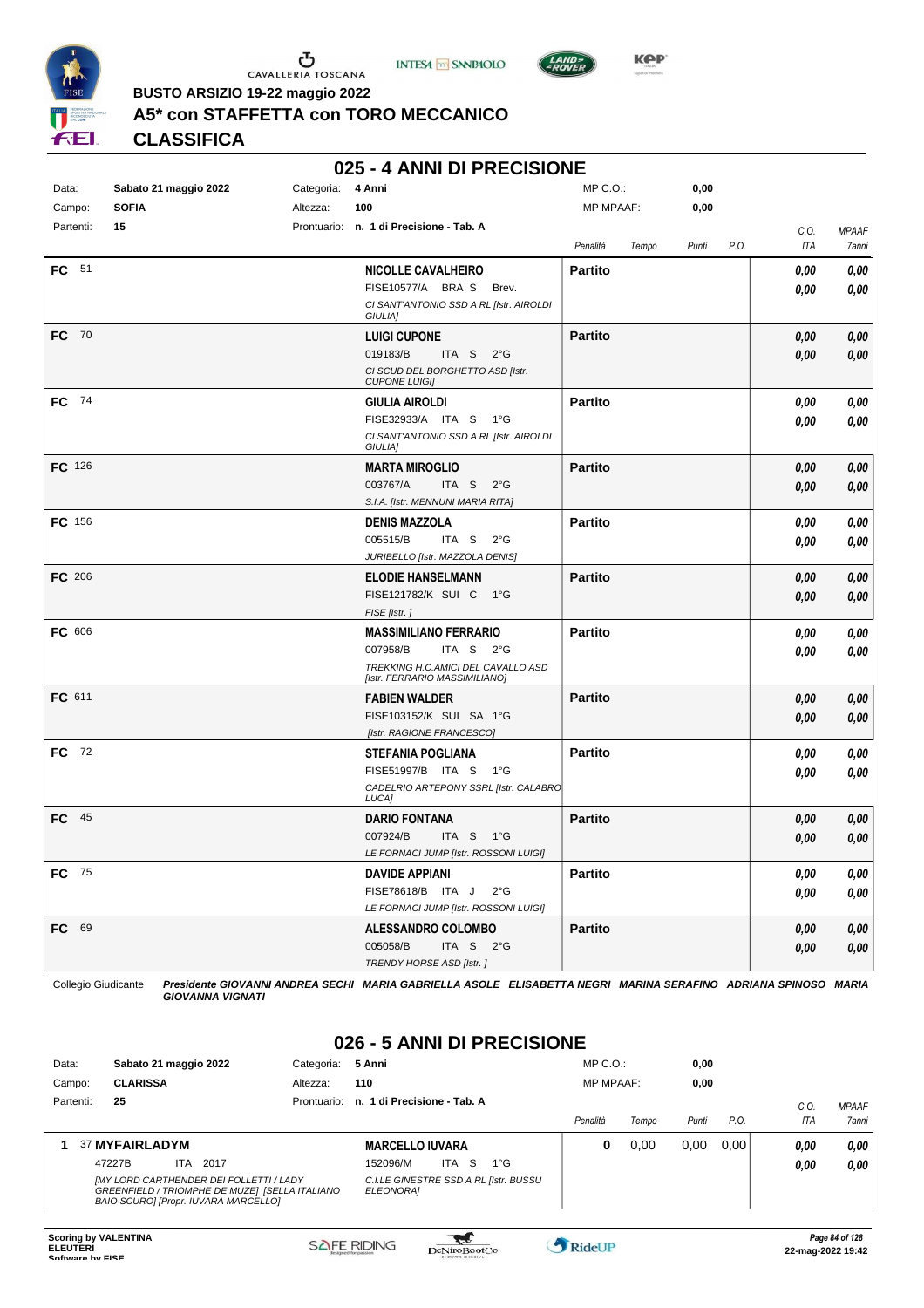





**Kep** 

**BUSTO ARSIZIO 19-22 maggio 2022**

## **A5\* con STAFFETTA con TORO MECCANICO**

| Data:  | Sabato 21 maggio 2022                                                         | 5 Anni<br>Categoria:                                                                       | MP C.O.:         |       | 0,00  |      |            |              |
|--------|-------------------------------------------------------------------------------|--------------------------------------------------------------------------------------------|------------------|-------|-------|------|------------|--------------|
| Campo: | <b>CLARISSA</b><br>Altezza:                                                   | 110                                                                                        | <b>MP MPAAF:</b> |       | 0,00  |      |            |              |
|        | 25<br>Partenti:                                                               | Prontuario: n. 1 di Precisione - Tab. A                                                    |                  |       |       |      | C.O.       | <b>MPAAF</b> |
|        |                                                                               |                                                                                            | Penalità         | Tempo | Punti | P.O. | <b>ITA</b> | 7anni        |
| 1      | 39 SUNNY FMN                                                                  | ROBERTO ARIOLDI                                                                            | 0                | 0,00  | 0.00  | 0,00 | 0.00       | 0,00         |
|        | 21995A<br>ITA 2017                                                            | 001895/B<br>ITA S<br>$2^{\circ}$ G                                                         |                  |       |       |      |            |              |
|        | [XXX / XXX / ] [SCONOSCIUTA SAURO] [Propr. NOVI                               | C.I.LA LOGGIA [Istr. ARIOLDI EMANUELE]                                                     |                  |       |       |      | 0.00       | 0,00         |
|        | ANDREA]                                                                       |                                                                                            |                  |       |       |      |            |              |
| 1      | 40 COUPAINE                                                                   | ALAIN SERGIO LEUSCH CARNAROLI                                                              | 0                | 0,00  | 0,00  | 0,00 | 0.00       | 0,00         |
|        | 48624B<br>ITA 2017                                                            | 001221/B<br>ITA SA 2°G                                                                     |                  |       |       |      | 0.00       | 0,00         |
|        | [COUPE DE COEUR / UTAINE G.B. / ] [SELLA ITALIANO                             | C.I.LA LURA [Istr. COLOMBO GIUSEPPE]                                                       |                  |       |       |      |            |              |
|        | SAURO ORDINARIO] [Propr. PAVESE GUIA ALESSANDRA<br><b>BIANCA]</b>             |                                                                                            |                  |       |       |      |            |              |
| 1.     | 43 DIAMANTE 21                                                                | <b>FILIPPO VALLINI</b>                                                                     | $\bf{0}$         | 0,00  | 0,00  | 0,00 | 0.00       | 0,00         |
|        | 49204B<br>GER 2017                                                            | 006861/B<br>ITA S<br>$2^{\circ}$ G                                                         |                  |       |       |      | 0.00       | 0,00         |
|        | [DIAMANT DE PLAISIR / FIRST ZEPA / ] [HANNOVER                                | CI SESTESE ASD [Istr. PAGAN GRISO                                                          |                  |       |       |      |            |              |
|        | BAIO] [Propr. VALLINI FILIPPO]                                                | <b>CELESTE</b>                                                                             |                  |       |       |      |            |              |
| 1.     | <b>44 RADU STERREBORNEHOF</b>                                                 | <b>LUDOVICA MINOLI</b>                                                                     | 0                | 0,00  | 0,00  | 0,00 | 0.00       | 0,00         |
|        | BEL 2017<br>47057B                                                            | 008471/B<br>ITA S<br>$2^{\circ}$ G                                                         |                  |       |       |      | 0.00       | 0,00         |
|        | <b>JUTAH VAN ERPEKOM / GERDIE VAN DE VRIESPUT /</b>                           | SCUDERIA DELLA ROVERE SSD A RL [Istr.                                                      |                  |       |       |      |            |              |
|        | QUERLYBET HEROJ [BEL. WARMBLOEDPAARD BAIO]<br>[Propr. LUDOVICA MINOLI]        | BORROMEO LODOVICO]                                                                         |                  |       |       |      |            |              |
| 1      | <b>48 TRENDY HORSE CAPUCINE</b>                                               | <b>ELISABETTA CANTALUPPI</b>                                                               | $\bf{0}$         | 0,00  | 0,00  | 0,00 | 0.00       | 0,00         |
|        | 48169B<br>ITA 2017                                                            | FISE19360/B ITA S<br>$2^{\circ}$ G                                                         |                  |       |       |      | 0.00       | 0,00         |
|        | [CASALL / T-CAPRICELLA / CALATO] [HOLSTEINER BAIO]                            | TRENDY HORSE ASD [Istr.]                                                                   |                  |       |       |      |            |              |
|        | [Propr. TRENDY HORSE DI PEREGO FEDERICO DIEGO]                                |                                                                                            |                  |       |       |      |            |              |
| 1.     | 53 HERMINE DE LA FORGE                                                        | <b>CAROLINA CALONI</b>                                                                     | 0                | 0,00  | 0,00  | 0.00 | 0.00       | 0,00         |
|        | 48920B<br>FRA 2017                                                            | FISE20563/B ITA S<br>$2^{\circ}$ G                                                         |                  |       |       |      | 0.00       | 0,00         |
|        | [TENSON VAN HET LINDENHOF / JADE DU HAMEAU /                                  | A. VALLEVERDE [Istr. ZAPPA CRISTIANO]                                                      |                  |       |       |      |            |              |
|        | ROX DE LA TOUCHE] [SELLA FRANCESE SAURO<br>BRUCIATO] [Propr. CALONI CAROLINA] |                                                                                            |                  |       |       |      |            |              |
| 1      | 55 CASTLEFIELD BAMIGO                                                         | <b>GIULIO MARZOLI</b>                                                                      | $\bf{0}$         | 0,00  | 0,00  | 0,00 | 0.00       | 0,00         |
|        | 29651T<br><b>GER 2017</b>                                                     | FISE29A23/KB ITA S<br>$2^{\circ}$ G                                                        |                  |       |       |      | 0.00       | 0,00         |
|        | [BAMAKO DE MUZE / GENEVE DE MUZE / VIGO                                       | IL BEDESCO ASD [Istr. CIROCCHI RITA]                                                       |                  |       |       |      |            |              |
|        | D'ARSOUILLES] [OLDENBURG SAURO] [Propr. DINDO<br>S.A.S. DI DAVIDE KAINICH]    |                                                                                            |                  |       |       |      |            |              |
| 1.     | 58 DIVA Z                                                                     | <b>CARLO SPAGGIARI</b>                                                                     | 0                | 0,00  | 0,00  |      |            | 0,00         |
|        | 30869K<br>BEL 2017                                                            | FISE66811/B ITA Y<br>$2^{\circ}G$                                                          |                  |       |       | 0.00 | 0.00       |              |
|        | [X / X / ] [ZANGERSHEIDE BAIO] [Propr. ]                                      | C.I.LE GINESTRE SSD A RL [Istr. BUSSU                                                      |                  |       |       |      | 0.00       | 0.00         |
|        |                                                                               | ELEONORA]                                                                                  |                  |       |       |      |            |              |
| 10     | 59 ZIRO BLUE                                                                  | <b>DAVIDE APPIANI</b>                                                                      | 4                | 0,00  | 0,00  | 0,00 | 0,00       | 0,00         |
|        | ITA 2017<br>47691B                                                            | <b>FISE78618/B</b><br>ITA J<br>$2^{\circ}$ G                                               |                  |       |       |      | 0.00       | 0,00         |
|        |                                                                               | [ZIROCCO BLUE VDL / ZIRONA FZ-BZ / ] [SELLA ITALIANO LE FORNACI JUMP [Istr. ROSSONI LUIGI] |                  |       |       |      |            |              |
|        | SAURO] [Propr. AZ. AGR. MICHELE CAVALLIER]                                    |                                                                                            |                  |       |       |      |            |              |
|        | 10 61 HURDY GURDY MAN                                                         | <b>MOHAMED ISLAM KHEDDACHE</b>                                                             | 4                | 0,00  | 0,00  | 0.00 | 0,00       | 0,00         |
|        | 30452K<br>FRA 2017                                                            | FISE104944/K SUI S 2°G                                                                     |                  |       |       |      | 0,00       | 0,00         |
|        | [X / X / ] [SCONOSCIUTA GRIGIO] [Propr. ]                                     | FISE [Istr. ]                                                                              |                  |       |       |      |            |              |
|        | 12 30 S.M. CARVI                                                              | <b>CLINT SULMONI</b>                                                                       | 8                | 68,07 | 0,00  | 0,00 | 0,00       | 0,00         |
|        | 30539K<br>SUI 2017                                                            | FISE54195/B SUI S<br>$2^{\circ}G$                                                          |                  |       |       |      | 0,00       | 0,00         |
|        | [X / X / ] [SELLA SVIZZERO BAIO] [Propr. ]                                    | C.I.BREGNANO [Istr. CATTANEO ANTONIO]                                                      |                  |       |       |      |            |              |
|        | 13 51 PICCOLO IMPERATORE                                                      | <b>NICOLLE CAVALHEIRO</b>                                                                  | 12               | 0,00  | 0,00  | 0,00 | 0.00       | 0,00         |
|        | 17789E<br>ITA 2017                                                            | FISE10577/A BRA S<br>Brev.                                                                 |                  |       |       |      | 0.00       | 0,00         |
|        | [LOHENGRIN DI VILLA EMILIA / RIPICCA / URBINO]                                | CI SANT'ANTONIO SSD A RL [Istr. AIROLDI                                                    |                  |       |       |      |            |              |
|        | [SELLA ITALIANO BAIO] [Propr. EREMO S. ICONIO<br>SOCIETA' AGRICOLA S.R.L.]    | GIULIA]                                                                                    |                  |       |       |      |            |              |
|        | <b>13 56 MARIO</b>                                                            | <b>ROGER ANTOINE CHAMMAS</b>                                                               | 12               | 0,00  | 0,00  | 0,00 | 0,00       | 0,00         |
|        | 30780K<br>NED 2017                                                            | FISE153388/B LIB S 2°G                                                                     |                  |       |       |      | 0,00       | 0,00         |
|        | [X / X / ] [KWPN BAIO SCURO] [Propr. ]                                        | C.I.LA PINETINA [Istr. BUSSU FRANCESCO]                                                    |                  |       |       |      |            |              |
| FC 34  |                                                                               | <b>ELEONORA TREZZI</b>                                                                     | <b>Partito</b>   |       |       |      | 0.00       | 0,00         |
|        |                                                                               | <b>FISE7327/C</b><br>ITA S<br>$2^{\circ}$ G                                                |                  |       |       |      | 0,00       | 0,00         |
|        |                                                                               | IL BEDESCO ASD [Istr. CIROCCHI RITA]                                                       |                  |       |       |      |            |              |
|        |                                                                               |                                                                                            |                  |       |       |      |            |              |

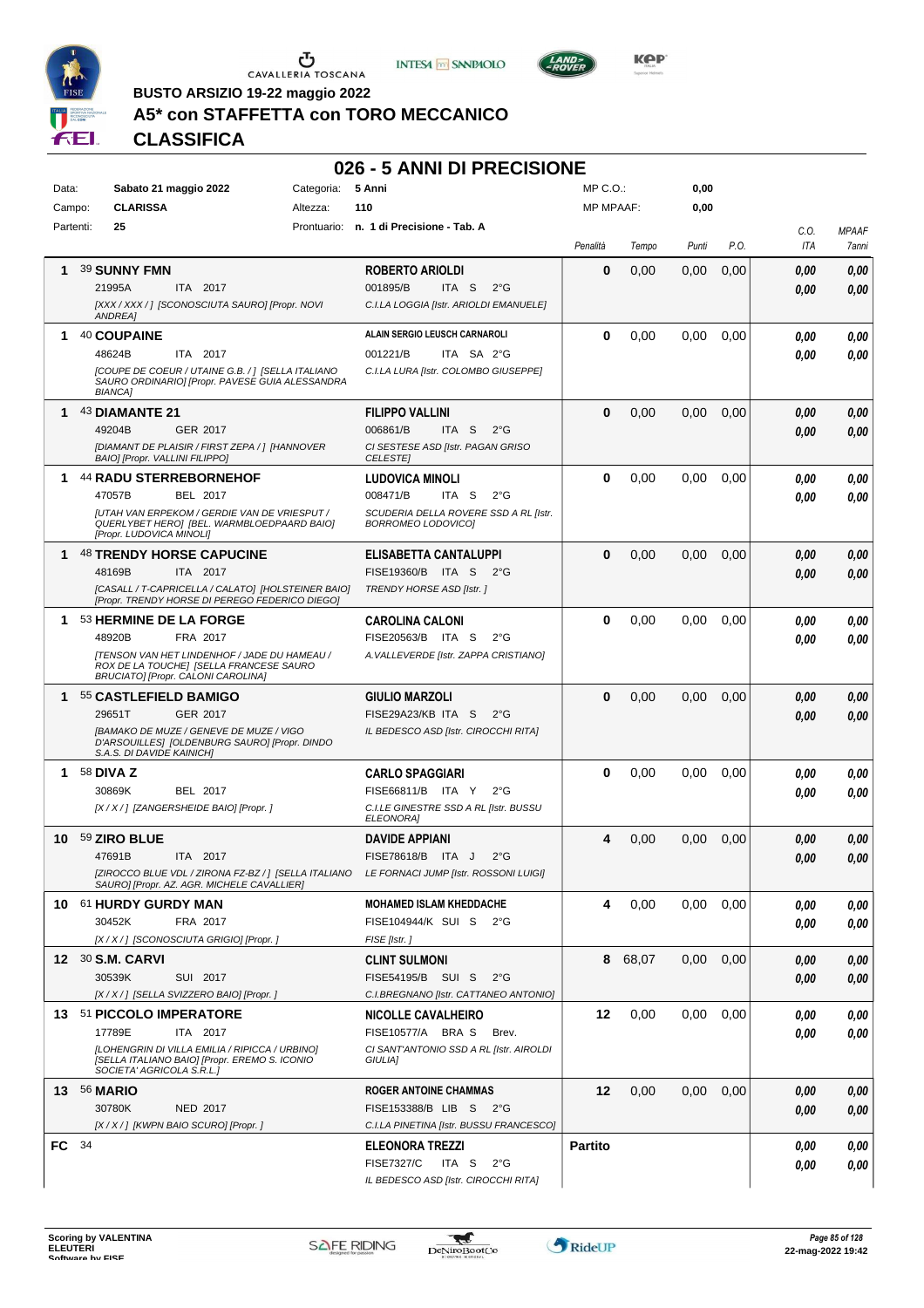

 $\sigma$  cavalleria toscana





**Kep** 

**BUSTO ARSIZIO 19-22 maggio 2022**

## **A5\* con STAFFETTA con TORO MECCANICO**

**CLASSIFICA**

#### **026 - 5 ANNI DI PRECISIONE**

| Data:     | Sabato 21 maggio 2022 | Categoria: 5 Anni |                                                    | $MP C. O.$ :     |       | 0,00  |      |      |                     |
|-----------|-----------------------|-------------------|----------------------------------------------------|------------------|-------|-------|------|------|---------------------|
| Campo:    | <b>CLARISSA</b>       | Altezza:          | 110                                                | <b>MP MPAAF:</b> |       | 0,00  |      |      |                     |
| Partenti: | 25                    |                   | Prontuario: n. 1 di Precisione - Tab. A            |                  |       |       |      | C.O. | <b>MPAAF</b>        |
|           |                       |                   |                                                    | Penalità         | Tempo | Punti | P.O. | ITA  | <i><b>7anni</b></i> |
| FC 46     |                       |                   | <b>ALESSANDRO MARI</b>                             | <b>Partito</b>   |       |       |      | 0,00 | 0,00                |
|           |                       |                   | 011271/B<br>ITA S $2^{\circ}G$                     |                  |       |       |      | 0.00 | 0,00                |
|           |                       |                   | IL BEDESCO ASD [Istr. CIROCCHI RITA]               |                  |       |       |      |      |                     |
| FC 47     |                       |                   | <b>LAURA SCHENA</b>                                | <b>Partito</b>   |       |       |      | 0,00 | 0,00                |
|           |                       |                   | 012092/B<br>ITA S $2^{\circ}G$                     |                  |       |       |      | 0.00 | 0,00                |
|           |                       |                   | A. VALLEVERDE [Istr. ZAPPA CRISTIANO]              |                  |       |       |      |      |                     |
| FC 54     |                       |                   | <b>ROBERTO NOCERINO</b>                            | <b>Partito</b>   |       |       |      | 0,00 | 0,00                |
|           |                       |                   | FISE27989/B ITA S 2°G                              |                  |       |       |      | 0.00 | 0,00                |
|           |                       |                   | C.I.LA LURA [Istr. COLOMBO GIUSEPPE]               |                  |       |       |      |      |                     |
| FC 67     |                       |                   | <b>MARIO ROTA</b>                                  | <b>Partito</b>   |       |       |      | 0.00 | 0,00                |
|           |                       |                   | 000163/B<br>ITA S $2^{\circ}G$                     |                  |       |       |      | 0,00 | 0,00                |
|           |                       |                   | IL LEVRIERO SSD A RL [Istr. ROTA MARIO]            |                  |       |       |      |      |                     |
| FC 195    |                       |                   | <b>MARCO NICCOLAI</b>                              | <b>Partito</b>   |       |       |      | 0,00 | 0,00                |
|           |                       |                   | 004687/F<br>ITA S $2^{\circ}G$                     |                  |       |       |      | 0,00 | 0,00                |
|           |                       |                   | SCUDERIA I TIGLI SSD A RL [Istr. BERTONI<br>PAOLO] |                  |       |       |      |      |                     |
| FC 206    |                       |                   | <b>ELODIE HANSELMANN</b>                           | <b>Partito</b>   |       |       |      | 0.00 | 0,00                |
|           |                       |                   | FISE121782/K SUI C 1°G                             |                  |       |       |      | 0.00 | 0,00                |
|           |                       |                   | FISE [Istr.]                                       |                  |       |       |      |      |                     |
| FC 250    |                       |                   | <b>GABRIELE GRASSI</b>                             | <b>Partito</b>   |       |       |      | 0,00 | 0,00                |
|           |                       |                   | 2325/F<br>ITA S 2°G                                |                  |       |       |      | 0.00 | 0,00                |
|           |                       |                   | C.I.LA PINETINA [Istr. MIELI STEFANIA]             |                  |       |       |      |      |                     |
| FC 351    |                       |                   | <b>GIULIA MAGNAGHI</b>                             | <b>Partito</b>   |       |       |      | 0,00 | 0,00                |
|           |                       |                   | FISE25030/B ITA S 1°G                              |                  |       |       |      | 0.00 | 0,00                |
|           |                       |                   | IL LEVRIERO SSD A RL [Istr. ROTA MARIO]            |                  |       |       |      |      |                     |
| FC 29     |                       |                   | <b>FILIPPO BOLOGNINI</b>                           | <b>Partito</b>   |       |       |      | 0.00 | 0,00                |
|           |                       |                   | FISE101830/B ITA J<br>− 1°G                        |                  |       |       |      | 0.00 | 0,00                |
|           |                       |                   | A. VALLEVERDE [Istr. ZAPPA CRISTIANO]              |                  |       |       |      |      |                     |
| FC 42     |                       |                   | <b>FEDERICA VILLA</b>                              | <b>Partito</b>   |       |       |      | 0,00 | 0,00                |
|           |                       |                   | FISE18119/B ITA S<br>$2^{\circ}$ G                 |                  |       |       |      | 0.00 | 0,00                |
|           |                       |                   | MARRAS ASD [Istr. MARRAS ANTONIO]                  |                  |       |       |      |      |                     |

Collegio Giudicante *Presidente GIOVANNI ANDREA SECHI MARIA GABRIELLA ASOLE ELISABETTA NEGRI MARINA SERAFINO ADRIANA SPINOSO MARIA GIOVANNA VIGNATI*

## **027 - 6 ANNI MISTA**

| Data:  |           |                   | Sabato 21 maggio 2022                 | Categoria:                                                                                         | 6 Anni                                                   | $MP C. O.$ :     |       | 1.200,00 |      |        |              |
|--------|-----------|-------------------|---------------------------------------|----------------------------------------------------------------------------------------------------|----------------------------------------------------------|------------------|-------|----------|------|--------|--------------|
| Campo: |           | <b>CLARISSA</b>   |                                       | Altezza:                                                                                           | 120                                                      | <b>MP MPAAF:</b> |       | 0,00     |      |        |              |
|        | Partenti: | 47                |                                       | Prontuario:                                                                                        | n. 7 mista - Tab. A                                      |                  |       |          |      | C.0    | <b>MPAAF</b> |
|        |           |                   |                                       |                                                                                                    |                                                          | Penalità         | Tempo | Punti    | P.O. | ITA    | 7anni        |
|        |           |                   |                                       | 20 TRENDY HORSE COCO' AMBIZIOSA                                                                    | <b>ELISABETTA CANTALUPPI</b>                             | 0/0              | 34,71 | 0,00     | 0,00 | 300.00 | 0,00         |
|        |           | 47030B            | ITA 2016                              |                                                                                                    | ITA S<br>$2^{\circ}G$<br>FISE19360/B                     |                  |       |          |      | 0.00   | 0.00         |
|        |           |                   |                                       | [CASALL / KALANDRA / CARTHAGO] [HOLSTEINER BAIO]<br>[Propr. TRENDY HORSE DI PEREGO FEDERICO DIEGO] | TRENDY HORSE ASD [Istr. ]                                |                  |       |          |      |        |              |
| 2      |           | 2 ARIZOANA SAURA  |                                       |                                                                                                    | LUIGI CUPONE                                             | 0/0              | 34,88 | 0,00     | 0.00 | 216,00 | 0,00         |
|        |           | 47182B            | ITA 2016                              |                                                                                                    | <b>ITA</b><br>-S<br>019183/B<br>$2^{\circ}G$             |                  |       |          |      | 0.00   | 0,00         |
|        |           |                   | SAUROI [Propr. CUPONE LUIGI]          | [BABALOU DE LIGNY / PENELOPET / ] [SELLA ITALIANO                                                  | CI SCUD DEL BORGHETTO ASD [Istr.<br><b>CUPONE LUIGII</b> |                  |       |          |      |        |              |
| з.     |           | 21 LADY KILLER DN |                                       |                                                                                                    | <b>CHRISTIAN FIORAVANTI</b>                              | 0/0              | 35,31 | 0,00     | 0,00 | 180.00 | 0.00         |
|        |           | 28756G            | NED 2016                              |                                                                                                    | FISE22915/G<br>ITA S<br>$2^{\circ}G$                     |                  |       |          |      | 0,00   | 0,00         |
|        |           |                   | GRIGIO] [Propr. FIORAVANTI CHRISTIAN] | [COHINOOR VDL / FAIR LADY / INDOCTRO] [KWPN                                                        | FIORAVANTI HORSE FARM ASD [Istr. DATTI<br>NICOLA]        |                  |       |          |      |        |              |

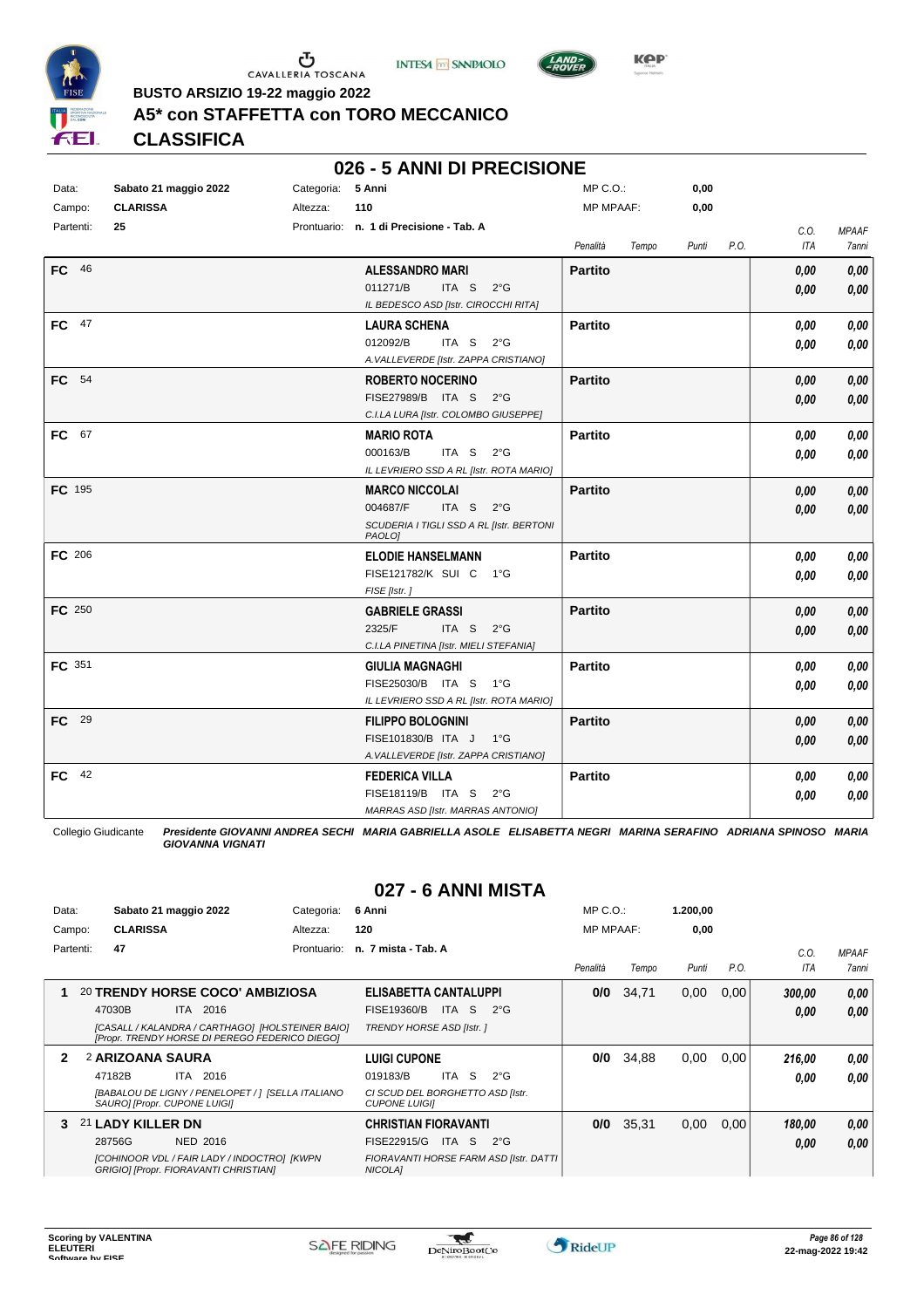

 $\mathop{\mathbf{U}}_{\mathop{\mathbf{CAVALLERIA}}}\mathop{\mathbf{Coxana}}$ 





**BUSTO ARSIZIO 19-22 maggio 2022**

## **A5\* con STAFFETTA con TORO MECCANICO**

| Data:           | Sabato 21 maggio 2022<br>Categoria:                                                                                                                                                                     | 6 Anni                                                                                                                                        | MP C.O.:         |             | 1.200,00 |      |                |                                     |
|-----------------|---------------------------------------------------------------------------------------------------------------------------------------------------------------------------------------------------------|-----------------------------------------------------------------------------------------------------------------------------------------------|------------------|-------------|----------|------|----------------|-------------------------------------|
| Campo:          | <b>CLARISSA</b><br>Altezza:                                                                                                                                                                             | 120                                                                                                                                           | <b>MP MPAAF:</b> |             | 0,00     |      |                |                                     |
| Partenti:       | 47                                                                                                                                                                                                      | Prontuario: n. 7 mista - Tab. A                                                                                                               | Penalità         | Tempo       | Punti    | P.O. | C.O.<br>ITA    | <b>MPAAF</b><br>7anni               |
|                 | 4 487 LARINA<br>30779K<br><b>NED 2016</b><br>[X / X / ] [KWPN GRIGIO] [Propr. ]                                                                                                                         | <b>GIULIO CARPIGIANI</b><br><b>FISE7607/E</b><br>ITA S<br>$2^{\circ}$ G<br>C.I.LE GINESTRE SSD A RL [Istr. BUSSU<br>ELEONORA]                 | 0/0              | 35,87       | 0,00     | 0,00 | 144,00<br>0.00 | 0,00<br>0.00                        |
| 5               | <sup>1</sup> CASAGRINO PS<br>21853A<br>GER 2016<br>[CASANOVA / CHACCOGRINA / ] [NPA BAIO] [Propr.<br>LOZAR SAS]                                                                                         | <b>SILVIA BAZZANI</b><br>002572/B<br>ITA <sub>S</sub><br>$2^{\circ}$ G<br>B.E.T. SSD A RL [Istr. DONATO LUISA]                                |                  | $0/0$ 37,18 | 0,00     | 0,00 | 120,00<br>0.00 | 0,00<br>0,00                        |
| 6               | 15 QUITO VAN DEN AARD<br>22391A<br>BEL 2016<br>[LE BLUE DIAMOND VAN'T RUYTERSHOF / CHANEL VAN<br>DE AARD Z / CORIAND] [BWP BAIO SCURO] [Propr.<br>LOZAR SAS]                                            | <b>SILVIA BAZZANI</b><br>002572/B<br>ITA S<br>$2^{\circ}$ G<br>B.E.T. SSD A RL [Istr. DONATO LUISA]                                           |                  | $0/0$ 37,52 | 0.00     | 0,00 | 48,00<br>0.00  | 0,00<br>0.00                        |
|                 | 7 10 BLUE BALLOON<br>21795A<br>GER 2016<br><b>IBALOU DU ROUET / LARISSA / LONGCHAMPI</b><br>[WESTFALEN BAIO] [Propr. LOZAR SAS]                                                                         | <b>TOMMASO GERARDI</b><br><b>FISE2520/Q</b><br>ITA S<br>$2^{\circ}$ G<br>CENTRO IPPICO LA TORBIERA S.S.D. A R.L.<br>[Istr. GERARDI VITO]      |                  | $0/0$ 39,99 | 0,00     | 0,00 | 48.00<br>0.00  | 0,00<br>0.00                        |
|                 | 8 11 ACTIONFUL PS<br>46518B<br>GER 2016<br>[ACTION BLUE / CARECA / ] [OLDENBURG BAIO] [Propr.<br><b>VALLINI FILIPPOI</b>                                                                                | <b>FILIPPO VALLINI</b><br>006861/B<br>ITA S<br>$2^{\circ}$ G<br>CI SESTESE ASD [Istr. PAGAN GRISO<br><b>CELESTE</b>                           | 0/0              | 41,96       | 0.00     | 0,00 | 0.00<br>0.00   | 0,00<br>0.00                        |
| 9               | <sup>17</sup> PIERINA GIRL<br>ITA 2016<br>47746B<br>[SILVESTER VDL/LOTUS VDL / RINSKE / ] [SELLA<br>ITALIANO BAIO] [Propr. CIRCOLO IPPICO PREVITALI<br><b>NEMBRO ASDI</b>                               | <b>MICHELE PREVITALI</b><br>FISE15502/B ITA S<br>$2^{\circ}$ G<br>C.I. PREVITALI NEMBRO ASD [Istr.<br><b>CORTINOVIS ALDOI</b>                 |                  | $0/4$ 34,27 | 0.00     | 0.00 | 0.00<br>0.00   | 0,00<br>0.00                        |
| 10.             | <b>16 DUTCH DREAM Z</b><br>48260B<br><b>NED 2016</b><br>[DALLAS VDL / PRESTIGE / VOLTAIRE] [ZANGERSHEIDE<br><b>BAIO] [Propr. CUPONE LUIGI]</b>                                                          | <b>LUIGI CUPONE</b><br>019183/B<br>ITA S<br>$2^{\circ}$ G<br>CI SCUD DEL BORGHETTO ASD [Istr.<br><b>CUPONE LUIGII</b>                         |                  | $0/4$ 37,10 | 0,00     | 0,00 | 0.00<br>0.00   | 0,00<br>0.00                        |
| 11              | <sup>9</sup> LISSAVORRA ROCCO<br>48490B<br>IRL 2016<br><b>[ZIROCCO BLUE VDL / LISSAVORRA TRIPLE C /</b><br>COEVERS DIAMOND BOY  [IRISH SPORT HORSE GRIGIO<br>ROANATOI [Propr. IRISH HORSES SERVICE SNC] | <b>GIANLUCA LUPINETTI</b><br>ITA <sub>S</sub><br>005791/B<br>$2^{\circ}$ G<br>ASIM CLUB LA VISCONTEA AID [Istr.<br><b>LUPINETTI GIANLUCAI</b> |                  | $0/4$ 42,70 | 0,00     | 0,00 | 0,00<br>0.00   | 0,00<br>0.00                        |
|                 | <b>12 <sup>13</sup> LINDE</b><br>14424D<br>NED 2016<br>[CARDENTO / VIOLA / HEARTBREAKER] [KWPN BAIO]<br>[Propr. NIERI ALESSANDRO]                                                                       | <b>LUDOVICA MINOLI</b><br>008471/B<br>$2^{\circ}$ G<br>ITA S<br>SCUDERIA DELLA ROVERE SSD A RL [Istr.<br>BORROMEO LODOVICOJ                   | 0                | 0,00        | 0,00     | 0,00 | 0.00<br>0.00   | 0,00<br>0.00                        |
|                 | 13 28 LUIGI<br>47054B<br><b>NED 2016</b><br>[CARDENTO / AGEMKA VAN OVERIS / PERHAPS VH<br>MOLENVOLDENI [KWPN GRIGIO] [Propr. AZIENDA<br>AGRICOLA LA PINETA DI BUSSU FRANCESCO]                          | <b>ROGER ANTOINE CHAMMAS</b><br>FISE153388/B LIB S 2°G<br>C.I.LA PINETINA [Istr. BUSSU FRANCESCO]                                             | 4                | 0,00        | 0,00     | 0,00 | 0,00<br>0.00   | 0,00<br>0,00                        |
|                 | 14 27 GIN DE MARIGNY<br>22104A<br>FRA 2016<br>[MALITO DE REVE / VODKA DE MARIGNY / CONTROE]<br>[SELLA FRANCESE GRIGIO] [Propr. ALVARO MATIAS]                                                           | <b>CECILIA BOSSI</b><br>FISE85801/B ITA J<br>$2^{\circ}$ G<br>S.DELLA CAPINERA [Istr. CRISTOFOLETTI<br>ANGELOI                                |                  | 4 69,28     | 0.00     | 0,00 | 0.00<br>0.00   | 0,00<br>0.00                        |
|                 | 15 14 GULFSTREAM DU BARY<br>45992B<br>FRA 2016<br>[ROCK'N ROLL SEMILLY / RIVIERE DU BARY /<br>HURLEVENT DE BREKA, SFA] [SELLA FRANCESE SAURO<br>CHIARO] [Propr. DURAND JULIEN RICCARDO]                 | <b>JULIEN RICCARDO DURAND</b><br>FRA S<br>013505/B<br>$2^{\circ}G$<br>LA FRANCESINA ASD [Istr. DURAND JULIEN<br>RICCARDO]                     | 4                | 76,30       | 0,00     | 0,00 | 0,00<br>0,00   | 0,00<br>0,00                        |
| 16              | 8 ARGO DEL SOLE<br>47157B<br>ITA 2016<br>[LORD Z / JASMIN DEL SOLE / ] [SELLA ITALIANO GRIGIO]<br>[Propr. ASD L'OASI DEL CAVALLO]                                                                       | <b>GIANLUCA PALMIZI</b><br>000045/B<br>ITA S<br>$2^{\circ}$ G<br>CORJULANA ASD [Istr. PALMIZI GIANLUCA]                                       |                  | 8 73,26     | $0.00\,$ | 0,00 | 0,00<br>0.00   | 0,00<br>0.00                        |
|                 | 17 25 TWIX 2G Z<br>49050B<br>LUX 2016<br>[TANGELO VD ZUUTHOEV / MAYA D'ARSOUILLES / ]<br>[ZANGERSHEIDE SAURO] [Propr. MARZOLI GIULIO]                                                                   | <b>GIULIO MARZOLI</b><br>FISE29A23/KB ITA S<br>$2^{\circ}G$<br>IL BEDESCO ASD [Istr. CIROCCHI RITA]                                           | 8                | 77,53       | 0,00     | 0,00 | 0.00<br>0.00   | 0,00<br>0,00                        |
| <b>ELEUTERI</b> | <b>Scoring by VALENTINA</b><br>Coffware by EICE                                                                                                                                                         | <b>SAFE RIDING</b><br><b>DeNiroBootCo</b>                                                                                                     | RideUP           |             |          |      |                | Page 87 of 128<br>22-mag-2022 19:42 |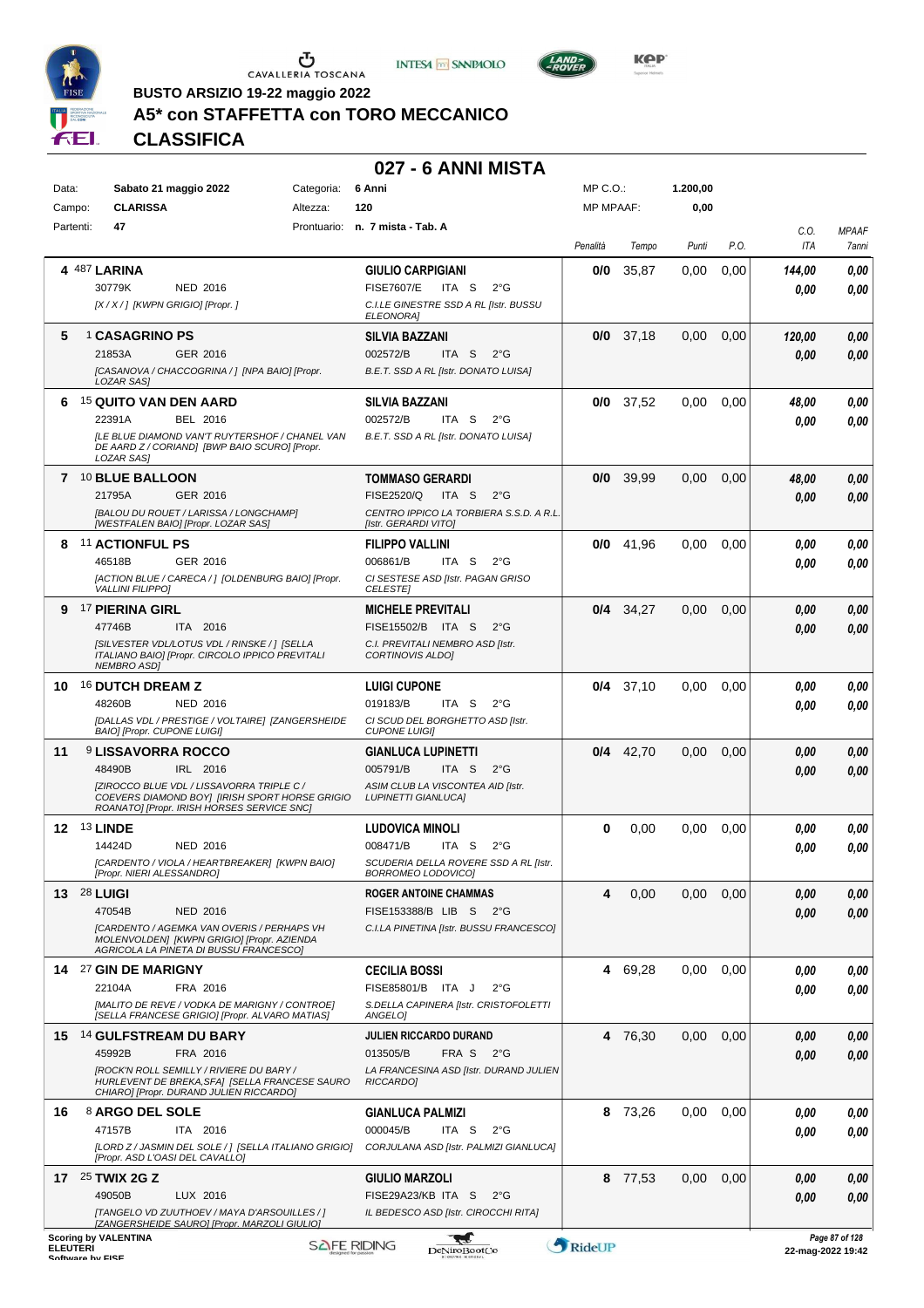





**Kep** 

**BUSTO ARSIZIO 19-22 maggio 2022**

## **A5\* con STAFFETTA con TORO MECCANICO**

**CLASSIFICA**

#### **027 - 6 ANNI MISTA**

| Data:         | Sabato 21 maggio 2022         |                                                                                                    | Categoria: | 6 Anni                                                    | $MP C. O.$ :     |          | 1.200,00 |      |      |              |
|---------------|-------------------------------|----------------------------------------------------------------------------------------------------|------------|-----------------------------------------------------------|------------------|----------|----------|------|------|--------------|
| Campo:        | <b>CLARISSA</b>               |                                                                                                    | Altezza:   | 120                                                       | <b>MP MPAAF:</b> |          | 0,00     |      |      |              |
| Partenti:     | 47                            |                                                                                                    |            | Prontuario: n. 7 mista - Tab. A                           |                  |          |          |      | C.O. | <b>MPAAF</b> |
|               |                               |                                                                                                    |            |                                                           | Penalità         | Tempo    | Punti    | P.O. | ITA  | 7anni        |
| 18.           | 23 ALEXANDRA                  |                                                                                                    |            | <b>MARCO NICCOLAI</b>                                     |                  | 12 74,96 | 0,00     | 0,00 | 0,00 | 0,00         |
|               | 22466A                        | ITA 2016                                                                                           |            | 004687/F<br>ITA S<br>$2^{\circ}$ G                        |                  |          |          |      | 0,00 | 0,00         |
|               |                               | [OGANO SITTE / JAVE JANE / DON JUAN DE LA<br>BOUVERIE] [AES BAIO] [Propr. BONORA CAROLINA]         |            | SCUDERIA I TIGLI SSD A RL [Istr. BERTONI<br>PAOLO]        |                  |          |          |      |      |              |
| 19            | 6 COLORE                      |                                                                                                    |            | <b>RICCARDO MAJA</b>                                      |                  | 16 71,02 | 0,00     | 0,00 | 0,00 | 0,00         |
|               | 17488E                        | NED 2016                                                                                           |            | 009705/A<br>ITA S<br>$2^{\circ}G$                         |                  |          |          |      | 0,00 | 0,00         |
|               | <b>MG EQUISPORT]</b>          | [CLOVIS Z / DALMA / INDOCTRO] [AES SAURO] [Propr.                                                  |            | A.S.D. LA VARLETTA [Istr. GROSSATO<br>MASSIMO]            |                  |          |          |      |      |              |
|               | 7 GOO GHEN                    |                                                                                                    |            | <b>MARCO BRUNO ZOTTINO</b>                                | Rit.             | 0,00     | 0,00     | 0,00 | 0.00 | 0,00         |
|               | 46986B                        | ITA 2016                                                                                           |            | 001894/B<br>ITA SA 2°G                                    |                  |          |          |      | 0.00 | 0,00         |
|               | GIORGIA]                      | <b>IEUROCOMMERCE WASHINGTON / KOOCAIE DU</b><br>VERLIN / ] [SELLA ITALIANO BAIO] [Propr. TENCAIOLI |            | A.I.LE GROANE ASD [Istr. ROVALDI CARLO<br>SANTO]          |                  |          |          |      |      |              |
|               | <sup>12</sup> MY CRYSTAL      |                                                                                                    |            | <b>ARIANNA CERIANI</b>                                    | Rit.             | 0,00     | 0,00     | 0,00 | 0,00 | 0,00         |
|               | 46277B                        | ITA 2016                                                                                           |            | 018550/B<br>ITA S 1°G                                     |                  |          |          |      | 0,00 | 0,00         |
|               | BAIO] [Propr. GHIDONI SIMONA] | [CRISTALLO II / MY LADY / GLENDALE] [SELLA ITALIANO                                                |            | GARDEN HORSES ASD [Istr. MANGANIELLO<br><b>VALENTINA</b>  |                  |          |          |      |      |              |
|               | 52 CHALABELLE PS              |                                                                                                    |            | <b>FEDERICA VILLA</b>                                     | Rit.             | 0,00     | 0,00     | 0,00 | 0.00 | 0,00         |
|               | 30983K                        | GER 2016                                                                                           |            | FISE18119/B ITA S<br>$2^{\circ}$ G                        |                  |          |          |      | 0,00 | 0,00         |
|               |                               | [X / X / ] [OLDENBURG BAIO] [Propr. ]                                                              |            | MARRAS ASD [Istr. MARRAS ANTONIO]                         |                  |          |          |      |      |              |
| FC 24         |                               |                                                                                                    |            | <b>ROBERTO NOCERINO</b>                                   | <b>Partito</b>   |          |          |      | 0,00 | 0,00         |
|               |                               |                                                                                                    |            | FISE27989/B ITA S<br>$2^{\circ}$ G                        |                  |          |          |      | 0,00 | 0,00         |
|               |                               |                                                                                                    |            | C.I.LA LURA [Istr. COLOMBO GIUSEPPE]                      |                  |          |          |      |      |              |
| FC 104        |                               |                                                                                                    |            | <b>ROBERTO ARIOLDI</b>                                    | <b>Partito</b>   |          |          |      | 0,00 | $\it 0,00$   |
|               |                               |                                                                                                    |            | 001895/B<br>ITA S<br>$2^{\circ}$ G                        |                  |          |          |      | 0.00 | 0,00         |
|               |                               |                                                                                                    |            | C.I.LA LOGGIA [Istr. ARIOLDI EMANUELE]                    |                  |          |          |      |      |              |
| <b>FC</b> 173 |                               |                                                                                                    |            | <b>CAMILLA BASSAN</b>                                     | <b>Partito</b>   |          |          |      | 0,00 | 0,00         |
|               |                               |                                                                                                    |            | FISE33595/A ITA J<br>$2^{\circ}$ G                        |                  |          |          |      | 0,00 | 0,00         |
|               |                               |                                                                                                    |            | SIMPLY HORSE SSD A RL [Istr. BASSAN<br>ANDREA]            |                  |          |          |      |      |              |
| FC 186        |                               |                                                                                                    |            | <b>RICCARDO PISANI</b>                                    | <b>Partito</b>   |          |          |      | 0.00 | 0,00         |
|               |                               |                                                                                                    |            | 002627/B<br>ITA S<br>$2^{\circ}$ G                        |                  |          |          |      | 0.00 | 0,00         |
|               |                               |                                                                                                    |            | B.E.T. SSD A RL [Istr. DONATO LUISA]                      |                  |          |          |      |      |              |
| <b>FC</b> 192 |                               |                                                                                                    |            | <b>GIANLUCA NEBULONI</b>                                  | <b>Partito</b>   |          |          |      | 0,00 | 0,00         |
|               |                               |                                                                                                    |            | FISE17677/B ITA S<br>$2^{\circ}$ G                        |                  |          |          |      | 0,00 | 0,00         |
|               |                               |                                                                                                    |            | IL CERRO [Istr. NEBULONI GIANLUCA]                        |                  |          |          |      |      |              |
| FC 313        |                               |                                                                                                    |            | <b>UANIELA PECCHIOLI</b>                                  | <b>Partito</b>   |          |          |      | 0,00 | 0,00         |
|               |                               |                                                                                                    |            | 000278/A<br>ITA SA 1°G                                    |                  |          |          |      | 0,00 | 0,00         |
|               |                               |                                                                                                    |            | HORSEBRIDGE CLUB ASD [Istr. MODENA<br>ROBERTO]            |                  |          |          |      |      |              |
| FC 394        |                               |                                                                                                    |            | <b>ALICE GANDINI</b>                                      | <b>Partito</b>   |          |          |      | 0,00 | 0,00         |
|               |                               |                                                                                                    |            | FISE103735/B ITA J 1°G                                    |                  |          |          |      | 0,00 | 0,00         |
|               |                               |                                                                                                    |            | IL BEDESCO ASD [Istr. CIROCCHI VIVIANO                    |                  |          |          |      |      |              |
|               |                               |                                                                                                    |            | <b>FELICIANO]</b>                                         |                  |          |          |      |      |              |
| <b>FC</b> 109 |                               |                                                                                                    |            | <b>SIMONE BOSSI</b><br>010268/B<br>ITA S<br>$2^{\circ}$ G | <b>Partito</b>   |          |          |      | 0,00 | 0,00         |
|               |                               |                                                                                                    |            | LA PRATERIA SOCIETA' COOP. SOC. [Istr.                    |                  |          |          |      | 0,00 | 0,00         |
|               |                               |                                                                                                    |            | JANSSON REISSMULLER HANNA JANINA<br><b>MARIA]</b>         |                  |          |          |      |      |              |
| <b>FC</b> 229 |                               |                                                                                                    |            | <b>SARA BARABANI</b>                                      | <b>Partito</b>   |          |          |      | 0,00 | 0,00         |
|               |                               |                                                                                                    |            | FISE12718/A ITA S 2°G                                     |                  |          |          |      | 0,00 | 0,00         |
|               |                               |                                                                                                    |            | RUBBIANETTA SSD A RL [Istr. CORRAO<br>SALVATORE]          |                  |          |          |      |      |              |
| <b>FC</b> 284 |                               |                                                                                                    |            | <b>MALIN CAVEGN</b>                                       | <b>Partito</b>   |          |          |      | 0,00 | 0,00         |
|               |                               |                                                                                                    |            | FISE121120/K SUI C 1°G                                    |                  |          |          |      | 0.00 | 0,00         |
|               |                               |                                                                                                    |            | FISE [Istr.]                                              |                  |          |          |      |      |              |
|               |                               |                                                                                                    |            |                                                           |                  |          |          |      |      |              |

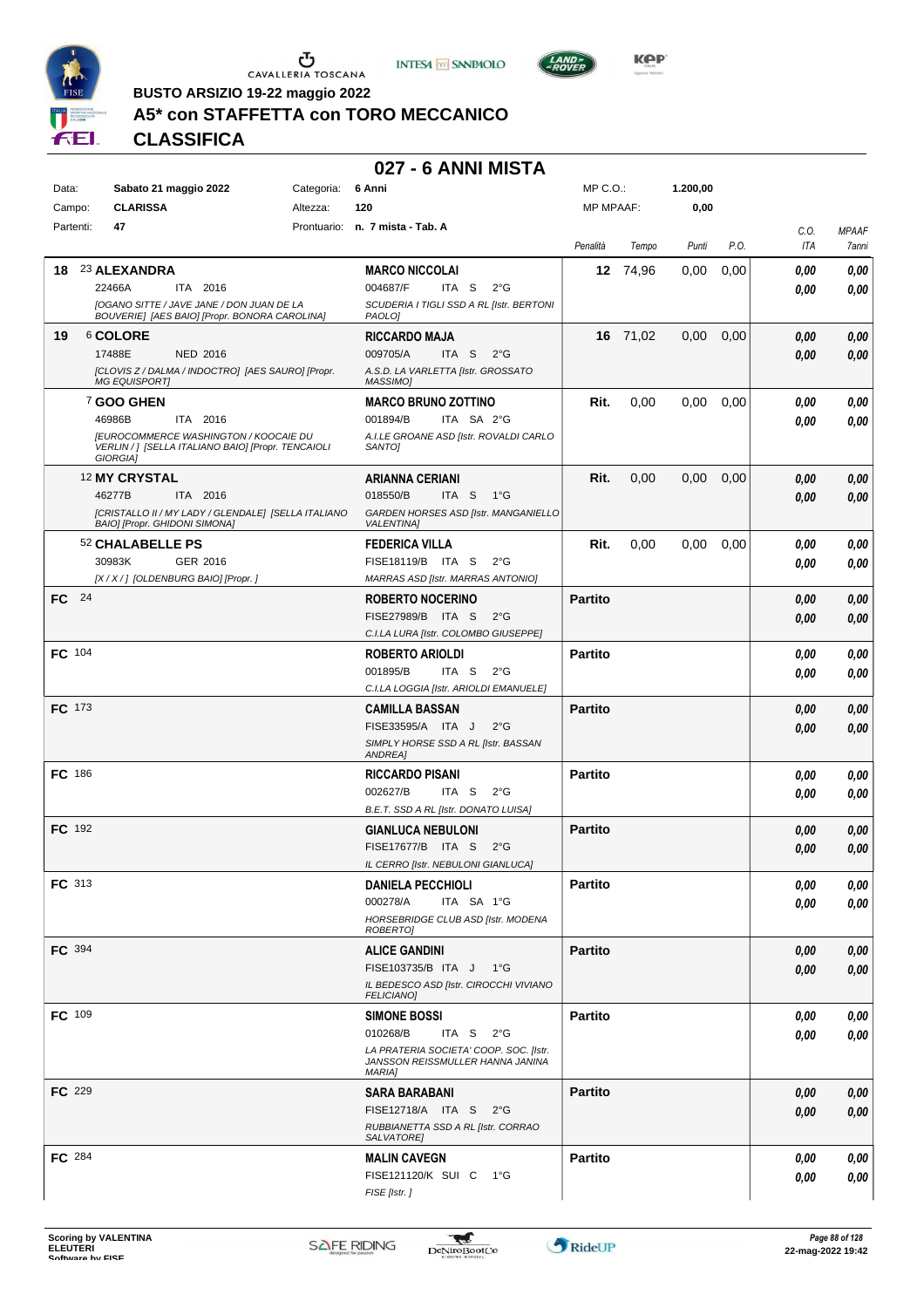





**Kep** 

 $MDCO.$ 

**BUSTO ARSIZIO 19-22 maggio 2022**

## **A5\* con STAFFETTA con TORO MECCANICO**

**CLASSIFICA**

### **027 - 6 ANNI MISTA**

| Data:                 | Sabato 21 maggio 2022 | Categoria: | 6 Anni                                                                 | MP C.O.:         |       | 1.200,00 |      |      |              |
|-----------------------|-----------------------|------------|------------------------------------------------------------------------|------------------|-------|----------|------|------|--------------|
| Campo:                | <b>CLARISSA</b>       | Altezza:   | 120                                                                    | <b>MP MPAAF:</b> |       | 0,00     |      |      |              |
| Partenti:             | 47                    |            | Prontuario: n. 7 mista - Tab. A                                        |                  |       |          |      | C.O. | <b>MPAAF</b> |
|                       |                       |            |                                                                        | Penalità         | Tempo | Punti    | P.O. | ITA  | 7anni        |
| FC.<br>5              |                       |            | <b>MARTA MIROGLIO</b>                                                  | <b>Partito</b>   |       |          |      | 0,00 | 0,00         |
|                       |                       |            | 003767/A<br>ITA S<br>$2^{\circ}$ G                                     |                  |       |          |      | 0,00 | 0,00         |
|                       |                       |            | S.I.A. [Istr. MENNUNI MARIA RITA]                                      |                  |       |          |      |      |              |
| 3<br>FC               |                       |            | <b>MASSIMO GROSSATO</b>                                                | <b>Partito</b>   |       |          |      | 0,00 | 0,00         |
|                       |                       |            | 000612/A<br>ITA S<br>2°G                                               |                  |       |          |      | 0,00 | 0,00         |
|                       |                       |            | C.S.CARABINIERI [Istr. BRECCIAROLI<br>STEFANOJ                         |                  |       |          |      |      |              |
| FC.<br>$\overline{4}$ |                       |            | <b>STEFANO NICOLODI</b>                                                | <b>Partito</b>   |       |          |      | 0,00 | 0,00         |
|                       |                       |            | 002690/A<br>ITA S $2^{\circ}G$                                         |                  |       |          |      | 0,00 | 0,00         |
|                       |                       |            | CENTRO IPPICO LA TORBIERA S.S.D. A R.L.                                |                  |       |          |      |      |              |
|                       |                       |            | [Istr. NICOLODI STEFANO]                                               |                  |       |          |      |      |              |
| FC 60                 |                       |            | <b>MATTIA MARRAS</b>                                                   | Partito          |       |          |      | 0,00 | 0,00         |
|                       |                       |            | FISE83865/B ITA J<br>− 1°G<br><b>MARRAS ASD [Istr. MARRAS ANTONIO]</b> |                  |       |          |      | 0,00 | 0,00         |
| FC 262                |                       |            | <b>GIANLUCA PALMIZI</b>                                                | <b>Partito</b>   |       |          |      | 0,00 | 0,00         |
|                       |                       |            | 000045/B<br>ITA S $2^{\circ}G$                                         |                  |       |          |      | 0,00 | 0,00         |
|                       |                       |            | CORJULANA ASD [Istr. PALMIZI GIANLUCA]                                 |                  |       |          |      |      |              |
| FC 277                |                       |            | ELISSA VALENTINA BOTTOLI                                               | <b>Partito</b>   |       |          |      | 0,00 | 0,00         |
|                       |                       |            | FISE152776/B SUI Y 2°G                                                 |                  |       |          |      | 0,00 | 0,00         |
|                       |                       |            | C.I.BREGNANO [Istr. CATTANEO ANTONIO]                                  |                  |       |          |      |      |              |
| FC 278                |                       |            | <b>FRANCESCO BARUFFATO</b>                                             | <b>Partito</b>   |       |          |      | 0,00 | 0,00         |
|                       |                       |            | 006725/B<br>ITA S $1^{\circ}$ G                                        |                  |       |          |      | 0,00 | 0,00         |
|                       |                       |            | GARZONERA H. YARD ASD [Istr. PEIRE'<br>ALESSANDRO]                     |                  |       |          |      |      |              |
| <b>FC</b> 288         |                       |            | <b>CAMILLA PORETTI</b>                                                 | Partito          |       |          |      | 0,00 | 0,00         |
|                       |                       |            | FISE12889/B ITA S 1°G                                                  |                  |       |          |      | 0,00 | 0,00         |
|                       |                       |            | GARZONERA H. YARD ASD [Istr. BARUFFATO<br>FRANCESCO]                   |                  |       |          |      |      |              |
| FC 174                |                       |            | <b>ELISA ZAFFARONI</b>                                                 | <b>Partito</b>   |       |          |      | 0,00 | 0,00         |
|                       |                       |            | FISE103452/B ITA J<br>$2^{\circ}$ G                                    |                  |       |          |      | 0,00 | 0,00         |
|                       |                       |            | C.I.LA PINETINA [Istr. BUSSU FRANCESCO]                                |                  |       |          |      |      |              |
| FC 194                |                       |            | <b>MARGHERITA DEMATTE'</b>                                             | <b>Partito</b>   |       |          |      | 0,00 | 0,00         |
|                       |                       |            | FISE6300/C<br>ITA S $2^{\circ}G$                                       |                  |       |          |      | 0.00 | 0,00         |
|                       |                       |            | SIMPLY HORSE SSD A RL [Istr. BASSAN<br>ANDREA]                         |                  |       |          |      |      |              |
| <b>FC</b> 286         |                       |            | <b>CARLOTTA TEDESCHI</b>                                               | Partito          |       |          |      | 0,00 | $\it 0,00$   |
|                       |                       |            | 022380/B<br>ITA S $1^{\circ}$ G                                        |                  |       |          |      | 0,00 | 0,00         |
|                       |                       |            | IL LEVRIERO SSD A RL [Istr. ROTA MARIO]                                |                  |       |          |      |      |              |
| <b>FC</b> 302         |                       |            | <b>ALICE GANDINI</b>                                                   | <b>Partito</b>   |       |          |      | 0,00 | 0,00         |
|                       |                       |            | FISE103735/B ITA J 1°G                                                 |                  |       |          |      | 0,00 | 0,00         |
|                       |                       |            | IL BEDESCO ASD [Istr. CIROCCHI VIVIANO<br>FELICIANO]                   |                  |       |          |      |      |              |
| FC 378                |                       |            | <b>CARLOTTA TEDESCHI</b>                                               | <b>Partito</b>   |       |          |      | 0,00 | 0,00         |
|                       |                       |            | 022380/B<br>ITA S 1°G                                                  |                  |       |          |      | 0,00 | 0,00         |
|                       |                       |            | IL LEVRIERO SSD A RL [Istr. ROTA MARIO]                                |                  |       |          |      |      |              |
| FC 393                |                       |            | <b>RICCARDO CASTIGLIEGO</b>                                            | <b>Partito</b>   |       |          |      | 0,00 | 0,00         |
|                       |                       |            | FISE101048/B ITA Y 1°G                                                 |                  |       |          |      | 0,00 | 0,00         |
|                       |                       |            | SIMPLY HORSE SSD A RL [Istr. BASSAN<br>ANDREA]                         |                  |       |          |      |      |              |
| <b>FC</b> 358         |                       |            | <b>CHIARA CAVENAGHI</b>                                                | <b>Partito</b>   |       |          |      | 0,00 | 0,00         |
|                       |                       |            | FISE30566/B ITA S 1°G                                                  |                  |       |          |      | 0,00 | 0,00         |
|                       |                       |            | ASD SCUDERIE DELLA PICCHETTA [Istr.                                    |                  |       |          |      |      |              |
|                       |                       |            | <b>VILLOTTI ELIA]</b>                                                  |                  |       |          |      |      |              |

Collegio Giudicante *Presidente GIOVANNI ANDREA SECHI MARIA GABRIELLA ASOLE ELISABETTA NEGRI MARINA SERAFINO ADRIANA SPINOSO MARIA GIOVANNA VIGNATI*

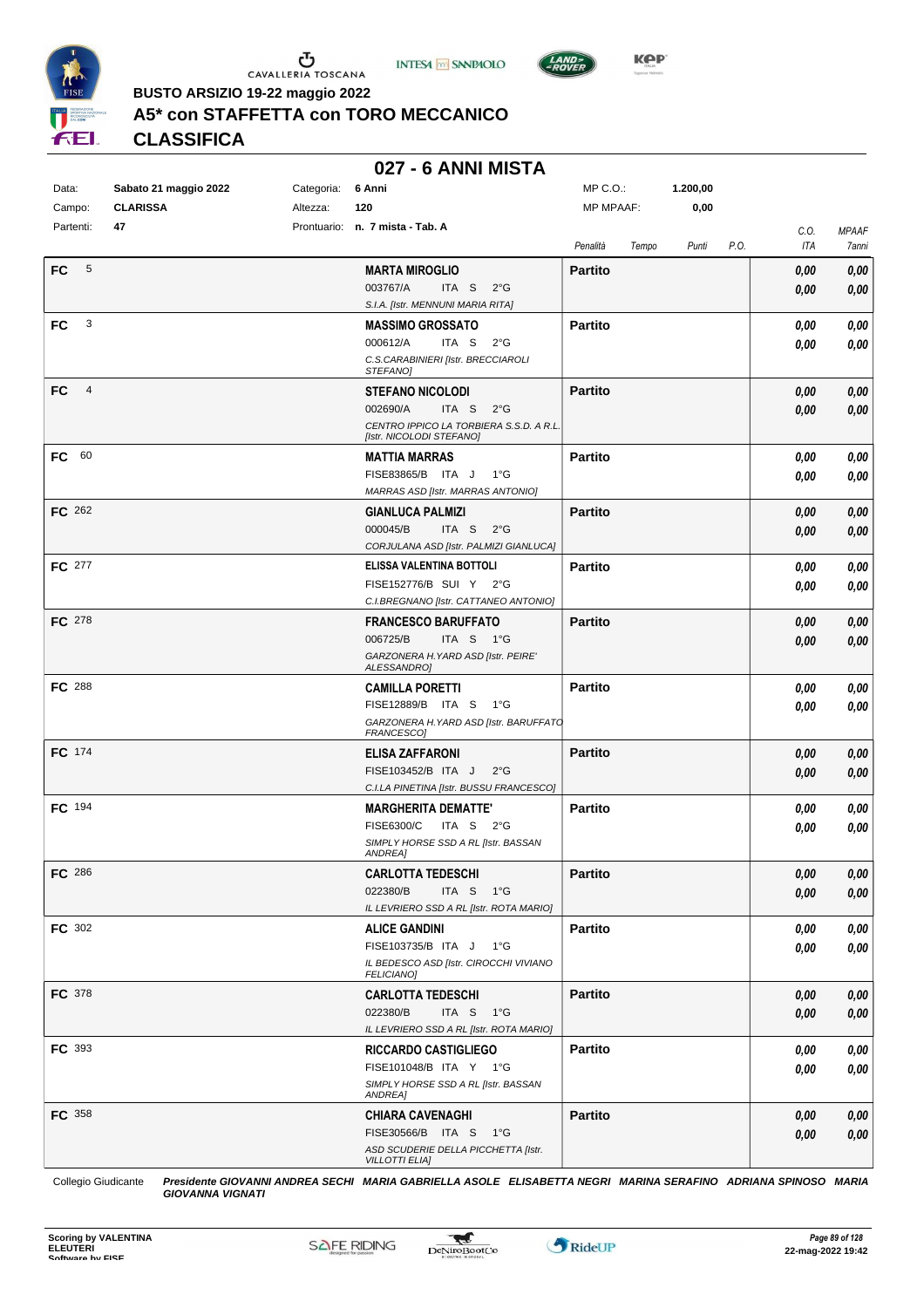





 $L$ AND<sub>=</sub>

**BUSTO ARSIZIO 19-22 maggio 2022**

### **A5\* con STAFFETTA con TORO MECCANICO**

**CLASSIFICA**

| Data:     | Domenica 22 maggio 2022                                                                                                   | Categoria:  | C <sub>120</sub>                                                | MP C. O.         |             | 1.500,00 |      |             |                       |
|-----------|---------------------------------------------------------------------------------------------------------------------------|-------------|-----------------------------------------------------------------|------------------|-------------|----------|------|-------------|-----------------------|
| Campo:    | <b>CLARISSA</b>                                                                                                           | Altezza:    | 120                                                             | <b>MP MPAAF:</b> |             | 0,00     |      |             |                       |
| Partenti: | 60                                                                                                                        | Prontuario: | n. 8 a due manches - Tab. A                                     | Penalità         | Tempo       | Punti    | P.O. | C.O.<br>ITA | <b>MPAAF</b><br>7anni |
|           | <b>1 415 CAICOS 3</b>                                                                                                     |             | <b>ANNA GIGANTE</b>                                             | 0/0              | 33,48       | 0.00     | 0,00 | 211,38      | 0,00                  |
|           | GER 2010<br>30835BXX                                                                                                      |             | FISE67598/B ITA Y<br>1°G                                        |                  |             |          |      | 0.00        | 0,00                  |
|           | [CALIDO / AVIENNA / LAST LIBERTY] [OLDENBURG<br>GRIGIO] [Propr. GIGANTE ANNA]                                             |             | C.I.SULBIATESE SSD A RL [Istr. MATTAVELL<br><b>TIZIANO]</b>     |                  |             |          |      |             |                       |
|           | 2 326 GIOBS                                                                                                               |             | <b>GIULIA PETAZZI</b>                                           | 0/0              | 35,87       | 0,00     | 0,00 | 158,88      | 0,00                  |
|           | 21958G<br>ITA 2009                                                                                                        |             | FISE23941/B ITA S<br>1°G                                        |                  |             |          |      | 375,00      | 0,00                  |
|           | [ACORLAND DELLA CACCIA / NINA UTOPIA / JULIO<br>MARINER] [SELLA ITALIANO BAIO] [Propr. SCUDERIE<br><b>PACIOTTI SRLI</b>   |             | PENTAGON R.C. SSD A RL [Istr. PURICELLI<br><b>EMILIO]</b>       |                  |             |          |      |             |                       |
|           | 3 437 JASPER                                                                                                              |             | <b>SUAMI PURITANI</b>                                           | 0/0              | 36,09       | 0,00     | 0,00 | 136,38      | 0,00                  |
|           | 46783B<br><b>NED 2014</b>                                                                                                 |             | FISE83202/B ITA J<br>$1^{\circ}G$                               |                  |             |          |      | 0.00        | 0,00                  |
|           | [CONTENDRO I / ONEA-D / INDOCTRO] [KWPN BAIO<br>SCURO] [Propr. VIELMI DEBORA]                                             |             | A.S.D.C.I.RUK [Istr. LOMBARDI LARISSA]                          |                  |             |          |      |             |                       |
|           | 4 385 JIDELITY'B'                                                                                                         |             | <b>MARTINA TOSONI</b>                                           | 0/0              | 37,34       | 0,00     | 0,00 | 113,88      | 0,00                  |
|           | 46301B<br><b>BEL 2009</b>                                                                                                 |             | FISE46215/B ITA S<br>$1^{\circ}G$                               |                  |             |          |      | 0,00        | 0,00                  |
|           | [CENTAUER 210089190 / VIDELITY'M' /] [BWP SAURO]<br>[Propr. LEONI PATRIZIA]                                               |             | CI SESTESE ASD [Istr. MESSINA ELISA]                            |                  |             |          |      |             |                       |
|           | 5 316 FABIENNE OKYRA V                                                                                                    |             | <b>ELISABETTA RICCI</b>                                         | 0/0              | 38.57       | 0.00     | 0.00 | 98,88       | 0,00                  |
|           | 30594K<br><b>NED 2010</b>                                                                                                 |             | 006638/A<br>ITA S<br>$1^{\circ}G$                               |                  |             |          |      | 0.00        | 0,00                  |
|           | [CANTURANO / OKYRA FORTUNA / ] [KWPN BAIO] [Propr.<br><b>RICCI ELISABETTAI</b>                                            |             | H.C. NERVIA ASD [Istr. GARANCINI GRETA]                         |                  |             |          |      |             |                       |
|           | 6 346 CARTHJONK                                                                                                           |             | <b>ISABELLA TORTO</b>                                           | 0/0              | 40,66       | 0,00     | 0,00 | 53,88       | 0,00                  |
|           | 13194F<br>ITA 2007                                                                                                        |             | FISE3052/S<br>ITA S<br>1°G                                      |                  |             |          |      | 225,00      | 0,00                  |
|           | [COPITO / JONKVROUWE / RAMIRO] [SELLA ITALIANO<br>GRIGIO] [Propr. PEILA MARCO]                                            |             | CENTRO IPPICO LA TORBIERA S.S.D. A R.L.<br>[Istr. GERARDI VITO] |                  |             |          |      |             |                       |
|           | 7 29 AVATAR                                                                                                               |             | <b>FILIPPO BOLOGNINI</b>                                        | 1/0              | 43,01       | 0,00     | 0,00 | 53,88       | 0,00                  |
|           | GER 2015<br>48885B                                                                                                        |             | $1^{\circ}G$<br>FISE101830/B ITA J                              |                  |             |          |      | 0.00        | 0,00                  |
|           | [DIATHAGO / STUTBUCH 1 / ARPEGGIO] [WESTFALEN<br>BAIO] [Propr. BOLOGNINI GRAZIANO]                                        |             | A. VALLEVERDE [Istr. ZAPPA CRISTIANO]                           |                  |             |          |      |             |                       |
|           | <b>8 441 ESPECIALE VD</b>                                                                                                 |             | BENEDETTA REMONTI                                               | 4/0              | 34,13       | 0,00     | 0,00 | 53,88       | 0,00                  |
|           | 30514BXX<br><b>NED 2009</b>                                                                                               |             | FISE85058/B ITA J<br>$1^{\circ}G$                               |                  |             |          |      | 0,00        | 0,00                  |
|           | [CARDENTO / LERA / PURIOSO] [KWPN BAIO] [Propr.<br><b>REMONTI MASSIMILIANO]</b>                                           |             | MILANO EQUESTRIAN CENTRE SSD A RL<br>[Istr. ZAPPA CRISTIANO]    |                  |             |          |      |             |                       |
|           | <b>9 276 ARDISIA</b>                                                                                                      |             | ANGELICA LO DUCA                                                | 0/4              | 35,18       | 0.00     | 0,00 | 53,88       | 0,00                  |
|           | 34787BXX<br>ITA 2014                                                                                                      |             | FISE114543/B ITA J<br>$1^{\circ}G$                              |                  |             |          |      | 150,00      | 0,00                  |
|           | [CASCARI / CATERINA / CANTOS] [SELLA ITALIANO BAIO]<br>[Propr. LO DUCA ANGELICA]                                          |             | CITTA' DI MANTOVA ASD [Istr.<br>CAMPAGNARO GIAMPIETROI          |                  |             |          |      |             |                       |
|           | 10 390 CAESAR Z                                                                                                           |             | <b>GIADA LUNA MAIORANO</b>                                      | 4/0              | 36,90       | 0,00     | 0,00 | 53.88       | 0.00                  |
|           | BEL 2011<br>22402A                                                                                                        |             | FISE83307/B ITA J 1°G                                           |                  |             |          |      | 0,00        | 0,00                  |
|           | [CALVADOS Z / DONAMIE / TURNO VAN HET GESTELHOF]<br>[ZANGERSHEIDE GRIGIO] [Propr. ANSALDI ROBERTO]                        |             | EURATOM [Istr. VERHEYDEN MARIO<br><b>GEORGES AGNES</b>          |                  |             |          |      |             |                       |
|           | 11 367 VIKING DU PAINBENIT                                                                                                |             | <b>VALENTINA BORDASCO</b>                                       |                  | $0/4$ 37.45 | 0,00     | 0.00 | 30,00       | 0,00                  |
|           | 48050B<br>FRA 2009                                                                                                        |             | FISE46045/B ITA S 1°G                                           |                  |             |          |      | 0.00        | 0,00                  |
|           | <b>[TOULON / LIBELLULE DE THURIN / ARPEGE</b><br>PIERREVILLE] [SELLA FRANCESE BAIO] [Propr.<br><b>BORDASCO VALENTINA]</b> |             | SCUDERIE DELLA MALASPINA SSD A RL<br>[Istr. MARASCO GIULIA]     |                  |             |          |      |             |                       |
|           | 12 418 ELDORADA DELLE LAME                                                                                                |             | <b>IVAN DOSSI</b>                                               |                  | 4/4 35.24   | 0,00     | 0,00 | 30,00       | 0,00                  |
|           | 03184R<br>ITA 2012                                                                                                        |             | FISE68289/B ITA J<br>1°G                                        |                  |             |          |      | 0,00        | 0,00                  |
|           | [VERDI / ROTKAPPCHEN / RAPHAEL] [SELLA ITALIANO<br>BAIO] [Propr. BAGNARELLI MAURIZIO]                                     |             | A. VALLEVERDE [Istr. ZAPPA CRISTIANO]                           |                  |             |          |      |             |                       |
|           | <b>13 439 INSPIRE-S</b>                                                                                                   |             | <b>MATTIA MARRAS</b>                                            |                  | $0/8$ 54,85 | 0.00     | 0.00 | 30,00       | 0,00                  |
|           | 16990P<br>NED 2013                                                                                                        |             | FISE83865/B ITA J<br>1°G                                        |                  |             |          |      | 0,00        | 0,00                  |
|           | [ELDORADO VAN DE ZESHOEK / E-CAPITOLA-S / S-<br>509954 QUAPRICE Z] [KWPN BAIO] [Propr. ZENOBI<br><b>FILIPPO]</b>          |             | MARRAS ASD [Istr. MARRAS ANTONIO]                               |                  |             |          |      |             |                       |
|           | <b>14 432 LCC WESTMOUNT MIRAHS STAR</b>                                                                                   |             | <b>CECILIA MARIA AVANTARIO</b>                                  |                  | 0/13 61,69  | 0.00     | 0,00 | 30,00       | 0,00                  |
|           | IRL 2011 Pony<br>34409BXX                                                                                                 |             | FISE79089/B ITA J 1°G                                           |                  |             |          |      | 0.00        | 0,00                  |
|           | [WESTSIDE MIRAH / ARKINSOL DIAMOND / VDL<br>ARKANSAS] [IRISH PONY APPALOOSA NERO] [Propr.<br><b>AVANTARIO DANIELEI</b>    |             | SIMPLY HORSE SSD A RL [Istr. BASSAN<br>ANDREA]                  |                  |             |          |      |             |                       |
|           |                                                                                                                           |             |                                                                 |                  |             |          |      |             |                       |

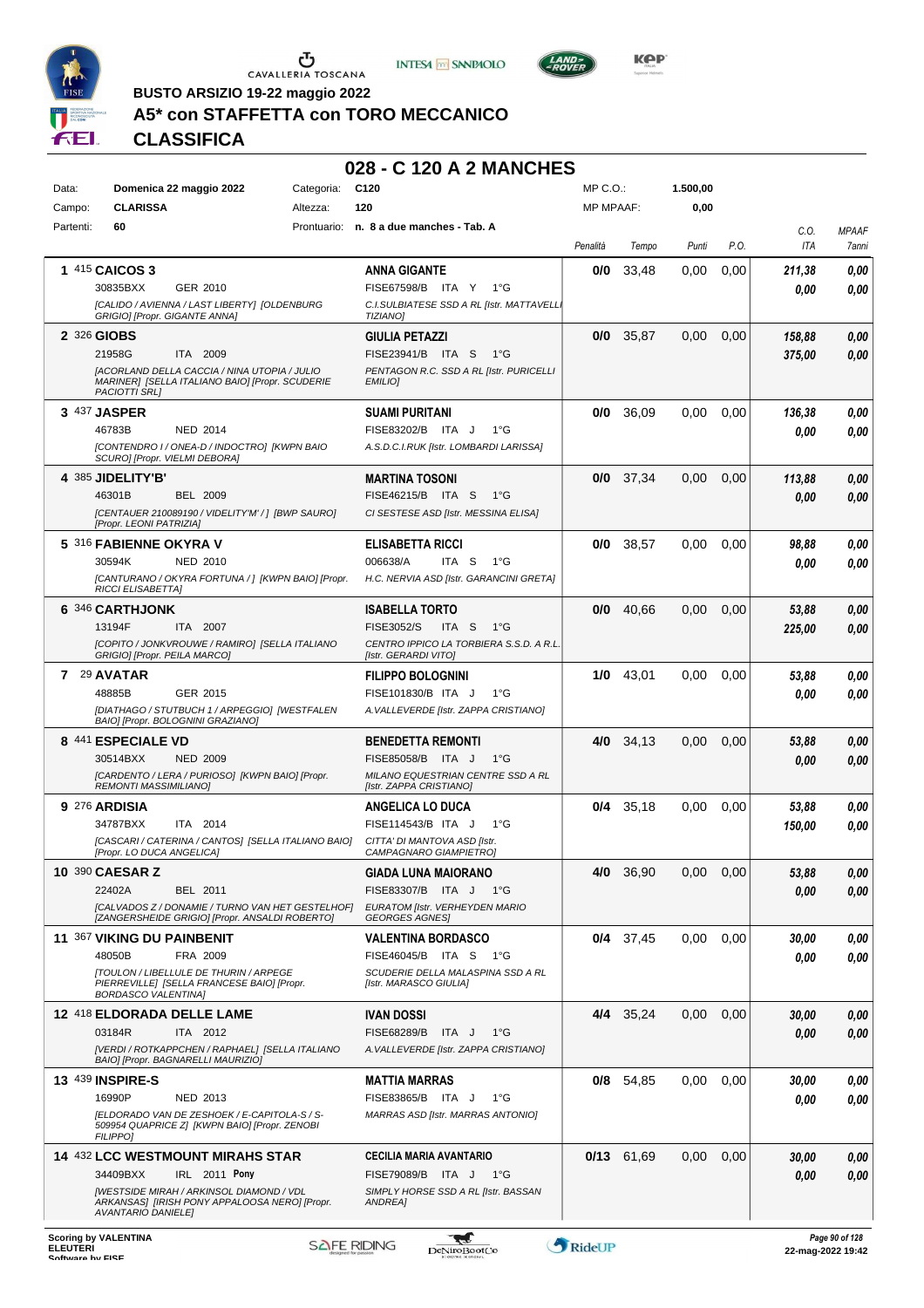





**BUSTO ARSIZIO 19-22 maggio 2022**

## **A5\* con STAFFETTA con TORO MECCANICO**

**CLASSIFICA**

| Data:     | Domenica 22 maggio 2022                                                                                 | Categoria:  | C <sub>120</sub>                                                             | MP C.O.:         |         | 1.500,00 |      |              |                       |
|-----------|---------------------------------------------------------------------------------------------------------|-------------|------------------------------------------------------------------------------|------------------|---------|----------|------|--------------|-----------------------|
| Campo:    | <b>CLARISSA</b>                                                                                         | Altezza:    | 120                                                                          | <b>MP MPAAF:</b> |         | 0,00     |      |              |                       |
| Partenti: | 60                                                                                                      | Prontuario: | n. 8 a due manches - Tab. A                                                  | Penalità         | Tempo   | Punti    | P.O. | C.O.<br>ITA  | <b>MPAAF</b><br>7anni |
|           | <b>15 249 KINZI</b>                                                                                     |             | <b>ALICE SONDEREGGER</b>                                                     | 0/N.P.           | 0.00    | 0.00     | 0,00 | 30,00        | 0,00                  |
|           | <b>LOS505</b><br>SUI 2015                                                                               |             | <b>LOS504</b><br>SUI S<br>$1^{\circ}G$                                       |                  |         |          |      | 0.00         | 0,00                  |
|           | [//] [] [Propr. ]                                                                                       |             | [Istr.]                                                                      |                  |         |          |      |              |                       |
|           | 16 298 JAPPELOUP                                                                                        |             | <b>GIADA LUNA MAIORANO</b><br>FISE83307/B ITA J<br>1°G                       | 4                | 65,92   | 0,00     | 0,00 | 0,00         | 0,00                  |
|           | 48116B<br><b>NED 2014</b><br>[KANNAN / F / ] [KWPN BAIO] [Propr. MAIORANO COSIMO                        |             | EURATOM [Istr. VERHEYDEN MARIO                                               |                  |         |          |      | 0.00         | 0,00                  |
|           | AMBROGIO]                                                                                               |             | <b>GEORGES AGNES</b>                                                         |                  |         |          |      |              |                       |
|           | 17 370 EOLIENNE LES PARTS                                                                               |             | <b>ELENA PAOLETTI</b>                                                        | 4                | 66,66   | 0,00     | 0,00 | 0,00         | 0,00                  |
|           | 33574BXX<br>FRA 2014<br><b>IURLEVENT DU BARY / MISS LES PARTS / 1 [SELLA</b>                            |             | FISE49328/B ITA J<br>$1^{\circ}G$                                            |                  |         |          |      | 0.00         | 0,00                  |
|           | FRANCESE SAURO] [Propr. PAOLETTI ELENA]                                                                 |             | LA FRANCESINA ASD [Istr. DURAND JULIEN<br>RICCARDO]                          |                  |         |          |      |              |                       |
|           | <b>18 417 ACTION Q</b>                                                                                  |             | <b>FEDERICO PORRO</b>                                                        | 4                | 67,32   | 0,00     | 0,00 | 0.00         | 0,00                  |
|           | 49037B<br>GER 2013                                                                                      |             | FISE67989/B ITA S<br>$1^{\circ}G$                                            |                  |         |          |      | 0.00         | 0,00                  |
|           | [ACTION BREAKER / WALLORA M / QUICK STAR]<br>[WESTFALEN BAIO] [Propr. PORRO FEDERICO]                   |             | ASD TORRE DEI GELSI [Istr. GIORGI LUCIA]                                     |                  |         |          |      |              |                       |
|           | 19 364 EBANO                                                                                            |             | <b>VITTORIA BUTTI</b>                                                        | 4                | 68,80   | 0,00     | 0.00 | 0.00         | 0,00                  |
|           | 31880BXX<br><b>BEL 2004</b>                                                                             |             | FISE41677/B ITA S<br>1°G                                                     |                  |         |          |      | 0.00         | 0,00                  |
|           | [NONSTOP / ANDORRA / ] [BWP BAIO] [Propr. MAGGIULLI<br><b>LUIGII</b>                                    |             | TREKKING H.C.AMICI DEL CAVALLO ASD<br>[Istr. FERRARIO MASSIMILIANO]          |                  |         |          |      |              |                       |
|           | 20 445 SAQUYLA                                                                                          |             | <b>FEDERICO MARCOZ</b>                                                       | 4                | 69,25   | 0,00     | 0,00 | 0,00         | 0,00                  |
|           | 17630A<br>POL 2008                                                                                      |             | FISE42393/A ITA J<br>$1^{\circ}G$                                            |                  |         |          |      | 0.00         | 0,00                  |
|           | [IMEQUIM / SAPHIRA / STOLZENBERG] [WIELKOPOLSKJ<br>SAURO] [Propr. SIMONAZZI UMBERTO & C. S.R.L.]        |             | HORSEBRIDGE CLUB ASD [Istr. FAGO<br>FRANCESCO]                               |                  |         |          |      |              |                       |
|           | 21 338 ABSOLUT                                                                                          |             | <b>FILIPPO CARZANIGA</b>                                                     | 4                | 69,99   | 0,00     | 0,00 | 0,00         | 0,00                  |
|           | 15087A<br>ITA 2006                                                                                      |             | FISE14332/B ITA S<br>$1^{\circ}G$                                            |                  |         |          |      | 0.00         | 0.00                  |
|           | [BENITO / FREDERIEK / ASTRONAUT] [SELLA ITALIANO                                                        |             | SCUDERIA CA' DE ZECCHI [Istr. CAPPAI                                         |                  |         |          |      |              |                       |
|           | BAIO] [Propr. MELOTTI CARLO]                                                                            |             | STEFANO]                                                                     |                  |         |          |      |              |                       |
|           | 22 440 NOFA<br>21937A<br>BEL 2013                                                                       |             | <b>LUDOVICA BURATO</b><br>FISE39945/A ITA J<br>$1^{\circ}$ G                 | 4                | 70,39   | 0,00     | 0,00 | 0,00         | 0,00                  |
|           | [PRESLEY BOY / TESS BRIOLITA / ] [BEL.                                                                  |             | HORSEBRIDGE CLUB ASD [Istr. FAGO                                             |                  |         |          |      | 0,00         | 0,00                  |
|           | WARMBLOEDPAARD BAIO] [Propr. BURATO LUDOVICA]                                                           |             | FRANCESCO]                                                                   |                  |         |          |      |              |                       |
|           | 23 325 DALOUBET                                                                                         |             | <b>FRANCESCA SALVANESCHI</b>                                                 |                  | 4 71,21 | 0,00     | 0,00 | 0,00         | 0,00                  |
|           | 33995BXX<br>ITA 2013<br>[BALOUBET DU ROUET / SARAGOZZA / DOHITZUN                                       |             | ITA <sub>S</sub><br>008520/B<br>1°G<br>SCUDERIA EQUISTYLE ASD [Istr. MAZZOLA |                  |         |          |      | 0.00         | 0,00                  |
|           | GUERNICA] [SELLA ITALIANO SAURO] [Propr.<br>SALVANESCHI FRANCESCA]                                      |             | <b>FABRIZIOI</b>                                                             |                  |         |          |      |              |                       |
|           | <b>24 450 BAILEY'S MOUCHE</b>                                                                           |             | <b>IRENE FAVARI</b>                                                          |                  | 4 72,28 | 0,00     | 0,00 | 0,00         | 0,00                  |
|           | 47551B FRA 2011                                                                                         |             | FISE95071/B ITA J 1°G                                                        |                  |         |          |      | $\it 0,00$   | 0,00                  |
|           | [CHEF ROUGE / MELISSA MOUCHE / ] [SELLA FRANCESE                                                        |             | SCUDERIA LA CHIMERA SSD A RL [Istr.                                          |                  |         |          |      |              |                       |
|           | BAIO] [Propr. FAVARI IRENE]                                                                             |             | <b>ALFIERI SILVIA MARIA]</b>                                                 |                  |         |          |      |              |                       |
|           | 25 308 LAGREIN ROUGE<br>046521<br>ITA 2015                                                              |             | <b>MARIA ROSARIA CAPOGRECO</b><br>001293/L<br>ITA S 1°G                      |                  | 4 72,32 | 0.00     | 0,00 | 0,00         | 0,00                  |
|           | [COLBERT GTI / MAUD / BURGGRAAF] [SELLA ITALIANO                                                        |             | SCUOLA DI EQUITAZIONE IL CAVALLINO                                           |                  |         |          |      | 0,00         | 0,00                  |
|           | GRIGIO] [Propr. CIRCOLO BARESE DI EQUITAZIONE<br>A.S.D.                                                 |             | ASD [Istr. PINO GIOVANBATTISTA]                                              |                  |         |          |      |              |                       |
|           | 26 424 BLUE DIAMOND DELLA CORTE                                                                         |             | <b>ALESSIA BELLONI</b>                                                       |                  | 4 72,40 | 0,00     | 0,00 | 0,00         | 0,00                  |
|           | 32293BXX<br>ITA 2013                                                                                    |             | FISE73441/B ITA Y 1°G                                                        |                  |         |          |      | 0,00         | 0,00                  |
|           | <b>[BALOU DU ROUET / EASY DIAMOND / DIAMANT DE</b><br>SEMILLY] [SELLA ITALIANO SAURO] [Propr. BILT SRL] |             | IPPICA LEONARDESCA SSD A RL [Istr.<br>ZICARI ALESSANDRA]                     |                  |         |          |      |              |                       |
|           | 27 531 PILOTE HERO TC                                                                                   |             | <b>ALESSIA MORANTE</b>                                                       |                  | 4 75,13 | 0,00     | 0,00 | 0.00         | 0,00                  |
|           | 48623B<br>BEL 2015                                                                                      |             | FISE69657/B ITA J<br>1°G                                                     |                  |         |          |      | 0,00         | 0,00                  |
|           | [BOYFRIEND DU SEIGNEUR / UTAHBRIDGE / ] [BEL.                                                           |             | C.I.BREGNANO [Istr. CATTANEO ANTONIO]                                        |                  |         |          |      |              |                       |
|           | WARMBLOEDPAARD BAIO] [Propr. MORANTE ALESSIA]                                                           |             |                                                                              |                  |         |          |      |              |                       |
|           | 28 452 ORLANDO VAN HET HULST<br>049551<br>BEL 2014                                                      |             | <b>FRANCESCA BUSATO</b><br>FISE27479/H ITA Y 1°G                             |                  | 4 76,62 | 0,00     | 0,00 | 0,00<br>0,00 | 0,00<br>0,00          |
|           | [DIAMANT DE SEMILLY / ILUSIONATA VAN T                                                                  |             | L'ANGOLO DEL CAVALIERE ASD [Istr. DEL                                        |                  |         |          |      |              |                       |
|           | MEULENHOF / LORD Z] [BEL. WARMBLOEDPAARD<br>SAURO] [Propr. BUSATO FRANCESCA]                            |             | COVILLO FABIO]                                                               |                  |         |          |      |              |                       |

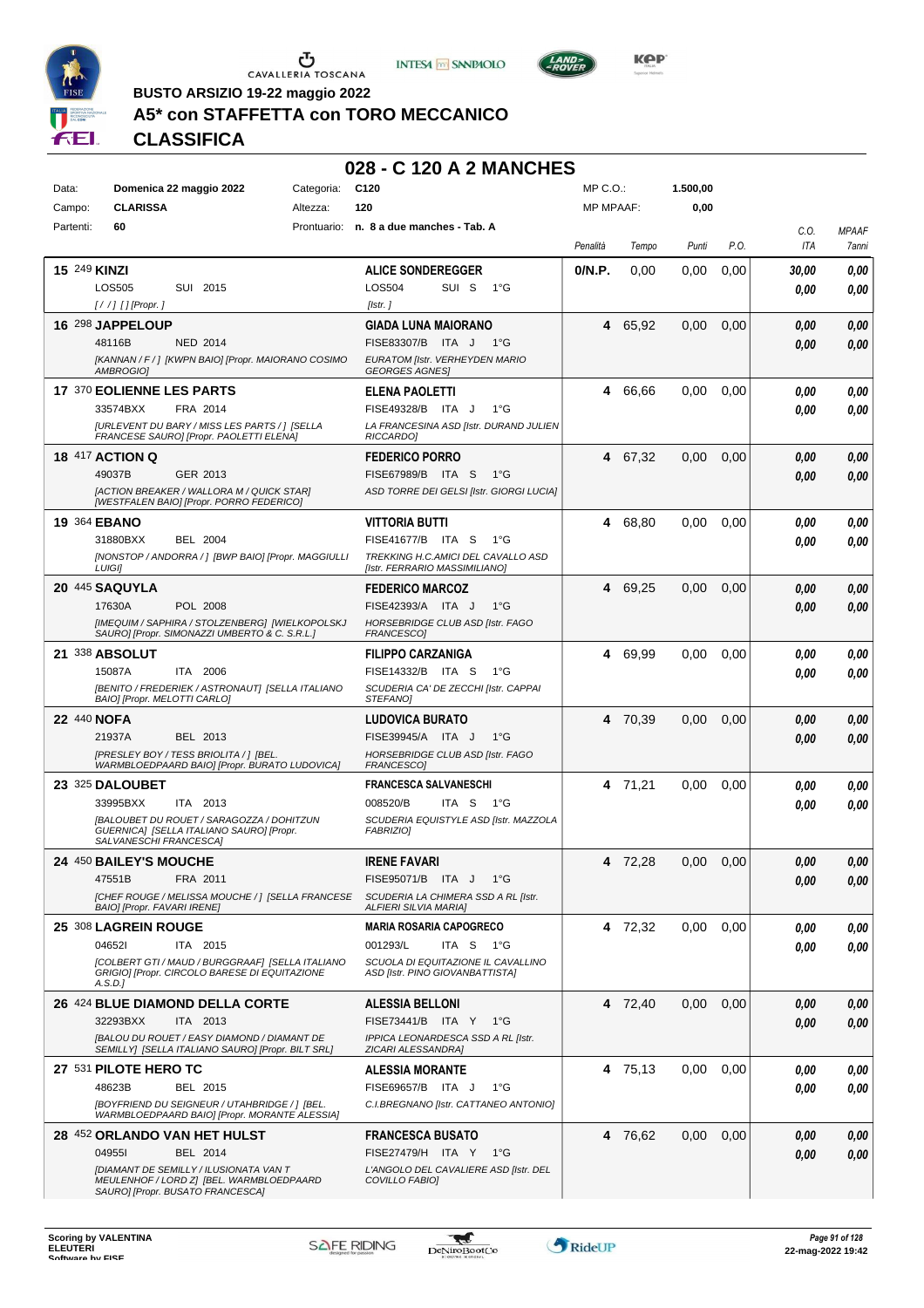





**Kep** 

**BUSTO ARSIZIO 19-22 maggio 2022**

## **A5\* con STAFFETTA con TORO MECCANICO**

## **CLASSIFICA**

| Data:     | Domenica 22 maggio 2022                                                                                                                   | Categoria: | C <sub>120</sub>                                                        | MP C.O.:         |          | 1.500,00 |      |      |              |
|-----------|-------------------------------------------------------------------------------------------------------------------------------------------|------------|-------------------------------------------------------------------------|------------------|----------|----------|------|------|--------------|
| Campo:    | <b>CLARISSA</b>                                                                                                                           | Altezza:   | 120                                                                     | <b>MP MPAAF:</b> |          | 0,00     |      |      |              |
| Partenti: | 60                                                                                                                                        |            | Prontuario: n. 8 a due manches - Tab. A                                 |                  |          |          |      | C.0. | <b>MPAAF</b> |
|           |                                                                                                                                           |            |                                                                         | Penalità         | Tempo    | Punti    | P.O. | ITA  | 7anni        |
|           |                                                                                                                                           |            |                                                                         |                  |          |          |      |      |              |
|           | 29 356 PRATO VERDE                                                                                                                        |            | <b>GIULIA BUSSO</b>                                                     | 8                | 67,33    | 0.00     | 0,00 | 0.00 | 0,00         |
|           | 33227BXX<br>ITA 2008                                                                                                                      |            | FISE29576/B ITA S<br>$1^{\circ}G$                                       |                  |          |          |      | 0.00 | 0,00         |
|           | [AVENIR / ANFORELLA / PHOTOSPH'OR] [SELLA<br>ITALIANO BAIO] [Propr. SOC. AGR. NEVERLAND DI<br>BERNARDI GIAMPAOLO E ZANZOTTERA MICOL S.S.] |            | HORSE CLUB VILLA AIRAGHI ASD [Istr.<br><b>DUBOIS ALAIN JEAN ERNEST]</b> |                  |          |          |      |      |              |
|           | 30 414 BAILEY                                                                                                                             |            | <b>AZZURRA COMERCI</b>                                                  | 8                | 67,57    | 0,00     | 0,00 | 0.00 | 0,00         |
|           | 00699Y<br><b>NED 2006</b>                                                                                                                 |            | FISE65848/B ITA J<br>$1^{\circ}$ G                                      |                  |          |          |      | 0,00 | 0,00         |
|           | <b>[TANGELO VAN DE ZUUTHOEVE / ROCHELLE /</b><br>CALVADOS] [KWPN SAURO] [Propr. AGRICOLA SAN<br>COSIMO DI GALEOTTI LEONARDO]              |            | LE SCUDERIE DEL RE SSD A RL IIstr.<br><b>BACCHI STEFANOI</b>            |                  |          |          |      |      |              |
|           | 31 359 TZATZIKI                                                                                                                           |            | <b>GINEVRA MATTHAES</b>                                                 | 8                | 68,32    | 0,00     | 0,00 | 0.00 | 0,00         |
|           | 16615P<br>ITA 2011                                                                                                                        |            | <b>FISE7821/C</b><br>ITA Y<br>$1^{\circ}G$                              |                  |          |          |      | 0.00 | 0,00         |
|           | [AREZZO VDL / AHORNINA / AHORN] [SELLA ITALIANO                                                                                           |            | SCUDERIA CA' DE ZECCHI [Istr. CAPPAI                                    |                  |          |          |      |      |              |
|           | BAIO] [Propr. GENOA RIDING CLUB S.S.D. R.L.]                                                                                              |            | STEFANO]                                                                |                  |          |          |      |      |              |
|           | 32 388 DEFTIG                                                                                                                             |            | GIADA IVALDI                                                            | 8                | 69,44    | 0,00     | 0,00 | 0,00 | 0,00         |
|           | 46727B<br><b>NED 2008</b>                                                                                                                 |            | FISE34401/A ITA J<br>$1^{\circ}G$                                       |                  |          |          |      | 0,00 | 0,00         |
|           | [USTINOV / ARANCA / ] [KWPN MORELLO] [Propr.<br>CANEPARI FEDERICA]                                                                        |            | HORSEBRIDGE CLUB ASD [Istr. FAGO                                        |                  |          |          |      |      |              |
|           |                                                                                                                                           |            | FRANCESCO]                                                              |                  |          |          |      |      |              |
|           | 33 300 BON-BON                                                                                                                            |            | <b>SOFIA BAGGINI</b>                                                    | 8                | 70,63    | 0,00     | 0,00 | 0.00 | 0,00         |
|           | 29524BXX<br><b>NED 2006</b>                                                                                                               |            | FISE97476/B ITA J<br>$1^{\circ}G$                                       |                  |          |          |      | 0.00 | 0,00         |
|           | [UP TO DATE / OPRAH / LAGOS] [KWPN SAURO] [Propr.<br><b>MAFFEIS MASSIMO]</b>                                                              |            | MARRAS ASD [Istr. MARRAS ANTONIO]                                       |                  |          |          |      |      |              |
|           | 34 451 GRAND CRU                                                                                                                          |            | <b>LORENZO SPAETH</b>                                                   |                  | 8 70,79  | 0.00     | 0,00 | 0,00 | 0,00         |
|           | 45920B<br><b>NED 2011</b>                                                                                                                 |            | FISE72067/G ITA J<br>$1^{\circ}$ G                                      |                  |          |          |      | 0.00 | 0.00         |
|           | [EMILION / RINKA V/D ZUUTHOEVE / DARCO] [KWPN                                                                                             |            | SCUDERIA LA CHIMERA SSD A RL [Istr.                                     |                  |          |          |      |      |              |
|           | BAIO] [Propr. CAPECE GALEOTA GINEVRA]                                                                                                     |            | PALUMBO GIORGIA]                                                        |                  |          |          |      |      |              |
|           | 35 311 JANNAN                                                                                                                             |            | <b>MARCELLO IUVARA</b>                                                  | 8                | 71,18    | 0.00     | 0,00 | 0.00 | 0,00         |
|           | 28513K<br><b>NED 2014</b>                                                                                                                 |            | 152096/M<br>ITA S<br>1°G                                                |                  |          |          |      | 0.00 | 0.00         |
|           | [X / X / ] [KWPN BAIO SCURO] [Propr. ]                                                                                                    |            | C.I.LE GINESTRE SSD A RL [Istr. BUSSU<br><b>ELEONORA]</b>               |                  |          |          |      |      |              |
|           | 36 468 LOLITA DEL BEDESCO                                                                                                                 |            | <b>CECILIA BECCAGUTTI</b>                                               | 8                | 71,57    | 0,00     | 0,00 | 0.00 | 0,00         |
|           | 46563B<br>ITA 2016                                                                                                                        |            | 012801/G<br>ITA S<br>1°G                                                |                  |          |          |      | 0.00 | 0.00         |
|           | [GREY FLANELL / LUCE DEL SOL / LORD SINCLAIR I]                                                                                           |            | HORSE CLUB VILLA AIRAGHI ASD [Istr.                                     |                  |          |          |      |      |              |
|           | [OLDENBURG GRIGIO SCURO] [Propr. EREDI DI<br>CIROCCHI ALVIERO SOCIETA' SEMPLICE AGRICOL]                                                  |            | <b>BUSSO GIULIA]</b>                                                    |                  |          |          |      |      |              |
|           |                                                                                                                                           |            |                                                                         |                  |          |          |      |      |              |
|           | 37 357 JEWEL VAN'T SCHAAPHOF<br><b>BEL 2009</b><br>26275M                                                                                 |            | <b>ANDREA CORDARO</b><br>FISE13989/M ITA S<br>$1^{\circ}G$              | 8                | 75,21    | 0.00     | 0,00 | 0.00 | 0,00         |
|           | [OGANO SITTE / ORKA VAN'T SCHAAPHOF / LYS DE                                                                                              |            | CLUB IPPICO MONZESE ASD [Istr.                                          |                  |          |          |      | 0.00 | 0.00         |
|           | DARMEN] [BWP SAURO] [Propr. RUSSELLO NICOLO']                                                                                             |            | COLOMBO ALESSANDRO]                                                     |                  |          |          |      |      |              |
|           | <b>38 373 DALOUET</b>                                                                                                                     |            | <b>MARCELLO VERTEMATI</b>                                               |                  | 12 64,01 | 0,00     | 0,00 | 0,00 | 0,00         |
|           | 32620BXX<br>ITA 2013                                                                                                                      |            | FISE53919/B ITA Y 1°G                                                   |                  |          |          |      | 0.00 | 0,00         |
|           | [DARCO / BLUE BALOU / BALOU DU ROUET] [HANNOVER                                                                                           |            | SONZOTEAM [Istr. FRANCESCHI NELLA                                       |                  |          |          |      |      |              |
|           | BAIO] [Propr. IL BOSCHETTO SOCIETA' AGRICOLA SRL]                                                                                         |            | PAOLA ADELE]                                                            |                  |          |          |      |      |              |
|           | 39 368 VENTO DELLA FLORIDA                                                                                                                |            | <b>ALESSANDRA MAINI</b>                                                 |                  | 12 70,16 | 0,00     | 0,00 | 0.00 | 0,00         |
|           | 30218BXX<br>ITA 2010                                                                                                                      |            | FISE47677/B ITA S<br>1°G                                                |                  |          |          |      | 0.00 | 0,00         |
|           | [QUICK STAR / PANDORA DELLA FLORIDA / CELANO]<br>[SELLA ITALIANO GRIGIO] [Propr. BRANDA GIUSEPPE]                                         |            | C.I.LA LOGGIA [Istr. ARIOLDI EMANUELE]                                  |                  |          |          |      |      |              |
|           | 40 454 LACAPITOLA                                                                                                                         |            | <b>MARTINA D'ANDREA</b>                                                 |                  | 13 77,22 | 0,00     | 0,00 | 0,00 | 0,00         |
|           | 02938R<br>ITA 2007                                                                                                                        |            | FISE98937/B ITA J<br>$1^{\circ}$ G                                      |                  |          |          |      | 0,00 | 0,00         |
|           | [LANDCAPITOL / CARDINA GUENTER / CARDINO] [SELLA                                                                                          |            | C.I.SULBIATESE SSD A RL [Istr. MATTAVELL.                               |                  |          |          |      |      |              |
|           | ITALIANO GRIGIO] [Propr. MARANGON OSTILIA]                                                                                                |            | <b>TIZIANOI</b>                                                         |                  |          |          |      |      |              |
|           | 41 420 ILUMINAJA                                                                                                                          |            | <b>GRETA BENEDETTA DAPRATI</b>                                          |                  | 14 78,10 | 0,00     | 0,00 | 0.00 | 0,00         |
|           | 35014BXX<br>GER 2011                                                                                                                      |            | FISE70018/B ITA Y 1°G                                                   |                  |          |          |      | 0.00 | 0,00         |
|           | [ILUZJON / DOLINA / COOPER] [WESTFALEN GRIGIO]<br>[Propr. FIORUZZI SPORT HORSES SRL]                                                      |            | GARDEN SILVER HORSE ASD [Istr.<br>SBARBARO GIANLUCA]                    |                  |          |          |      |      |              |
|           | 42 286 INDY VAN HOETSEL                                                                                                                   |            | <b>CARLOTTA TEDESCHI</b>                                                |                  | 20 88,45 | 0,00     | 0,00 | 0,00 | 0,00         |
|           | 32260BXX<br><b>BEL 2008</b>                                                                                                               |            | 022380/B<br>ITA S<br>1°G                                                |                  |          |          |      |      |              |
|           | [COURTELLO Z / DANTE / VERDI VAN DE BOKKE] [BWP                                                                                           |            | IL LEVRIERO SSD A RL [Istr. ROTA MARIO]                                 |                  |          |          |      | 0.00 | 0,00         |
|           | GRIGIO] [Propr. TEDESCHI CARLOTTA]                                                                                                        |            |                                                                         |                  |          |          |      |      |              |

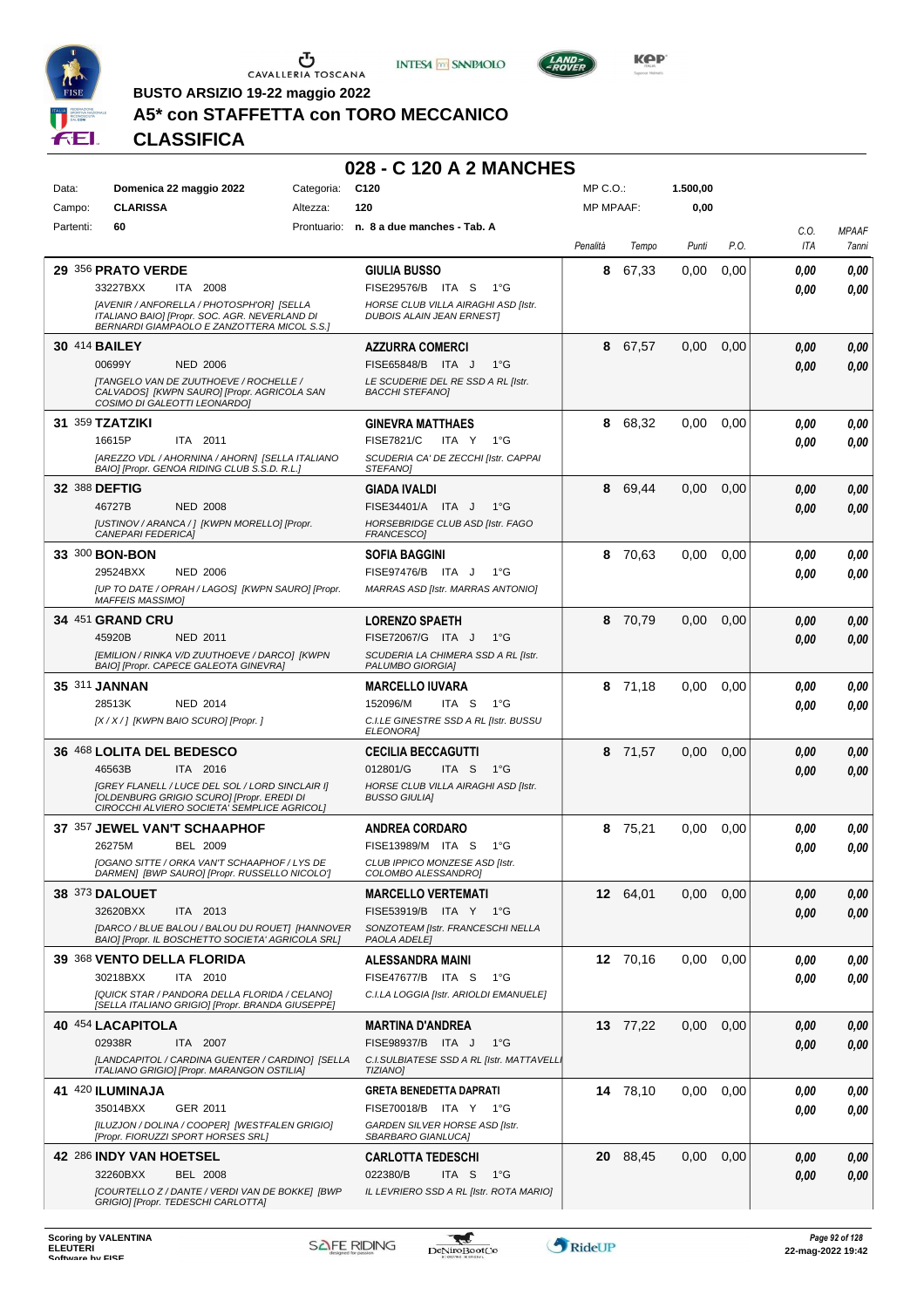





**Kep** 

**BUSTO ARSIZIO 19-22 maggio 2022**

### **A5\* con STAFFETTA con TORO MECCANICO**

**CLASSIFICA**

| Data:     | Domenica 22 maggio 2022                                                                          | Categoria:  | C <sub>120</sub>                                                      | $MP C. O.$ :     |          | 1.500,00 |      |      |              |
|-----------|--------------------------------------------------------------------------------------------------|-------------|-----------------------------------------------------------------------|------------------|----------|----------|------|------|--------------|
| Campo:    | <b>CLARISSA</b>                                                                                  | Altezza:    | 120                                                                   | <b>MP MPAAF:</b> |          | 0,00     |      |      |              |
| Partenti: | 60                                                                                               | Prontuario: | n. 8 a due manches - Tab. A                                           |                  |          |          |      | C.O. | <b>MPAAF</b> |
|           |                                                                                                  |             |                                                                       | Penalità         | Tempo    | Punti    | P.O. | ITA  | 7anni        |
|           | 43 152 STAR AWARD                                                                                |             | <b>LUCA LANZI</b>                                                     | 24               | 92,07    | 0.00     | 0,00 |      |              |
|           | ITA 2015<br>47630B                                                                               |             | <b>FISE9536/C</b><br>ITA Y 1°G                                        |                  |          |          |      | 0.00 | 0,00         |
|           |                                                                                                  |             |                                                                       |                  |          |          |      | 0.00 | 0,00         |
|           | [L'ARC DE TRIOMPHE / JAVE JANE / ] [AES BAIO] [Propr.<br>ALLEVAMENTO DELLA LOGGIA S.A.S.]        |             | C.I.LO SCRIVIA ASD [Istr. LANZI FABIANO]                              |                  |          |          |      |      |              |
|           | 44 408 ALTENKLOSTERHOF'S BIG BROWN                                                               |             | <b>DENISE BAZZOLI</b>                                                 |                  | 27 87.77 | 0,00     | 0,00 | 0,00 | 0,00         |
|           | 47009B<br>GER 2013                                                                               |             | FISE62222/B ITA Y 1°G                                                 |                  |          |          |      | 0,00 | 0,00         |
|           | [BALOUS BELLINI / ANKA / ] [WESTFALEN BAIO] [Propr.                                              |             | SCUDERIE DELLA MALASPINA SSD A RL                                     |                  |          |          |      |      |              |
|           | <b>LUCCHESI WANDA]</b>                                                                           |             | [Istr. CONNOR JAMES JOSEPH]                                           |                  |          |          |      |      |              |
|           | 45 352 ELORDINA D                                                                                |             | <b>CECILIA PESCO</b>                                                  | 28               | 96,41    | 0,00     | 0,00 | 0.00 | 0,00         |
|           | 17875A<br><b>NED 2009</b>                                                                        |             | FISE25800/B ITA S<br>1°G                                              |                  |          |          |      | 0.00 | 0,00         |
|           | [BERLIN / F-LORDINA / LORD] [KWPN BAIO] [Propr.<br>AMADEI RINALDO]                               |             | SCUDERIA CA' DE ZECCHI [Istr. CAPPAI<br>STEFANO]                      |                  |          |          |      |      |              |
|           | 46 464 ESCUDA RP                                                                                 |             | <b>MATTEO SPAGNUOLO</b>                                               | 31               | 95,28    | 0,00     | 0,00 | 0,00 | 0,00         |
|           | 04256C<br>GER 2010                                                                               |             | FISE56679/A ITA Y<br>− 1°G                                            |                  |          |          |      |      |              |
|           | [ESCUDO I / CLEOPATRA / CALYPSO II] [HANNOVER                                                    |             | RUBBIANETTA SSD A RL [Istr. CORRAO                                    |                  |          |          |      | 0.00 | 0,00         |
|           | BAIO] [Propr. SPAGNUOLO DANILO]                                                                  |             | SALVATORE]                                                            |                  |          |          |      |      |              |
|           | 185 QUELLOLI'                                                                                    |             | <b>MARTINA FRIGERIO</b>                                               | Elim.            | 0,00     | 0,00     | 0,00 | 0.00 | 0,00         |
|           | 22400G<br>ITA 2009                                                                               |             | FISE113953/K SUI J<br>1°G                                             |                  |          |          |      | 0.00 | 0,00         |
|           | [ROBINIE / ZANICHELLA / ] [SELLA ITALIANO BAIO] [Propr.                                          |             | [Istr. RAGIONE FRANCESCO]                                             |                  |          |          |      |      |              |
|           | ROMANO ROMINA]                                                                                   |             |                                                                       |                  |          |          |      |      |              |
|           | 331 BOSTON DE LA CENSE                                                                           |             | <b>ALESSANDRA PRESTINARI</b>                                          | Elim.            | 0,00     | 0,00     | 0,00 | 0,00 | 0,00         |
|           | 30994BXX<br>FRA 2011                                                                             |             | 015939/B<br>ITA <sub>S</sub><br>− 1°G                                 |                  |          |          |      | 0.00 | 0,00         |
|           | [DJALISCO DU GUET / KILDUFF / TALARIAS] [SELLA<br>FRANCESE BAIO] [Propr. CASTELLI FRANCESCA]     |             | SCUOLA DI EQUITAZIONE IL CAVALLINO<br>ASD [Istr. PINO GIOVANBATTISTA] |                  |          |          |      |      |              |
|           | 347 HELA                                                                                         |             | <b>EDOARDO CORSARO</b>                                                | Elim.            | 0,00     | 0,00     | 0,00 | 0.00 | 0,00         |
|           | 17009A<br>ITA 2010                                                                               |             | FISE12756/A ITA S<br>1°G                                              |                  |          |          |      | 0.00 | 0,00         |
|           | [ALCIDINO / AURORA V / SHAMSAN] [SELLA ITALIANO                                                  |             | A.I.IL CAVALLINO [Istr. NEGRI                                         |                  |          |          |      |      |              |
|           | SAURO] [Propr. AZ.AGR.NEGRI MASSIMILIANO]                                                        |             | <b>MASSIMILIANO]</b>                                                  |                  |          |          |      |      |              |
|           | 351 FOX DI VALMARINA                                                                             |             | <b>GIULIA MAGNAGHI</b>                                                | Elim.            | 0,00     | 0,00     | 0,00 | 0,00 | 0,00         |
|           | ITA 2015<br>34815BXX                                                                             |             | FISE25030/B ITA S<br>$1^{\circ}G$                                     |                  |          |          |      | 0.00 | 0,00         |
|           | [KANNAN / NICOLE DI VILLA EMILIA / SILVANO] [SELLA                                               |             | IL LEVRIERO SSD A RL [Istr. ROTA MARIO]                               |                  |          |          |      |      |              |
|           | ITALIANO SAURO] [Propr. AZIENDA AGRICOLA MANZONI<br>GIOVANNA]                                    |             |                                                                       |                  |          |          |      |      |              |
|           | <b>358 O'BAILEY V'T VOORTHOF</b>                                                                 |             | <b>CHIARA CAVENAGHI</b>                                               | Elim.            | 0,00     | 0,00     | 0.00 | 0.00 | 0,00         |
|           | 22657A<br>BEL 2014                                                                               |             | FISE30566/B ITA S<br>1°G                                              |                  |          |          |      | 0.00 | 0.00         |
|           | [JOOP 111 / DARQUISE DELIGHT V'T VOORTHOF /                                                      |             | ASD SCUDERIE DELLA PICCHETTA [Istr.                                   |                  |          |          |      |      |              |
|           | DARCO] [BEL. WARMBLOEDPAARD BAIO SCURO] [Propr.<br>CAVENAGHI CHIARA]                             |             | <b>VILLOTTI ELIA]</b>                                                 |                  |          |          |      |      |              |
|           | 374 AUSGESTELLT AS                                                                               |             | <b>AURORA EMILIA BEVERINA</b>                                         | Elim.            | 0,00     | 0,00     | 0,00 | 0,00 | 0,00         |
|           | 30738BXX<br>GER 2008                                                                             |             | FISE54577/B ITA Y 1°G                                                 |                  |          |          |      | 0.00 | 0,00         |
|           | [ADLANTUS / GRETA / GIORGIO] [OLDENBURG BAIO]                                                    |             | SCUDERIA LA CHIMERA SSD A RL [Istr.                                   |                  |          |          |      |      |              |
|           | [Propr. PIOVANI EDOARDO]                                                                         |             | PALUMBO GIORGIA]                                                      |                  |          |          |      |      |              |
|           | 399 HALIDY VAN TEXELHOF                                                                          |             | <b>SAMANTHA ZAMBELLI</b>                                              | Elim.            | 0,00     | 0,00     | 0,00 | 0.00 | 0,00         |
|           | 15299E<br><b>BEL 2007</b>                                                                        |             | FISE56429/B ITA Y 1°G                                                 |                  |          |          |      | 0.00 | 0,00         |
|           | [CATWALK VAN DE HELLE / DAYLIGHT VAN TEXELHOF /<br>TOULON] [BWP BAIO] [Propr. ZAMBELLI SAMANTHA] |             | A.S.ETREA [Istr. CHECCHI MATTEO]                                      |                  |          |          |      |      |              |
|           |                                                                                                  |             |                                                                       |                  |          |          |      |      |              |
|           | 410 EROME D'AR TROPIG<br>48059B<br>FRA 2014                                                      |             | <b>STEFANY VITALI</b><br>FISE63022/B ITA Y 1°G                        | Elim.            | 0,00     | 0,00     | 0,00 | 0.00 | 0,00         |
|           | [DIAMANT DE SEMILLY / SVENSKA / 1 [SELLA FRANCESE                                                |             | SCUDERIE DELLA MALASPINA SSD A RL                                     |                  |          |          |      | 0,00 | 0,00         |
|           | BAIO] [Propr. VITALI STEFANY]                                                                    |             | [Istr. SACCHI STEFANO]                                                |                  |          |          |      |      |              |
|           | 428 TRILLYN                                                                                      |             | <b>MATILDE PEREGO</b>                                                 | Elim.            | 0,00     | 0,00     | 0,00 | 0.00 | 0,00         |
|           | 28871BXX<br>ITA 2010                                                                             |             | FISE74316/B ITA Y 1°G                                                 |                  |          |          |      | 0.00 | 0,00         |
|           | [CONTEFINO / ERIKA VII / TU REVIENS] [SELLA ITALIANO                                             |             | C.I.SULBIATESE SSD A RL [Istr. MATTAVELL.                             |                  |          |          |      |      |              |
|           | BAIO] [Propr. SACCHI DIEGO]                                                                      |             | <b>TIZIANO]</b>                                                       |                  |          |          |      |      |              |
|           | 448 ESCADA                                                                                       |             | VALERIA NOVALI                                                        | Elim.            | 0,00     | 0,00     | 0,00 | 0,00 | 0,00         |
|           | 29269K<br>GER 2011                                                                               |             | FISE43166/A ITA Y 1°G                                                 |                  |          |          |      | 0,00 | 0,00         |
|           | [X / X / ] [HOLSTEINER BAIO SCURO] [Propr. ]                                                     |             | A.S.D. LA VARLETTA [Istr. GROSSATO<br>MASSIMO]                        |                  |          |          |      |      |              |
|           |                                                                                                  |             |                                                                       |                  |          |          |      |      |              |

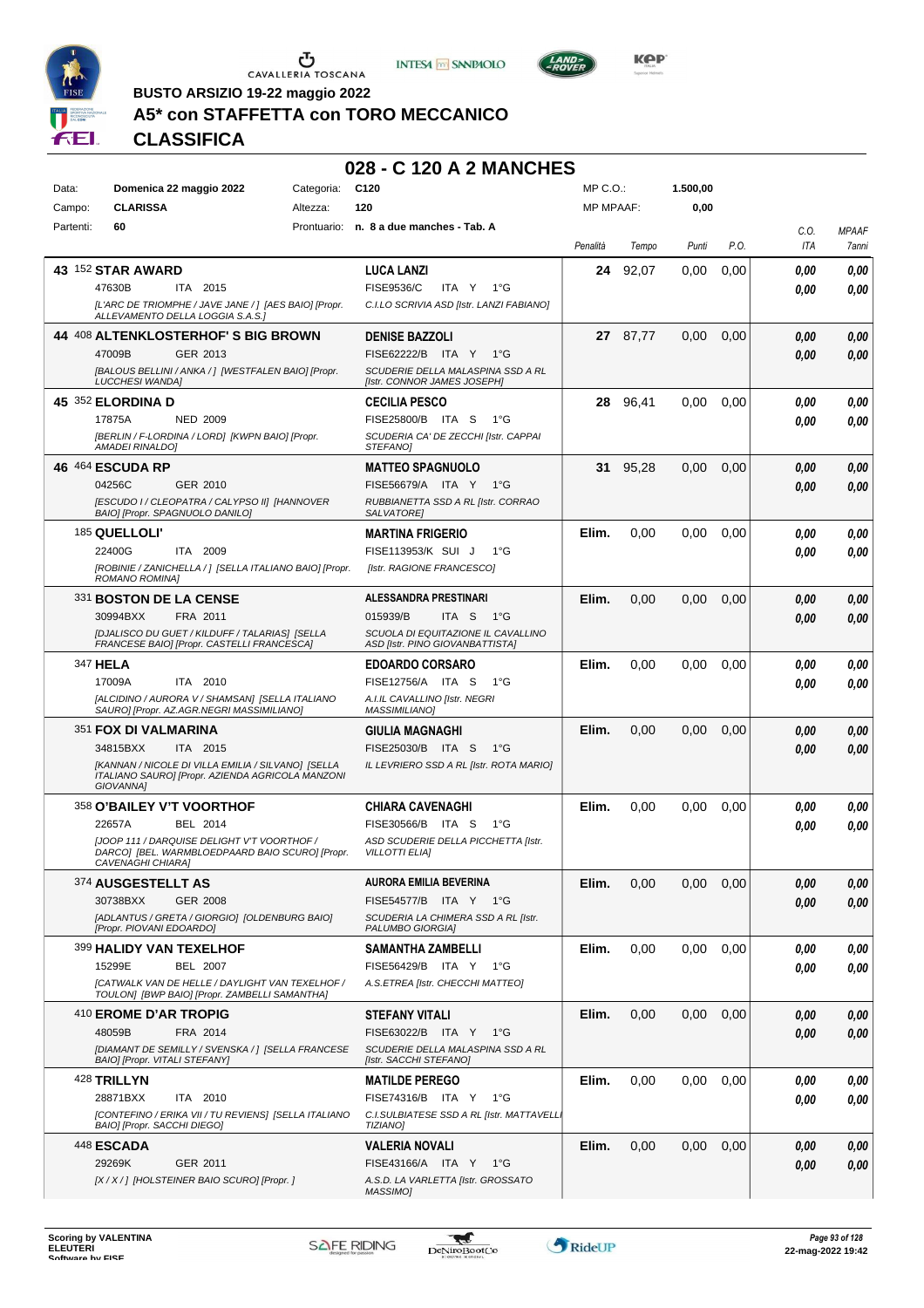





**BUSTO ARSIZIO 19-22 maggio 2022**

## **A5\* con STAFFETTA con TORO MECCANICO**

**CLASSIFICA**

#### **028 - C 120 A 2 MANCHES**

| Data:<br>Campo: | Domenica 22 maggio 2022<br><b>CLARISSA</b>                                                                               | Categoria:<br>Altezza: | C <sub>120</sub><br>120                                                                                                                         | $MP C. O.$ :<br><b>MP MPAAF:</b> |       | 1.500,00<br>0,00 |      |                    |                              |
|-----------------|--------------------------------------------------------------------------------------------------------------------------|------------------------|-------------------------------------------------------------------------------------------------------------------------------------------------|----------------------------------|-------|------------------|------|--------------------|------------------------------|
| Partenti:       | 60                                                                                                                       | Prontuario:            | n. 8 a due manches - Tab. A                                                                                                                     | Penalità                         | Tempo | Punti            | P.O. | C.O.<br><b>ITA</b> | <b>MPAAF</b><br><b>7anni</b> |
|                 | 449 KIARDO<br>NED 2015<br>48182B<br>[BALTIC VDL / PRIMARA / JIMTOWN] [KWPN BAIO] [Propr.<br>ROMANO CINZIA ANGELA]        |                        | <b>ALESSIA ZUFRINALI</b><br>$1^{\circ}G$<br>FISE94372/B<br>ITA J<br>C.I.LE GINESTRE SSD A RL [Istr. BUSSU<br>ELEONORA]                          | Elim.                            | 0,00  | 0,00             | 0,00 | 0.00<br>0.00       | 0,00<br>0.00                 |
|                 | 430 QUITECJ<br>11004E<br>ITA 2006<br>[QUITE CAPITOL / PAGIRA / PICARD] [SELLA ITALIANO<br>BAIO] [Propr. OLIVELLI SILVIA] |                        | <b>FRANCESCA BORLONI</b><br><b>FISE75788/B</b><br>$1^{\circ}G$<br>ITA Y<br>SCUDERIA EQUISTYLE ASD [Istr. MAZZOLA<br><b>FABRIZIOI</b>            | Rit.                             | 0,00  | 0,00             | 0,00 | 0,00<br>0.00       | 0,00<br>0.00                 |
| <b>FC</b> 277   |                                                                                                                          |                        | ELISSA VALENTINA BOTTOLI<br>FISE152776/B SUI Y<br>$2^{\circ}G$<br>C.I.BREGNANO [Istr. CATTANEO ANTONIO]                                         | <b>Partito</b>                   |       |                  |      | 0,00<br>0.00       | 0,00<br>0.00                 |
| FC 168          |                                                                                                                          |                        | <b>GIULIO CARPIGIANI</b><br>ITA <sub>S</sub><br><b>FISE7607/E</b><br>$2^{\circ}$ G<br>C.I.LE GINESTRE SSD A RL [Istr. BUSSU<br><b>ELEONORAI</b> | <b>Partito</b>                   |       |                  |      | 0.00<br>0.00       | 0,00<br>0.00                 |

Collegio Giudicante *Presidente GIOVANNI ANDREA SECHI MARIA GABRIELLA ASOLE ELISABETTA NEGRI MARINA SERAFINO ADRIANA SPINOSO MARIA GIOVANNA VIGNATI*

## **029 - C 130 A TEMPO SOLO 2G**

| Data:     | Domenica 22 maggio 2022                                                                                                        | Categoria:  | C <sub>130</sub>                                                    | $MP C. O.$ :     |       | 1.300.00 |      |            |              |
|-----------|--------------------------------------------------------------------------------------------------------------------------------|-------------|---------------------------------------------------------------------|------------------|-------|----------|------|------------|--------------|
| Campo:    | <b>CLARISSA</b>                                                                                                                | Altezza:    | 130                                                                 | <b>MP MPAAF:</b> |       | 0.00     |      |            |              |
| Partenti: | 57                                                                                                                             | Prontuario: | n. 3 a tempo - Tab. A                                               |                  |       |          |      | C.O.       | <b>MPAAF</b> |
|           |                                                                                                                                |             |                                                                     | Penalità         | Tempo | Punti    | P.O. | <b>ITA</b> | <b>7anni</b> |
| 1         | 95 CROSSANDRA                                                                                                                  |             | <b>GIANLUCA PALMIZI</b>                                             | 0                | 59.56 | 0.00     | 0.00 | 276,32     | 0.00         |
|           | 35257BXX<br>ITA 2015                                                                                                           |             | 000045/B<br>ITA S<br>$2^{\circ}$ G                                  |                  |       |          |      | 130,00     | 250,00       |
|           | [CARDENTO / PATRICIA / BUURGRAAF] [SELLA ITALIANO<br>GRIGIO] [Propr. SCIOCCHETTI MARINA]                                       |             | CORJULANA ASD [Istr. PALMIZI GIANLUCA]                              |                  |       |          |      |            |              |
|           | 2 140 ALINDOR                                                                                                                  |             | <b>STEFANO BACCHI</b>                                               | 0                | 62.31 | 0.00     | 0.00 | 203,52     | 0,00         |
|           | 30720BXX<br>ITA 2009                                                                                                           |             | <b>FISE8978/R</b><br>ITA S<br>$2^{\circ}$ G                         |                  |       |          |      | 78,00      | 0,00         |
|           | [NIMMERDOR / ALINDANA / INDOCTRO] [SELLA ITALIANO<br>SAURO] [Propr. AZ. AGR. PRATO ROTONDO DI FERRARIO<br><b>MASSIMILIANO1</b> |             | LE SCUDERIE DEL RE SSD A RL [Istr.<br><b>BACCHI STEFANOI</b>        |                  |       |          |      |            |              |
|           | 3 242 CAPUCCINO V                                                                                                              |             | <b>LINUS HANSELMANN</b>                                             | 0                | 63,34 | 0.00     | 0.00 | 172,32     | 0.00         |
|           | 29489K<br>GER 2014                                                                                                             |             | FISE110451/K SUI J<br>$2^{\circ}$ G                                 |                  |       |          |      | 0.00       | 0.00         |
|           | [X / X / ] [OLDENBURG BAIO] [Propr. ]                                                                                          |             | FISE [Istr.]                                                        |                  |       |          |      |            |              |
|           | 4 239 JORIS R                                                                                                                  |             | <b>STEFANO BACCHI</b>                                               | $\mathbf{0}$     | 63.80 | 0.00     | 0.00 | 141,12     | 0.00         |
|           | <b>NED 2014</b><br>33981BXX                                                                                                    |             | <b>FISE8978/R</b><br>ITA S<br>$2^{\circ}$ G                         |                  |       |          |      | 0.00       | 0,00         |
|           | [VITTORIO / CHRIS R / USTINOV] [KWPN BAIO SCURO]<br>[Propr. RUBBINI LAURA MARIA]                                               |             | LE SCUDERIE DEL RE SSD A RL [Istr.<br><b>BACCHI STEFANOI</b>        |                  |       |          |      |            |              |
|           | 5 231 CLARK DEL RILATE                                                                                                         |             | <b>GIANLUCA PALMIZI</b>                                             | $\mathbf 0$      | 64.25 | 0.00     | 0.00 | 120,32     | 0.00         |
|           | GER 2015<br>21208A                                                                                                             |             | 000045/B<br>ITA <sub>S</sub><br>$2^{\circ}$ G                       |                  |       |          |      | 0.00       | 150,00       |
|           | [CLARCON / I-GAIA M / GASPARI I] [HOLSTEINER BAIO]<br>[Propr. ALLEVAMENTO RILATE SS AGRICOLA]                                  |             | CORJULANA ASD [Istr. PALMIZI GIANLUCA]                              |                  |       |          |      |            |              |
|           | 6 279 CINDERELLA Z                                                                                                             |             | <b>FRANCESCA GRIXONI</b>                                            | $\mathbf{0}$     | 65.38 | 0.00     | 0.00 | 57,92      | 0.00         |
|           | 30109K<br>BEL 2015                                                                                                             |             | 001942/N<br>ITA <sub>S</sub><br>$2^{\circ}$ G                       |                  |       |          |      | 0.00       | 100,00       |
|           | [X / X / ] [ZANGERSHEIDE BAIO] [Propr. ]                                                                                       |             | CENTRO IPPICO BELLOLI SSD A R.L. [Istr.<br><b>BELLOLI CLAUDIAI</b>  |                  |       |          |      |            |              |
| 7         | <b>90 TRENDY HORSE CHERRY BOMB</b>                                                                                             |             | ELISABETTA CANTALUPPI                                               | 0                | 65,55 | 0.00     | 0.00 | 57,92      | 0.00         |
|           | 30547BXX<br>ITA 2011                                                                                                           |             | FISE19360/B<br>ITA S<br>$2^{\circ}$ G                               |                  |       |          |      | 0.00       | 0.00         |
|           | [CASSILANO / ROMINA L / CARPACCIO] [HOLSTEINER<br>BAIO] [Propr. TRENDY HORSE A.S.D.]                                           |             | TRENDY HORSE ASD [Istr.]                                            |                  |       |          |      |            |              |
|           | 8 181 FRANC PARLER DEW-DROP                                                                                                    |             | <b>MASSIMILIANO FERRARIO</b>                                        | $\mathbf{0}$     | 65,85 | 0.00     | 0,00 | 57,92      | 0.00         |
|           | 33362BXX<br><b>BEL 2011</b>                                                                                                    |             | 007958/B<br>ITA <sub>S</sub><br>$2^{\circ}$ G                       |                  |       |          |      | 0.00       | 0,00         |
|           | <b>IALBATROS DU PACHIS / FIRST LADY VAN TER HULST /</b><br>QUIDAM DE REVEL] [SELLA BELGA BAIO] [Propr.<br><b>BUCEFALO SRL1</b> |             | TREKKING H.C.AMICI DEL CAVALLO ASD<br>[Istr. FERRARIO MASSIMILIANO] |                  |       |          |      |            |              |

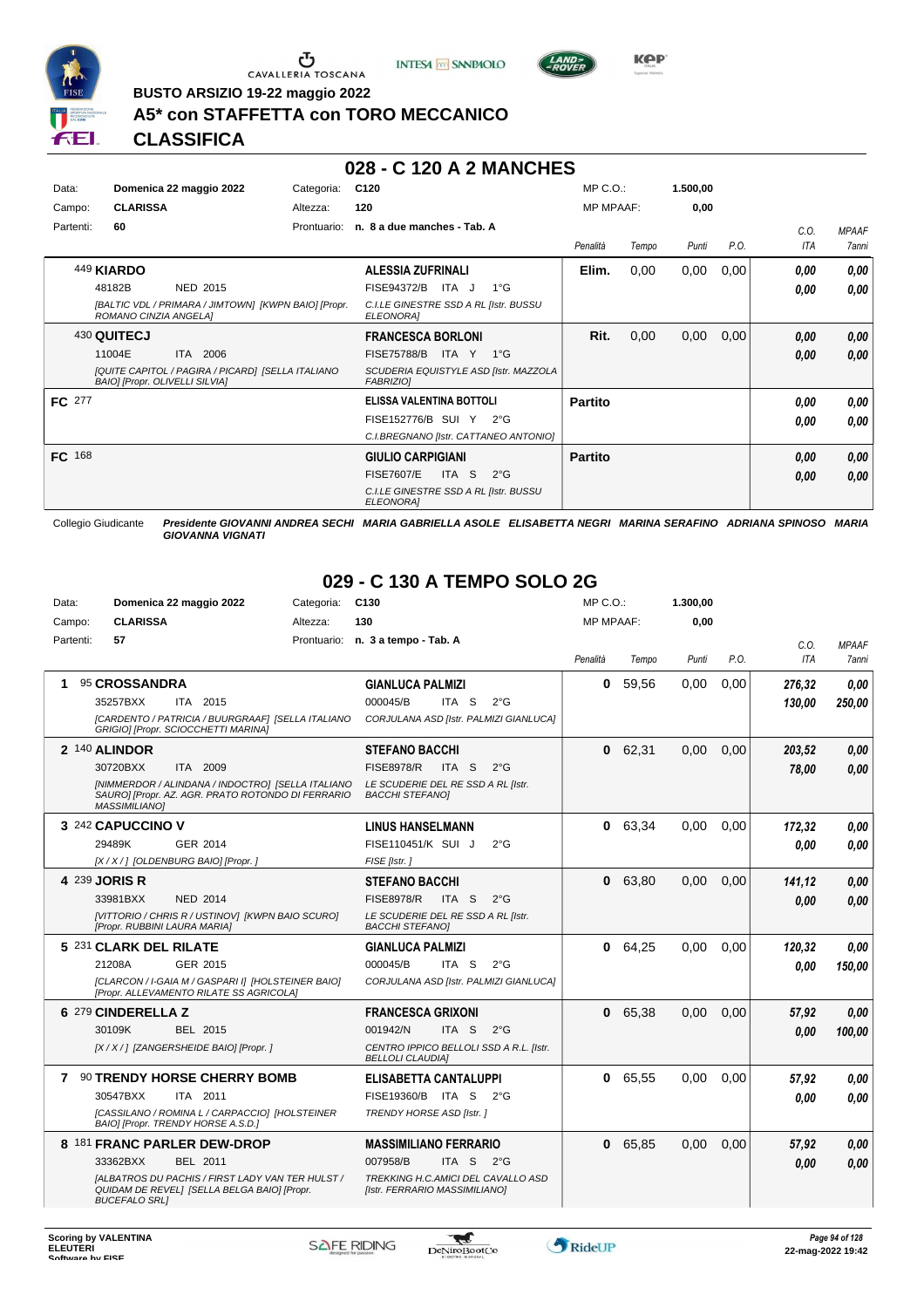

Ⴠ CAVALLERIA TOSCANA





 $L$ AND<sub>7</sub>

**BUSTO ARSIZIO 19-22 maggio 2022**

### **A5\* con STAFFETTA con TORO MECCANICO**

|                                                                                               | 029 - C 130 A TEMPO SOLO 2G                                         |                  |           |                   |      |            |              |
|-----------------------------------------------------------------------------------------------|---------------------------------------------------------------------|------------------|-----------|-------------------|------|------------|--------------|
| Categoria: C130<br>Data:<br>Domenica 22 maggio 2022                                           |                                                                     | $MP C. O.$ :     |           | 1.300,00          |      |            |              |
| <b>CLARISSA</b><br>Campo:<br>Altezza:                                                         | 130                                                                 | <b>MP MPAAF:</b> |           | 0,00              |      |            |              |
| 57<br>Partenti:                                                                               | Prontuario: n. 3 a tempo - Tab. A                                   |                  |           |                   |      | C.O.       | <b>MPAAF</b> |
|                                                                                               |                                                                     | Penalità         | Tempo     | Punti             | P.O. | <b>ITA</b> | 7anni        |
| 9 106 LABEL CHIC DE SEPTON Z                                                                  | ELISA ZAFFARONI                                                     | 0                | 65,99     | 0.00              | 0,00 | 57,92      | 0.00         |
| 15008E<br>BEL 2010                                                                            | FISE103452/B ITA J<br>$2^{\circ}$ G                                 |                  |           |                   |      | 0.00       | 0.00         |
| [LITTLE ROCK / CHELLACHIC Z / CHELLANO Z]<br>[ZANGERSHEIDE GRIGIO] [Propr. CATTANEO LAURA]    | C.I.LA PINETINA [Istr. BUSSU FRANCESCO]                             |                  |           |                   |      |            |              |
| 10 235 CHACCO'S LAWITO PS                                                                     | <b>RICCARDO PISANI</b>                                              |                  | 0 66,60   | 0,00              | 0,00 | 57,92      | 0,00         |
| 22530A<br>GER 2015                                                                            | 002627/B<br>ITA S $2^{\circ}G$                                      |                  |           |                   |      | 0.00       | 0.00         |
| [CHACCO BLUE / LAWITOUNA / LAWITO] [OLDENBURG<br>BAIO] [Propr. LOZAR SAS]                     | B.E.T. SSD A RL [Istr. DONATO LUISA]                                |                  |           |                   |      |            |              |
| <b>11 116 ZINZILLU</b>                                                                        | <b>LUIGI CUPONE</b>                                                 |                  | 0 66,73   | 0.00              | 0,00 | 41,60      | 0,00         |
| 45472B<br>ITA 2015                                                                            | 019183/B<br>ITA S $2^{\circ}G$                                      |                  |           |                   |      | 52,00      | 0.00         |
| [CANTURO / MASCIA / KSAR-SITTE] [SELLA ITALIANO<br>BAIO] [Propr. AZ. AGRICOLA GOSCIOLA LUCIA] | CI SCUD DEL BORGHETTO ASD [Istr.<br><b>CUPONE LUIGII</b>            |                  |           |                   |      |            |              |
| 12 179 FELLINI DU BARY                                                                        | JULIEN RICCARDO DURAND                                              |                  | 0 67,59   | 0.00              | 0,00 | 41,60      | 0,00         |
| 34583BXX<br>FRA 2015                                                                          | 013505/B<br>FRA S 2°G                                               |                  |           |                   |      | 0.00       | 0.00         |
| [NARTAGO / VERELUDE / LUX Z] [SELLA FRANCESE<br>GRIGIO] [Propr. PAOLETTI CARLOS JOSEF]        | LA FRANCESINA ASD [Istr. DURAND JULIEN<br>RICCARDO]                 |                  |           |                   |      |            |              |
| 13 188 BOY BAD                                                                                | ELISABETTA CANTALUPPI                                               |                  | 0 67,78   | 0.00              | 0.00 | 41,60      | 0.00         |
| 33586BXX<br>ITA 2014                                                                          | FISE19360/B ITA S 2°G                                               |                  |           |                   |      | 0.00       | 0.00         |
| [BAEDEKER / MY LADY / ] [SELLA ITALIANO BAIO] [Propr.<br><b>NEBULONI GIANLUCAI</b>            | TRENDY HORSE ASD [Istr. ]                                           |                  |           |                   |      |            |              |
| 14 244 STAKKASBLUE                                                                            | LUCREZIA MARIA NICOLA                                               |                  | 0 67,96   | 0,00              | 0,00 | 41,60      | 0.00         |
| 22254A<br>GER 2012                                                                            | FISE42455/B ITA Y 2°G                                               |                  |           |                   |      | 0.00       | 0.00         |
| [STAKKATO / CHACCY / CHACCO-BLUE] [OLDENBURG<br>GRIGIO] [Propr. SPRING STAL SRL]              | MARRAS ASD [Istr. MARRAS ANTONIO]                                   |                  |           |                   |      |            |              |
| 15 237 TRENDY HORSE ZINA                                                                      | ELISABETTA CANTALUPPI                                               | $\mathbf{0}$     | 69,75     | 0.00              | 0,00 | 0,00       | 0.00         |
| 34059BXX<br>ITA 2014                                                                          | FISE19360/B ITA S 2°G                                               |                  |           |                   |      | 0.00       | 0.00         |
| [ZINEDINE / CAPRICELLA / CALATO] [OLDENBURG BAIO]<br>[Propr. TRENDY HORSE A.S.D.]             | TRENDY HORSE ASD [Istr. ]                                           |                  |           |                   |      |            |              |
| 16 146 CUPIDO VG Z                                                                            | <b>STEFANO NICOLODI</b>                                             | $\mathbf{0}$     | 69,88     | 0.00              | 0,00 | 0,00       | 0.00         |
| 30534K<br>BEL 2015                                                                            | 002690/A<br>ITA S 2°G                                               |                  |           |                   |      | 0,00       | 0,00         |
| [X / X / ] [ZANGERSHEIDE SAURO] [Propr. ]                                                     | CENTRO IPPICO LA TORBIERA S.S.D. A R.L.<br>[Istr. NICOLODI STEFANO] |                  |           |                   |      |            |              |
| 17 274 GIPSY BABE 15 DU PETIT VIVIER                                                          | <b>EMILIE RAVERDINO KHEDDACHE</b>                                   |                  | 0, 70, 63 | 0.00              | 0,00 | 0.00       | 0,00         |
| 30453K<br>BEL 2015                                                                            | FISE112271/B SUI S 2°G                                              |                  |           |                   |      | 0,00       | 0,00         |
| [X / X / ] [SELLE LUXEMBURGEOIS SAURO] [Propr. ]                                              | A.S.ETREA [Istr. CHECCHI MATTEO]                                    |                  |           |                   |      |            |              |
| <b>18 289 FERRARI</b>                                                                         | <b>STEFANO SACCHI</b>                                               |                  | $0$ 70,80 | 0.00              | 0,00 | 0,00       | 0,00         |
| 46255B<br>NED 2010                                                                            | 005122/B<br>ITA S $2^{\circ}G$                                      |                  |           |                   |      | 0,00       | 0,00         |
| [TANGELO VAN DE ZUUTHOEVE / A. VAANTJE R. / ]<br>[KWPN BAIO] [Propr. PLAN H HOLDING S.R.L.]   | SCUDERIE DELLA MALASPINA SSD A RL<br>[Istr. SACCHI STEFANO]         |                  |           |                   |      |            |              |
| 19 86 VERSATCHE DE LA ROQUE                                                                   | <b>MARTINA MERONI</b>                                               |                  | $0$ 71,01 | 0.00              | 0,00 | 0,00       | 0,00         |
| 26011K<br>FRA 2009                                                                            | FISE65566/E SUI S 2°G                                               |                  |           |                   |      | 0,00       | 0,00         |
| [X / X / ] [SCONOSCIUTA BAIO] [Propr. ]                                                       | CI DEL DUCATO ASD [Istr. BRESCIANI<br>ALBERTO]                      |                  |           |                   |      |            |              |
| 20 180 VALDANO ROUGE                                                                          | <b>FRANCESCA GENOVA</b>                                             |                  | $0$ 71,29 | $0.00 \quad 0.00$ |      | 0,00       | 0,00         |
| 26296K<br>FRA 2009                                                                            | 019778/B<br>ITA S $2^{\circ}G$                                      |                  |           |                   |      | 0,00       | 0,00         |
| [X / X / ] [SELLA FRANCESE BAIO] [Propr. ]                                                    | A. VALLEVERDE [Istr. ZAPPA CRISTIANO]                               |                  |           |                   |      |            |              |
| 21 264 DAME DE LEURVEN                                                                        | PIERANNA BRAMAFARINA                                                |                  | $0$ 71,81 | 0.00              | 0,00 | 0,00       | 0,00         |
| 19722A<br>FRA 2013                                                                            | FISE25011/A ITA S 2°G                                               |                  |           |                   |      | 0,00       | 0,00         |

# **22** 268 **QUATRO VH MOLENHOF Z**

*MARTA]*

BEL 2007 **EMMA GIULIA REDENTO** *[QUADRILLO / DIVA VAN HET MOLENHOF / VIGO D'ARSOUILLES] [ZANGERSHEIDE BAIO SCURO] [Propr. BURI EMILIO] C.I.M. SSD A R.L. [Istr. CASOLARI ALBERTO]* 29105BXX BEL 2007 FISE32832/A ITA Y 2°G **0,00 0,00** 

*[CICERO Z / MATYS DE LEURVEN / DIAMANT DE SEMILLY] [SELLA FRANCESE GRIGIO] [Propr. MIROGLIO*



*HORSEBRIDGE CLUB ASD [Istr. MODENA*

*ROBERTO]*

*0,00*

**0** 72,77 0,00 0,00 *0,00*

*0,00*

*0,00*

*0,00*

*0,00*

*0,00*

*0,00*

*0,00*

*0,00*

*0,00*

*0,00*

*0,00*

*0,00*

*0,00*

*0,00*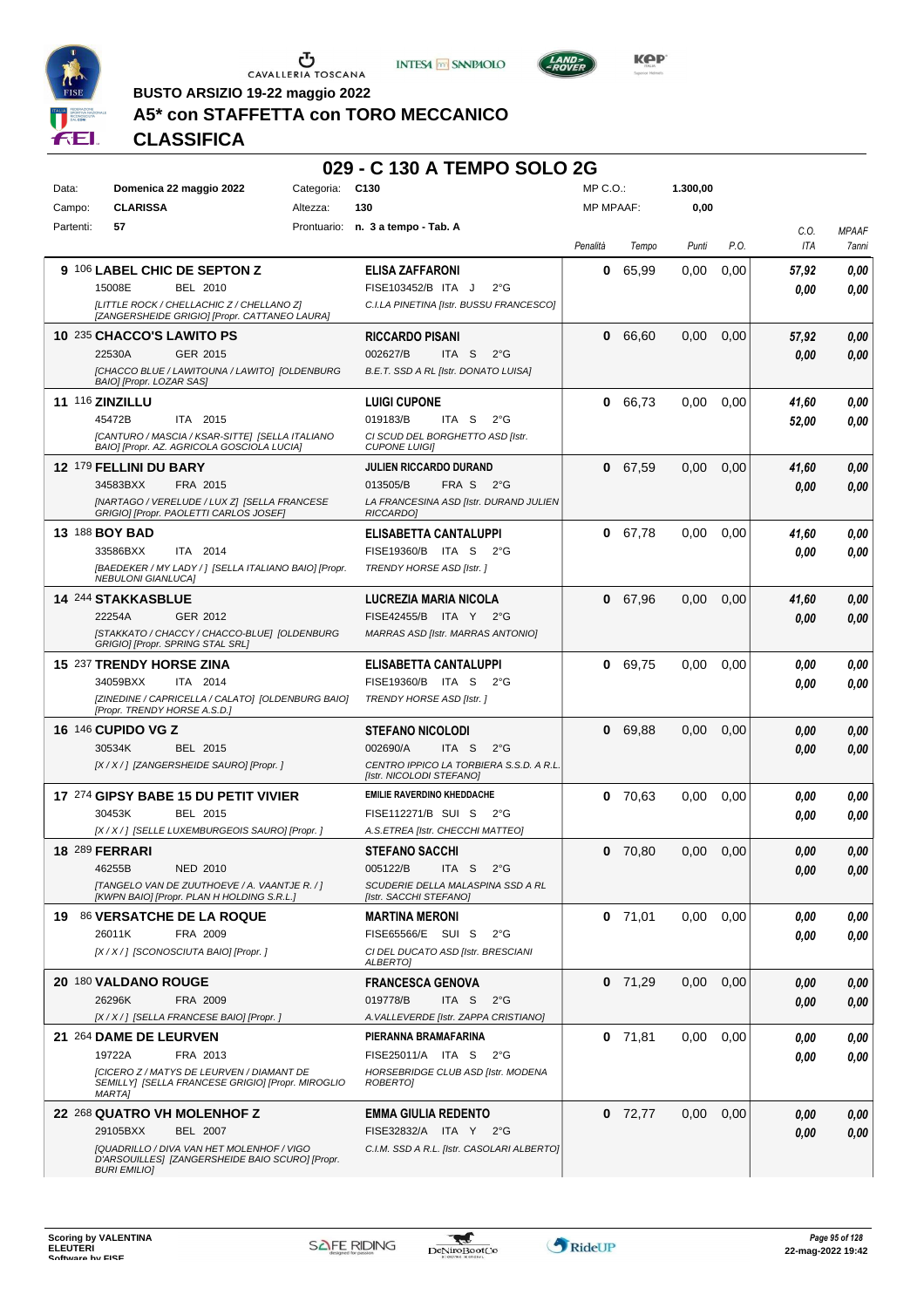

Ⴠ CAVALLERIA TOSCANA





**Kep** 

**BUSTO ARSIZIO 19-22 maggio 2022**

## **A5\* con STAFFETTA con TORO MECCANICO**

|           |                                                                                                                                                                      |            | 029 - C 130 A TEMPO SOLO 2G                                                                                                                             |                  |           |          |               |              |                      |
|-----------|----------------------------------------------------------------------------------------------------------------------------------------------------------------------|------------|---------------------------------------------------------------------------------------------------------------------------------------------------------|------------------|-----------|----------|---------------|--------------|----------------------|
| Data:     | Domenica 22 maggio 2022                                                                                                                                              | Categoria: | C <sub>130</sub>                                                                                                                                        | $MP C. O.$ :     |           | 1.300,00 |               |              |                      |
| Campo:    | <b>CLARISSA</b>                                                                                                                                                      | Altezza:   | 130                                                                                                                                                     | <b>MP MPAAF:</b> |           | 0,00     |               |              |                      |
| Partenti: | 57                                                                                                                                                                   |            | Prontuario: n. 3 a tempo - Tab. A                                                                                                                       | Penalità         | Tempo     | Punti    | P.O.          | C.O.<br>ITA  | <b>MPAAF</b><br>7ann |
| 23        | 4 SIXPACK 5<br>34929BXX<br>GER 2011<br>[STAKKATO / ANGEL OF SUN / ACORD II] [OLDENBURG<br>SAURO] [Propr. BONI STEFANO]                                               |            | <b>STEFANO NICOLODI</b><br>002690/A<br>ITA S<br>$2^{\circ}G$<br>CENTRO IPPICO LA TORBIERA S.S.D. A R.L.<br>[Istr. NICOLODI STEFANO]                     | 0                | 74,95     | 0,00     | 0,00          | 0.00<br>0.00 | 0.00<br>0.00         |
|           | 24 261 EASTWIND VDL<br>32390BXX<br><b>NED 2009</b><br>[BALOUBET DU ROUET / HELENA / AHORN] [KWPN<br>SAURO] [Propr. TALENT S.R.L.]                                    |            | <b>LUCA SCHENA</b><br>FISE32963/B ITA S<br>$2^{\circ}G$<br>A. VALLEVERDE [Istr. ZAPPA CRISTIANO]                                                        |                  | $0$ 75,15 | 0,00     | 0,00          | 0.00<br>0,00 | 0.00<br>0.00         |
|           | 25 275 DOU DOU DU BARY<br>26193K<br>FRA 2013<br>[X / X / ] [SELLA FRANCESE BAIO] [Propr. ]                                                                           |            | <b>VALENTINA SOZZI SENN</b><br>FISE126049/B SUI S<br>$2^{\circ}G$<br>C.I.BREGNANO [Istr. CATTANEO ANTONIO]                                              |                  | $0$ 77,98 | 0,00     | 0,00          | 0,00<br>0.00 | 0.00<br>0.00         |
|           | 26 101 CHAMPION W<br>45866B<br>GER 2015<br>[CARRERA VDL / ACHILLA / ACHILL - LIBERO H]<br>[WESTFALEN BAIO] [Propr. ZENERE ALESSANDRA MARIA]                          |            | LUCREZIA MARIA NICOLA<br>FISE42455/B ITA Y 2°G<br>MARRAS ASD [Istr. MARRAS ANTONIO]                                                                     | 4                | 57.79     | 0,00     | 0,00          | 0,00<br>0,00 | 0.00<br>0.00         |
| 27        | 99 SPOOCK<br>45760B<br>GER 2013<br>[STOLZENBERG / HAUPTSTUTBUCH / KALATOS]<br>[HANNOVER BAIO SCURO] [Propr. VILLA FEDERICA]                                          |            | <b>FEDERICA VILLA</b><br>FISE18119/B ITA S<br>$2^{\circ}G$<br><b>MARRAS ASD [Istr. MARRAS ANTONIO]</b>                                                  | 4                | 60,27     | 0.00     | 0,00          | 0.00<br>0.00 | 0.00<br>0.00         |
|           | <b>28 162 POKER FACE VAN'T HAGENHOF</b><br>28623K<br>BEL 2015<br>[X / X / ] [BWP SAURO] [Propr. ]                                                                    |            | <b>CLINT SULMONI</b><br>FISE54195/B SUI S<br>$2^{\circ}G$<br>C.I.BREGNANO [Istr. CATTANEO ANTONIO]                                                      |                  | 4 63,08   | 0,00     | 0,00          | 0,00<br>0,00 | 0.00<br>0.00         |
|           | 29 354 CASSANDRA<br>31435BXX<br><b>NED 2012</b><br>[CASSANOVA / GRANNONE / ] [NEDERLANDS RIJPAAR.<br>BAIO] [Propr. BERTOLOTTI JASMINE ALESSIA]                       |            | <b>SIMONE BOSSI</b><br>010268/B<br>ITA S<br>$2^{\circ}G$<br>LA PRATERIA SOCIETA' COOP. SOC. [Istr.<br>JANSSON REISSMULLER HANNA JANINA<br><b>MARIAI</b> | 4                | 65,17     | 0.00     | 0,00          | 0,00<br>0.00 | 0.00<br>0.00         |
|           | 30 255 KENSINGTON<br>46855B<br><b>NED 2015</b><br>[CASAGO / TIZORA / HAARLEM] [KWPN GRIGIO] [Propr.<br>MARZOLI GIULIO]                                               |            | <b>LUDOVICA D'INTINO</b><br>FISE78476/B ITA J<br>$2^{\circ}$ G<br>IL BEDESCO ASD [Istr. MARI ALESSANDRO]                                                |                  | 4 67,15   | 0.00     | 0,00          | 0,00<br>0,00 | 0.00<br>0.00         |
|           | 31 372 MIRYEL<br>29997BXX<br>ITA 2011<br>[LOHENGRIN DI VILLA EMILIA / LAYKA-W / VOLTAIRE]<br>[SELLA ITALIANO SAURO] [Propr. BIRTWISTLE JEFFREY]                      |            | <b>STEFANO SACCHI</b><br>005122/B<br>ITA <sub>S</sub><br>$2^{\circ}G$<br>SCUDERIE DELLA MALASPINA SSD A RL<br>[Istr. SACCHI STEFANO]                    |                  | 4 67,52   | 0,00     | 0,00          | 0.00<br>0.00 | 0.00<br>0.00         |
|           | 32 252 MARMOTTA DEIANIRA<br>46051B<br>ITA 2015<br>[FOBOS DEIANIRA / FARADHIBA / RHEINGOLD DE LUYNE]<br>[SELLA ITALIANO GRIGIO] [Propr. SOC. AGR. DEIANIRA<br>S.R.L.1 |            | <b>FILIPPO JORDAN PAGAN GRISO</b><br>FISE61679/B ITA Y 2°G<br>CI SESTESE ASD [Istr. PAGAN GRISO<br><b>CELESTEI</b>                                      |                  | 4 67,84   | 0,00     | 0,00          | 0,00<br>0,00 | 0.00<br>0,00         |
|           | 33 189 U CAPITANO Z<br>10059D<br>BEL 2012<br>[UPPERCUT DS / COCOLORES II / CAPITOL I]<br>[ZANGERSHEIDE BAIO] [Propr. MISSAGLIA GABRIELLA]                            |            | <b>STEFANO BACCHI</b><br><b>FISE8978/R</b><br>ITA S<br>$2^{\circ}G$<br>LE SCUDERIE DEL RE SSD A RL [Istr.<br><b>BACCHI STEFANO]</b>                     |                  | 4 68,36   | 0,00     | 0,00          | 0,00<br>0.00 | 0.00<br>0.00         |
|           | <b>34 173 ATTYRORY HARLEQUIN LADY</b><br>33238BXX<br>IRL 2010<br>[HARLEQUIN DU CAREL / FAIRY HILL LADY / HALLO]<br>[IRISH HORSE BAIO] [Propr. BRUSCHI ANTONIO]       |            | <b>CAMILLA BASSAN</b><br>FISE33595/A ITA J<br>$2^{\circ}$ G<br>SIMPLY HORSE SSD A RL [Istr. BASSAN<br>ANDREA]                                           |                  | 4 68,52   | 0,00     | 0.00          | 0,00<br>0,00 | 0.00<br>0.00         |
|           | 35 228 ESPRIT DE LA ROQUE<br>30583K<br>FRA 2009<br>[X / X / ] [KWPN MORELLO CORVINO] [Propr. ]                                                                       |            | <b>CLARISSA ETREA</b><br>FISE25765/B ITA S<br>$2^{\circ}G$<br>A.S.ETREA [Istr. CHECCHI MATTEO]                                                          |                  | 4 68.59   | $0.00\,$ | 0,00          | 0,00<br>0.00 | 0.00<br>0.00         |
|           | <b>36 203 BELLE JUMENT</b><br>29082K<br>GER 2015<br>[X / X / ] [SELLA TEDESCA BAIO SCURO] [Propr. ]                                                                  |            | <b>LINUS HANSELMANN</b><br>FISE110451/K SUI J<br>$2^{\circ}$ G<br>FISE [Istr.]                                                                          |                  | 4 70,31   | 0,00     | 0,00          | 0,00<br>0,00 | 0,00<br>0.00         |
|           | 37 100 CARLO CAPONE                                                                                                                                                  |            | <b>SARA BARABANI</b>                                                                                                                                    |                  | 4 70,61   |          | $0,00$ $0,00$ | 0,00         | 0,00                 |

GER 2008

FISE12718/A ITA S 2°G

17498A FISE12718/A *0,00*

*[CARLOS DZ / ULLA XIV / CAPONE II] [HOLSTEINER BAIO] [Propr. SIMONAZZI UMBERTO & C.SRL] RUBBIANETTA SSD A RL [Istr. CORRAO SALVATORE]*



*0,00*

*MPAAF 7anni*

*0,00*

*0,00*

*0,00*

*0,00*

*0,00*

*0,00*

*0,00*

*0,00*

*0,00*

*0,00*

*0,00*

*0,00*

*0,00*

*0,00*

*0,00*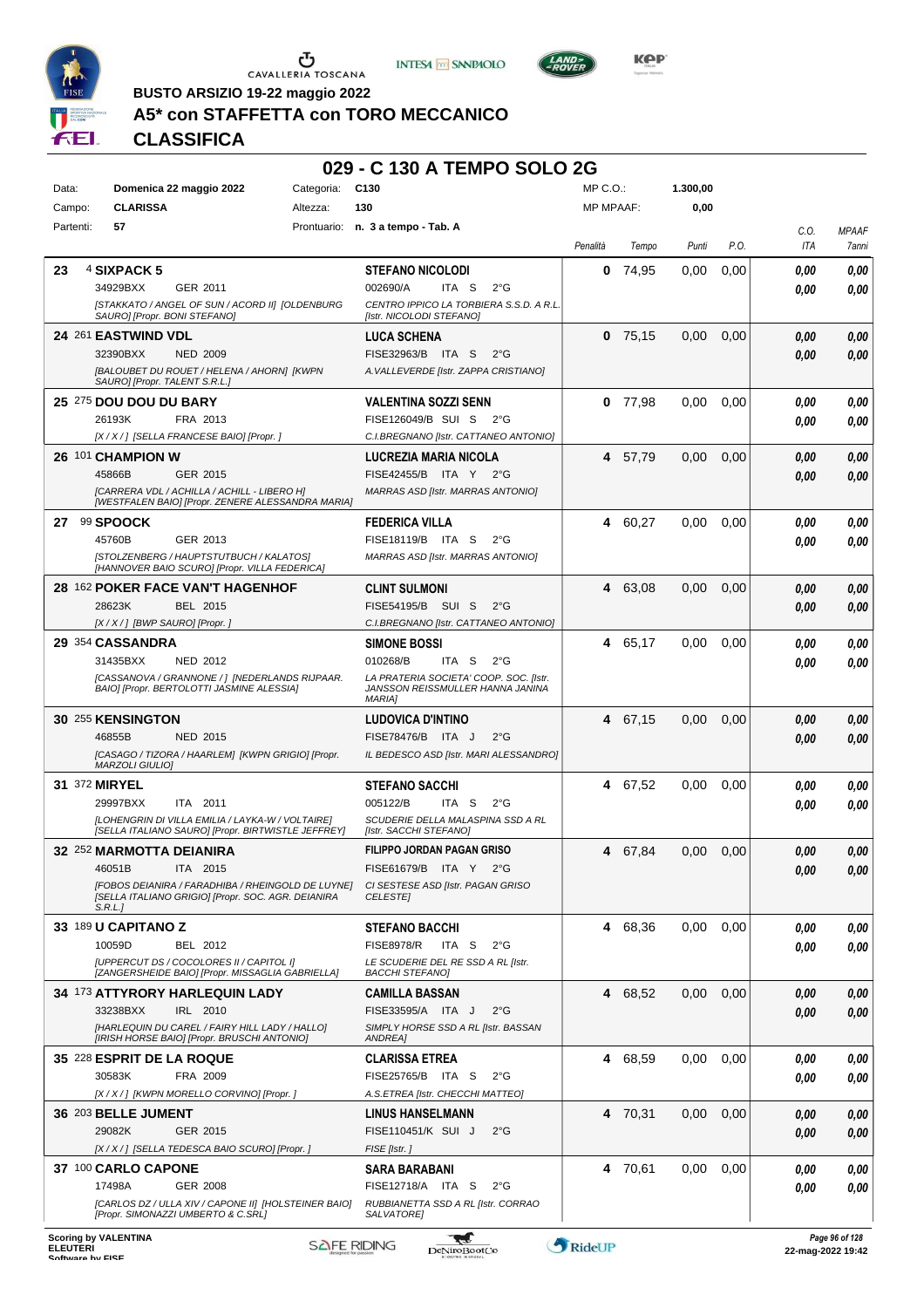





 $L$ AND<sub>=</sub>

**BUSTO ARSIZIO 19-22 maggio 2022**

### **A5\* con STAFFETTA con TORO MECCANICO**

|           |                                                                                                                               |            | 029 - C 130 A TEMPO SOLO 2G                                                                  |                  |         |          |      |             |                       |
|-----------|-------------------------------------------------------------------------------------------------------------------------------|------------|----------------------------------------------------------------------------------------------|------------------|---------|----------|------|-------------|-----------------------|
| Data:     | Domenica 22 maggio 2022                                                                                                       | Categoria: | C <sub>130</sub>                                                                             | MP C.O.:         |         | 1.300,00 |      |             |                       |
| Campo:    | <b>CLARISSA</b>                                                                                                               | Altezza:   | 130                                                                                          | <b>MP MPAAF:</b> |         | 0,00     |      |             |                       |
| Partenti: | 57                                                                                                                            |            | Prontuario: n. 3 a tempo - Tab. A                                                            | Penalità         | Tempo   | Punti    | P.O. | C.O.<br>ITA | <b>MPAAF</b><br>7anni |
|           | 38 160 WOW                                                                                                                    |            | <b>ANTONIO VITALI</b>                                                                        | 4                | 71,31   | 0,00     | 0,00 | 0.00        | 0.00                  |
|           | ITA 2012<br>34661BXX                                                                                                          |            | 002854/B<br>ITA S<br>$2^{\circ}G$                                                            |                  |         |          |      | 0,00        | 0.00                  |
|           | [KANNAN / BETTY GRIGIA / CATHAGO] [SELLA ITALIANO<br>GRIGIO] [Propr. SOC. AGR. CHIAPPA A., VITALI A., E<br><b>ALESSANDRA1</b> |            | SCUDERIA CA' DE ZECCHI [Istr. CAPPAI<br><b>STEFANOI</b>                                      |                  |         |          |      |             |                       |
|           | 39 115 GOOD VIBRATIONS D'ACHERONTE                                                                                            |            | <b>MASSIMILIANO FERRARIO</b>                                                                 |                  | 4 71,73 | 0,00     | 0,00 | 0.00        | 0.00                  |
|           | 31531BXX<br>ITA 2011                                                                                                          |            | 007958/B<br>ITA S<br>$2^{\circ}G$                                                            |                  |         |          |      | 0.00        | 0.00                  |
|           | [CANTURO / MORE AND MORE / CASSINI] [SELLA<br>ITALIANO BAIO] [Propr. AZ. AGR. PRATO ROTONDO DI<br>FERRARIO MASSIMILIANO]      |            | TREKKING H.C.AMICI DEL CAVALLO ASD<br>[Istr. FERRARIO MASSIMILIANO]                          |                  |         |          |      |             |                       |
|           | 40 211 KINGFIELD M Z                                                                                                          |            | <b>EDOARDO MAGISTRETTI</b>                                                                   |                  | 4 77,30 | 0,00     | 0,00 | 0,00        | 0.00                  |
|           | 34755BXX<br>BEL 2014<br>[KANNAN / BLUEFIELD M / HEARTBREAKER]<br>[ZANGERSHEIDE BAIO] [Propr. JD EQUUS LAB S.R.L.]             |            | 008466/B<br>ITA S<br>$2^{\circ}G$<br>PENTAGON R.C. SSD A RL [Istr. BELLONI<br><b>ANGELOI</b> |                  |         |          |      | 0,00        | 0.00                  |
|           | 41 209 ARTIST Z                                                                                                               |            | <b>MATTEO ZOJA</b>                                                                           |                  | 4 77,58 | 0.00     | 0.00 | 0.00        | 0.00                  |
|           | 16638E<br>FRA 2012                                                                                                            |            | ITA S<br>$2^{\circ}$ G<br>002198/A                                                           |                  |         |          |      | 0.00        | 0.00                  |
|           | [AIR JORDAN / PRISTANNA / ADAGIO IV]<br>[ZANGERSHEIDE BAIO] [Propr. BALDAZZI ELISA]                                           |            | I TULIPANI ASD [Istr. ZOJA MATTEO]                                                           |                  |         |          |      |             |                       |
|           | <b>42 121 BORNEO GERY</b>                                                                                                     |            | <b>EDOARDO INGRA'</b>                                                                        | 8                | 65,94   | 0.00     | 0,00 | 0,00        | 0.00                  |
|           | 23978G<br>FRA 2011                                                                                                            |            | FISE16026/G ITA S<br>$2^{\circ}G$                                                            |                  |         |          |      | 0.00        | 0.00                  |
|           | [OUTSIDER / JAEE DES ORES / ] [SELLA FRANCESE<br>GRIGIO] [Propr. GRIMALDI GUIDO]                                              |            | ASD SCUDERIE DELLA PICCHETTA [Istr.<br><b>VILLOTTI ELIAI</b>                                 |                  |         |          |      |             |                       |
|           | 43 165 STAKKLAWITA                                                                                                            |            | <b>GIANLUCA PALMIZI</b>                                                                      |                  | 8 67,62 | 0,00     | 0.00 | 0.00        | 0.00                  |
|           | GER 2012<br>35442BXX                                                                                                          |            | 000045/B<br>ITA S<br>$2^{\circ}G$                                                            |                  |         |          |      | 0.00        | 0.00                  |
|           | [STAKKATOL / LACOBA Z / LAWITO] [OLDENBURG<br>GRIGIO] [Propr. SENONER SUSAN]                                                  |            | CORJULANA ASD [Istr. PALMIZI GIANLUCA]                                                       |                  |         |          |      |             |                       |
|           | 44 112 BUCKINGHAM                                                                                                             |            | <b>EDOARDO MAGISTRETTI</b>                                                                   |                  | 8 69,32 | 0.00     | 0,00 | 0,00        | 0.00                  |
|           | 32623BXX<br>ITA 2013<br>[BALOU DU ROUET / VALESCA / VALENTINO]                                                                |            | 008466/B<br>ITA S<br>$2^{\circ}G$<br>PENTAGON R.C. SSD A RL [Istr. BELLONI                   |                  |         |          |      | 0.00        | 0.00                  |
|           | [HANNOVER SAURO] [Propr. IL BOSCHETTO SOCIETA'<br><b>AGRICOLA SRL1</b>                                                        |            | ANGELO]                                                                                      |                  |         |          |      |             |                       |
|           | 45 256 URICO P.CLINTON                                                                                                        |            | <b>DAVIDE APPIANI</b>                                                                        |                  | 8 71,31 | 0,00     | 0,00 | 0.00        | 0.00                  |
|           | 35197BXX<br>GER 2014                                                                                                          |            | FISE78618/B ITA J<br>$2^{\circ}G$                                                            |                  |         |          |      | 0.00        | 0.00                  |
|           | [URIKO / BARCA / PARCO] [WESTFALEN BAIO] [Propr.<br>AZIENDA AGRICOLA FONTANA DARIO]                                           |            | LE FORNACI JUMP [Istr. ROSSONI LUIGI]                                                        |                  |         |          |      |             |                       |
|           | 46 170 ALFRED                                                                                                                 |            | SARA BARABANI                                                                                |                  | 8 71,59 | 0,00     | 0,00 | 0,00        | 0.00                  |
|           | 19899A<br><b>NED 2005</b>                                                                                                     |            | FISE12718/A ITA S<br>$2^{\circ}$ G                                                           |                  |         |          |      | 0.00        | 0.00                  |
|           | [LARINO / MIRANDA / EKSTEIN] [KWPN BAIO] [Propr.<br><b>BARABANI SARA]</b>                                                     |            | RUBBIANETTA SSD A RL [Istr. CORRAO<br>SALVATORE]                                             |                  |         |          |      |             |                       |
|           | 47 241 FLETCHER TER WILGEN Z                                                                                                  |            | <b>CLINT SULMONI</b>                                                                         |                  | 8 72,49 | 0.00     | 0,00 | 0,00        | 0.00                  |
|           | 30070K<br>BEL 2015                                                                                                            |            | FISE54195/B SUI S<br>$2^{\circ}$ G                                                           |                  |         |          |      | 0.00        | 0.00                  |
|           | [X / X / ] [ZANGERSHEIDE BAIO] [Propr. ]                                                                                      |            | C.I.BREGNANO [Istr. CATTANEO ANTONIO]                                                        |                  |         |          |      |             |                       |
|           | 48 192 JASSIMO VAN DE MANGELAAR                                                                                               |            | <b>GIANLUCA NEBULONI</b>                                                                     |                  | 8 73,13 | 0,00     | 0,00 | 0,00        | 0.00                  |
|           | 46642B<br><b>BEL 2009</b><br>[MASSIMO / FUTURE SPRIDE / TIS VOLTAIRE D'01] [BEL.                                              |            | FISE17677/B ITA S<br>$2^{\circ}$ G<br>IL CERRO [Istr. NEBULONI GIANLUCA]                     |                  |         |          |      | 0.00        | 0.00                  |
|           | WARMBLOEDPAARD GRIGIO] [Propr. CANTALUPPI<br><b>ELISABETTAI</b>                                                               |            |                                                                                              |                  |         |          |      |             |                       |
|           | <b>49 147 VIOLETTE AR IROISE</b>                                                                                              |            | <b>ALAIN JEAN ERNEST DUBOIS</b>                                                              |                  | 8 76,97 | 0.00     | 0.00 | 0,00        | 0,00                  |
|           | 48416B<br>FRA 2009                                                                                                            |            | ITA S $2^{\circ}G$<br>001426/A                                                               |                  |         |          |      | 0.00        | 0.00                  |
|           | [LANDO / UGOLINE DU BIGOT / GRAND VENEUR] [SELLA<br>FRANCESE BAIO] [Propr. DUBOIS ALAIN JEAN ERNEST]                          |            | HORSE CLUB VILLA AIRAGHI ASD [Istr.<br><b>DUBOIS ALAIN JEAN ERNEST]</b>                      |                  |         |          |      |             |                       |
|           | 50 155 KANE EB                                                                                                                |            | <b>MASSIMILIANO FERRARIO</b>                                                                 |                  | 8 77,86 | 0,00     | 0,00 | 0,00        | 0,00                  |
|           | NED 2015<br>49355B                                                                                                            |            | 007958/B<br>ITA S $2^{\circ}G$                                                               |                  |         |          |      | 0.00        | 0,00                  |
|           | [KAFKA VD HEFFINCK / CASCADO E.B. / LUCKY BOY]<br>[KWPN BAIO] [Propr. CIROCCHI VIVIANO FELICIANO]                             |            | TREKKING H.C.AMICI DEL CAVALLO ASD<br>[Istr. FERRARIO MASSIMILIANO]                          |                  |         |          |      |             |                       |
|           | 51 227 KANBET AMALFI                                                                                                          |            | <b>ANTONIO VITALI</b>                                                                        |                  | 9 78,03 | 0.00     | 0,00 | 0.00        | 0,00                  |
|           | 34670BXX<br>ITA 2013                                                                                                          |            | 002854/B<br>ITA S<br>$2^{\circ}$ G                                                           |                  |         |          |      | 0.00        | 0,00                  |
|           | [KANNAN / BETTY GRIGIA / CARTHAGO] [SELLA<br>ITALIANO GRIGIO] [Propr. SOC. AGR. CHIAPPA A., VITALI<br>A., E ALESSANDRA]       |            | SCUDERIA CA' DE ZECCHI [Istr. CAPPAI<br>STEFANO]                                             |                  |         |          |      |             |                       |
|           |                                                                                                                               |            |                                                                                              |                  |         |          |      |             |                       |

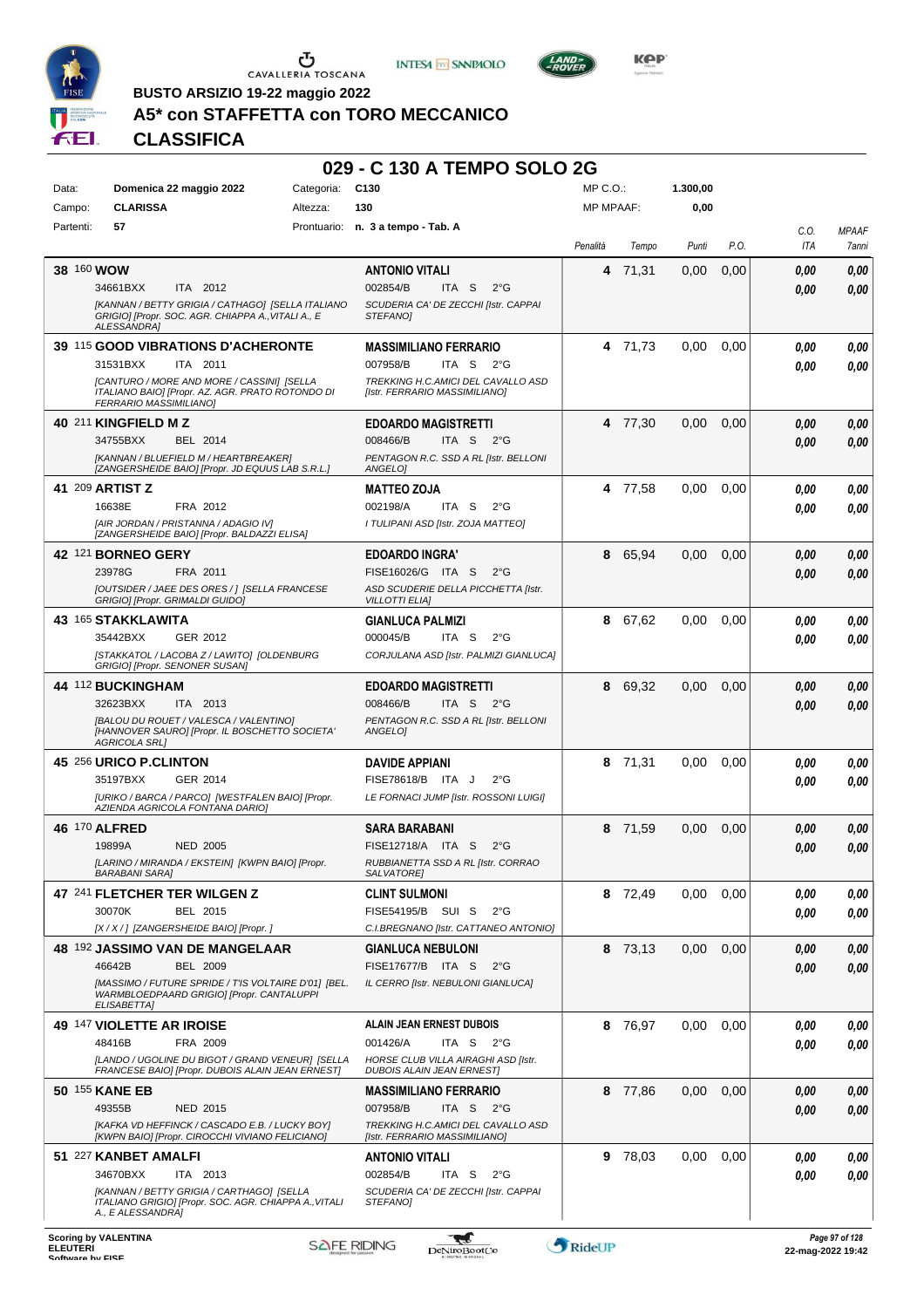





**BUSTO ARSIZIO 19-22 maggio 2022**

## **A5\* con STAFFETTA con TORO MECCANICO**

## **CLASSIFICA**

#### **029 - C 130 A TEMPO SOLO 2G**

| Data:     | Domenica 22 maggio 2022                                                                                                                                                   | Categoria:  | C <sub>130</sub>                                                                                                           | $MP C. O.$ :     |          | 1.300.00 |      |                    |                              |
|-----------|---------------------------------------------------------------------------------------------------------------------------------------------------------------------------|-------------|----------------------------------------------------------------------------------------------------------------------------|------------------|----------|----------|------|--------------------|------------------------------|
| Campo:    | <b>CLARISSA</b>                                                                                                                                                           | Altezza:    | 130                                                                                                                        | <b>MP MPAAF:</b> |          | 0.00     |      |                    |                              |
| Partenti: | 57                                                                                                                                                                        | Prontuario: | n. 3 a tempo - Tab. A                                                                                                      | Penalità         | Tempo    | Punti    | P.O. | C.0.<br><b>ITA</b> | <b>MPAAF</b><br><b>7anni</b> |
|           | 52 194 INOX D'OR<br><b>BEL 2014</b><br>47229B<br>[CURY DU SEIGNEUR / CHERIDE WILMAR Z / CHELLANO<br>Z] [CHEVAL DE SPORT BELG BAIO] [Propr. DEMATTE'<br><b>MARGHERITAI</b> |             | <b>MARGHERITA DEMATTE'</b><br>FISE6300/C<br>ITA S<br>$2^{\circ}$ G<br>SIMPLY HORSE SSD A RL [Istr. BASSAN<br>ANDREA]       |                  | 12 72,28 | 0,00     | 0,00 | 0.00<br>0.00       | 0,00<br>0,00                 |
|           | <b>53 197 HUSTINA</b><br>46262B<br>NED 2012<br>[USTINOV / BARINA / KOJAK] [KWPN BAIO] [Propr. TREZZI<br>PAOLO FRANCESCOI                                                  |             | <b>ELEONORA TREZZI</b><br><b>FISE7327/C</b><br>ITA S<br>$2^{\circ}$ G<br>IL BEDESCO ASD [Istr. CIROCCHI RITA]              | 20               | 85,88    | 0,00     | 0,00 | 0.00<br>0.00       | 0.00<br>0.00                 |
|           | <b>157 TASCA COURTIER Z</b><br>33437BXX<br>BEL 2014<br>[TOULON / CORDEKA T / ACORADO I] [ZANGERSHEIDE<br>BAIO] [Propr. LASAGNI PAOLO ATTILIO]                             |             | <b>VANESSA AMBROSETTI</b><br>007564/B<br>ITA S<br>$2^{\circ}G$<br>PENTAGON R.C. SSD A RL [Istr. BELLONI<br>ANGELOI         | Rit.             | 0.00     | 0.00     | 0.00 | 0,00<br>0.00       | 0,00<br>0,00                 |
|           | 176 DARCORRADO 2<br>48194B<br>GER 2015<br>[DARCODELLO / ZORA XII / 1 [HOLSTEINER GRIGIO]<br>[Propr. FERRARI MAURO]                                                        |             | <b>ROBERTO ARIOLDI</b><br>ITA S<br>001895/B<br>$2^{\circ}$ G<br>C.I.LA LOGGIA [Istr. ARIOLDI EMANUELE]                     | Rit.             | 0,00     | 0,00     | 0,00 | 0.00<br>0.00       | 0.00<br>0.00                 |
|           | 210 BERTONE LA HUBERT<br>FRA 2011<br>14913D<br><b>IQUAPRICE BOIMARGOT QUINCY / NANA DU HAMEAU / 1</b><br>[SELLA FRANCESE SAURO] [Propr. A-TEAM HORSES SRL]                |             | <b>STEFANO SACCHI</b><br>005122/B<br>ITA S<br>$2^{\circ}$ G<br>SCUDERIE DELLA MALASPINA SSD A RL<br>[Istr. SACCHI STEFANO] | Rit.             | 0.00     | 0.00     | 0,00 | 0.00<br>0.00       | 0.00<br>0,00                 |
| FC 182    |                                                                                                                                                                           |             | <b>ALESSANDRO MARI</b><br>011271/B<br>ITA <sub>S</sub><br>$2^{\circ}G$<br>IL BEDESCO ASD [Istr. CIROCCHI RITA]             | <b>Partito</b>   |          |          |      | 0.00<br>0.00       | 0.00<br>0.00                 |

Collegio Giudicante *Presidente GIOVANNI ANDREA SECHI MARIA GABRIELLA ASOLE ELISABETTA NEGRI MARINA SERAFINO ADRIANA SPINOSO MARIA GIOVANNA VIGNATI*

## **030 - C 130 A TEMPO SOLO 1G**

| Data:     | Domenica 22 maggio 2022                                                                                                    | Categoria:  | C <sub>130</sub>                                                   | $MP C. O.$ :     |       | 900.00 |      |        |              |
|-----------|----------------------------------------------------------------------------------------------------------------------------|-------------|--------------------------------------------------------------------|------------------|-------|--------|------|--------|--------------|
| Campo:    | <b>CLARISSA</b>                                                                                                            | Altezza:    | 130                                                                | <b>MP MPAAF:</b> |       | 0,00   |      |        |              |
| Partenti: | 56                                                                                                                         | Prontuario: | n. 3 a tempo - Tab. A                                              |                  |       |        |      | C.0.   | <b>MPAAF</b> |
|           |                                                                                                                            |             |                                                                    | Penalità         | Tempo | Punti  | P.O. | ITA    | <b>7anni</b> |
|           | 1 283 HOPE VAN DE HORTHOEVE                                                                                                |             | <b>ANDREA PISANI</b>                                               | 0                | 61,36 | 0,00   | 0,00 | 191,83 | 0,00         |
|           | 05259H<br><b>BEL 2007</b>                                                                                                  |             | FISE104872/B ITA C<br>$1^{\circ}G$                                 |                  |       |        |      | 0.00   | 0.00         |
|           | <b>ICABRIO VAN DE HEFFINCK / UNIANA / FANTASTIQUEI</b><br>[BEL. WARMBLOEDPAARD GRIGIO] [Propr. JUMPING<br><b>CLUB ASDI</b> |             | B.E.T. SSD A RL [Istr. DONATO LUISA]                               |                  |       |        |      |        |              |
|           | 2 412 JAZIER VAN'T EIGENLO                                                                                                 |             | <b>ERIKA FRANCESCA BOMBINI</b>                                     | $\bf{0}$         | 61,77 | 0,00   | 0.00 | 141.43 | 0.00         |
|           | 15309F<br>BEL 2009                                                                                                         |             | FISE64222/B ITA J<br>$1^{\circ}G$                                  |                  |       |        |      | 0.00   | 0.00         |
|           | [HEARTBREAKER / UXIE / DARCO] [BEL.<br>WARMBLOEDPAARD BAIO] [Propr. DI SANTO TIZIANA]                                      |             | LE SCUDERIE DEL RE SSD A RL [Istr.<br><b>BACCHI STEFANOI</b>       |                  |       |        |      |        |              |
|           | 3 207 CELTHICO OXER                                                                                                        |             | <b>FRANCESCA SMITH</b>                                             | 0                | 62,41 | 0,00   | 0,00 | 119,83 | 0,00         |
|           | 25226G<br>ITA 2011                                                                                                         |             | FISE13304/B<br>ITA S<br>$1^{\circ}G$                               |                  |       |        |      | 90.00  | 0.00         |
|           | ITOULON / CHLOE Z / CHELLANO Z] [SELLA ITALIANO<br><b>BAIOI [Propr. MARIANESCHI STEPHANIE]</b>                             |             | CENTRO IPPICO BELLOLI SSD A R.L. [Istr.<br><b>BELLOLI CLAUDIAI</b> |                  |       |        |      |        |              |
|           | 4 434 AMAZONE DES FROTTARDS                                                                                                |             | <b>CHIARA LEONI</b>                                                | 0                | 63,41 | 0,00   | 0,00 | 98.23  | 0.00         |
|           | 34880BXX<br>FRA 2010                                                                                                       |             | FISE79796/B<br>ITA J<br>$1^{\circ}G$                               |                  |       |        |      | 0.00   | 0.00         |
|           | [ORLANDO / GINA DU BEUVRON / GASSON] [SELLA<br>FRANCESE BAIO] [Propr. EASY JUMP DI LORENZO LEONI]                          |             | VIRTUS EQUI ASD [Istr. SALA ANTONIO]                               |                  |       |        |      |        |              |
|           | 5 457 QUINNITY                                                                                                             |             | <b>KARIN HANSELMANN</b>                                            | $\mathbf{0}$     | 65,03 | 0,00   | 0,00 | 83.83  | 0,00         |
|           | 28920K<br>GER 2011                                                                                                         |             | FISE108147/K SUI SA 1°G                                            |                  |       |        |      | 0,00   | 0,00         |
|           | [X / X / ] [HANNOVER BAIO SCURO] [Propr. ]                                                                                 |             | FISE [Istr.]                                                       |                  |       |        |      |        |              |
|           | 6 343 SPJ LINARO SH                                                                                                        |             | <b>KARIN HANSELMANN</b>                                            | 0                | 65,14 | 0,00   | 0,00 | 40,63  | 0.00         |
|           | 29492K<br>GER 2015                                                                                                         |             | FISE108147/K SUI SA 1°G                                            |                  |       |        |      | 0.00   | 0,00         |
|           | [X / X / ] [HOLSTEINER SAURO VINOSO] [Propr. ]                                                                             |             | FISE [Istr.]                                                       |                  |       |        |      |        |              |

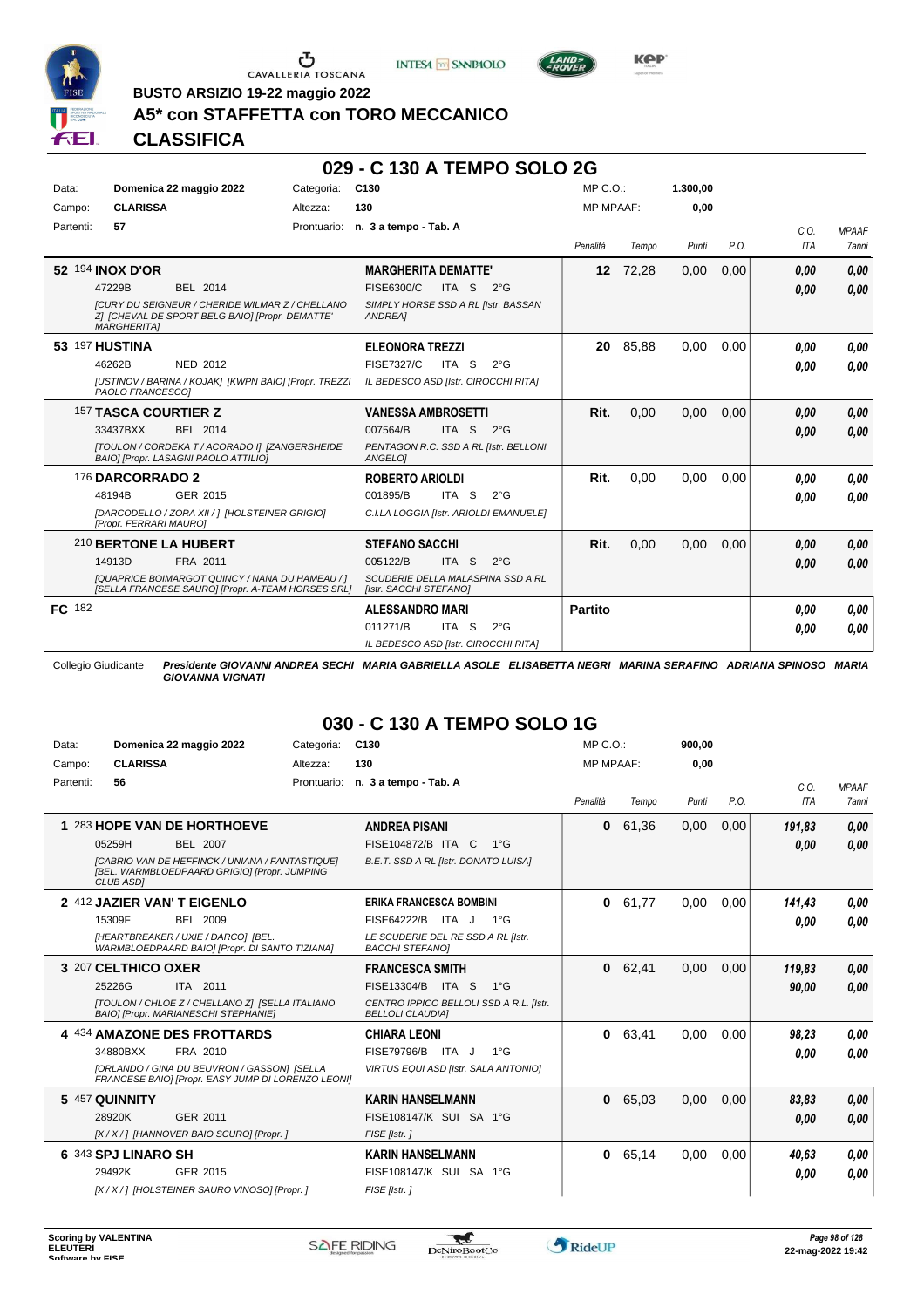





**Kep** 

**BUSTO ARSIZIO 19-22 maggio 2022**

## **A5\* con STAFFETTA con TORO MECCANICO**

**CLASSIFICA**

#### **030 - C 130 A TEMPO SOLO 1G**

| Data:     | Domenica 22 maggio 2022                                                                             | Categoria: | C <sub>130</sub>                                            | MP C.O.:         |           | 900,00 |      |       |              |
|-----------|-----------------------------------------------------------------------------------------------------|------------|-------------------------------------------------------------|------------------|-----------|--------|------|-------|--------------|
| Campo:    | <b>CLARISSA</b>                                                                                     | Altezza:   | 130                                                         | <b>MP MPAAF:</b> |           | 0,00   |      |       |              |
| Partenti: | 56                                                                                                  |            | Prontuario: n. 3 a tempo - Tab. A                           |                  |           |        |      | C.0.  | <b>MPAAF</b> |
|           |                                                                                                     |            |                                                             | Penalità         | Tempo     | Punti  | P.O. | ITA   | 7anni        |
|           |                                                                                                     |            |                                                             |                  |           |        |      |       |              |
|           | 7 328 VYBORG                                                                                        |            | <b>GIULIA ARTIOLI</b>                                       | 0                | 69.03     | 0,00   | 0,00 | 40,63 | 0,00         |
|           | 32055BXX<br>FRA 2009                                                                                |            | 009071/B<br>ITA S<br>$1^{\circ}G$                           |                  |           |        |      | 0.00  | 0,00         |
|           | [HUPPYDAM DES HORTS / OAN DU VERY / QUICK STAR]<br>ISELLA FRANCESE BAIO] [Propr. MARITAN FRANCESCA] |            | C.I.PEGASO [Istr. ZUVADELLI PAOLO<br>ADAMO]                 |                  |           |        |      |       |              |
|           |                                                                                                     |            |                                                             |                  |           |        |      |       |              |
|           | 8 426 CONTER                                                                                        |            | <b>EMILY SAHYOUNI</b>                                       | 0                | 69,61     | 0,00   | 0,00 | 40,63 | 0,00         |
|           | 26612BXX<br>ITA 2008                                                                                |            | FISE109066/B ITA Y<br>$1^{\circ}G$                          |                  |           |        |      | 54,00 | 0.00         |
|           | [CONTE DELLA CACCIA / MADAME TAIRE / VOLTAIRE]<br>[SELLA ITALIANO GRIGIO] [Propr. SAHYOUNI SERGE]   |            | NUOVA ASD C.I. CINQ FO' [Istr. FUMAGALLI<br><b>PAOLAI</b>   |                  |           |        |      |       |              |
|           | 9 474 KYRIOSO W                                                                                     |            | <b>EFISIO ROCCO MARRAS</b>                                  |                  | $0$ 72,03 | 0,00   | 0,00 | 40,63 | 0,00         |
|           | 47247B<br><b>NED 2015</b>                                                                           |            | ITA S<br><b>FISE3836/N</b><br>− 1°G                         |                  |           |        |      | 0.00  | 0,00         |
|           | [GRAND SLAM VDL / UROSA W / MANHATTAN] [KWPN                                                        |            | C.I.CAPUANO ASD [Istr. CORREDDU                             |                  |           |        |      |       |              |
|           | BAIO] [Propr. RIBOLLA ALESSANDRO]                                                                   |            | GIOVANNI BATTISTA]                                          |                  |           |        |      |       |              |
|           | 10 392 HARTACUS                                                                                     |            | <b>SOFIA BAGGINI</b>                                        | 4                | 62,32     | 0,00   | 0,00 | 40,63 | 0,00         |
|           | 33278BXX<br><b>NED 2012</b>                                                                         |            | FISE97476/B ITA J<br>$1^{\circ}G$                           |                  |           |        |      | 0.00  | 0,00         |
|           | [SPARTACUS / GERMAS / BOREAS] [KWPN BAIO] [Propr.<br>ALLEVAMENTO IL RONCOLINO DI CECILIA BRENNA]    |            | MARRAS ASD [Istr. MARRAS ANTONIO]                           |                  |           |        |      |       |              |
|           |                                                                                                     |            |                                                             |                  |           |        |      |       |              |
|           | 11 297 DUENENSTURM                                                                                  |            | <b>SOFIA ELENA MANFREDINI</b>                               | 4                | 62,53     | 0,00   | 0,00 | 28,80 | 0,00         |
|           | 29932K<br>GER 2009                                                                                  |            | FISE80569/B ITA J<br>1°G                                    |                  |           |        |      | 0.00  | 0,00         |
|           | [X / X / ] [SELLA TEDESCA BAIO] [Propr. ]                                                           |            | MARRAS ASD [Istr. MARRAS ANTONIO]                           |                  |           |        |      |       |              |
|           | <b>12 295 LANCELOT TER LINDEN</b>                                                                   |            | <b>CLOE ZUCCA</b>                                           | 4                | 62,76     | 0,00   | 0,00 | 28,80 | 0,00         |
|           | 21558A<br>BEL 2011                                                                                  |            | FISE31518/A ITA Y<br>1°G                                    |                  |           |        |      | 0.00  | 0,00         |
|           | [THUNDER VAN DE ZUUTHOEVE / OLYMPIA CERISE / ]<br>[BWP BAIO CILIEGIA] [Propr. LUZI VALENTINA]       |            | HORSEBRIDGE CLUB ASD [Istr. MODENA<br>ROBERTO]              |                  |           |        |      |       |              |
|           |                                                                                                     |            |                                                             |                  |           |        |      |       |              |
|           | 13 473 CANTICO SINGLE                                                                               |            | <b>ALESSANDRO SCOLARO</b>                                   | 4                | 62,98     | 0,00   | 0,00 | 28,80 | 0,00         |
|           | 32738BXX<br>ITA 2008<br><b>[CONTE DELLA CACCIA / SAMANTHA SINGLE CROSS /</b>                        |            | FISE86019/B ITA J 1°G                                       |                  |           |        |      | 36,00 | 0,00         |
|           | BIRENO] [SELLA ITALIANO BAIO] [Propr. SOC. AGR.                                                     |            | SCUDERIA PARCO DEI MULINI ASD [Istr.<br>PECCHIO ESMERALDA]  |                  |           |        |      |       |              |
|           | CORREDDU PECCHIO SAS]                                                                               |            |                                                             |                  |           |        |      |       |              |
|           | 14 291 SHIBUMI DELLA LOGGIA                                                                         |            | VITTORIA ANDREA GIANNELLI                                   | 4                | 63,40     | 0.00   | 0,00 | 0.00  | 0,00         |
|           | 18147A<br>ITA 2011                                                                                  |            | FISE29631/B ITA S<br>1°G                                    |                  |           |        |      | 0.00  | 0.00         |
|           | [POLYFOX / IRANDESA / ] [SELLA ITALIANO SAURO]<br>[Propr. PLAN H HOLDING S.R.L.]                    |            | SCUDERIE DELLA MALASPINA SSD A RL<br>[Istr. SACCHI STEFANO] |                  |           |        |      |       |              |
|           | 15 416 GIULIA DU HOUSSOIT                                                                           |            | <b>DANA PERFETTI KESSEL</b>                                 | 4                | 64,21     | 0,00   | 0,00 | 0,00  | 0,00         |
|           | 26489K<br>BEL 2012                                                                                  |            | GL000344<br>SUI S<br>$1^{\circ}G$                           |                  |           |        |      |       |              |
|           | [X / X / ] [SELLA BELGA GRIGIO] [Propr. ]                                                           |            | FISE [Istr.]                                                |                  |           |        |      | 0,00  | 0,00         |
|           | <b>16 389 JORIN ES</b>                                                                              |            | <b>SOFIA ELENA MANFREDINI</b>                               | 4                | 64,34     | 0.00   | 0,00 | 0.00  | 0,00         |
|           | 30877K<br><b>NED 2014</b>                                                                           |            | FISE80569/B ITA J<br>1°G                                    |                  |           |        |      |       |              |
|           |                                                                                                     |            |                                                             |                  |           |        |      | 0.00  | 0.00         |
|           | [X / X / ] [KWPN SAURO] [Propr.                                                                     |            | MARRAS ASD [Istr. MARRAS ANTONIO]                           |                  |           |        |      |       |              |
|           | 17 423 GEORGE ALEXANDER<br>31710BXX<br>BEL 2012                                                     |            | <b>AMBRA MELLACE</b><br>FISE72952/B ITA Y 1°G               |                  | 4 65,31   | 0.00   | 0,00 | 0,00  | 0,00         |
|           |                                                                                                     |            |                                                             |                  |           |        |      | 0.00  | 0,00         |
|           | [NONSTOP / QUIRK OF FATE / OHIO VAN DE<br>PADERNBORRE] [BWP BAIO] [Propr. BIRTWISTLE                |            | SCUDERIE DELLA MALASPINA SSD A RL<br>[Istr. SACCHI STEFANO] |                  |           |        |      |       |              |
|           | <b>JEFFREY</b>                                                                                      |            |                                                             |                  |           |        |      |       |              |
|           | 18 443 FIRST LADY H                                                                                 |            | <b>MATILDE FRIGO</b>                                        |                  | 4 66,14   | 0,00   | 0,00 | 0.00  | 0,00         |
|           | 47451B<br><b>NED 2010</b>                                                                           |            | FISE16900/P ITA J<br>$1^{\circ}G$                           |                  |           |        |      | 0.00  | 0,00         |
|           | [NABAB DE REVE / TIDALINE / 1 [KWPN SAURO] [Propr.<br><b>GENGA SARAH FRANCESCA]</b>                 |            | NUOVA ASD C.I. CINQ FO' [Istr. GRAZIOTTI<br>SILVANO]        |                  |           |        |      |       |              |
|           | 19 407 RUBEN'S D'ETE                                                                                |            | <b>FEDERICO BROGLIA</b>                                     |                  | 4 67,03   | 0,00   | 0,00 | 0.00  | 0,00         |
|           | 28058K<br>FRA 2005                                                                                  |            | FISE62209/B ITA Y<br>$1^{\circ}G$                           |                  |           |        |      | 0,00  | 0,00         |
|           | [X / X / ] [SELLA FRANCESE SAURO] [Propr. ]                                                         |            | A. VALLEVERDE [Istr. ZAPPA CRISTIANO]                       |                  |           |        |      |       |              |
|           | 20 296 ALICE JVH Z                                                                                  |            | <b>GIADA IVALDI</b>                                         |                  | 4 67,60   | 0,00   | 0,00 | 0.00  | 0,00         |
|           | 33914BXX<br>BEL 2011                                                                                |            | FISE34401/A ITA J<br>1°G                                    |                  |           |        |      |       | 0,00         |
|           | [ARMSTRONG VD KAPEL / MAYBE BABY / HAMILTON]                                                        |            | HORSEBRIDGE CLUB ASD [Istr. FAGO                            |                  |           |        |      | 0.00  |              |
|           | [ZANGERSHEIDE BAIO SCURO] [Propr. AZ. AGR. DEL<br>RONCHETTO DI GUENZANI ROBERTA]                    |            | FRANCESCO]                                                  |                  |           |        |      |       |              |

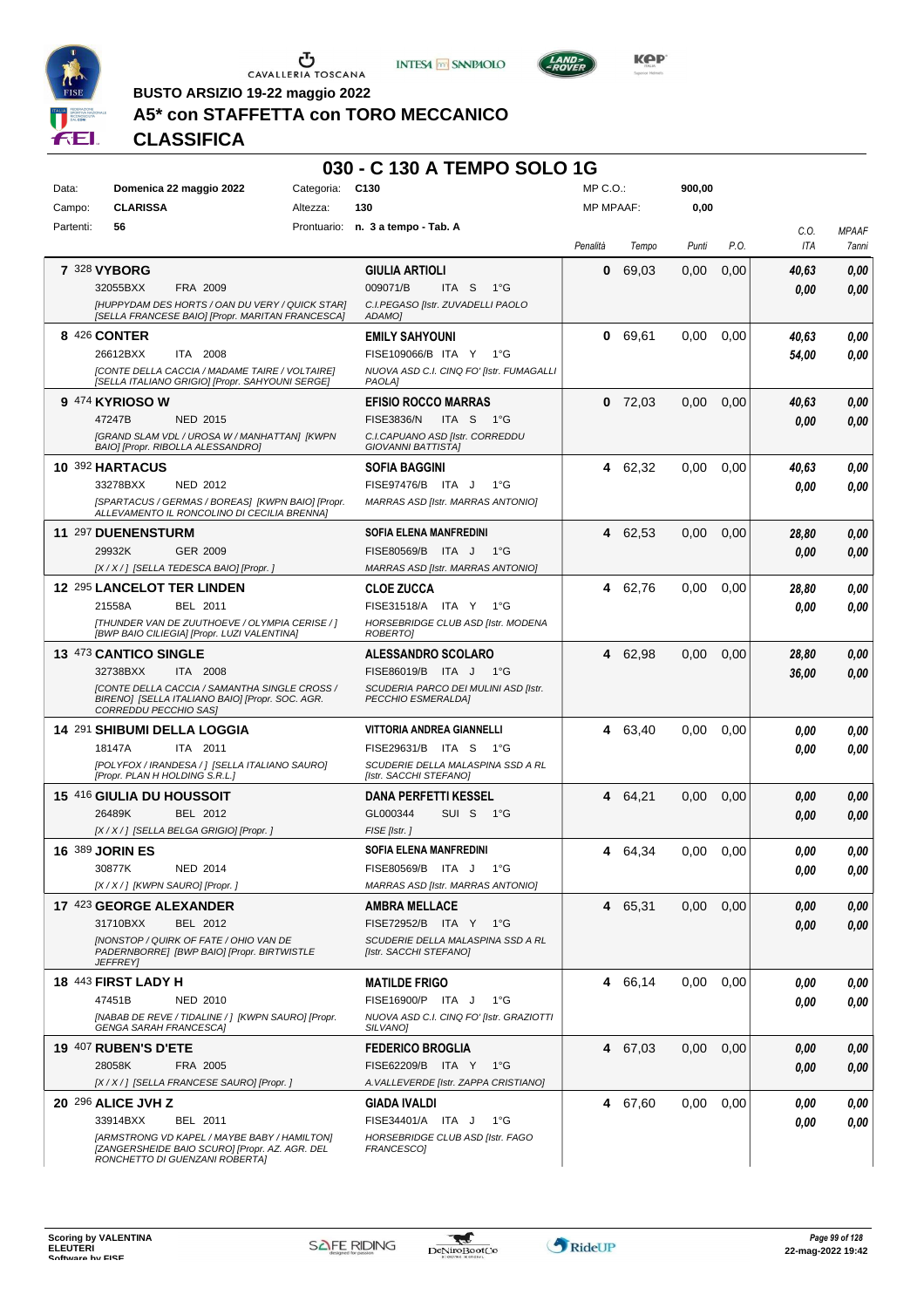





**Kep** 

## **A5\* con STAFFETTA con TORO MECCANICO**

|                |                                                                                                            |                 | 030 - C 130 A TEMPO SOLO 1G                                                  |                  |         |        |      |              |                       |
|----------------|------------------------------------------------------------------------------------------------------------|-----------------|------------------------------------------------------------------------------|------------------|---------|--------|------|--------------|-----------------------|
| Data:          | Domenica 22 maggio 2022                                                                                    | Categoria: C130 |                                                                              | MP C.O.:         |         | 900,00 |      |              |                       |
| Campo:         | <b>CLARISSA</b>                                                                                            | Altezza:        | 130                                                                          | <b>MP MPAAF:</b> |         | 0,00   |      |              |                       |
| Partenti:      | 56                                                                                                         |                 | Prontuario: n. 3 a tempo - Tab. A                                            | Penalità         | Tempo   | Punti  | P.O. | C.O.<br>ITA  | <b>MPAAF</b><br>7anni |
| 21 369 TUXON   |                                                                                                            |                 | <b>CAMILLA LODOLA</b>                                                        | 4                | 68,22   | 0,00   | 0,00 | 0.00         | 0,00                  |
|                | 33690BXX<br>ITA 2013                                                                                       |                 | <b>FISE6235/L</b><br>ITA S<br>$1^{\circ}G$                                   |                  |         |        |      | 0.00         | 0.00                  |
|                | [FOUGUEUX / - / ] [SELLA ITALIANO ROANO] [Propr.<br>ALL.TO DELLA LOGGIA S.A.S. DI ARIOLDI R.& C.]          |                 | C.I.LA LOGGIA [Istr. ARIOLDI EMANUELE]                                       |                  |         |        |      |              |                       |
|                | 22 433 JAFFIER J                                                                                           |                 | <b>PAOLO MARI</b>                                                            | 4                | 68,40   | 0,00   | 0,00 | 0.00         | 0,00                  |
|                | 49055B<br><b>NED 2014</b><br>[UP TO DATE / SAFFIER'S VL / ] [KWPN GRIGIO] [Propr.<br><b>EQUIMEX SRLI</b>   |                 | FISE79310/B ITA Y 1°G<br>IL BEDESCO ASD [Istr. CIROCCHI RITA]                |                  |         |        |      | 0.00         | 0.00                  |
|                | 23 435 GRUSHI-F                                                                                            |                 | <b>FEDERICA GIUPPONI</b>                                                     | 4                | 68,52   | 0,00   | 0,00 | 0.00         | 0,00                  |
|                | 47450B<br><b>NED 2011</b>                                                                                  |                 | FISE80073/B ITA Y 1°G                                                        |                  |         |        |      | 0.00         | 0,00                  |
|                | [NABAB DE REVE / USHI / OKLUND] [KWPN BAIO] [Propr.<br><b>LORANDI CATERINA]</b>                            |                 | IL BEDESCO ASD [Istr. CIROCCHI RITA]                                         |                  |         |        |      |              |                       |
|                | 24 383 VIFDEVA                                                                                             |                 | <b>VITTORIA ANDREA GIANNELLI</b>                                             | 4                | 68,66   | 0,00   | 0,00 | 0.00         | 0,00                  |
|                | 48609B<br>FRA 2009<br>[TOULON / LABELDEVA / 1 [SELLA FRANCESE BAIO]                                        |                 | FISE29631/B ITA S 1°G<br>SCUDERIE DELLA MALASPINA SSD A RL                   |                  |         |        |      | 0.00         | 0,00                  |
|                | <b>IPropr. A-TEAM HORSES SRLI</b>                                                                          |                 | [Istr. SACCHI STEFANO]                                                       |                  |         |        |      |              |                       |
|                | 25 387 CHARLIE 208<br>21579A<br><b>GER 2007</b>                                                            |                 | <b>CLOE ZUCCA</b>                                                            | 4                | 68,90   | 0,00   | 0,00 | 0.00         | 0,00                  |
|                | [CASSINI II / VB TAMARA / CARPACCIO] [PFER GRIGIO]                                                         |                 | FISE31518/A ITA Y 1°G<br>HORSEBRIDGE CLUB ASD [Istr. MODENA                  |                  |         |        |      | 0.00         | 0,00                  |
| 26 284 JAMES   | [Propr. MIROGLIO MARTA]                                                                                    |                 | <b>ROBERTOI</b><br><b>MALIN CAVEGN</b>                                       | 4                | 68,98   | 0,00   | 0,00 | 0.00         | 0,00                  |
|                | 13478E<br>ITA 2009                                                                                         |                 | FISE121120/K SUI C<br>$1^{\circ}G$                                           |                  |         |        |      | 0.00         | 0,00                  |
|                | [USTINOV / FORLANE D'EPIZY / NIGHTKO] [SELLA<br>ITALIANO BAIO SCURO] [Propr. CARLONI FRANCO]               |                 | FISE [Istr.]                                                                 |                  |         |        |      |              |                       |
| 27 342 CHIEF-L |                                                                                                            |                 | <b>MATILDA FUMAGALLI</b>                                                     |                  | 4 69,86 | 0,00   | 0,00 | 0.00         | 0,00                  |
|                | 16680P<br><b>NED 2007</b>                                                                                  |                 | FISE30015/B ITA Y 1°G                                                        |                  |         |        |      | 0.00         | 0.00                  |
|                | [VAILLANT / AARLANDERVEEN / ] [NEDERLANDS<br>RIJPAAR. BAIO SCURO] [Propr. PIERINI ALESSANDRA]              |                 | ASD SCUDERIA 134 [Istr. VIGO VITTORIA]                                       |                  |         |        |      |              |                       |
|                | 28 278 LADY BLUE VD WEZELSE HEIHOEVE                                                                       |                 | <b>FRANCESCO BARUFFATO</b>                                                   |                  | 4 71,12 | 0,00   | 0,00 | 0.00         | 0,00                  |
|                | 35264BXX<br>BEL 2011<br>[ZIROCCO BLUE / WANDA VAN DE WEZELSE                                               |                 | 006725/B<br>ITA S<br>1°G<br>GARZONERA H. YARD ASD [Istr. PEIRE'              |                  |         |        |      | 0.00         | 0.00                  |
|                | HEINHOEVE / DARCO] [BWP GRIGIO] [Propr. SOCIETA'<br>AGRICOLA LUDMILLA SRL]                                 |                 | ALESSANDRO]                                                                  |                  |         |        |      |              |                       |
| 29 288 FANNY   |                                                                                                            |                 | <b>CAMILLA PORETTI</b>                                                       | 4                | 71,71   | 0,00   | 0,00 | 0,00         | 0,00                  |
|                | 32693BXX<br>GER 2012<br>[GREY TOP / CAPRI / CALYPSO II] [HANNOVER BAIO                                     |                 | <b>FISE12889/B</b><br>ITA S<br>1°G<br>GARZONERA H. YARD ASD [Istr. BARUFFATO |                  |         |        |      | 0.00         | 0.00                  |
|                | SCUROJ ĮPropr. SOCIETA' AGRICOLA LUDMILLA SRLJ                                                             |                 | <b>FRANCESCOJ</b>                                                            |                  |         |        |      |              |                       |
|                | 30 394 BOO RADLEY<br>45910B<br>IRL 2011 Pony                                                               |                 | <b>ALICE GANDINI</b><br>FISE103735/B ITA J<br>1°G                            |                  | 4 74,69 | 0.00   | 0,00 | 0.00         | 0,00                  |
|                | [BAWN DUSTY / BALLYBRIT LASS / WESTSIDE MIRAH]                                                             |                 | IL BEDESCO ASD [Istr. CIROCCHI VIVIANO                                       |                  |         |        |      | 0.00         | 0,00                  |
|                | [CONNEMARA DUN] [Propr. BAGGINI SOFIA]<br>31 462 CASSIDY GESMERAY                                          |                 | <b>FELICIANO]</b>                                                            |                  |         |        |      |              |                       |
|                | 30607K<br>FRA 2012                                                                                         |                 | <b>CARLOTTA FURLANETTO</b><br>FISE51567/D ITA J 1°G                          |                  | 4 75,94 | 0,00   | 0,00 | 0.00<br>0.00 | 0,00<br>0,00          |
|                | [X / X / ] [SELLA FRANCESE SAURO] [Propr. ]                                                                |                 | IL BEDESCO ASD [Istr. CIROCCHI VIVIANO<br><b>FELICIANO]</b>                  |                  |         |        |      |              |                       |
|                | 32 319 GVS FLEXS COUNT                                                                                     |                 | <b>MARCO PORAZZI</b>                                                         |                  | 5 78,96 | 0,00   | 0,00 | 0.00         | 0,00                  |
|                | IRL 2014<br>35101BXX                                                                                       |                 | 001643/B<br>ITA SA 1°G                                                       |                  |         |        |      | 0.00         | 0,00                  |
|                | [FLEX A BILL / COLGAN COUNTESS / KINGS MASTER]<br>[IRISH HORSE SAURO] [Propr. AGRICOLA LOMBARDA<br>S.R.L.  |                 | ASIM CLUB LA VISCONTEA AID [Istr.<br><b>LUPINETTI GIANLUCAI</b>              |                  |         |        |      |              |                       |
|                | 33 336 MESSI VAN HET EIKENHOF                                                                              |                 | <b>CATERINA CORNO</b>                                                        |                  | 8 61,13 | 0,00   | 0,00 | 0.00         | 0,00                  |
|                | 32628BXX<br>BEL 2012                                                                                       |                 | 023148/B<br>ITA S<br>2°G COMP                                                |                  |         |        |      | 0.00         | 0,00                  |
|                | [TONIXE / ISABELLE VAN HET EIKENHOF / TOULON]<br>[BEL. WARMBLOEDPAARD BAIO SCURO] [Propr. CORNO<br>DAVIDE] |                 | SCUDERIA MAYOR ASD [Istr. FALORNI<br>FRANCESCO]                              |                  |         |        |      |              |                       |
| 34 401 FLYER   |                                                                                                            |                 | <b>LUCA EMANUELE ORSENIGO</b>                                                |                  | 8 64,35 | 0,00   | 0,00 | 0.00         | 0,00                  |
|                | GER 2011<br>29990BXX<br>[FLIPPER D'ELLE / COQUETTE Z / CALVIN] [WUR BAIO]                                  |                 | FISE57957/B ITA Y 1°G<br>SIMPLY HORSE SSD A RL [Istr. BASSAN                 |                  |         |        |      | 0.00         | 0,00                  |
|                | [Propr. ORSENIGO LUCA EMANUELE]                                                                            |                 | ANDREA]                                                                      |                  |         |        |      |              |                       |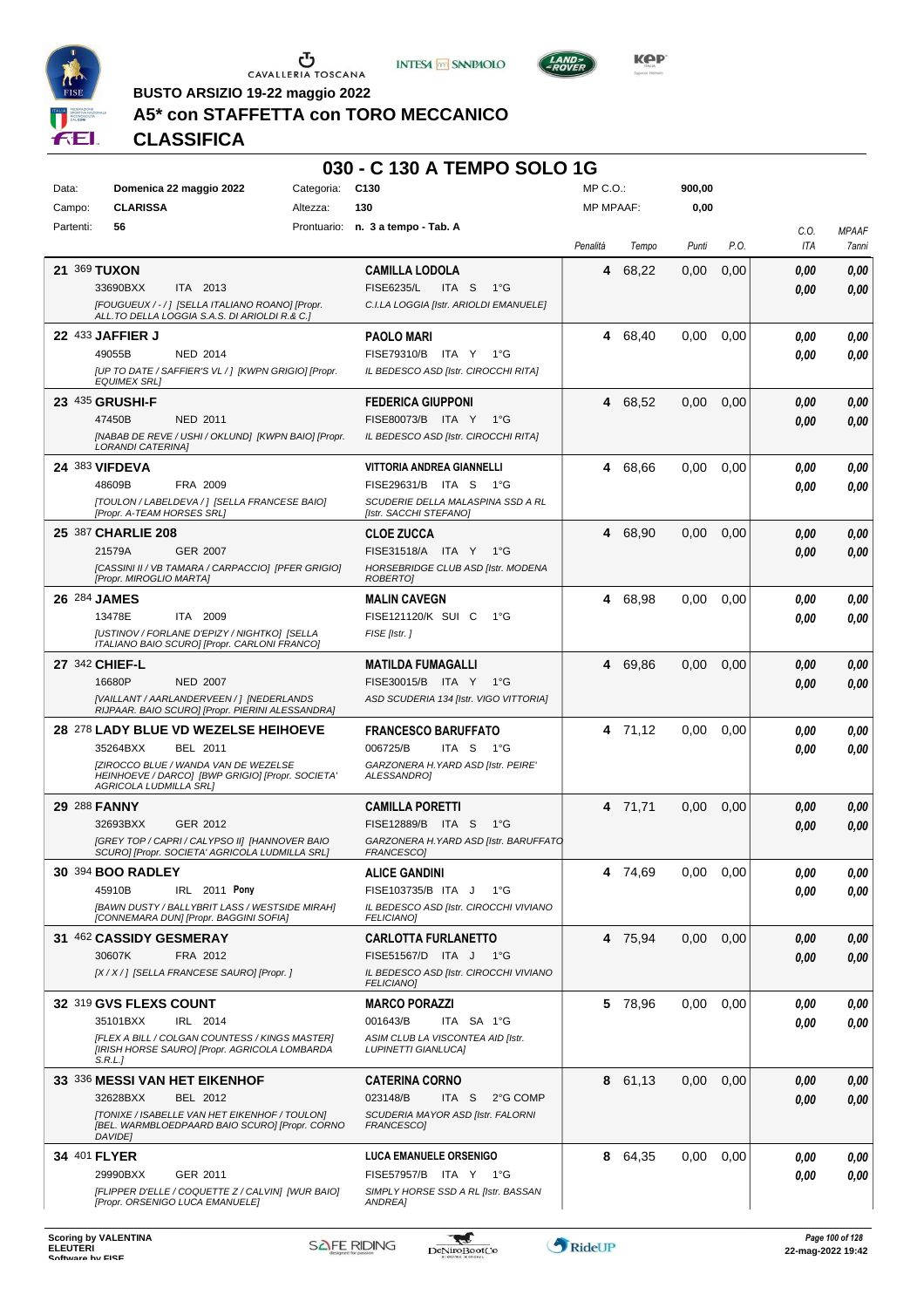





**Kep** 

**BUSTO ARSIZIO 19-22 maggio 2022**

## **A5\* con STAFFETTA con TORO MECCANICO**

|           |                                                                                                                                       |            | 030 - C 130 A TEMPO SOLO 1G                                                              |                  |          |        |      |      |              |
|-----------|---------------------------------------------------------------------------------------------------------------------------------------|------------|------------------------------------------------------------------------------------------|------------------|----------|--------|------|------|--------------|
| Data:     | Domenica 22 maggio 2022                                                                                                               | Categoria: | C <sub>130</sub>                                                                         | $MP C. O.$ :     |          | 900,00 |      |      |              |
| Campo:    | <b>CLARISSA</b>                                                                                                                       | Altezza:   | 130                                                                                      | <b>MP MPAAF:</b> |          | 0,00   |      |      |              |
| Partenti: | 56                                                                                                                                    |            | Prontuario: n. 3 a tempo - Tab. A                                                        |                  |          |        |      | C.O. | <b>MPAAF</b> |
|           |                                                                                                                                       |            |                                                                                          | Penalità         | Tempo    | Punti  | P.O. | ITA  | 7anni        |
|           | 35 314 LORD PRINCE                                                                                                                    |            | <b>CAMILLA JOURDAN</b>                                                                   | 8                | 66,95    | 0,00   | 0,00 | 0.00 | 0,00         |
|           | 26978G<br>ITA 2014                                                                                                                    |            | 002999/A<br>ITA <sub>S</sub><br>$1^{\circ}G$                                             |                  |          |        |      | 0.00 | 0,00         |
|           | <b>[TULORD DELLA CACCIA / PRINCIPESSA DELLA FICORA /</b><br>FLAMENGO DELLA FICORA] [SELLA ITALIANO BAIO]<br>[Propr. BIZZARRI ROBERTA] |            | SCUDERIA LA VILLA ASD [Istr. ALBANESE<br><b>ALICEI</b>                                   |                  |          |        |      |      |              |
|           | 36 376 BANCA POPOLARE DI BARI DACCO                                                                                                   |            | <b>DAVIDE EROS RODILOSSO</b>                                                             | 8                | 66,97    | 0,00   | 0,00 | 0.00 | 0,00         |
|           | 039541<br>GER 2011                                                                                                                    |            | FISE54858/B ITA Y 1°G                                                                    |                  |          |        |      | 0.00 | 0,00         |
|           | <b>INEW QUIDAM / OLYMPIA XV / CARTHAGOI</b><br>[HOLSTEINER SAURO] [Propr. S.A.MA.DO.GI S.R.L (PART.<br>I.V.A. 06602780725)]           |            | SCUDERIA EQUISTYLE ASD [Istr. MAZZOLA<br><b>FABRIZIOI</b>                                |                  |          |        |      |      |              |
|           | 37 391 BRAVEHEART                                                                                                                     |            | <b>ALICE DEFILIPPI</b>                                                                   | 8                | 68,70    | 0.00   | 0,00 | 0,00 | 0,00         |
|           | 30011K<br><b>DEN 2008</b>                                                                                                             |            | FISE40308/A ITA Y<br>$1^{\circ}G$                                                        |                  |          |        |      | 0.00 | 0,00         |
|           | [X / X / ] [DANISH WARMBLOOD S. BAIO] [Propr. ]                                                                                       |            | HORSEBRIDGE CLUB ASD [Istr. MODENA<br><b>ROBERTOI</b>                                    |                  |          |        |      |      |              |
|           | <b>38 327 EDIMBURG</b>                                                                                                                |            | <b>CRISTINA SILVA</b>                                                                    | 8.               | 69,42    | 0.00   | 0,00 | 0.00 | 0,00         |
|           | 30537BXX<br>ITA 2011                                                                                                                  |            | 008768/B<br>ITA SA 1°G                                                                   |                  |          |        |      | 0.00 | 0,00         |
|           | [HOLLYWOOD CHAMPEIX / KALIBER / ELMSHORN]<br>[SELLA ITALIANO BAIO] [Propr. SILVA ROBERTO]                                             |            | C.I. ZOCCOLO DURO A.S.D. [Istr. SILVA<br><b>CRISTINA1</b>                                |                  |          |        |      |      |              |
|           | 39 355 SOLANA                                                                                                                         |            | <b>CHIARA PIGNERO</b>                                                                    | 8                | 69,80    | 0.00   | 0.00 | 0,00 | 0,00         |
|           | 20159A<br>ITA 2014                                                                                                                    |            | FISE16793/A ITA S<br>$1^{\circ}G$                                                        |                  |          |        |      | 0.00 | 0,00         |
|           | [ATHLETICO I / CORRAGNA / CORRADO I] [SELLA<br>ITALIANO GRIGIO] [Propr. PIGNERO CHIARA]                                               |            | A.S.D. HIPPOCASTANO [Istr. PIGNERO<br>CHIARA]                                            |                  |          |        |      |      |              |
|           | 40 398 NABAB DU LOMA Z                                                                                                                |            | <b>MARC HERZOG</b>                                                                       | 8                | 70.19    | 0.00   | 0,00 | 0,00 | 0,00         |
|           | 28962K<br>NED 2012                                                                                                                    |            | FISE121798/K SUI S<br>$1^{\circ}G$                                                       |                  |          |        |      | 0.00 | 0.00         |
|           | [X / X / ] [ZANGERSHEIDE SAURO] [Propr. ]                                                                                             |            | FISE [Istr.]                                                                             |                  |          |        |      |      |              |
|           | 41 313 EROS                                                                                                                           |            | <b>DANIELA PECCHIOLI</b>                                                                 |                  | 12 67,95 | 0,00   | 0.00 | 0,00 | 0,00         |
|           | 17726A<br><b>NED 2009</b>                                                                                                             |            | 000278/A<br>ITA SA 1°G                                                                   |                  |          |        |      | 0.00 | 0,00         |
|           | [DIAMANT DE SEMILLY / USHI / MR.BLUE] [KWPN BAIO]<br>[Propr. MODENA ROBERTO]                                                          |            | HORSEBRIDGE CLUB ASD [Istr. MODENA<br><b>ROBERTOI</b>                                    |                  |          |        |      |      |              |
|           | 42 301 RAPI                                                                                                                           |            | <b>RICCARDO CASTIGLIEGO</b>                                                              |                  | 12 68,36 | 0.00   | 0,00 | 0,00 | 0,00         |
|           | 27522BXX<br>ITA 2009                                                                                                                  |            | FISE101048/B ITA Y 1°G                                                                   |                  |          |        |      | 0.00 | 0.00         |
|           | [CLINTON / GALINE PLATIERE / LAUDANUM] [SELLA<br>ITALIANO GRIGIO] [Propr. SALA DANILO]                                                |            | SIMPLY HORSE SSD A RL [Istr. BASSAN<br>ANDREA]                                           |                  |          |        |      |      |              |
|           | 43 421 CINDY ATENA ELETRA                                                                                                             |            | <b>ELISA SORTE</b>                                                                       |                  | 12 72,94 | 0,00   | 0,00 | 0,00 | 0,00         |
|           | 31363BXX<br>ITA 2012                                                                                                                  |            | <b>FISE70759/B</b><br>ITA J<br>$1^{\circ}G$                                              |                  |          |        |      | 0.00 | 0,00         |
|           | [DON JUAN DE CUVES / DAFNE SEILES / AHORN] [SELLA<br>ITALIANO BAIO] [Propr. SORTE ELISA]                                              |            | CI OROBICO ASD [Istr. LIGORI MARCO]                                                      |                  |          |        |      |      |              |
|           | 44 460 UPPER                                                                                                                          |            | <b>MARTINA LEZZI</b>                                                                     |                  | 14 79,52 | 0.00   | 0.00 | 0,00 | 0,00         |
|           | 32534BXX<br>ITA 2013                                                                                                                  |            | FISE111925/B ITA J<br>$1^{\circ}G$                                                       |                  |          |        |      | 0.00 | 0.00         |
|           | [Propr. PORRO PAOLA]                                                                                                                  |            | [CONCRETO / ESMORE / AVENIR] [SELLA ITALIANO BAIO] ASD SAN RAFFAELE [Istr. TOSCA ANDREA] |                  |          |        |      |      |              |
|           | 45 456 ORKANDO HR                                                                                                                     |            | <b>MADDALENA RIGHETTO</b>                                                                |                  | 14 79,94 | 0.00   | 0,00 | 0,00 | 0,00         |
|           | 48659B<br>BEL 2014                                                                                                                    |            | FISE104790/B ITA C<br>− 1°G                                                              |                  |          |        |      | 0.00 | 0.00         |
|           | [KANNAN / DREAM LADY / CANADIAN RIVER] [BEL.<br>WARMBLOEDPAARD BAIO BRUNO] [Propr. GEOBORDES<br>SPORT HORSES S.R.L.]                  |            | CI A COLORI ASD [Istr. CAPPELLETTI SOFIA]                                                |                  |          |        |      |      |              |
|           | 46 610 BRIALDA                                                                                                                        |            | <b>FABIEN WALDER</b>                                                                     |                  | 16 66,65 | 0.00   | 0,00 | 0.00 | 0,00         |
|           | 27583K<br>NED 2013                                                                                                                    |            | FISE103152/K SUI SA 1°G                                                                  |                  |          |        |      | 0.00 | 0,00         |
|           | [X / X / ] [SELLA OLANDESE BAIO SCURO] [Propr. ]                                                                                      |            | [Istr. RAGIONE FRANCESCO]                                                                |                  |          |        |      |      |              |
|           | 303 CABIROSE                                                                                                                          |            | <b>ANGELICA SAIBENE</b>                                                                  | Elim.            | 0,00     | 0.00   | 0,00 | 0,00 | 0,00         |
|           | 25744G<br>GER 2010                                                                                                                    |            | FISE70087/B ITA J<br>$1^{\circ}G$                                                        |                  |          |        |      | 0.00 | 0.00         |
|           | [NUMERO UNO / J-MELROSE S / ] [HOLSTEINER BAIO]<br>[Propr. HORSES FOR JUMPING SRL]                                                    |            | NUOVA ASD C.I. CINQ FO' [Istr. GRAZIOTTI<br>SILVANO]                                     |                  |          |        |      |      |              |
|           | 329 KAMIL VAN DE KAPELLEBOSHEVE                                                                                                       |            | <b>SILVIA RAMPINELLI</b>                                                                 | Elim.            | 0,00     | 0.00   | 0,00 | 0.00 | 0,00         |
|           | 30003BXX<br>BEL 2010                                                                                                                  |            | 009278/B<br>ITA S<br>1°G                                                                 |                  |          |        |      | 0.00 | 0,00         |
|           | [CHOPIN VAN HET MOLENEIND / PRISKA / PARLANDO I]<br>[BWP BAIO] [Propr. GUIDI BEATRICE]                                                |            | ESSE EFFE JUMPING TEAM ASD [Istr.<br>RAMPINELLI SILVIA]                                  |                  |          |        |      |      |              |

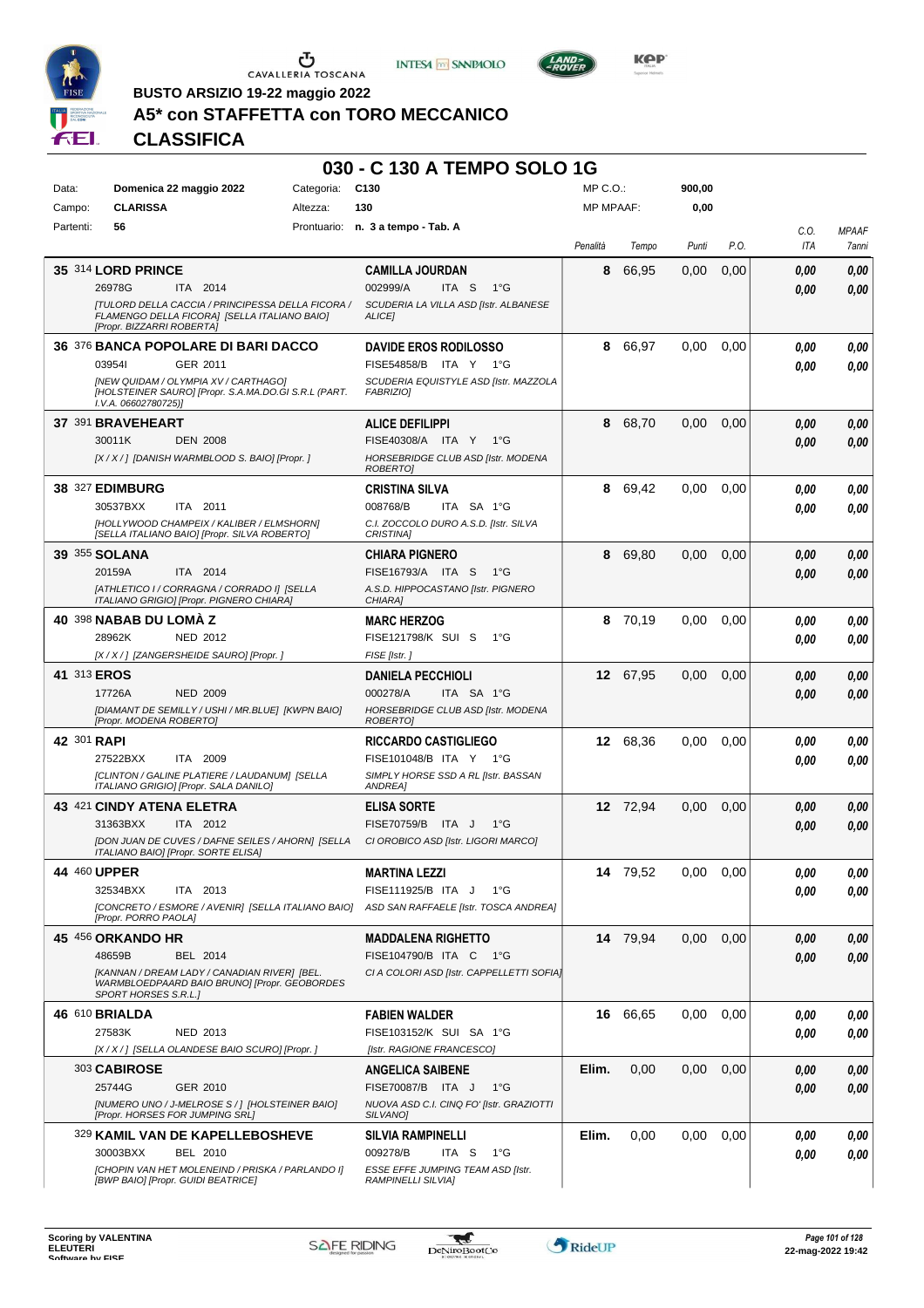

Ⴠ CAVALLERIA TOSCANA





**BUSTO ARSIZIO 19-22 maggio 2022**

#### **A5\* con STAFFETTA con TORO MECCANICO**

## **CLASSIFICA**

#### **030 - C 130 A TEMPO SOLO 1G**

| Data:     | Domenica 22 maggio 2022                                                                             | Categoria: | C <sub>130</sub>                                                                            | $MP C. O.$ :     |       | 900,00 |      |            |              |
|-----------|-----------------------------------------------------------------------------------------------------|------------|---------------------------------------------------------------------------------------------|------------------|-------|--------|------|------------|--------------|
| Campo:    | <b>CLARISSA</b>                                                                                     | Altezza:   | 130                                                                                         | <b>MP MPAAF:</b> |       | 0,00   |      |            |              |
| Partenti: | 56                                                                                                  |            | Prontuario: n. 3 a tempo - Tab. A                                                           |                  |       |        |      | C.O.       | <b>MPAAF</b> |
|           |                                                                                                     |            |                                                                                             | Penalità         | Tempo | Punti  | P.O. | <b>ITA</b> | 7anni        |
|           | <b>365 LUPAS</b>                                                                                    |            | <b>VERONICA LANZONI</b>                                                                     | Elim.            | 0.00  | 0,00   | 0,00 | 0.00       | 0,00         |
|           | ITA 2013<br>33708BXX                                                                                |            | FISE44107/B ITA S<br>$1^{\circ}G$                                                           |                  |       |        |      | 0.00       | 0,00         |
|           | [LOHENGRIN DI VILLA EMILIA / LENNEKE / NIMMERDOR]<br>[SELLA ITALIANO GRIGIO] [Propr. PASOTTI LUCIA] |            | C.I.LA LURA [Istr. CRAMAROSSA<br>ALESSANDRA]                                                |                  |       |        |      |            |              |
|           | 333 D.M. CONSIL                                                                                     |            | <b>VALENTINA OSSO</b>                                                                       | Rit.             | 0,00  | 0,00   | 0,00 | 0.00       | 0,00         |
|           | 18203G<br><b>GER 2006</b>                                                                           |            | 002805/Y<br>ITA S<br>$1^{\circ}G$                                                           |                  |       |        |      | 0.00       | 0.00         |
|           | [CRISTO / SILVITAIRE / SILVIO I] [OLDENBURG BAIO]<br>[Propr. BORGNI DANIELE]                        |            | SCUDERIA MONTELEONE ASD [Istr.<br>COLOTTI FEDERICA]                                         |                  |       |        |      |            |              |
|           | 565 <b>EMICO</b>                                                                                    |            | <b>VERA SENONER</b>                                                                         | Rit.             | 0,00  | 0,00   | 0,00 | 0.00       | 0,00         |
|           | 01864V<br><b>NED 2009</b>                                                                           |            | FISE4023/V<br>ITA S<br>$1^{\circ}G$                                                         |                  |       |        |      | 0.00       | 0,00         |
|           | [VIGARO / ZREVINA M.H. / NIAGARA] [KWPN BAIO] [Propr.<br>COSTA LUDOVICAI                            |            | CE VAL GARDENA ASD [Istr. MARKART<br><b>JOSEF1</b>                                          |                  |       |        |      |            |              |
| FC 105    |                                                                                                     |            | <b>MATTEO CHECCHI</b>                                                                       | Partito          |       |        |      | 0.00       | 0,00         |
|           |                                                                                                     |            | 004393/B<br>ITA S<br>$2^{\circ}G$                                                           |                  |       |        |      | 0.00       | 0.00         |
|           |                                                                                                     |            | A.S.ETREA [Istr. CHECCHI MATTEO]                                                            |                  |       |        |      |            |              |
| FC 212    |                                                                                                     |            | <b>LUDOVICA MINOLI</b>                                                                      | <b>Partito</b>   |       |        |      | 0.00       | 0,00         |
|           |                                                                                                     |            | 008471/B<br>ITA S<br>$2^{\circ}$ G                                                          |                  |       |        |      | 0.00       | 0.00         |
|           |                                                                                                     |            | SCUDERIA DELLA ROVERE SSD A RL [Istr.<br><b>BORROMEO LODOVICO]</b>                          |                  |       |        |      |            |              |
| FC 109    |                                                                                                     |            | <b>SIMONE BOSSI</b>                                                                         | <b>Partito</b>   |       |        |      | 0.00       | 0,00         |
|           |                                                                                                     |            | 010268/B<br>ITA S<br>$2^{\circ}G$                                                           |                  |       |        |      | 0.00       | 0.00         |
|           |                                                                                                     |            | LA PRATERIA SOCIETA' COOP. SOC. [Istr.<br>JANSSON REISSMULLER HANNA JANINA<br><b>MARIAI</b> |                  |       |        |      |            |              |
| FC 186    |                                                                                                     |            | <b>RICCARDO PISANI</b>                                                                      | <b>Partito</b>   |       |        |      | 0.00       | 0,00         |
|           |                                                                                                     |            | ITA S<br>002627/B<br>$2^{\circ}G$                                                           |                  |       |        |      | 0.00       | 0.00         |
|           |                                                                                                     |            | B.E.T. SSD A RL [Istr. DONATO LUISA]                                                        |                  |       |        |      |            |              |
| FC 229    |                                                                                                     |            | <b>SARA BARABANI</b>                                                                        | <b>Partito</b>   |       |        |      | 0.00       | 0,00         |
|           |                                                                                                     |            | FISE12718/A ITA S<br>$2^{\circ}G$                                                           |                  |       |        |      | 0.00       | 0,00         |
|           |                                                                                                     |            | RUBBIANETTA SSD A RL [Istr. CORRAO<br><b>SALVATOREI</b>                                     |                  |       |        |      |            |              |

Collegio Giudicante *Presidente GIOVANNI ANDREA SECHI MARIA GABRIELLA ASOLE ELISABETTA NEGRI MARINA SERAFINO ADRIANA SPINOSO MARIA GIOVANNA VIGNATI*

## **031 - C 135 A TEMPO \* QUALIFICANTE**

| Data:     | Sabato 21 maggio 2022                                                                              | Categoria:  | C <sub>135</sub>                                      |               | $MP C. O.$ :     |       | 2.400,00 |      |        |              |
|-----------|----------------------------------------------------------------------------------------------------|-------------|-------------------------------------------------------|---------------|------------------|-------|----------|------|--------|--------------|
| Campo:    | <b>CLARISSA</b>                                                                                    | Altezza:    | 135                                                   |               | <b>MP MPAAF:</b> |       | 0,00     |      |        |              |
| Partenti: | 63                                                                                                 | Prontuario: | n. 3 a tempo - Tab. A                                 |               |                  |       |          |      | C.0.   | <b>MPAAF</b> |
|           |                                                                                                    |             |                                                       |               | Penalità         | Tempo | Punti    | P.O. | ITA    | 7anni        |
|           | <b>392 HARTACUS</b>                                                                                |             | <b>SOFIA BAGGINI</b>                                  |               | 0                | 60,29 | 0,00     | 0,00 | 491,32 | 0,00         |
|           | 33278BXX<br>NED 2012                                                                               |             | <b>FISE97476/B</b><br>ITA J                           | $1^{\circ}G$  |                  |       |          |      | 0,00   | 0,00         |
|           | [SPARTACUS / GERMAS / BOREAS] [KWPN BAIO] [Propr.<br>ALLEVAMENTO IL RONCOLINO DI CECILIA BRENNA]   |             | <b>MARRAS ASD [Istr. MARRAS ANTONIO]</b>              |               |                  |       |          |      |        |              |
|           | 2 258 DERBY DE BEAUFOUR                                                                            |             | <b>MATILDE BONO</b>                                   |               | 0                | 61,24 | 0,00     | 0,00 | 356,92 | 0,00         |
|           | 48544B<br>FRA 2013                                                                                 |             | FISE83710/B<br>ITA J                                  | $2^{\circ}$ G |                  |       |          |      | 0.00   | 0.00         |
|           | [DIAMANT DE SEMILLY / TIENZO PALATIE / ROBIN II Z]<br>[SELLA FRANCESE SAURO] [Propr. GIGOLA PAOLA] |             | IL BEDESCO ASD [Istr. MARI ALESSANDRO]                |               |                  |       |          |      |        |              |
|           | 3 125 BERLIOZ DE GRUSE                                                                             |             | <b>MARTINA MERONI</b>                                 |               | 0                | 62,71 | 0,00     | 0,00 | 299,32 | 0,00         |
|           | 26396K<br>FRA 2011                                                                                 |             | FISE65566/E<br>SUI S                                  | $2^{\circ}$ G |                  |       |          |      | 0.00   | 0,00         |
|           | [X / X / ] [SELLA FRANCESE BAIO] [Propr. ]                                                         |             | CI DEL DUCATO ASD [Istr. BRESCIANI<br><b>ALBERTOI</b> |               |                  |       |          |      |        |              |
| 4         | 95 CROSSANDRA                                                                                      |             | <b>GIANLUCA PALMIZI</b>                               |               | 0                | 62,83 | 0,00     | 0,00 | 241,72 | 0,00         |
|           | 35257BXX<br>ITA 2015                                                                               |             | ITA<br>S<br>000045/B                                  | $2^{\circ}G$  |                  |       |          |      | 240,00 | 0,00         |
|           | [CARDENTO / PATRICIA / BUURGRAAF] [SELLA ITALIANO<br>GRIGIO] [Propr. SCIOCCHETTI MARINA]           |             | CORJULANA ASD [Istr. PALMIZI GIANLUCA]                |               |                  |       |          |      |        |              |

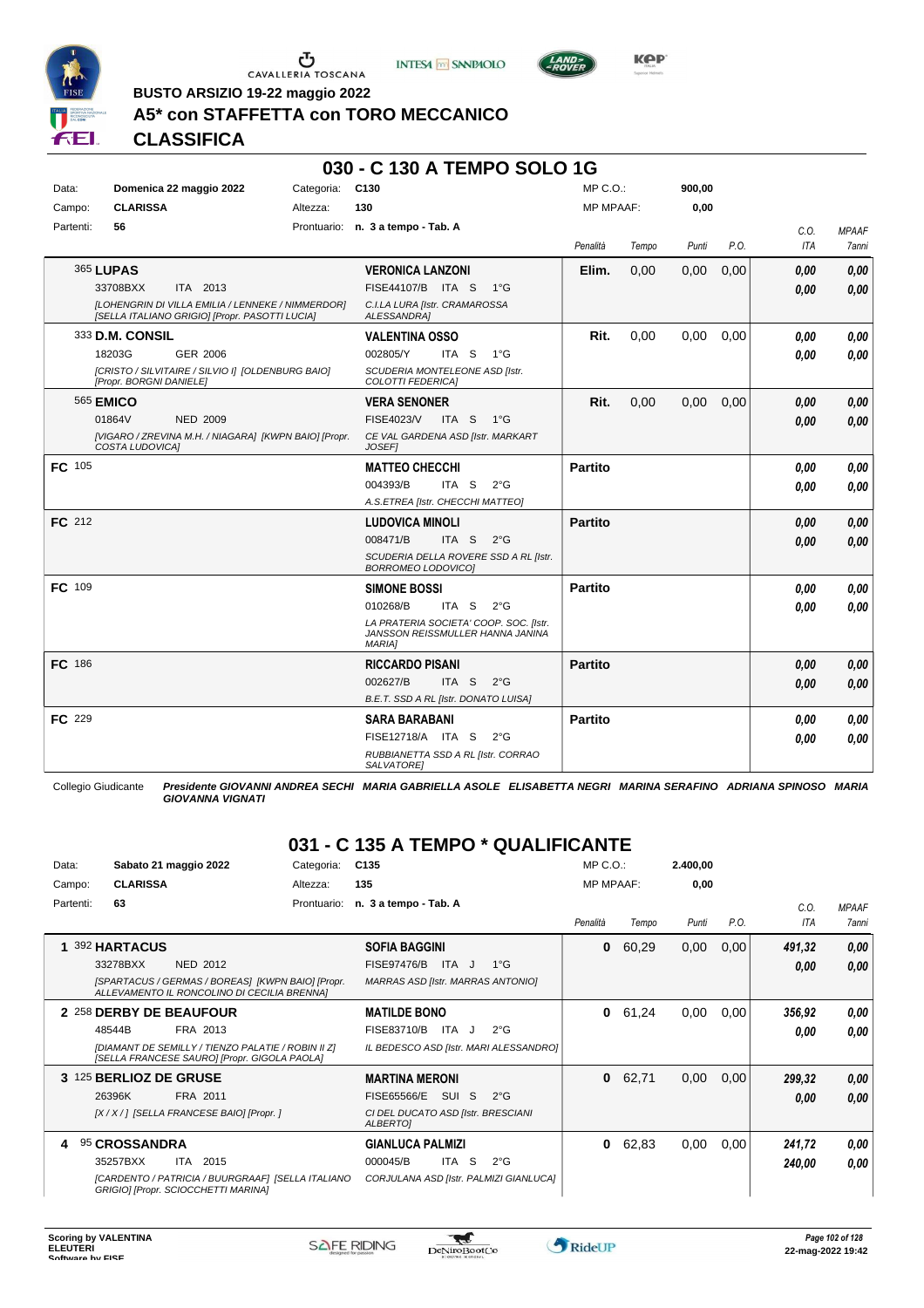





**Kep** 

**BUSTO ARSIZIO 19-22 maggio 2022 A5\* con STAFFETTA con TORO MECCANICO**

|           |                                  |                                                                                                     |            | 031 - C 135 A TEMPO * QUALIFICANTE                                    |                  |           |               |      |        |                     |
|-----------|----------------------------------|-----------------------------------------------------------------------------------------------------|------------|-----------------------------------------------------------------------|------------------|-----------|---------------|------|--------|---------------------|
| Data:     | Sabato 21 maggio 2022            |                                                                                                     | Categoria: | C <sub>135</sub>                                                      | $MP C. O.$ :     |           | 2.400.00      |      |        |                     |
| Campo:    | <b>CLARISSA</b>                  |                                                                                                     | Altezza:   | 135                                                                   | <b>MP MPAAF:</b> |           | 0,00          |      |        |                     |
| Partenti: | 63                               |                                                                                                     |            | Prontuario: n. 3 a tempo - Tab. A                                     |                  |           |               |      | C.O.   | <b>MPAAF</b>        |
|           |                                  |                                                                                                     |            |                                                                       | Penalità         | Tempo     | Punti         | P.O. | ITA    | <i><b>7anni</b></i> |
| 5         | 81 BEAUTY STAR PH Z              |                                                                                                     |            | <b>MATTEO CHECCHI</b>                                                 | 0                | 63,64     | 0,00          | 0,00 | 203,32 | 0,00                |
|           | 34592BXX                         | BEL 2014                                                                                            |            | 004393/B<br>ITA S<br>$2^{\circ}$ G                                    |                  |           |               |      | 0.00   | 0,00                |
|           |                                  | [BIG STAR JR K Z / MRS. BLUE Z / MR. BLUE]                                                          |            | A.S.ETREA [Istr. CHECCHI MATTEO]                                      |                  |           |               |      |        |                     |
|           | <b>SRL1</b>                      | [ZANGERSHEIDE BAIO] [Propr. INTERNATIONAL HORSES                                                    |            |                                                                       |                  |           |               |      |        |                     |
|           | 6 144 JOKIE DOKI B Z             |                                                                                                     |            | <b>GIOVANBATTISTA PINO</b>                                            | 0                | 64,20     | 0,00          | 0,00 | 88,12  | 0,00                |
|           | 31410BXX                         | <b>NED 2008</b>                                                                                     |            | 000595/L<br>ITA S<br>$2^{\circ}G$                                     |                  |           |               |      | 0.00   | 0.00                |
|           |                                  | [JODOKUS / TAMINKA B Z / TOPAS] [ZANGERSHEIDE<br>BAIO] [Propr. PINO GIOVANBATTISTA]                 |            | SCUOLA DI EQUITAZIONE IL CAVALLINO<br>ASD [Istr. PINO GIOVANBATTISTA] |                  |           |               |      |        |                     |
|           | <b>7 389 JORIN ES</b>            |                                                                                                     |            | <b>SOFIA ELENA MANFREDINI</b>                                         | 0                | 64,45     | 0,00          | 0,00 | 88,12  | 0,00                |
|           | 30877K                           | <b>NED 2014</b>                                                                                     |            | FISE80569/B ITA J<br>1°G                                              |                  |           |               |      | 0.00   | 0,00                |
|           | [X / X / ] [KWPN SAURO] [Propr.] |                                                                                                     |            | MARRAS ASD [Istr. MARRAS ANTONIO]                                     |                  |           |               |      |        |                     |
|           | 8 371 FIRST LADY                 |                                                                                                     |            | <b>SOFIA ETREA</b>                                                    | 0                | 64,57     | 0,00          | 0,00 | 88.12  | 0,00                |
|           | 48564B                           | NED 2010                                                                                            |            | FISE51147/B ITA Y<br>1°G                                              |                  |           |               |      | 0.00   | 0.00                |
|           |                                  | [ZAVALL VDL / ZIANA / KARANDASJ] [KWPN BAIO                                                         |            | A.S.ETREA [Istr. CHECCHI MATTEO]                                      |                  |           |               |      |        |                     |
|           | ROSALIA MESSALINA]               | SCURO] [Propr. ETREA SPORT HORSES DI CHIAMONE                                                       |            |                                                                       |                  |           |               |      |        |                     |
|           | 9 269 PAPAIA DEL SOLE            |                                                                                                     |            | <b>VITTORIO BALSAMO</b>                                               | 0                | 65,29     | 0.00          | 0,00 | 88,12  | 0,00                |
|           | 31550BXX                         | ITA 2012                                                                                            |            | FISE33362/E ITA J<br>$2^{\circ}$ G                                    |                  |           |               |      | 144,00 | 0.00                |
|           |                                  | [CLINTON / IASMIN DEL SOLE / CASSINI] [SELLA<br>ITALIANO GRIGIO] [Propr. ORSENIGO MARIARITA]        |            | ASD LA COLLINA DEL BOARDO [Istr.<br><b>ESPOSITO CLAUDIAI</b>          |                  |           |               |      |        |                     |
|           | 10 416 GIULIA DU HOUSSOIT        |                                                                                                     |            | <b>DANA PERFETTI KESSEL</b>                                           | 0                | 65,60     | 0,00          | 0,00 | 88,12  | 0,00                |
|           | 26489K                           | BEL 2012                                                                                            |            | GL000344<br>SUI S<br>1°G                                              |                  |           |               |      | 0.00   | 0,00                |
|           |                                  | [X / X / ] [SELLA BELGA GRIGIO] [Propr. ]                                                           |            | FISE [Istr.]                                                          |                  |           |               |      |        |                     |
|           | 11 92 COLLORD                    |                                                                                                     |            | <b>MASSIMO GROSSATO</b>                                               | 0                | 65,63     | 0,00          | 0,00 | 76,80  | 0,00                |
|           | 31931BXX                         | GER 2010                                                                                            |            | 000612/A<br>ITA <sub>S</sub><br>$2^{\circ}G$                          |                  |           |               |      | 0.00   | 0.00                |
|           |                                  | [COLMANDER / VIKTORIA XI / LORD Z] [OLDENBURG<br>BAIO] [Propr. TENUTA RITIRO S.S. SOC. AGRICOLA]    |            | C.S.CARABINIERI [Istr. BRECCIAROLI<br>STEFANO]                        |                  |           |               |      |        |                     |
|           | <b>12 226 BUBALOU</b>            |                                                                                                     |            | <b>SILVIA BAZZANI</b>                                                 | 0                | 67,08     | 0.00          | 0,00 | 76,80  | 0,00                |
|           | 21222A                           | GER 2011                                                                                            |            | 002572/B<br>ITA S<br>$2^{\circ}G$                                     |                  |           |               |      | 0.00   | 0.00                |
|           |                                  | [BALOU DU ROUET / CHARLIN / CHICO'S BOY]<br>[HANNOVER BAIO] [Propr. LOZAR SAS]                      |            | B.E.T. SSD A RL [Istr. DONATO LUISA]                                  |                  |           |               |      |        |                     |
|           | 13 231 CLARK DEL RILATE          |                                                                                                     |            | <b>GIANLUCA PALMIZI</b>                                               | 0                | 68,32     | 0,00          | 0,00 | 76,80  | 0,00                |
|           | 21208A                           | GER 2015                                                                                            |            | 000045/B<br>ITA <sub>S</sub><br>$2^{\circ}$ G                         |                  |           |               |      | 0.00   | 0.00                |
|           |                                  | [CLARCON / I-GAIA M / GASPARI I] [HOLSTEINER BAIO]<br>[Propr. ALLEVAMENTO RILATE SS AGRICOLA]       |            | CORJULANA ASD [Istr. PALMIZI GIANLUCA]                                |                  |           |               |      |        |                     |
|           | 14 246 D.AMELUSINA R 54          |                                                                                                     |            | <b>MASSIMILIANO CHIATANTE</b>                                         | 0                | 68,95     | $0,00$ $0,00$ |      | 76,80  | 0,00                |
|           | 27427K                           | <b>NED 2008</b>                                                                                     |            | 002450/B<br>ITA S<br>$2^{\circ}$ G                                    |                  |           |               |      | 0.00   | 0,00                |
|           | [X / X / ] [KWPN BAIO] [Propr. ] |                                                                                                     |            | VOLTA DE MURR A.S.D. [Istr. CHIATANTE                                 |                  |           |               |      |        |                     |
|           |                                  |                                                                                                     |            | <b>MASSIMILIANO]</b>                                                  |                  |           |               |      |        |                     |
|           | 15 100 CARLO CAPONE              |                                                                                                     |            | <b>SARA BARABANI</b>                                                  |                  | $0$ 72,31 | 0,00          | 0,00 | 76,80  | 0,00                |
|           | 17498A                           | GER 2008                                                                                            |            | FISE12718/A ITA S<br>$2^{\circ}$ G                                    |                  |           |               |      | 0.00   | 0,00                |
|           |                                  | [CARLOS DZ / ULLA XIV / CAPONE II] [HOLSTEINER BAIO]<br>[Propr. SIMONAZZI UMBERTO & C.SRL]          |            | RUBBIANETTA SSD A RL [Istr. CORRAO<br>SALVATORE]                      |                  |           |               |      |        |                     |
|           | 16 151 CRAZY GIRL                |                                                                                                     |            | <b>GIUSEPPE RIPAMONTI</b>                                             |                  | $0$ 73,61 | 0.00          | 0.00 | 76,80  | 0,00                |
|           | 33471BXX                         | ITA 2014                                                                                            |            | 001734/B<br>ITA SA 2°G                                                |                  |           |               |      | 96,00  | 0,00                |
|           |                                  | [CRISTALLO I / DAFNEL / AHORN] [SELLA ITALIANO BAIO]<br>[Propr. AZ. AGR. DELLA BRIANZA DI RIPAMONTI |            | C.I.BRIANTEO ASD [Istr. PALA<br>GIANBATTISTA]                         |                  |           |               |      |        |                     |
|           | GIUSEPPE D.]                     |                                                                                                     |            |                                                                       |                  |           |               |      |        |                     |
|           | 17 490 DAMOISEAU D'OR            |                                                                                                     |            | <b>GIULIO CARPIGIANI</b>                                              |                  | $0$ 75,00 | 0,00          | 0,00 | 0,00   | 0,00                |
|           | 30754G                           | FRA 2013                                                                                            |            | <b>FISE7607/E</b><br>ITA S<br>$2^{\circ}$ G                           |                  |           |               |      | 0.00   | 0,00                |
|           |                                  | [L'ARC DE TRIOMPHE / NAVAJOS D'OR / ] [SELLA<br>FRANCESE BAIO] [Propr. GLA STABLES TEAM ASD]        |            | C.I.LE GINESTRE SSD A RL [Istr. BUSSU<br>ELEONORA]                    |                  |           |               |      |        |                     |
|           | <b>18 190 LIMMERICK E.H.</b>     |                                                                                                     |            | <b>MARTINA DEL CARRO</b>                                              |                  | 4 58,93   | 0,00          | 0,00 | 0.00   | 0,00                |
|           | 28733BXX                         | GER 2009                                                                                            |            | 016803/B<br>ITA S<br>$2^{\circ}$ G                                    |                  |           |               |      | 0.00   | 0,00                |
|           |                                  | [LORDANOS / UNA PERFETTA / CASSINI II] [HOLSTEINER<br>GRIGIO] [Propr. DEL CARRO PIETRO]             |            | C.I.PEGASO [Istr. PINA GABRIELE]                                      |                  |           |               |      |        |                     |

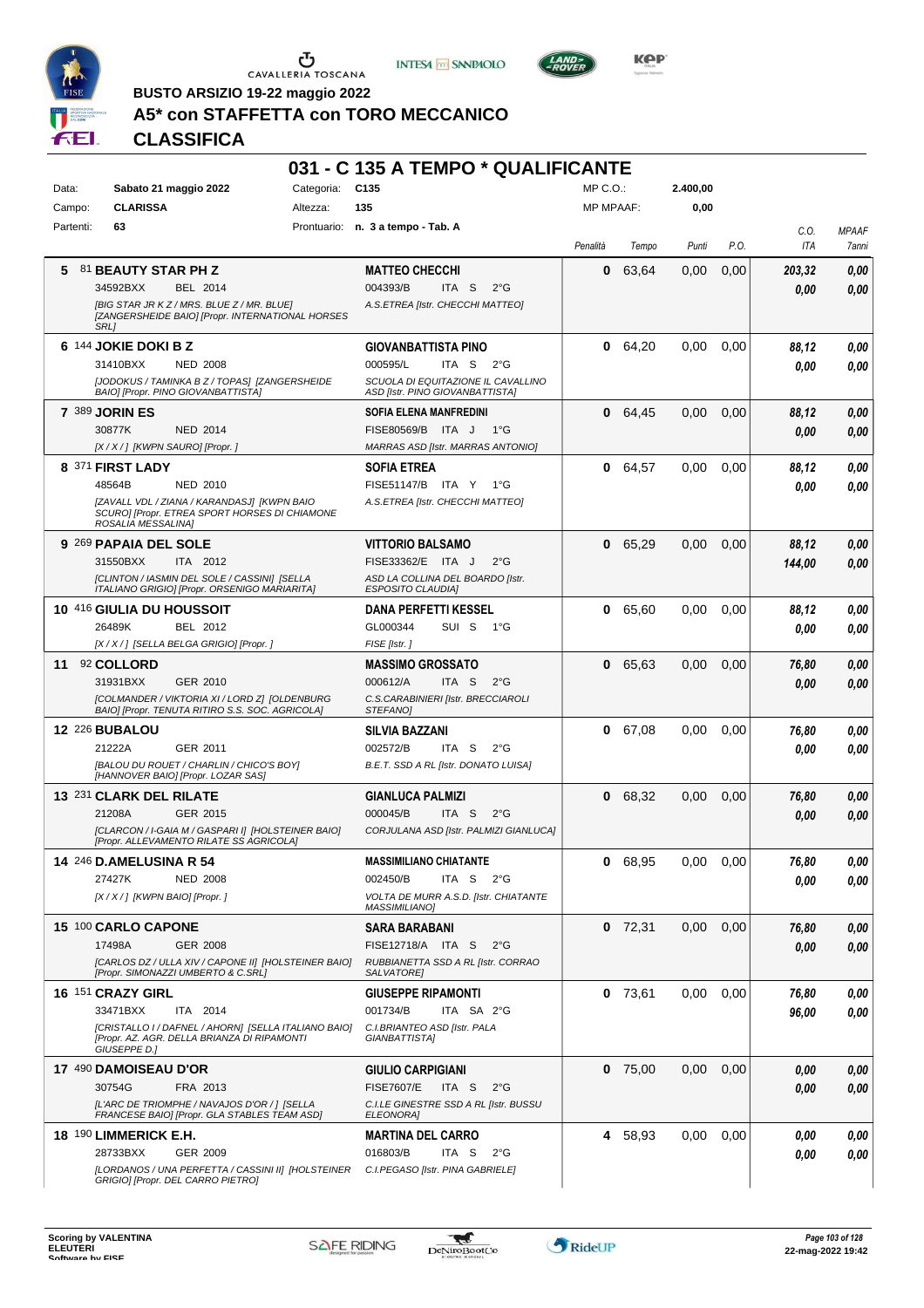





**KOP** 

**BUSTO ARSIZIO 19-22 maggio 2022**

## **A5\* con STAFFETTA con TORO MECCANICO**

| Data:               | Sabato 21 maggio 2022                                                                                                                                                                             | Categoria:         | 031 - C 135 A TEMPO * QUALIFICANTE<br>C <sub>135</sub>                                                                                               | $MP C. O.$ :     |         | 2.400,00 |      |                      |                       |
|---------------------|---------------------------------------------------------------------------------------------------------------------------------------------------------------------------------------------------|--------------------|------------------------------------------------------------------------------------------------------------------------------------------------------|------------------|---------|----------|------|----------------------|-----------------------|
| Campo:              | <b>CLARISSA</b>                                                                                                                                                                                   | Altezza:           | 135                                                                                                                                                  | <b>MP MPAAF:</b> |         | 0,00     |      |                      |                       |
| Partenti:           | 63                                                                                                                                                                                                |                    | Prontuario: n. 3 a tempo - Tab. A                                                                                                                    | Penalità         | Tempo   | Punti    | P.O. | C.O.<br>ITA          | <b>MPAAF</b><br>7anni |
|                     | <b>19 97 AYOKA</b><br>31021BXX<br>ITA 2012<br>[CANSTAKKO / SIRIA DI VILLAGANA / ACORADO] [SELLA<br>ITALIANO BAIO] [Propr. GELFI MARIA LUIGIA]                                                     |                    | PAOLO ADAMO ZUVADELLI<br>001392/E<br>ITA S<br>$2^{\circ}$ G<br>C.I.PEGASO [Istr. PINA GABRIELE]                                                      |                  | 4 62,12 | 0,00     | 0,00 | 0,00<br>0.00         | 0,00<br>0.00          |
|                     | 20 218 JAMAICA VAN TEN BOS<br>13307D<br><b>BEL 2009</b><br><b>IVIGO D'ARSOUILLES / OTILE OF COLORS / EROS</b><br>PLATIERE] [BEL. WARMBLOEDPAARD BAIO] [Propr.<br>CASELLATO GUIDO]                 |                    | <b>CAMILLA CASELLATO</b><br><b>FISE6480/D</b><br>ITA S<br>$2^{\circ}$ G<br>HORSE RESORT [Istr. CANOVA ANTONIA]                                       |                  | 4 63,54 | 0,00     | 0.00 | 0,00<br>0.00         | 0,00<br>0.00          |
| <b>21 401 FLYER</b> | 29990BXX<br>GER 2011<br>[FLIPPER D'ELLE / COQUETTE Z / CALVIN] [WUR BAIO]<br>[Propr. ORSENIGO LUCA EMANUELE]                                                                                      |                    | <b>LUCA EMANUELE ORSENIGO</b><br>FISE57957/B ITA Y 1°G<br>SIMPLY HORSE SSD A RL [Istr. BASSAN<br><b>ANDREA]</b>                                      |                  | 4 64,02 | 0,00     | 0.00 | 0,00<br>0.00         | 0,00<br>0,00          |
|                     | 22 457 QUINNITY<br>28920K<br>GER 2011<br>[X / X / ] [HANNOVER BAIO SCURO] [Propr. ]                                                                                                               |                    | <b>KARIN HANSELMANN</b><br>FISE108147/K SUI SA 1°G<br>FISE [Istr.]                                                                                   |                  | 4 65,27 | 0,00     | 0.00 | 0.00<br>0.00         | 0.00<br>0.00          |
|                     | 23 214 CASANOVA DELLA FLORIDA<br>34495BXX<br>ITA 2014<br>[EMILION / PERLA DELLA FLORIDA / DOHITZUN<br>GUERNICA] [SELLA ITALIANO BAIO] [Propr. AZ. AGR.<br>PRATO ROTONDO DI FERRARIO MASSIMILIANO] |                    | <b>MASSIMILIANO FERRARIO</b><br>007958/B<br>ITA <sub>S</sub><br>$2^{\circ}$ G<br>TREKKING H.C.AMICI DEL CAVALLO ASD<br>[Istr. FERRARIO MASSIMILIANO] |                  | 4 66,44 | 0,00     | 0,00 | 0,00<br>0.00         | 0,00<br>0,00          |
|                     | 24 99 SPOOCK<br>45760B<br>GER 2013<br>[STOLZENBERG / HAUPTSTUTBUCH / KALATOS]<br>[HANNOVER BAIO SCURO] [Propr. VILLA FEDERICA]                                                                    |                    | FEDERICA VILLA<br>FISE18119/B ITA S<br>$2^{\circ}G$<br>MARRAS ASD [Istr. MARRAS ANTONIO]                                                             |                  | 4 66.92 | 0,00     | 0,00 | 0.00<br>0,00         | 0.00<br>0.00          |
|                     | 25 184 GRANDE DAME<br>15122F<br><b>NED 2011</b><br>[ZAVALL VDL / LA ROCHELLE P / GUIDAM] [KWPN BAIO]<br>[Propr. RUGGIERO SIMONETTA]                                                               |                    | <b>GIADA BUSSU</b><br>010778/B<br>ITA S<br>$2^{\circ}$ G<br>C.I.LA PINETINA [Istr. BUSSU FRANCESCO]                                                  |                  | 4 66,96 | 0,00     | 0,00 | 0,00<br>0,00         | 0,00<br>0.00          |
|                     | 26 447 CARLOTTA SILVER<br>47875B<br>FRA 2012<br>[KANNAN / QUAKUNA SILVER / ] [SELLA FRANCESE<br>BAIO] [Propr. Z&P SERVICE S.R.L.]                                                                 |                    | <b>LUDOVICO ZENI</b><br>FISE92906/B ITA Y<br>1°G<br>S.DELLA CAPINERA [Istr. CRISTOFOLETTI<br>ANGELO]                                                 |                  | 4 67,18 | 0.00     | 0,00 | 0,00<br>0.00         | 0,00<br>0.00          |
|                     | 27 240 ADONIS DU LANDEY<br>47078B<br>FRA 2010<br>[NINO DE ROX / ODYSSEE DU LANDEY / ] [SELLA<br>FRANCESE BAIO SCURO] [Propr. DE' MANZONI<br><b>MATTEUCCI ARIANNA]</b>                             |                    | FEDERICA VILLA<br>FISE18119/B ITA S<br>$2^{\circ}$ G<br>MARRAS ASD [Istr. MARRAS ANTONIO]                                                            |                  | 4 67,37 | 0,00     | 0,00 | 0,00<br>0.00         | 0,00<br>0.00          |
|                     | 28 391 BRAVEHEART<br><b>DEN 2008</b><br>30011K<br>[X / X / ] [DANISH WARMBLOOD S. BAIO] [Propr. ]                                                                                                 |                    | <b>ALICE DEFILIPPI</b><br>FISE40308/A ITA Y 1°G<br>HORSEBRIDGE CLUB ASD [Istr. MODENA<br>ROBERTO]                                                    |                  | 4 68,60 | 0,00     | 0,00 | 0,00<br>0.00         | 0,00<br>0.00          |
|                     | 29 363 FALCON DE SEMILLY<br>27590M<br>BEL 2005<br>IDIAMANT DE SEMILLY / ODA / LORD ZI IBEL.<br>WARMBLOEDPAARD BAIO] [Propr. ESPOSITO LUIGI]                                                       |                    | <b>FEDERICA ANGIOLELLA</b><br>FISE40922/B ITA S 1°G<br>LA PRATERIA SOCIETA' COOP. SOC. [Istr.<br>JANSSON REISSMULLER HANNA JANINA<br><b>MARIA1</b>   | 4                | 68,65   | 0,00     | 0,00 | 0,00<br>0.00         | 0,00<br>0.00          |
|                     | 30 181 FRANC PARLER DEW-DROP<br>33362BXX<br>BEL 2011<br>[ALBATROS DU PACHIS / FIRST LADY VAN TER HULST /<br>QUIDAM DE REVEL] [SELLA BELGA BAIO] [Propr.<br><b>BUCEFALO SRL1</b>                   |                    | <b>MASSIMILIANO FERRARIO</b><br>007958/B<br>ITA S<br>$2^{\circ}$ G<br>TREKKING H.C.AMICI DEL CAVALLO ASD<br>[Istr. FERRARIO MASSIMILIANO]            |                  | 4 69,98 | 0,00     | 0,00 | 0,00<br>0.00         | 0,00<br>0.00          |
|                     | <b>31 146 CUPIDO VG Z</b><br>30534K<br>BEL 2015<br>[X / X / ] [ZANGERSHEIDE SAURO] [Propr. ]                                                                                                      |                    | <b>STEFANO NICOLODI</b><br>002690/A<br>ITA S<br>$2^{\circ}$ G<br>CENTRO IPPICO LA TORBIERA S.S.D. A R.L.<br>[Istr. NICOLODI STEFANO]                 |                  | 4 70,16 | 0,00     | 0.00 | 0,00<br>0.00         | 0,00<br>0,00          |
|                     | 32 138 CYBINKA<br>33948BXX<br>GER 2013<br>[CHECK IN / FURIELLA / SANDRO BOY] [OLDENBURG<br>BAIO] [Propr. PREVITALI MICHELE]                                                                       |                    | <b>MICHELE PREVITALI</b><br>FISE15502/B ITA S<br>$2^{\circ}$ G<br>C.I. PREVITALI NEMBRO ASD [Istr.<br>CORTINOVIS ALDO]                               |                  | 4 71,74 | 0,00     | 0.00 | 0,00<br>0.00         | 0,00<br>0.00          |
| <b>ELEUTERI</b>     | <b>Scoring by VALENTINA</b>                                                                                                                                                                       | <b>SAFE RIDING</b> | DeNiroBoot('o                                                                                                                                        | RideUP           |         |          |      | $22$ -man-2022 19:42 | Page 104 of 128       |

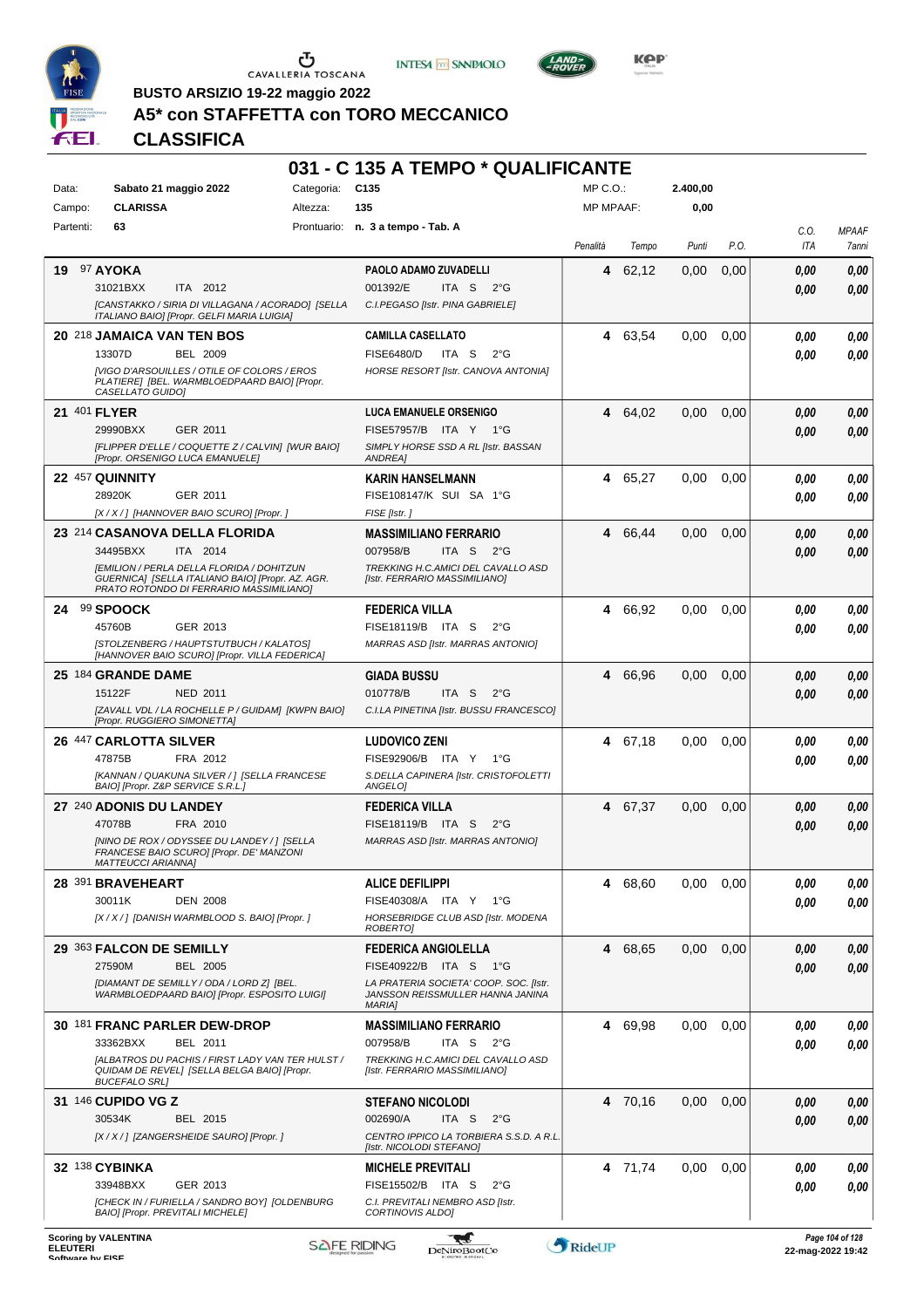





**Kep** 

**BUSTO ARSIZIO 19-22 maggio 2022**

## **A5\* con STAFFETTA con TORO MECCANICO**

|           |                                                                                                         |            | 031 - C 135 A TEMPO * QUALIFICANTE                                        |                  |         |          |      |      |              |
|-----------|---------------------------------------------------------------------------------------------------------|------------|---------------------------------------------------------------------------|------------------|---------|----------|------|------|--------------|
| Data:     | Sabato 21 maggio 2022                                                                                   | Categoria: | C <sub>135</sub>                                                          | $MP C. O.$ :     |         | 2.400.00 |      |      |              |
| Campo:    | <b>CLARISSA</b>                                                                                         | Altezza:   | 135                                                                       | <b>MP MPAAF:</b> |         | 0,00     |      |      |              |
| Partenti: | 63                                                                                                      |            | Prontuario: n. 3 a tempo - Tab. A                                         |                  |         |          |      | C.O. | <b>MPAAF</b> |
|           |                                                                                                         |            |                                                                           | Penalità         | Tempo   | Punti    | P.O. | ITA  | 7anni        |
|           | 33 216 CARISMA                                                                                          |            | <b>ELEONORA BUSSU</b>                                                     | 4                | 73,82   | 0,00     | 0,00 | 0.00 | 0,00         |
|           | 27545G<br>FRA 2012                                                                                      |            | 021386/B<br>ITA S<br>$2^{\circ}$ G                                        |                  |         |          |      | 0.00 | 0,00         |
|           | [NABAB DE REVE / FOR LIFE HERO / FOR PLEASURE]                                                          |            | C.I.LE GINESTRE SSD A RL [Istr.]                                          |                  |         |          |      |      |              |
|           | [SELLA FRANCESE BAIO] [Propr. ACREMAN GIAMMARCO]                                                        |            |                                                                           |                  |         |          |      |      |              |
|           | 34 41 BETOUCHABLE                                                                                       |            | <b>CLARA SANTAMATO</b>                                                    |                  | 4 73.91 | 0.00     | 0,00 | 0.00 | 0,00         |
|           | 35413BXX<br><b>NED 2006</b>                                                                             |            | 017404/B<br>ITA <sub>S</sub><br>$2^{\circ}G$                              |                  |         |          |      | 0.00 | 0.00         |
|           | [UNTOUCHABLE / NOLLIEPOP / EPILOT] [KWPN SAURO]<br>[Propr. SANTAMATO CLARA]                             |            | SCUDERIA CA' DE ZECCHI [Istr. CAPPAI<br>STEFANO]                          |                  |         |          |      |      |              |
|           | 35 443 FIRST LADY H                                                                                     |            | <b>MATILDE FRIGO</b>                                                      |                  | 4 74,15 | 0.00     | 0,00 | 0.00 | 0,00         |
|           | 47451B<br><b>NED 2010</b>                                                                               |            | FISE16900/P ITA J<br>1°G                                                  |                  |         |          |      | 0.00 | 0.00         |
|           | [NABAB DE REVE / TIDALINE / ] [KWPN SAURO] [Propr.                                                      |            | NUOVA ASD C.I. CINQ FO' [Istr. GRAZIOTTI                                  |                  |         |          |      |      |              |
|           | <b>GENGA SARAH FRANCESCA]</b>                                                                           |            | <b>SILVANOI</b>                                                           |                  |         |          |      |      |              |
|           | 36 149 CLINTONY LVB Z                                                                                   |            | <b>MARTA MIROGLIO</b>                                                     |                  | 4 75,20 | 0,00     | 0.00 | 0.00 | 0,00         |
|           | 21854A<br>BEL 2011                                                                                      |            | 003767/A<br>ITA S<br>$2^{\circ}G$                                         |                  |         |          |      | 0.00 | 0.00         |
|           | [CLINTORD I / I-CHIMNEY / CALATO] [ZANGERSHEIDE<br>BAIO] [Propr. MIROGLIO MARTA]                        |            | S.I.A. [Istr. MENNUNI MARIA RITA]                                         |                  |         |          |      |      |              |
|           | 37 261 EASTWIND VDL                                                                                     |            | <b>LUCA SCHENA</b>                                                        |                  | 4 77,17 | 0.00     | 0.00 | 0.00 | 0,00         |
|           | 32390BXX<br><b>NED 2009</b>                                                                             |            | FISE32963/B ITA S<br>$2^{\circ}G$                                         |                  |         |          |      | 0.00 | 0.00         |
|           | [BALOUBET DU ROUET / HELENA / AHORN] [KWPN                                                              |            | A. VALLEVERDE [Istr. ZAPPA CRISTIANO]                                     |                  |         |          |      |      |              |
|           | SAUROJ [Propr. TALENT S.R.L.]                                                                           |            |                                                                           |                  |         |          |      |      |              |
|           | 38 209 ARTIST Z                                                                                         |            | <b>MATTEO ZOJA</b>                                                        |                  | 4 81,05 | 0.00     | 0,00 | 0.00 | 0,00         |
|           | 16638E<br>FRA 2012                                                                                      |            | 002198/A<br>ITA S<br>$2^{\circ}G$                                         |                  |         |          |      | 0.00 | 0.00         |
|           | [AIR JORDAN / PRISTANNA / ADAGIO IV]<br>[ZANGERSHEIDE BAIO] [Propr. BALDAZZI ELISA]                     |            | I TULIPANI ASD [Istr. ZOJA MATTEO]                                        |                  |         |          |      |      |              |
|           | 39 312 SOPRANO DES NAUVES                                                                               |            | <b>FEDERICA FANTACCINI</b>                                                |                  | 4 82,20 | 0,00     | 0,00 | 0.00 | 0,00         |
|           | 09631D<br>FRA 2006                                                                                      |            | 000965/A<br>ITA SA 1°G                                                    |                  |         |          |      | 0.00 | 0.00         |
|           | [DOLLAR DELA PIERRE / KISSMI DES NAUVES / CHENU                                                         |            | C.I.M. SSD A R.L. [Istr. CASOLARI ALBERTO]                                |                  |         |          |      |      |              |
|           | DU PLESSIS] [SELLA FRANCESE SAURO] [Propr.<br><b>BONAZZI CARLA]</b>                                     |            |                                                                           |                  |         |          |      |      |              |
|           | 40 175 CONTENTA DELLA VERDINA                                                                           |            | <b>ALBERT HIRSCH</b>                                                      | 8                | 60,69   | 0,00     | 0,00 | 0.00 | 0,00         |
|           | 31979BXX<br>ITA 2011                                                                                    |            | FISE112190/K ISR S<br>$2^{\circ}$ G                                       |                  |         |          |      | 0.00 | 0.00         |
|           | [CONTENDRO / RENDANTIN / LAVALETTO] [SELLA                                                              |            | FISE [Istr.]                                                              |                  |         |          |      |      |              |
|           | ITALIANO BAIO SCURO] [Propr. CHIMIRRI GIUSEPPE]                                                         |            |                                                                           |                  |         |          |      |      |              |
|           | 41 153 HANASSI H                                                                                        |            | <b>MATTEO CHECCHI</b>                                                     | 8                | 62,86   | 0.00     | 0,00 | 0.00 | 0,00         |
|           | 47734B<br><b>NED 2012</b>                                                                               |            | 004393/B<br>ITA S<br>$2^{\circ}G$                                         |                  |         |          |      | 0.00 | 0.00         |
|           | [CALVINO Z / AMARA / ] [KWPN BAIO] [Propr. PERIN<br><b>MATTIAI</b>                                      |            | A.S.ETREA [Istr. CHECCHI MATTEO]                                          |                  |         |          |      |      |              |
| 42        | 98 DIAMANT DE FLOBECQ Z                                                                                 |            | <b>GIULIO CARPIGIANI</b>                                                  | 8                | 66,87   | 0,00     | 0,00 | 0,00 | 0,00         |
|           | 28981G<br>BEL 2010                                                                                      |            | <b>FISE7607/E</b><br>ITA S<br>$2^{\circ}$ G                               |                  |         |          |      | 0.00 | 0,00         |
|           | [DIAMANT DE SEMILLY / CALYPSO DE FLOBECQ / ]                                                            |            | C.I.LE GINESTRE SSD A RL [Istr. BUSSU                                     |                  |         |          |      |      |              |
|           | [ZANGERSHEIDE GRIGIO] [Propr. STRADA ELEONORA]                                                          |            | <b>ELEONORA]</b>                                                          |                  |         |          |      |      |              |
|           | 43 115 GOOD VIBRATIONS D'ACHERONTE                                                                      |            | <b>MASSIMILIANO FERRARIO</b>                                              | 8                | 67,31   | 0,00     | 0.00 | 0,00 | 0,00         |
|           | 31531BXX<br>ITA 2011<br>[CANTURO / MORE AND MORE / CASSINI] [SELLA                                      |            | 007958/B<br>ITA S 2°G<br>TREKKING H.C.AMICI DEL CAVALLO ASD               |                  |         |          |      | 0,00 | 0,00         |
|           | ITALIANO BAIO] [Propr. AZ. AGR. PRATO ROTONDO DI                                                        |            | [Istr. FERRARIO MASSIMILIANO]                                             |                  |         |          |      |      |              |
|           | FERRARIO MASSIMILIANO]                                                                                  |            |                                                                           |                  |         |          |      |      |              |
|           | 44 266 IVY VAN DE RIKSE                                                                                 |            | <b>MARIA ALESSANDRA GUIDI</b>                                             | 8                | 67,34   | 0.00     | 0,00 | 0,00 | 0,00         |
|           | NED 2013<br>46151B<br>[ELTON JOHN / ORANEA / GOODTIMES] [KWPN BAIO]                                     |            | FISE53911/B ITA S<br>$2^{\circ}G$<br>C.I.LA LURA [Istr. COLOMBO GIUSEPPE] |                  |         |          |      | 0,00 | 0,00         |
|           | [Propr. GUIDI MARIA ALESSANDRA]                                                                         |            |                                                                           |                  |         |          |      |      |              |
|           | 45 271 CHICAGO DU TERTRE                                                                                |            | <b>CECILIA BOSSI</b>                                                      |                  | 8 67,74 | 0.00     | 0,00 | 0,00 | 0,00         |
|           | 21343A<br>FRA 2012                                                                                      |            | FISE85801/B ITA J<br>$2^{\circ}$ G                                        |                  |         |          |      | 0,00 | 0,00         |
|           | [FIDELIO DU DONJON / UNIKA DU TERTRE / AIR JORDAN]<br>[SELLA FRANCESE BAIO] [Propr. MF HORSE SPORT SRL] |            | S.DELLA CAPINERA [Istr. CRISTOFOLETTI<br>ANGELO]                          |                  |         |          |      |      |              |
|           |                                                                                                         |            |                                                                           |                  |         |          |      |      |              |
|           | 46 268 QUATRO VH MOLENHOF Z<br>BEL 2007<br>29105BXX                                                     |            | <b>EMMA GIULIA REDENTO</b><br>FISE32832/A ITA Y<br>$2^{\circ}G$           |                  | 8 69,62 | 0.00     | 0,00 | 0,00 | 0,00         |
|           | [QUADRILLO / DIVA VAN HET MOLENHOF / VIGO                                                               |            | C.I.M. SSD A R.L. [Istr. CASOLARI ALBERTO]                                |                  |         |          |      | 0.00 | 0,00         |
|           | D'ARSOUILLES] [ZANGERSHEIDE BAIO SCURO] [Propr.                                                         |            |                                                                           |                  |         |          |      |      |              |
|           | <b>BURI EMILIO]</b>                                                                                     |            |                                                                           |                  |         |          |      |      |              |

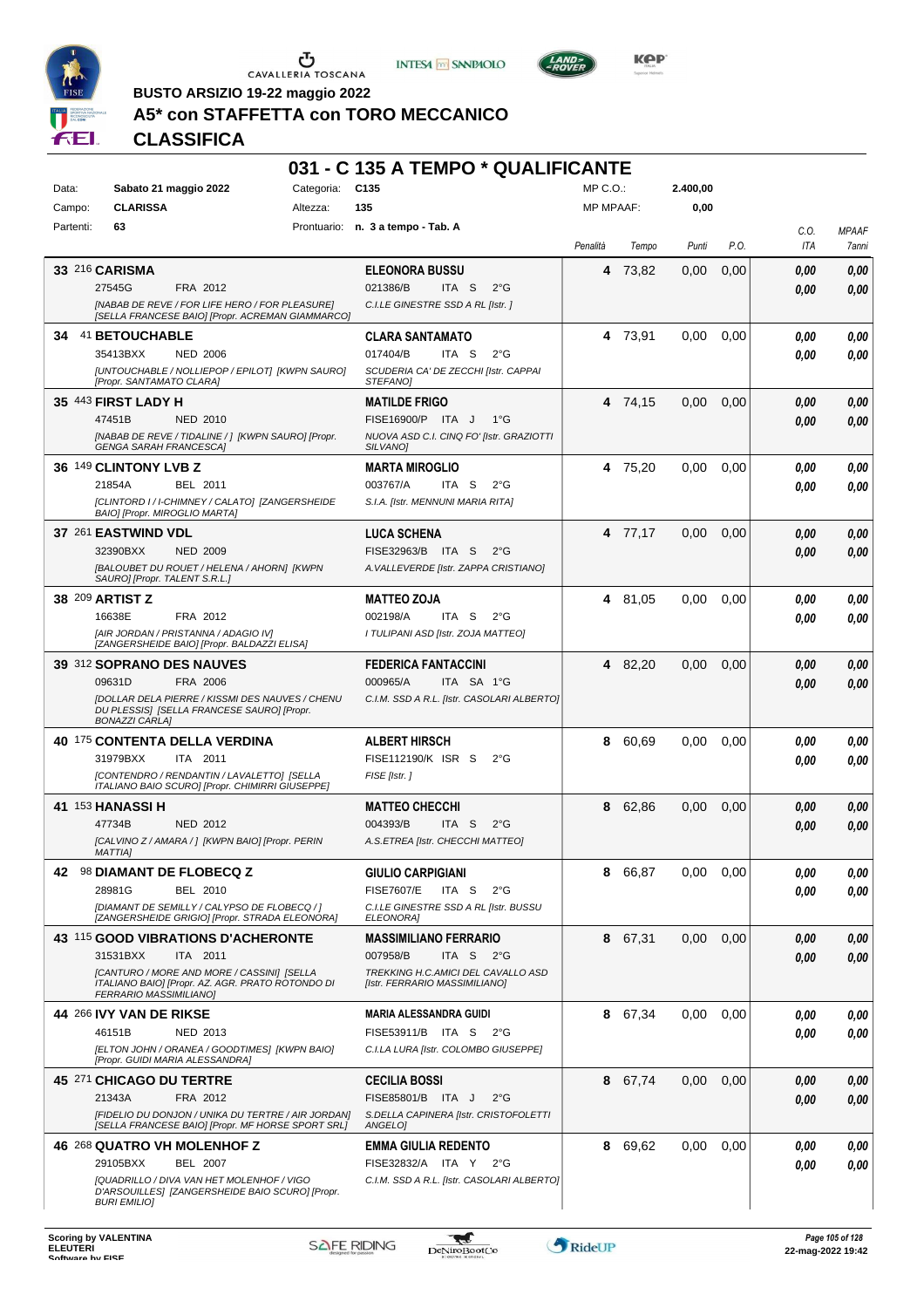





**Kep** 

**BUSTO ARSIZIO 19-22 maggio 2022**

## **A5\* con STAFFETTA con TORO MECCANICO**

|           |                                                                                                                                |            | 031 - C 135 A TEMPO * QUALIFICANTE                              |                  |          |          |      |                    |                       |
|-----------|--------------------------------------------------------------------------------------------------------------------------------|------------|-----------------------------------------------------------------|------------------|----------|----------|------|--------------------|-----------------------|
| Data:     | Sabato 21 maggio 2022                                                                                                          | Categoria: | C <sub>135</sub>                                                | $MP C. O.$ :     |          | 2.400,00 |      |                    |                       |
| Campo:    | <b>CLARISSA</b>                                                                                                                | Altezza:   | 135                                                             | <b>MP MPAAF:</b> |          | 0,00     |      |                    |                       |
| Partenti: | 63                                                                                                                             |            | Prontuario: n. 3 a tempo - Tab. A                               | Penalità         | Tempo    | Punti    | P.O. | C.O.<br><b>ITA</b> | <b>MPAAF</b><br>7anni |
|           | 47 165 STAKKLAWITA                                                                                                             |            | <b>GIANLUCA PALMIZI</b>                                         | 8                | 71,09    | 0,00     | 0,00 | 0.00               | 0.00                  |
|           | 35442BXX<br>GER 2012                                                                                                           |            | 000045/B<br>ITA S<br>$2^{\circ}G$                               |                  |          |          |      | 0.00               | 0,00                  |
|           | ISTAKKATOL / LACOBA Z / LAWITO] [OLDENBURG<br>GRIGIO] [Propr. SENONER SUSAN]                                                   |            | CORJULANA ASD [Istr. PALMIZI GIANLUCA]                          |                  |          |          |      |                    |                       |
|           | 48 189 U CAPITANO Z                                                                                                            |            | <b>STEFANO BACCHI</b>                                           |                  | 8 71,37  | 0.00     | 0,00 | 0.00               | 0.00                  |
|           | BEL 2012<br>10059D                                                                                                             |            | <b>FISE8978/R</b><br>ITA S<br>$2^{\circ}$ G                     |                  |          |          |      | 0.00               | 0.00                  |
|           | [UPPERCUT DS / COCOLORES II / CAPITOL I]<br>[ZANGERSHEIDE BAIO] [Propr. MISSAGLIA GABRIELLA]                                   |            | LE SCUDERIE DEL RE SSD A RL [Istr.<br><b>BACCHI STEFANO]</b>    |                  |          |          |      |                    |                       |
|           | 49 282 COLD PLAY W                                                                                                             |            | <b>SILVANO GRAZIOTTI</b>                                        |                  | 8 71,68  | 0,00     | 0,00 | 0.00               | 0,00                  |
|           | 17080A<br><b>NED 2007</b>                                                                                                      |            | 000664/B<br>ITA <sub>S</sub><br>$2^{\circ}G$                    |                  |          |          |      | 0.00               | 0.00                  |
|           | [LORD Z / C O'TINA TURNER Z / CALVIN] [KWPN GRIGIO]<br>[Propr. NUOVA ASD CENTRO IPPICO CINQ FO]                                |            | NUOVA ASD C.I. CINQ FO' [Istr. FUMAGALLI<br>PAOLA]              |                  |          |          |      |                    |                       |
|           | 50 116 ZINZILLU                                                                                                                |            | <b>LUIGI CUPONE</b>                                             |                  | 8 71,85  | 0,00     | 0,00 | 0.00               | 0.00                  |
|           | ITA 2015<br>45472B                                                                                                             |            | 019183/B<br>ITA S<br>$2^{\circ}G$                               |                  |          |          |      | 0.00               | 0.00                  |
|           | [CANTURO / MASCIA / KSAR-SITTE] [SELLA ITALIANO<br>BAIO] [Propr. AZ. AGRICOLA GOSCIOLA LUCIA]                                  |            | CI SCUD DEL BORGHETTO ASD [Istr.<br><b>CUPONE LUIGII</b>        |                  |          |          |      |                    |                       |
|           | 51 196 CANAILLE DE COQUERIE                                                                                                    |            | <b>ROBERTO NOCERINO</b>                                         |                  | 10 84,80 | 0,00     | 0,00 | 0,00               | 0,00                  |
|           | 33379BXX<br>FRA 2012                                                                                                           |            | <b>FISE27989/B</b><br>ITA S<br>$2^{\circ}G$                     |                  |          |          |      | 0.00               | 0,00                  |
|           | IL'ARC DE TRIOMPHE / GIRL DE COQUERIE / PAPILLON<br>ROUGE] [SELLA FRANCESE BAIO] [Propr. BERNASCONI<br><b>ROBERTI</b>          |            | C.I.LA LURA [Istr. COLOMBO GIUSEPPE]                            |                  |          |          |      |                    |                       |
|           | 52 411 BUMERANG 44                                                                                                             |            | <b>LARA MARIA LOCATELLI</b>                                     |                  | 12 65,74 | 0,00     | 0,00 | 0.00               | 0,00                  |
|           | 47712B<br>GER 2013                                                                                                             |            | FISE63449/B ITA S 1°G                                           |                  |          |          |      | 0.00               | 0.00                  |
|           | [BALOU DU ROUET / HAUPTSTUTBUCH / ] [HANNOVER<br>SAURO] [Propr. LOCATELLI MARCO BORTOLO]                                       |            | SCUDERIE DELLA MALASPINA SSD A RL<br>[Istr. SACCHI STEFANO]     |                  |          |          |      |                    |                       |
|           | 53 137 PICASSO VAN PRINSEVELD                                                                                                  |            | <b>RICCARDO PISANI</b>                                          | 12               | 67,61    | 0,00     | 0,00 | 0.00               | 0,00                  |
|           | BEL 2015<br>21422A                                                                                                             |            | 002627/B<br>ITA S<br>$2^{\circ}$ G                              |                  |          |          |      | 0.00               | 0.00                  |
|           | [CONNOR / DIDA / CODEX] [BWP BAIO] [Propr. LOZAR<br>SAS]                                                                       |            | B.E.T. SSD A RL [Istr. DONATO LUISA]                            |                  |          |          |      |                    |                       |
|           | 54 251 JANTASIE                                                                                                                |            | <b>ALBERT HIRSCH</b>                                            | 12               | 67,75    | 0,00     | 0,00 | 0.00               | 0,00                  |
|           | 16416F<br><b>NED 2014</b>                                                                                                      |            | FISE112190/K ISR S<br>$2^{\circ}$ G                             |                  |          |          |      | 0.00               | 0.00                  |
|           | [DOUGLAS / SANTASIA / CORLAND] [KWPN BAIO] [Propr.<br><b>HORSESHOP SRL1</b>                                                    |            | FISE [Istr.]                                                    |                  |          |          |      |                    |                       |
|           | 55 140 ALINDOR                                                                                                                 |            | <b>STEFANO BACCHI</b>                                           | 16               | 66,01    | 0,00     | 0,00 | 0,00               | 0,00                  |
|           | 30720BXX<br>ITA 2009                                                                                                           |            | <b>FISE8978/R</b><br>ITA <sub>S</sub><br>$2^{\circ}$ G          |                  |          |          |      | 0.00               | 0.00                  |
|           | [NIMMERDOR / ALINDANA / INDOCTRO] [SELLA ITALIANO<br>SAURO] [Propr. AZ. AGR. PRATO ROTONDO DI FERRARIO<br><b>MASSIMILIANO]</b> |            | LE SCUDERIE DEL RE SSD A RL [Istr.<br><b>BACCHI STEFANO]</b>    |                  |          |          |      |                    |                       |
|           | 56 362 HOT - SHOT VH DINGESH Z                                                                                                 |            | <b>CAROLINA COLOMBO</b>                                         |                  | 16 68,51 | 0,00     | 0,00 | 0,00               | 0,00                  |
|           | 26123BXX<br><b>BEL 2005</b>                                                                                                    |            | FISE40329/B ITA Y<br>1°G                                        |                  |          |          |      | 0.00               | 0,00                  |
|           | [HEARTBREAKER / NIKITA DU PARC / DARCO]<br>[ZANGERSHEIDE BAIO] [Propr. COLOMBO CAROLINA]                                       |            | S.DELLA CAPINERA [Istr. CRISTOFOLETTI<br>ANGELOI                |                  |          |          |      |                    |                       |
|           | <b>57 197 HUSTINA</b>                                                                                                          |            | <b>ELEONORA TREZZI</b>                                          |                  | 20 72,04 | 0,00     | 0,00 | 0.00               | 0,00                  |
|           | 46262B<br>NED 2012                                                                                                             |            | <b>FISE7327/C</b><br>ITA S<br>$2^{\circ}$ G                     |                  |          |          |      | 0.00               | 0,00                  |
|           | [USTINOV / BARINA / KOJAK] [KWPN BAIO] [Propr. TREZZI<br>PAOLO FRANCESCO]                                                      |            | IL BEDESCO ASD [Istr. CIROCCHI RITA]                            |                  |          |          |      |                    |                       |
|           | 188 <b>BOY BAD</b>                                                                                                             |            | ELISABETTA CANTALUPPI                                           | Elim.            | 0,00     | 0,00     | 0,00 | 0,00               | 0,00                  |
|           | 33586BXX<br>ITA 2014                                                                                                           |            | FISE19360/B ITA S<br>$2^{\circ}G$                               |                  |          |          |      | 0.00               | 0.00                  |
|           | [BAEDEKER / MY LADY / ] [SELLA ITALIANO BAIO] [Propr.<br><b>NEBULONI GIANLUCA]</b>                                             |            | TRENDY HORSE ASD [Istr. ]                                       |                  |          |          |      |                    |                       |
|           | $273$ ALIBI DB Z                                                                                                               |            | <b>MOHAMED ISLAM KHEDDACHE</b>                                  | Elim.            | 0,00     | 0,00     | 0,00 | 0,00               | 0,00                  |
|           | 24450K<br>BEL 2006                                                                                                             |            | FISE104944/K SUI S<br>$2^{\circ}G$                              |                  |          |          |      | 0,00               | 0,00                  |
|           | [X / X / ] [ZANGERSHEIDE GRIGIO] [Propr. ]                                                                                     |            | FISE [Istr.]                                                    |                  |          |          |      |                    |                       |
|           | 442 GLENDALE<br>46171B<br>NED 2011                                                                                             |            | <b>GIANMARCO FERRETTI</b><br>FISE16994/B ITA S<br>$2^{\circ}$ G | Elim.            | 0,00     | 0,00     | 0,00 | 0.00               | 0,00                  |
|           | ICARDENTO / WEYMINKA / QUITE EASY 958] [KWPN                                                                                   |            | NICO HORSES SSD A RL [Istr. PANETTI                             |                  |          |          |      | 0.00               | 0,00                  |
|           | GRIGIO] [Propr. ROCCA MATTEO]                                                                                                  |            | ALESSANDRO]                                                     |                  |          |          |      |                    |                       |

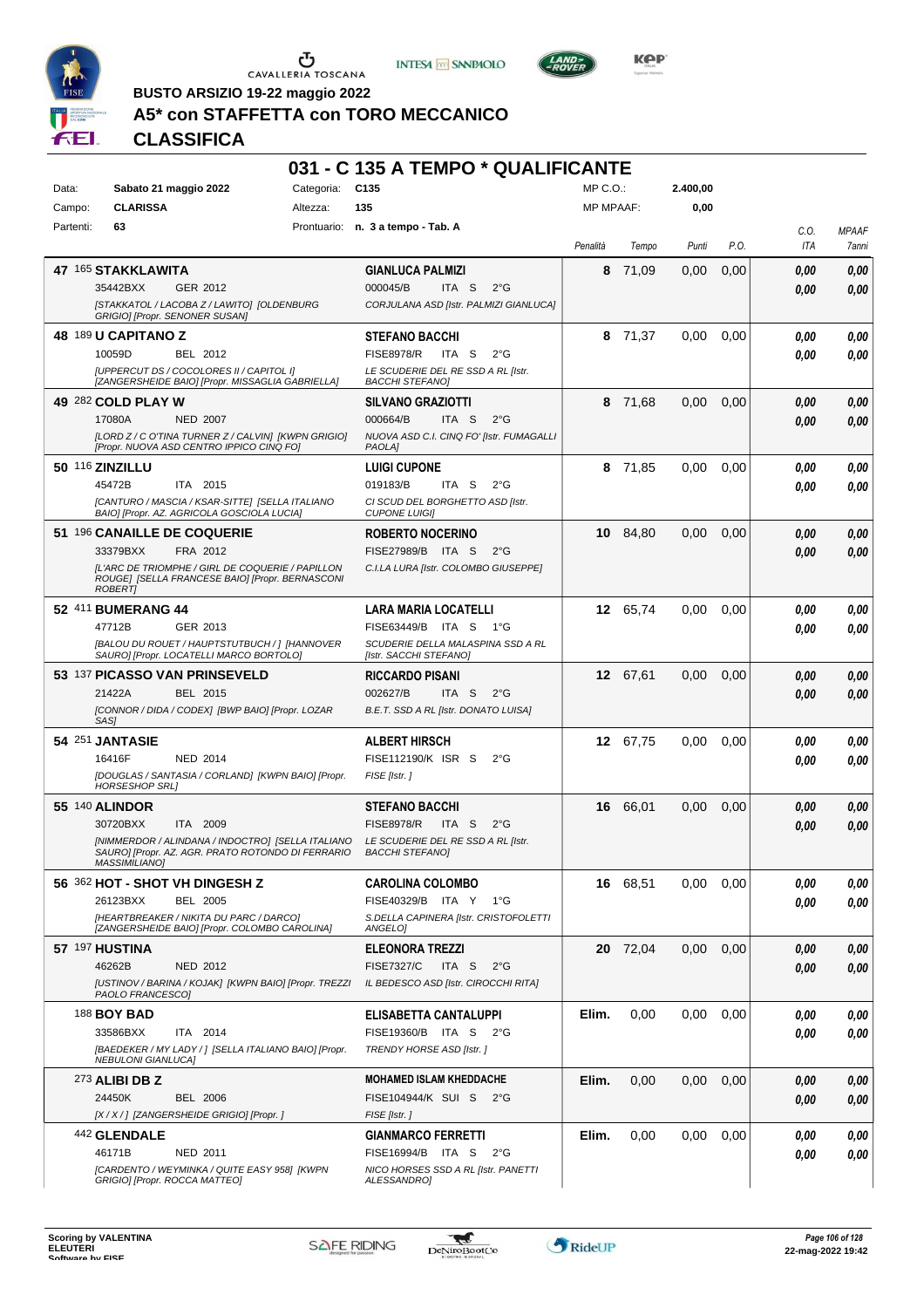





*LAND -*<br>POVER

**BUSTO ARSIZIO 19-22 maggio 2022**

## **A5\* con STAFFETTA con TORO MECCANICO**

### **CLASSIFICA**

|           |                         |                                                                                                   |             |                                      |                     | 031 - C 135 A TEMPO * QUALIFICANTE       |                  |       |          |      |            |              |
|-----------|-------------------------|---------------------------------------------------------------------------------------------------|-------------|--------------------------------------|---------------------|------------------------------------------|------------------|-------|----------|------|------------|--------------|
| Data:     |                         | Sabato 21 maggio 2022                                                                             | Categoria:  | C135                                 |                     |                                          | $MP C. O.$ :     |       | 2.400,00 |      |            |              |
| Campo:    | <b>CLARISSA</b>         |                                                                                                   | Altezza:    | 135                                  |                     |                                          | <b>MP MPAAF:</b> |       | 0,00     |      |            |              |
| Partenti: | 63                      |                                                                                                   | Prontuario: | n. 3 a tempo - Tab. A                |                     |                                          |                  |       |          |      | C.O.       | <b>MPAAF</b> |
|           |                         |                                                                                                   |             |                                      |                     |                                          | Penalità         | Tempo | Punti    | P.O. | <b>ITA</b> | 7anni        |
|           | 446 KARINTHE            |                                                                                                   |             | <b>ALICE VILLA</b>                   |                     |                                          | Elim.            | 0,00  | 0,00     | 0,00 | 0,00       | 0,00         |
|           | 32928BXX                | BEL 2010                                                                                          |             | <b>FISE92491/B</b>                   | ITA J               | $1^{\circ}G$                             |                  |       |          |      | 0,00       | 0,00         |
|           |                         | [BISQUET BALOU VD MISPELAERE / ORLEANE / ITALIC<br>DE SALINES] [BWP BAIO] [Propr. PICCOLO ANDREA] |             | [Istr. CONNOR JAMES JOSEPH]          |                     | SCUDERIE DELLA MALASPINA SSD A RL        |                  |       |          |      |            |              |
|           |                         | 128 VICTOIRE DE LAUBRY Z                                                                          |             | <b>FRANCESCA ARIOLDI</b>             |                     |                                          | Rit.             | 0,00  | 0.00     | 0.00 | 0,00       | 0,00         |
|           | 21109A                  | BEL 2015                                                                                          |             | 021312/B                             | ITA S               | $2^{\circ}$ G                            |                  |       |          |      | 0.00       | 0.00         |
|           | <b>SPORTHORSES SRLI</b> | [VIGO D'D'ARSOUILLES / GAZELLE DE LAUBRY / ALIBI DE<br>LAUBRY] [ZANGERSHEIDE SAURO] [Propr. CG    |             | FRANCESCO1                           |                     | C.S. AERONAUTICA MILITARE [Istr. GIRARDI |                  |       |          |      |            |              |
| FC 182    |                         |                                                                                                   |             | <b>ALESSANDRO MARI</b>               |                     |                                          | <b>Partito</b>   |       |          |      | 0,00       | 0,00         |
|           |                         |                                                                                                   |             | 011271/B                             | ITA<br><sub>S</sub> | $2^{\circ}$ G                            |                  |       |          |      | 0.00       | 0,00         |
|           |                         |                                                                                                   |             | IL BEDESCO ASD [Istr. CIROCCHI RITA] |                     |                                          |                  |       |          |      |            |              |

Collegio Giudicante *Presidente GIOVANNI ANDREA SECHI MARIA GABRIELLA ASOLE ELISABETTA NEGRI MARINA SERAFINO ADRIANA SPINOSO MARIA GIOVANNA VIGNATI*

## **032 - C 145 GRAN PREMIO A 2 MANCHES**

| Data:                               | Domenica 22 maggio 2022                                                                                                                  | Categoria:  | C145                                                            | MP C. O.         |             | 9.000,00 |      |                   |                 |
|-------------------------------------|------------------------------------------------------------------------------------------------------------------------------------------|-------------|-----------------------------------------------------------------|------------------|-------------|----------|------|-------------------|-----------------|
| Campo:                              | <b>CLARISSA</b>                                                                                                                          | Altezza:    | 145                                                             | <b>MP MPAAF:</b> |             | 0,00     |      |                   |                 |
| Partenti:                           | 51                                                                                                                                       | Prontuario: | n. 8 a due manches - Tab. A                                     |                  |             |          |      | C.O.              | <b>MPAAF</b>    |
|                                     |                                                                                                                                          |             |                                                                 | Penalità         | Tempo       | Punti    | P.O. | <b>ITA</b>        | 7anni           |
| 1                                   | 80 CHICLONE                                                                                                                              |             | <b>ROBERTO ARIOLDI</b>                                          | 0/0              | 39,38       | 0,00     | 0.00 | 2.025,00          | 0.00            |
|                                     | 29022BXX<br>GER 2009                                                                                                                     |             | 001895/B<br>ITA <sub>S</sub><br>$2^{\circ}$ G                   |                  |             |          |      | 0.00              | 0,00            |
|                                     | [CORNADO I / JELLICLE / JULIO MARINER] [WELSH<br>GRIGIO] [Propr. ALL.TO DELLA LOGGIA SAS]                                                |             | C.I.LA LOGGIA [Istr. ARIOLDI EMANUELE]                          |                  |             |          |      |                   |                 |
|                                     | 2 236 GA LA VIE                                                                                                                          |             | <b>MICHELE PREVITALI</b>                                        | 0/0              | 39.96       | 0.00     | 0.00 | 1.458,00          | 0,00            |
|                                     | <b>NED 2011</b><br>48107B                                                                                                                |             | FISE15502/B ITA S<br>$2^{\circ}$ G                              |                  |             |          |      | 0,00              | 0.00            |
|                                     | [VAILLANT / SIEKA / ] [KWPN BAIO SCURO] [Propr.<br>PREVITALI PIERANGELOJ                                                                 |             | C.I. PREVITALI NEMBRO ASD [Istr.<br><b>CORTINOVIS ALDOI</b>     |                  |             |          |      |                   |                 |
| 3 177 EXPO                          |                                                                                                                                          |             | <b>MATTEO CHECCHI</b>                                           | 0/0              | 40.32       | 0.00     | 0.00 | 1.215,00          | 0.00            |
|                                     | 48561B<br><b>NED 2009</b>                                                                                                                |             | 004393/B<br>ITA S<br>$2^{\circ}$ G                              |                  |             |          |      | 0.00              | 0.00            |
|                                     | [CANTURANO / AMARA / PADINUS] [KWPN BAIO SCURO]<br>[Propr. ETREA SPORT HORSES DI CHIAMONE ROSALIA<br><b>MESSALINA1</b>                   |             | A.S.ETREA [Istr. CHECCHI MATTEO]                                |                  |             |          |      |                   |                 |
|                                     | 4 122 OPHIUCO                                                                                                                            |             | <b>TOMMASO GERARDI</b>                                          | 0/0              | 40.93       | 0.00     | 0.00 | 972,00            | 0,00            |
|                                     | 09286D<br>ITA 2009                                                                                                                       |             | FISE2520/Q<br>ITA S<br>$2^{\circ}G$                             |                  |             |          |      | 900,00            | 0.00            |
|                                     | <b>ICORNET OBOLENSKY / PHOEBE FOR EVER DEI</b><br>FOLLETTI / EPHEBE FOR EVER] [SELLA ITALIANO<br>GRIGIO] [Propr. GIARDINI SAN ROCCO SRL] |             | CENTRO IPPICO LA TORBIERA S.S.D. A R.L.<br>[Istr. GERARDI VITO] |                  |             |          |      |                   |                 |
|                                     | 5 243 PATRON Z                                                                                                                           |             | <b>MARTINA MERONI</b>                                           | 0/0              | 41,20       | 0,00     | 0,00 | 810.00            | 0.00            |
|                                     | 28156K<br>BEL 2012                                                                                                                       |             | FISE65566/E SUI S<br>$2^{\circ}$ G                              |                  |             |          |      | 0.00              | 0.00            |
|                                     | [X / X / ] [ZANGERSHEIDE BAIO] [Propr. ]                                                                                                 |             | CI DEL DUCATO ASD [Istr. BRESCIANI<br><b>ALBERTOI</b>           |                  |             |          |      |                   |                 |
|                                     | 6 163 QUIAMANT                                                                                                                           |             | <b>LINUS HANSELMANN</b>                                         | 0/0              | 42,48       | 0,00     | 0,00 | 324,00            | 0,00            |
|                                     | 28333K<br>GER 2013                                                                                                                       |             | FISE110451/K SUI J<br>$2^{\circ}$ G                             |                  |             |          |      | 0.00              | 0.00            |
|                                     | [Z/Z/] [HOLSTEINER BAIO SCURO] [Propr.]                                                                                                  |             | FISE [Istr.]                                                    |                  |             |          |      |                   |                 |
|                                     | 7 143 HALO                                                                                                                               |             | <b>ALESSIA MONTELEONE</b>                                       | 4/0              | 40.98       | 0,00     | 0.00 | 324,00            | 0.00            |
|                                     | 13289D<br>NED 2012                                                                                                                       |             | <b>FISE5558/V</b><br>ITA J<br>$2^{\circ}$ G                     |                  |             |          |      | 0.00              | 0.00            |
|                                     | [ZIROCCO BLUE VDL / AKIRA / ROVERMAN] [KWPN BAIO]<br>[Propr. ROMANO UMBERTO]                                                             |             | CE VAL GARDENA ASD [Istr. SENONER<br><b>ALEXIA1</b>             |                  |             |          |      |                   |                 |
|                                     | 8 167 CHICAGO 178                                                                                                                        |             | <b>PAOLO ADAMO ZUVADELLI</b>                                    |                  | $0/4$ 41.56 | 0.00     | 0.00 | 324,00            | 0,00            |
|                                     | 34859BXX<br>GER 2011                                                                                                                     |             | 001392/E<br>ITA <sub>S</sub><br>$2^{\circ}$ G                   |                  |             |          |      | 0,00              | 0.00            |
|                                     | [CHIN CHAMP / MISS ACORA F / ACORD II] [HOLSTEINER]<br>GRIGIO] [Propr. TANZI GIANCARLO]                                                  |             | C.I.PEGASO [Istr. PINA GABRIELE]                                |                  |             |          |      |                   |                 |
|                                     | 9 238 ELDORADO LONGANE                                                                                                                   |             | <b>TOMMASO GERARDI</b>                                          | 0/4              | 42,00       | 0.00     | 0.00 | 324,00            | 0.00            |
|                                     | 48291B<br>FRA 2014                                                                                                                       |             | FISE2520/Q<br>ITA S<br>$2^{\circ}$ G                            |                  |             |          |      | 0.00              | 0.00            |
|                                     | [QUEBRACHO SEMILLY / UKRAINE DE LAUME / ] [SELLA<br>FRANCESE SAURO] [Propr. GERARDI VITO]                                                |             | CENTRO IPPICO LA TORBIERA S.S.D. A R.L.<br>[Istr. GERARDI VITO] |                  |             |          |      |                   |                 |
| <b>ELEUTERI</b><br>Coffware by EICE | <b>Scoring by VALENTINA</b>                                                                                                              |             | <b>SAFE RIDING</b><br>DeNiroBootCo                              | RideUP           |             |          |      | 22-mag-2022 19:42 | Page 107 of 128 |

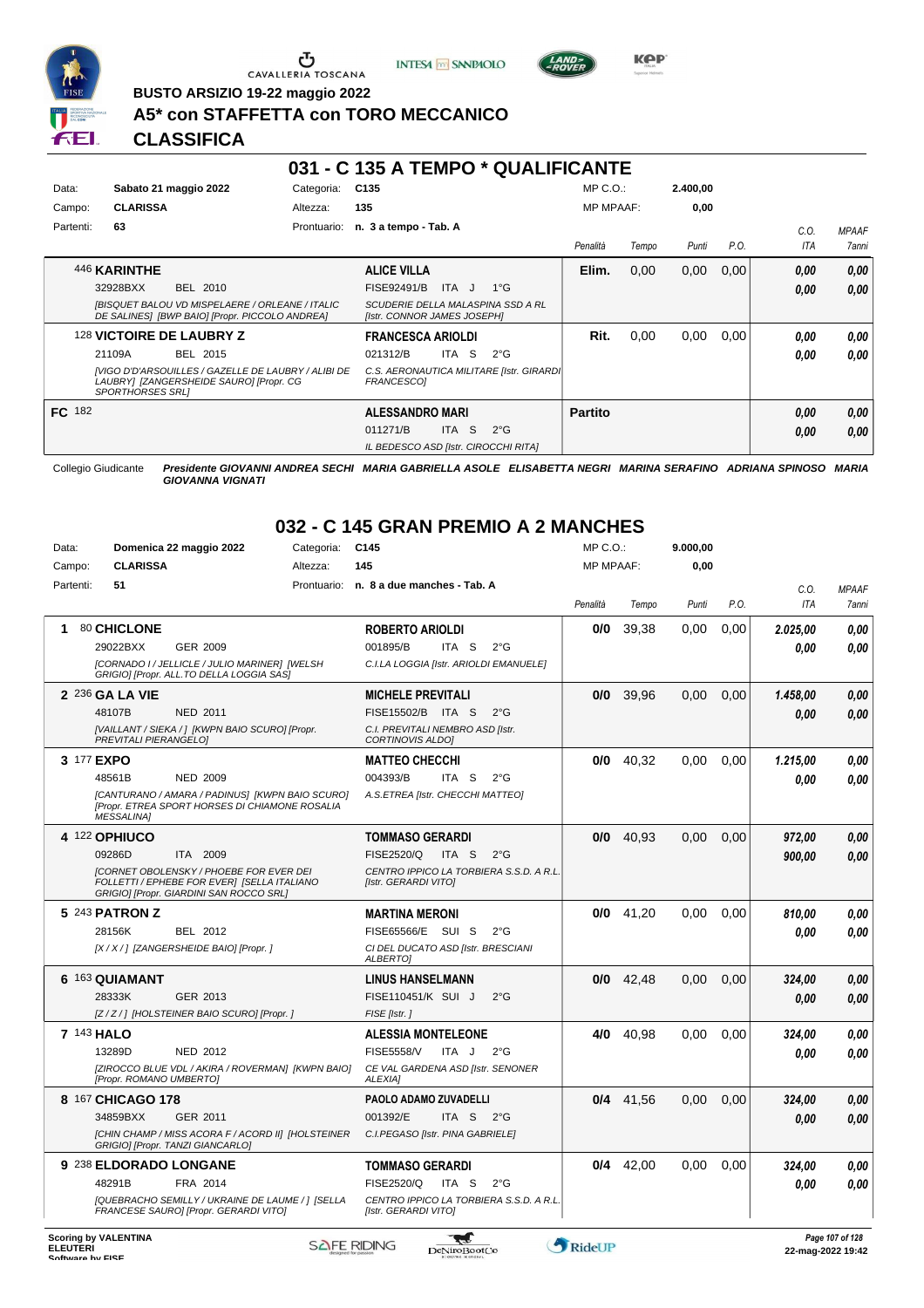





 $L$ AND<sub>7</sub>

**BUSTO ARSIZIO 19-22 maggio 2022**

## **A5\* con STAFFETTA con TORO MECCANICO**

|                     |                                                                                                                        |            | 032 - C 145 GRAN PREMIO A 2 MANCHES                                                      |                  |           |          |      |              |              |
|---------------------|------------------------------------------------------------------------------------------------------------------------|------------|------------------------------------------------------------------------------------------|------------------|-----------|----------|------|--------------|--------------|
| Data:               | Domenica 22 maggio 2022                                                                                                | Categoria: | C145                                                                                     | MP C.O.:         |           | 9.000,00 |      |              |              |
| Campo:              | <b>CLARISSA</b>                                                                                                        | Altezza:   | 145                                                                                      | <b>MP MPAAF:</b> |           | 0,00     |      |              |              |
| Partenti:           | 51                                                                                                                     |            | Prontuario: n. 8 a due manches - Tab. A                                                  |                  |           |          |      | C.O.         | <b>MPAAF</b> |
|                     |                                                                                                                        |            |                                                                                          | Penalità         | Tempo     | Punti    | P.O. | <b>ITA</b>   | 7anni        |
|                     | 10 202 NAVARO DE LAUBRY Z                                                                                              |            | <b>CLINT SULMONI</b>                                                                     | 4/0              | 42,25     | 0,00     | 0,00 | 324,00       | 0,00         |
|                     | 47125B<br><b>BEL 2014</b>                                                                                              |            | FISE54195/B SUI S<br>$2^{\circ}G$                                                        |                  |           |          |      | 0.00         | 0,00         |
|                     | [NABAB DE REVE / COMANCHE PRACHT / ]<br>[ZANGERSHEIDE BAIO] [Propr. SULMONI CLINT]                                     |            | C.I.BREGNANO [Istr. CATTANEO ANTONIO]                                                    |                  |           |          |      |              |              |
|                     | 11 272 LITEL ELVIS                                                                                                     |            | <b>ASIA ANNA BORDONE</b>                                                                 |                  | 3/4 52,42 | 0,00     | 0,00 | 146,02       | 0,00         |
|                     | 33269BXX<br>BEL 2011                                                                                                   |            | FISE90126/B ITA S<br>$2^{\circ}G$                                                        |                  |           |          |      | 0.00         | 0.00         |
|                     | <b>IELVIS TER PUTTE / SASANIEJA V/CELLE</b><br>BROEDERSBOS / ELEGANT] [BWP BAIO] [Propr.<br><b>MACCARONE ANTONIO1</b>  |            | SCUDERIE DELLA MALASPINA SSD A RL<br>[Istr. SACCHI STEFANO]                              |                  |           |          |      |              |              |
|                     | <b>12 225 QUILLER</b>                                                                                                  |            | <b>MATTEO CHECCHI</b>                                                                    | 0/8              | 38,18     | 0,00     | 0,00 | 146,02       | 0,00         |
|                     | 48563B<br><b>GER 2008</b>                                                                                              |            | 004393/B<br>ITA S<br>$2^{\circ}G$                                                        |                  |           |          |      | 0,00         | 0,00         |
|                     | [QUIDAMDEREVEL / PAMEA B / LORDANOS]<br>[HOLSTEINER BAIO] [Propr. ETREA SPORT HORSES DI<br>CHIAMONE ROSALIA MESSALINA] |            | A.S.ETREA [Istr. CHECCHI MATTEO]                                                         |                  |           |          |      |              |              |
|                     | 13 222 JADA VAN DE GAVERRANCH                                                                                          |            | <b>BEATRICE BACCHETTA</b>                                                                |                  | 4/4 42,40 | 0,00     | 0,00 | 146,02       | 0,00         |
|                     | BEL 2009<br>47294B                                                                                                     |            | FISE21510/A ITA Y<br>$2^{\circ}$ G                                                       |                  |           |          |      | 0.00         | 0.00         |
|                     | [QUERLYBET HERO / ECLAT VAN DE GAVERRANCH / ]<br>[BEL. WARMBLOEDPAARD SAURO] [Propr. BACCHETTA<br><b>BEATRICE</b>      |            | C.I.PEGASO [Istr. PINA GABRIELE]                                                         |                  |           |          |      |              |              |
|                     | <b>14 230 IACO BLUE</b>                                                                                                |            | <b>GIULIO CARPIGIANI</b>                                                                 |                  | 4 75,54   | 0,00     | 0,00 | 0,00         | 0,00         |
|                     | 30369K<br><b>NED 2014</b>                                                                                              |            | FISE7607/E<br>ITA S<br>$2^{\circ}$ G                                                     |                  |           |          |      | 0,00         | 0,00         |
|                     | [X / X / ] [SCONOSCIUTA BAIO] [Propr.]                                                                                 |            | C.I.LE GINESTRE SSD A RL [Istr. BUSSU<br><b>ELEONORA]</b>                                |                  |           |          |      |              |              |
| 15 124 <b>IBIZA</b> |                                                                                                                        |            | <b>LINUS HANSELMANN</b>                                                                  |                  | 4 75,78   | 0,00     | 0,00 | 0.00         | 0,00         |
|                     | NED 2013<br>26466K                                                                                                     |            | FISE110451/K SUI J<br>$2^{\circ}$ G                                                      |                  |           |          |      | 0.00         | 0,00         |
|                     | $[X/X']$ [KWPN GRIGIO] [Propr. ]                                                                                       |            | FISE [Istr.]                                                                             |                  |           |          |      |              |              |
| 16                  | <b>89 IMAGINATION</b><br>33871BXX<br>NED 2013                                                                          |            | <b>MICHELE PREVITALI</b><br>FISE15502/B ITA S<br>$2^{\circ}$ G                           |                  | 4 76,35   | 0,00     | 0,00 | 0,00         | 0,00<br>0.00 |
|                     | [KARANDASJ / LUOMA / FURORE] [KWPN BAIO] [Propr.                                                                       |            | C.I. PREVITALI NEMBRO ASD [Istr.                                                         |                  |           |          |      | 0,00         |              |
|                     | COMINELLI MARZIA]                                                                                                      |            | CORTINOVIS ALDO]                                                                         |                  |           |          |      |              |              |
|                     | <b>17 200 DAYTONA 500</b>                                                                                              |            | <b>FRANCESCA ARIOLDI</b>                                                                 |                  | 4 76,62   | 0,00     | 0,00 | 0.00         | 0,00         |
|                     | 48678B<br>POL 2012<br>[DIAMANT DE SEMILLY / QUINTINA / QUINTENDER]                                                     |            | 021312/B<br>ITA <sub>S</sub><br>$2^{\circ}G$<br>C.S. AERONAUTICA MILITARE [Istr. GIRARDI |                  |           |          |      | 0.00         | 0.00         |
|                     | [HANNOVER SAURO] [Propr. ALL.TO DELLA LOGGIA S.A.S.<br>DI ARIOLDI DI R & C.]                                           |            | FRANCESCO]                                                                               |                  |           |          |      |              |              |
|                     | 18 102 CENTACCO                                                                                                        |            | <b>CARLO SPAGGIARI</b>                                                                   |                  | 4 76,82   | 0,00     | 0,00 | 0,00         | 0,00         |
|                     | 29248K<br><b>SCN 2014</b>                                                                                              |            | FISE66811/B ITA Y<br>$2^{\circ}$ G                                                       |                  |           |          |      | 0,00         | $\it 0,00$   |
|                     | [CENTADEL / CHACONIA / ] [OLDENBURG BAIO] [Propr.                                                                      |            | C.I.LE GINESTRE SSD A RL [Istr. BUSSU                                                    |                  |           |          |      |              |              |
|                     | SPAGGIARI GIANMARCO]                                                                                                   |            | <b>ELEONORA</b>                                                                          |                  |           |          |      |              |              |
|                     | 19 113 ENZO DE COQUERIE<br>17262P<br>FRA 2014                                                                          |            | <b>LUDOVICA MINOLI</b><br>008471/B<br>ITA S<br>$2^{\circ}G$                              |                  | 4 77,18   | 0,00     | 0,00 | 0,00         | 0,00         |
|                     | [MALITO DE REVE / RALISKA DE COQUERIE / HELIOS DE                                                                      |            | SCUDERIA DELLA ROVERE SSD A RL [Istr.                                                    |                  |           |          |      | 0,00         | 0,00         |
|                     | LA COUR III [SELLA FRANCESE GRIGIO] [Propr.<br><b>ULTRAMAR HORSES SRL1</b>                                             |            | BORROMEO LODOVICO]                                                                       |                  |           |          |      |              |              |
|                     | 20 280 IRCO ORANGE                                                                                                     |            | <b>STEFANO LUCA MAGAGNIN</b>                                                             |                  | 4 77,90   | 0,00     | 0,00 | 0,00         | 0,00         |
|                     | 46720B<br>NED 2013                                                                                                     |            | FISE22266/B ITA S<br>$2^{\circ}$ G                                                       |                  |           |          |      | 0,00         | 0,00         |
|                     | [I'M SPECIAL DE MUZE / WELLAMY / CASCO] [KWPN<br>GRIGIO POMELLATO] [Propr. ANGIOLONI PATRIZIA]                         |            | C.I.SAN MARCO [Istr. AGOSTINI LORIS                                                      |                  |           |          |      |              |              |
|                     | 21 245 INSPIRATION                                                                                                     |            | <b>GIOVANNII</b><br><b>CARLO SPAGGIARI</b>                                               |                  | 4 78,23   | 0,00     | 0,00 |              |              |
|                     | 30621K<br>NED 2013                                                                                                     |            | FISE66811/B ITA Y<br>$2^{\circ}$ G                                                       |                  |           |          |      | 0,00<br>0.00 | 0,00<br>0,00 |
|                     | $[X/X']$ [KWPN BAIO] [Propr.]                                                                                          |            | C.I.LE GINESTRE SSD A RL [Istr. BUSSU                                                    |                  |           |          |      |              |              |
|                     |                                                                                                                        |            | <b>ELEONORA</b>                                                                          |                  |           |          |      |              |              |
|                     | 22 470 DE MONTSEC VDL<br>20217A<br><b>NED 2008</b>                                                                     |            | <b>LORENZO CORREDDU</b><br>FISE27238/A ITA Y<br>$2^{\circ}G$                             |                  | 4 78,33   | 0,00     | 0,00 | 0,00<br>0,00 | 0,00<br>0,00 |
|                     | [NIMMERDOR / MYWINKA / GRANDEUR] [KWPN BAIO]<br>[Propr. RUGARLI GIULIO]                                                |            | SCUDERIA PARCO DEI MULINI ASD [Istr.<br>CORREDDU GIOVANNI BATTISTA]                      |                  |           |          |      |              |              |
|                     | 23 138 CYBINKA                                                                                                         |            | <b>MICHELE PREVITALI</b>                                                                 |                  | 4 78,41   | 0.00     | 0,00 | 0,00         | 0,00         |
|                     | 33948BXX<br>GER 2013                                                                                                   |            | FISE15502/B ITA S<br>$2^{\circ}$ G                                                       |                  |           |          |      | 0,00         | 0,00         |
|                     | [CHECK IN / FURIELLA / SANDRO BOY] [OLDENBURG                                                                          |            | C.I. PREVITALI NEMBRO ASD [Istr.                                                         |                  |           |          |      |              |              |
|                     | BAIO] [Propr. PREVITALI MICHELE]                                                                                       |            | CORTINOVIS ALDO]                                                                         |                  |           |          |      |              |              |

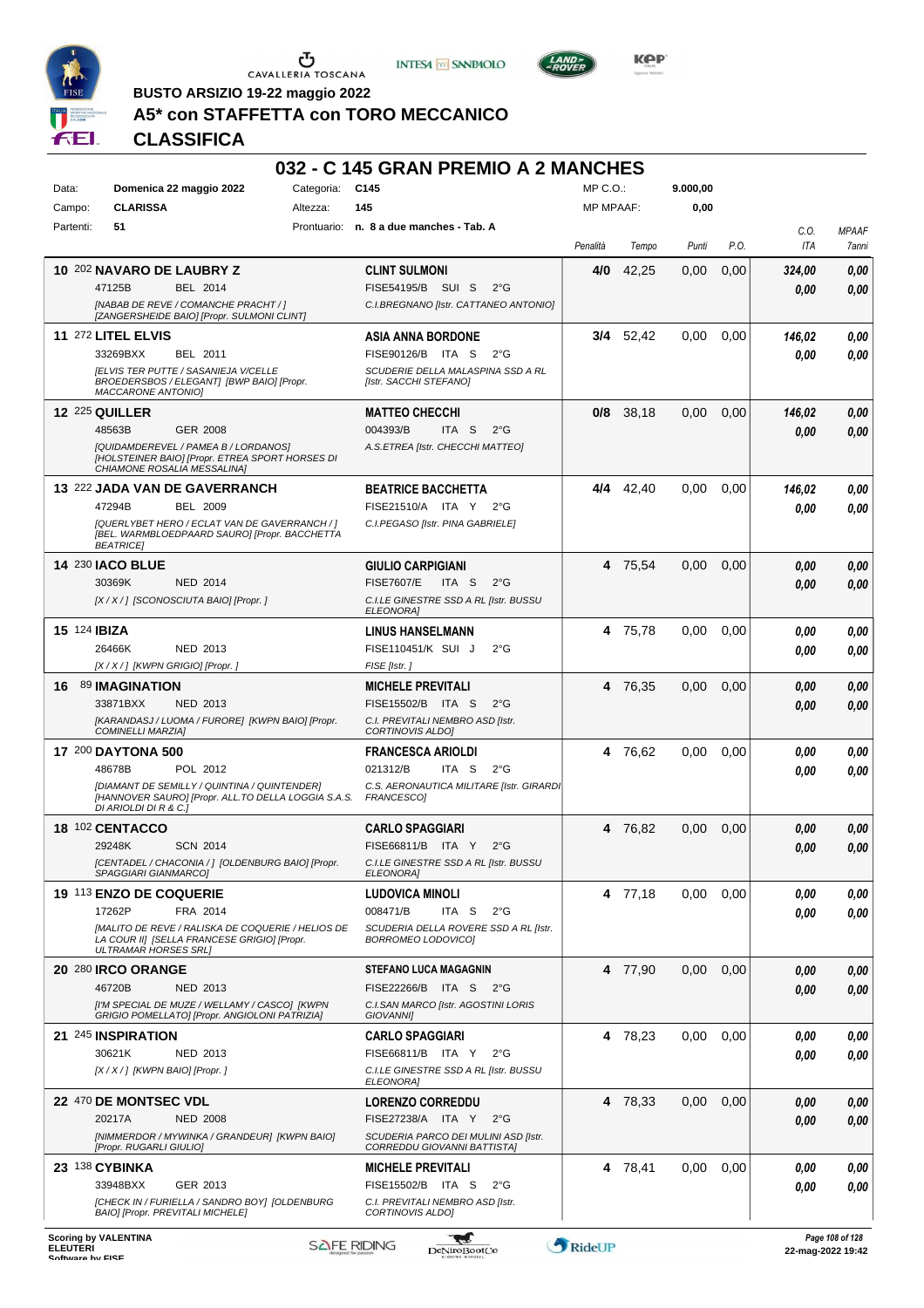

CAVALLERIA TOSCANA

**INTESA** M SANPAOLO



KOP

**BUSTO ARSIZIO 19-22 maggio 2022**

## **A5\* con STAFFETTA con TORO MECCANICO**

## **CLASSIFICA**

#### **032 - C 145 GRAN PREMIO A 2 MANCHES**  $MP \cap \bigcap$ **9.000,00** Data: **Domenica 22 maggio 2022** Categoria: C145 Campo: **CLARISSA** Altezza: **145** MP MPAAF: **0,00** Partenti: **51** Prontuario: **n. 8 a due manches - Tab. A** *C.O. MPAAF Penalità Tempo Punti P.O. ITA 7anni* **24** 127 **CANTER DELLA CACCIA BEATRICE BACCHETTA 4** 78,62 0,00 0,00 *0,00 0,00* ITA 2012 03950C ITA 2012 FISE21510/A ITA Y 2°G <mark>0,00 0,00</mark> *0,00 [CASTIGO DELLA CACCIA / ZANDORA DES HAYETTES Z / C.I.PEGASO [Istr. PINA GABRIELE] ZANDOR Z] [SELLA ITALIANO BAIO] [Propr. PINA GABRIELE]* **25** 139 **TRENDY HORSE TRISTAN ELISABETTA CANTALUPPI 5** 80,46 0,00 0,00 *0,00 0,00* ITA 2012 31082BXX ITA 2012 FISE19360/B ITA S 2°G **0,00 0,00** *0,00 [TOULON / KALANDRA / CARTHAGO] [OLDENBURG BAIO] TRENDY HORSE ASD [Istr. ] [Propr. TRENDY HORSE DI PEREGO FEDERICO DIEGO]* **26** 267 **MERCY VAN'T RUYTERSHOF GRETA LEPRATTI 8** 75,41 0,00 0,00 *0,00 0,00* BEL 2012 ITA J 2°G 20754A FISE65470/B *0,00 0,00 C.I.PEGASO [Istr. PINA GABRIELE] [ARKO / BRILLIANTHINA VAN'T RUITERSHOF / BAMAKO DE MUZE] [BWP BAIO] [Propr. LEPRATTI GIANLUCA]* **27** 233 **ESTORIL DELLE ROANE PAOLO ADAMO ZUVADELLI 8** 75,66 0,00 0,00 *0,00 0,00* ITA 2014 ITA S 2°G 13837D ITA 2014 001392/E ITA S 2°G <mark> 0,00 0,00</mark> *0,00 [CRISTALLO I / AFRICA DELLE ROANE / HATTRICK] C.I.PEGASO [Istr. PINA GABRIELE] [SELLA ITALIANO BAIO] [Propr. ALLEV.TO EQUINI LE ROANE DI BROTTO PAOLO]* **28** 85 **WALK FOR ME KZI CH LINUS HANSELMANN 8** 75,74 0,00 0,00 *0,00 0,00* SUI 2006 25235K SUI 2006 FISE110451/K SUI J 2°G <mark>0,00 0,00</mark> *0,00 [X / X / ] [SELLA SVIZZERO GRIGIO] [Propr. ] FISE [Istr. ]* **29** 223 **CARTICA FZ MASSIMO GROSSATO 8** 75,89 0,00 0,00 *0,00 0,00* ITA 2014 ITA S 2°G *0,00* 13671D ITA 2014 000612/A ITA S 2°G <mark> 0,00 0,00</mark> *C.S.CARABINIERI [Istr. BRECCIAROLI [CANTURANO / ISABELLE FZ / ACODETTO] [SELLA ITALIANO BAIO] [Propr. HORSESHOP SRL] STEFANO]* **30** 158 **IERLAND VDL MASSIMO GROSSATO 8** 77,12 0,00 0,00 *0,00 0,00* NED 2013 ITA S 2°G 20301A 000612/A *0,00 0,00 [ZAPATERO VDL / ANOLIVIA VDL / INDORADO] [KWPN C.S.CARABINIERI [Istr. BRECCIAROLI BAIO] [Propr. SPRING STAL S.R.L.] STEFANO]* **31** 103 **CADIRA MANCLUF CAMILLA BASSAN 8** 77,45 0,00 0,00 *0,00 0,00* ITA 2010 26004M ITA 2010 FISE33595/A ITA J 2°G <mark>0,00 0,00</mark> *0,00 [CARDENTO / SEPHIRA M / AHORN] [SELLA ITALIANO SIMPLY HORSE SSD A RL [Istr. BASSAN GRIGIO] [Propr. INTAGLIATA VALENTINA] ANDREA]* **32** 263 **WINDROSE MADDALENA ARENA 8** 79,36 0,00 0,00 *0,00 0,00* NED 2003 ITA S 2°G 15566G FISE46572/B *0,00 0,00 [HEARTBREAKER / JESDEMONA / GAGSON WIMBORN] C.I.CASA BASSA S.S.D. A R.L. [Istr. FRANCHI [KWPN BAIO] [Propr. LERCARI MARTA] ANDREA]* **33** 117 **UNIQUE PERRIERES ELEONORA BUSSU 9** 80,30 0,00 0,00 *0,00 0,00* FRA 2008 ITA S 2°G 32929BXX FRA 2008 021386/B ITA S 2°G <mark> *0,00 0,00*</mark> *0,00 [HURLEVENT DE BREKA / JASMINE PERRIERES / C.I.LE GINESTRE SSD A RL [Istr. ] SOCRATE DE CHIVRE] [SELLA FRANCESE BAIO] [Propr. SANDBERG VALENTINA]* **34** 224 **IL POSTINO V/H HOF TER HEIDE FRANCESCA ARIOLDI 9** 80,34 0,00 0,00 *0,00 0,00* BEL 2008 ITA S 2°G 48679B 021312/B *0,00 0,00 [BENTLEY VD HEFFINCK / FARNESSE VH HOF TER C.S. AERONAUTICA MILITARE [Istr. GIRARDI FRANCESCO] HEIDE / QUERLYBET HERO] [BEL. WARMBLOEDPAARD BAIO] [Propr. ALL.TO DELLA LOGGIA S.A.S. DI ARIOLDI DI R & C.]* **35** 94 **HIGH ANTONIO VITALI 9** 80,35 0,00 0,00 *0,00 0,00* NED 2012 ITA S 2°G 26717G 002854/B *0,00 0,00 SCUDERIA CA' DE ZECCHI [Istr. CAPPAI [CANABIS Z / MANITA / HAMLET] [KWPN BAIO] [Propr. SOC. AGR. CHIAPPA A.,VITALI A., E ALESSANDRA] STEFANO]* **36** 201 **HG'S BLISS MATTEO CHECCHI 9** 84,79 0,00 0,00 *0,00 0,00* GBR 2013 ITA S 2°G *0,00* 48562B GBR 2013 004393/B ITA S 2°G | <mark> 0,00 0,00</mark> *A.S.ETREA [Istr. CHECCHI MATTEO] [BILLY CONGO / PIKEUR HAPPINESS / FAN HOLLAND] [AES BAIO] [Propr. ETREA SPORT HORSES DI CHIAMONE ROSALIA MESSALINA]* **37** 130 **KIKKA DEL LECCIONE FRANCESCO CORREDDU 12** 71,98 0,00 0,00 *0,00 0,00* ITA 2010 13102F ITA 2010 FISE24440/A ITA S 2°G <mark>0,00 0,00</mark> *0,00 [KANNAN / ARMONIA DEL LECCIONE / ACORADO II] C.S.CARABINIERI [Istr. BRECCIAROLI [SELLA ITALIANO BAIO] [Propr. CAMPARI MARIA ANGELA] STEFANO]* **Scoring by VALENTINA** -gaf *Page 109 of 128* **ELEUTERI**<br>Software by FISE

ELEUTERI SOFTWARE SOFTWARE DENITOBOOTCO **DENITOBOOTCO DENITOBOOTCO 22-mag-2022 19:42**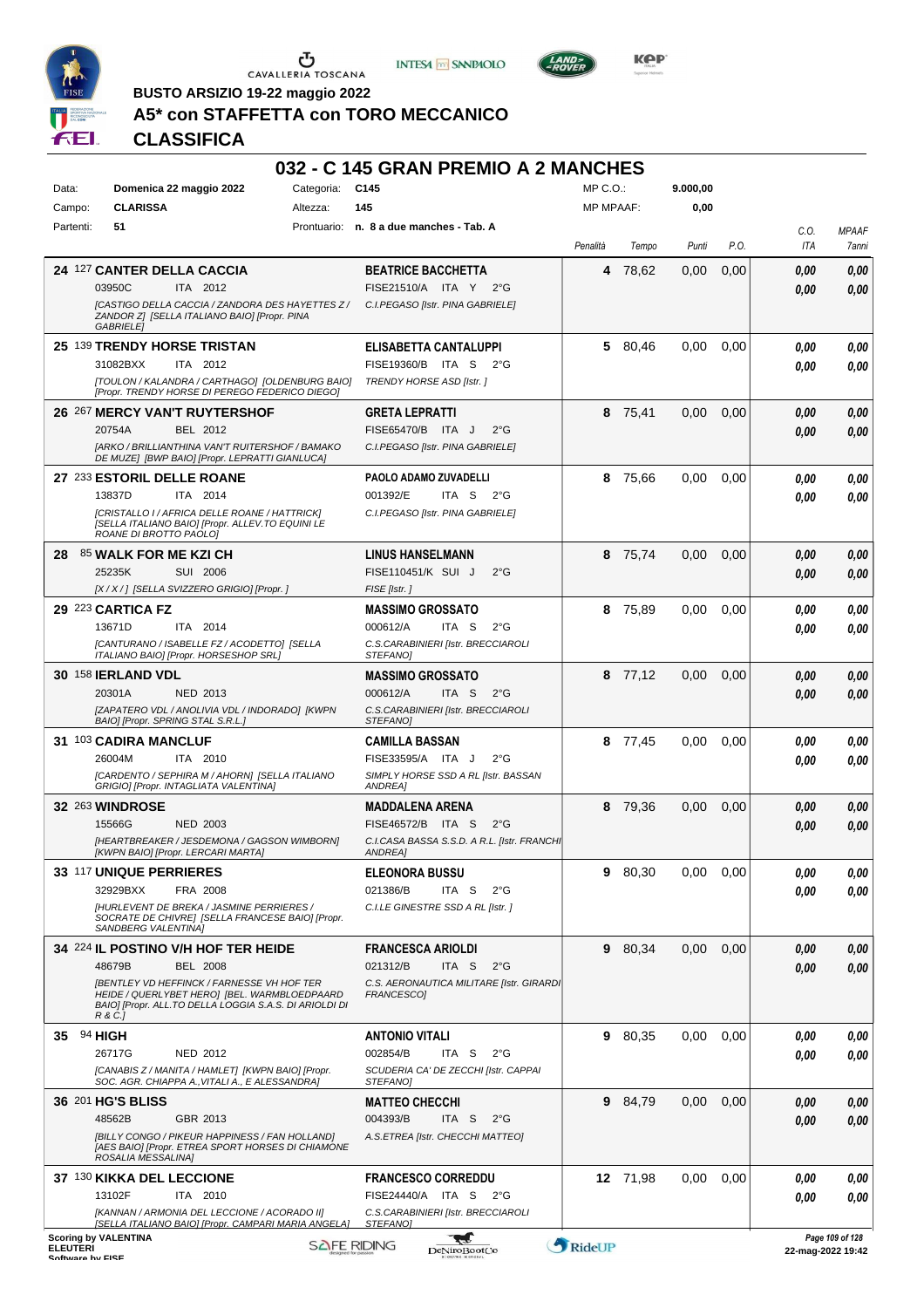

CAVALLERIA TOSCANA

**INTESA M SANPAOLO** 



KOP

**BUSTO ARSIZIO 19-22 maggio 2022**

#### **A5\* con STAFFETTA con TORO MECCANICO**

## **CLASSIFICA**

#### **032 - C 145 GRAN PREMIO A 2 MANCHES** Data: **Domenica 22 maggio 2022** Categoria: C145 Prontuario: **n. 8 a due manches - Tab. A** Campo: **CLARISSA** Partenti: **51** Altezza: **145**  $MP \cap \bigcap$ MP MPAAF: **9.000,00 0,00** *Penalità Tempo Punti P.O. C.O. ITA MPAAF 7anni* **38** 467 **AGRADO** ITA 2013 **LORENZO CORREDDU** *[NUMERO UNO / QUERELLE DU SEIGNEUR / ] [SELLA ITALIANO BAIO] [Propr. AZIENDA AGRICOLA CASCINA LEONZINA] SCUDERIA PARCO DEI MULINI ASD [Istr. CORREDDU GIOVANNI BATTISTA]* 33884BXX ITA 2013 FISE27238/A ITA Y 2°G **0,00 0,00 12** 75,58 0,00 0,00 *0,00 0,00 0,00* **39** 171 **STANABIS** GER 2012 **LUCREZIA MARIA NICOLA** *[STAKKATOL / GRAZEBISA / ] [OLDENBURG GRIGIO] [Propr. NICOLA LUCREZIA MARIA] MARRAS ASD [Istr. MARRAS ANTONIO]* 46893B GER\_2012 FISE42455/B ITA Y 2°G **0,00 0,00 16** 76,76 0,00 0,00 *0,00 0,00 0,00* **40** 142 **GISUPARDIE** NED 2011 **MATILDE BONO** *[CARDENTO / SUPARDI / KANNAN] [KWPN BAIO] [Propr. GIGOLA PAOLA] IL BEDESCO ASD [Istr. MARI ALESSANDRO]* 45931B NED 2011 FISE83710/B ITA J 2°G **0,00 0,00 16** 83,53 0,00 0,00 *0,00 0,00 0,00* **41** 254 **CALINDRA FZ** ITA 2013 **CECILIA FERRARI** *[CALIDO / ISANDRA / INDOCTRO] [SELLA ITALIANO GRIGIO] [Propr. VOLPE GIOVANNI] CI A COLORI ASD [Istr. CAPPELLETTI SOFIA]* 25952G ITA 2013 FISE77764/B ITA J 2°G **0,00 0,00 16** 83,67 0,00 0,00 *0,00 0,00 0,00* **42** 88 **OLIVER VAN'T HEIKE** BEL 2014 **RICCARDO PISANI** *[EPLEASER VAN'T HEIKE / GELLA VAN'T HEIKE / ARGENTINUS] [BWP BAIO] [Propr. LOZAR SAS] B.E.T. SSD A RL [Istr. DONATO LUISA]* ITA S 2°G **16** 91,64 0,00 0,00 *0,00 0,00 0,00* 21221A BEL 2014 002627/B ITA S 2°G <mark> 0,00 0,00</mark> **43** 178 **CALIFORNIA Z** BEL 2014 **ANDREA BASSAN** *[CLINTISSIMO Z / AMARIGE DU BOIS / MAJOR DE LA COUR] [ZANGERSHEIDE SAURO] [Propr. MARITAN FRANCESCA] SIMPLY HORSE SSD A RL [Istr. BASSAN ANDREA]* ITA S 2°G **19** 82,21 0,00 0,00 *0,00 0,00 0,00* 14009D BEL 2014 007604/B ITA S 2°G <mark>0 ,00 0,00</mark> **44** 183 **CONQUESTA** LTU 2010 **GAIA TOMASI** *[CARAOKI / ELCANTARA / ESCUDO II] [LATV BAIO] [Propr. LONARDI FABRIZIA] NUOVA ASD C.I. CINQ FO' [Istr. FUMAGALLI MARIA CRISTINA]* ITA S 2°G **22** 85,69 0,00 0,00 *0,00 0,00 0,00* 16616E LTU 2010 013686/B ITA S 2°G <mark> *0,00 0,00*</mark> 131 **NUX DEL SOLE** ITA 2010 **FILIPPO JORDAN PAGAN GRISO** *[CANTURO / R DE RIEN DU PRIEURE D'09 / LIBERO II] [SELLA ITALIANO BAIO] [Propr. SOC. AGR. DEIANIRA SRL] CI SESTESE ASD [Istr. PAGAN GRISO CELESTE]* 16729P ITA 2010 FISE61679/B ITA Y 2°G <mark>0,00 0,00</mark> **Elim.** 0,00 0,00 0,00 *0,00 0,00 0,00* 592 **COACH V'T WINKENSHOF Z** BEL 2008 **MARTINA MAZZI** *[CARAT / LUNA / LANCER II] [ZANGERSHEIDE BAIO] [Propr. MAZZI MARTINA] C.I.DI CASTELLAZZO ASD [Istr. PASOTTI MANCINELLI ORNELLA]* 33007BXX BEL 2008 FISE55739/B ITA S 2°G **0,00 0,00 Elim.** 0,00 0,00 0,00 *0,00 0,00 0,00* 169 **ELVITHAGO PS** GER 2014 **FEDERICA VILLA** *[X / X / ] [OLDENBURG SAURO] [Propr. ] MARRAS ASD [Istr. MARRAS ANTONIO]* ITA S 2°G 28585K FISE18119/B *0,00* **Rit.** 0,00 0,00 0,00 *0,00 0,00 0,00* 248 **CARLCHEN 88** GER 2013 **FRANCESCA ARIOLDI** *[CADOR / STUTBUCH 1 FIARINA / ] [OLDENBURG BAIO] [Propr. RIZZOLI ANNA GRAZIA]* **C.S. AERONAUTICA MILITARE [Istr. GIRARD** *FRANCESCO]* ITA S 2°G **Rit.** 0,00 0,00 0,00 *0,00 0,00 0,00* 30993K GER\_2013 021312/B ITA S 2°G *0,00 0,00* **SQ** 246 **D.AMELUSINA R 54** NED 2008 **MASSIMILIANO CHIATANTE** *[X / X / ] [KWPN BAIO] [Propr. ] VOLTA DE MURR A.S.D. [Istr. CHIATANTE MASSIMILIANO]* ITA S 2°G **Squalif.** 0,00 0,00 0,00 *0,00 0,00 0,00* 27427K 002450/B *0,00* **NP** 84 **HORS DE QUESTION J&F Z** BEL 2012 **CLINT SULMONI** *[HORS LA LOI II / FRAUKE / MUSCARIS D'ARIEL] [ZANGERSHEIDE SAURO] [Propr. MIGLIORI PIETRO] C.I.BREGNANO [Istr. CATTANEO ANTONIO]* 14851E BEL 2012 FISE54195/B SUI S 2°G **0,00 0,00 N.P.** 0,00 0,00 0,00 *0,00 0,00 0,00* **NP** 240 **ADONIS DU LANDEY** FRA 2010 **FEDERICA VILLA** *[NINO DE ROX / ODYSSEE DU LANDEY / ] [SELLA FRANCESE BAIO SCURO] [Propr. DE' MANZONI MATTEUCCI ARIANNA] MARRAS ASD [Istr. MARRAS ANTONIO]* 47078B FRA 2010 FISE18119/B ITA S 2°G **0,00 0,00 N.P.** 0,00 0,00 0,00 *0,00 0,00 0,00* Collegio Giudicante *Presidente GIOVANNI ANDREA SECHI MARIA GABRIELLA ASOLE ELISABETTA NEGRI MARINA SERAFINO ADRIANA SPINOSO MARIA*

*GIOVANNA VIGNATI*

-gaf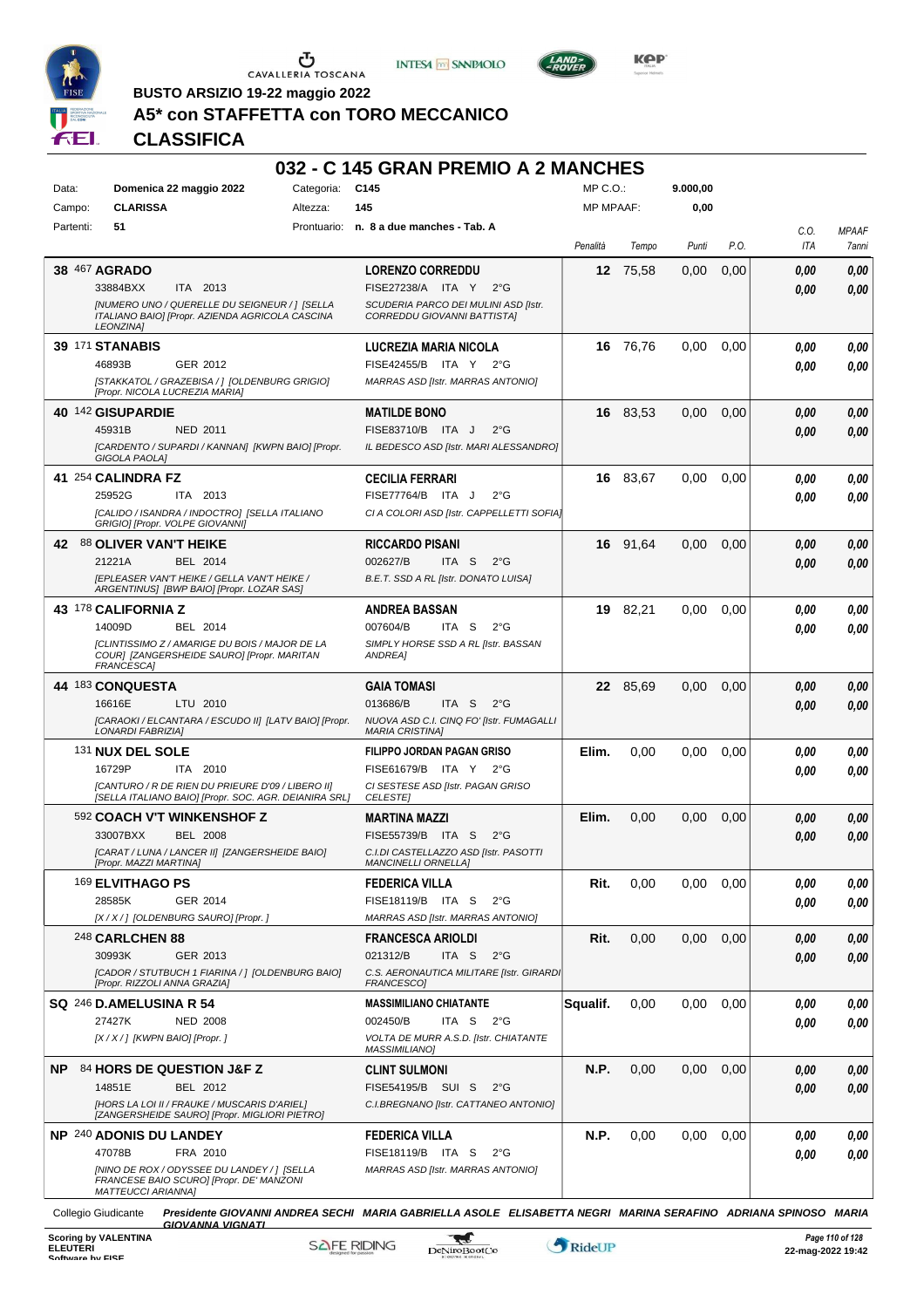





**BUSTO ARSIZIO 19-22 maggio 2022**

## **A5\* con STAFFETTA con TORO MECCANICO**

# *Presidente GIOVANNI ANDREA SECHI MARIA GABRIELLA ASOLE ELISABETTA NEGRI MARINA SERAFINO ADRIANA SPINOSO MARIA GIOVANNA VIGNATI* **CLASSIFICA**

| Data:     | Domenica 22 maggio 2022                                                                                                     | Categoria: | C <sub>115</sub>                                                        | MP C.O.:         |             | 600,00        |      |             |                       |
|-----------|-----------------------------------------------------------------------------------------------------------------------------|------------|-------------------------------------------------------------------------|------------------|-------------|---------------|------|-------------|-----------------------|
| Campo:    | <b>SOFIA</b>                                                                                                                | Altezza:   | 115                                                                     | <b>MP MPAAF:</b> |             | 0,00          |      |             |                       |
| Partenti: | 71                                                                                                                          |            | Prontuario: n. 19.2 speciale a fasi consecutive - Tab. A                | Penalità         | Tempo       | Punti         | P.O. | C.O.<br>ITA | <b>MPAAF</b><br>7anni |
|           | 1 514 URIA DELLA LOGGIA                                                                                                     |            | <b>SOFIA MARCHISELLI</b>                                                | 0/0              | 25,86       | 0,00          | 0,00 | 112,79      | 0,00                  |
|           | 33688BXX<br>ITA 2014                                                                                                        |            | FISE71862/B ITA Y<br>Brev.                                              |                  |             |               |      | 150,00      | 0.00                  |
|           | [KANNAN / KELLY DE FUSSIGNY / COL CANTP] [SELLA<br>ITALIANO SAURO] [Propr. ALL.TO DELLA LOGGIA S.A.S. DI<br>ARIOLDI R.& C.] |            | C.I.LA LOGGIA [Istr. ARIOLDI EMANUELE]                                  |                  |             |               |      |             |                       |
|           | 2 293 CASSANDRA ZORRA                                                                                                       |            | <b>ALICE SONDEREGGER</b>                                                |                  | $0/0$ 26,70 | 0,00          | 0,00 | 91,79       | 0,00                  |
|           | LOS506<br>SUI 2013                                                                                                          |            | LOS504<br>SUI S<br>1°G                                                  |                  |             |               |      | 0.00        | 0.00                  |
|           | [/ /] [] [Propr. ]                                                                                                          |            | [Istr.]                                                                 |                  |             |               |      |             |                       |
|           | 3 366 QUEBEL DELLA LOGGIA                                                                                                   |            | <b>LUCA LANZI</b>                                                       |                  | $0/0$ 27,54 | 0,00          | 0,00 | 82,79       | 0,00                  |
|           | 30035BXX<br>ITA 2010                                                                                                        |            | <b>FISE9536/C</b><br>ITA Y<br>1°G                                       |                  |             |               |      | 90,00       | 0,00                  |
|           | [LEMATO / TIMIDE / JALISCO B] [SELLA ITALIANO BAIO]<br>[Propr. ALL.TO DELLA LOGGIA SAS]                                     |            | C.I.LO SCRIVIA ASD [Istr. LANZI FABIANO]                                |                  |             |               |      |             |                       |
|           | 4 455 CREVEL DELL                                                                                                           |            | <b>ALESSANDRO NOE</b>                                                   |                  | $0/0$ 27,56 | 0,00          | 0,00 | 73,79       | 0,00                  |
|           | 47706B<br>FRA 2012                                                                                                          |            | FISE103855/B ITA C<br>$1^{\circ}G$                                      |                  |             |               |      | 0.00        | 0.00                  |
|           | [FLIPPER D'ELLE / HARDIE CARRERA / ] [SELLA<br>FRANCESE SAURO BRUCIATO] [Propr. CODEVICO<br>CAMILLA]                        |            | GARDEN SILVER HORSE ASD [Istr.<br>SBARBARO GIANLUCA]                    |                  |             |               |      |             |                       |
|           | 5 472 FLY MY PRINCESS                                                                                                       |            | <b>CAMILLA PAGAN GRISO</b>                                              |                  | $0/0$ 29,18 | 0.00          | 0,00 | 67,79       | 0,00                  |
|           | 46909B<br>ITA 2016                                                                                                          |            | FISE73499/B ITA J 1°G                                                   |                  |             |               |      | 60,00       | 0,00                  |
|           | [SINGULORD JOTER / FIONA 251 / FLORESTAN I] [SELLA<br>ITALIANO BAIO SCURO] [Propr. PAGAN GRISO CELESTE]                     |            | CI SESTESE ASD [Istr. PAGAN GRISO<br><b>CELESTE</b>                     |                  |             |               |      |             |                       |
|           | 6 310 HAMILTON H                                                                                                            |            | JULIA SENONER                                                           | 0/0              | 29,45       | 0,00          | 0,00 | 49,79       | 0,00                  |
|           | 01427V<br><b>NED 2012</b>                                                                                                   |            | 000428/V<br>ITA S<br>$1^{\circ}G$                                       |                  |             |               |      | 0.00        | 0.00                  |
|           | [WHITAKER / ABALIA / PADINUS] [KWPN BAIO] [Propr.<br><b>SENONER JULIA]</b>                                                  |            | CE VAL GARDENA ASD [Istr. MARKART<br><b>JOSEF1</b>                      |                  |             |               |      |             |                       |
|           | 7 533 JESSICA VAN HET VIJVERHOF                                                                                             |            | SOFIA AZZOLA                                                            |                  | $0/0$ 29,68 | 0,00          | 0,00 | 49,79       | 0,00                  |
|           | 12843D<br>BEL 2009                                                                                                          |            | FISE90862/B ITA J<br>Brev.                                              |                  |             |               |      | 0.00        | 0.00                  |
|           | <b>[CHOPIN VAN HET MOLENEIND / KARMEN / FLEURI DU</b><br>MANOIR] [BWP SAURO] [Propr. N.B. HORSES DI BORELLI<br>NICOLO'I     |            | IL BEDESCO ASD [Istr. CIROCCHI VIVIANO<br><b>FELICIANO]</b>             |                  |             |               |      |             |                       |
|           | 8 523 LIKE RAIN                                                                                                             |            | NICCOLO' NARDOTTI                                                       |                  | $0/0$ 29,92 | 0,00          | 0.00 | 49,79       | 0,00                  |
|           | 03472C<br>ITA 2006                                                                                                          |            | FISE83124/B ITA J<br>Brev.                                              |                  |             |               |      | 0.00        | 0.00                  |
|           | [CARETELLO / LADYLIKE / LE GRAND I] [SELLA ITALIANO<br>BAIO] [Propr. RESINELLI AUGUSTO]                                     |            | HORSE CLUB VILLA AIRAGHI ASD [Istr.<br><b>DUBOIS ALAIN JEAN ERNESTI</b> |                  |             |               |      |             |                       |
|           | 9 607 BENSOR                                                                                                                |            | <b>ELISA CUMINI</b>                                                     |                  | $0/0$ 30,21 | 0,00          | 0,00 | 49,79       | 0,00                  |
|           | 34708BXX<br>ITA 2013                                                                                                        |            | FISE136232/B ITA J<br>Brev.                                             |                  |             |               |      | 0.00        | 0.00                  |
|           | [CASANTOS / RIVERA (EX ROSS) / BURGGRAAF] [SELLA<br>ITALIANO GRIGIO] [Propr. CS S.R.L]                                      |            | ESSE EFFE JUMPING TEAM ASD [Istr.<br><b>RAMPINELLI SILVIAI</b>          |                  |             |               |      |             |                       |
|           | 10 185 QUELLOLI'                                                                                                            |            | <b>MARTINA FRIGERIO</b>                                                 |                  | $0/0$ 31,05 | $0,00$ $0,00$ |      | 49,79       | 0,00                  |
|           | 22400G<br>ITA 2009                                                                                                          |            | FISE113953/K SUI J<br>1°G                                               |                  |             |               |      | 0,00        | 0,00                  |
|           | [ROBINIE / ZANICHELLA / ] [SELLA ITALIANO BAIO] [Propr.                                                                     |            | [Istr. RAGIONE FRANCESCO]                                               |                  |             |               |      |             |                       |
|           | ROMANO ROMINA]<br><b>11 495 MAYSA</b>                                                                                       |            | <b>GIULIA MAGNAGHI</b>                                                  |                  | $0/0$ 31,77 | 0,00          | 0,00 | 12,00       | 0,00                  |
|           | 33968BXX<br>ITA 2014                                                                                                        |            | FISE25030/B ITA S<br>1°G                                                |                  |             |               |      | 0,00        | 0,00                  |
|           | [QUITE CAPITOL / MY DARLING / LORENTIN I] [SELLA                                                                            |            | IL LEVRIERO SSD A RL [Istr. ROTA MARIO]                                 |                  |             |               |      |             |                       |
|           | ITALIANO GRIGIO] [Propr. MICCOLI MARIO]                                                                                     |            |                                                                         |                  |             |               |      |             |                       |
|           | <b>12 344 DADDY-GOLD</b><br>27972BXX<br><b>NED 2008</b>                                                                     |            | ANDREA PISANI<br>FISE104872/B ITA C<br>− 1°G                            |                  | $0/0$ 32,44 | 0,00          | 0.00 | 12,00       | 0,00                  |
|           | [ANDIAMO / NINA-GOLD / LUX] [KWPN BAIO] [Propr.                                                                             |            | B.E.T. SSD A RL [Istr. DONATO LUISA]                                    |                  |             |               |      | 0,00        | 0,00                  |
|           | <b>LUALDI LUCIA]</b>                                                                                                        |            |                                                                         |                  |             |               |      |             |                       |
|           | 13 604 DANGER TIME                                                                                                          |            | <b>LINDA CARRUCCIU</b>                                                  |                  | $0/0$ 33,31 | 0,00          | 0,00 | 12,00       | 0,00                  |
|           | 46608B<br>ITA 2014                                                                                                          |            | FISE121258/K SUI J<br>Brev.                                             |                  |             |               |      | 0,00        | 0,00                  |
|           | [-/-/] [SCONOSCIUTA GRIGIO] [Propr. TAGLIABUE<br><b>VALENTINA]</b>                                                          |            | FISE [Istr.]                                                            |                  |             |               |      |             |                       |
|           | 14 596 QUEEN OF STYLE B                                                                                                     |            | <b>MELANIE BETTONI</b>                                                  |                  | $0/0$ 33,50 | 0,00          | 0,00 | 12,00       | 0,00                  |
|           | 28521K<br>IRL 2005                                                                                                          |            | FISE117512/K SUI S<br>Brev.                                             |                  |             |               |      | 0,00        | 0,00                  |
|           | [X / X / ] [IRISH HORSE SAURO] [Propr. ]                                                                                    |            | FISE [Istr. ]                                                           |                  |             |               |      |             |                       |
|           |                                                                                                                             |            |                                                                         |                  |             |               |      |             |                       |

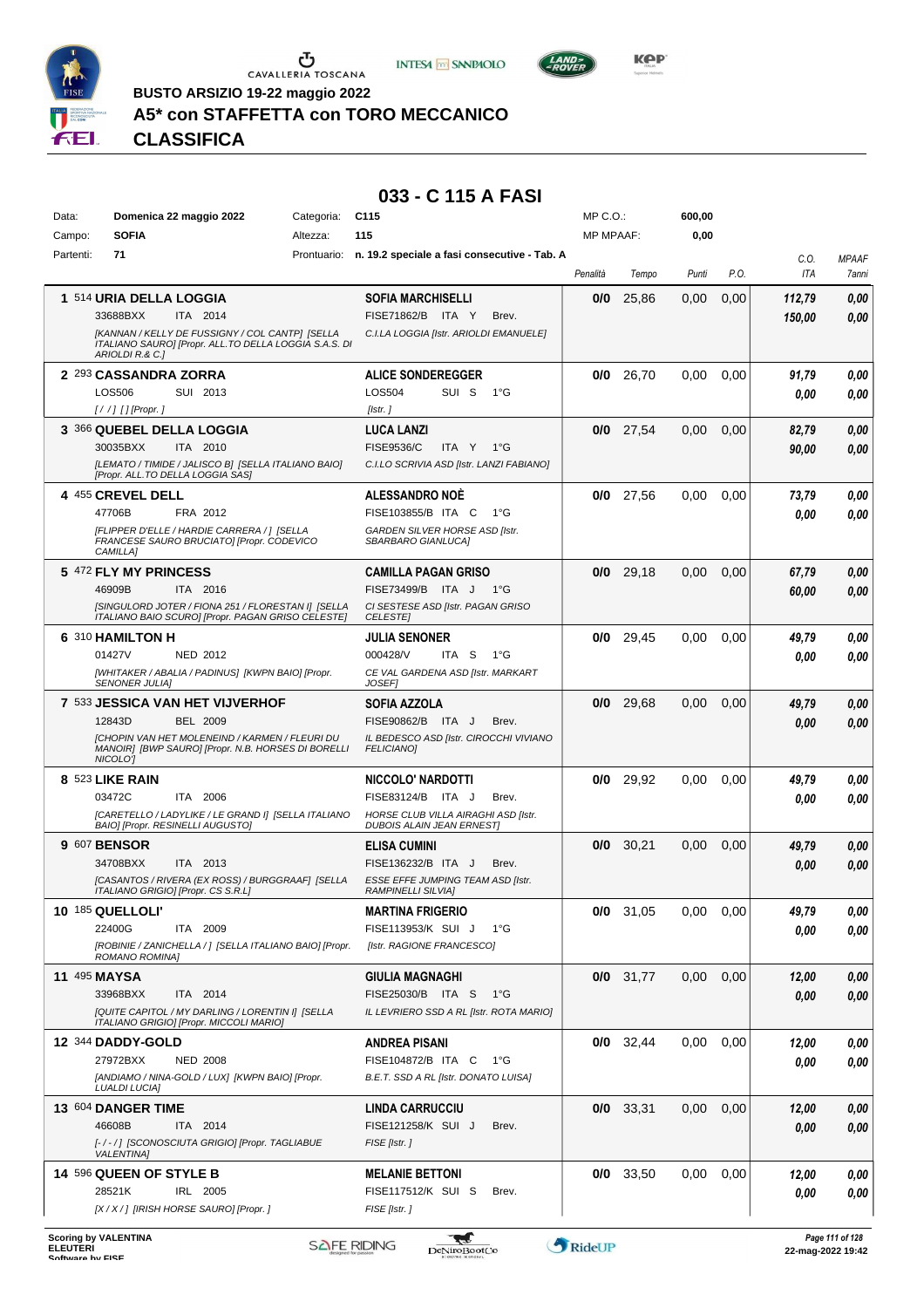





**BUSTO ARSIZIO 19-22 maggio 2022**

## **A5\* con STAFFETTA con TORO MECCANICO**

**CLASSIFICA**

| Data:     | Domenica 22 maggio 2022                                                                                                                   | Categoria:  | C <sub>115</sub>                                                    | MP C. O.         |             | 600,00 |      |             |                       |
|-----------|-------------------------------------------------------------------------------------------------------------------------------------------|-------------|---------------------------------------------------------------------|------------------|-------------|--------|------|-------------|-----------------------|
| Campo:    | <b>SOFIA</b>                                                                                                                              | Altezza:    | 115                                                                 | <b>MP MPAAF:</b> |             | 0,00   |      |             |                       |
| Partenti: | 71                                                                                                                                        | Prontuario: | n. 19.2 speciale a fasi consecutive - Tab. A                        | Penalità         | Tempo       | Punti  | P.O. | C.O.<br>ITA | <b>MPAAF</b><br>7anni |
|           | 15 345 CLEAR ROUND CLEVER                                                                                                                 |             | <b>MALIN CAVEGN</b>                                                 | 0/0              | 33.84       | 0,00   | 0,00 | 12,00       | 0,00                  |
|           | 28357K<br>GER 2010                                                                                                                        |             | FISE121120/K SUI C<br>1°G                                           |                  |             |        |      | 0,00        | 0,00                  |
|           | [X/X/] [HOLSTEINER BAIO SCURO] [Propr.]                                                                                                   |             | FISE [Istr.]                                                        |                  |             |        |      |             |                       |
|           | 16 340 IT'S A MIRACLE JVHZ                                                                                                                |             | <b>MARTINA CELESTE TRIZIO</b>                                       | 0/0              | 34,68       | 0,00   | 0,00 | 12,00       | 0,00                  |
|           | 27940G<br>BEL 2013                                                                                                                        |             | FISE17735/B ITA S<br>1°G                                            |                  |             |        |      | 0.00        | 0,00                  |
|           | [INDOKTRO VAN'T KATTENHEYE / TIFFANY / TEMPLER GL<br>XX] [ZANGERSHEIDE BAIO SCURO] [Propr. BRECCIA<br><b>ERMETE MARIA1</b>                |             | SCUDERIA LA CHIMERA SSD A RL [Istr.<br>PALUMBO GIORGIA]             |                  |             |        |      |             |                       |
|           | 17 601 ESCARLET                                                                                                                           |             | <b>GINEVRA BASSO</b>                                                | 0/0              | 34,69       | 0,00   | 0,00 | 12,00       | 0,00                  |
|           | 28322BXX<br>ESP 2005                                                                                                                      |             | FISE57458/A ITA C<br>Brev.                                          |                  |             |        |      | 0.00        | 0,00                  |
|           | [-/-/] [ESPANOLA BAIO SCURO] [Propr. ACCORNERO<br><b>MARINETTEI</b>                                                                       |             | HORSEBRIDGE CLUB ASD [Istr. MODENA<br>ROBERTO]                      |                  |             |        |      |             |                       |
|           | 18 375 TOBY DE LONGA                                                                                                                      |             | <b>ILARIA ROSSATO</b>                                               | 0/0              | 35,31       | 0.00   | 0,00 | 0.00        | 0,00                  |
|           | FRA 2007<br>33175BXX                                                                                                                      |             | FISE54836/B ITA S<br>1°G                                            |                  |             |        |      | 0.00        | 0,00                  |
|           | <b>ILAURIER DE HERE / HANSIE DE LONGA / VEXILLUM</b><br>REGIS] [ANGLO ARABO FRANCESE GRIGIO] [Propr.<br>SANVITO FULVIO DITTA INDIVIDUALE] |             | LE FORNACI JUMP [Istr. ROSSONI LUIGI]                               |                  |             |        |      |             |                       |
|           | 19 402 VERANO DE LONGA                                                                                                                    |             | <b>GRETA HETTINGER</b>                                              | 0/0              | 36,81       | 0,00   | 0,00 | 0.00        | 0,00                  |
|           | 33617BXX<br>FRA 2009                                                                                                                      |             | FISE59752/B ITA S<br>1°G                                            |                  |             |        |      | 0.00        | 0,00                  |
|           | <b>[QUARTZ DU CHANU / CENTAUREE II / MUGUET DU</b><br>MANOIR] [SELLA FRANCESE BAIO] [Propr. HETTINGER<br><b>GRETAI</b>                    |             | CENTRO IPPICO LA TORBIERA S.S.D. A R.L.<br>[Istr. NICOLODI STEFANO] |                  |             |        |      |             |                       |
|           | 20 590 FAMOUS VAN DE KAPEL                                                                                                                |             | <b>MARTINA MANTOVANI</b>                                            | 0/0              | 38,22       | 0.00   | 0,00 | 0.00        | 0,00                  |
|           | 29470BXX<br><b>BEL 2005</b>                                                                                                               |             | FISE122747/B ITA J<br>Brev.                                         |                  |             |        |      | 0.00        | 0.00                  |
|           | [ACTION - BREAKER / OBERLINA DE FONTENEL / A<br>LUCKY ONE] [BWP BAIO] [Propr. MEAZZA GABRIELLA]                                           |             | SCUDERIA CA' DE ZECCHI [Istr. CAPPAI<br>STEFANO]                    |                  |             |        |      |             |                       |
|           | 21 556 VERIDIANA                                                                                                                          |             | <b>GINEVRA GIORGI</b>                                               | 0/4              | 27,25       | 0,00   | 0,00 | 0,00        | 0,00                  |
|           | 30208BXX<br>ITA 2011                                                                                                                      |             | FISE102281/B ITA J<br>Brev.                                         |                  |             |        |      | 0.00        | 0,00                  |
|           | [VERDI / LARINNE G / LARS IRCO] [SELLA ITALIANO<br>BAIO] [Propr. ROZZI FRANCESCO]                                                         |             | SCUDERIE DELLA MALASPINA SSD A RL<br>[Istr. CONNOR JAMES JOSEPH]    |                  |             |        |      |             |                       |
|           | 22 320 PALMA DI GIO                                                                                                                       |             | LAURA MARIA RUBBINI                                                 |                  | $0/4$ 27,83 | 0,00   | 0,00 | 0.00        | 0,00                  |
|           | 32003BXX<br><b>NED 2010</b>                                                                                                               |             | 003057/B<br>ITA S<br>1°G                                            |                  |             |        |      | 0.00        | 0,00                  |
|           | [CLOCHARD / JANE / ] [SELLA OLANDESE SAURO] [Propr.<br>LE SCUDERIE DEL RE S.R.L. ASD]                                                     |             | LE SCUDERIE DEL RE SSD A RL [Istr.<br><b>BACCHI STEFANO]</b>        |                  |             |        |      |             |                       |
|           | 23 305 WAITAKI ROSE                                                                                                                       |             | <b>ELODIE HANSELMANN</b>                                            | 0/4              | 29,04       | 0,00   | 0,00 | 0,00        | 0,00                  |
|           | 25232K<br><b>GER 2006</b>                                                                                                                 |             | FISE121782/K SUI C<br>1°G                                           |                  |             |        |      | 0,00        | 0,00                  |
|           | [X / X / ] [OLDENBURG GRIGIO] [Propr. ]                                                                                                   |             | FISE [Istr.]                                                        |                  |             |        |      |             |                       |
|           | 24 361 LITLE KING<br>24976BXX<br>ITA 2006                                                                                                 |             | <b>ELISA MESSINA</b><br>FISE40298/B ITA S<br>1°G                    | 0/4              | 29,87       | 0.00   | 0.00 | 0.00        | 0.00                  |
|           | [DOHITZUN GUERNICA / INKA D'04 / WENGO] [SELLA                                                                                            |             | CI SESTESE ASD [Istr. MESSINA ELISA]                                |                  |             |        |      | 0,00        | 0,00                  |
|           | ITALIANO SAURO] [Propr. MESSINA ELISA]                                                                                                    |             |                                                                     |                  |             |        |      |             |                       |
|           | 25 562 CAIPIRINHA                                                                                                                         |             | <b>GIULIA CASTIGLIEGO</b>                                           |                  | $0/4$ 31,77 | 0,00   | 0,00 | 0.00        | 0,00                  |
|           | 03170C<br>GER 2002<br>[CONTENDRO / RIGOLETTA / REGAZZONI] [HANNOVER                                                                       |             | FISE105384/B ITA C<br>Brev.<br>SIMPLY HORSE SSD A RL [Istr. BASSAN  |                  |             |        |      | 0,00        | 0,00                  |
|           | BAIO] [Propr. TURLA ALLEGRA]                                                                                                              |             | ANDREA]                                                             |                  |             |        |      |             |                       |
|           | 26 405 TAILORMADE STINA                                                                                                                   |             | <b>ANDREA PISANI</b>                                                |                  | $0/4$ 32,65 | 0,00   | 0,00 | 0.00        | 0,00                  |
|           | 22275A<br>GER 2009                                                                                                                        |             | FISE104872/B ITA C<br>1°G                                           |                  |             |        |      | 0.00        | 0,00                  |
|           | [STAKKATO / GRETA / GOODMAN] [HANNOVER BAIO<br>SCURO] [Propr. LOZAR SAS]                                                                  |             | B.E.T. SSD A RL [Istr. DONATO LUISA]                                |                  |             |        |      |             |                       |
|           | 27 461 DARCOLIE DES COLLINES                                                                                                              |             | <b>ADELAIDE BORRA</b>                                               |                  | $0/4$ 32,83 | 0,00   | 0,00 | 0.00        | 0,00                  |
|           | 24585K<br><b>BEL 2009</b>                                                                                                                 |             | FISE112102/B ITA J<br>$1^{\circ}G$                                  |                  |             |        |      | 0,00        | 0,00                  |
|           | [X / X / ] [SELLA BELGA SAURO] [Propr. ]                                                                                                  |             | NUOVA ASD C.I. CINQ FO' [Istr. GRAZIOTTI<br>SILVANO]                |                  |             |        |      |             |                       |
|           | 28 339 ZOE DELLA FLORIDA                                                                                                                  |             | <b>MARTA SAGONE</b>                                                 |                  | $0/4$ 34,31 | 0,00   | 0,00 | 0.00        | 0,00                  |
|           | 31333BXX<br>ITA 2011                                                                                                                      |             | FISE16078/B ITA S<br>1°G                                            |                  |             |        |      | 0.00        | 0,00                  |
|           | [EMILION / LUNA DELLA FLORIDA / QUIDAM DE REVEL]<br>[SELLA ITALIANO BAIO] [Propr. SAGONE MARTA]                                           |             | TREKKING H.C.AMICI DEL CAVALLO ASD<br>[Istr. FERRARIO MASSIMILIANO] |                  |             |        |      |             |                       |

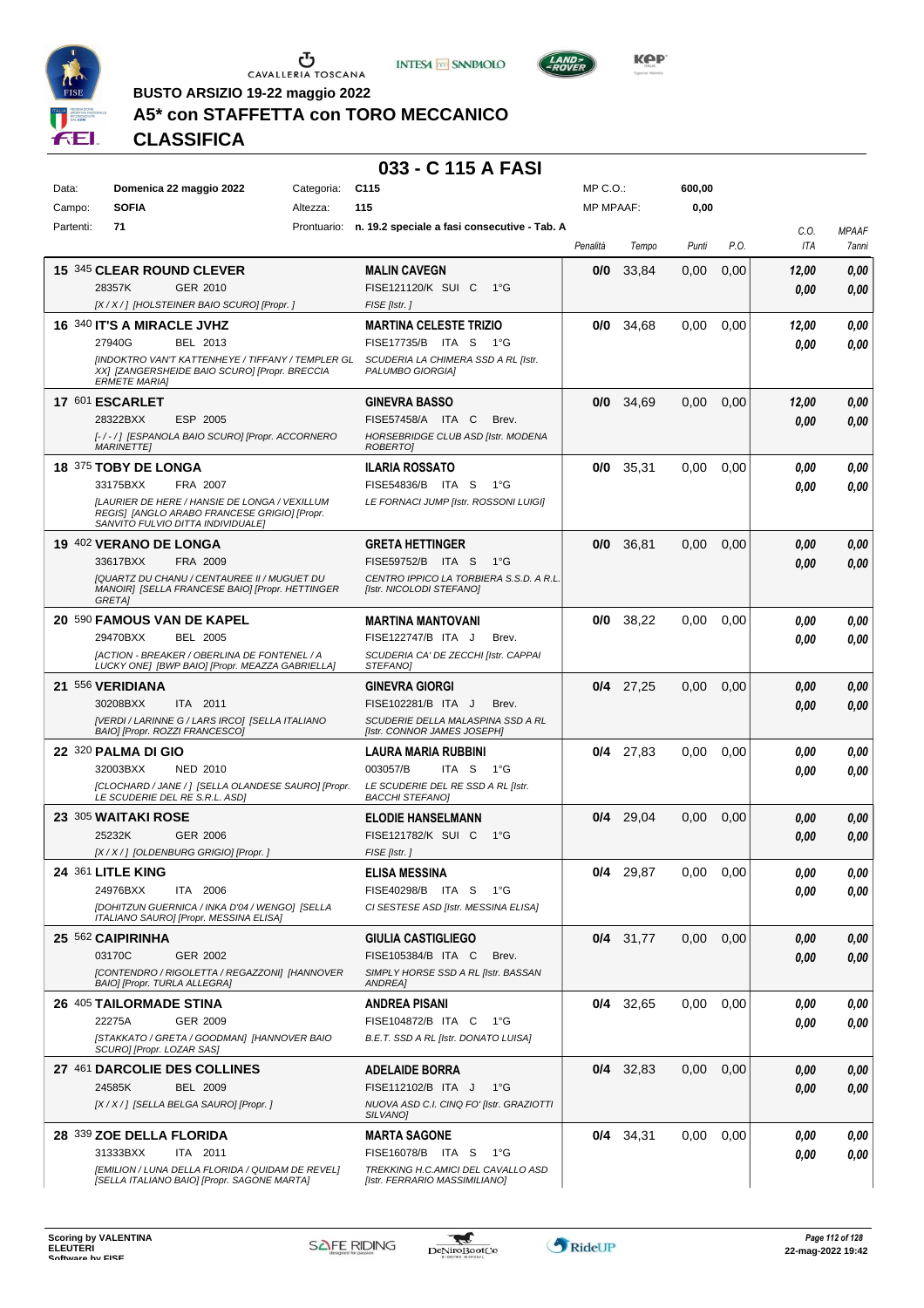





**BUSTO ARSIZIO 19-22 maggio 2022**

## **A5\* con STAFFETTA con TORO MECCANICO**

**CLASSIFICA**

| Data:        | Domenica 22 maggio 2022                                                                                           | Categoria: | C <sub>115</sub>                                              | $MP C. O.$ :     |             | 600,00 |      |              |              |
|--------------|-------------------------------------------------------------------------------------------------------------------|------------|---------------------------------------------------------------|------------------|-------------|--------|------|--------------|--------------|
| Campo:       | <b>SOFIA</b>                                                                                                      | Altezza:   | 115                                                           | <b>MP MPAAF:</b> |             | 0,00   |      |              |              |
| Partenti:    | 71                                                                                                                |            | Prontuario: n. 19.2 speciale a fasi consecutive - Tab. A      |                  |             |        |      | C.0.         | <b>MPAAF</b> |
|              |                                                                                                                   |            |                                                               | Penalità         | Tempo       | Punti  | P.O. | ITA          | 7anni        |
|              | <b>29 315 BALAGIO</b>                                                                                             |            | <b>MARTINA MONDINI</b>                                        | 0/4              | 35.52       | 0,00   | 0,00 | 0.00         | 0,00         |
|              | 27660BXX<br>GER 2003                                                                                              |            | 011944/B<br>ITA <sub>S</sub><br>$1^{\circ}G$                  |                  |             |        |      | 0.00         | 0,00         |
|              | [BALDINI I / BANELLA / ROMINO] [HOLSTEINER BAIO]<br>[Propr. PERROTTA ELIO]                                        |            | GARDEN SILVER HORSE ASD [Istr.<br>SBARBARO GIANLUCAI          |                  |             |        |      |              |              |
|              | 30 350 IDEALIST VAN 'T SCHAAPHOF                                                                                  |            | <b>ELISA LAMBERTINI</b>                                       | 0/4              |             | 0,00   | 0.00 |              |              |
|              | 49298B<br><b>BEL 2008</b>                                                                                         |            | FISE24576/B ITA S<br>1°G                                      |                  | 37,61       |        |      | 0,00<br>0.00 | 0,00<br>0,00 |
|              | [CALVARO / SATANA VAN 'T SCHAAPHOF / ] [BWP BAIO]                                                                 |            | SCUDERIE DELLA MALASPINA SSD A RL                             |                  |             |        |      |              |              |
|              | [Propr. LAMBERTINI ELISA]                                                                                         |            | [Istr. CONNOR JAMES JOSEPH]                                   |                  |             |        |      |              |              |
|              | 31 378 KATLANTPARFLAM VAN DE KLEYENBERG                                                                           |            | <b>CARLOTTA TEDESCHI</b>                                      |                  | $0/4$ 42,47 | 0,00   | 0,00 | 0,00         | 0,00         |
|              | 45830B<br>BEL 2010                                                                                                |            | 022380/B<br>ITA S<br>1°G                                      |                  |             |        |      | 0.00         | 0,00         |
|              | [ATLANTIC / CROIKAPARFLAM VAN DE KLEYENBERG / ]<br>[BEL. WARMBLOEDPAARD BAIO BRUNO] [Propr.<br>TEDESCHI CARLOTTA] |            | IL LEVRIERO SSD A RL [Istr. ROTA MARIO]                       |                  |             |        |      |              |              |
|              | <b>32 476 MAOLELE</b>                                                                                             |            | <b>VIKTOR SARTOR</b>                                          | 0/4              | 43.78       | 0,00   | 0,00 | 0.00         | 0,00         |
|              | 25588BXX<br>ITA 2006                                                                                              |            | FISE97727/B ITA C<br>Brev.                                    |                  |             |        |      | 0.00         | 0,00         |
|              | [FREDERIC DEGLI ASSERI / MAOLA / DAMIRO] [SELLA<br>ITALIANO BAIO] [Propr. SARTOR VIKTOR]                          |            | JURIBELLO [Istr. MAZZOLA DENIS]                               |                  |             |        |      |              |              |
|              | 33 575 CANDY                                                                                                      |            | <b>VIKTOR SARTOR</b>                                          | 0/8              | 39,33       | 0,00   | 0,00 | 0,00         | 0,00         |
|              | 28244G<br>GER 2010                                                                                                |            | FISE97727/B ITA C<br>Brev.                                    |                  |             |        |      | 0.00         | 0,00         |
|              | [STAKKATO / WHY ME / CHIN CHIN] [HOLSTEINER<br>GRIGIO] [Propr. MAGGI SIMONE]                                      |            | JURIBELLO [Istr. MAZZOLA DENIS]                               |                  |             |        |      |              |              |
|              | 34 306 CASSIOPEIA Z                                                                                               |            | <b>MARC HERZOG</b>                                            | 4                | 56,57       | 0,00   | 0,00 | 0.00         | 0,00         |
|              | 28331K<br>GER 2013                                                                                                |            | FISE121798/K SUI S<br>1°G                                     |                  |             |        |      | 0.00         | 0.00         |
|              | [X / X / ] [ZANGERSHEIDE SAURO BRUCIATO] [Propr. ]                                                                |            | FISE [Istr.]                                                  |                  |             |        |      |              |              |
|              | 35 557 SIG DARE DEVIL                                                                                             |            | <b>GLORIA ACQUADRO</b>                                        | 4                | 56,97       | 0.00   | 0,00 | 0.00         | 0,00         |
|              | 35044BXX<br>GER 2011                                                                                              |            | FISE46908/A ITA Y<br>Brev.                                    |                  |             |        |      | 0.00         | 0,00         |
|              | [QUIDADO / HAVANNA XVI / LESANTO] [HOLSTEINER<br>BAIO] [Propr. A.S.D. C.I. LA VIGNA]                              |            | C.E.DI MOTTALCIATA ASD [Istr. NESCI<br><b>MARTAI</b>          |                  |             |        |      |              |              |
|              | 36 554 CLOVER VAN ASBORNE Z                                                                                       |            | GIULIA SORCE                                                  | 4                | 57,06       | 0,00   | 0,00 | 0.00         | 0,00         |
|              | <b>BEL 2008</b><br>19524A                                                                                         |            | FISE45206/A ITA J<br>Brev.                                    |                  |             |        |      | 0.00         | 0.00         |
|              | [CARDENTO / SORAYA VH STALHOF / NON STOP]                                                                         |            | HORSEBRIDGE CLUB ASD [Istr. FAGO                              |                  |             |        |      |              |              |
|              | [ZANGERSHEIDE GRIGIO] [Propr. SORCE GIULIA]                                                                       |            | FRANCESCO]                                                    |                  |             |        |      |              |              |
| 37 425 VICKY |                                                                                                                   |            | CAMILLA PAGAN GRISO                                           | 4                | 58,39       | 0,00   | 0,00 | 0,00         | 0,00         |
|              | 46305B<br>ITA 2015<br>[CASINO BERLIN / VICTORIA / 1 [SELLA ITALIANO GRIGIO]                                       |            | FISE73499/B ITA J<br>1°G<br>CI SESTESE ASD [Istr. PAGAN GRISO |                  |             |        |      | 0.00         | 0.00         |
|              | [Propr. GUERRA EMILIA]                                                                                            |            | <b>CELESTE</b>                                                |                  |             |        |      |              |              |
|              | 38 309 ALELUJA DES BLES                                                                                           |            | <b>ANTONIA ELIZABETH ZORAT</b>                                | 4                | 58,78       | 0.00   | 0,00 | 0.00         | 0,00         |
|              | 22384A<br>FRA 2010                                                                                                |            | 000171/X<br>ITA S<br>1°G                                      |                  |             |        |      | 0,00         | 0,00         |
|              | [SALVADOR V / BERENICE D'HELBY / ] [AES SAURO]<br>[Propr. ZORAT ANTONIA ELIZABETH]                                |            | <b>HORSEBRIDGE CLUB ASD [Istr. MODENA</b><br><i>ROBERTOI</i>  |                  |             |        |      |              |              |
|              | 39 513 F.D. STABLE CAPPUCCINO                                                                                     |            | NOEMI BOGNI                                                   |                  | 4 58,96     | 0,00   | 0,00 | 0,00         | 0,00         |
|              | 35003BXX<br>ITA 2014                                                                                              |            | FISE71141/B ITA J<br>Brev.                                    |                  |             |        |      | 0,00         | 0,00         |
|              | [-/-/] [SCONOSCIUTA GRIGIO] [Propr. BOGNI MICHELE]                                                                |            | EURATOM [Istr. VERHEYDEN MARIO<br><b>GEORGES AGNES</b>        |                  |             |        |      |              |              |
|              | 40 537 ELDORADO VAL HENRY                                                                                         |            | GIULIA TREZZI                                                 |                  | 4 59,43     | 0,00   | 0,00 | 0.00         | 0,00         |
|              | 48545B<br>FRA 2014                                                                                                |            | FISE94673/B ITA J<br>Brev.                                    |                  |             |        |      | 0,00         | 0,00         |
|              | [DOLLAR DELA PIERRE / IROISE MAIL / QUARTZ DU                                                                     |            | IL BEDESCO ASD [Istr. MARI ALESSANDRO]                        |                  |             |        |      |              |              |
|              | VALLON] [SELLA FRANCESE BAIO] [Propr. TREZZI PAOLO<br>FRANCESCO]                                                  |            |                                                               |                  |             |        |      |              |              |
|              | 41 586 ARNILD DE GALESTE                                                                                          |            | <b>AURORA GIUDICI</b>                                         | 4                | 60,56       | 0,00   | 0,00 | 0,00         | 0,00         |
|              | 47345B<br>FRA 2010                                                                                                |            | FISE118192/B ITA C<br>Brev.                                   |                  |             |        |      | 0,00         | 0,00         |
|              | [L'AEC DE TRIOMPHE / ODETTE DE GALESTE / ] [SELLA<br>FRANCESE BAIO] [Propr. GIUDICI AURORA]                       |            | C.I.I SALICI [Istr. SCIELZO SERENA]                           |                  |             |        |      |              |              |
|              | 42 431 GOLDIX DU SEIGNEUR                                                                                         |            | CAMILLA REMONTI                                               | 4                | 60,93       | 0.00   | 0,00 | 0.00         | 0,00         |
|              | 12688D<br>BEL 2012                                                                                                |            | FISE78159/B ITA J<br>1°G                                      |                  |             |        |      | 0.00         | 0,00         |
|              | [ELVIS TER PUTTE / CADIX DU SEIGNEUR Z / CHELLANO                                                                 |            | MILANO EQUESTRIAN CENTRE SSD A RL                             |                  |             |        |      |              |              |
|              | Z] [SELLA BELGA SAURO] [Propr. REMONTI<br><b>MASSIMILIANO]</b>                                                    |            | [Istr. ZAPPA CRISTIANO]                                       |                  |             |        |      |              |              |

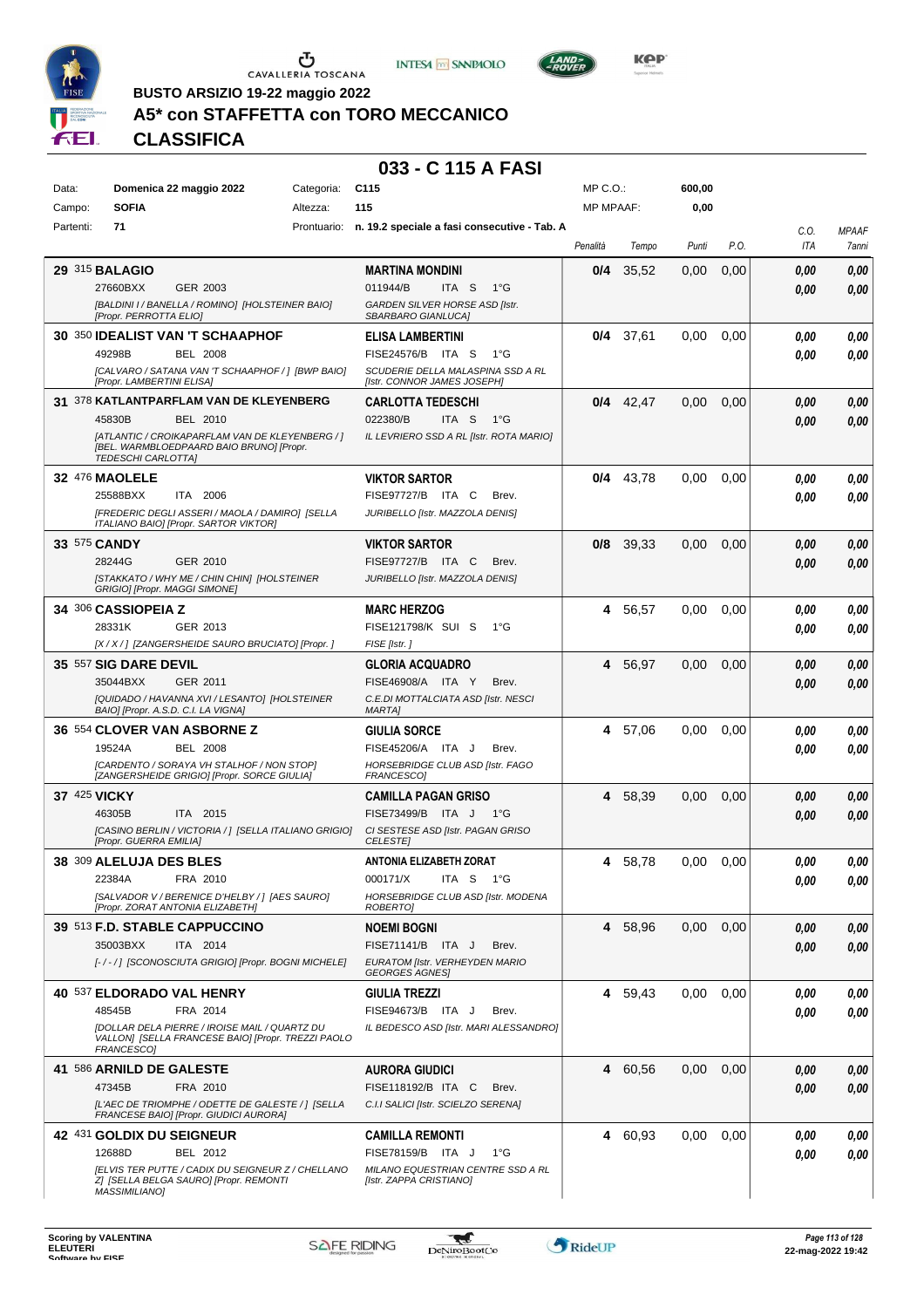





**BUSTO ARSIZIO 19-22 maggio 2022**

## **A5\* con STAFFETTA con TORO MECCANICO**

**CLASSIFICA**

| Data:     | Domenica 22 maggio 2022                                                                                                          | Categoria: | C <sub>115</sub>                                          | MP C.O.:         |         | 600,00 |      |      |              |
|-----------|----------------------------------------------------------------------------------------------------------------------------------|------------|-----------------------------------------------------------|------------------|---------|--------|------|------|--------------|
| Campo:    | <b>SOFIA</b>                                                                                                                     | Altezza:   | 115                                                       | <b>MP MPAAF:</b> |         | 0,00   |      |      |              |
| Partenti: | 71                                                                                                                               |            | Prontuario: n. 19.2 speciale a fasi consecutive - Tab. A  |                  |         |        |      | C.O. | <b>MPAAF</b> |
|           |                                                                                                                                  |            |                                                           | Penalità         | Tempo   | Punti  | P.O. | ITA  | 7anni        |
|           | 43 548 ZENITH DEL TIRSO                                                                                                          |            | <b>STEFANIA ORSI</b>                                      | 4                | 61,11   | 0,00   | 0,00 | 0,00 | 0,00         |
|           | ITA 2015<br>05907N                                                                                                               |            | FISE114318/B ITA S<br>Brev.                               |                  |         |        |      | 0,00 | 0,00         |
|           | [ASCOT DES IFS / ODIESSEA DEL TIRSO / QUIDAM DE LA<br>CERE] [SELLA ITALIANO BAIO] [Propr. SOCIETA'<br><b>SEMPLICE LE QUERCE]</b> |            | EQUESTRE MOZZATE ASD [Istr. BUSSU<br><b>DANTE]</b>        |                  |         |        |      |      |              |
|           | 44 481 CHRISTIE DU TEMPLE                                                                                                        |            | <b>STEFANIA ORSI</b>                                      | 4                | 61,28   | 0,00   | 0,00 | 0.00 | 0,00         |
|           | 32212BXX<br>FRA 2012                                                                                                             |            | FISE114318/B ITA S<br>Brev.                               |                  |         |        |      | 0.00 | 0.00         |
|           | [UZI / LOONA DE NODEAU / DUC DU MURIER] [SELLA<br>FRANCESE SAURO] [Propr. ORSI STEFANIA]                                         |            | EQUESTRE MOZZATE ASD [Istr. BUSSU<br><b>DANTE]</b>        |                  |         |        |      |      |              |
|           | 45 348 AMELIE DELLA ROGGIA                                                                                                       |            | <b>CLAUDIA ROSSI</b>                                      | 4                | 62,12   | 0,00   | 0,00 | 0,00 | 0,00         |
|           | 14025E<br>ITA 2011                                                                                                               |            | FISE20888/B ITA S<br>1°G                                  |                  |         |        |      | 0.00 | 0,00         |
|           | [EUROCOMMERCE CARESINO / GLADIS / ACOBAT II]<br>[SELLA ITALIANO SAURO] [Propr. PICONE FRANCESCA]                                 |            | SCUDERIA EQUISTYLE ASD [Istr. MAZZOLA<br><b>FABRIZIO]</b> |                  |         |        |      |      |              |
|           | 46 341 CLOTHILDA                                                                                                                 |            | <b>GIULIA GIACOSA</b>                                     | 4                | 63,11   | 0.00   | 0,00 | 0.00 | 0,00         |
|           | 09744D<br>GER 2010                                                                                                               |            | FISE11972/A ITA S<br>1°G                                  |                  |         |        |      | 0.00 | 0.00         |
|           | ICASQUETTO / OTHILDA / CONTENDER] [HOLSTEINER<br>BAIO SCURO] [Propr. VINCOLI ARMANDO]                                            |            | RUBBIANETTA SSD A RL [Istr. CORRAO<br>SALVATORE]          |                  |         |        |      |      |              |
|           | 47 287 ISTRI P                                                                                                                   |            | <b>BENEDETTA BORZIANI</b>                                 | 4                | 63,36   | 0,00   | 0,00 | 0,00 | 0,00         |
|           | 35406BXX<br><b>NED 2013</b>                                                                                                      |            | 025169/B<br>ITA S<br>1°G                                  |                  |         |        |      | 0.00 | 0,00         |
|           | [CHARISMA / WESTLI / KROONGRAAF] [KWPN BAIO]<br>[Propr. GEOBORDES SPORT HORSES S.R.L.]                                           |            | CLUB IPPICO MONZESE ASD [Istr.<br>COLOMBO ALESSANDRO]     |                  |         |        |      |      |              |
|           | 48 508 DOROTEA                                                                                                                   |            | <b>CLARISSA ZARINI</b>                                    | 4                | 64.87   | 0,00   | 0,00 | 0.00 | 0,00         |
|           | 27760BXX<br>ITA 2009                                                                                                             |            | FISE66096/B ITA Y<br>Brev.                                |                  |         |        |      | 0.00 | 0.00         |
|           | [CORLAND / POBERLINA / AHORN] [SELLA ITALIANO                                                                                    |            | SCUOLA DI EQUITAZIONE IL CAVALLINO                        |                  |         |        |      |      |              |
|           | BAIO] [Propr. INTERNATIONAL HORSES]                                                                                              |            | ASD [Istr. PINO GIOVANBATTISTA]                           |                  |         |        |      |      |              |
|           | 49 438 ISABILA KRC<br>31116K<br>NED 2013                                                                                         |            | LUDOVICA ALDROVANDI<br>FISE83502/B ITA Y 1°G              | 4                | 65,62   | 0,00   | 0,00 | 0,00 | 0,00         |
|           | [X / X / ] [KWPN BAIO] [Propr. ]                                                                                                 |            | SIMPLY HORSE SSD A RL [Istr. BASSAN                       |                  |         |        |      | 0.00 | 0,00         |
|           |                                                                                                                                  |            | ANDREA]                                                   |                  |         |        |      |      |              |
|           | 50 564 W-FAUBOURG VH KREKEDAL Z                                                                                                  |            | <b>VITTORIA DUNI</b>                                      | 4                | 69,07   | 0,00   | 0,00 | 0.00 | 0,00         |
|           | 15252A<br><b>BEL 2005</b>                                                                                                        |            | FISE107905/B ITA J<br>Brev.                               |                  |         |        |      | 0.00 | 0.00         |
|           | [WELDON D'05 / LEANDRA / LAIBACH] [ZANGERSHEIDE<br>SAURO] [Propr. NUOVA MONTE ROBBIO SRL]                                        |            | SCUDERIA LA CHIMERA SSD A RL [Istr.<br>PALUMBO GIORGIA]   |                  |         |        |      |      |              |
|           | 51 335 ORGOGLIO SARDO                                                                                                            |            | <b>SIBILLA SQUIZZATO</b>                                  | 6                | 77,05   | 0,00   | 0,00 | 0,00 | 0,00         |
|           | 03281N<br>ITA 2007                                                                                                               |            | 022278/B<br>ITA S<br>1°G                                  |                  |         |        |      | 0,00 | 0,00         |
|           | [KSAR-SITTE / SAVITTA / ABELE III] [SELLA ITALIANO<br>BAIO] [Propr. MANCA MARIO]                                                 |            | EQUESTRE MOZZATE ASD [Istr. BUSSU<br><b>DANTE]</b>        |                  |         |        |      |      |              |
|           | 52 577 FELICITY DELLA CACCIA                                                                                                     |            | <b>CAROLA PREMAZZI</b>                                    | 8                | 58,96   | 0,00   | 0,00 | 0,00 | 0,00         |
|           | 12618A<br>ITA 2004                                                                                                               |            | FISE113328/B ITA J<br>Brev.                               |                  |         |        |      | 0.00 | 0,00         |
|           | [CALIDO / BALADIA / ACADIUS] [SELLA ITALIANO SAURO]<br>[Propr. TAMBORRA ROBERTO]                                                 |            | CI SESTESE ASD [Istr. MESSINA ELISA]                      |                  |         |        |      |      |              |
|           | 53 349 COQUET DU FOREZAN                                                                                                         |            | <b>PAOLO BROGLIA</b>                                      |                  | 8 62.04 | 0,00   | 0,00 | 0,00 | 0,00         |
|           | 30263K<br>FRA 2012                                                                                                               |            | FISE23084/B ITA SA 1°G                                    |                  |         |        |      | 0,00 | 0,00         |
|           | [X / X / ] [SELLA FRANCESE BAIO] [Propr. ]                                                                                       |            | A. VALLEVERDE [Istr. ZAPPA CRISTIANO]                     |                  |         |        |      |      |              |
|           | 54 507 CHINWAY                                                                                                                   |            | <b>COSTANZA PETTINAROLI</b>                               | 8                | 63,16   | 0.00   | 0,00 | 0.00 | 0,00         |
|           | 20331A<br>ITA 2013                                                                                                               |            | FISE58411/B ITA S<br>Brev.                                |                  |         |        |      | 0.00 | 0,00         |
|           | [-/-/] [SCONOSCIUTA GRIGIO] [Propr. GARNERO MARIE<br><b>CHRISTINE</b>                                                            |            | GARDEN SILVER HORSE ASD [Istr.<br>SBARBARO GIANLUCAJ      |                  |         |        |      |      |              |
|           | 55 419 MAY DAY FLY                                                                                                               |            | <b>SILVIA FOGNINI</b>                                     | 8                | 63,55   | 0.00   | 0,00 | 0,00 | 0,00         |
|           | 45974B<br>ITA 2014                                                                                                               |            | FISE69076/B ITA S<br>— 1°G                                |                  |         |        |      | 0,00 | 0,00         |
|           | [REBUS DI VAL MARINA / WANDY D. / MISTER (EX<br>CAVALIER)] [SELLA ITALIANO BAIO] [Propr. AZ. AGR.<br>LIGORI DI LIGORI MARCO]     |            | CI OROBICO ASD [Istr. LIGORI MARCO]                       |                  |         |        |      |      |              |
|           | 56 400 VINCITORE                                                                                                                 |            | <b>ALESSANDRO CREMONESI</b>                               | 8                | 69,02   | 0,00   | 0,00 | 0.00 | 0,00         |
|           | 05508N<br>ITA 2014                                                                                                               |            | FISE57134/B ITA Y 1°G                                     |                  |         |        |      | 0,00 | 0,00         |
|           | [KSAR-SITTE / PALMASERA / PIRADIN] [SELLA ITALIANO                                                                               |            | GARDEN SILVER HORSE ASD [Istr.                            |                  |         |        |      |      |              |
|           | SAURO] [Propr. TOLU ALESSIO]                                                                                                     |            | SBARBARO GIANLUCA]                                        |                  |         |        |      |      |              |

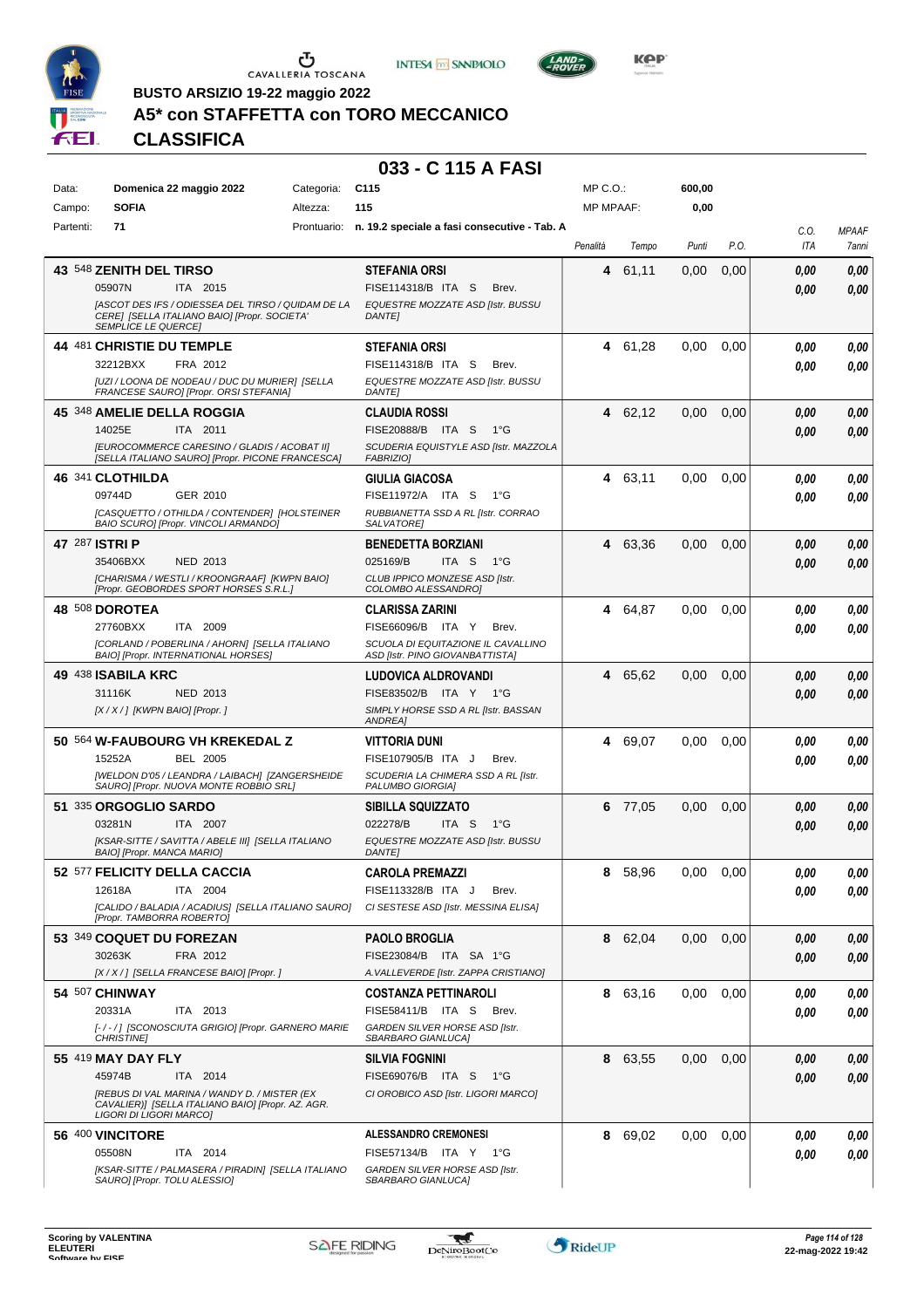





**Kep** 

**BUSTO ARSIZIO 19-22 maggio 2022**

## **A5\* con STAFFETTA con TORO MECCANICO**

**CLASSIFICA**

| Data:     | Domenica 22 maggio 2022                                                                          | Categoria: | C <sub>115</sub>                                                | MP C. O.         |          | 600,00 |      |      |              |
|-----------|--------------------------------------------------------------------------------------------------|------------|-----------------------------------------------------------------|------------------|----------|--------|------|------|--------------|
| Campo:    | <b>SOFIA</b>                                                                                     | Altezza:   | 115                                                             | <b>MP MPAAF:</b> |          | 0,00   |      |      |              |
| Partenti: | 71                                                                                               |            | Prontuario: n. 19.2 speciale a fasi consecutive - Tab. A        |                  |          |        |      | C.O. | <b>MPAAF</b> |
|           |                                                                                                  |            |                                                                 | Penalità         | Tempo    | Punti  | P.O. | ITA  | 7anni        |
|           | 57 324 ARKYNO DE GANET Z                                                                         |            | <b>GRETA FARI</b>                                               | 8                | 69,82    | 0,00   | 0,00 | 0.00 | 0,00         |
|           | 48835B<br>FRA 2013                                                                               |            | 016459/B<br>ITA <sub>S</sub><br>$1^{\circ}G$                    |                  |          |        |      | 0.00 | 0,00         |
|           | [ARKINO Z / JALUCYNE DE GANET / ] [ZANGERSHEIDE<br>BAIO] [Propr. FARI GRETA]                     |            | CLUB IPPICO MONZESE ASD [Istr.<br>COLOMBO ALESSANDRO]           |                  |          |        |      |      |              |
|           | 58 321 PAVANO                                                                                    |            | <b>ELISA MEREGALLI</b>                                          | 12               | 58,73    | 0,00   | 0,00 | 0.00 | 0,00         |
|           | 35290BXX<br>BEL 2015                                                                             |            | 004178/B<br>ITA SA 1°G                                          |                  |          |        |      | 0.00 | 0.00         |
|           | [DUTCH CAPITOL / URLANA / VOLTAIRE] [BWP BAIO]                                                   |            | LE SCUDERIE DEL RE SSD A RL [Istr.                              |                  |          |        |      |      |              |
|           | [Propr. CORNAGGIA MEDICI MATTEO]                                                                 |            | <b>BACCHI STEFANO]</b>                                          |                  |          |        |      |      |              |
|           | 59 459 STELVIO                                                                                   |            | <b>MARTINA MANFREDI</b>                                         |                  | 12 83.81 | 0,00   | 0,00 | 0,00 | 0,00         |
|           | 27764BXX<br>ITA 2009<br>[SILVIO I / STELLA POLARIS / DUEL] [SELLA ITALIANO                       |            | FISE105783/B SUI Y<br>1°G<br>SCUOLA DI EQUITAZIONE IL CAVALLINO |                  |          |        |      | 0,00 | 0,00         |
|           | BAIO] [Propr. MANFREDI MARTINA]                                                                  |            | ASD [Istr. PINO GIOVANBATTISTA]                                 |                  |          |        |      |      |              |
|           | 60 395 DYJAN-SIJGJE                                                                              |            | <b>DAVIDE PETRUZZELLA</b>                                       |                  | 21 84,48 | 0,00   | 0,00 | 0.00 | 0,00         |
|           | 33088BXX<br><b>NED 2008</b>                                                                      |            | 008209/A<br>ITA SA 1°G                                          |                  |          |        |      | 0.00 | 0.00         |
|           | [JODOKUS / ZOE SIJGJE / SILVERSTONE] [NEDERLANDS<br>RIJPAAR. BAIO] [Propr. SCIAINI GABRIELE]     |            | NUOVA ASD C.I. CINQ FO' [Istr. FUMAGALLI<br>PAOLA]              |                  |          |        |      |      |              |
|           | 61 111 LIMEHOUSE                                                                                 |            | <b>ANDREA GIANNELLI</b>                                         |                  | 21 92,92 | 0,00   | 0,00 | 0,00 | 0,00         |
|           | 20595A<br>ITA 2014                                                                               |            | FISE26552/B ITA SA 1°G                                          |                  |          |        |      | 0.00 | 0,00         |
|           | [LAEKEN / LINA GINELLI / GRANDEUR] [SELLA ITALIANO<br>BAIO SCURO] [Propr. FRIMIVI SOC. AGR. SRL] |            | SCUDERIE DELLA MALASPINA SSD A RL<br>[Istr. SACCHI STEFANO]     |                  |          |        |      |      |              |
|           | 62 422 FALETTA DE DWERSE HAGEN                                                                   |            | <b>FRANCESCA MAGNANTE TRECCO</b>                                |                  | 22 85,10 | 0,00   | 0,00 | 0.00 | 0,00         |
|           | BEL 2005<br>33008BXX                                                                             |            | FISE72013/B ITA J<br>1°G                                        |                  |          |        |      | 0.00 | 0,00         |
|           | <b>ILUPICOR / BALETTA VAN DE ZUUTHOEVE / THUNDER</b>                                             |            | SIMPLY HORSE SSD A RL [Istr. BASSAN                             |                  |          |        |      |      |              |
|           | VAN DE ZUUTHOEVE] [BWP APPALOOSA NERO] [Propr.<br>PIRRO BALATTO ROBERTO]                         |            | ANDREA]                                                         |                  |          |        |      |      |              |
|           | 427 BHETOVEN D'ACCEGLIO                                                                          |            | <b>MARGHERITA FELLI</b>                                         | Elim.            | 0,00     | 0.00   | 0,00 | 0.00 | 0,00         |
|           | ITA 2008<br>17205A                                                                               |            | FISE73961/B ITA Y<br>1°G                                        |                  |          |        |      | 0.00 | 0.00         |
|           | [LARINO / LA NUIT DE MARS / NARCOS II] [SELLA<br>ITALIANO GRIGIO] [Propr. BROCCHIERO GABRIELLA]  |            | IL BEDESCO ASD [Istr. CIROCCHI RITA]                            |                  |          |        |      |      |              |
|           | 429 LAND FRANCIS                                                                                 |            | <b>JENNIFER FERRERO</b>                                         | Elim.            | 0,00     | 0.00   | 0,00 | 0.00 | 0,00         |
|           | 26317BXX<br>ITA 2006                                                                             |            | FISE35829/A ITA S<br>1°G                                        |                  |          |        |      |      | 0.00         |
|           | [LANDCAPITOL / BABET / SAM FRANCIS] [SELLA                                                       |            | RUBBIANETTA SSD A RL [Istr. CORRAO                              |                  |          |        |      | 0.00 |              |
|           | ITALIANO BAIO] [Propr. FORLANI MONICA]                                                           |            | SALVATORE]                                                      |                  |          |        |      |      |              |
|           | 453 MAGIA BIANCA                                                                                 |            | <b>CARLOTTA MASTRODONATO</b>                                    | Elim.            | 0,00     | 0.00   | 0,00 | 0,00 | 0,00         |
|           | 30698BXX<br>ITA 2010                                                                             |            | FISE97597/B ITA J<br>1°G                                        |                  |          |        |      | 0.00 | 0,00         |
|           | [PETER PAN / IPRICIEUSE DU BOIS MADAME /<br>CAPRICIEUX DES SIX CENSES] [SELLA ITALIANO BAIO      |            | C.I.LA LURA [Istr. COLOMBO GIUSEPPE]                            |                  |          |        |      |      |              |
|           | SCURO] [Propr. AZIENDA AGRICOLA CASCINA LEONZINA]                                                |            |                                                                 |                  |          |        |      |      |              |
|           | 563 HIGH DIAMOND DU SUD Z                                                                        |            | SAMANTHA BONESI CABRELE                                         | Elim.            | 0,00     | 0,00   | 0,00 | 0,00 | 0,00         |
|           | BEL 2014<br>48100B                                                                               |            | FISE106812/B ITA C<br>Brev.                                     |                  |          |        |      | 0.00 | 0,00         |
|           | IRUBYNEA / SAGACE DE LA CHATRE P / ]<br>[ZANGERSHEIDE BAIO] [Propr. BONESI CABRELE<br>SAMANTHA]  |            | ESSE EFFE JUMPING TEAM ASD [Istr.<br>RAMPINELLI SILVIA]         |                  |          |        |      |      |              |
|           | 500 ACOLEY                                                                                       |            | <b>GIULIA RUSSO</b>                                             | Rit.             | 0,00     | 0,00   | 0,00 | 0.00 | 0,00         |
|           | 25610M<br>ITA 2009                                                                               |            | FISE35551/B ITA S<br>Brev.                                      |                  |          |        |      | 0.00 | 0,00         |
|           | [ACOBAT I / LESLEY / GRAFIET] [SELLA ITALIANO BAIO]<br>[Propr. COPPOLINO TERESA]                 |            | IPPICA LEONARDESCA SSD A RL [Istr.                              |                  |          |        |      |      |              |
| FC 33     |                                                                                                  |            | ZICARI ALESSANDRA]<br>ELISABETTA CANTALUPPI                     | <b>Partito</b>   |          |        |      | 0.00 | 0,00         |
|           |                                                                                                  |            | FISE19360/B ITA S 2°G                                           |                  |          |        |      | 0.00 | 0,00         |
|           |                                                                                                  |            | TRENDY HORSE ASD [Istr.]                                        |                  |          |        |      |      |              |
| FC 128    |                                                                                                  |            | <b>FRANCESCA ARIOLDI</b>                                        | <b>Partito</b>   |          |        |      | 0,00 | 0,00         |
|           |                                                                                                  |            | 021312/B<br>ITA S<br>$2^{\circ}$ G                              |                  |          |        |      | 0,00 | 0,00         |
|           |                                                                                                  |            | C.S. AERONAUTICA MILITARE [Istr. GIRARDI<br>FRANCESCO]          |                  |          |        |      |      |              |
| FC 469    |                                                                                                  |            | <b>GIULIO CARPIGIANI</b>                                        | <b>Partito</b>   |          |        |      | 0.00 | 0,00         |
|           |                                                                                                  |            | <b>FISE7607/E</b><br>ITA S<br>$2^{\circ}G$                      |                  |          |        |      | 0.00 | 0,00         |
|           |                                                                                                  |            | C.I.LE GINESTRE SSD A RL [Istr. BUSSU                           |                  |          |        |      |      |              |
|           |                                                                                                  |            | ELEONORA]                                                       |                  |          |        |      |      |              |

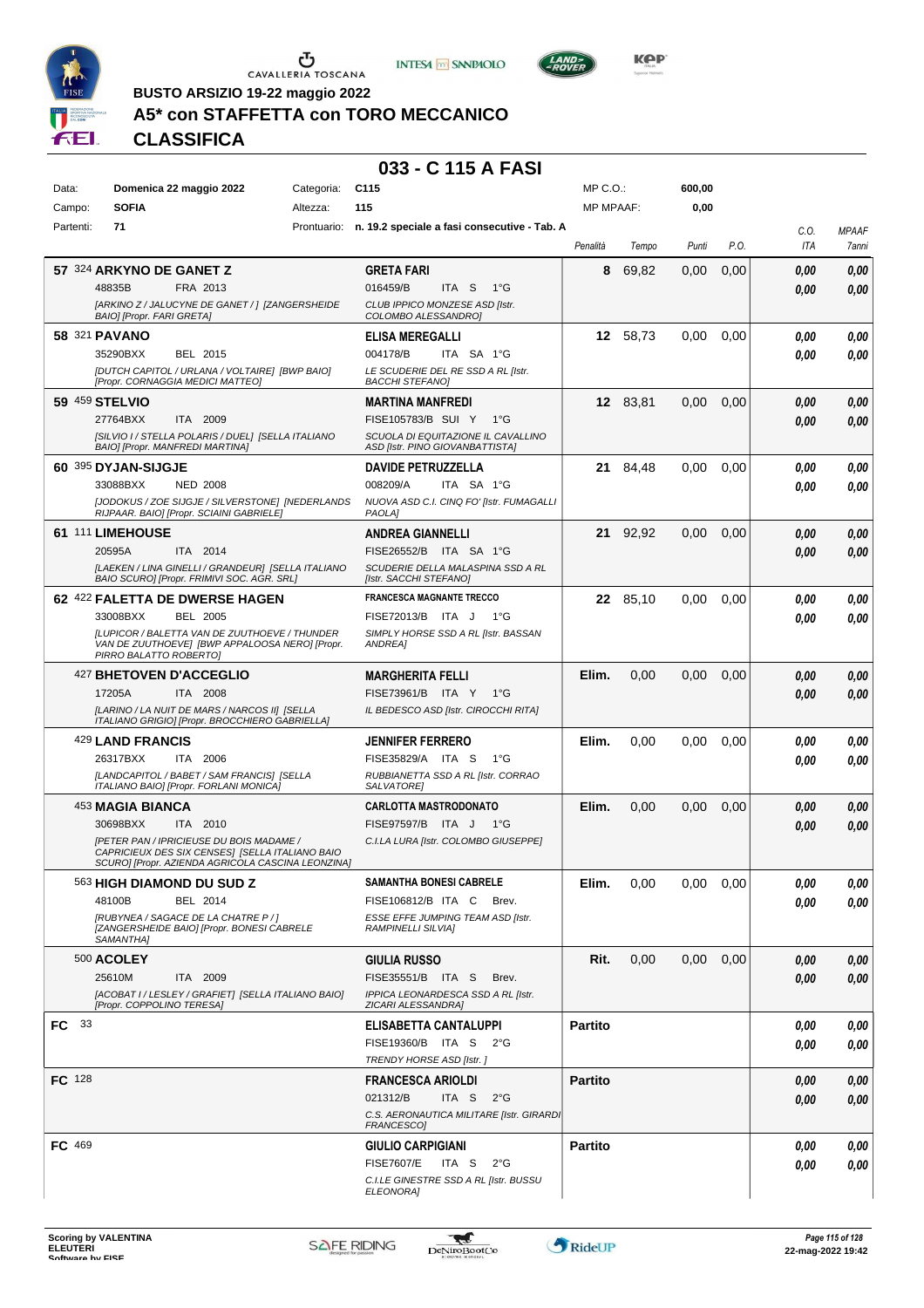

Ⴠ CAVALLERIA TOSCANA





**BUSTO ARSIZIO 19-22 maggio 2022**

#### **A5\* con STAFFETTA con TORO MECCANICO**

**CLASSIFICA**

#### **033 - C 115 A FASI**

| Data:     | Domenica 22 maggio 2022 | Categoria:  | C115                                                                  | $MP C. O.$ :     |       | 600.00 |      |      |              |
|-----------|-------------------------|-------------|-----------------------------------------------------------------------|------------------|-------|--------|------|------|--------------|
| Campo:    | <b>SOFIA</b>            | Altezza:    | 115                                                                   | <b>MP MPAAF:</b> |       | 0,00   |      |      |              |
| Partenti: | 71                      | Prontuario: | n. 19.2 speciale a fasi consecutive - Tab. A                          |                  |       |        |      | C.0  | <b>MPAAF</b> |
|           |                         |             |                                                                       | Penalità         | Tempo | Punti  | P.O. | ITA  | 7anni        |
| FC 569    |                         |             | <b>GIOVANBATTISTA PINO</b>                                            | <b>Partito</b>   |       |        |      | 0,00 | 0,00         |
|           |                         |             | 000595/L<br>ITA S<br>$2^{\circ}G$                                     |                  |       |        |      | 0,00 | 0,00         |
|           |                         |             | SCUOLA DI EQUITAZIONE IL CAVALLINO<br>ASD [Istr. PINO GIOVANBATTISTA] |                  |       |        |      |      |              |

Collegio Giudicante *Presidente GIOVANNI ANDREA SECHI MARIA GABRIELLA ASOLE ELISABETTA NEGRI MARINA SERAFINO ADRIANA SPINOSO MARIA GIOVANNA VIGNATI*

## **034 - B 110 A FASI**

| Data:     | Domenica 22 maggio 2022                                                                                                   | Categoria:  | <b>B110</b>                                                         | MP C.O.:         |             | 0,00  |      |            |       |
|-----------|---------------------------------------------------------------------------------------------------------------------------|-------------|---------------------------------------------------------------------|------------------|-------------|-------|------|------------|-------|
| Campo:    | <b>SOFIA</b>                                                                                                              | Altezza:    | 110                                                                 | <b>MP MPAAF:</b> |             | 0,00  |      |            |       |
| Partenti: | 47                                                                                                                        | Prontuario: | n. 19.2 speciale a fasi consecutive - Tab. A                        |                  |             |       |      | C.O.       | MPAAF |
|           |                                                                                                                           |             |                                                                     | Penalità         | Tempo       | Punti | P.O. | <b>ITA</b> | 7anni |
|           | 1 536 CARWYN DE LONGPRE                                                                                                   |             | <b>CELINE DELENTE</b>                                               | 0/0              | 28,29       | 0,00  | 0,00 | 0.00       | 0,00  |
|           | 48218B<br><b>BEL 2008</b>                                                                                                 |             | FISE103532/K FRA S<br>Brev.                                         |                  |             |       |      | 0.00       | 0.00  |
|           | [MACHNO CARWYN / CALYPSO DU ROC / GALOUBET A]<br>[SELLA BELGA SAURO] [Propr. BARBIERI DANIELA]                            |             | FISE [Istr.]                                                        |                  |             |       |      |            |       |
|           | 2 529 TERENC                                                                                                              |             | <b>FEDERICO TAGLIACARNE</b>                                         | 0/0              | 29,00       | 0,00  | 0,00 | 0.00       | 0,00  |
|           | 05016N<br>ITA 2012                                                                                                        |             | FISE87920/B ITA J<br>Brev.                                          |                  |             |       |      | 0.00       | 0,00  |
|           | [O' PIF D'IVRAIE / MARLENIA / KSAR-SITTE] [SELLA<br>ITALIANO BAIO] [Propr. TAGLIACARNE FEDERICO]                          |             | C.I.LA LOGGIA [Istr. ARIOLDI EMANUELE]                              |                  |             |       |      |            |       |
|           | 3 574 BELLUCCI DC Z                                                                                                       |             | <b>REBECCA ENE</b>                                                  | 0/0              | 29,36       | 0,00  | 0,00 | 0.00       | 0,00  |
|           | 31824BXX<br><b>BEL 2008</b>                                                                                               |             | FISE111744/B ITA J<br>Brev.                                         |                  |             |       |      | 0.00       | 0,00  |
|           | [BERLIN / LANDORA Z / LANDOR S] [ZANGERSHEIDE<br>GRIGIO] [Propr. ENE REBECCA]                                             |             | C.I.SULBIATESE SSD A RL [Istr. MATTAVELL<br><b>TIZIANO]</b>         |                  |             |       |      |            |       |
|           | 4 145 CASETTI                                                                                                             |             | YELIZAVETA KORNILOVA                                                | 0/0              | 29,65       | 0,00  | 0,00 | 0.00       | 0,00  |
|           | 21178A<br><b>GER 2007</b>                                                                                                 |             | FISE45139/A ITA S<br>Brev.                                          |                  |             |       |      | 0.00       | 0,00  |
|           | [FOR PLEASURE / NESSAYA / CORRADO I] [HOLSTEINER<br>SAURO] [Propr. ALLEVAMENTO SCUDERIA CONCARENA]                        |             | HORSEBRIDGE CLUB ASD [Istr. MODENA<br>ROBERTO]                      |                  |             |       |      |            |       |
|           | 5 551 PROSPECT NIOMI                                                                                                      |             | <b>NINA CASTELLI</b>                                                | 0/0              | 30,27       | 0,00  | 0.00 | 0,00       | 0,00  |
|           | 28871G<br>IRL 2013 Pony                                                                                                   |             | FISE97144/B ITA J<br>Brev.                                          |                  |             |       |      | 0.00       | 0,00  |
|           | <b>ITULIRA ROBUCK / PROSPECT ZARA / 1 [IRISH PONY</b><br>GRIGIO] [Propr. SCUDERIA C & G]                                  |             | CLUB IPPICO MONZESE ASD [Istr.<br>CASTELLI STEFANO UMBERTOJ         |                  |             |       |      |            |       |
|           | 6 518 FA COLANDER                                                                                                         |             | <b>GIORGIA LABRICCIOSA</b>                                          | 0/0              | 30,93       | 0,00  | 0,00 | 0.00       | 0,00  |
|           | 29750BXX<br><b>DEN 2007</b>                                                                                               |             | FISE75372/B ITA J<br>Brev.                                          |                  |             |       |      | 0.00       | 0,00  |
|           | [COLMAN / RUANDA I / QUINAR] [DANISH WARMBLOOD<br>S. BAIO] [Propr. LABRICCIOSA GIORGIA]                                   |             | CI LA STELLA ASD [Istr. MAZZA DIEGO]                                |                  |             |       |      |            |       |
|           | <b>7 517 ERANIA</b>                                                                                                       |             | ANNA FIORINI                                                        | 0/0              | 32,08       | 0,00  | 0.00 | 0.00       | 0,00  |
|           | 47006B<br><b>NED 2009</b>                                                                                                 |             | FISE75218/B ITA J<br>Brev.                                          |                  |             |       |      | 0.00       | 0,00  |
|           | [UP TO DATE / LOERANIA / HAMAR] [KWPN GRIGIO<br>ARDESIA] [Propr. SOARDI LUISA]                                            |             | C.I.I SALICI [Istr. SCIELZO SERENA]                                 |                  |             |       |      |            |       |
|           | 8 550 ACORN BOY VG                                                                                                        |             | <b>MARTINA BAIGUERA</b>                                             | 0/0              | 32,32       | 0,00  | 0,00 | 0.00       | 0,00  |
|           | 48522B<br>ESP 2011                                                                                                        |             | FISE124307/B ITA C<br>Brev.                                         |                  |             |       |      | 0.00       | 0,00  |
|           | [DANILO DE RUYCO / ENCINA DE IBIO / ] [ESPANOLA<br>BAIO] [Propr. CERFEDA ALESSANDRA]                                      |             | GRANAAT DELLE RONCAGLIE [Istr. PISA<br>CLAUDIA]                     |                  |             |       |      |            |       |
|           | 9 525 DON CRISTOFF DEL BARONCIO                                                                                           |             | <b>EDOARDO LUCA COLOMBO</b>                                         | 0/0              | 32,61       | 0,00  | 0.00 | 0,00       | 0,00  |
|           | 27718BXX<br>ITA 2009                                                                                                      |             | FISE83651/B ITA C<br>Brev.                                          |                  |             |       |      | 0.00       | 0.00  |
|           | [CRISTO / DONNA DEL BARONCIO / WINDSOR] [SELLA<br>ITALIANO BAIO] [Propr. AZ. AGR. BARONCIO SRL]                           |             | MILANO EQUESTRIAN CENTRE SSD A RL<br>[Istr. ZAPPA CRISTIANO]        |                  |             |       |      |            |       |
|           | 10 580 ARGOS                                                                                                              |             | <b>LEONARDO VIGNATI</b>                                             | 0/0              | 32,90       | 0,00  | 0,00 | 0.00       | 0,00  |
|           | 02737R<br><b>NED 2005</b>                                                                                                 |             | FISE89964/B ITA J<br>Brev.                                          |                  |             |       |      | $\it 0,00$ | 0,00  |
|           | [OKLUND / KARIN / SAROS] [KWPN BAIO] [Propr. VIGNATI<br>LEONARDO]                                                         |             | IL CERRO [Istr. NEBULONI GIANLUCA]                                  |                  |             |       |      |            |       |
|           | 11 478 QUARANTA PASS                                                                                                      |             | <b>JESSICA CATTANEO</b>                                             |                  | $0/0$ 33,71 | 0,00  | 0,00 | 0,00       | 0,00  |
|           | 34489BXX<br>ITA 2011                                                                                                      |             | 023661/B<br>ITA <sub>S</sub><br>Brev.                               |                  |             |       |      | 0,00       | 0,00  |
|           | [USTINOV / DONNA GENTILE / VOLTAIRE] [SELLA<br>ITALIANO BAIO] [Propr. AZ. AGR. PRATO ROTONDO DI<br>FERRARIO MASSIMILIANO] |             | TREKKING H.C.AMICI DEL CAVALLO ASD<br>[Istr. FERRARIO MASSIMILIANO] |                  |             |       |      |            |       |

 $\mathbf{r}$ 

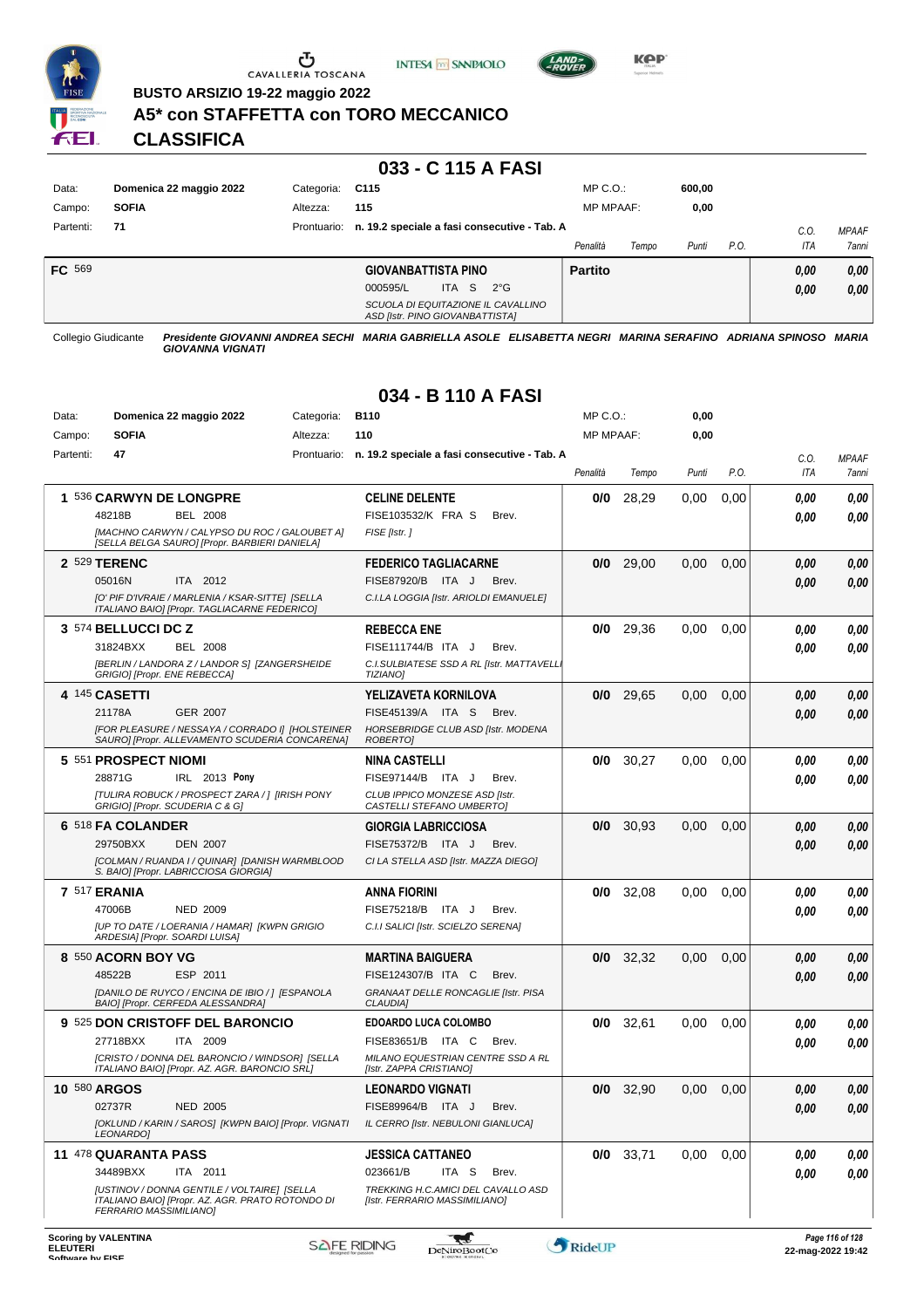





**Kep** 

**BUSTO ARSIZIO 19-22 maggio 2022**

## **A5\* con STAFFETTA con TORO MECCANICO**

**CLASSIFICA**

## **034 - B 110 A FASI**

| Data:     | Domenica 22 maggio 2022                                                                      | Categoria:  | <b>B110</b>                                                  | $MP C. O.$ :     |              | 0,00  |      |      |              |
|-----------|----------------------------------------------------------------------------------------------|-------------|--------------------------------------------------------------|------------------|--------------|-------|------|------|--------------|
| Campo:    | <b>SOFIA</b>                                                                                 | Altezza:    | 110                                                          | <b>MP MPAAF:</b> |              | 0,00  |      |      |              |
| Partenti: | 47                                                                                           | Prontuario: | n. 19.2 speciale a fasi consecutive - Tab. A                 |                  |              |       |      | C.0. | <b>MPAAF</b> |
|           |                                                                                              |             |                                                              | Penalità         | Tempo        | Punti | P.O. | ITA  | 7anni        |
|           | <b>12 519 TANCREDI DEL MONTE ACUTO</b>                                                       |             | <b>NICOLE MANZONI</b>                                        | 0/0              | 33,85        | 0,00  | 0,00 | 0.00 | 0,00         |
|           | 32589BXX<br>ITA 2012                                                                         |             | FISE75784/B ITA Y<br>Brev.                                   |                  |              |       |      | 0.00 | 0,00         |
|           | [KSAR-SITTE / MAY BE TRUE / CAMPIONE VI] [SELLA                                              |             | CI OROBICO ASD [Istr. LIGORI MARCO]                          |                  |              |       |      |      |              |
|           | ITALIANO SAURO] [Propr. MANZONI NICOLE]                                                      |             |                                                              |                  |              |       |      |      |              |
|           | 13 544 HOLLYPARK COUGAR                                                                      |             | <b>CHRISTINE CINELLI</b>                                     |                  | $0/0$ 34,12  | 0.00  | 0,00 | 0.00 | 0,00         |
|           | 46441B<br>IRL 2015                                                                           |             | FISE47039/G SUI SA Brev.                                     |                  |              |       |      | 0.00 | 0,00         |
|           | [COUGAR / GOLD CLOVER / ] [IRISH SPORT HORSE                                                 |             | C.I.BREGNANO [Istr. CATTANEO ANTONIO]                        |                  |              |       |      |      |              |
|           | GRIGIO] [Propr. FIORUZZI SPORT HORSES]                                                       |             |                                                              |                  |              |       |      |      |              |
|           | <b>14 578 HARUSO H</b>                                                                       |             | CLELIA RASORI                                                | 0/0              | 35.36        | 0,00  | 0,00 | 0.00 | 0,00         |
|           | 48779B<br>NED 2012                                                                           |             | FISE113535/B ITA J<br>Brev.                                  |                  |              |       |      | 0.00 | 0,00         |
|           | [CHELLO III VDL / CARUSA H / ] [KWPN BAIO ORDINARIO]<br>[Propr. SOCIETA' AGRICOLA EPONA SRL] |             | MILANO EQUESTRIAN CENTRE SSD A RL<br>[Istr. ZAPPA CRISTIANO] |                  |              |       |      |      |              |
|           | 15 511 CADEAU                                                                                |             | <b>MARGHERITA COLI</b>                                       | 0/4              | 30,95        | 0,00  | 0,00 | 0.00 | 0,00         |
|           | 09273D<br>ITA 2009                                                                           |             | FISE70233/B ITA J<br>Brev.                                   |                  |              |       |      | 0.00 | 0,00         |
|           | [CASTIGO DELLA CACCIA / LANDLADY / LASCAR] [SELLA                                            |             | CI LA MORGANA ASD [Istr. BOVETTI PIERO]                      |                  |              |       |      |      |              |
|           | ITALIANO BAIO] [Propr. BETTANIN MAURIZIO]                                                    |             |                                                              |                  |              |       |      |      |              |
|           | 16 503 CHANNOEK                                                                              |             | MARTINA PINI                                                 |                  | $0/4$ 31,36  | 0,00  | 0,00 | 0.00 | 0,00         |
|           | 31644BXX<br><b>NED 2007</b>                                                                  |             | FISE43105/B ITA S<br>Brev.                                   |                  |              |       |      | 0.00 | 0,00         |
|           | [VULCANO TH. / WINNOEK / PACIFIC] [KWPN BAIO]                                                |             | TREKKING H.C.AMICI DEL CAVALLO ASD                           |                  |              |       |      |      |              |
|           | [Propr. PINI MARTINA]                                                                        |             | [Istr. FERRARIO MASSIMILIANO]                                |                  |              |       |      |      |              |
|           | <b>17 573 DARWIN</b>                                                                         |             | <b>MARTINA ALI'</b>                                          |                  | $0/4$ 31,43  | 0.00  | 0,00 | 0.00 | 0,00         |
|           | 15535E<br>GER 2013                                                                           |             | FISE110520/B ITA J<br>Brev.                                  |                  |              |       |      | 0.00 | 0,00         |
|           | [VIVANT VAN DE HEFFINCK / TORONTO / CASSINI II]<br>[OLDENBURG BAIO] [Propr. MANZETTI SOFIA]  |             | A. VALLEVERDE [Istr. ZAPPA CRISTIANO]                        |                  |              |       |      |      |              |
|           | 18 561 HILLVIEW MEGAN                                                                        |             | <b>BEATRICE PEDRUZZI</b>                                     |                  | $0/4$ 32,94  | 0,00  | 0,00 | 0.00 | 0,00         |
|           | 34379BXX<br>IRL 2012 Pony                                                                    |             | FISE104113/B ITA G<br>Brev.                                  |                  |              |       |      | 0.00 | 0,00         |
|           | <b>[WESTSIDE MIRAH / KILMORE PRINCESS / KILMORE</b>                                          |             | ESSE EFFE JUMPING TEAM ASD [Istr.                            |                  |              |       |      |      |              |
|           | DIAMOND] [CONNEMARA ROANO] [Propr. FF JUMPING -<br>ASS. SPORTIVA DILETTANTISTICA EQUESTRE]   |             | <b>RAMPINELLI SILVIAI</b>                                    |                  |              |       |      |      |              |
|           | 19 380 VOYELLE D'IVRAIE                                                                      |             | <b>MATILDE FISCALETTI</b>                                    |                  | $0/4$ 33,62  | 0.00  | 0,00 | 0.00 | 0,00         |
|           | 34027BXX<br>FRA 2009                                                                         |             | FISE44132/A ITA C<br>Brev.                                   |                  |              |       |      | 0.00 | 0.00         |
|           | [JAC POTES / GAZELLE DEAUZE / ] [SELLA FRANCESE                                              |             | NUOVA S.I. ALESSANDRINA ASD [Istr.                           |                  |              |       |      |      |              |
|           | BAIO] [Propr. BASSAN CAMILLA]                                                                |             | <b>GUZZINATI VALENTINAI</b>                                  |                  |              |       |      |      |              |
|           | 20 540 GABY DES ALIZES                                                                       |             | ASIA MORETTI                                                 | 0/4              | 34,78        | 0,00  | 0,00 | 0.00 | 0,00         |
|           | BEL 2012<br>47636B                                                                           |             | FISE96482/B ITA J<br>Brev.                                   |                  |              |       |      | 0.00 | 0,00         |
|           | [L'AEC DE TRIOMPHE / LANDADEL / ] [SELLA BELGA<br>BAIO] [Propr. FRANZONI BARBARA LUCIA]      |             | C.I.I SALICI [Istr. SCIELZO SERENA]                          |                  |              |       |      |      |              |
|           | 21 588 MURPHY Z                                                                              |             | <b>GAIA MERONI</b>                                           | 0/4              | 35,40        | 0.00  | 0.00 | 0.00 | 0,00         |
|           | 20223A<br>NED 2011                                                                           |             | FISE120683/B ITA J<br>Brev.                                  |                  |              |       |      | 0,00 | 0,00         |
|           | [MYLORD CARTHAGO / CHERISCH Z / CARETANO Z]                                                  |             | A.S.D.C.I.RUK [Istr. LOMBARDI LARISSA]                       |                  |              |       |      |      |              |
|           | [ZANGERSHEIDE GRIGIO] [Propr. RUGARLI GIULIO]                                                |             |                                                              |                  |              |       |      |      |              |
|           | 22 539 GAZELLE DE PAPIGNIES                                                                  |             | <b>SOFIA VIGANO'</b>                                         |                  | 0/4 36,54    | 0,00  | 0,00 | 0.00 | 0,00         |
|           | 48094B<br>BEL 2012                                                                           |             | FISE95512/B ITA J<br>Brev.                                   |                  |              |       |      | 0,00 | 0,00         |
|           | [UGANO SITTE (E.T.) / AIMEE DE' PAPIGNIES / AHARON Z]                                        |             | IL CERRO [Istr. NEBULONI GIANLUCA]                           |                  |              |       |      |      |              |
|           | [CHEVAL DE SPORT BELG BAIO] [Propr. VIGANO' SOFIA]                                           |             |                                                              |                  |              |       |      |      |              |
|           | 23 498 BACOEMBA                                                                              |             | GIULIA GIUDICI                                               |                  | $0/4$ 36,71  | 0,00  | 0,00 | 0.00 | 0,00         |
|           | 31904BXX<br><b>NED 2006</b>                                                                  |             | FISE31363/B ITA S<br>Brev.                                   |                  |              |       |      | 0,00 | 0,00         |
|           | [MERMUS R / MACOEMBA / ZEOLIET] [KWPN BAIO]<br>[Propr. ANDREOTTI ADAMO]                      |             | RHRC [Istr. GIUDICI GIULIA]                                  |                  |              |       |      |      |              |
|           | 24 504 DRONGO                                                                                |             | MYRTA MARIANI                                                |                  | $0/12$ 35,47 | 0,00  | 0,00 | 0.00 | 0,00         |
|           | 48682B<br>ITA 2017                                                                           |             | FISE51872/B ITA J<br>Brev.                                   |                  |              |       |      | 0,00 | 0,00         |
|           | [XXX / XXX / XXX] [SELLA ITALIANO SAURO] [Propr.                                             |             | C.I.LA LOGGIA [Istr. ARIOLDI ROBERTO]                        |                  |              |       |      |      |              |
|           | ALL.TO DELLA LOGGIA S.A.S. DI ARIOLDI DI R & C.]                                             |             |                                                              |                  |              |       |      |      |              |
|           | 25 559 PRIMAVERA                                                                             |             | <b>CECILIA BRESCIA</b>                                       | 0/Elim.          | 0,00         | 0,00  | 0,00 | 0.00 | 0,00         |
|           | 19796A<br>POL 2008                                                                           |             | FISE103894/B ITA J<br>Brev.                                  |                  |              |       |      | 0,00 | 0,00         |
|           | [XXX / XXX /] [WIELKOPOLSKJ BAIO] [Propr. SIMONAZZI                                          |             | HORSE CLUB VILLA AIRAGHI ASD [Istr.                          |                  |              |       |      |      |              |
|           | UMBERTO & C. S.R.L.]                                                                         |             | <b>DUBOIS ALAIN JEAN ERNESTI</b>                             |                  |              |       |      |      |              |

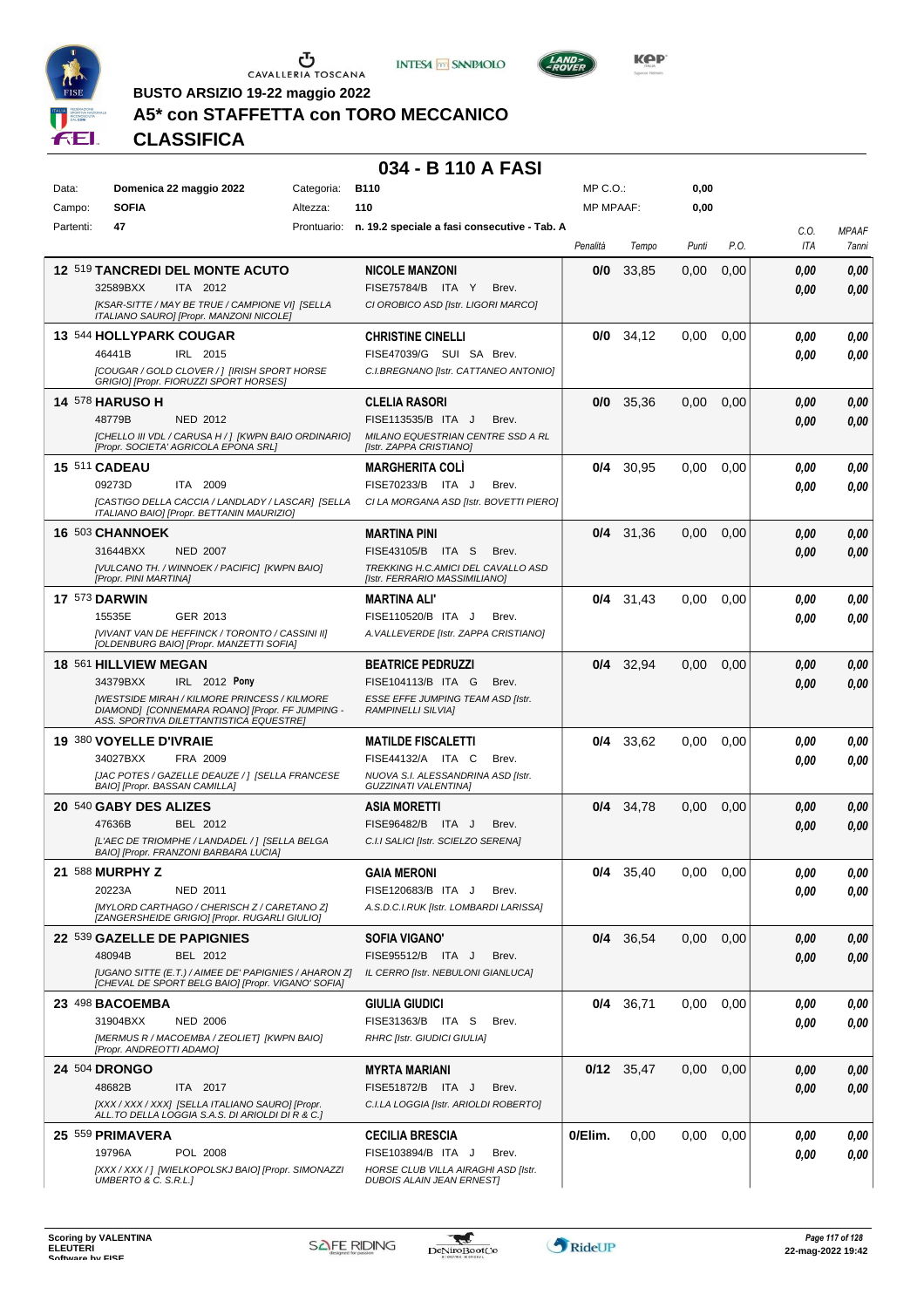





**Kep** 

**BUSTO ARSIZIO 19-22 maggio 2022**

## **A5\* con STAFFETTA con TORO MECCANICO**

**CLASSIFICA**

### **034 - B 110 A FASI**

| Data:         | Domenica 22 maggio 2022                                                                             | Categoria:  | <b>B110</b>                                                         | MP C. O.         |          | 0,00  |      |      |              |
|---------------|-----------------------------------------------------------------------------------------------------|-------------|---------------------------------------------------------------------|------------------|----------|-------|------|------|--------------|
| Campo:        | <b>SOFIA</b>                                                                                        | Altezza:    | 110                                                                 | <b>MP MPAAF:</b> |          | 0,00  |      |      |              |
| Partenti:     | 47                                                                                                  | Prontuario: | n. 19.2 speciale a fasi consecutive - Tab. A                        |                  |          |       |      | C.O. | <b>MPAAF</b> |
|               |                                                                                                     |             |                                                                     | Penalità         | Tempo    | Punti | P.O. | ITA  | 7anni        |
|               |                                                                                                     |             |                                                                     |                  |          |       |      |      |              |
|               | 26 543 BLOSSOMBALIA                                                                                 |             | <b>BEATRICE LEO</b>                                                 | 4                | 59,26    | 0.00  | 0,00 | 0.00 | 0,00         |
|               | 30480BXX<br><b>NED 2006</b>                                                                         |             | FISE96638/B ITA J<br>Brev.                                          |                  |          |       |      | 0.00 | 0,00         |
|               | [LORD Z / OURBALIA / BURGGRAAF] [KWPN SAURO]                                                        |             | GRANAAT DELLE RONCAGLIE [Istr. PISA                                 |                  |          |       |      |      |              |
|               | [Propr. AZ. AGR. ZULIANI EMILIO DI ELEONORA IDER]                                                   |             | CLAUDIA]                                                            |                  |          |       |      |      |              |
|               | 27 583 DJANGO DEL MARCO                                                                             |             | <b>ANDREE MUSICCO</b>                                               | 4                | 62,98    | 0,00  | 0,00 | 0.00 | 0,00         |
|               | 46006B<br>FRA 2013 Pony                                                                             |             | FISE117049/B ITA C<br>Brev.                                         |                  |          |       |      | 0.00 | 0,00         |
|               | [ULK D'ETE / ORCHID 'S IVORY / KANSHEBBER] [PONY                                                    |             | CI A COLORI ASD [Istr. CAPPELLETTI SOFIA]                           |                  |          |       |      |      |              |
|               | PALOMINO] [Propr. CAPORALI MATTEO]                                                                  |             |                                                                     |                  |          |       |      |      |              |
|               | 28 532 GWINGA                                                                                       |             | GIULIA RONCORONI                                                    | 4                | 64,50    | 0.00  | 0,00 | 0,00 | 0,00         |
|               | 35409BXX<br><b>BEL 2006</b>                                                                         |             | FISE90719/B ITA J<br>Brev.                                          |                  |          |       |      | 0.00 | 0,00         |
|               | [PAVAROTTI V/DE HELLE / UWINGA / FANTASTIQUE]                                                       |             | A. VALLEVERDE [Istr. ZAPPA CRISTIANO]                               |                  |          |       |      |      |              |
|               | [BWP BAIO] [Propr. BORTOLATO SARA]                                                                  |             |                                                                     |                  |          |       |      |      |              |
|               | 29 522 LOOKS LIKE LUX                                                                               |             | ANNA ELIZABETH DE RIENZO                                            | 4                | 70,01    | 0,00  | 0,00 | 0.00 | 0,00         |
|               | 49409B<br>IRL 2011                                                                                  |             | FISE81009/B ITA Y<br>Brev.                                          |                  |          |       |      | 0.00 | 0,00         |
|               | [LUX Z / KYLE MIST / ] [IRISH SPORT HORSE BAIO] [Propr.                                             |             | SCUDERIA CA' DE ZECCHI [Istr. CAPPAI                                |                  |          |       |      |      |              |
|               | LENNON LUCY ANNA]                                                                                   |             | STEFANO]                                                            |                  |          |       |      |      |              |
|               | <b>30 535 BARKIN</b>                                                                                |             | JULIE ZEGNA BARUFFA                                                 | 4                | 70,44    | 0,00  | 0,00 | 0,00 | 0,00         |
|               | ITA 2012<br>32407BXX                                                                                |             | FISE42781/A ITA J<br>Brev.                                          |                  |          |       |      | 0.00 | 0,00         |
|               | [CASCARI / IOVINIA / CAMPBELL] [SELLA ITALIANO BAIO]                                                |             | C.E.DI MOTTALCIATA ASD [Istr. VITTONE                               |                  |          |       |      |      |              |
|               | [Propr. AZ. AGR. LA TORRETTA DI PROVENZI RENATO E                                                   |             | <b>MARILIA]</b>                                                     |                  |          |       |      |      |              |
|               | ELENA]                                                                                              |             |                                                                     |                  |          |       |      |      |              |
|               | 31 505 BUMBORA                                                                                      |             | <b>VERONICA BERTI</b>                                               | 6                | 77,59    | 0,00  | 0,00 | 0.00 | 0,00         |
|               | 34055BXX<br>ITA 2010                                                                                |             | FISE57093/B ITA S<br>Brev.                                          |                  |          |       |      | 0.00 | 0.00         |
|               | [MAGYCO / LADY VINSENT / OLYMPIC TREFFER] [SELLA                                                    |             | GARDEN SILVER HORSE ASD [Istr.                                      |                  |          |       |      |      |              |
|               | ITALIANO GRIGIO] [Propr. TESSIER SOPHIE ARIANE<br>GRAZIA1                                           |             | SBARBARO GIANLUCA]                                                  |                  |          |       |      |      |              |
|               |                                                                                                     |             |                                                                     |                  |          |       |      |      |              |
|               | 32 584 VATICINANTE DEL TERRICCIO                                                                    |             | <b>SOFIA DE GIROLAMO</b>                                            |                  | 7 78,67  | 0,00  | 0,00 | 0,00 | 0,00         |
|               | ITA 2015<br>17261F                                                                                  |             | FISE117283/B ITA J<br>Brev.                                         |                  |          |       |      | 0.00 | 0,00         |
|               | [CAN CAN DEL TERRICCIO / FAVOLANTE DEL                                                              |             | CENTRO IPPICO LA TORBIERA S.S.D. A R.L.                             |                  |          |       |      |      |              |
|               | TERRICCIO / FOR PLEASURE] [SELLA ITALIANO SAURO]<br>[Propr. NICOLODI STEFANO]                       |             | [Istr. NICOLODI STEFANO]                                            |                  |          |       |      |      |              |
|               | 33 524 SIR FIODOR                                                                                   |             | <b>FRANCESCA AGOSTINO</b>                                           | 8                | 69,10    | 0,00  | 0.00 | 0.00 | 0,00         |
|               | 15806F<br>GER 2012                                                                                  |             | FISE83469/B ITA J<br>Brev.                                          |                  |          |       |      |      |              |
|               | [STALYPSO / FIODORA / LANDKAISER] [OLDENBURG                                                        |             | SCUDERIA LA CHIMERA SSD A RL [Istr.                                 |                  |          |       |      | 0.00 | 0.00         |
|               | <b>BAIOI [Propr. CREMASCHI DAVIDE]</b>                                                              |             | PALUMBO GIORGIA]                                                    |                  |          |       |      |      |              |
|               | 34 486 JANS VDB                                                                                     |             | <b>ALESSANDRA PRAVETTONI</b>                                        |                  | 22 93,34 | 0,00  | 0,00 | 0,00 | 0,00         |
|               | 20021A<br><b>NED 2014</b>                                                                           |             | 0005890<br>ITA S<br>Brev.                                           |                  |          |       |      |      |              |
|               |                                                                                                     |             |                                                                     |                  |          |       |      | 0.00 | 0,00         |
|               | [VITTORIO / SHE'S A LADY M / HGT SKIPPY II] [KWPN<br>SAURO] [Propr. AZ.AGR.LASSERRA SOCIETA SEMPL.] |             | CENTRO IPPICO LA TORBIERA S.S.D. A R.L.<br>[Istr. NICOLODI STEFANO] |                  |          |       |      |      |              |
|               | 35 605 COBALTO BLUE                                                                                 |             | <b>NINA CARRUCCIU</b>                                               |                  | 23 86,76 | 0,00  | 0,00 | 0,00 | 0,00         |
|               | ITA 2014                                                                                            |             |                                                                     |                  |          |       |      |      |              |
|               | 46578B                                                                                              |             | FISE121259/K SUI C<br>Brev.                                         |                  |          |       |      | 0.00 | 0,00         |
|               | [ZIROCCO BLUE VDL / REGINELLA / ROYAL FLAY] [SELLA<br>ITALIANO GRIGIO] [Propr. CURTI SAMUELE]       |             | FISE [Istr.]                                                        |                  |          |       |      |      |              |
|               | 36 530 JENESSE                                                                                      |             | <b>GINEVRA FRAONE</b>                                               |                  | 23 94.44 | 0,00  | 0,00 | 0,00 | 0,00         |
|               |                                                                                                     |             |                                                                     |                  |          |       |      |      |              |
|               | 13028D<br>ITA 2013                                                                                  |             | FISE89153/B ITA Y<br>Brev.                                          |                  |          |       |      | 0,00 | 0,00         |
|               | [CRISTO / ALBARELLA BELLA / CAMPIONE VI] [SELLA<br>ITALIANO BAIO] [Propr. BETTELLA MARIO]           |             | ASD SCUDERIE DELLA PICCHETTA [Istr.<br><b>VILLOTTI ELIA]</b>        |                  |          |       |      |      |              |
|               | 500 ACOLEY                                                                                          |             |                                                                     | Elim.            | 0,00     | 0,00  | 0,00 |      |              |
|               |                                                                                                     |             | <b>GIULIA RUSSO</b>                                                 |                  |          |       |      | 0,00 | 0,00         |
|               | ITA 2009<br>25610M                                                                                  |             | FISE35551/B ITA S<br>Brev.                                          |                  |          |       |      | 0,00 | 0,00         |
|               | [ACOBAT I / LESLEY / GRAFIET] [SELLA ITALIANO BAIO]<br>[Propr. COPPOLINO TERESA]                    |             | IPPICA LEONARDESCA SSD A RL [Istr.<br>ZICARI ALESSANDRA]            |                  |          |       |      |      |              |
|               |                                                                                                     |             |                                                                     | <b>Partito</b>   |          |       |      |      |              |
| <b>FC</b> 156 |                                                                                                     |             | <b>DENIS MAZZOLA</b>                                                |                  |          |       |      | 0,00 | 0,00         |
|               |                                                                                                     |             | 005515/B<br>ITA S<br>$2^{\circ}$ G                                  |                  |          |       |      | 0,00 | 0,00         |
|               |                                                                                                     |             | JURIBELLO [Istr. MAZZOLA DENIS]                                     |                  |          |       |      |      |              |
| FC 206        |                                                                                                     |             | <b>ELODIE HANSELMANN</b>                                            | <b>Partito</b>   |          |       |      | 0.00 | 0,00         |
|               |                                                                                                     |             | FISE121782/K SUI C 1°G                                              |                  |          |       |      | 0,00 | 0,00         |
|               |                                                                                                     |             | FISE [Istr.]                                                        |                  |          |       |      |      |              |
|               |                                                                                                     |             |                                                                     |                  |          |       |      |      |              |

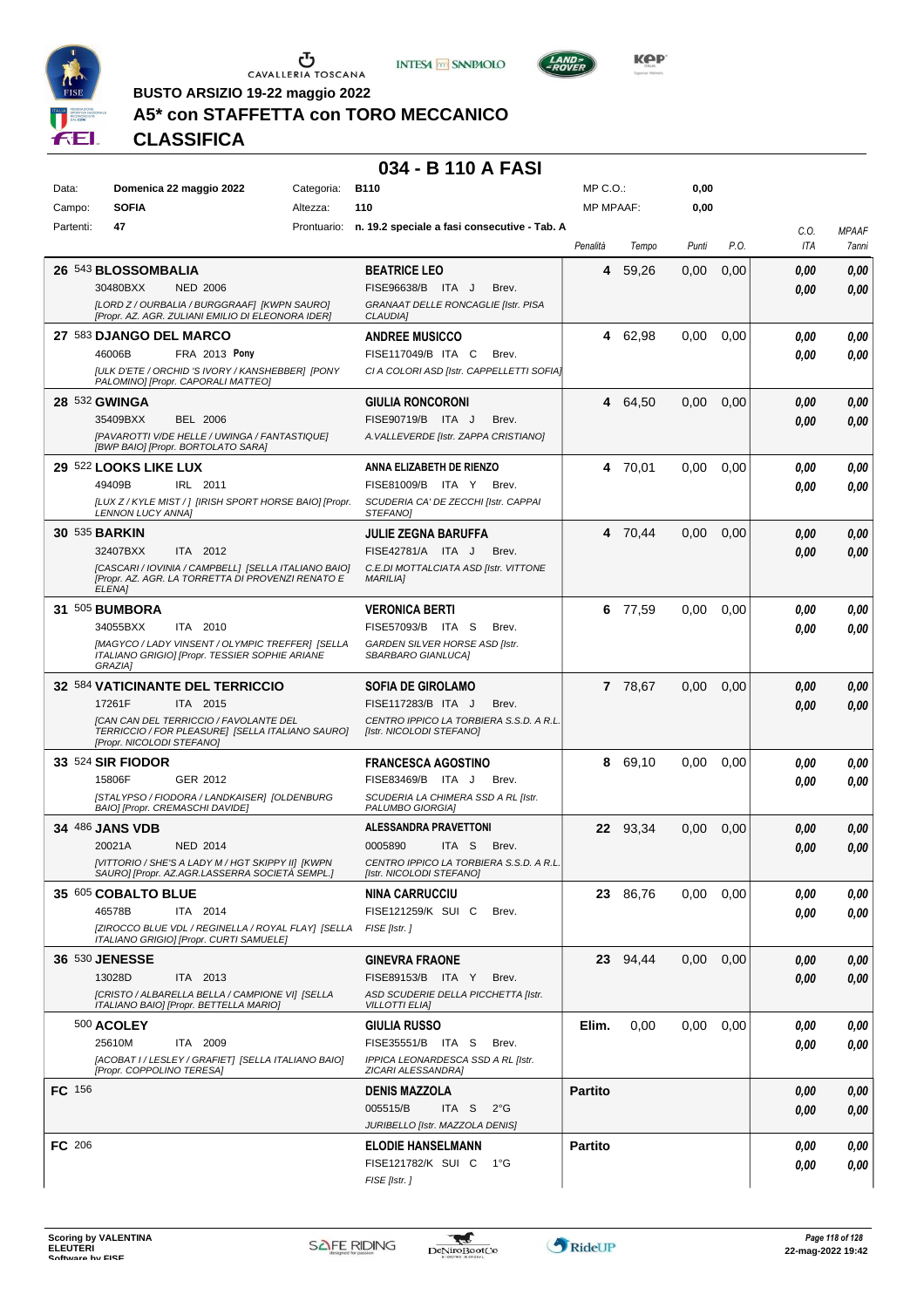





**Kep** 

**BUSTO ARSIZIO 19-22 maggio 2022**

## **A5\* con STAFFETTA con TORO MECCANICO**

**CLASSIFICA**

## **034 - B 110 A FASI**

| Data:            | Domenica 22 maggio 2022 | Categoria: | <b>B110</b>                                                                                                                                                                       | MP C. O.                         |       | 0,00  |      |                      |                       |
|------------------|-------------------------|------------|-----------------------------------------------------------------------------------------------------------------------------------------------------------------------------------|----------------------------------|-------|-------|------|----------------------|-----------------------|
| Campo:           | <b>SOFIA</b>            | Altezza:   | 110                                                                                                                                                                               | <b>MP MPAAF:</b>                 |       | 0,00  |      |                      |                       |
| Partenti:        | 47                      |            | Prontuario: n. 19.2 speciale a fasi consecutive - Tab. A                                                                                                                          | Penalità                         | Tempo | Punti | P.O. | C.O.<br><b>ITA</b>   | <b>MPAAF</b><br>7anni |
| FC 606<br>FC 161 |                         |            | <b>MASSIMILIANO FERRARIO</b><br>007958/B<br>ITA <sub>S</sub><br>$2^{\circ}$ G<br>TREKKING H.C.AMICI DEL CAVALLO ASD<br>[Istr. FERRARIO MASSIMILIANO]<br><b>ALESSANDRO COLOMBO</b> | <b>Partito</b><br><b>Partito</b> |       |       |      | 0,00<br>0,00<br>0,00 | 0,00<br>0,00<br>0,00  |
|                  |                         |            | 005058/B<br>ITA S<br>$2^{\circ}$ G<br>TRENDY HORSE ASD [Istr.]                                                                                                                    |                                  |       |       |      | 0.00                 | 0,00                  |
| FC 608           |                         |            | <b>PIA FREITAG</b><br>FISE121753/K FRA J 1°G<br>FISE [Istr.]                                                                                                                      | <b>Partito</b>                   |       |       |      | 0,00<br>0.00         | 0,00<br>0,00          |
| FC 330           |                         |            | <b>VITTORIO SCHENA</b><br>010114/B<br>ITA SA 1°G<br>A. VALLEVERDE [Istr. ZAPPA CRISTIANO]                                                                                         | <b>Partito</b>                   |       |       |      | 0,00<br>0.00         | 0,00<br>0.00          |
| FC 322           |                         |            | ALESSANDRO GUIDOBONO CAVALCHINI<br>005286/B<br>ITA SA 1°G<br>IL LEVRIERO SSD A RL [Istr. ROTA MARIO]                                                                              | <b>Partito</b>                   |       |       |      | 0,00<br>0.00         | 0,00<br>0,00          |
| FC 54            |                         |            | <b>ROBERTO NOCERINO</b><br>FISE27989/B ITA S<br>$2^{\circ}$ G<br>C.I.LA LURA [Istr. COLOMBO GIUSEPPE]                                                                             | <b>Partito</b>                   |       |       |      | 0.00<br>0,00         | 0,00<br>0.00          |
| FC 317           |                         |            | <b>GUIDO VALERI</b><br>003328/B<br>ITA SA 1°G<br>ASD TORRE DEI GELSI [Istr. GIORGI LUCIA]                                                                                         | <b>Partito</b>                   |       |       |      | 0,00<br>0,00         | 0,00<br>0,00          |
| FC 353           |                         |            | <b>AURORA EMILIA BEVERINA</b><br>FISE54577/B ITA Y 1°G<br>SCUDERIA LA CHIMERA SSD A RL [Istr.<br>PALUMBO GIORGIA]                                                                 | <b>Partito</b>                   |       |       |      | 0.00<br>0,00         | 0,00<br>0.00          |

Collegio Giudicante *Presidente GIOVANNI ANDREA SECHI MARIA GABRIELLA ASOLE ELISABETTA NEGRI MARINA SERAFINO ADRIANA SPINOSO MARIA GIOVANNA VIGNATI*

## **035 - B 100 A TEMPO**

| Data:     | Domenica 22 maggio 2022                                                                                                                            | Categoria:  | <b>B100</b>                                                           | MP C.O.          |       | 0,00  |      |            |              |
|-----------|----------------------------------------------------------------------------------------------------------------------------------------------------|-------------|-----------------------------------------------------------------------|------------------|-------|-------|------|------------|--------------|
| Campo:    | <b>SOFIA</b>                                                                                                                                       | Altezza:    | 100                                                                   | <b>MP MPAAF:</b> |       | 0.00  |      |            |              |
| Partenti: | 41                                                                                                                                                 | Prontuario: | n. 3 a tempo - Tab. A                                                 |                  |       |       |      | C.0.       | <b>MPAAF</b> |
|           |                                                                                                                                                    |             |                                                                       | Penalità         | Tempo | Punti | P.O. | <b>ITA</b> | <b>7anni</b> |
|           | 594 MALLMORE BOBBY                                                                                                                                 |             | ANGELICA ANNA ROVETTO                                                 | $\bf{0}$         | 55,62 | 0,00  | 0,00 | 0,00       | 0,00         |
|           | 13391D<br>IRL 2005 Pony                                                                                                                            |             | FISE55557/A ITA G<br>Brev.                                            |                  |       |       |      | 0,00       | 0,00         |
|           | [I LOVE YOU MELODY / CAMUS STAR / MOY HAZY COVE]<br>[CONNEMARA GRIGIO] [Propr. RUFFO EMMA]                                                         |             | C.E.DI MOTTALCIATA ASD [Istr. VITTONE<br><b>MARILIAI</b>              |                  |       |       |      |            |              |
|           | 2 499 FLAIR                                                                                                                                        |             | <b>CLAUDIA LA TEANA</b>                                               | $\bf{0}$         | 59,68 | 0.00  | 0.00 | 0,00       | 0,00         |
|           | NED 2010<br>35054BXX                                                                                                                               |             | FISE35053/B<br>ITA S<br>Brev.                                         |                  |       |       |      | 0.00       | 0.00         |
|           | [APPLAUS / NIKITA / MARTEL] [KWPN BAIO] [Propr.<br><b>TOSCA ANDREA1</b>                                                                            |             | ASD SAN RAFFAELE [Istr. TOSCA ANDREA]                                 |                  |       |       |      |            |              |
|           | 3 581 CASALLINA                                                                                                                                    |             | <b>VITTORIA OLTOLINA</b>                                              | 0                | 60,26 | 0,00  | 0,00 | 0.00       | 0,00         |
|           | 48386B<br>GER 2012                                                                                                                                 |             | FISE115458/B ITA J<br>Brev.                                           |                  |       |       |      | 0,00       | 0,00         |
|           | [CANDYMAN / CUBA LIBRE / LIFE IS LIFE] [SELLA<br>TEDESCA BAIO  [Propr. OLTOLINA VITTORIA]                                                          |             | ASD TORRE DEI GELSI [Istr. GIORGI LUCIA]                              |                  |       |       |      |            |              |
|           | 4 560 FAHRENHEIT SEPT Z                                                                                                                            |             | <b>MARIA GAIL FARINA</b>                                              | 0                | 60,88 | 0,00  | 0.00 | 0,00       | 0,00         |
|           | BEL 2009<br>33136BXX                                                                                                                               |             | FISE104102/B ITA J<br>Brev.                                           |                  |       |       |      | 0,00       | 0.00         |
|           | [FIGARO DU RI D'ASSE / DECIBELLE SEPT / CARRE D'AS<br>ZI IZANGERSHEIDE GRIGIOI [Propr. ETREA SPORT<br><b>HORSES DI CHIAMONE ROSALIA MESSALINA]</b> |             | MILANO EQUESTRIAN CENTRE SSD A RL<br>[Istr. PASINI ELENA]             |                  |       |       |      |            |              |
|           | 5 569 E.UNISTAR                                                                                                                                    |             | <b>CARLOTTA TORETTI</b>                                               | $\mathbf{0}$     | 61,53 | 0.00  | 0,00 | 0,00       | 0,00         |
|           | <b>BEL 2004</b><br>20644BXX                                                                                                                        |             | FISE109300/B ITA J<br>Brev.                                           |                  |       |       |      | 0.00       | 0,00         |
|           | [VIRUS DE LAUBRY / UNIVERS / HEARTBREAKER]<br>[SELLA BELGA SAURO] [Propr. MORONE MARIA GUIA]                                                       |             | SCUOLA DI EQUITAZIONE IL CAVALLINO<br>ASD [Istr. PINO GIOVANBATTISTA] |                  |       |       |      |            |              |
|           |                                                                                                                                                    |             |                                                                       |                  |       |       |      |            |              |

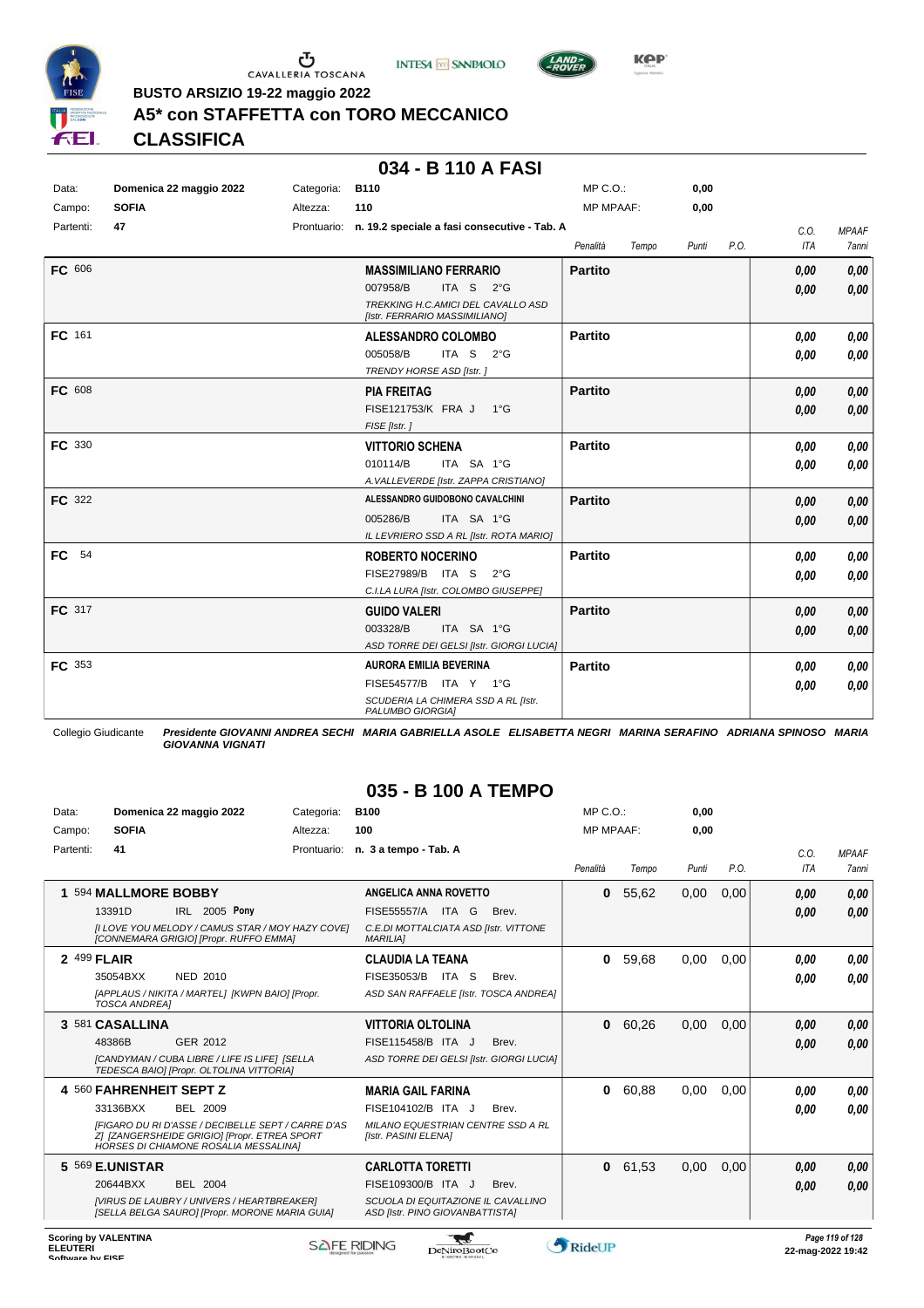





**BUSTO ARSIZIO 19-22 maggio 2022**

## **A5\* con STAFFETTA con TORO MECCANICO**

**CLASSIFICA**

## **035 - B 100 A TEMPO**

| Data:     | Domenica 22 maggio 2022                                                                                                                                                              | Categoria: | <b>B100</b>                                                                                                                    | MP C.O.:         |         | 0,00              |      |              |                       |
|-----------|--------------------------------------------------------------------------------------------------------------------------------------------------------------------------------------|------------|--------------------------------------------------------------------------------------------------------------------------------|------------------|---------|-------------------|------|--------------|-----------------------|
| Campo:    | <b>SOFIA</b>                                                                                                                                                                         | Altezza:   | 100                                                                                                                            | <b>MP MPAAF:</b> |         | 0,00              |      |              |                       |
| Partenti: | 41                                                                                                                                                                                   |            | Prontuario: n. 3 a tempo - Tab. A                                                                                              | Penalità         | Tempo   | Punti             | P.O. | C.O.<br>ITA  | <b>MPAAF</b><br>7anni |
|           | 6 497 COURVOISIER<br>47819B<br><b>NED 2007</b><br>[MONTENDER / GRAND MARNIER / QUICK STAR] [KWPN<br>BAIO] [Propr. NINCI CLAUDIA VALERIA]                                             |            | <b>CLAUDIA VALERIA NINCI</b><br>FISE30907/B ITA S<br>Brev.<br>IPPICA LEONARDESCA SSD A RL [Istr.<br>ZICARI ALESSANDRA]         | 0                | 62,44   | 0,00              | 0,00 | 0.00<br>0.00 | 0,00<br>0,00          |
|           | 7 568 ABRAXAS<br>25878BXX<br><b>GER 2004</b><br>[ABKE / ORTRUN / LANCER II] [OLDENBURG BAIO] [Propr.<br><b>MORONE MARIA GUIA]</b>                                                    |            | <b>CAMILLA TORETTI</b><br>FISE109299/B ITA J<br>Brev.<br>SCUOLA DI EQUITAZIONE IL CAVALLINO<br>ASD [Istr. PINO GIOVANBATTISTA] | 0                | 62,65   | 0,00              | 0,00 | 0,00<br>0.00 | 0,00<br>0,00          |
|           | 8 572 SIGNATURE<br>13865A<br>IRL 2004<br>[COURAGE II / COOLAMBER DUCHESS / DON JUAN DE<br>LA BOUVERIE] [IRISH HORSE GRIGIO] [Propr. PONY<br>CLUB FIORELLO "GRANAAT" DELLE RONCAGLIE] |            | <b>MARIA LUCINI</b><br>FISE109556/B ITA J<br>Brev.<br>GRANAAT DELLE RONCAGLIE [Istr. PISA<br>CLAUDIA]                          | 0                | 64,74   | 0,00              | 0,00 | 0,00<br>0.00 | 0,00<br>0.00          |
|           | 9 479 DAVILOR ZETA<br>34315BXX<br>FRA 2013<br><b>IDIAMANT DE SEMILLY / CUBA ZETA / ROBIN ZI ISELLA</b><br>FRANCESE SAUROI (Propr. LUCHINI STEFANIA MARIA<br>ROSA]                    |            | <b>MARIA TERESA GRECO</b><br>FISE5619/I<br>ITA <sub>S</sub><br>Brev.<br>CLUB IPPICO MONZESE ASD IIstr.<br>COLOMBO ALESSANDRO]  | 0                | 65,02   | 0,00              | 0,00 | 0.00<br>0.00 | 0,00<br>0.00          |
|           | 10 593 MISTER JEREMY<br>33404BXX<br><b>BEL 2011 Pony</b><br>[-/-/] [PONY BAIO] [Propr. CASTRIOTTA STEFANIA]                                                                          |            | <b>RICCARDO DI COSMO</b><br>FISE124579/B ITA C<br>Brev.<br>MILANO EQUESTRIAN CENTRE SSD A RL<br>[Istr. PASINI ELENA]           | 0                | 65,06   | 0.00              | 0,00 | 0.00<br>0.00 | 0,00<br>0.00          |
|           | 11 547 GLORIA'S PRINCE CHARMING<br>35272BXX<br>IRL 2012 Pony<br>[SHANNON PRINCE / DONODE DAPHNE / CRUSADER OF<br>KIPPURE] [CONNEMARA BAIO] [Propr. SASSI BORRA<br>CLARISSA]          |            | DILETTA BORRA<br>FISE112101/B ITA C<br>Brev.<br>NUOVA ASD C.I. CINQ FO' [Istr. GRAZIOTTI<br>SILVANO]                           | 0                | 66,22   | 0,00              | 0,00 | 0.00<br>0.00 | 0,00<br>0,00          |
|           | 12 579 PAUL'S LADY<br>15476E<br>IRL 2007 Pony<br><b>[CLOON-EILE CASHEL / MOYLOUGH LASS / WESTSIDE</b><br>MIRAH] [CONNEMARA GRIGIO] [Propr. CIRCOLO IPPICO<br>PANARO1                 |            | ALLEGRA DIGESI<br>FISE114650/B ITA C<br>Brev.<br>SCUDERIA EQUISTYLE ASD [Istr. MAZZOLA<br><b>FABRIZIOI</b>                     | 0                | 66,37   | 0.00              | 0.00 | 0.00<br>0.00 | 0,00<br>0.00          |
|           | 13 515 EH CASH BOOM<br>27569BXX<br><b>GER 2008</b><br>[CANCARA / IRINA VIII / EXORBITANT] [HOLSTEINER<br>GRIGIO] [Propr. 1 & B LIMITED]                                              |            | <b>SOFIA PANICCO</b><br>FISE34542/A ITA J<br>Brev.<br>HORSE CLUB VILLA AIRAGHI ASD [Istr.<br><b>DUBOIS ALAIN JEAN ERNESTI</b>  | 0                | 68,67   | 0.00              | 0,00 | 0.00<br>0.00 | 0,00<br>0,00          |
|           | 14 567 BACKARA DE LA PERELLE<br>FRA 2011<br>01870/V<br><b>ITHOAS DU THEILLET / JAMAIQUE DES LYS / ROI DES</b><br>JONCHERETS] [SELLA FRANCESE BAIO] [Propr.<br><b>GENNARI LAURA]</b>  |            | <b>SARA CORNACCHIA</b><br>FISE49084/A ITA J<br>Brev.<br>MILANO EQUESTRIAN CENTRE SSD A RL<br>[Istr. ZAPPA CRISTIANO]           | 0                | 69,07   | 0,00              | 0,00 | 0,00<br>0.00 | 0,00<br>0.00          |
|           | 15 546 VELVET ROSE<br>ITA 2016<br>46201B<br>[COLBERT GTI / LIBELLULA DELLA FLORIDA / ] [SELLA<br>ITALIANO GRIGIO] [Propr. GRECO MARIA TERESA]                                        |            | <b>MARIA TERESA GRECO</b><br>FISE5619/I<br>ITA S<br>Brev.<br>CLUB IPPICO MONZESE ASD [Istr.<br>COLOMBO ALESSANDROJ             |                  | 0 69,23 | 0,00              | 0,00 | 0,00<br>0,00 | 0,00<br>0,00          |
|           | 16 602 FLASH MENILJEAN<br>49054B<br>FRA 2015<br>[UTRILLO VD HEFFINCK / SAUDI S / 1 [SELLA FRANCESE<br>BAIO] [Propr. CURNIS CLAUDIO]                                                  |            | <b>FEDERICO CURNIS</b><br>FISE131072/B ITA J<br>Brev.<br>IL BEDESCO ASD [Istr. CIROCCHI VIVIANO<br><b>FELICIANO1</b>           |                  | 0 69,81 | 0,00              | 0,00 | 0.00<br>0.00 | 0,00<br>0,00          |
|           | 17 534 BELLE VIE DEG Z<br>49354B<br>GER 2012<br>[BALOU DU ROUET / GRACIELLA Z / ] [ZANGERSHEIDE<br>GRIGIO] [Propr. MARRAPODI MARTINA]                                                |            | <b>MARTINA MARRAPODI</b><br>FISE91022/B ITA J<br>Brev.<br>ASD SAN RAFFAELE [Istr. TOSCA ANDREA]                                |                  | 0 69,97 | 0.00 <sub>1</sub> | 0,00 | 0.00<br>0.00 | 0,00<br>0,00          |
|           | 18 541 BENERICE<br>34955BXX<br>ITA 2012<br>[CASSIANO / VANA G / CORLAND] [SELLA ITALIANO<br>APPALOOSA NERO] [Propr. ALLEVAMENTO FROSIO<br>RONCALLI DI MARZICO ANTONIO]               |            | <b>ROBERTA OLMI</b><br>FISE96604/B ITA Y<br>Brev.<br>ESSE EFFE JUMPING TEAM ASD [Istr.<br><b>RAMPINELLI SILVIA]</b>            |                  | 0 69,99 | 0,00              | 0,00 | 0.00<br>0.00 | 0,00<br>0,00          |

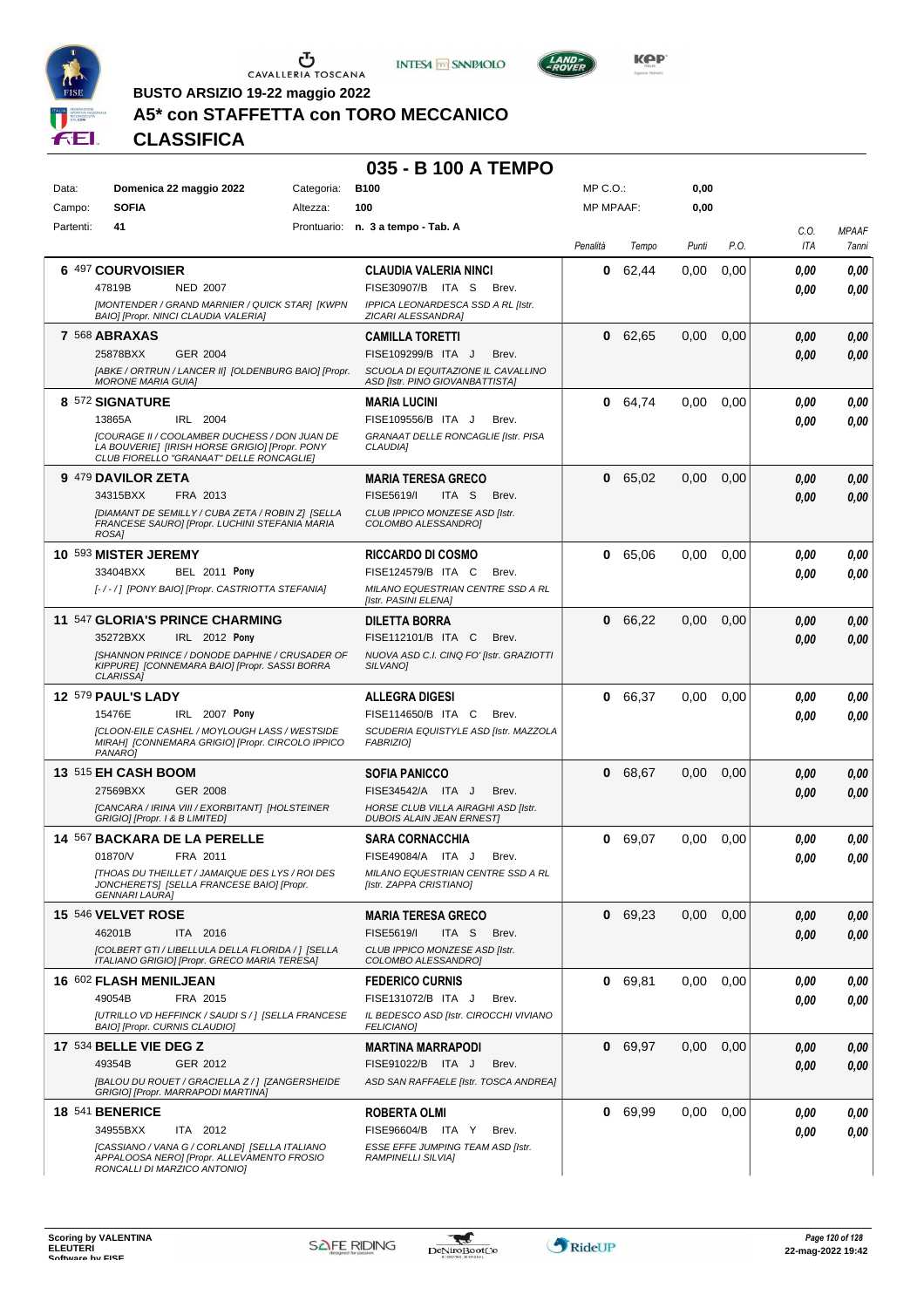





**Kep** 

**BUSTO ARSIZIO 19-22 maggio 2022**

## **A5\* con STAFFETTA con TORO MECCANICO**

**CLASSIFICA**

### **035 - B 100 A TEMPO**

| Data:     | Domenica 22 maggio 2022                                                                                                         | Categoria: | <b>B100</b>                                                             | $MP C. O.$ :     |         | 0,00  |      |             |                       |
|-----------|---------------------------------------------------------------------------------------------------------------------------------|------------|-------------------------------------------------------------------------|------------------|---------|-------|------|-------------|-----------------------|
| Campo:    | <b>SOFIA</b>                                                                                                                    | Altezza:   | 100                                                                     | <b>MP MPAAF:</b> |         | 0,00  |      |             |                       |
| Partenti: | 41                                                                                                                              |            | Prontuario: n. 3 a tempo - Tab. A                                       | Penalità         | Tempo   | Punti | P.O. | C.0.<br>ITA | <b>MPAAF</b><br>7anni |
|           | <b>19 582 TOMASSON SNOWBALL</b>                                                                                                 |            | <b>GIULIA MANGIALETTO</b>                                               | 0                | 71,28   | 0,00  | 0,00 | 0,00        | 0,00                  |
|           | 48356B<br>IRL 2009 Pony                                                                                                         |            | FISE116901/B ITA G<br>Brev.                                             |                  |         |       |      | 0,00        | 0,00                  |
|           | [DRUMLANE WARRIOR / TAWIN MISTY / ] [IRISH SPORT<br><b>HORSE GRIGIO] [Propr. CUPONE LUIGI]</b>                                  |            | CI SCUD DEL BORGHETTO ASD [Istr.<br><b>CUPONE LUIGII</b>                |                  |         |       |      |             |                       |
|           | 20 597 ZEMIRO                                                                                                                   |            | <b>GIORGIA AMANZIO</b>                                                  | 0                | 73,71   | 0,00  | 0,00 | 0.00        | 0,00                  |
|           | 05720N<br>ITA 2015                                                                                                              |            | FISE125850/B ITA Y<br>Brev.                                             |                  |         |       |      | 0.00        | 0,00                  |
|           | [KSAR-SITTE / UNTA II / O'REY DE SEDINI] [SELLA<br>ITALIANO SAURO] [Propr. SOCIETA' AGRICOLA TALORO<br>DI CADAU FABIO S.S.]     |            | C.I.I SALICI [Istr. SCIELZO SERENA]                                     |                  |         |       |      |             |                       |
|           | 21 570 CARLO WITTESTEIN                                                                                                         |            | <b>ANNA PINIFERI</b>                                                    | $\mathbf 0$      | 80,44   | 0.00  | 0,00 | 0.00        | 0,00                  |
|           | 18613A<br><b>NED 2007</b>                                                                                                       |            | FISE109384/B ITA J<br>Brev.                                             |                  |         |       |      | 0.00        | 0,00                  |
|           | [USTINOV / MELODIIE WITTESTEIN / GRAND CRU]<br>[KWPN BAIO] [Propr. GAVINA CARLOTTA]                                             |            | SCUDERIA EQUISTYLE ASD [Istr. MAZZOLA<br><b>FABRIZIO)</b>               |                  |         |       |      |             |                       |
|           | 22 589 ROLLS DE MARIE                                                                                                           |            | <b>SARA LEUPOLD</b>                                                     |                  | 0 87,03 | 0,00  | 0,00 | 0.00        | 0,00                  |
|           | 29218BXX<br>FRA 2005                                                                                                            |            | FISE122066/B ITA C<br>Brev.                                             |                  |         |       |      | 0.00        | 0.00                  |
|           | [JOAL DE MADAME / REAL STAR II / JILOI] [SELLA<br>FRANCESE SAUROI [Propr. PESCO CECILIA]                                        |            | SCUDERIA CA' DE ZECCHI [Istr. CAPPAI<br><b>STEFANOI</b>                 |                  |         |       |      |             |                       |
|           | 23 566 ASSO D'ACCEGLIO                                                                                                          |            | <b>GAIA ALBERTARIO</b>                                                  | 4                | 53,53   | 0.00  | 0,00 | 0,00        | 0,00                  |
|           | ITA 2007<br>15146A                                                                                                              |            | FISE108422/B ITA J<br>Brev.                                             |                  |         |       |      | 0.00        | 0.00                  |
|           | [CASSINI II / JALAPA DE VOLSIN / VOLTAIRE] [SELLA<br>ITALIANO SAURO] [Propr. ALBERTARIO CLAUDIO PAOLO]                          |            | ASD TORRE DEI GELSI [Istr. GIORGI LUCIA]                                |                  |         |       |      |             |                       |
|           | 24 526 ASTON                                                                                                                    |            | <b>GIORGIA TAGLIORETTI</b>                                              | 4                | 65,53   | 0.00  | 0,00 | 0.00        | 0,00                  |
|           | 45877B<br>ITA 2013                                                                                                              |            | FISE84292/B ITA J<br>Brev.                                              |                  |         |       |      | 0.00        | 0.00                  |
|           | [CARTHAGO'S BEST / OLE / DA SKAT] [ZANGERSHEIDE<br>BAIO] [Propr. TAGLIORETTI LUIGI]                                             |            | EQUESTRE MOZZATE ASD [Istr. BUSSU<br><b>DANTE]</b>                      |                  |         |       |      |             |                       |
|           | 25 555 CASTELBAJAC ARBALOU                                                                                                      |            | <b>AURORA ANGELI</b>                                                    | 4                | 66,92   | 0,00  | 0,00 | 0,00        | 0,00                  |
|           | 20568A<br>FRA 2012 Pony                                                                                                         |            | FISE45320/A ITA C<br>Brev.                                              |                  |         |       |      | 0.00        | 0,00                  |
|           | [LANCELOT DE L'ARBALOU / ROCKSTAR DE LA'RBALOU /<br>ROCOCO DU THUIT] [SELLA FRANCESE BAIO] [Propr.<br><b>OLIVETTA MATTEO]</b>   |            | C.E.DI MOTTALCIATA ASD [Istr. VITTONE<br><b>MARILIA]</b>                |                  |         |       |      |             |                       |
|           | 26 600 DONNA FUGATA E.H.                                                                                                        |            | <b>SARA BENEDETTA CRISTIANO</b>                                         | 4                | 66,98   | 0,00  | 0,00 | 0.00        | 0,00                  |
|           | 33046BXX<br>ITA 2010                                                                                                            |            | FISE128234/B ITA J<br>Brev.                                             |                  |         |       |      | 0.00        | 0.00                  |
|           | [DAVIGNON I / PAX / EX LIBRIS] [OLDENBURG BAIO]<br>[Propr. CRISTIANO VALENTINO]                                                 |            | HORSE CLUB VILLA AIRAGHI ASD [Istr.<br><b>DUBOIS ALAIN JEAN ERNESTI</b> |                  |         |       |      |             |                       |
|           | 27 496 CAN'T STOP                                                                                                               |            | <b>MARIA CRISTINA BERTOLA</b>                                           |                  | 4 73,03 | 0,00  | 0,00 | 0,00        | 0,00                  |
|           | 32907BXX<br>ITA 2005                                                                                                            |            | FISE28997/B ITA SA Brev.                                                |                  |         |       |      | 0.00        | 0,00                  |
|           | [ACOBAT I / UTAH VAN BERKENBROECK / NONSTOP]<br>[SELLA ITALIANO GRIGIO] [Propr. BERTOLA MARIA                                   |            | GARDEN SILVER HORSE ASD [Istr.<br>SBARBARO GIANLUCA]                    |                  |         |       |      |             |                       |
|           | CRISTINA]<br><b>28 558 ALSON DE PERRAZ</b>                                                                                      |            | <b>ANNA FAGNANO</b>                                                     | 4                | 76,82   | 0,00  | 0,00 | 0.00        | 0,00                  |
|           | 04029C<br>FRA 2010                                                                                                              |            | FISE18579/C ITA S<br>Brev.                                              |                  |         |       |      | 0.00        | 0,00                  |
|           | <b>ICENTINO DU RY / ALMA DE MAUPERTUIS / PERVAL]</b><br>[SELLA FRANCESE BAIO] [Propr. FAGNANO ANNA]                             |            | A.S.D. HIPPOCASTANO [Istr. PIGNERO<br>CHIARA]                           |                  |         |       |      |             |                       |
|           | 29 512 GRANQUIST                                                                                                                |            | TATSIANA PIVOVAROVA                                                     |                  | 4 79,31 | 0,00  | 0,00 | 0.00        | 0,00                  |
|           | 33015BXX<br><b>NED 2011</b>                                                                                                     |            | FISE70916/B BLR S<br>Brev.                                              |                  |         |       |      | 0,00        | 0,00                  |
|           | [SPARTACUS / MOLITA / HAARLEM] [KWPN BAIO SCURO]<br>[Propr. PIVOVAROVA TATSIANA]                                                |            | ESSE EFFE JUMPING TEAM ASD [Istr.<br><b>RAMPINELLI SILVIA]</b>          |                  |         |       |      |             |                       |
|           | 30 492 SPLENDORE                                                                                                                |            | <b>ELIANA CALANCA</b>                                                   |                  | 4 80,27 | 0,00  | 0,00 | 0.00        | 0,00                  |
|           | 49296B<br>ITA 2016                                                                                                              |            | FISE18001/B ITA S<br>Brev.                                              |                  |         |       |      | 0.00        | 0,00                  |
|           | [INDOCTRO / PILU' / ] [SELLA ITALIANO BAIO] [Propr.<br>AGRICOLA SPLENDOR SS.DI MONTI ANGELA E C. SNC.]                          |            | C.I.IL DOSSO [Istr. LIVIERI LILIA]                                      |                  |         |       |      |             |                       |
|           | 31 516 FITZGERALD DAM                                                                                                           |            | <b>MARTINO CORIO</b>                                                    |                  | 4 80,81 | 0,00  | 0,00 | 0.00        | 0,00                  |
|           | 47768B<br>FRA 2015                                                                                                              |            | FISE72283/B ITA J<br>Brev.                                              |                  |         |       |      | 0,00        | 0,00                  |
|           | [URANO DE CARTIGNY / PAPRIKADAM / ] [SELLA<br>FRANCESE BAIO] [Propr. CORIO MARTINO]                                             |            | IL CERRO [Istr. NEBULONI GIANLUCA]                                      |                  |         |       |      |             |                       |
|           | 32 545 ECLYPSE NOW                                                                                                              |            | <b>JESSICA CATTANEO</b>                                                 |                  | 4 81,33 | 0,00  | 0,00 | 0.00        | 0,00                  |
|           | 34912BXX<br>ITA 2015                                                                                                            |            | 023661/B<br>ITA S<br>Brev.                                              |                  |         |       |      | 0.00        | 0,00                  |
|           | [COLMANI / FAIR LADY / FANTASTICO] [SELLA ITALIANO<br>SAURO] [Propr. AZ. AGR. PRATO ROTONDO DI FERRARIO<br><b>MASSIMILIANO1</b> |            | TREKKING H.C.AMICI DEL CAVALLO ASD<br>[Istr. FERRARIO MASSIMILIANO]     |                  |         |       |      |             |                       |
|           | Cooring by VALENTINA                                                                                                            |            |                                                                         |                  |         |       |      |             | $121 - 5120$          |

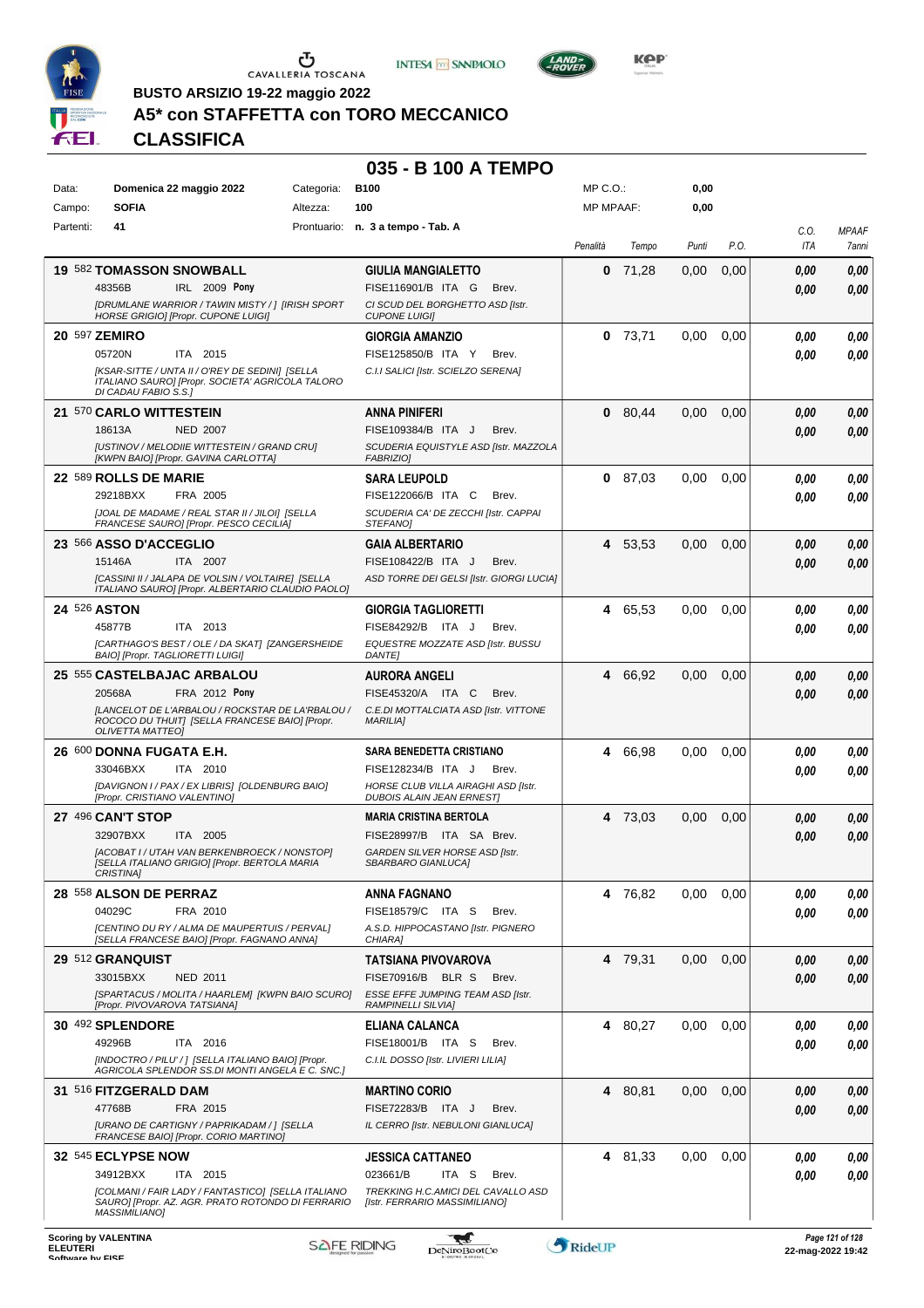





**BUSTO ARSIZIO 19-22 maggio 2022**

## **A5\* con STAFFETTA con TORO MECCANICO**

**CLASSIFICA**

#### **035 - B 100 A TEMPO**

| Data:       |                         | Domenica 22 maggio 2022                                                                       | Categoria: | <b>B100</b>                                                  | MP C.O.:         |         | 0,00     |      |      |              |
|-------------|-------------------------|-----------------------------------------------------------------------------------------------|------------|--------------------------------------------------------------|------------------|---------|----------|------|------|--------------|
| Campo:      | <b>SOFIA</b>            |                                                                                               | Altezza:   | 100                                                          | <b>MP MPAAF:</b> |         | 0,00     |      |      |              |
| Partenti:   | 41                      |                                                                                               |            | Prontuario: n. 3 a tempo - Tab. A                            |                  |         |          |      | C.O. | <b>MPAAF</b> |
|             |                         |                                                                                               |            |                                                              | Penalità         | Tempo   | Punti    | P.O. | ITA  | 7anni        |
|             | 33 603 MIGHTY           |                                                                                               |            | <b>LARA CERULLO</b>                                          |                  | 6 98,18 | 0,00     | 0,00 | 0.00 | 0,00         |
|             | 35405BXX                | ITA 2013                                                                                      |            | FISE131736/B ITA J<br>Brev.                                  |                  |         |          |      | 0.00 | 0,00         |
|             | <b>GRIMALDI MATTEO1</b> | [JACKPOT KERELLEC / S.M. MORGANA / WINDSOR]<br>[SELLA ITALIANO SAURO] [Propr. AZ. AGR. ALLEV. |            | CI LA MORGANA ASD [Istr. BOVETTI PIERO]                      |                  |         |          |      |      |              |
|             | 204 COOPER              |                                                                                               |            | <b>KAREN BIZZOZERO</b>                                       | Elim.            | 0,00    | 0,00     | 0,00 | 0.00 | 0.00         |
|             | 16086P                  | ITA 2006                                                                                      |            | FISE110584/B SUI S<br>Brev.                                  |                  |         |          |      | 0.00 | 0.00         |
|             |                         | [COME ON / REBALIA / LIBERO H] [SELLA ITALIANO<br>GRIGIO] [Propr. FALCONE GIOVANNA]           |            | C.I.BREGNANO [Istr. CATTANEO ANTONIO]                        |                  |         |          |      |      |              |
|             | 520 <b>ZORRO</b>        |                                                                                               |            | <b>CLAUDIA ZANI</b>                                          | Elim.            | 0.00    | 0,00     | 0,00 | 0.00 | 0,00         |
|             | 04210C                  | FRA 2010 Pony                                                                                 |            | FISE76659/B ITA J<br>Brev.                                   |                  |         |          |      | 0.00 | 0.00         |
|             |                         | [//] [PONY MORELLO] [Propr. LIPARI LAURA]                                                     |            | SCUDERIA LA CHIMERA SSD A RL [Istr.<br>PALUMBO GIORGIA]      |                  |         |          |      |      |              |
|             | 552 REVENTON            |                                                                                               |            | <b>GIORGIA NOVATI</b>                                        | Elim.            | 0,00    | 0,00     | 0,00 | 0.00 | 0.00         |
|             | 30645BXX                | CZE 2009                                                                                      |            | FISE98168/B ITA C<br>Brev.                                   |                  |         |          |      | 0.00 | 0.00         |
|             |                         | [ROCK'N ROLL / SIBIRIA QUEEN / BALLAST] [CESKY -<br>CECO BAIO] [Propr. PALUMBO GIORGIA]       |            | SCUDERIA LA CHIMERA SSD A RL [Istr.<br>PALUMBO GIORGIA]      |                  |         |          |      |      |              |
|             |                         | 576 RINN DENNY SAUSAGES                                                                       |            | <b>ALESSANDRO CORRU</b>                                      | Elim.            | 0,00    | 0,00     | 0,00 | 0.00 | 0,00         |
|             | 45577B                  | IRL 2015 Pony                                                                                 |            | FISE111834/B ITA C<br>Brev.                                  |                  |         |          |      | 0.00 | 0.00         |
|             |                         | [NOT RECCORDED / NOT RECORDED / ] [PONY BAIO]<br>[Propr. SAVAROLA AVELLA FRANCESCA MARIA]     |            | SCUDERIA EQUISTYLE ASD [Istr. MAZZOLA<br><b>FABRIZIOI</b>    |                  |         |          |      |      |              |
|             | 484 CESSNA D'OR         |                                                                                               |            | ANDREA DAVIDE CARMINATI                                      | Rit.             | 0,00    | $0.00\,$ | 0,00 | 0.00 | 0.00         |
|             | 13102D                  | <b>BEL 2008</b>                                                                               |            | FISE16570/B ITA S<br>Brev.                                   |                  |         |          |      | 0.00 | 0.00         |
|             |                         | [SERANO GOLD / CENTE D'OR / LAVADOR] [SELLA<br>BELGA BAIO] [Propr. CLERICI ALICE]             |            | CI OROBICO ASD [Istr. LIGORI MARCO]                          |                  |         |          |      |      |              |
| FC.<br>65   |                         |                                                                                               |            | <b>SERENA SCIELZO</b>                                        | <b>Partito</b>   |         |          |      | 0.00 | 0,00         |
|             |                         |                                                                                               |            | ITA S<br>002201/H<br>$2^{\circ}G$                            |                  |         |          |      | 0.00 | 0.00         |
|             |                         |                                                                                               |            | A.S.D.C.I.RUK [Istr. DANIELI NICOLETTA]                      |                  |         |          |      |      |              |
| FC 521      |                         |                                                                                               |            | <b>FILIPPO COTUGNO</b>                                       | <b>Partito</b>   |         |          |      | 0.00 | 0,00         |
|             |                         |                                                                                               |            | FISE78653/B ITA J<br>$1^{\circ}G$                            |                  |         |          |      | 0,00 | 0.00         |
|             |                         |                                                                                               |            | LE SCUDERIE DEL RE SSD A RL [Istr.<br><b>BACCHI STEFANO]</b> |                  |         |          |      |      |              |
| - 73<br>FC. |                         |                                                                                               |            | <b>ELIDE ALINOVI</b>                                         | <b>Partito</b>   |         |          |      | 0.00 | 0,00         |
|             |                         |                                                                                               |            | FISE11212/C ITA S 1°G                                        |                  |         |          |      | 0,00 | 0,00         |
|             |                         |                                                                                               |            | A.S.D. HIPPOCASTANO [Istr. PIGNERO<br>CHIARA]                |                  |         |          |      |      |              |

Collegio Giudicante *Presidente GIOVANNI ANDREA SECHI MARIA GABRIELLA ASOLE ELISABETTA NEGRI MARINA SERAFINO ADRIANA SPINOSO MARIA GIOVANNA VIGNATI*

## **036 - B 90 A TEMPO**

| Data:     |                    | Domenica 22 maggio 2022                                                                 | Categoria:  | <b>B90</b>                               | $MP C. O.$ :     |       | 0,00  |      |      |              |
|-----------|--------------------|-----------------------------------------------------------------------------------------|-------------|------------------------------------------|------------------|-------|-------|------|------|--------------|
| Campo:    | <b>SOFIA</b>       |                                                                                         | Altezza:    | 90                                       | <b>MP MPAAF:</b> |       | 0,00  |      |      |              |
| Partenti: | 20                 |                                                                                         | Prontuario: | n. 3 a tempo - Tab. A                    |                  |       |       |      | C.0. | <b>MPAAF</b> |
|           |                    |                                                                                         |             |                                          | Penalità         | Tempo | Punti | P.O. | ITA  | 7anni        |
|           |                    | 1 172 EPATANTE DES ISLOTS                                                               |             | <b>MATILDE SICURELLO</b>                 | 0                | 51,87 | 0,00  | 0,00 | 0,00 | 0,00         |
|           | 22658A             | <b>FRA 2014 Pony</b>                                                                    |             | ITA C<br>FISE50703/A<br>Brev.            |                  |       |       |      | 0,00 | 0.00         |
|           | SICURELLO CARMELO] | [MELYRIO D'HARYNS / GIROLLE III / ORS TULIRA<br>SPARROWI [SELLA FRANCESE SAURO] [Propr. |             | C.I.M. SSD A R.L. [Istr. PRISCO ADRIANO] |                  |       |       |      |      |              |
|           | 2 482 LA CARINA    |                                                                                         |             | <b>IRIS PISANI</b>                       | $\mathbf{0}$     | 61,07 | 0,00  | 0,00 | 0,00 | 0,00         |
|           | 21105A             | <b>GER 2007 Pony</b>                                                                    |             | FISE52312/A<br><b>ITA</b><br>G<br>Brev.  |                  |       |       |      | 0,00 | 0.00         |
|           | <b>SILVIAI</b>     | [CEBULON / LA RINA / ] [PONY BAIO] [Propr. BAZZANI                                      |             | B.E.T. SSD A RL [Istr. PISANI RICCARDO]  |                  |       |       |      |      |              |
|           | 3 599 VADIRA       |                                                                                         |             | <b>PAOLA PE</b>                          | $\bf{0}$         | 61,27 | 0,00  | 0,00 | 0.00 | 0,00         |
|           | 05952N             | 2014<br>ITA                                                                             |             | FISE125997/B ITA J<br>Brev.              |                  |       |       |      | 0.00 | 0.00         |
|           | ANTONELLO]         | [NN / NN / ] [SCONOSCIUTA BAIO] [Propr. PINNA                                           |             | C.I.I SALICI [Istr. SCIELZO SERENA]      |                  |       |       |      |      |              |

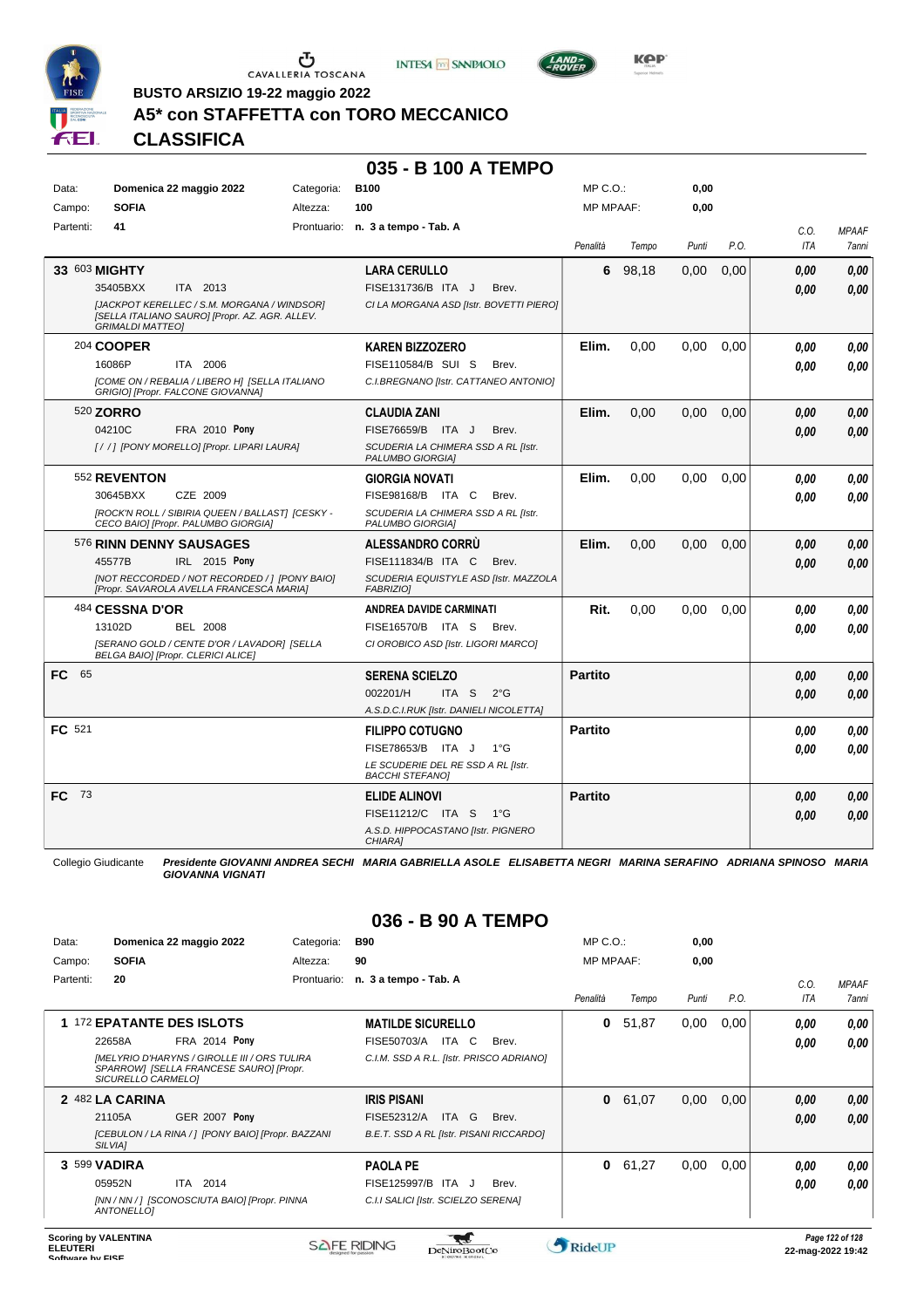





**BUSTO ARSIZIO 19-22 maggio 2022**

## **A5\* con STAFFETTA con TORO MECCANICO**

**CLASSIFICA**

#### **036 - B 90 A TEMPO**

| Data:       | Domenica 22 maggio 2022                                                                                                                                  | Categoria: | <b>B90</b>                                                                                                          | $MP C. O.$ :     |           | 0,00  |      |              |                       |
|-------------|----------------------------------------------------------------------------------------------------------------------------------------------------------|------------|---------------------------------------------------------------------------------------------------------------------|------------------|-----------|-------|------|--------------|-----------------------|
| Campo:      | <b>SOFIA</b>                                                                                                                                             | Altezza:   | 90                                                                                                                  | <b>MP MPAAF:</b> |           | 0,00  |      |              |                       |
| Partenti:   | 20                                                                                                                                                       |            | Prontuario: n. 3 a tempo - Tab. A                                                                                   | Penalità         | Tempo     | Punti | P.O. | C.O.<br>ITA  | <b>MPAAF</b><br>7anni |
|             | <b>4 591 EYE LINER</b><br>31439BXX<br>ITA 2011<br>[DON JUAN DE CUVES / GIULIETTE / DOHITZUN<br>GUERNICA] [SELLA ITALIANO SAURO] [Propr. TOSCA<br>SILVIA1 |            | <b>LUDOVICA GENUALDO</b><br>FISE122985/B ITA C<br>Brev.<br>ASD SAN RAFFAELE [Istr. TOSCA ANDREA]                    | 0                | 61,38     | 0,00  | 0,00 | 0.00<br>0.00 | 0,00<br>0,00          |
|             | 5 480 DEERPARK PRINCE<br>26027BXX<br>IRL 2004 Pony<br>[OISIN / PRINCESS / FORT DARA] [CONNEMARA GRIGIO]<br>[Propr. BORRA LUCA]                           |            | DILETTA BORRA<br>FISE112101/B ITA C<br>Brev.<br>NUOVA ASD C.I. CINQ FO' [Istr. GRAZIOTTI<br>SILVANO <sub>1</sub>    |                  | 0 64,27   | 0,00  | 0,00 | 0.00<br>0.00 | 0,00<br>0.00          |
|             | 6 120 DON JUAN'S GASAYA<br>46183B<br><b>NED 2008</b><br>[INDOCTRO / GASAYA'S PIQUEA / POLYDOR] [KWPN<br>BAIO] [Propr. SARDELLA NICOLE]                   |            | ANITA BAIGUERA<br>FISE117087/B ITA J<br>Brev.<br>GRANAAT DELLE RONCAGLIE [Istr. PISA<br><b>CLAUDIA]</b>             |                  | 0 64.92   | 0,00  | 0,00 | 0.00<br>0.00 | 0,00<br>0,00          |
|             | 7 491 ALBICOCCA<br>49177B<br>ITA 2011<br>[HATTRICK / IDEA BAIA / CONCORDE] [SELLA ITALIANO<br>SAURO BRUCIATO] [Propr. CAVALHEIRO NICOLLE]                |            | <b>NICOLLE CAVALHEIRO</b><br>FISE10577/A BRA S<br>Brev.<br>CI SANT'ANTONIO SSD A RL [Istr. AIROLDI<br>GIULIA]       |                  | $0$ 71,46 | 0,00  | 0,00 | 0.00<br>0.00 | 0,00<br>0.00          |
|             | 8 516 FITZGERALD DAM<br>FRA 2015<br>47768B<br><b>IURANO DE CARTIGNY / PAPRIKADAM / 1 [SELLA</b><br>FRANCESE BAIO] [Propr. CORIO MARTINO]                 |            | <b>MARTINO CORIO</b><br>FISE72283/B ITA J<br>Brev.<br>IL CERRO [Istr. NEBULONI GIANLUCA]                            |                  | $0$ 72,09 | 0,00  | 0,00 | 0.00<br>0.00 | 0,00<br>0,00          |
|             | 9 549 SLIGO LITTLE CRUISE<br>21643A<br>IRL 2013 Pony<br>[XXX / XXX /] [IRISH HORSE GRIGIO] [Propr. LOZAR SAS]                                            |            | <b>IRIS PISANI</b><br>FISE52312/A<br>ITA G<br>Brev.<br>B.E.T. SSD A RL [Istr. PISANI RICCARDO]                      |                  | $0$ 79,17 | 0,00  | 0,00 | 0.00<br>0.00 | 0,00<br>0.00          |
|             | 10 510 GEMINI JOLY<br>30660BXX<br>ITA 2011<br>[GARRED / TRES JOLI / TREASURE] [SELLA ITALIANO<br>BAIO] [Propr. GASPERI SOFIA]                            |            | <b>SOFIA GASPERI</b><br>FISE68042/B<br>ITA J<br>Brev.<br>IL CERRO [Istr. NEBULONI GIANLUCA]                         | 0                | 79,91     | 0,00  | 0,00 | 0.00<br>0.00 | 0,00<br>0.00          |
|             | 11 494 DOLCE MEMOLE<br>48825B<br>ITA 2016<br>ICASCARI / FUNNY FACE / GIVENCHY] [SELLA ITALIANO<br>BAIO] [Propr. LINKE EVA CARINA]                        |            | <b>SUSANNA ACQUAROLI</b><br>FISE23854/B ITA S<br>Brev.<br>CI OROBICO ASD [Istr. LIGORI MARCO]                       | 0                | 81,66     | 0,00  | 0,00 | 0.00<br>0.00 | 0,00<br>0.00          |
| 12 488 ELZA | 30718BXX<br><b>NED 2009</b><br>[ZAPATERO / 310125496 / ZEUS] [KWPN SAURO] [Propr.<br><b>CORTI LAURA]</b>                                                 |            | LAURA CORTI<br>0075061<br>ITA SA Brev.<br>SCUDERIA EQUISTYLE ASD [Istr. MAZZOLA<br><b>FABRIZIO]</b>                 |                  | 0 89,11   | 0,00  | 0,00 | 0.00<br>0.00 | 0,00<br>0,00          |
|             | 13 332 LACARDO<br>18256A<br>GER 2008<br>[LANDOS / OLIVIA XXXI- / CARETINO] [HOLSTEINER<br>BAIO] [Propr. FIORUZZI SPORT HORSES SRL]                       |            | <b>MARIA CRISTINA BERTOLA</b><br>FISE28997/B ITA SA Brev.<br>GARDEN SILVER HORSE ASD [Istr.<br>SBARBARO GIANLUCA]   |                  | $0$ 90,10 | 0,00  | 0,00 | 0.00<br>0,00 | 0.00<br>0,00          |
|             | 14 502 QUINGLY MOUCHE<br>33571BXX<br>FRA 2004<br>[KANNAN / IXELLE MOUCHE / APILLON ROUGE] [SELLA<br>FRANCESE SAURO] [Propr. MARUELLI ADELE CARLA]        |            | ADELE CARLA MARUELLI<br>FISE41662/B ITA SA Brev.<br>IPPICA LEONARDESCA SSD A RL [Istr.<br>ZICARI ALESSANDRA]        |                  | 4 71,19   | 0,00  | 0,00 | 0.00<br>0.00 | 0,00<br>0,00          |
|             | <b>15 587 DAGADOSS</b><br>25598BXX<br>ITA 2006<br>[QUITE EASY / UBY UCCELLAIA / SMARTSET] [SELLA<br>ITALIANO BAIO] [Propr. AZ.AGR. RAINERI GIOVANNI]     |            | <b>GIULIA IODICE</b><br>FISE118592/B ITA C<br>Brev.<br>C.I.SULBIATESE SSD A RL [Istr. MATTAVELLI<br><b>TIZIANO]</b> |                  | 4 72.08   | 0.00  | 0.00 | 0.00<br>0.00 | 0,00<br>0,00          |
|             | 16 595 VARIO DE CHATELAIN<br>FRA 2009 Pony<br>46272B<br>[POLARIS DU LUY / ULYSSE DU CHESNAY / ] [PONY<br>BAIO] [Propr. PINA GIORGIO]                     |            | ALESSIA PINA<br>FISE125239/B ITA C<br>Brev.<br>IL BEDESCO ASD [Istr. CIROCCHI RITA]                                 |                  | 4 74,14   | 0,00  | 0,00 | 0.00<br>0.00 | 0,00<br>0,00          |
|             | <b>17 31 NO NAME</b><br>01763X<br>ITA 2011<br>[CANTOBLANCO / ALASBAT / ] [SELLA ITALIANO BAIO<br>SCURO] [Propr. LARI RITA]                               |            | NICOLÒ REDAELLI<br>FISE118662/B ITA C<br>Brev.<br>LE FORNACI JUMP [Istr. ROSSONI LUIGI]                             |                  | 4 76,94   | 0,00  | 0,00 | 0.00<br>0.00 | 0,00<br>0,00          |

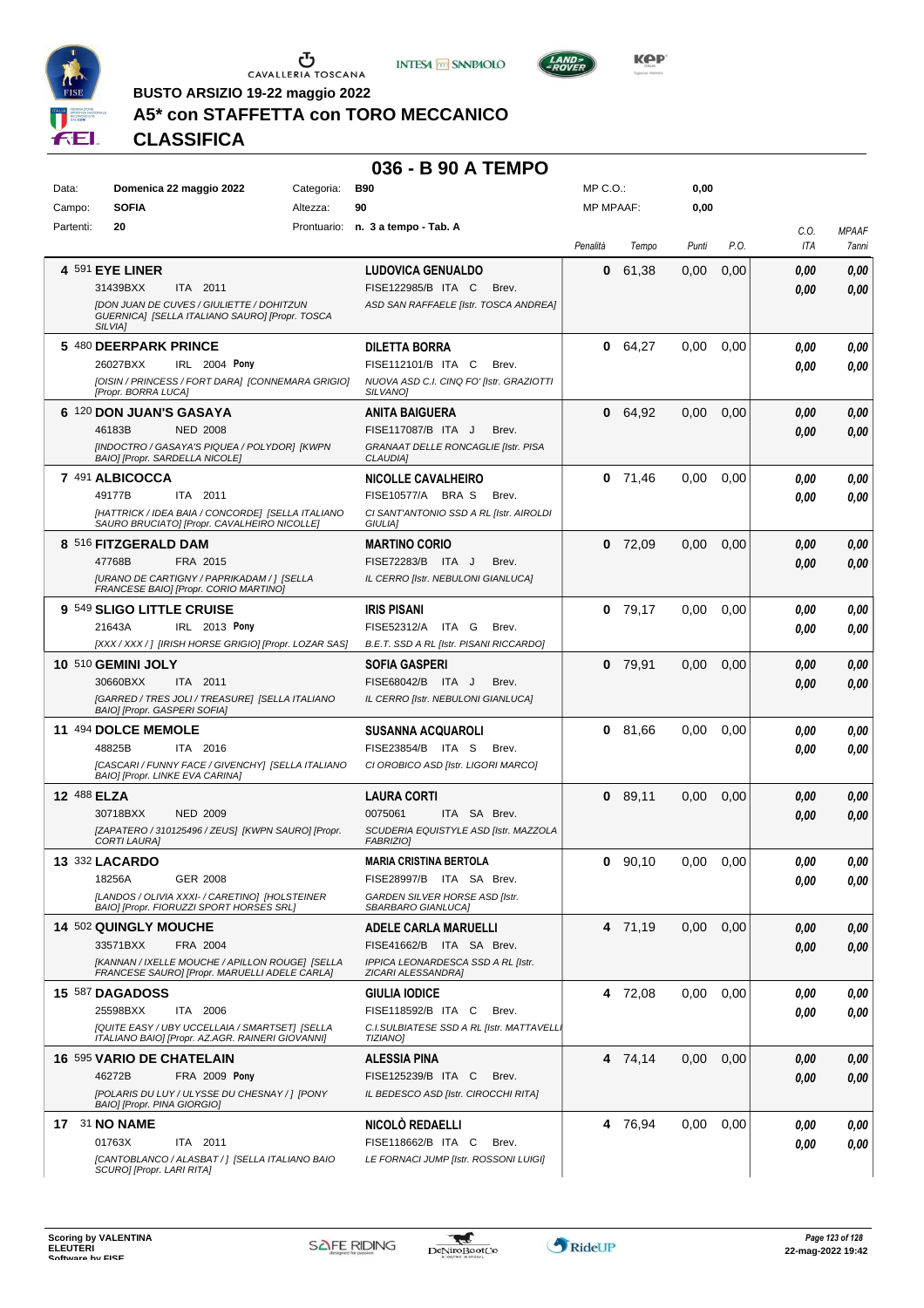

 $\sigma$  cavalleria toscana





**Kep** 

**BUSTO ARSIZIO 19-22 maggio 2022**

## **A5\* con STAFFETTA con TORO MECCANICO**

**CLASSIFICA**

#### **036 - B 90 A TEMPO**

| Data:     | Domenica 22 maggio 2022                                                              | Categoria:  | <b>B90</b>                                                  | $MP C. O.$ :     |          | 0,00  |      |      |                     |
|-----------|--------------------------------------------------------------------------------------|-------------|-------------------------------------------------------------|------------------|----------|-------|------|------|---------------------|
| Campo:    | <b>SOFIA</b>                                                                         | Altezza:    | 90                                                          | <b>MP MPAAF:</b> |          | 0,00  |      |      |                     |
| Partenti: | 20                                                                                   | Prontuario: | n. 3 a tempo - Tab. A                                       |                  |          |       |      | C.0. | <b>MPAAF</b>        |
|           |                                                                                      |             |                                                             | Penalità         | Tempo    | Punti | P.O. | ITA  | <i><b>7anni</b></i> |
|           | 18 501 CASTELLA DEUX Z                                                               |             | <b>MARTA COLOMBO</b>                                        | 4                | 79,81    | 0,00  | 0,00 | 0,00 | 0.00                |
|           | 03408C<br>BEL 2003                                                                   |             | ITA S<br>FISE38535/B<br>Brev.                               |                  |          |       |      | 0,00 | 0.00                |
|           | [CHELLANO Z / CASTELLA / WAVERVEEN]<br>[ZANGERSHEIDE GRIGIO] [Propr. ORSI STEFANIA]  |             | EQUESTRE MOZZATE ASD [Istr. BUSSU<br><b>DANTEI</b>          |                  |          |       |      |      |                     |
|           | 19 493 ROY SESANA                                                                    |             | <b>CHIARA BAGANTI</b>                                       |                  | 8 104,73 | 0,00  | 0,00 | 0.00 | 0.00                |
|           | 26318BXX<br>ITA 2007                                                                 |             | ITA S<br>FISE18251/B<br>Brev.                               |                  |          |       |      | 0,00 | 0.00                |
|           | [ACOBAT II / HELINE (I) / CONCORDE] [SELLA ITALIANO<br>BAIO] [Propr. BAGANTI CHIARA] |             | CI A COLORI ASD [Istr. CAPPELLETTI SOFIA]                   |                  |          |       |      |      |                     |
| 66<br>FC. |                                                                                      |             | <b>GRETA BENEDETTA DAPRATI</b>                              | <b>Partito</b>   |          |       |      | 0,00 | 0,00                |
|           |                                                                                      |             | <b>FISE70018/B</b><br>ITA Y<br>1°G                          |                  |          |       |      | 0,00 | 0.00                |
|           |                                                                                      |             | <b>GARDEN SILVER HORSE ASD [Istr.</b><br>SBARBARO GIANLUCAI |                  |          |       |      |      |                     |

Collegio Giudicante *Presidente GIOVANNI ANDREA SECHI MARIA GABRIELLA ASOLE ELISABETTA NEGRI MARINA SERAFINO ADRIANA SPINOSO MARIA GIOVANNA VIGNATI*

# **037 - A 120 ADDESTRATIVA ( OPEN)**

| Data:     | Giovedì 19 maggio 2022                                                                                              | Categoria:  | A120                                                        | $MP C. O.$ :     |       | 0,00  |      |      |              |
|-----------|---------------------------------------------------------------------------------------------------------------------|-------------|-------------------------------------------------------------|------------------|-------|-------|------|------|--------------|
| Campo:    | <b>SOFIA</b>                                                                                                        | Altezza:    | 120                                                         | <b>MP MPAAF:</b> |       | 0,00  |      |      |              |
| Partenti: | 21                                                                                                                  | Prontuario: | <b>Percorso Addestrativo</b>                                |                  |       |       |      | C.O. | <b>MPAAF</b> |
|           |                                                                                                                     |             |                                                             | Penalità         | Tempo | Punti | P.O. | ITA  | 7anni        |
|           | 5 PICCOLO S                                                                                                         |             | <b>MARTA MIROGLIO</b>                                       | Partito          | 0.00  | 0.00  | 0.00 | 0.00 | 0.00         |
|           | 14327F<br><b>GER 2007</b>                                                                                           |             | 003767/A<br>$2^{\circ}$ G<br>ITA S                          |                  |       |       |      | 0.00 | 0.00         |
|           | [PONTIFEX / CARA MIA / COLMAN] [WESTFALEN GRIGIO]<br>[Propr. AP SPORTHORSES S.A.S]                                  |             | S.I.A. [Istr. MENNUNI MARIA RITA]                           |                  |       |       |      |      |              |
|           | 50 QUALITY VAN HET NAPOLEONHOF                                                                                      |             | CHIARA CEOLA                                                | Partito          | 0.00  | 0.00  | 0.00 | 0.00 | 0.00         |
|           | 48726B<br>BEL 2016                                                                                                  |             | 012711/B<br>ITA <sub>S</sub><br>$2^{\circ}$ G               |                  |       |       |      | 0,00 | 0,00         |
|           | <b>IQUIDAM DE REVEL / CASSANDRA VAN'T HOF VAN</b><br>PAYZ / ] [BWP GRIGIO] [Propr. CEOLA CHIARA]                    |             | SCUDERIA FF [Istr. MARGAN MARELLA<br>ARIANNA1               |                  |       |       |      |      |              |
|           | <b>86 VERSATCHE DE LA ROQUE</b>                                                                                     |             | <b>MARTINA MERONI</b>                                       | Partito          | 0,00  | 0,00  | 0,00 | 0.00 | 0,00         |
|           | FRA 2009<br>26011K                                                                                                  |             | FISE65566/E SUI S<br>$2^{\circ}$ G                          |                  |       |       |      | 0.00 | 0.00         |
|           | [X / X / ] [SCONOSCIUTA BAIO] [Propr. ]                                                                             |             | CI DEL DUCATO ASD [Istr. BRESCIANI<br><b>ALBERTOI</b>       |                  |       |       |      |      |              |
|           | 91 JAY-DEE VD                                                                                                       |             | <b>GIULIO CARPIGIANI</b>                                    | Partito          | 0,00  | 0,00  | 0.00 | 0,00 | 0,00         |
|           | 29714G<br><b>NED 2014</b>                                                                                           |             | <b>FISE7607/E</b><br>ITA S<br>$2^{\circ}$ G                 |                  |       |       |      | 0.00 | 0.00         |
|           | [DALLAS VDL / FLEUR DINA / ] [KWPN GRIGIO] [Propr.<br><b>IANNUCCI GIANLUCA]</b>                                     |             | C.I.LE GINESTRE SSD A RL [Istr. BUSSU<br>ELEONORA]          |                  |       |       |      |      |              |
|           | 125 BERLIOZ DE GRUSE                                                                                                |             | <b>MARTINA MERONI</b>                                       | Partito          | 0,00  | 0,00  | 0,00 | 0.00 | 0.00         |
|           | 26396K<br>FRA 2011                                                                                                  |             | FISE65566/E SUI S<br>$2^{\circ}$ G                          |                  |       |       |      | 0.00 | 0.00         |
|           | [X / X / ] [SELLA FRANCESE BAIO] [Propr. ]                                                                          |             | CI DEL DUCATO ASD [Istr. BRESCIANI<br><b>ALBERTOI</b>       |                  |       |       |      |      |              |
|           | 145 CASETTI                                                                                                         |             | <b>LAURA ZACCHIA</b>                                        | Partito          | 0.00  | 0.00  | 0.00 | 0.00 | 0.00         |
|           | 21178A<br><b>GER 2007</b>                                                                                           |             | 003173/E<br>ITA S<br>$2^{\circ}$ G                          |                  |       |       |      | 0,00 | 0,00         |
|           | [FOR PLEASURE / NESSAYA / CORRADO I] [HOLSTEINER<br>SAURO] [Propr. ALLEVAMENTO SCUDERIA CONCARENA]                  |             | HORSEBRIDGE CLUB ASD [Istr. MODENA<br><b>ROBERTOI</b>       |                  |       |       |      |      |              |
|           | 151 CRAZY GIRL                                                                                                      |             | <b>GIUSEPPE RIPAMONTI</b>                                   | Partito          | 0.00  | 0.00  | 0.00 | 0.00 | 0.00         |
|           | 33471BXX<br>ITA 2014                                                                                                |             | 001734/B<br>ITA SA 2°G                                      |                  |       |       |      | 0.00 | 0,00         |
|           | [CRISTALLO I / DAFNEL / AHORN] [SELLA ITALIANO BAIO]<br>[Propr. AZ. AGR. DELLA BRIANZA DI RIPAMONTI<br>GIUSEPPE D.1 |             | C.I.BRIANTEO ASD [Istr. PALA<br>GIANBATTISTA]               |                  |       |       |      |      |              |
|           | 152 STAR AWARD                                                                                                      |             | <b>ROBERTO ARIOLDI</b>                                      | Partito          | 0.00  | 0,00  | 0,00 | 0.00 | 0,00         |
|           | ITA 2015<br>47630B                                                                                                  |             | 001895/B<br>ITA S<br>$2^{\circ}$ G                          |                  |       |       |      | 0.00 | 0.00         |
|           | [L'ARC DE TRIOMPHE / JAVE JANE / ] [AES BAIO] [Propr.<br>ALLEVAMENTO DELLA LOGGIA S.A.S.]                           |             | C.I.LA LOGGIA [Istr. ARIOLDI EMANUELE]                      |                  |       |       |      |      |              |
|           | 210 BERTONE LA HUBERT                                                                                               |             | <b>STEFANO SACCHI</b>                                       | Partito          | 0.00  | 0.00  | 0.00 | 0.00 | 0.00         |
|           | 14913D<br>FRA 2011                                                                                                  |             | 005122/B<br>ITA S<br>$2^{\circ}$ G                          |                  |       |       |      | 0,00 | 0.00         |
|           | [QUAPRICE BOIMARGOT QUINCY / NANA DU HAMEAU / ]<br>[SELLA FRANCESE SAURO] [Propr. A-TEAM HORSES SRL]                |             | SCUDERIE DELLA MALASPINA SSD A RL<br>[Istr. SACCHI STEFANO] |                  |       |       |      |      |              |
|           |                                                                                                                     |             |                                                             |                  |       |       |      |      |              |

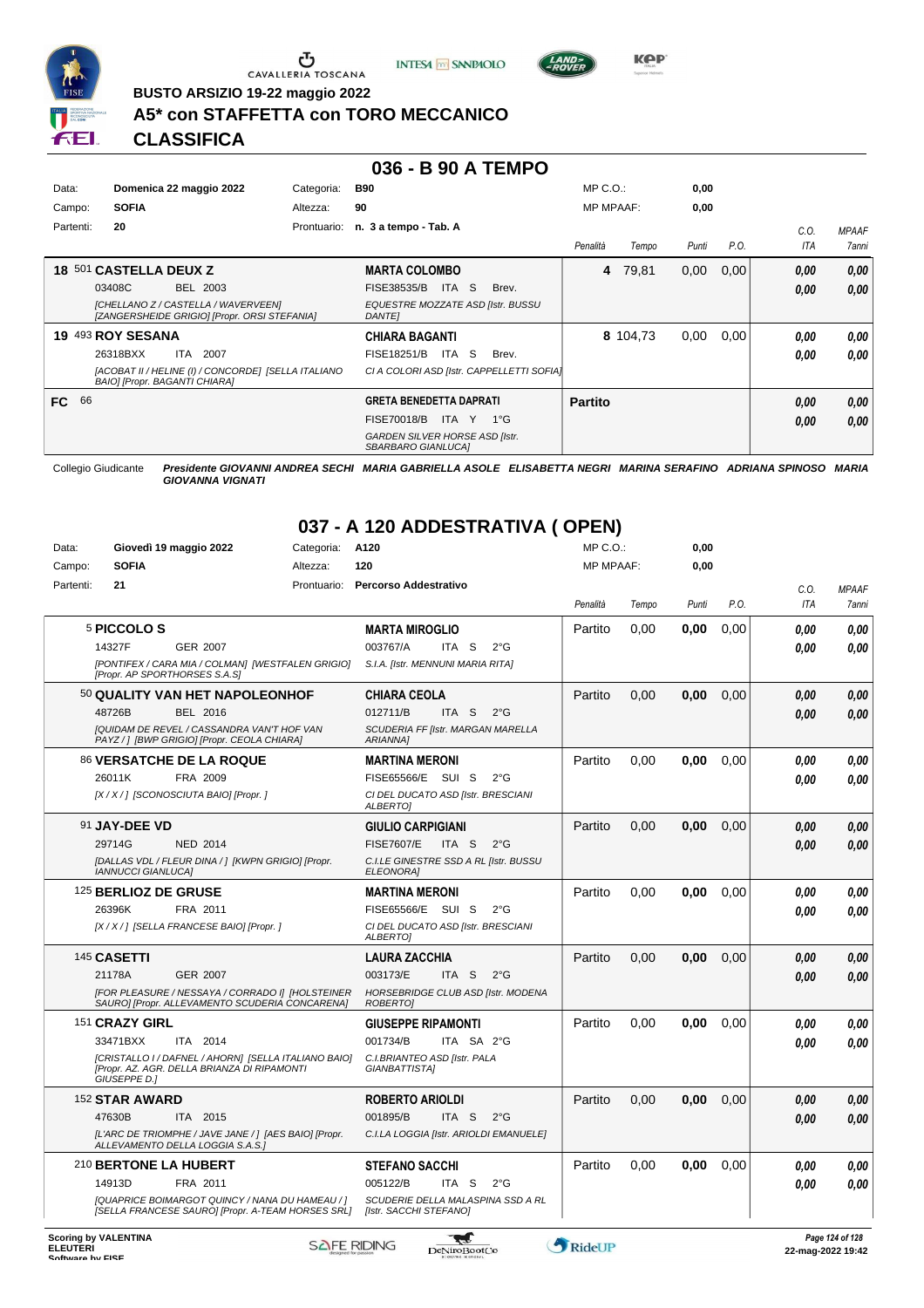





**Kep** 

**BUSTO ARSIZIO 19-22 maggio 2022**

## **A5\* con STAFFETTA con TORO MECCANICO**

## **CLASSIFICA**

| 037 - A 120 ADDESTRATIVA (OPEN) |                                  |                                                                                                                                  |                 |                                                               |                  |       |       |      |             |                       |
|---------------------------------|----------------------------------|----------------------------------------------------------------------------------------------------------------------------------|-----------------|---------------------------------------------------------------|------------------|-------|-------|------|-------------|-----------------------|
| Data:                           |                                  | Giovedì 19 maggio 2022                                                                                                           | Categoria: A120 |                                                               | MP C.O.:         |       | 0,00  |      |             |                       |
| Campo:                          | <b>SOFIA</b>                     |                                                                                                                                  | Altezza:        | 120                                                           | <b>MP MPAAF:</b> |       | 0,00  |      |             |                       |
| Partenti:                       | 21                               |                                                                                                                                  |                 | Prontuario: Percorso Addestrativo                             | Penalità         | Tempo | Punti | P.O. | C.O.<br>ITA | <b>MPAAF</b><br>7anni |
|                                 |                                  |                                                                                                                                  |                 |                                                               |                  |       |       |      |             |                       |
|                                 | 237 TRENDY HORSE ZINA            |                                                                                                                                  |                 | ELISABETTA CANTALUPPI                                         | Partito          | 0.00  | 0,00  | 0,00 | 0.00        | 0,00                  |
|                                 | 34059BXX                         | <b>ITA 2014</b><br>[ZINEDINE / CAPRICELLA / CALATO] [OLDENBURG BAIO]                                                             |                 | FISE19360/B ITA S<br>$2^{\circ}G$<br>TRENDY HORSE ASD [Istr.] |                  |       |       |      | 0.00        | 0,00                  |
|                                 | [Propr. TRENDY HORSE A.S.D.]     |                                                                                                                                  |                 |                                                               |                  |       |       |      |             |                       |
|                                 | 264 DAME DE LEURVEN              |                                                                                                                                  |                 | PIERANNA BRAMAFARINA                                          | Partito          | 0.00  | 0,00  | 0,00 | 0.00        | 0,00                  |
|                                 | 19722A                           | FRA 2013                                                                                                                         |                 | FISE25011/A ITA S<br>$2^{\circ}$ G                            |                  |       |       |      | 0.00        | 0.00                  |
|                                 | <b>MARTA1</b>                    | [CICERO Z / MATYS DE LEURVEN / DIAMANT DE<br>SEMILLY] [SELLA FRANCESE GRIGIO] [Propr. MIROGLIO                                   |                 | HORSEBRIDGE CLUB ASD [Istr. MODENA<br>ROBERTO]                |                  |       |       |      |             |                       |
|                                 | 275 DOU DOU DU BARY              |                                                                                                                                  |                 | <b>VALENTINA SOZZI SENN</b>                                   | Partito          | 0.00  | 0,00  | 0,00 | 0.00        | 0,00                  |
|                                 | 26193K                           | FRA 2013                                                                                                                         |                 | FISE126049/B SUI S 2°G                                        |                  |       |       |      | 0.00        | 0,00                  |
|                                 |                                  | [X / X / ] [SELLA FRANCESE BAIO] [Propr. ]                                                                                       |                 | C.I.BREGNANO [Istr. CATTANEO ANTONIO]                         |                  |       |       |      |             |                       |
|                                 | 294 EPHORUS DE MARS              |                                                                                                                                  |                 | <b>PAOLA PORTELLI</b>                                         | Partito          | 0,00  | 0,00  | 0,00 | 0.00        | 0,00                  |
|                                 | 03960C                           | BEL 2004                                                                                                                         |                 | FISE10972/C ITA S<br>$1^{\circ}G$                             |                  |       |       |      | 0.00        | 0.00                  |
|                                 | [Propr. PORTELLI PAOLA]          | [ORLANDO / CHRISTROSE / LACAPO] [BWP GRIGIO]                                                                                     |                 | S.I.SANREMO [Istr. COUTINHO MENDONCA<br><b>NAGATA FELIPE]</b> |                  |       |       |      |             |                       |
|                                 | 296 ALICE JVH Z                  |                                                                                                                                  |                 | <b>GIADA IVALDI</b>                                           | Partito          | 0,00  | 0,00  | 0,00 | 0.00        | 0,00                  |
|                                 | 33914BXX                         | BEL 2011                                                                                                                         |                 | FISE34401/A ITA J<br>$1^{\circ}G$                             |                  |       |       |      | 0.00        | 0,00                  |
|                                 |                                  | [ARMSTRONG VD KAPEL / MAYBE BABY / HAMILTON]<br>[ZANGERSHEIDE BAIO SCURO] [Propr. AZ. AGR. DEL<br>RONCHETTO DI GUENZANI ROBERTA] |                 | HORSEBRIDGE CLUB ASD [Istr. FAGO<br><b>FRANCESCOI</b>         |                  |       |       |      |             |                       |
|                                 | <b>302 SNICKERS 57</b>           |                                                                                                                                  |                 | <b>ALICE GANDINI</b>                                          | Partito          | 0,00  | 0,00  | 0,00 | 0.00        | 0,00                  |
|                                 | 34643BXX                         | <b>GER 2007 Pony</b>                                                                                                             |                 | FISE103735/B ITA J<br>$1^{\circ}G$                            |                  |       |       |      | 0.00        | 0.00                  |
|                                 |                                  | [NORDSTERN'S SAMBER / DORINA / MONDIRAN] [NEW<br>FOREST SAURO] [Propr. GANDINI VALERIO LUCIANO]                                  |                 | IL BEDESCO ASD [Istr. CIROCCHI VIVIANO<br>FELICIANO]          |                  |       |       |      |             |                       |
|                                 | 318 JUVENTUS                     |                                                                                                                                  |                 | <b>ANDREA BORSANI</b>                                         | Partito          | 0.00  | 0,00  | 0,00 | 0.00        | 0,00                  |
|                                 | 46408B                           | <b>NED 2014</b>                                                                                                                  |                 | 002941/B<br>ITA SA 1°G                                        |                  |       |       |      | 0.00        | 0,00                  |
|                                 |                                  | [ROYAL FEU S.F / NIZZA / ] [KWPN BAIO] [Propr. AZIENDA<br>AGRCOLA MIRABELLO DI BORSANI ANDREA]                                   |                 | DEL RAMPANTE ASD [Istr. AZZOLINA<br>DAVIDE]                   |                  |       |       |      |             |                       |
|                                 | 387 CHARLIE 208                  |                                                                                                                                  |                 | <b>CLOE ZUCCA</b>                                             | Partito          | 0.00  | 0,00  | 0,00 | 0.00        | 0,00                  |
|                                 | 21579A                           | <b>GER 2007</b>                                                                                                                  |                 | FISE31518/A ITA Y<br>1°G                                      |                  |       |       |      | 0.00        | 0.00                  |
|                                 | [Propr. MIROGLIO MARTA]          | [CASSINI II / VB TAMARA / CARPACCIO] [PFER GRIGIO]                                                                               |                 | HORSEBRIDGE CLUB ASD [Istr. MODENA<br><b>ROBERTOJ</b>         |                  |       |       |      |             |                       |
|                                 | <b>388 DEFTIG</b>                |                                                                                                                                  |                 | <b>GIADA IVALDI</b>                                           | Partito          | 0,00  | 0,00  | 0,00 | 0.00        | 0,00                  |
|                                 | 46727B                           | <b>NED 2008</b>                                                                                                                  |                 | FISE34401/A ITA J<br>$1^{\circ}G$                             |                  |       |       |      | 0.00        | 0,00                  |
|                                 | <i><b>CANEPARI FEDERICAI</b></i> | [USTINOV / ARANCA / ] [KWPN MORELLO] [Propr.                                                                                     |                 | HORSEBRIDGE CLUB ASD [Istr. FAGO<br>FRANCESCOJ                |                  |       |       |      |             |                       |
|                                 | 394 BOO RADLEY                   |                                                                                                                                  |                 | <b>ALICE GANDINI</b>                                          | Partito          | 0,00  | 0,00  | 0,00 | 0,00        | 0,00                  |
|                                 | 45910B                           | IRL 2011 Pony                                                                                                                    |                 | FISE103735/B ITA J<br>1°G                                     |                  |       |       |      | 0,00        | 0.00                  |
|                                 |                                  | [BAWN DUSTY / BALLYBRIT LASS / WESTSIDE MIRAH]<br>[CONNEMARA DUN] [Propr. BAGGINI SOFIA]                                         |                 | IL BEDESCO ASD [Istr. CIROCCHI VIVIANO<br><b>FELICIANO]</b>   |                  |       |       |      |             |                       |
|                                 | 445 SAQUYLA                      |                                                                                                                                  |                 | <b>FEDERICO MARCOZ</b>                                        | Partito          | 0,00  | 0,00  | 0,00 | 0,00        | 0,00                  |
|                                 | 17630A                           | POL 2008                                                                                                                         |                 | FISE42393/A ITA J<br>$1^{\circ}$ G                            |                  |       |       |      | 0,00        | 0,00                  |
|                                 |                                  | [IMEQUIM / SAPHIRA / STOLZENBERG] [WIELKOPOLSKJ<br>SAURO] [Propr. SIMONAZZI UMBERTO & C. S.R.L.]                                 |                 | HORSEBRIDGE CLUB ASD [Istr. FAGO<br>FRANCESCO]                |                  |       |       |      |             |                       |
|                                 | 610 BRIALDA                      |                                                                                                                                  |                 | <b>FABIEN WALDER</b>                                          | Partito          | 0,00  | 0,00  | 0,00 | 0.00        | 0,00                  |
|                                 | 27583K                           | NED 2013                                                                                                                         |                 | FISE103152/K SUI SA 1°G                                       |                  |       |       |      | 0,00        | 0,00                  |
|                                 |                                  | [X / X / ] [SELLA OLANDESE BAIO SCURO] [Propr. ]                                                                                 |                 | [Istr. RAGIONE FRANCESCO]                                     |                  |       |       |      |             |                       |

Collegio Giudicante *Presidente GIOVANNI ANDREA SECHI MARIA GABRIELLA ASOLE ELISABETTA NEGRI MARINA SERAFINO ADRIANA SPINOSO MARIA GIOVANNA VIGNATI*

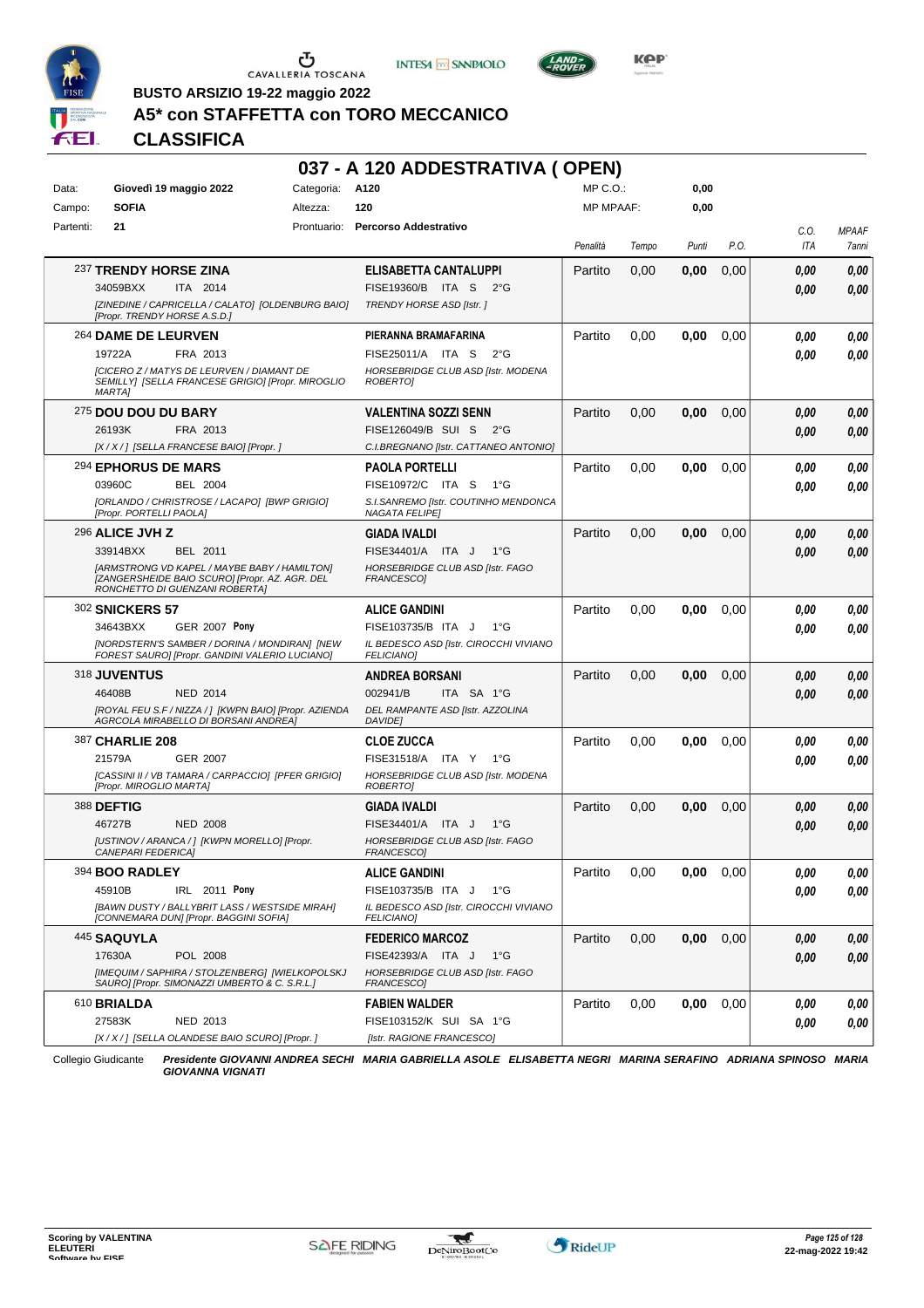





**BUSTO ARSIZIO 19-22 maggio 2022**

# **A5\* con STAFFETTA con TORO MECCANICO**

## **CLASSIFICA**

|           |                                                                                                                    |                 | 038 - A 110 ADDESTRATIVA (OPEN)                                             |                  |       |       |      |              |              |
|-----------|--------------------------------------------------------------------------------------------------------------------|-----------------|-----------------------------------------------------------------------------|------------------|-------|-------|------|--------------|--------------|
| Data:     | Giovedì 19 maggio 2022                                                                                             | Categoria: A110 |                                                                             | $MP C. O.$ :     |       | 0,00  |      |              |              |
| Campo:    | <b>SOFIA</b>                                                                                                       | Altezza:        | 110                                                                         | <b>MP MPAAF:</b> |       | 0,00  |      |              |              |
| Partenti: | 31                                                                                                                 |                 | Prontuario: Percorso Addestrativo                                           |                  |       |       |      | C.O.         | <b>MPAAF</b> |
|           |                                                                                                                    |                 |                                                                             | Penalità         | Tempo | Punti | P.O. | ITA          | 7anni        |
|           | 33 LORD TRILLY                                                                                                     |                 | ELISABETTA CANTALUPPI                                                       | Partito          | 0,00  | 0.00  | 0,00 | 0.00         | 0,00         |
|           | 28876BXX<br>ITA 2010                                                                                               |                 | FISE19360/B ITA S<br>$2^{\circ}G$                                           |                  |       |       |      | 0.00         | 0,00         |
|           | [LORDANOS / CAPRICELLA / CALATO] [SELLA ITALIANO<br>BAIO] [Propr. TRENDY HORSE DI PEREGO FEDERICO<br><b>DIEGOI</b> |                 | TRENDY HORSE ASD [Istr.]                                                    |                  |       |       |      |              |              |
|           | 34 TEMPORANEA 21170                                                                                                |                 | <b>ELEONORA TREZZI</b>                                                      | Partito          | 0,00  | 0,00  | 0.00 | 0.00         | 0,00         |
|           | PRO21170<br><b>NED 2016</b>                                                                                        |                 | ITA <sub>S</sub><br><b>FISE7327/C</b><br>$2^{\circ}$ G                      |                  |       |       |      | 0.00         | 0,00         |
|           | [/ /] [] [Propr. EQUIMEX]                                                                                          |                 | IL BEDESCO ASD [Istr. CIROCCHI RITA]                                        |                  |       |       |      |              |              |
|           | 49 TEMPORANEA 21286                                                                                                |                 | <b>ELEONORA TREZZI</b>                                                      | Partito          | 0,00  | 0,00  | 0,00 | 0,00         | 0,00         |
|           | PRO21286<br>FRA 2015                                                                                               |                 | <b>FISE7327/C</b><br>ITA S<br>$2^{\circ}$ G                                 |                  |       |       |      | 0.00         | 0,00         |
|           | [//] [] [Propr. EQUIMEX]                                                                                           |                 | IL BEDESCO ASD [Istr. CIROCCHI RITA]                                        |                  |       |       |      |              |              |
|           | 57 ANARYA                                                                                                          |                 | <b>JULIEN RICCARDO DURAND</b>                                               | Partito          | 0,00  | 0,00  | 0,00 | 0.00         | 0,00         |
|           | 46036B<br>ITA 2016<br>[LOHENGRIN DI VILLA EMILIA / LUSSURIOSA DELLE                                                |                 | 013505/B<br>FRA S<br>$2^{\circ}G$<br>LA FRANCESINA ASD [Istr. DURAND JULIEN |                  |       |       |      | 0.00         | 0,00         |
|           | ROANE / CARAVAGGIO DELLE ROANE] [SELLA ITALIANO<br>BAIO] [Propr. GALIMBERTI LAURA]                                 |                 | <b>RICCARDOI</b>                                                            |                  |       |       |      |              |              |
|           | 62 FURIE                                                                                                           |                 | <b>MARIKA PASSANISI</b>                                                     | Partito          | 0,00  | 0,00  | 0,00 | 0.00         | 0,00         |
|           | 27074M<br><b>NED 2010</b>                                                                                          |                 | FISE97343/B ITA J<br>Brev.                                                  |                  |       |       |      | 0.00         | 0,00         |
|           | [ECHO / CADOLEIN / VAANDRAGER] [KWPN BAIO<br>SCURO] [Propr. HORSESHOP SRL]                                         |                 | NUOVA ASD C.I. CINQ FO' [Istr. GRAZIOTTI<br><b>SILVANOI</b>                 |                  |       |       |      |              |              |
|           | 64 MAGA MAGO'                                                                                                      |                 | <b>AURORA MURGIA</b>                                                        | Partito          | 0,00  | 0,00  | 0.00 | 0,00         | 0,00         |
|           | 32831BXX<br>ITA 2012                                                                                               |                 | FISE92127/KB ITA J<br>Brev.                                                 |                  |       |       |      | 0.00         | 0,00         |
|           | [-/-/] [SCONOSCIUTA MORELLO] [Propr. MURGIA<br><b>AURORAI</b>                                                      |                 | CI LA STELLA ASD [Istr. MAZZA DIEGO]                                        |                  |       |       |      |              |              |
|           | 111 LIMEHOUSE                                                                                                      |                 | <b>STEFANO SACCHI</b>                                                       | Partito          | 0,00  | 0,00  | 0,00 |              |              |
|           | 20595A<br>ITA 2014                                                                                                 |                 | 005122/B<br>ITA S<br>$2^{\circ}$ G                                          |                  |       |       |      | 0,00<br>0.00 | 0,00<br>0,00 |
|           | [LAEKEN / LINA GINELLI / GRANDEUR] [SELLA ITALIANO                                                                 |                 | SCUDERIE DELLA MALASPINA SSD A RL                                           |                  |       |       |      |              |              |
|           | BAIO SCURO] [Propr. FRIMIVI SOC. AGR. SRL]                                                                         |                 | [Istr. SACCHI STEFANO]                                                      |                  |       |       |      |              |              |
|           | 149 CLINTONY LVB Z                                                                                                 |                 | <b>MARTA MIROGLIO</b>                                                       | Partito          | 0,00  | 0,00  | 0.00 | 0.00         | 0,00         |
|           | 21854A<br>BEL 2011                                                                                                 |                 | 003767/A<br>ITA S<br>$2^{\circ}$ G                                          |                  |       |       |      | 0.00         | 0,00         |
|           | [CLINTORD I / I-CHIMNEY / CALATO] [ZANGERSHEIDE<br>BAIO] [Propr. MIROGLIO MARTA]                                   |                 | S.I.A. [Istr. MENNUNI MARIA RITA]                                           |                  |       |       |      |              |              |
|           | 166 ILANA VAN'T PRINSENVELD                                                                                        |                 | <b>ALESSANDRO ANZANI</b>                                                    | Partito          | 0,00  | 0,00  | 0,00 | 0,00         | 0,00         |
|           | 29775BXX<br><b>BEL 2008</b>                                                                                        |                 | FISE12619/B ITA S<br>$2^{\circ}G$                                           |                  |       |       |      | 0.00         | 0,00         |
|           | [VERDI / TOP GUN VAN'T PRINSENVELD / GOTSPE] [BEL.<br>WARMBLOEDPAARD BAIO] [Propr. ANZANI ALESSANDRO]              |                 | CI LA STELLA ASD [Istr. MAZZA DIEGO]                                        |                  |       |       |      |              |              |
|           | 281 HERMYDOR                                                                                                       |                 | <b>ATHINA SCHMID</b>                                                        | Partito          | 0,00  | 0,00  | 0,00 | 0,00         | 0,00         |
|           | 47820B<br>GER 2013                                                                                                 |                 | 014309/B<br>ITA S<br>1°G                                                    |                  |       |       |      | 0.00         | 0,00         |
|           | [HERMES DE LUX / PIA / POLYDOR] [WESTFALEN<br>GRIGIO] [Propr. SCHIMD ATHINA PRISCA]                                |                 | CENTRO IPPICO BELLOLI SSD A R.L. [Istr.<br><b>BELLOLI CLAUDIA]</b>          |                  |       |       |      |              |              |
|           | 307 CHIMERA Z                                                                                                      |                 | <b>MATTEO ANDREA MARCO GRIMALDI</b>                                         | Partito          | 0,00  | 0,00  | 0,00 | 0,00         | 0,00         |
|           | 28156G<br>BEL 2007                                                                                                 |                 | 004632/B<br>ITA S $2^{\circ}G$                                              |                  |       |       |      | 0.00         | 0,00         |
|           | [CARLOS D Z / MAMITA / CASSINI I] [ZANGERSHEIDE<br>GRIGIO] [Propr. PICHEO EMMA]                                    |                 | CI LA MORGANA ASD [Istr. BOVETTI PIERO]                                     |                  |       |       |      |              |              |
|           | 309 ALELUJA DES BLES                                                                                               |                 | ANTONIA ELIZABETH ZORAT                                                     | Partito          | 0,00  | 0,00  | 0,00 | 0.00         | 0,00         |
|           | 22384A<br>FRA 2010                                                                                                 |                 | 000171/X<br>ITA <sub>S</sub><br>1°G                                         |                  |       |       |      | 0.00         | 0,00         |
|           | [SALVADOR V / BERENICE D'HELBY / ] [AES SAURO]<br>[Propr. ZORAT ANTONIA ELIZABETH]                                 |                 | HORSEBRIDGE CLUB ASD [Istr. MODENA<br><b>ROBERTOI</b>                       |                  |       |       |      |              |              |
|           | 311 <b>JANNAN</b>                                                                                                  |                 | <b>MARCELLO IUVARA</b>                                                      | Partito          | 0,00  | 0,00  | 0,00 | 0,00         | 0,00         |
|           | 28513K<br><b>NED 2014</b>                                                                                          |                 | 152096/M<br>ITA S<br>1°G                                                    |                  |       |       |      | 0,00         | 0,00         |
|           | [X / X / ] [KWPN BAIO SCURO] [Propr. ]                                                                             |                 | C.I.LE GINESTRE SSD A RL [Istr. BUSSU<br>ELEONORA]                          |                  |       |       |      |              |              |
|           | 324 ARKYNO DE GANET Z                                                                                              |                 | <b>ALESSANDRO COLOMBO</b>                                                   | Partito          | 0,00  | 0,00  | 0,00 | 0.00         | 0,00         |
|           | 48835B<br>FRA 2013                                                                                                 |                 | ITA S 2°G<br>005058/B                                                       |                  |       |       |      | 0,00         | 0,00         |
|           | [ARKINO Z / JALUCYNE DE GANET / ] [ZANGERSHEIDE<br>BAIO] [Propr. FARI GRETA]                                       |                 | TRENDY HORSE ASD [Istr.]                                                    |                  |       |       |      |              |              |

$$
\overline{\text{ot}}_{\text{co}} \qquad \qquad \bigg(
$$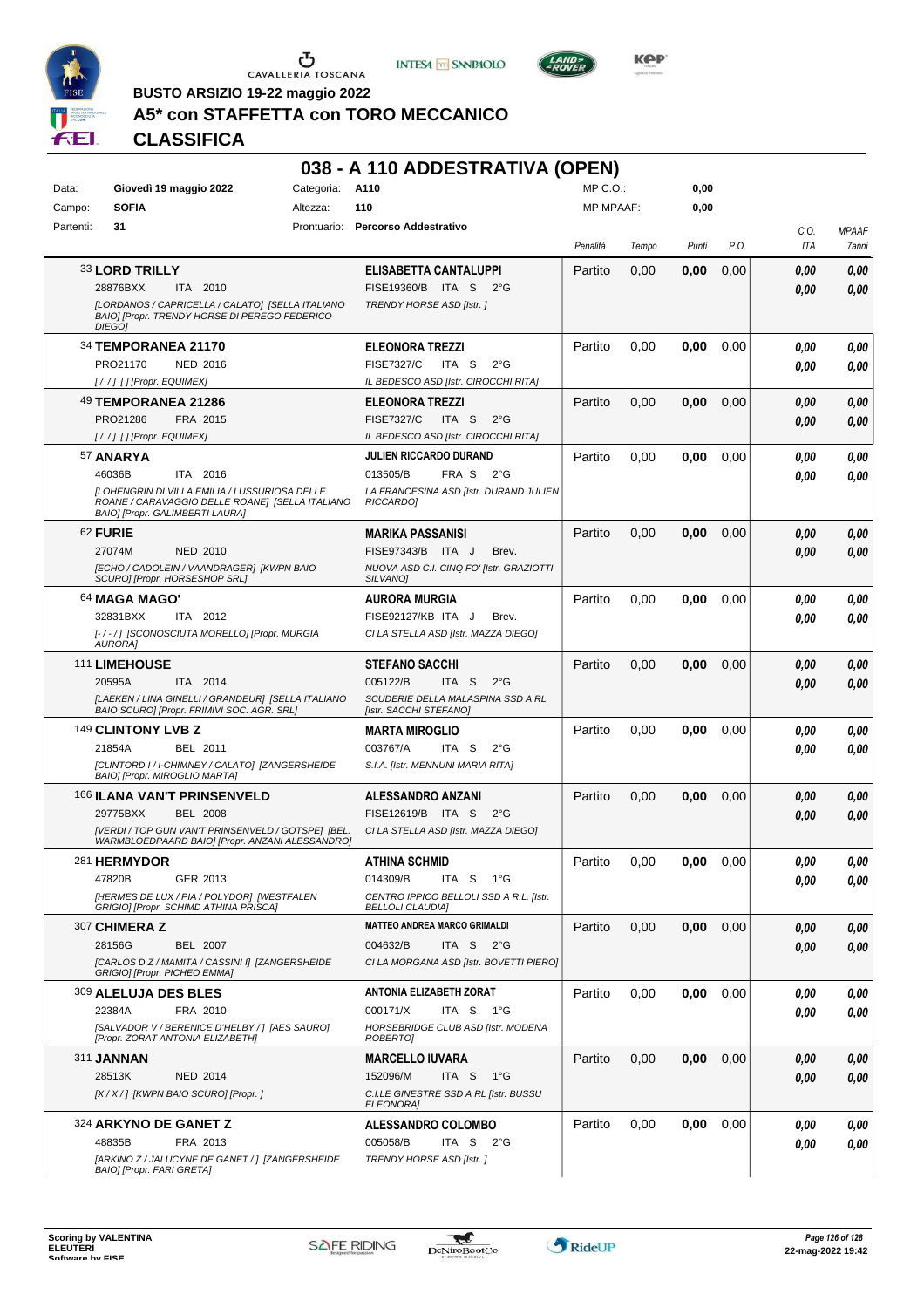





**Kep** 

**BUSTO ARSIZIO 19-22 maggio 2022**

## **A5\* con STAFFETTA con TORO MECCANICO**

## **CLASSIFICA**

|           |                                                                                                                            |            | 038 - A 110 ADDESTRATIVA (OPEN)                                       |                  |       |       |      |             |                       |
|-----------|----------------------------------------------------------------------------------------------------------------------------|------------|-----------------------------------------------------------------------|------------------|-------|-------|------|-------------|-----------------------|
| Data:     | Giovedì 19 maggio 2022                                                                                                     | Categoria: | A110                                                                  | MP C.O.:         |       | 0,00  |      |             |                       |
| Campo:    | <b>SOFIA</b>                                                                                                               | Altezza:   | 110                                                                   | <b>MP MPAAF:</b> |       | 0,00  |      |             |                       |
| Partenti: | 31                                                                                                                         |            | Prontuario: Percorso Addestrativo                                     | Penalità         | Tempo | Punti | P.O. | C.O.<br>ITA | <b>MPAAF</b><br>7anni |
|           | 351 <b>FOX DI VALMARINA</b>                                                                                                |            | <b>GIULIA MAGNAGHI</b>                                                | Partito          | 0,00  | 0,00  | 0,00 | 0.00        | 0,00                  |
|           | 34815BXX<br>ITA 2015                                                                                                       |            | FISE25030/B ITA S<br>$1^{\circ}G$                                     |                  |       |       |      | 0.00        | 0,00                  |
|           | [KANNAN / NICOLE DI VILLA EMILIA / SILVANO] [SELLA<br>ITALIANO SAURO] [Propr. AZIENDA AGRICOLA MANZONI<br><b>GIOVANNAI</b> |            | IL LEVRIERO SSD A RL [Istr. ROTA MARIO]                               |                  |       |       |      |             |                       |
|           | 355 SOLANA                                                                                                                 |            | <b>CHIARA PIGNERO</b>                                                 | Partito          | 0,00  | 0,00  | 0,00 | 0.00        | 0,00                  |
|           | ITA 2014<br>20159A                                                                                                         |            | FISE16793/A ITA S<br>$1^{\circ}G$                                     |                  |       |       |      | 0.00        | 0,00                  |
|           | [ATHLETICO I / CORRAGNA / CORRADO I] [SELLA<br>ITALIANO GRIGIO] [Propr. PIGNERO CHIARA]                                    |            | A.S.D. HIPPOCASTANO [Istr. PIGNERO<br>CHIARA1                         |                  |       |       |      |             |                       |
|           | 360 STAKITA VH REUKENIS Z                                                                                                  |            | <b>GIANLUCA MONARCA</b>                                               | Partito          | 0,00  | 0,00  | 0,00 | 0,00        | 0,00                  |
|           | 47286B<br>BEL 2012                                                                                                         |            | ITA <sub>S</sub><br>019148/B<br>$2^{\circ}$ G                         |                  |       |       |      | 0,00        | 0,00                  |
|           | [STAKKATO / NIKITA ZELDENRUST / CONCORDE]<br>[ZANGERSHEIDE BAIO] [Propr. TESOL MARTINA]                                    |            | MONARCA STABLE ASD [Istr. GERARDI<br>VITO]                            |                  |       |       |      |             |                       |
|           | 372 MIRYEL                                                                                                                 |            | GIADA PANZERI                                                         | Partito          | 0,00  | 0,00  | 0,00 | 0.00        | 0,00                  |
|           | 29997BXX<br>ITA 2011                                                                                                       |            | FISE53153/B ITA J<br>1°G                                              |                  |       |       |      | 0.00        | 0,00                  |
|           | [LOHENGRIN DI VILLA EMILIA / LAYKA-W / VOLTAIRE]<br>[SELLA ITALIANO SAURO] [Propr. BIRTWISTLE JEFFREY]                     |            | SCUDERIE DELLA MALASPINA SSD A RL<br>[Istr. SACCHI STEFANO]           |                  |       |       |      |             |                       |
|           | <b>388 DEFTIG</b>                                                                                                          |            | <b>GIADA IVALDI</b>                                                   | Partito          | 0,00  | 0,00  | 0,00 | 0,00        | 0,00                  |
|           | 46727B<br><b>NED 2008</b>                                                                                                  |            | FISE34401/A ITA J<br>1°G                                              |                  |       |       |      | 0,00        | 0,00                  |
|           | [USTINOV / ARANCA / ] [KWPN MORELLO] [Propr.<br><b>CANEPARI FEDERICA]</b>                                                  |            | HORSEBRIDGE CLUB ASD [Istr. FAGO<br>FRANCESCO]                        |                  |       |       |      |             |                       |
|           | <sup>402</sup> VERANO DE LONGA                                                                                             |            | <b>GRETA HETTINGER</b>                                                | Partito          | 0,00  | 0,00  | 0,00 | 0.00        | 0,00                  |
|           | 33617BXX<br>FRA 2009                                                                                                       |            | FISE59752/B ITA S<br>1°G                                              |                  |       |       |      | 0.00        | 0.00                  |
|           | [QUARTZ DU CHANU / CENTAUREE II / MUGUET DU                                                                                |            | CENTRO IPPICO LA TORBIERA S.S.D. A R.L.                               |                  |       |       |      |             |                       |
|           | MANOIR] [SELLA FRANCESE BAIO] [Propr. HETTINGER<br>GRETA]                                                                  |            | [Istr. NICOLODI STEFANO]                                              |                  |       |       |      |             |                       |
|           | 440 NOFA                                                                                                                   |            | PIERANNA BRAMAFARINA                                                  | Partito          | 0,00  | 0,00  | 0,00 | 0,00        | 0,00                  |
|           | 21937A<br>BEL 2013                                                                                                         |            | FISE25011/A ITA S<br>$2^{\circ}$ G                                    |                  |       |       |      | 0.00        | 0,00                  |
|           | [PRESLEY BOY / TESS BRIOLITA / ] [BEL.<br>WARMBLOEDPAARD BAIO] [Propr. BURATO LUDOVICA]                                    |            | HORSEBRIDGE CLUB ASD [Istr. MODENA<br>ROBERTO]                        |                  |       |       |      |             |                       |
|           | <b>449 KIARDO</b>                                                                                                          |            | <b>ALESSIA ZUFRINALI</b>                                              | Partito          | 0,00  | 0,00  | 0,00 | 0.00        | 0,00                  |
|           | 48182B<br><b>NED 2015</b>                                                                                                  |            | FISE94372/B ITA J<br>1°G                                              |                  |       |       |      | 0.00        | 0.00                  |
|           | [BALTIC VDL / PRIMARA / JIMTOWN] [KWPN BAIO] [Propr.<br>ROMANO CINZIA ANGELA]                                              |            | C.I.LE GINESTRE SSD A RL [Istr. BUSSU<br><b>ELEONORAI</b>             |                  |       |       |      |             |                       |
|           | 503 CHANNOEK                                                                                                               |            | <b>MASSIMILIANO FERRARIO</b>                                          | Partito          | 0,00  | 0,00  | 0,00 | 0,00        | 0,00                  |
|           | 31644BXX<br>NED 2007                                                                                                       |            | ITA S 2°G<br>007958/B                                                 |                  |       |       |      | 0.00        | 0,00                  |
|           | [VULCANO TH. / WINNOEK / PACIFIC] [KWPN BAIO]<br>[Propr. PINI MARTINA]                                                     |            | TREKKING H.C.AMICI DEL CAVALLO ASD<br>[Istr. FERRARIO MASSIMILIANO]   |                  |       |       |      |             |                       |
|           | 508 DOROTEA                                                                                                                |            | <b>GIOVANBATTISTA PINO</b>                                            | Partito          | 0,00  | 0,00  | 0,00 | 0.00        | 0,00                  |
|           | ITA 2009<br>27760BXX                                                                                                       |            | 000595/L<br>ITA S<br>$2^{\circ}G$                                     |                  |       |       |      | 0.00        | 0,00                  |
|           | [CORLAND / POBERLINA / AHORN] [SELLA ITALIANO<br>BAIO] [Propr. INTERNATIONAL HORSES]                                       |            | SCUOLA DI EQUITAZIONE IL CAVALLINO<br>ASD [Istr. PINO GIOVANBATTISTA] |                  |       |       |      |             |                       |
|           | 518 FA COLANDER                                                                                                            |            | <b>GIORGIA LABRICCIOSA</b>                                            | Partito          | 0,00  | 0,00  | 0,00 | 0.00        | 0,00                  |
|           | 29750BXX<br><b>DEN 2007</b>                                                                                                |            | FISE75372/B ITA J<br>Brev.                                            |                  |       |       |      | 0,00        | 0,00                  |
|           | [COLMAN / RUANDA I / QUINAR] [DANISH WARMBLOOD<br>S. BAIO] [Propr. LABRICCIOSA GIORGIA]                                    |            | CI LA STELLA ASD [Istr. MAZZA DIEGO]                                  |                  |       |       |      |             |                       |
|           | 546 VELVET ROSE                                                                                                            |            | <b>ALESSANDRO COLOMBO</b>                                             | Partito          | 0,00  | 0,00  | 0,00 | 0.00        | 0,00                  |
|           | 46201B<br>ITA 2016                                                                                                         |            | 005058/B<br>ITA S<br>2°G                                              |                  |       |       |      | 0.00        | 0,00                  |
|           | [COLBERT GTI / LIBELLULA DELLA FLORIDA / ] [SELLA<br>ITALIANO GRIGIO] [Propr. GRECO MARIA TERESA]                          |            | TRENDY HORSE ASD [Istr.]                                              |                  |       |       |      |             |                       |
|           | <b>554 CLOVER VAN ASBORNE Z</b>                                                                                            |            | LAURA ZACCHIA                                                         | Partito          | 0,00  | 0,00  | 0,00 | 0.00        | 0,00                  |
|           | 19524A<br><b>BEL 2008</b>                                                                                                  |            | 003173/E<br>$2^{\circ}$ G<br>ITA S                                    |                  |       |       |      | 0,00        | 0,00                  |
|           | [CARDENTO / SORAYA VH STALHOF / NON STOP]<br>[ZANGERSHEIDE GRIGIO] [Propr. SORCE GIULIA]                                   |            | HORSEBRIDGE CLUB ASD [Istr. MODENA<br>ROBERTO]                        |                  |       |       |      |             |                       |
|           | 556 VERIDIANA                                                                                                              |            | <b>GIANMARCO FERRETTI</b>                                             | Partito          | 0,00  | 0,00  | 0,00 | 0.00        | 0,00                  |
|           | 30208BXX<br>ITA 2011                                                                                                       |            | FISE16994/B ITA S<br>$2^{\circ}G$                                     |                  |       |       |      | 0.00        | 0,00                  |
|           | [VERDI / LARINNE G / LARS IRCO] [SELLA ITALIANO<br>BAIO] [Propr. ROZZI FRANCESCO]                                          |            | NICO HORSES SSD A RL [Istr. PANETTI<br>ALESSANDRO]                    |                  |       |       |      |             |                       |